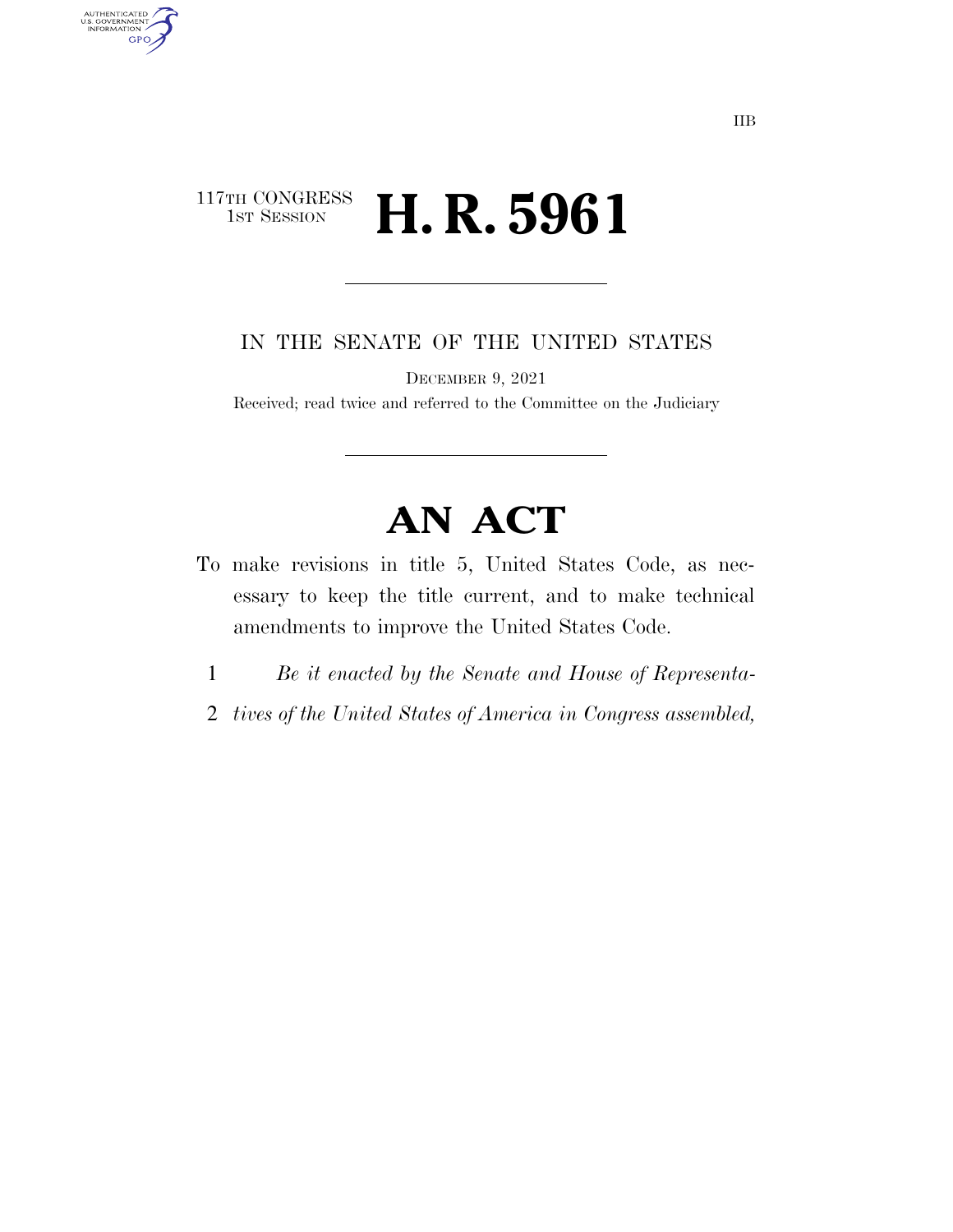#### **SECTION 1. TABLE OF CONTENTS.**

#### The table of contents for this Act is as follows:

- Sec. 1. Table of contents.
- Sec. 2. Purposes; restatement does not change meaning or effect of existing law.
- Sec. 3. Revision of title 5, United States Code.
- Sec. 4. Technical amendments.
- Sec. 5. Transitional and savings provisions.
- Sec. 6. Effect of references to title 5 on application of ethics provisions.
- Sec. 7. Repeals.

## **SEC. 2. PURPOSES; RESTATEMENT DOES NOT CHANGE MEANING OR EFFECT OF EXISTING LAW.**  (a) PURPOSES.—The purposes of this Act are— (1) to make revisions in title 5, United States Code, as necessary to keep the title current; and (2) to make technical amendments to improve the United States Code. (b) RESTATEMENT DOES NOT CHANGE MEANING OR EFFECT OF EXISTING LAW.—

**HR 5961 RFS** (1) IN GENERAL.—The restatement of existing law enacted by this Act does not change the mean- ing or effect of the existing law. The restatement in- corporates in title 5, United States Code, various provisions that were enacted separately over a period of years, reorganizing them, conforming style and terminology, modernizing obsolete language, and cor- recting drafting errors. These changes serve to re- move ambiguities, contradictions, and other imper- fections, but they do not change the meaning or ef-fect of the existing law or impair the precedential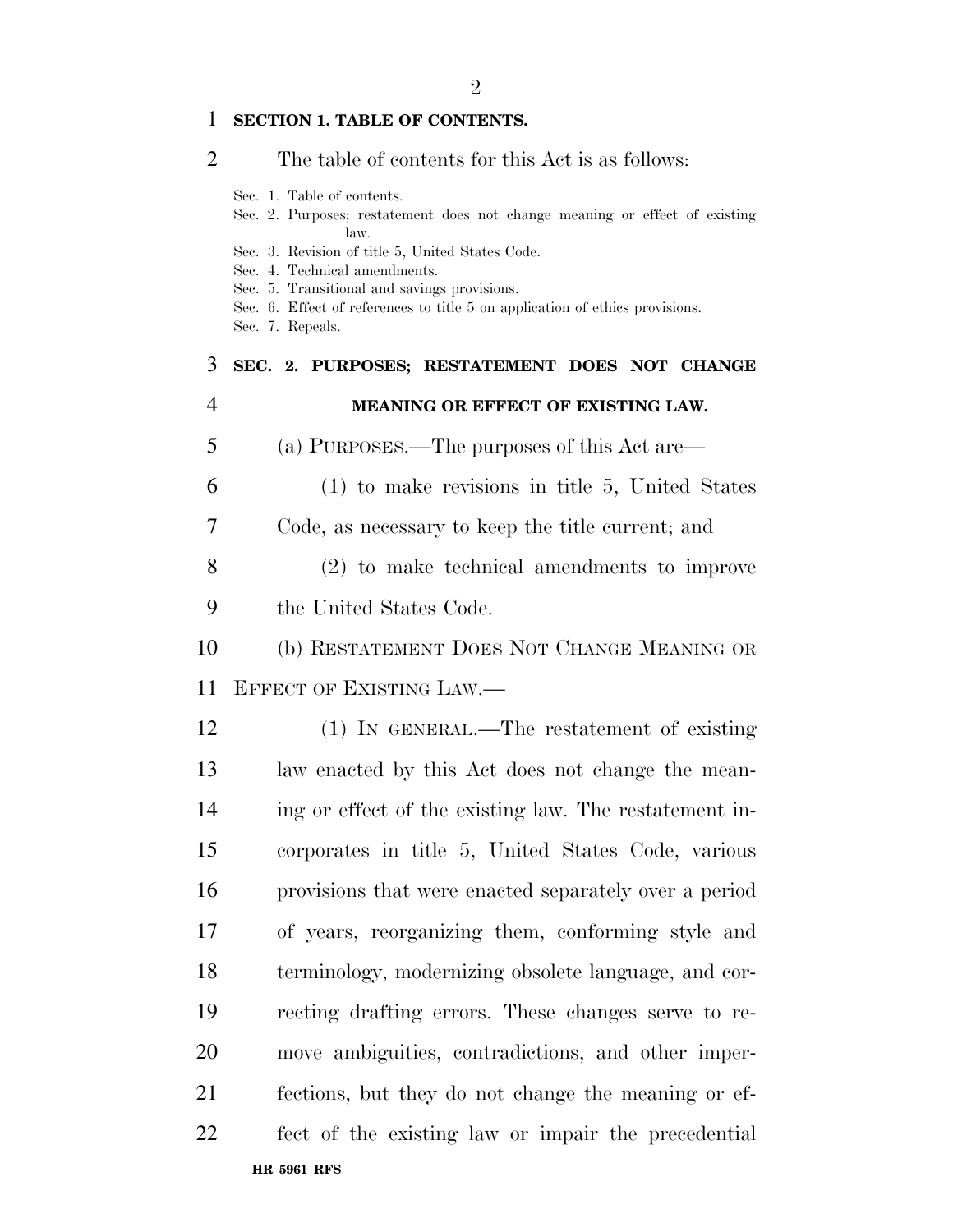value of earlier judicial decisions or other interpreta-tions.

(2) RULE OF CONSTRUCTION.—

 (A) IN GENERAL.—Notwithstanding the plain meaning rule or other rules of statutory construction, a change in wording made in the restatement of existing law enacted by this Act serves to clarify the existing law as indicated in paragraph (1), but not to change the meaning or effect of the existing law.

 (B) REVISION NOTES.—Subparagraph (A) applies whether or not a change in wording is explained by a revision note appearing in a con- gressional report accompanying this Act. If such a revision note does appear, a court shall consider the revision note in interpreting the change.

#### **SEC. 3. REVISION OF TITLE 5, UNITED STATES CODE.**

 (a) ENACTMENT OF CHAPTER 10.—Part I of title 5, United States Code, is amended by inserting after chapter 9 the following:

### **''Chapter 10—FEDERAL ADVISORY COMMITTEES**

''Sec.

- ''1001. Definitions.
- ''1002. Findings and declarations.

''1003. Applicability.

''1004. Responsibilities of congressional committees.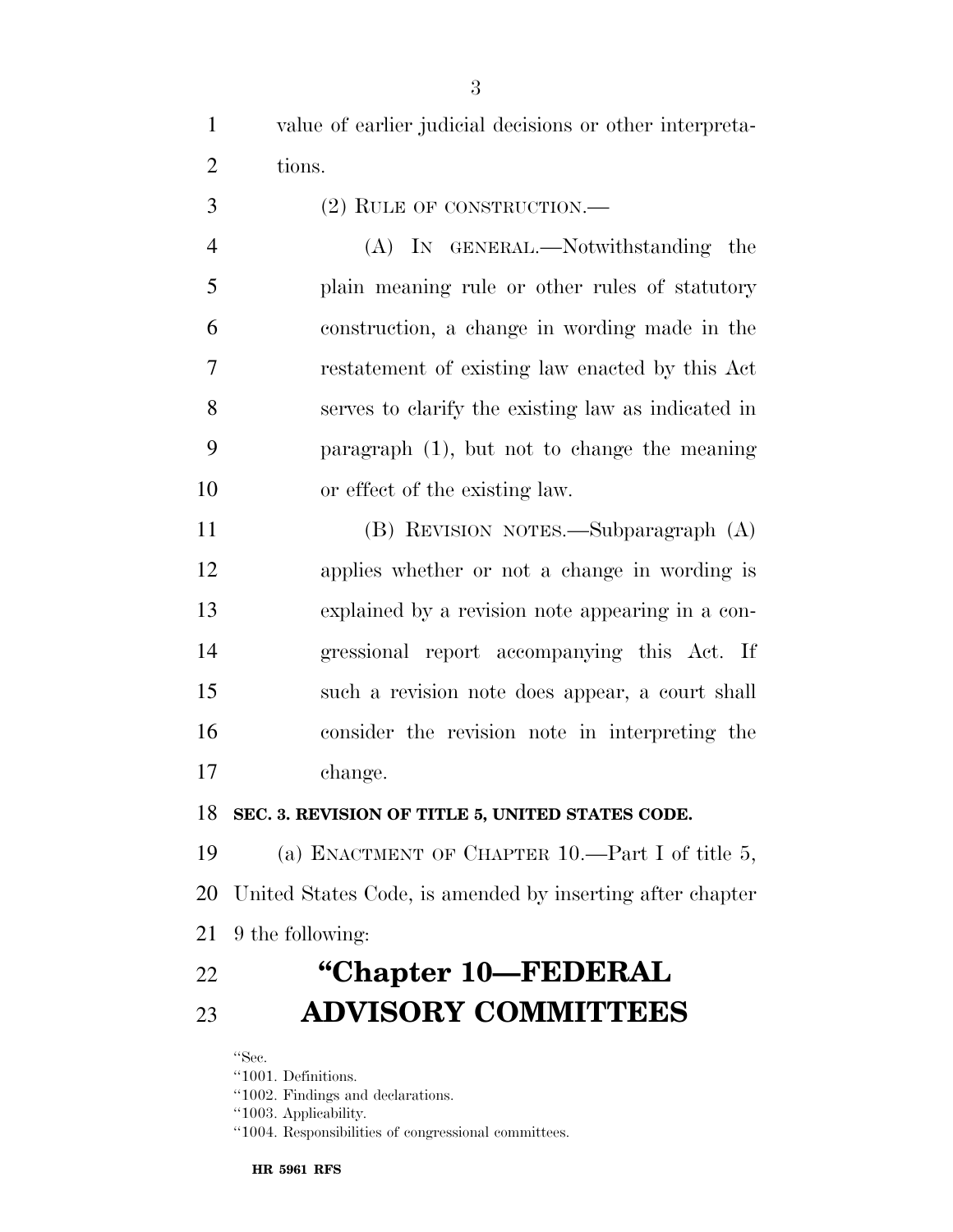- ''1005. Responsibilities of the President.
- ''1006. Responsibilities of the Administrator.
- ''1007. Responsibilities of agency heads.
- ''1008. Establishment and purpose of advisory committees.
- ''1009. Advisory committee procedures.
- ''1010. Availability of transcripts.
- ''1011. Fiscal and administrative provisions.
- ''1012. Responsibilities of Library of Congress.
- ''1013. Termination of advisory committees.
- ''1014. Requirements relating to National Academy of Sciences and National Academy of Public Administration.

#### 1 **''§ 1001. Definitions**

| $\overline{2}$ | "In this chapter:                                    |
|----------------|------------------------------------------------------|
| 3              | "(1) ADMINISTRATOR.—The term 'Adminis-               |
| $\overline{4}$ | trator' means the Administrator of General Services. |
| 5              | $``(2)$ ADVISORY COMMITTEE.—                         |
| 6              | "(A) IN GENERAL.—The term 'advisory                  |
| $\overline{7}$ | committee' means a committee, board, commis-         |
| 8              | sion, council, conference, panel, task force, or     |
| 9              | other similar group, or any subcommittee or          |
| 10             | other subgroup thereof (hereafter in this para-      |
| 11             | graph referred to as 'committee') that is estab-     |
| 12             | lished or utilized to obtain advice or rec-          |
| 13             | ommendations for the President or one or more        |
| 14             | agencies or officers of the Federal Government       |
| 15             | and that is—                                         |
| 16             | "(i) established by statute or reorga-               |
| 17             | nization plan;                                       |

18 ''(ii) established or utilized by the 19 President; or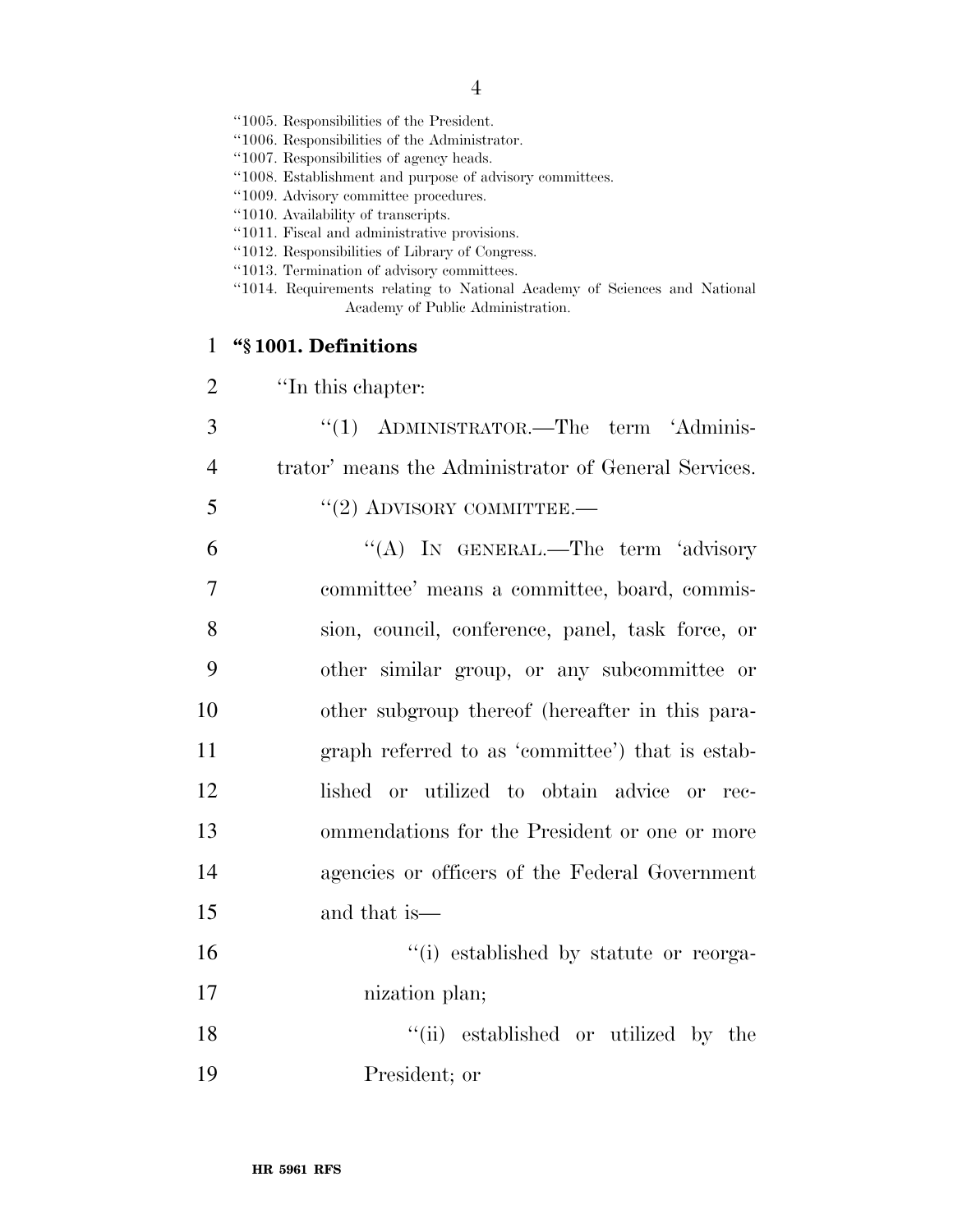| $\mathbf{1}$   | "(iii) established or utilized by one or                   |
|----------------|------------------------------------------------------------|
| $\overline{2}$ | more agencies.                                             |
| 3              | "(B) EXCLUSIONS.—The term 'advisory                        |
| $\overline{4}$ | committee' excludes—                                       |
| 5              | "(i) a committee that is composed                          |
| 6              | wholly of full-time, or permanent part-                    |
| $\overline{7}$ | time, officers or employees of the Federal                 |
| 8              | Government; and                                            |
| 9              | "(ii) a committee that is created by                       |
| 10             | the National Academy of Sciences or the                    |
| 11             | National Academy of Public Administra-                     |
| 12             | tion.                                                      |
| 13             | "(3) $AGENCY.$ —The term 'agency' has the                  |
| 14             | meaning given the term in section 551 of this title.       |
| 15             | "(4) PRESIDENTIAL ADVISORY COMMITTEE.-                     |
| 16             | The term 'Presidential advisory committee' means           |
| 17             | an advisory committee that advises the President.          |
|                | 18 "§1002. Findings and declarations                       |
| 19             | "(a) FINDINGS.—Congress finds that there are nu-           |
| 20             | merous committees, boards, commissions, councils, and      |
| 21             | similar groups which have been established to advise offi- |
| 22             | cers and agencies in the executive branch of the Federal   |
| 23             | Government and that they are frequently a useful and       |
| 24             | beneficial means of furnishing expert advice, ideas, and   |
| 25             | diverse opinions to the Federal Government.                |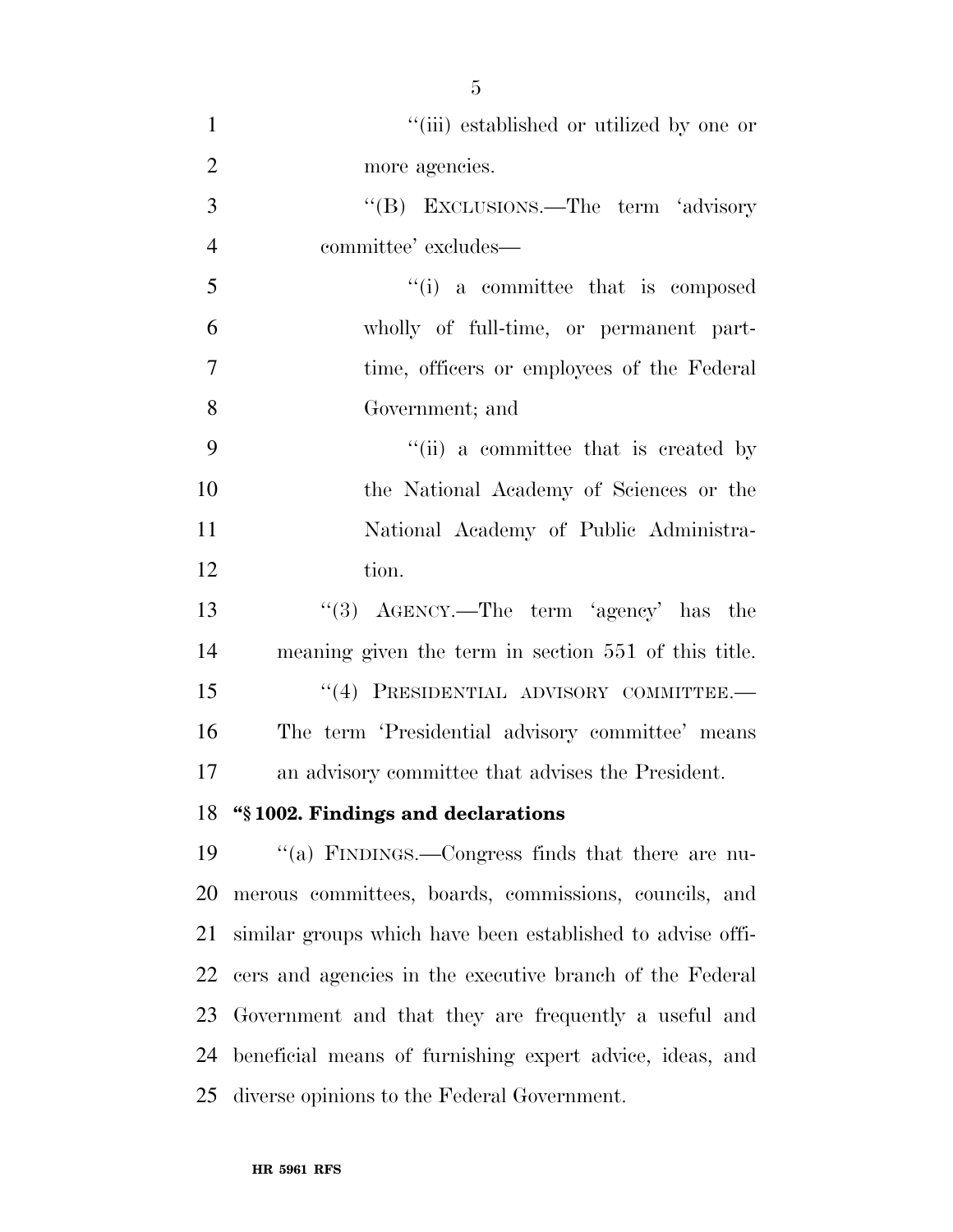| $\mathbf{1}$   | "(b) FINDINGS AND DECLARATIONS.—Congress fur-              |
|----------------|------------------------------------------------------------|
| $\overline{2}$ | ther finds and declares that—                              |
| 3              | $\lq(1)$ the need for many existing advisory com-          |
| $\overline{4}$ | mittees has not been adequately reviewed;                  |
| 5              | $\lq(2)$ new advisory committees should be estab-          |
| 6              | lished only when they are determined to be essential       |
| 7              | and their number should be kept to the minimum             |
| 8              | necessary;                                                 |
| 9              | "(3) advisory committees should be terminated              |
| 10             | when they are no longer carrying out the purposes          |
| 11             | for which they were established;                           |
| 12             | $\cdot$ (4) standards and uniform procedures should        |
| 13             | govern the establishment, operation, administration,       |
| 14             | and duration of advisory committees;                       |
| 15             | $\lq(5)$ Congress and the public should be kept in-        |
| 16             | formed with respect to the number, purpose, mem-           |
| 17             | bership, activities, and cost of advisory committees;      |
| 18             | and                                                        |
| 19             | $"(6)$ the function of advisory committees should          |
| 20             | be advisory only, and all matters under their consid-      |
| 21             | eration should be determined, in accordance with           |
| 22             | law, by the official, agency, or officer involved.         |
| 23             | "§1003. Applicability                                      |
| 24             | "(a) IN GENERAL.—This chapter, and any rule,               |
| 25             | order, or regulation promulgated under this chapter, shall |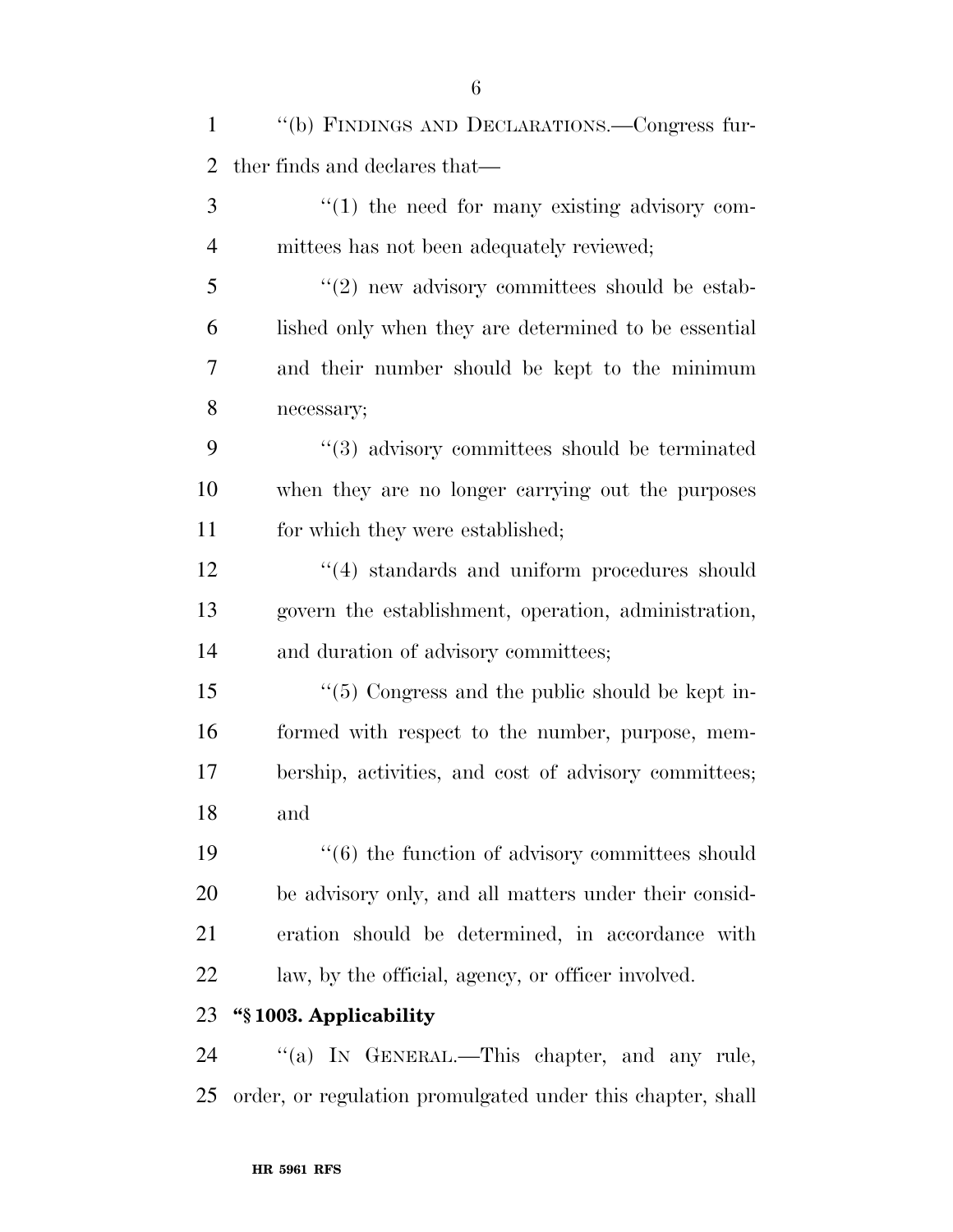apply to each advisory committee except to the extent that the Act establishing the advisory committee specifically

provides otherwise.

 ''(b) EXEMPTIONS RELATING TO CERTAIN FEDERAL ENTITIES.—Nothing in this chapter shall be construed to apply to an advisory committee established or utilized by—

8 ''(1) the Central Intelligence Agency;

9  $\frac{1}{2}$  the Federal Reserve System; or

 ''(3) the Office of the Director of National In- telligence, if the Director of National Intelligence de- termines that for reasons of national security the ad- visory committee cannot comply with the require-ments of this chapter.

 ''(c) EXEMPTIONS RELATING TO CERTAIN LOCAL AND STATE ENTITIES.—Nothing in this chapter shall be construed to apply to any local civic group whose primary function is that of rendering a public service with respect to a Federal program, or any State or local committee, council, board, commission, or similar group established to advise or make recommendations to State or local offi-cials or agencies.

#### **''§ 1004. Responsibilities of congressional committees**

 ''(a) REVIEW OF ACTIVITIES.—In the exercise of its legislative review function, each standing committee of the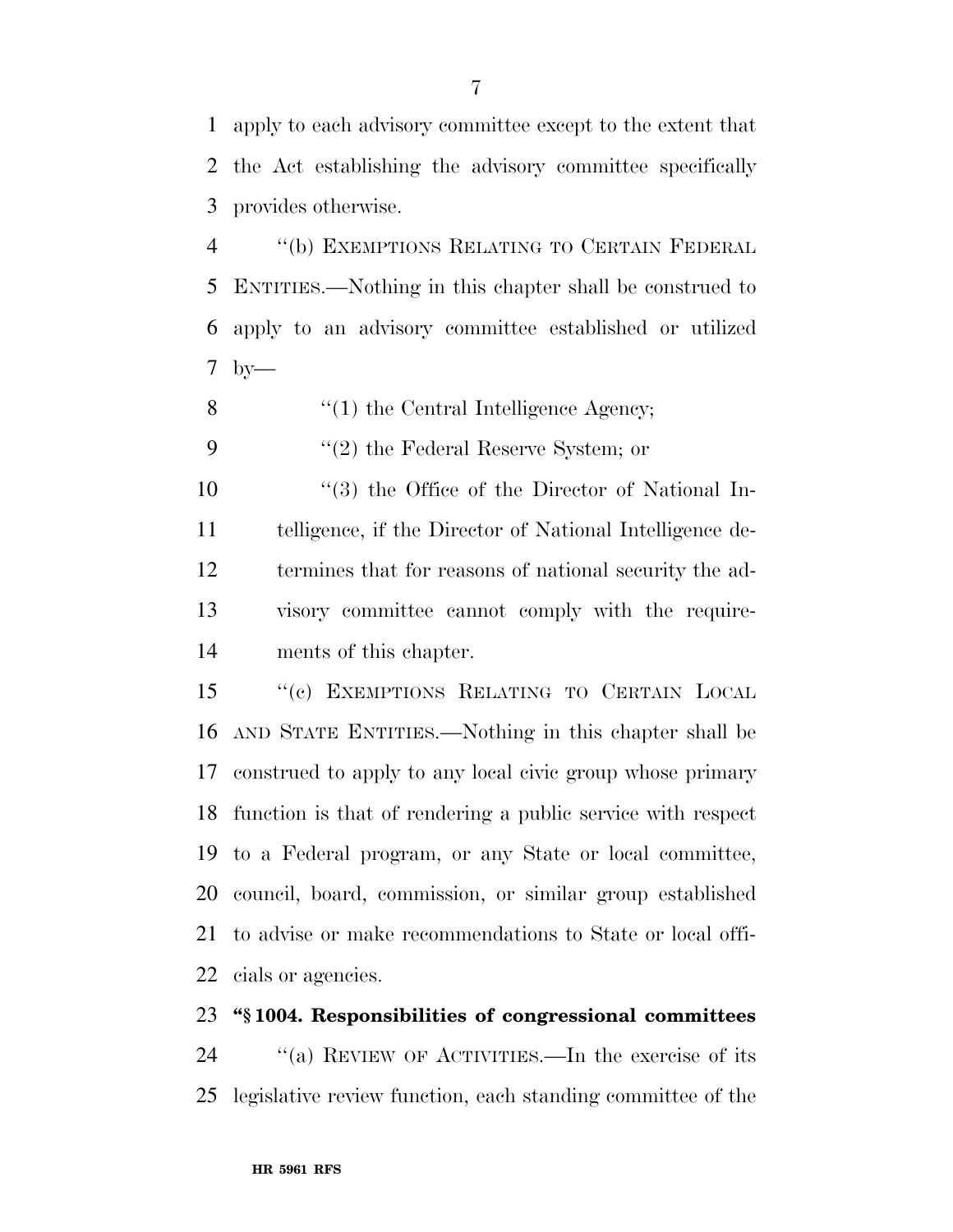Senate and the House of Representatives shall make a continuing review of the activities of each advisory com- mittee under its jurisdiction to determine whether such advisory committee should be abolished or merged with any other advisory committee, whether the responsibilities of such advisory committee should be revised, and whether such advisory committee performs a necessary function not already being performed. Each such standing com- mittee shall take appropriate action to obtain the enact- ment of legislation necessary to carry out the purpose of this subsection.

 ''(b) CONSIDERATION OF LEGISLATION.—In consid- ering legislation establishing, or authorizing the establish- ment of any advisory committee, each standing committee of the Senate and of the House of Representatives shall determine, and report such determination to the Senate or to the House of Representatives, as the case may be, whether the functions of the proposed advisory committee are being or could be performed by one or more agencies or by an advisory committee already in existence, or by enlarging the mandate of an existing advisory committee. Any such legislation shall—

23 ''(1) contain a clearly defined purpose for the advisory committee;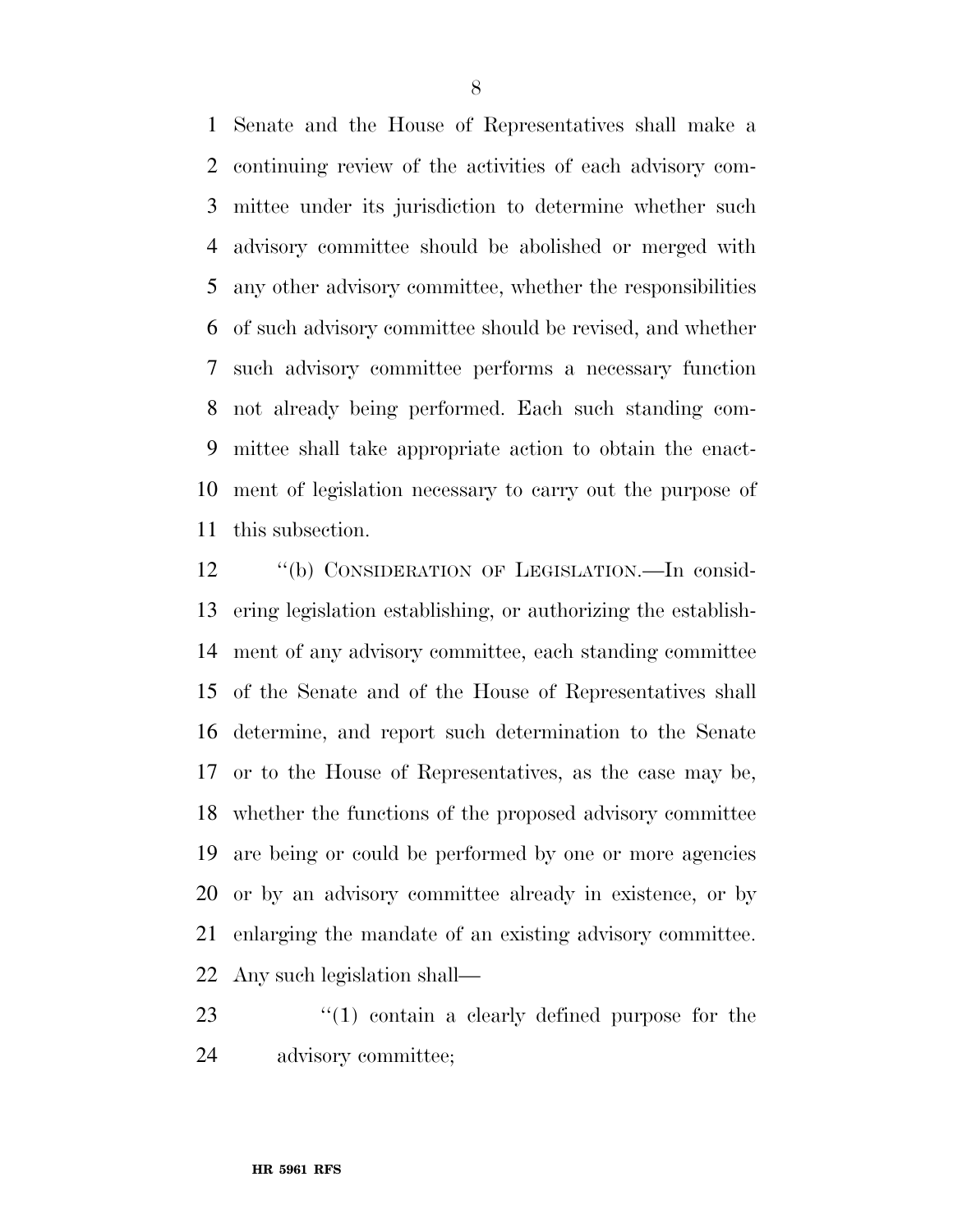$\frac{1}{2}$  require the membership of the advisory committee to be fairly balanced in terms of the points of view represented and the functions to be performed by the advisory committee;

 ''(3) contain appropriate provisions to assure that the advice and recommendations of the advisory committee will not be inappropriately influenced by the appointing authority or by any special interest, but will instead be the result of the advisory commit-tee's independent judgment;

 $\frac{4}{4}$  contain provisions dealing with authoriza- tion of appropriations, the date for submission of re- ports (if any), the duration of the advisory com- mittee, and the publication of reports and other ma- terials, to the extent that the standing committee de- termines the provisions of section 1009 of this chap-17 ter to be inadequate; and

18 ''(5) contain provisions which will assure that the advisory committee will have adequate staff (ei- ther supplied by an agency or employed by it), will be provided adequate quarters, and will have funds available to meet its other necessary expenses.

23 "(c) ADHERENCE TO GUIDELINES.—To the extent they are applicable, the guidelines set out in subsection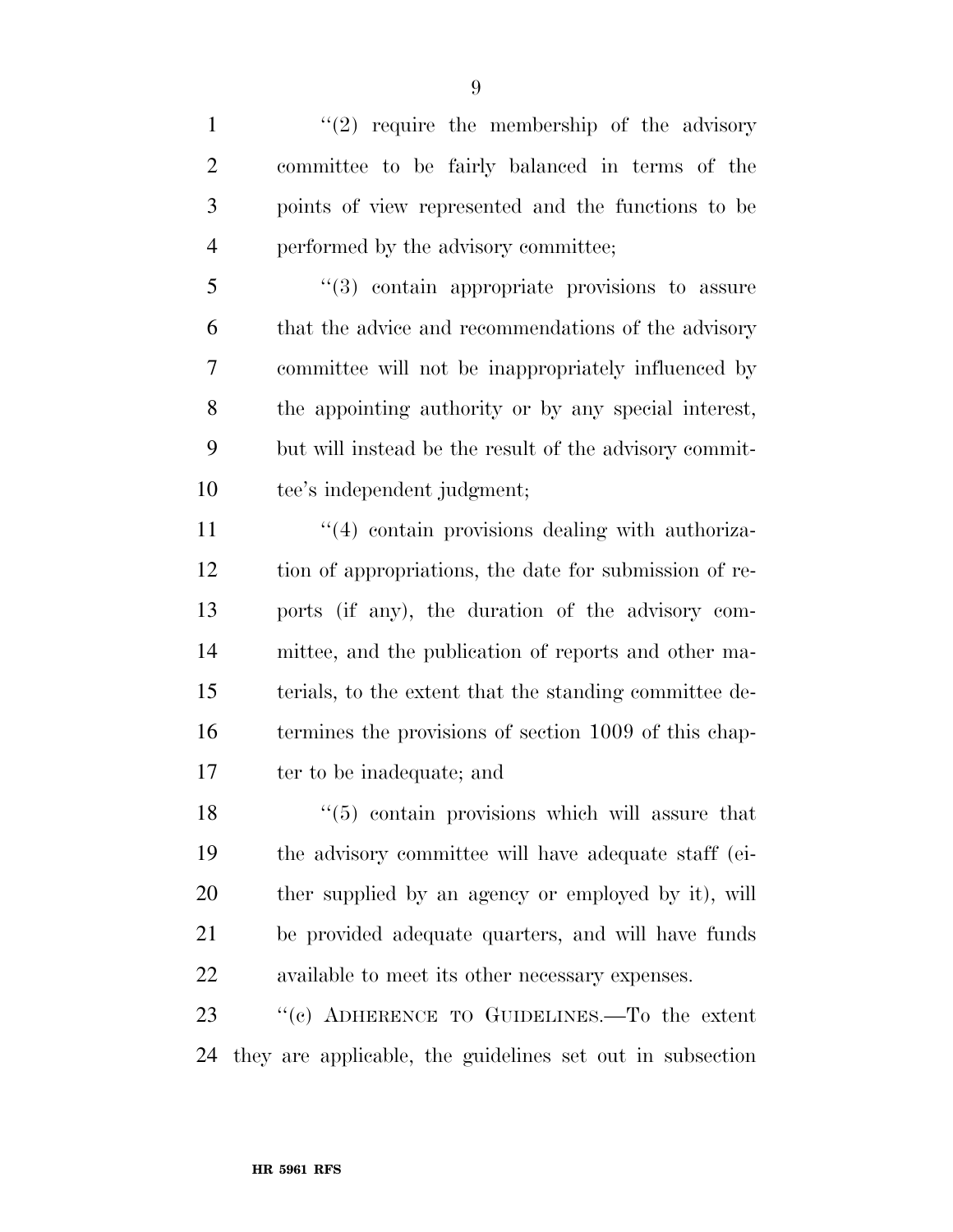(b) shall be followed by the President, agency heads, or other Federal officials in creating an advisory committee.

#### **''§ 1005. Responsibilities of the President**

 ''(a) DELEGATION.—The President may delegate re- sponsibility for evaluating and taking action, where appro- priate, with respect to all public recommendations made to the President by Presidential advisory committees.

 ''(b) REPORT ON RESPONSE TO RECOMMENDA- TIONS.—Within 1 year after a Presidential advisory com- mittee submits a public report to the President, the Presi- dent or the President's delegate shall submit to Congress a report stating either proposals for action or reasons for inaction, with respect to the recommendations contained in the public report.

#### **''§ 1006. Responsibilities of the Administrator**

 ''(a) COMMITTEE MANAGEMENT SECRETARIAT.— The Administrator shall establish and maintain within the General Services Administration a Committee Manage- ment Secretariat, which shall be responsible for all mat-ters relating to advisory committees.

21 "(b) ANNUAL REVIEWS.—

 "(1) In GENERAL.—Each year, the Adminis- trator shall conduct a comprehensive review of the activities and responsibilities of each advisory com-mittee to determine—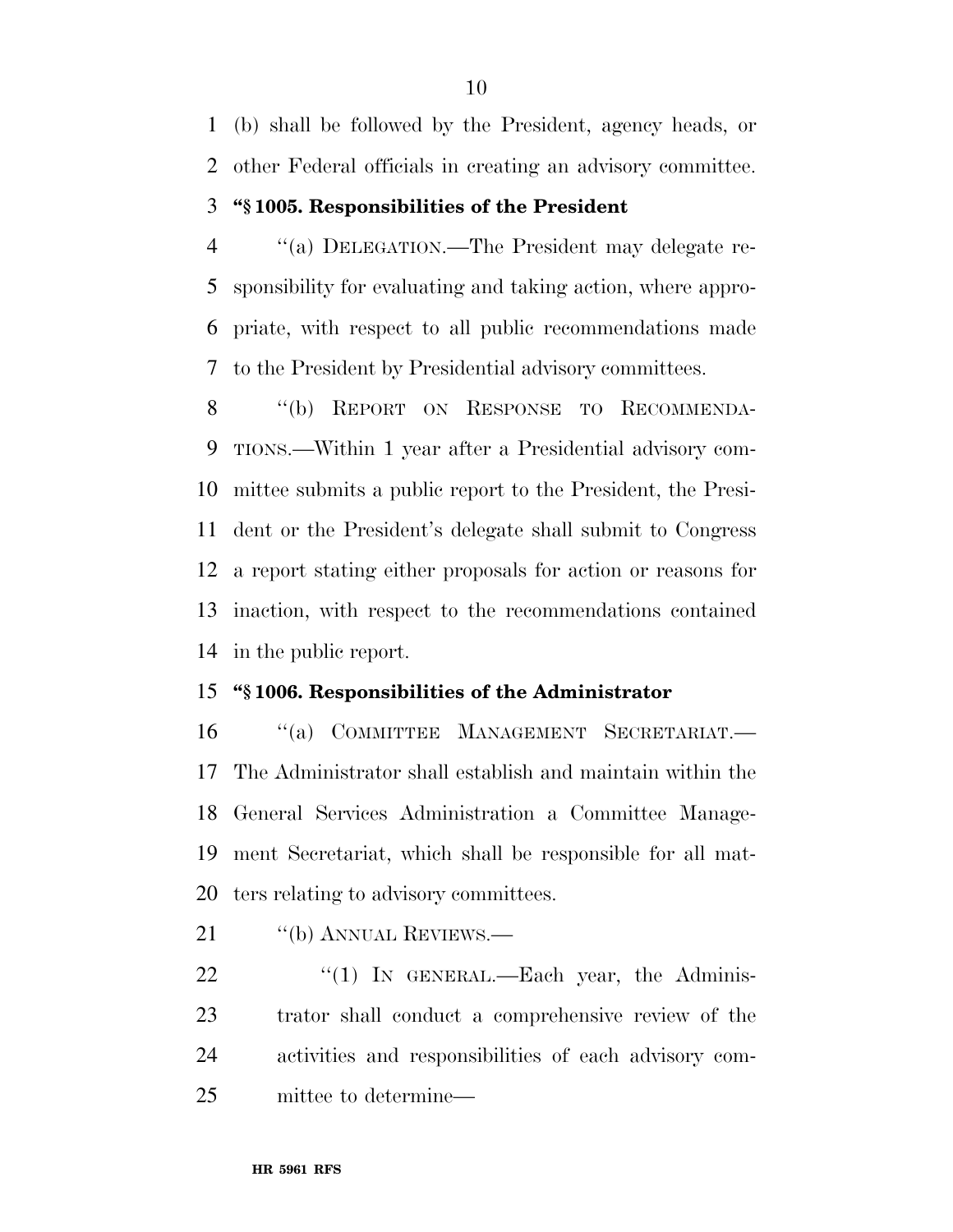| $\mathbf{1}$   | $\lq\lq$ whether the committee is carrying out              |
|----------------|-------------------------------------------------------------|
| $\overline{2}$ | its purpose;                                                |
| 3              | $\lq\lq (B)$ whether, consistent with the provi-            |
| $\overline{4}$ | sions of applicable statutes, the responsibilities          |
| 5              | assigned to the committee should be revised;                |
| 6              | $\lq\lq$ (C) whether the committee should be                |
| $\overline{7}$ | merged with other advisory committees; or                   |
| 8              | $\lq\lq$ (D) whether the committee should be                |
| 9              | abolished.                                                  |
| 10             | "(2) OBTAINING INFORMATION.—The Adminis-                    |
| 11             | trator may from time to time request such informa-          |
| 12             | tion as the Administrator deems necessary to carry          |
| 13             | out functions under this subsection. Agency heads           |
| 14             | shall cooperate with the Administrator in making            |
| 15             | the reviews required by this subsection.                    |
| 16             | "(3) RECOMMENDATIONS.—Upon completion of                    |
| 17             | review, the Administrator shall make<br>the<br>rec-         |
| 18             | ommendations to the President and to either the             |
| 19             | agency head or Congress with respect to action the          |
| 20             | Administrator believes should be taken.                     |
| 21             | "(c) ADMINISTRATIVE GUIDELINES AND MANAGE-                  |
| 22             | MENT CONTROLS.—The Administrator shall prescribe ad-        |
| 23             | ministrative guidelines and management controls applica-    |
| 24             | ble to advisory committees, and, to the maximum extent      |
| 25             | feasible, provide advice, assistance, and guidance to advi- |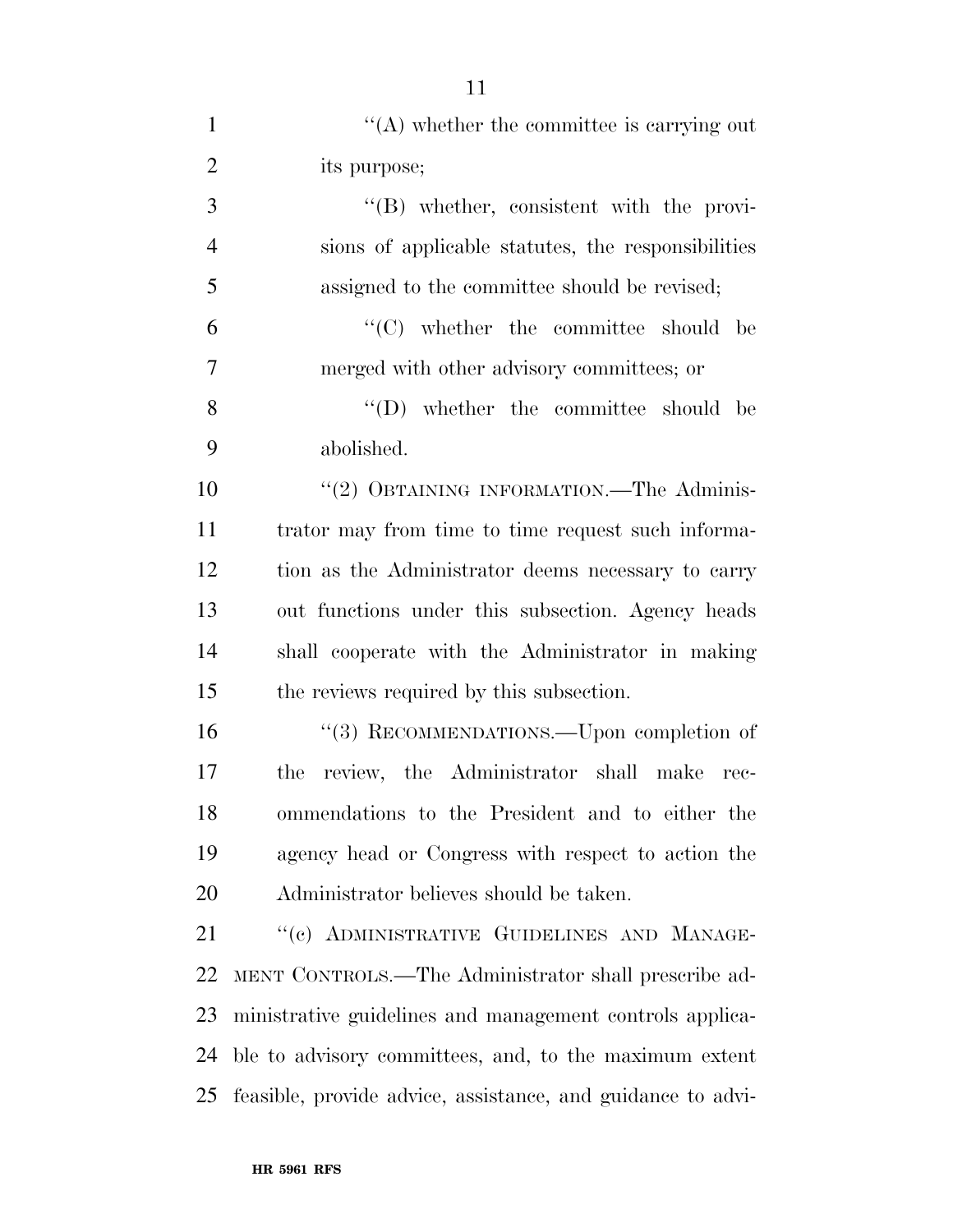sory committees to improve their performance. In carrying out functions under this subsection, the Administrator shall consider the recommendations of each agency head with respect to means of improving the performance of advisory committees whose duties are related to the agen-cy.

 ''(d) GUIDELINES FOR UNIFORM FAIR PAY RATES.— 8 "(1) IN GENERAL.—The Administrator, after study and consultation with the Director of the Of- fice of Personnel Management, shall establish guide-11 lines with respect to uniform fair rates of pay for comparable services of members, staffs, and consult- ants of advisory committees in a manner that gives appropriate recognition to the responsibilities and qualifications required and other relevant factors. The guidelines shall provide that—

 $\langle (A)$  a member of an advisory committee or of the staff of an advisory committee shall not receive compensation at a rate in excess of 20 the maximum rate payable under section 5376 of this title;

22 "'(B) members of advisory committees, while engaged in the performance of their du- ties away from their homes or regular places of business, may be allowed travel expenses, in-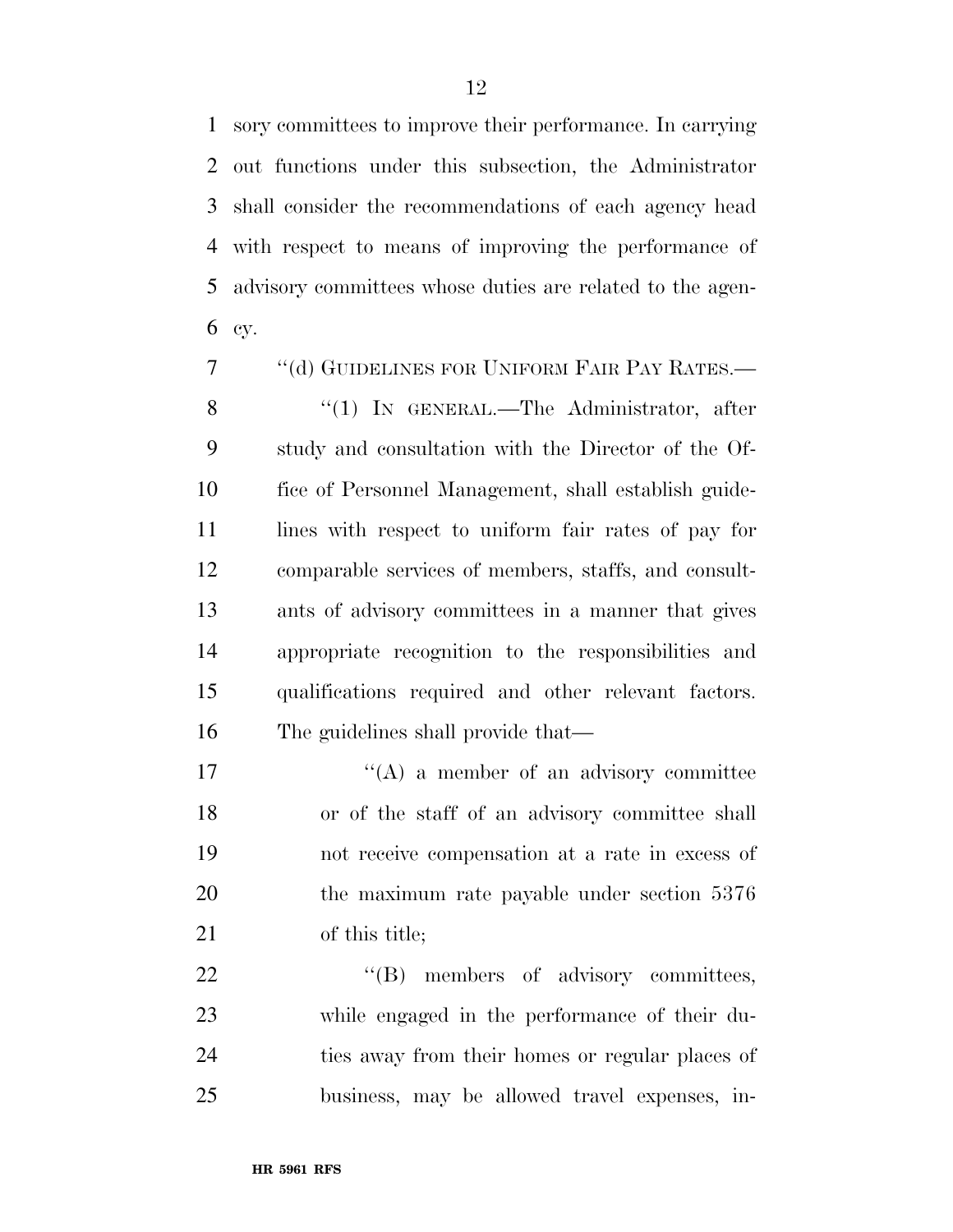| $\mathbf{1}$   | cluding per diem in lieu of subsistence, as au-      |
|----------------|------------------------------------------------------|
| $\overline{2}$ | thorized by section 5703 of this title for persons   |
| 3              | employed intermittently in the Government            |
| $\overline{4}$ | service; and                                         |
| 5              | $\cdot\cdot$ (C) members of advisory committees may  |
| 6              | be provided services pursuant to section 3102 of     |
| $\tau$         | this title while in performance of their advisory    |
| 8              | committee duties if the members—                     |
| 9              | "(i) are blind or deaf or otherwise                  |
| 10             | qualify as individuals with disabilities             |
| 11             | (within the meaning of section 501 of the            |
| 12             | Rehabilitation Act of 1973 (29 U.S.C.                |
| 13             | $(791)$ ; and                                        |
| 14             | "(ii) do not otherwise qualify for as-               |
| 15             | sistance under section 3102 of this title by         |
| 16             | reason of being an employee of an agency             |
| 17             | (within the meaning of section $3102(a)(1)$ )        |
| 18             | of this title).                                      |
| 19             | "(2) PAY FOR FULL-TIME EMPLOYEES.—Noth-              |
| 20             | ing in this subsection shall prevent an individual   |
| 21             | from receiving compensation at the rate at which the |
| 22             | individual would otherwise be compensated (or was    |
| 23             | compensated) as a full-time employee of the United   |
| 24             | States if the individual—                            |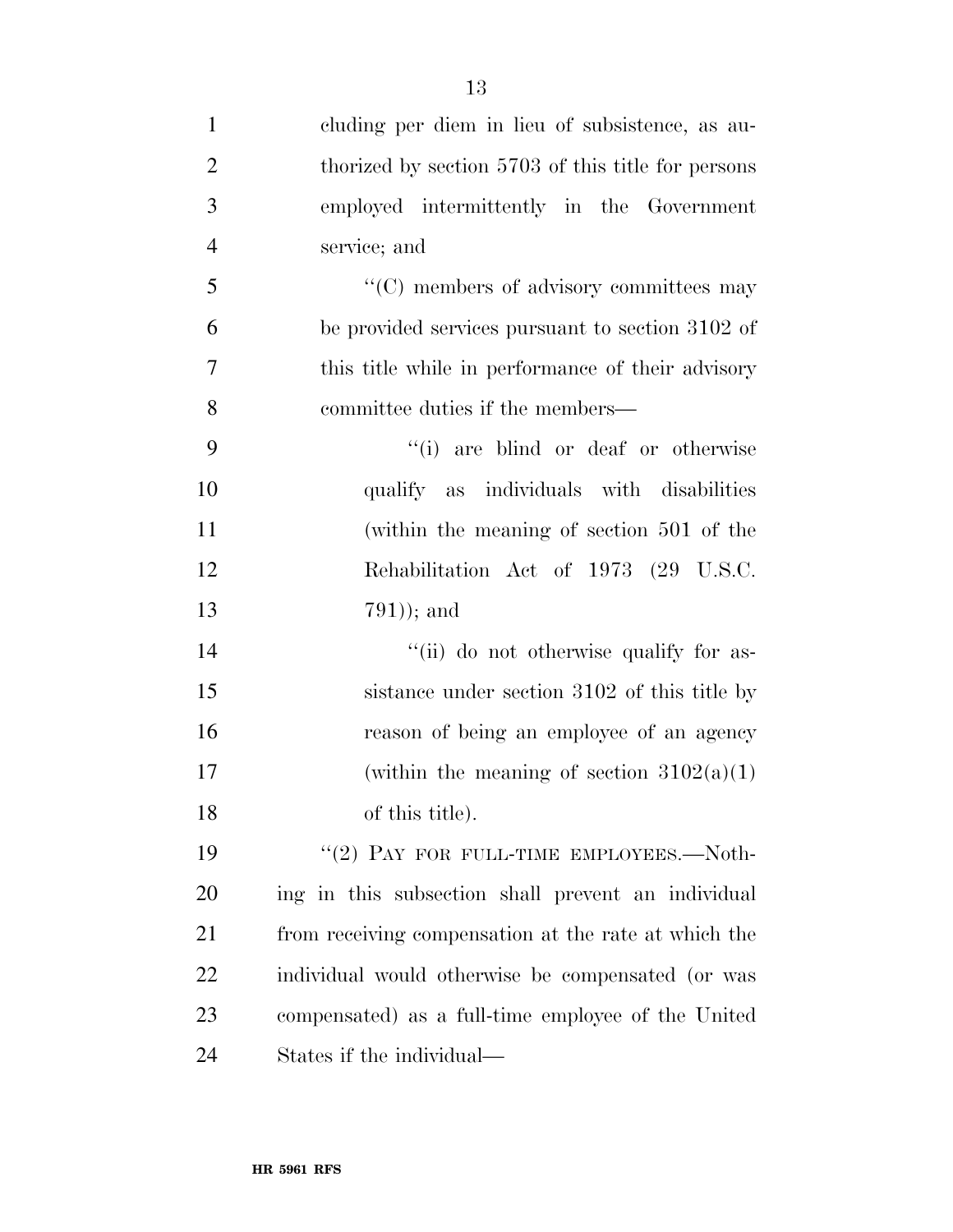1 ''(A) is a full-time employee of the United States without regard to service with an advi-sory committee; or

 ''(B) was a full-time employee of the United States immediately before service with an advisory committee.

 ''(e) BUDGET RECOMMENDATIONS.—The Adminis- trator shall include in budget recommendations a sum- mary of the amounts the Administrator considers nec- essary for the expenses of advisory committees, including the expenses for publication of reports where appropriate.

#### **''§ 1007. Responsibilities of agency heads**

13 "(a) ADMINISTRATIVE GUIDELINES AND MANAGE- MENT CONTROLS.—Each agency head shall establish uni- form administrative guidelines and management controls for advisory committees established by that agency, which shall be consistent with directives of the Administrator under sections 1006 and 1009 of this title. Each agency shall maintain systematic information on the nature, func- tions, and operations of each advisory committee within its jurisdiction.

 ''(b) ADVISORY COMMITTEE MANAGEMENT OFFI- CER.—The head of each agency that has an advisory com- mittee shall designate an Advisory Committee Manage-ment Officer who shall—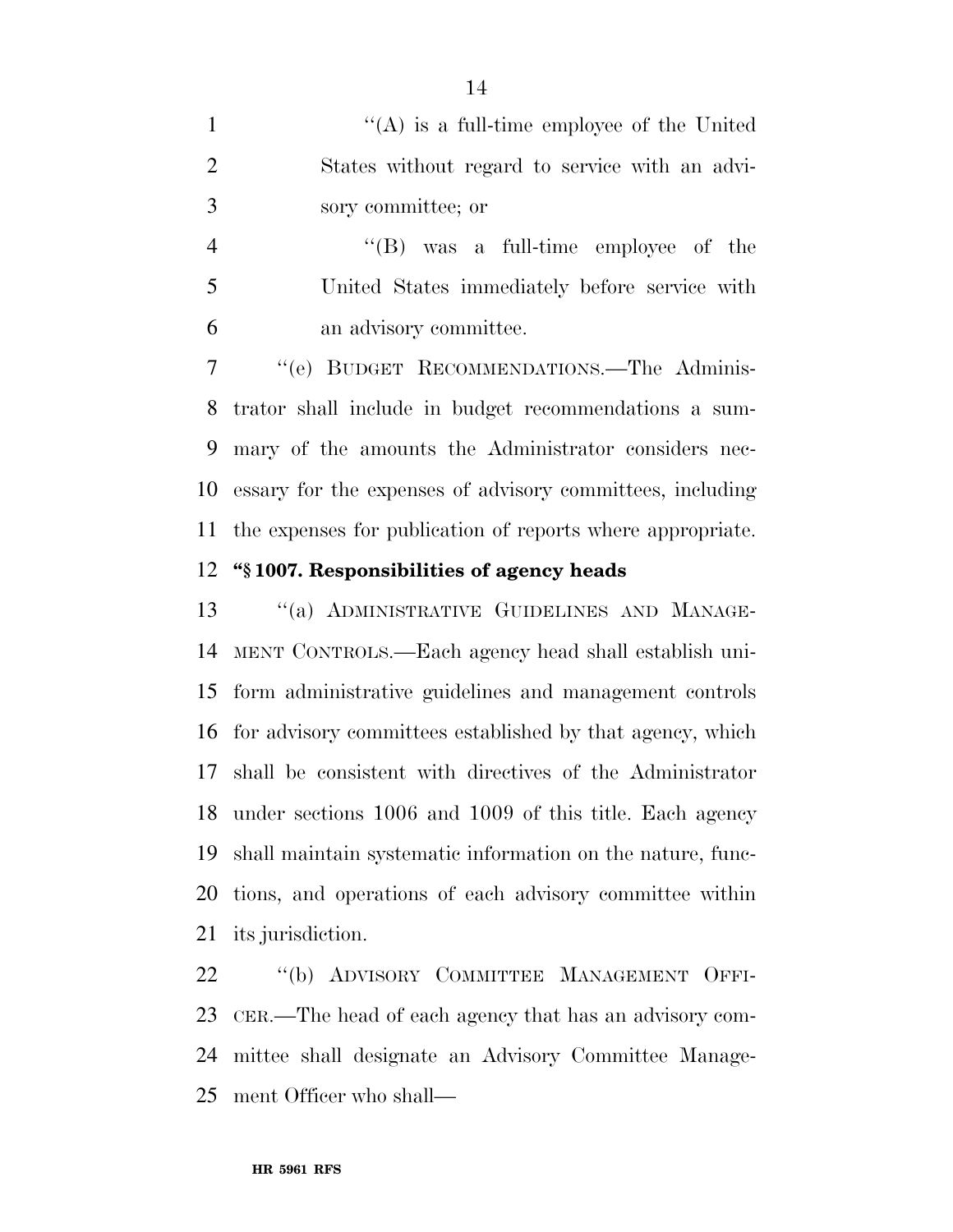| $\mathbf{1}$   | $\lq(1)$ exercise control and supervision over the         |
|----------------|------------------------------------------------------------|
| $\overline{2}$ | establishment, procedures, and accomplishments of          |
| 3              | advisory committees established by the agency;             |
| $\overline{4}$ | $\lq(2)$ assemble and maintain the reports,                |
| 5              | records, and other papers of any advisory committee        |
| 6              | established by the agency during the advisory com-         |
| 7              | mittee's existence; and                                    |
| 8              | $(3)$ carry out, on behalf of the agency, the pro-         |
| 9              | visions of section 552 of this title with respect to       |
| 10             | such reports, records, and other papers.                   |
| 11             | "\\$1008. Establishment and purpose of advisory com-       |
| 12             | mittees                                                    |
| 13             | "(a) ESTABLISHMENT.—An advisory committee shall            |
| 14             | not be established unless establishment is—                |
| 15             | $\cdot$ (1) specifically authorized by statute or by the   |
| 16             |                                                            |
|                | President; or                                              |
| 17             | $f'(2)$ determined as a matter of formal record,           |
| 18             | by the head of the agency involved after consultation      |
| 19             | with the Administrator, with timely notice published       |
| 20             | in the Federal Register, to be in the public interest      |
| 21             | in connection with the performance of duties im-           |
| 22             | posed on that agency by law.                               |
| 23             | "(b) PURPOSE OF ADVISORY COMMITTEES.—Unless                |
| 24             | otherwise specifically provided by statute or Presidential |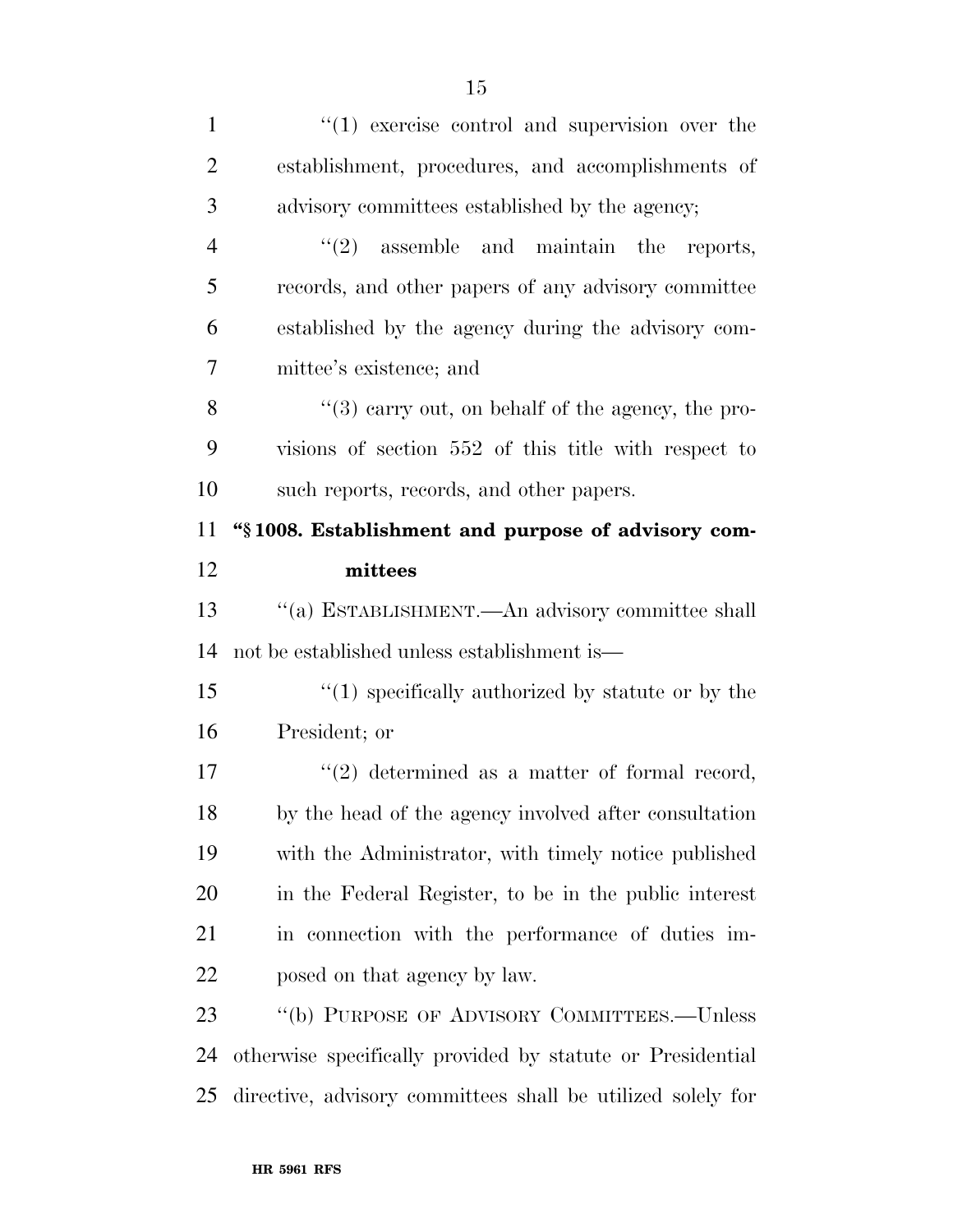| $\mathbf{1}$   | advisory functions. Determinations of action to be taken |
|----------------|----------------------------------------------------------|
| $\overline{2}$ | and policy to be expressed with respect to matters upon  |
| 3              | which an advisory committee reports or makes rec-        |
| 4              | ommendations shall be made solely by the President or    |
| 5              | an officer of the Federal Government.                    |
| 6              | "(c) ADVISORY COMMITTEE CHARTERS.—                       |
| 7              | "(1) GENERAL REQUIREMENT.—An advisory                    |
| 8              | committee shall not meet or take any action until an     |
| 9              | advisory committee charter has been filed—               |
| 10             | $\lq\lq$ with the Administrator in the case of           |
| 11             | Presidential advisory committees; or                     |
| 12             | $\lq (B)$ with —                                         |
| 13             | $f'(i)$ the head of the agency to whom                   |
| 14             | the advisory committee reports; and                      |
| 15             | "(ii) the standing committees of the                     |
| 16             | Senate and House of Representatives hav-                 |
| 17             | ing legislative jurisdiction over the agency             |
| 18             | to which the advisory committee reports.                 |
| 19             | "(2) CONTENTS OF CHARTER. The advisory                   |
| 20             | committee charter shall contain—                         |
| 21             | $\lq\lq$ the committee's official designation;           |
| 22             | $\lq\lq$ the committee's objectives and the              |
| 23             | scope of its activity;                                   |
| 24             | $\lq\lq$ (C) the period of time necessary for the        |
| 25             | committee to carry out its purposes;                     |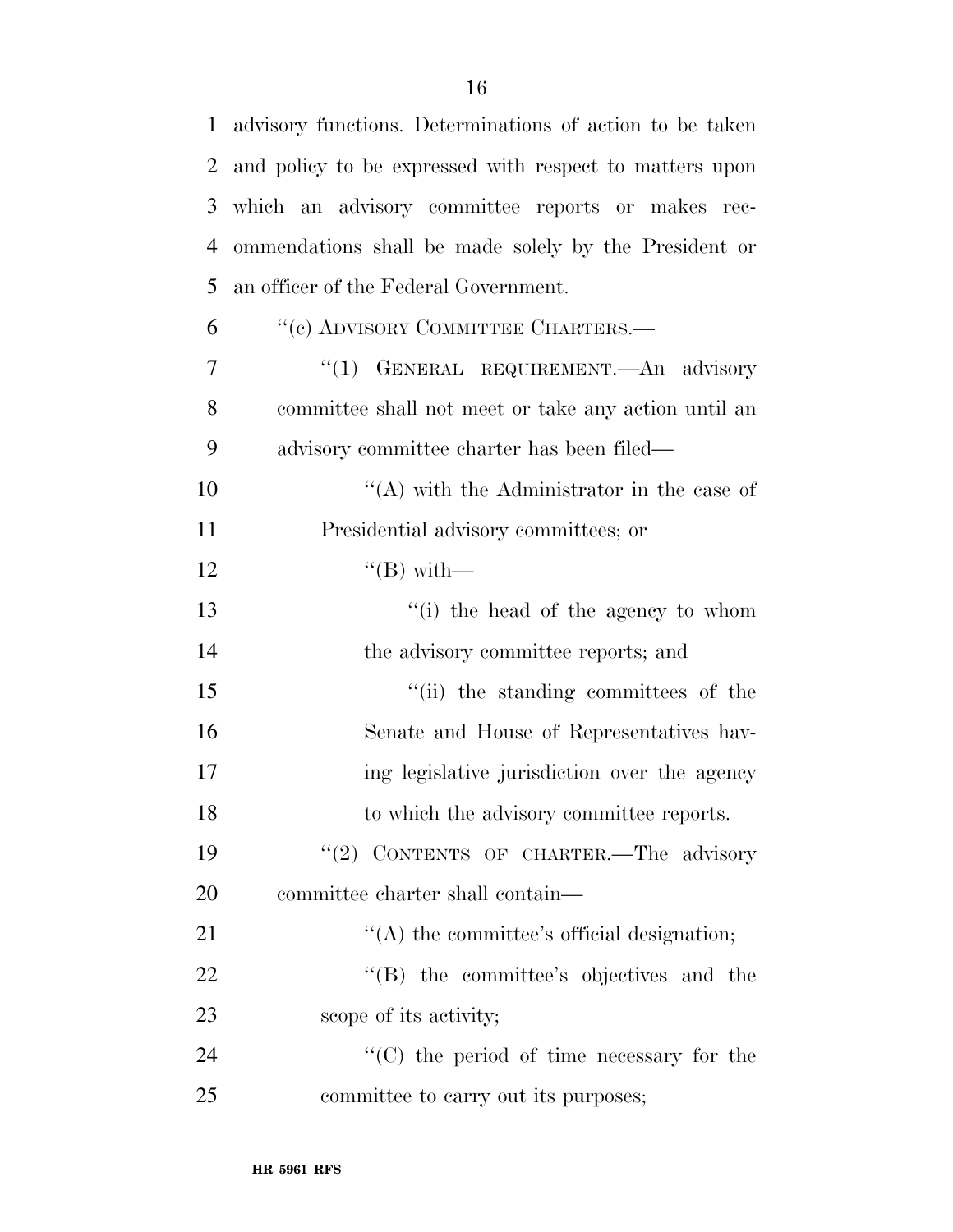| $\mathbf{1}$   | "(D) the agency or official to whom the           |
|----------------|---------------------------------------------------|
| $\overline{2}$ | committee reports;                                |
| 3              | $\lq\lq(E)$ the agency responsible for providing  |
| $\overline{4}$ | the necessary support for the committee;          |
| 5              | $\lq\lq(F)$ a description of the duties for which |
| 6              | the committee is responsible, and, if the duties  |
| 7              | are not solely advisory, a specification of the   |
| 8              | authority for the duties;                         |
| 9              | "(G) the estimated annual operating costs         |
| 10             | for the committee in dollars and person-years;    |
| 11             | $\lq\lq(H)$ the estimated number and frequency    |
| 12             | of committee meetings;                            |
| 13             | "(I) the committee's termination date, if         |
| 14             | less than 2 years from the date of the commit-    |
| 15             | tee's establishment; and                          |
| 16             | $\lq\lq$ the date the charter is filed.           |
| 17             | "(3) COPY OF CHARTER TO LIBRARY OF CON-           |
| 18             | GRESS.—A copy of the advisory committee charter   |
| 19             | shall be furnished to the Library of Congress.    |
| 20             | "§1009. Advisory committee procedures             |
| 21             | "(a) COMMITTEE MEETINGS.—                         |
| 22             | "(1) OPEN TO PUBLIC.—Each advisory com-           |
| 23             | mittee meeting shall be open to the public.       |
| 24             | "(2) NOTICE OF MEETINGS.—Except when the          |
| 25             | President determines otherwise for reasons of na- |
|                |                                                   |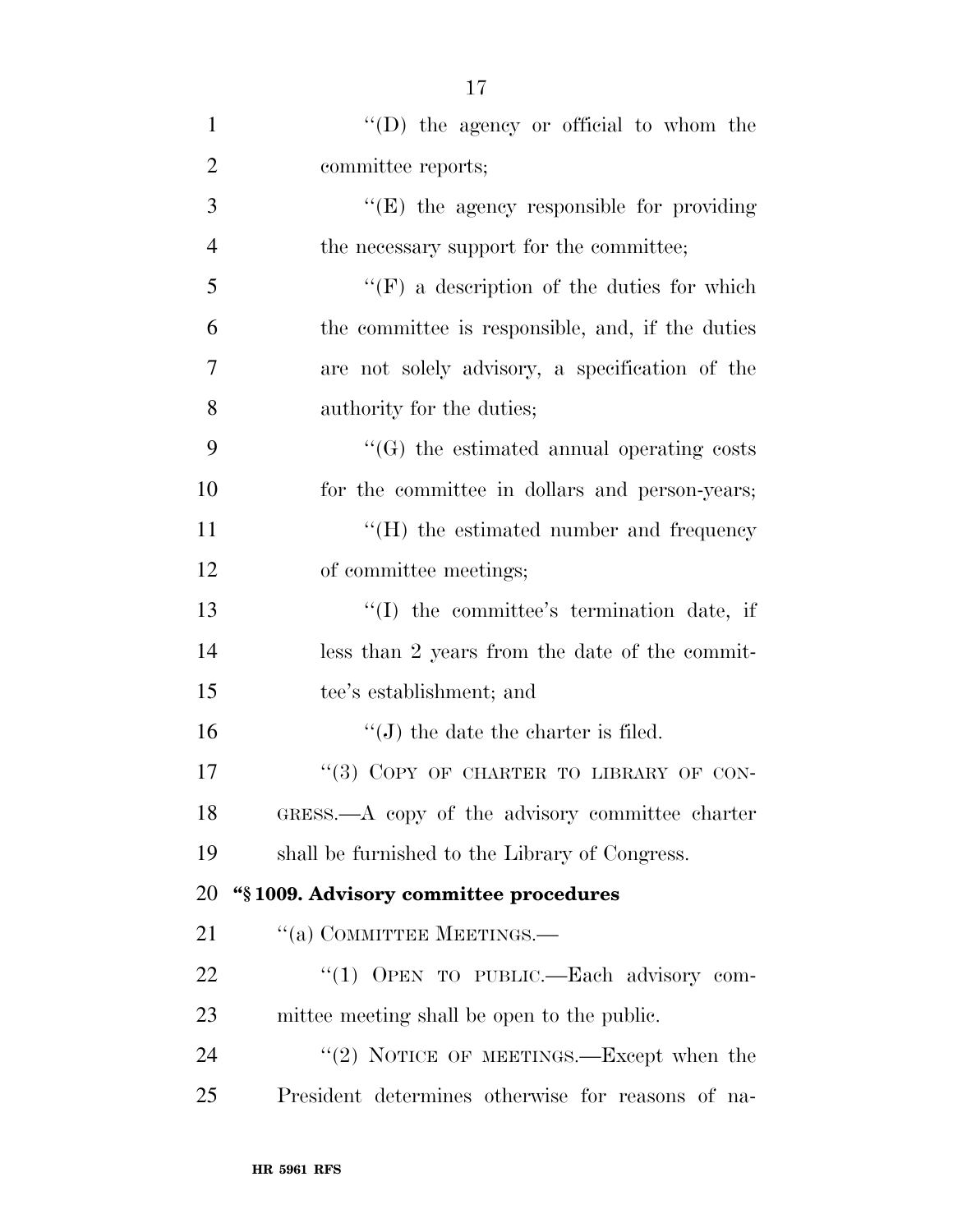tional security, timely notice of each meeting shall be published in the Federal Register, and the Adminis- trator shall prescribe regulations to provide for other types of public notice to insure that all interested persons are notified of each meeting in advance.

 ''(3) PARTICIPATION.—Interested persons shall be permitted to attend, appear before, or file state- ments with any advisory committee, subject to such reasonable rules or regulations as the Administrator may prescribe.

 ''(b) PUBLIC INSPECTION AND COPYING OF RECORDS.—Subject to section 552 of this title, the records, reports, transcripts, minutes, appendixes, working papers, drafts, studies, agenda, or other documents which were made available to or prepared for or by each advisory committee shall be available for public inspection and copying at a single location in the offices of the advisory committee or the agency to which the advisory committee reports until the advisory committee ceases to exist.

 $\degree$  (c) MINUTES.—Detailed minutes of each meeting of each advisory committee shall be kept and shall contain a record of the persons present, a complete and accurate description of matters discussed and conclusions reached, and copies of all reports received, issued, or approved by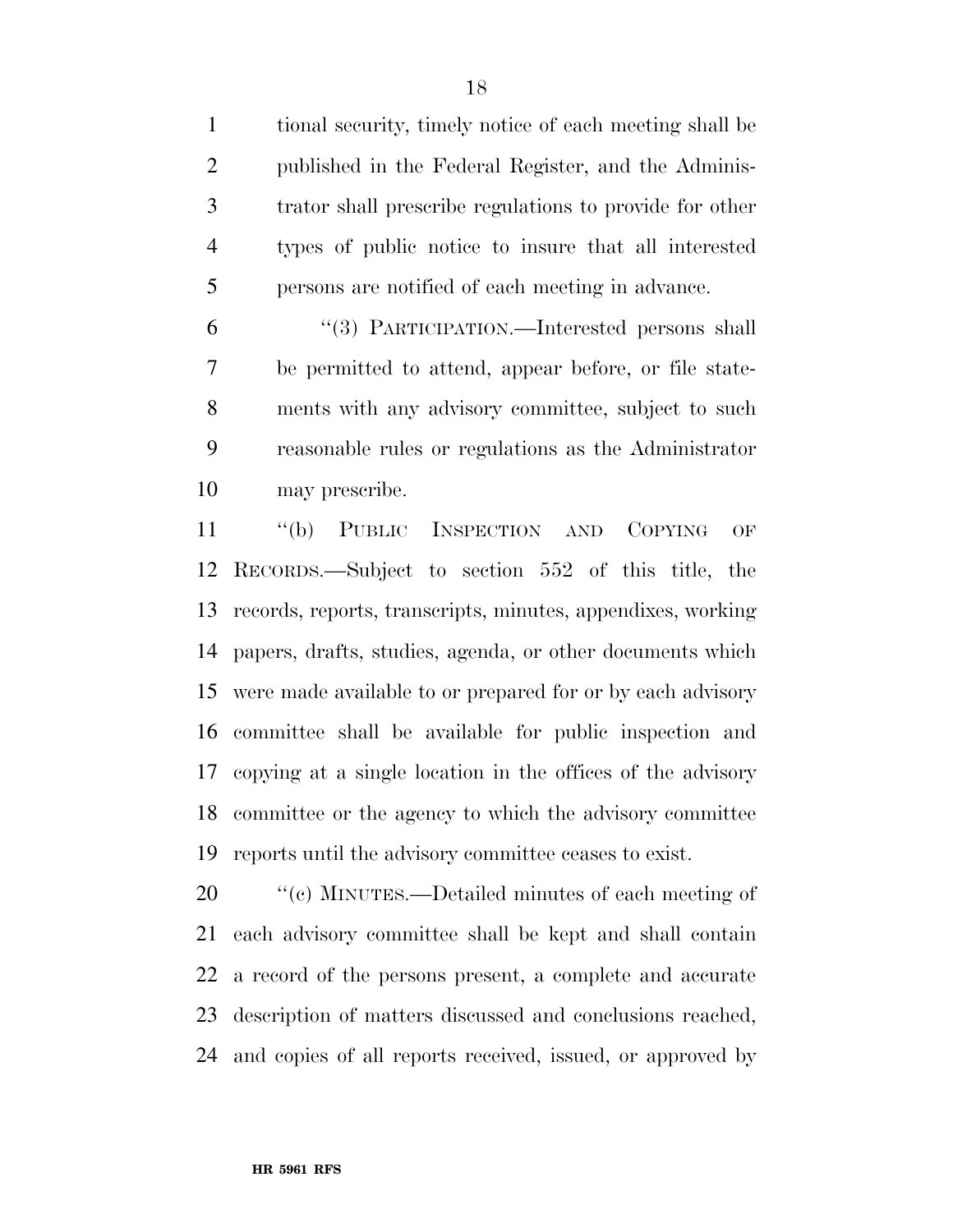the advisory committee. The accuracy of all minutes shall be certified by the chairman of the advisory committee. ''(d) CLOSED SESSIONS.—Paragraphs (1) and (3) of subsection (a) shall not apply to any portion of an advisory committee meeting for which the President, or the head of the agency to which the advisory committee reports, de- termines that such portion of the meeting may be closed 8 to the public in accordance with section  $552b(c)$  of this title. Any such determination shall be in writing and shall contain the reasons for the determination. If such a deter- mination is made, the advisory committee shall issue a re- port, at least annually, setting forth a summary of its ac- tivities and such related matters as would be informative to the public consistent with the policy of section 552(b) of this title.

 ''(e) DESIGNATED OFFICER OR EMPLOYEE OF FED- ERAL GOVERNMENT.—There shall be designated an offi- cer or employee of the Federal Government to chair or attend each meeting of each advisory committee. The offi- cer or employee so designated is authorized, whenever the officer or employee determines it to be in the public inter- est, to adjourn any such meeting. An advisory committee shall not conduct any meeting in the absence of that des-ignated officer or employee of the Federal Government.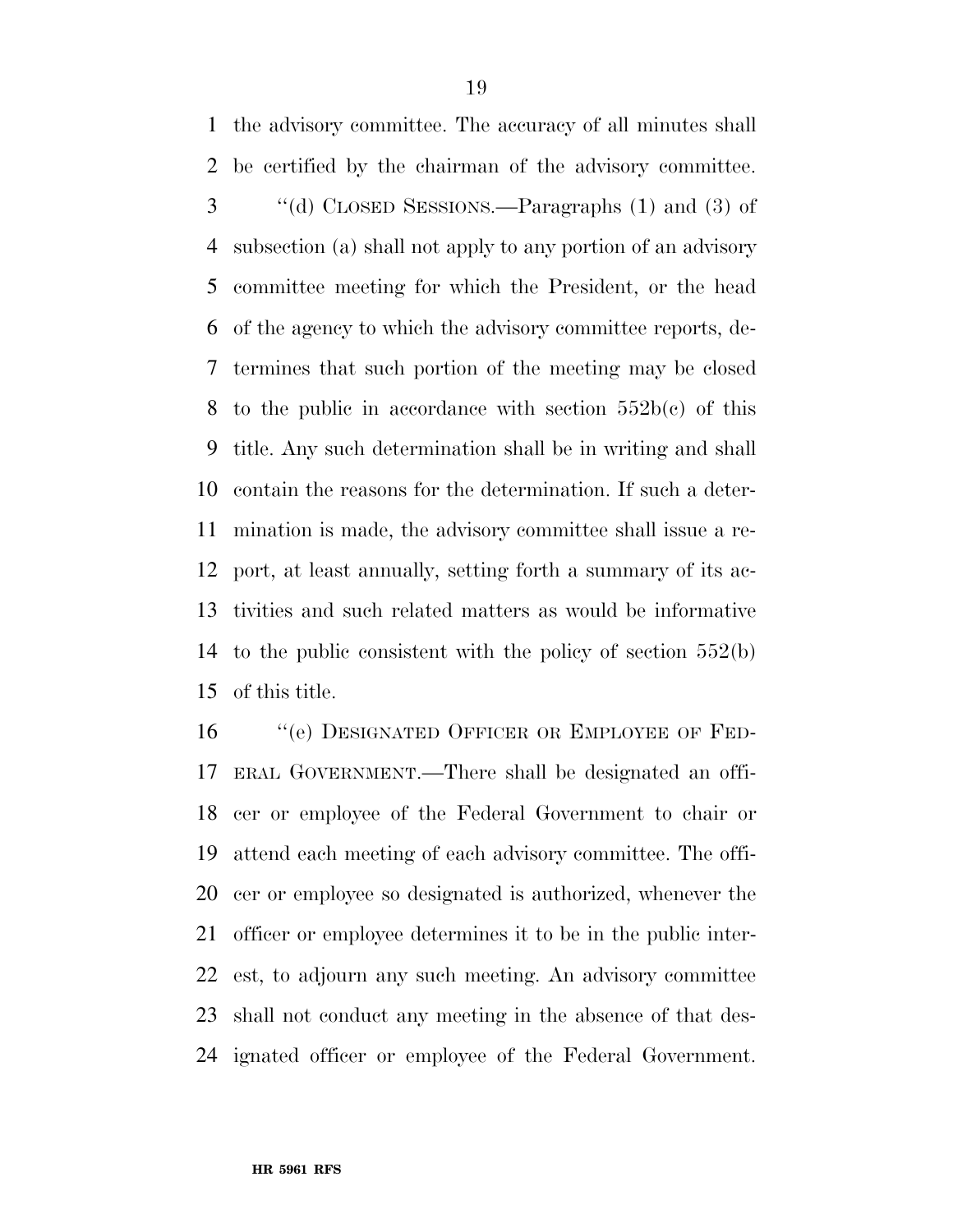1 ""(f) CALL FOR MEETING OR ADVANCE APPROVAL.— Advisory committees shall not hold any meetings except at the call of, or with the advance approval of, a des- ignated officer or employee of the Federal Government, and in the case of advisory committees (other than Presi- dential advisory committees), with an agenda approved by such officer or employee.

#### **''§ 1010. Availability of transcripts**

9 "(a) DEFINITION OF AGENCY PROCEEDING.—In this section, the term 'agency proceeding' has the meaning given the term in section 551 of this title.

 ''(b) AVAILABILITY.—Agencies and advisory commit- tees shall make available to any person, at actual cost of duplication, copies of transcripts of any agency proceeding or advisory committee meeting.

#### **''§ 1011. Fiscal and administrative provisions**

 ''(a) RECORDS.—Each agency shall keep records that fully disclose the disposition of any funds which may be at the disposal of its advisory committees and the nature and extent of their activities. The General Services Admin- istration, or such other agency as the President may des- ignate, shall maintain financial records with respect to Presidential advisory committees. The Comptroller Gen-eral of the United States, or any authorized representative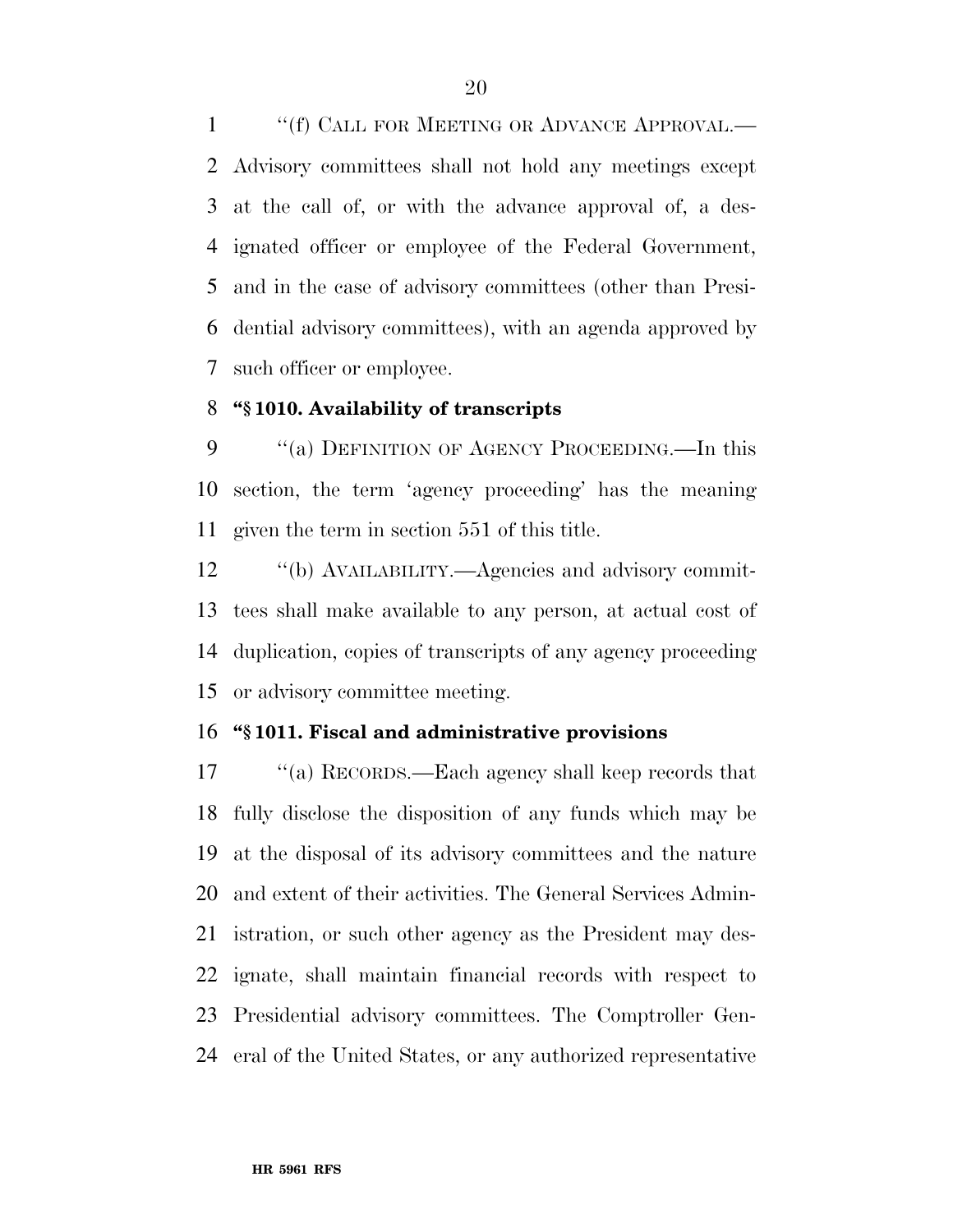of the Comptroller General, shall have access to the records for the purpose of audit and examination.

 ''(b) SUPPORT SERVICES.—Each agency shall be re- sponsible for providing support services for each advisory committee established by or reporting to it unless the es- tablishing authority provides otherwise. If an advisory committee reports to more than one agency, only one agency at a time shall be responsible for support services. In the case of Presidential advisory committees, support services may be provided by the General Services Adminis-tration.

#### **''§ 1012. Responsibilities of Library of Congress**

 ''Subject to section 552 of this title, the Adminis- trator shall provide for the filing with the Library of Con- gress of at least 8 copies of each report made by each advisory committee and, where appropriate, background papers prepared by consultants. The Librarian of Con- gress shall establish a depository for the reports and pa- pers and make them available for public inspection and use.

#### **''§ 1013. Termination of advisory committees**

"(a) In GENERAL.—

**''(1) ADVISORY COMMITTEES IN EXISTENCE ON**  JANUARY 5, 1973.—Each advisory committee that is in existence on January 5, 1973, shall terminate not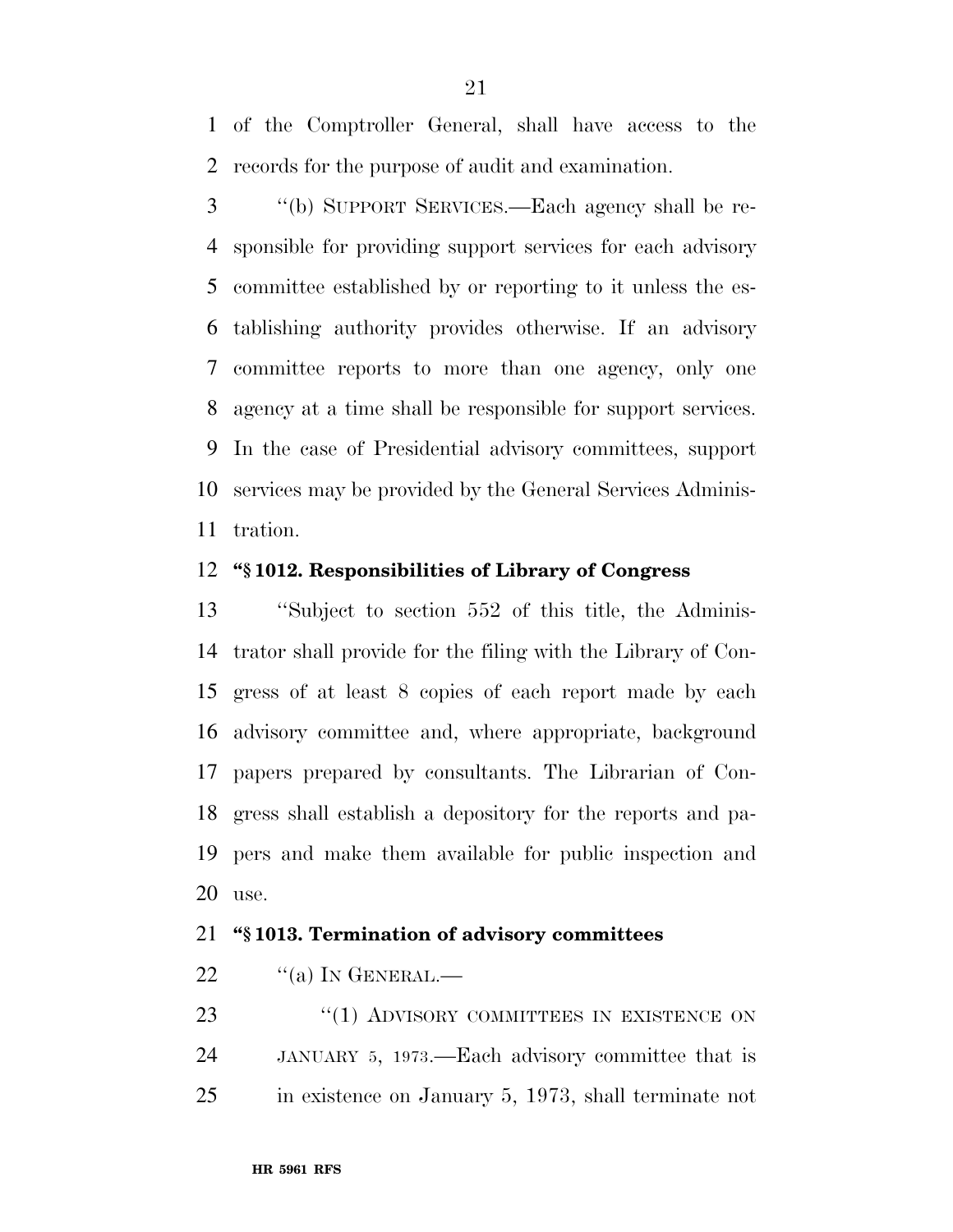| $\mathbf{1}$   | later than the expiration of the 2-year period fol-    |
|----------------|--------------------------------------------------------|
| $\overline{2}$ | lowing that date unless—                               |
| 3              | $\lq\lq$ in the case of an advisory committee          |
| $\overline{4}$ | established by the President or an officer of the      |
| 5              | Federal Government, such advisory committee            |
| 6              | is renewed by the President or that officer by         |
| 7              | appropriate action prior to the expiration of          |
| 8              | such 2-year period; or                                 |
| 9              | $\lq\lq (B)$ in the case of an advisory committee      |
| 10             | established by an Act of Congress, its duration        |
| 11             | is otherwise provided for by law.                      |
| 12             | $(2)$ ADVISORY COMMITTEES<br><b>ESTABLISHED</b>        |
| 13             | AFTER JANUARY 5, 1973.—Each advisory committee         |
| 14             | established after January 5, 1973, shall terminate     |
| 15             | not later than the expiration of the 2-year period be- |
| 16             | ginning on the date of its establishment unless—       |
| 17             | $\lq\lq$ in the case of an advisory committee          |
| 18             | established by the President or an officer of the      |
| 19             | Federal Government such advisory committee is          |
| 20             | renewed by the President or such officer by ap-        |
| 21             | propriate action prior to the end of such period;      |
| 22             | <b>or</b>                                              |
| 23             | $\lq\lq (B)$ in the case of an advisory committee      |
| 24             | established by an Act of Congress, its duration        |
| 25             | is otherwise provided for by law.                      |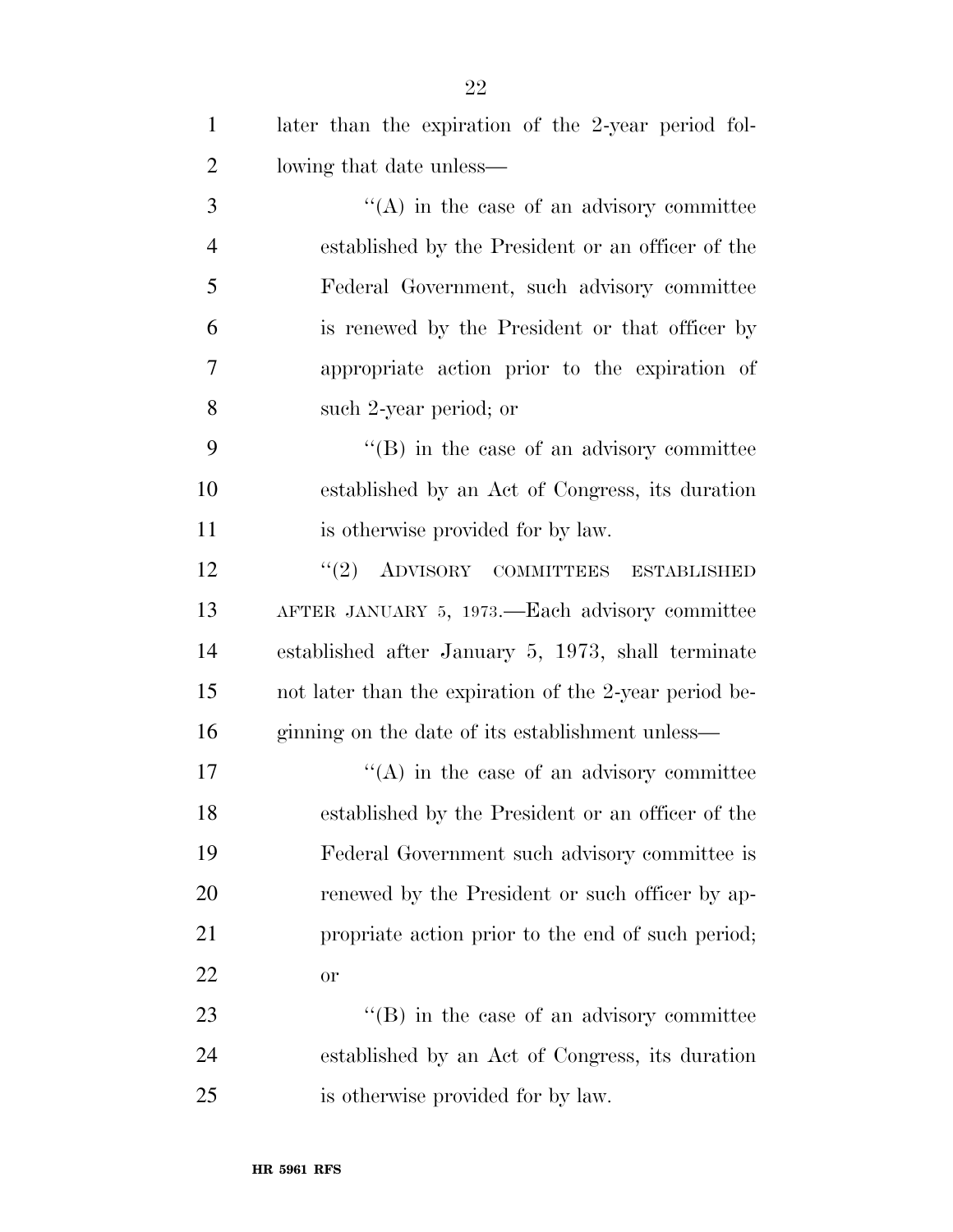1 "(b) CHARTERS.—

2 "(1) UPON RENEWAL.—Upon the renewal of an advisory committee, the advisory committee shall file a charter in accordance with section 1008(c) of this title.

 $(2)$  UPON EXPIRATION OF SUCCESSIVE 2-YEAR PERIODS.—An advisory committee established by an Act of Congress shall file a charter in accordance with section 1008(c) of this title upon the expiration of each successive 2-year period following the date of enactment of the Act establishing the advisory com-mittee.

13 "(3) PROHIBITION ON ACTION PRIOR TO FILING CHARTER.—An advisory committee required to file a charter under this subsection shall not take any ac- tion (other than preparation and filing of the char- ter) prior to the date on which the charter is filed. 18 "(c) SUCCESSIVE TWO-YEAR PERIODS.—An advisory committee that is renewed by the President or an officer of the Federal Government may be continued only for suc- cessive 2-year periods by appropriate action taken by the President or the officer prior to the date on which the advisory committee would otherwise terminate.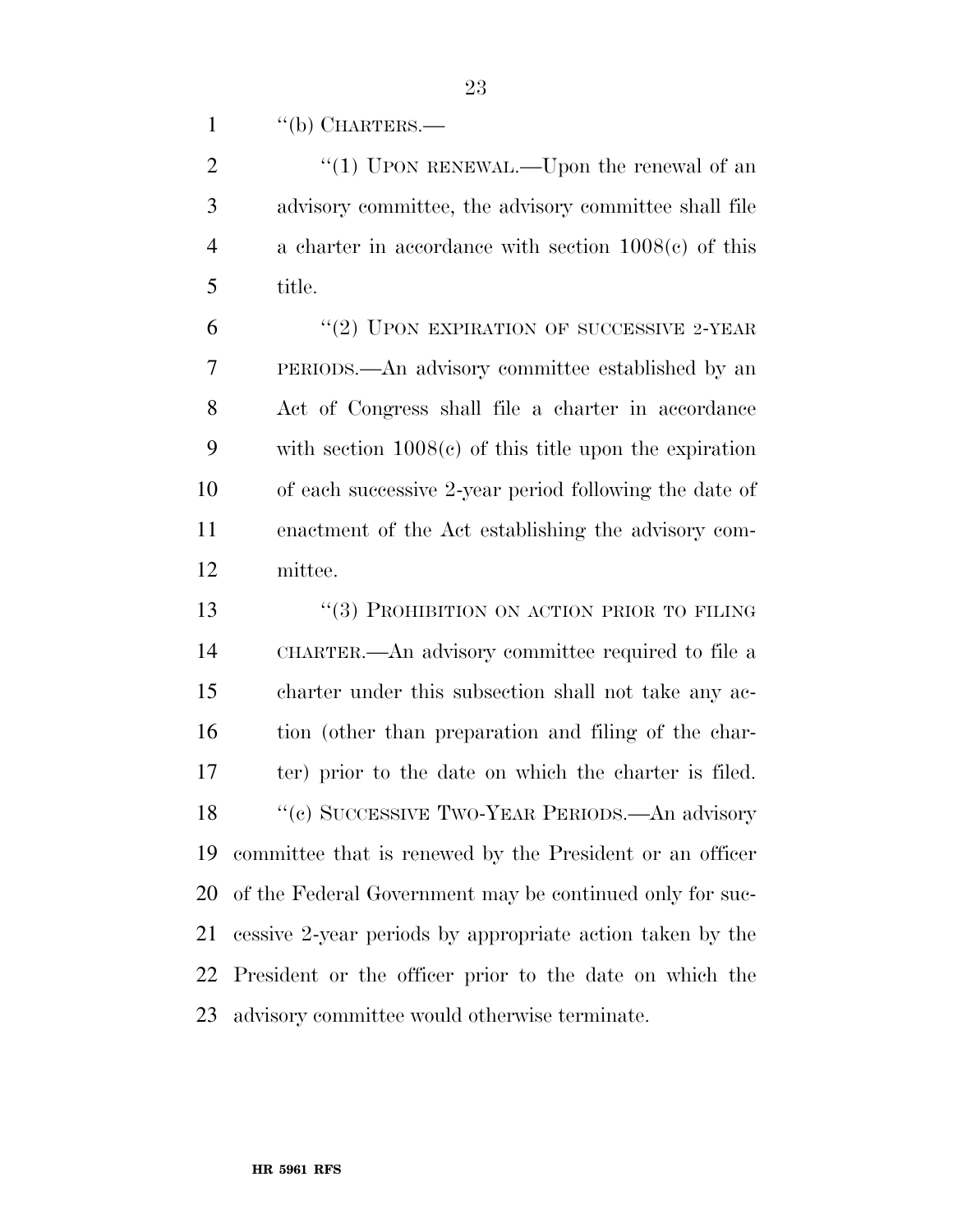| $\mathbf{1}$   | "§1014. Requirements relating to National Academy             |
|----------------|---------------------------------------------------------------|
| $\overline{2}$ | of Sciences and National Academy of                           |
| 3              | <b>Public Administration</b>                                  |
| $\overline{4}$ | "(a) IN GENERAL.—An agency may not use any ad-                |
| 5              | vice or recommendation provided by the National Academy       |
| 6              | of Sciences or National Academy of Public Administration      |
| 7              | that was developed by use of a committee created by that      |
| 8              | academy under an agreement with an agency, unless—            |
| 9              | $\cdot\cdot\cdot(1)$ the committee was not subject to any ac- |
| 10             | tual management or control by an agency or an offi-           |
| 11             | cer of the Federal Government;                                |
| 12             | $\cdot\cdot\cdot(2)$ in the case of a committee created after |
| 13             | December 17, 1997, the membership of the com-                 |
| 14             | mittee was appointed in accordance with the require-          |
| 15             | ments described in subsection $(b)(1)$ ; and                  |
| 16             | $\lq(3)$ in developing the advice or recommenda-              |
| 17             | tion, the academy complied with—                              |
| 18             | "(A) subsection (b)(2) through (6), in the                    |
| 19             | case of any advice or recommendation provided                 |
| 20             | by the National Academy of Sciences; or                       |
| 21             | "(B) subsection (b)(2) and (5), in the case                   |
| 22             | of any advice or recommendation provided by                   |
| 23             | the National Academy of Public Administration.                |
| 24             | "(b) REQUIREMENTS.—The requirements referred to               |
| 25             | in subsection (a) are as follows:                             |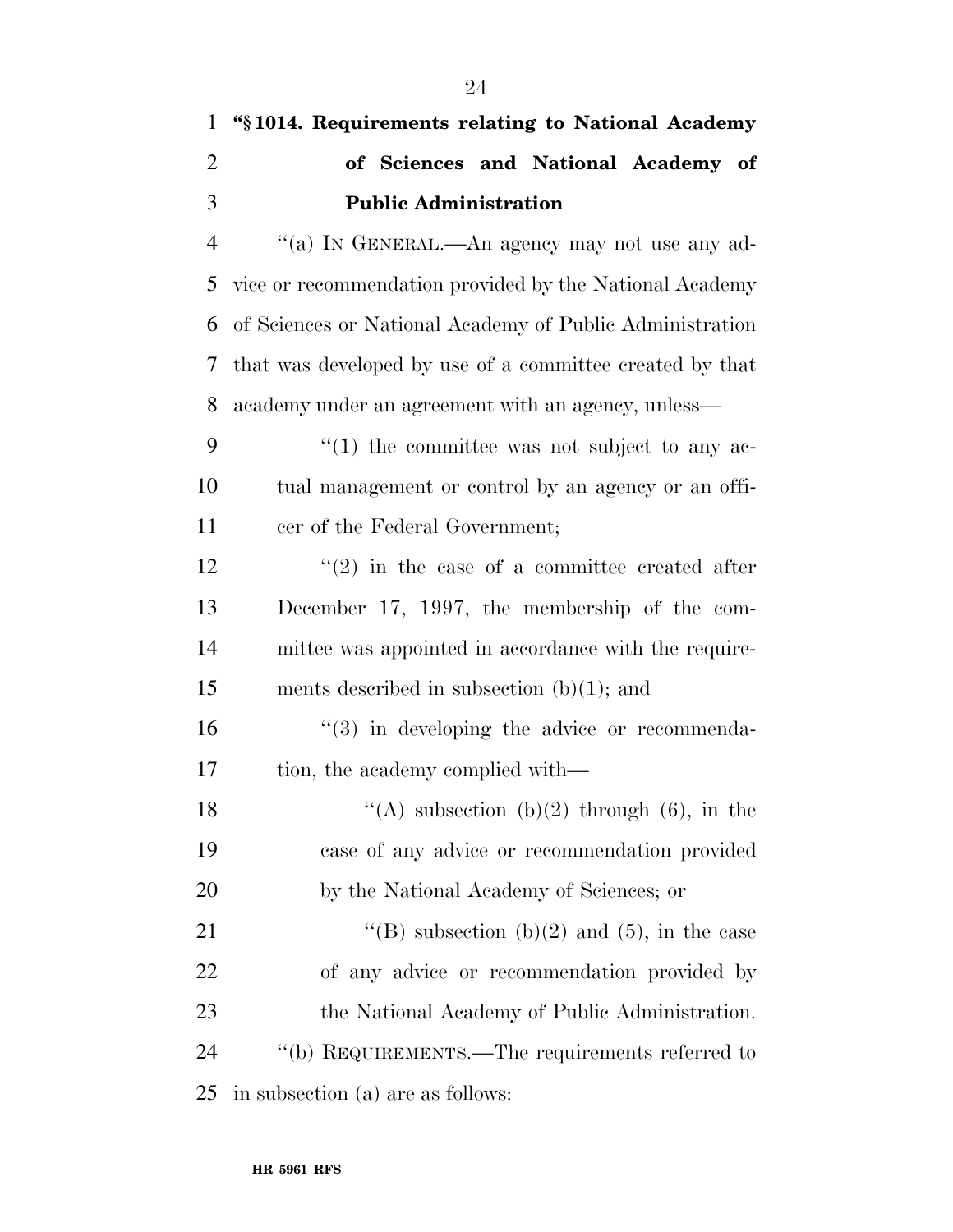1 "(1) PUBLIC NOTICE REGARDING AP- POINTEES.—The Academy shall determine and pro- vide public notice of the names and brief biographies of individuals that the Academy appoints or intends to appoint to serve on the committee. The Academy shall determine and provide a reasonable opportunity for the public to comment on appointments before they are made or, if the Academy determines prior comment is not practicable, in the period imme- diately following the appointments. The Academy shall require that any individual the Academy ap- points (or intends to appoint) to serve on the com- mittee inform the Academy of the individual's con- flicts of interest that are relevant to the functions to be performed. The Academy shall make its best ef-forts to ensure that—

 $\mathcal{L}(\mathbf{A})$  no individual appointed to serve on the committee has a conflict of interest that is relevant to the functions to be performed, un- less such conflict is promptly and publicly dis- closed and the Academy determines that the 22 conflict is unavoidable;

23 ''(B) the committee membership is fairly balanced as determined by the Academy to be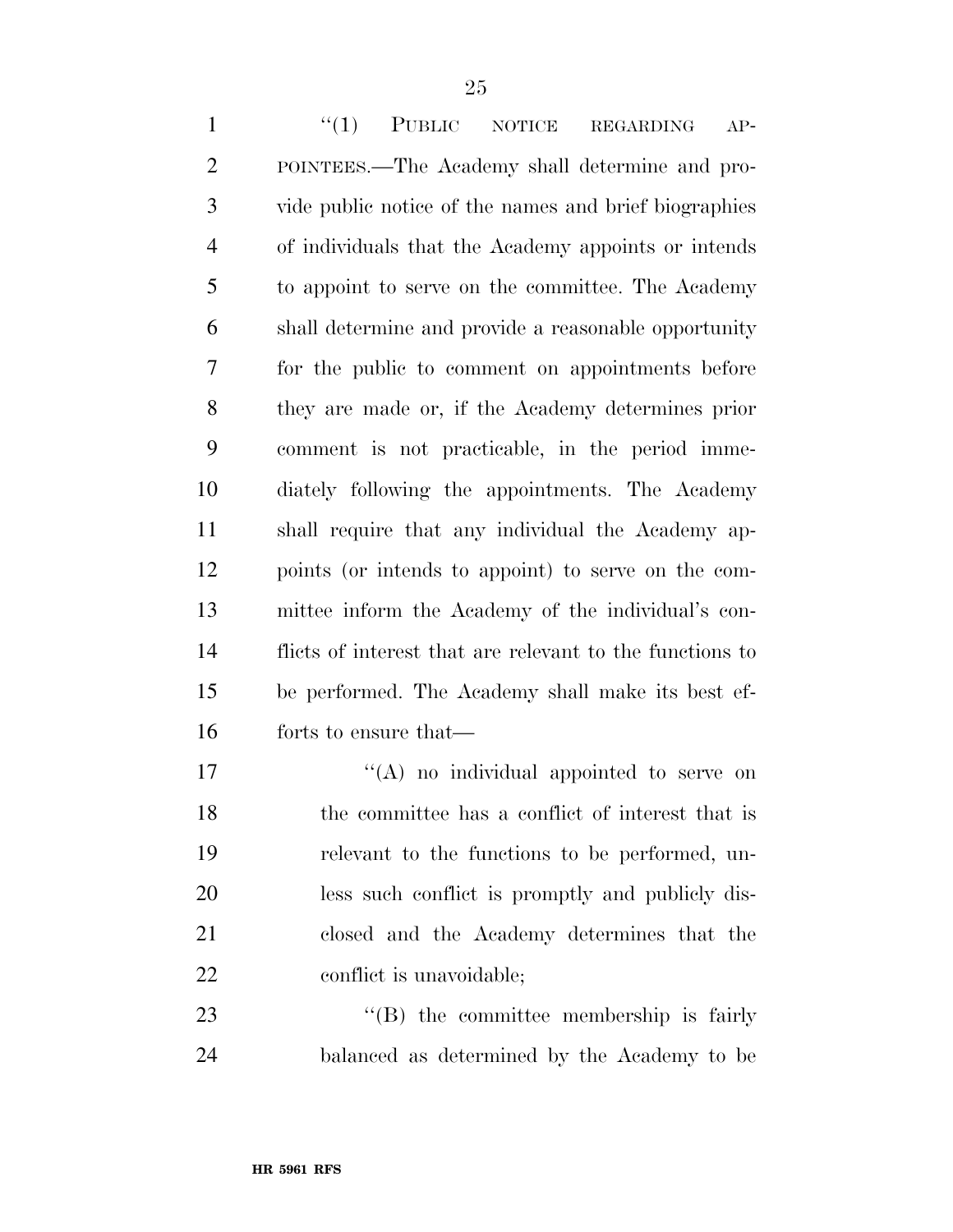| $\mathbf{1}$   | appropriate for the functions to be performed;    |
|----------------|---------------------------------------------------|
| $\overline{2}$ | and                                               |
| 3              | $\lq\lq$ (C) the final report of the Academy will |
| $\overline{4}$ | be the result of the Academy's independent        |
| 5              | judgment.                                         |
| 6              | "(2) PUBLIC NOTICE OF COMMITTEE MEET-             |
| 7              | INGS.—The Academy shall determine and provide     |

 public notice of committee meetings that will be open to the public.

10 "(3) DATA-GATHERING MEETINGS.—The Acad- emy shall ensure that meetings of the committee to gather data from individuals who are not officials, agents, or employees of the Academy are open to the public, unless the Academy determines that a meet- ing would disclose matters described in section 552(b) of this title. The Academy shall make avail- able to the public, at reasonable charge if appro- priate, written materials presented to the committee by individuals who are not officials, agents, or em- ployees of the Academy, unless the Academy deter- mines that making material available would disclose matters described in section 552(b) of this title.

23 "(4) OTHER MEETINGS.—The Academy shall make available to the public as soon as practicable, at reasonable charge if appropriate, a brief summary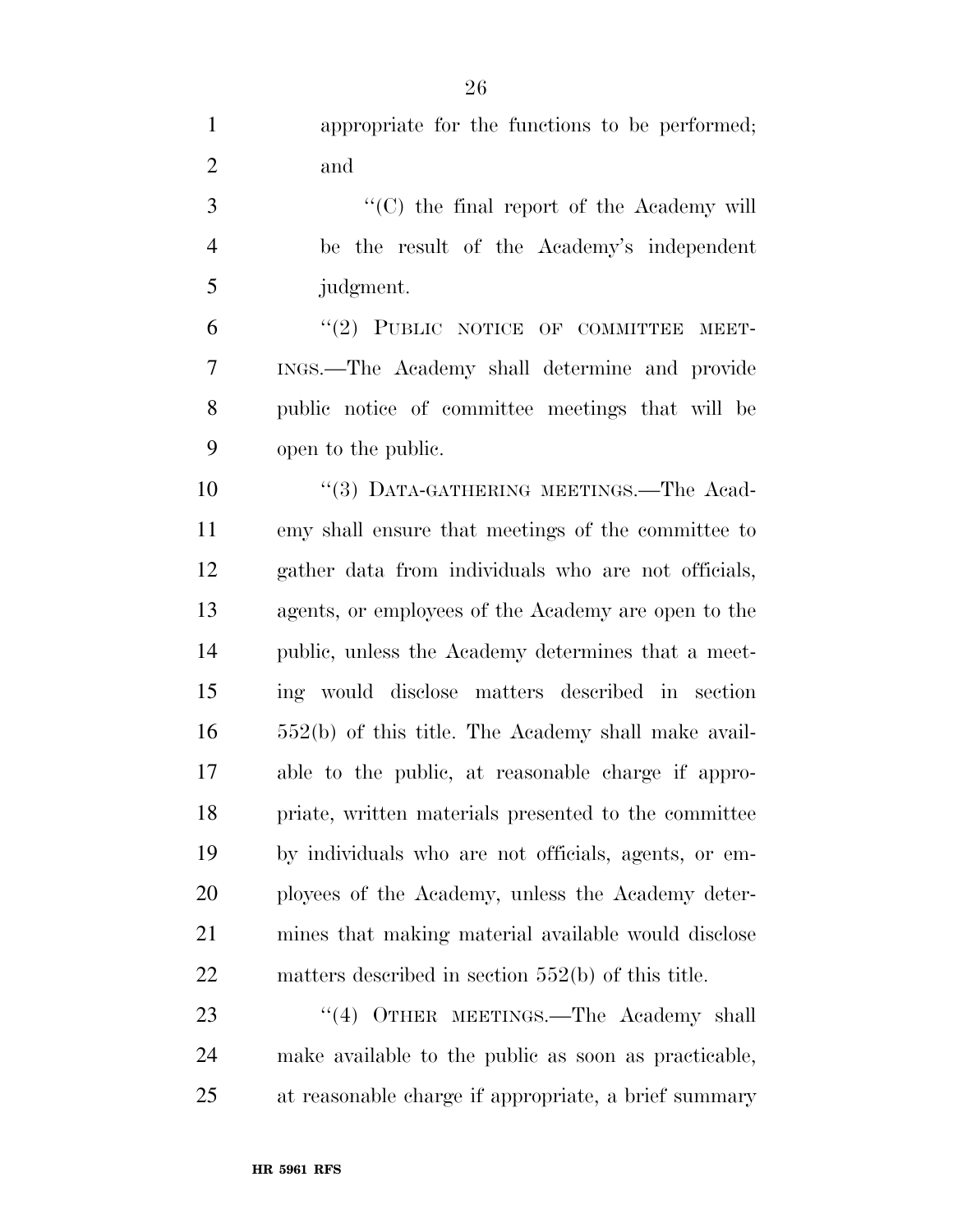of any committee meeting that is not a data-gath- ering meeting, unless the Academy determines that the summary would disclose matters described in section 552(b) of this title. The summary shall iden- tify the committee members present, the topics dis- cussed, materials made available to the committee, and other matters the Academy determines should be included.

9 "(5) FINAL REPORT.—The Academy shall make available to the public its final report, at reasonable charge if appropriate, unless the Academy deter- mines that the report would disclose matters de- scribed in section 552(b) of this title. If the Acad- emy determines that the report would disclose mat- ters described in section 552(b) of this title, the Academy shall make public an abbreviated version of the report that does not disclose those matters.

18 "(6) REVIEWERS OF REPORT.—After publica- tion of the final report, the Academy shall make publicly available the names of the principal review- ers who reviewed the report in draft form and who are not officials, agents, or employees of the Acad-emy.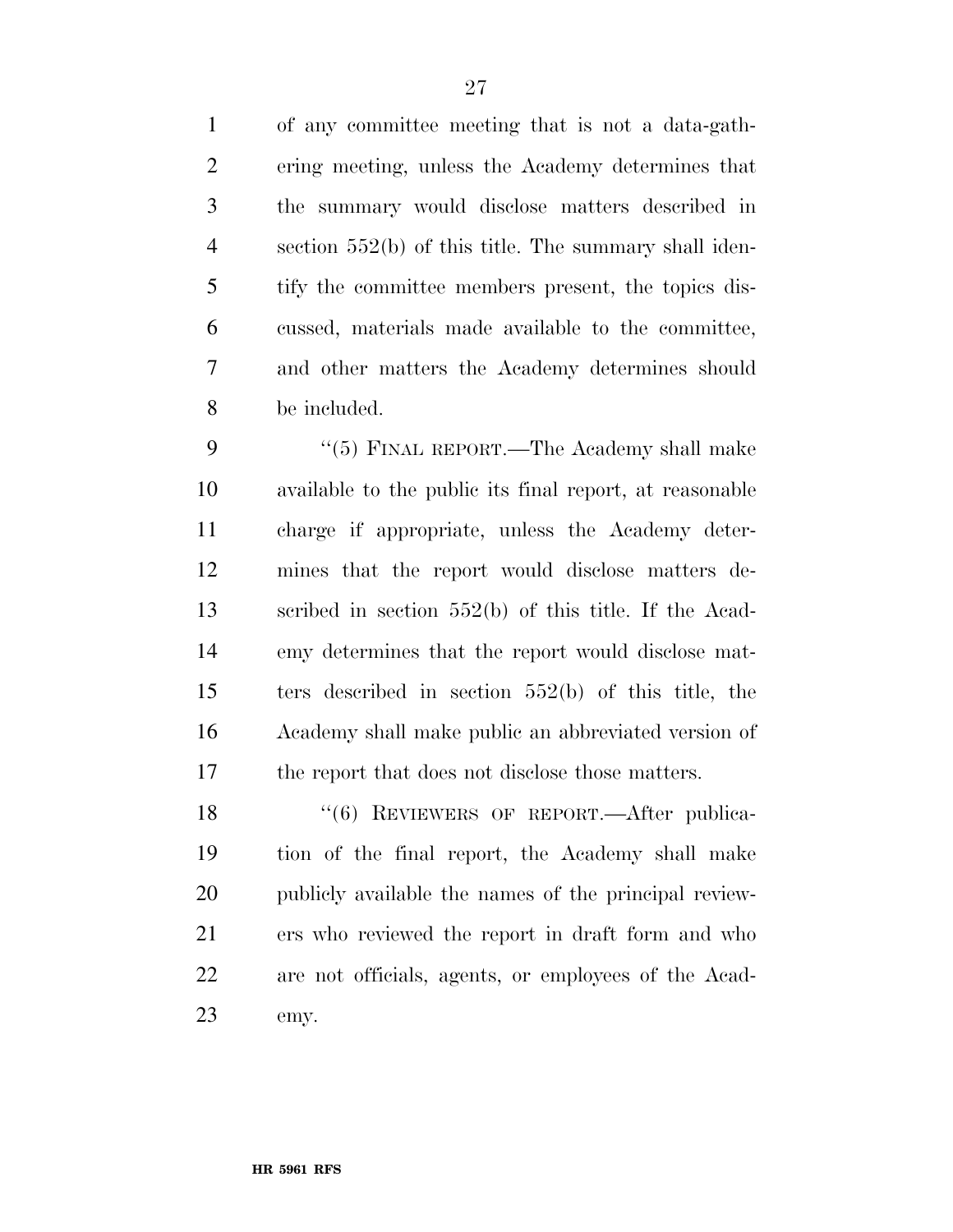1 ''(c) REGULATIONS.—The Administrator of General 2 Services may issue regulations implementing this sec-3 tion.''.

4 (b) ENACTMENT OF CHAPTER 4.—Part I of title 5,

5 United States Code, as amended by subsection (a), is

6 amended by inserting after chapter 3 the following:

### 7 **''Chapter 4—INSPECTORS**  8 **GENERAL**

''Sec.

''401. Definitions.

- ''402. Establishment and purpose of Offices of Inspector General.
- ''403. Appointments.
- ''404. Duties and responsibilities.

''405. Reports.

- ''406. Authority of Inspector General.
- ''407. Complaints by employees.
- ''408. Additional provisions with respect to the Inspector General of the Department of Defense.
- ''409. Special provisions concerning the Agency for International Development.
- ''410. Special provisions concerning the Nuclear Regulatory Commission.
- ''411. Special provisions concerning the Federal Deposit Insurance Corporation.
- ''412. Special provisions concerning the Department of the Treasury.
- ''413. Special provisions concerning the Department of Justice.
- ''414. Special provisions concerning the Corporation for National and Community Service.
- ''415. Requirements for Federal entities and designated Federal entities.
- ''416. Additional provisions with respect to Inspectors General of the intelligence community.
- ''417. Special provisions concerning the Department of Homeland Security.
- ''418. Rule of construction of special provisions.
- ''419. Special provisions concerning overseas contingency operations.
- ''420. Information on websites of Offices of Inspectors General.
- ''421. Additional provisions with respect to the Department of Energy.
- ''422. Transfer of functions.
- ''423. Pay of Inspectors General.
- ''424. Establishment of the Council of the Inspectors General on Integrity and Efficiency.

#### 9 **''§ 401. Definitions**

- 10 ''In this chapter:
- 11 "(1) ESTABLISHMENT.—The term 'establish-
- 12 ment' means the Department of Agriculture, Com-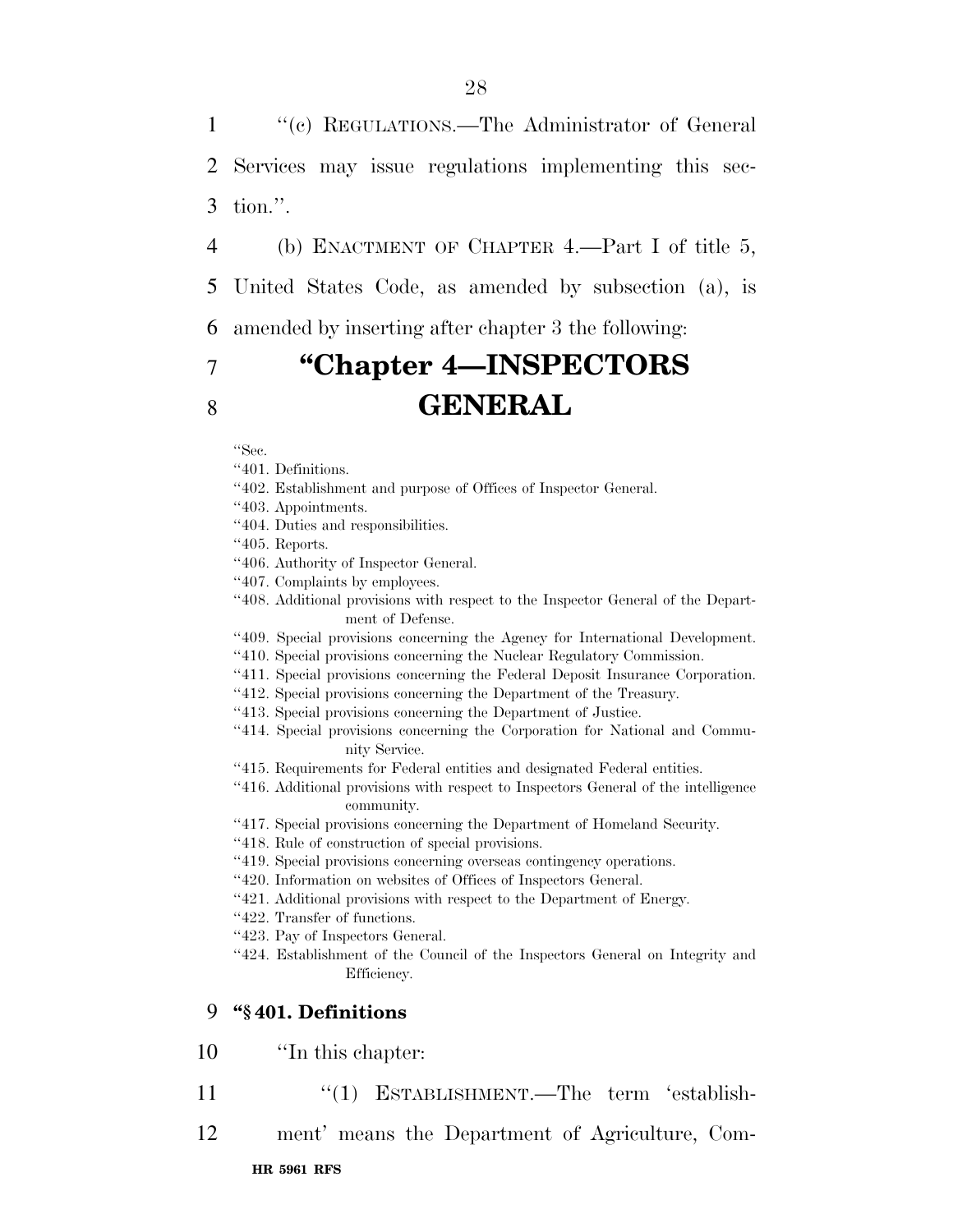| $\mathbf{1}$   | merce, Defense, Education, Energy, Health and         |
|----------------|-------------------------------------------------------|
| $\overline{2}$ | Human Services, Housing and Urban Development,        |
| 3              | the Interior, Justice, Labor, State, Transportation,  |
| $\overline{4}$ | Homeland Security, the Treasury, or Veterans Af-      |
| 5              | fairs; the Agency for International Development, the  |
| 6              | Community Development Financial Institutions          |
| 7              | Fund, the Environmental Protection Agency, the        |
| 8              | Federal Communications Commission, the Federal        |
| 9              | Emergency Management Agency, the General Serv-        |
| 10             | ices Administration, the National Aeronautics and     |
| 11             | Space Administration, the Nuclear Regulatory Com-     |
| 12             | mission, the Office of Personnel Management, the      |
| 13             | Railroad Retirement Board, the Federal Deposit In-    |
| 14             | surance Corporation, the Small Business Adminis-      |
| 15             | tration, the Corporation for National and Commu-      |
| 16             | nity Service, the Social Security Administration, the |
| 17             | Federal Housing Finance Agency, the Tennessee         |
| 18             | Valley Authority, the Export-Import Bank of the       |
| 19             | United States, the Commissions established under      |
| 20             | section 15301 of title 40, the National Security      |
| 21             | Agency, or the National Reconnaissance Office, as     |
| 22             | the case may be.                                      |
|                |                                                       |

 ''(2) FEDERAL AGENCY.—The term 'Federal agency' means an agency as defined in section 552(f) of this title (including an establishment as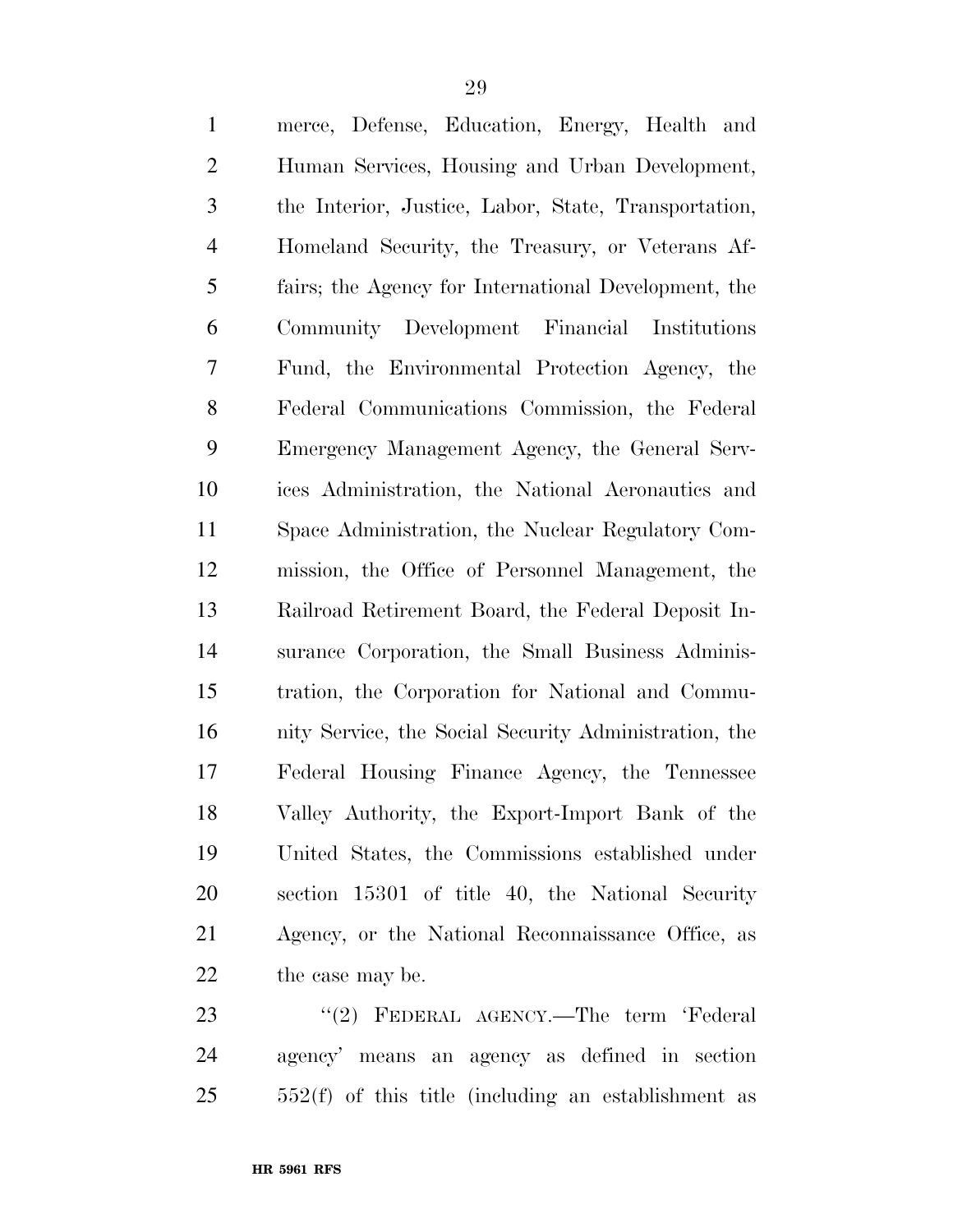defined in paragraph (1)), but shall not be construed to include the Government Accountability Office.

3 "(3) HEAD OF THE ESTABLISHMENT.—The term 'head of the establishment' means the Sec- retary of Agriculture, Commerce, Defense, Edu- cation, Energy, Health and Human Services, Hous- ing and Urban Development, the Interior, Labor, State, Transportation, Homeland Security, the Treasury, or Veterans Affairs; the Attorney General; the Administrator of the Agency for International Development, Environmental Protection, General Services, National Aeronautics and Space, Small Business, or the Federal Emergency Management Agency; the Director of the Office of Personnel Management; the Chairman of the Nuclear Regu- latory Commission, the Federal Communications Commission, or the Railroad Retirement Board; the Chief Executive Officer of the Corporation for Na- tional and Community Service; the Administrator of the Community Development Financial Institutions Fund; the Chairperson of the Federal Deposit Insur- ance Corporation; the Commissioner of Social Secu- rity, Social Security Administration; the Director of the Federal Housing Finance Agency; the Board of Directors of the Tennessee Valley Authority; the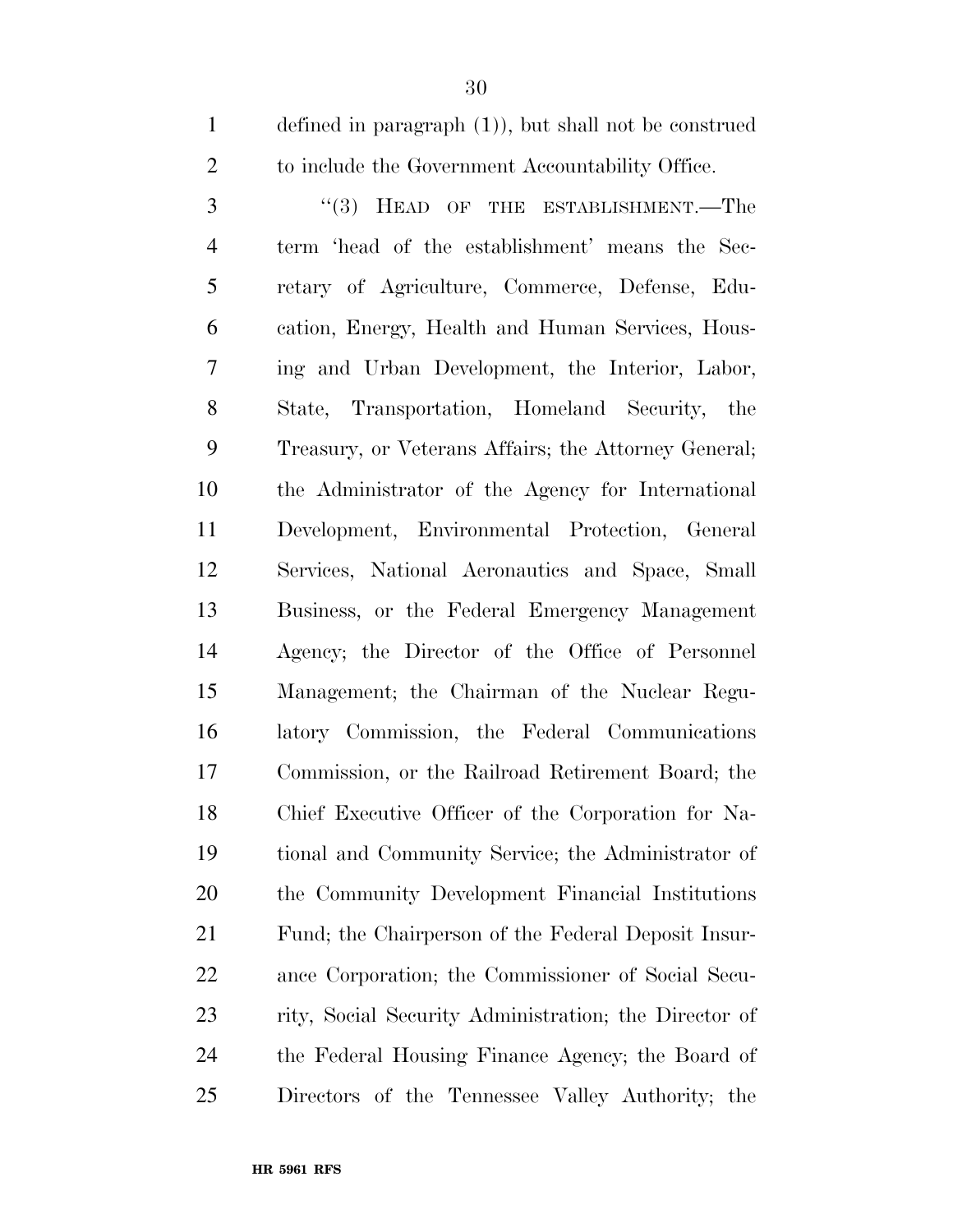| 1              | President of the Export-Import Bank of the United        |
|----------------|----------------------------------------------------------|
| $\overline{2}$ | States; the Federal Cochairpersons of the Commis-        |
| 3              | sions established under section 15301 of title 40; the   |
| $\overline{4}$ | Director of the National Security Agency; or the Di-     |
| 5              | rector of the National Reconnaissance Office; as the     |
| 6              | case may be.                                             |
| 7              | "(4) INSPECTOR GENERAL.—The term 'Inspec-                |
| 8              | tor General' means the Inspector General of an es-       |
| 9              | tablishment.                                             |
| 10             | $\lq(5)$ OFFICE.—The term 'Office' means the Of-         |
| 11             | fice of Inspector General of an establishment.           |
| 12             | "§402. Establishment and purpose of Offices of In-       |
|                |                                                          |
| 13             | spector General                                          |
| 14             | $``(a)$ ESTABLISHMENT.—                                  |
| 15             | "(1) IN GENERAL.—Subject to paragraph $(2)$ ,            |
| 16             | in each of the establishments listed in section $401(1)$ |
| 17             | of this title, there is established an Office of Inspec- |
| 18             | tor General.                                             |
| 19             | "(2) DEPARTMENT OF THE TREASURY.—In the                  |
| 20             | establishment of the Department of the Treasury,         |
| 21             | there is established—                                    |
| <u>22</u>      | "(A) an Office of Inspector General of the               |
| 23             | Department of the Treasury; and                          |
| 24             | "(B) an Office of Treasury Inspector Gen-                |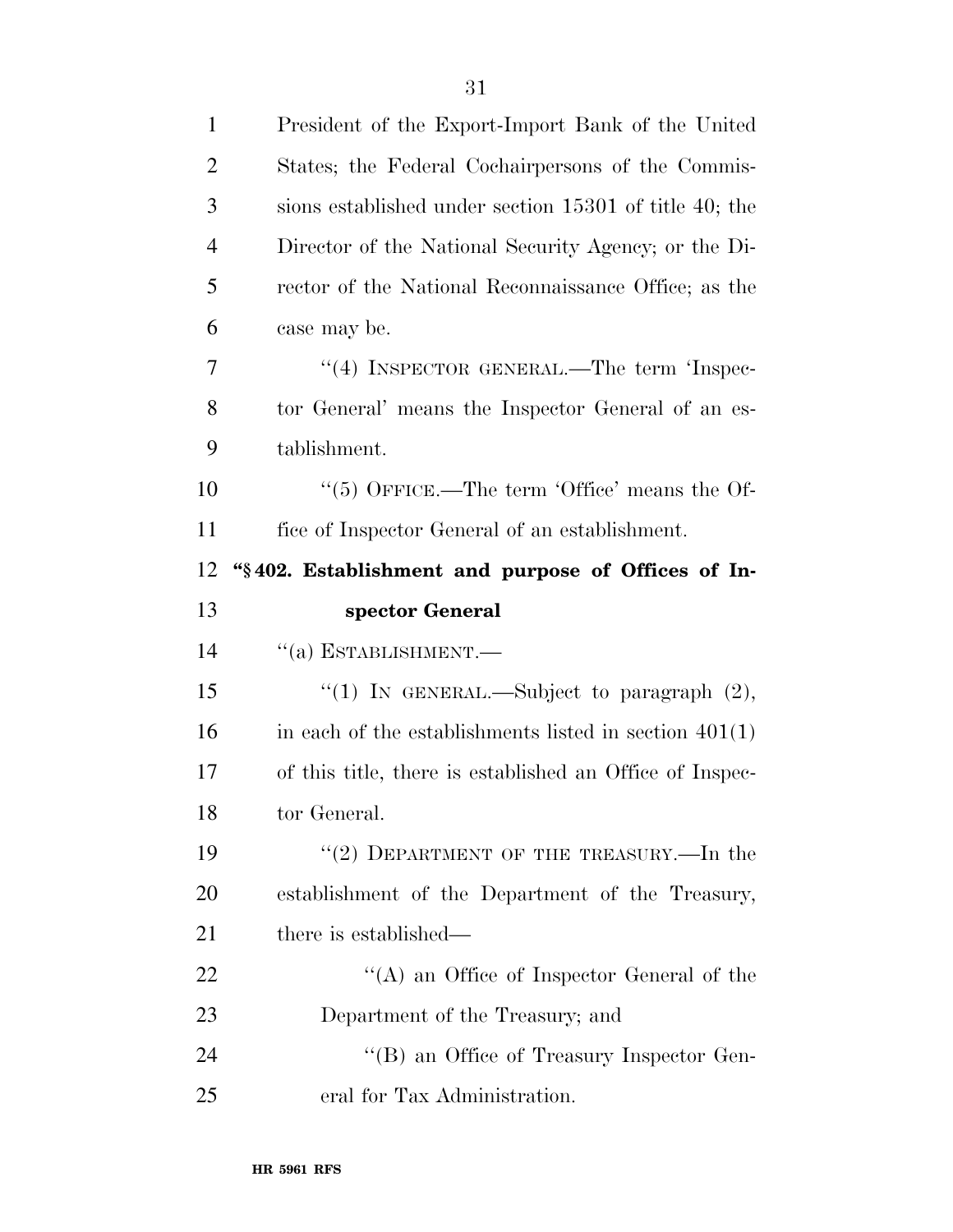| $\mathbf{1}$   | "(b) PURPOSE.—The offices established under sub-           |
|----------------|------------------------------------------------------------|
| 2              | section (a) are established in order to create independent |
| 3              | and objective units—                                       |
| $\overline{4}$ | $\cdot$ (1) to conduct and supervise audits and inves-     |
| 5              | tigations relating to the programs and operations of       |
| 6              | the establishments listed in section $401(1)$ of this      |
| 7              | title;                                                     |
| 8              | $\lq(2)$ to provide leadership and coordination and        |
| 9              | recommend policies for activities designed—                |
| 10             | "(A) to promote economy, efficiency, and                   |
| 11             | effectiveness in the administration of those pro-          |
| 12             | grams and operations; and                                  |
| 13             | $\lq\lq$ (B) to prevent and detect fraud and               |
| 14             | abuse in those programs and operations; and                |

 ''(3) to provide a means for keeping the head of the establishments and Congress fully and cur- rently informed about problems and deficiencies re- lating to the administration of those programs and operations and the necessity for and progress of cor-rective action.

#### **''§ 403. Appointments**

22 "(a) IN GENERAL.—There shall be at the head of each Office an Inspector General who shall be appointed by the President, by and with the advice and consent of the Senate, without regard to political affiliation and sole-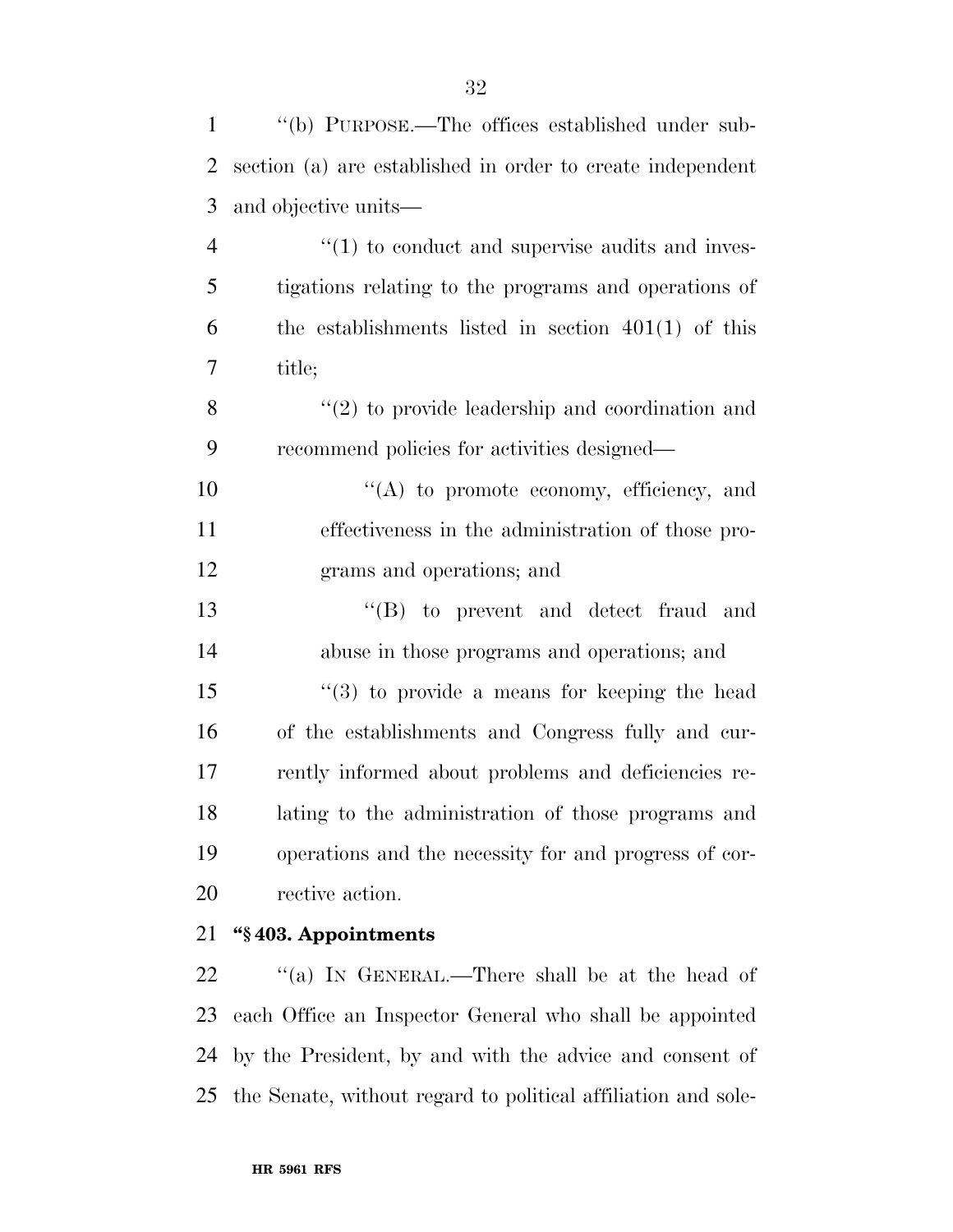ly on the basis of integrity and demonstrated ability in accounting, auditing, financial analysis, law, management analysis, public administration, or investigations. Each In- spector General shall report to and be under the general supervision of the head of the establishment involved or, to the extent such authority is delegated, the officer next in rank below such head, but shall not report to, or be subject to supervision by, any other officer of the estab- lishment. Neither the head of the establishment nor the officer next in rank below the head shall prevent or pro- hibit the Inspector General from initiating, carrying out, or completing any audit or investigation, or from issuing any subpoena during the course of any audit or investiga-tion.

 ''(b) REMOVAL OR TRANSFER.—An Inspector Gen- eral may be removed from office by the President. If an Inspector General is removed from office or is transferred to another position or location within an establishment, the President shall communicate in writing the reasons for any such removal or transfer to both Houses of Congress, not later than 30 days before the removal or transfer. Nothing in this subsection shall prohibit a personnel ac- tion otherwise authorized by law, other than transfer or removal.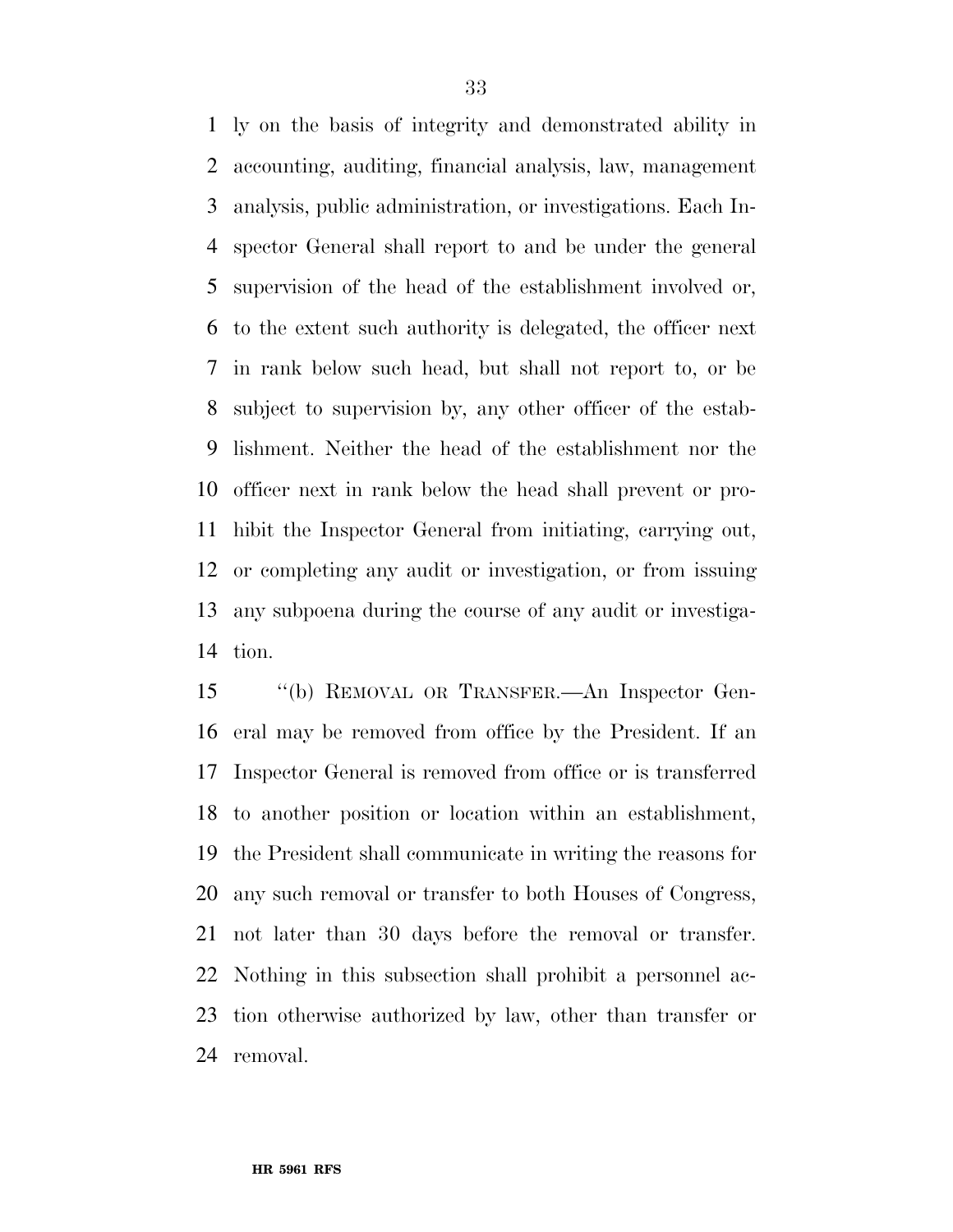''(c) NOT EMPLOYEE DETERMINING POLICY.—For the purposes of section 7324 of this title, an Inspector General shall not be considered to be an employee who determines policies to be pursued by the United States in the nationwide administration of Federal laws. ''(d) ASSISTANT INSPECTORS GENERAL AND WHIS- TLEBLOWER PROTECTION COORDINATOR.— 8 "(1) IN GENERAL.—Each Inspector General shall, in accordance with applicable laws and regula-10 tions governing the civil service— ''(A) appoint an Assistant Inspector Gen- eral for Auditing who shall have the responsi- bility for supervising the performance of audit- ing activities relating to programs and oper- ations of the establishment; ''(B) appoint an Assistant Inspector Gen- eral for Investigations who shall have the re- sponsibility for supervising the performance of investigative activities relating to such pro- grams and operations; and ''(C) designate a Whistleblower Protection

Coordinator who shall—

23  $\qquad$  ''(i) educate agency employees—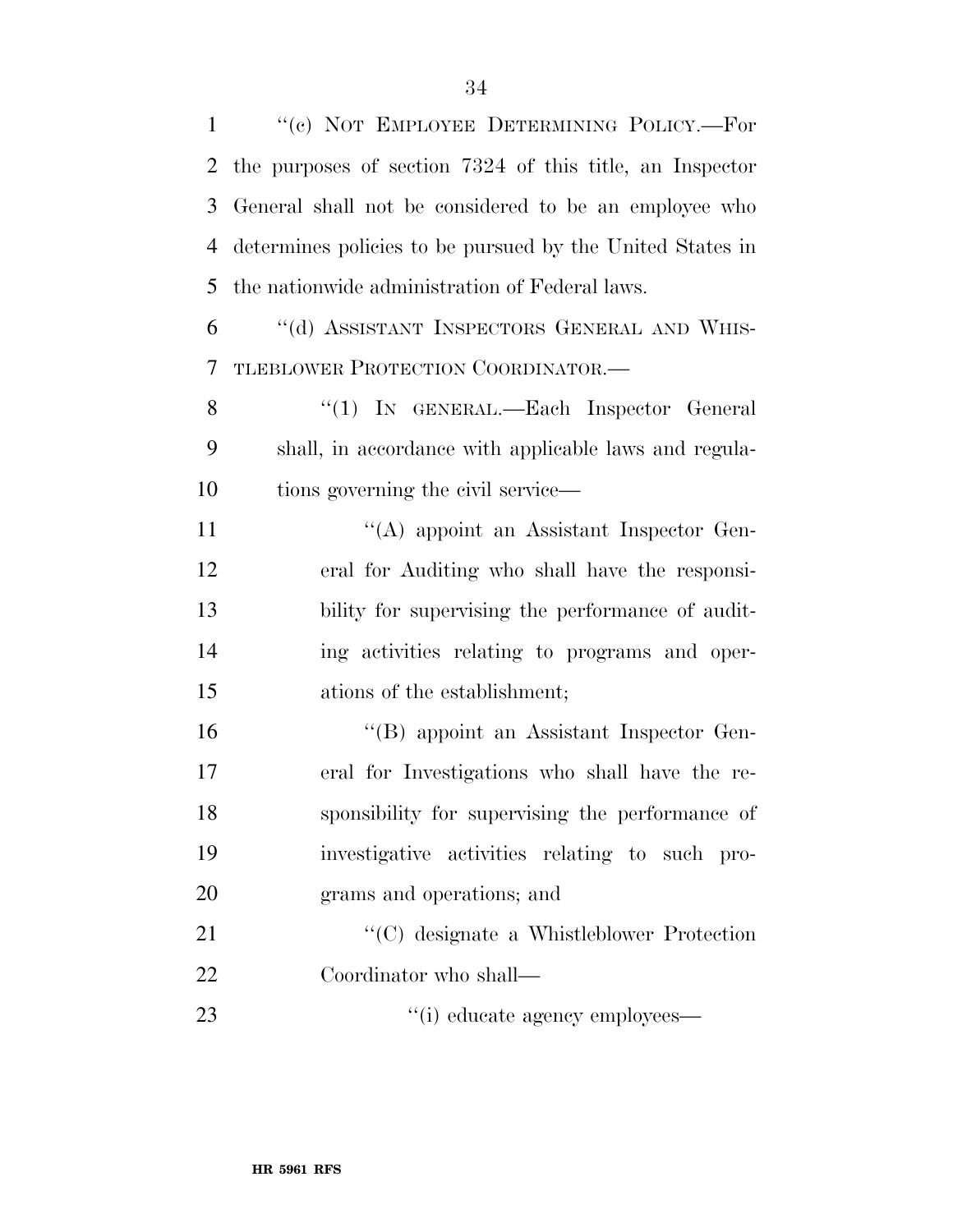| $\mathbf{1}$   | "(I) about prohibitions against               |
|----------------|-----------------------------------------------|
| $\overline{2}$ | retaliation for protected disclosures;        |
| $\overline{3}$ | and                                           |
| $\overline{4}$ | "(II) who have made or are con-               |
| 5              | templating making a protected disclo-         |
| 6              | sure about the rights and remedies            |
| $\tau$         | against retaliation for protected dis-        |
| 8              | closures, including—                          |
| 9              | "(aa) the means by which                      |
| 10             | employees may seek review of                  |
| 11             | any allegation of reprisal, includ-           |
| 12             | ing the roles of the Office of the            |
| 13             | Inspector General, the Office of              |
| 14             | Special Counsel, the Merit Sys-               |
| 15             | tems Protection Board, and any                |
| 16             | other relevant entities; and                  |
| 17             | "(bb) general information                     |
| 18             | the timeliness of such<br>about               |
| 19             | cases, the availability of any al-            |
| 20             | dispute mechanisms,<br>ternative              |
| 21             | and avenues for potential relief;             |
| 22             | "(ii) assist the Inspector General in         |
| 23             | promoting the timely and appropriate han-     |
| 24             | dling and consideration of protected disclo-  |
| 25             | sures and allegations of reprisal, to the ex- |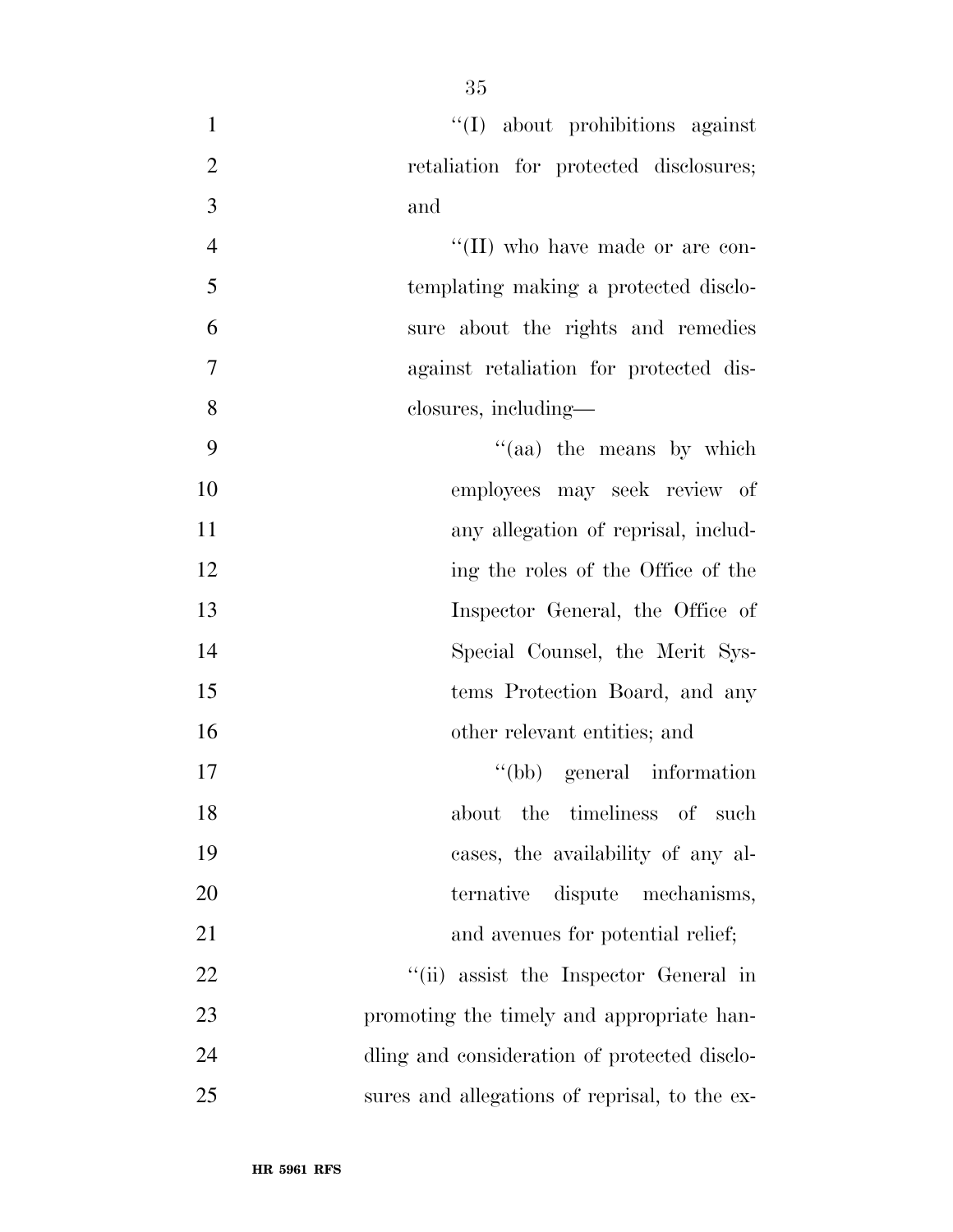1 tent practicable, by the Inspector General; and

 ''(iii) assist the Inspector General in facilitating communication and coordina- tion with the Special Counsel, the Council of the Inspectors General on Integrity and Efficiency, the establishment, Congress, and any other relevant entity regarding the timely and appropriate handling and con- sideration of protected disclosures, allega- tions of reprisal, and general matters re- garding the implementation and adminis- tration of whistleblower protection laws, rules, and regulations.

15 "(2) WHISTLEBLOWER PROTECTION COORDI- NATOR NOT TO ACT AS LEGAL REPRESENTATIVE, AGENT, OR ADVOCATE.—The Whistleblower Protec- tion Coordinator shall not act as a legal representa- tive, agent, or advocate of the employee or former employee.

21 "(3) WHISTLEBLOWER PROTECTION COORDI- NATOR ACCESS TO INSPECTOR GENERAL.—The Whistleblower Protection Coordinator shall have di- rect access to the Inspector General as needed to ac-complish the requirements of this subsection.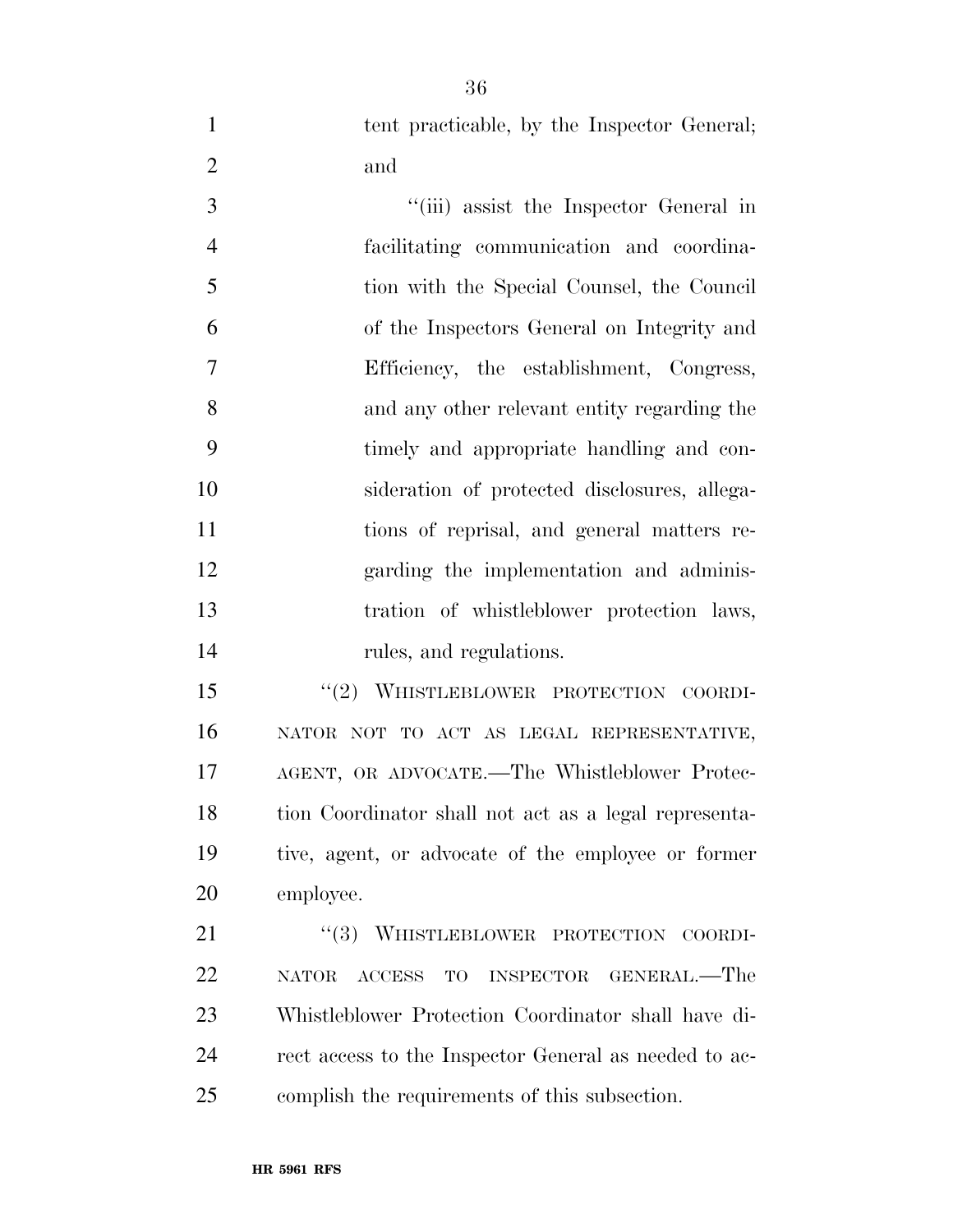| $\mathbf{1}$   | "(4) WHISTLEBLOWER PROTECTION COORDI-                         |
|----------------|---------------------------------------------------------------|
| $\overline{2}$ | NATOR EXCEPTION FOR INTELLIGENCE ACTIVITY.-                   |
| 3              | For the purposes of this section, the requirement of          |
| $\overline{4}$ | the designation of a Whistleblower Protection Coor-           |
| 5              | dinator under paragraph $(1)(C)$ shall not apply to-          |
| 6              | "(A) any agency that is an element of the                     |
| 7              | intelligence community (as defined in section                 |
| 8              | $3(4)$ of the National Security Act of 1947 (50               |
| 9              | U.S.C. $3003(4)$ ; or                                         |
| 10             | $\lq\lq (B)$ as determined by the President, any              |
| 11             | executive agency or unit thereof the principal                |
| 12             | function of which is the conduct of foreign in-               |
| 13             | telligence or counter intelligence activities.                |
| 14             | "(e) RATE OF PAY.—The annual rate of basic pay                |
| 15             | for an Inspector General (as defined under section 401)       |
| 16             | of this title) shall be the rate payable for level III of the |
| 17             | Executive Schedule under section 5314 of this title, plus     |
| 18             | 3 percent.                                                    |
| 19             | "(f) PROHIBITION ON CASH AWARDS.—An Inspector                 |
| 20             | General (as defined under section 401 or $415(a)$ of this     |
| 21             | title) may not receive any cash award or cash bonus, in-      |
| 22             | cluding any cash award under chapter 45 of this title.        |
| 23             | "(g) LEGAL ADVICE.—Each Inspector General shall,              |
| 24             | in accordance with applicable laws and regulations gov-       |
| 25             | erning the civil service, obtain legal advice from a counsel  |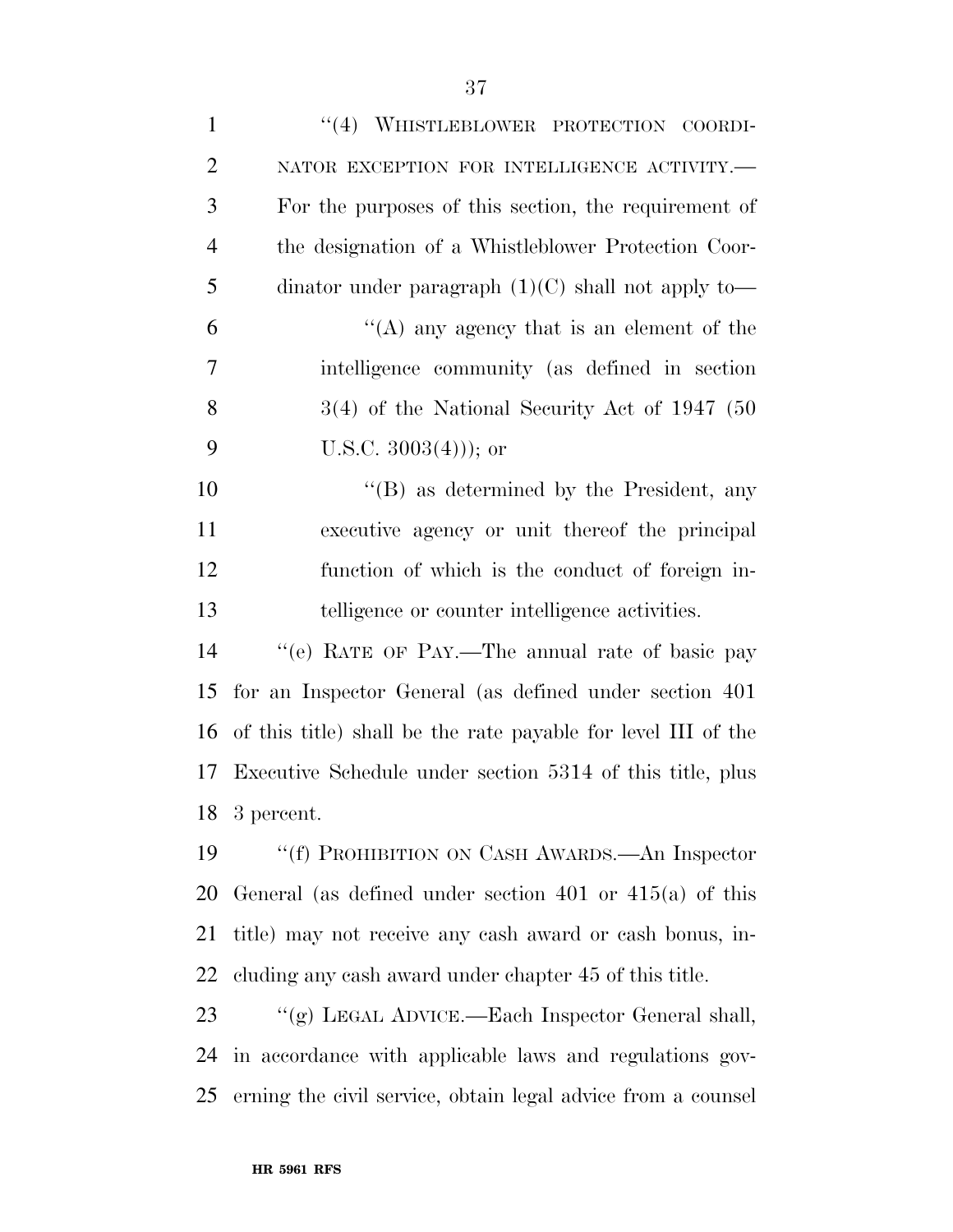either reporting directly to the Inspector General or an-other Inspector General.

## **''§ 404. Duties and responsibilities**

 ''(a) IN GENERAL.—It shall be the duty and responsi- bility of each Inspector General, with respect to the estab- lishment within which the Inspector General's Office is es-tablished—

8 "(1) to provide policy direction for and to con- duct, supervise, and coordinate audits and investiga- tions relating to the programs and operations of the establishment;

12 ''(2) to review existing and proposed legislation and regulations relating to programs and operations of the establishment and to make recommendations 15 in the semiannual reports required by section 405(b) of this title concerning the impact of the legislation and regulations on the economy and efficiency in the administration of programs and operations adminis- tered or financed by the establishment, or the pre- vention and detection of fraud and abuse in the pro-grams and operations;

 $\frac{1}{2}$  (3) to recommend policies for, and to conduct, supervise, or coordinate other activities carried out or financed by, the establishment for the purpose of promoting economy and efficiency in the administra-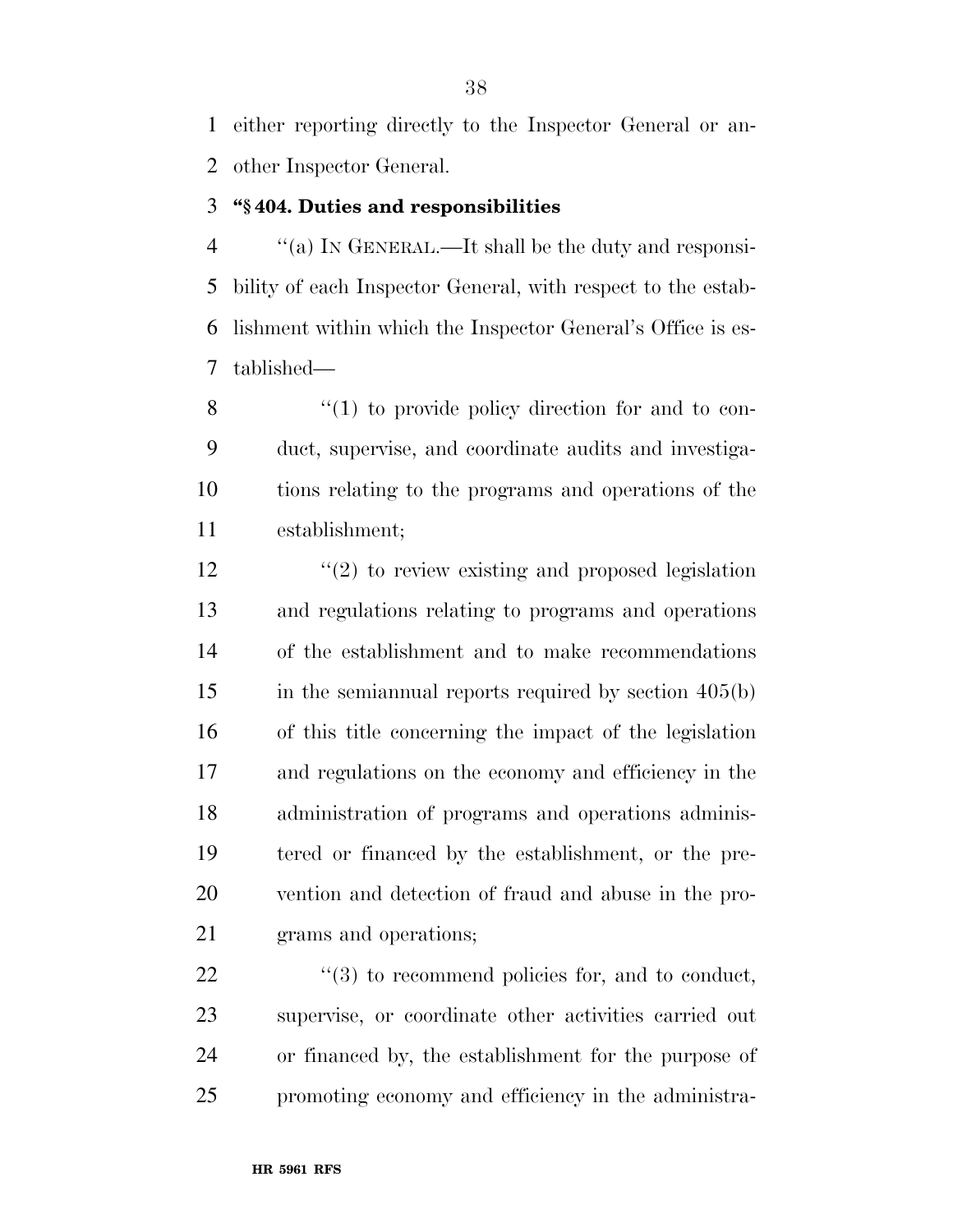| $\mathbf{1}$   | tion of, or preventing and detecting fraud and abuse  |
|----------------|-------------------------------------------------------|
| $\overline{2}$ | in, its programs and operations;                      |
| 3              | $\lq(4)$ to recommend policies for the establish-     |
| $\overline{4}$ | ment, and to conduct, supervise, or coordinate rela-  |
| 5              | tionships between the establishment and other Fed-    |
| 6              | eral agencies, State and local governmental agencies, |
| 7              | and nongovernmental entities, with respect to-        |
| 8              | $\lq\lq$ (A) all matters relating to the promotion    |
| 9              | of economy and efficiency in the administration       |
| 10             | of, or the prevention and detection of fraud and      |
| 11             | abuse in, programs and operations administered        |
| 12             | or financed by the establishment; or                  |
| 13             | "(B) the identification and prosecution of            |
| 14             | participants in fraud or abuse referred to in         |
| 15             | subparagraph $(A)$ ; and                              |
| 16             | $\lq(5)$ to keep the head of the establishment and    |
| 17             | Congress fully and currently informed, by means of    |
| 18             | the reports required by section 405 of this title and |
| 19             | otherwise, concerning fraud and other serious prob-   |
| 20             | lems, abuses, and deficiencies relating to the admin- |
| 21             | istration of programs and operations administered or  |
| 22             | financed by the establishment, to recommend correc-   |
| 23             | tive action concerning the problems, abuses, and de-  |
| 24             | ficiencies, and to report on the progress made in im- |
| 25             | plementing the corrective action.                     |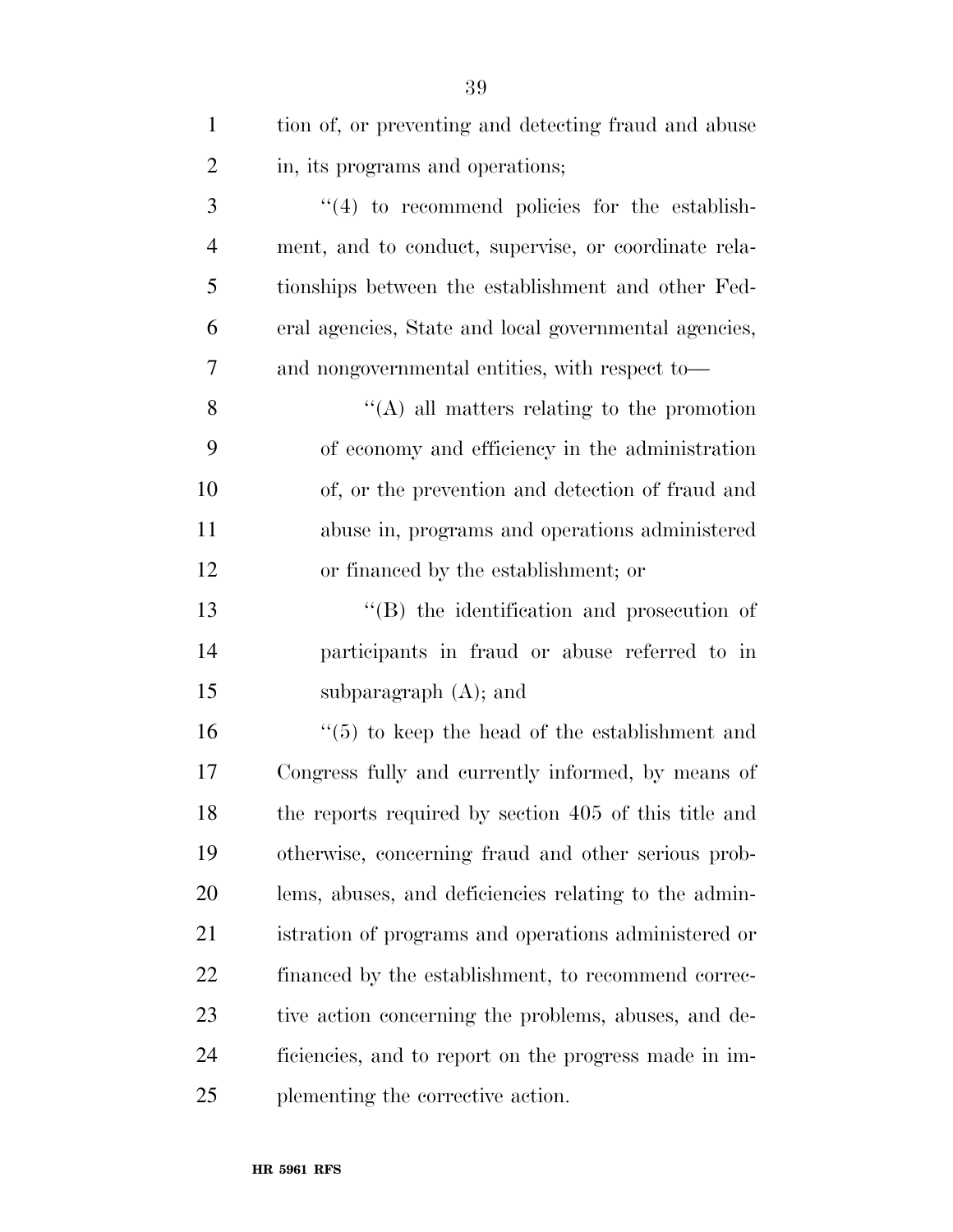| $\mathbf{1}$   | "(b) STANDARDS AND GUIDELINES.—                            |
|----------------|------------------------------------------------------------|
| $\overline{2}$ | "(1) IN GENERAL.—In carrying out the respon-               |
| 3              | sibilities specified in subsection $(a)(1)$ , each Inspec- |
| $\overline{4}$ | tor General shall—                                         |
| 5              | $\lq\lq$ comply with standards established by              |
| 6              | the Comptroller General of the United States               |
| 7              | for audits of Federal establishments, organiza-            |
| 8              | tions, programs, activities, and functions;                |
| 9              | "(B) establish guidelines for determining                  |
| 10             | when it shall be appropriate to use non-Federal            |
| 11             | auditors; and                                              |
| 12             | $\cdot\cdot$ (C) take appropriate steps to ensure that     |
| 13             | any work performed by non-Federal auditors                 |
| 14             | complies with the standards established by the             |
| 15             | Comptroller General as described in paragraph              |
| 16             | (1).                                                       |
| 17             | "(2) REVIEWS PERFORMED EXCLUSIVELY BY                      |
| 18             | AUDIT ENTITIES IN FEDERAL GOVERNMENT.--For                 |
| 19             | purposes of determining compliance with paragraph          |
| 20             | $(1)(A)$ with respect to whether internal quality con-     |
| 21             | trols are in place and operating and whether estab-        |
| 22             | lished audit standards, policies, and procedures are       |
| 23             | being followed by Offices of Inspector General of es-      |
| 24             | tablishments defined under section 401 of this title,      |
| 25             | Offices of Inspector General of designated Federal         |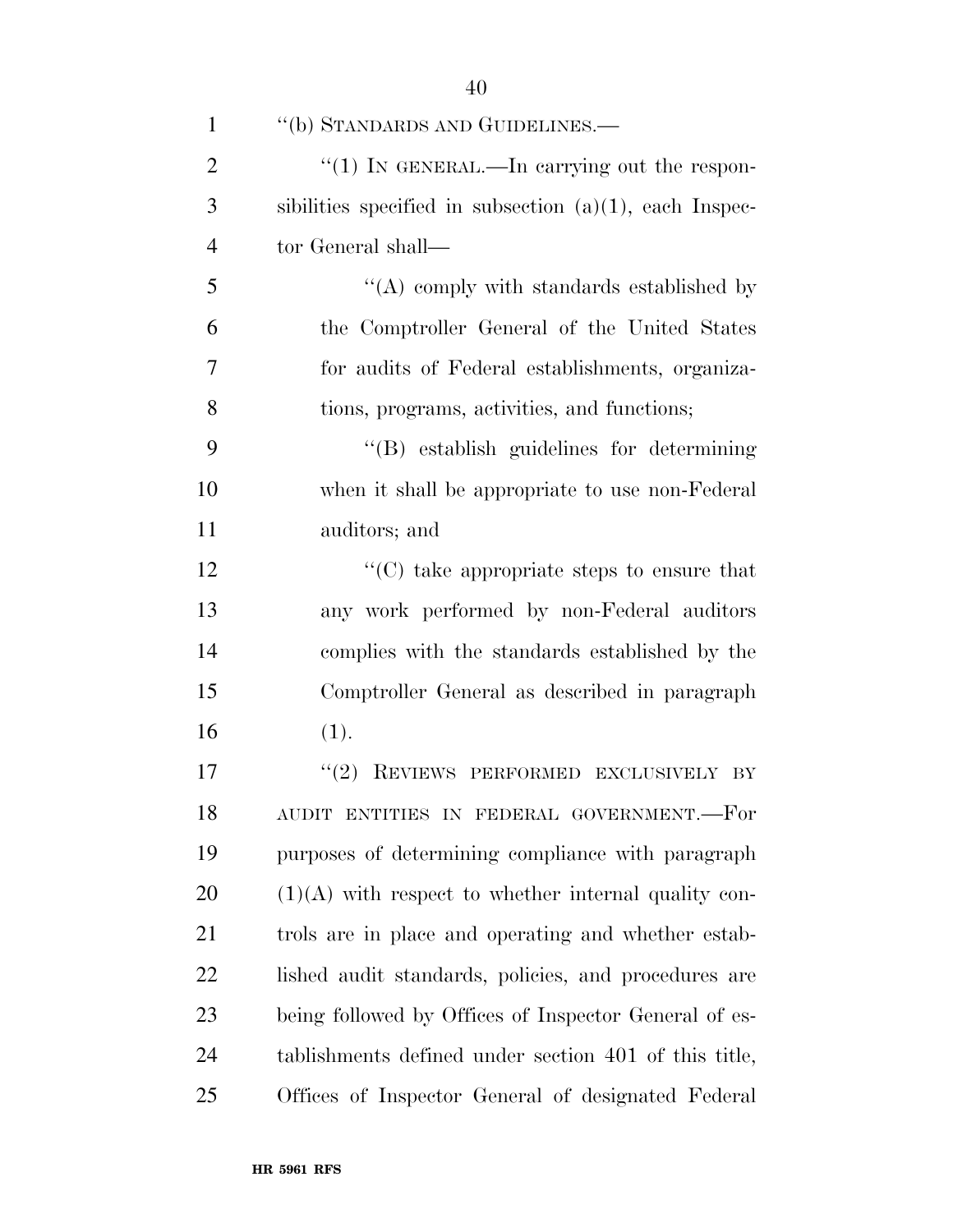entities defined under section 415(a) of this title, and any audit office established within a Federal en- tity defined under section 415(a) of this title, re- views shall be performed exclusively by an audit en- tity in the Federal Government, including the Gov- ernment Accountability Office or the Office of In- spector General of each establishment defined under section 401 of this title, or the Office of Inspector General of each designated Federal entity defined under section 415(a) of this title.

11 "(c) EFFECTIVE COORDINATION AND COOPERA- TION.—In carrying out the duties and responsibilities es- tablished under this chapter, each Inspector General shall give particular regard to the activities of the Comptroller General of the United States with a view toward avoiding duplication and ensuring effective coordination and co-operation.

18 "(d) REPORTING VIOLATION OF FEDERAL CRIMINAL LAW.—In carrying out the duties and responsibilities es- tablished under this chapter, each Inspector General shall report expeditiously to the Attorney General whenever the Inspector General has reasonable grounds to believe there has been a violation of Federal criminal law.

 ''(e) RECOMMENDATIONS FOR CORRECTIVE AC-TIONS.—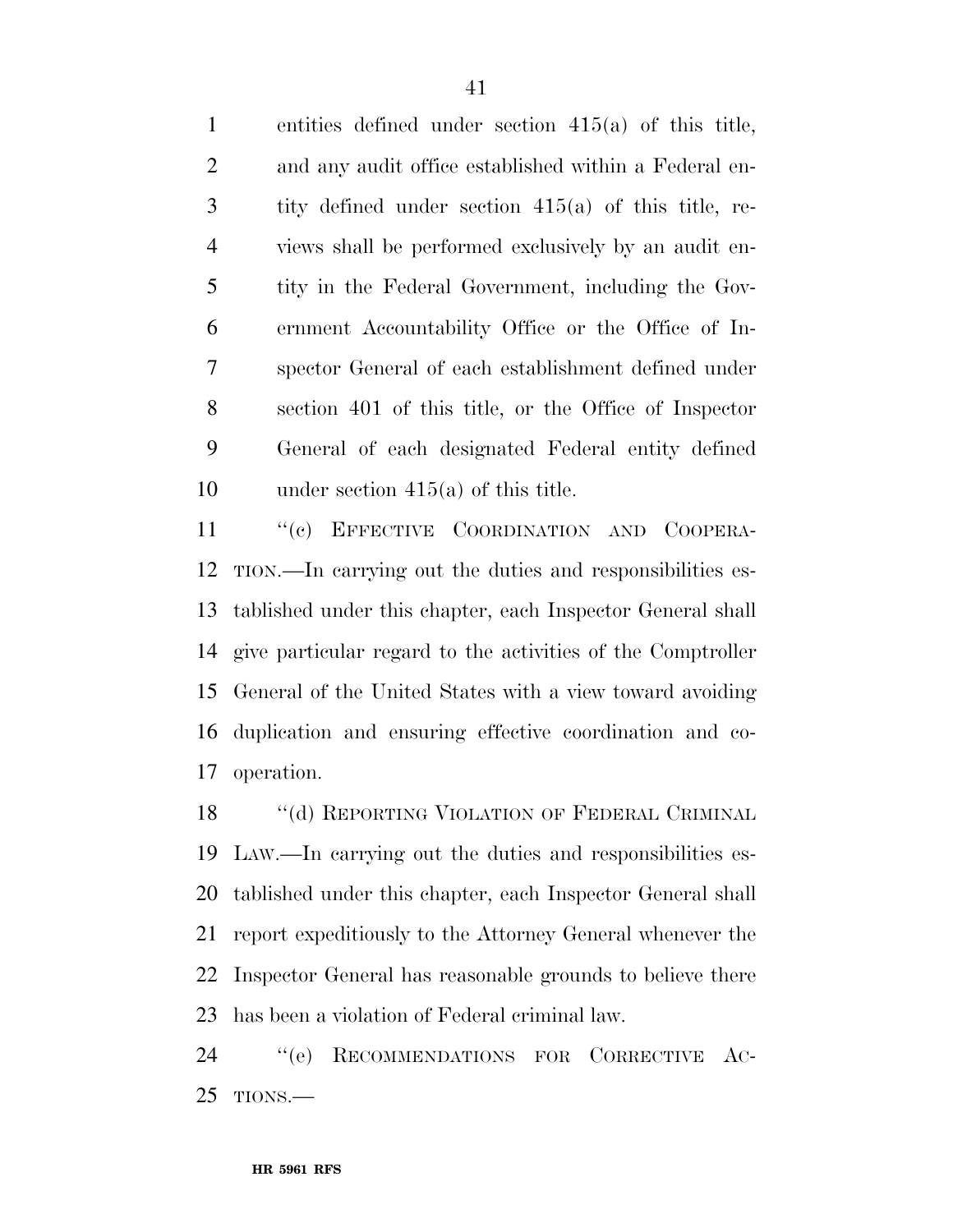| $\mathbf{1}$   | "(1) SUBMISSION OF DOCUMENTS.—In carrying             |
|----------------|-------------------------------------------------------|
| $\overline{2}$ | out the duties and responsibilities established under |
| 3              | this chapter, whenever an Inspector General issues    |
| $\overline{4}$ | a recommendation for corrective action to the agen-   |
| 5              | cy, the Inspector General—                            |
| 6              | $\lq\lq$ shall submit the document making a           |
| 7              | recommendation for corrective action to-              |
| 8              | $f(i)$ the head of the establishment;                 |
| 9              | "(ii) the congressional committees of                 |
| 10             | jurisdiction; and                                     |
| 11             | "(iii) if the recommendation for cor-                 |
| 12             | rective action was initiated upon request             |
| 13             | by an individual or entity other than the             |
| 14             | Inspector General, that individual or enti-           |
| 15             | ty;                                                   |
| 16             | "(B) may submit the document making a                 |
| 17             | recommendation for corrective action to any           |
| 18             | Member of Congress upon request; and                  |
| 19             | "(C) not later than 3 days after the rec-             |
| 20             | ommendation for corrective action is submitted        |
| 21             | in final form to the head of the establishment,       |
| 22             | post the document making a recommendation             |
| 23             | for corrective action on the website of the Office    |
| 24             | of Inspector General.                                 |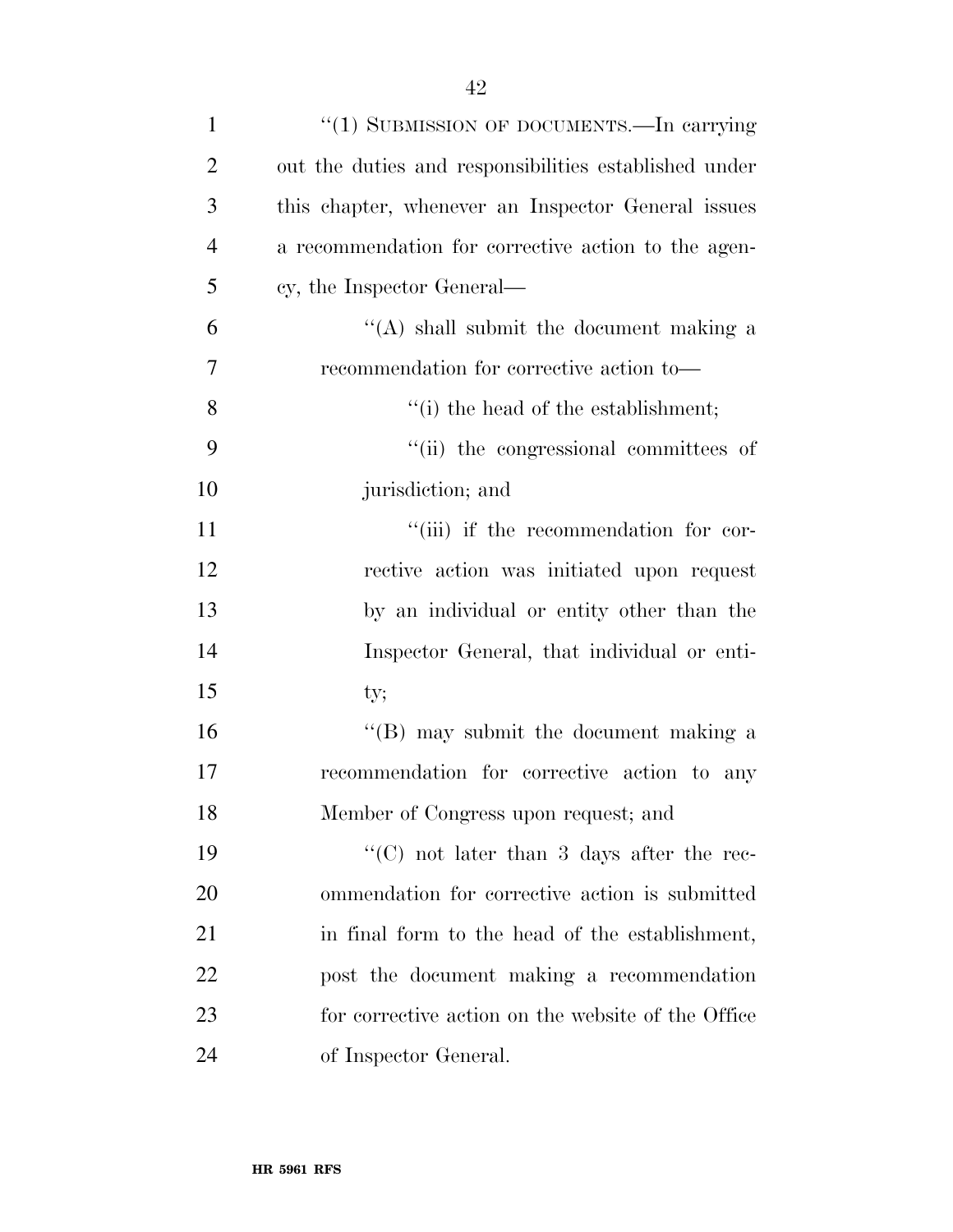1 "(2) PUBLIC DISCLOSURE OTHERWISE PROHIB-

| $\overline{2}$ | ITED BY LAW.—Nothing in this subsection shall be   |
|----------------|----------------------------------------------------|
| 3              | construed as authorizing an Inspector General to   |
| $\overline{4}$ | publicly disclose information otherwise prohibited |
| 5              | from disclosure by law.                            |
| 6              | "§405. Reports                                     |
| 7              | "(a) DEFINITIONS.—In this section:                 |
| 8              | "(1) DISALLOWED COST.—The term 'disallowed         |
| 9              | cost' means a questioned cost that management, in  |
| 10             | a management decision, has sustained or agreed     |
| 11             | should not be charged to the Government.           |
| 12             | "(2) FINAL ACTION.—The term 'final action'         |
| 13             | means-                                             |
| 14             | $\lq\lq$ the completion of all actions that the    |
| 15             | management of an establishment has concluded,      |
| 16             | in its management decision, are necessary with     |
| 17             | respect to the findings and recommendations in-    |
| 18             | eluded in an audit report; and                     |
| 19             | $\lq\lq$ in the event that the management of       |
| 20             | an establishment concludes no action is nec-       |
| 21             | essary, final action occurs when a management      |
| 22             | decision has been made.                            |
| 23             | ``(3)<br>MANAGEMENT DECISION.—The<br>term          |
| 24             | 'management decision' means the evaluation by the  |
| 25             | management of an establishment of the findings and |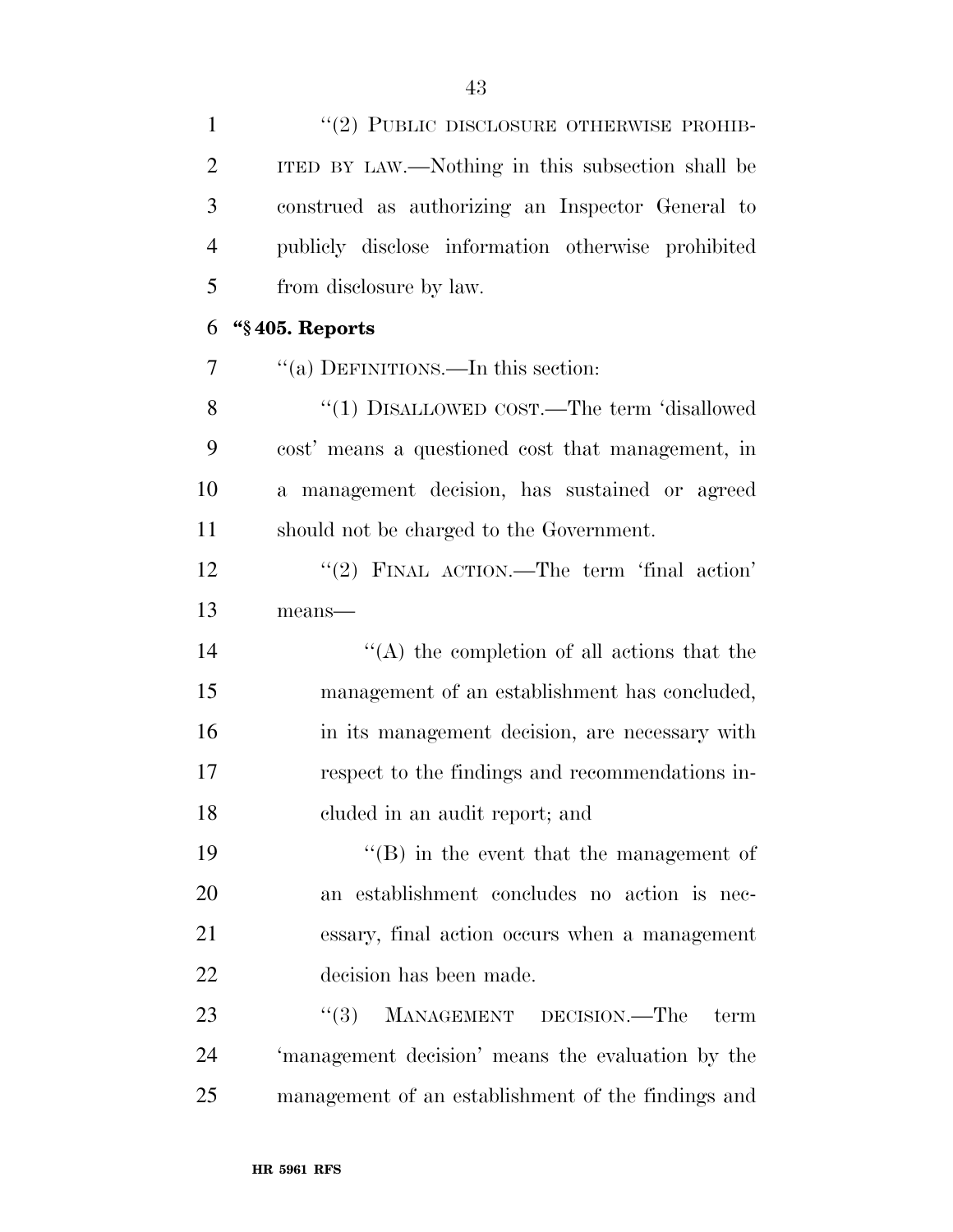| $\mathbf{1}$   | recommendations included in an audit report and     |
|----------------|-----------------------------------------------------|
| $\overline{2}$ | the issuance of a final decision by management con- |
| 3              | cerning its response to the findings and rec-       |
| $\overline{4}$ | ommendations, including actions concluded to be     |
| 5              | necessary.                                          |
| 6              | "(4) QUESTIONED COST.—The term 'questioned          |
| $\overline{7}$ | cost' means a cost that is questioned by the Office |
| 8              | because of-                                         |
| 9              | "(A) an alleged violation of a provision of         |
| 10             | a law, regulation, contract, grant, cooperative     |
| 11             | agreement, or other agreement or document           |
| 12             | governing the expenditure of funds;                 |
| 13             | $\lq\lq (B)$ a finding that, at the time of the     |
| 14             | audit, the cost is not supported by adequate        |
| 15             | documentation; or                                   |
| 16             | $\lq\lq$ (C) a finding that the expenditure of      |
| 17             | funds for the intended purpose is unnecessary       |
| 18             | or unreasonable.                                    |
| 19             | "(5) RECOMMENDATION THAT FUNDS BE PUT               |
| 20             | TO BETTER USE.—The term 'recommendation that        |
| 21             | funds be put to better use' means a recommendation  |
| 22             | by the Office that funds could be used more effi-   |
| 23             | ciently if management of an establishment took ac-  |
| 24             | tions to implement and complete the recommenda-     |
| 25             | tion, including—                                    |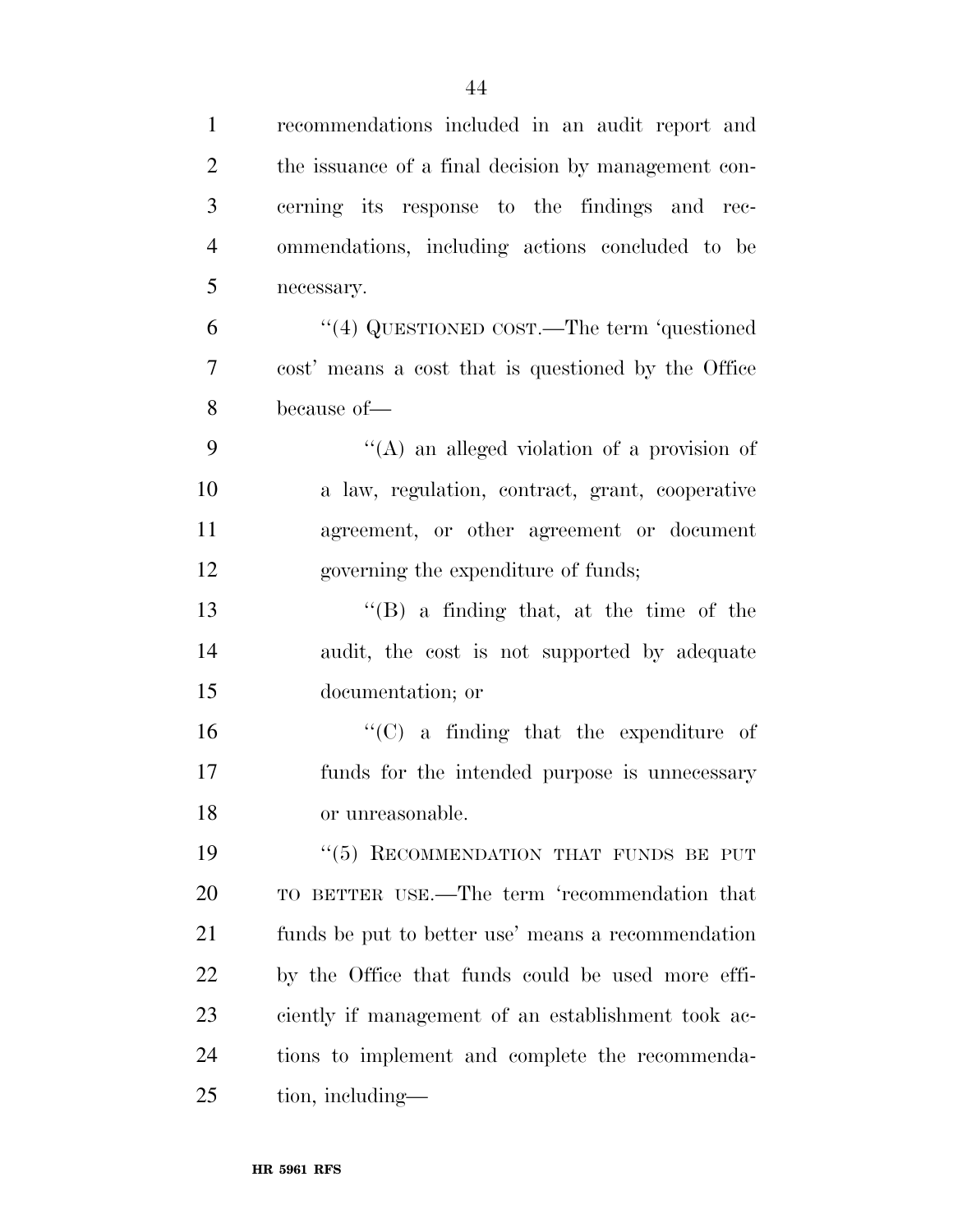| $\mathbf{1}$   | $\lq\lq$ reductions in outlays;                   |
|----------------|---------------------------------------------------|
| $\overline{2}$ | "(B) deobligation of funds from programs          |
| 3              | or operations;                                    |
| $\overline{4}$ | "(C) withdrawal of interest subsidy costs         |
| 5              | on loans or loan guarantees, insurance, or        |
| 6              | bonds;                                            |
| $\overline{7}$ | $\lq\lq$ costs not incurred by implementing       |
| 8              | recommended improvements related to the oper-     |
| 9              | ations of the establishment, a contractor, or     |
| 10             | grantee;                                          |
| 11             | "(E) avoidance of unnecessary expendi-            |
| 12             | tures noted in preaward reviews of contract or    |
| 13             | grant agreements; or                              |
| 14             | "(F) any other savings which are specifi-         |
| 15             | cally identified.                                 |
| 16             | $``(6)$ SENIOR GOVERNMENT EMPLOYEE.—The           |
| 17             | term 'senior Government employee' means-          |
| 18             | $\lq\lq$ an officer or employee in the execu-     |
| 19             | tive branch (including a special Government       |
| 20             | employee as defined in section $202$ of title 18) |
| 21             | who occupies a position classified at or above    |
| 22             | GS-15 of the General Schedule or, in the case     |
| 23             | of positions not under the General Schedule, for  |
| 24             | which the rate of basic pay is equal to or great- |
| 25             | er than 120 percent of the minimum rate of        |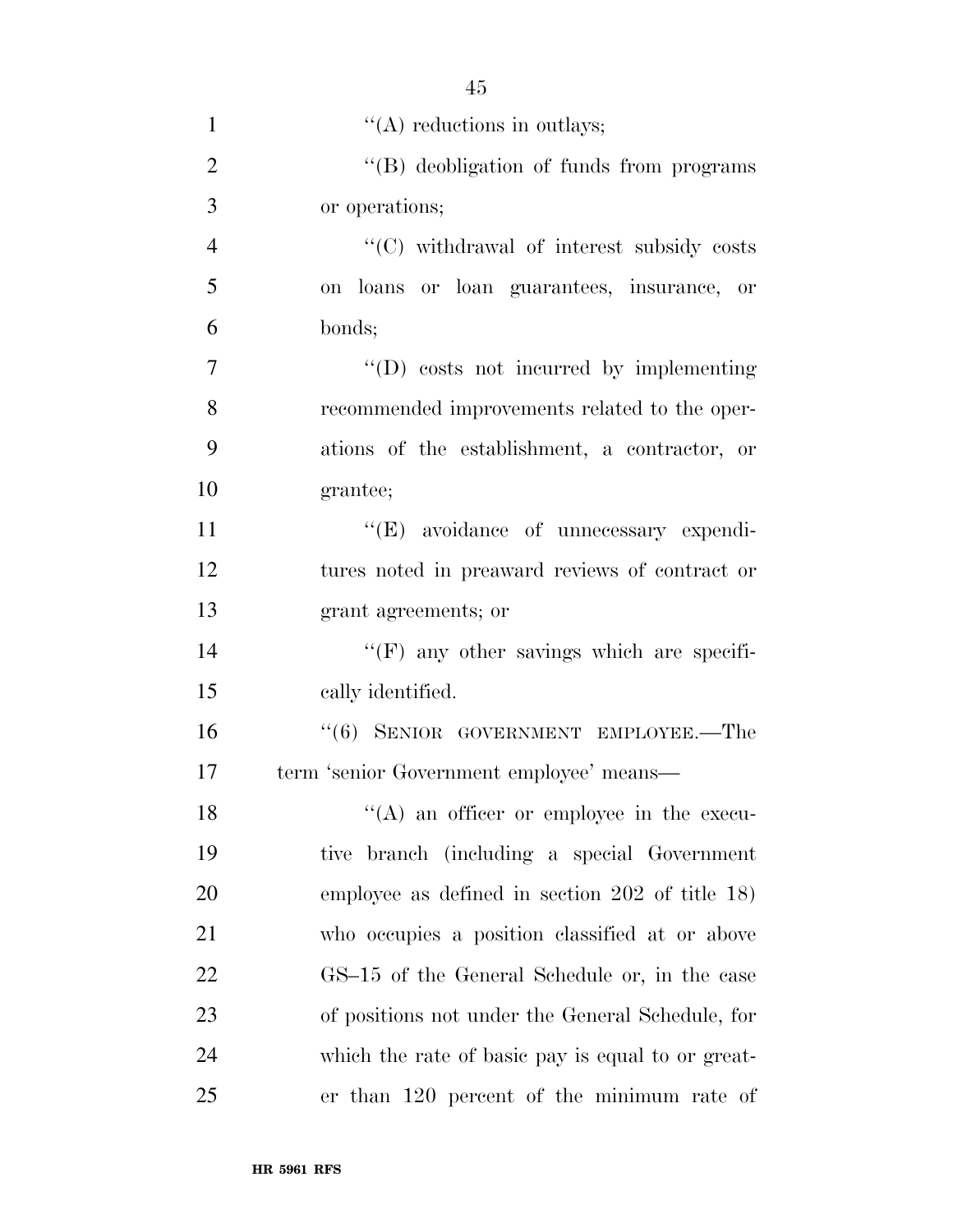| $\mathbf{1}$   | basic pay payable for GS-15 of the General                 |
|----------------|------------------------------------------------------------|
| $\overline{2}$ | Schedule; and                                              |
| 3              | $\lq\lq(B)$ any commissioned officer in the                |
| $\overline{4}$ | Armed Forces in pay grades O–6 and above.                  |
| 5              | " $(7)$ UNSUPPORTED COST.—The term 'unsup-                 |
| 6              | ported cost' means a cost that is questioned by the        |
| $\tau$         | Office because the Office found that, at the time of       |
| 8              | the audit, such cost is not supported by adequate          |
| 9              | documentation.                                             |
| 10             | "(b) SEMIANNUAL REPORTS.—Each Inspector Gen-               |
| 11             | eral shall, not later than April 30 and October 31 of each |
| 12             | year, prepare semiannual reports summarizing the activi-   |
| 13             | ties of the Office during the immediately preceding 6-     |
| 14             | month periods ending March 31 and September 30. The        |
| 15             | reports shall include, but need not be limited to—         |
| 16             | $\lq(1)$ a description of significant problems,            |
| 17             | abuses, and deficiencies relating to the administra-       |
| 18             | tion of programs and operations of such establish-         |
| 19             | ment disclosed by such activities during the report-       |
| 20             | ing period;                                                |
| 21             | $\lq(2)$ a description of the recommendations for          |
| 22             | corrective action made by the Office during the re-        |
| 23             | porting period with respect to significant problems,       |
| 24             | abuses, or deficiencies identified pursuant to para-       |
| 25             | graph(1);                                                  |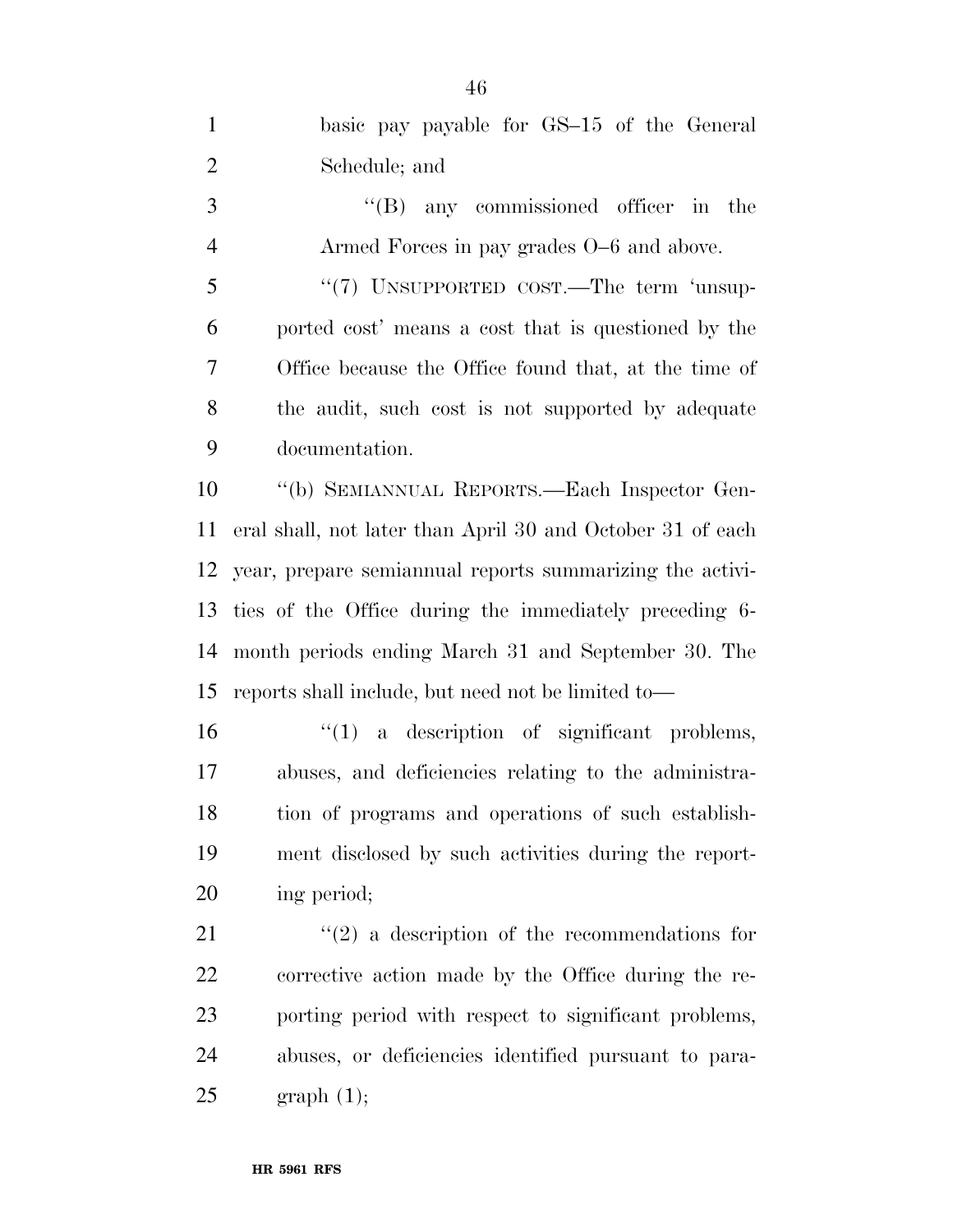$\frac{1}{2}$  (3) an identification of each significant rec- ommendation described in previous semiannual re- ports on which corrective action has not been com- pleted;  $\frac{1}{2}$   $\frac{1}{4}$  a summary of matters referred to prose- cutive authorities and the prosecutions and convic- tions which have resulted; ''(5) a summary of each report made to the 9 head of the establishment under section  $406(c)(2)$  of this title during the reporting period; 11 ''(6) a listing, subdivided according to subject matter, of each audit report, inspection report, and evaluation report issued by the Office during the re- porting period and for each report, where applicable, the total dollar value of questioned costs (including a separate category for the dollar value of unsup- ported costs) and the dollar value of recommenda-18 tions that funds be put to better use;

19  $\frac{1}{2}$  (7) a summary of each particularly significant report;

21 ''(8) statistical tables showing the total number of audit reports, inspection reports, and evaluation reports and the total dollar value of questioned costs (including a separate category for the dollar value of unsupported costs), for reports—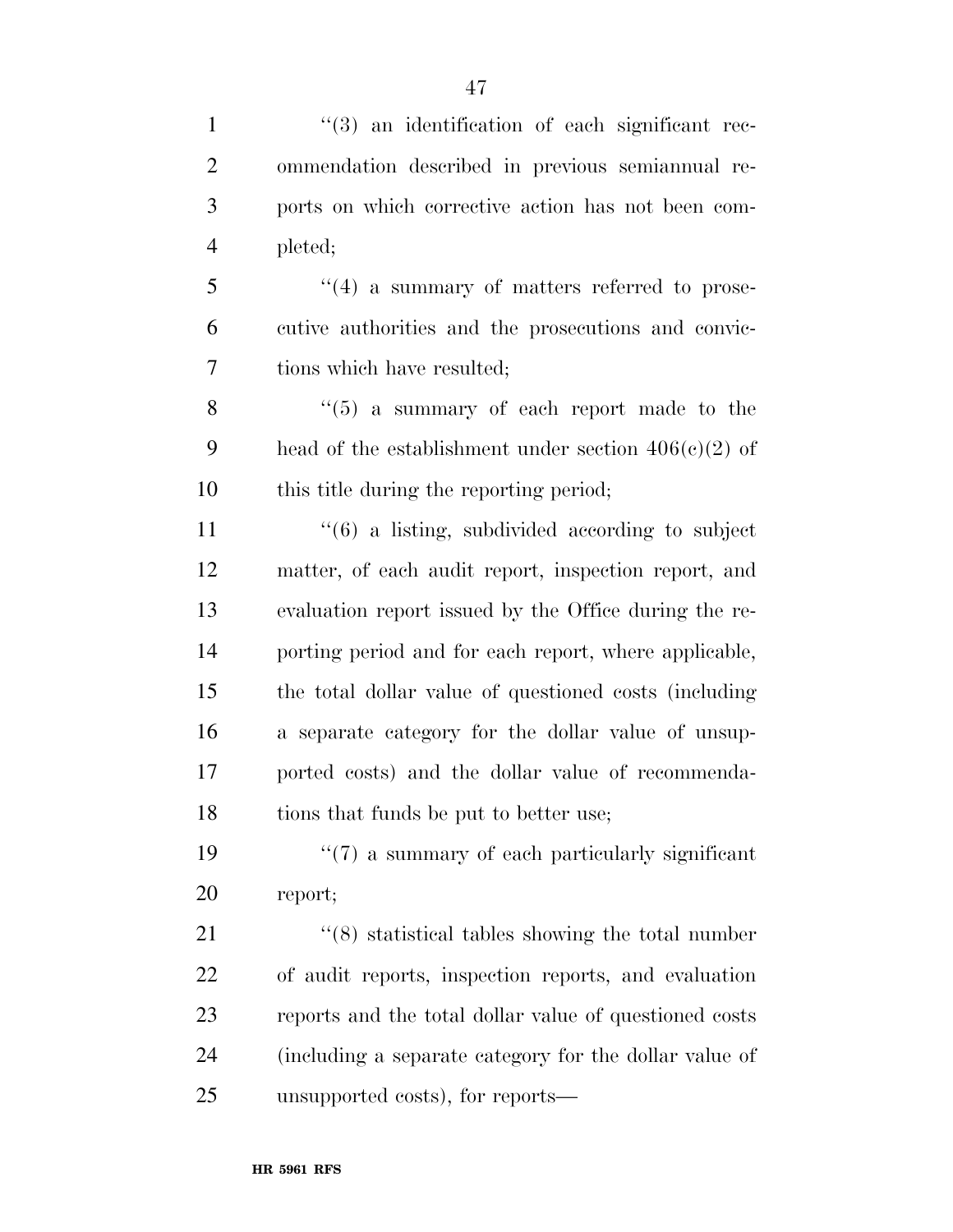| $\mathbf{1}$   | $\lq\lq$ for which no management decision            |
|----------------|------------------------------------------------------|
| $\overline{2}$ | had been made by the commencement of the re-         |
| 3              | porting period;                                      |
| $\overline{4}$ | $\lq\lq$ (B) which were issued during the report-    |
| 5              | ing period;                                          |
| 6              | $\lq\lq$ (C) for which a management decision was     |
| 7              | made during the reporting period, including—         |
| 8              | "(i) the dollar value of disallowed                  |
| 9              | costs; and                                           |
| 10             | "(ii) the dollar value of costs not dis-             |
| 11             | allowed; and                                         |
| 12             | $\lq\lq$ for which no management decision            |
| 13             | has been made by the end of the reporting pe-        |
| 14             | riod;                                                |
| 15             | $\lq(9)$ statistical tables showing the total number |
| 16             | of audit reports, inspection reports, and evaluation |
| 17             | reports and the dollar value of recommendations      |
| 18             | that funds be put to better use by management, for   |
| 19             | $reports$ —                                          |
| 20             | $\lq\lq$ for which no management decision            |
| 21             | had been made by the commencement of the re-         |
| 22             | porting period;                                      |
| 23             | $\lq\lq (B)$ which were issued during the report-    |
| 24             | ing period;                                          |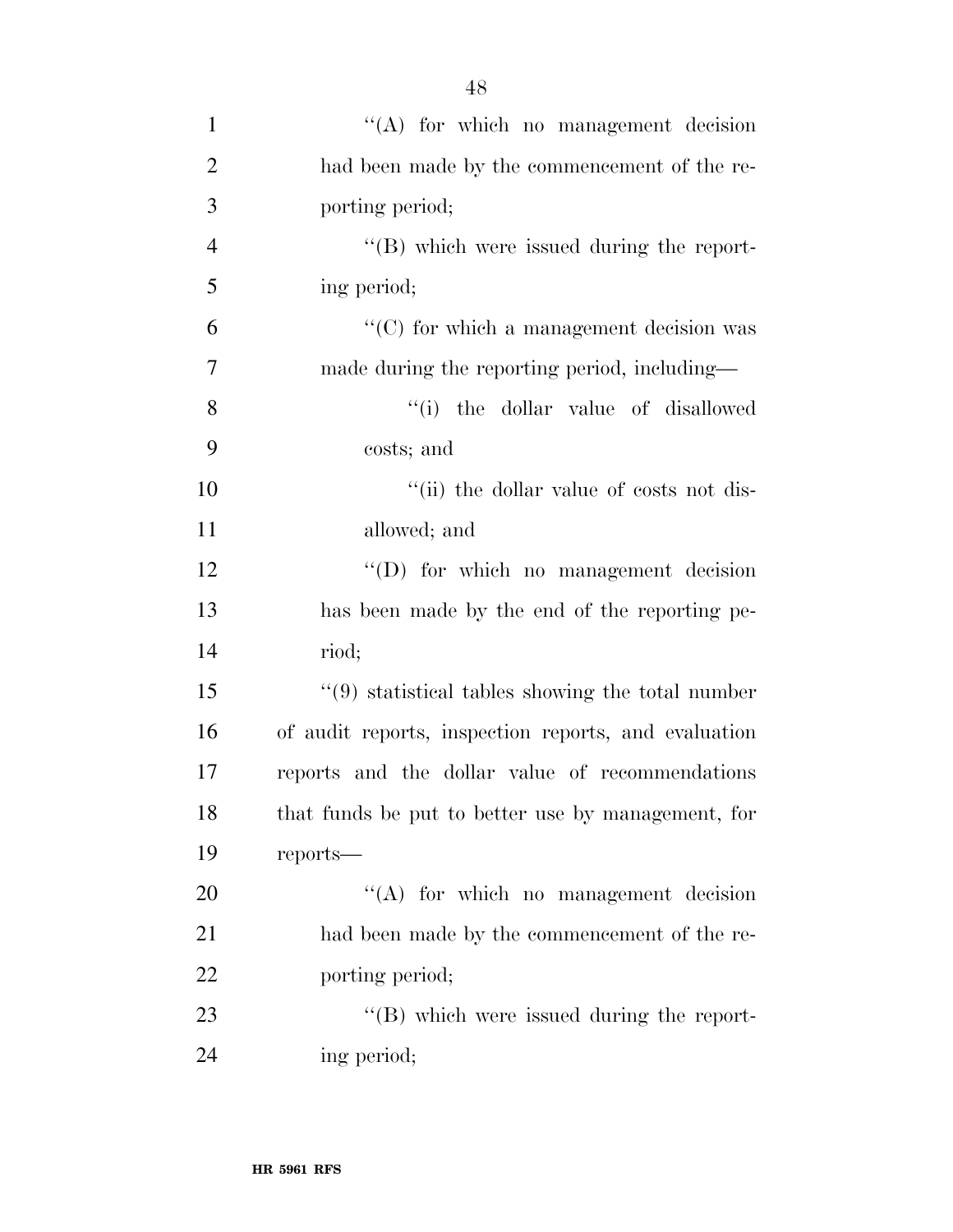| $\mathbf{1}$     | $\cdot$ (C) for which a management decision was      |
|------------------|------------------------------------------------------|
| $\overline{2}$   | made during the reporting period, including—         |
| 3                | "(i) the dollar value of recommenda-                 |
| $\overline{4}$   | tions that were agreed to by management;             |
| 5                | and                                                  |
| 6                | "(ii) the dollar value of recommenda-                |
| $\boldsymbol{7}$ | tions that were not agreed to by manage-             |
| 8                | ment; and                                            |
| 9                | $\lq\lq$ for which no management decision            |
| 10               | has been made by the end of the reporting pe-        |
| 11               | riod;                                                |
| 12               | $f'(10)$ a summary of each audit report, inspec-     |
| 13               | tion report, and evaluation report issued before the |
| 14               | commencement of the reporting period—                |
| 15               | "(A) for which no management decision                |
| 16               | has been made by the end of the reporting pe-        |
| 17               | riod (including the date and title of each such      |
| 18               | report), an explanation of the reasons such          |
| 19               | management decision has not been made, and a         |
| 20               | statement concerning the desired timetable for       |
| 21               | achieving a management decision on each such         |
| 22               | report;                                              |
| 23               | $\lq\lq$ for which no establishment comment          |
| 24               | was returned within 60 days of providing the         |
| 25               | report to the establishment; and                     |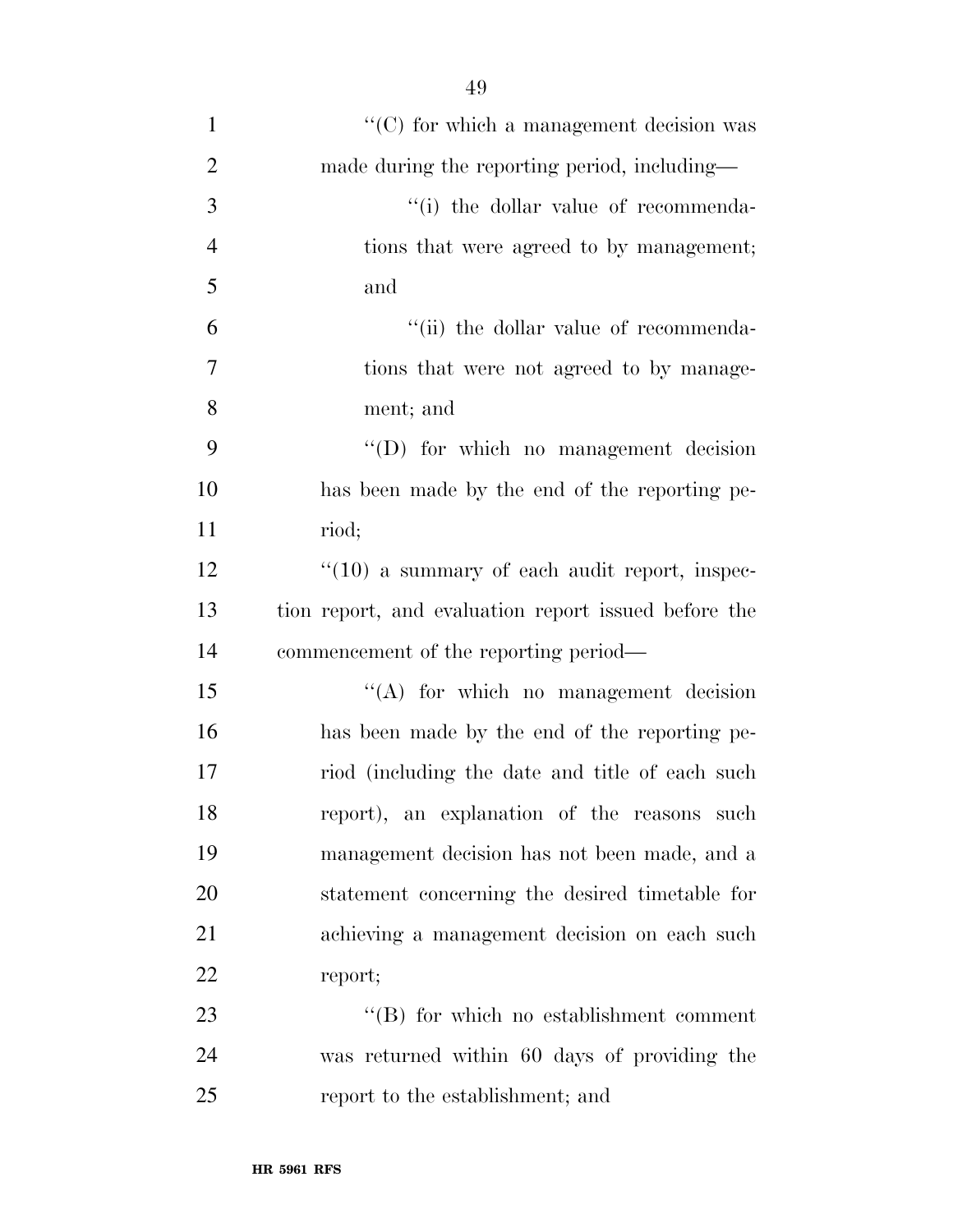| $\mathbf{1}$   | $\lq\lq$ (C) for which there are any outstanding       |
|----------------|--------------------------------------------------------|
| $\overline{2}$ | unimplemented recommendations, including the           |
| 3              | aggregate potential cost savings of those rec-         |
| $\overline{4}$ | ommendations;                                          |
| 5              | $\lq(11)$ a description and explanation of the rea-    |
| 6              | sons for any significant revised management decision   |
| $\overline{7}$ | made during the reporting period;                      |
| 8              | $"(12)$ information concerning any significant         |
| 9              | management decision with which the Inspector Gen-      |
| 10             | eral is in disagreement;                               |
| 11             | $\cdot$ (13) the information described under section   |
| 12             | 804(b) of the Federal Financial Management Im-         |
| 13             | provement Act of 1996 (Public Law 104-208,             |
| 14             | §101(f) [title VIII], 31 U.S.C. 3512 note);            |
| 15             | $\lq(14)(A)$ an appendix containing the results of     |
| 16             | any peer review conducted by another Office of In-     |
| 17             | spector General during the reporting period; or        |
| 18             | "(B) if no peer review was conducted within            |
| 19             | that reporting period, a statement identifying the     |
| 20             | date of the last peer review conducted by another      |
| 21             | Office of Inspector General;                           |
| 22             | $\cdot\cdot(15)$ a list of any outstanding recommenda- |
| 23             | tions from any peer review conducted by another Of-    |
| 24             | fice of Inspector General that have not been fully     |
| 25             | implemented, including a statement describing the      |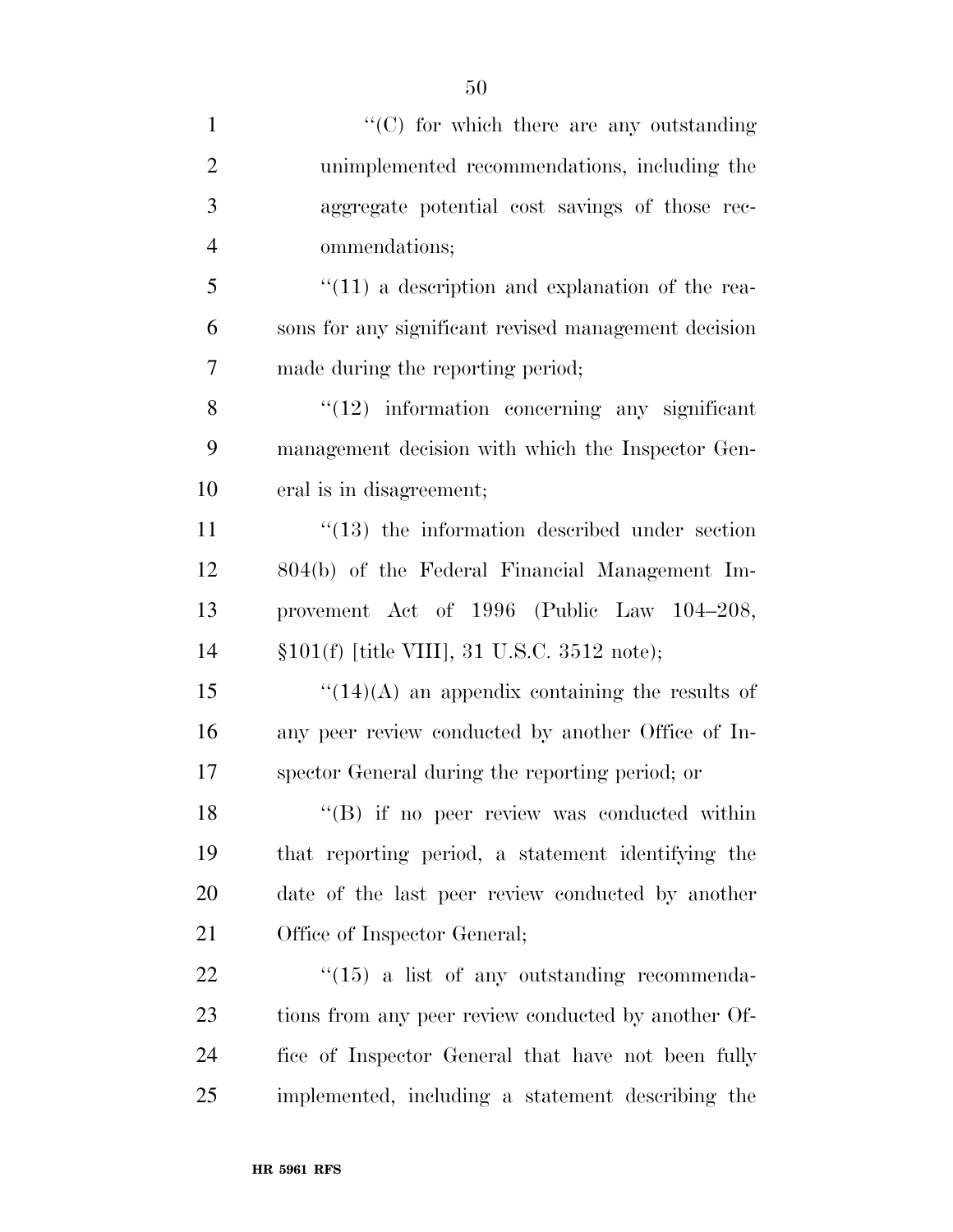| -1             | status of the implementation and why implementa-   |
|----------------|----------------------------------------------------|
| 2              | tion is not complete;                              |
| 3              | $\lq(16)$ a list of any peer reviews conducted by  |
| $\overline{4}$ | the Inspector General of another Office of the In- |

 spector General during the reporting period, includ- ing a list of any outstanding recommendations made from any previous peer review (including any peer review conducted before the reporting period) that remain outstanding or have not been fully imple-mented;

11  $\frac{1}{17}$  statistical tables showing—

 $'$ (A) the total number of investigative re-ports issued during the reporting period;

 ''(B) the total number of persons referred to the Department of Justice for criminal pros-ecution during the reporting period;

 $\lq\lq$  (C) the total number of persons referred to State and local prosecuting authorities for criminal prosecution during the reporting pe-riod; and

21 ''(D) the total number of indictments and criminal informations during the reporting pe- riod that resulted from any prior referral to prosecuting authorities;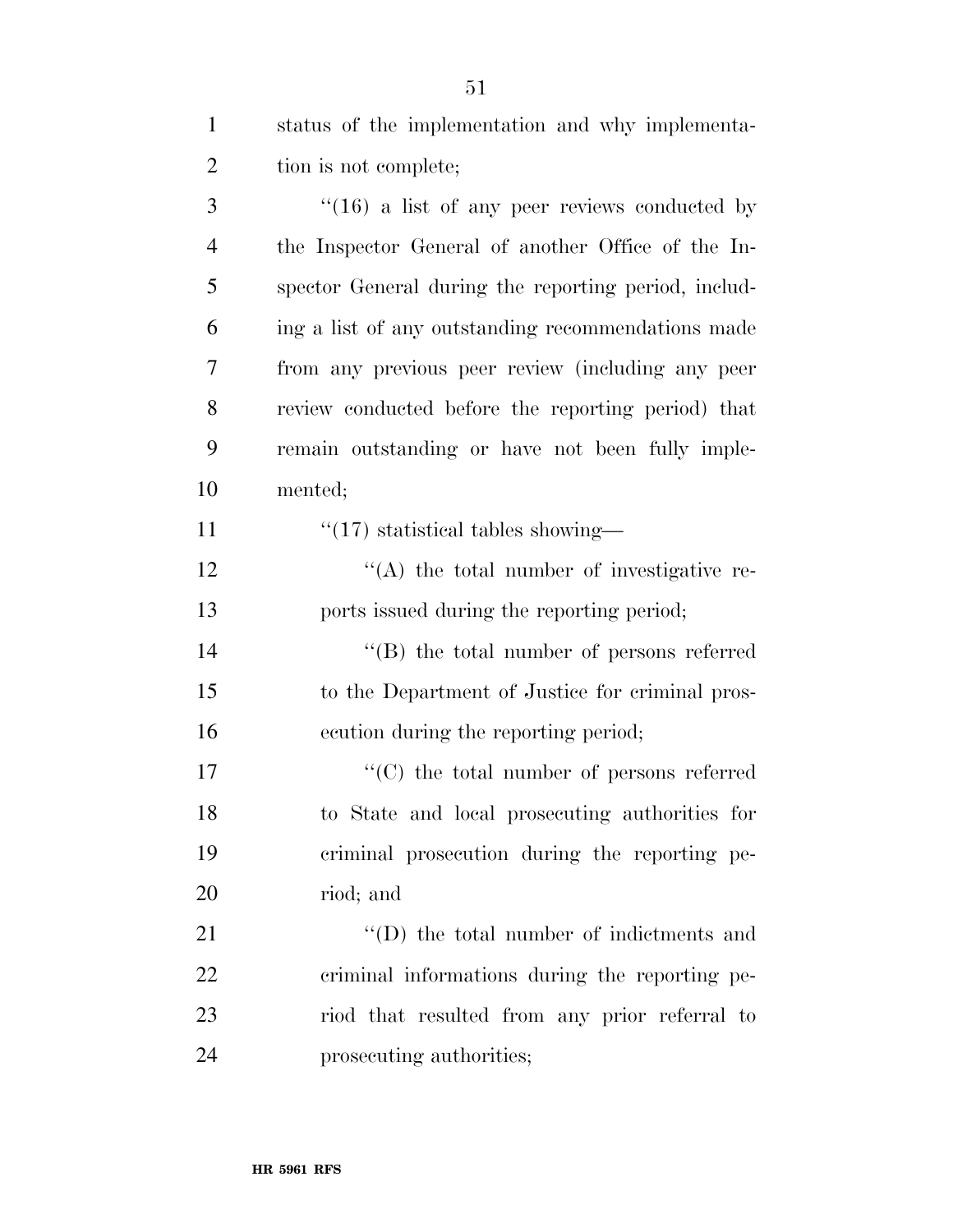| $\mathbf{1}$   | $\degree$ (18) a description of the metrics used for de-     |
|----------------|--------------------------------------------------------------|
| $\overline{2}$ | veloping the data for the statistical tables under           |
| 3              | paragraph $(17)$ ;                                           |
| $\overline{4}$ | $\cdot$ (19) a report on each investigation conducted        |
| 5              | by the Office involving a senior Government em-              |
| 6              | ployee where allegations of misconduct were substan-         |
| 7              | tiated, including the name of the senior government          |
| 8              | official (as defined by the department or agency) if         |
| 9              | already made public by the Office, and a detailed de-        |
| 10             | scription of-                                                |
| 11             | $\lq\lq$ the facts and circumstances of the in-              |
| 12             | vestigation; and                                             |
| 13             | $\lq\lq$ the status and disposition of the mat-              |
| 14             | ter, including—                                              |
| 15             | "(i) if the matter was referred to the                       |
| 16             | Department of Justice, the date of the re-                   |
| 17             | ferral; and                                                  |
| 18             | "(ii) if the Department of Justice de-                       |
| 19             | clined the referral, the date of the declina-                |
| 20             | tion;                                                        |
| 21             | $\lq(20)(\mathrm{A})$ a detailed description of any instance |
| 22             | of whistleblower retaliation, including information          |
| 23             | about the official found to have engaged in retalia-         |
| 24             | tion; and                                                    |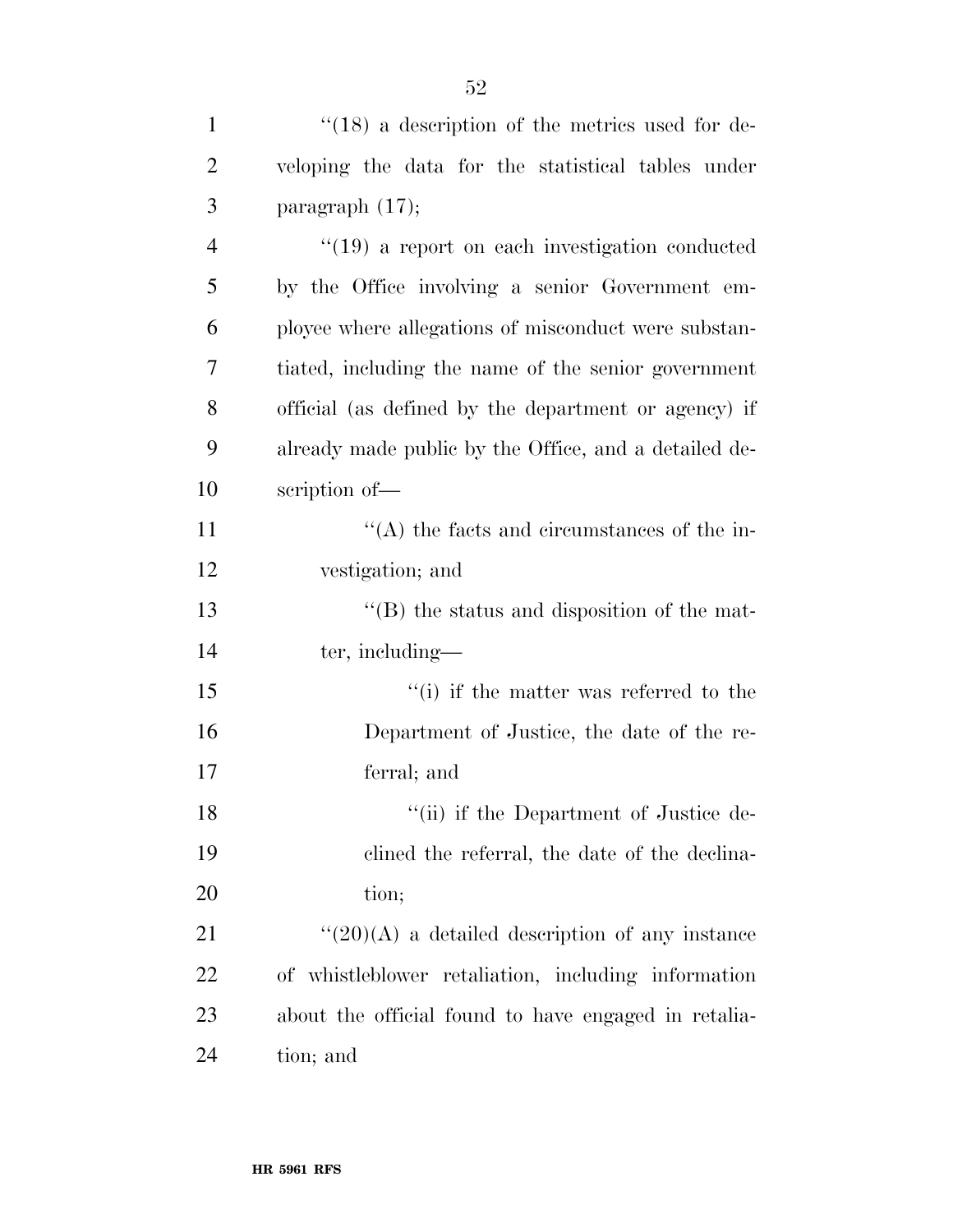| $\mathbf{1}$   | $\lq\lq$ what, if any, consequences the establish-         |
|----------------|------------------------------------------------------------|
| $\overline{2}$ | ment actually imposed to hold the official described       |
| 3              | in subparagraph (A) accountable;                           |
| $\overline{4}$ | $\lq(21)$ a detailed description of any attempt by         |
| 5              | the establishment to interfere with the independence       |
| 6              | of the Office, including—                                  |
| 7              | $\lq\lq$ with budget constraints designed to               |
| 8              | limit the capabilities of the Office; and                  |
| 9              | $\cdot$ (B) incidents where the establishment has          |
| 10             | resisted or objected to oversight activities of the        |
| 11             | Office or restricted or significantly delayed ac-          |
| 12             | cess to information, including the justification           |
| 13             | of the establishment for such action; and                  |
| 14             | $\lq(22)$ detailed descriptions of the particular cir-     |
| 15             | cumstances of each—                                        |
| 16             | $\lq\lq$ inspection, evaluation, and audit con-            |
| 17             | ducted by the Office that is closed and was not            |
| 18             | disclosed to the public; and                               |
| 19             | "(B) investigation conducted by the Office                 |
| 20             | involving a senior Government employee that is             |
| 21             | closed and was not disclosed to the public.                |
| 22             | "(c) FURNISHING SEMIANNUAL REPORTS TO HEAD                 |
| 23             | OF ESTABLISHMENT AND CONGRESS.-Semiannual re-              |
| 24             | ports of each Inspector General shall be furnished to the  |
| 25             | head of the establishment involved not later than April 30 |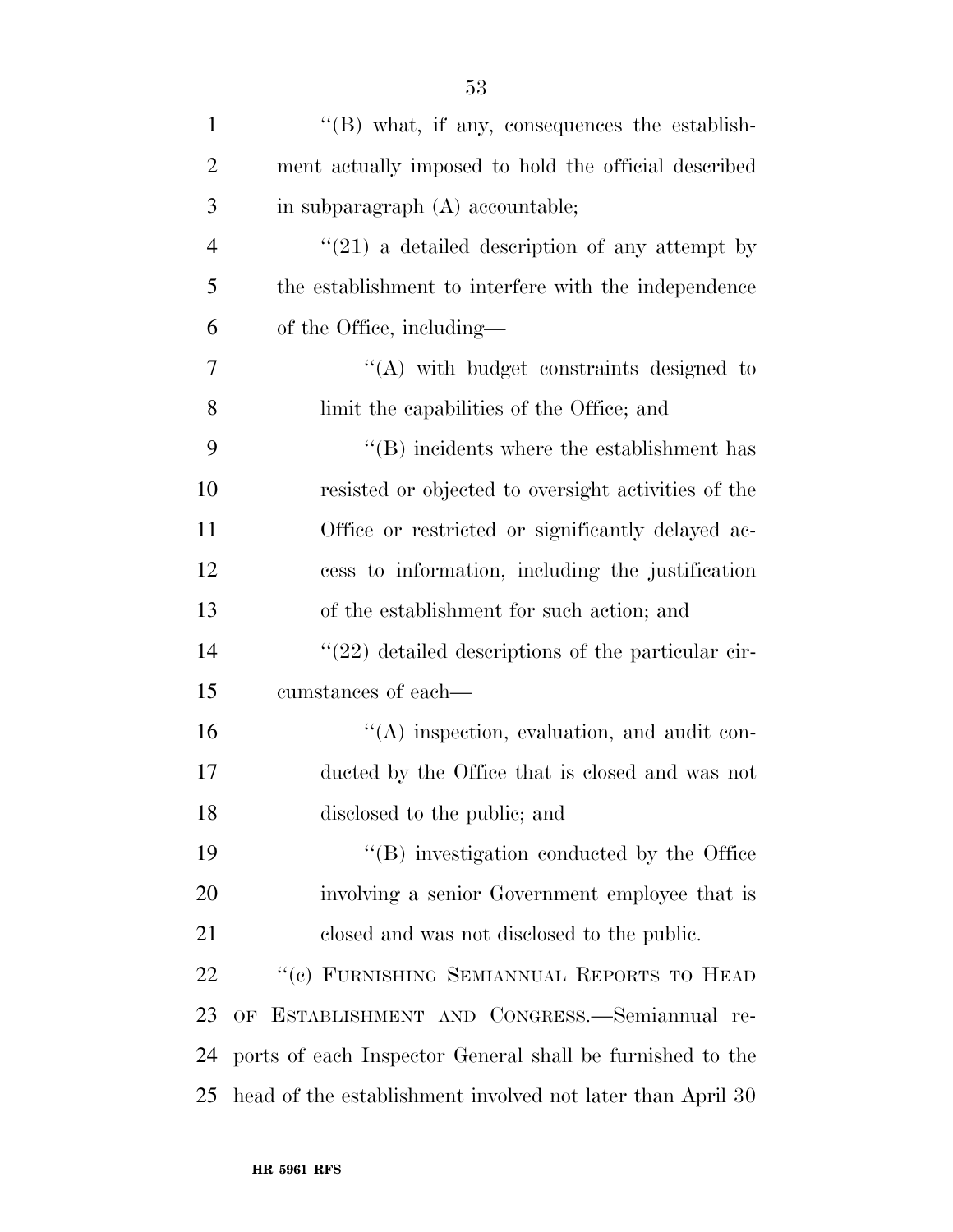and October 31 of each year and shall be transmitted by the head of the establishment to the appropriate commit- tees or subcommittees of the Congress within 30 days after receipt of the report, together with a report by the head of the establishment containing—  $(1)$  any comments the head of the establish- ment determines appropriate;  $\binom{4}{2}$  statistical tables showing the total number of audit reports, inspection reports, and evaluation reports and the dollar value of disallowed costs, for reports—  $'$ (A) for which final action had not been taken by the commencement of the reporting period; 15 "(B) on which management decisions were made during the reporting period;  $\lq\lq$  (C) for which final action was taken dur-18 ing the reporting period, including— ''(i) the dollar value of disallowed costs that were recovered by management 21 through collection, offset, property in lieu of cash, or otherwise; and  $\frac{1}{1}$  the dollar value of disallowed costs that were written off by manage-

ment; and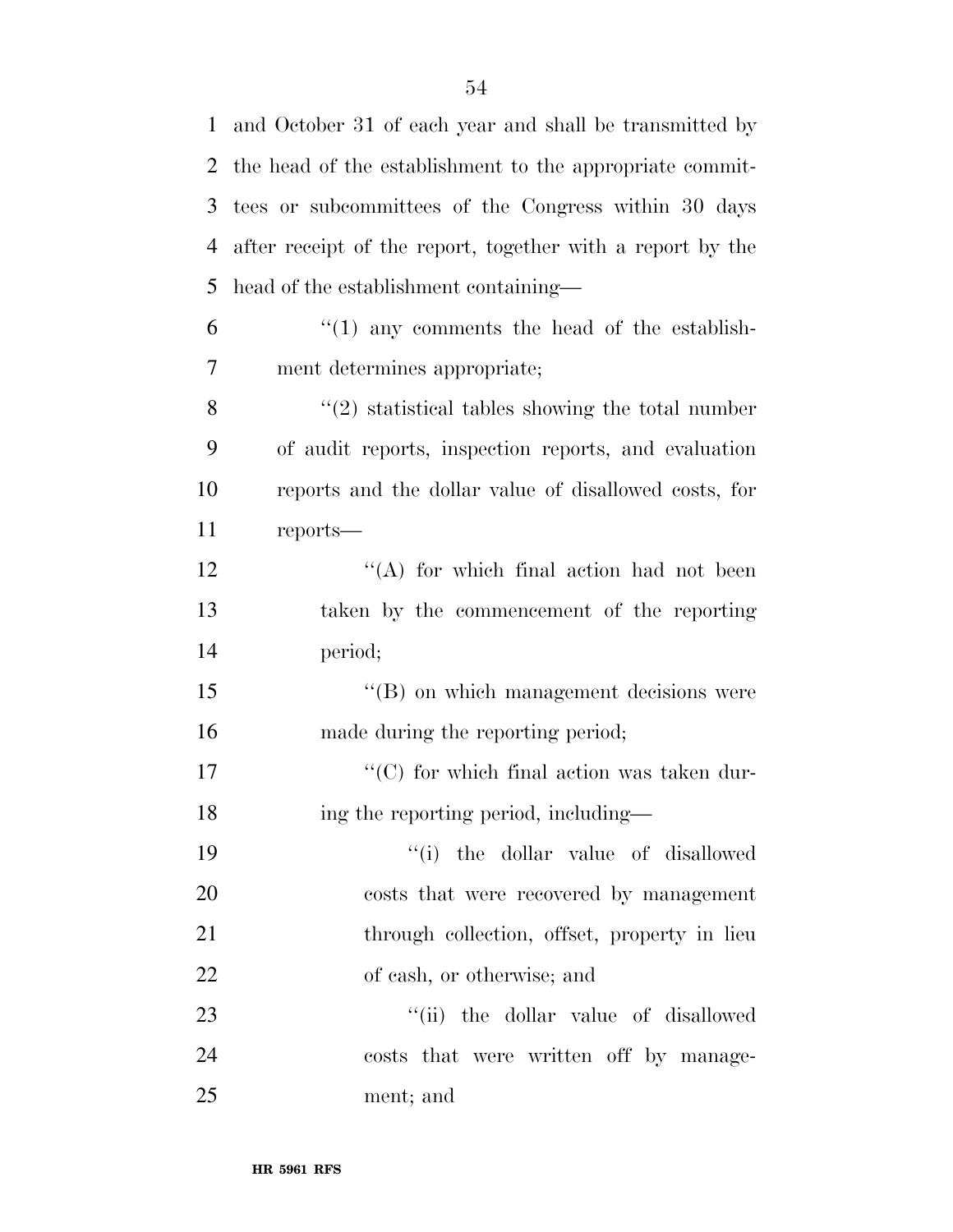| $\mathbf{1}$   | $\lq\lq$ for which no final action has been                  |
|----------------|--------------------------------------------------------------|
| $\overline{2}$ | taken by the end of the reporting period;                    |
| 3              | $\cdot\cdot$ (3) statistical tables showing the total number |
| $\overline{4}$ | of audit reports, inspection reports, and evaluation         |
| 5              | reports and the dollar value of recommendations              |
| 6              | that funds be put to better use by management                |
| 7              | agreed to in a management decision, for reports—             |
| 8              | "(A) for which final action had not been                     |
| 9              | taken by the commencement of the reporting                   |
| 10             | period;                                                      |
| 11             | $\lq\lq (B)$ on which management decisions were              |
| 12             | made during the reporting period;                            |
| 13             | " $(C)$ for which final action was taken dur-                |
| 14             | ing the reporting period, including—                         |
| 15             | "(i) the dollar value of recommenda-                         |
| 16             | tions that were actually completed; and                      |
| 17             | "(ii) the dollar value of recommenda-                        |
| 18             | tions that management has subsequently                       |
| 19             | concluded should not or could not be im-                     |
| 20             | plemented or completed; and                                  |
| 21             | $\lq\lq$ for which no final action has been                  |
| 22             | taken by the end of the reporting period;                    |
| 23             | $\cdot$ (4) whether the establishment entered into a         |
| 24             | settlement agreement with the official described in          |
| 25             | subsection $(b)(20)(A)$ , which shall be reported re-        |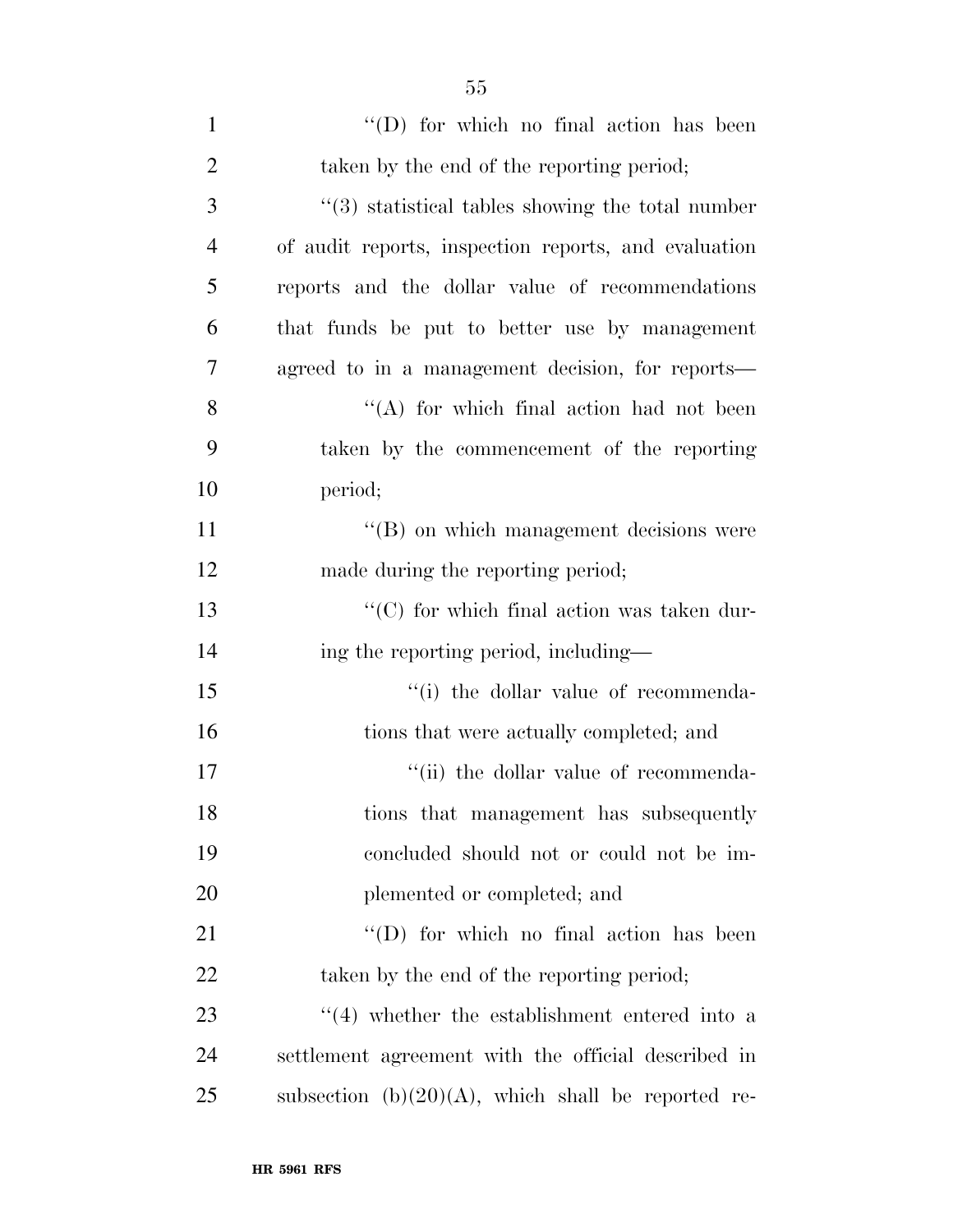| $\mathbf{1}$   | gardless of any confidentiality agreement relating to      |
|----------------|------------------------------------------------------------|
| $\overline{2}$ | the settlement agreement; and                              |
| 3              | $\cdot\cdot$ (5) a statement with respect to audit reports |
| $\overline{4}$ | on which management decisions have been made but           |
| 5              | final action has not been taken, other than audit re-      |
| 6              | ports on which a management decision was made              |
| 7              | within the preceding year, containing—                     |
| 8              | "(A) a list of such audit reports and the                  |
| 9              | date each such report was issued;                          |
| 10             | "(B) the dollar value of disallowed costs                  |
| 11             | for each report;                                           |
| 12             | $\cdot$ (C) the dollar value of recommendations            |
| 13             | that funds be put to better use agreed to by               |
| 14             | management for each report; and                            |
| 15             | $\lq\lq$ (D) an explanation of the reasons final           |
| 16             | action has not been taken with respect to each             |
| 17             | audit report,                                              |
| 18             | except that the statement may exclude any audit re-        |
| 19             | ports that are under formal administrative or judi-        |
| 20             | cial appeal or upon which management of an estab-          |
| 21             | lishment has agreed to pursue a legislative solution,      |
| 22             | but the statement shall identify the number of re-         |
| 23             | ports in each category so excluded.                        |
| 24             | "(d) REPORTS AVAILABLE TO PUBLIC.—Within 60                |
| 25             | days of the transmission of the semiannual reports of each |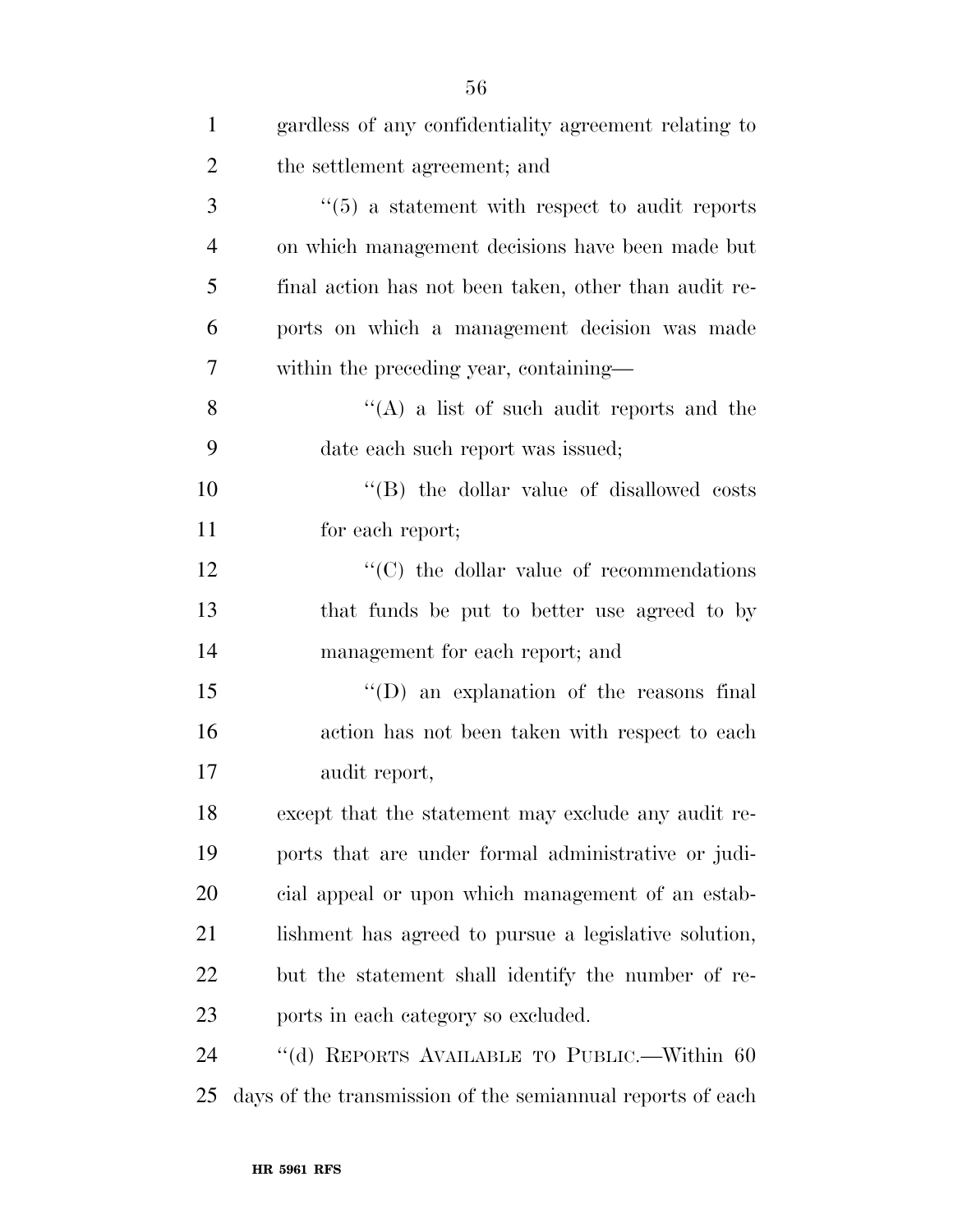Inspector General to Congress, the head of each establish- ment shall make copies of the report available to the public upon request and at a reasonable cost. Within 60 days after the transmission of the semiannual reports of each establishment head to Congress, the head of each estab- lishment shall make copies of the report available to the public upon request and at a reasonable cost.

 ''(e) REPORTING SERIOUS PROBLEMS, ABUSES, OR DEFICIENCIES.—Each Inspector General shall report im- mediately to the head of the establishment involved when- ever the Inspector General becomes aware of particularly serious or flagrant problems, abuses, or deficiencies relat- ing to the administration of programs and operations of the establishment. The head of the establishment shall transmit any such report to the appropriate committees or subcommittees of Congress within 7 calendar days, to- gether with a report by the head of the establishment con- taining any comments the establishment head deems ap-propriate.

20 "(f) LIMITATION ON PUBLIC DISCLOSURE OF INFOR-MATION.—

22 "(1) IN GENERAL.—Nothing in this section shall be construed to authorize the public disclosure of information that is—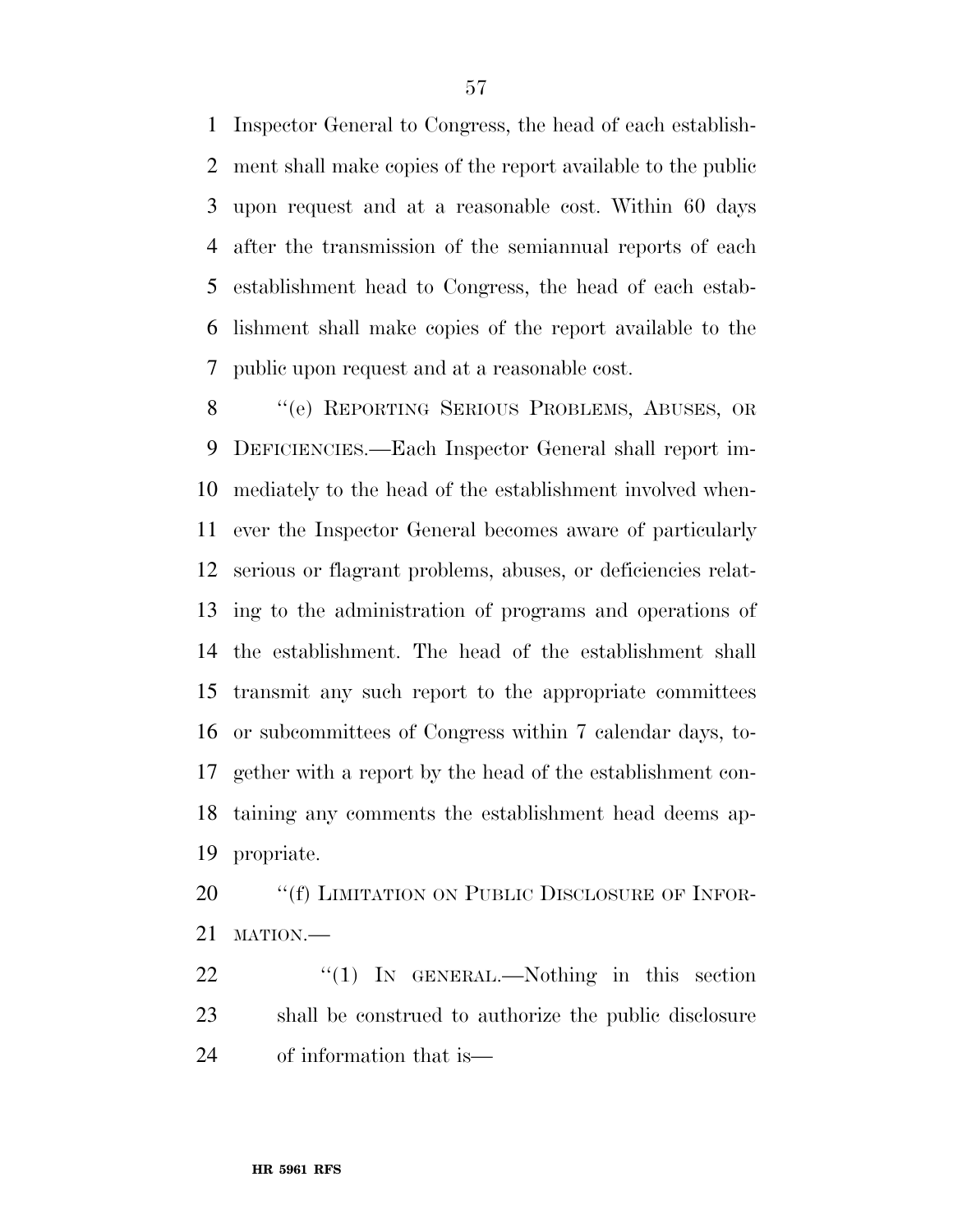| $\mathbf{1}$   | $\lq\lq$ specifically prohibited from disclosure      |
|----------------|-------------------------------------------------------|
| $\overline{2}$ | by any other provision of law;                        |
| 3              | "(B) specifically required by Executive               |
| $\overline{4}$ | order to be protected from disclosure in the in-      |
| 5              | terest of national defense or national security or    |
| 6              | in the conduct of foreign affairs; or                 |
| $\overline{7}$ | $\lq\lq$ (C) a part of an ongoing criminal inves-     |
| 8              | tigation.                                             |
| 9              | "(2) CRIMINAL INVESTIGATION INFORMATION               |
| 10             | IN PUBLIC RECORDS.—Notwithstanding paragraph          |
| 11             | $(1)(C)$ , any report under this section may be dis-  |
| 12             | closed to the public in a form which includes infor-  |
| 13             | mation with respect to a part of an ongoing criminal  |
| 14             | investigation if such information has been included   |
| 15             | in a public record.                                   |
| 16             | "(3) NO AUTHORIZATION TO WITHHOLD INFOR-              |
| 17             | MATION FROM CONGRESS.—Except to the extent and        |
| 18             | in the manner provided under section $6103(f)$ of the |
| 19             | Internal Revenue Code of 1986 (26 U.S.C. $6103(f)$ ), |
| 20             | nothing in this section or in any other provision of  |
| 21             | this chapter shall be construed to authorize or per-  |
| 22             | mit the withholding of information from Congress,     |
| 23             | or from any committee or subcommittee of Congress.    |
| 24             | "(4) PROVISION OF INFORMATION TO MEMBERS              |
| 25             | OF CONGRESS.—Subject to any other provision of        |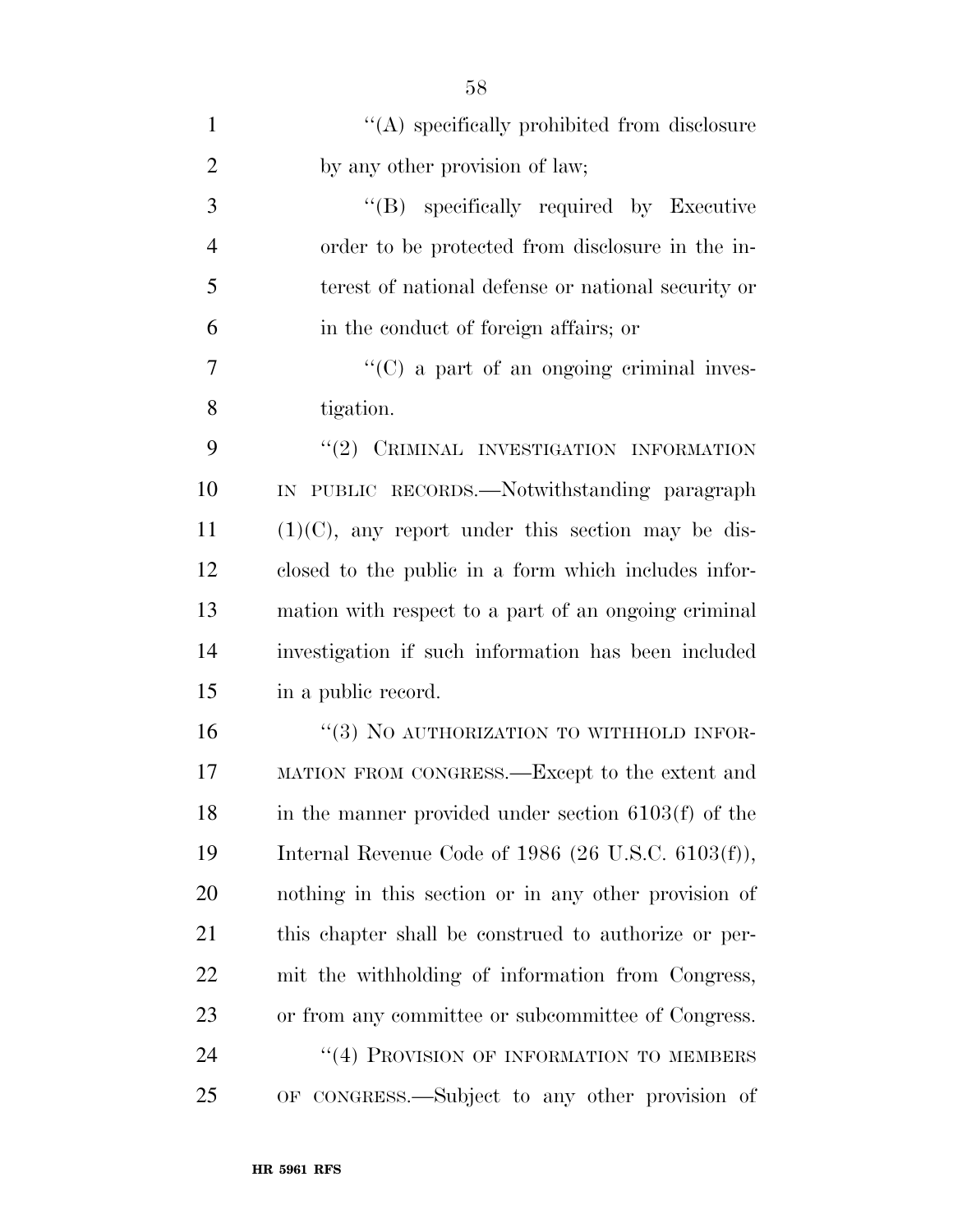law that would otherwise prohibit disclosure of such information, the information described in paragraph (1) may be provided to any Member of Congress upon request.

5 "(5) PROTECTION OF PERSONALLY IDENTIFI- ABLE INFORMATION OF WHISTLEBLOWERS.—An Of- fice may not provide to Congress or the public any information that reveals the personally identifiable information of a whistleblower under this section un- less the Office first obtains the consent of the whis-tleblower.

## **''§ 406. Authority of Inspector General**

 ''(a) IN GENERAL.—In addition to the authority oth- erwise provided by this chapter, each Inspector General, in carrying out the provisions of this chapter, is author-ized—

 $\frac{17}{2}$   $\frac{17}{2}$   $\frac{17}{2}$  to have timely access to all records, re- ports, audits, reviews, documents, papers, rec- ommendations, or other materials available to the applicable establishment which relate to the pro- grams and operations with respect to which that In- spector General has responsibilities under this chap-ter;

24  $\langle\text{B}\rangle$  to have access under subparagraph  $(A)$ notwithstanding any other provision of law, except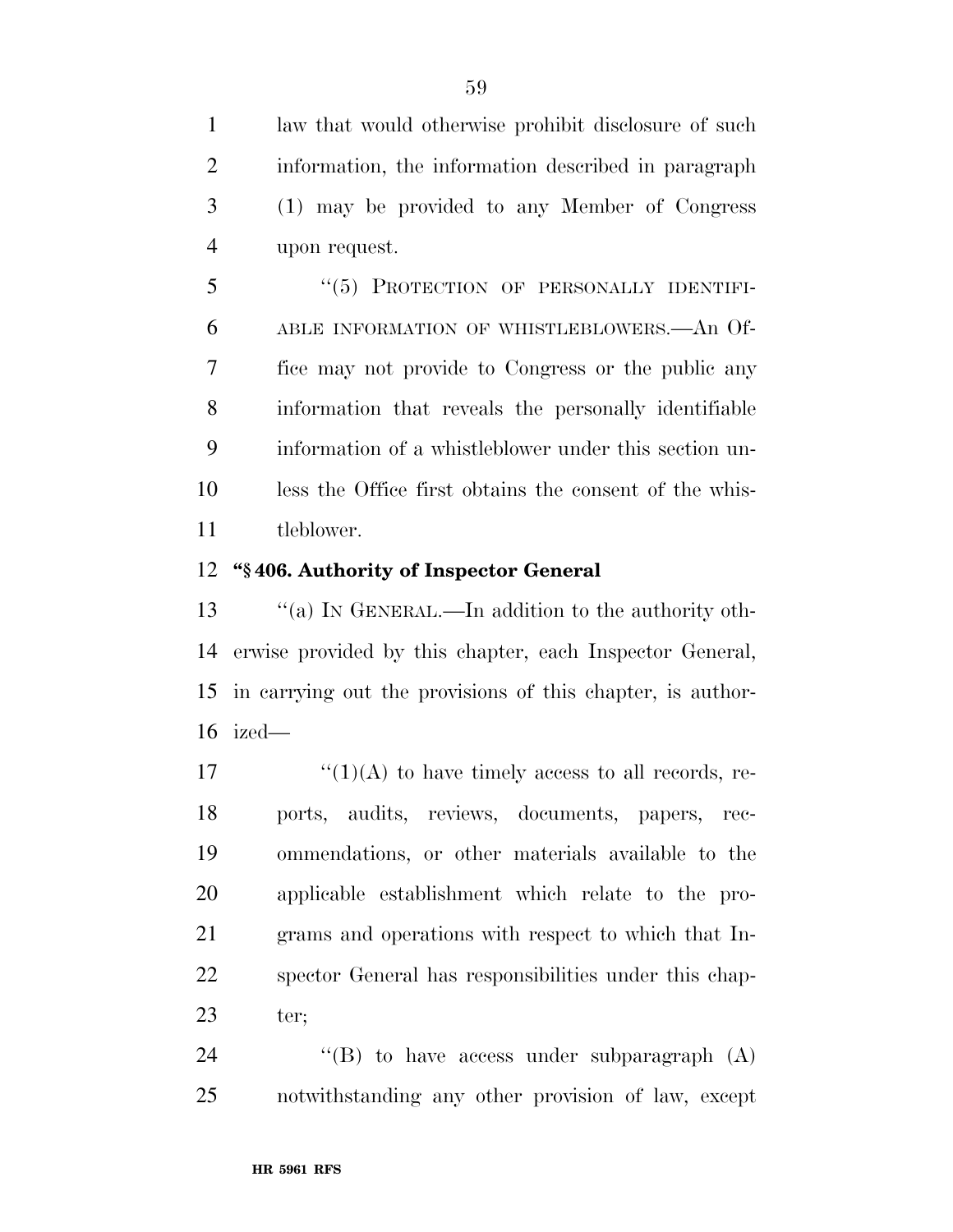| $\mathbf{1}$   | pursuant to any provision of law enacted by Con-       |
|----------------|--------------------------------------------------------|
| $\overline{2}$ | gress that expressly—                                  |
| 3              | "(i) refers to the Inspector General; and              |
| $\overline{4}$ | "(ii) limits the right of access of the Inspector      |
| 5              | General; and                                           |
| 6              | $\lq\lq$ except as provided in subsection (i), with    |
| $\overline{7}$ | regard to Federal grand jury materials protected       |
| 8              | from disclosure pursuant to rule $6(e)$ of the Federal |
| 9              | Rules of Criminal Procedure, to have timely access     |
| 10             | to such information if the Attorney General grants     |
| 11             | the request in accordance with subsection (h);         |
| 12             | $\lq(2)$ to make such investigations and reports       |
| 13             | relating to the administration of the programs and     |
| 14             | operations of the applicable establishment as are, in  |
| 15             | the judgment of the Inspector General, necessary or    |
| 16             | desirable;                                             |
| 17             | $(3)$ to request such information or assistance        |
| 18             | as may be necessary for carrying out the duties and    |
| 19             | responsibilities provided by this chapter from any     |
| 20             | Federal, State, or local governmental agency or unit   |
| 21             | thereof;                                               |
| 22             | $\cdot$ (4) to require by subpoena the production of   |
| 23             | information, documents, reports,<br>all<br>answers,    |
| 24             | records, accounts, papers, and other data in any me-   |
| 25             | dium (including electronically stored information), as |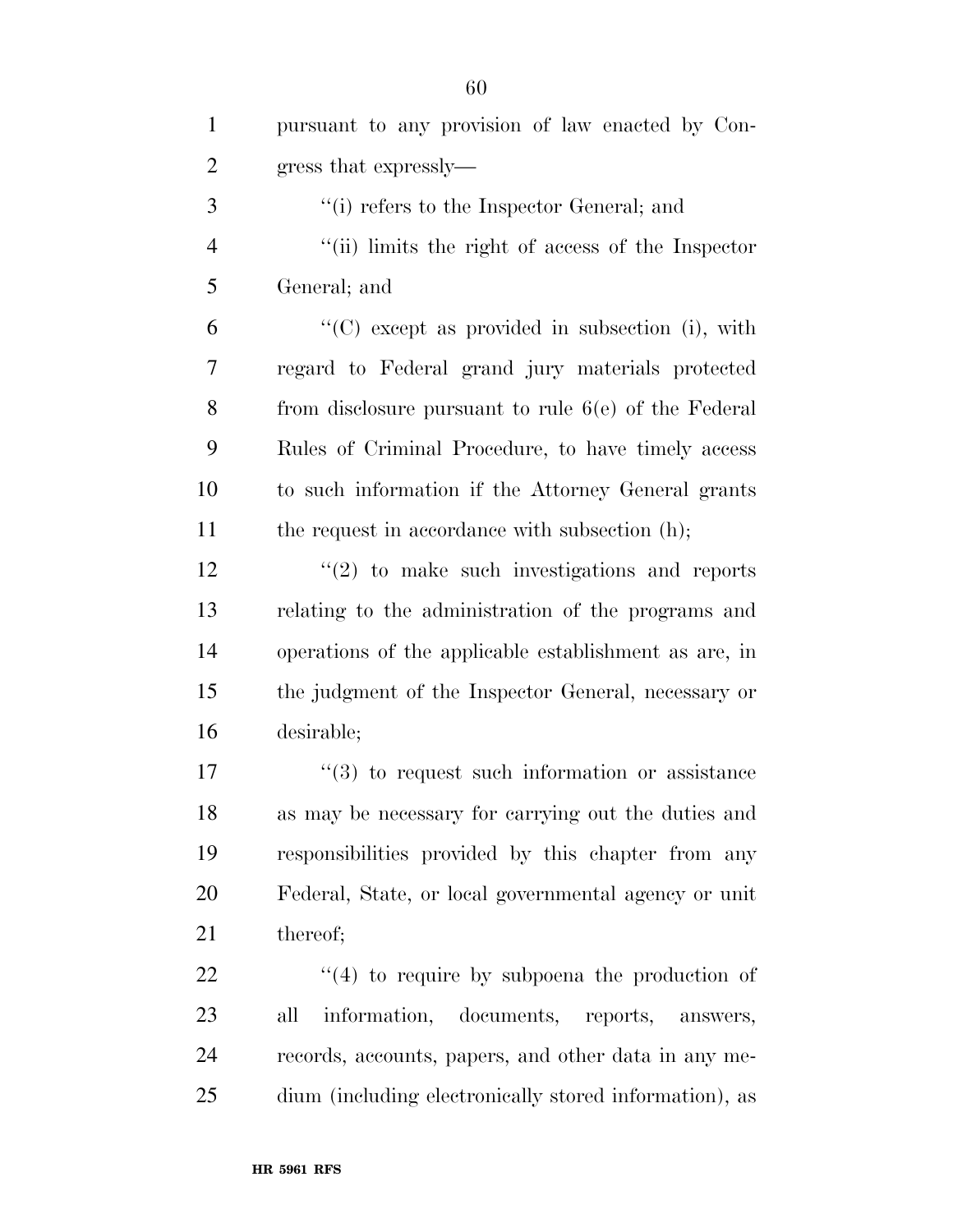well as any tangible thing and documentary evidence necessary in the performance of the functions as- signed by this chapter, which subpoena, in the case of contumacy or refusal to obey, shall be enforceable by order of any appropriate United States district court, but procedures other than subpoenas shall be used by the Inspector General to obtain documents and information from Federal agencies;

 ''(5) to administer to or take from any person an oath, affirmation, or affidavit, whenever nec- essary in the performance of the functions assigned by this chapter, which oath, affirmation, or affidavit when administered or taken by or before an em- ployee of an Office of Inspector General designated by the Inspector General shall have the same force and effect as if administered or taken by or before an officer having a seal;

 $\frac{16}{16}$  to have direct and prompt access to the head of the establishment involved when necessary for any purpose pertaining to the performance of functions and responsibilities under this chapter;

 $\frac{22}{7}$  ''(7) to select, appoint, and employ such officers and employees as may be necessary for carrying out the functions, powers, and duties of the Office sub-25 ject to the provisions of this title, governing appoint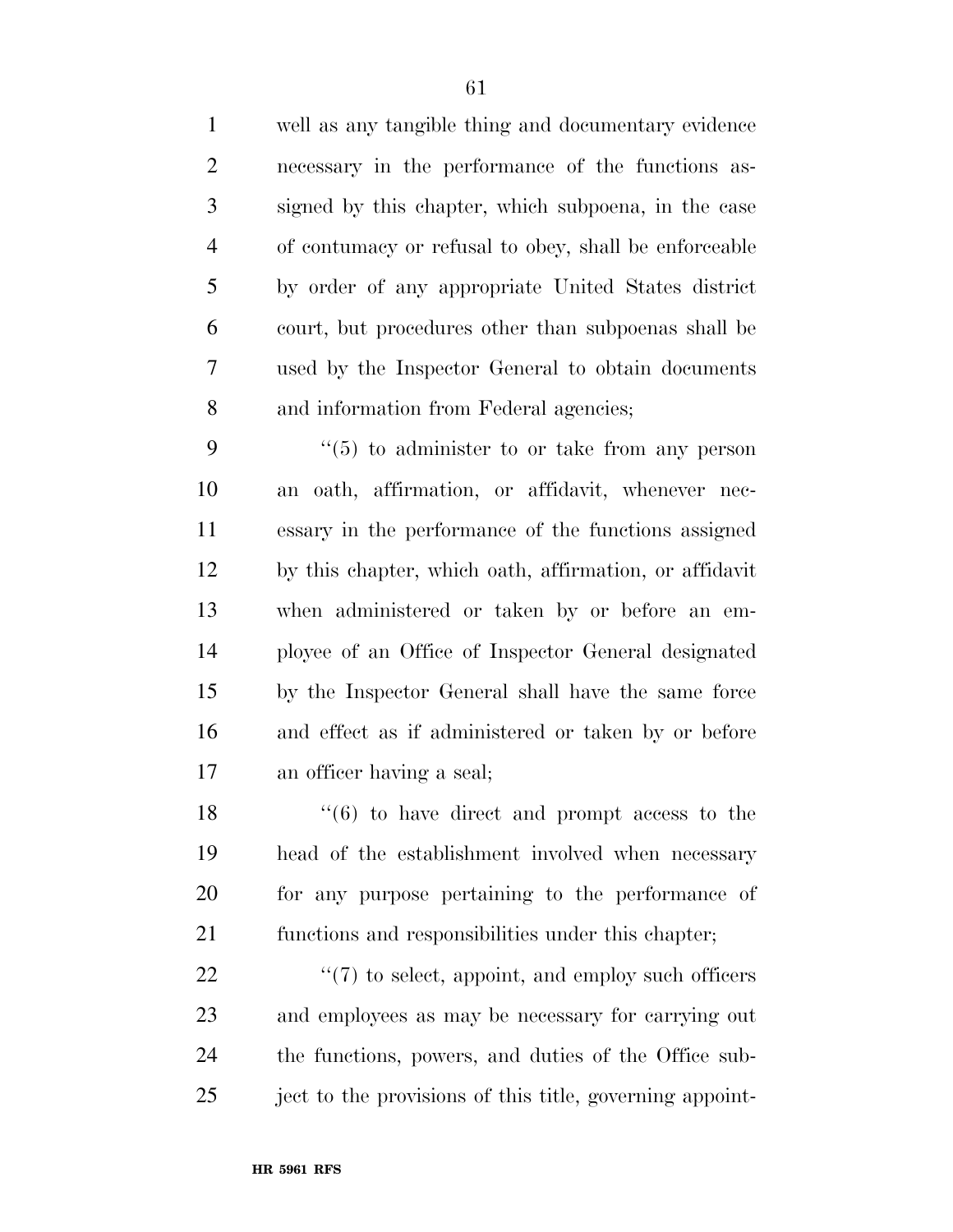ments in the competitive service, and the provisions of chapter 51 and subchapter III of chapter 53 of this title relating to classification and General Schedule pay rates;

 ''(8) to obtain services as authorized by section 3109 of this title, at daily rates not to exceed the maximum rate payable under section 5376 of this title; and

 $(9)$  to the extent and in such amounts as may be provided in advance by appropriations Acts, to enter into contracts and other arrangements for au- dits, studies, analyses, and other services with public agencies and with private persons, and to make such payments as may be necessary to carry out the pro-visions of this chapter.

 ''(b) PUBLIC DISCLOSURE OTHERWISE PROHIBITED BY LAW.—Nothing in this section shall be construed as authorizing an Inspector General to publicly disclose infor-mation otherwise prohibited from disclosure by law.

20 "(c) REQUESTS FOR INFORMATION.—

21 "(1) COMPLIANCE IN GENERAL.—Upon request of an Inspector General for information or assist- ance under subsection (a)(3), the head of any Fed- eral agency involved shall, insofar as is practicable and not in contravention of any existing statutory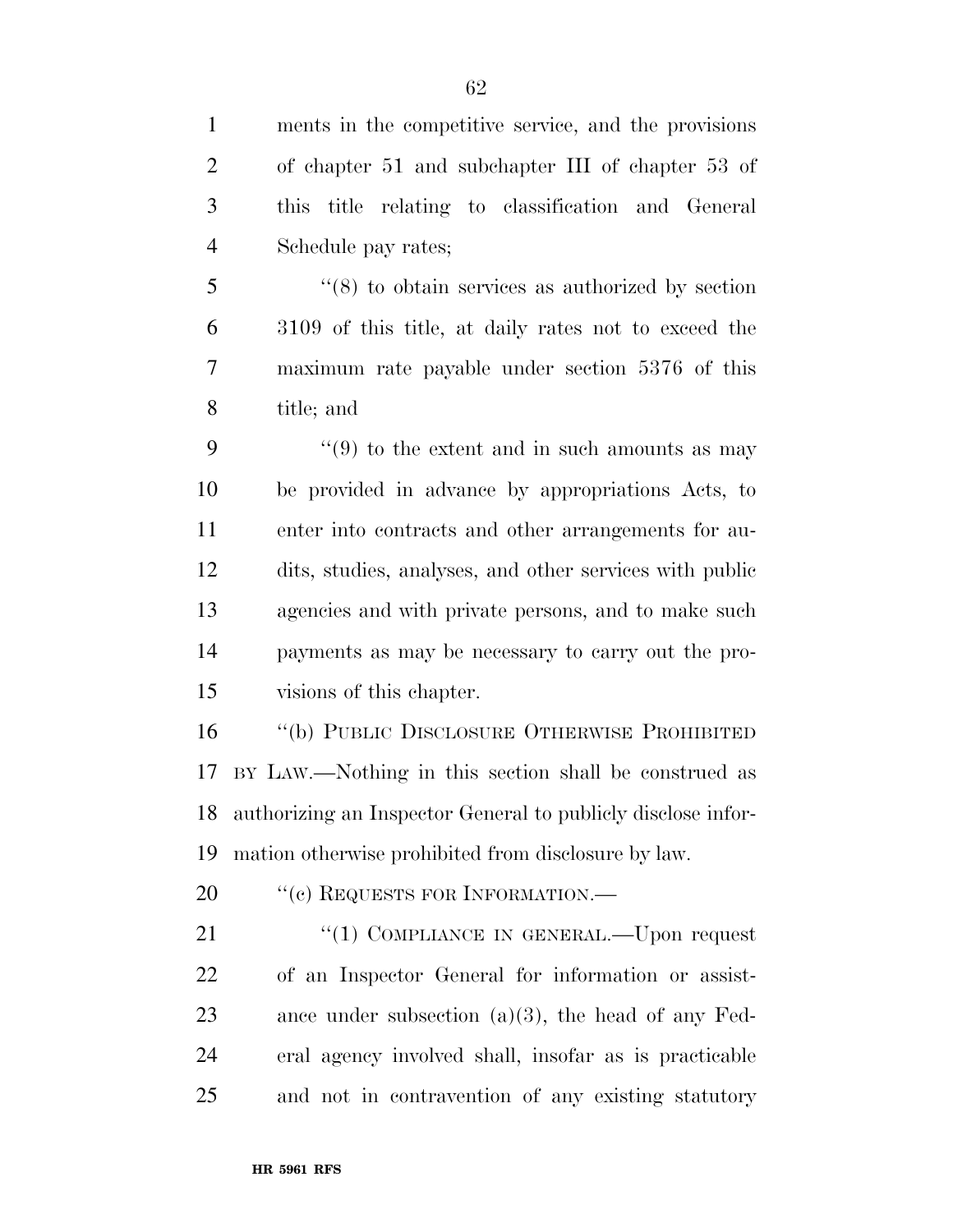restriction or regulation of the Federal agency from which the information is requested, furnish to the Inspector General, or to an authorized designee, the requested information or assistance.

5 "(2) UNREASONABLE REFUSAL.—Whenever in- formation or assistance requested under subsection 7 (a)(1) or (a)(3) is, in the judgment of an Inspector General, unreasonably refused or not provided, the Inspector General shall report the circumstances to the head of the establishment involved without delay.

 ''(d) OFFICE SPACE AND SUPPLIES.—Each head of an establishment shall provide the Office within the estab- lishment with appropriate and adequate office space at central and field office locations of the establishment, to- gether with such equipment, office supplies, and commu- nications facilities and services as may be necessary for the operation of the offices, and shall provide necessary maintenance services for the offices and the equipment and facilities provided.

20 "'(e) APPLYING CERTAIN PROVISIONS.—

21 "(1) EACH OFFICE CONSIDERED SEPARATE AGENCY.—

23 "(A) For purposes of applying the provi-sions of law identified in subparagraph (B)—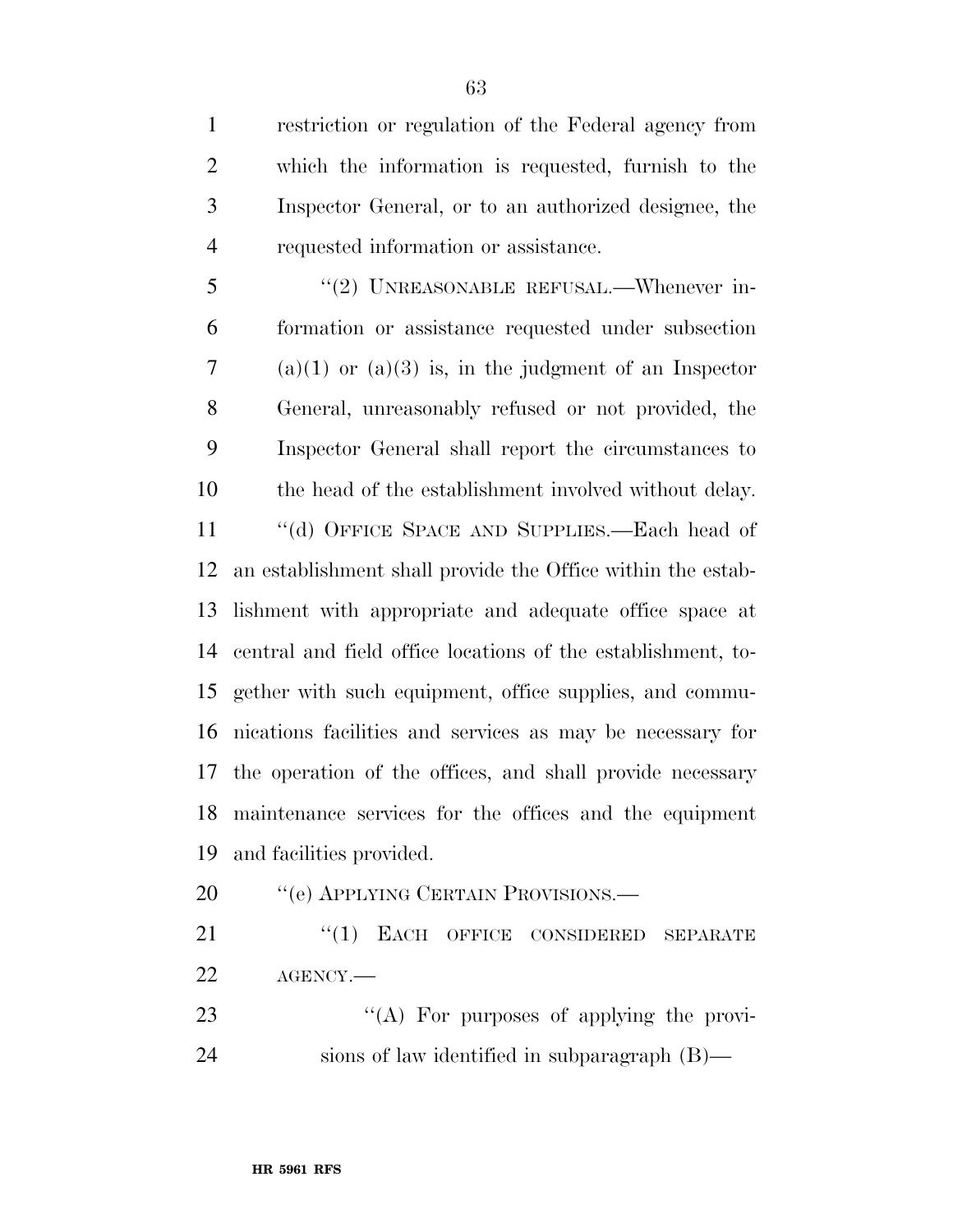| $\mathbf{1}$   | "(i) each Office of Inspector General                    |
|----------------|----------------------------------------------------------|
| $\overline{2}$ | shall be considered to be a separate agen-               |
| 3              | cy; and                                                  |
| $\overline{4}$ | "(ii) the Inspector General who is the                   |
| 5              | head of an office referred to in clause (i)              |
| 6              | shall, with respect to that office, have the             |
| 7              | functions, powers, and duties of an agency               |
| 8              | head or appointing authority under such                  |
| 9              | provisions.                                              |
| 10             | $\lq\lq$ (B) This paragraph applies with respect         |
| 11             | to the following provisions of this title:               |
| 12             | "(i) Subchapter II of chapter 35.                        |
| 13             | "(ii) Sections $8335(b)$ , $8336$ , $8344$ ,             |
| 14             | 8414, 8425(b), and 8468.                                 |
| 15             | "(iii) All provisions relating to the                    |
| 16             | Senior Executive Service (as determined by               |
| 17             | the Office of Personnel Management), sub-                |
| 18             | ject to paragraph $(2)$ .                                |
| 19             | "(2) APPLYING SECTION $4507(b)$ . For pur-               |
| 20             | poses of applying section $4507(b)$ of this title, para- |
| 21             | graph $(1)(A)(ii)$ shall be applied by substituting 'the |
| 22             | Council of the Inspectors General on Integrity and       |
| 23             | Efficiency (established by section 424 of this title)    |
| 24             | shall' for 'the Inspector General who is the head of     |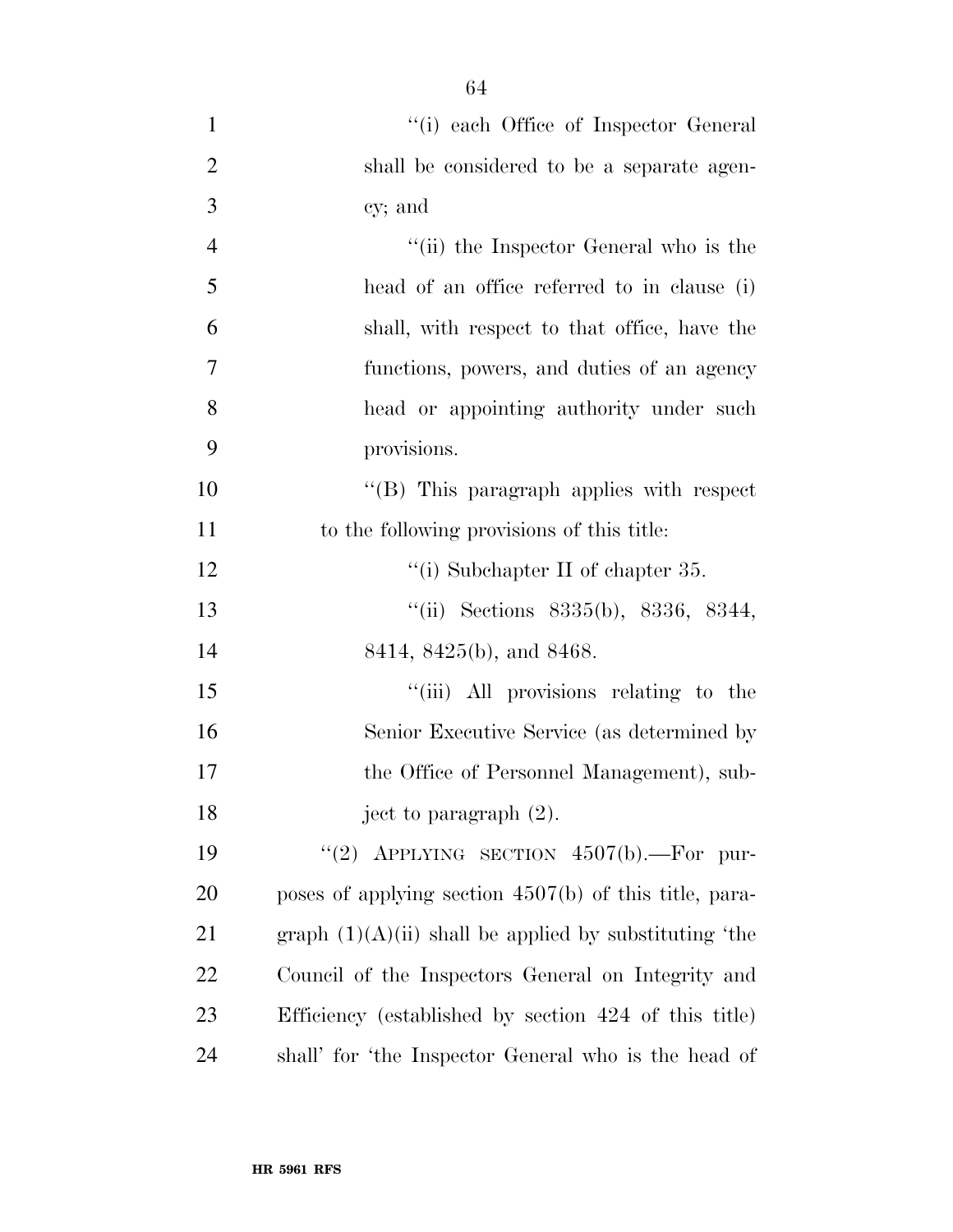an office referred to in clause (i) shall, with respect 2 to that office,'.

''(f) ADDITIONAL AUTHORITY.—

4 "(1) IN GENERAL.—In addition to the authority otherwise provided by this chapter, each Inspector General, any Assistant Inspector General for Inves- tigations under such an Inspector General, and any special agent supervised by such an Assistant In- spector General may be authorized by the Attorney General to—

 $'$ (A) carry a firearm while engaged in offi- cial duties as authorized under this chapter or other statute, or as expressly authorized by the Attorney General;

15 "(B) make an arrest without a warrant while engaged in official duties as authorized under this chapter or other statute, or as ex- pressly authorized by the Attorney General, for any offense against the United States com- mitted in the presence of such Inspector Gen- eral, Assistant Inspector General, or agent, or for any felony cognizable under the laws of the United States if such Inspector General, Assist- ant Inspector General, or agent has reasonable grounds to believe that the person to be ar-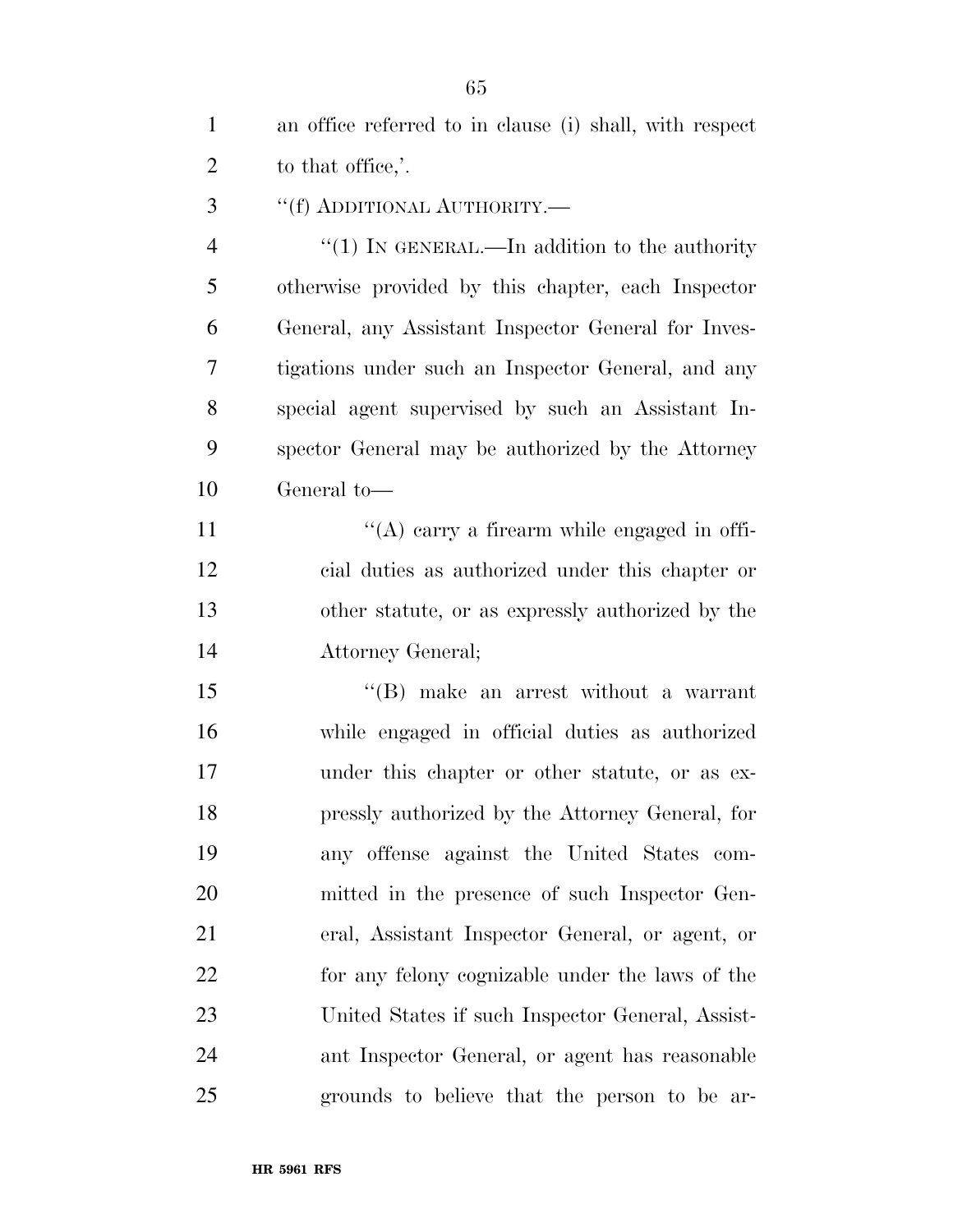| $\mathbf{1}$   | rested has committed or is committing such fel-      |
|----------------|------------------------------------------------------|
| $\overline{2}$ | ony; and                                             |
| 3              | $\lq\lq$ (C) seek and execute warrants for arrest,   |
| $\overline{4}$ | search of a premises, or seizure of evidence         |
| 5              | issued under the authority of the United States      |
| 6              | upon probable cause to believe that a violation      |
| 7              | has been committed.                                  |
| 8              | "(2) DETERMINATION.—The Attorney General             |
| 9              | may authorize exercise of the powers under this sub- |
| 10             | section only upon an initial determination that—     |
| 11             | $\lq\lq$ the affected Office of Inspector Gen-       |
| 12             | eral is significantly hampered in the perform-       |
| 13             | ance of responsibilities established by this chap-   |
| 14             | ter as a result of the lack of such powers;          |
| 15             | "(B) available assistance from other law             |
| 16             | enforcement agencies is insufficient to meet the     |
| 17             | need for such powers; and                            |
| 18             | "(C) adequate internal safeguards and                |
| 19             | management procedures exist to ensure proper         |
| 20             | exercise of such powers.                             |
| 21             | "(3) EXEMPTIONS FROM REQUIREMENT OF INI-             |
| 22             | TIAL DETERMINATION OF ELIGIBILITY.—The In-           |
| 23             | spector General offices of the Department of Com-    |
| 24             | merce, Department of Education, Department of        |
| 25             | Energy, Department of Health and Human Services,     |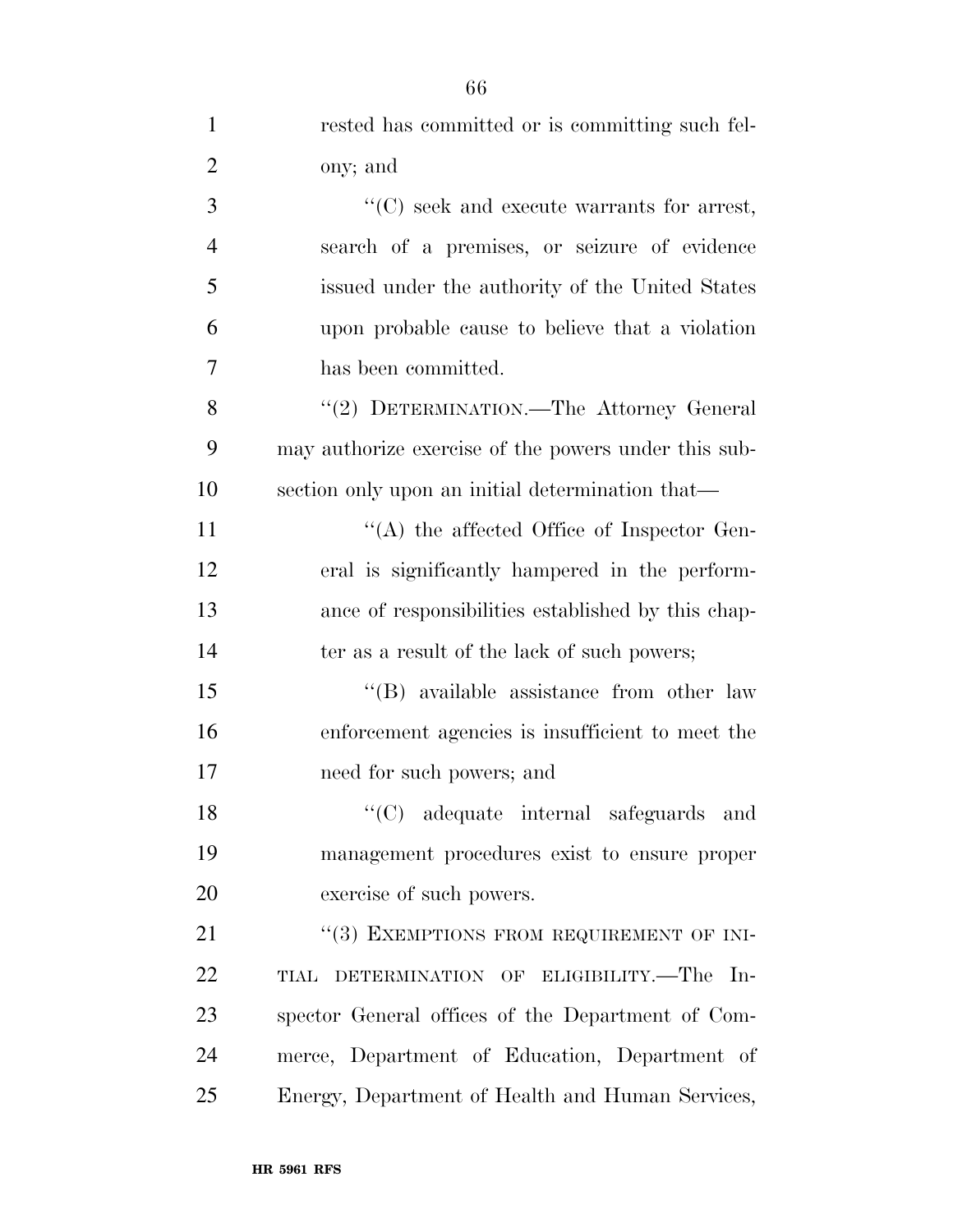| $\mathbf{1}$   | Department of Homeland Security, Department of          |
|----------------|---------------------------------------------------------|
| $\overline{2}$ | Housing and Urban Development, Department of            |
| 3              | the Interior, Department of Justice, Department of      |
| $\overline{4}$ | Labor, Department of State, Department of Trans-        |
| 5              | portation, Department of the Treasury, Department       |
| 6              | of Veterans' Affairs, Agency for International Devel-   |
| $\overline{7}$ | opment, Environmental Protection Agency, Federal        |
| 8              | Deposit Insurance Corporation, Federal Emergency        |
| 9              | Management Agency, General Services Administra-         |
| 10             | tion, National Aeronautics and Space Administra-        |
| 11             | tion, Nuclear Regulatory Commission, Office of Per-     |
| 12             | sonnel Management, Railroad Retirement Board,           |
| 13             | Small Business Administration, Social Security Ad-      |
| 14             | ministration, and the Tennessee Valley Authority are    |
| 15             | exempt from the requirement of paragraph $(2)$ for      |
| 16             | an initial determination of eligibility by the Attorney |
| 17             | General.                                                |
| 18             | "(4) GUIDELINES.—The Attorney General shall             |
| 19             | promulgate, and revise as appropriate, guidelines       |
| 20             | which shall govern the exercise of the law enforce-     |
| 21             | ment powers established under paragraph (1).            |
| 22             | $``(5)$ RESCINDING OR SUSPENDING POWERS.—               |
| 23             | "(A) POWERS AUTHORIZED FOR AN OF-                       |
| 24             | OF INSPECTOR GENERAL.-Powers<br><b>FICE</b><br>au-      |
| 25             | thorized for an Office of Inspector General             |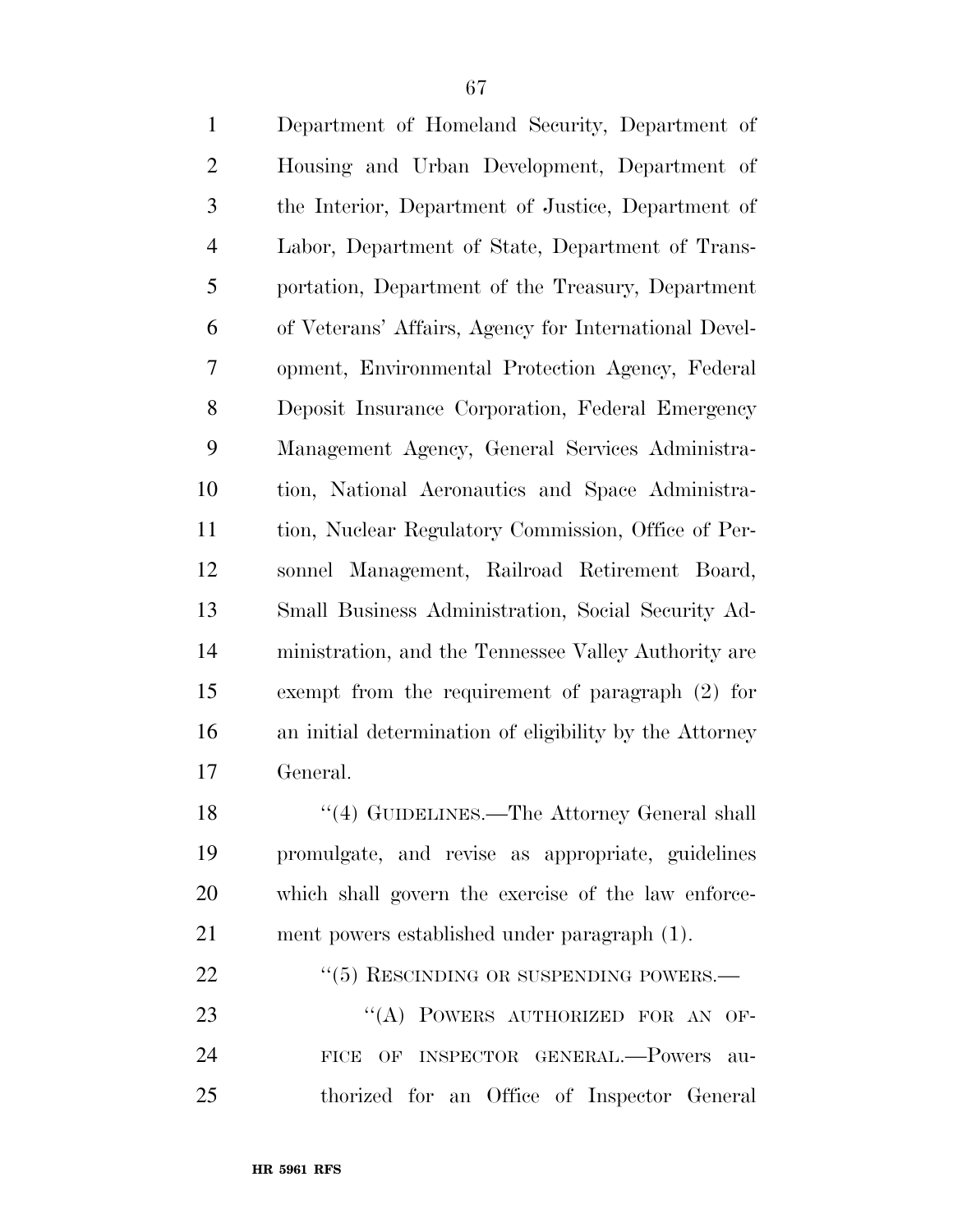under paragraph (1) may be rescinded or sus- pended upon a determination by the Attorney General that any of the requirements under paragraph (2) is no longer satisfied or that the exercise of authorized powers by that Office of Inspector General has not complied with the guidelines promulgated by the Attorney General under paragraph (4).

9 "(B) POWERS AUTHORIZED TO BE EXER- CISED BY AN INDIVIDUAL.—Powers authorized to be exercised by any individual under para- graph (1) may be rescinded or suspended with respect to that individual upon a determination by the Attorney General that such individual has not complied with guidelines promulgated by the Attorney General under paragraph (4). 17 "(6) NOT REVIEWABLE.—A determination by the Attorney General under paragraph (2) or (5) shall not be reviewable in or by any court.

20 "(7) MEMORANDUM OF UNDERSTANDING.—To ensure the proper exercise of the law enforcement powers authorized by this subsection, the Offices of Inspector General described under paragraph (3) shall, not later than 180 days after November 25, 2002, collectively enter into a memorandum of un-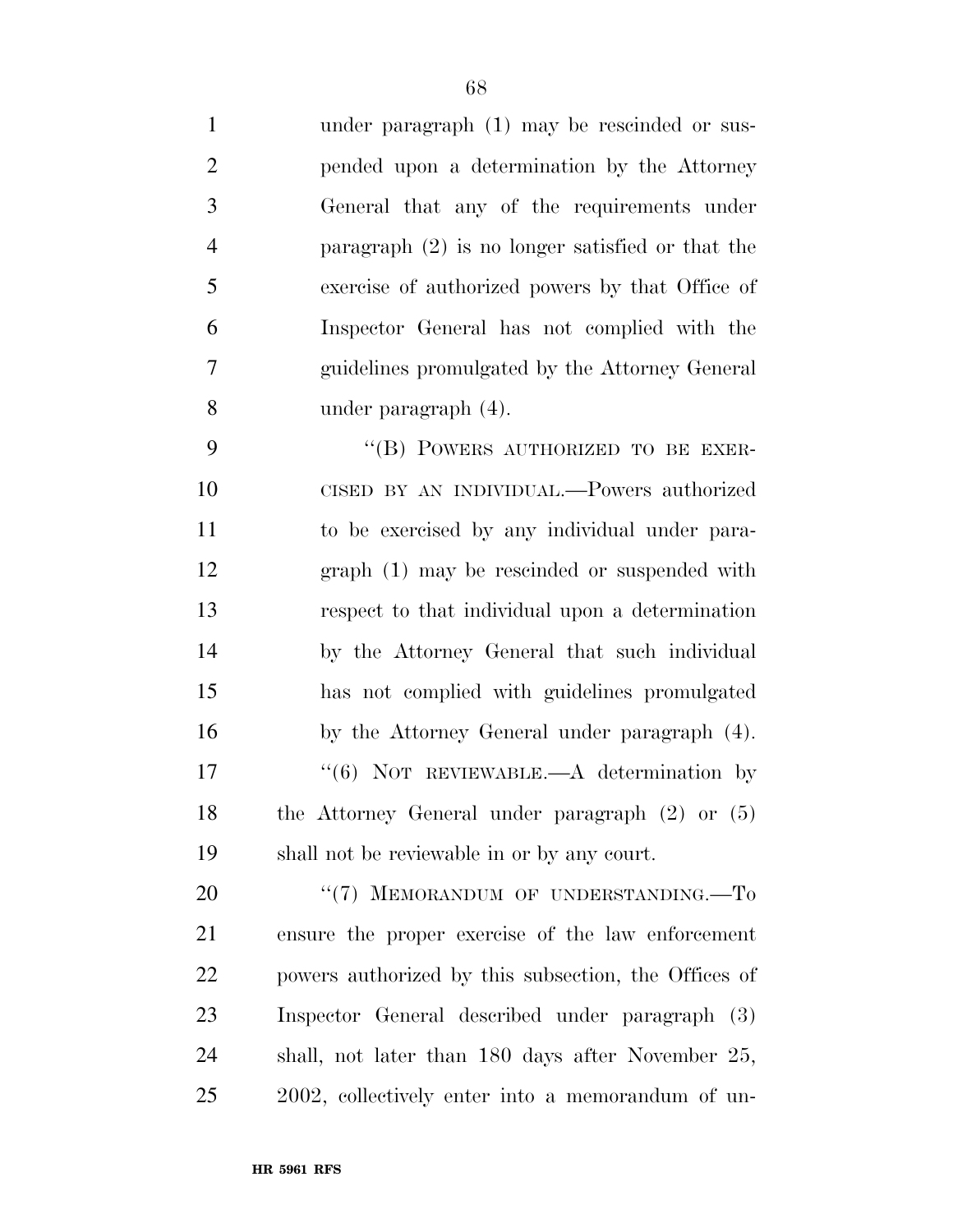| derstanding to establish an external review process    |
|--------------------------------------------------------|
| for ensuring that adequate internal safeguards and     |
| management procedures continue to exist within         |
| each Office and within any Office that later receives  |
| an authorization under paragraph (2). The review       |
| process shall be established in consultation with the  |
| Attorney General, who shall be provided with a copy    |
| of the memorandum of understanding that estab-         |
| lishes the review process. Under the review process,   |
| the exercise of the law enforcement powers by each     |
| Office of Inspector General shall be reviewed periodi- |
| cally by another Office of Inspector General or by a   |
| committee of Inspectors General. The results of each   |
| review shall be communicated in writing to the appli-  |
| cable Inspector General and to the Attorney Gen-       |
|                                                        |
|                                                        |

17 "(8) NOT A LIMITATION ON OTHER LAW EN- FORCEMENT POWERS.—No provision of this sub- section shall limit the exercise of law enforcement powers established under any other statutory author- ity, including United States Marshals Service special deputation.

23 "(9) DEFINITION OF INSPECTOR GENERAL.—In this subsection, the term 'Inspector General' means an Inspector General appointed under section 403 of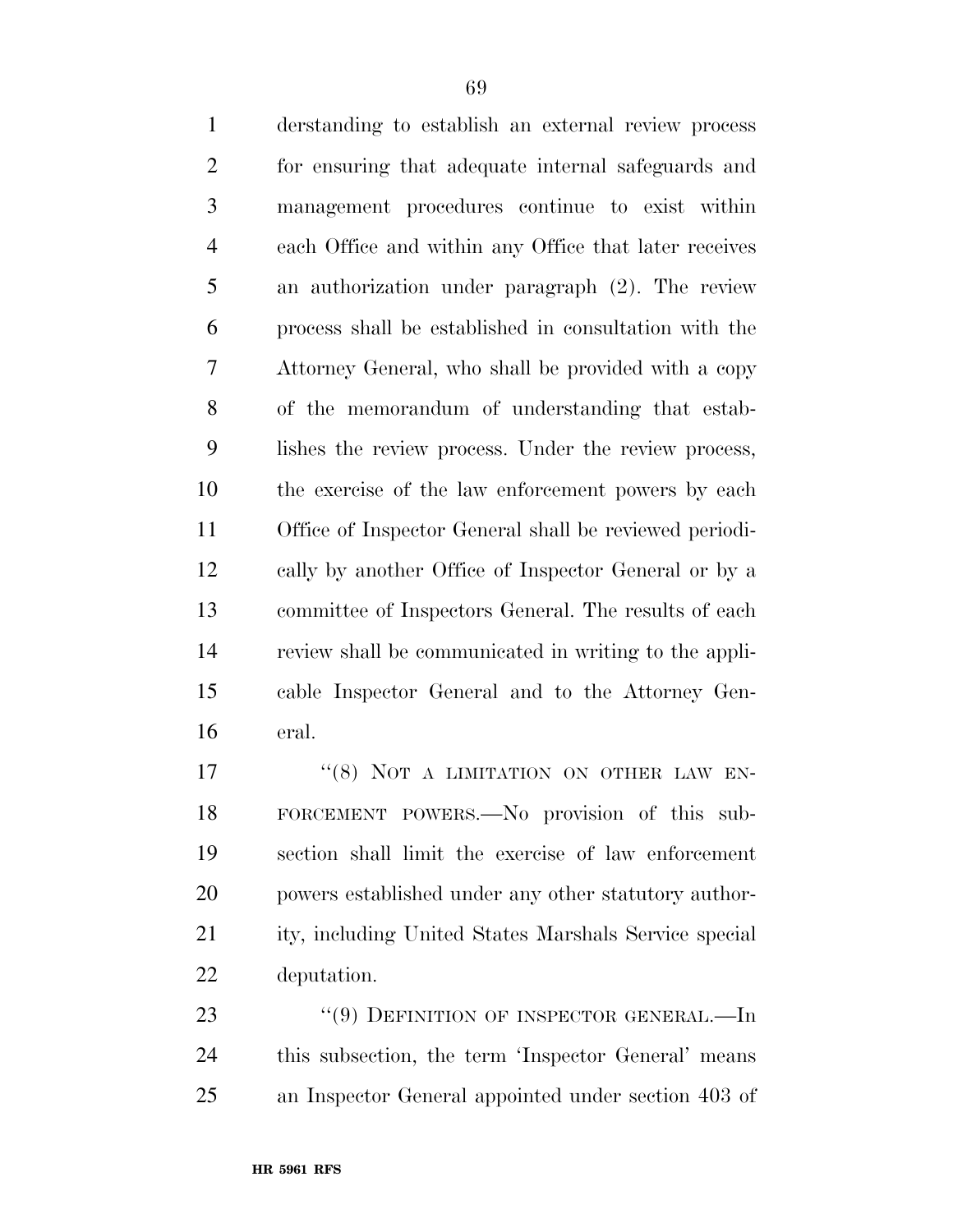this title or an Inspector General appointed under section 415 of this title.

 $\frac{3}{2}$  ''(g) BUDGETS.—

 ''(1) INSPECTOR GENERAL'S BUDGET ESTIMATE AND REQUEST TRANSMITTED TO HEAD OF ESTAB- LISHMENT OR DESIGNATED FEDERAL ENTITY.—For each fiscal year, an Inspector General shall transmit a budget estimate and request to the head of the es- tablishment or designated Federal entity to which the Inspector General reports. The budget request shall specify the aggregate amount of funds re- quested for such fiscal year for the operations of that Inspector General and shall specify the amount requested for all training needs, including a certifi- cation from the Inspector General that the amount requested satisfies all training requirements for the Inspector General's office for that fiscal year, and any resources necessary to support the Council of the Inspectors General on Integrity and Efficiency. Resources necessary to support the Council of the Inspectors General on Integrity and Efficiency shall be specifically identified and justified in the budget request.

24 "(2) HEAD OF ESTABLISHMENT OR DES-IGNATED FEDERAL ENTITY'S PROPOSED BUDGET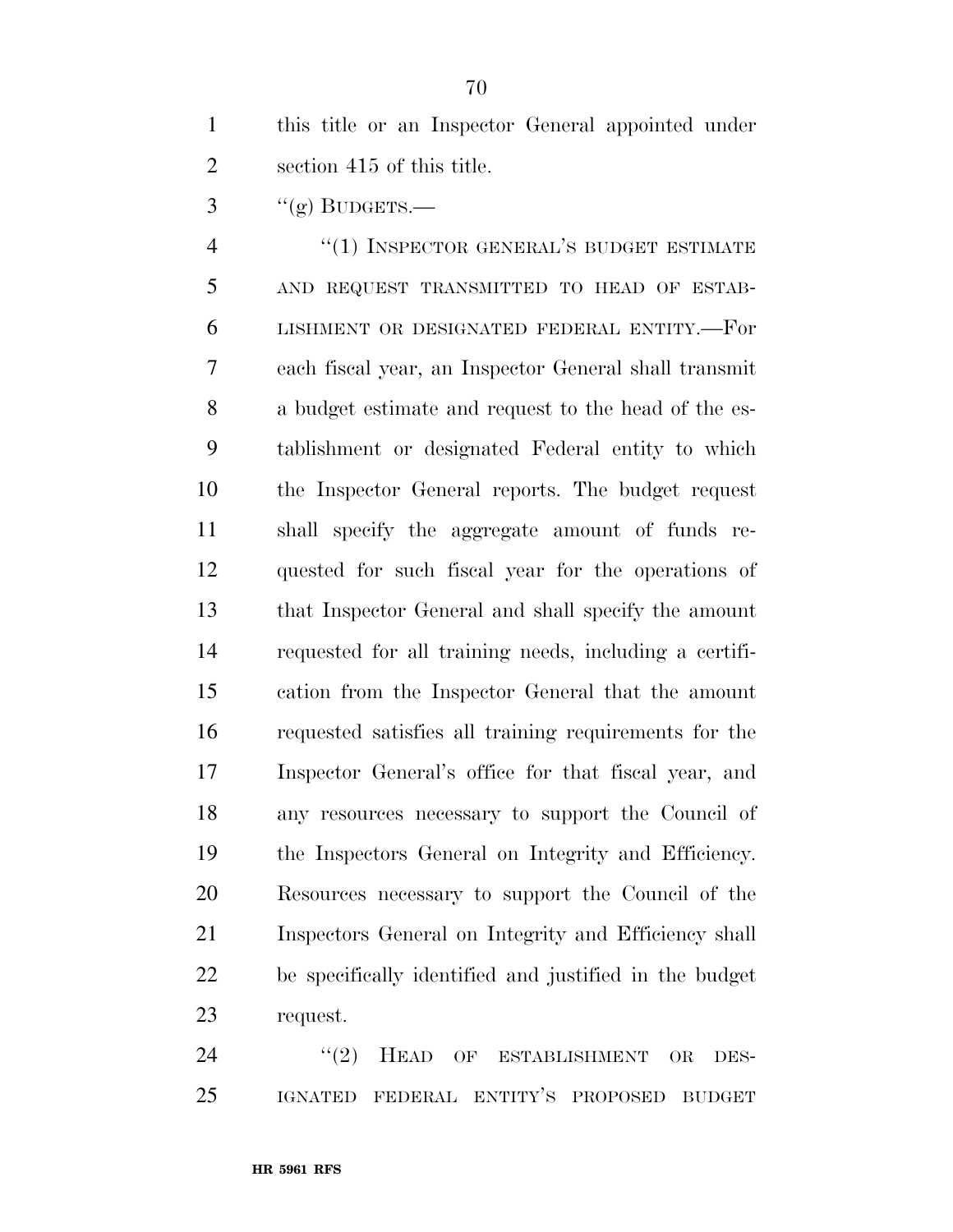| $\mathbf{1}$   | TRANSMITTED TO PRESIDENT. In transmitting a        |
|----------------|----------------------------------------------------|
| $\overline{2}$ | proposed budget to the President for approval, the |
| 3              | head of each establishment or designated Federal   |
| $\overline{4}$ | entity shall include—                              |
| 5              | $\lq\lq$ an aggregate request for the Inspec-      |
| 6              | tor General;                                       |
| 7              | "(B) amounts for Inspector General train-          |
| 8              | ing;                                               |
| 9              | $\cdot$ (C) amounts for support of the Council of  |
| 10             | the Inspectors General on Integrity and Effi-      |
| 11             | ciency; and                                        |
| 12             | $\lq\lq$ (D) any comments of the affected Inspec-  |
| 13             | tor General with respect to the proposal.          |
| 14             | "(3) PRESIDENT'S BUDGET SUBMITTED<br>TO            |
| 15             | CONGRESS.—The President shall include in each      |
| 16             | budget of the United States Government submitted   |
| 17             | to Congress—                                       |
| 18             | $\lq\lq$ a separate statement of the budget        |
| 19             | estimate prepared in accordance with paragraph     |
| 20             | (1);                                               |
| 21             | $\lq\lq$ the amount requested by the Presi-        |
| 22             | dent for each Inspector General;                   |
| 23             | $\cdot$ (C) the amount requested by the Presi-     |
| 24             | dent for training of Inspectors General;           |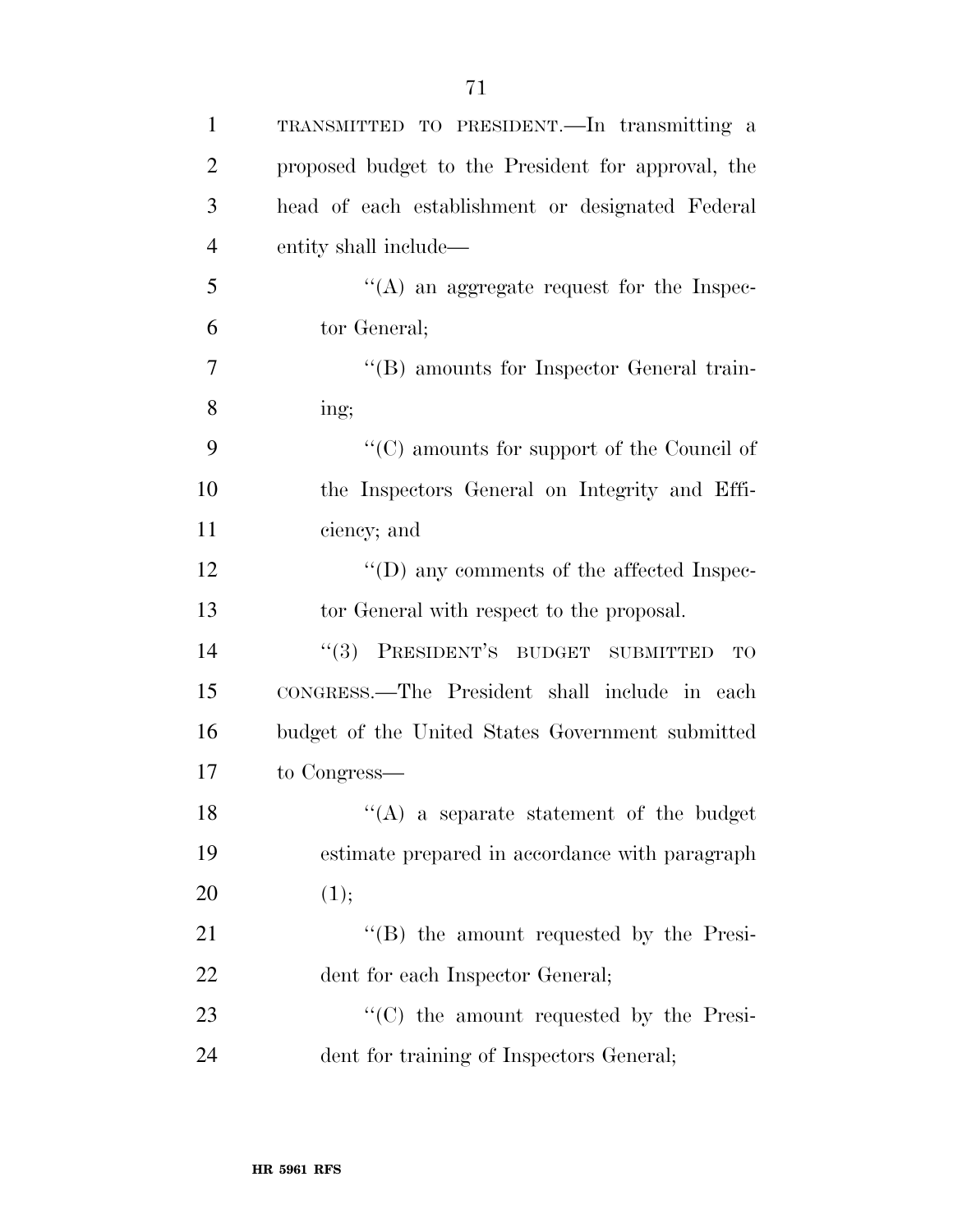$''(D)$  the amount requested by the Presi- dent for support for the Council of the Inspec- tors General on Integrity and Efficiency; and  $"$ (E) any comments of the affected Inspec- tor General with respect to the proposal if the Inspector General concludes that the budget submitted by the President would substantially inhibit the Inspector General from performing the duties of the office. 10 "(h) FEDERAL GRAND JURY MATERIALS.— 11 "(1) NOTIFICATION OF ATTORNEY GENERAL OF REQUEST.—If the Inspector General of an establish- ment submits a request to the head of the establish- ment for Federal grand jury materials pursuant to subsection (a)(1), the head of the establishment shall immediately notify the Attorney General of such request. 18 "(2) DETERMINATION BY ATTORNEY GEN- ERAL.—Not later than 15 days after the date on which a request is submitted to the Attorney Gen- eral under paragraph (1), the Attorney General shall determine whether to grant or deny the request for

 Federal grand jury materials and shall immediately notify the head of the establishment of such deter-mination. The Attorney General shall grant the re-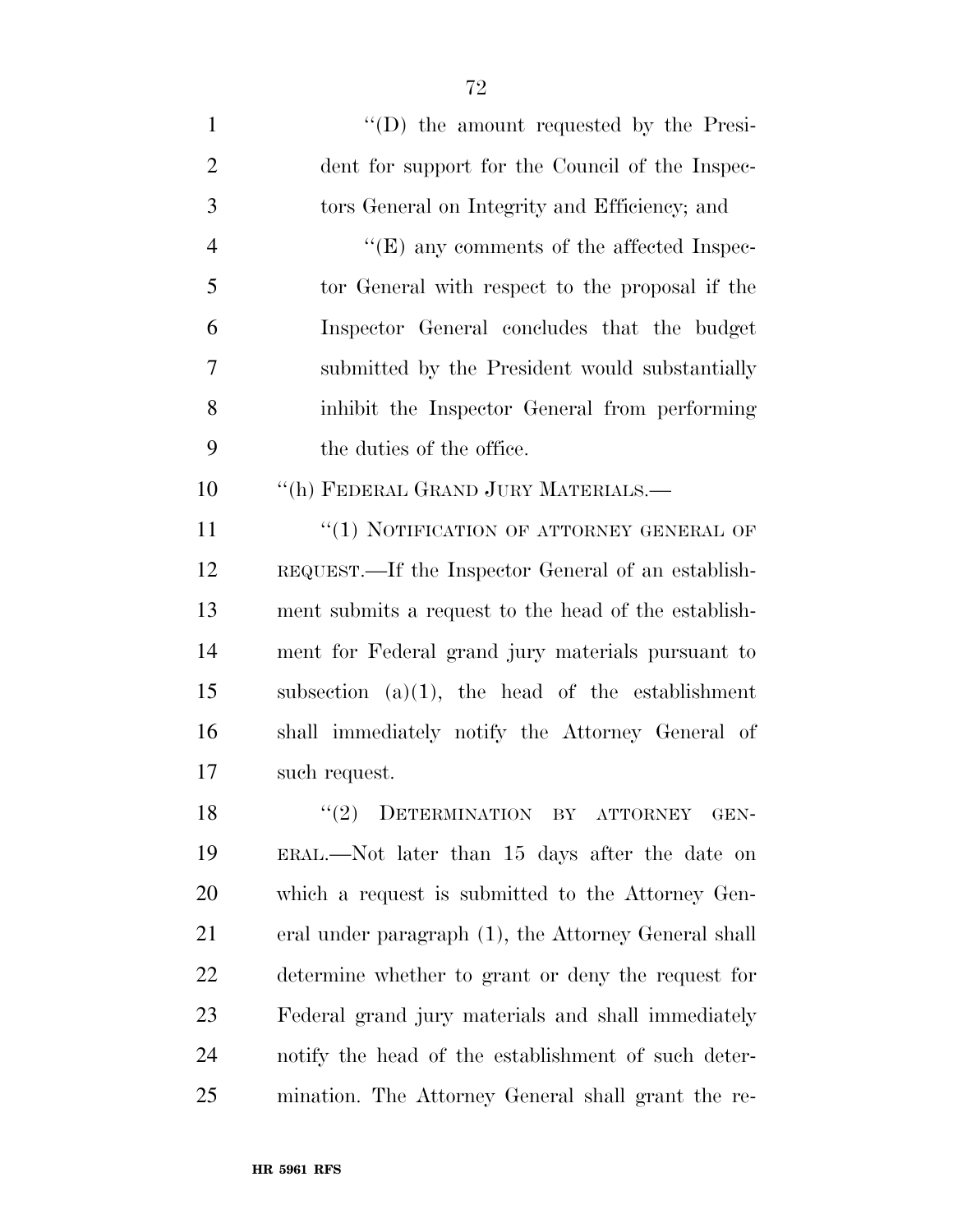| $\mathbf{1}$   | quest unless the Attorney General determines that   |
|----------------|-----------------------------------------------------|
| $\overline{2}$ | granting access to the Federal grand jury materials |
| 3              | would be likely to-                                 |
| $\overline{4}$ | $\lq\lq$ interfere with an ongoing criminal in-     |
| 5              | vestigation or prosecution;                         |
| 6              | $\lq\lq (B)$ interfere with an undercover oper-     |
| $\overline{7}$ | ation;                                              |
| 8              | "(C) result in disclosure of the identity of        |
| 9              | a confidential source, including a protected wit-   |
| 10             | ness;                                               |
| 11             | "(D) pose a serious threat to national se-          |
| 12             | curity; or                                          |
| 13             | $\lq\lq(E)$ result in significant impairment of     |
| 14             | the trade or economic interests of the United       |
| 15             | States.                                             |
| 16             | $``(3)$ COMMENTS.—                                  |
| 17             | "(A) REQUIREMENT TO INFORM INSPEC-                  |
| 18             | TOR GENERAL OF DETERMINATION BY ATTOR-              |
| 19             | NEY GENERAL.—The head of the establishment          |
| 20             | shall inform the Inspector General of the estab-    |
| 21             | lishment of the determination made by the At-       |
| 22             | torney General with respect to the request for      |
| 23             | Federal grand jury materials.                       |
| 24             | SUBMISSION OF COMMENTS BY IN-<br>``(B)              |
| 25             | SPECTOR GENERAL.—The Inspector General of           |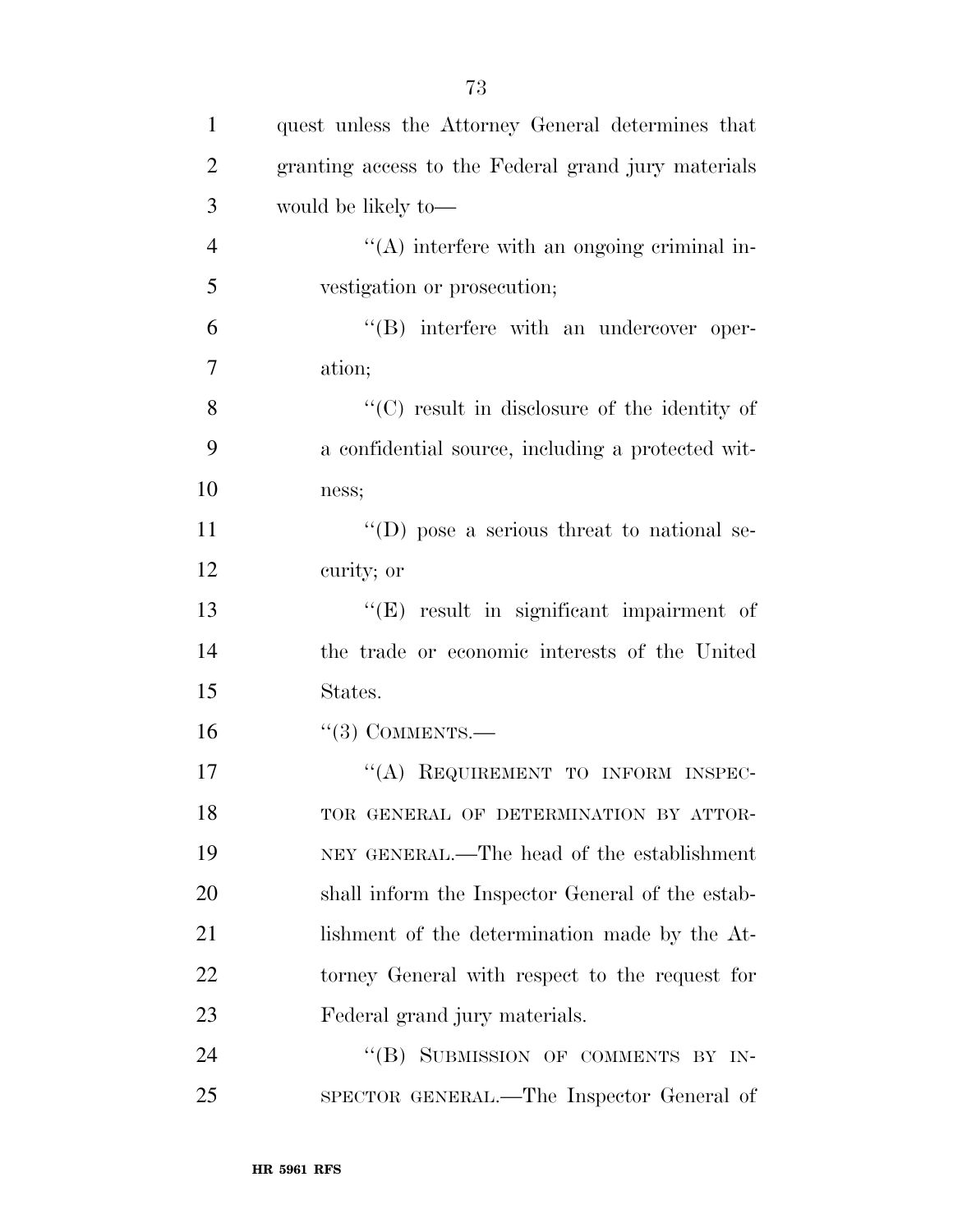| $\mathbf{1}$   | establishment described under subpara-<br>the        |
|----------------|------------------------------------------------------|
| $\overline{2}$ | $graph(A)$ may submit comments on the deter-         |
| 3              | mination submitted pursuant to such subpara-         |
| $\overline{4}$ | graph to the committees listed under paragraph       |
| 5              | (4) that the Inspector General considers appro-      |
| 6              | priate.                                              |
| 7              | "(4) STATEMENT OF ATTORNEY GENERAL RE-               |
| 8              | GARDING DENIAL OF REQUEST.—Not later than 30         |
| 9              | days after notifying the head of an establishment of |
| 10             | a denial pursuant to paragraph (2), the Attorney     |
| 11             | General shall submit a statement that the request    |
| 12             | for Federal grand jury materials by the Inspector    |
| 13             | General was denied and the reason for the denial to  |
| 14             | each of the following:                               |
| 15             | "(A) The Committee on Homeland Secu-                 |
| 16             | rity and Governmental Affairs, the Committee         |
| 17             | on the Judiciary, and the Select Committee on        |
| 18             | Intelligence of the Senate.                          |
| 19             | "(B) The Committee on Oversight and Re-              |
| 20             | form, the Committee on the Judiciary, and the        |
| 21             | Permanent Select Committee on Intelligence of        |
| 22             | the House of Representatives.                        |
| 23             | "(C) Other appropriate committees and                |
| 24             | subcommittees of Congress.                           |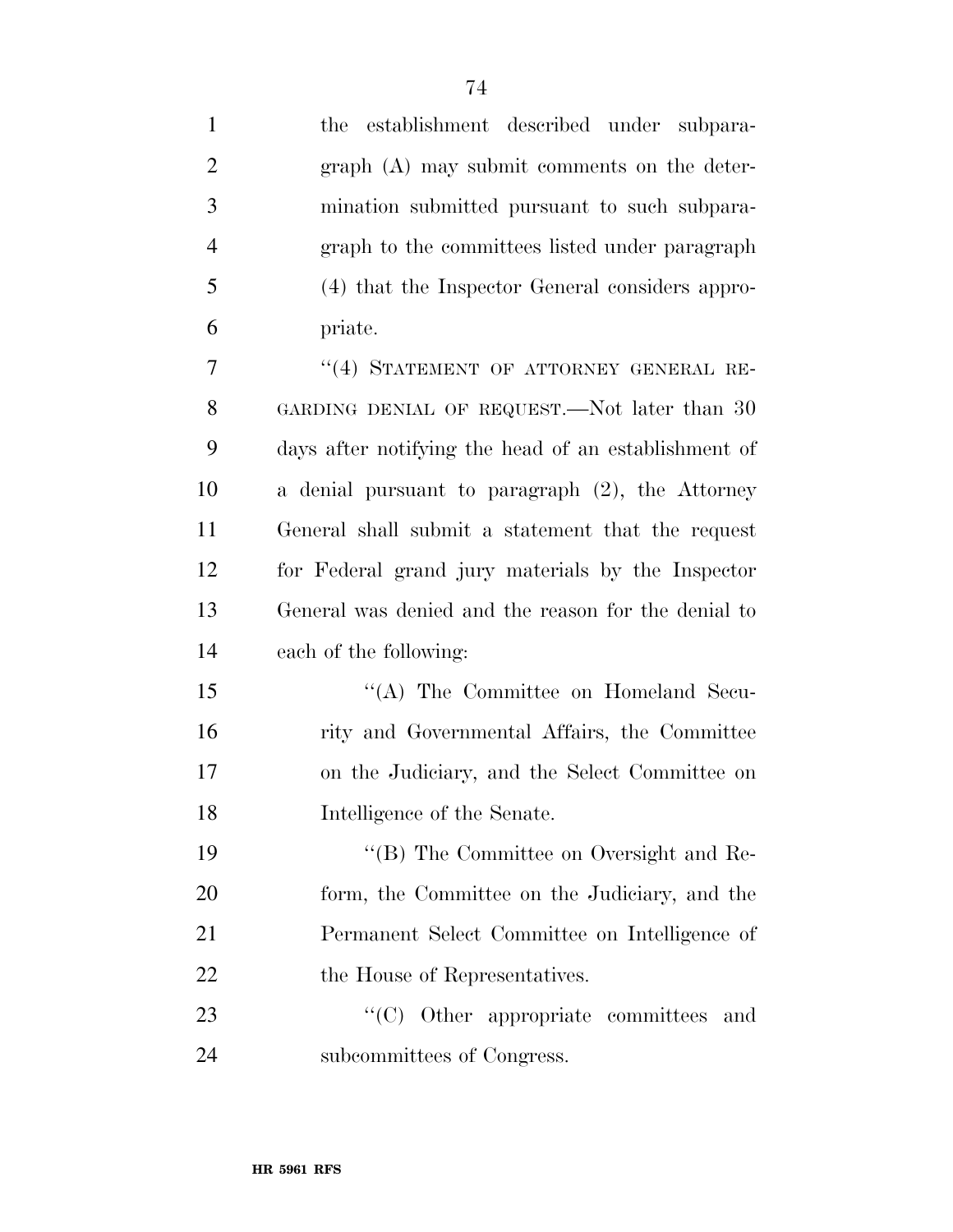1 "(i) NON-APPLICABILITY OF CERTAIN PROVISIONS TO REQUESTS FROM INSPECTOR GENERAL OF DEPART- MENT OF JUSTICE.—Subsections (a)(1)(C) and (h) shall not apply to requests from the Inspector General of the Department of Justice.

''(j) COMPUTERIZED COMPARISONS.—

 ''(1) DEFINITIONS.—In this subsection, the terms 'agency', 'matching program', 'record', and 'system of records' have the meanings given those 10 terms in section  $552a(a)$  of title 5.

11 "(2) NON-CONSIDERATION OF COMPUTERIZED COMPARISONS AS MATCHING PROGRAMS.—For pur- poses of section 552a of title 5 or any other provi- sion of law, a computerized comparison of two or more automated Federal systems of records, or a computerized comparison of a Federal system of records with other records or non-Federal records, performed by an Inspector General or by an agency in coordination with an Inspector General in con- ducting an audit, investigation, inspection, evalua- tion, or other review authorized under this chapter shall not be considered a matching program.

23 "(3) LIMITATION.—Nothing in this subsection shall be construed to impede the exercise by an In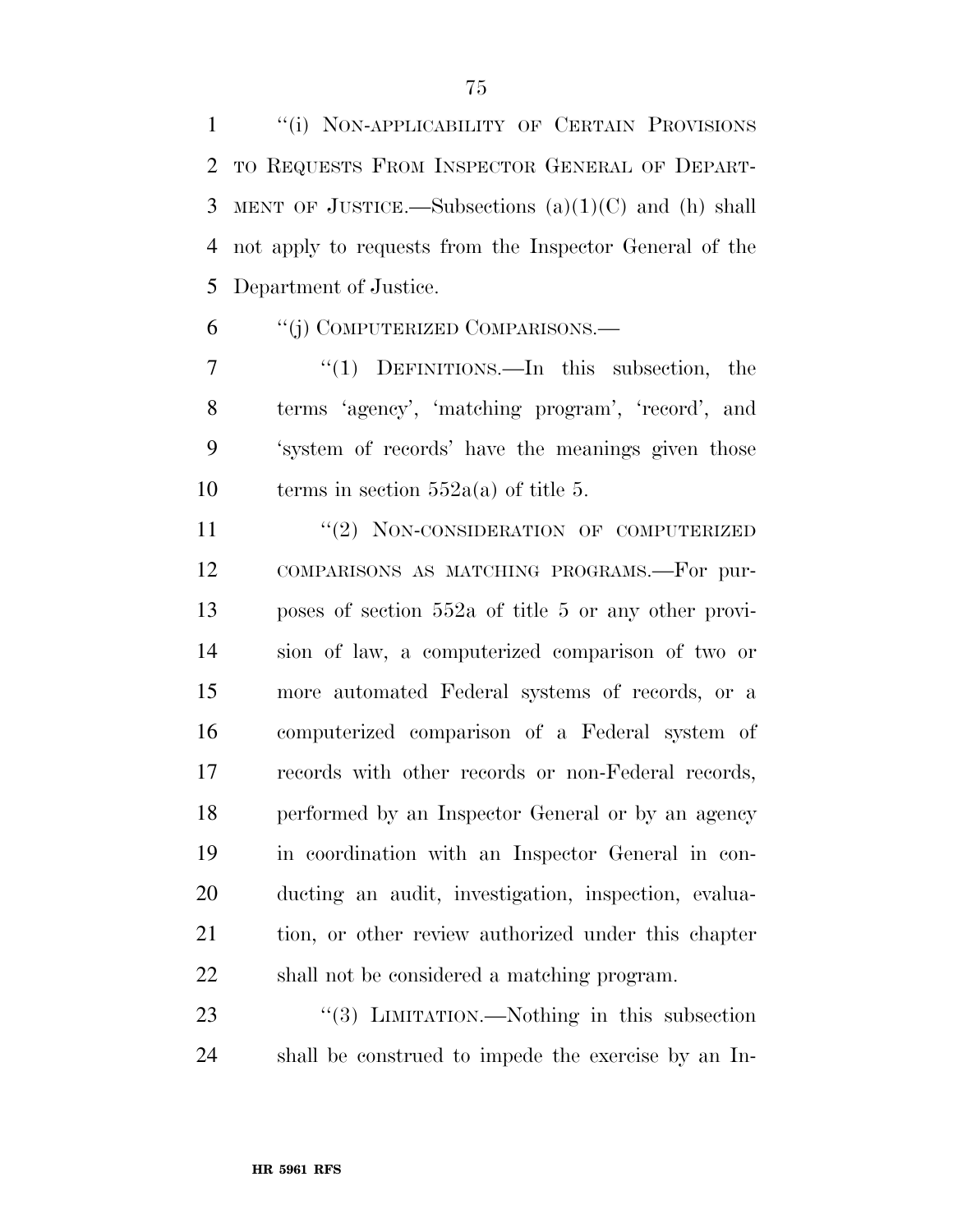spector General of any matching program authority established under any other provision of law.

 ''(k) NON-APPLICABILITY OF FEDERAL INFORMA- TION POLICY.—Subchapter I of chapter 35 of title 44 shall not apply to the collection of information during the conduct of an audit, investigation, inspection, evaluation, or other review conducted by the Council of the Inspectors General on Integrity and Efficiency or any Office of In- spector General, including any Office of Special Inspector General.

#### **''§ 407. Complaints by employees**

 ''(a) RECEIPT AND INVESTIGATION.—The Inspector General may receive and investigate complaints or infor- mation from an employee of the establishment concerning the possible existence of an activity constituting a violation of law, rules, or regulations, or mismanagement, gross waste of funds, abuse of authority, or a substantial and specific danger to the public health and safety.

19 "(b) PROHIBITION ON DISCLOSURE OF IDENTITY.— The Inspector General shall not, after receipt of a com- plaint or information from an employee, disclose the iden- tity of the employee without the consent of the employee, unless the Inspector General determines the disclosure is unavoidable during the course of the investigation.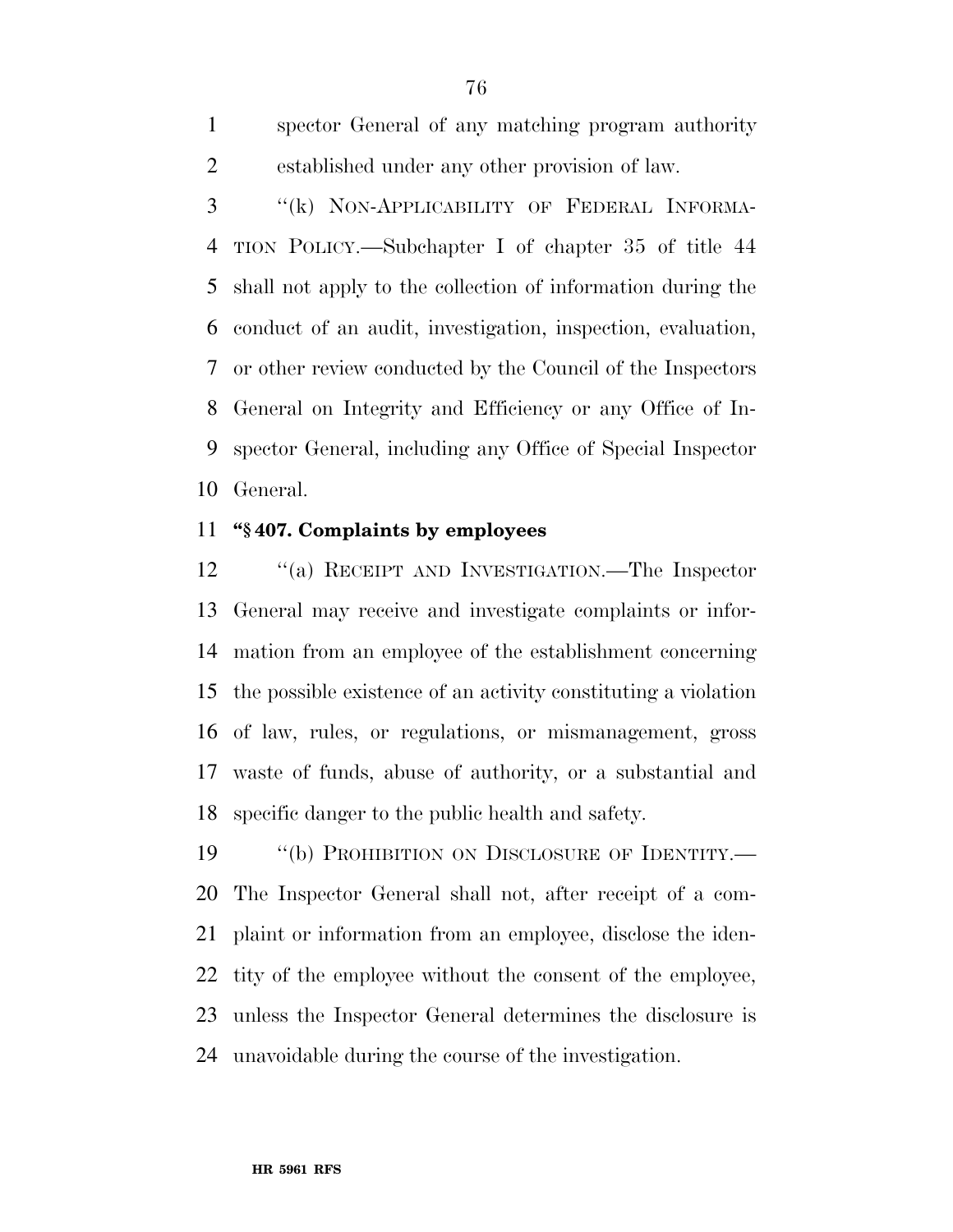''(c) PROHIBITION ON REPRISAL.—Any employee who has authority to take, direct others to take, rec- ommend, or approve any personnel action, shall not, with respect to that authority, take or threaten to take any ac- tion against any employee as a reprisal for making a com- plaint or disclosing information to an Inspector General, unless the complaint was made or the information dis- closed with the knowledge that it was false or with willful disregard for its truth or falsity. **''§ 408. Additional provisions with respect to the In-**

**fense** 

# **spector General of the Department of De-**

 ''(a) INSPECTOR GENERAL.—A member of the Armed Forces, active or reserve, shall not be appointed Inspector General of the Department of Defense.

16 "(b) AUTHORITY OF SECRETARY OF DEFENSE.—

17 "(1) In GENERAL.—Notwithstanding the last 18 two sentences of section  $403(a)$  of this title, the In- spector General shall be under the authority, direc- tion, and control of the Secretary of Defense with respect to audits or investigations, or the issuance of subpoenas, which require access to information con-cerning—

- 24  $\langle (A)$  sensitive operational plans;
- 25  $\text{``(B)}$  intelligence matters;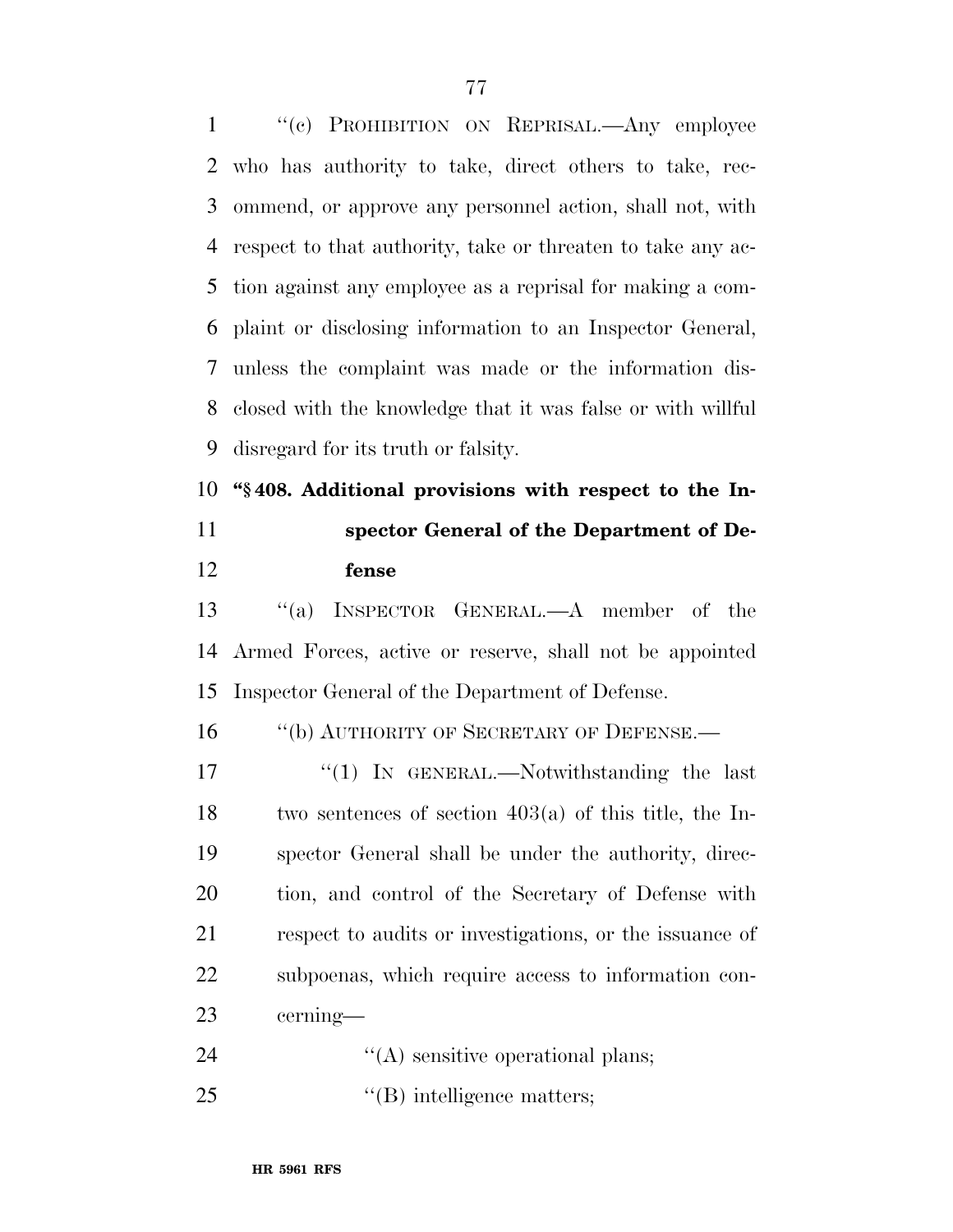$\langle (C)$  counterintelligence matters;  $\text{``(D)}$  ongoing criminal investigations by other administrative units of the Department of Defense related to national security; or ''(E) other matters the disclosure of which would constitute a serious threat to national se- curity. 8 "(2) AUTHORITY TO PROHIBIT AUDIT OR IN- VESTIGATION.—With respect to the information de- scribed in paragraph (1), the Secretary of Defense may prohibit the Inspector General from initiating, carrying out, or completing any audit or investiga- tion, from accessing information described in para- graph (1), or from issuing any subpoena, after the Inspector General has decided to initiate, carry out, or complete such audit or investigation, access such information, or to issue such subpoena, if the Sec- retary determines that such prohibition is necessary to preserve the national security interests of the United States.

21 "(3) STATEMENT CONCERNING EXERCISE OF POWER.—If the Secretary of Defense exercises any power under paragraph (1) or (2), the Inspector General shall submit a statement concerning that ex-ercise of power within 30 days to the Committee on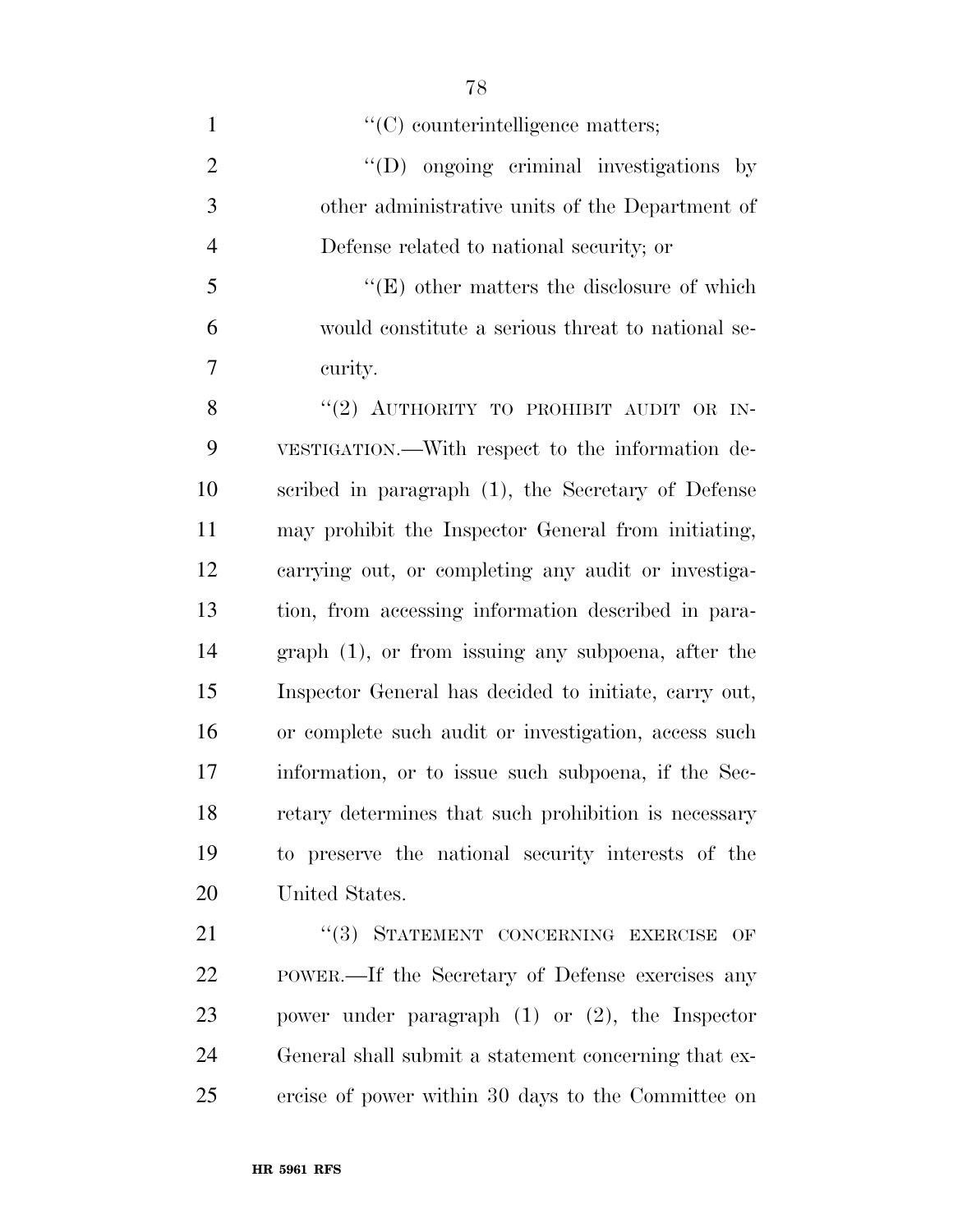Armed Services and the Committee on Homeland Security and Governmental Affairs of the Senate and the Committee on Armed Services and the Com- mittee on Oversight and Reform of the House of Representatives and to other appropriate committees or subcommittees of the Congress.

7 "(4) STATEMENT OF REASONS FOR EXERCISE OF POWER.—The Secretary shall, within 30 days after submission of a statement under paragraph (3), transmit a statement of the reasons for the ex- ercise of power under paragraph (1) or (2) to the congressional committees specified in paragraph (3) and to other appropriate committees or subcommit-tees.

 ''(c) ADDITIONAL DUTIES AND RESPONSIBILITIES.— In addition to the other duties and responsibilities speci- fied in this chapter, the Inspector General of the Depart-ment of Defense shall—

 $\frac{1}{2}$  (1) be the principal adviser to the Secretary of Defense for matters relating to the prevention and detection of fraud, waste, and abuse in the programs and operations of the Department;

23 ''(2) initiate, conduct, and supervise such audits and investigations in the Department of Defense (in-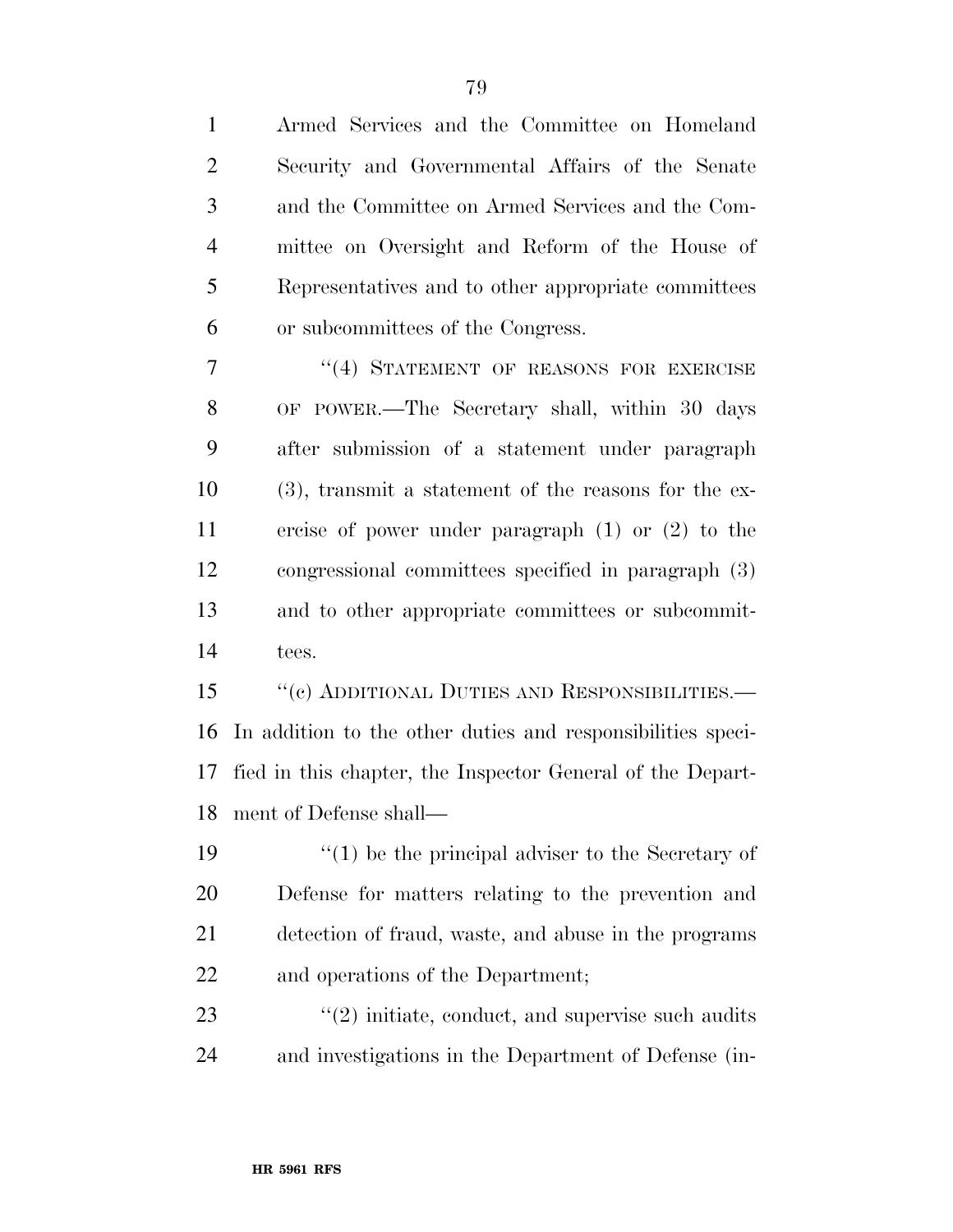| $\mathbf{1}$   | cluding the military departments) as the Inspector         |
|----------------|------------------------------------------------------------|
| $\overline{2}$ | General considers appropriate;                             |
| 3              | "(3) provide policy direction for audits and in-           |
| $\overline{4}$ | vestigations relating to fraud, waste, and abuse and       |
| 5              | program effectiveness;                                     |
| 6              | $\cdot$ (4) investigate fraud, waste, and abuse uncov-     |
| 7              | ered as a result of other contract and internal au-        |
| 8              | dits, as the Inspector General considers appropriate;      |
| 9              | "(5) develop policy, monitor and evaluate pro-             |
| 10             | gram performance, and provide guidance with re-            |
| 11             | spect to all Department activities relating to crimi-      |
| 12             | nal investigation programs;                                |
| 13             | $\cdot\cdot$ (6) monitor and evaluate the adherence of De- |
| 14             | partment auditors to internal audit, contract audit,       |
| 15             | and internal review principles, policies, and proce-       |
| 16             | dures;                                                     |
| 17             | "(7) develop policy, evaluate program perform-             |
| 18             | ance, and monitor actions taken by all components          |
| 19             | of the Department in response to contract audits, in-      |
| 20             | ternal audits, internal review reports, and audits         |
| 21             | conducted by the Comptroller General of the United         |
| 22             | States;                                                    |
| 23             | $\cdot$ (8) request assistance as needed from other        |
| 24             | audit, inspection, and investigative units of the De-      |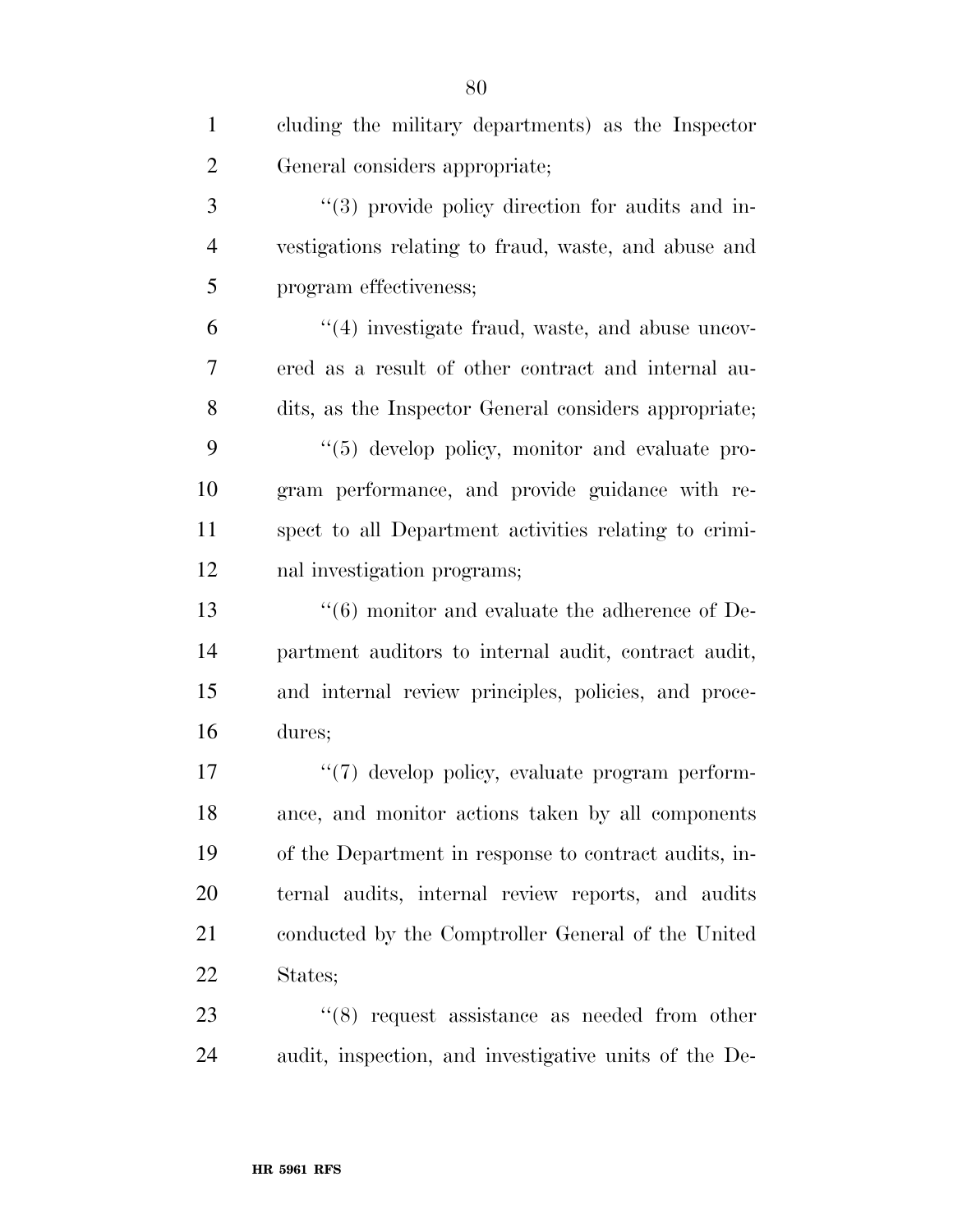partment of Defense (including military depart-ments);

 ''(9) give particular regard to the activities of the internal audit, inspection, and investigative units of the military departments with a view toward avoiding duplication and ensuring effective coordina-tion and cooperation; and

8 "(10) conduct, or approve arrangements for the conduct of, external peer reviews of Department of Defense audit agencies in accordance with, and in such frequency as provided by, Government auditing standards as established by the Comptroller General of the United States.

 ''(d) REPORTING VIOLATIONS OF CHAPTER 47 OF TITLE 10.—Notwithstanding section 404(d) of this title, the Inspector General of the Department of Defense shall expeditiously report suspected or alleged violations of chapter 47 of title 10 (Uniform Code of Military Justice), to the Secretary of the military department concerned or the Secretary of Defense.

21 "(e) MEMBER OF ARMED FORCES DEEMED TO BE EMPLOYEE.—For the purposes of section 407 of this title, a member of the Armed Forces shall be deemed to be an employee of the Department of Defense, except that, when the Coast Guard operates as a service of another depart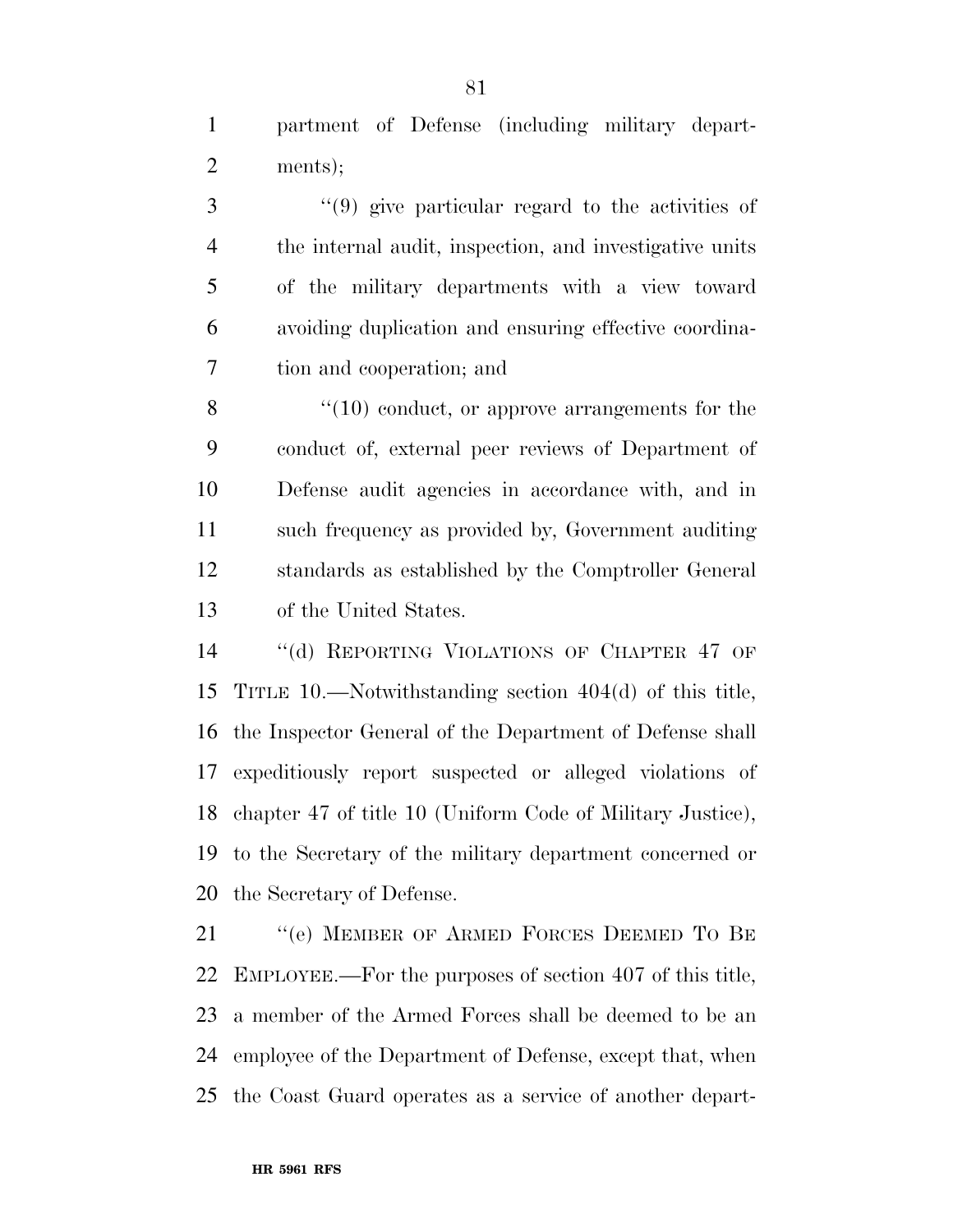ment or agency of the Federal Government, a member of the Coast Guard shall be deemed to be an employee of that department or agency.

''(f) REPORTS.—

 ''(1) REPORTS TRANSMITTED TO CONGRES- SIONAL COMMITTEES.—Each semiannual report pre- pared by the Inspector General of the Department of Defense under section 405(b) of this title shall be transmitted by the Secretary of Defense to the Com- mittees on Armed Services and on Homeland Secu- rity and Governmental Affairs of the Senate and the Committees on Armed Services and on Oversight and Reform of the House of Representatives and to other appropriate committees or subcommittees of Congress. Each report shall include—

 ''(A) information concerning the numbers and types of contract audits conducted by the Department during the reporting period; and

 $\langle G \rangle$  information concerning any Depart- ment of Defense audit agency that, during the reporting period, has either received a failed opinion from an external peer review or is over- due for an external peer review required to be conducted in accordance with subsection 25 (e)(10).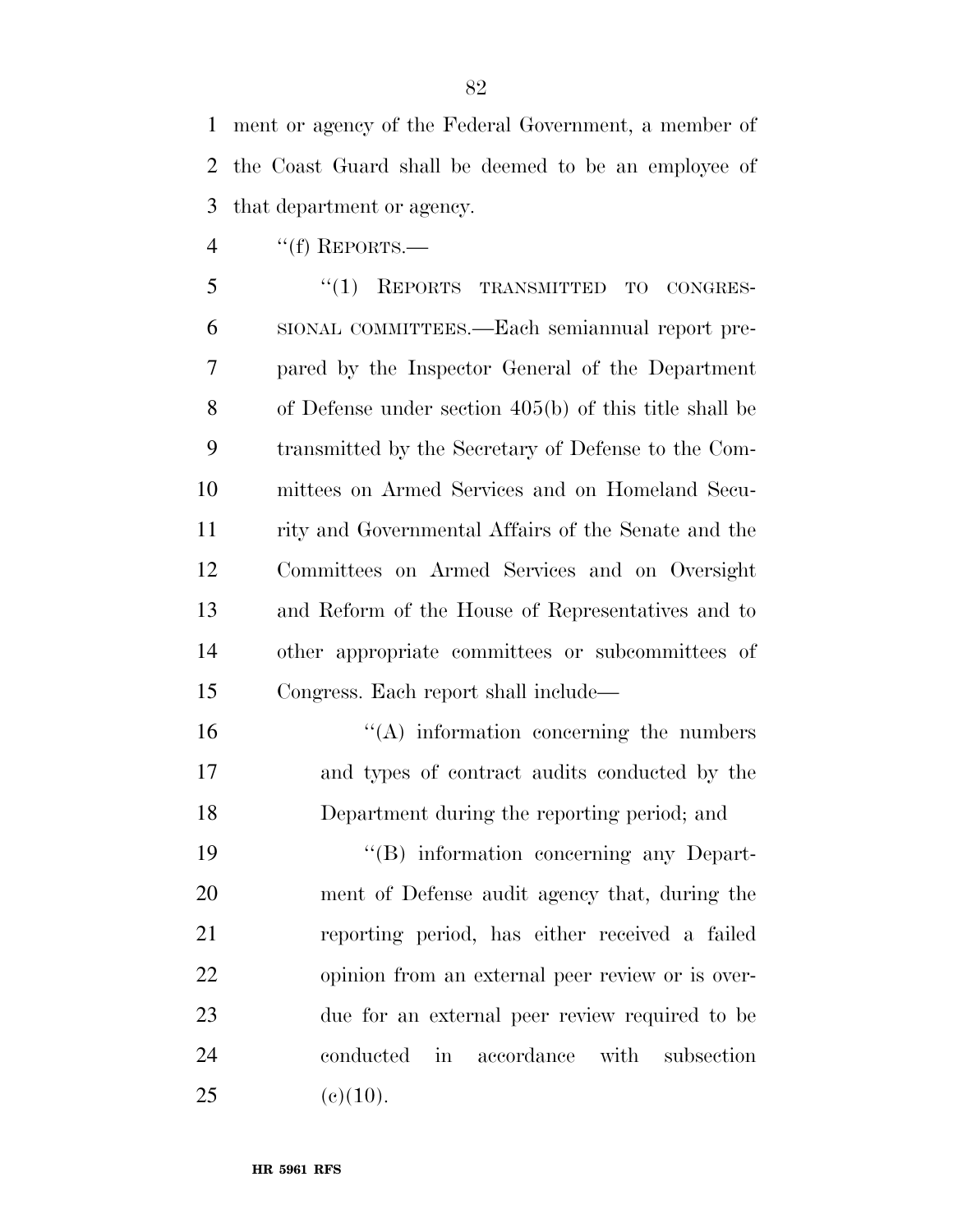1 "(2) ADDITIONAL REPORTS TRANSMITTED TO CONGRESSIONAL COMMITTEES.—Any report required to be transmitted by the Secretary of Defense to the appropriate committees or subcommittees of the Congress under section 405(e) of this title shall also be transmitted, within the 7-day period specified in section 405(e) of this title, to the congressional com- mittees specified in paragraph (1). 9 "(g) NON-APPLICABILITY OF SECTION 1385 OF TITLE 18.—The provisions of section 1385 of title 18, shall not apply to audits and investigations conducted by, under the direction of, or at the request of the Inspector

 General of the Department of Defense to carry out the purposes of this chapter.

 ''(h) GENERAL COUNSEL TO INSPECTOR GENERAL OF DEPARTMENT OF DEFENSE.—

17 "(1) IN GENERAL.—There is a General Counsel to the Inspector General of the Department of De- fense, who shall be appointed by the Inspector Gen-eral of the Department of Defense.

21 "(2) DUTIES AND FUNCTIONS.—

22  $\langle (A) \rangle$  Notwithstanding section 140(b) of 23 title 10, the General Counsel is the chief legal officer of the Office of the Inspector General.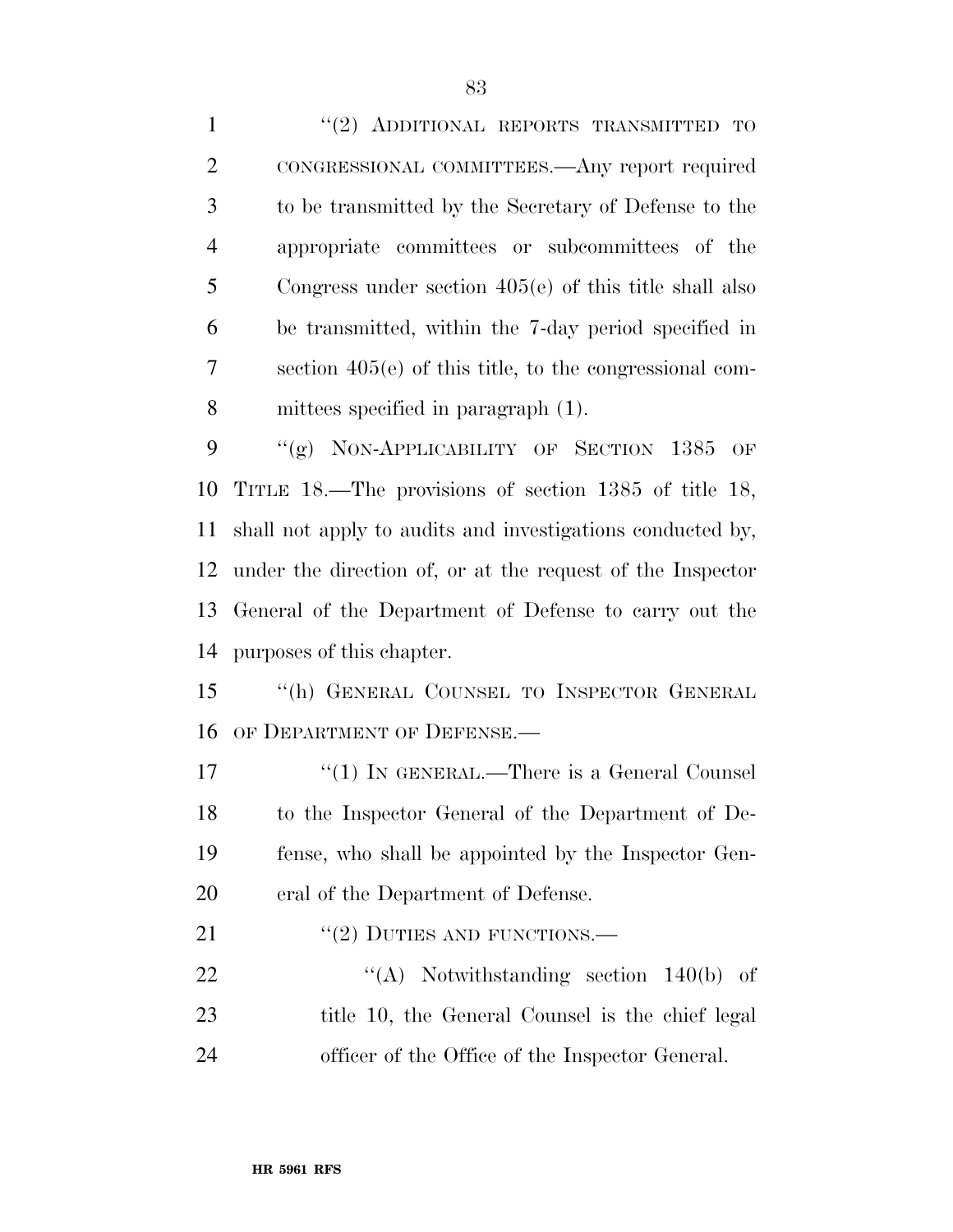| $\mathbf{1}$   | " $(B)$ The Inspector General is the exclu-          |
|----------------|------------------------------------------------------|
| $\overline{2}$ | sive legal client of the General Counsel.            |
| 3              | "(C) The General Counsel shall perform               |
| $\overline{4}$ | such functions as the Inspector General may          |
| 5              | prescribe.                                           |
| 6              | "(D) The General Counsel shall serve at              |
| 7              | the discretion of the Inspector General.             |
| 8              | "(3) OFFICE OF GENERAL COUNSEL.—There is             |
| 9              | an Office of the General Counsel to the Inspector    |
| 10             | General of the Department of Defense. The Inspec-    |
| 11             | tor General may appoint to the Office to serve as    |
| 12             | staff of the General Counsel such legal counsel as   |
| 13             | the Inspector General considers appropriate.         |
| 14             | "(i) AUTHORITY TO REQUIRE ATTENDANCE AND             |
| 15             | TESTIMONY OF WITNESSES.-                             |
| 16             | "(1) SUBPOENA.—The Inspector General of the          |
| 17             | Department of Defense is authorized to require by    |
| 18             | subpoena the attendance and testimony of witnesses   |
| 19             | as necessary in the performance of functions as-     |
| 20             | signed to the Inspector General by this chapter, ex- |
| 21             | cept that the Inspector General shall use procedures |
| 22             | other than subpoenas to obtain attendance and testi- |
| 23             | mony from Federal employees.                         |
| 24             | ENFORCEMENT.—A subpoena<br>(2)<br>issued             |
| 25             | under this subsection, in the case of contumacy or   |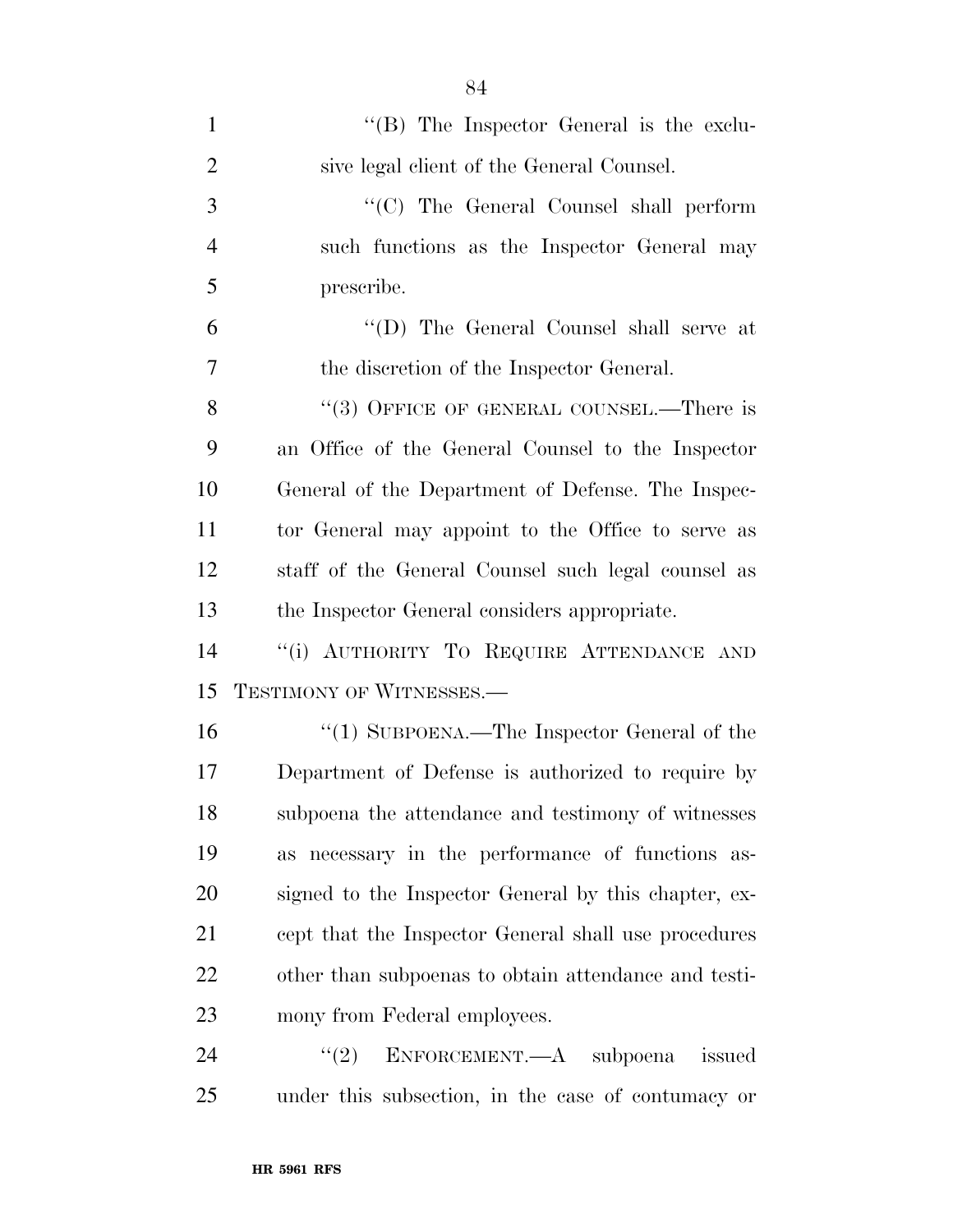refusal to obey, shall be enforceable by order of any appropriate United States district court. ''(3) NOTIFICATION.—The Inspector General shall notify the Attorney General 7 days before issuing any subpoena under this section. **''§ 409. Special provisions concerning the Agency for International Development**  8 "(a) DEFINITION OF AGENCY FOR INTERNATIONAL DEVELOPMENT.—As used in this chapter, the term 'Agen- cy for International Development' includes any successor agency primarily responsible for administering part I of the Foreign Assistance Act of 1961 (22 U.S.C. 2151 et seq.).

 ''(b) MEMBERS OF FOREIGN SERVICE.—In addition to the officers and employees provided for in section 406(a)(7) of this title, members of the Foreign Service may, at the request of the Inspector General of the Agency for International Development, be assigned as employees of the Inspector General. Members of the Foreign Service so assigned shall be responsible solely to the Inspector General, and the Inspector General (or the Inspector Gen- eral's designee) shall prepare the performance evaluation reports for the members assigned as employees of the In-spector General.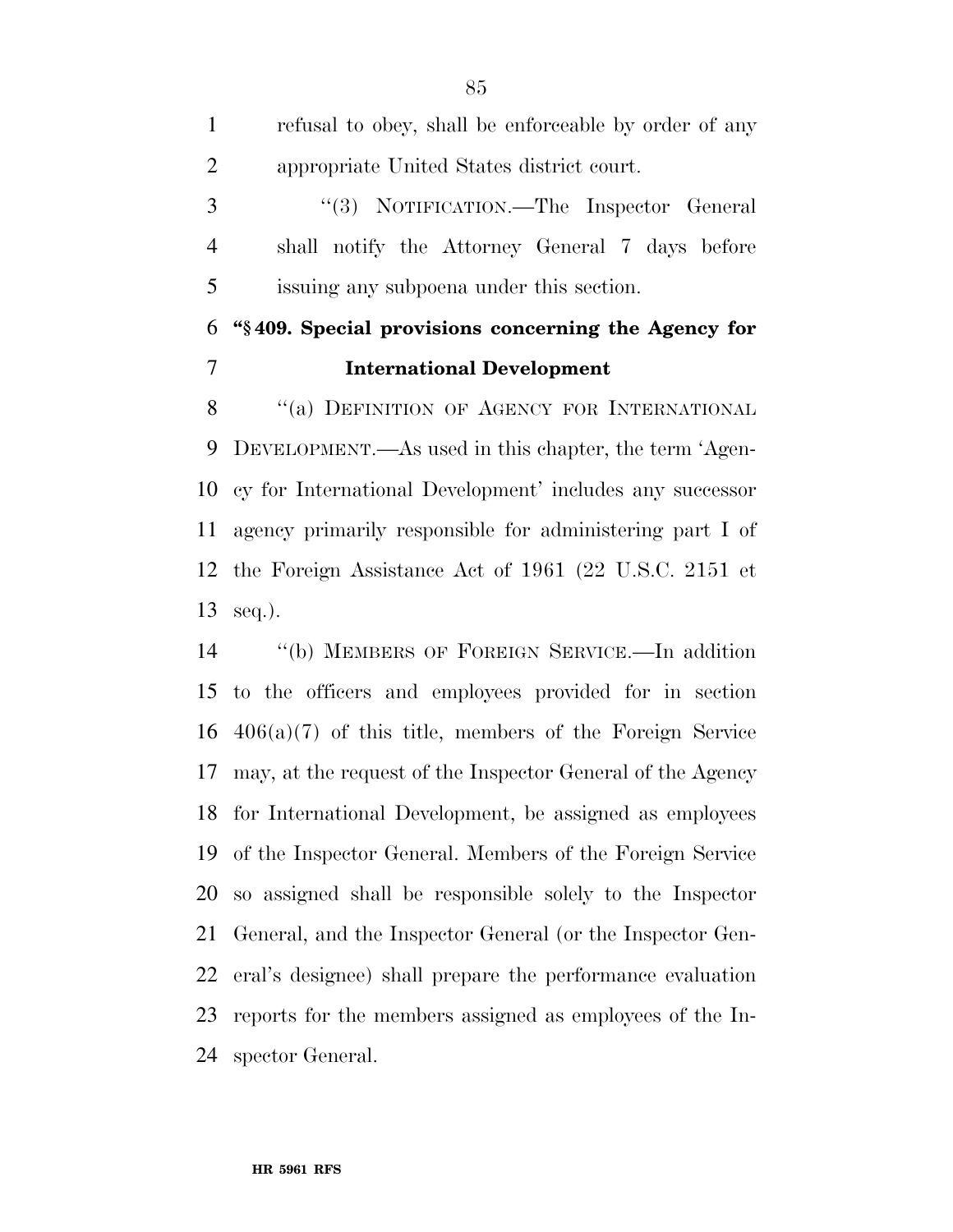''(c) FIELD OFFICES.—In establishing and staffing field offices pursuant to section 406(d) of this title, the Administrator of the Agency for International Develop- ment shall not be bound by overseas personnel ceilings. ''(d) ADDITIONAL OFFICER.—The Inspector General of the Agency for International Development shall be in addition to the officers provided for in section 624(a) of the Foreign Assistance Act of 1961 (22 U.S.C. 2384(a)).

# **''§ 410. Special provisions concerning the Nuclear Regulatory Commission**

11 "(a) DELEGATION.—The Chairman of the Commis- sion may delegate the authority specified in the 2d sen- tence of section 403(a) of this title to another member of the Nuclear Regulatory Commission, but shall not dele- gate such authority to any other officer or employee of the Commission.

 ''(b) PERSONNEL.—Notwithstanding paragraphs (7) and (8) of section 406(a) of this title, the Inspector Gen- eral of the Nuclear Regulatory Commission is authorized to select, appoint, and employ such officers and employees as may be necessary for carrying out the functions, pow- ers, and duties of the Office of Inspector General and to obtain the temporary or intermittent services of experts or consultants or an organization of experts or consult-ants, subject to the applicable laws and regulations that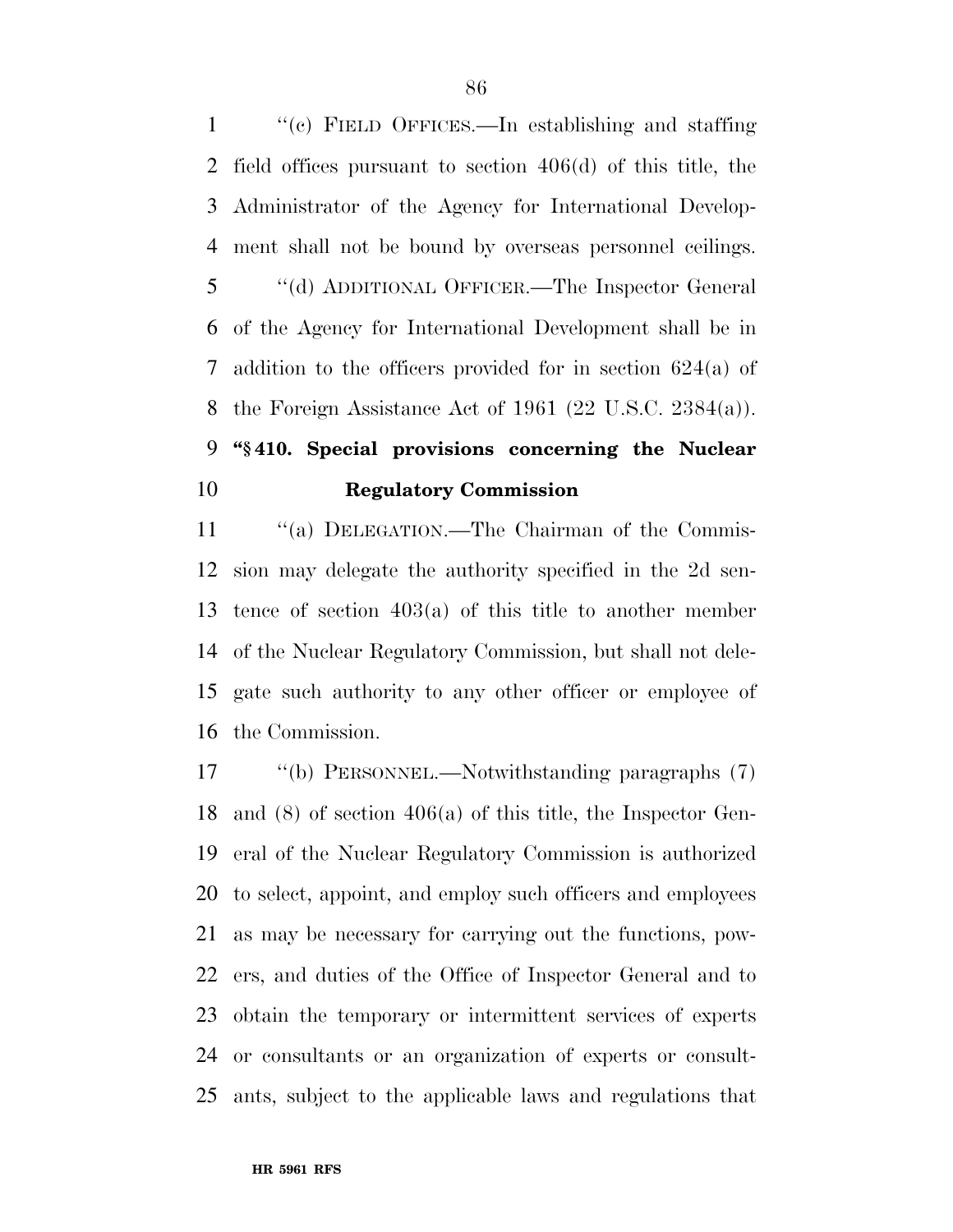govern such selections, appointments, and employment, and the obtaining of such services, within the Nuclear Regulatory Commission.

## **''§ 411. Special provisions concerning the Federal De-posit Insurance Corporation**

 ''(a) DELEGATION.—The Chairperson of the Federal Deposit Insurance Corporation may delegate the authority specified in the 2d sentence of section 403(a) of this title to the Vice Chairperson of the Board of Directors of the Federal Deposit Insurance Corporation, but may not dele- gate such authority to any other officer or employee of the Corporation.

 ''(b) PERSONNEL.—Notwithstanding paragraphs (7) and (8) of section 406(a) of this title, the Inspector Gen- eral of the Federal Deposit Insurance Corporation may select, appoint, and employ such officers and employees as may be necessary for carrying out the functions, pow- ers, and duties of the Office of Inspector General and may obtain the temporary or intermittent services of experts or consultants or an organization of experts or consult- ants, subject to the applicable laws and regulations that govern such selections, appointments, and employment, and the obtaining of such services, within the Federal De-posit Insurance Corporation.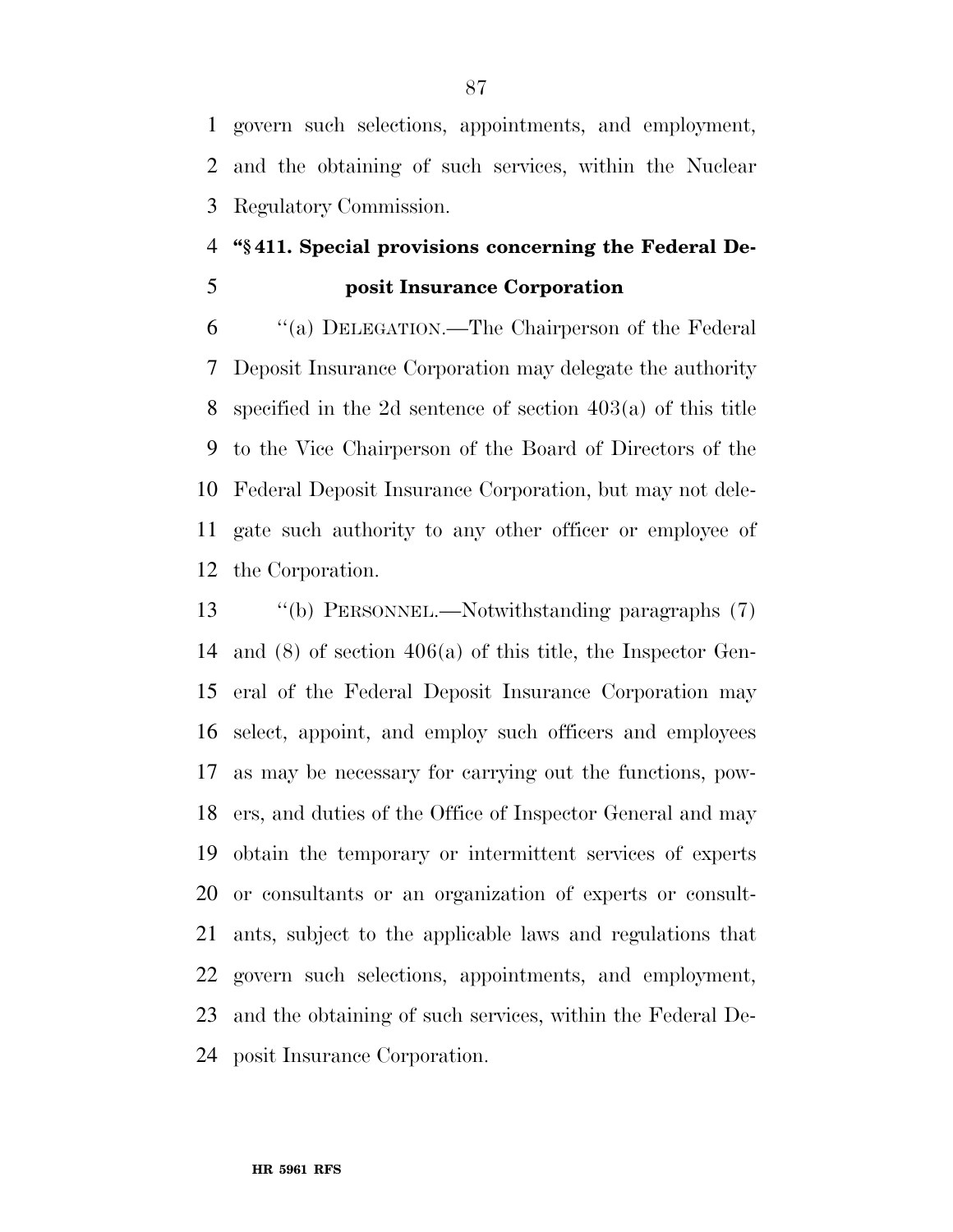| 1              | "\\$412. Special provisions concerning the Department    |
|----------------|----------------------------------------------------------|
| $\overline{2}$ | of the Treasury                                          |
| 3              | $``(a)$ In GENERAL.—                                     |
| $\overline{4}$ | $``(1)$ AUTHORITY OF SECRETARY OF TREASURY               |
| 5              | OVER CERTAIN AUDITS AND INVESTIGATIONS.—Not-             |
| 6              | withstanding the 2d sentence and last sentence of        |
| 7              | section $403(a)$ of this title, the Inspector General of |
| 8              | the Department of the Treasury shall be under the        |
| 9              | authority, direction, and control of the Secretary of    |
| 10             | the Treasury with respect to audits or investigations,   |
| 11             | or the issuance of subpoenas, which require access to    |
| 12             | sensitive information concerning—                        |
| 13             | $\lq\lq$ ongoing criminal investigations or              |
| 14             | proceedings;                                             |
| 15             | $\lq\lq$ (B) undercover operations;                      |
| 16             | "(C) the identity of confidential sources,               |
| 17             | including protected witnesses;                           |
| 18             | "(D) deliberations and decisions on policy"              |
| 19             | matters, including documented information                |
| 20             | used as a basis for making policy decisions, the         |
| 21             | disclosure of which could reasonably be ex-              |
| 22             | pected to have a significant influence on the            |
| 23             | economy or market behavior;                              |
| 24             | "(E) intelligence or counterintelligence                 |
| 25             | matters; or                                              |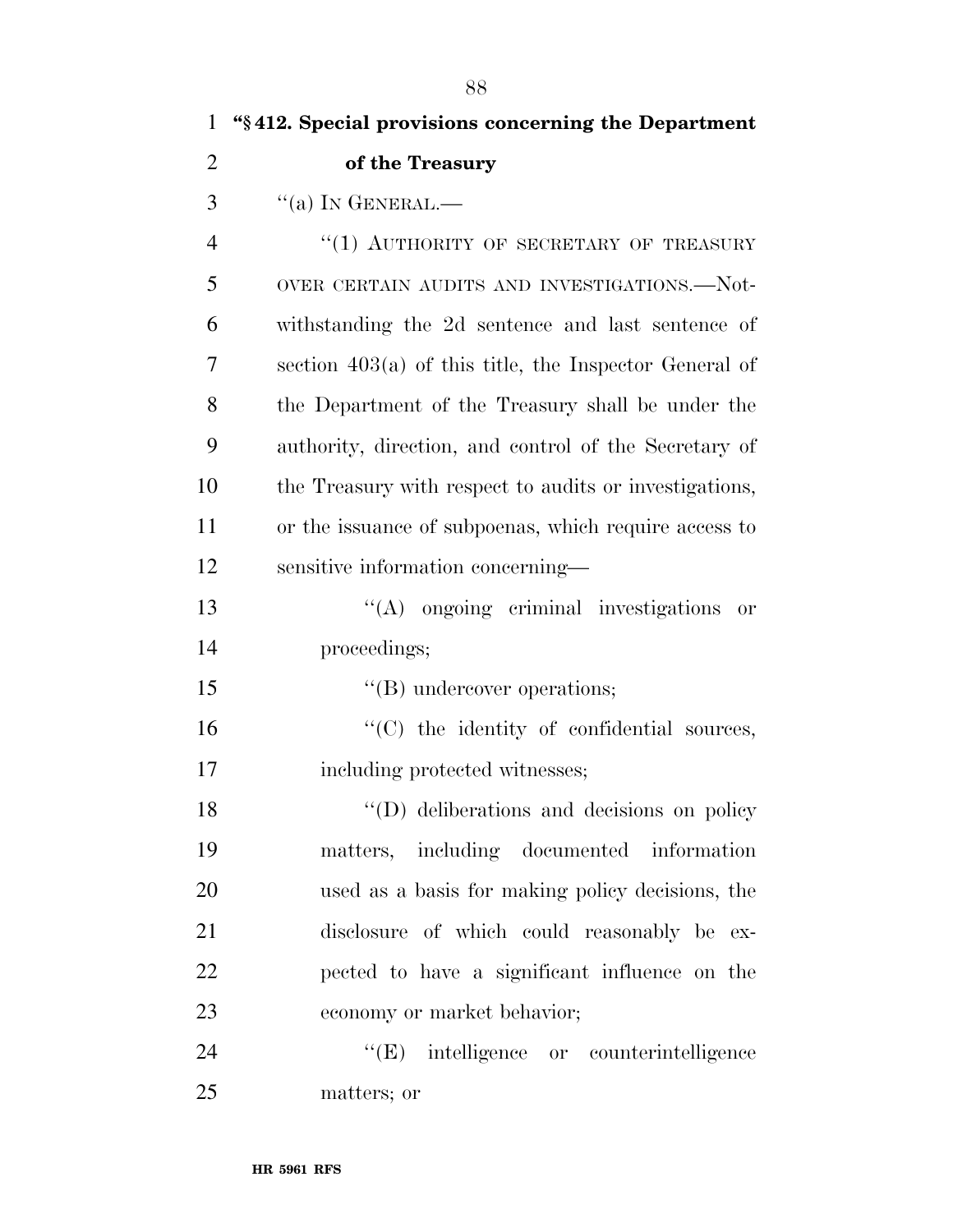1 ''(F) other matters the disclosure of which would constitute a serious threat to national se- curity or to the protection of any person or property authorized protection by section 3056 of title 18, section 3056A of title 18, or any provision of the Presidential Protection Assist- ance Act of 1976 (Public Law 94–524, 18 U.S.C. 3056 note).

9 "(2) AUTHORITY OF SECRETARY OF TREASURY TO PROHIBIT CARRYING OUT OR COMPLETING CER- TAIN AUDITS AND INVESTIGATIONS.—With respect to the information described under paragraph (1), the Secretary of the Treasury may prohibit the In- spector General of the Department of the Treasury from carrying out or completing any audit or inves- tigation, from accessing information described in paragraph (1), or from issuing any subpoena, after such Inspector General has decided to initiate, carry out, or complete such audit or investigation, access such information, or to issue such subpoena, if the Secretary determines that such prohibition is nec- essary to prevent the disclosure of any information described under paragraph (1) or to prevent signifi- cant impairment to the national interests of the United States.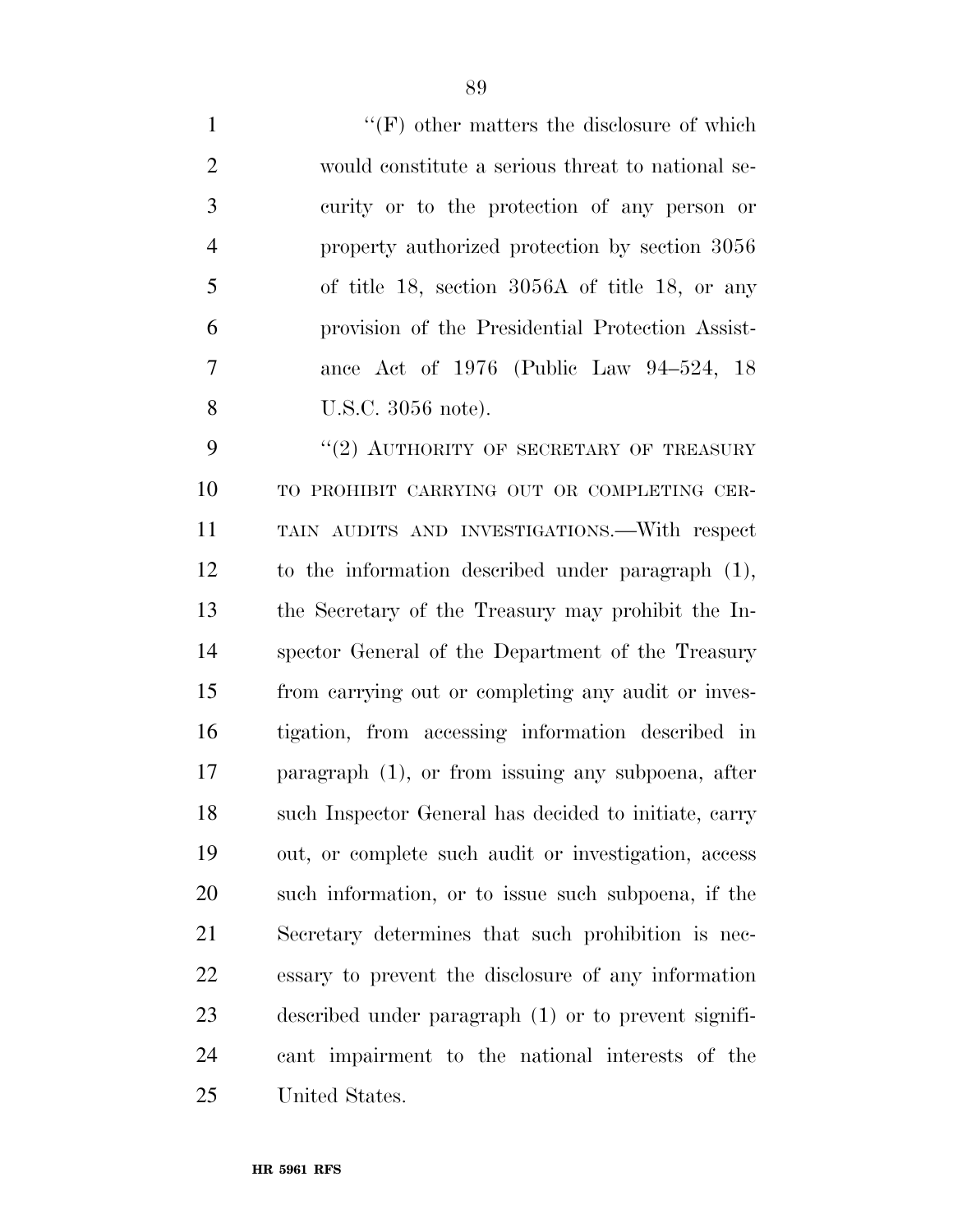| $\mathbf{1}$   | "(3) NOTIFICATION AND STATEMENT OF REA-                    |
|----------------|------------------------------------------------------------|
| $\overline{2}$ | SONS FOR EXERCISE OF POWER.—If the Secretary               |
| 3              | of the Treasury exercises any power under para-            |
| $\overline{4}$ | graph $(1)$ or $(2)$ , the Secretary of the Treasury shall |
| 5              | notify the Inspector General of the Department of          |
| 6              | the Treasury in writing, stating the reasons for such      |
| 7              | exercise. Within 30 days after receipt of any such         |
| 8              | notice, the Inspector General of the Department of         |
| 9              | the Treasury shall transmit a copy of such notice to       |
| 10             | the Committee on Homeland Security and Govern-             |
| 11             | mental Affairs and the Committee on Finance of the         |
| 12             | Senate and the Committee on Oversight and Reform           |
| 13             | and the Committee on Ways and Means of the                 |
| 14             | House of Representatives, and to other appropriate         |
| 15             | committees or subcommittees of the Congress.               |
| 16             | "(4) EXCEPTION RELATING TO TREASURY IN-                    |
| 17             | SPECTOR GENERAL FOR TAX ADMINISTRATION.-                   |
| 18             | The Secretary of the Treasury may not exercise any         |
| 19             | power under paragraph $(1)$ or $(2)$ with respect to       |
| 20             | the Treasury Inspector General for Tax Administra-         |
| 21             | tion.                                                      |

 ''(b) OVERSIGHT RESPONSIBILITY FOR INTERNAL INVESTIGATIONS.—

24 ''(1) IN GENERAL.—In carrying out the duties and responsibilities specified in this chapter, the In-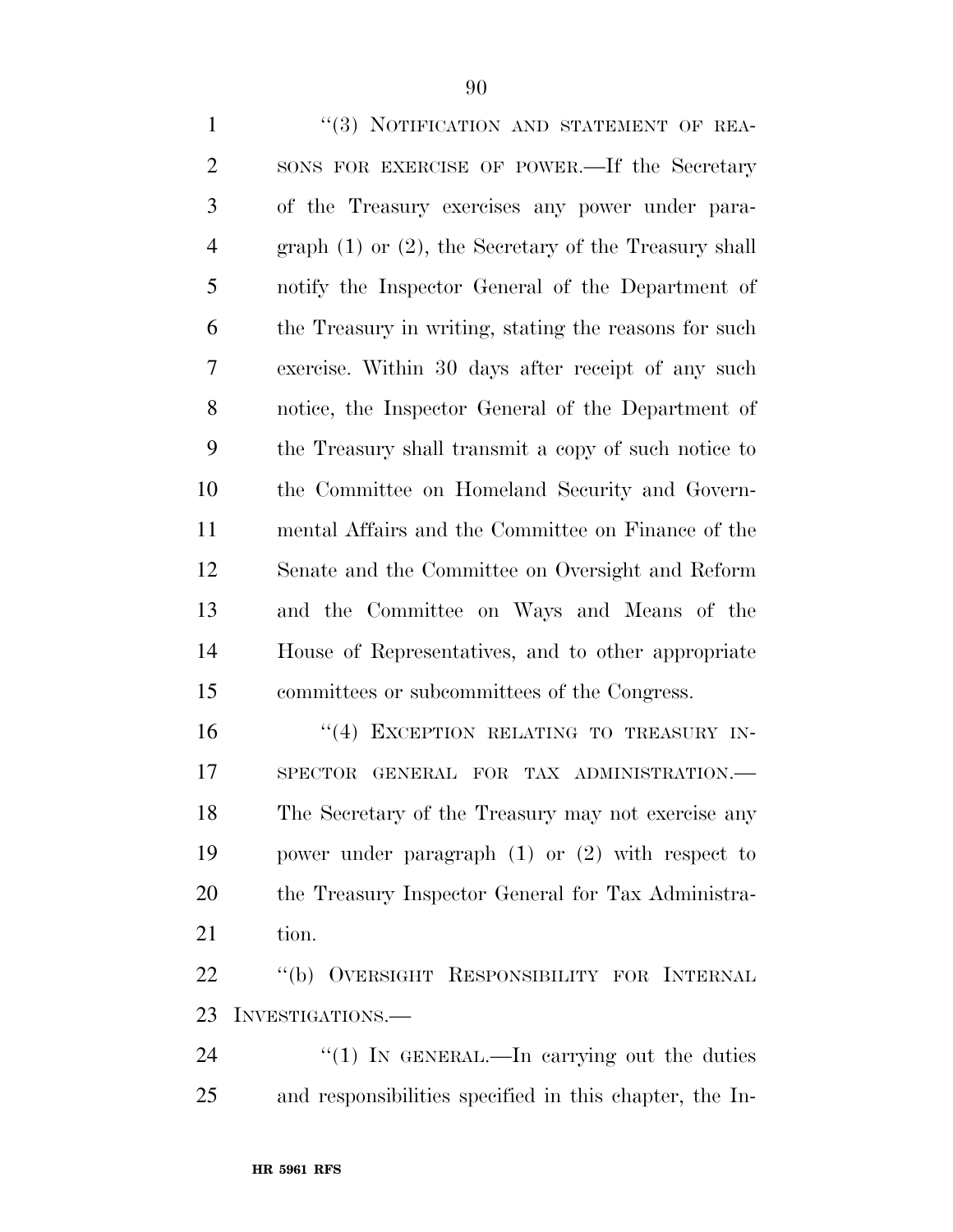| $\mathbf{1}$   | spector General of the Department of the Treasury        |
|----------------|----------------------------------------------------------|
| $\overline{2}$ | shall have oversight responsibility for the internal in- |
| 3              | vestigations performed by the Office of Internal Af-     |
| $\overline{4}$ | fairs of the Tax and Trade Bureau. The head of           |
| 5              | such office shall promptly report to the Inspector       |
| 6              | General of the Department of the Treasury the sig-       |
| 7              | nificant activities being carried out by such office.    |
| 8              | $``(2)$ EXERCISE OF DUTIES AND RESPONSIBIL-              |
| 9              | ITIES.—The Inspector General of the Department of        |
| 10             | the Treasury shall exercise all duties and respon-       |
| 11             | sibilities of an Inspector General for the Department    |
| 12             | of the Treasury other than the duties and respon-        |
| 13             | sibilities exercised by the Treasury Inspector General   |
| 14             | for Tax Administration.                                  |
| 15             | "(3) ESTABLISHMENT OF PROCEDURES.—The                    |
| 16             | Secretary of the Treasury shall establish procedures     |
| 17             | under which the Inspector General of the Depart-         |
| 18             | ment of the Treasury and the Treasury Inspector          |
| 19             | General for Tax Administration will—                     |
| 20             | "(A) determine how audits and investiga-                 |
| 21             | tions are allocated in cases of overlapping juris-       |
| 22             | diction; and                                             |
| 23             | "(B) provide for coordination, cooperation,              |
| 24             | and efficiency in the conduct of such audits and         |
| 25             | investigations.                                          |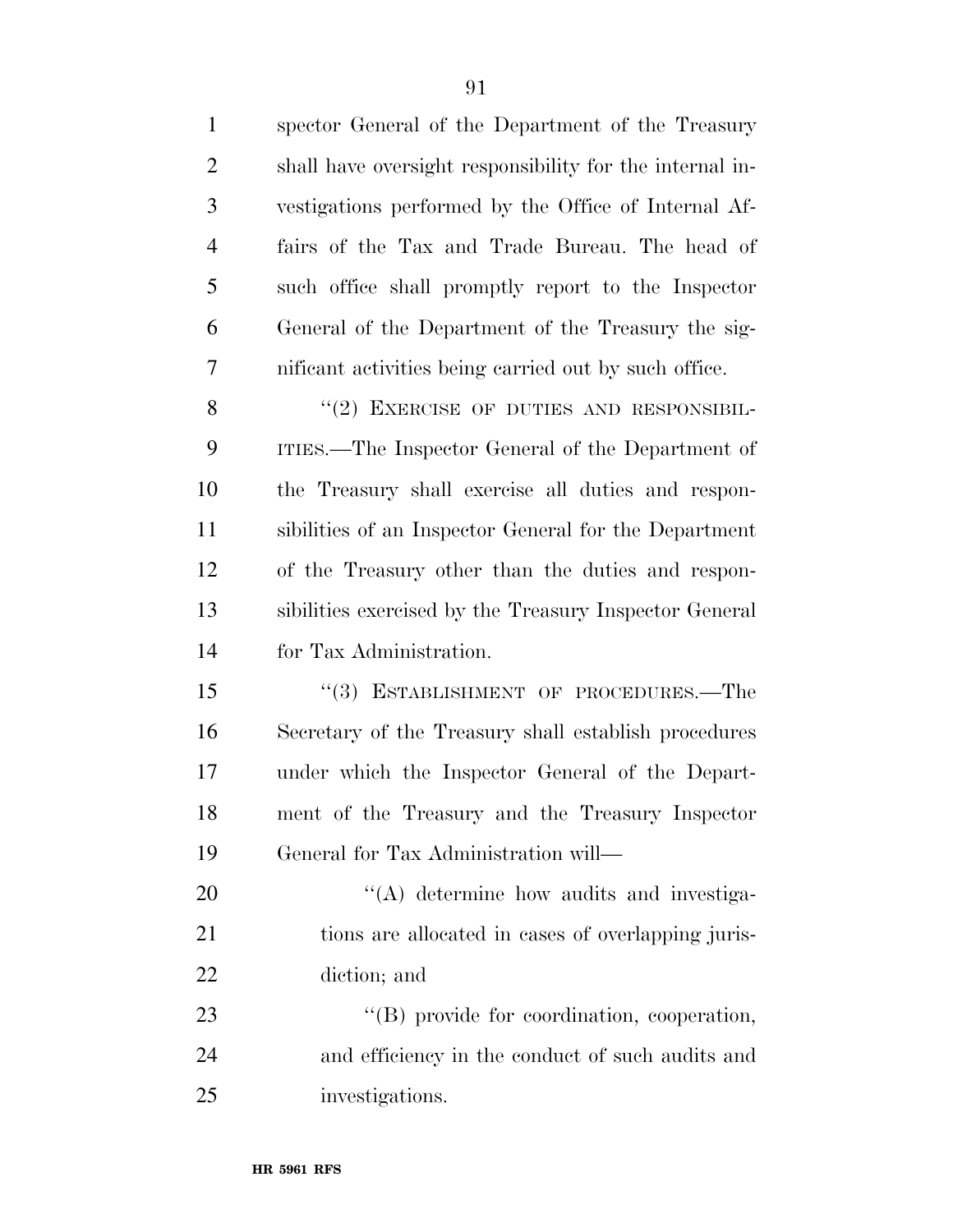1 ''(c) AUDITS AND INVESTIGATIONS IN DEPARTMENT OF TREASURY.—Notwithstanding subsection (b), the In- spector General of the Department of the Treasury may initiate, conduct and supervise such audits and investiga- tions in the Department of the Treasury (including the bureau referred to in subsection (b)) as the Inspector Gen- eral of the Department of the Treasury considers appro-priate.

9 "(d) AUTHORITY TO PROVIDE WRITTEN NOTICE TO TAX AND TRADE BUREAU.—If the Inspector General of the Department of the Treasury initiates an audit or in- vestigation under subsection (c) concerning the bureau re- ferred to in subsection (b), the Inspector General of the Department of the Treasury may provide the head of the office of such bureau referred to in subsection (b) with written notice that the Inspector General of the Depart- ment of the Treasury has initiated such an audit or inves- tigation. If the Inspector General of the Department of the Treasury issues a notice under the preceding sentence, no other audit or investigation shall be initiated into the matter under audit or investigation by the Inspector Gen- eral of the Department of the Treasury, and any other audit or investigation of such matter shall cease.

 ''(e) TREASURY INSPECTOR GENERAL FOR TAX AD-MINISTRATION.—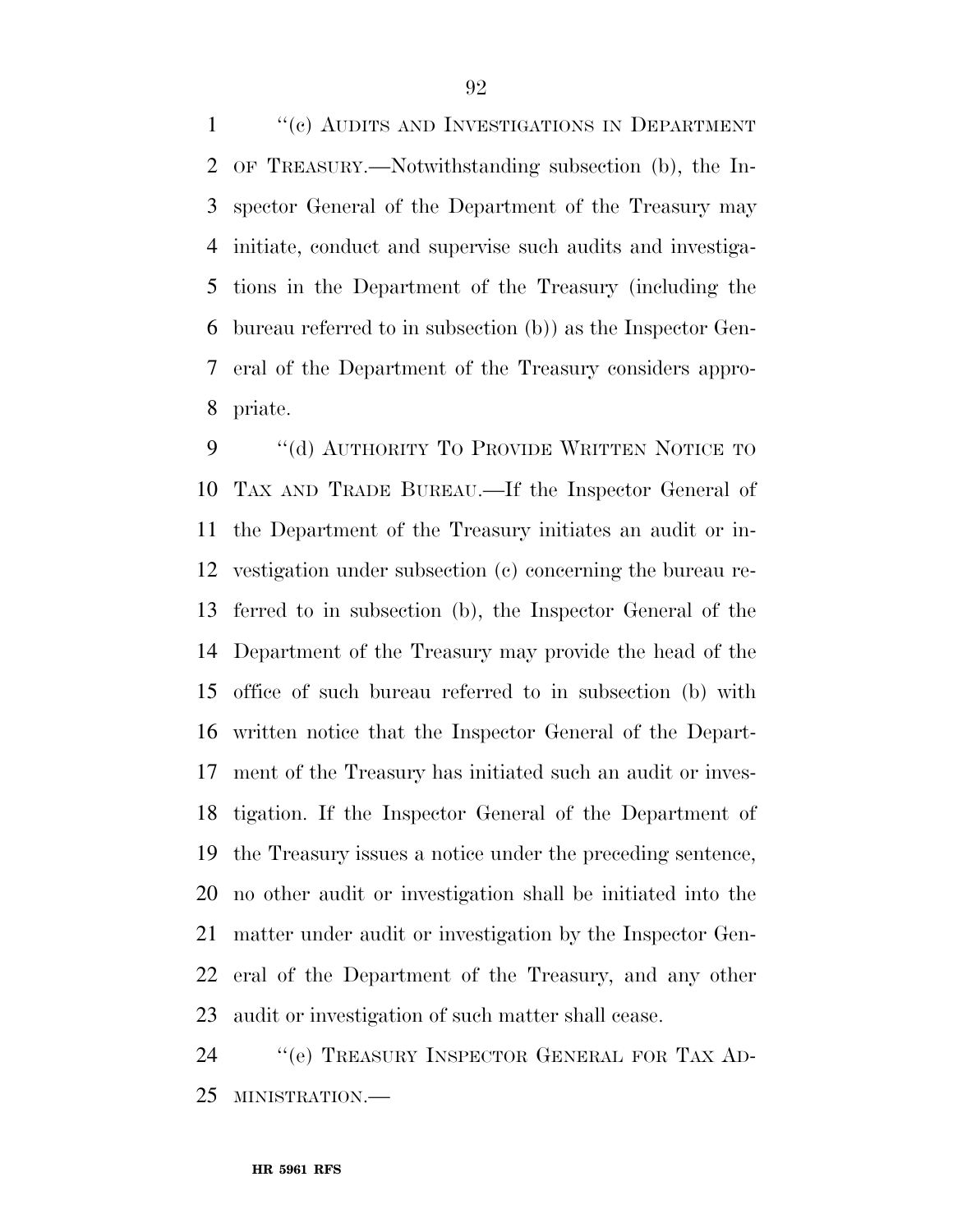| $\mathbf{1}$   | $``(1)$ ACCESS TO RETURNS AND RETURN INFOR-             |
|----------------|---------------------------------------------------------|
| $\overline{2}$ | MATION.—The Treasury Inspector General for Tax          |
| 3              | Administration shall have access to returns and re-     |
| $\overline{4}$ | turn information, as defined in section $6103(b)$ of    |
| 5              | the Internal Revenue Code of 1986 (26 U.S.C.            |
| 6              | $(6103(b))$ , only in accordance with the provisions of |
| 7              | section 6103 of the Internal Revenue Code of 1986       |
| 8              | $(26 \text{ U.S.C. } 6103)$ and this chapter.           |
| 9              | "(2) STANDARDIZED RECORDS AND ACCOUNT-                  |
| 10             | INGS.—The Internal Revenue Service shall maintain       |
| 11             | the same system of standardized records or account-     |
| 12             | ings of all requests from the Treasury Inspector        |
| 13             | General for Tax Administration for inspection or        |
| 14             | disclosure of returns and return information (includ-   |
| 15             | ing the reasons for and dates of such requests), and    |
| 16             | of returns and return information inspected or dis-     |
| 17             | closed pursuant to such requests, as described under    |
| 18             | section $6103(p)(3)(A)$ of the Internal Revenue Code    |
| 19             | of 1986 (26 U.S.C. $6103(p)(3)(A)$ ). Such system of    |
| 20             | standardized records or accountings shall also be       |
| 21             | available for examination in the same manner as         |
| 22             | provided under section $6103(p)(3)$ of the Internal     |
| 23             | Revenue Code of 1986 (26 U.S.C. $6103(p)(3)$ ).         |
| $2\pi$         | $\frac{47}{3}$ SAERCHAPDS AND CONDITIONS The            |

 ''(3) SAFEGUARDS AND CONDITIONS.—The Treasury Inspector General for Tax Administration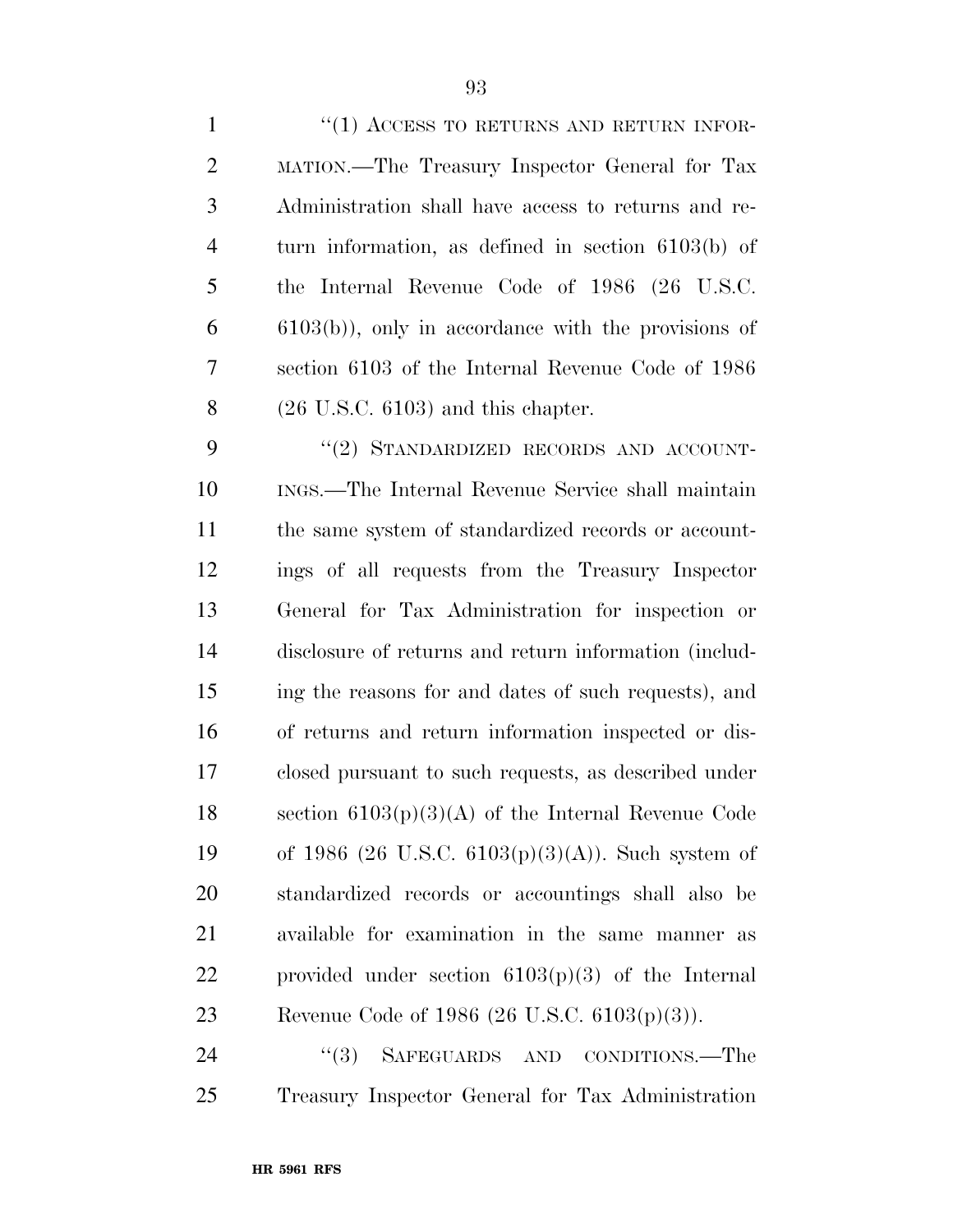shall be subject to the same safeguards and condi- tions for receiving returns and return information as are described under section 6103(p)(4) of the Inter- nal Revenue Code of 1986 (26 U.S.C. 6103(p)(4)). ''(f) AUDIT OR INVESTIGATION SHALL NOT AFFECT FINAL DECISION UNDER SECTION 6406 OF INTERNAL REVENUE CODE OF 1986.—An audit or investigation con- ducted by the Inspector General of the Department of the Treasury or the Treasury Inspector General for Tax Ad- ministration shall not affect a final decision of the Sec- retary of the Treasury or the Secretary's delegate under section 6406 of the Internal Revenue Code of 1986 (26 U.S.C. 6406).

14  $\frac{u(\mathbf{g})}{\mathbf{g}}$  REPORTS.

15 "(1) REPORTS TO CONGRESSIONAL COMMIT- TEES.—Any report required to be transmitted by the Secretary of the Treasury to the appropriate com- mittees or subcommittees of the Congress under sec- tion 405(e) of this title shall also be transmitted, within the 7-day period specified under such section, to the Committee on Homeland Security and Gov- ernmental Affairs and the Committee on Finance of the Senate and the Committee on Oversight and Re- form and the Committee on Ways and Means of the House of Representatives.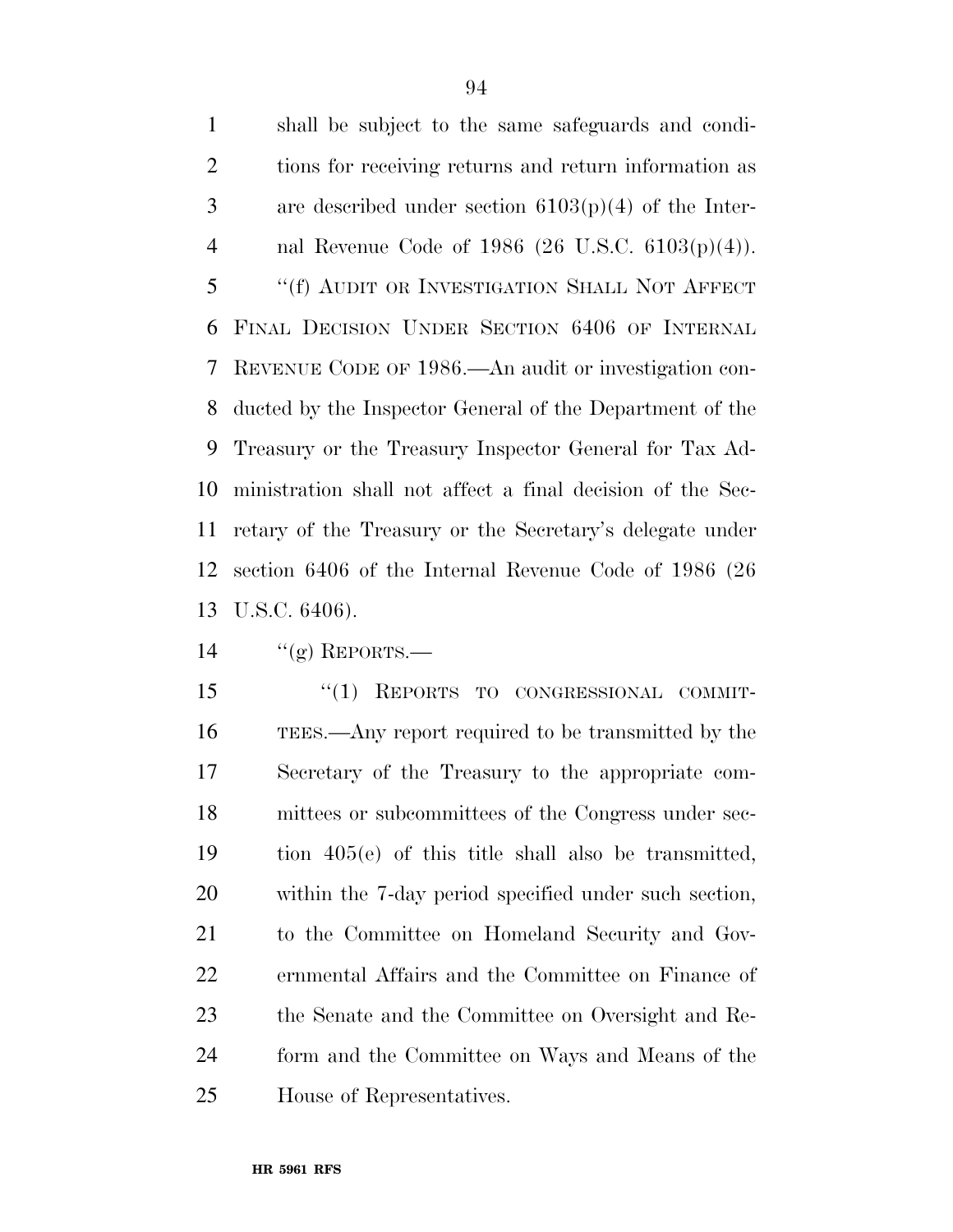1 "(2) REPORTS MADE BY TREASURY INSPECTOR GENERAL FOR TAX ADMINISTRATION TO CONGRES- SIONAL COMMITTEES.—Any report made by the Treasury Inspector General for Tax Administration that is required to be transmitted by the Secretary of the Treasury to the appropriate committees or subcommittees of Congress under section 405(e) of this title shall also be transmitted, within the 7-day period specified under such subsection, to the Inter- nal Revenue Service Oversight Board and the Com-missioner of Internal Revenue.

12 "(h) DUTIES AND RESPONSIBILITIES OF TREASURY INSPECTOR GENERAL FOR TAX ADMINISTRATION.—The Treasury Inspector General for Tax Administration shall exercise all duties and responsibilities of an Inspector Gen- eral of an establishment with respect to the Department of the Treasury and the Secretary of the Treasury on all matters relating to the Internal Revenue Service. The Treasury Inspector General for Tax Administration shall have sole authority under this chapter to conduct an audit or investigation of the Internal Revenue Service Oversight Board and the Chief Counsel for the Internal Revenue Service.

24 "(i) ABILITY TO LEAD LARGE AND COMPLEX ORGA-NIZATION.—In addition to the requirements of the 1st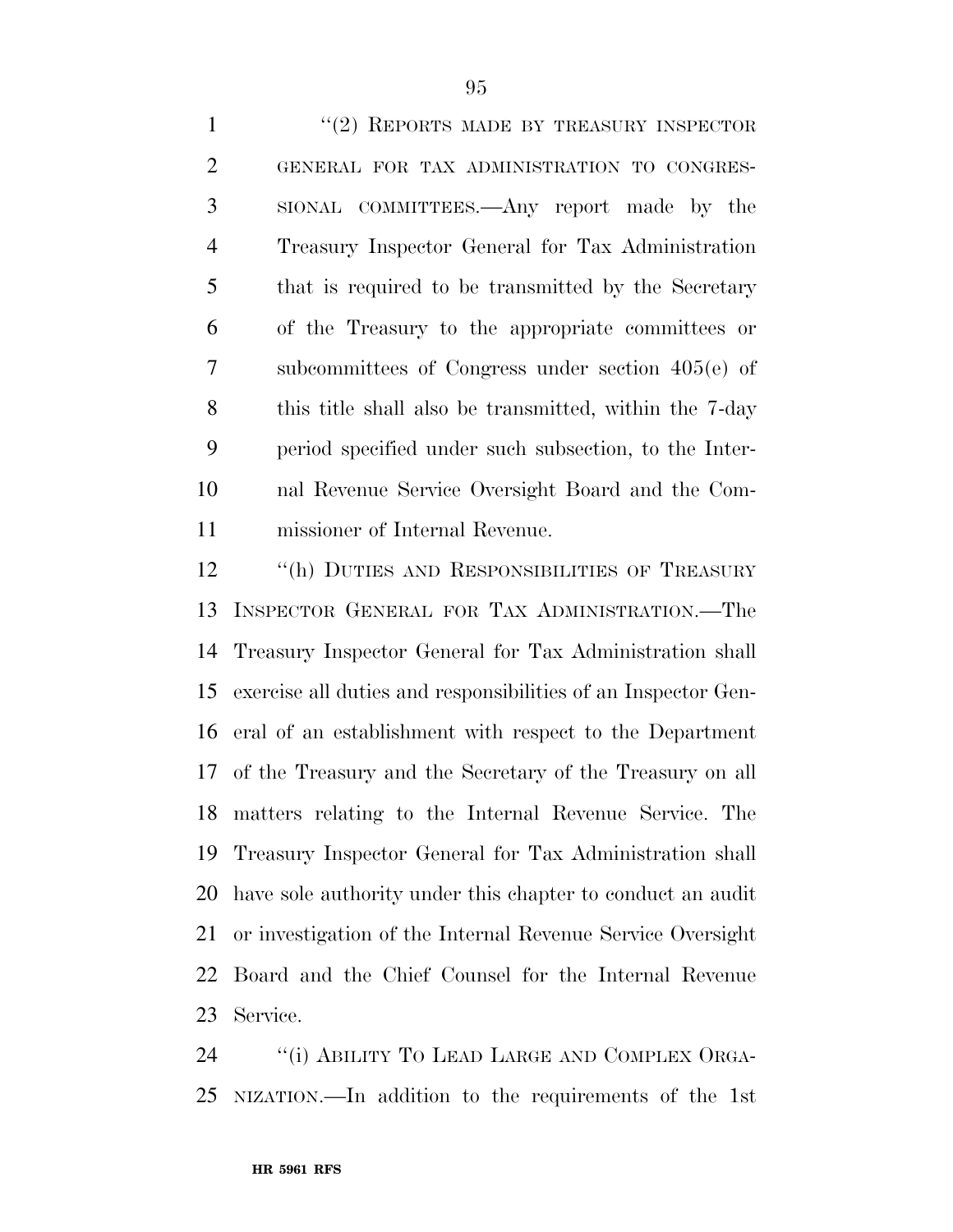sentence of section 403(a) of this title, the Treasury In- spector General for Tax Administration should have dem- onstrated ability to lead a large and complex organization. 4 "(j) PROHIBITION ON APPOINTMENT OF EMPLOYEE OF INTERNAL REVENUE SERVICE TO CERTAIN POSI- TIONS.—An individual appointed to the position of Treas- ury Inspector General for Tax Administration, the Assist- ant Inspector General for Auditing of the Office of the Treasury Inspector General for Tax Administration under 10 section  $403(d)(1)(B)(i)$  of this title (or, effective Novem-11 ber 27, 2017, section  $403(d)(2)(B)(i)$  of this title), the As- sistant Inspector General for Investigations of the Office of the Treasury Inspector General for Tax Administration 14 under section  $403(d)(1)(B)(ii)$  of this title (or, effective 15 November 27, 2017, section  $403(d)(2)(B)(ii)$  of this title), or any position of Deputy Inspector General of the Office of the Treasury Inspector General for Tax Administration may not be an employee of the Internal Revenue Service—  $\frac{1}{2}$   $\frac{1}{2}$  during the 2-year period preceding the date of appointment to such position; or  $\frac{1}{2}$   $(2)$  during the 5-year period following the date such individual ends service in such position. 23 "(k) ADDITIONAL DUTIES AND RESPONSIBILITIES.— 24 "(1) In GENERAL.—In addition to the duties

and responsibilities exercised by an inspector general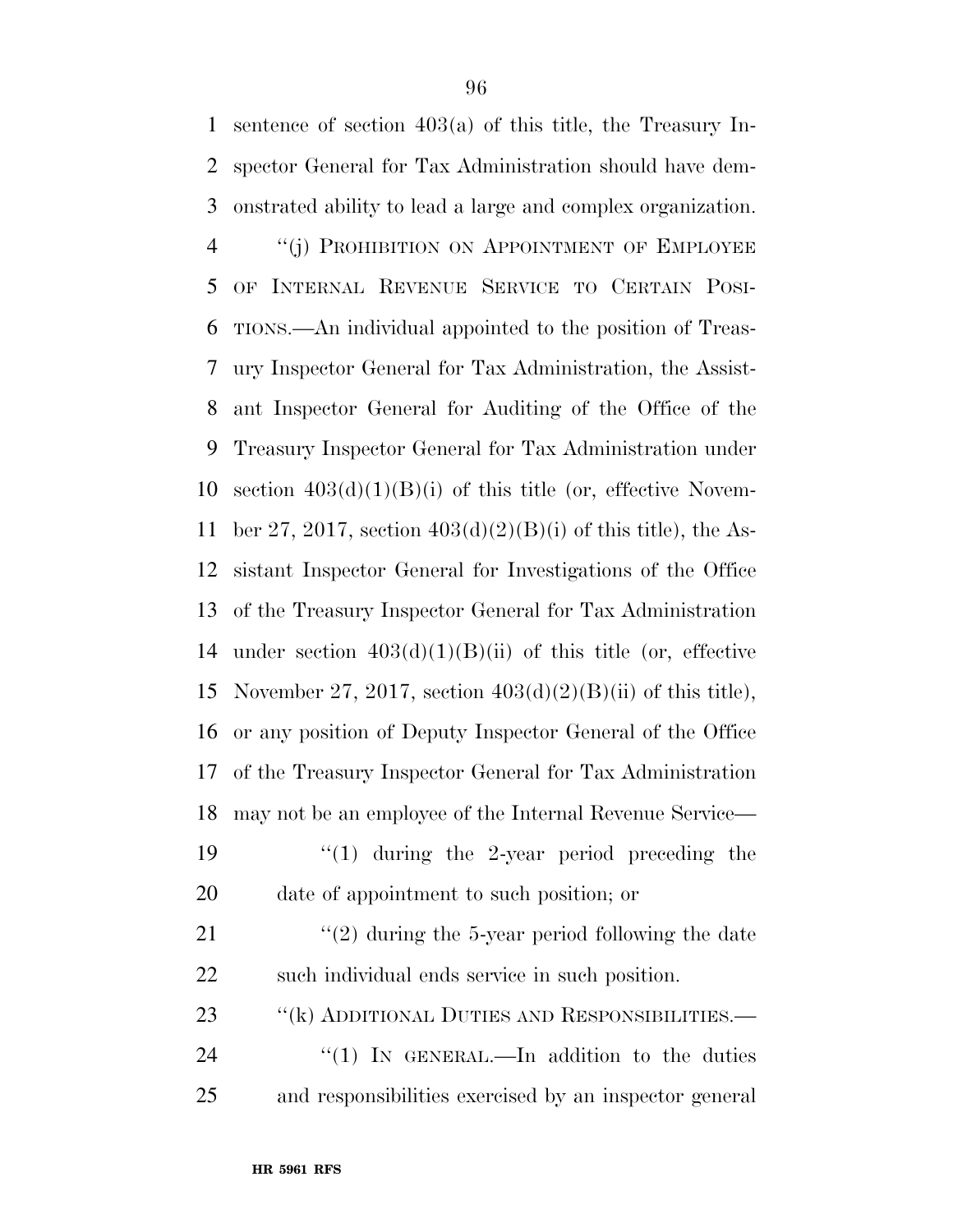| $\mathbf{1}$   | of an establishment, the Treasury Inspector General  |
|----------------|------------------------------------------------------|
| $\overline{2}$ | for Tax Administration—                              |
| 3              | $\lq\lq$ shall have the duty to enforce crimi-       |
| $\overline{4}$ | nal provisions under section $7608(b)$ of the In-    |
| 5              | ternal Revenue Code of 1986 (26 U.S.C.               |
| 6              | $7608(b)$ ;                                          |
| 7              | $\lq\lq (B)$ in addition to the functions author-    |
| 8              | ized under section $7608(b)(2)$ of the Internal      |
| 9              | Revenue Code of 1986 (26 U.S.C. 7608(b)(2)),         |
| 10             | may carry firearms;                                  |
| 11             | $\lq\lq$ (C) shall be responsible for protecting the |
| 12             | Internal Revenue Service against external at-        |
| 13             | tempts to corrupt or threaten employees of the       |
| 14             | Internal Revenue Service, but shall not be re-       |
| 15             | sponsible for the conducting of background           |
| 16             | checks and the providing of protection to the        |
| 17             | Commissioner of Internal Revenue; and                |
| 18             | $\lq\lq$ (D) may designate any employee in the       |
| 19             | Office of the Treasury Inspector General for         |
| 20             | Tax Administration to enforce such laws and          |
| 21             | perform such functions referred to under sub-        |
| 22             | paragraphs $(A)$ , $(B)$ , and $(C)$ .               |
| 23             | $``(2)$ REPORTING VIOLATIONS.—                       |
| 24             | "(A) REPORTING REASONABLE GROUNDS                    |
| 25             | TO BELIEVE A VIOLATION OF FEDERAL CRIMI-             |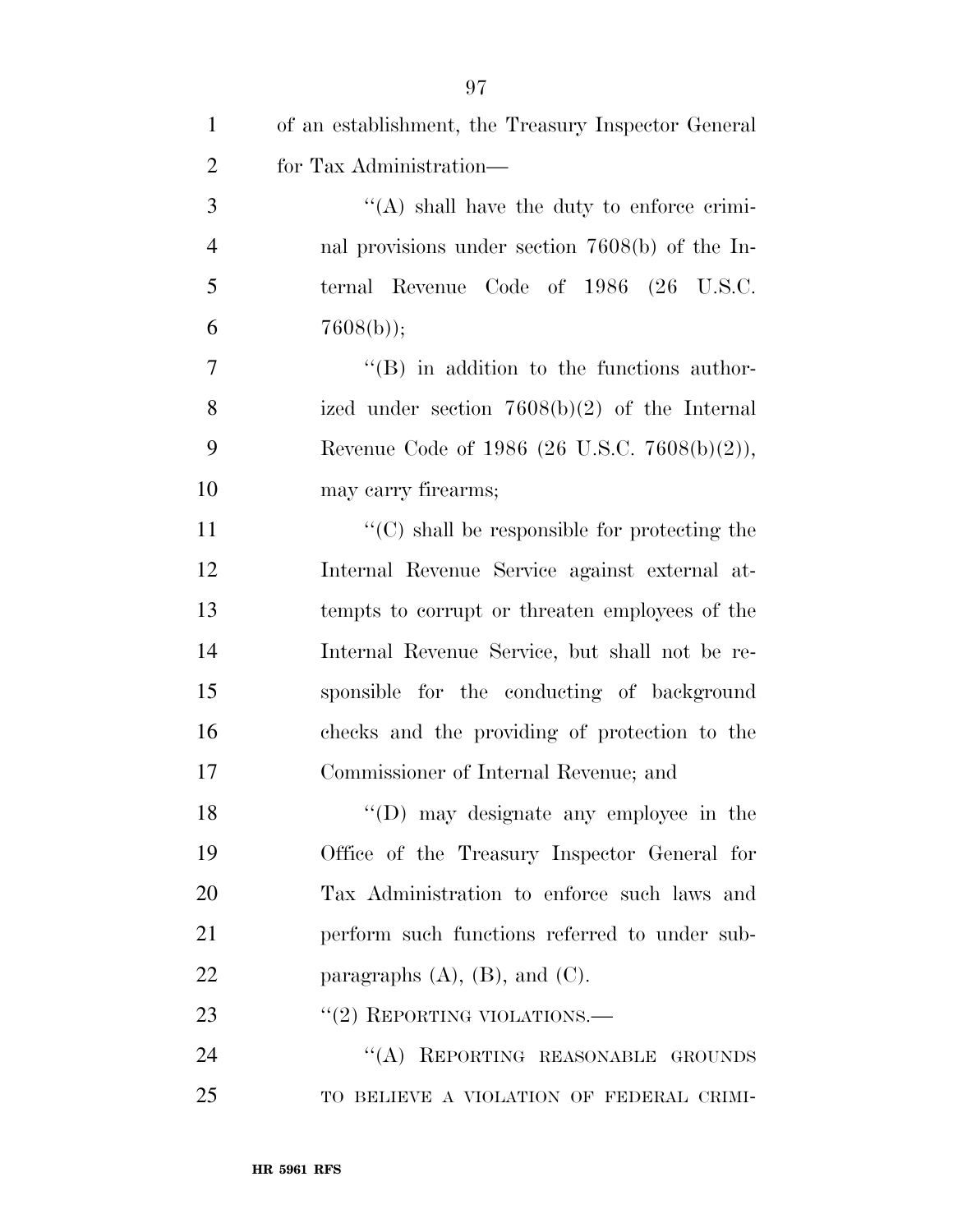| $\mathbf{1}$   | NAL LAW OCCURRED.—In performing a law en-          |
|----------------|----------------------------------------------------|
| $\overline{2}$ | forcement function under paragraph (1), the        |
| 3              | Treasury Inspector General for Tax Adminis-        |
| $\overline{4}$ | tration shall report any reasonable grounds to     |
| 5              | believe there has been a violation of Federal      |
| 6              | criminal law to the Attorney General at an ap-     |
| 7              | propriate time as determined by the Treasury       |
| 8              | Inspector General for Tax Administration, not-     |
| 9              | withstanding section $404(d)$ of this title.       |
| 10             | "(B) REPORTING PROBLEMS, ABUSES, OR                |
| 11             | DEFICIENCIES.—In the administration of sec-        |
| 12             | tion 405(e) of this title and subsection (g)(2) of |
| 13             | this section, the Secretary of the Treasury may    |
| 14             | transmit the required report with respect to the   |
| 15             | Treasury Inspector General for Tax Adminis-        |
| 16             | tration at an appropriate time as determined by    |
| 17             | the Secretary, if the problem, abuse, or defi-     |
| 18             | ciency relates to-                                 |
| 19             | "(i) the performance of a law enforce-             |
| 20             | ment function under paragraph (1); and             |
| 21             | "(ii) sensitive information concerning             |
| 22             | under subsection<br>(a)(1)(A)<br>matters           |
| 23             | through $(F)$ .                                    |
| 24             | "(3) LIMITATION.—Nothing in this subsection        |
| 25             | shall be construed to affect the authority of any  |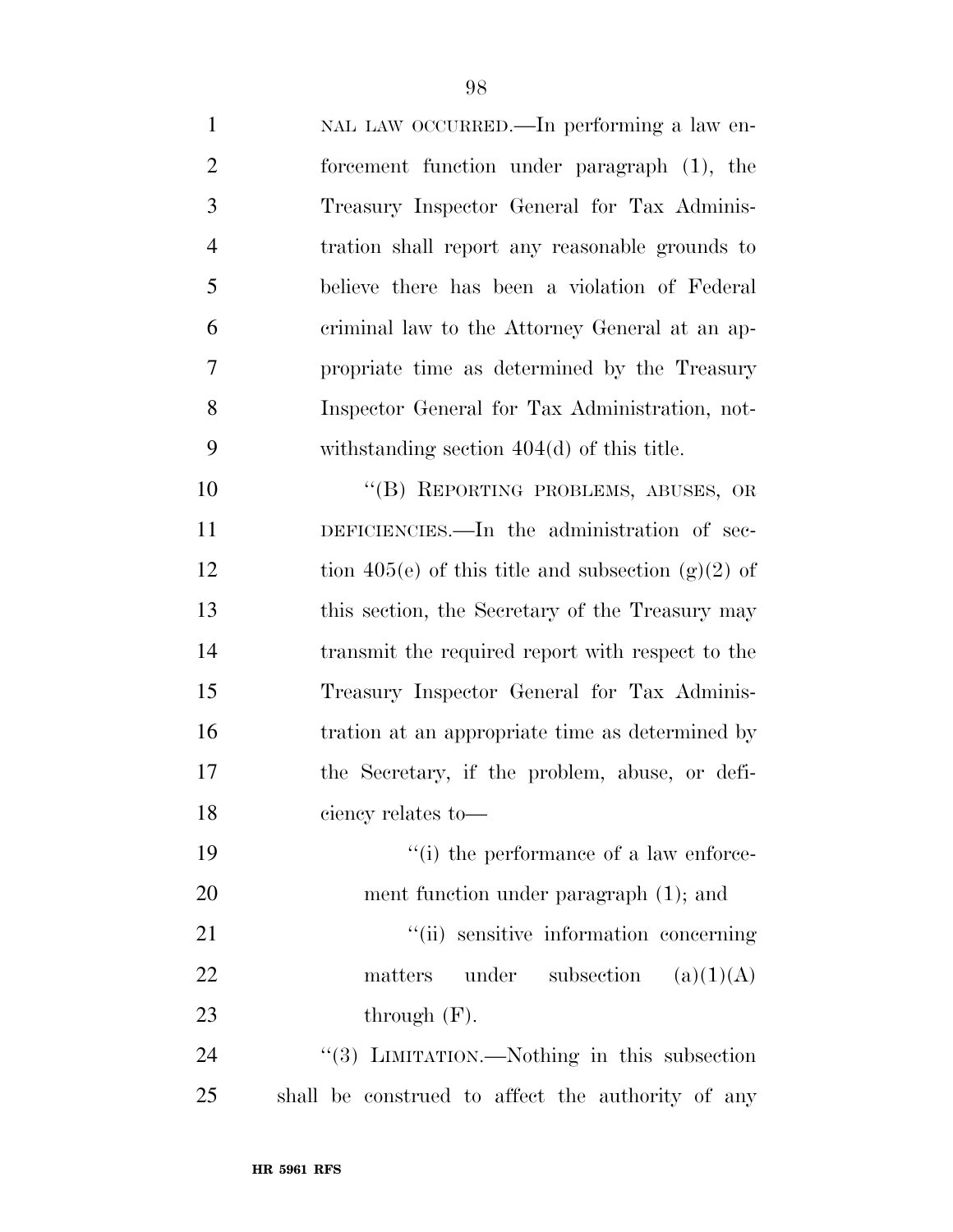other person to carry out or enforce any provision specified in paragraph (1).

 ''(l) REQUEST FOR AUDIT OR INVESTIGATION RE-LATING TO INTERNAL REVENUE SERVICE.—

 ''(1) IN GENERAL.—The Commissioner of In- ternal Revenue or the Internal Revenue Service Oversight Board may request, in writing, the Treas- ury Inspector General for Tax Administration to conduct an audit or investigation relating to the In- ternal Revenue Service. If the Treasury Inspector General for Tax Administration determines not to conduct such audit or investigation, the Inspector General shall timely provide a written explanation for such determination to the person making the re-quest.

16 "(2) REPORTS.—

17 "(A) FINAL REPORT OF AUDIT.—Any final report of an audit conducted by the Treasury Inspector General for Tax Administration shall be timely submitted by the Inspector General to the Commissioner of Internal Revenue and the Internal Revenue Service Oversight Board.

23 "(B) PERIODIC LIST OF INVESTIGATIONS FOR WHICH FINAL REPORT COMPLETED.—The Treasury Inspector General for Tax Adminis-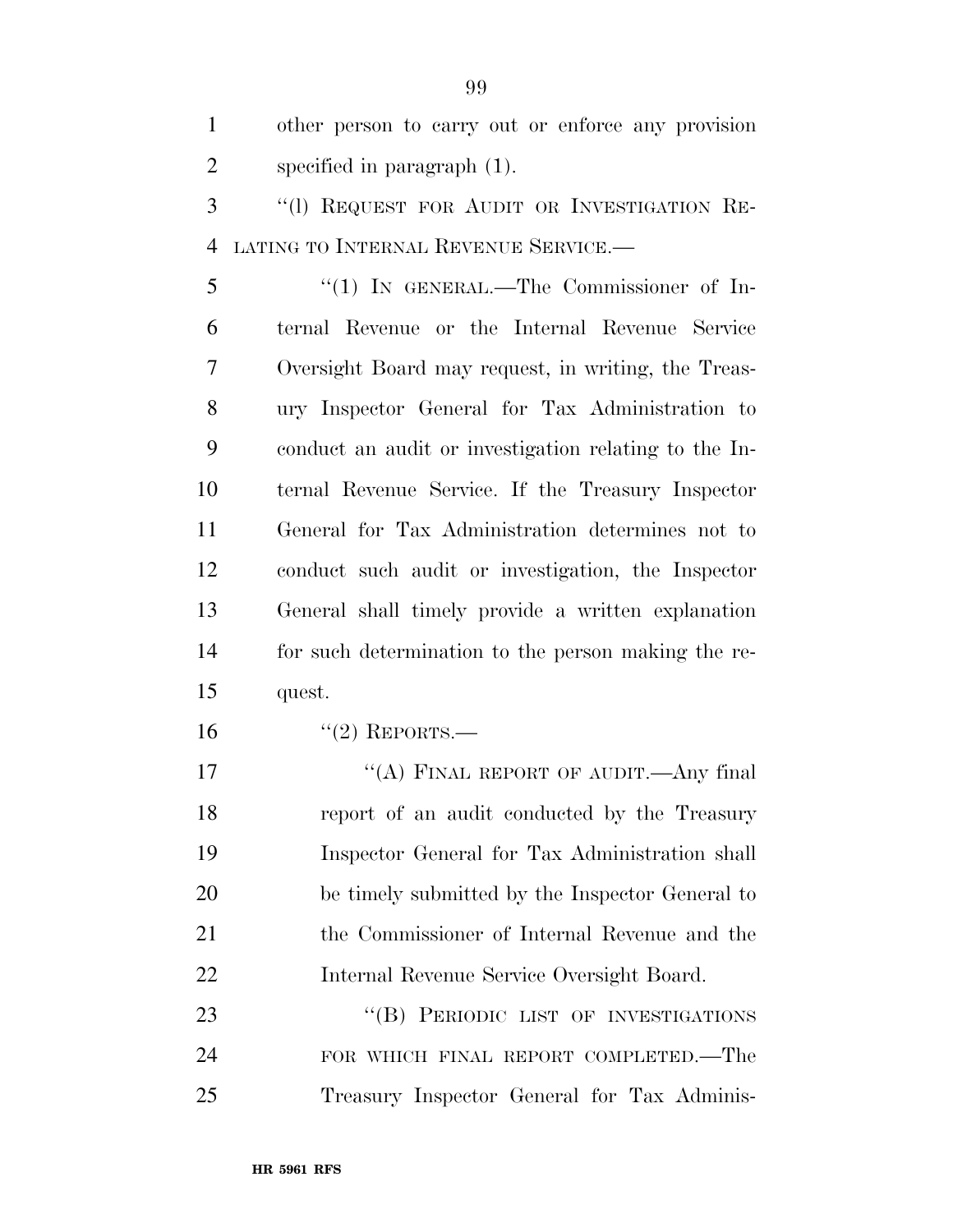| $\mathbf{1}$   | tration shall periodically submit to the Commis-       |
|----------------|--------------------------------------------------------|
| $\overline{2}$ | sioner and Board a list of investigations for          |
| 3              | which a final report has been completed by the         |
| $\overline{4}$ | Inspector General and shall provide a copy of          |
| 5              | any such report upon request of the Commis-            |
| 6              | sioner or Board.                                       |
| 7              | "(C) APPLICABILITY.—This paragraph ap-                 |
| 8              | plies regardless of whether the applicable audit       |
| 9              | or investigation is requested under paragraph          |
| 10             | (1).                                                   |
| 11             | "\\$413. Special provisions concerning the Department  |
| 12             | of Justice                                             |
|                |                                                        |
| 13             | $``(a)$ In GENERAL.—                                   |
| 14             | $``(1)$ AUTHORITY OF ATTORNEY GENERAL OVER             |
| 15             | CERTAIN AUDITS AND INVESTIGATIONS.—Notwith-            |
| 16             | standing the 2d sentence and last sentence of section  |
| 17             | $403(a)$ of this title, the Inspector General shall be |
| 18             | under the authority, direction, and control of the At- |
| 19             | torney General with respect to audits or investiga-    |
| 20             | tions, or the issuance of subpoenas, which require     |
| 21             | access to sensitive information concerning—            |
| 22             | "(A) ongoing civil or criminal investiga-              |
| 23             | tions or proceedings;                                  |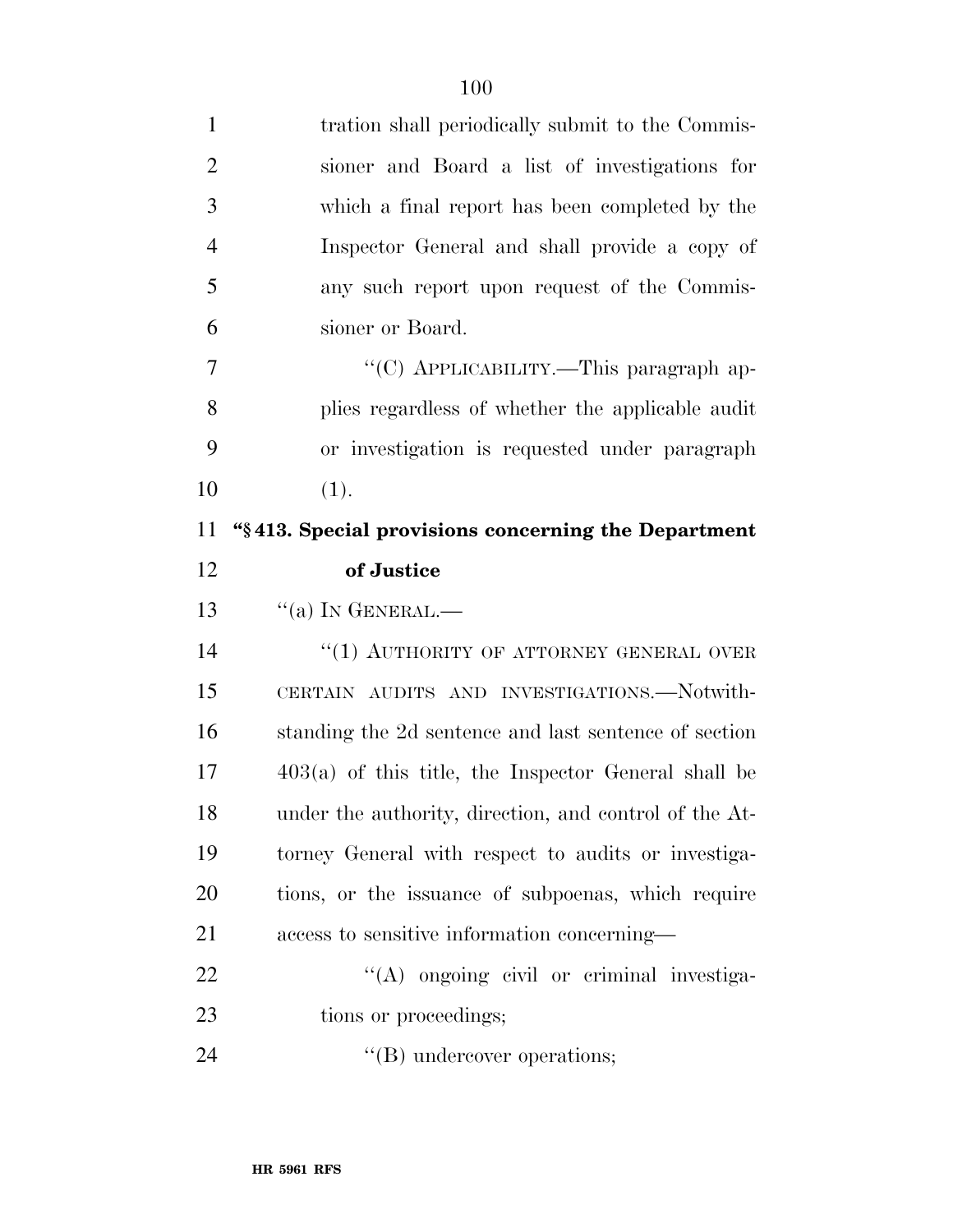| $\mathbf{1}$   | "(C) the identity of confidential sources,            |
|----------------|-------------------------------------------------------|
| $\overline{2}$ | including protected witnesses;                        |
| 3              | "(D) intelligence or counterintelligence              |
| $\overline{4}$ | matters; or                                           |
| 5              | $\lq\lq(E)$ other matters the disclosure of which     |
| 6              | would constitute a serious threat to national se-     |
| $\overline{7}$ | curity.                                               |
| 8              | "(2) AUTHORITY OF ATTORNEY GENERAL TO                 |
| 9              | PROHIBIT CARRYING OUT OR COMPLETING CERTAIN           |
| 10             | AUDITS AND INVESTIGATIONS.—With respect to the        |
| 11             | information described under paragraph (1), the At-    |
| 12             | torney General may prohibit the Inspector General     |
| 13             | from carrying out or completing any audit or inves-   |
| 14             | tigation, from accessing information described in     |
| 15             | paragraph $(1)$ , or from issuing any subpoena, after |
| 16             | such Inspector General has decided to initiate, carry |
| 17             | out, or complete such audit or investigation, access  |
| 18             | such information, or to issue such subpoena, if the   |
| 19             | Attorney General determines that such prohibition is  |
| 20             | necessary to prevent the disclosure of any informa-   |
| 21             | tion described under paragraph (1) or to prevent      |
| 22             | significant impairment to the national interests of   |
| 23             | the United States.                                    |
| 24             | $\frac{17}{2}$ NOTIFICATION AND STATEMENT OF REA-     |

 ''(3) NOTIFICATION AND STATEMENT OF REA-SONS FOR EXERCISE OF POWER.—If the Attorney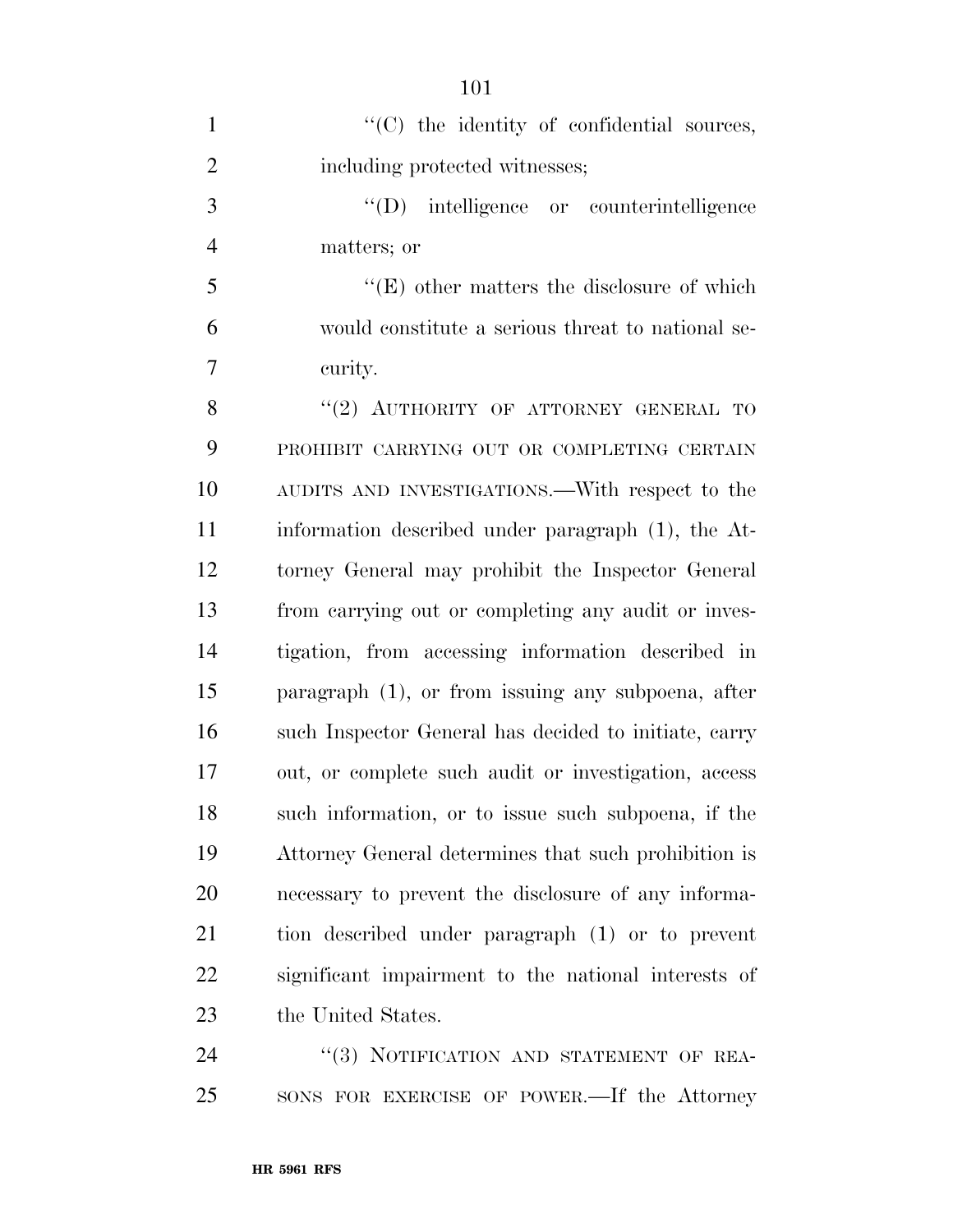General exercises any power under paragraph (1) or (2), the Attorney General shall notify the Inspector General in writing, stating the reasons for such exer- cise. Within 30 days after receipt of any such notice, the Inspector General shall transmit a copy of such notice to the Committee on Homeland Security and Governmental Affairs and the Committee on the Ju- diciary of the Senate and the Committee on Over- sight and Reform and the Committee on the Judici- ary of the House of Representatives, and to other appropriate committees or subcommittees of the Congress.

 ''(b) CARRYING OUT DUTIES AND RESPONSIBIL- ITIES.—In carrying out the duties and responsibilities specified in this chapter, the Inspector General of the De-partment of Justice—

17 ''(1) may initiate, conduct and supervise such audits and investigations in the Department of Jus- tice as the Inspector General considers appropriate;  $\frac{1}{2}$  except as specified in subsection (a) and paragraph (3), may investigate allegations of crimi- nal wrongdoing or administrative misconduct by an employee of the Department of Justice, or may, in the discretion of the Inspector General, refer such allegations to the Office of Professional Responsi-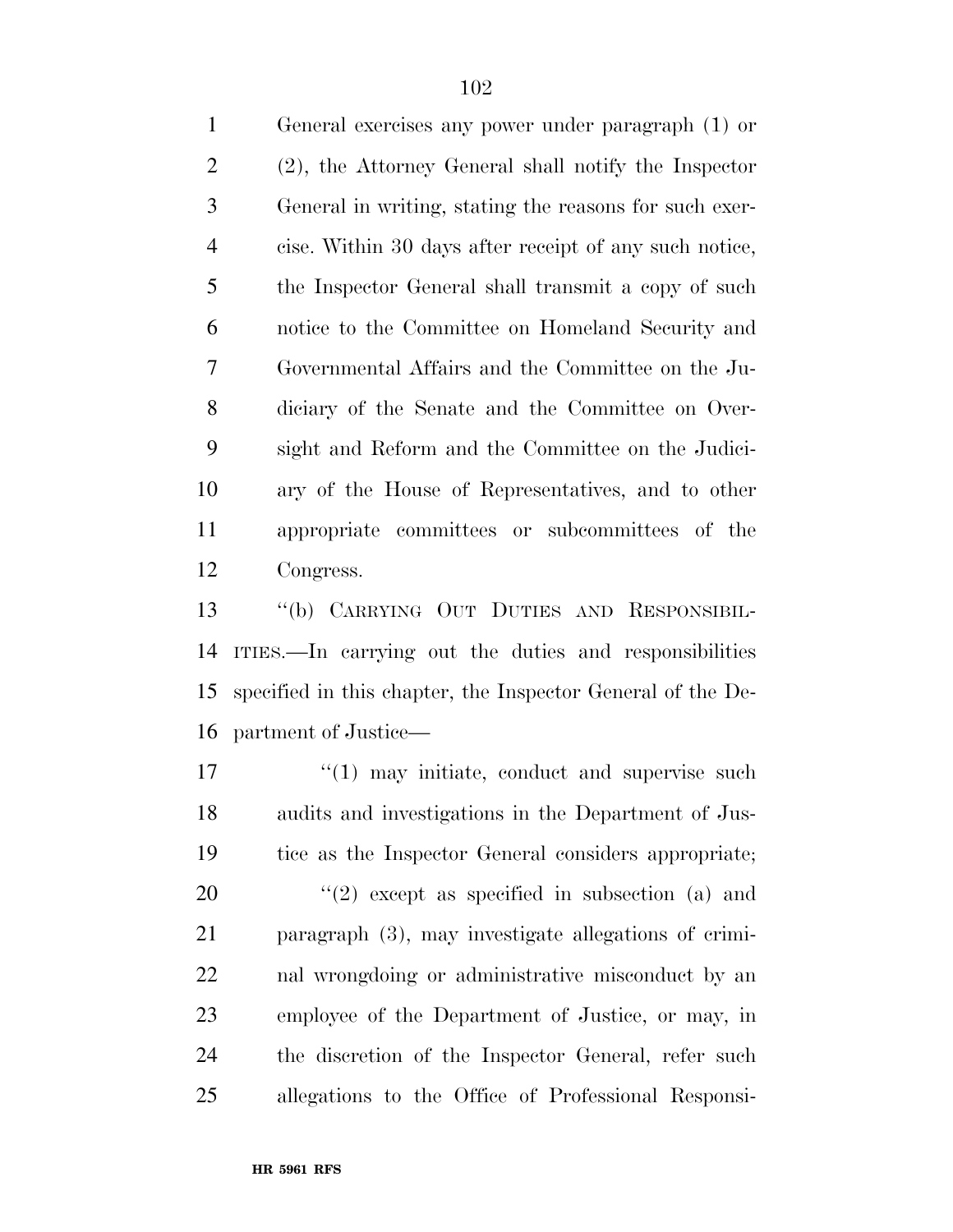| $\mathbf{1}$   | bility or the internal affairs office of the appropriate     |
|----------------|--------------------------------------------------------------|
| $\overline{2}$ | component of the Department of Justice;                      |
| 3              | $\lq(3)$ shall refer to the Counsel, Office of Profes-       |
| $\overline{4}$ | sional Responsibility of the Department of Justice,          |
| 5              | allegations of misconduct involving Department at-           |
| 6              | torneys, investigators, or law enforcement personnel,        |
| 7              | where the allegations relate to the exercise of the au-      |
| 8              | thority of an attorney to investigate, litigate, or pro-     |
| 9              | vide legal advice, except that no such referral shall        |
| 10             | be made if the attorney is employed in the Office of         |
| 11             | Professional Responsibility;                                 |
| 12             | $\lq(4)$ may investigate allegations of criminal             |
| 13             | wrongdoing or administrative misconduct by a per-            |
| 14             | son who is the head of any agency or component of            |
| 15             | the Department of Justice; and                               |
| 16             | $\cdot\cdot$ (5) shall forward the results of any investiga- |
| 17             | tion conducted under paragraph (4), along with any           |
| 18             | appropriate recommendation for disciplinary action,          |
| 19             | to the Attorney General.                                     |
| 20             | "(c) REPORTS.—Any report required to be trans-               |
| 21             | mitted by the Attorney General to the appropriate com-       |
| 22             | mittees or subcommittees of the Congress under section       |
| 23             | $405(e)$ of this title shall also be transmitted, within the |
| 24             | 7-day period specified under that section, to the Com-       |
| 25             | mittee on the Judiciary and the Committee on Homeland        |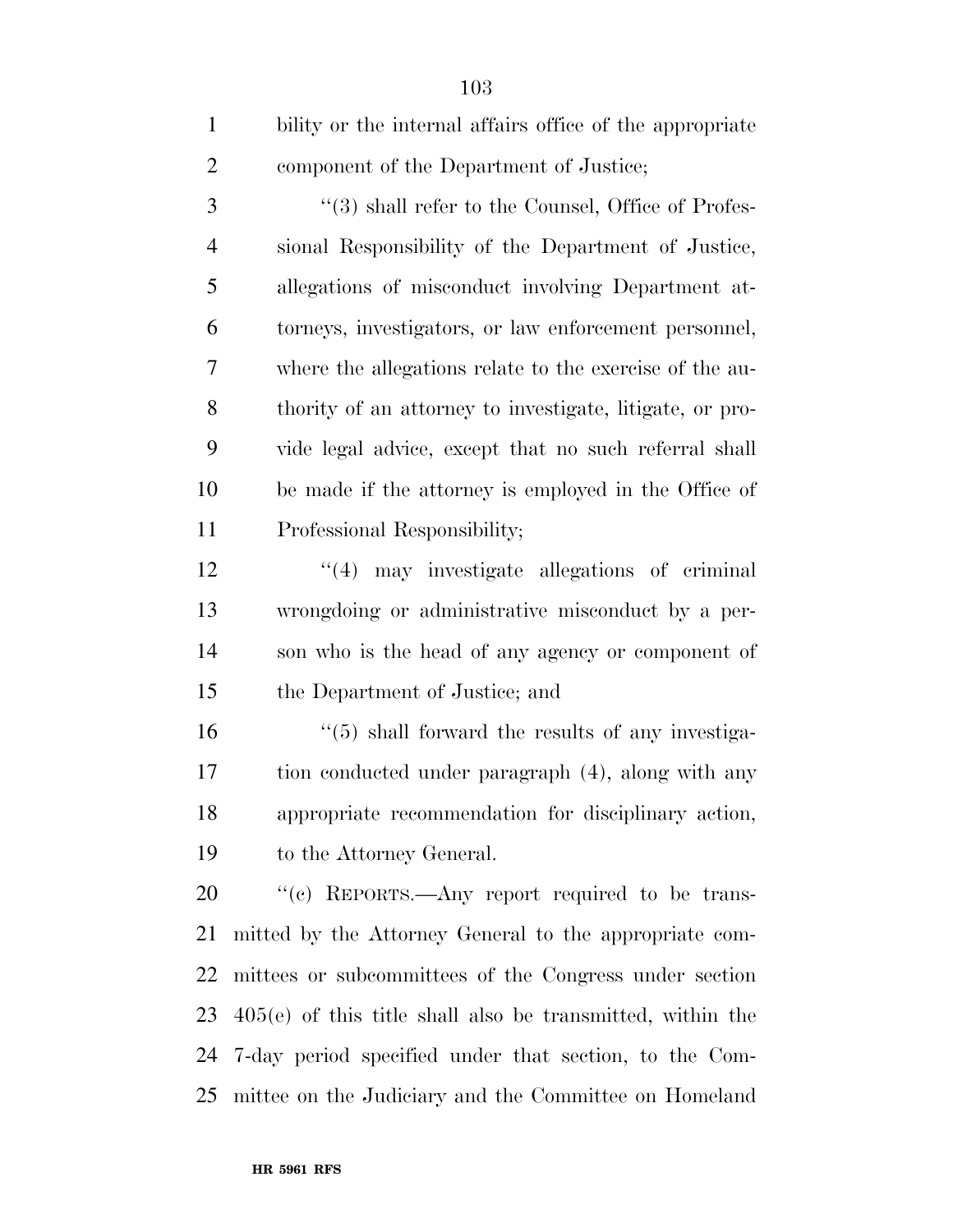Security and Governmental Affairs of the Senate and the Committee on the Judiciary and the Committee on Over-sight and Reform of the House of Representatives.

4 "(d) REGULATION TO ENSURE REPORTING OF CER- TAIN ALLEGATIONS TO INSPECTOR GENERAL.—The At- torney General shall ensure by regulation that any compo- nent of the Department of Justice receiving a nonfrivolous allegation of criminal wrongdoing or administrative mis- conduct by an employee of the Department of Justice, ex- cept with respect to allegations described in subsection (b)(3), shall report that information to the Inspector Gen-eral.

#### **''§ 414. Special provisions concerning the Corporation**

### **for National and Community Service**

 ''(a) PERSONNEL.—Notwithstanding the provisions of paragraphs (7) and (8) of section 406(a) of this title, it is within the exclusive jurisdiction of the Inspector Gen- eral of the Corporation for National and Community Serv-ice to—

 $\frac{1}{20}$  (1) appoint and determine the compensation of 21 such officers and employees in accordance with sec- tion 195(b) of the National and Community Service Act of 1990 (42 U.S.C. 12651f(b)); and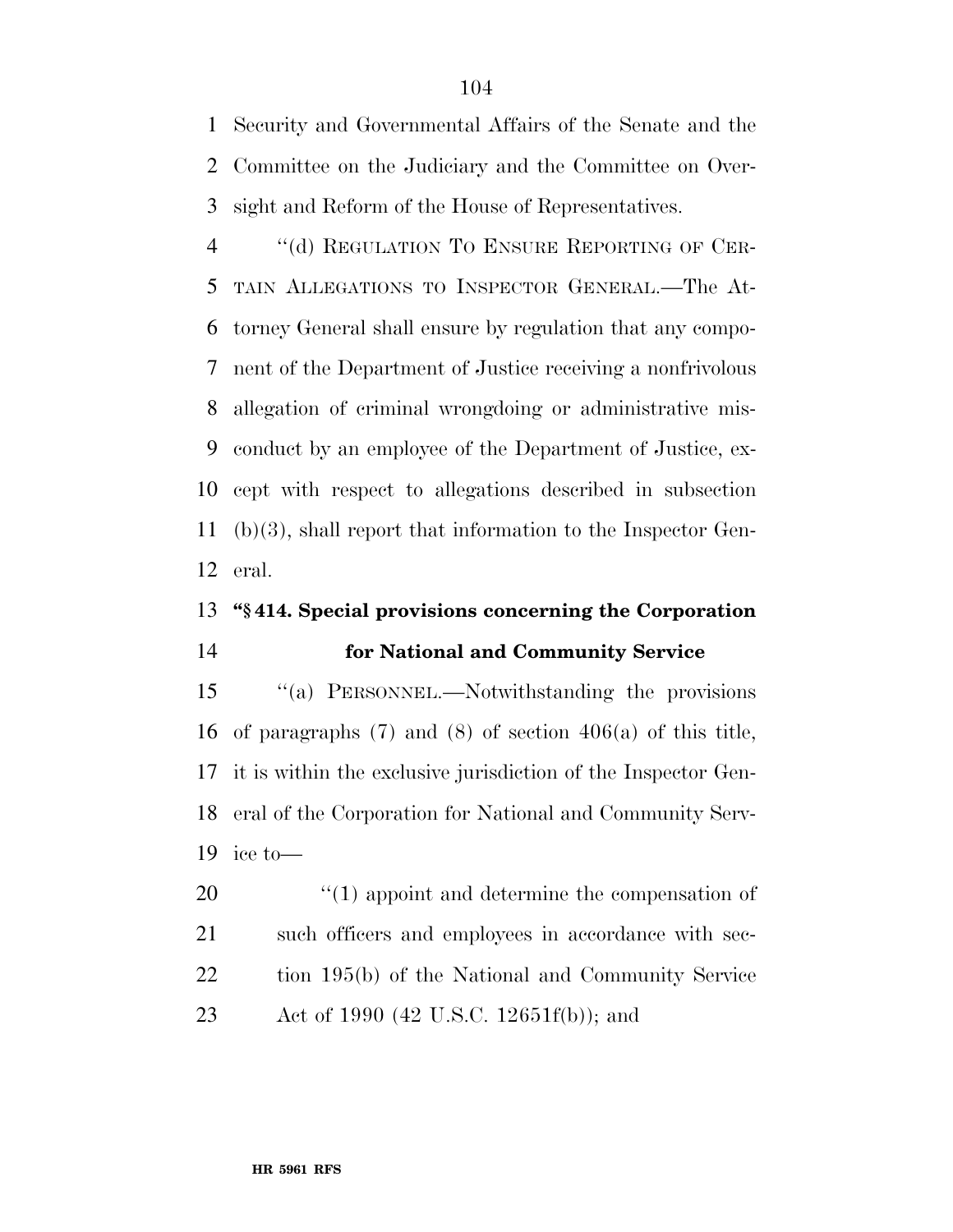$\frac{1}{2}$  procure the temporary and intermittent services of and compensate such experts and consult- ants, in accordance with section 3109(b) of this title, as may be necessary to carry out the functions, powers, and duties of the Inspector General.

 ''(b) REPORTS TO BOARD OF DIRECTORS.—Not later than the date on which the Chief Executive Officer of the Corporation for National and Community Service trans- mits any report to the Congress under subsection (b) or (c) of section 405 of this title, the Chief Executive Officer shall transmit such report to the Board of Directors of such Corporation.

13 "(c) REVIEW OF AUDIT REPORTS BY BOARD OF DI- RECTORS.—Not later than the date on which the Chief Executive Officer of the Corporation for National and Community Service transmits a report described under section 405(c) of this title to the Board of Directors as provided under subsection (b) of this section, the Chief Executive Officer shall also transmit any audit report which is described in the statement required under section  $21 \quad 405(c)(4)$  to the Board of Directors. All such audit reports shall be placed on the agenda for review at the next sched- uled meeting of the Board of Directors following such transmittal. The Chief Executive Officer of the Corpora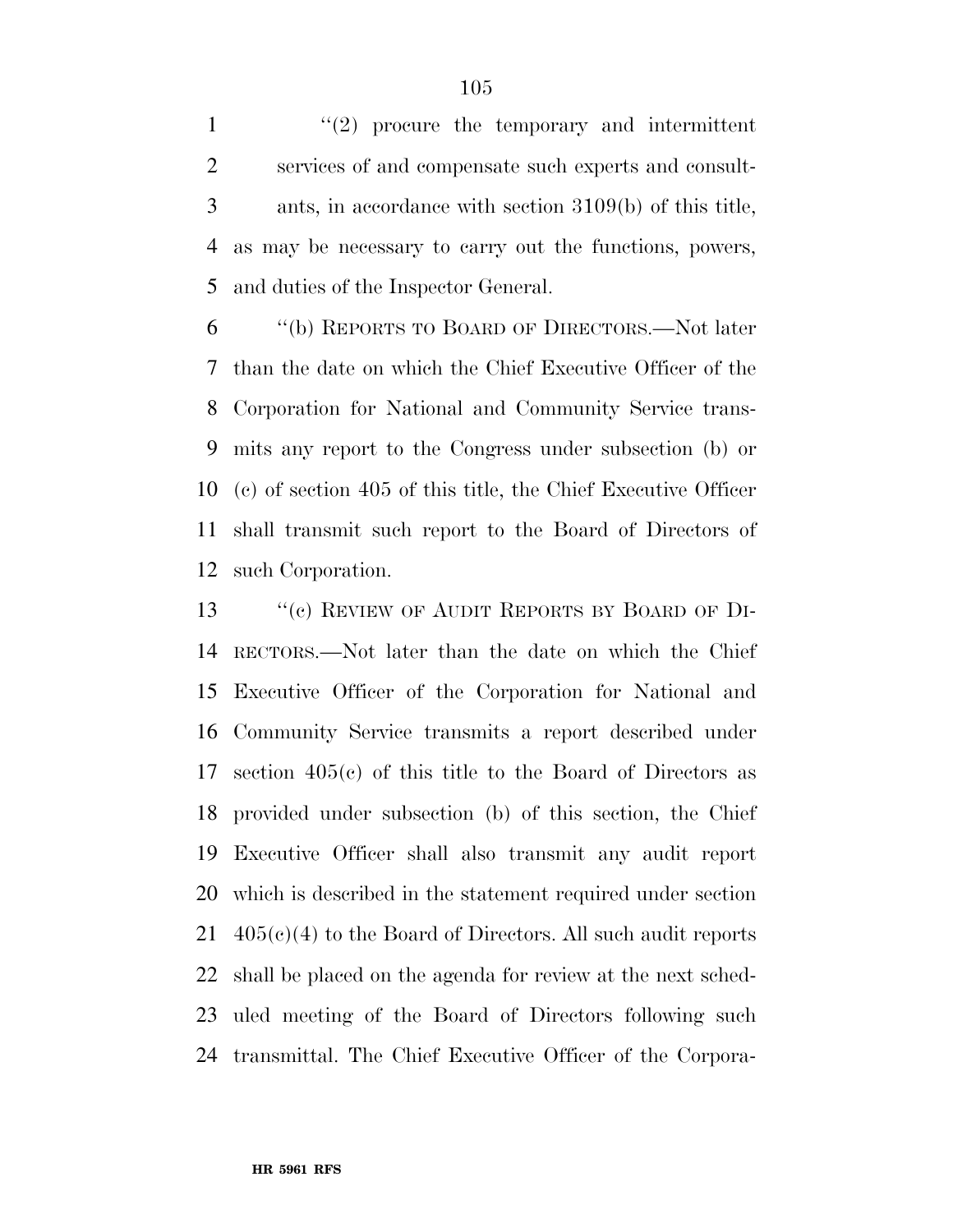tion shall be present at such meeting to provide any infor-mation relating to such audit reports.

 ''(d) REPORT OF PROBLEM, ABUSE, OR DEFICIENCY TO BOARD OF DIRECTORS.—Not later than the date on which the Inspector General of the Corporation for Na- tional and Community Service reports a problem, abuse, or deficiency under section 405(e) of this title to the Chief Executive Officer of the Corporation, the Chief Executive Officer shall report such problem, abuse, or deficiency to the Board of Directors.

# **''§ 415. Requirements for Federal entities and des-ignated Federal entities**

 ''(a) DEFINITIONS.—Notwithstanding section 401 of this title, in this section:

- 15 "(1) DESIGNATED FEDERAL ENTITY.—
- 16 "(A) IN GENERAL.—The term 'designated Federal entity' means Amtrak, the Appalachian Regional Commission, the Board of Governors of the Federal Reserve System and the Bureau of Consumer Financial Protection, the Com- mittee for Purchase From People Who Are Blind or Severely Disabled, the Commodity Fu- tures Trading Commission, the Consumer Prod- uct Safety Commission, the Corporation for Public Broadcasting, the Defense Intelligence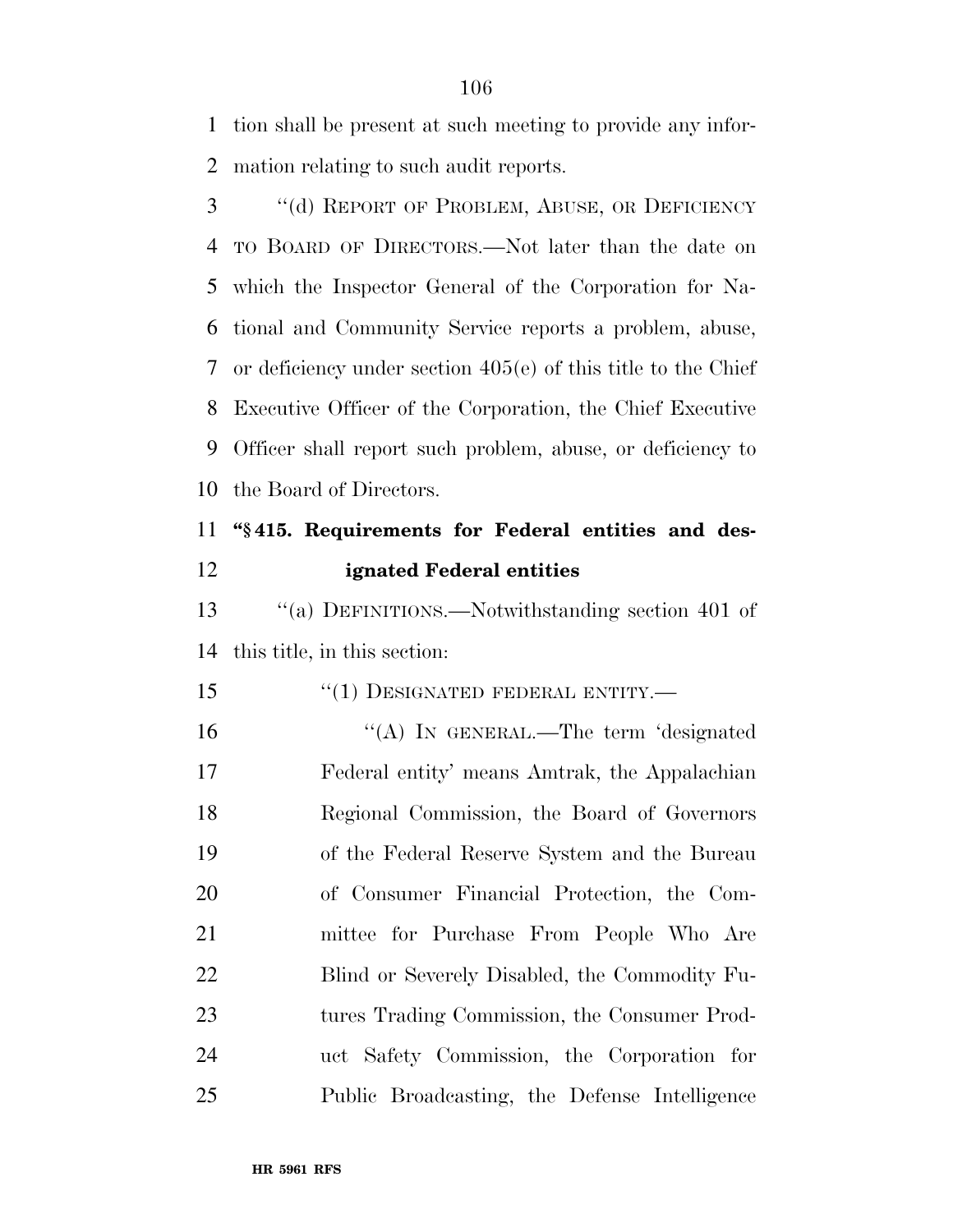| $\mathbf{1}$   | Agency, the Denali Commission, the Equal Em-     |
|----------------|--------------------------------------------------|
| $\overline{2}$ | ployment Opportunity Commission, the Farm        |
| 3              | Credit Administration, the Federal Election      |
| $\overline{4}$ | Commission, the Election Assistance Commis-      |
| 5              | sion, the Federal Labor Relations Authority,     |
| 6              | the Federal Maritime Commission, the Federal     |
| 7              | Trade Commission, the Legal Services Corpora-    |
| 8              | tion, the National Archives and Records Admin-   |
| 9              | istration, the National Credit Union Adminis-    |
| 10             | tration, the National Endowment for the Arts,    |
| 11             | the National Endowment for the Humanities,       |
| 12             | the National Geospatial-Intelligence Agency, the |
| 13             | National Labor Relations Board, the National     |
| 14             | Science Foundation, the Peace Corps, the Pen-    |
| 15             | sion Benefit Guaranty Corporation, the Securi-   |
| 16             | ties and Exchange Commission, the Smithso-       |
| 17             | nian Institution, the United States Inter-       |
| 18             | national Development Finance Corporation, the    |
| 19             | United States International Trade Commission,    |
| 20             | the Postal Regulatory Commission, and the        |
| 21             | United States Postal Service.                    |
| 22             | "(B) AMTRAK.—Effective at the beginning          |
| 23             | of the first fiscal year after a fiscal year for |
| 24             | which Amtrak receives no Federal subsidy, sub-   |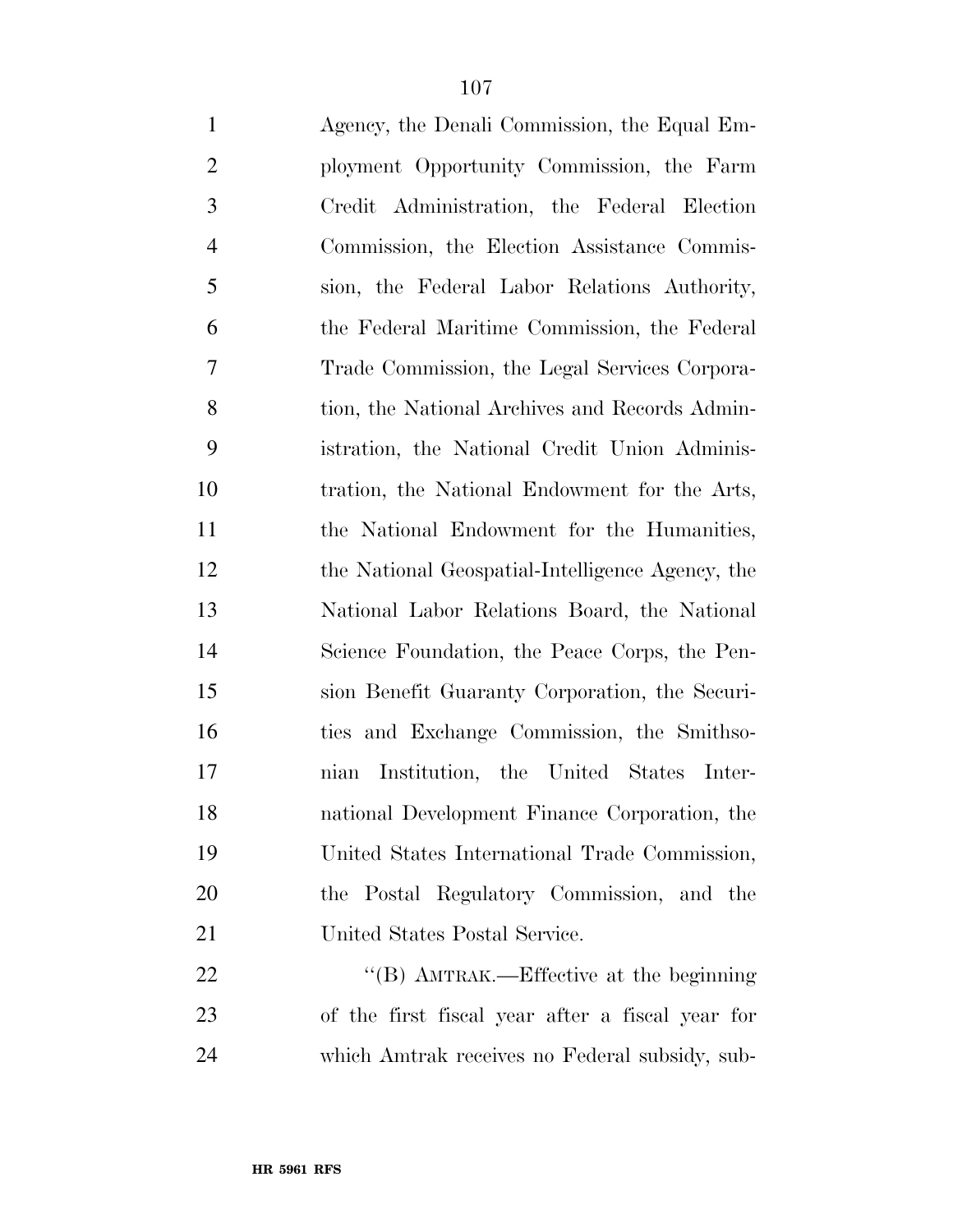| 3              | "(2) FEDERAL ENTITY.—The term 'Federal en-              |
|----------------|---------------------------------------------------------|
| $\overline{4}$ | tity' means any Government corporation (within the      |
| 5              | meaning of section $103(1)$ of this title), any Govern- |
| 6              | ment controlled corporation (within the meaning of      |
| 7              | section $103(2)$ of this title), or any other entity in |
| 8              | the executive branch of the Government, or any          |
| 9              | independent regulatory agency, but does not in-         |
| 10             | clude—                                                  |
| 11             | $\lq\lq$ an establishment (as defined under             |
| 12             | section 401 of this title) or part of an establish-     |
| 13             | ment;                                                   |
| 14             | "(B) a designated Federal entity (as de-                |
| 15             | fined under paragraph $(1)$ of this subsection) or      |
| 16             | part of a designated Federal entity;                    |
| 17             | $\cdot$ (C) the Executive Office of the President;      |
| 18             | $\lq\lq$ (D) the Central Intelligence Agency;           |
| 19             | $\lq\lq$ the Government Accountability Of-              |
| 20             | fice; or                                                |
| 21             | $\lq\lq(F)$ any entity in the judicial or legislative   |
| 22             | branches of the Government, including the Ad-           |
| 23             | ministrative Office of the United States Courts         |
| 24             | and the Architect of the Capitol and any activi-        |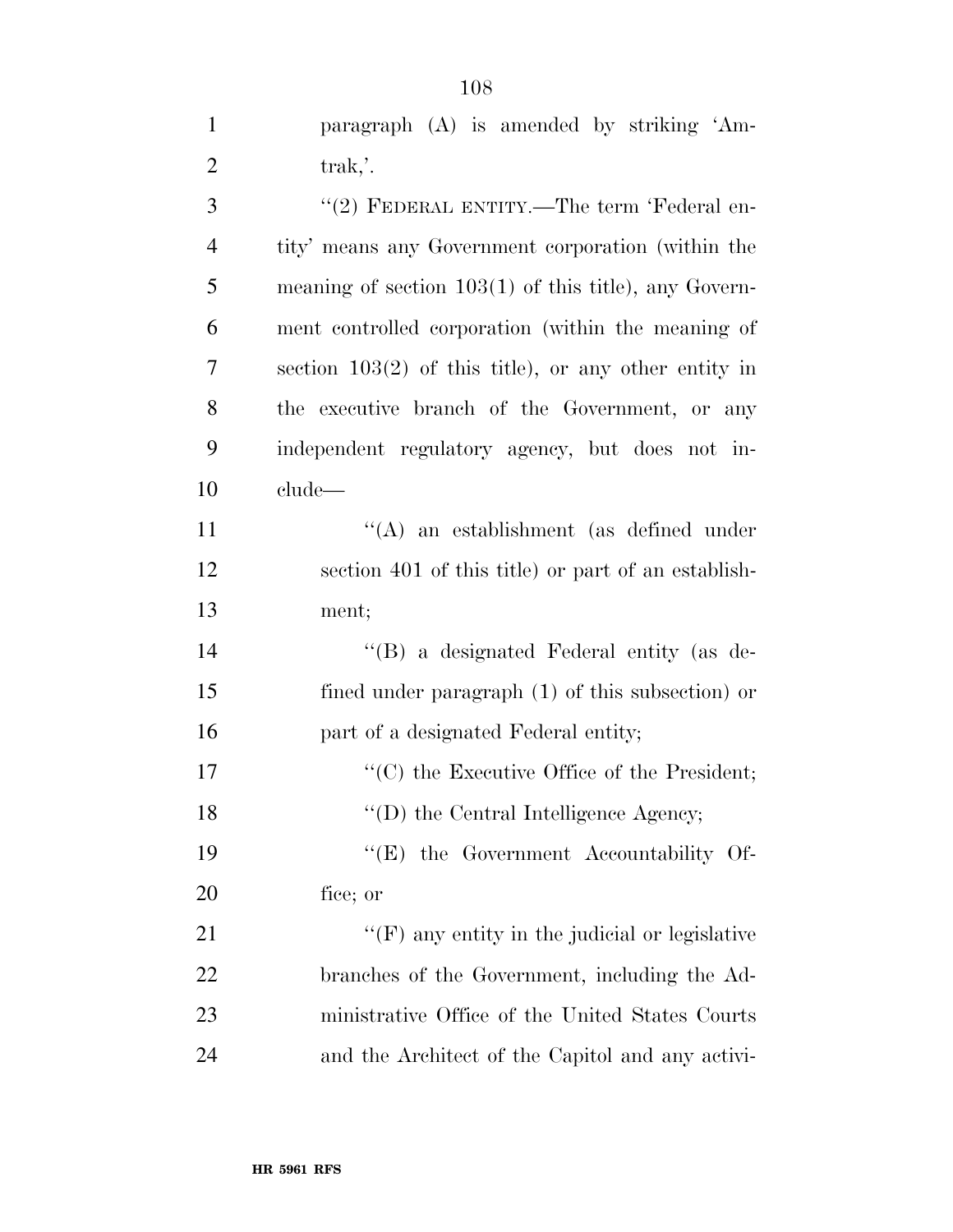ties under the direction of the Architect of the Capitol.

3 "(3) HEAD OF THE DESIGNATED FEDERAL EN- TITY.—The term 'head of the designated Federal en- tity' means the board or commission of the des- ignated Federal entity, or in the event the des- ignated Federal entity does not have a board or commission, any person or persons designated by statute as the head of a designated Federal entity and if no such designation exists, the chief policy- making officer or board of a designated Federal en- tity as identified in the list published pursuant to 13 subsection  $(h)(1)$  of this section, except that—

14 ''(A) with respect to the National Science Foundation, such term means the National Science Board;

 $\text{``(B)}$  with respect to the United States Postal Service, such term means the Governors (within the meaning of section 102(3) of title 39);

21 "'(C) with respect to the Federal Labor Re- lations Authority, such term means the mem- bers of the Authority (described under section 7104 of this title);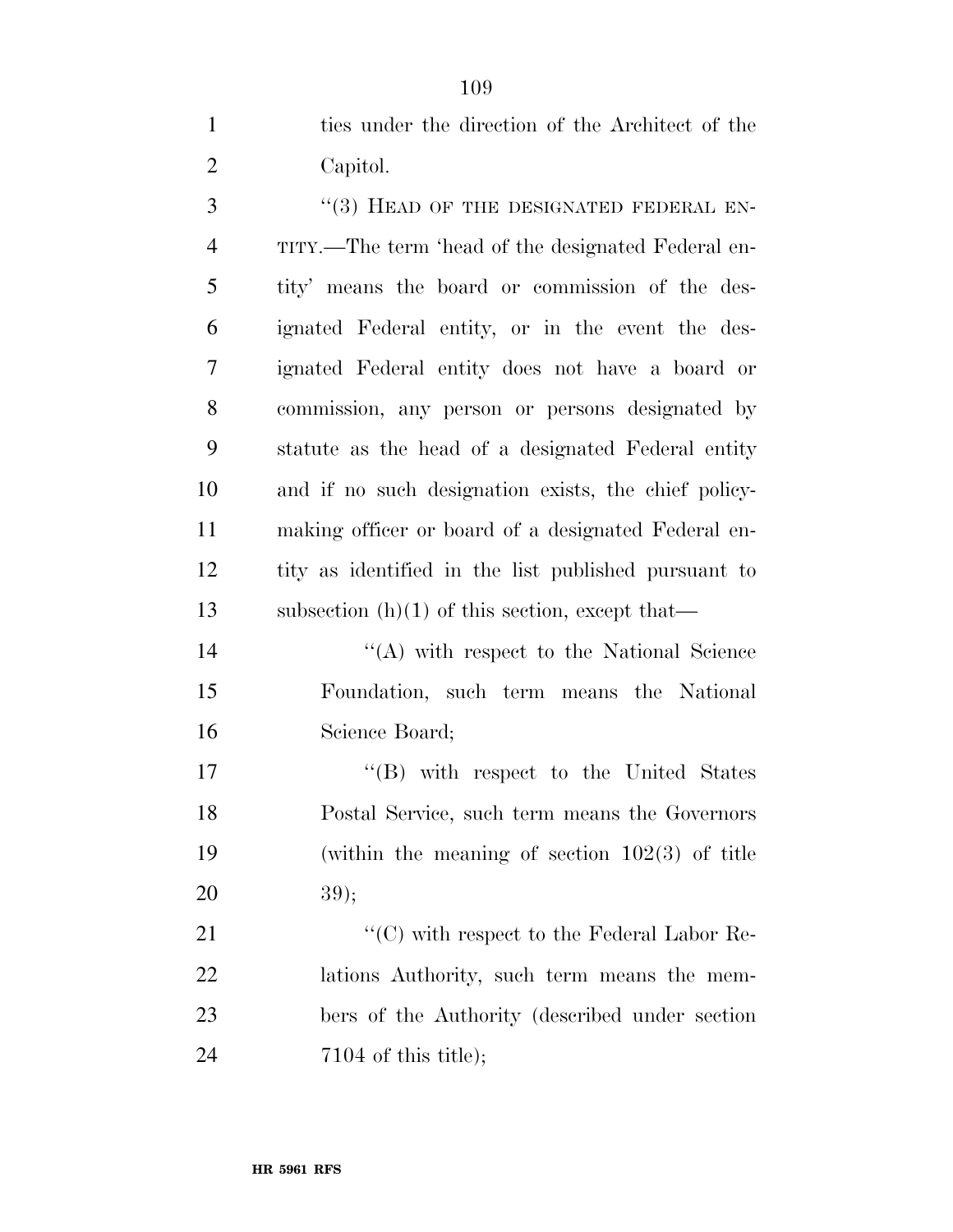| $\mathbf{1}$   | $\lq\lq$ (D) with respect to the Committee for               |
|----------------|--------------------------------------------------------------|
| $\overline{2}$ | Purchase From People Who Are Blind or Se-                    |
| 3              | verely Disabled, such term means the Chairman                |
| $\overline{4}$ | of the Committee for Purchase From People                    |
| 5              | Who Are Blind or Severely Disabled;                          |
| 6              | $\lq\lq(E)$ with respect to the National Archives            |
| 7              | and Records Administration, such term means                  |
| 8              | the Archivist of the United States;                          |
| 9              | $\lq\lq(F)$ with respect to the National Credit              |
| 10             | Union Administration, such term means the                    |
| 11             | National Credit Union Administration Board                   |
| 12             | (described under section 102 of the Federal                  |
| 13             | Credit Union Act $(12 \text{ U.S.C. } 1752a)$ );             |
| 14             | $\lq\lq(G)$ with respect to the National Endow-              |
| 15             | ment of the Arts, such term means the Na-                    |
| 16             | tional Council on the Arts;                                  |
| 17             | $\rm ^{\prime\prime}(H)$ with respect to the National Endow- |
| 18             | ment for the Humanities, such term means the                 |
| 19             | National Council on the Humanities;                          |
| 20             | $\lq\lq$ with respect to the Peace Corps, such               |
| 21             | term means the Director of the Peace Corps;                  |
| 22             | and                                                          |
| 23             | $\lq\lq (J)$ with respect to the United States               |
| 24             | International Development Finance Corpora-                   |
| 25             | tion, such term means the Board of Directors                 |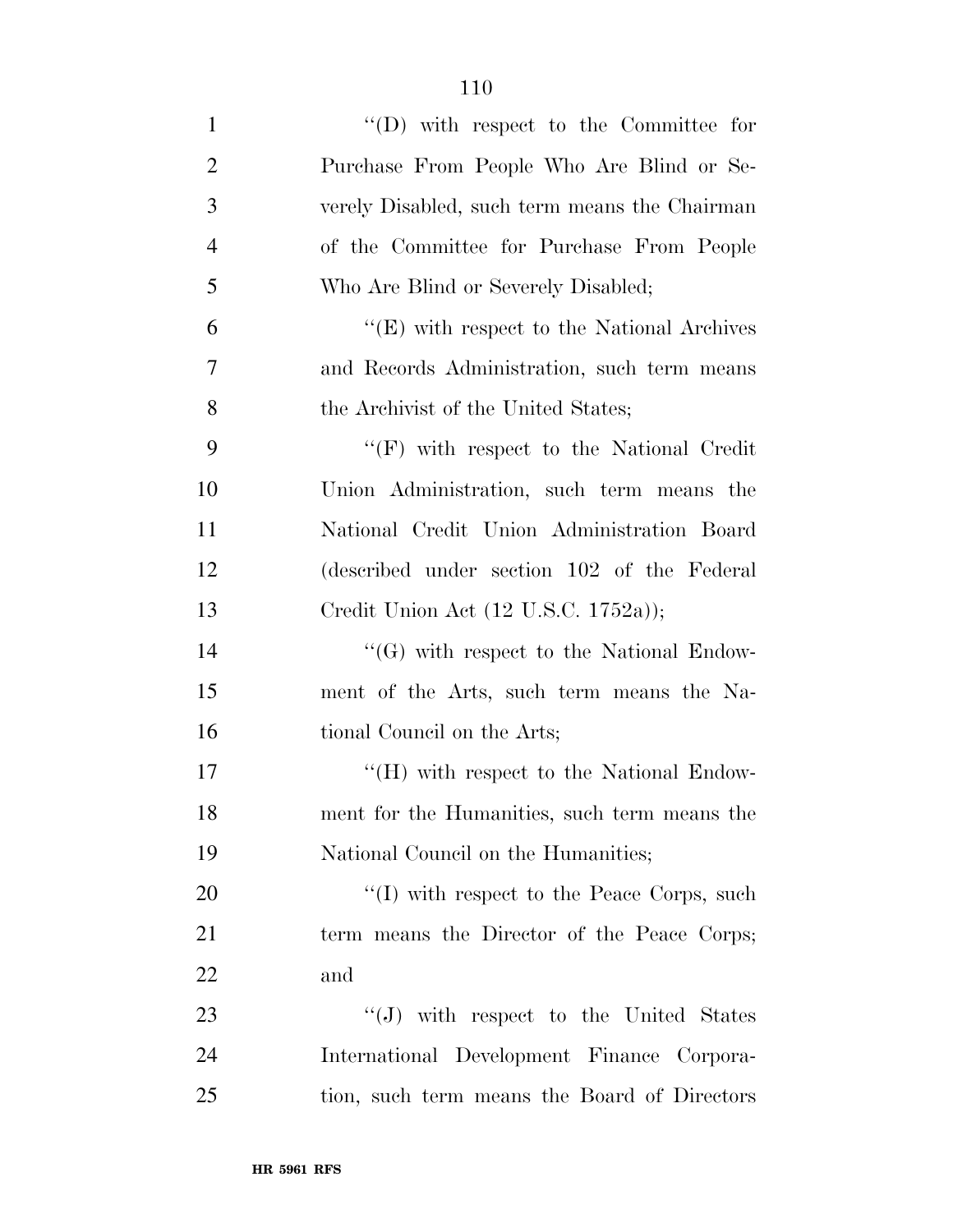| $\mathbf{1}$   | of the United States International Development                  |
|----------------|-----------------------------------------------------------------|
| $\overline{2}$ | Finance Corporation.                                            |
| 3              | $(4)$ HEAD OF THE FEDERAL ENTITY.—The                           |
| $\overline{4}$ | term 'head of the Federal entity' means any person              |
| 5              | or persons designated by statute as the head of a               |
| 6              | Federal entity, and if no such designation exists, the          |
| 7              | chief policymaking officer or board of a Federal enti-          |
| 8              | ty as identified in the list published pursuant to sub-         |
| 9              | section $(h)(1)$ of this section.                               |
| 10             | "(5) INSPECTOR GENERAL.—The term 'Inspec-                       |
| 11             | tor General' means an Inspector General of a des-               |
| 12             | ignated Federal entity.                                         |
| 13             | "(6) OFFICE OF INSPECTOR GENERAL.—The                           |
| 14             | term 'Office of Inspector General' means an Office              |
| 15             | of Inspector General of a designated Federal entity.            |
| 16             | "(b) OFFICE OF INSPECTOR GENERAL IN EACH DES-                   |
| 17             | IGNATED FEDERAL ENTITY.—Not later than 180 days                 |
| 18             | after October 18, 1988, there shall be established and          |
| 19             | maintained in each designated Federal entity an Office of       |
| 20             | Inspector General. The head of the designated Federal en-       |
| 21             | tity shall transfer to such office the offices, units, or other |
| 22             | components, and the functions, powers, or duties thereof,       |
| 23             | that such head determines are properly related to the           |
| 24             | functions of the Office of Inspector General and would,         |
| 25             | if so transferred, further the purposes of this section.        |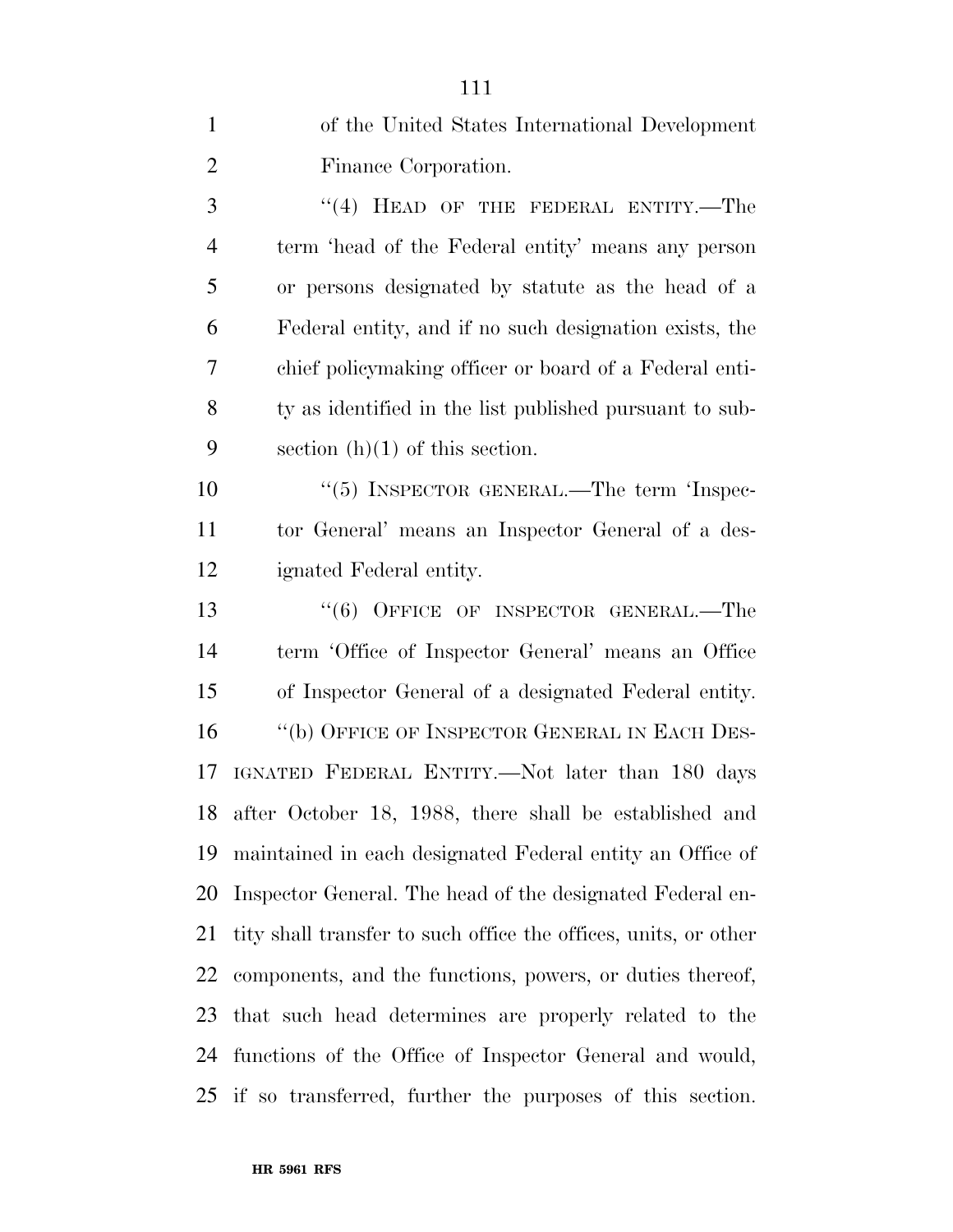There shall not be transferred to such office any program operating responsibilities.

 ''(c) APPOINTMENT OF INSPECTOR GENERAL.—Ex- cept as provided under subsection (f) of this section, the Inspector General shall be appointed by the head of the designated Federal entity in accordance with the applica- ble laws and regulations governing appointments within the designated Federal entity. Each Inspector General shall be appointed without regard to political affiliation and solely on the basis of integrity and demonstrated abil- ity in accounting, auditing, financial analysis, law, man- agement analysis, public administration, or investigations. For purposes of implementing this section, the Chairman of the Board of Governors of the Federal Reserve System shall appoint the Inspector General of the Board of Gov- ernors of the Federal Reserve System and the Bureau of Consumer Financial Protection. The Inspector General of the Board of Governors of the Federal Reserve System and the Bureau of Consumer Financial Protection shall have all of the authorities and responsibilities provided by this Act with respect to the Bureau of Consumer Financial Protection, as if the Bureau were part of the Board of Governors of the Federal Reserve System.

24 "(d) SUPERVISION.—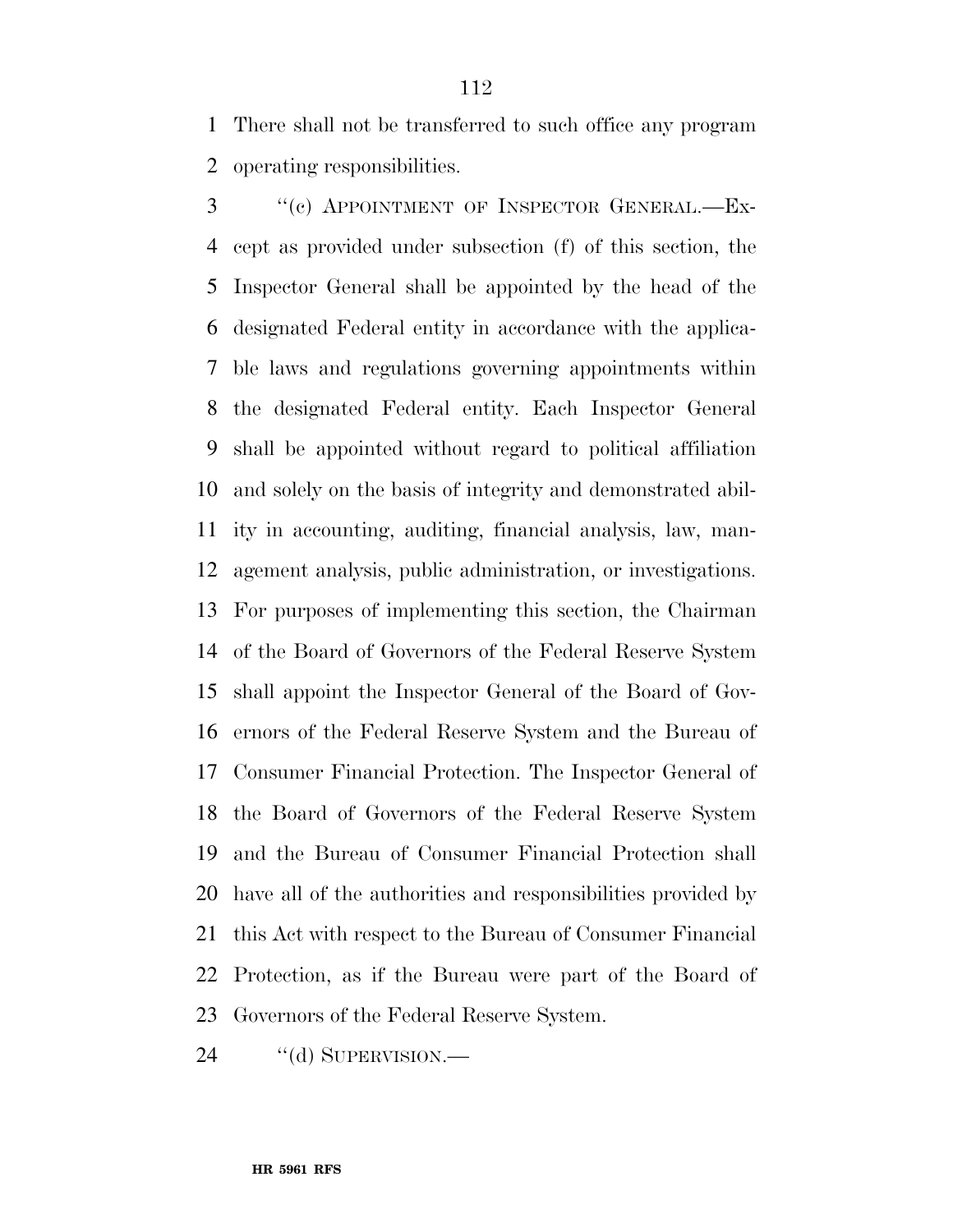1 "(1) IN GENERAL.—Each Inspector General shall report to and be under the general supervision of the head of the designated Federal entity, but shall not report to, or be subject to supervision by, any other officer or employee of such designated Federal entity. Except as provided in paragraph (2), the head of the designated Federal entity shall not prevent or prohibit the Inspector General from initi- ating, carrying out, or completing any audit or in- vestigation, or from issuing any subpoena during the course of any audit or investigation. 12 "(2) EXCEPTION RELATING TO INTELLIGENCE COMMUNITY.— 14 "(A) IN GENERAL.—The Secretary of De- fense, in consultation with the Director of Na- tional Intelligence, may prohibit the inspector general of an element of the intelligence com- munity specified in subparagraph (D) from ini- tiating, carrying out, or completing any audit or investigation, or from accessing information available to an element of the intelligence com- munity specified in subparagraph (D), if the Secretary determines that the prohibition is necessary to protect vital national security in-terests of the United States.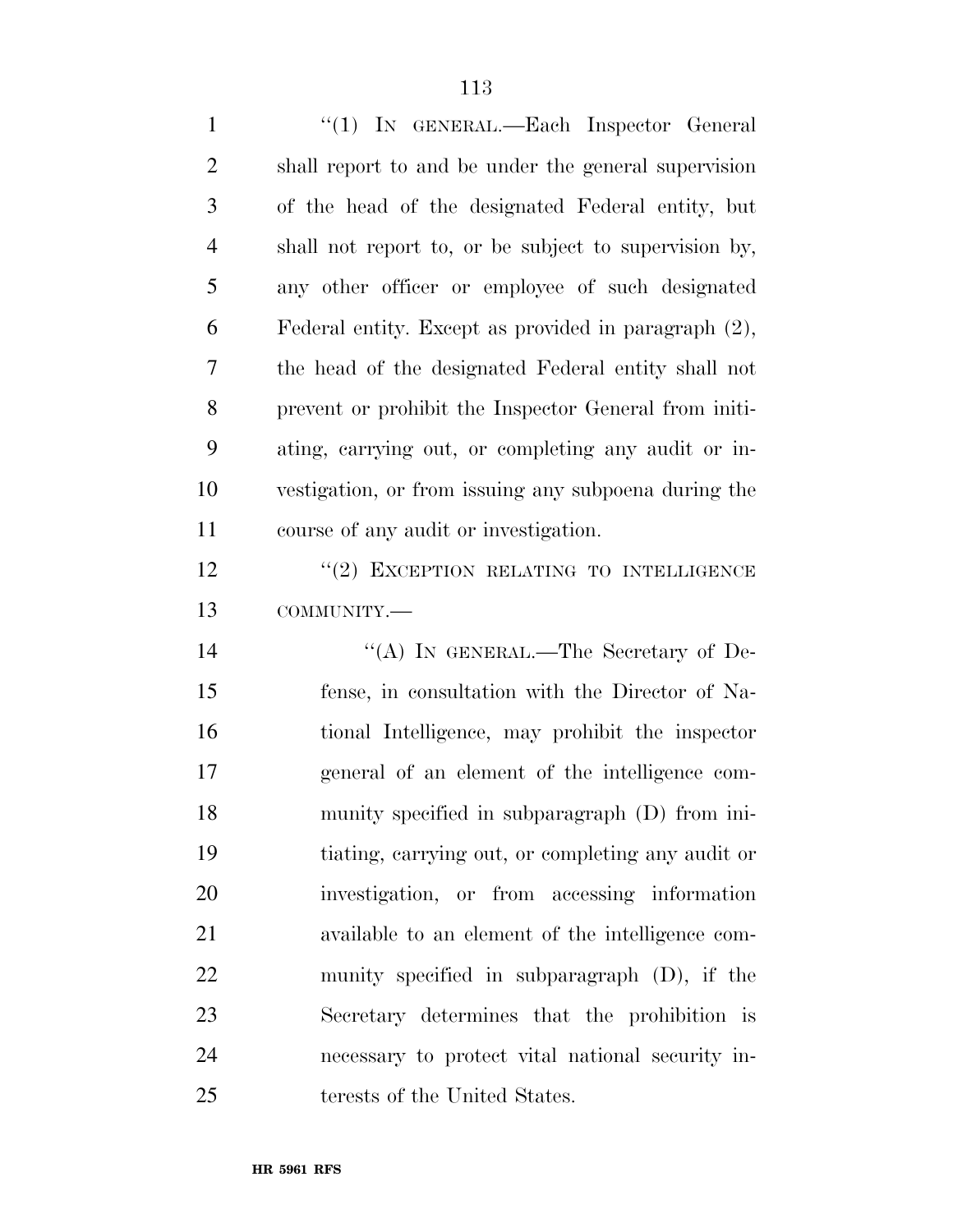| $\mathbf{1}$   | "(B) STATEMENT OF REASONS FOR EXER-                |
|----------------|----------------------------------------------------|
| $\overline{2}$ | CISE OF AUTHORITY.—If the Secretary exer-          |
| 3              | cises the authority under subparagraph $(A)$ , the |
| $\overline{4}$ | Secretary shall submit to the committees of        |
| 5              | Congress specified in subparagraph (E) an ap-      |
| 6              | propriately classified statement of the reasons    |
| $\tau$         | for the exercise of such authority not later than  |
| 8              | 7 days after the exercise of such authority.       |
| 9              | "(C) NOTIFICATION TO INSPECTOR GEN-                |
| 10             | ERAL.—At the same time the Secretary submits       |
| 11             | under subparagraph $(B)$ a statement on the ex-    |
| 12             | ercise of the authority in subparagraph $(A)$ to   |
| 13             | the committees of Congress specified in sub-       |
| 14             | paragraph (E), the Secretary shall notify the      |
| 15             | inspector general of such element of the sub-      |
| 16             | mittal of such statement and, to the extent con-   |
| 17             | with the protection of intelligence<br>sistent     |
| 18             | sources and methods, provide such inspector        |
| 19             | general with a copy of such statement. Such in-    |
| 20             | spector general may submit to such committees      |
| 21             | of Congress any comments on a notice or state-     |
| 22             | ment received by the inspector general under       |
| 23             | this subparagraph that the inspector general       |
| 24             | considers appropriate.                             |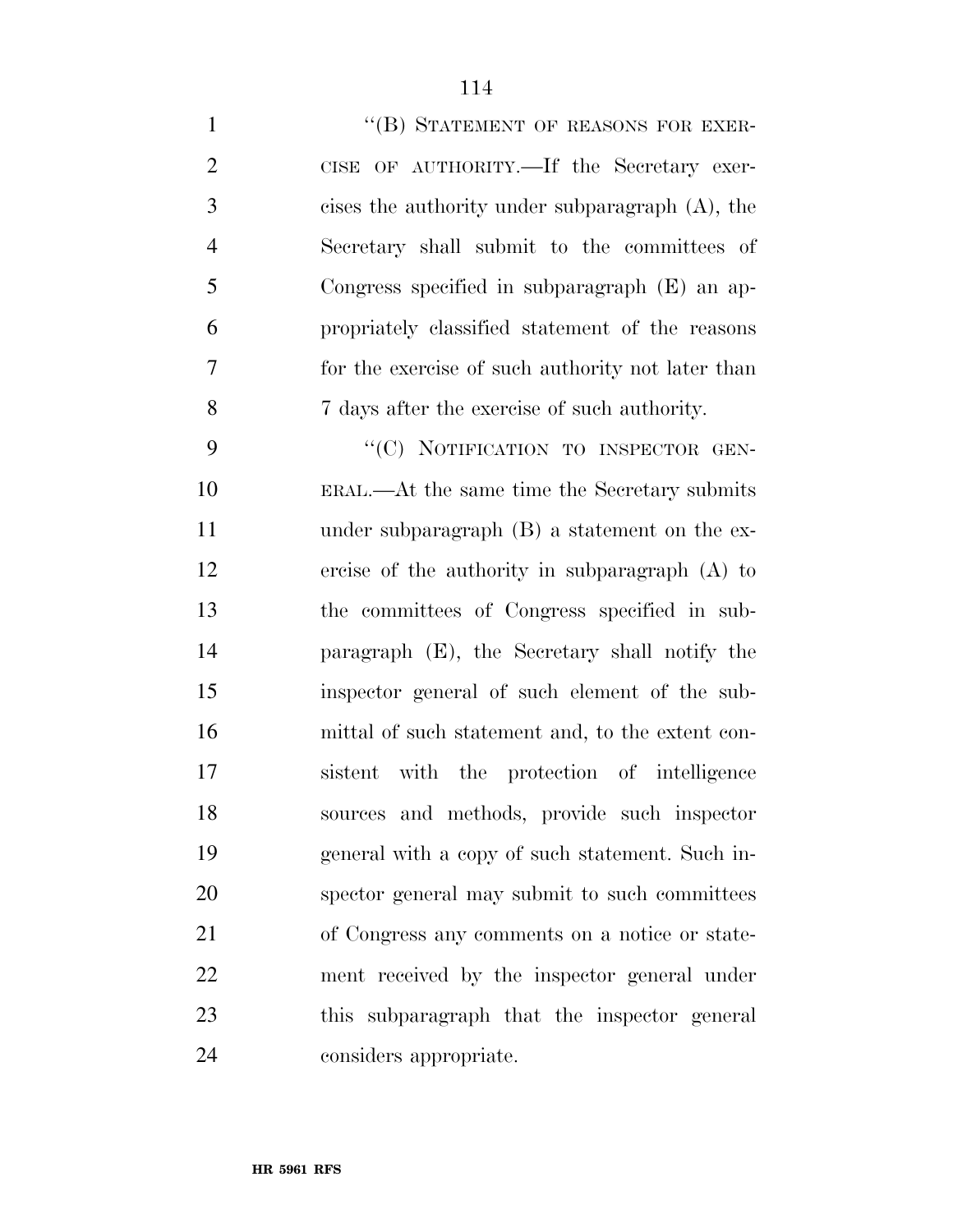| $\mathbf{1}$   | "(D) ELEMENTS OF THE INTELLIGENCE                    |
|----------------|------------------------------------------------------|
| $\overline{2}$ | COMMUNITY.—The elements of the intelligence          |
| 3              | community specified in this subparagraph are         |
| $\overline{4}$ | as follows:                                          |
| 5              | "(i) The Defense Intelligence Agency.                |
| 6              | "(ii) The National Geospatial-Intel-                 |
| 7              | ligence Agency.                                      |
| 8              | "(iii) The National Reconnaissance                   |
| 9              | Office.                                              |
| 10             | "(iv) The National Security Agency.                  |
| 11             | "(E) COMMITTEES OF CONGRESS.—The                     |
| 12             | committees of Congress specified in this sub-        |
| 13             | paragraph are—                                       |
| 14             | "(i) the Committee on Armed Services                 |
| 15             | and the Select Committee on Intelligence             |
| 16             | of the Senate; and                                   |
| 17             | "(ii) the Committee on Armed Serv-                   |
| 18             | ices and the Permanent Select Committee              |
| 19             | on Intelligence of the House of Represent-           |
| 20             | atives.                                              |
| 21             | $``$ (e) REMOVAL.—                                   |
| 22             | "(1) BOARD, CHAIRMAN OF COMMITTEE, OR                |
| 23             | COMMISSION IS HEAD OF DESIGNATED FEDERAL EN-         |
| 24             | TITY.—In the case of a designated Federal entity for |
| 25             | which a board, chairman of a committee, or commis-   |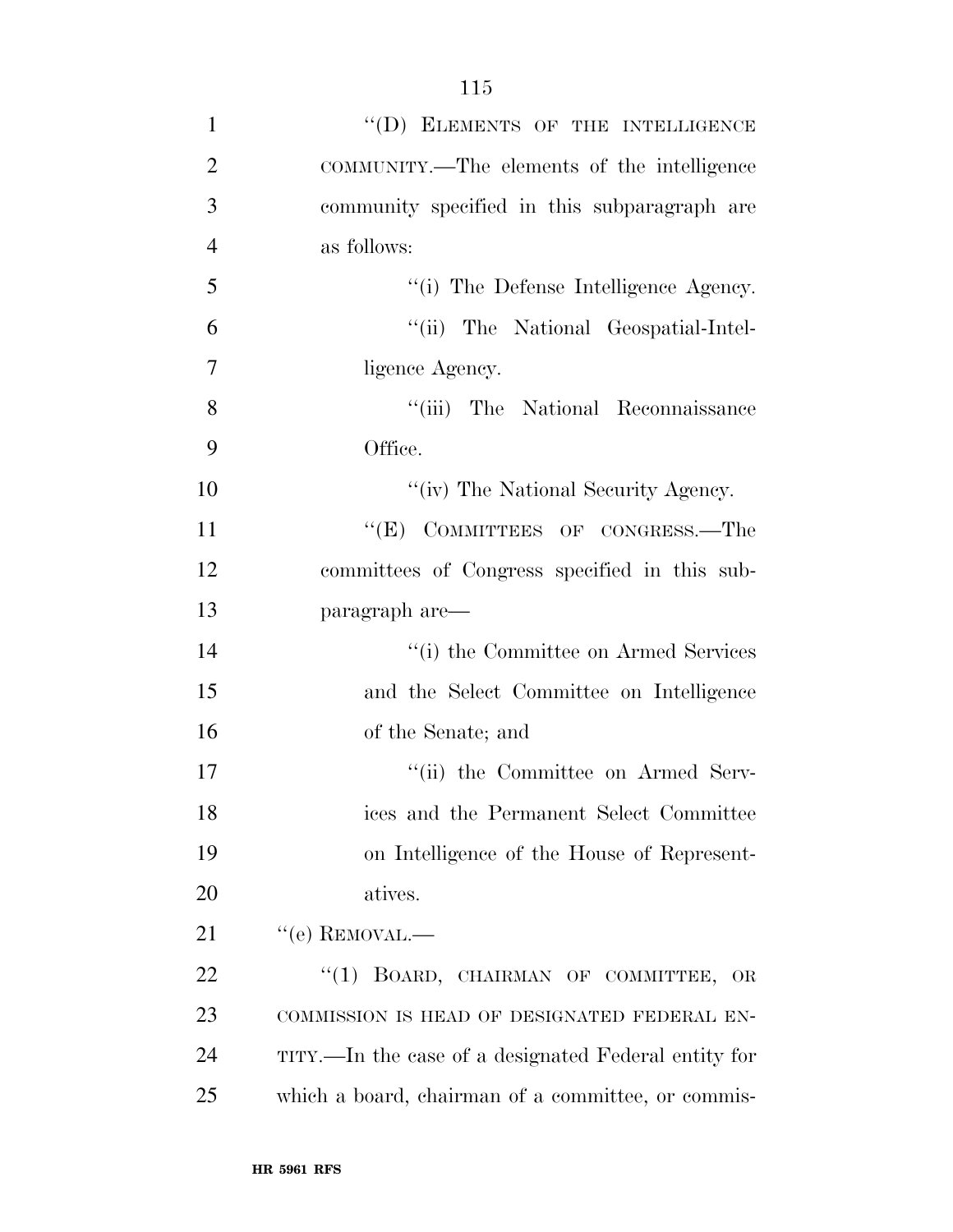sion is the head of the designated Federal entity, a removal under this subsection may only be made 3 approximate upon the written concurrence of a  $\frac{2}{3}$  majority of the board, committee, or commission.

5 "(2) INSPECTOR GENERAL REMOVED OR TRANSFERRED.—If an Inspector General is removed from office or is transferred to another position or location within a designated Federal entity, the head of the designated Federal entity shall communicate in writing the reasons for any such removal or trans- fer to both Houses of Congress, not later than 30 days before the removal or transfer. Nothing in this subsection shall prohibit a personnel action other- wise authorized by law, other than transfer or re-moval.

16 "(f) UNITED STATES POSTAL SERVICE.—

17 "(1) APPOINTMENT.—For purposes of carrying out subsection (c) with respect to the United States Postal Service, the appointment provisions of section 202(e) of title 39 shall be applied.

21 "(2) OVERSIGHT RESPONSIBILITY OF INSPEC- TOR GENERAL FOR ACTIVITIES OF POSTAL INSPEC- TION SERVICE.—In carrying out the duties and re- sponsibilities specified in this chapter, the Inspector General of the United States Postal Service (herein-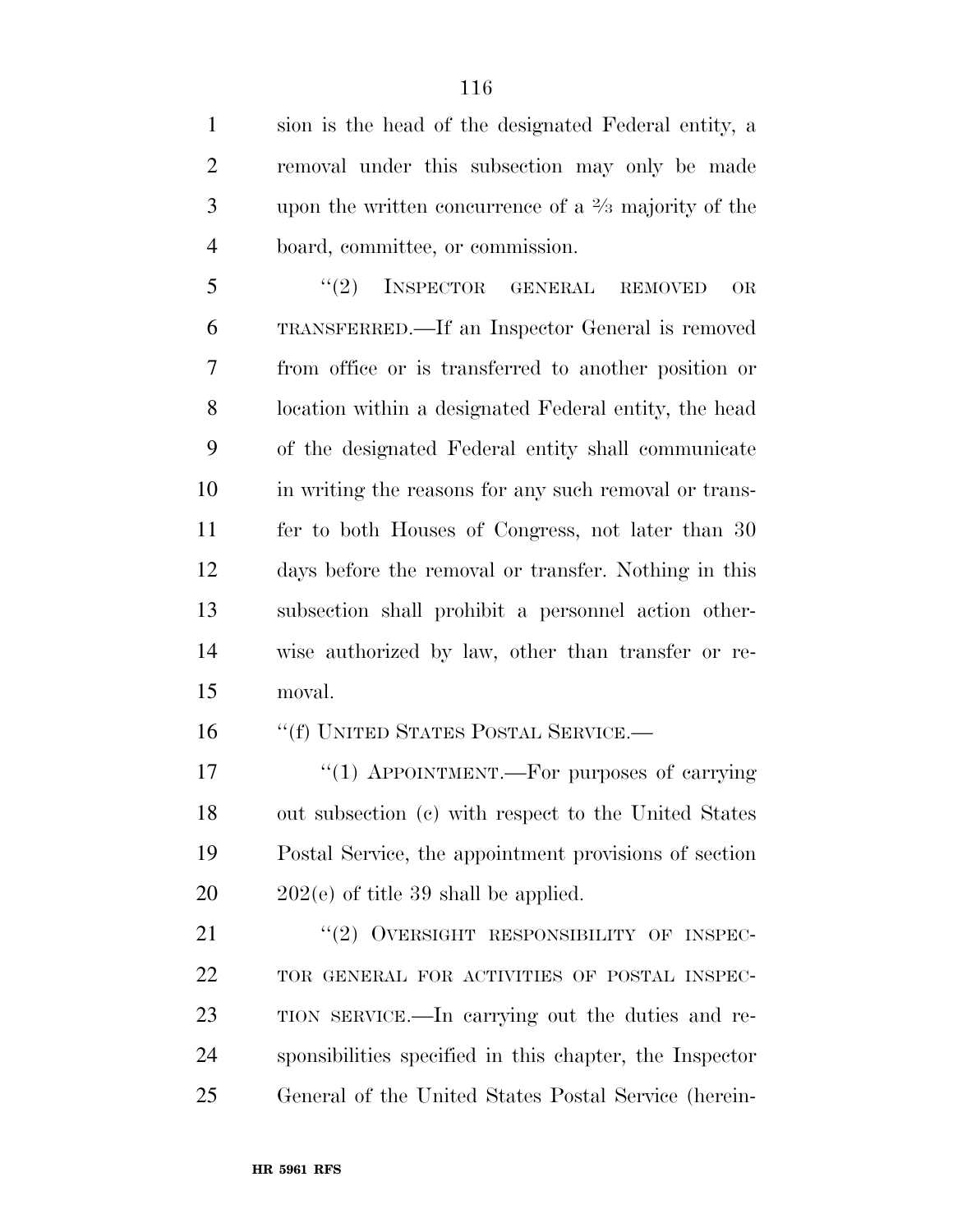| $\mathbf{1}$   | after in this subsection referred to as the 'Inspector' |
|----------------|---------------------------------------------------------|
| $\overline{2}$ | General') shall have oversight responsibility for all   |
| 3              | activities of the Postal Inspection Service, including  |
| $\overline{4}$ | any internal investigation performed by the Postal      |
| 5              | Inspection Service. The Chief Postal Inspector shall    |
| 6              | promptly report the significant activities being car-   |
| 7              | ried out by the Postal Inspection Service to such In-   |
| 8              | spector General.                                        |
| 9              | $\cdot$ (3) AUDITS AND INVESTIGATIONS.—                 |
| 10             | "(A) AUTHORITY, DIRECTION, AND CON-                     |
| 11             | TROL OF GOVERNORS.-                                     |
| 12             | "(i) ACCESS TO SENSITIVE INFORMA-                       |
| 13             | TION.—Notwithstanding subsection<br>(d),                |
| 14             | the Inspector General shall be under the                |
| 15             | authority, direction, and control of the                |
| 16             | Governors with respect to audits or inves-              |
| 17             | tigations, or the issuance of subpoenas,                |
| 18             | which require access to sensitive informa-              |
| 19             | tion concerning—                                        |
| 20             | $\lq(1)$ ongoing civil or criminal in-                  |
| 21             | vestigations or proceedings;                            |
| 22             | $\lq\lq$ (II) undercover operations;                    |
| 23             | "(III) the identity of confidential                     |
| 24             | sources, including protected witnesses;                 |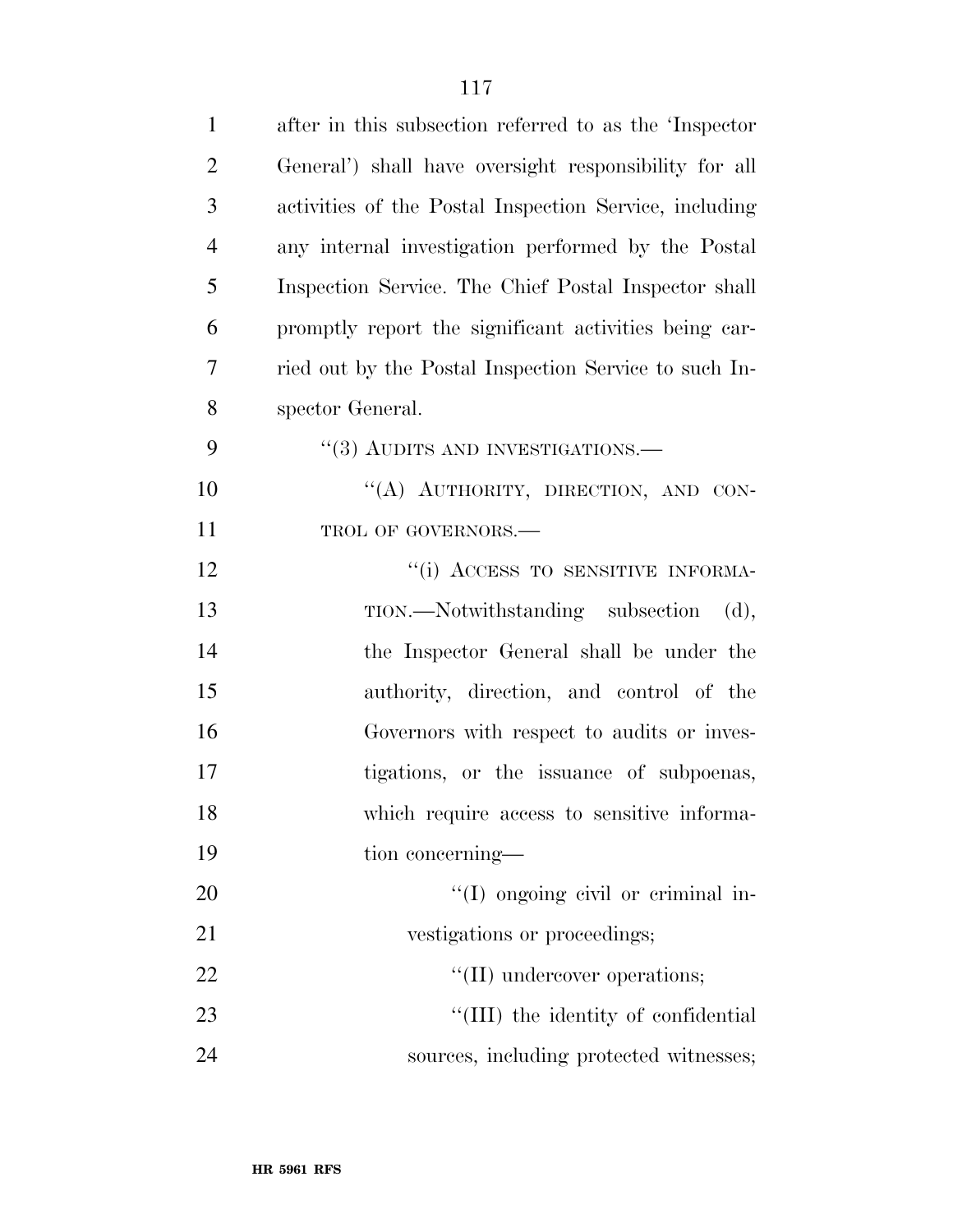| $\mathbf{1}$   | $\lq\lq$ (IV) intelligence or counterintel-  |
|----------------|----------------------------------------------|
| $\overline{2}$ | ligence matters; or                          |
| 3              | $\lq\lq(V)$ other matters the disclosure     |
| $\overline{4}$ | of which would constitute a serious          |
| 5              | threat to national security.                 |
| 6              | "(ii) AUTHORITY TO PROHIBIT IN-              |
| 7              | SPECTOR GENERAL FROM CARRYING OUT            |
| 8              | <b>OR</b><br>COMPLETING AUDIT OR INVESTIGA-  |
| 9              | TION.—With respect to the information de-    |
| 10             | scribed under clause (i), the Governors      |
| 11             | may prohibit the Inspector General from      |
| 12             | carrying out or completing any audit or in-  |
| 13             | vestigation, or from issuing any subpoena,   |
| 14             | after such Inspector General has decided     |
| 15             | to initiate, carry out, or complete such     |
| 16             | audit or investigation or to issue such sub- |
| 17             | poena, if the Governors determine that       |
| 18             | such prohibition is necessary to prevent the |
| 19             | disclosure of any information described      |
| 20             | under clause (i) or to prevent significant   |
| 21             | impairment to the national interests of the  |
| 22             | United States.                               |
| 23             | "(iii) NOTIFICATION OF REASONS FOR           |
| 24             | EXERCISE OF POWER.—If the Governors          |
| 25             | exercise any power under clause (i) or (ii), |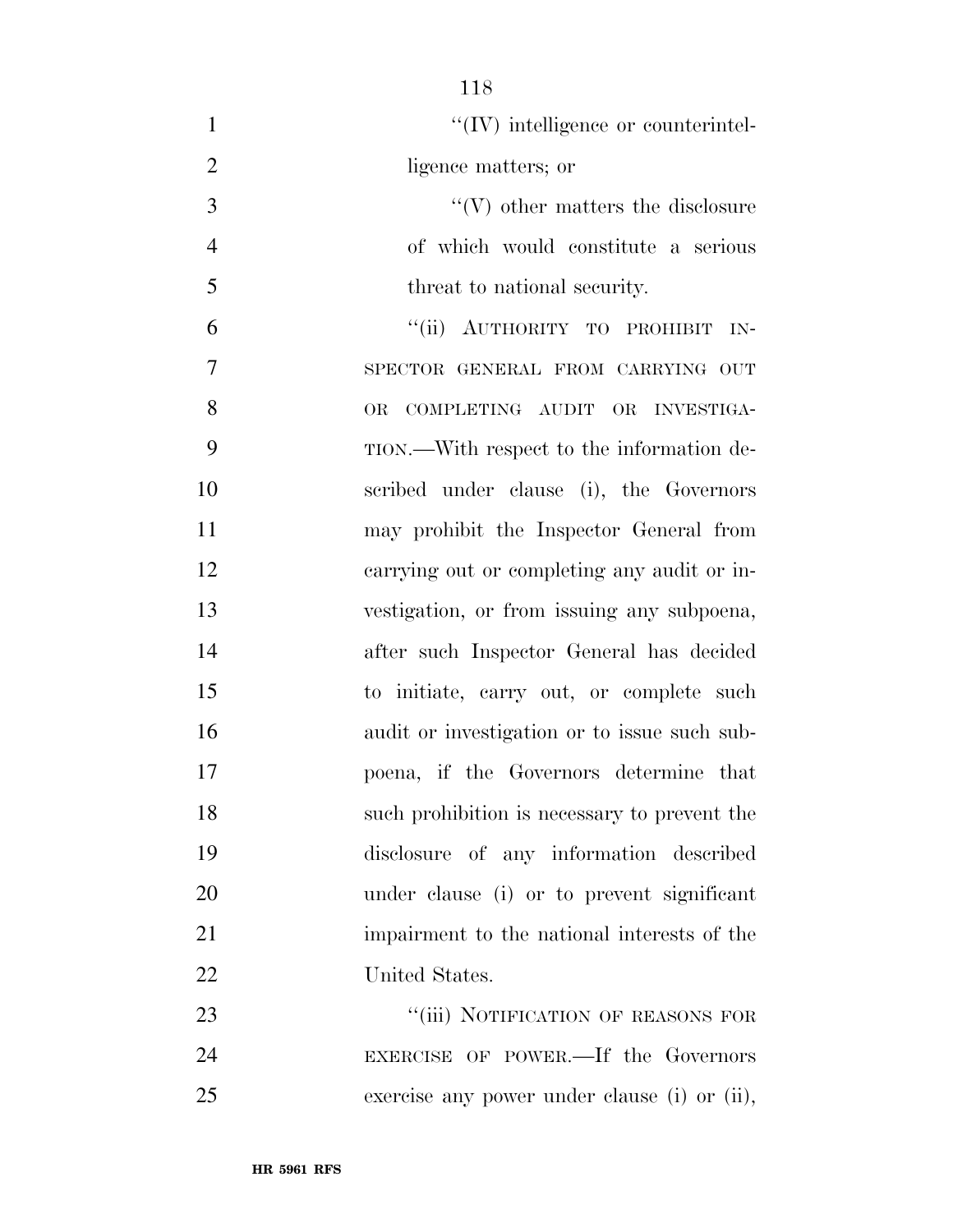| $\mathbf{1}$   | the Governors shall notify the Inspector      |
|----------------|-----------------------------------------------|
| $\overline{2}$ | General in writing, stating the reasons for   |
| 3              | such exercise. Within 30 days after receipt   |
| $\overline{4}$ | of any such notice, the Inspector General     |
| 5              | shall transmit a copy of such notice to the   |
| 6              | Committee on Homeland Security and            |
| $\overline{7}$ | Governmental Affairs of the Senate and        |
| 8              | the Committee on Oversight and Reform of      |
| 9              | the House of Representatives, and to other    |
| 10             | appropriate committees or subcommittees       |
| 11             | of the Congress.                              |
| 12             | "(B) INITIATING, CONDUCTING, AND SU-          |
| 13             | PERVISING AUDITS AND INVESTIGATIONS.-In       |
| 14             | carrying out the duties and responsibilities  |
| 15             | specified in this chapter, the Inspector Gen- |
| 16             | eral—                                         |
| 17             | "(i) may initiate, conduct, and super-        |
| 18             | vise such audits and investigations in the    |
| 19             | United States Postal Service as the Inspec-   |
| 20             | tor General considers appropriate; and        |
| 21             | "(ii) shall give particular regard to         |
| 22             | the activities of the Postal Inspection Serv- |
| 23             | ice with a view toward avoiding duplication   |
| 24             | and ensuring effective coordination and co-   |
| 25             | operation.                                    |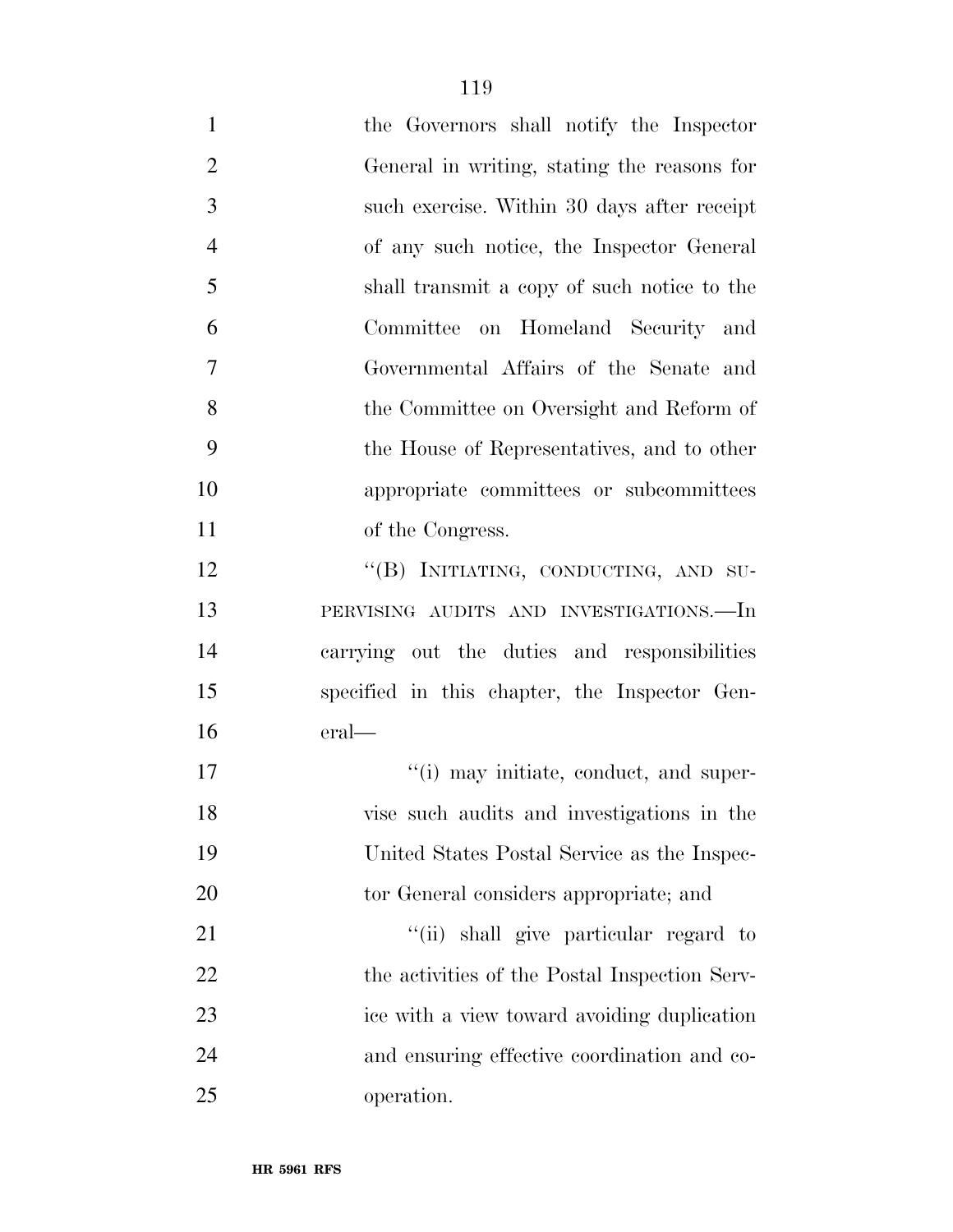1 "'(C) REPORTING SERIOUS PROBLEMS, ABUSES, OR DEFICIENCIES.—Any report re- quired to be transmitted by the Governors to the appropriate committees or subcommittees of the Congress under section 405(e) of this title shall also be transmitted, within the 7-day pe- riod specified under such section, to the Com- mittee on Homeland Security and Govern- mental Affairs of the Senate and the Committee on Oversight and Reform of the House of Rep-resentatives.

12 ''(4) LIMITATION.—Nothing in this chapter shall restrict, eliminate, or otherwise adversely affect any of the rights, privileges, or benefits of either em- ployees of the United States Postal Service, or labor organizations representing employees of the United States Postal Service, under chapter 12 of title 39, the National Labor Relations Act, any handbook or manual affecting employee labor relations with the United States Postal Service, or any collective bar-gaining agreement.

22 "(5) DEFINITION OF GOVERNORS.—In this sub- section, the term 'Governors' has the meaning given 24 the term by section  $102(3)$  of title 39.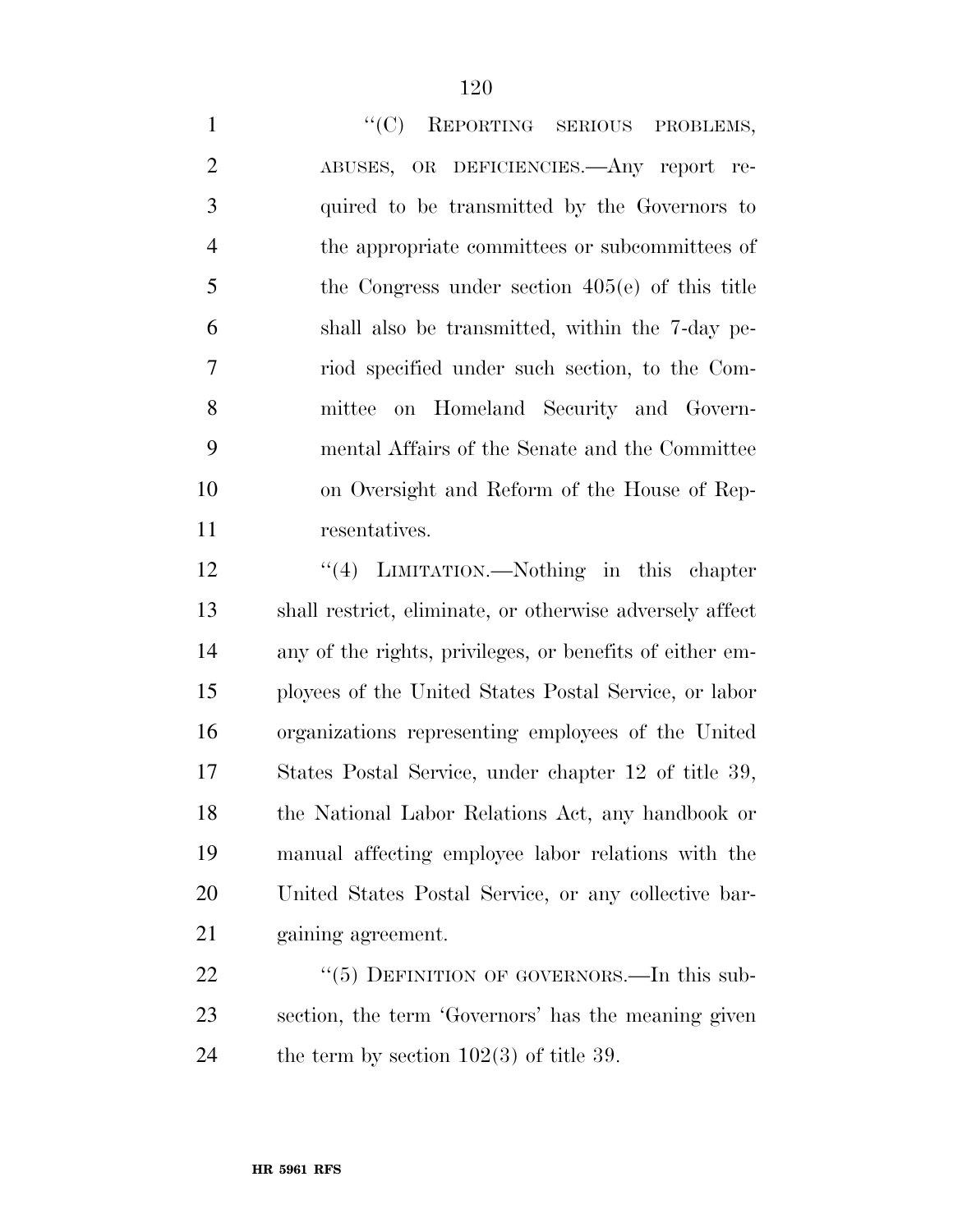| $\mathbf{1}$   | "(6) AUTHORIZATION OF APPROPRIATIONS.-                    |
|----------------|-----------------------------------------------------------|
| $\overline{2}$ | There are authorized to be appropriated, out of the       |
| 3              | Postal Service Fund, such sums as may be necessary        |
| $\overline{4}$ | for the Office of Inspector General of the United         |
| 5              | States Postal Service.                                    |
| 6              | "(g) SPECIAL APPLICATION.—                                |
| 7              | "(1) SECTIONS 404, 405, 406, AND 407.—Sections            |
| 8              | $404, 405, 406$ (other than paragraphs $(7)$ and $(8)$ )  |
| 9              | of section $406(a)$ , and $407$ of this title shall apply |
| 10             | to each Inspector General and Office of Inspector         |
| 11             | General of a designated Federal entity, and such          |
| 12             | sections shall be applied to each designated Federal      |
| 13             | entity and head of the designated Federal entity (as      |
| 14             | defined under subsection $(a)$ ) by substituting—         |
| 15             | $\lq\lq$ designated Federal entity' for 'estab-           |
| 16             | lishment'; and                                            |
| 17             | "(B) 'head of the designated Federal enti-                |
| 18             | ty' for 'head of the establishment'.                      |
| 19             | "(2) PERSONNEL.—In addition to the other au-              |
| 20             | thorities specified in this chapter, an Inspector Gen-    |
| 21             | eral is authorized to select, appoint, and employ         |
| 22             | such officers and employees as may be necessary for       |
| 23             | carrying out the functions, powers, and duties of the     |
| 24             | Office of Inspector General and to obtain the tem-        |
| 25             | porary or intermittent services of experts or consult-    |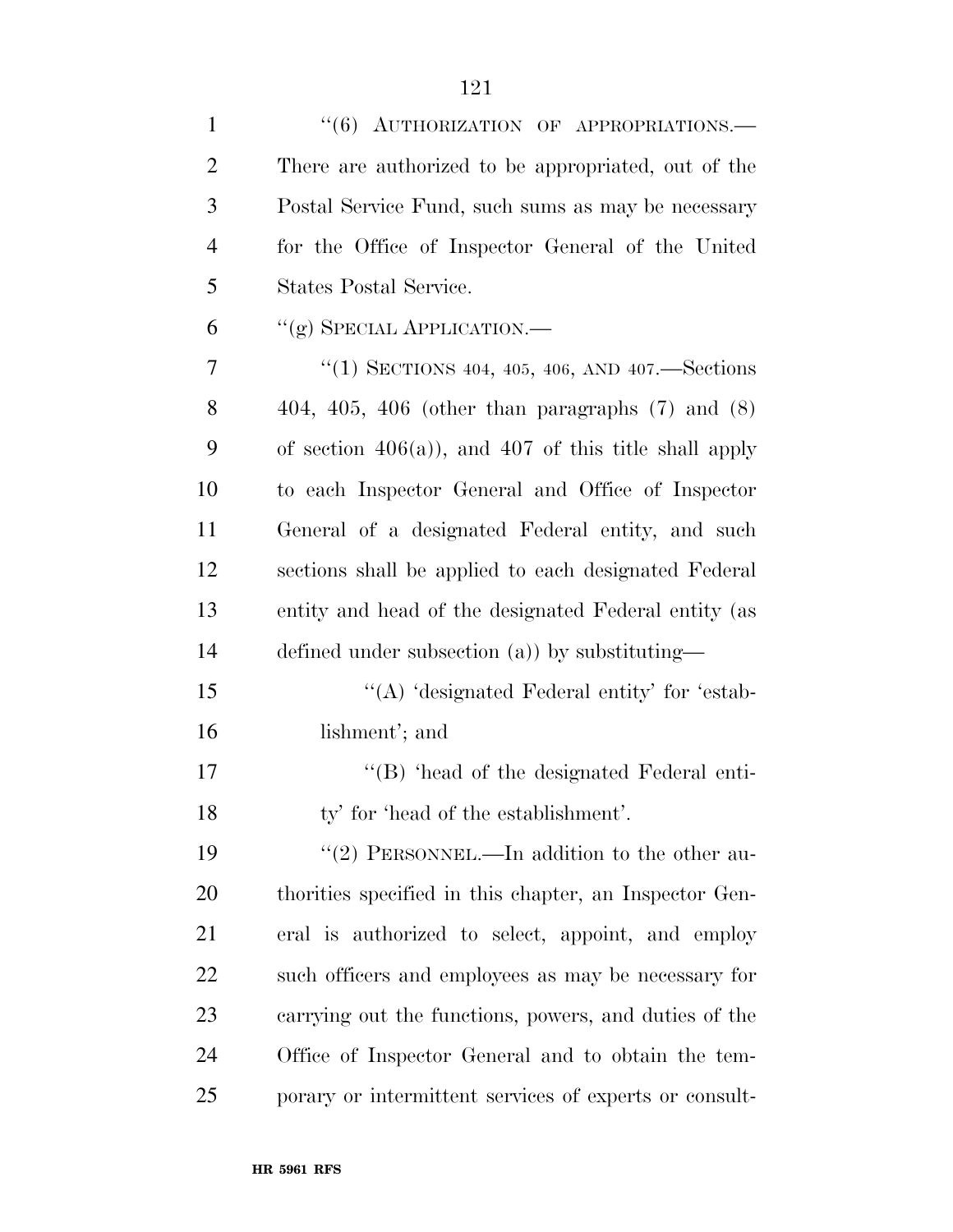| $\mathbf{1}$   | ants or an organization of experts or consultants,            |
|----------------|---------------------------------------------------------------|
| $\overline{2}$ | subject to the applicable laws and regulations that           |
| $\mathfrak{Z}$ | govern such selections, appointments, and employ-             |
| $\overline{4}$ | ment, and the obtaining of such services, within the          |
| 5              | designated Federal entity.                                    |
| 6              | "(3) APPLICATION OF SECTION $412(a)$ .—Not-                   |
| 7              | withstanding the last sentence of subsection $(d)(1)$         |
| 8              | of this section, the provisions of subsection (a) of          |
| 9              | section 412 of this title (other than the provisions of       |
| 10             | subparagraphs $(A)$ , $(B)$ , $(C)$ , and $(E)$ of subsection |
| 11             | $(a)(1)$ of section 412 of this title) shall apply to the     |
| 12             | Inspector General of the Board of Governors of the            |
| 13             | Federal Reserve System and the Bureau of Con-                 |
| 14             | sumer Financial Protection and the Chairman of the            |
| 15             | Board of Governors of the Federal Reserve System              |
| 16             | in the same manner as such provisions apply to the            |
| 17             | Inspector General of the Department of the Treas-             |
| 18             | ury and the Secretary of the Treasury, respectively.          |
| 19             | COUNSEL.—Each Inspector General<br>``(4)                      |
| 20             | shall—                                                        |
| 21             | $\lq\lq$ in accordance with applicable laws                   |
| 22             | and regulations governing appointments within                 |
| 23             | the designated Federal entity, appoint a Coun-                |
| 24             | sel to the Inspector General who shall report to              |
| 25             | the Inspector General;                                        |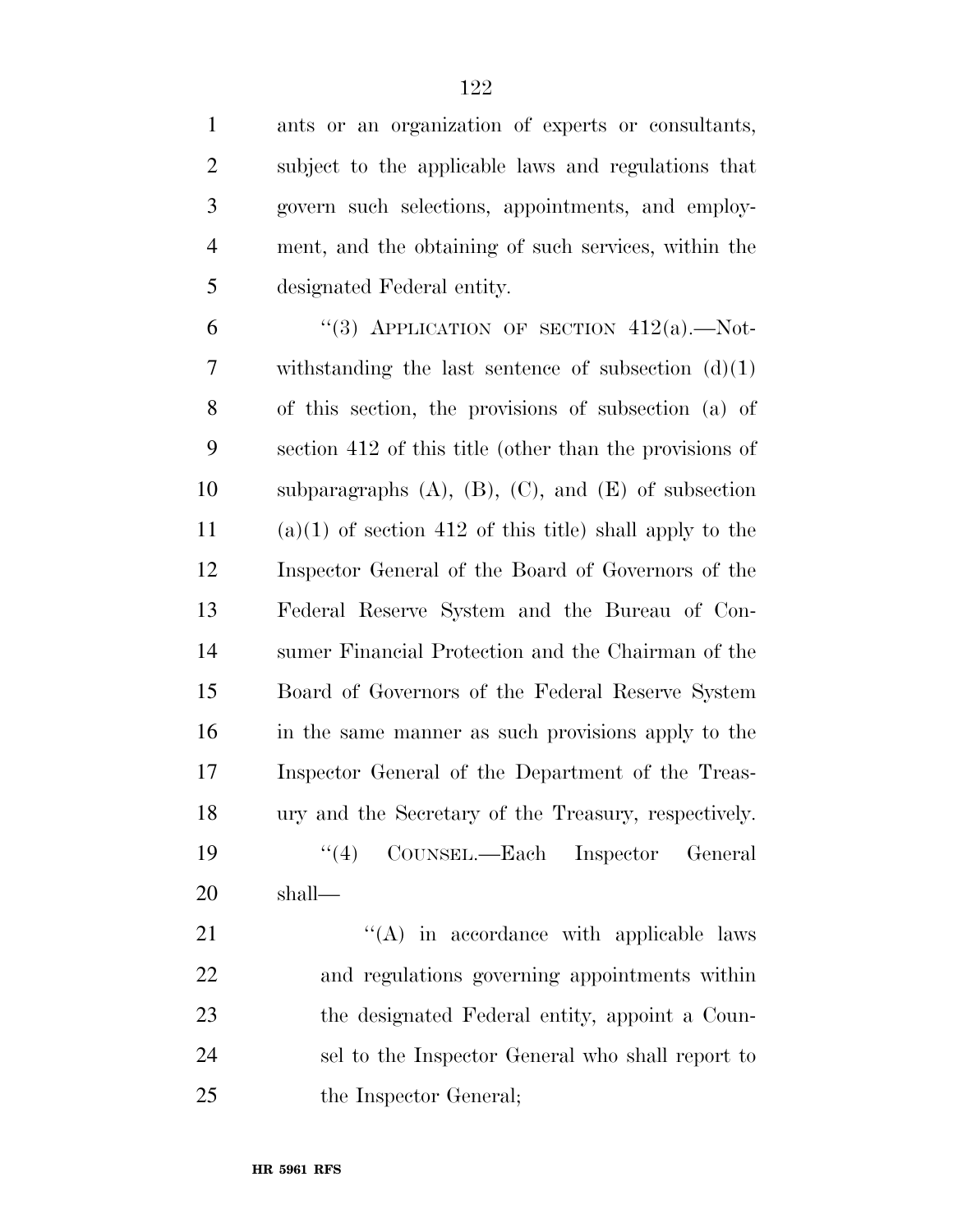| $\mathbf{1}$   | $\lq\lq (B)$ obtain the services of a counsel ap-        |
|----------------|----------------------------------------------------------|
| $\overline{2}$ | pointed by and directly reporting to another In-         |
| 3              | spector General on a reimbursable basis; or              |
| $\overline{4}$ | "(C) obtain the services of appropriate                  |
| 5              | staff of the Council of the Inspectors General           |
| 6              | on Integrity and Efficiency on a reimbursable            |
| 7              | basis.                                                   |
| 8              | "(h) ANNUAL LISTING AND REPORT.—                         |
| 9              | "(1) LISTING.—Each year, the Director of the             |
| 10             | Office of Management and Budget, after consulta-         |
| 11             | tion with the Comptroller General of the United          |
| 12             | States, shall publish in the Federal Register a list of  |
| 13             | the Federal entities and designated Federal entities     |
| 14             | and if the designated Federal entity is not a board      |
| 15             | or commission, include the head of each such entity      |
| 16             | (as defined under subsection $(a)$ ).                    |
| 17             | "(2) REPORT. - On October 31 of each year,               |
| 18             | the head of each Federal entity (as defined under        |
| 19             | subsection $(a)$ ) shall prepare and transmit to the Di- |
| 20             | rector of the Office of Management and Budget and        |
| 21             | to each House of the Congress a report that—             |
| 22             | $\lq\lq$ states whether there has been estab-            |
| 23             | lished in the Federal entity an office that meets        |
| 24             | the requirements of this section;                        |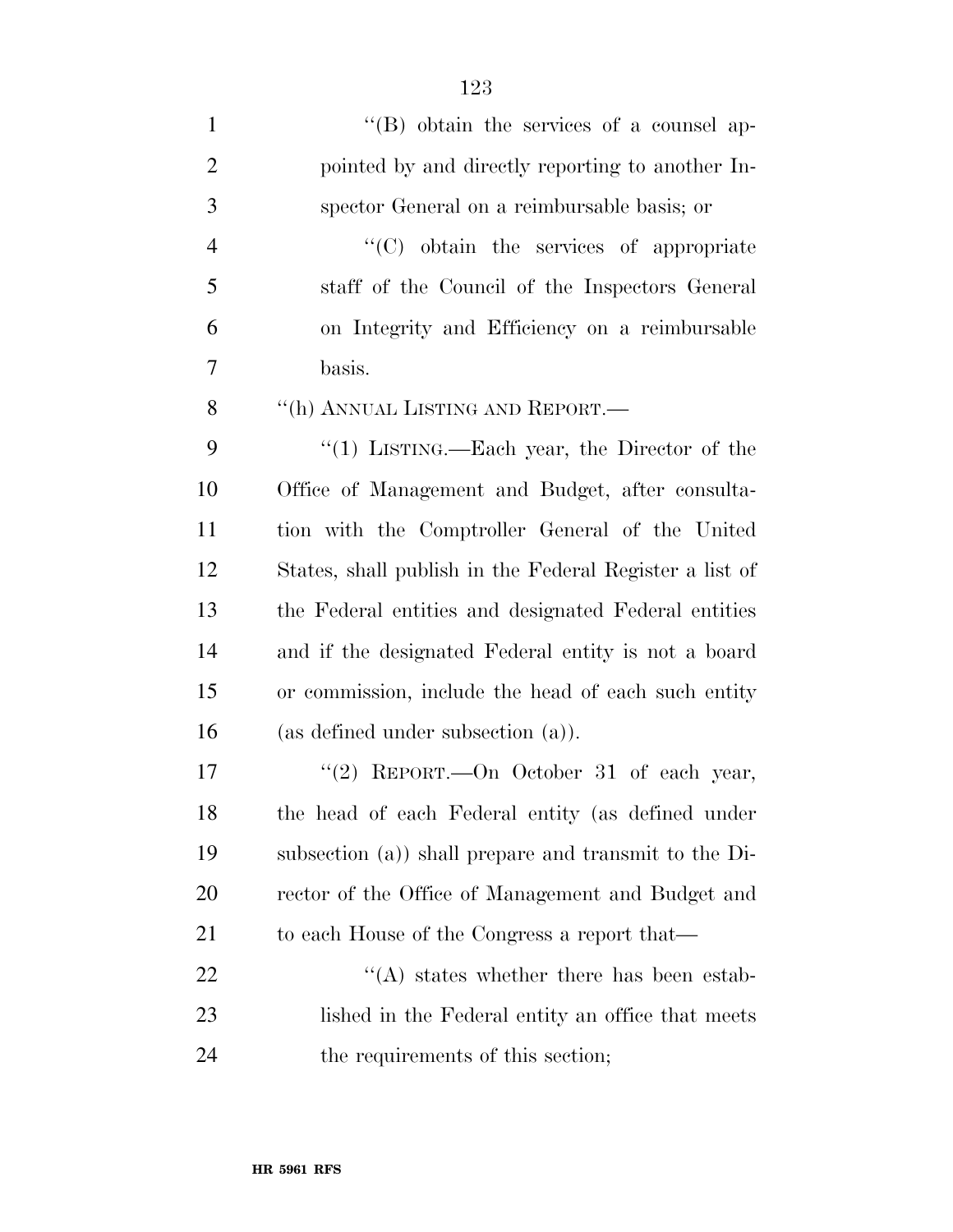''(B) specifies the actions taken by the Federal entity otherwise to ensure that audits are conducted of its programs and operations in accordance with the standards for audit of gov- ernmental organizations, programs, activities, and functions issued by the Comptroller Gen- eral of the United States, and includes a list of each audit report completed by a Federal or non-Federal auditor during the reporting period and a summary of any particularly significant findings; and 12 "'(C) summarizes any matters relating to the personnel, programs, and operations of the Federal entity referred to prosecutive authori- ties, including a summary description of any preliminary investigation conducted by or at the request of the Federal entity concerning these matters, and the prosecutions and convictions which have resulted. **''§ 416. Additional provisions with respect to Inspec- tors General of the intelligence commu- nity**  23 "(a) DEFINITIONS.—In this section:

24 "(1) INTELLIGENCE COMMITTEES.—The term 'intelligence committees' means the Permanent Se-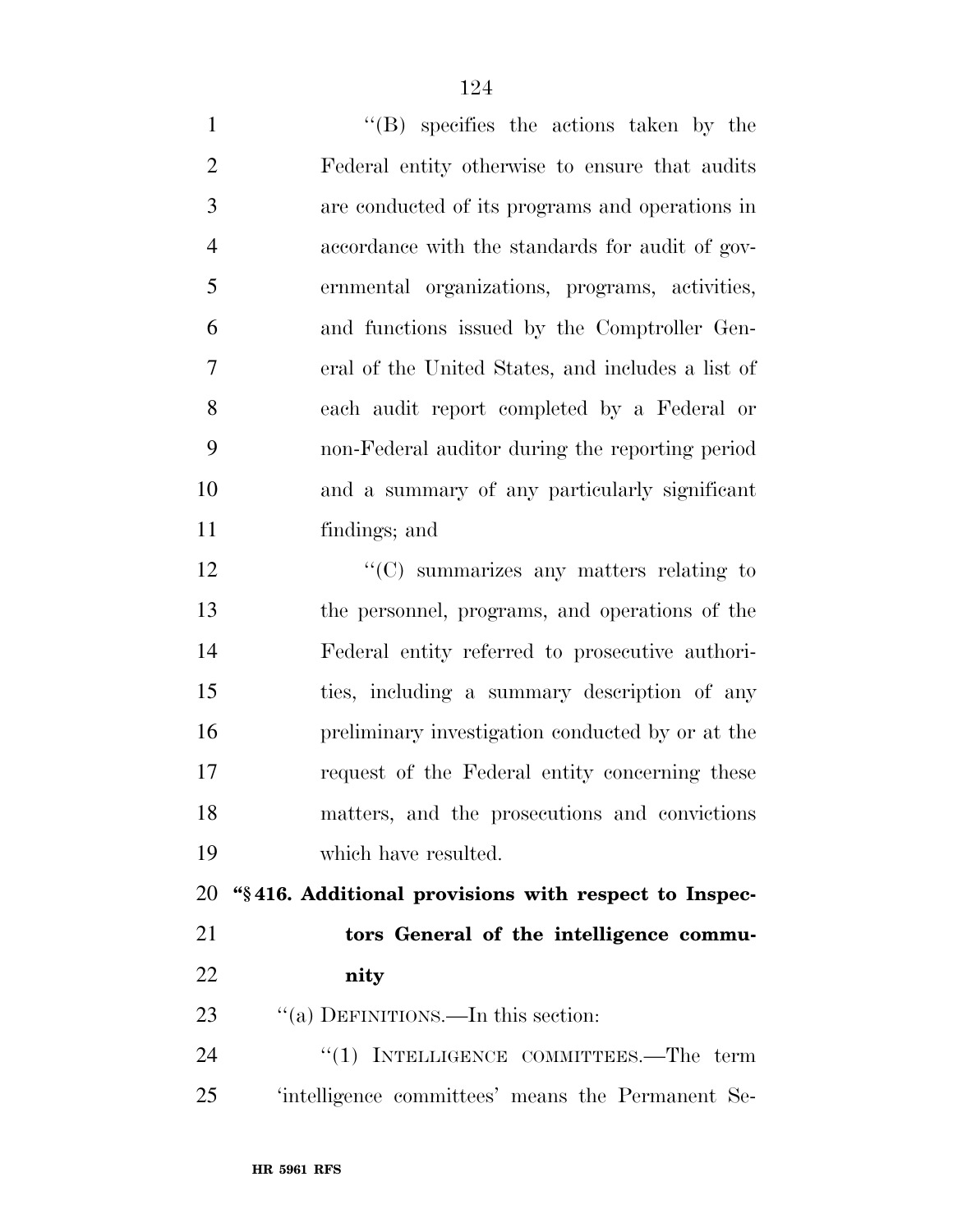| $\mathbf{1}$   | lect Committee on Intelligence of the House of Rep- |
|----------------|-----------------------------------------------------|
| 2              | resentatives and the Select Committee on Intel-     |
| 3              | ligence of the Senate.                              |
| $\overline{4}$ | "(2) URGENT CONCERN.—The term 'urgent               |
| 5              | concern' means any of the following:                |
| 6              | $\lq\lq$ A serious or flagrant problem, abuse,      |
| 7              | violation of law or Executive order, or defi-       |
| 8              | ciency relating to the funding, administration,     |
| 9              | or operations of an intelligence activity involv-   |
| 10             | ing classified information, but does not include    |
| 11             | differences of opinions concerning public policy    |
| 12             | matters.                                            |
| 13             | "(B) A false statement to Congress, or a            |
| 14             | willful withholding from Congress, on an issue      |
| 15             | of material fact relating to the funding, admin-    |
| 16             | istration, or operation of an intelligence activ-   |
| 17             | ity.                                                |
| 18             | "(C) An action, including a personnel ac-           |
| 19             | tion described in section $2302(a)(2)(A)$ of this   |
| 20             | title constituting reprisal or threat of reprisal   |
| 21             | prohibited under section $407(c)$ of this title in  |
| 22             | response to an employee's reporting an urgent       |
| 23             | concern in accordance with this section.            |
| 24             | "(b) COMPLAINT OR INFORMATION WITH RESPECT          |
| 25             | TO URGENT CONCERN.—                                 |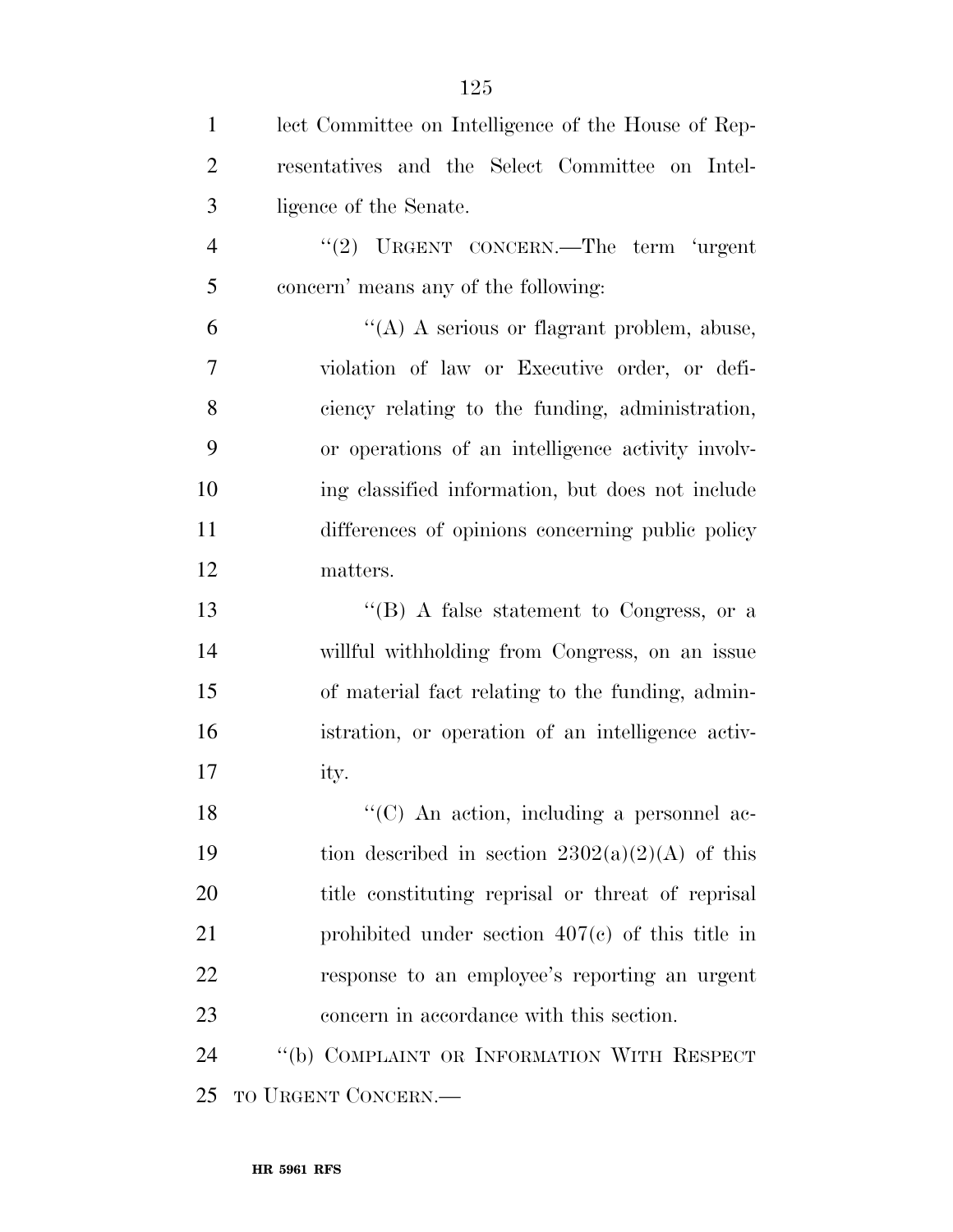$(1)$  TO WHOM REPORTS MAY BE MADE.—

2 "(A) INSPECTOR GENERAL OF DEPART- MENT OF DEFENSE.—An employee of the De- fense Intelligence Agency, the National Geospatial-Intelligence Agency, the National Reconnaissance Office, or the National Security Agency, or of a contractor of any of those Agencies, who intends to report to Congress a complaint or information with respect to an ur- gent concern may report the complaint or infor- mation to the Inspector General of the Depart-ment of Defense (or designee).

13 "(B) INSPECTOR GENERAL OF INTEL- LIGENCE COMMUNITY.—An employee of an ele- ment of the intelligence community, an em- ployee assigned or detailed to an element of the intelligence community, or an employee of a contractor to the intelligence community, who intends to report to Congress a complaint or in- formation with respect to an urgent concern may report such complaint or information to the Inspector General of the Intelligence Com-munity.

24 "(C) INSPECTOR GENERAL OF DEPART-MENT OF JUSTICE.—An employee of the Fed-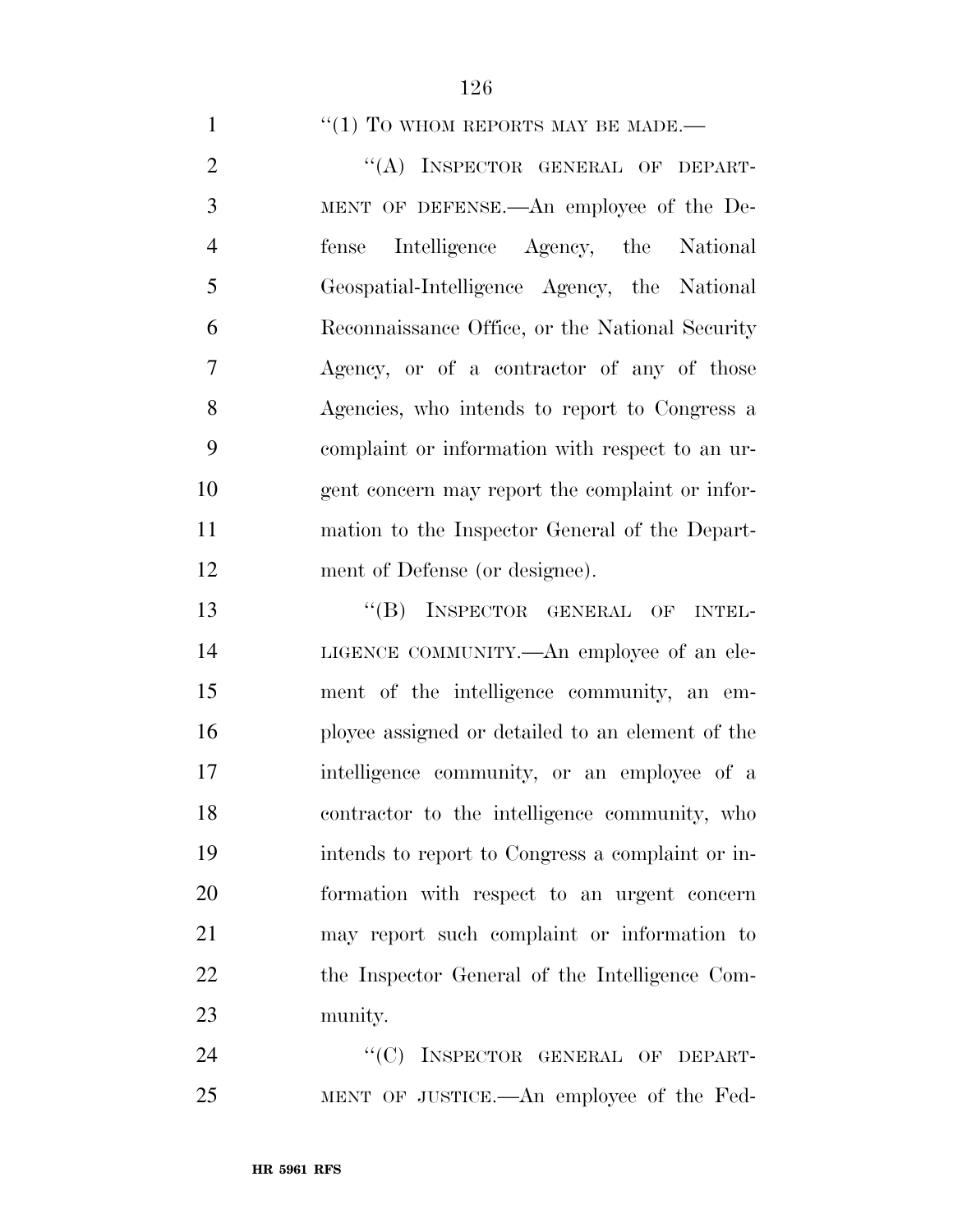| $\mathbf{1}$   | eral Bureau of Investigation, or of a contractor                  |
|----------------|-------------------------------------------------------------------|
| $\overline{2}$ | of the Bureau, who intends to report to Con-                      |
| 3              | gress a complaint or information with respect to                  |
| $\overline{4}$ | an urgent concern may report the complaint or                     |
| 5              | information to the Inspector General of the De-                   |
| 6              | partment of Justice (or designee).                                |
| 7              | $\lq\lq$ (D) OTHER APPROPRIATE INSPECTOR                          |
| 8              | GENERAL.—Any other employee of, or con-                           |
| 9              | tractor to, an executive agency, or element or                    |
| 10             | unit thereof, determined by the President under                   |
| 11             | section $2302(a)(2)(C)(ii)$ of this title, to have as             |
| 12             | its principal function the conduct of foreign in-                 |
| 13             | telligence or counterintelligence activities, who                 |
| 14             | intends to report to Congress a complaint or in-                  |
| 15             | formation with respect to an urgent concern                       |
| 16             | may report the complaint or information to the                    |
| 17             | appropriate Inspector General (or designee)                       |
| 18             | under this chapter, section 17 of the Central                     |
| 19             | Intelligence Agency Act of 1949 (50 U.S.C.                        |
| 20             | $3517$ , or section $103H(k)$ of the National Se-                 |
| 21             | eurity Act of 1947 (50 U.S.C. 3033(k)).                           |
| 22             | "(2) DESIGNEE TO REPORT COMPLAINT OR IN-                          |
| 23             | FORMATION TO INSPECTOR GENERAL<br><b>WITHIN</b><br>$\overline{7}$ |
| 24             | DAYS.—If a designee of an Inspector General under                 |

this section receives a complaint or information of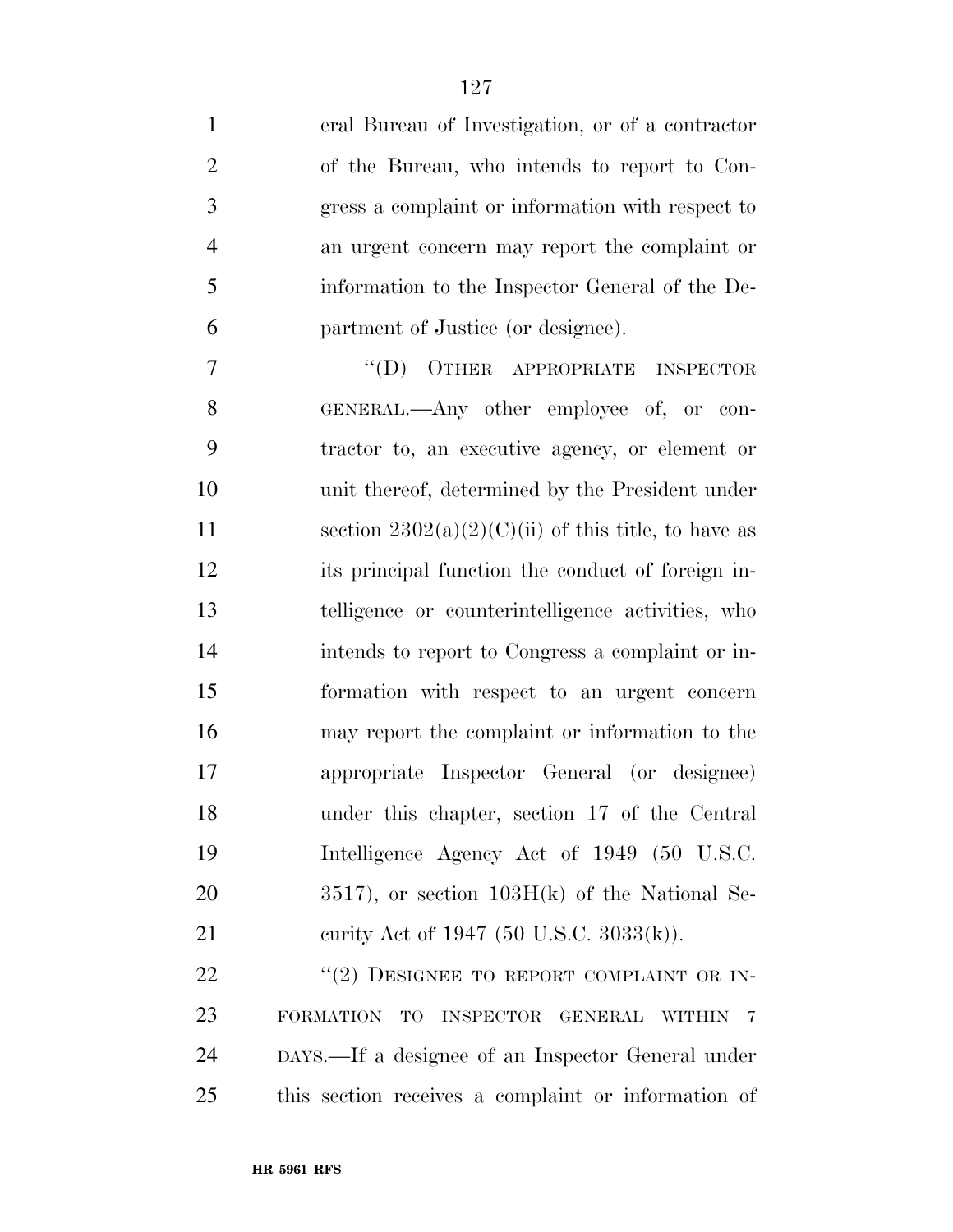an employee with respect to an urgent concern, that designee shall report the complaint or information to the Inspector General within 7 calendar days of re-ceipt.

5 "(3) DESIGNEES OF INSPECTOR GENERAL OF DEPARTMENT OF DEFENSE.—The Inspectors Gen- eral of the Defense Intelligence Agency, the National Geospatial-Intelligence Agency, the National Recon- naissance Office, and the National Security Agency shall be designees of the Inspector General of the Department of Defense for purposes of this section. 12 "(c) INITIAL DETERMINATIONS AND TRANSMIT-TALS.—

14 ''(1) CREDIBILITY.—Not later than the end of the 14-calendar day period beginning on the date of receipt of an employee complaint or information under subsection (b), the Inspector General shall de- termine whether the complaint or information ap- pears credible. Upon making such a determination, the Inspector General shall transmit to the head of the establishment notice of that determination, to-gether with the complaint or information.

23 "(2) CONFLICT OF INTEREST.—If the head of an establishment determines that a complaint or in-formation transmitted under paragraph (1) would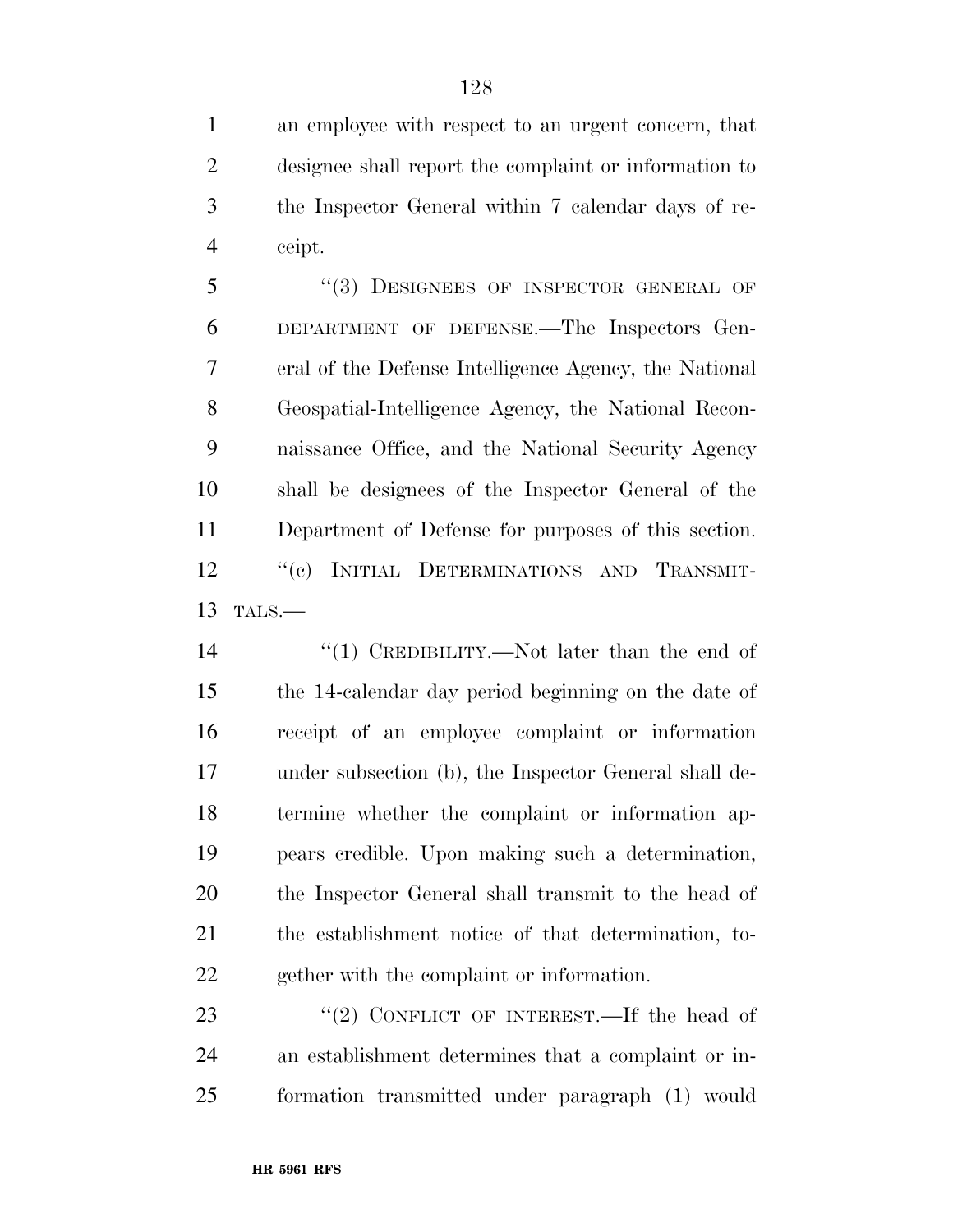create a conflict of interest for the head of the estab- lishment, the head of the establishment shall return the complaint or information to the Inspector Gen- eral with that determination and the Inspector Gen- eral shall make the transmission to the Director of National Intelligence and, if the establishment is within the Department of Defense, to the Secretary of Defense. In such a case, the requirements of this section for the head of the establishment apply to each recipient of the Inspector General's trans-mission.

 ''(d) FORWARDING TRANSMITTALS.—Upon receipt of a transmittal from the Inspector General under subsection (c), the head of the establishment shall, within 7 calendar days of such receipt, forward such transmittal to the intel- ligence committees, together with any comments the head of the establishment considers appropriate.

18 "(e) SUBMITTING COMPLAINT OR INFORMATION TO CONGRESS.—

20 "(1) IN GENERAL.—If the Inspector General does not find credible under subsection (c) a com- plaint or information submitted to the Inspector General under subsection (b), or does not transmit the complaint or information to the head of the es-tablishment in accurate form under subsection (c),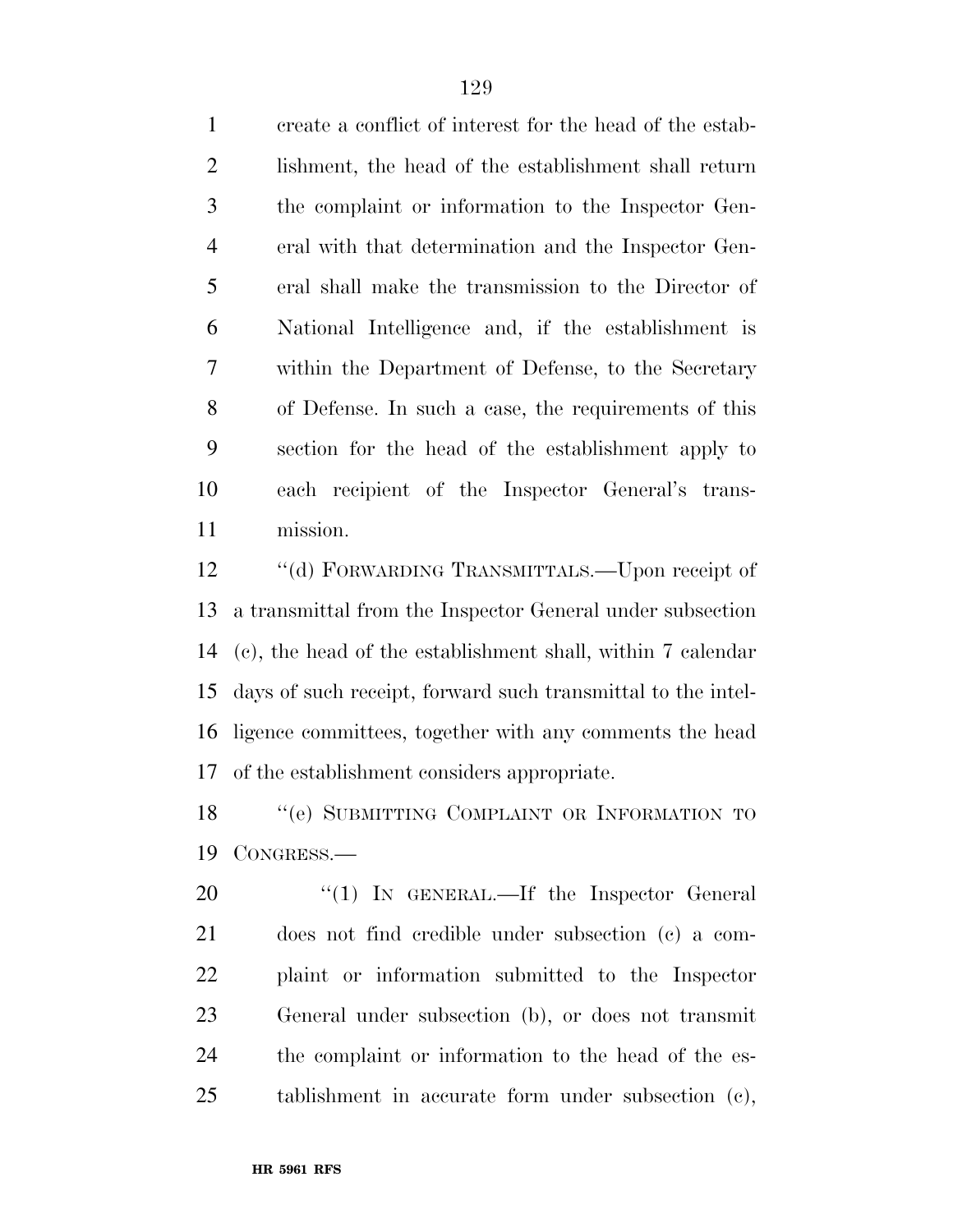1 the employee (subject to paragraph (2)) may submit the complaint or information to Congress by con- tacting either or both of the intelligence committees directly. ''(2) LIMITATION.—The employee may contact the intelligence committees directly as described in paragraph (1) only if the employee— ''(A) before making such a contact, fur- nishes to the head of the establishment, through the Inspector General, a statement of the employee's complaint or information and notice of the employee's intent to contact the intelligence committees directly; and ''(B) obtains and follows from the head of the establishment, through the Inspector Gen- eral, direction on how to contact the intelligence committees in accordance with appropriate se- curity practices.  $(3)$  INTELLIGENCE COMMITTEE RECEIPT OF COMPLAINT OR INFORMATION.—A member or em- ployee of one of the intelligence committees who re- ceives a complaint or information under paragraph (1) does so in that member or employee's official ca-pacity as a member or employee of that committee.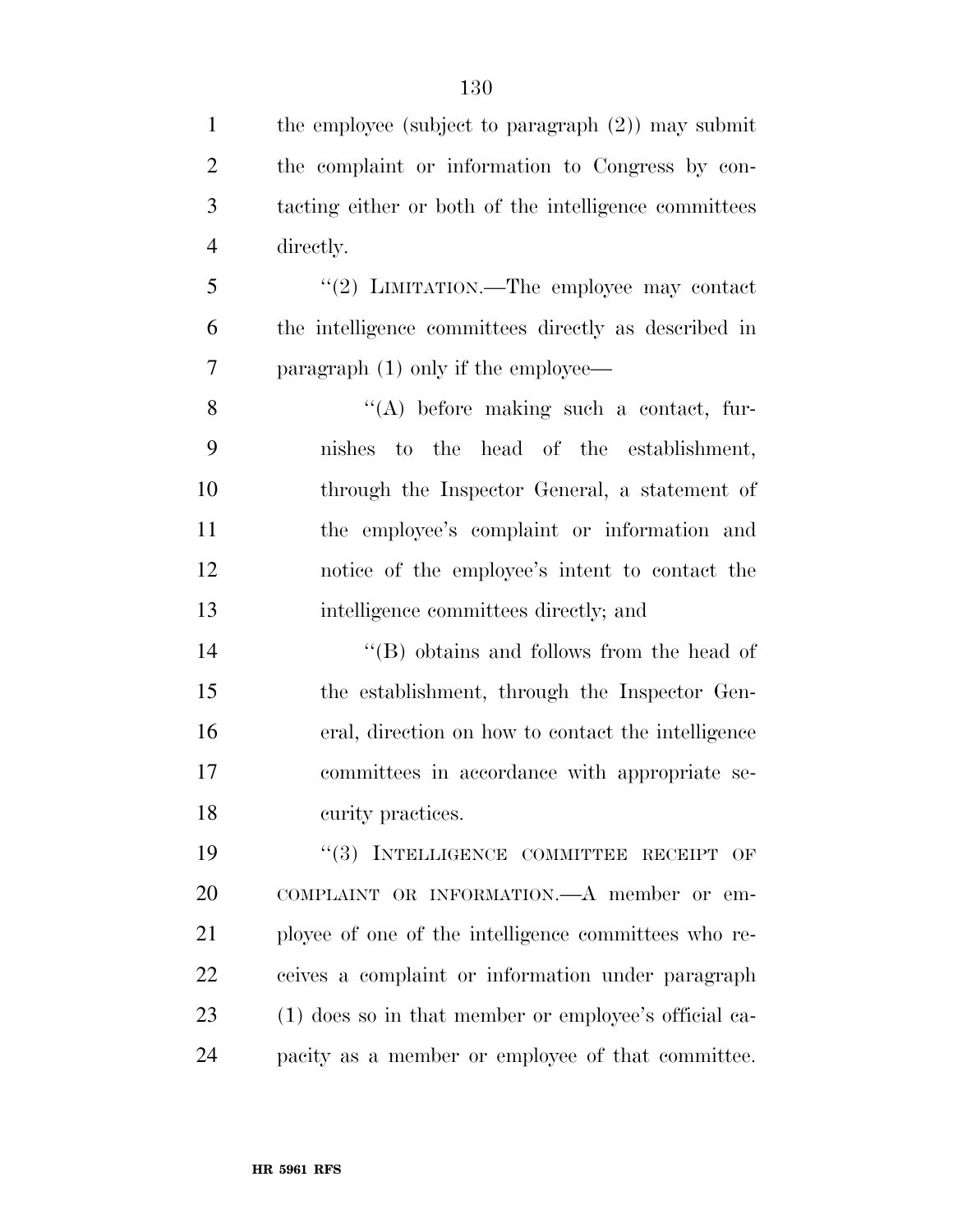''(f) NOTIFICATION.—The Inspector General shall notify an employee who reports a complaint or information under this section of each action taken under this section with respect to the complaint or information. Such notice shall be provided not later than 3 days after any such ac-tion is taken.

 $7 \cdot \text{``(g)}$  No JUDICIAL REVIEW.—An action taken by the head of an establishment or an Inspector General under subsections (b) through (f) shall not be subject to judicial review.

 ''(h) NOTICE OF SUBMISSION AND DATE.—An indi- vidual who has submitted a complaint or information to an Inspector General under this section may notify any member of the Permanent Select Committee on Intel- ligence of the House of Representatives or the Select Com- mittee on Intelligence of the Senate, or a staff member of either such Committee, of the fact that such individual has made a submission to that particular Inspector Gen-eral, and of the date on which such submission was made.

```
20 ''§ 417. Special provisions concerning the Department
```
## **of Homeland Security**

22  $\frac{1}{2}$  (a) In GENERAL.

23 "(1) AUTHORITY OF SECRETARY OF HOMELAND SECURITY OVER CERTAIN AUDITS AND INVESTIGA-TIONS.—Notwithstanding the 2d sentence and last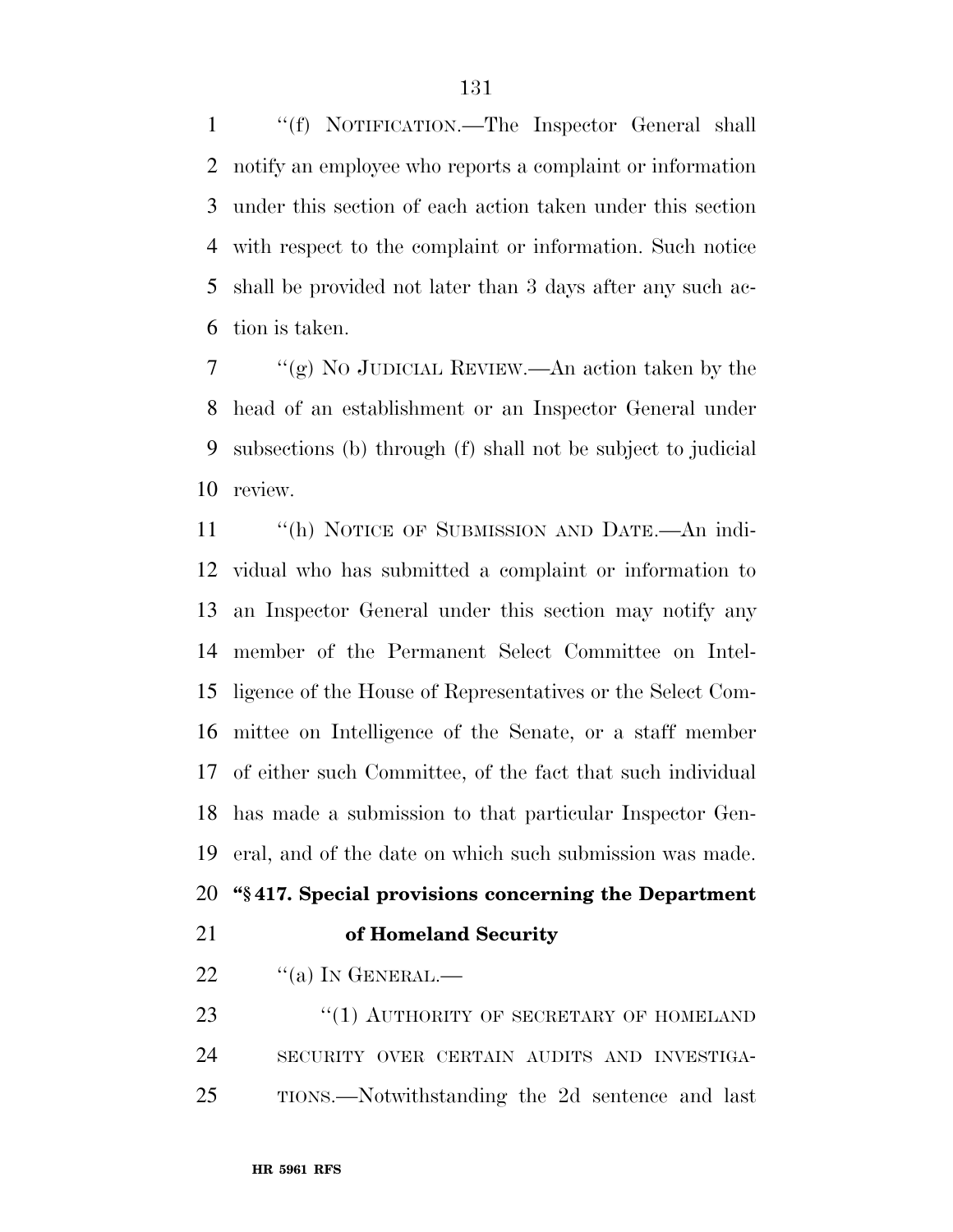| $\mathbf{1}$   | sentence of section $403(a)$ of this title, the Inspector |
|----------------|-----------------------------------------------------------|
| $\overline{2}$ | General of the Department of Homeland Security            |
| 3              | shall be under the authority, direction, and control      |
| $\overline{4}$ | of the Secretary of Homeland Security with respect        |
| 5              | to audits or investigations, or the issuance of sub-      |
| 6              | poenas, that require access to sensitive information      |
| 7              | concerning—                                               |
| 8              | $\lq\lq$ intelligence, counterintelligence, or            |
| 9              | counterterrorism matters;                                 |
| 10             | "(B) ongoing criminal investigations or                   |
| 11             | proceedings;                                              |
| 12             | $\lq\lq$ constraints; (C) undercover operations;          |
| 13             | "(D) the identity of confidential sources,                |
| 14             | including protected witnesses;                            |
| 15             | $\lq\lq(E)$ other matters the disclosure of which         |
| 16             | would, in the Secretary's judgment, constitute a          |
| 17             | serious threat to the protection of any person or         |
| 18             | property authorized protection by section 3056            |
| 19             | of title 18, section $3056A$ of title 18, or any          |
| 20             | provision of the Presidential Protection Assist-          |
| 21             | ance Act of 1976 (18 U.S.C. 3056 note); or                |
| 22             | $\lq\lq(F)$ other matters the disclosure of which         |
| 23             | would constitute a serious threat to national se-         |
| 24             | curity.                                                   |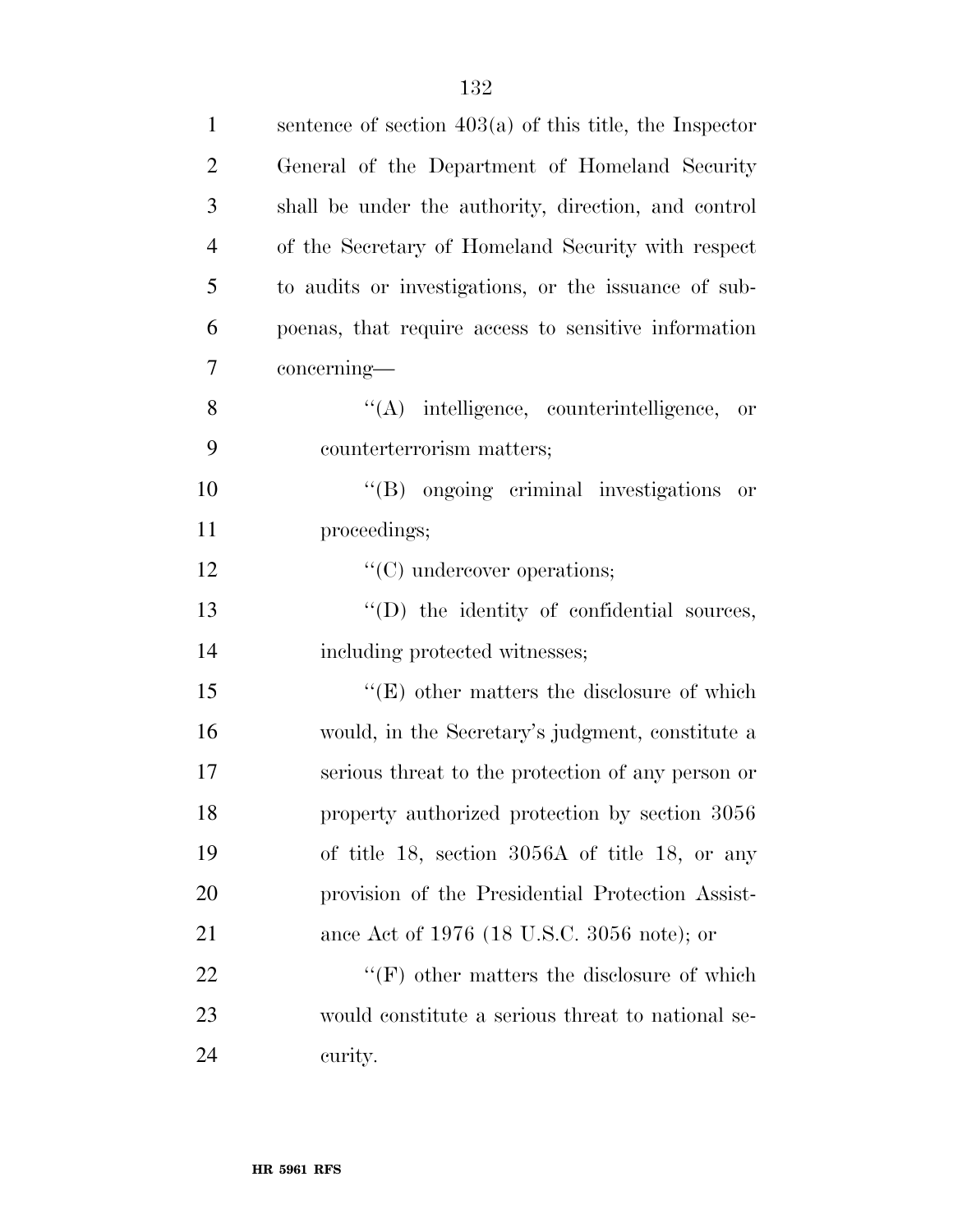<sup>"</sup>(2) AUTHORITY OF SECRETARY OF HOMELAND SECURITY TO PROHIBIT CARRYING OUT OR COM- PLETING AUDITS OR INVESTIGATIONS.—With re- spect to the information described in paragraph (1), the Secretary of Homeland Security may prohibit the Inspector General of the Department of Home- land Security from carrying out or completing any audit or investigation, from accessing information described in paragraph (1), or from issuing any sub- poena, after such Inspector General has decided to 11 initiate, carry out, or complete such audit or inves- tigation, access such information, or to issue such subpoena, if the Secretary determines that such pro- hibition is necessary to prevent the disclosure of any information described in paragraph (1), to preserve the national security, or to prevent a significant im- pairment to the interests of the United States. 18 "(3) NOTIFICATION OF EXERCISE OF POWER.—

 If the Secretary of Homeland Security exercises any power under paragraph (1) or (2), the Secretary shall notify the Inspector General of the Department of Homeland Security in writing within 7 days, stat- ing the reasons for such exercise. Within 30 days after receipt of any such notice, the Inspector Gen-eral shall transmit to the President of the Senate,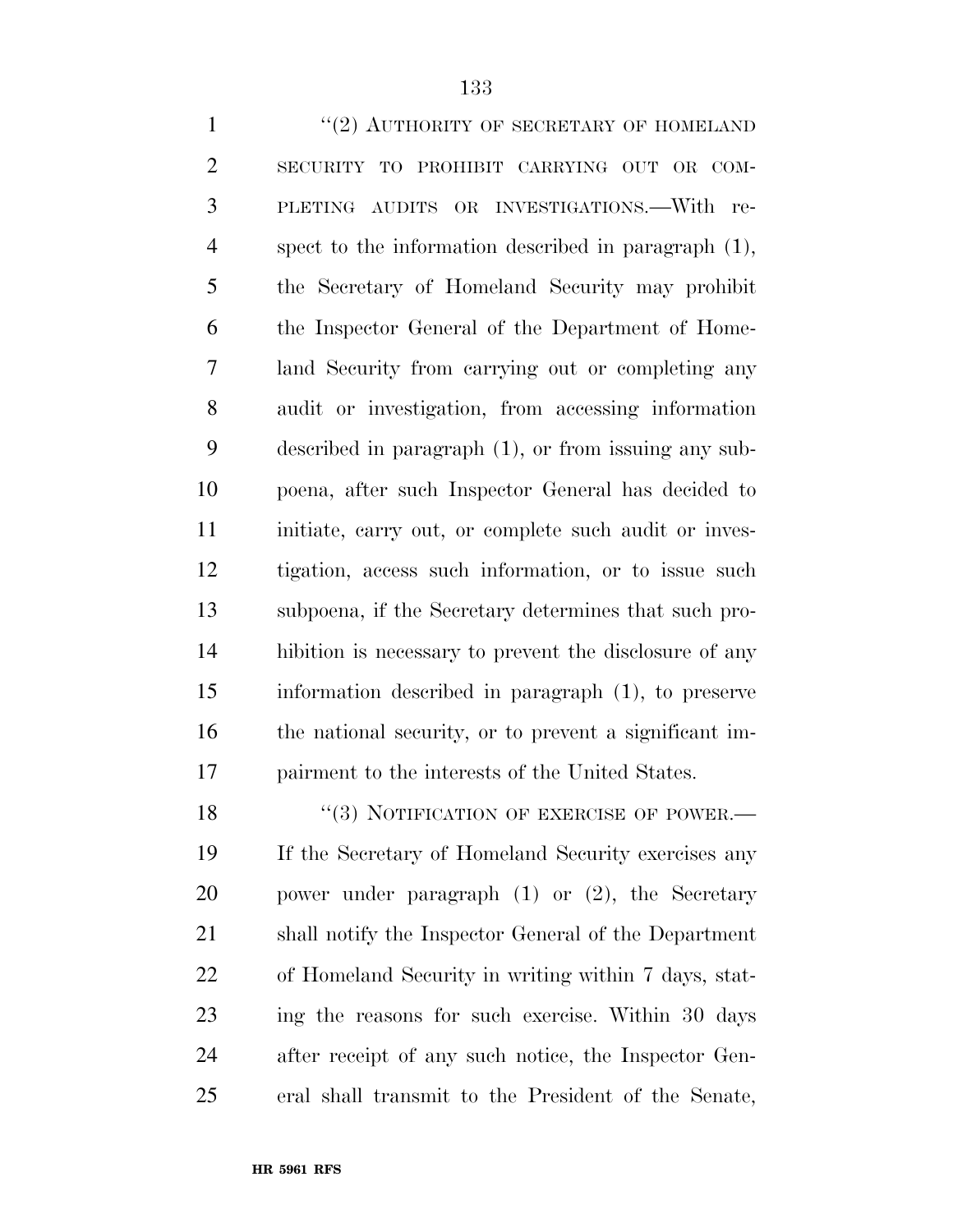| $\mathbf{1}$   | the Speaker of the House of Representatives, and             |
|----------------|--------------------------------------------------------------|
| $\overline{2}$ | appropriate committees and subcommittees of Con-             |
| 3              | gress the following—                                         |
| $\overline{4}$ | $\lq\lq$ (A) a copy of such notice; and                      |
| 5              | $\lq\lq (B)$ a written response to such notice that          |
| 6              | includes a statement regarding whether the In-               |
| 7              | spector General agrees or disagrees with such                |
| 8              | exercise, and the reasons for any disagreement.              |
| 9              | "(b) NOT A LIMITATION ON CONGRESSIONAL ACCESS                |
| 10             | TO INFORMATION.—The exercise of authority by the Sec-        |
| 11             | retary described in subsection $(a)(2)$ should not be con-   |
| 12             | strued as limiting the right of Congress or any committee    |
| 13             | of Congress to access any information it seeks.              |
| 14             | "(c) AUTHORITY OF INSPECTOR GENERAL TO INI-                  |
| 15             | TIATE, CONDUCT, AND SUPERVISE AUDITS AND INVES-              |
| 16             | TIGATIONS.—Subject to the conditions established in sub-     |
| 17             | sections (a) and (b), in carrying out the duties and respon- |

 General considers appropriate. 23 "(d) REPORTS.—Any report required to be trans- mitted by the Secretary of Homeland Security to the ap-propriate committees or subcommittees of Congress under

sibilities specified in this chapter, the Inspector General

of the Department of Homeland Security may initiate,

conduct, and supervise such audits and investigations in

the Department of Homeland Security as the Inspector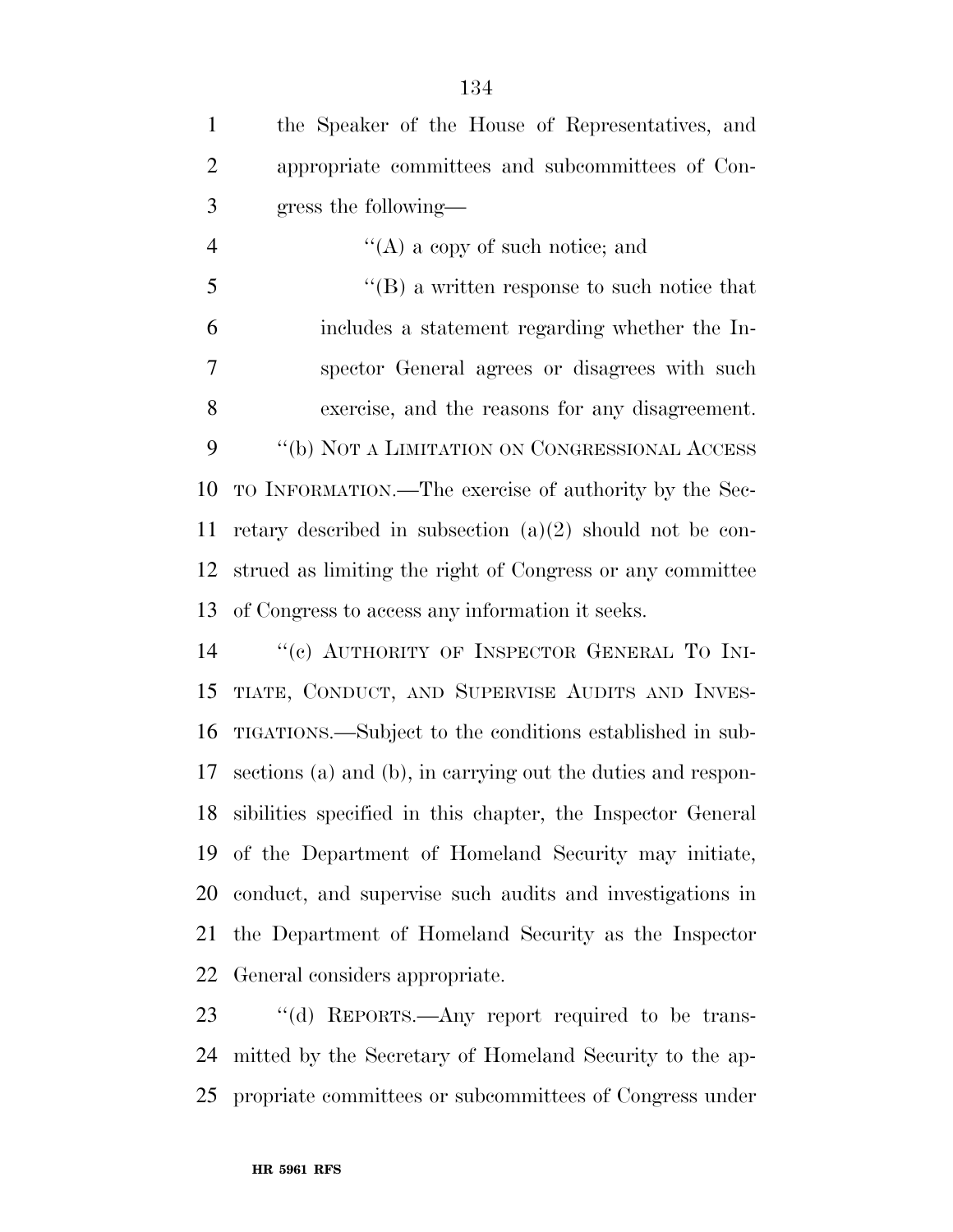section 405(e) of this title shall be transmitted, within the 7-day period specified in section 405(e) of this title, to the President of the Senate, the Speaker of the House of Representatives, and appropriate committees and sub-committees of Congress.

 ''(e) OVERSIGHT RESPONSIBILITY.—Notwith- standing any other provision of law, in carrying out the duties and responsibilities specified in this chapter, the In- spector General of the Department of Homeland Security shall have oversight responsibility for the internal inves- tigations performed by the Office of Internal Affairs of the United States Customs Service, the Office of Inspec- tions of the United States Secret Service, the Bureau of Border Security, and the Bureau of Citizenship and Immi- gration Services. The head of each such office or bureau shall promptly report to the Inspector General the signifi-cant activities being carried out by such office or bureau.

18 "(f) DESIGNATED SENIOR OFFICIAL.—

19 "(1) In GENERAL.—The Inspector General of the Department of Homeland Security shall des- ignate a senior official within the Office of Inspector General, who shall be a career member of the civil service at the equivalent to the GS–15 level or a ca- reer member of the Senior Executive Service, to per-form the functions described in paragraph (2).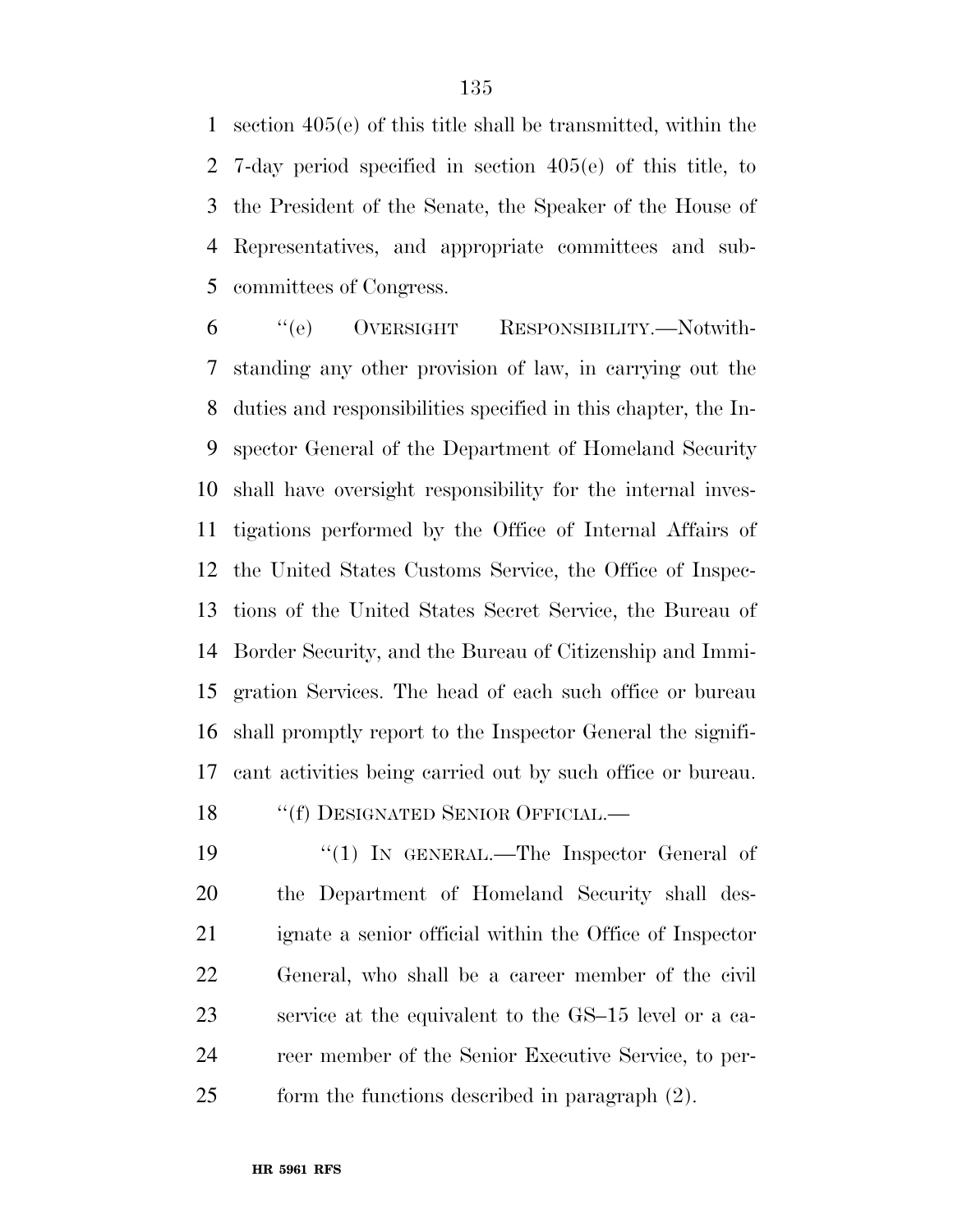| $\mathbf{1}$   | "(2) FUNCTIONS.—The senior official des-             |
|----------------|------------------------------------------------------|
| $\overline{2}$ | ignated under paragraph (1) shall—                   |
| 3              | $\lq\lq$ coordinate the activities of the Office     |
| $\overline{4}$ | of Inspector General with respect to investiga-      |
| 5              | tions of abuses of civil rights or civil liberties;  |
| 6              | "(B) receive and review complaints and in-           |
| 7              | formation from any source alleging abuses of         |
| 8              | civil rights and civil liberties by employees or     |
| 9              | officials of the Department and employees or         |
| 10             | officials of independent contractors or grantees     |
| 11             | of the Department;                                   |
| 12             | "(C) initiate investigations of alleged              |
| 13             | abuses of civil rights or civil liberties by employ- |
| 14             | ees or officials of the Department and employ-       |
| 15             | ees or officials of independent contractors or       |
| 16             | grantees of the Department;                          |
| 17             | $\lq\lq$ (D) ensure that personnel within the Of-    |
| 18             | fice of Inspector General receive sufficient         |
| 19             | training to conduct effective civil rights and       |
| 20             | civil liberties investigations;                      |
| 21             | $\lq\lq$ (E) consult with the Officer for Civil      |
| 22             | Rights and Civil Liberties regarding—                |
| 23             | "(i) alleged abuses of civil rights or               |
| 24             | civil liberties; and                                 |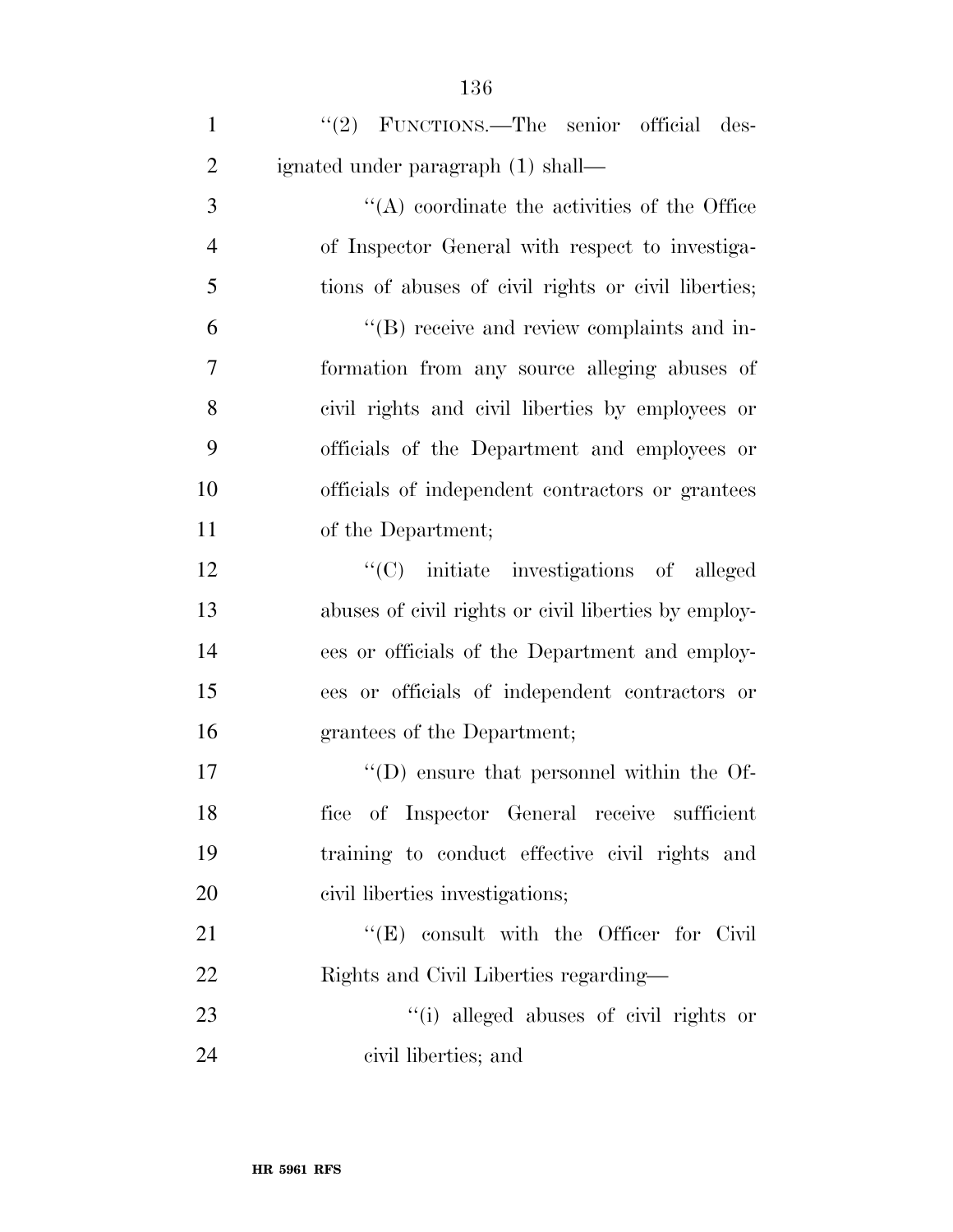- 1  $"$ (ii) any policy recommendations re- garding civil rights and civil liberties that may be founded upon an investigation by 4 the Office of Inspector General; ''(F) provide the Officer for Civil Rights and Civil Liberties with information regarding the outcome of investigations of alleged abuses of civil rights and civil liberties; ''(G) refer civil rights and civil liberties matters that the Inspector General decides not to investigate to the Officer for Civil Rights and Civil Liberties; ''(H) ensure that the Office of the Inspec- tor General publicizes and provides convenient public access to information regarding— 16  $\frac{1}{10}$  the procedure to file complaints or comments concerning civil rights and civil liberties matters; and 19  $\frac{1}{10}$  the status of corrective actions taken by the Department in response to 21 Office of the Inspector General reports; and
- 23 "'(I) inform the Officer for Civil Rights and Civil Liberties of any weaknesses, problems,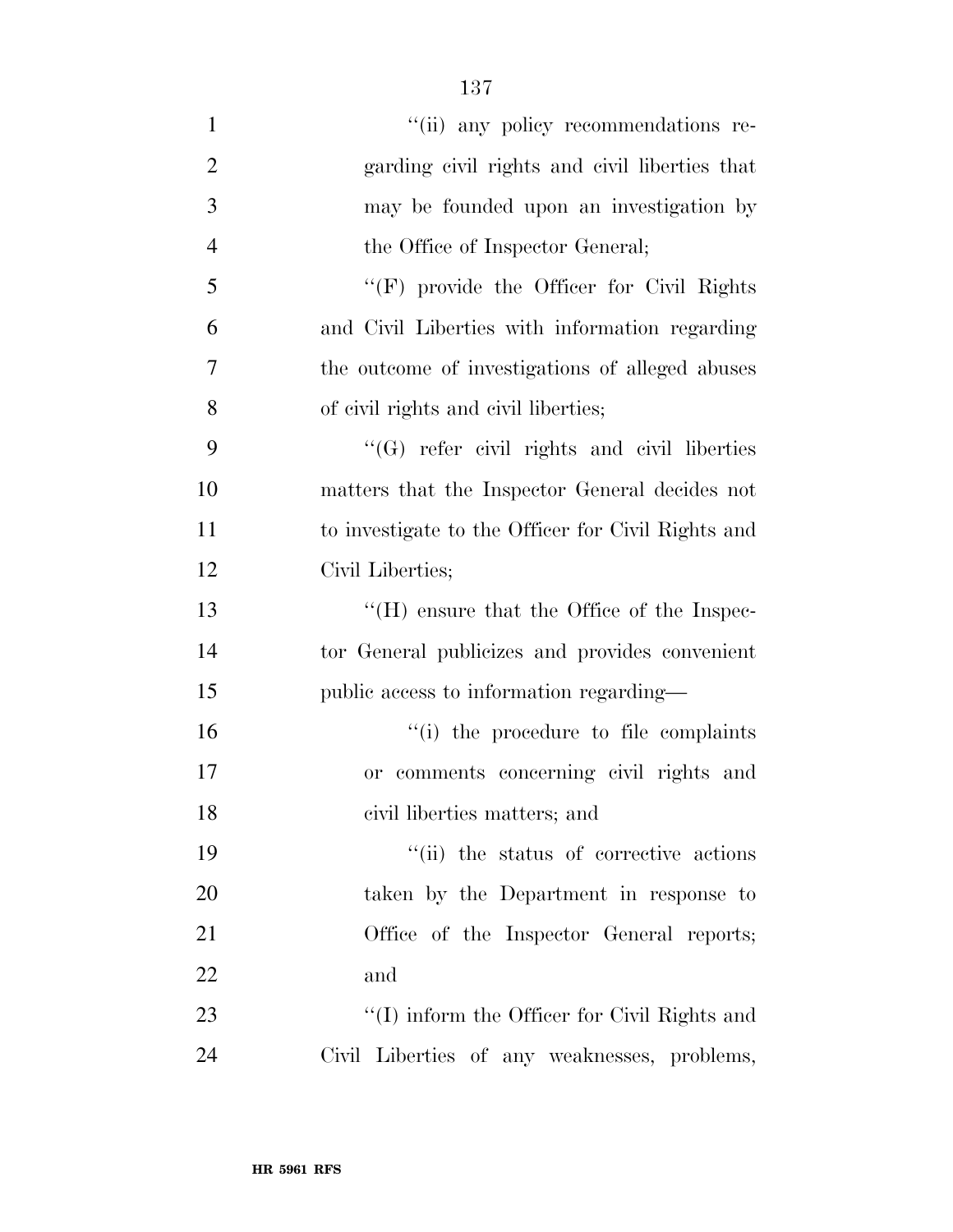| and deficiencies within the Department relating |
|-------------------------------------------------|
| to civil rights or civil liberties.             |

## **''§ 418. Rule of construction of special provisions**

 ''The special provisions under section 408, 409, 410, 411, 412, 413, 414, 416, or 421 of this title relate only to the establishment named in such section and no infer- ence shall be drawn from the presence or absence of a provision in any such section with respect to an establish- ment not named in such section or with respect to a des- ignated Federal entity as defined under section 415(a) of this title.

## **''§ 419. Special provisions concerning overseas con-tingency operations**

 ''(a) ADDITIONAL RESPONSIBILITIES OF CHAIR OF COUNCIL OF INSPECTORS GENERAL ON INTEGRITY AND EFFICIENCY.—The Chair of the Council of Inspectors General on Integrity and Efficiency (CIGIE) shall, in con- sultation with the members of the Council, have the addi- tional responsibilities specified in subsection (b) with re- spect to the Inspectors General specified in subsection (c) upon the earlier of—

  $\qquad$   $\qquad$   $\qquad$   $\qquad$   $\qquad$   $\qquad$   $\qquad$   $\qquad$   $\qquad$   $\qquad$   $\qquad$   $\qquad$   $\qquad$   $\qquad$   $\qquad$   $\qquad$   $\qquad$   $\qquad$   $\qquad$   $\qquad$   $\qquad$   $\qquad$   $\qquad$   $\qquad$   $\qquad$   $\qquad$   $\qquad$   $\qquad$   $\qquad$   $\qquad$   $\qquad$   $\qquad$   $\qquad$   $\qquad$   $\qquad$   $\qquad$  military operation as an overseas contingency oper-ation that exceeds 60 days; or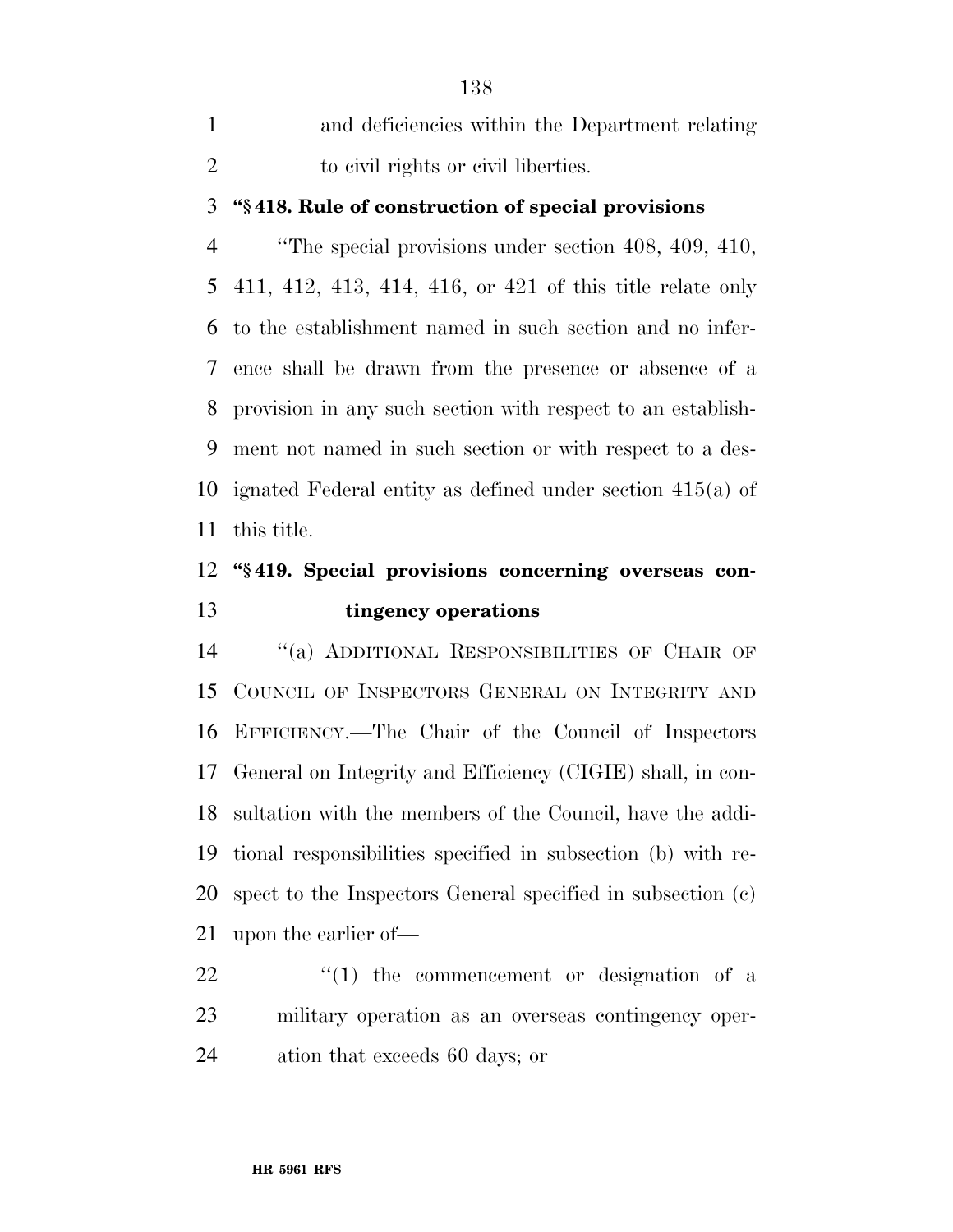| $\mathbf{1}$   | $(2)$ receipt of a notification under section            |
|----------------|----------------------------------------------------------|
| $\overline{2}$ | $113(n)$ of title 10 with respect to an overseas contin- |
| 3              | gency operation.                                         |
| $\overline{4}$ | "(b) SPECIFIC RESPONSIBILITIES.—The responsibil-         |
| 5              | ities specified in this subsection are the following:    |
| 6              | "(1) DESIGNATE LEAD INSPECTOR GENERAL.-                  |
| 7              | In consultation with the Inspectors General specified    |
| 8              | in subsection (c), to designate a lead Inspector Gen-    |
| 9              | eral in accordance with subsection (d) to discharge      |
| 10             | the authorities of the lead Inspector General for the    |
| 11             | overseas contingency operation concerned as set          |
| 12             | forth in subsection (d).                                 |
| 13             | $``(2)$ RESOLVE CONFLICTS OF JURISDICTION.—              |
| 14             | To resolve conflicts of jurisdiction among the Inspec-   |
| 15             | tors General specified in subsection (c) on investiga-   |
| 16             | tions, inspections, and audits with respect to such      |
| 17             | contingency operation in accordance with subsection      |
| 18             | (d)(2)(B).                                               |
| 19             | "(3) IDENTIFY OFFICE PERSONNEL.—To assist                |
| 20             | in identifying for the lead inspector general for such   |
| 21             | contingency operation, Inspectors General and in-        |
| 22             | spector general office personnel available to assist     |
| 23             | the lead Inspector General and the other Inspectors      |
| 24             | General specified in subsection (c) on matters relat-    |

ing to such contingency operation.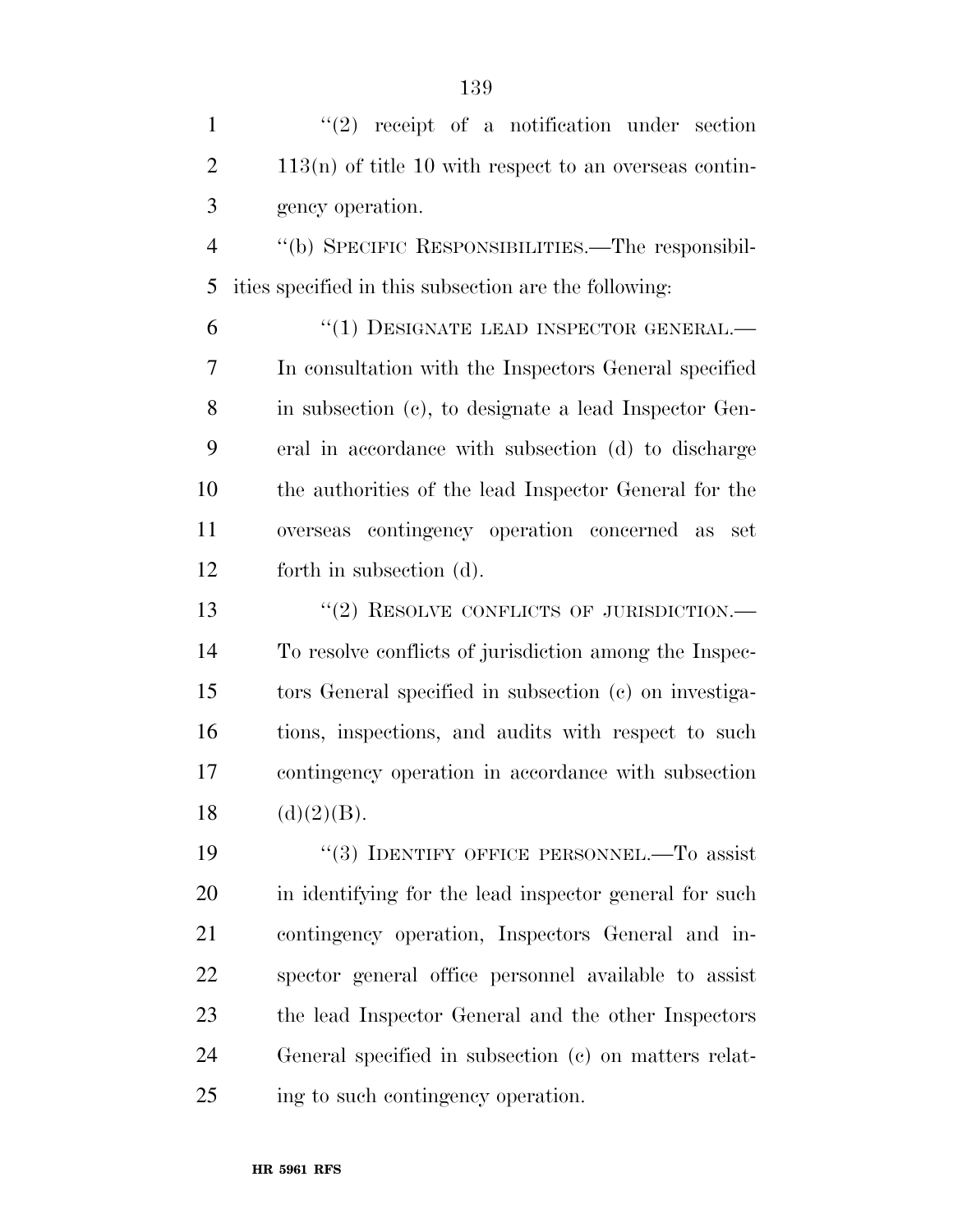| $\mathbf{1}$   | "(c) INSPECTORS GENERAL.—The Inspectors Gen-                 |
|----------------|--------------------------------------------------------------|
| $\overline{2}$ | eral specified in this subsection are the Inspectors General |
| 3              | as follows:                                                  |
| $\overline{4}$ | $\lq(1)$ The Inspector General of the Department             |
| 5              | of Defense.                                                  |
| 6              | $\lq(2)$ The Inspector General of the Department             |
| 7              | of State.                                                    |
| 8              | $\lq(3)$ The Inspector General of the United                 |
| 9              | States Agency for International Development.                 |
| 10             | "(d) LEAD INSPECTOR GENERAL FOR OVERSEAS                     |
| 11             | CONTINGENCY OPERATION.                                       |
| 12             | "(1) DESIGNATION.—A lead Inspector General                   |
| 13             | for an overseas contingency operation shall be des-          |
| 14             | ignated by the Chair of the Council of Inspectors            |
| 15             | General on Integrity and Efficiency under subsection         |
| 16             | $(b)(1)$ not later than 30 days after the earlier of-        |
| 17             | $\lq\lq$ the commencement or designation of                  |
| 18             | the military operation concerned as an overeas               |
| 19             | contingency operation that exceeds 60 days; or               |
| 20             | $\lq\lq$ receipt of a notification under section             |
| 21             | $113(n)$ of title 10 with respect to an overseas             |
| 22             | contingency operation.                                       |
| 23             | The lead Inspector General for a contingency oper-           |
| 24             | ation shall be designated from among the Inspectors          |
| 25             | General specified in subsection (c).                         |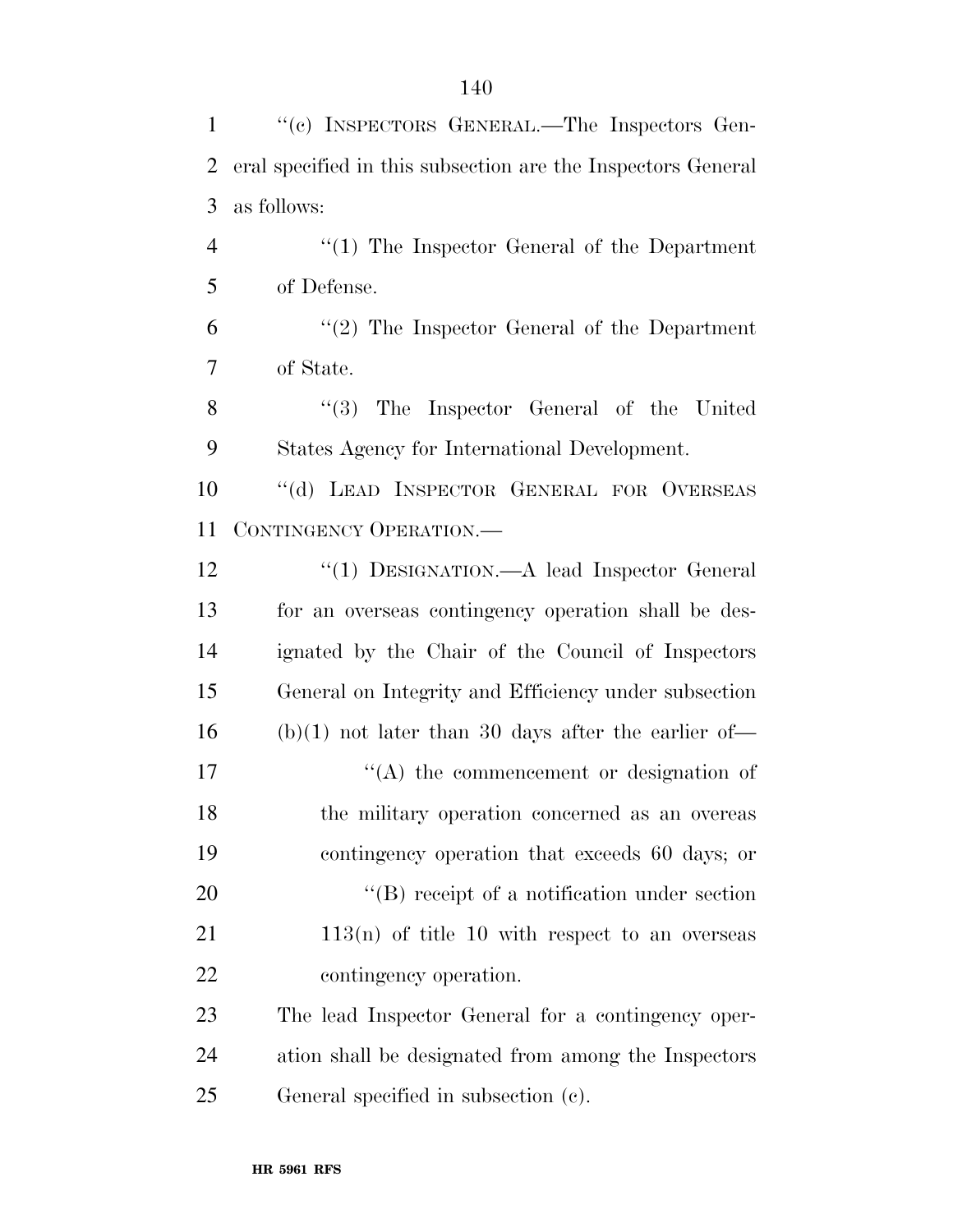1 "(2) RESPONSIBILITIES.—The lead Inspector General for an overseas contingency operation shall have the following responsibilities:

 $''(A)$  APPOINT ASSOCIATE INSPECTOR GEN- ERAL.—To appoint, from among the offices of the other Inspectors General specified in sub- section (c), an Inspector General to act as asso- ciate Inspector General for the contingency op- eration who shall act in a coordinating role to assist the lead Inspector General in the dis-charge of responsibilities under this subsection.

12 "(B) STRATEGIC PLAN TO CONDUCT COM- PREHENSIVE OVERSIGHT.—To develop and carry out, in coordination with the offices of the other Inspectors General specified in subsection (c), a joint strategic plan to conduct com- prehensive oversight over all aspects of the con- tingency operation and to ensure through either joint or individual audits, inspections, and in- vestigations, independent and effective oversight of all programs and operations of the Federal Government in support of the contingency oper-ation.

24 "(C) ACCURACY OF INFORMATION.—To re-view and ascertain the accuracy of information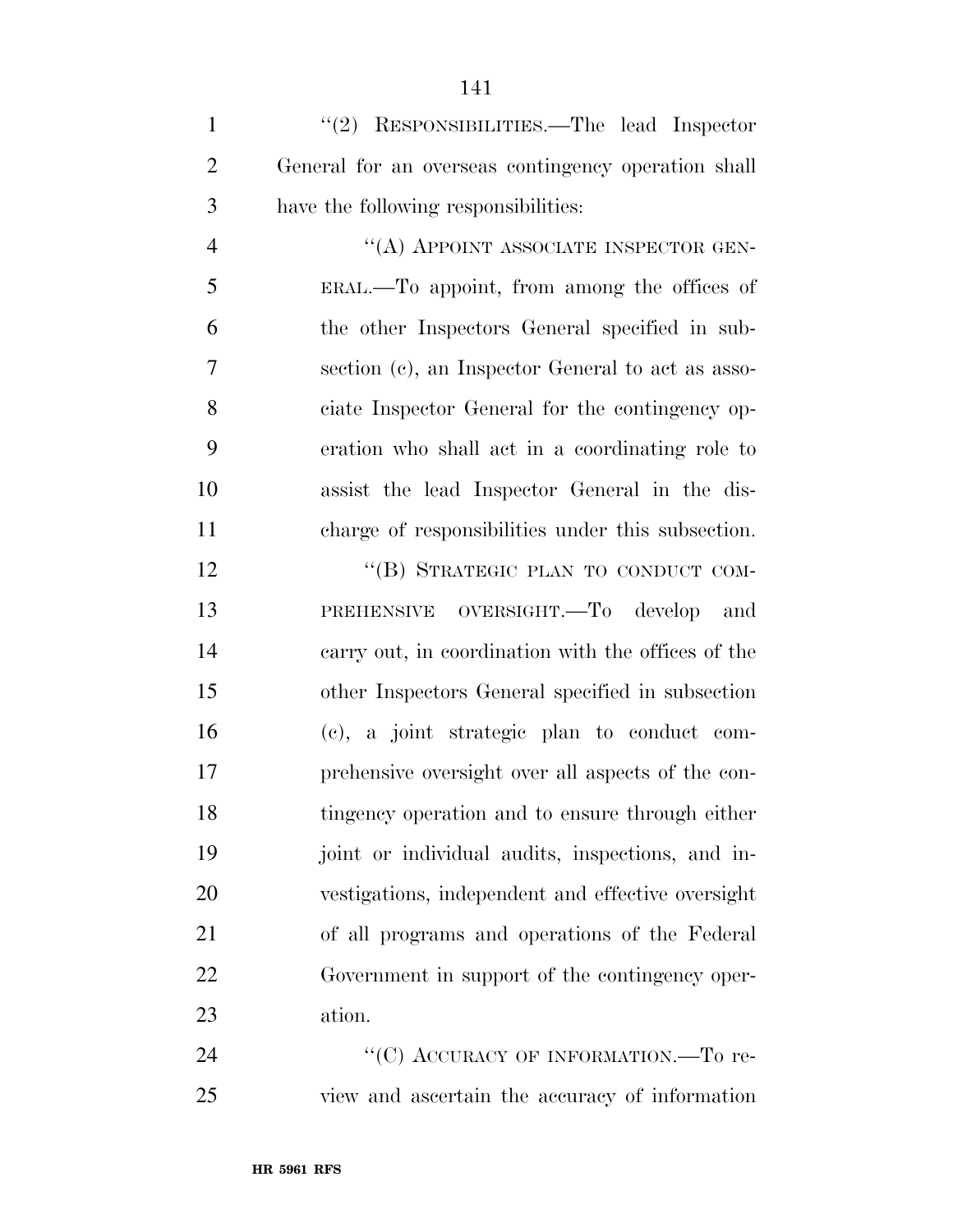| $\mathbf{1}$   | provided by Federal agencies relating to obliga- |
|----------------|--------------------------------------------------|
| $\overline{2}$ | tions and expenditures, costs of programs and    |
| 3              | projects, accountability of funds, and the award |
| $\overline{4}$ | and execution of major contracts, grants, and    |
| 5              | agreements in support of the contingency oper-   |
| 6              | ation.                                           |
| 7              | "(D) JURISDICTIONAL MATTERS.—                    |
| 8              | "(i) NO INSPECTOR GENERAL WITH                   |
| 9              | PRINCIPAL JURISDICTION.—If none of the           |
| 10             | Inspectors General specified in subsection       |
| 11             | (c) has principal jurisdiction over a matter     |
| 12             | with respect to the contingency operation,       |
| 13             | to identify and coordinate with the Inspec-      |
| 14             | tor General who has principal jurisdiction       |
| 15             | over the matter to ensure effective over-        |
| 16             | sight.                                           |
| 17             | "(ii) MORE THAN ONE INSPECTOR                    |
| 18             | GENERAL WITH JURISDICTION.-If more               |
| 19             | than one of the Inspectors General speci-        |
| 20             | fied in subsection (c) has jurisdiction over     |
| 21             | a matter with respect to the contingency         |
| 22             | operation, to determine principal jurisdic-      |
| 23             | tion for discharging oversight responsibil-      |
| 24             | ities in accordance with this chapter with       |
| 25             | respect to such matter.                          |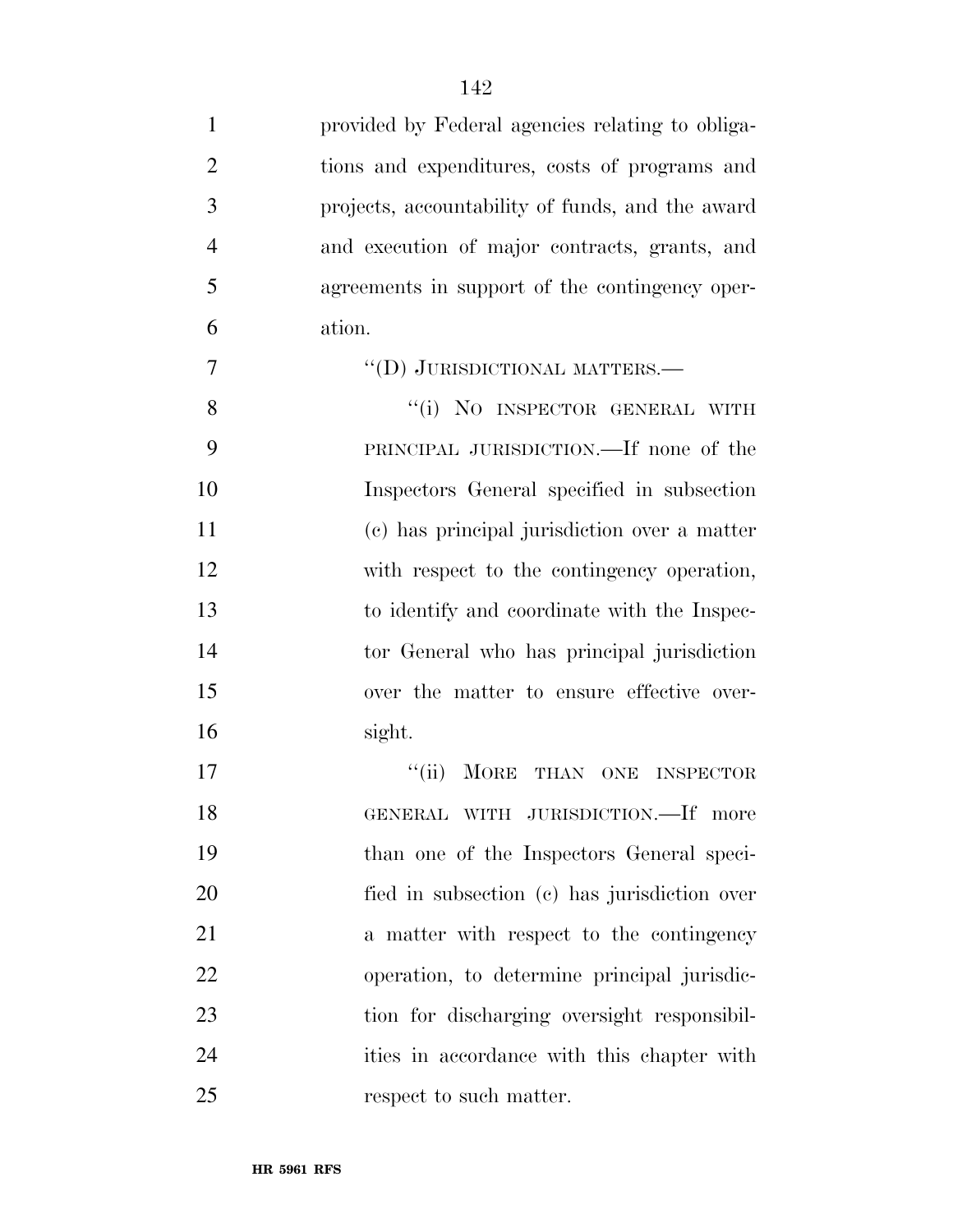1 ''(iii) INVESTIGATIONS.

2 "(I) REQUEST BY INSPECTOR GEN- ERAL WITH PRINCIPAL JURISDICTION.— Upon written request by the Inspector General with principal jurisdiction over a matter with respect to the contingency op- eration, and with the approval of the lead Inspector General, an Inspector General specified in subsection (c) may provide in- vestigative support or conduct an inde- pendent investigation of an allegation of criminal activity by any United States per- sonnel, contractor, subcontractor, grantee, or vendor in the applicable theater of oper- ations. 16 "(II) NO INSPECTOR GENERAL WITH

 PRINCIPAL JURISDICTION.—In the case of a determination by the lead Inspector Gen- eral that no Inspector General has prin- cipal jurisdiction over a matter with re- spect to the contingency operation, the lead Inspector General may— 23 ''(aa) conduct an independent in-

 vestigation of an allegation described in subclause (I); or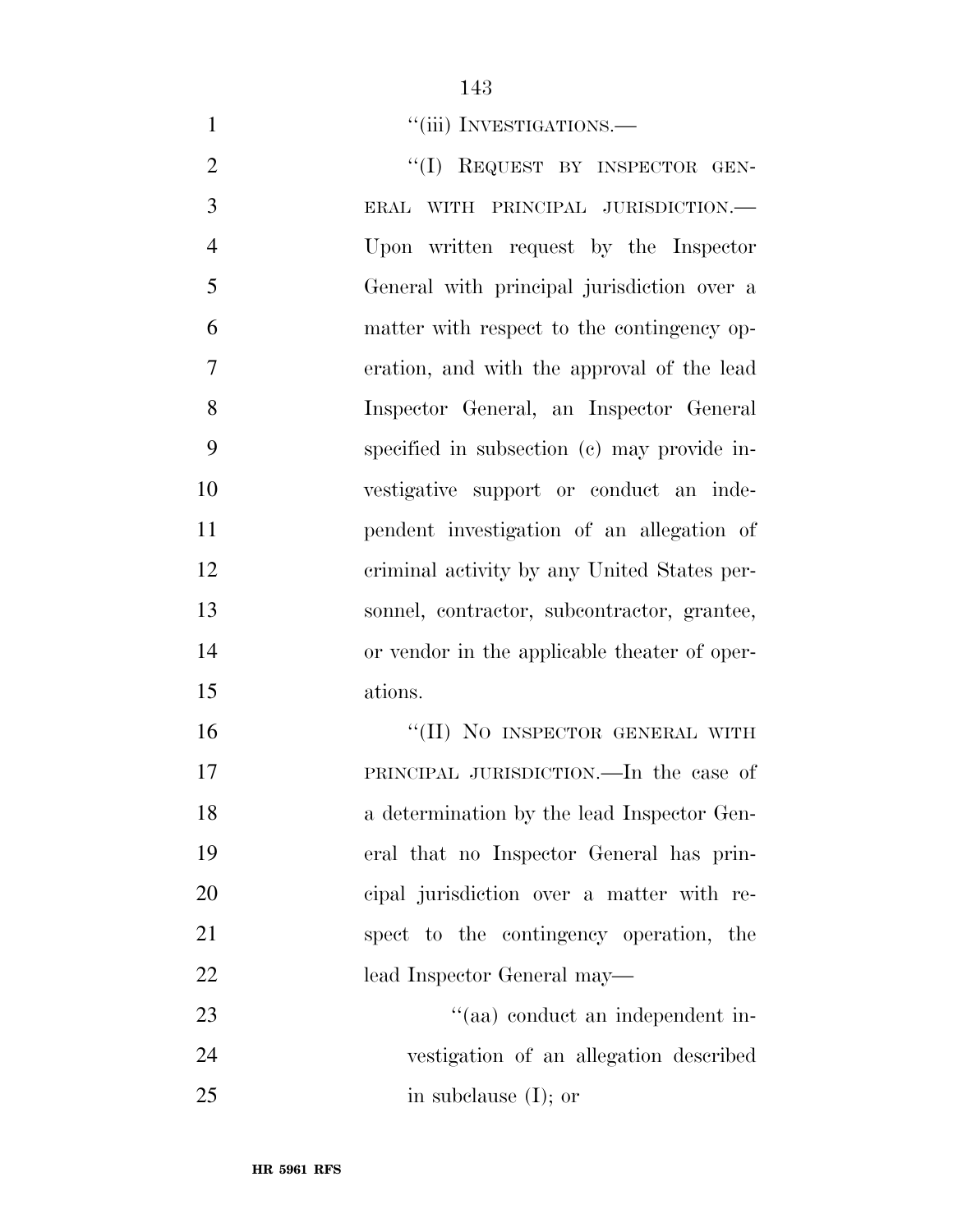|               | "(bb) request that an Inspector"    |
|---------------|-------------------------------------|
|               | General specified in subsection (c) |
| $\mathcal{R}$ | conduct such investigation.         |

4 "'(E) PERSONNEL.—To employ, or author- ize the employment by the other Inspectors General specified in subsection (c), on a tem- porary basis using the authorities in section 3161 of this title (without regard to subsection 9 (b) $(2)$  of that section), such auditors, investiga- tors, and other personnel as the lead Inspector General considers appropriate to assist the lead Inspector General and such other Inspectors General on matters relating to the contingency operation.

15 ""(F) REPORT ON ACTIVITY.—To submit to Congress on a bi-annual basis, and to make available on an internet website available to the public, a report on the activities of the lead In- spector General and the other Inspectors Gen- eral specified in subsection (c) with respect to 21 the contingency operation, including—

22  $\frac{1}{1}$  the status and results of inves- tigations, inspections, and audits and of referrals to the Department of Justice; and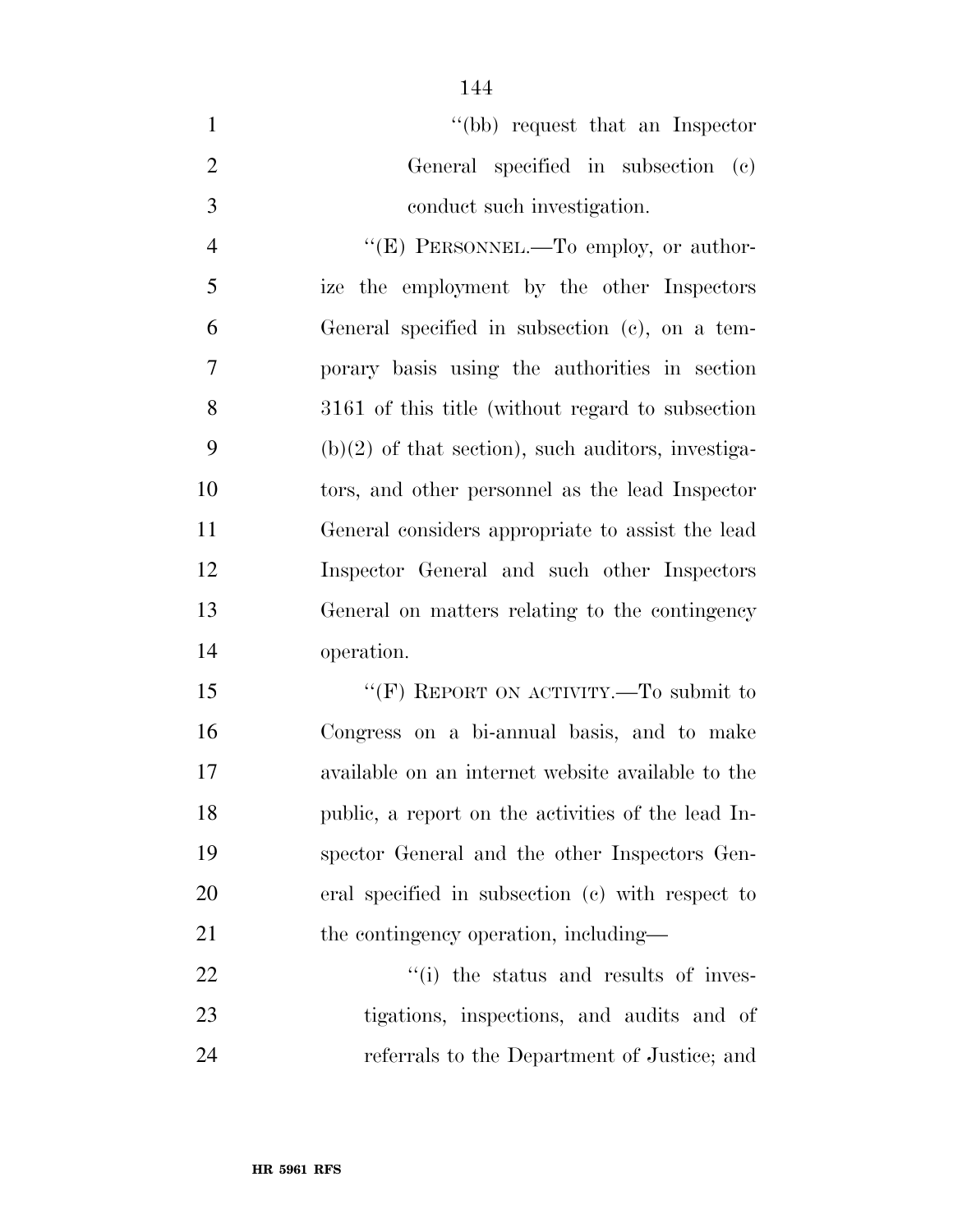- 1 ''(ii) overall plans for the review of the contingency operation by inspectors gen- eral, including plans for investigations, in- spections, and audits. 5 "(G) REPORT ON CONTINGENCY OPER-ATION.—To submit to Congress on a quarterly
- basis, and to make available on an Internet website available to the public, a report on the contingency operation.
- 10  $"$ (H) OTHER RESPONSIBILITIES.—To carry out such other responsibilities relating to the coordination and efficient and effective dis- charge by the Inspectors General specified in subsection (c) of duties relating to the contin- gency operation as the lead Inspector General shall specify.
- 17 "(I) ENHANCING COOPERATION.—To en- hance cooperation among Inspectors General and encourage comprehensive oversight of the contingency operation, any Inspector General responsible for conducting oversight of any pro- gram or operation performed in support of the contingency operation may, to the maximum ex-tent practicable and consistent with the duties,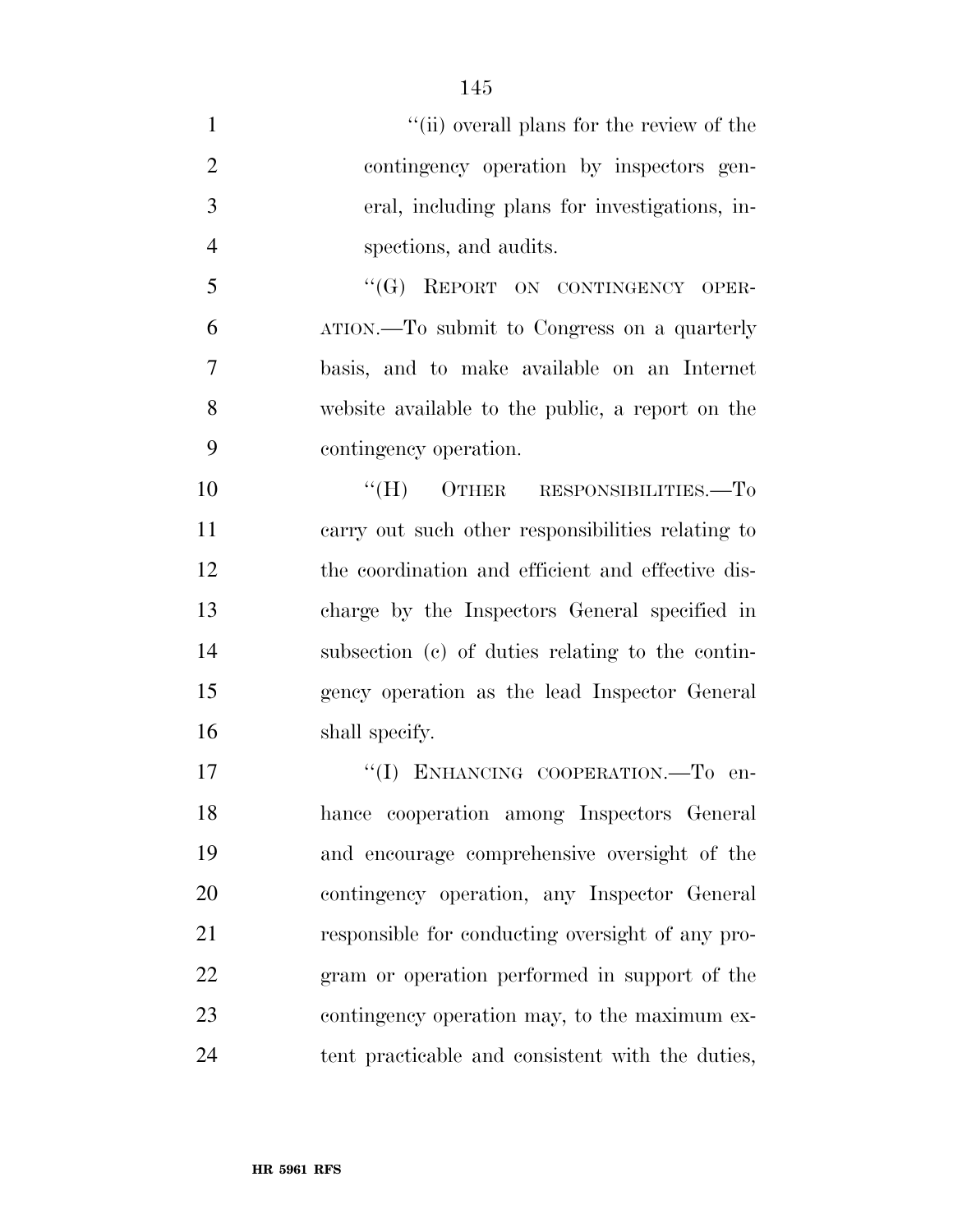| $\mathbf{1}$   | responsibilities, policies, and procedures of that       |
|----------------|----------------------------------------------------------|
| $\overline{2}$ | Inspector General—                                       |
| 3              | "(i) coordinate such oversight activi-                   |
| $\overline{4}$ | ties with the lead Inspector General; and                |
| 5              | "(ii) provide information requested by                   |
| 6              | the lead Inspector General relating to the               |
| $\tau$         | responsibilities of the lead Inspector Gen-              |
| 8              | eral described in subparagraphs $(B)$ , $(C)$ ,          |
| 9              | and $(G)$ .                                              |
| 10             | $``(3)$ EMPLOYMENT OF ANNUITANTS.—                       |
| 11             | "(A) IN GENERAL.—The lead Inspector                      |
| 12             | General for an overseas contingency operation            |
| 13             | may employ, or authorize the employment by               |
| 14             | the other Inspectors General specified in sub-           |
| 15             | section (c) of, annuitants covered by section            |
| 16             | $9902(g)$ of this title, for purposes of assisting       |
| 17             | the lead Inspector General in discharging re-            |
| 18             | sponsibilities under this subsection with respect        |
| 19             | to the contingency operation.                            |
| 20             | $\lq\lq (B)$<br>DEEMED<br><b>DEPARTMENT</b><br>OF<br>DE- |
| 21             | FENSE.—The employment of annuitants under                |
| 22             | this paragraph shall be subject to the provisions        |
| 23             | of section $9902(g)$ of this title as if the lead In-    |
| 24             | spector General concerned was the Department             |
| 25             | of Defense.                                              |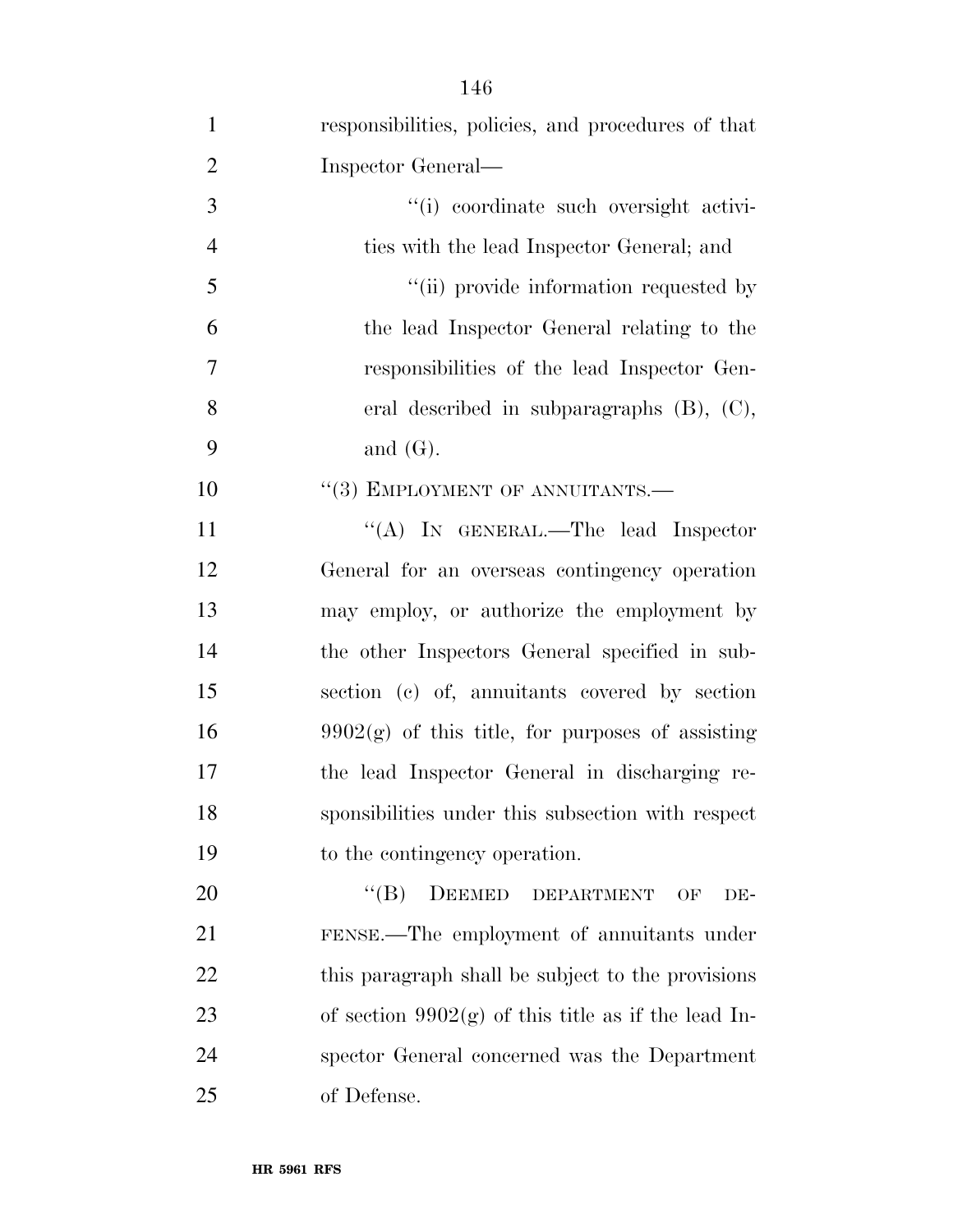| $\mathbf{1}$   | "(C) FOREIGN SERVICE ANNUITANTS.—           |
|----------------|---------------------------------------------|
| $\overline{2}$ | "(i) CONTINUANCE OF ANNUITY.—An             |
| 3              | annuitant receiving an annuity under the    |
| $\overline{4}$ | Foreign Service Retirement and Disability   |
| 5              | System or the Foreign Service Pension       |
| 6              | System under chapter 8 of title I of the    |
| 7              | Foreign Service Act of 1980 (22 U.S.C.      |
| 8              | 4041 et seq.) who is reemployed under this  |
| 9              | subsection-                                 |
| 10             | $\lq\lq$ (I) shall continue to receive the  |
| 11             | annuity; and                                |
| 12             | "(II) shall not be considered a             |
| 13             | participant for purposes of chapter 8       |
| 14             | of title I of the Foreign Service Act of    |
| 15             | 1980 (22 U.S.C. 4041 et seq.) or an         |
| 16             | employee for purposes of subchapter         |
| 17             | III of chapter 83 or chapter 84 of this     |
| 18             | title.                                      |
| 19             | "(ii) ELECTION REGARDING REEM-              |
| 20             | PLOYMENT.—An annuitant described in         |
| 21             | clause (i) may elect in writing for the re- |
| 22             | employment of the annuitant under this      |
| 23             | subsection to be subject to section 824 of  |
| 24             | the Foreign Service Act of 1980 (22         |
| 25             | U.S.C. 4064). A reemployed annuitant        |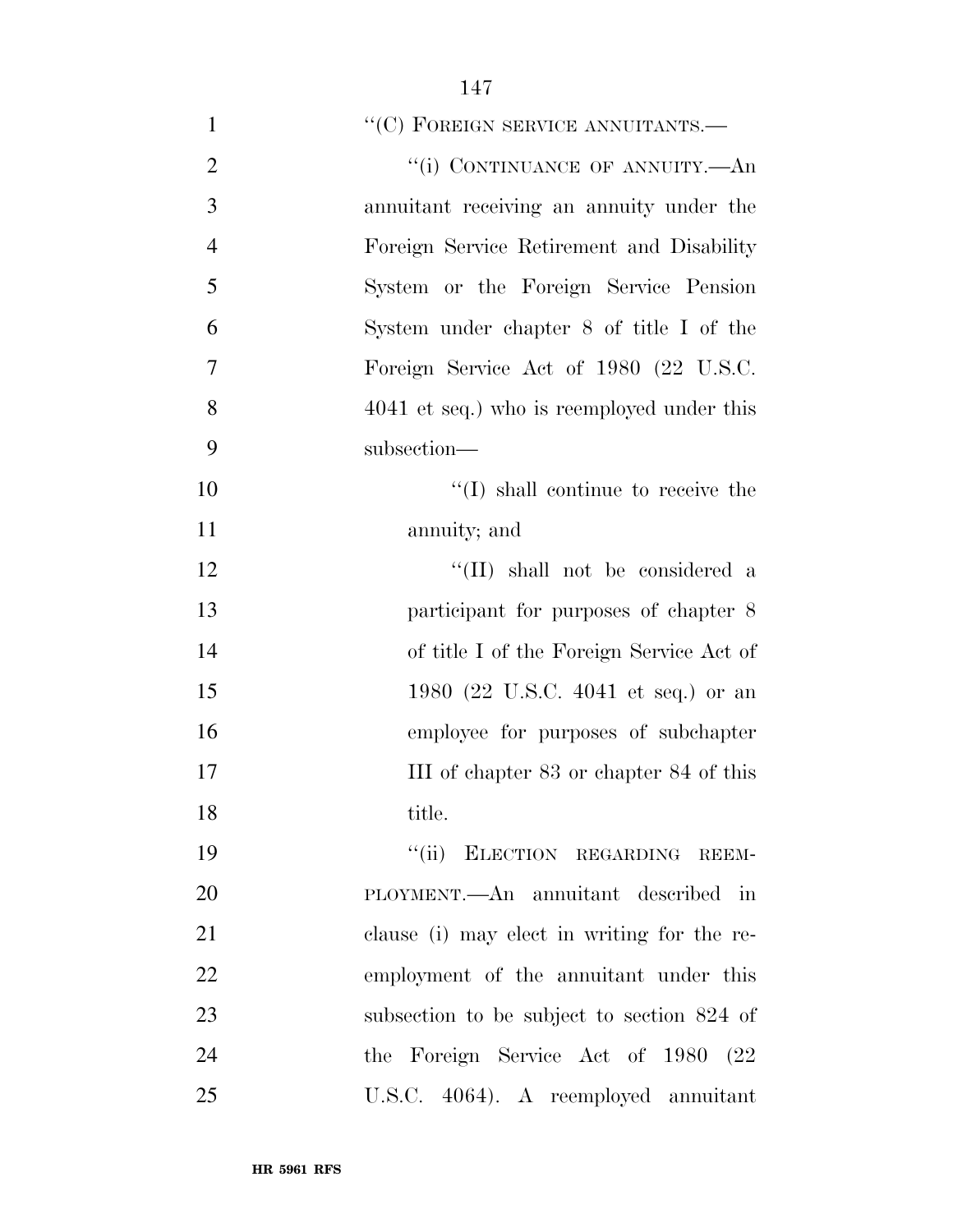| $\mathbf{1}$   | shall make an election under this clause               |
|----------------|--------------------------------------------------------|
| $\overline{2}$ | not later than 90 days after the date of the           |
| 3              | reemployment of the annuitant.                         |
| $\overline{4}$ | "(4) DISCHARGE OF RESPONSIBILITIES IN AC-              |
| 5              | CORDANCE WITH CHAPTER.—The lead Inspector              |
| 6              | General for an overseas contingency operation shall    |
| 7              | discharge the responsibilities for the contingency op- |
| 8              | eration under this subsection in a manner consistent   |
| 9              | with the authorities and requirements of this chapter  |
| 10             | generally and the authorities and requirements ap-     |
| 11             | plicable to the Inspectors General specified in sub-   |
| 12             | section (c) under this chapter.                        |
| 13             | $``(5)$ CCOMPETITIVE STATUS FOR<br>APPOINT-            |
| 14             | MENT.                                                  |
| 15             | "(A) IN GENERAL.—A person employed by                  |
| 16             | a lead Inspector General for an overseas contin-       |
| 17             | gency operation under this section shall acquire       |
| 18             | competitive status for appointment to any posi-        |
| 19             | tion in the competitive service for which the em-      |
| 20             | ployee possesses the required qualifications           |
| 21             | upon the completion of 2 years of continuous           |
| 22             | service as an employee under this section.             |
| 23             | "(B) LIMITATION.—No person who is first                |
| 24             | employed as described in subparagraph (A)              |
| 25             | more than 2 years after December 19, 2019,             |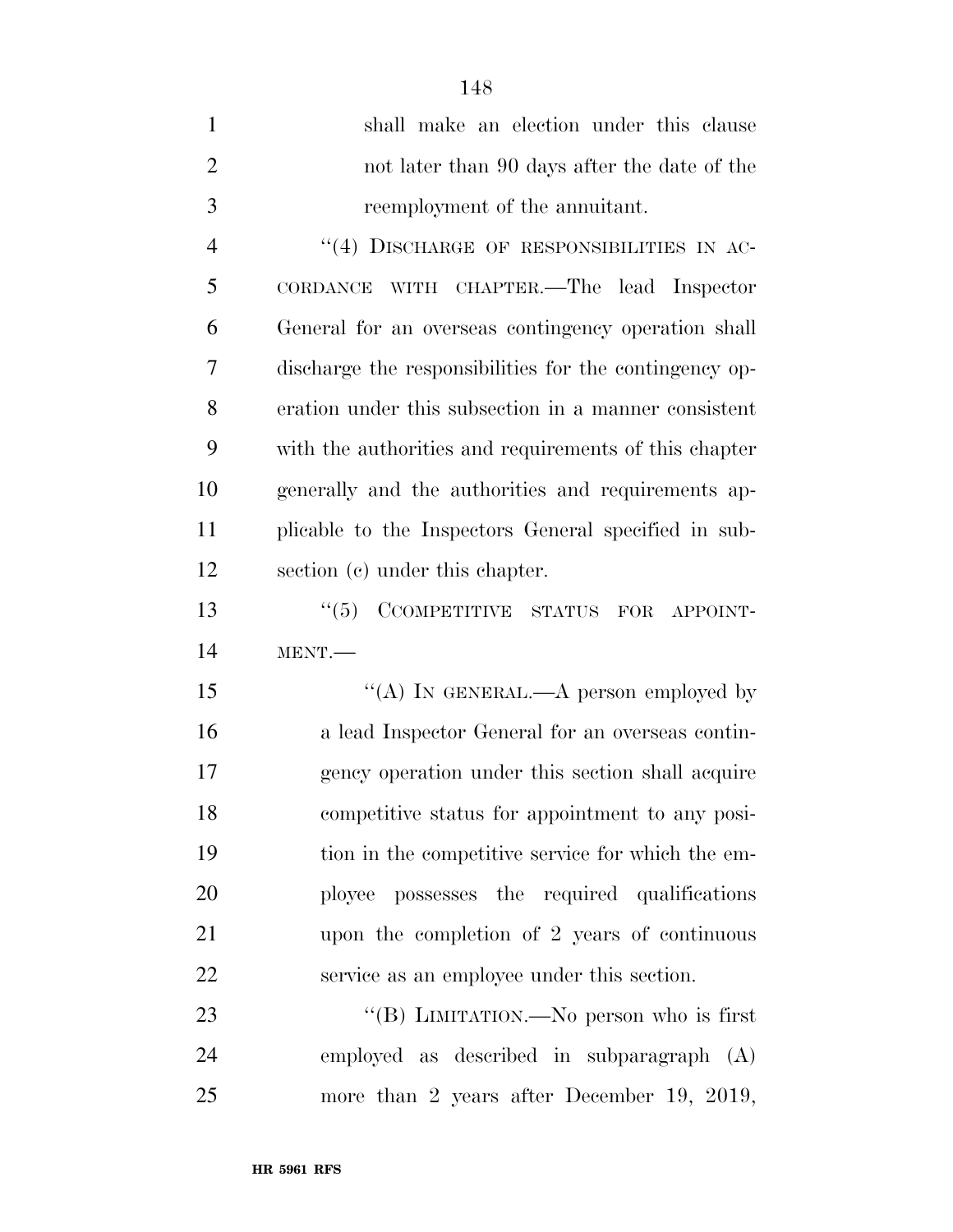may acquire competitive status under subpara-2 graph  $(A)$ .

 ''(e) SUNSET FOR PARTICULAR CONTINGENCY OPER- ATIONS.—The requirements and authorities of this section with respect to an overseas contingency operation shall cease at the end of the first fiscal year after the com- mencement or designation of the contingency operation in which the total amount appropriated for the contingency operation is less than \$100,000,000.

 ''(f) CONSTRUCTION OF AUTHORITY.—Nothing in this section shall be construed to limit the ability of the Inspectors General specified in subsection (c) to enter into agreements to conduct joint audits, inspections, or inves- tigations in the exercise of their oversight responsibilities in accordance with this chapter with respect to overseas contingency operations.

## **''§ 420. Information on websites of Offices of Inspec-tors General**

19 "(a) DIRECT LINKS TO INSPECTORS GENERAL OF-FICES.—

21 "(1) In GENERAL.—Each Federal agency and designated Federal entity shall establish and main- tain on the homepage of the website of that Federal agency or designated Federal entity, a direct link to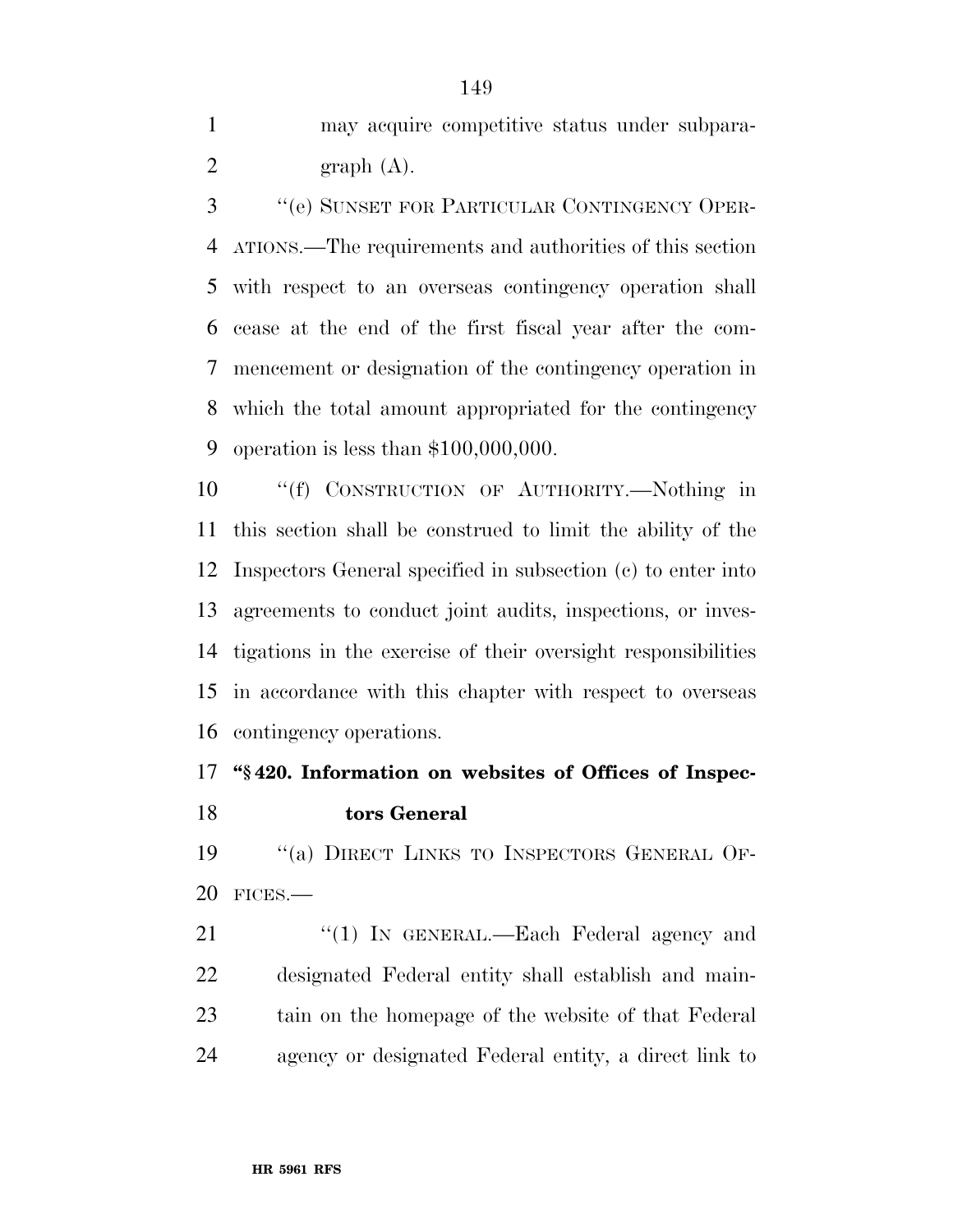| $\mathbf{1}$   | the website of the Office of the Inspector General of  |
|----------------|--------------------------------------------------------|
| $\overline{2}$ | that Federal agency or designated Federal entity.      |
| 3              | "(2) $\Lambda$ CCESSIBILITY.—The direct link under     |
| $\overline{4}$ | paragraph (1) shall be obvious and facilitate accessi- |
| 5              | bility to the website of the Office of the Inspector   |
| 6              | General.                                               |
| 7              | "(b) REQUIREMENTS FOR INSPECTORS GENERAL               |
| 8              | WEBSITES.—                                             |
| 9              | "(1) POSTING OF REPORTS AND AUDITS.—The                |
| 10             | Inspector General of each Federal agency and des-      |
| 11             | ignated Federal entity shall—                          |
| 12             | "(A) not later than 3 days after any audit             |
| 13             | report, inspection report, or evaluation report        |
| 14             | (or portion of any such report) is submitted in        |
| 15             | final form to the head of the Federal agency or        |
| 16             | the head of the designated Federal entity, as          |
| 17             | applicable, post that report (or portion of that       |
| 18             | report) on the website of the Office of Inspector      |
| 19             | General; and                                           |
| 20             | $\lq\lq(B)$ ensure that any posted report (or          |
| 21             | portion of that report) described under sub-           |
| 22             | paragraph $(A)$ —                                      |
| 23             | "(i) is easily accessible from a direct                |
| 24             | link on the homepage of the website of the             |
| 25             | Office of the Inspector General;                       |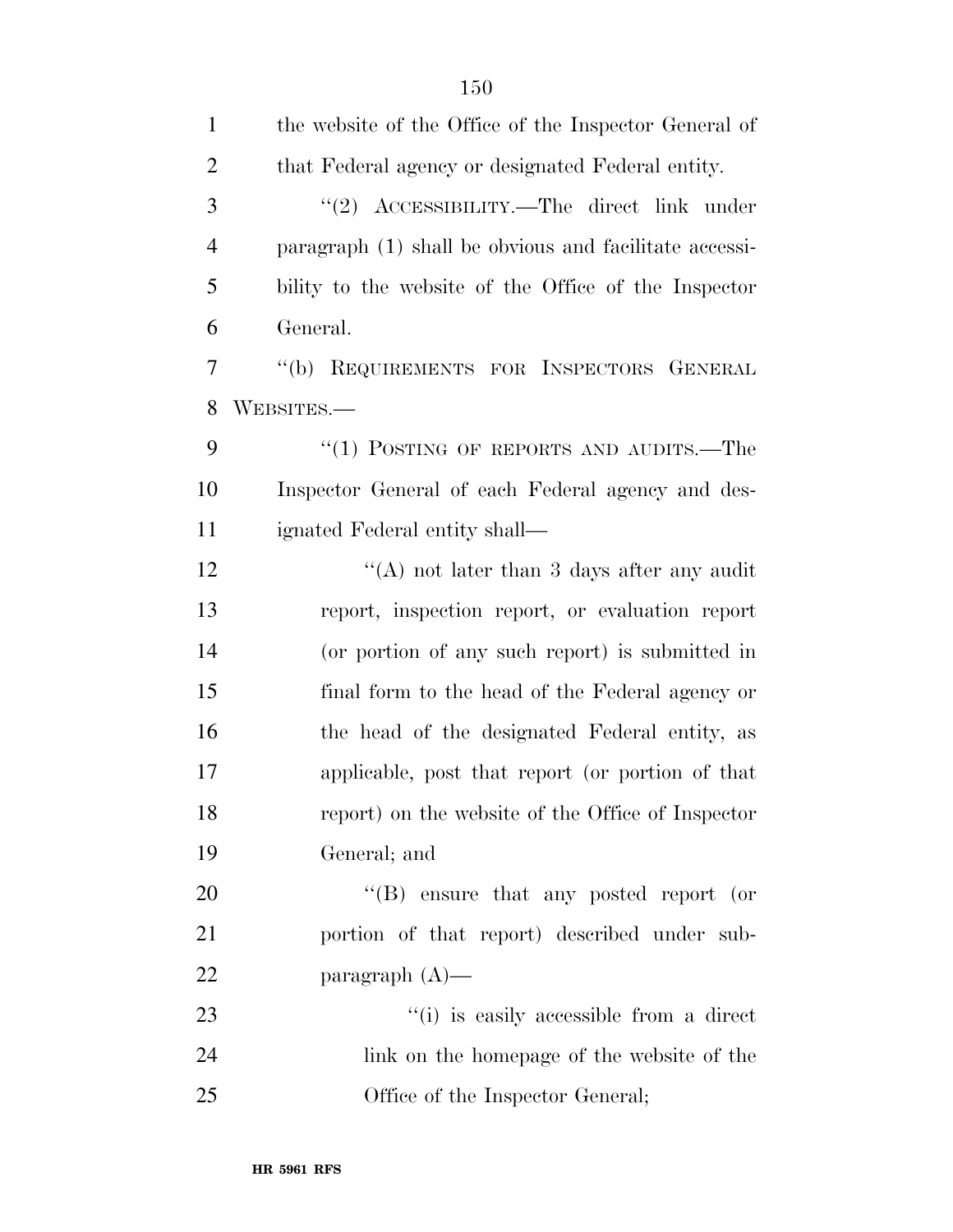| $\mathbf{1}$   | "(ii) includes a summary of the find-               |
|----------------|-----------------------------------------------------|
| $\overline{2}$ | ings of the Inspector General; and                  |
| 3              | $\lq$ <sup>"</sup> (iii) is in a format that—       |
| $\overline{4}$ | $f'(I)$ is searchable<br>and                        |
| 5              | downloadable; and                                   |
| 6              | "(II) facilitates printing by indi-                 |
| 7              | viduals of the public accessing the                 |
| 8              | website.                                            |
| 9              | REPORTING OF FRAUD, WASTE, AND<br>(2)               |
| 10             | ABUSE.                                              |
| 11             | "(A) IN GENERAL.—The Inspector General              |
| 12             | of each Federal agency and designated Federal       |
| 13             | entity shall establish and maintain a direct link   |
| 14             | on the homepage of the website of the Office of     |
| 15             | the Inspector General for individuals to report     |
| 16             | fraud, waste, and abuse. Individuals reporting      |
| 17             | fraud, waste, or abuse using the direct link es-    |
| 18             | tablished under this paragraph shall not be re-     |
| 19             | quired to provide personally identifying infor-     |
| 20             | mation relating to that individual.                 |
| 21             | "(B) ANONYMITY.—The Inspector General               |
| 22             | of each Federal agency and designated Federal       |
| 23             | entity shall not disclose the identity of any indi- |
| 24             | vidual making a report under this paragraph         |
| 25             | without the consent of the individual unless the    |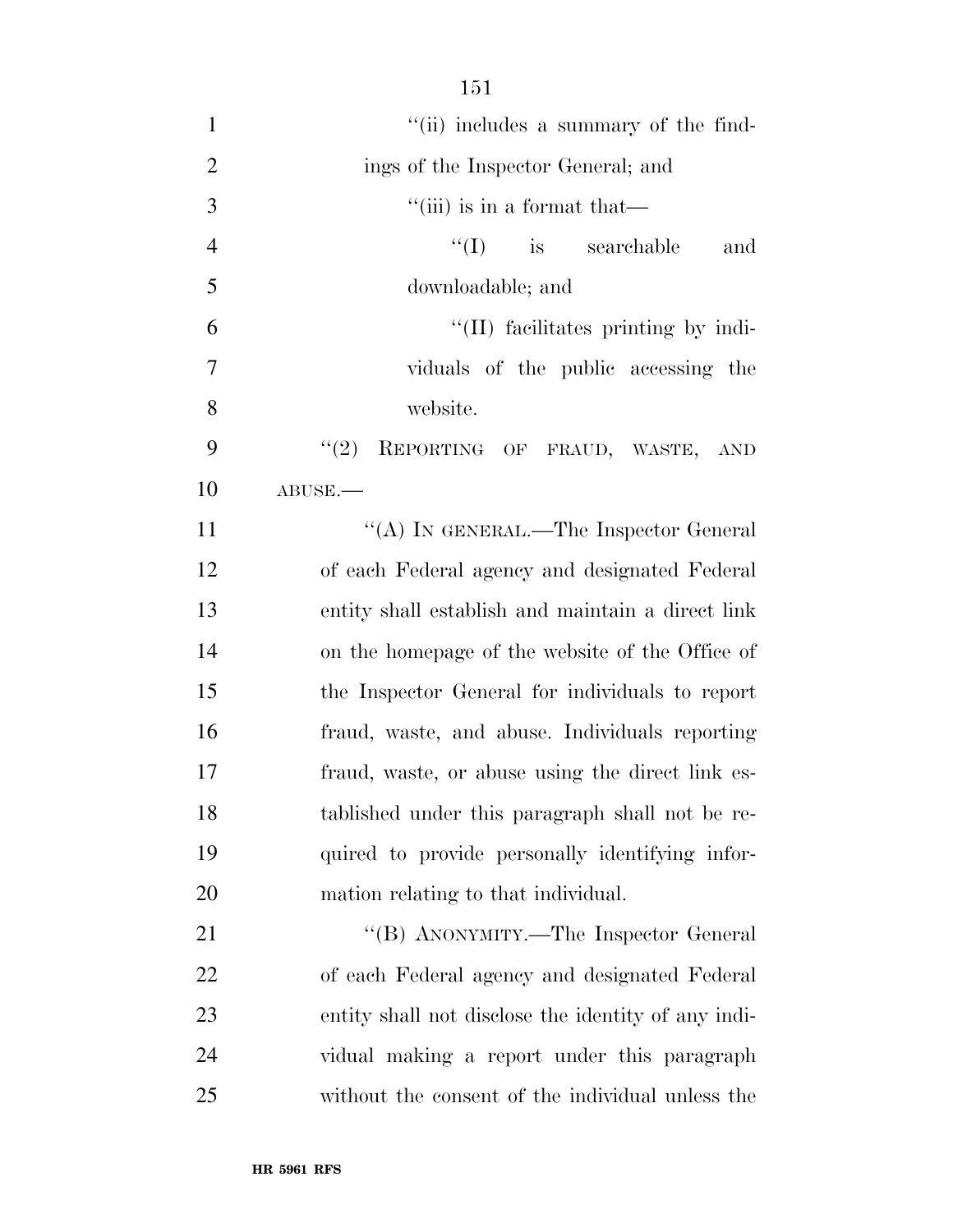Inspector General determines that such a dis- closure is unavoidable during the course of the investigation.

4 "(3) RULE OF CONSTRUCTION.—Nothing in this subsection shall be construed as authorizing an Inspector General to publicly disclose information otherwise prohibited from disclosure by law.

8 "(c) DEFINITIONS.—In this section, the terms 'des- ignated Federal entity' and 'head of the designated Fed- eral entity' have the meanings given those terms in section 415(a) of this title.

# **''§ 421. Additional provisions with respect to the De-partment of Energy**

 ''(a) AUTHORITY TO PROHIBIT ACCESS TO CERTAIN MATERIALS.—The Secretary of Energy may prohibit the Inspector General of the Department of Energy from ac- cessing Restricted Data and nuclear safeguards informa- tion protected from disclosure under chapter 12 of the Atomic Energy Act of 1954 (42 U.S.C. 2161 et seq.) and intelligence or counterintelligence, as defined in section 3 of the National Security Act of 1947 (50 U.S.C. 3003), if the Secretary of Energy determines that the prohibition is necessary to protect the national security or prevent the significant impairment to the national security interests of the United States.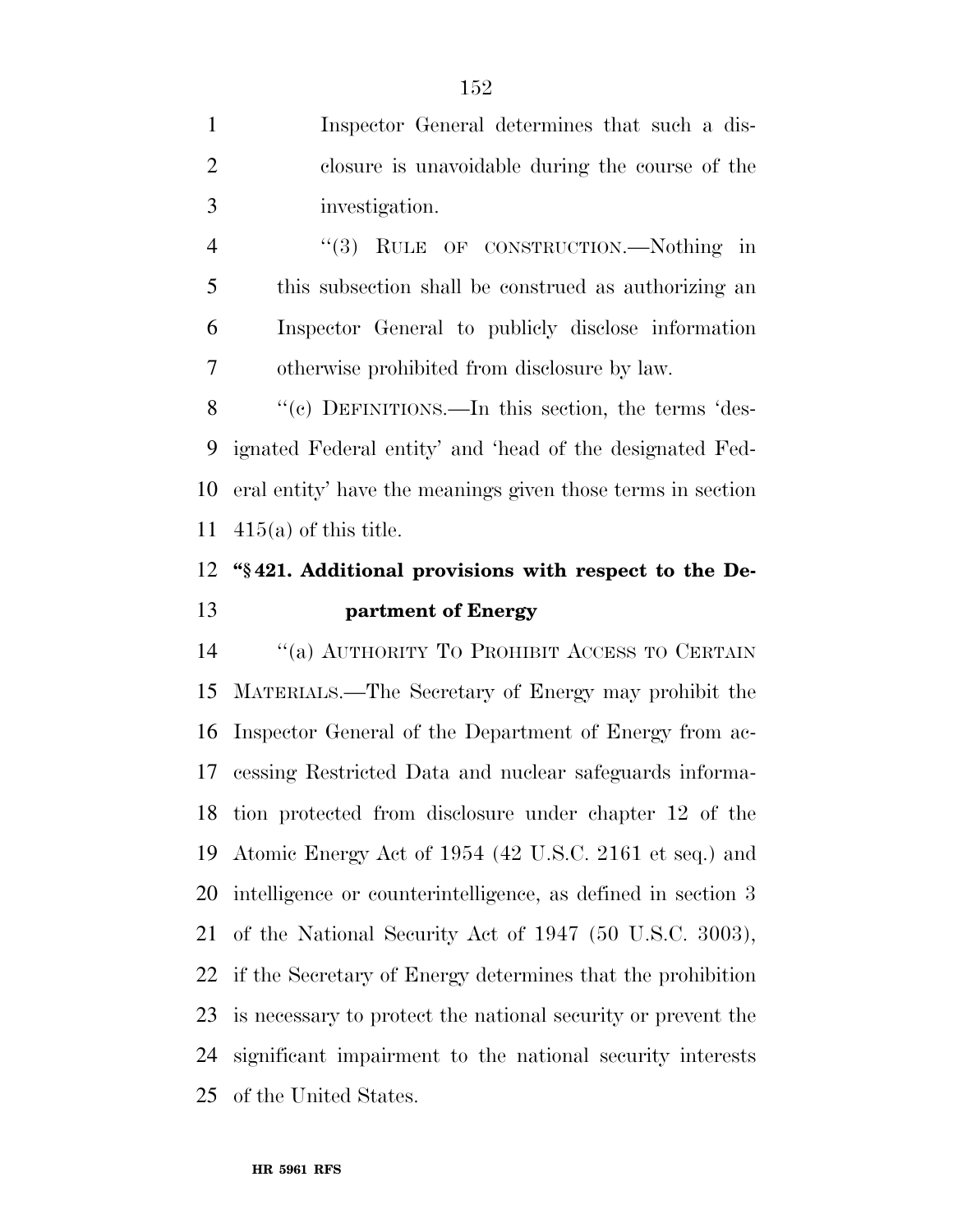''(b) NOTIFICATION TO INSPECTOR GENERAL AND STATEMENT TO CONGRESS.—Not later than 7 days after the date on which the Secretary of Energy exercises any power authorized under subsection (a), the Secretary shall notify the Inspector General of the Department of Energy in writing of the reasons for such exercise. Within 30 days after receipt of any such notice, the Inspector General of the Department of Energy shall submit to the appropriate committees of Congress a statement concerning such exer-cise.

#### **''§ 422. Transfer of functions**

| 12 | "(a) IN GENERAL.—There shall be transferred—      |
|----|---------------------------------------------------|
| 13 | $\lq(1)$ to the Office of Inspector General—      |
| 14 | $\lq\lq$ of the Department of Agriculture, the    |
| 15 | offices of that department referred to as the     |
| 16 | 'Office of Investigation' and the 'Office of      |
| 17 | Audit';                                           |
| 18 | $\lq\lq (B)$ of the Department of Commerce, the   |
| 19 | offices of that department referred to as the     |
| 20 | 'Office of Audits' and the 'Investigations and    |
| 21 | Inspections Staff' and that portion of the office |
| 22 | referred to as the 'Office of Investigations and  |
| 23 | Security' which has responsibility for investiga- |
| 24 | tion of alleged criminal violations and program   |
| 25 | abuse;                                            |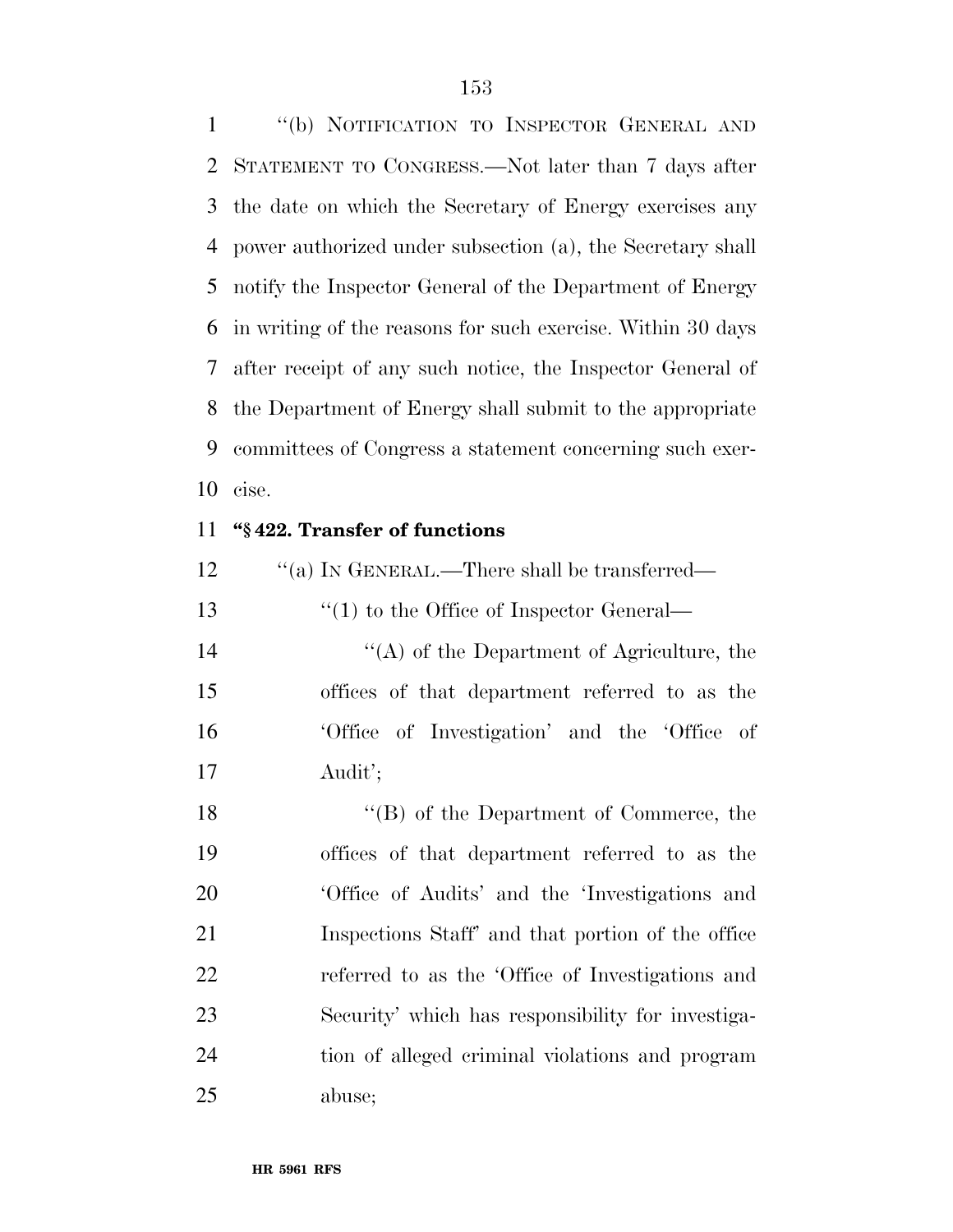| $\mathbf{1}$   | $\lq\lq$ (C) of the Department of Defense, the of- |
|----------------|----------------------------------------------------|
| $\overline{2}$ | fices of that department referred to as the 'De-   |
| 3              | fense Audit Service' and the 'Office of Inspector  |
| $\overline{4}$ | General, Defense Logistics Agency', and that       |
| 5              | portion of the office of that department referred  |
| 6              | to as the 'Defense Investigative Service' which    |
| 7              | has responsibility for the investigation of al-    |
| 8              | leged criminal violations;                         |
| 9              | $\lq\lq$ of the Department of Education, all       |
| 10             | functions of the Inspector General of Health,      |
| 11             | Education, and Welfare or of the Office of In-     |
| 12             | spector General of Health, Education, and Wel-     |
| 13             | fare relating to functions transferred by section  |
| 14             | 301 of the Department of Education Organiza-       |
| 15             | tion Act (20 U.S.C. 3441);                         |
| 16             | " $(E)$ of the Department of Energy, the Of-       |
| 17             | fice of Inspector General (as established by sec-  |
| 18             | tion 208 of the Department of Energy Organi-       |
| 19             | zation Act);                                       |
| 20             | " $(F)$ of the Department of Health and            |
| 21             | Human Services, the Office of Inspector Gen-       |
| 22             | eral (as established by title II of Public Law     |
| 23             | $94 - 505$ ;                                       |
| 24             | $\lq\lq(G)$ of the Department of Housing and       |
| 25             | Urban Development, the office of that depart-      |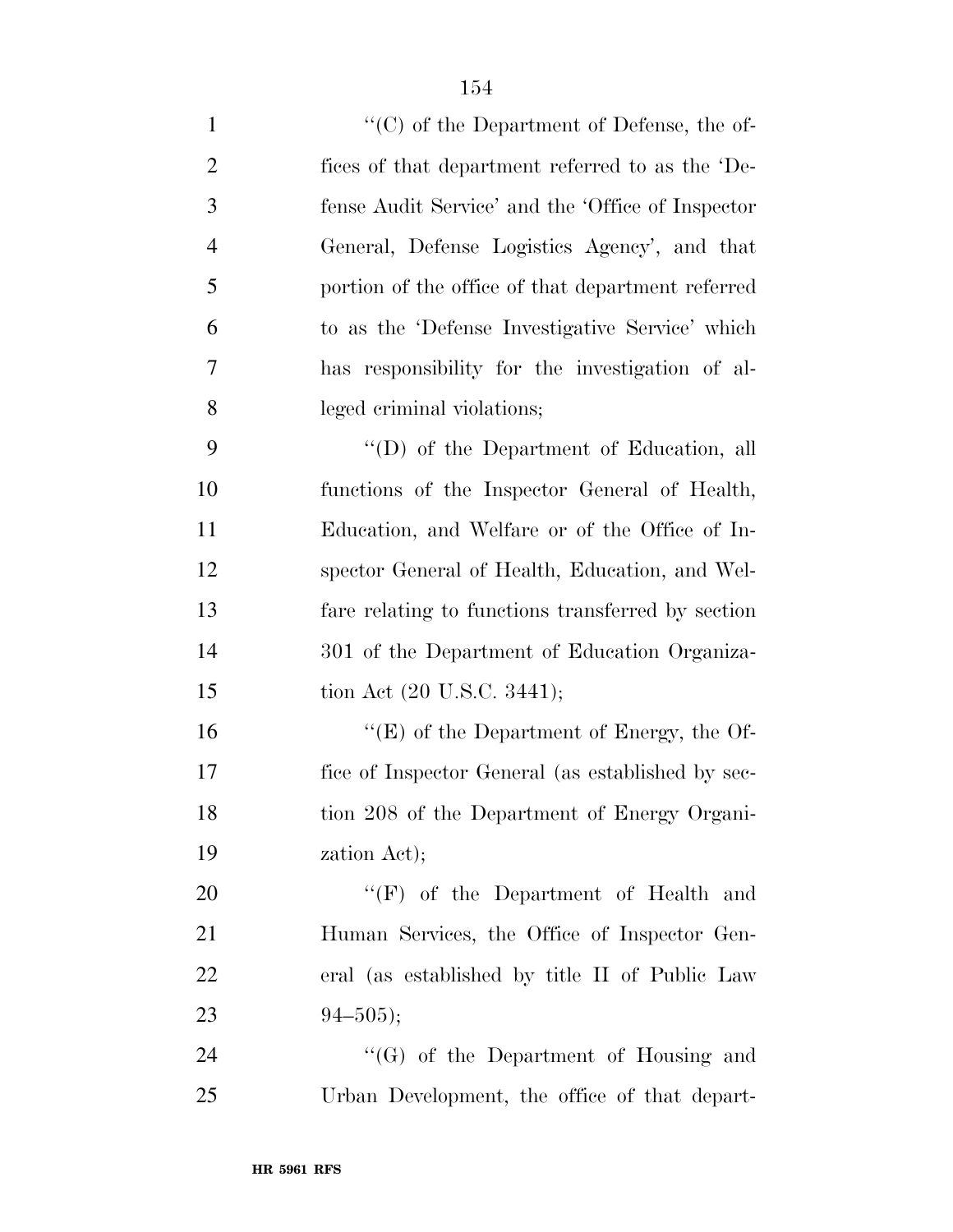| $\mathbf{1}$   | ment referred to as the 'Office of Inspector     |
|----------------|--------------------------------------------------|
| $\overline{2}$ | General';                                        |
| 3              | "(H) of the Department of the Interior,          |
| $\overline{4}$ | the office of that department referred to as the |
| 5              | 'Office of Audit and Investigation';             |
| 6              | "(I) of the Department of Justice—               |
| 7              | "(i) the offices of that Department re-          |
| 8              | ferred to as—                                    |
| 9              | "(I) the 'Audit Staff, Justice                   |
| 10             | Management Division';                            |
| 11             | "(II) the 'Policy and Procedures                 |
| 12             | Branch, Office of the Comptroller,               |
| 13             | Immigration and Naturalization Serv-             |
| 14             | ice', the 'Office of Professional Re-            |
| 15             | sponsibility, Immigration and Natu-              |
| 16             | ralization Service', and the 'Office of          |
| 17             | Program Inspections, Immigration                 |
| 18             | and Naturalization Service';                     |
| 19             | "(III) the 'Office of Internal In-               |
| 20             | spection, United States Marshals                 |
| 21             | Service'; and                                    |
| 22             | "(IV) the 'Financial Audit Sec-                  |
| 23             | tion, Office of Financial Management,            |
| 24             | Bureau of Prisons' and the 'Office of            |
| 25             | Inspections, Bureau of Prisons'; and             |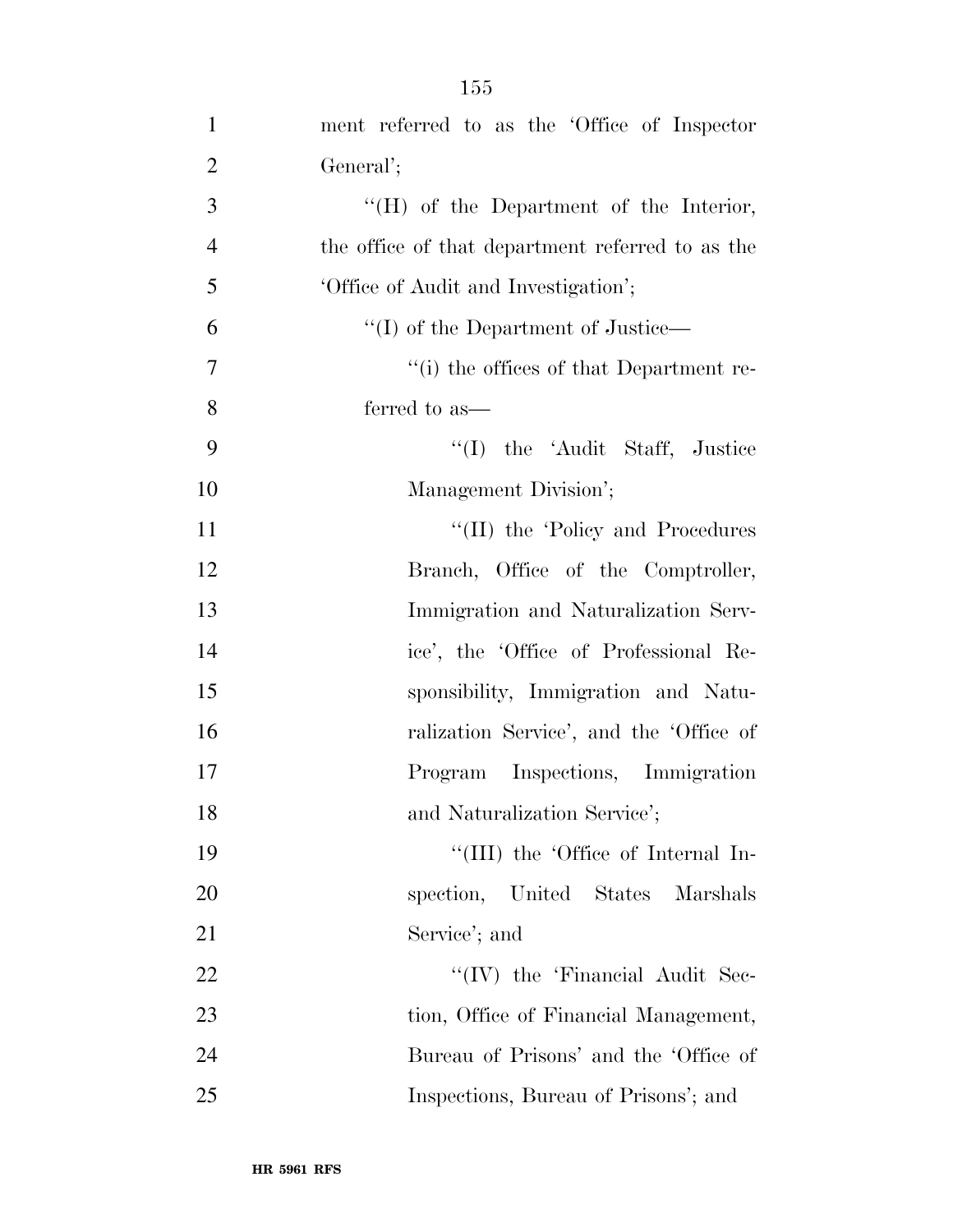| $\mathbf{1}$   | "(ii) from the Drug Enforcement Ad-                |
|----------------|----------------------------------------------------|
| $\overline{2}$ | ministration, that portion of the 'Office of       |
| 3              | Inspections' which is engaged in internal          |
| $\overline{4}$ | audit activities, and that portion of the          |
| 5              | 'Office of Planning and Evaluation' which          |
| 6              | is engaged in program review activities;           |
| 7              | "(J) of the Department of Labor, the of-           |
| 8              | fice of that department referred to as the 'Of-    |
| 9              | fice of Special Investigations';                   |
| 10             | " $(K)$ of the Department of Transportation,       |
| 11             | the offices of that department referred to as the  |
| 12             | Office of Investigations and Security' and the     |
| 13             | 'Office of Audit' of the Department, the 'Offices' |
| 14             | of Investigations and Security, Federal Aviation   |
| 15             | Administration', and 'External Audit Divisions,    |
| 16             | Federal Aviation Administration', the 'Inves-      |
| 17             | tigations Division and the External Audit Divi-    |
| 18             | sion of the Office of Program Review and In-       |
| 19             | vestigation, Federal Highway Administration',      |
| 20             | and the 'Office of Program Audits, Federal         |
| 21             | Transit Administration';                           |
| 22             | $\lq\lq(L)(i)$ of the Department of the Treasury,  |
| 23             | the office of that department referred to as the   |
| 24             | 'Office of Inspector General', and, notwith-       |
| 25             | standing any other provision of law, that por-     |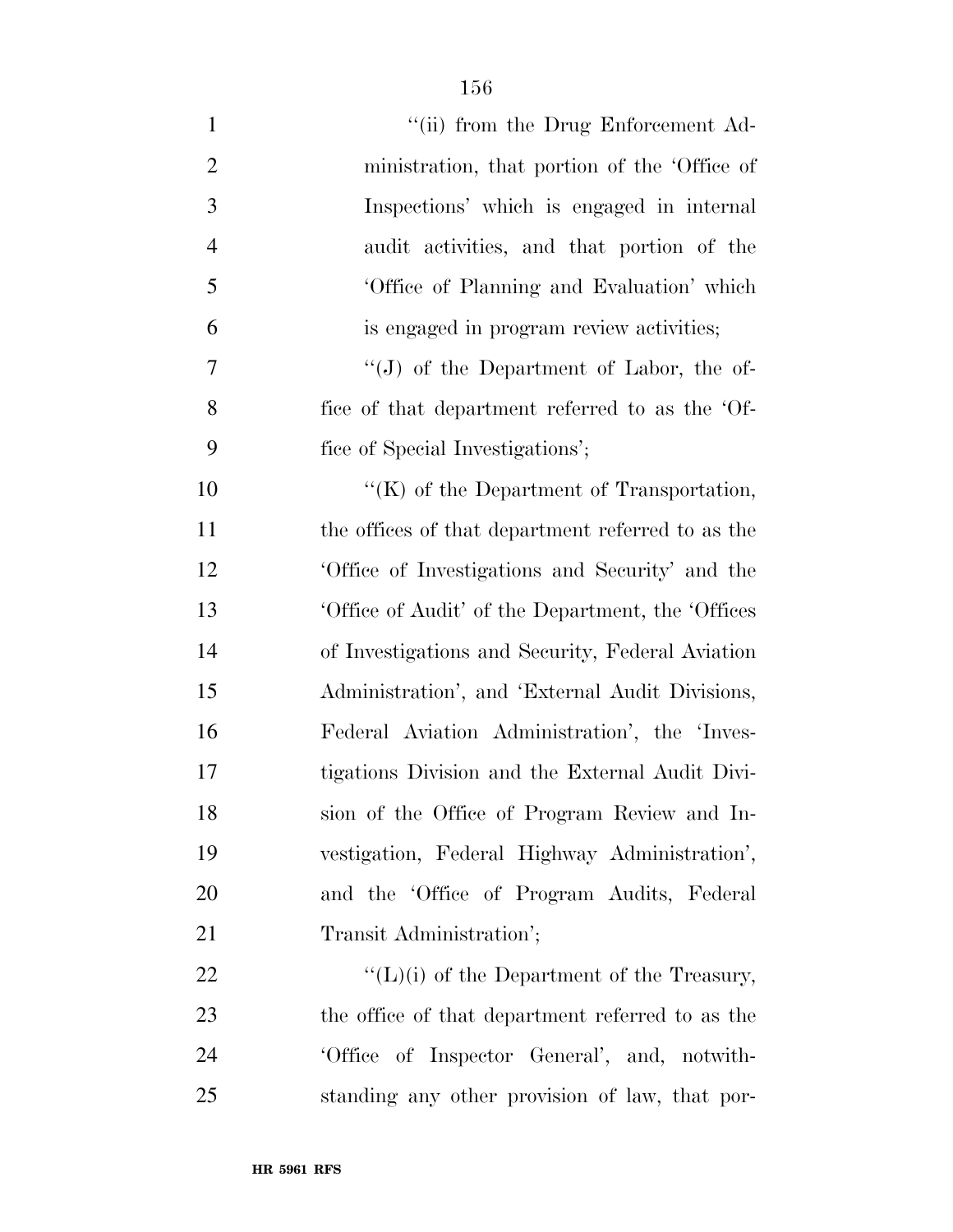| $\mathbf{1}$   | tion of each of the offices of that department    |
|----------------|---------------------------------------------------|
| $\overline{2}$ | referred to as the 'Office of Internal Affairs,   |
| 3              | Tax and Trade Bureau', the 'Office of Internal    |
| $\overline{4}$ | Affairs, United States Customs Service', and      |
| 5              | the 'Office of Inspections, United States Secret  |
| 6              | Service' which is engaged in internal audit ac-   |
| 7              | tivities; and                                     |
| 8              | "(ii) of the Treasury Inspector General for       |
| 9              | Tax Administration, effective 180 days after      |
| 10             | July 22, 1998, the Office of Chief Inspector of   |
| 11             | the Internal Revenue Service;                     |
| 12             | "(M) of the Environmental Protection              |
| 13             | Agency, the offices of that agency referred to as |
| 14             | the 'Office of Audit' and the 'Security and In-   |
| 15             | spection Division';                               |
| 16             | "(N) of the Federal Emergency Manage-             |
| 17             | ment Agency, the office of that agency referred   |
| 18             | to as the 'Office of Inspector General';          |
| 19             | "(O) of the General Services Administra-          |
| 20             | tion, the offices of that agency referred to as   |
| 21             | the 'Office of Audits' and the 'Office of Inves-  |
| 22             | tigations';                                       |
| 23             | $\lq\lq(P)$ of the National Aeronautics<br>and    |
| 24             | Space Administration, the offices of that agency  |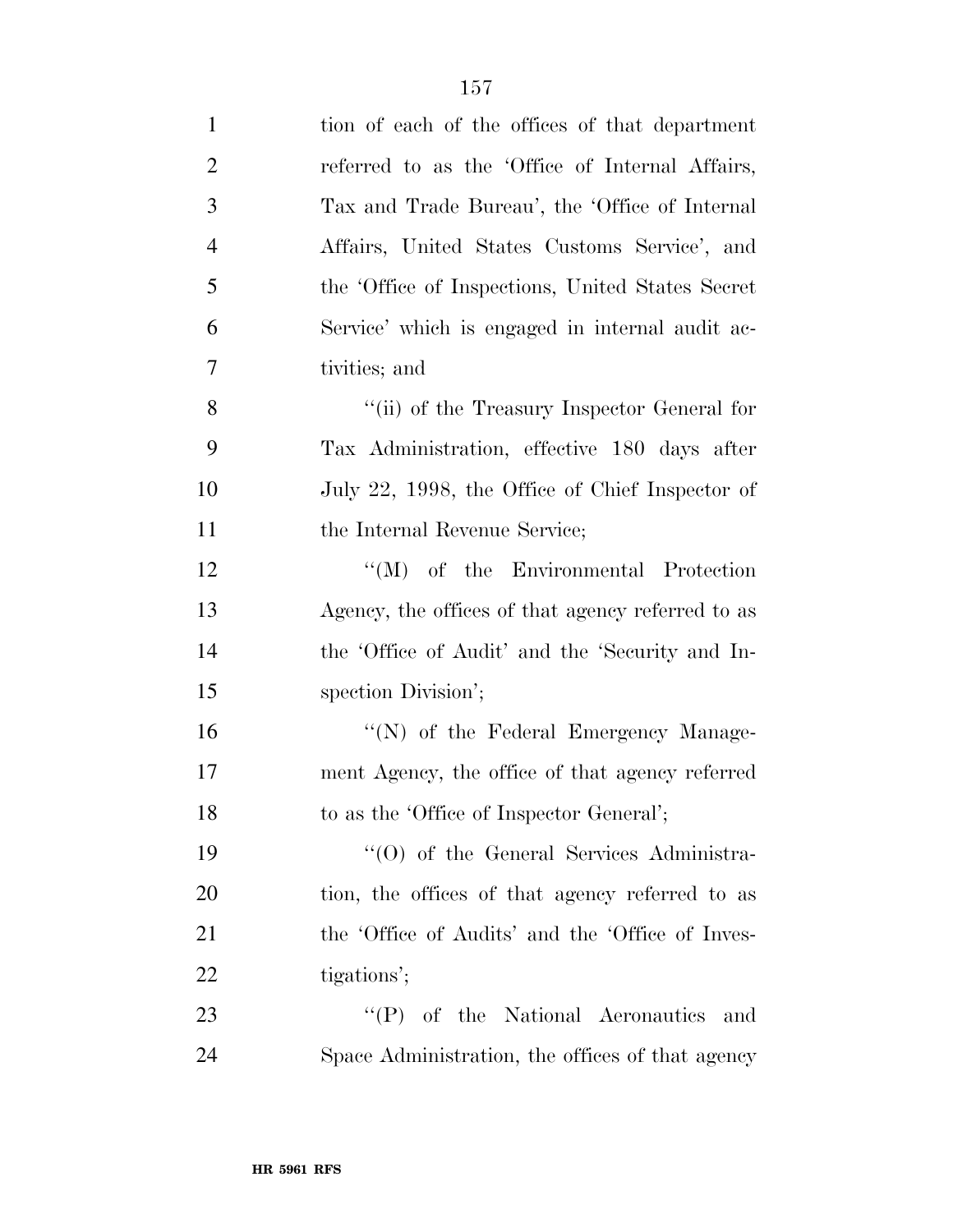| $\mathbf{1}$   | referred to as the 'Management Audit Office'       |
|----------------|----------------------------------------------------|
| $\overline{2}$ | and the 'Office of Inspections and Security';      |
| 3              | "(Q) of the Nuclear Regulatory Commis-             |
| $\overline{4}$ | sion, the office of that commission referred to    |
| 5              | as the 'Office of Inspector and Auditor';          |
| 6              | "(R) of the Office of Personnel Manage-            |
| $\overline{7}$ | ment, the offices of that agency referred to as    |
| 8              | the 'Office of Inspector General', the 'Insurance  |
| 9              | Audits Division, Retirement and Insurance          |
| 10             | Group', and the 'Analysis and Evaluation Divi-     |
| 11             | sion, Administration Group';                       |
| 12             | "(S) of the Railroad Retirement Board,             |
| 13             | the Office of Inspector General (as established    |
| 14             | by section 23 of the Railroad Retirement Act of    |
| 15             | 1974);                                             |
| 16             | "(T) of the Small Business Administra-             |
| 17             | tion, the office of that agency referred to as the |
| 18             | 'Office of Audits and Investigations';             |
| 19             | $\lq\lq$ (U) of the Department of Veterans Af-     |
| 20             | fairs, the offices of that department referred to  |
| 21             | as the 'Office of Audits' and the 'Office of In-   |
| 22             | vestigations';                                     |
| 23             | $``(V)$ of the Corporation for National and        |
| 24             | Community Service, the Office of Inspector         |
| 25             | General of ACTION; and                             |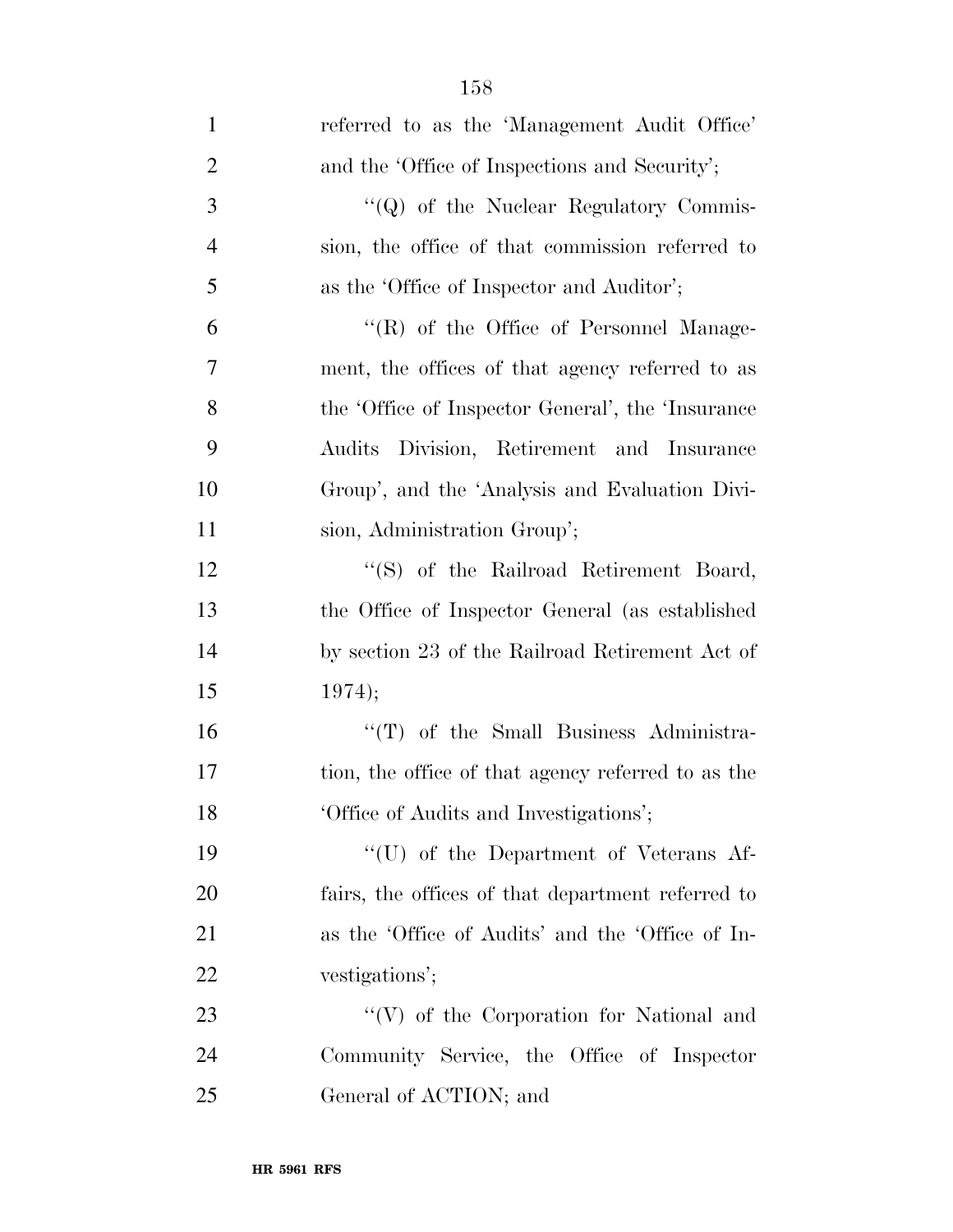1 ''(W) of the Social Security Administra- tion, the functions of the Inspector General of the Department of Health and Human Services which are transferred to the Social Security Ad- ministration by the Social Security Independ- ence and Program Improvements Act of 1994 (other than functions performed pursuant to 8 section  $105(a)(2)$  of such Act), except that such transfers shall be made in accordance with the provisions of such Act and shall not be subject to subsections (b) through (d) of this section; and

13 ''(2) to the Office of the Inspector General, such other offices or agencies, or functions, powers, or duties thereof, as the head of the establishment involved may determine are properly related to the functions of the Office and would, if so transferred, further the purposes of this chapter,

 except that there shall not be transferred to an Inspector General under paragraph (2) program operating respon-sibilities.

 ''(b) RELATED TRANSFERS.—The personnel, assets, liabilities, contracts, property, records, and unexpended balances of appropriations, authorizations, allocations, and other funds employed, held, used, arising from, avail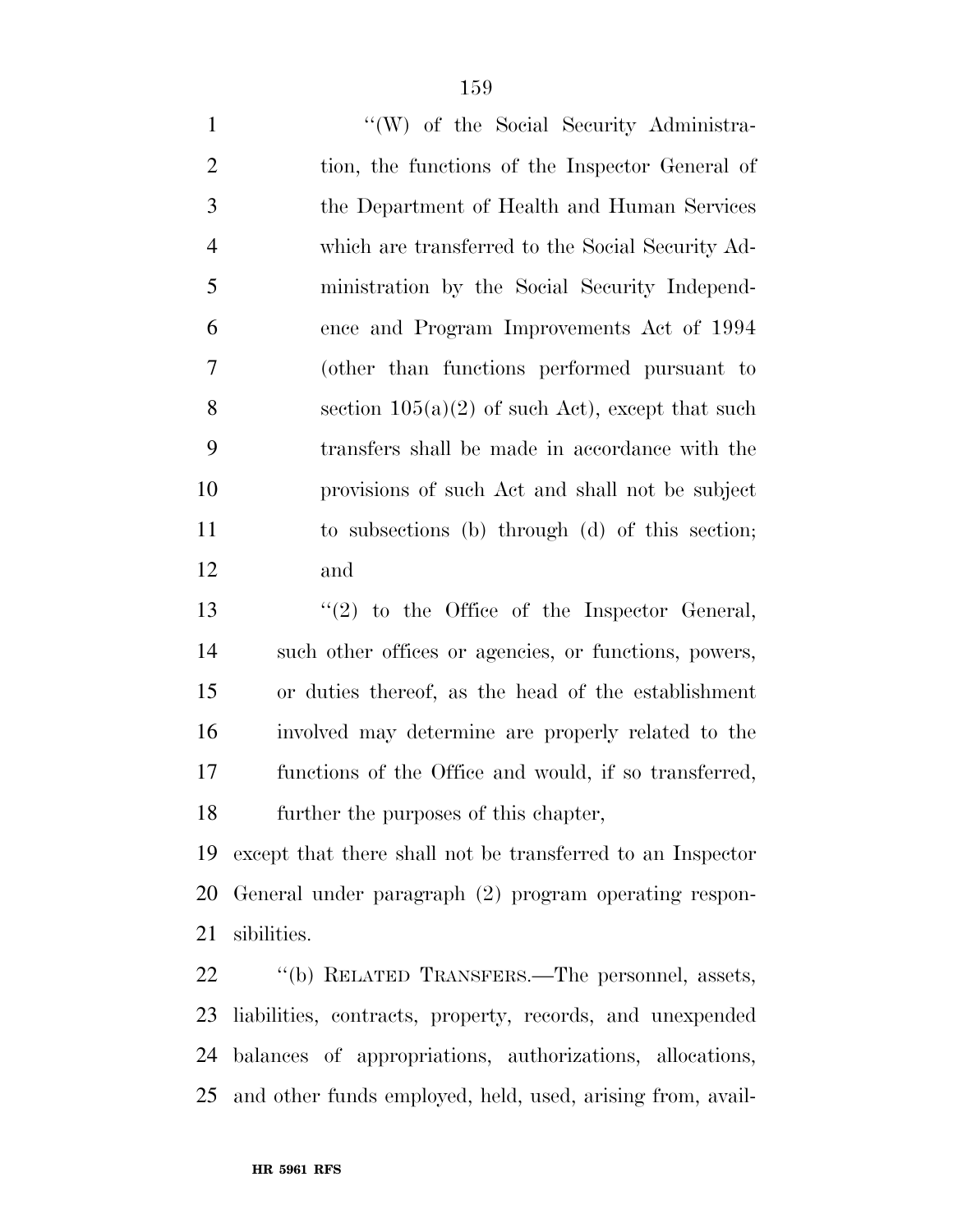able or to be made available, of any office or agency the functions, powers, and duties of which are transferred under subsection (a) are hereby transferred to the applica-ble Office of Inspector General.

 ''(c) PERSONNEL.—Personnel transferred pursuant to subsection (b) shall be transferred in accordance with applicable laws and regulations relating to the transfer of functions except that the classification and compensation of such personnel shall not be reduced for one year after such transfer.

11 "(d) LAPSE OF OFFICE OR AGENCY AND COMPENSA- TION FOR TRANSFERRED POSITIONS WITH COMPARABLE DUTIES.—In any case in which all the functions, powers, and duties of any office or agency are transferred pursu- ant to this subsection, such office or agency shall lapse. Any person who, on October 1, 1978, held a position com- pensated in accordance with the General Schedule, and who, without a break in service, is appointed in an Office of Inspector General to a position having duties com- parable to those performed immediately preceding such appointment shall continue to be compensated in the new position at not less than the rate provided for the previous position, for the duration of service in the new position.

### **''§ 423. Pay of Inspectors General**

25 "(a) CERTAIN INSPECTORS GENERAL.—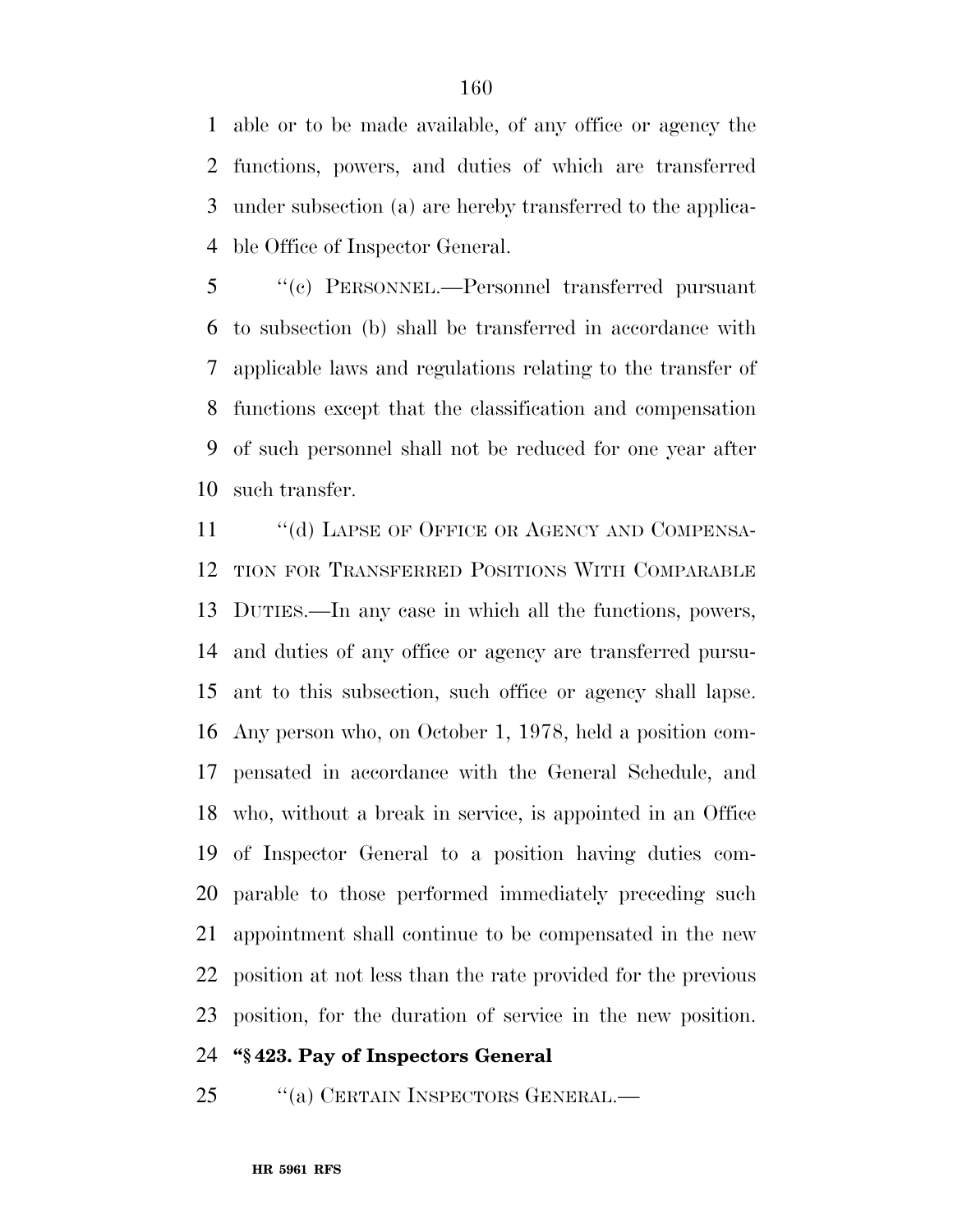1 "(1) In GENERAL.—Notwithstanding any other provision of law, the annual rate of basic pay of the Inspector General of the Intelligence Community, the Inspector General of the Central Intelligence Agency, and the Special Inspector General for Af- ghanistan Reconstruction shall be that of an Inspec- tor General as defined under section 401 of this title.

9 "(2) PROHIBITION OF CASH BONUS OR AWARDS.—Section 403(f) of this title shall apply to the Inspectors General described under paragraph  $12 \t(1).$ 

 ''(b) INSPECTORS GENERAL OF DESIGNATED FED- ERAL ENTITIES.—Notwithstanding any other provision of law, the Inspector General of each designated Federal en- tity (as those terms are defined under section 415(a) of this title) shall, for pay and all other purposes, be classi- fied at a grade, level, or rank designation, as the case may be, at or above those of a majority of the senior level ex- ecutives of that designated Federal entity (such as a Gen- eral Counsel, Chief Information Officer, Chief Financial Officer, Chief Human Capital Officer, or Chief Acquisition Officer). The pay of an Inspector General of a designated Federal entity (as those terms are defined under section 415(a) of this title) shall be not less than the average total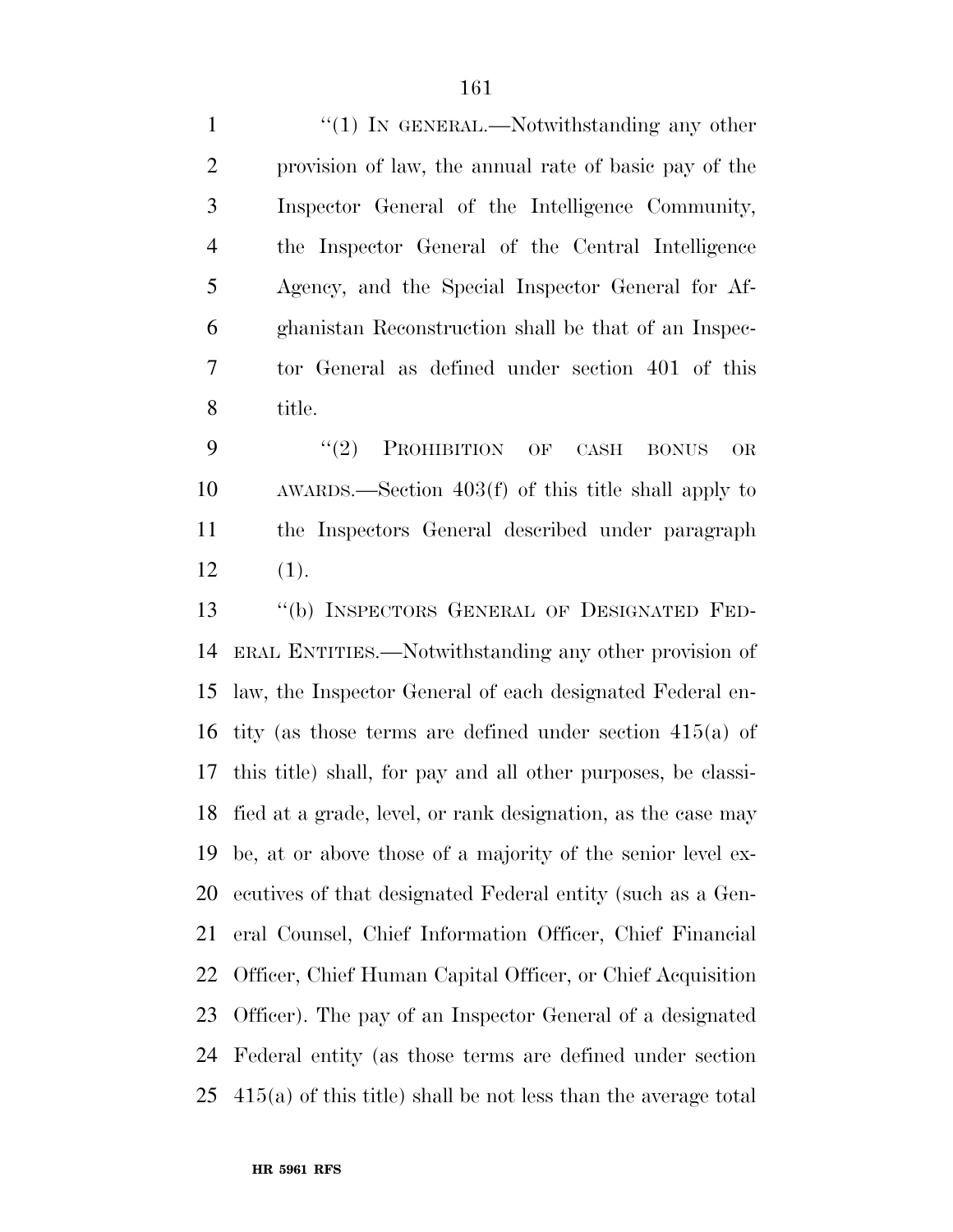compensation (including bonuses) of the senior level execu- tives of that designated Federal entity calculated on an annual basis.

 ''(c) SAVINGS PROVISION FOR NEWLY APPOINTED INSPECTORS GENERAL.—

 ''(1) IN GENERAL.—The provisions of section 3392 of this title, other than the terms 'performance awards' and 'awarding of ranks' in subsection (c)(1) of that section, shall apply to career appointees of the Senior Executive Service who are appointed to 11 the position of Inspector General.

12 "(2) NONREDUCTION IN PAY.—Notwith- standing any other provision of law, career Federal employees serving on an appointment made pursuant to statutory authority found other than in section 3392 of this title shall not suffer a reduction in pay, not including any bonus or performance award, as a result of being appointed to the position of Inspector General.

### **''§ 424. Establishment of the Council of the Inspectors**

## **General on Integrity and Efficiency**

22 "(a) ESTABLISHMENT AND MISSION.—

23 "(1) ESTABLISHMENT.—There is established as an independent entity within the executive branch the Council of the Inspectors General on Integrity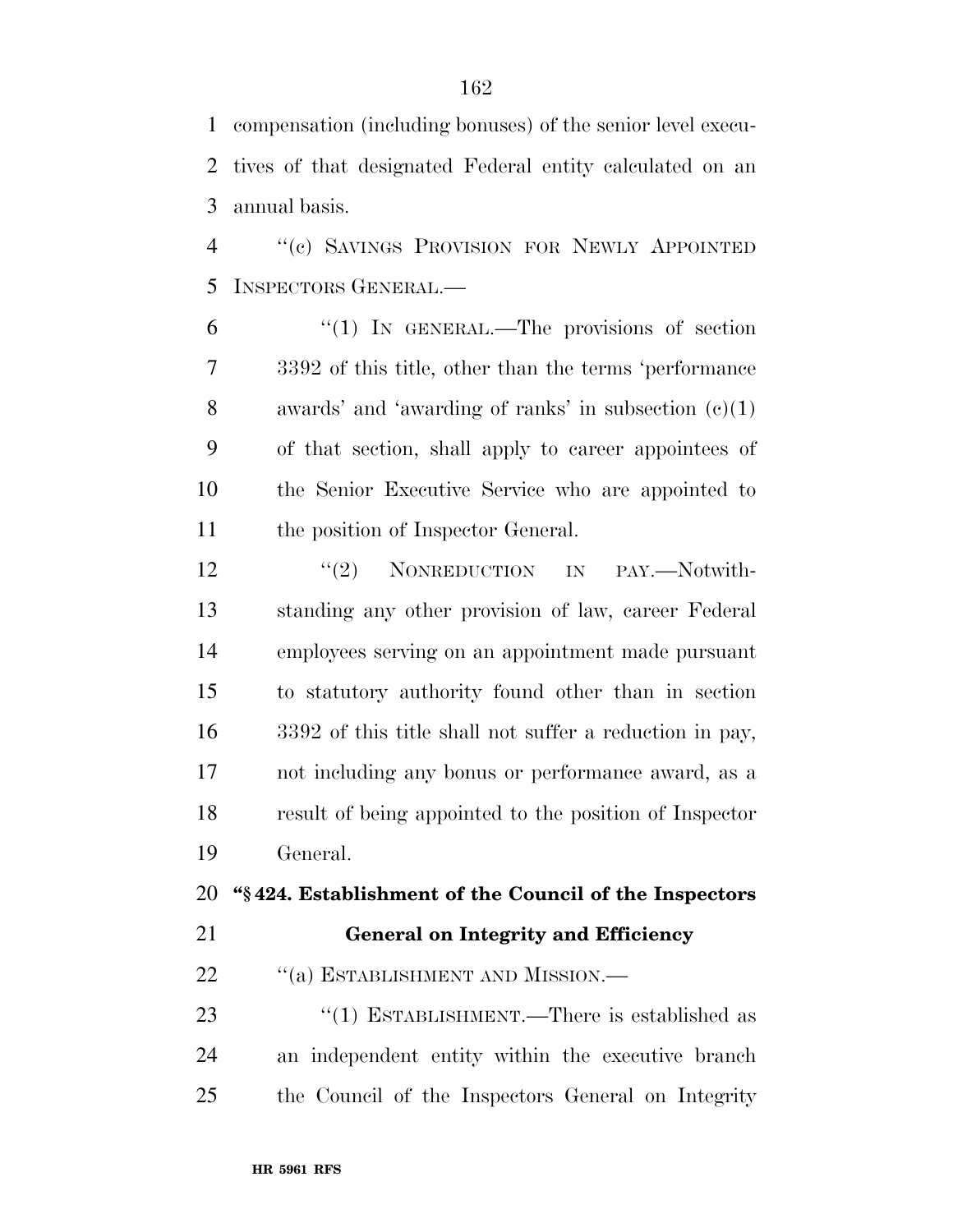| $\mathbf{1}$   | and Efficiency (in this section referred to as the  |
|----------------|-----------------------------------------------------|
| $\overline{2}$ | 'Council').                                         |
| 3              | " $(2)$ MISSION.—The mission of the Council         |
| $\overline{4}$ | shall be to-                                        |
| 5              | $\lq\lq$ and address integrity, economy, and effec- |
| 6              | tiveness issues that transcend individual Gov-      |
| 7              | ernment agencies; and                               |
| 8              | "(B) increase the professionalism and ef-           |
| 9              | fectiveness of personnel by developing policies,    |
| 10             | standards, and approaches to aid in the estab-      |
| 11             | lishment of a well-trained and highly skilled       |
| 12             | workforce in the offices of the Inspectors Gen-     |
| 13             | eral.                                               |
| 14             | $\lq\lq(b)$ MEMBERSHIP.—                            |
| 15             | "(1) IN GENERAL.—The Council shall consist of       |
| 16             | the following members:                              |
| 17             | $\lq\lq$ (A) All Inspectors General whose offices   |
| 18             | are established under—                              |
| 19             | $\lq\lq$ (i) section 402 of this title; or          |
| 20             | $\lq$ <sup>"</sup> (ii) section 415 of this title.  |
| 21             | $\lq\lq (B)$ The Inspectors General of the Intel-   |
| 22             | ligence Community and the Central Intelligence      |
| 23             | Agency.                                             |
| 24             | "(C) The Controller of the Office of Fed-           |
| 25             | eral Financial Management.                          |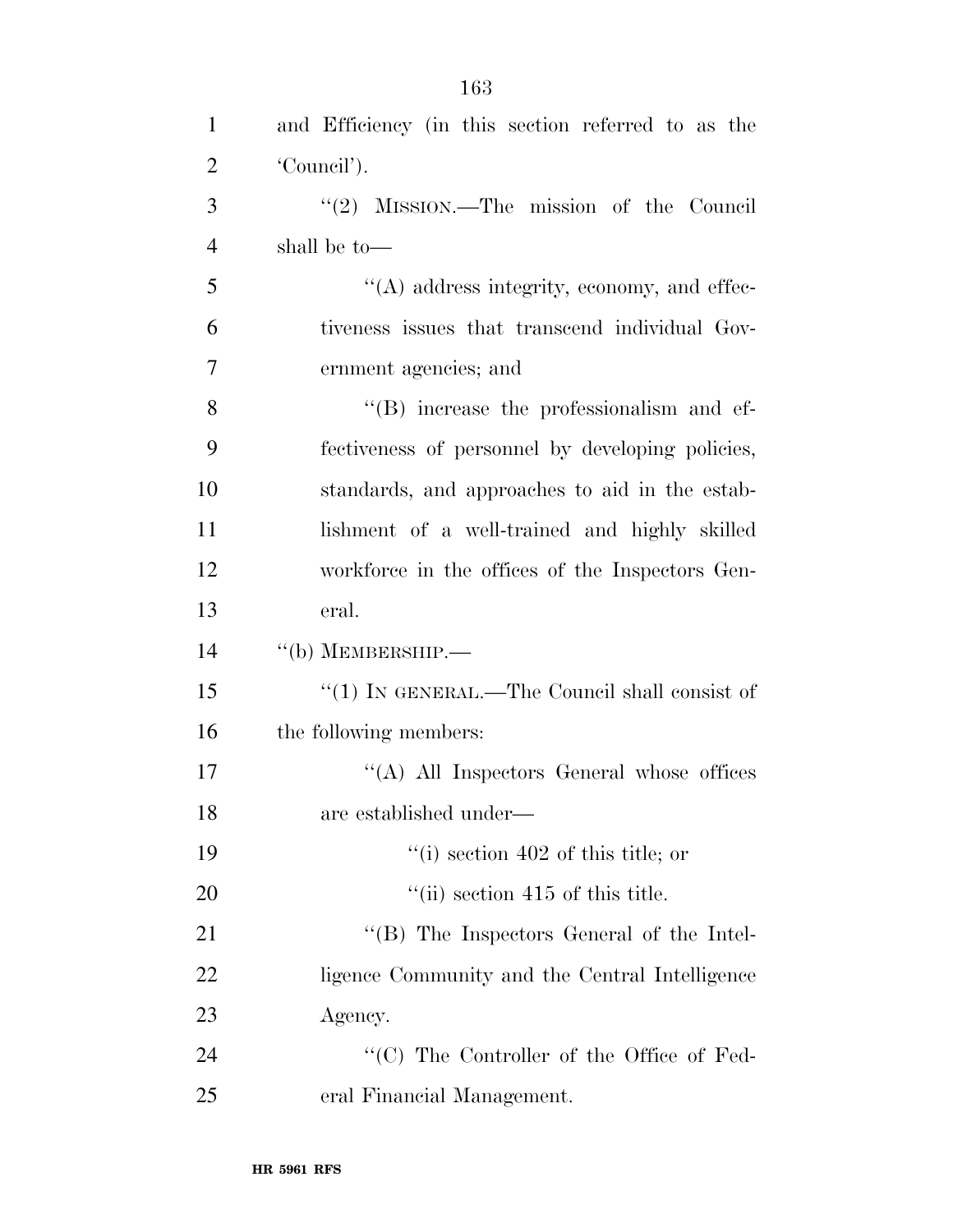| $\mathbf{1}$   | "(D) A senior level official of the Federal       |
|----------------|---------------------------------------------------|
| $\overline{2}$ | Bureau of Investigation designated by the Di-     |
| 3              | rector of the Federal Bureau of Investigation.    |
| $\overline{4}$ | " $(E)$ The Director of the Office of Govern-     |
| 5              | ment Ethics.                                      |
| 6              | " $(F)$ The Special Counsel of the Office of      |
| 7              | Special Counsel.                                  |
| 8              | "(G) The Deputy Director of the Office of         |
| 9              | Personnel Management.                             |
| 10             | "(H) The Deputy Director for Manage-              |
| 11             | ment of the Office of Management and Budget.      |
| 12             | "(I) The Inspectors General of the Library        |
| 13             | of Congress, Capitol Police, Government Pub-      |
| 14             | lishing Office, Government Accountability Of-     |
| 15             | fice, and the Architect of the Capitol.           |
| 16             | "(2) CHAIRPERSON AND EXECUTIVE<br>CHAIR-          |
| 17             | PERSON.                                           |
| 18             | ``(A)<br>EXECUTIVE CHAIRPERSON.—The               |
| 19             | Deputy Director for Management of the Office      |
| 20             | of Management and Budget shall be the Execu-      |
| 21             | tive Chairperson of the Council.                  |
| 22             | "(B) CHAIRPERSON.—The Council shall               |
| 23             | elect 1 of the Inspectors General referred to in  |
| 24             | paragraph $(1)(A)$ or $(B)$ to act as Chairperson |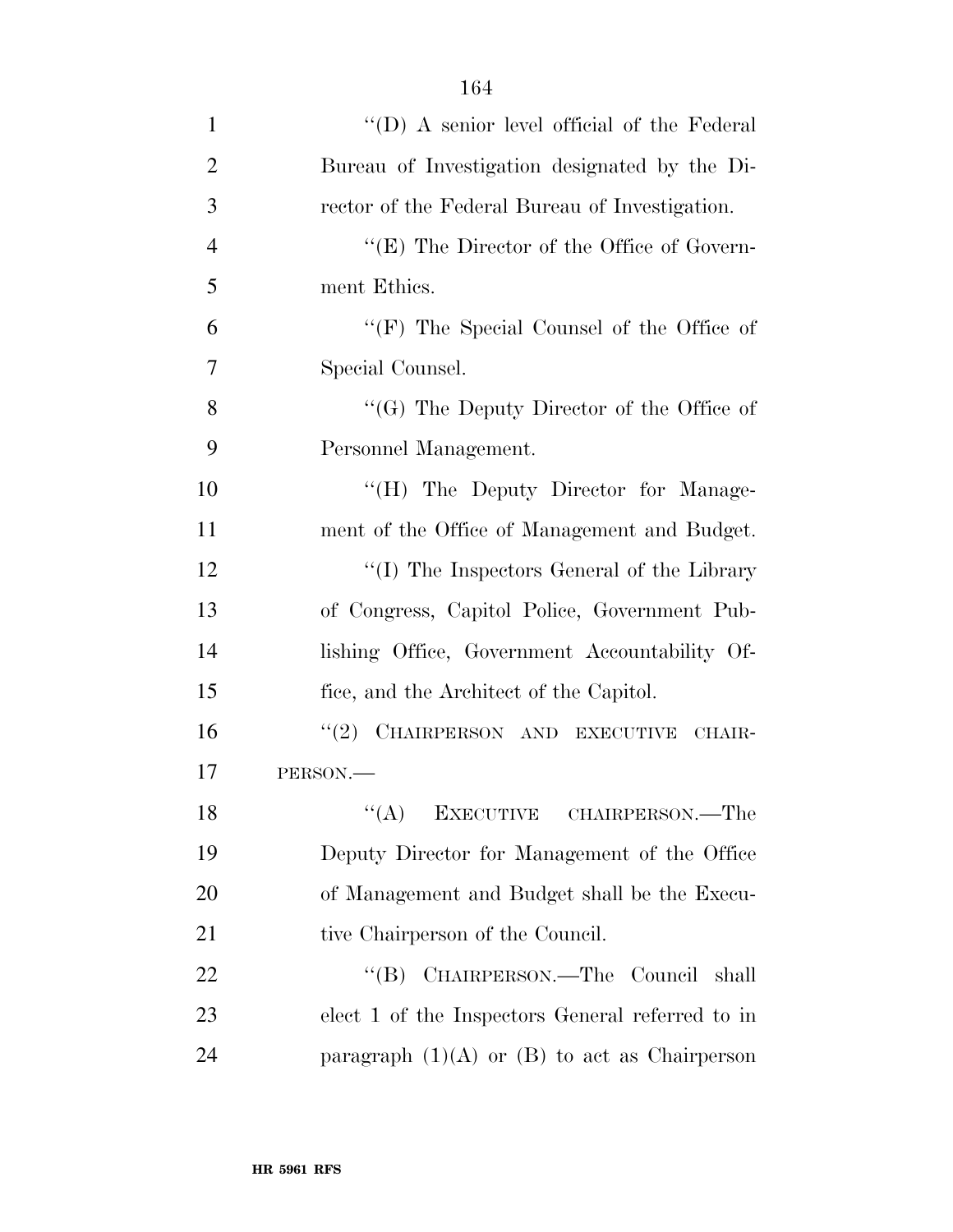| $\mathbf{1}$   | of the Council. The term of office of the Chair- |
|----------------|--------------------------------------------------|
| $\overline{2}$ | person shall be 2 years.                         |
| 3              | "(3) FUNCTIONS OF CHAIRPERSON AND EXECU-         |
| $\overline{4}$ | TIVE CHAIRPERSON.-                               |
| 5              | "(A) EXECUTIVE CHAIRPERSON.—The Ex-              |
| 6              | ecutive Chairperson shall—                       |
| $\overline{7}$ | "(i) preside over meetings of the                |
| 8              | Council;                                         |
| 9              | "(ii) provide to the heads of agencies           |
| 10             | and entities represented on the Council          |
| 11             | summary reports of the activities of the         |
| 12             | Council; and                                     |
| 13             | "(iii) provide to the Council such in-           |
| 14             | formation relating to the agencies and en-       |
| 15             | tities represented on the Council as assists     |
| 16             | the Council in performing its functions.         |
| 17             | CHAIRPERSON.—The Chairperson<br>$\lq\lq (B)$     |
| 18             | shall-                                           |
| 19             | "(i) convene meetings of the Coun-               |
| 20             | $\operatorname{cil}$                             |
| 21             | $\lq\lq$ (I) at least 6 times each year;         |
| 22             | "(II) monthly to the extent pos-                 |
| 23             | sible; and                                       |
| 24             | "(III) more frequently at the dis-               |
| 25             | cretion of the Chairperson;                      |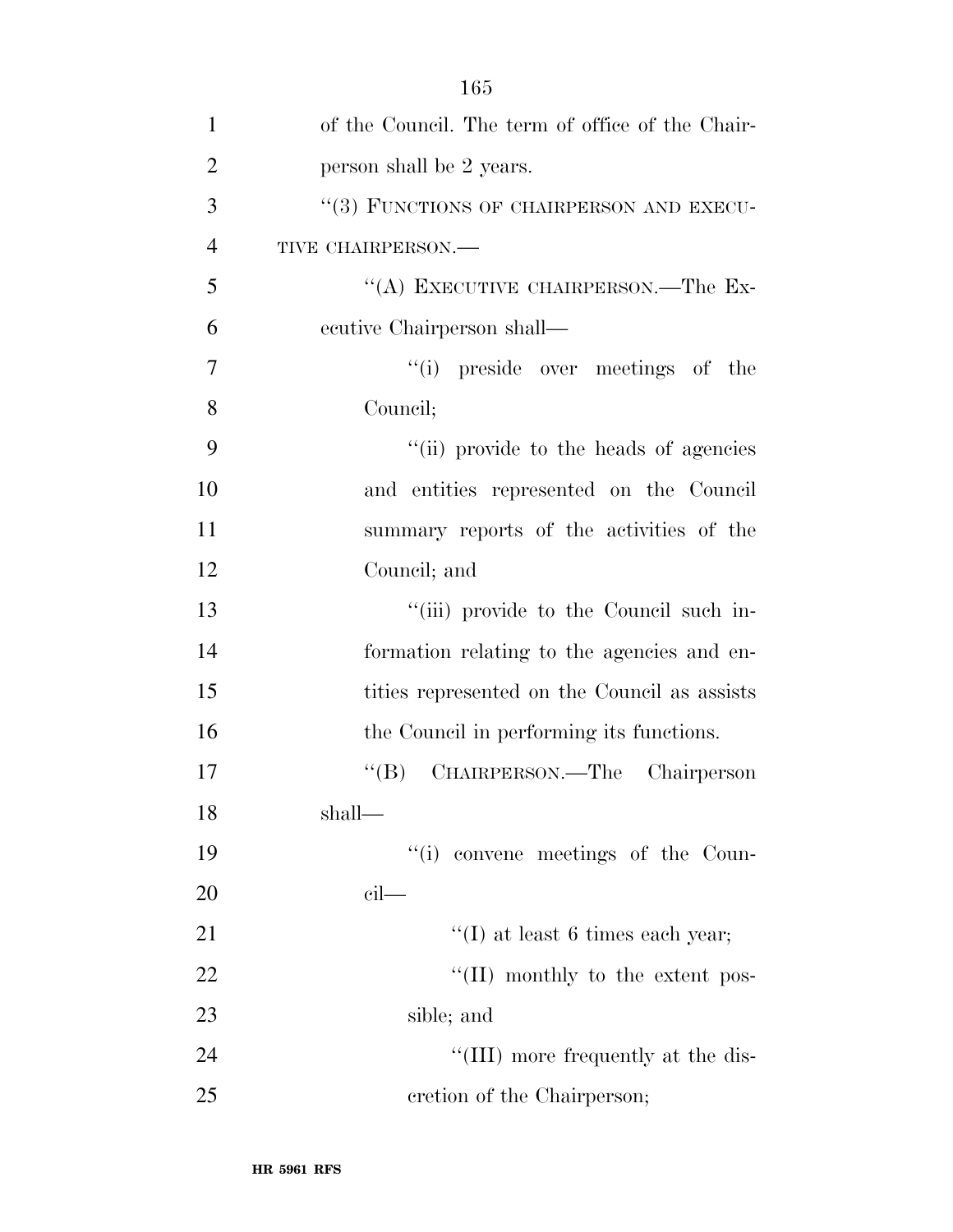| $\mathbf{1}$   | "(ii) earry out the functions and du-                |
|----------------|------------------------------------------------------|
| $\overline{2}$ | ties of the Council under subsection (c);            |
| $\mathfrak{Z}$ | "(iii) appoint a Vice Chairperson to                 |
| $\overline{4}$ | assist in carrying out the functions of the          |
| 5              | Council and act in the absence of the                |
| 6              | Chairperson, from a category of Inspectors           |
| 7              | General described in subparagraph $(A)(i)$ ,         |
| 8              | $(A)(ii)$ , or $(B)$ of paragraph $(1)$ , other than |
| 9              | the category from which the Chairperson              |
| 10             | was elected;                                         |
| 11             | "(iv) make such payments from funds                  |
| 12             | otherwise available to the Council as may            |
| 13             | be necessary to carry out the functions of           |
| 14             | the Council;                                         |
| 15             | $f'(v)$ select, appoint, and employ per-             |
| 16             | sonnel as needed to carry out the functions          |
| 17             | of the Council subject to the provisions of          |
| 18             | this title governing appointments in the             |
| 19             | competitive service, and the provisions of           |
| 20             | chapter 51 and subchapter III of chapter             |
| 21             | 53 of this title, relating to classification         |
| 22             | and General Schedule pay rates;                      |
| 23             | $\lq\lq$ (vi) to the extent and in<br>such           |
| 24             | amounts as may be provided in advance by             |
| 25             | appropriations Acts, made available from             |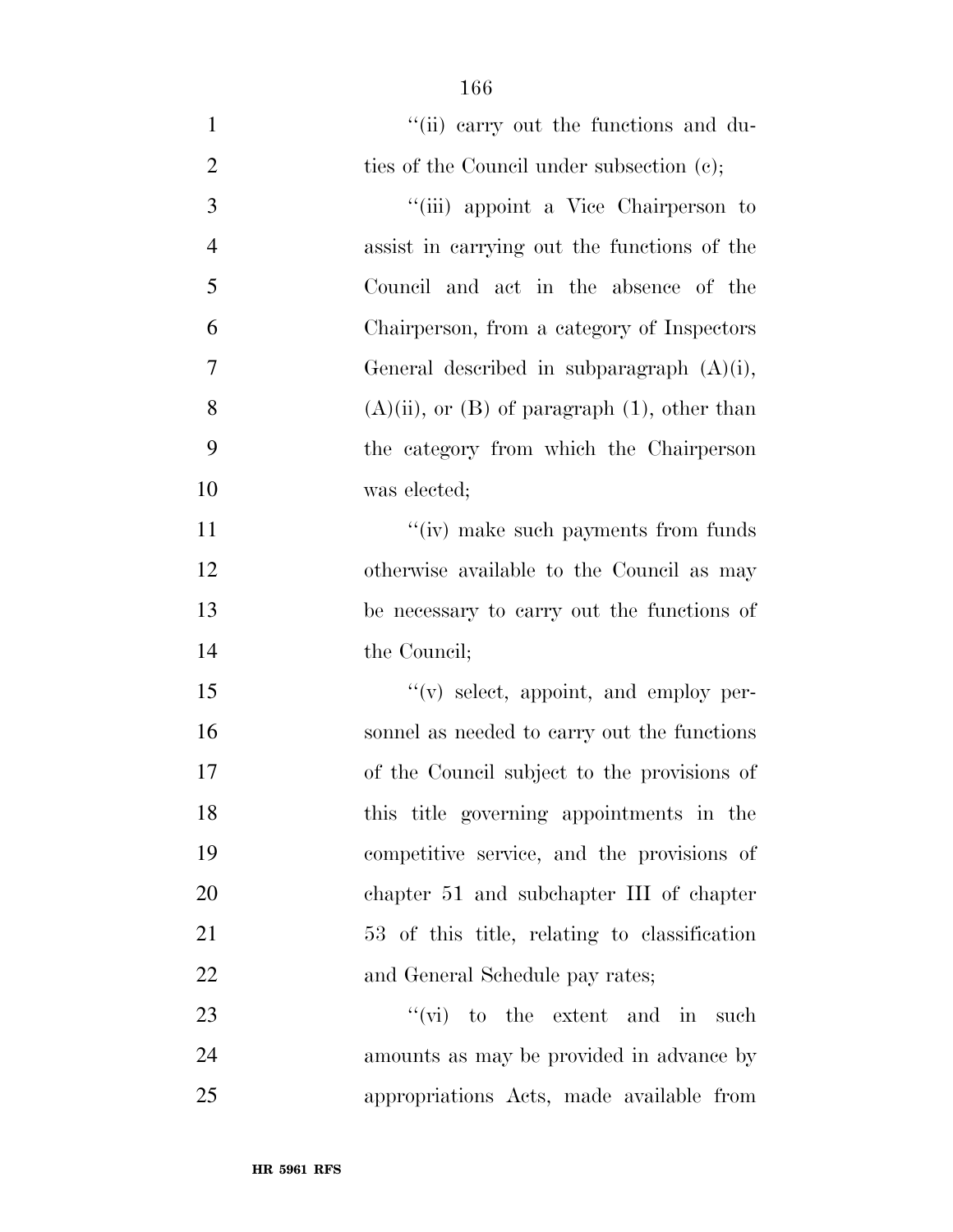| $\mathbf{1}$   | the revolving fund established under sub-      |
|----------------|------------------------------------------------|
| $\overline{2}$ | section $(e)(3)(B)$ , or as otherwise provided |
| 3              | by law, enter into contracts and other ar-     |
| $\overline{4}$ | rangements with public agencies and pri-       |
| 5              | vate persons to carry out the functions and    |
| 6              | duties of the Council;                         |
| $\tau$         | "(vii) establish, in consultation with         |
| 8              | the members of the Council, such commit-       |
| 9              | tees as determined by the Chairperson to       |
| 10             | be necessary and appropriate for the effi-     |
| 11             | cient conduct of Council functions; and        |
| 12             | "(viii) prepare and transmit an an-            |
| 13             | nual report on behalf of the Council on the    |
| 14             | activities of the Council to-                  |
| 15             | $\lq\lq$ (I) the President;                    |
| 16             | $\lq\lq$ (II) the appropriate committees       |
| 17             | of jurisdiction of the Senate and the          |
| 18             | House of Representatives;                      |
| 19             | "(III) the Committee on Home-                  |
| 20             | land Security and Governmental Af-             |
| 21             | fairs of the Senate; and                       |
| 22             | $\lq\lq (IV)$ the Committee on Over-           |
| 23             | sight and Reform of the House of               |
| 24             | Representatives.                               |
| 25             | "(c) FUNCTIONS AND DUTIES OF COUNCIL.—         |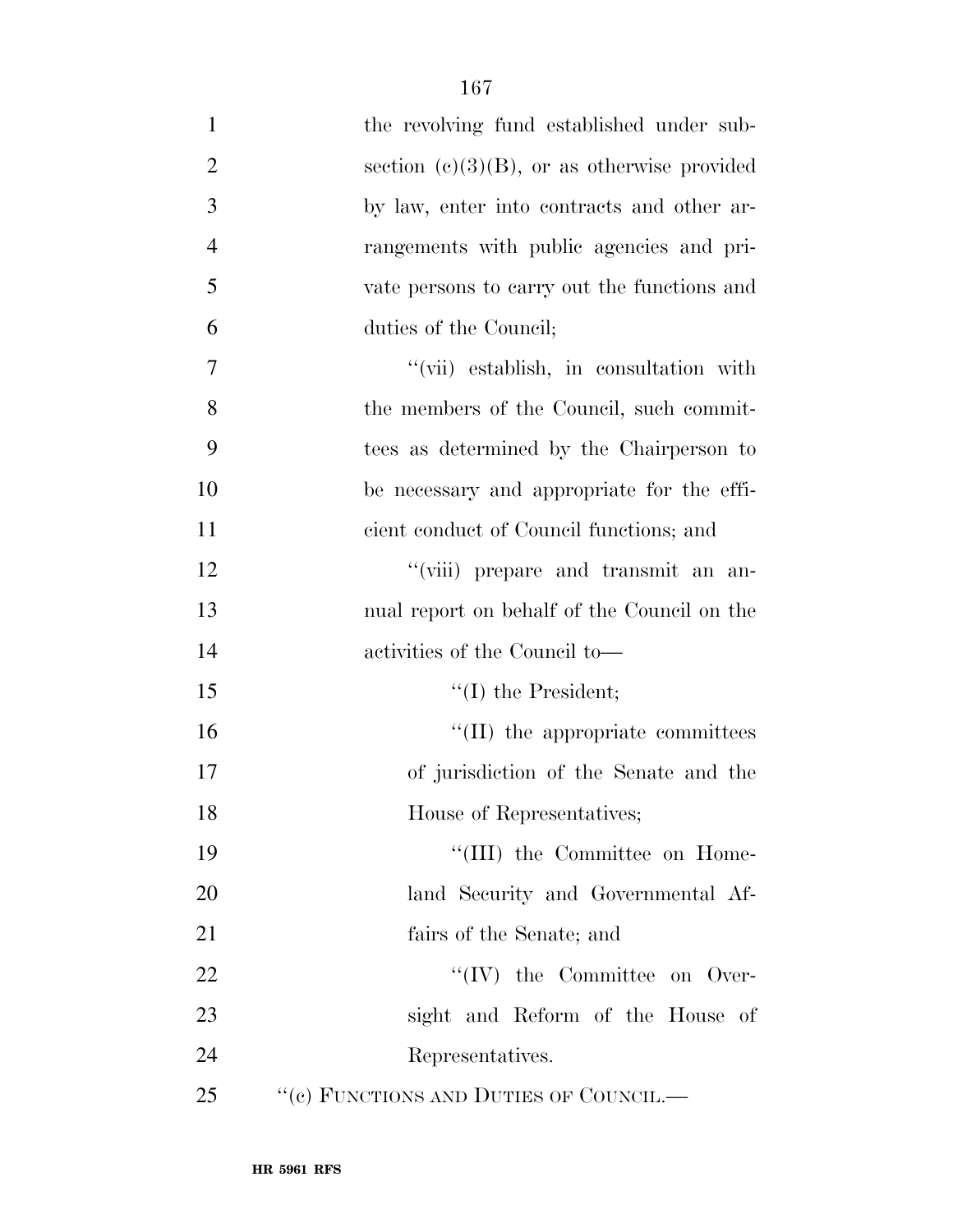1 "(1) IN GENERAL.—The Council shall—

 ''(A) continually identify, review, and dis- cuss areas of weakness and vulnerability in Federal programs and operations with respect to fraud, waste, and abuse;

 ''(B) develop plans for coordinated, Gov- ernmentwide activities that address these prob- lems and promote economy and efficiency in Federal programs and operations, including interagency and interentity audit, investigation, inspection, and evaluation programs and projects to deal efficiently and effectively with those problems concerning fraud and waste that exceed the capability or jurisdiction of an indi-15 vidual agency or entity;

 ''(C) develop policies that will aid in the maintenance of a corps of well-trained and highly skilled Office of Inspector General per-sonnel;

 ''(D) maintain an Internet website and other electronic systems for the benefit of all Inspectors General, as the Council determines are necessary or desirable;

24 ''(E) maintain 1 or more academies as the Council considers desirable for the professional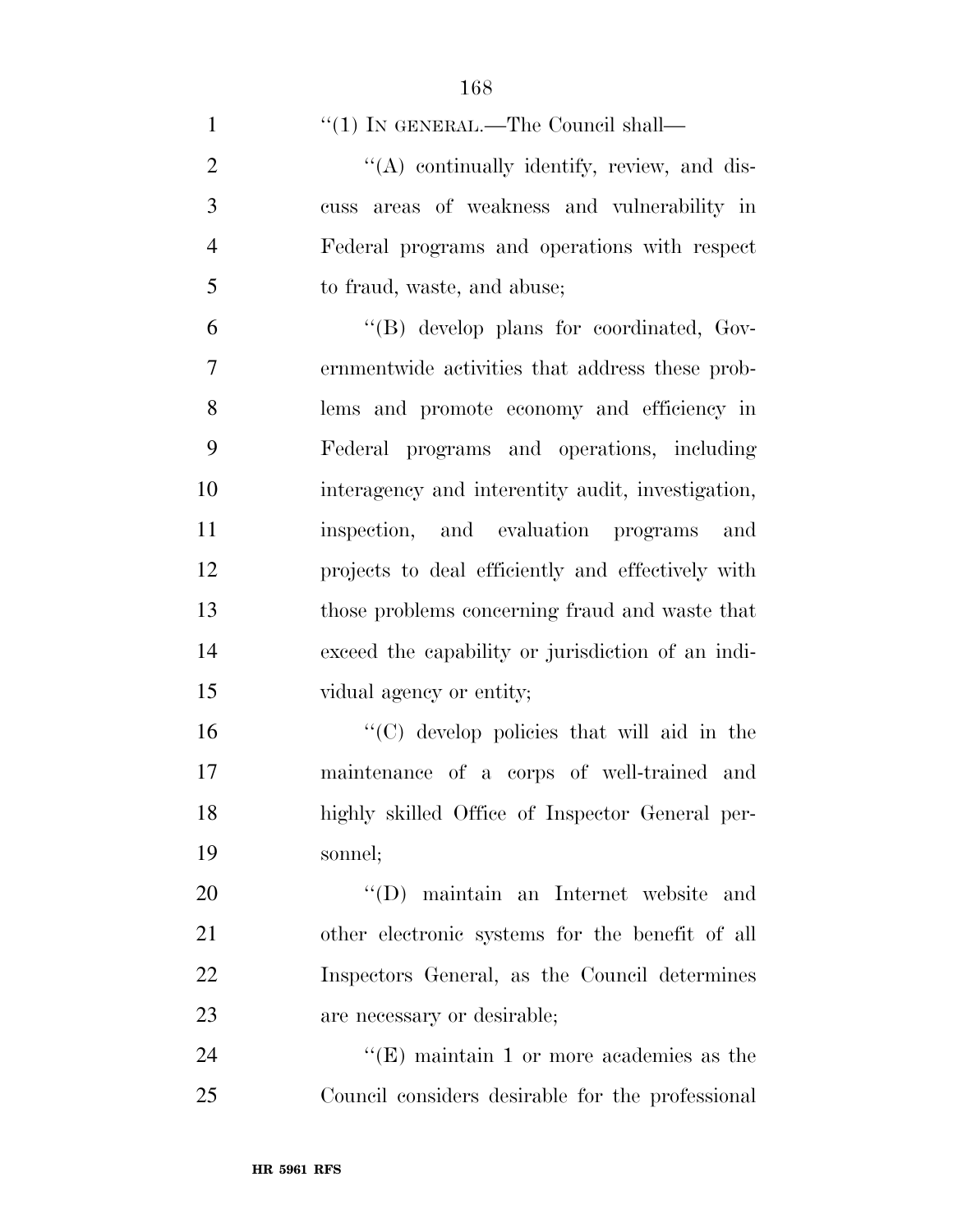| $\mathbf{1}$     | training of auditors, investigators, inspectors, |
|------------------|--------------------------------------------------|
| $\overline{2}$   | evaluators, and other personnel of the various   |
| 3                | offices of Inspector General;                    |
| $\overline{4}$   | $\lq\lq(F)$ submit recommendations of individ-   |
| 5                | uals to the appropriate appointing authority for |
| 6                | any appointment to an office of Inspector Gen-   |
| $\boldsymbol{7}$ | eral described under subsection $(b)(1)(A)$ or   |
| 8                | (B);                                             |
| 9                | "(G) make such reports to Congress as the        |
| 10               | Chairperson determines are necessary or appro-   |
| 11               | priate;                                          |
| 12               | "(H) except for matters coordinated              |
| 13               | among Inspectors General under section 103H      |
| 14               | of the National Security Act of 1947 (50         |
| 15               | U.S.C. 3033), receive, review, and mediate any   |
| 16               | disputes submitted in writing to the Council by  |
| 17               | an Office of Inspector General regarding an      |
| 18               | audit, investigation, inspection, evaluation, or |
| 19               | project that involves the jurisdiction of more   |
| 20               | than one Office of Inspector General; and        |
| 21               | "(I) perform other duties within the au-         |
| 22               | thority and jurisdiction of the Council, as ap-  |
| 23               | propriate.                                       |
| 24               | "(2) ADHERENCE AND PARTICIPATION BY MEM-         |
| 25               | BERS.—To the extent permitted under law, and to  |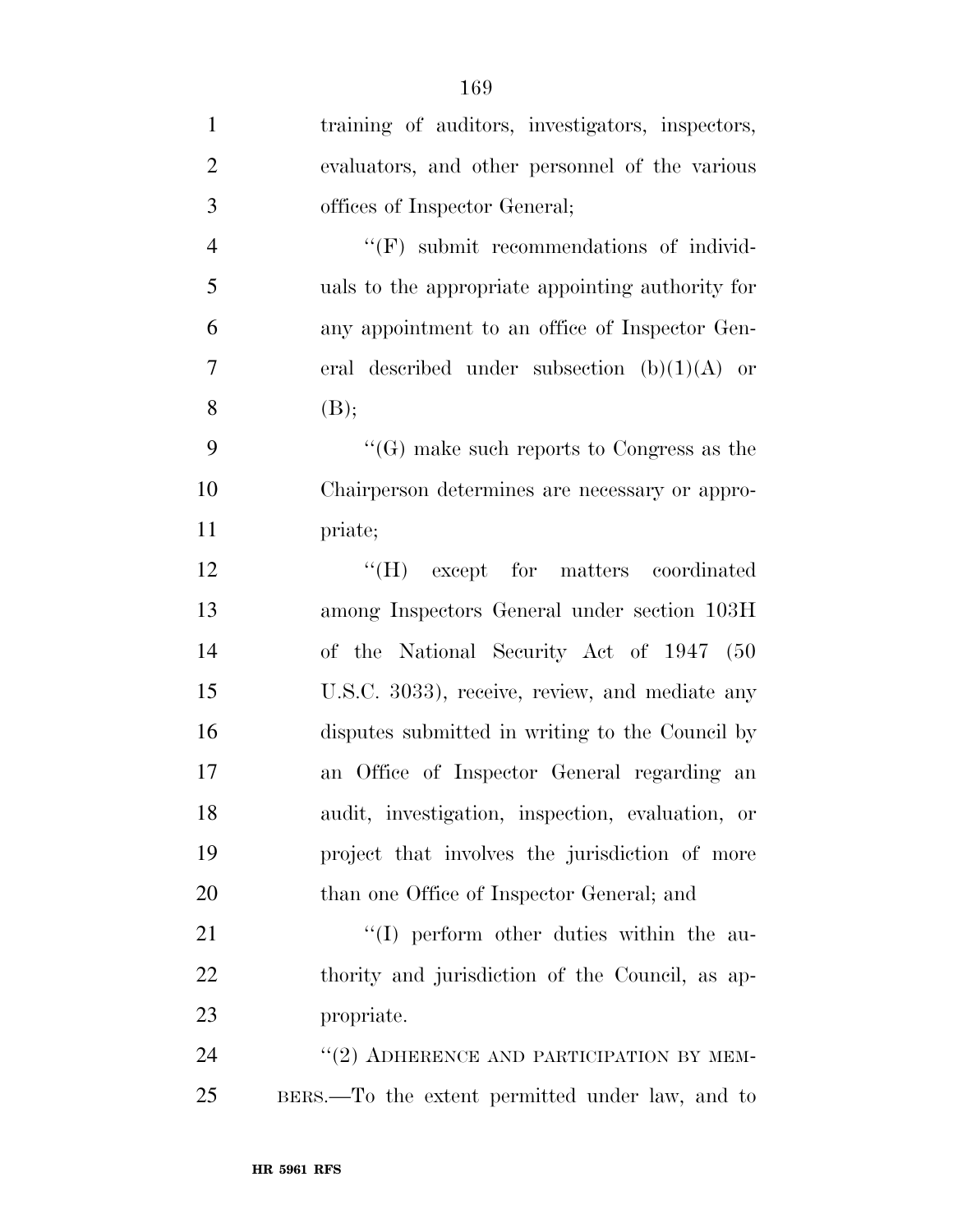| $\mathbf{1}$   | the extent not inconsistent with standards estab-      |
|----------------|--------------------------------------------------------|
| $\overline{2}$ | lished by the Comptroller General of the United        |
| 3              | States for audits of Federal establishments, organi-   |
| $\overline{4}$ | zations, programs, activities, and functions, each     |
| 5              | member of the Council, as appropriate, shall—          |
| 6              | "(A) adhere to professional standards de-              |
| 7              | veloped by the Council; and                            |
| 8              | $\lq\lq(B)$ participate in the plans, programs,        |
| 9              | and projects of the Council, except that in the        |
| 10             | case of a member described under subsection            |
| 11             | $(b)(1)(I)$ , the member shall participate only to     |
| 12             | the extent requested by the member and ap-             |
| 13             | proved by the Executive Chairperson and Chair-         |
| 14             | person.                                                |
| 15             | "(3) ADDITIONAL ADMINISTRATIVE AUTHORI-                |
| 16             | TIES.                                                  |
| 17             | "(A) INTERAGENCY FUNDING. Notwith-                     |
| 18             | standing section 1532 of title 31, or any other        |
| 19             | provision of law prohibiting the interagency           |
| 20             | funding of activities described under subclause        |
| 21             | $(I), (II),$ or $(III)$ of clause (i), in the perform- |
| 22             | ance of the responsibilities, authorities, and du-     |
| 23             | ties of the Council—                                   |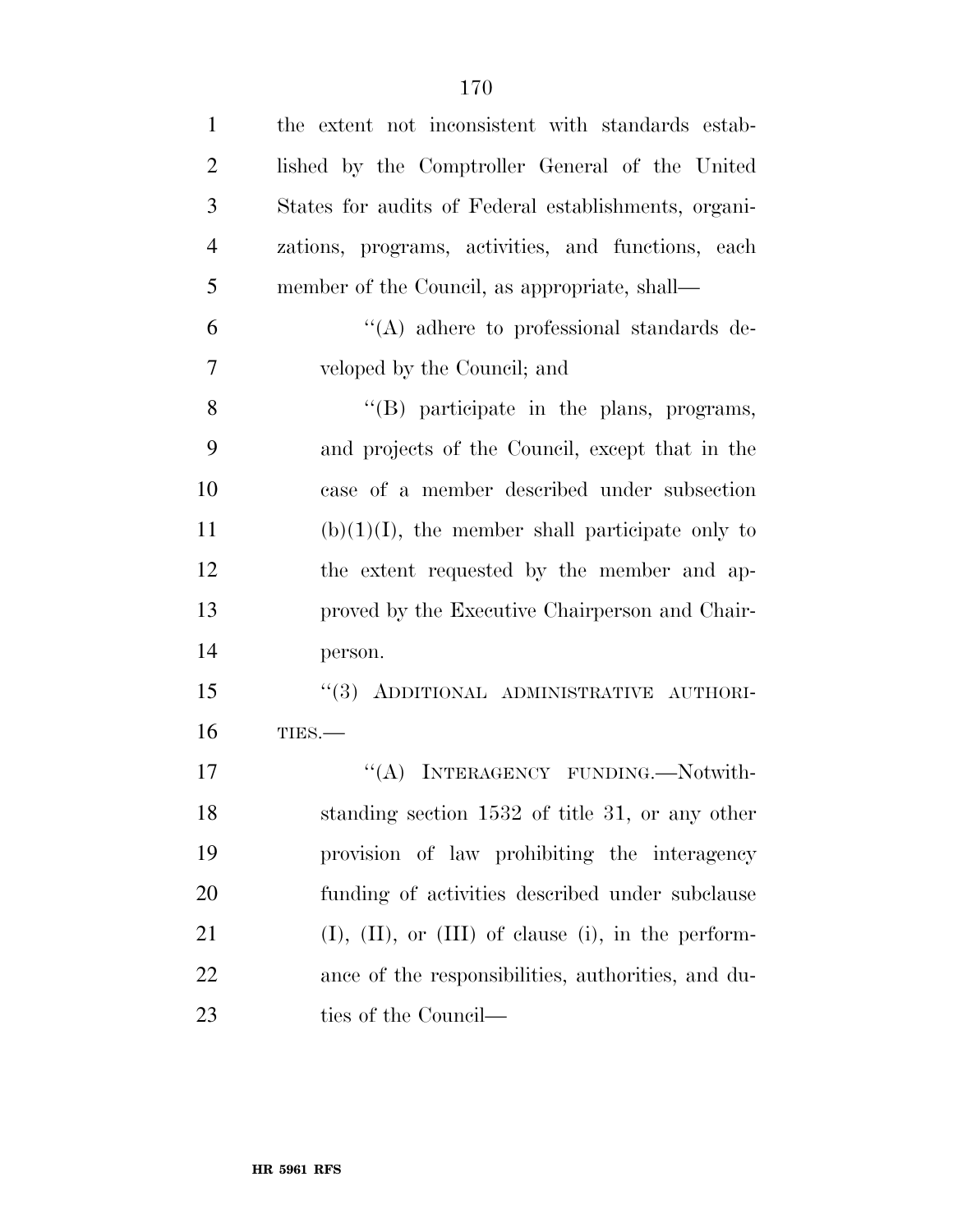1 ''(i) the Executive Chairperson may authorize the use of interagency funding  $3 \text{ for—}$  ''(I) Governmentwide training of employees of the Offices of the Inspec- tors General;  $\frac{1}{11}$  the functions of the Integ-8 rity Committee of the Council; and  $\frac{4}{\text{III}}$  any other authorized pur- pose determined by the Council; and  $"$ (ii) upon the authorization of the Executive Chairperson, any Federal agency or designated Federal entity (as defined in section 415(a) of this title) which has a member on the Council shall fund or par- ticipate in the funding of such activities. 17 "(B) REVOLVING FUND.— 18 ''(i) IN GENERAL.—The Council 19 may—

 $\text{``(I)}$  establish in the Treasury of 21 the United States a revolving fund to be called the Inspectors General Council Fund; or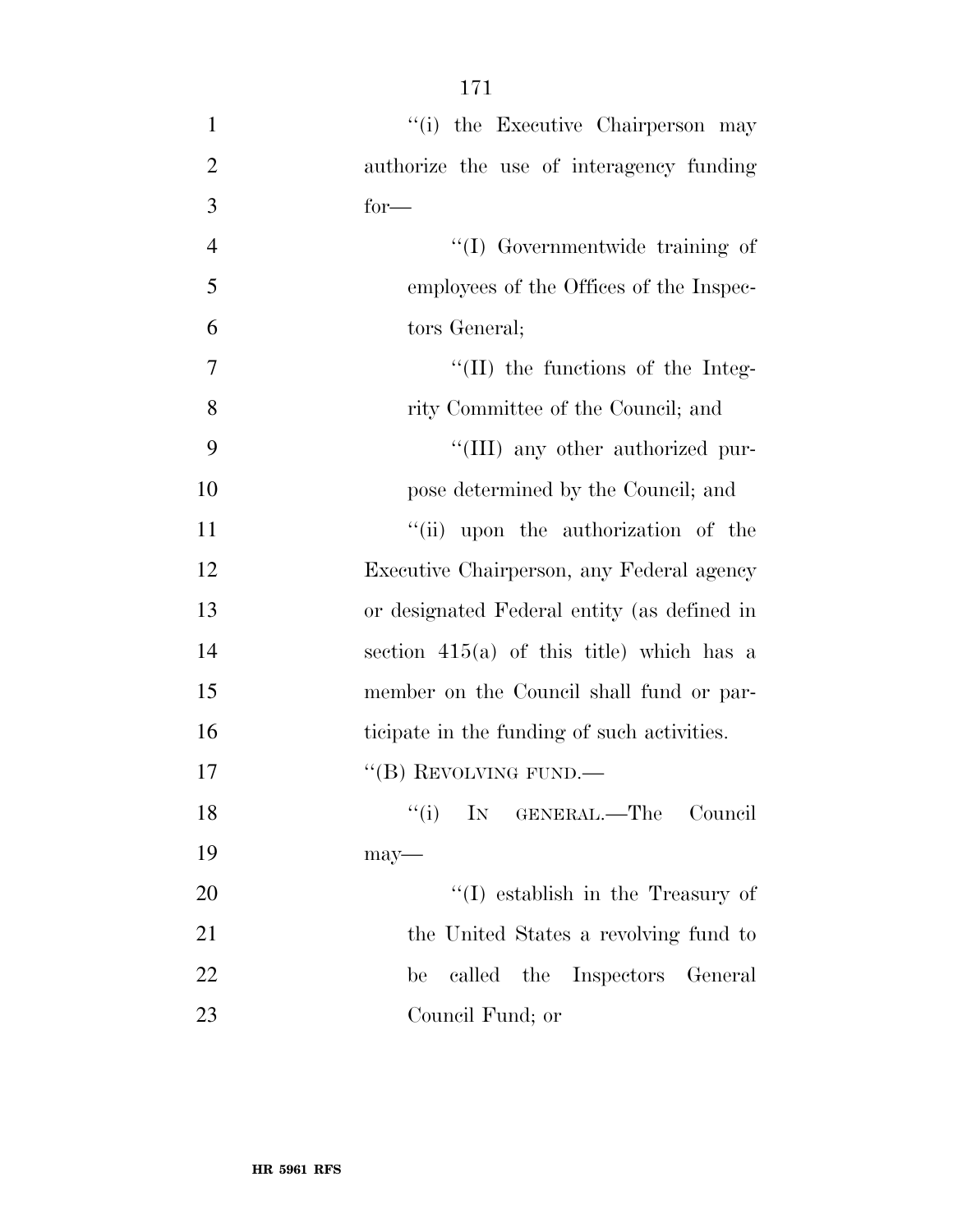$\text{``(II)}$  enter into an arrangement with a department or agency to use an existing revolving fund. 4 "(ii) AMOUNTS IN REVOLVING FUND.— ''(I) IN GENERAL.—Amounts transferred to the Council under this subsection shall be deposited in the revolving fund described under clause 10 (i)(I) or (II). 11 ''(II) TRAINING.—Any remaining unexpended balances appropriated for or otherwise available to the Inspec- tors General Criminal Investigator Academy and the Inspectors General Auditor Training Institute shall be transferred to the revolving fund de-18 seribed under clause  $(i)(I)$  or  $(II)$ . 19 "'(iii) USE OF REVOLVING FUND. ''(I) IN GENERAL.—Except as 21 provided under subclause (II), 22 amounts in the revolving fund de-23 seribed under clause (i)(I) or (II) may

be used to carry out the functions and

**HR 5961 RFS**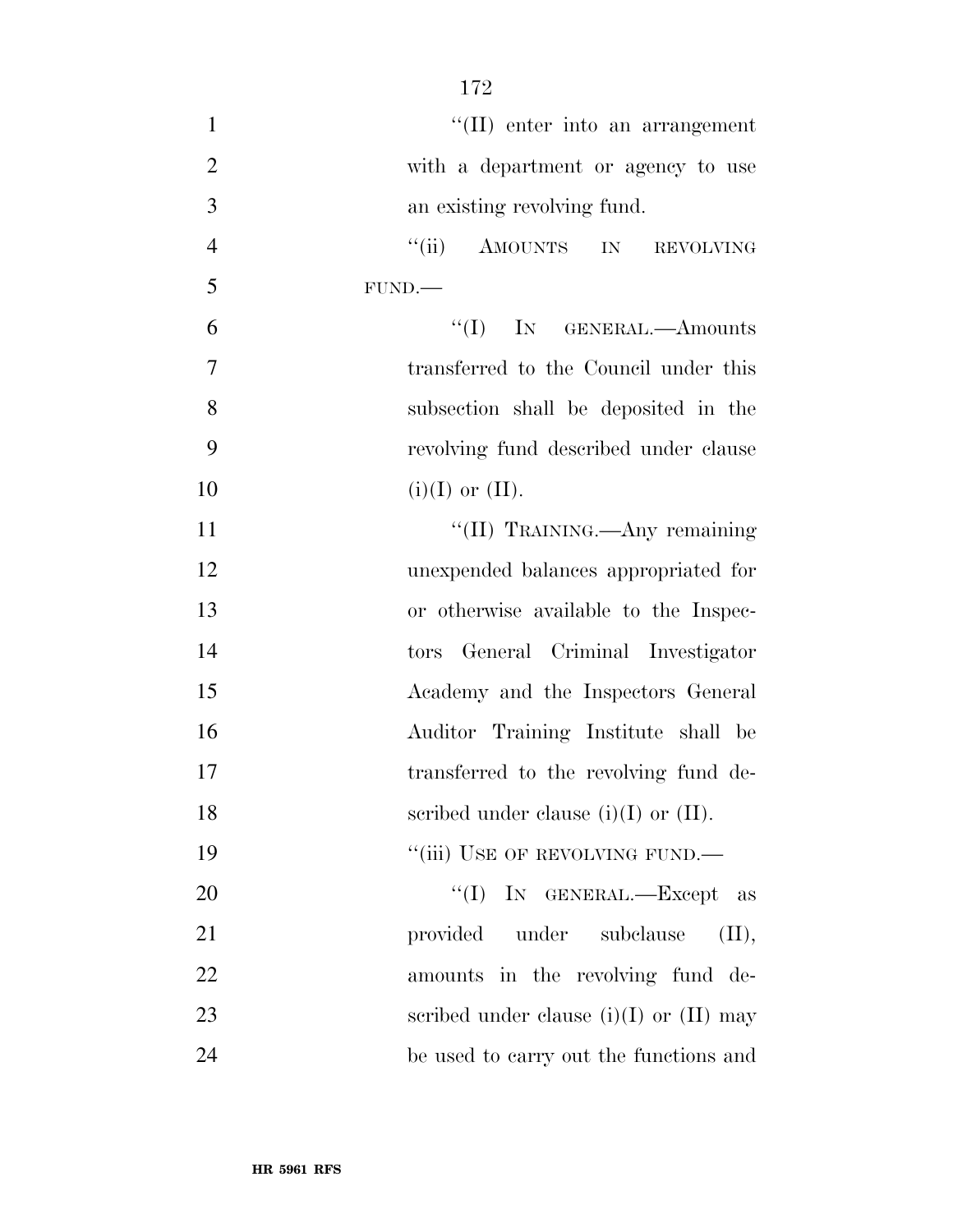| $\mathbf{1}$   | duties of the Council under this sub-              |
|----------------|----------------------------------------------------|
| $\overline{2}$ | section.                                           |
| 3              | TRAINING. <u>- Amounts</u>                         |
| $\overline{4}$ | transferred into the revolving fund de-            |
| 5              | scribed under clause (i)(I) or (II) may            |
| 6              | be used for the purpose of maintain-               |
| 7              | ing any training academy as deter-                 |
| 8              | mined by the Council.                              |
| 9              | "(iv) AVAILABILITY OF FUNDS.—                      |
| 10             | Amounts in the revolving fund described            |
| 11             | under clause $(i)(I)$ or $(II)$ shall remain       |
| 12             | available to the Council without fiscal year       |
| 13             | limitation.                                        |
| 14             | "(C) SUPERSEDING PROVISIONS.—No pro-               |
| 15             | vision of law enacted after October 14, 2008,      |
| 16             | shall be construed to limit or supersede any au-   |
| 17             | thority under subparagraph $(A)$ or $(B)$ , unless |
| 18             | such provision makes specific reference to the     |
| 19             | authority in that subparagraph.                    |
| 20             | EXISTING AUTHORITIES<br>(4)<br>AND<br>RESPON-      |
| 21             | SIBILITIES.—The establishment and operation of the |
| 22             | Council shall not affect—                          |
| 23             | "(A) the role of the Department of Justice"        |
| 24             | in law enforcement and litigation;                 |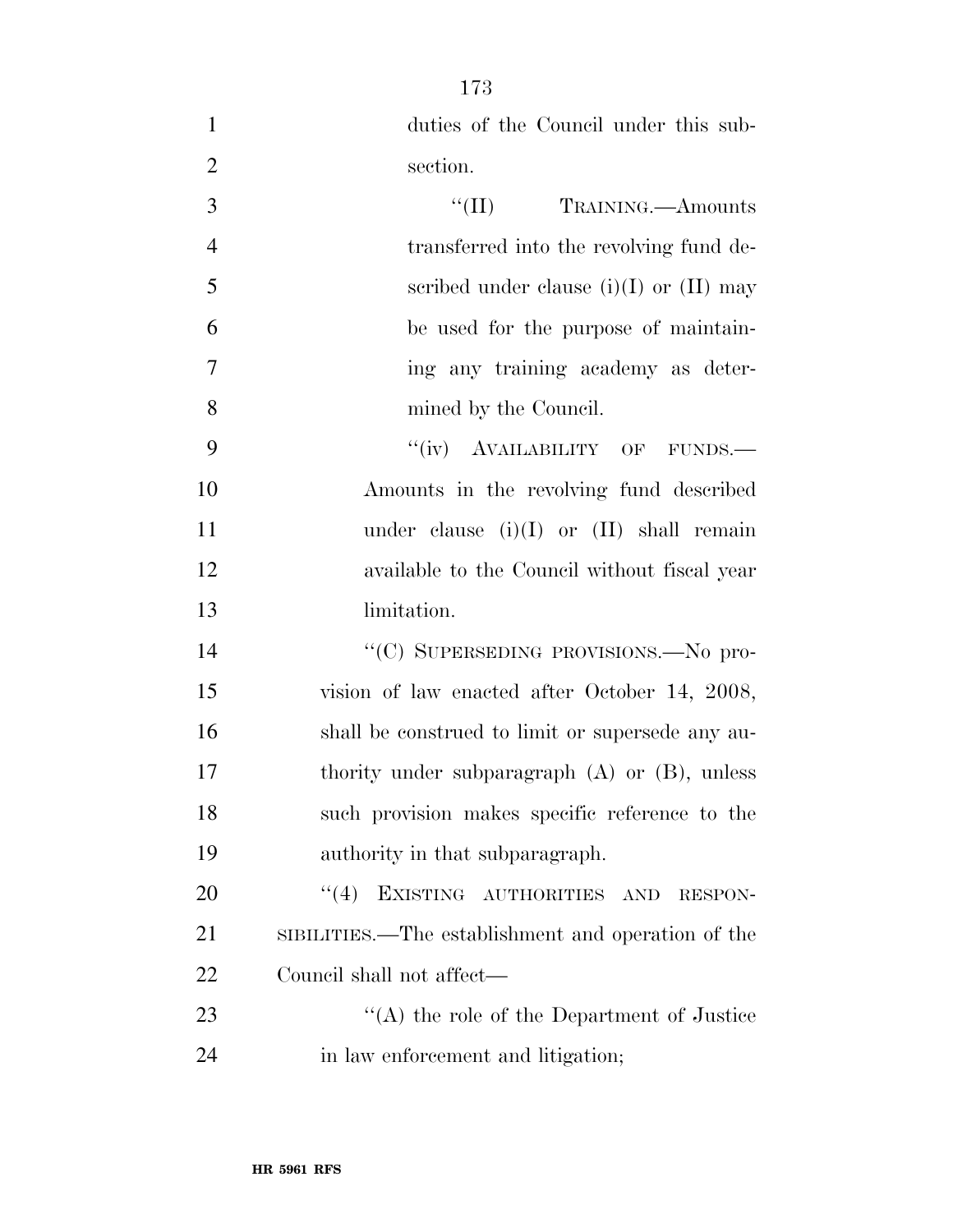| $\mathbf{1}$   | $\lq\lq$ the authority or responsibilities of         |
|----------------|-------------------------------------------------------|
| $\overline{2}$ | any Government agency or entity; and                  |
| 3              | $\cdot$ (C) the authority or responsibilities of in-  |
| $\overline{4}$ | dividual members of the Council.                      |
| 5              | "(5) ADDITIONAL RESPONSIBILITIES RELATING             |
| 6              | WHISTLEBLOWER PROTECTION.—The Council<br>TO           |
| $\overline{7}$ | shall—                                                |
| 8              | $\lq\lq$ facilitate the work of the Whistle-          |
| 9              | Protection Coordinators designated<br>blower          |
| 10             | under section $403(d)(1)(C)$ of this title; and       |
| 11             | $\lq\lq$ (B) in consultation with the Office of       |
| 12             | Special Counsel and Whistleblower Protection          |
| 13             | Coordinators from the member offices of the In-       |
| 14             | spector General, develop best practices for co-       |
| 15             | ordination and communication in promoting the         |
| 16             | timely and appropriate handling and consider-         |
| 17             | ation of protected disclosures, allegations of re-    |
| 18             | prisal, and general matters regarding the imple-      |
| 19             | mentation and administration of whistleblower         |
| 20             | protection laws, in accordance with Federal law.      |
| 21             | "(d) INTEGRITY COMMITTEE.-                            |
| 22             | "(1) ESTABLISHMENT.—The Council shall have            |
| 23             | an Integrity Committee, which shall receive, review,  |
| 24             | and refer for investigation allegations of wrongdoing |
| 25             | that are made against Inspectors General and staff    |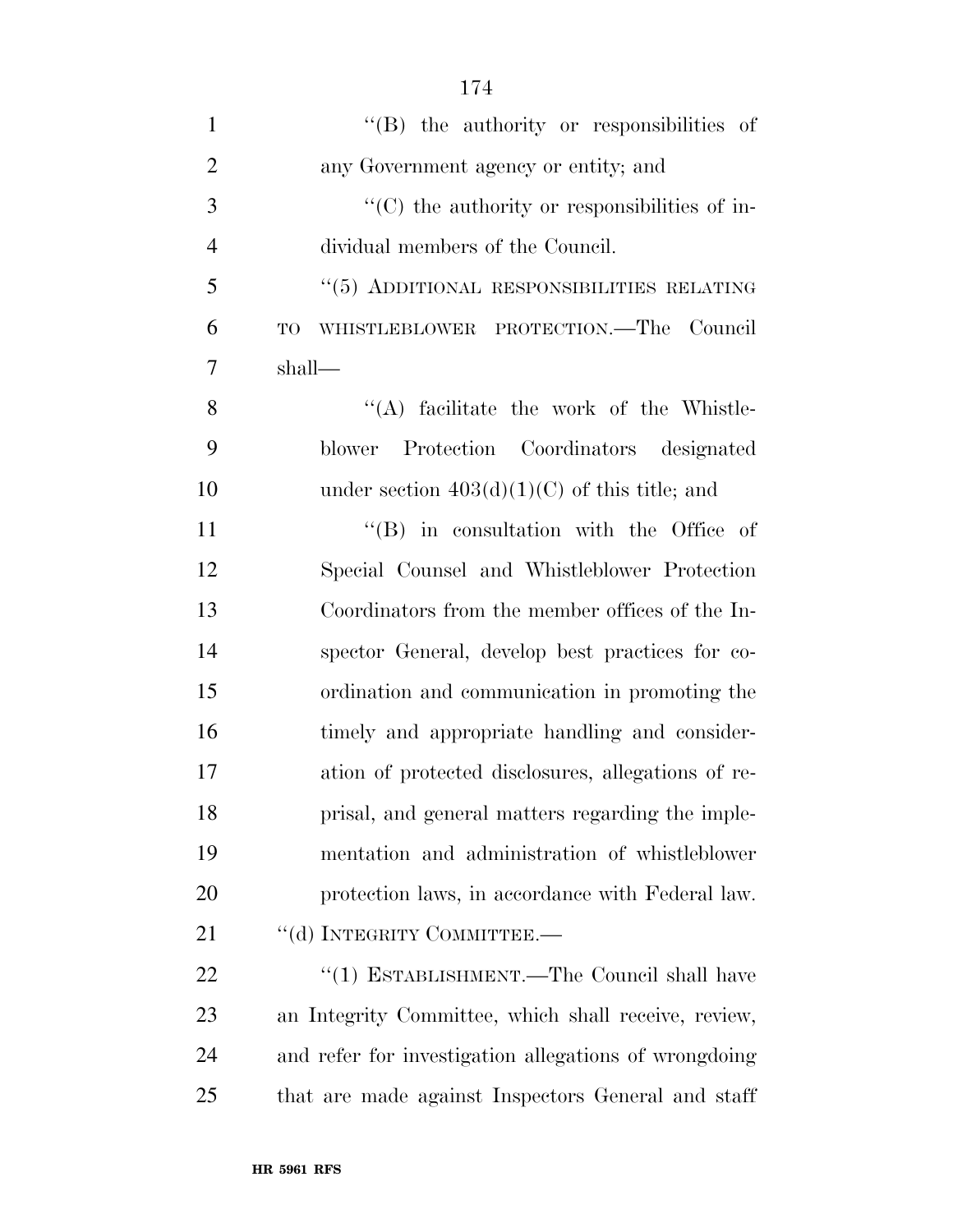| $\mathbf{1}$   | members of the various Offices of Inspector General |
|----------------|-----------------------------------------------------|
| $\overline{2}$ | described under paragraph $(4)(C)$ .                |
| 3              | $``(2)$ MEMBERSHIP.—                                |
| $\overline{4}$ | "(A) IN GENERAL.—The Integrity Com-                 |
| 5              | mittee shall consist of the following members:      |
| 6              | "(i) The official of the Federal Bu-                |
| $\overline{7}$ | reau of Investigation serving on the Coun-          |
| 8              | cil.                                                |
| 9              | "(ii) Four Inspectors General de-                   |
| 10             | scribed in subparagraph $(A)$ or $(B)$ of sub-      |
| 11             | section $(b)(1)$ appointed by the Chair-            |
| 12             | person of the Council, representing both            |
| 13             | establishments and designated Federal en-           |
| 14             | tities (as that term is defined in section          |
| 15             | $415(a)$ of this title).                            |
| 16             | "(iii) The Director of the Office of                |
| 17             | Government Ethics or the designee of the            |
| 18             | Director.                                           |
| 19             | $\lq\lq$ (B) CHAIRPERSON.—                          |
| 20             | ``(i)<br>IN GENERAL.—The Integrity                  |
| 21             | Committee shall elect one of the Inspectors         |
| 22             | General referred to in subparagraph $(A)(ii)$       |
| 23             | to act as Chairperson of the Integrity              |
| 24             | Committee.                                          |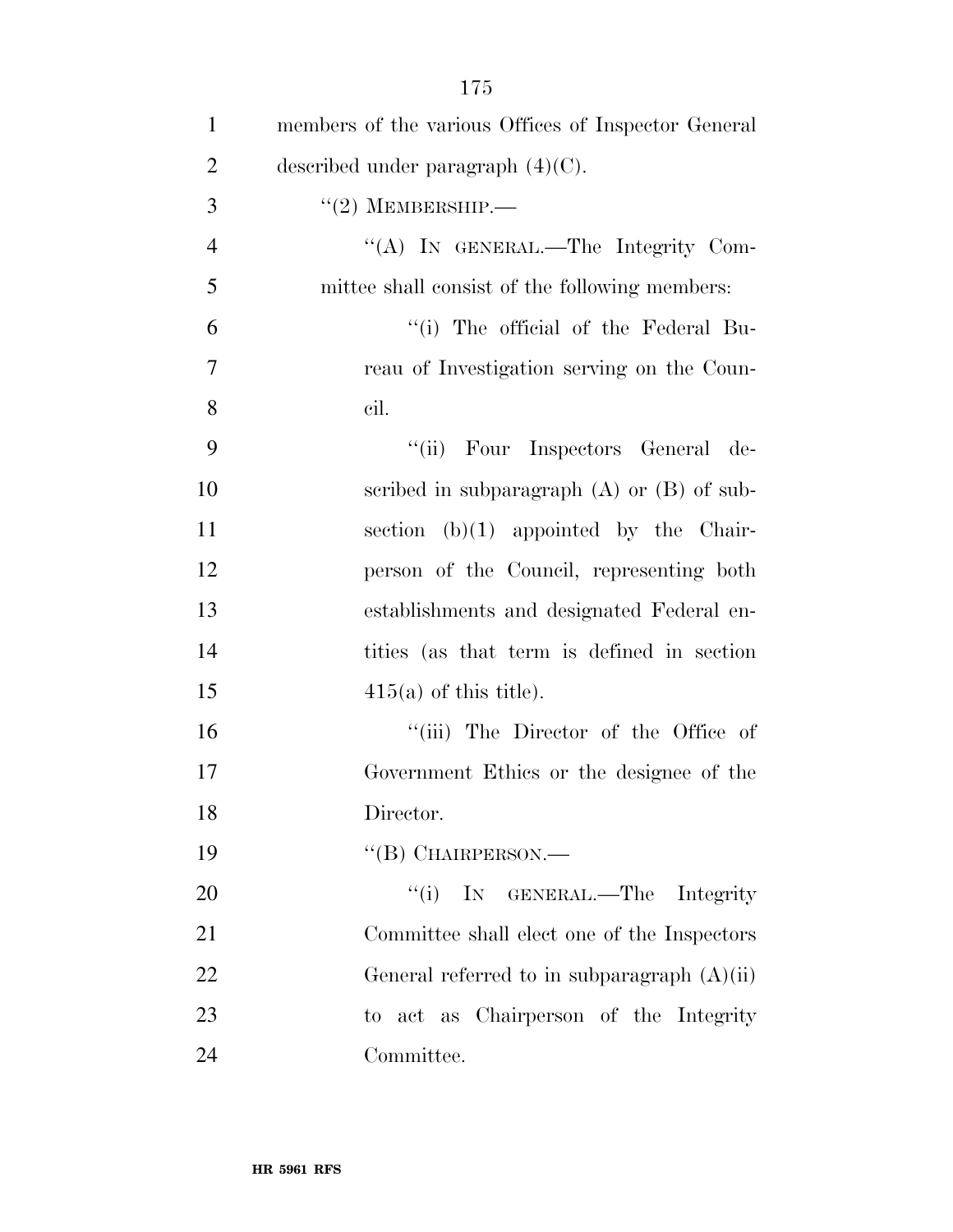| $\mathbf{1}$   | "(ii) TERM.—The term of office of the $\,$            |
|----------------|-------------------------------------------------------|
| $\overline{2}$ | Chairperson of the Integrity Committee                |
| 3              | shall be 2 years.                                     |
| $\overline{4}$ | "(3) LEGAL ADVISOR.—The Chief of the Public           |
| 5              | Integrity Section of the Criminal Division of the De- |
| 6              | partment of Justice, or the Chief's designee, shall   |
| 7              | serve as a legal advisor to the Integrity Committee.  |
| 8              | "(4) REFERRAL OF ALLEGATIONS.-                        |
| 9              | "(A) DEFINITION OF STAFF MEMBER.-In                   |
| 10             | this paragraph, the term 'staff member' means         |
| 11             | any employee of an Office of Inspector General        |
| 12             | $who$ —                                               |
| 13             | "(i) reports directly to an Inspector                 |
| 14             | General; or                                           |
| 15             | "(ii) is designated by an Inspector                   |
| 16             | General under subparagraph (C).                       |
| 17             | "(B) REQUIREMENT.—An Inspector Gen-                   |
| 18             | eral shall refer to the Integrity Committee any       |
| 19             | allegation of wrongdoing against a staff mem-         |
| 20             | ber of the office of that Inspector General, if—      |
| 21             | "(i) review of the substance of the al-               |
| 22             | legation cannot be assigned to an agency              |
| 23             | of the executive branch with appropriate              |
| 24             | jurisdiction over the matter; and                     |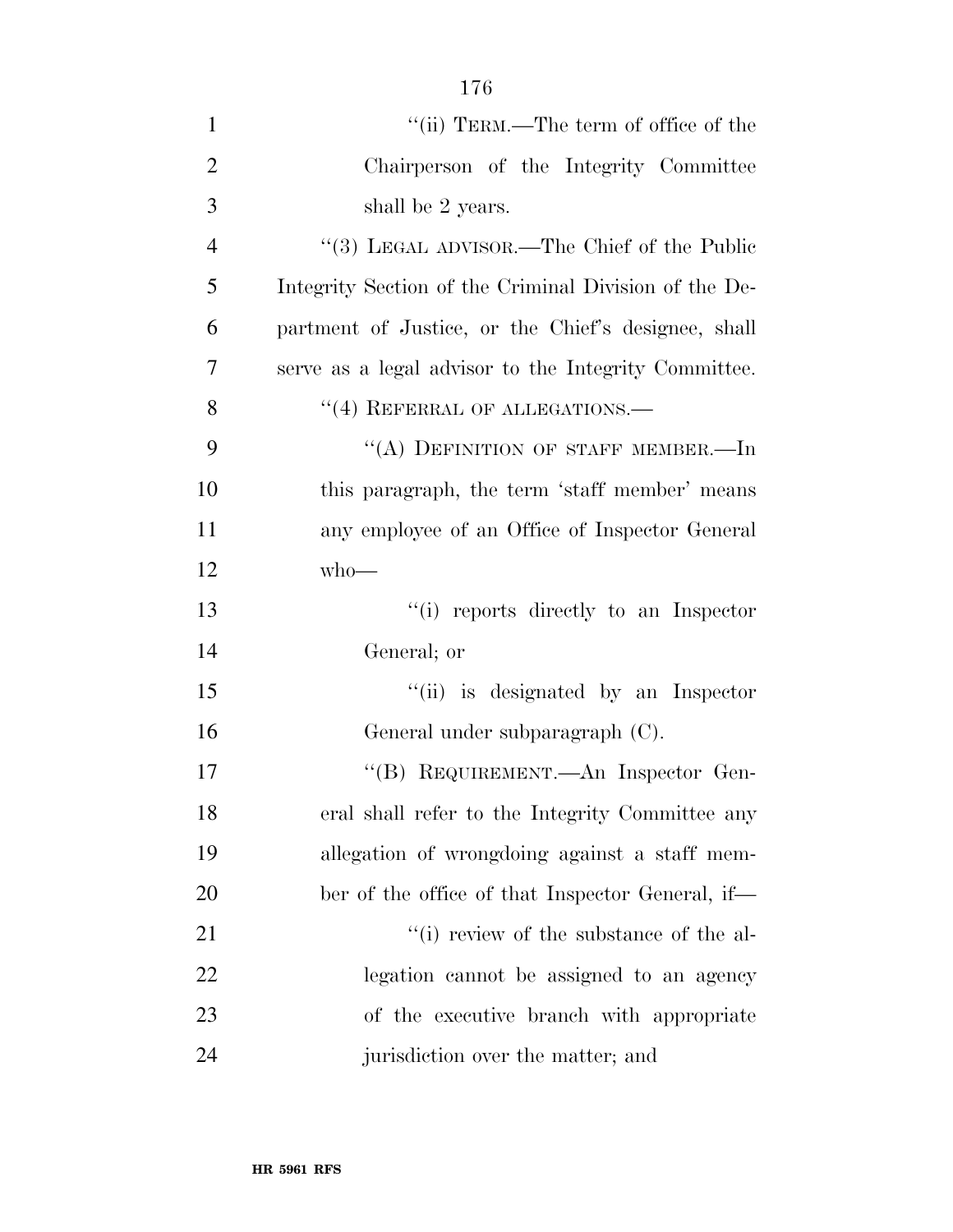1 ''(ii) the Inspector General determines 2 that— ''(I) an objective internal inves- tigation of the allegation is not fea- sible; or ''(II) an internal investigation of the allegation may appear not to be objective. 9 "(C) DESIGNATION OF STAFF MEMBERS.— Each Inspector General shall annually submit to the Chairperson of the Integrity Committee a designation of positions whose holders are staff members for purposes of subparagraph  $14 \qquad (A).$ 15 "(5) REVIEW OF ALLEGATIONS.— 16 "(A) IN GENERAL.—Not later than 7 days after the date on which the Integrity Committee receives an allegation of wrongdoing against an Inspector General or against a staff member of

 an Office of Inspector General described under 21 paragraph  $(4)(C)$ , the allegation of wrongdoing shall be reviewed and referred to the Depart- ment of Justice or the Office of Special Counsel for investigation, or to the Integrity Committee for review, as appropriate, by—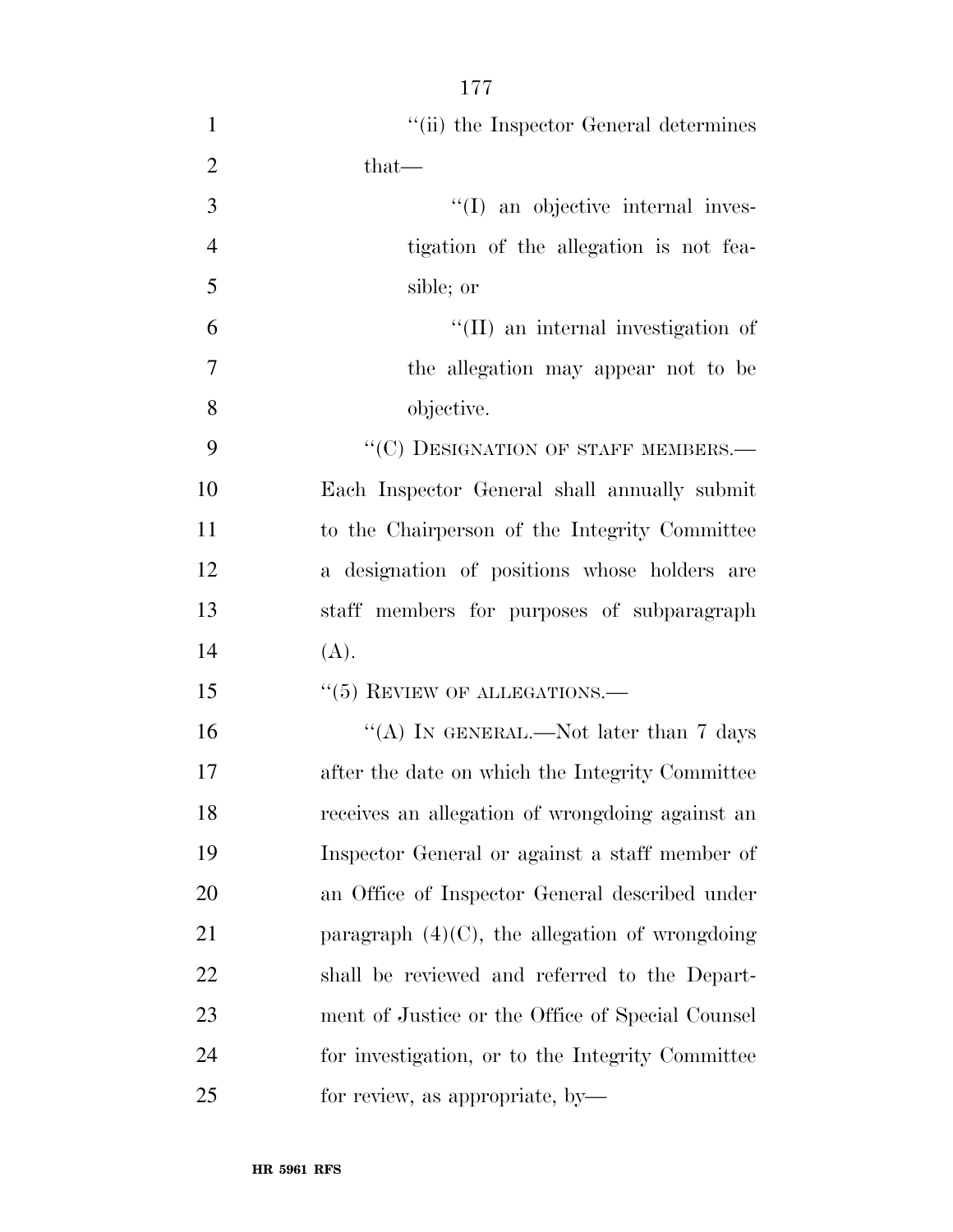| $\mathbf{1}$   | "(i) a representative of the Depart-           |
|----------------|------------------------------------------------|
| $\overline{2}$ | ment of Justice, as designated by the At-      |
| 3              | torney General;                                |
| $\overline{4}$ | "(ii) a representative of the Office of        |
| 5              | Special Counsel, as designated by the Spe-     |
| 6              | cial Counsel; and                              |
| $\tau$         | "(iii) a representative of the Integrity       |
| 8              | Committee, as designated by the Chair-         |
| 9              | person of the Integrity Committee.             |
| 10             | "(B) REFERRAL TO THE CHAIRPERSON.-             |
| 11             | "(i) IN GENERAL.—Except as pro-                |
| 12             | vided in clause (ii), not later than 30 days   |
| 13             | after the date on which an allegation of       |
| 14             | wrongdoing is referred to the Integrity        |
| 15             | Committee under subparagraph $(A)$ , the       |
| 16             | Integrity Committee shall determine            |
| 17             | whether to refer the allegation of wrong-      |
| 18             | doing to the Chairperson of the Integrity      |
| 19             | Committee to initiate an investigation.        |
| 20             | "(ii) EXTENSION.—The 30-day period             |
| 21             | described in clause (i) may be extended for    |
| 22             | an additional period of 30 days if the In-     |
| 23             | tegrity Committee provides written notice      |
| 24             | to the congressional committees described      |
| 25             | in paragraph $(8)(A)(iii)$ that includes a de- |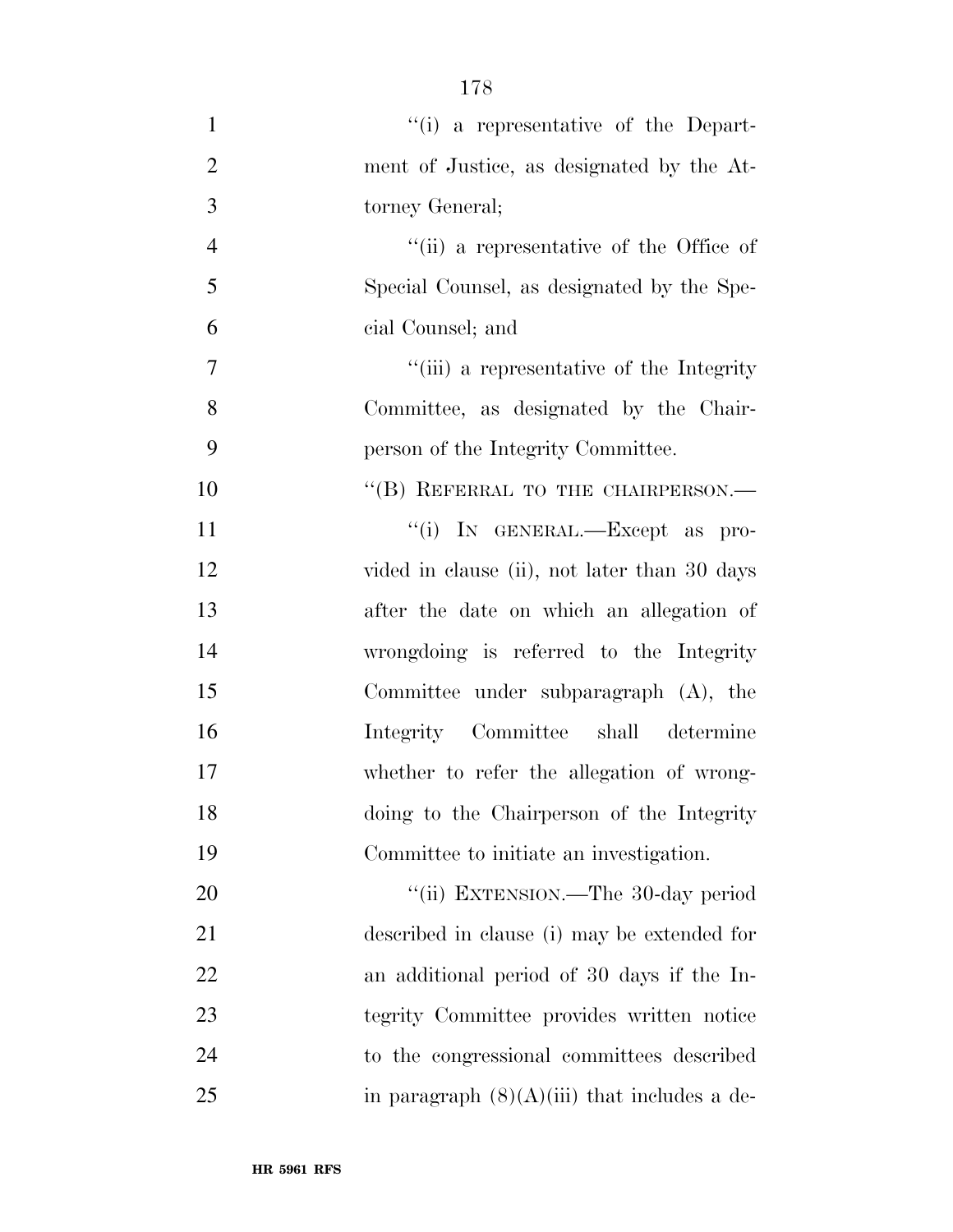| $\mathbf{1}$   | tailed, case-specific description of why the    |
|----------------|-------------------------------------------------|
| $\overline{2}$ | additional time is needed to evaluate the       |
| 3              | allegation of wrongdoing.                       |
| $\overline{4}$ | "(6) AUTHORITY TO INVESTIGATE ALLEGA-           |
| 5              | TIONS.                                          |
| 6              | "(A) REQUIREMENT.—The Chairperson of            |
| 7              | the Integrity Committee shall cause a thorough  |
| 8              | and timely investigation of each allegation re- |
| 9              | ferred under paragraph $(5)(B)$ to be conducted |
| 10             | in accordance with this paragraph.              |
| 11             | "(B) RESOURCES.—At the request of the           |
| 12             | Chairperson of the Integrity Committee, the     |
| 13             | head of each agency or entity represented on    |
| 14             | the Council—                                    |
| 15             | "(i) shall provide assistance necessary         |
| 16             | to the Integrity Committee; and                 |
| 17             | "(ii) may detail employees from that            |
| 18             | agency or entity to the Integrity Com-          |
| 19             | mittee, subject to the control and direction    |
| 20             | of the Chairperson, to conduct an inves-        |
| 21             | tigation under this subsection.                 |
| 22             | "(7) PROCEDURES FOR INVESTIGATIONS.—            |
| 23             | "(A) STANDARDS APPLICABLE.—Investiga-           |
| 24             | tions initiated under this subsection shall be  |
| 25             | conducted in accordance with the most current   |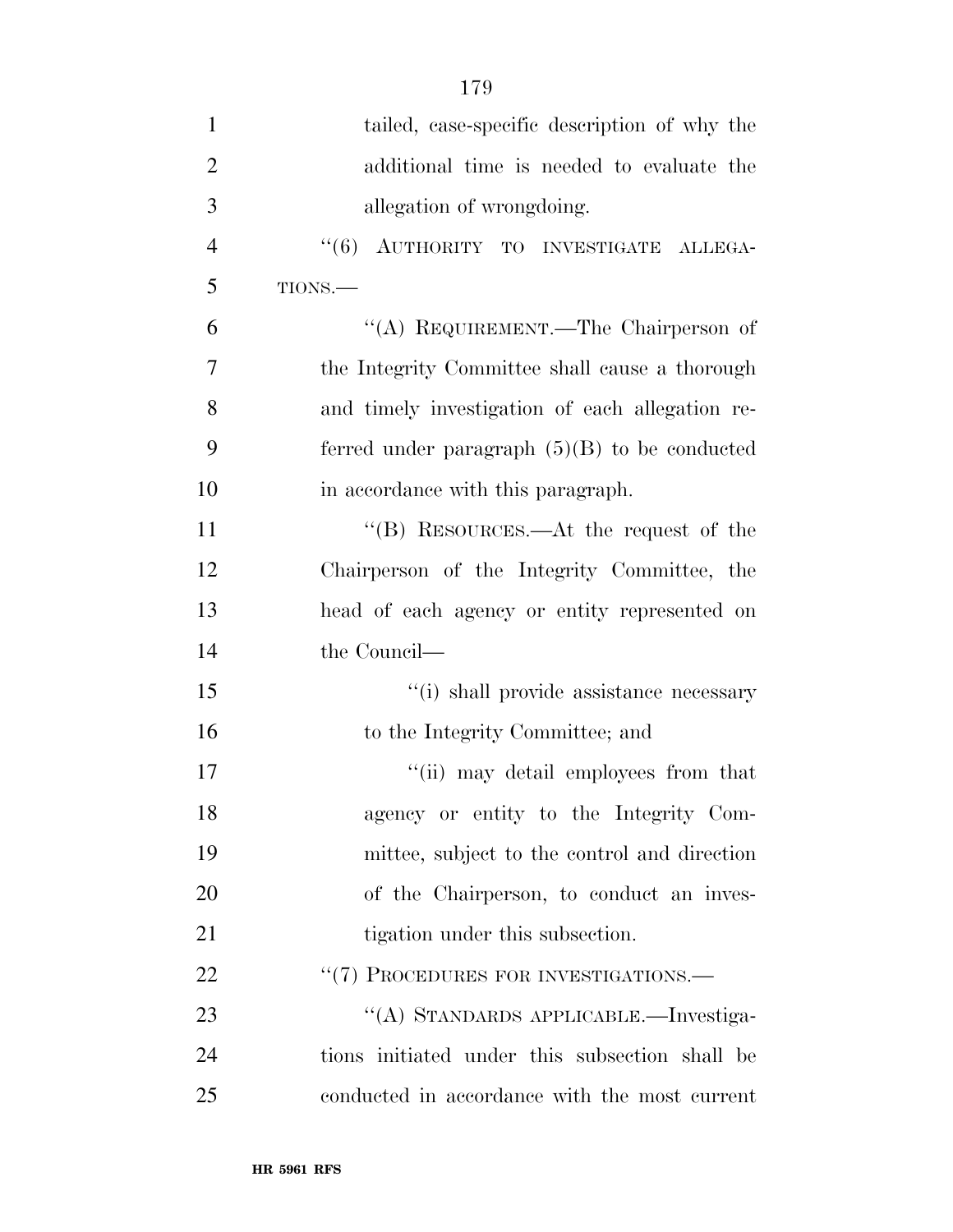| $\mathbf{1}$   | Quality Standards for Investigations issued by |
|----------------|------------------------------------------------|
| $\overline{2}$ | the Council or by its predecessors (the Presi- |
| 3              | dent's Council on Integrity and Efficiency and |
| $\overline{4}$ | the Executive Council on Integrity and Effi-   |
| 5              | ciency).                                       |
| 6              | "(B) ADDITIONAL POLICIES AND PROCE-            |
| 7              | DURES.-                                        |
| 8              | "(i) ESTABLISHMENT.—The Integrity              |
| 9              | Committee, in conjunction with the Chair-      |
| 10             | person of the Council, shall establish addi-   |
| 11             | tional policies and procedures necessary to    |
| 12             | ensure fairness and consistency in-            |
| 13             | "(I) determining whether to ini-               |
| 14             | tiate an investigation;                        |
| 15             | "(II) conducting investigations;               |
| 16             | "(III) reporting the results of an             |
| 17             | investigation;                                 |
| 18             | "(IV) providing the person who is              |
| 19             | the subject of an investigation with an        |
| 20             | opportunity to respond to any Integ-           |
| 21             | rity Committee report;                         |
| 22             | $\lq\lq(V)$ except as provided in clause       |
| 23             | (ii), ensuring, to the extent possible,        |
| 24             | that investigations are conducted by           |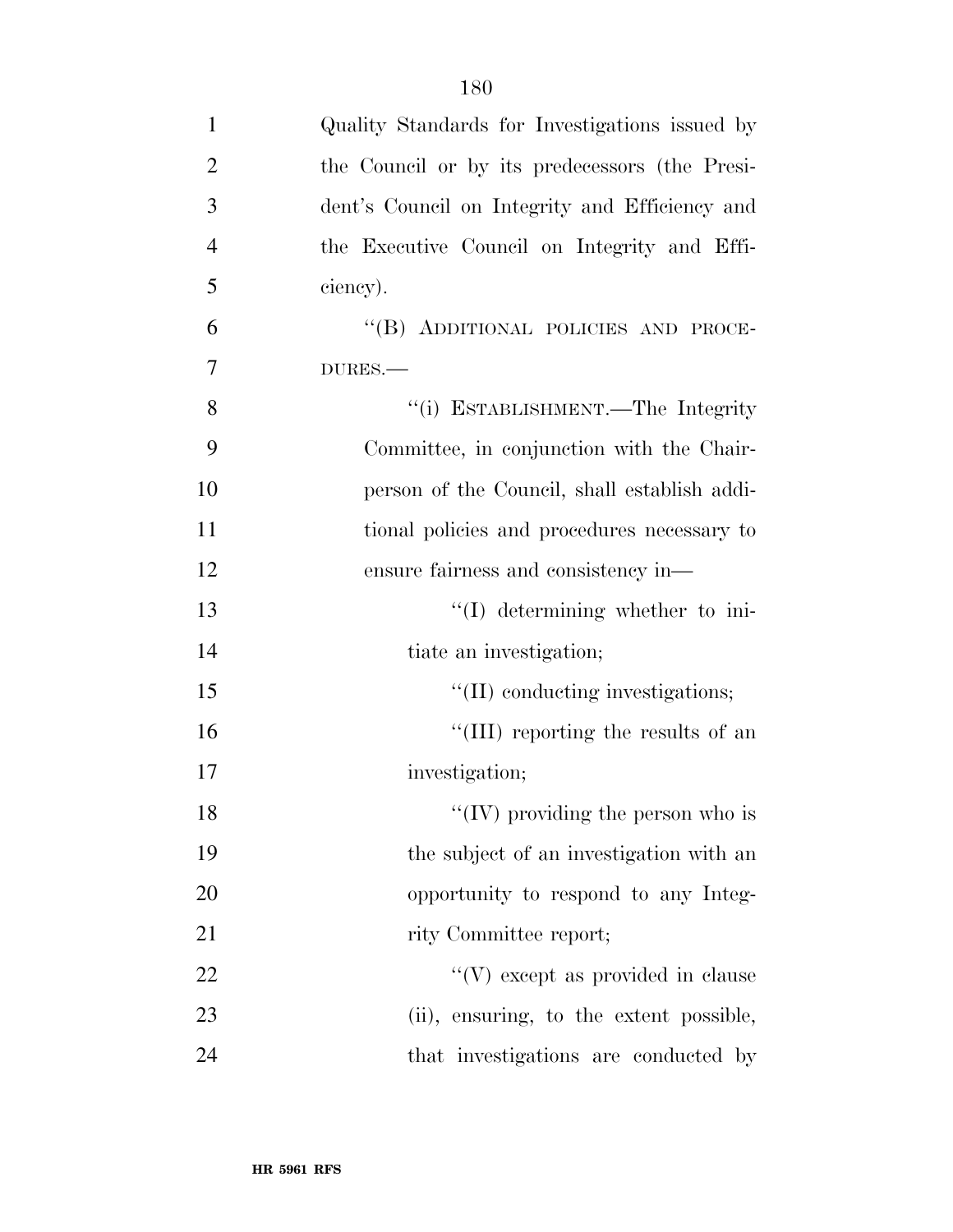| $\mathbf{1}$   | Offices of Inspector General of similar            |
|----------------|----------------------------------------------------|
| $\overline{2}$ | size;                                              |
| 3              | "(VI) creating a process for rota-                 |
| $\overline{4}$ | tion of Inspectors General assigned to             |
| 5              | investigate allegations through the In-            |
| 6              | tegrity Committee; and                             |
| $\overline{7}$ | "(VII) creating procedures to                      |
| 8              | avoid conflicts of interest for Integrity          |
| 9              | Committee investigations.                          |
| 10             | "(ii) EXCEPTION.—The requirement                   |
| 11             | under clause $(i)(V)$ shall not apply to any       |
| 12             | Office of Inspector General with less than         |
| 13             | 50 employees who are authorized to con-            |
| 14             | duct audits or investigations.                     |
| 15             | "(iii) SUBMISSION TO CONGRESS.—                    |
| 16             | The Council shall submit a copy of the             |
| 17             | policies and procedures established under          |
| 18             | clause (i) to the congressional committees         |
| 19             | of jurisdiction.                                   |
| 20             | "(C) COMPLETION OF INVESTIGATION.—If               |
| 21             | an allegation of wrongdoing is referred to the     |
| 22             | Chairperson of the Integrity Committee under       |
| 23             | paragraph $(5)(B)$ , the Chairperson of the Integ- |
| 24             | rity Committee—                                    |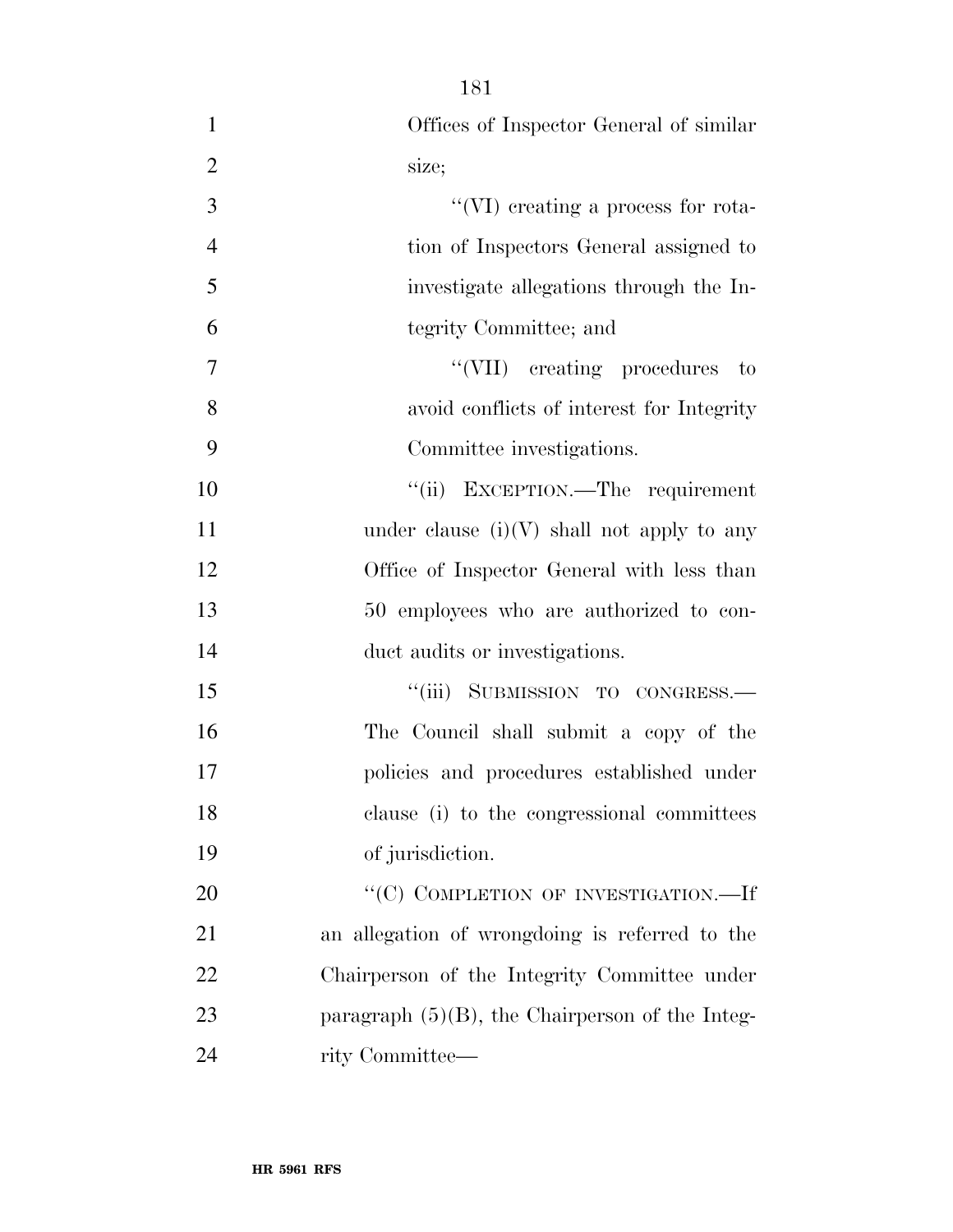| $\mathbf{1}$   | "(i) shall complete the investigation             |
|----------------|---------------------------------------------------|
| $\overline{2}$ | not later than 150 days after the date on         |
| $\mathfrak{Z}$ | which the Integrity Committee made the            |
| $\overline{4}$ | referral; and                                     |
| 5              | "(ii) if the investigation cannot be              |
| 6              | completed within the 150-day period de-           |
| $\overline{7}$ | scribed in clause (i), shall—                     |
| 8              | $\lq\lq$ (I) promptly notify the congres-         |
| 9              | sional committees described in para-              |
| 10             | graph $(8)(A)(iii)$ ; and                         |
| 11             | $\lq\lq$ (II) brief the congressional com-        |
| 12             | described in paragraph<br>mittees                 |
| 13             | $(8)(A)(iii)$ every 30 days regarding the         |
| 14             | status of the investigation and the               |
| 15             | general reasons for delay until the in-           |
| 16             | vestigation is complete.                          |
| 17             | "(D) CONCURRENT INVESTIGATION.—If an              |
| 18             | allegation of wrongdoing against an Inspector     |
| 19             | General or a staff member of an Office of In-     |
| 20             | spector General described under paragraph         |
| 21             | $(4)(C)$ is referred to the Department of Justice |
| 22             | or the Office of Special Counsel under para-      |
| 23             | graph $(5)(A)$ , the Chairperson of the Integrity |
| 24             | Committee may conduct any related investiga-      |
| 25             | tion referred to the Chairperson under para-      |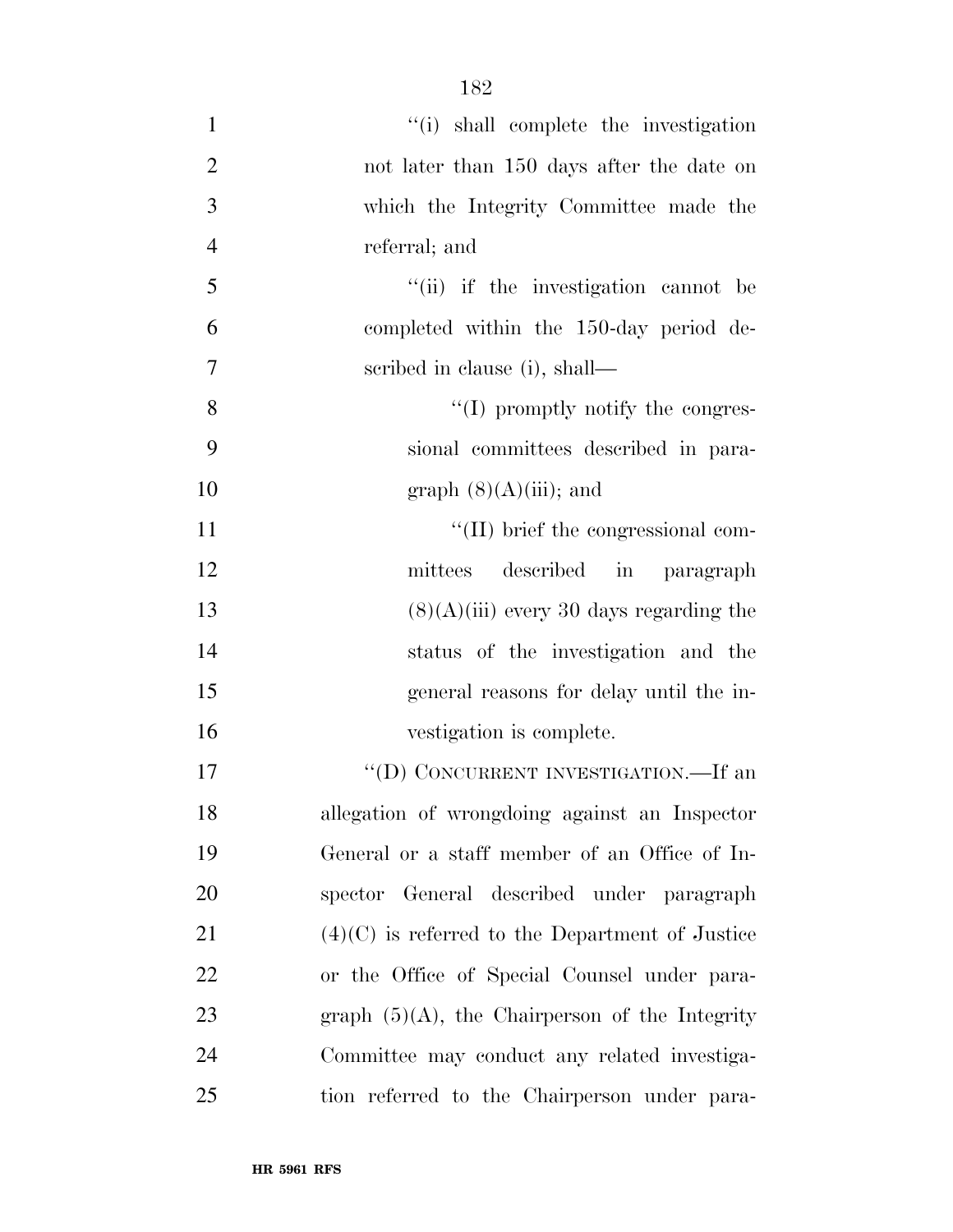| $\mathbf{1}$   | graph $(5)(B)$ concurrently with the Department |
|----------------|-------------------------------------------------|
| $\overline{2}$ | of Justice or the Office of Special Counsel, as |
| 3              | applicable.                                     |
| $\overline{4}$ | $``(E)$ REPORTS.—                               |
| 5              | "(i) INTEGRITY COMMITTEE INVES-                 |
| 6              | TIGATIONS.—For each investigation of an         |
| 7              | allegation of wrongdoing referred to the        |
| 8              | Chairperson of the Integrity Committee          |
| 9              | under paragraph $(5)(B)$ , the Chairperson      |
| 10             | of the Integrity Committee shall submit to      |
| 11             | members of the Integrity Committee and          |
| 12             | to the Chairperson of the Council a report      |
| 13             | containing the results of the investigation.    |
| 14             | OTHER INVESTIGATIONS.-For<br>``(ii)             |
| 15             | each allegation of wrongdoing referred to       |
| 16             | the Department of Justice or the Office of      |
| 17             | Special Counsel under paragraph $(5)(A)$ ,      |
| 18             | the Attorney General or the Special Coun-       |
| 19             | sel, as applicable, shall submit to the In-     |
| 20             | tegrity Committee a report containing the       |
| 21             | results of the investigation.                   |
| 22             | "(iii) AVAILABILITY TO CONGRESS.—               |
| 23             | "(I) IN GENERAL.—The congres-                   |
| 24             | sional committees described in para-            |
| 25             | graph $(8)(A)(iii)$ shall have access to        |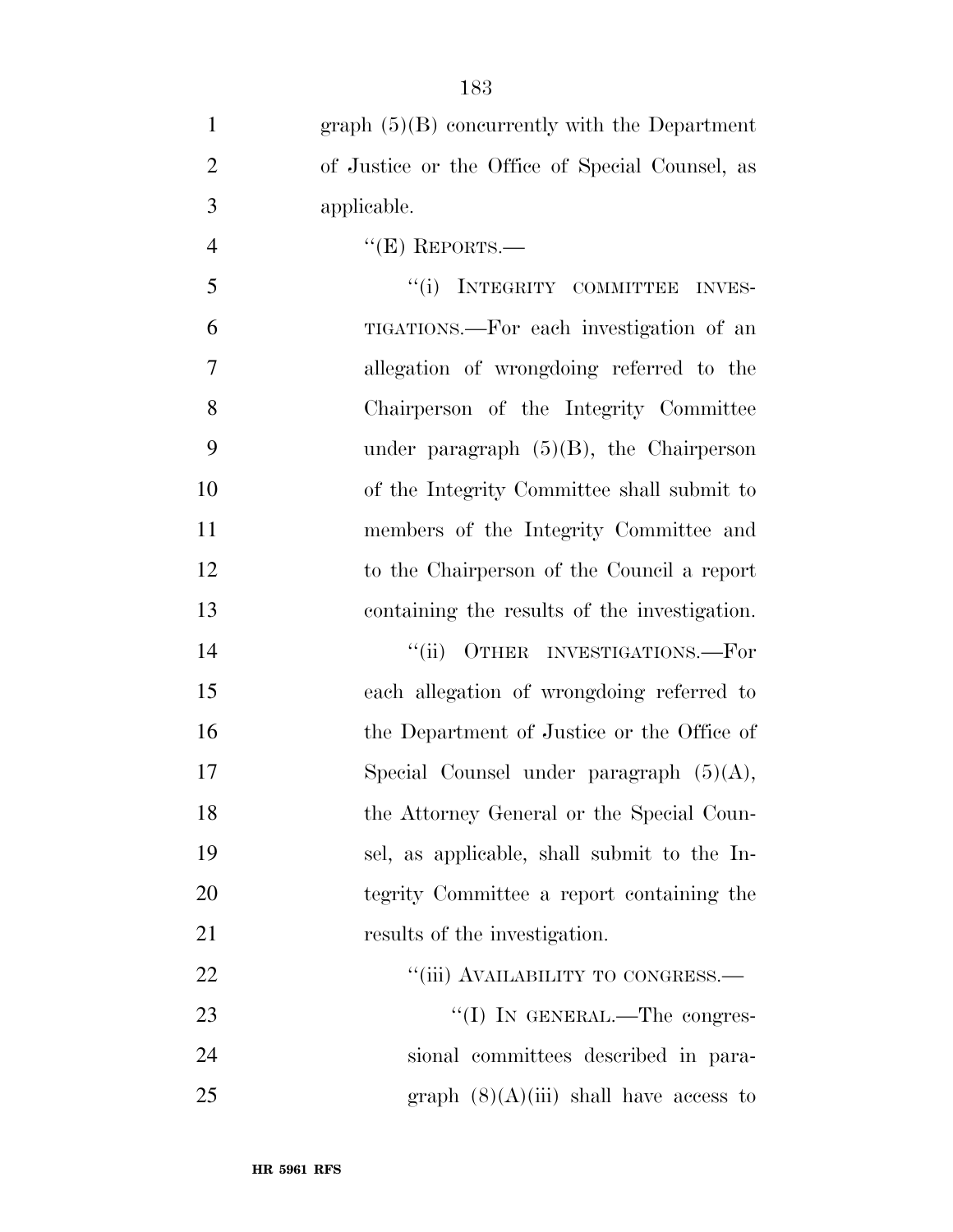| $\mathbf{1}$   | any report authored by the Integrity               |
|----------------|----------------------------------------------------|
| $\overline{2}$ | Committee.                                         |
| 3              | "(II) MEMBERS OF CONGRESS.-                        |
| $\overline{4}$ | Subject to any other provision of law              |
| 5              | that would otherwise prohibit disclo-              |
| 6              | sure of such information, the Integrity            |
| $\overline{7}$ | Committee may provide any report                   |
| 8              | authored by the Integrity Committee                |
| 9              | to any Member of Congress.                         |
| 10             | $``(8)$ ASSESSMENT AND FINAL DISPOSITION.—         |
| 11             | "(A) IN GENERAL.—With respect to any               |
| 12             | report received under paragraph $(7)(E)$ , the In- |
| 13             | tegrity Committee shall—                           |
| 14             | $\lq\lq$ (i) assess the report;                    |
| 15             | "(ii) forward the report, with the rec-            |
| 16             | ommendations of the Integrity Committee,           |
| 17             | including those on disciplinary action,            |
| 18             | within 30 days (to the maximum extent              |
| 19             | practicable) after the completion of the in-       |
| 20             | vestigation, to the Executive Chairperson          |
| 21             | of the Council and to the President (in the        |
| 22             | case of a report relating to an Inspector          |
| 23             | General of an establishment or any em-             |
| 24             | ployee of that Inspector General) or the           |
| 25             | head of a designated Federal entity (in the        |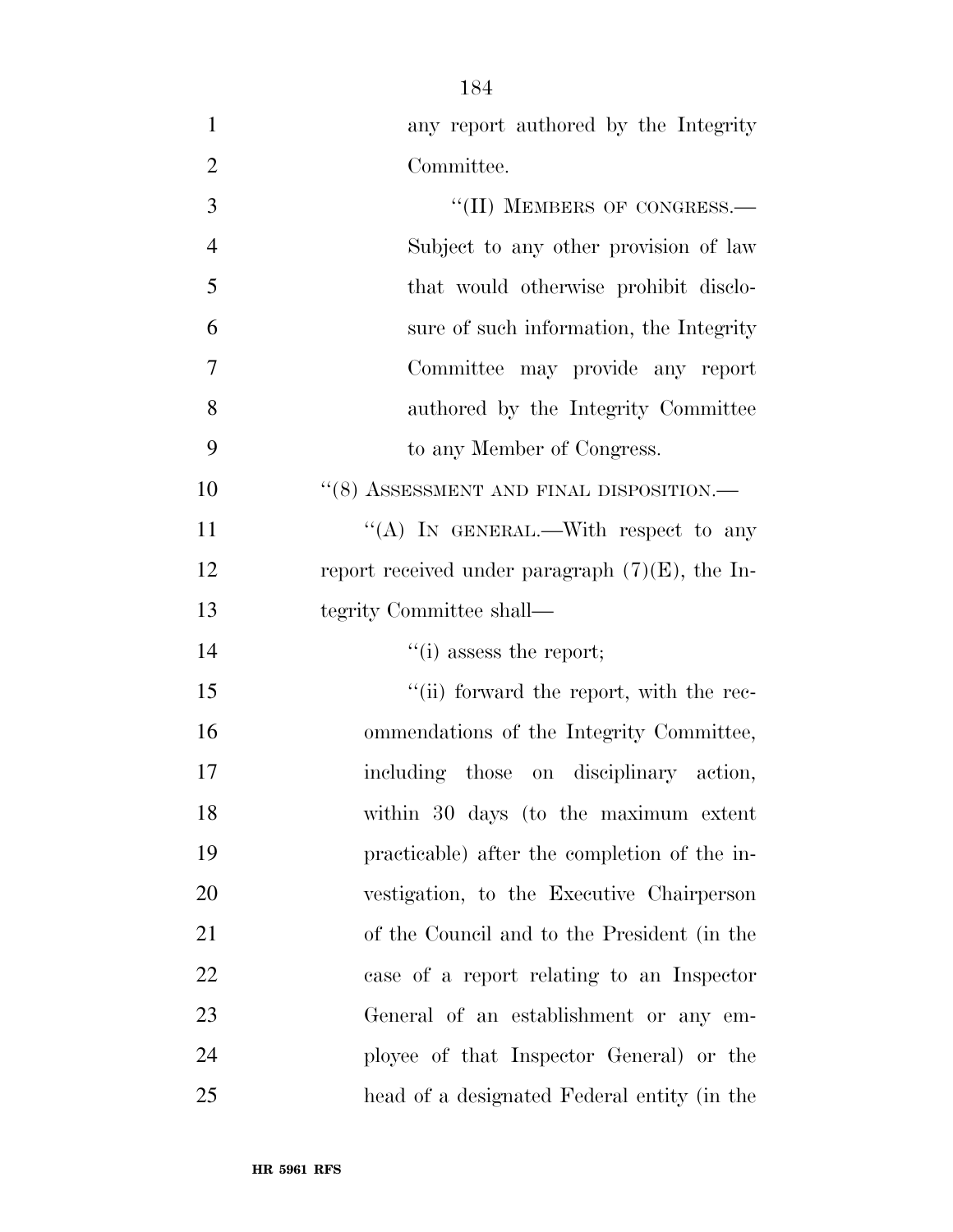| $\mathbf{1}$   | case of a report relating to an Inspector             |
|----------------|-------------------------------------------------------|
| $\overline{2}$ | General of such an entity or any employee             |
| 3              | of that Inspector General) for resolution;            |
| $\overline{4}$ | "(iii) submit the report, with the rec-               |
| 5              | ommendations of the Integrity Committee,              |
| 6              | to the Committee on Homeland Security                 |
| $\overline{7}$ | and Governmental Affairs of the Senate,               |
| 8              | the Committee on Oversight and Reform of              |
| 9              | the House of Representatives, and other               |
| 10             | congressional committees of jurisdiction;             |
| 11             | and                                                   |
| 12             | "(iv) following the submission of the                 |
| 13             | report under clause (iii) and upon request            |
| 14             | by any Member of Congress, submit the re-             |
| 15             | port, with the recommendations of the In-             |
| 16             | tegrity Committee, to that Member.                    |
| 17             | "(B) DISPOSITION.—The Executive Chair-                |
| 18             | person of the Council shall report to the Integ-      |
| 19             | rity Committee the final disposition of the mat-      |
| 20             | ter, including what action was taken by the           |
| 21             | President or agency head.                             |
| 22             | "(9) ANNUAL REPORT.—The Council shall sub-            |
| 23             | mit to Congress and the President by December 31      |
| 24             | of each year a report on the activities of the Integ- |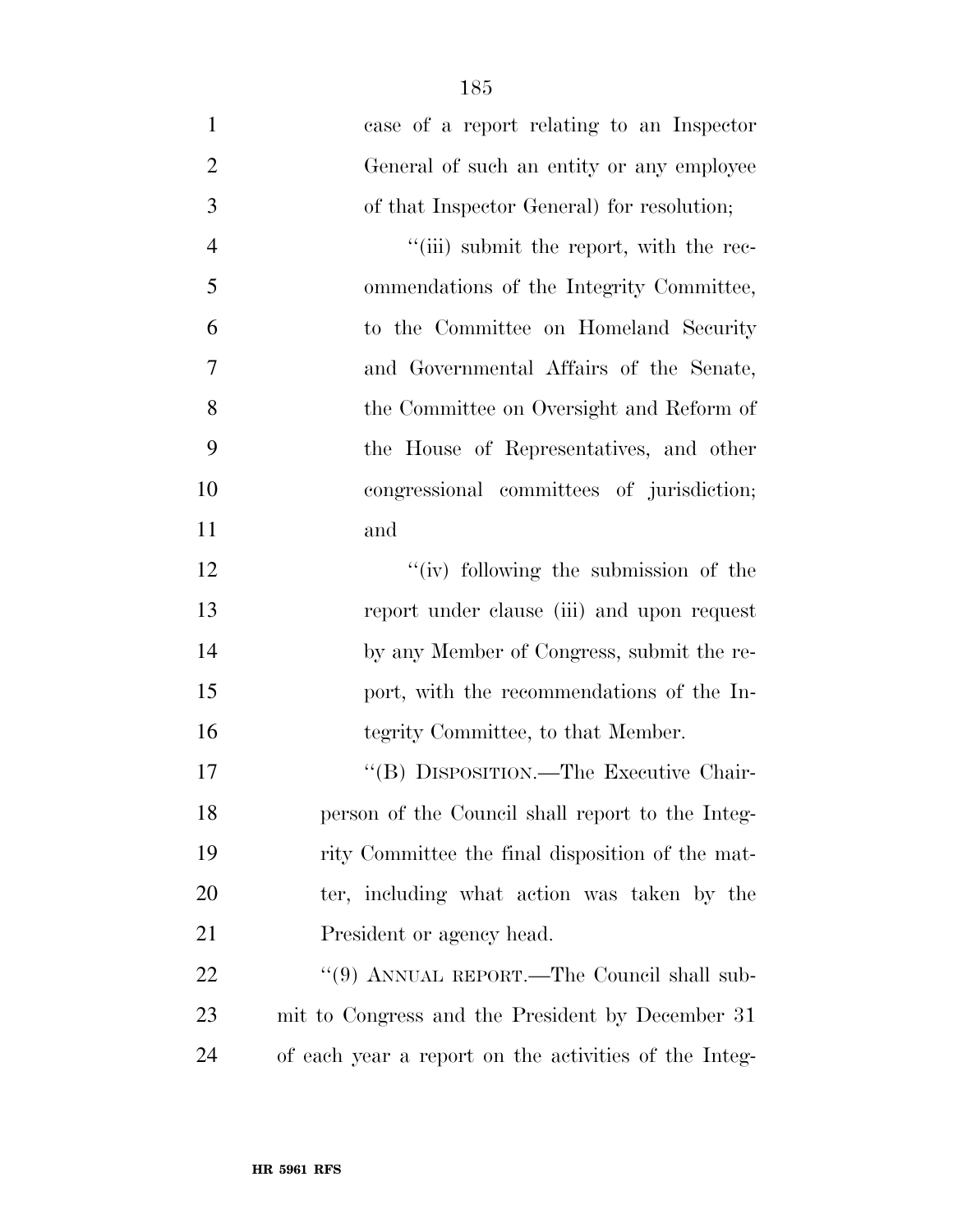| $\mathbf{1}$   | rity Committee during the preceding fiscal year,         |
|----------------|----------------------------------------------------------|
| $\overline{2}$ | which shall include the following:                       |
| 3              | $\lq\lq$ . The number of allegations received.           |
| $\overline{4}$ | $\lq\lq$ (B) The number of allegations referred to       |
| 5              | the Department of Justice or the Office of Spe-          |
| 6              | cial Counsel, including the number of allega-            |
| 7              | tions referred for criminal investigation.               |
| 8              | $\lq\lq$ (C) The number of allegations referred to       |
| 9              | the Chairperson of the Integrity Committee for           |
| 10             | investigation.                                           |
| 11             | "(D) The number of allegations closed                    |
| 12             | without referral.                                        |
| 13             | $\lq\lq$ (E) The date each allegation was received       |
| 14             | and the date each allegation was finally dis-            |
| 15             | posed of.                                                |
| 16             | $``(F)$ In the case of allegations referred to           |
| 17             | the Chairperson of the Integrity Committee, a            |
| 18             | summary of the status of the investigation of            |
| 19             | the allegations and, in the case of investigations       |
| 20             | completed during the preceding fiscal year, a            |
| 21             | summary of the findings of the investigations.           |
| 22             | $\lq\lq (G)$ Other matters that the Council con-         |
| 23             | siders appropriate.                                      |
| 24             | "(10) REQUESTS FOR MORE INFORMATION.-                    |
| 25             | With respect to paragraphs $(8)$ and $(9)$ , the Council |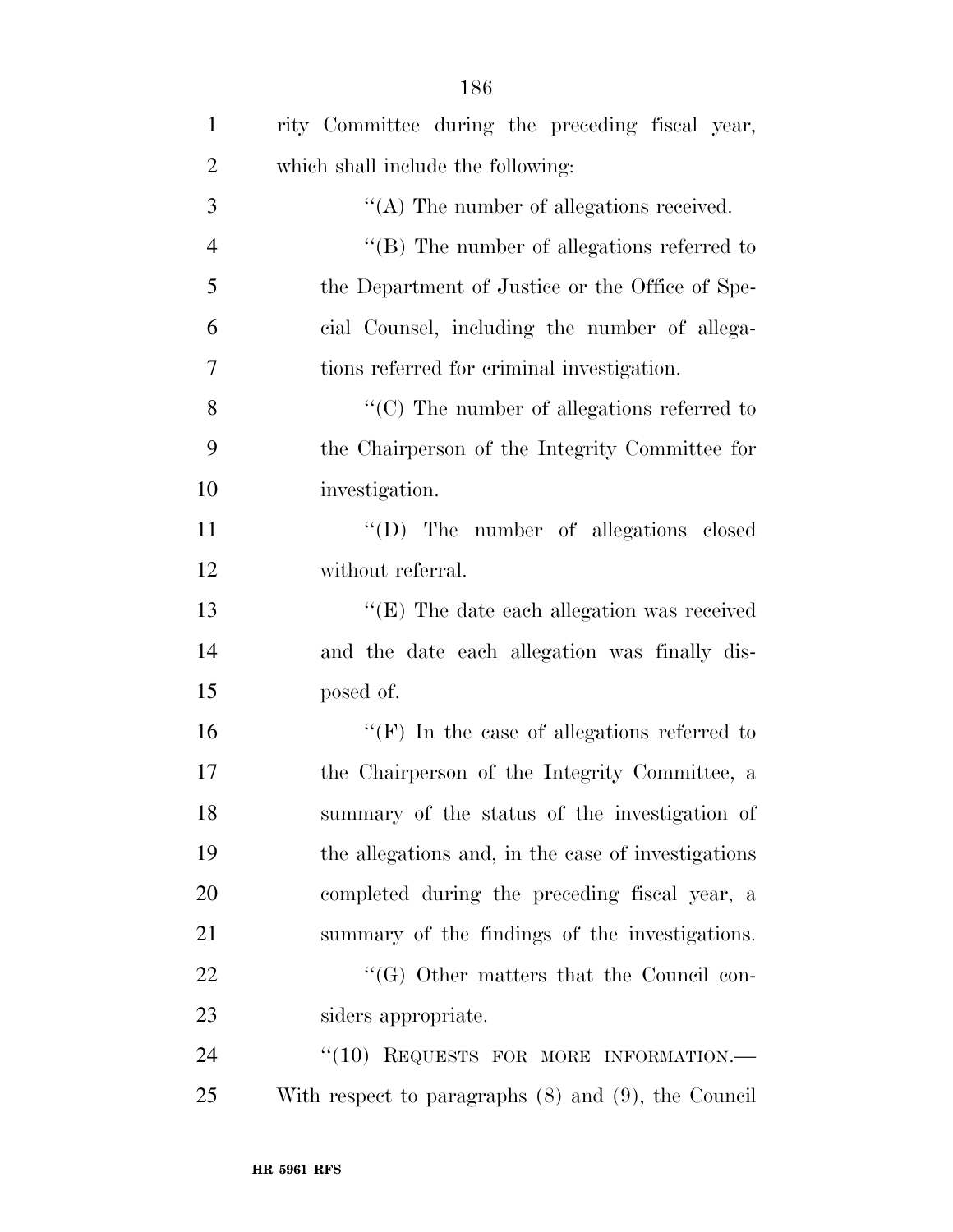| $\mathbf{1}$   | shall provide more detailed information about spe-     |
|----------------|--------------------------------------------------------|
| $\overline{2}$ | cific allegations upon request from any Member of      |
| 3              | Congress.                                              |
| $\overline{4}$ | " $(11)$ No RIGHT OR BENEFIT.—This subsection          |
| 5              | is not intended to create any right or benefit, sub-   |
| 6              | stantive or procedural, enforceable at law by a per-   |
| 7              | son against the United States, its agencies, its offi- |
| 8              | cers, or any person.                                   |
| 9              | "(12) ALLEGATIONS OF WRONGDOING AGAINST                |
| 10             | SPECIAL COUNSEL OR DEPUTY SPECIAL COUNSEL.-            |
| 11             | "(A) SPECIAL COUNSEL DEFINED.—In this                  |
| 12             | paragraph, the term 'Special Counsel' means            |
| 13             | the Special Counsel appointed under section            |
| 14             | $1211(b)$ of title 5.                                  |
| 15             | "(B) AUTHORITY OF INTEGRITY<br>$COM-$                  |
| 16             | MITTEE.-                                               |
| 17             | "(i) IN GENERAL.—An allegation of                      |
| 18             | wrongdoing against the Special Counsel or              |
| 19             | the Deputy Special Counsel may be re-                  |
| 20             | ceived, reviewed, and referred for investiga-          |
| 21             | tion to the same extent and in the same                |
| 22             | manner as in the case of an allegation                 |
| 23             | against an Inspector General or against a              |
| 24             | staff member of an Office of Inspector                 |
| 25             | General described under paragraph $(4)(C)$ ,           |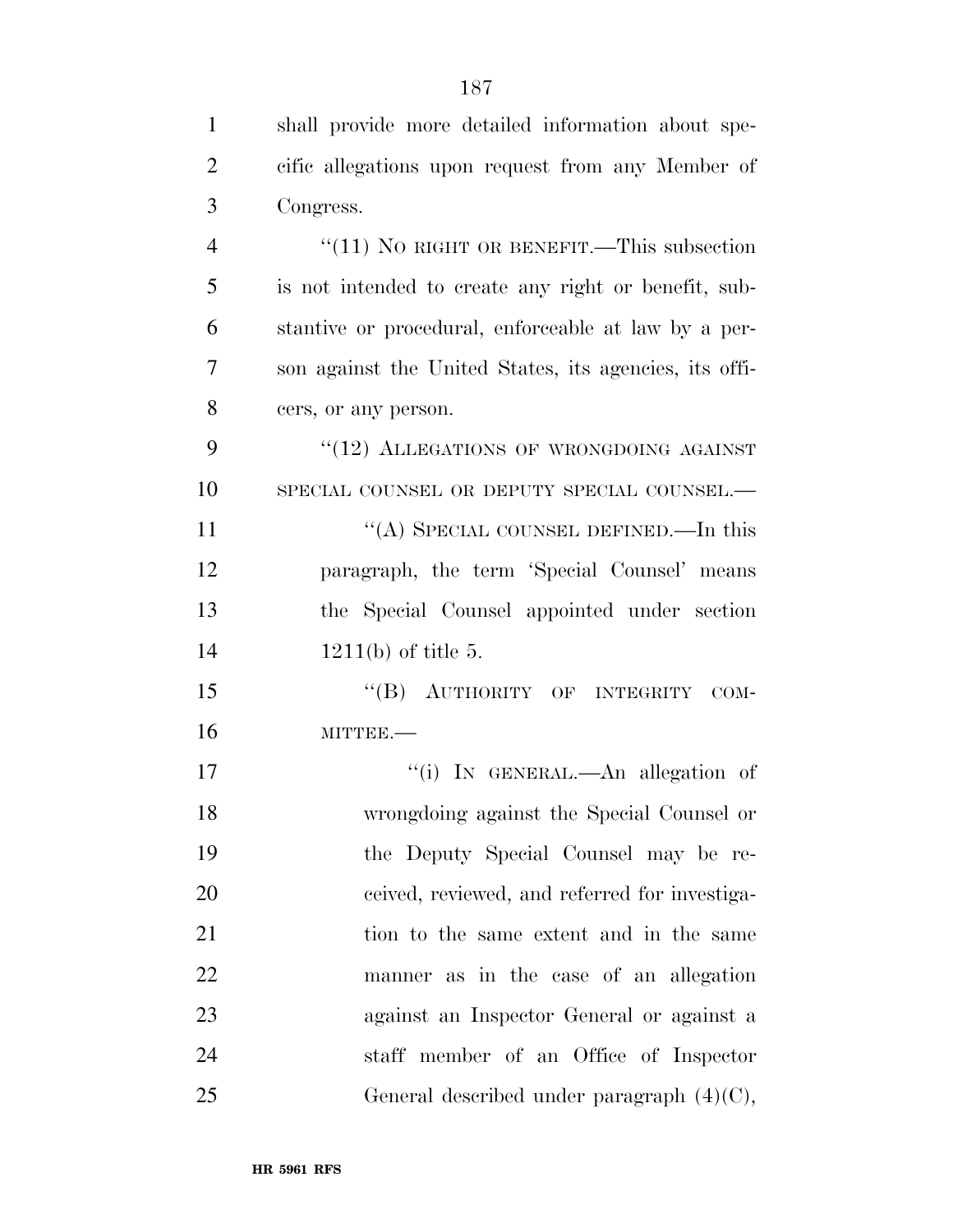| $\mathbf{1}$   | subject to the requirement that the rep-       |
|----------------|------------------------------------------------|
| $\overline{2}$ | resentative designated by the Special          |
| 3              | Counsel under paragraph $(5)(A)(ii)$ shall     |
| $\overline{4}$ | recuse himself or herself from the consider-   |
| 5              | ation of any allegation brought under this     |
| 6              | paragraph.                                     |
| $\tau$         | "(ii) COORDINATION WITH EXISTING               |
| 8              | PROVISIONS OF LAW.—This paragraph              |
| 9              | shall not eliminate access to the Merit Sys-   |
| 10             | tems Protection Board for review under         |
| 11             | section 7701 of title 5. To the extent that    |
| 12             | an allegation brought under this paragraph     |
| 13             | involves section $2302(b)(8)$ of title 5, a    |
| 14             | failure to obtain corrective action within     |
| 15             | 120 days after the date on which the alle-     |
| 16             | gation is received by the Integrity Com-       |
| 17             | mittee shall, for purposes of section 1221     |
| 18             | of title 5, be considered to satisfy section   |
| 19             | $1214(a)(3)(B)$ of title 5.                    |
| 20             | "(C) REGULATIONS.—The Integrity Com-           |
| 21             | mittee may prescribe any rules or regulations  |
| 22             | necessary to carry out this paragraph, subject |
| 23             | to such consultation or other requirements as  |

may otherwise apply.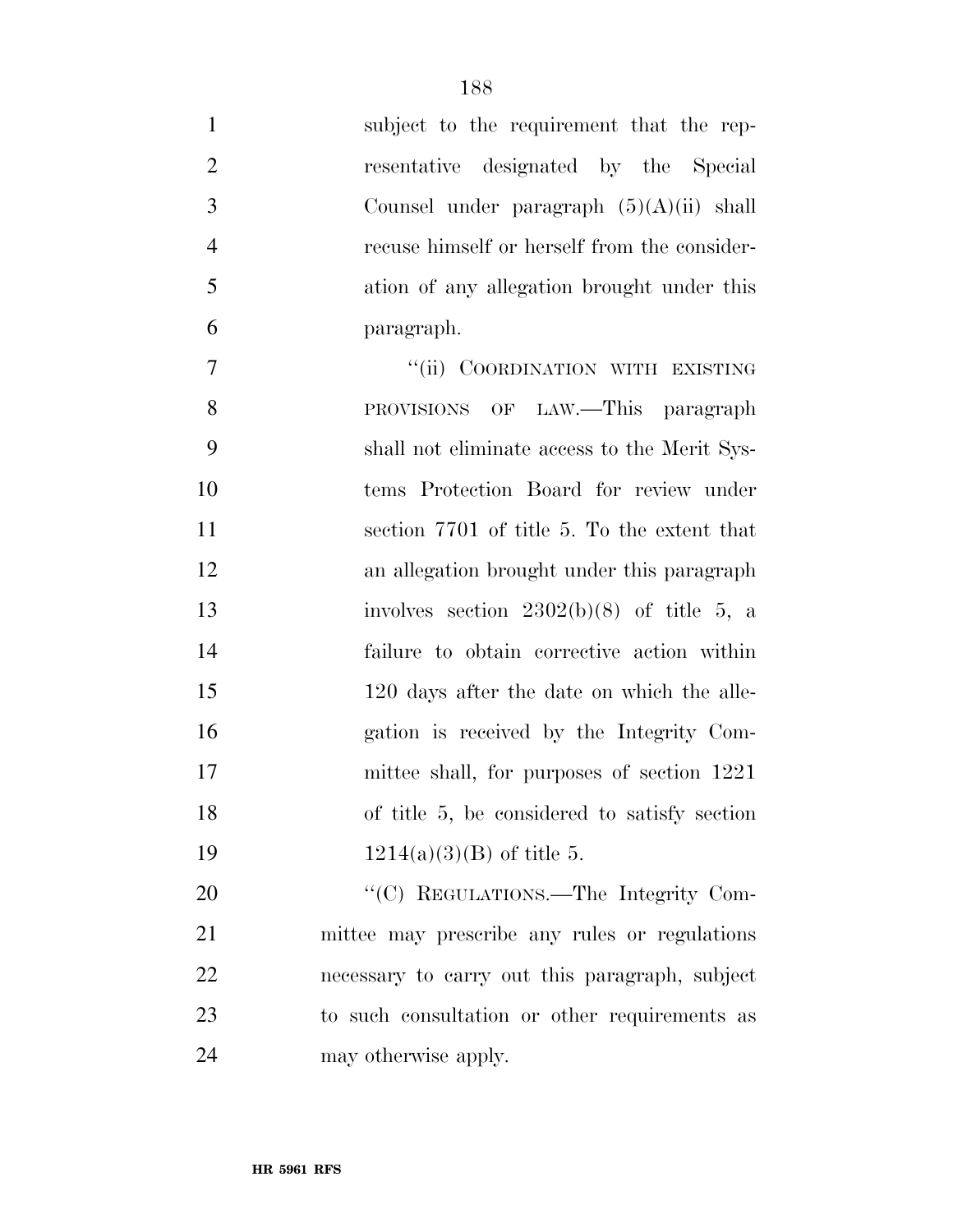| $\mathbf{1}$   | "(13) COMMITTEE RECORDS.—The Chairperson             |
|----------------|------------------------------------------------------|
| $\overline{2}$ | of the Council shall maintain the records of the In- |
| 3              | tegrity Committee.                                   |
| $\overline{4}$ | "(e) OVERSIGHT.GOV.—                                 |
| 5              | "(1) DEFINITION.—In this subsection, the term        |
| 6              | Office of Inspector General' means the Office of-    |
| 7              | $\lq\lq$ an Inspector General described in           |
| 8              | subparagraph $(A)$ , $(B)$ , or $(I)$ of subsection  |
| 9              | (b)(1);                                              |
| 10             | "(B) the Special Inspector General for Af-           |
| 11             | ghanistan Reconstruction established under sec-      |
| 12             | tion 1229 of the National Defense Authoriza-         |
| 13             | tion Act for Fiscal Year 2008 (Public Law            |
| 14             | 110–181; 122 Stat. 378);                             |
| 15             | "(C) the Special Inspector General for the           |
| 16             | Troubled Asset Relief Program established            |
| 17             | under section $121$ of title I of the Emergency      |
| 18             | Economic Stabilization Act of 2008 (12 U.S.C.        |
| 19             | $5231$ ); and                                        |
| 20             | $\lq\lq$ the Special Inspector General for           |
| 21             | Pandemic Recovery established under section          |
| 22             | 4018 of the Coronavirus Economic Stabilization       |
| 23             | Act of 2020 (15 U.S.C. 9053).                        |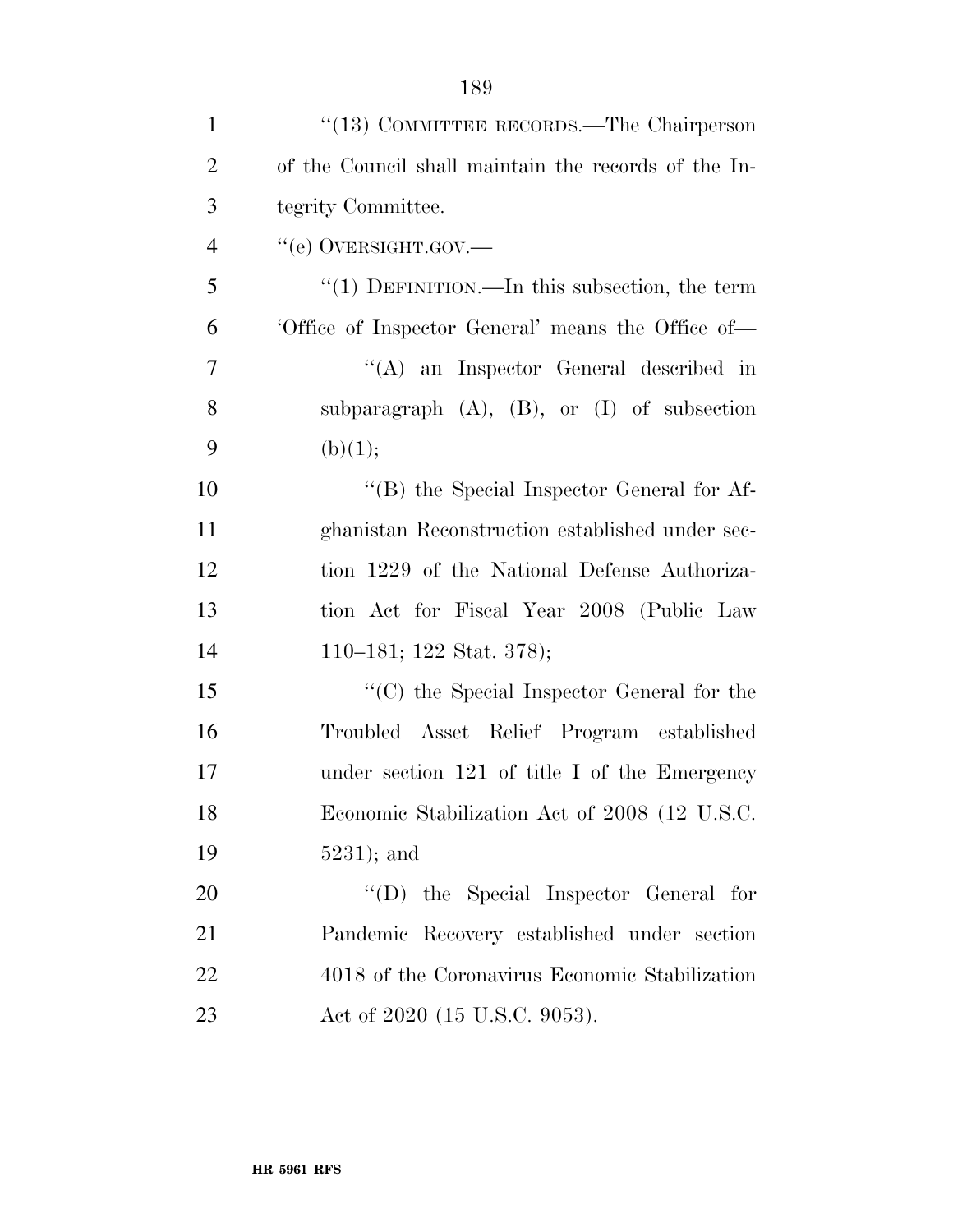| $\mathbf{1}$   | "(2) ESTABLISHMENT.—The Council shall es-              |
|----------------|--------------------------------------------------------|
| $\overline{2}$ | and maintain a website entitled 'over-<br>tablish      |
| 3              | $sight.gov'$ —                                         |
| $\overline{4}$ | $\lq\lq$ to consolidate all public reports from        |
| 5              | each Office of Inspector General to improve the        |
| 6              | access of the public to any audit report, inspec-      |
| 7              | tion report, or evaluation report (or portion of       |
| $8\,$          | any such report) made by an Office of Inspector        |
| 9              | General; and                                           |
| 10             | $\lq\lq$ that shall include any additional re-         |
| 11             | sources, information, and enhancements as the          |
| 12             | Council determines are necessary or desirable.         |
| 13             | "(3) PARTICIPATION OF OFFICES OF INSPEC-               |
| 14             | TORS GENERAL.—Each Office of Inspector General         |
| 15             | that publishes an audit report, inspection report, or  |
| 16             | evaluation report (or portion of any such report) on   |
| 17             | the website of the Office of Inspector General shall,  |
| 18             | or in the case of the office of an Inspector General   |
| 19             | described in subparagraph $(I)$ of subsection $(b)(1)$ |
| 20             | may, contemporaneously publish the report (or por-     |
| 21             | tion of the report) on oversight.gov in a manner pre-  |
| 22             | scribed by the Council.                                |
| 23             | "(4) EFFECTIVE DATE.—This subsection shall             |
| 24             | take effect on the date that is 30 days after the date |
|                |                                                        |

of receipt by the Council of the Inspectors General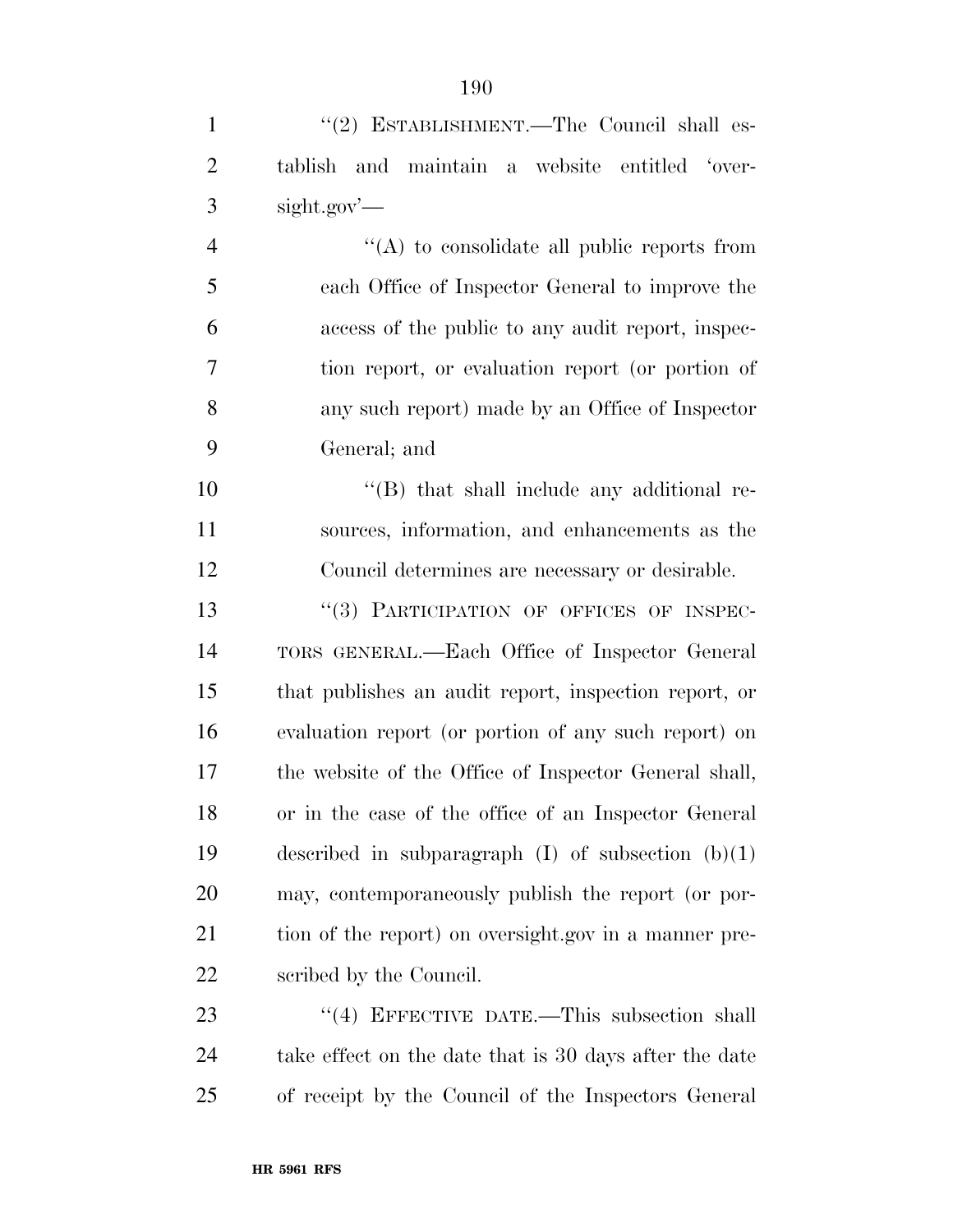on Integrity and Efficiency of an appropriation for the implementation of this subsection.''. (c) ENACTMENT OF PART IV, CHAPTER 131.—Title 5, United States Code, is amended by inserting after part III the following: **''Part IV—ETHICS REQUIREMENTS ''Chapter 131—ETHICS IN** 

# 9 **GOVERNMENT**

### **''SUBCHAPTER I—FINANCIAL DISCLOSURE REQUIRE-MENTS OF FEDERAL PERSONNEL**

- ''Sec.
- ''13101. Definitions.
- ''13102. Administration of provisions.
- ''13103. Persons required to file.
- ''13104. Contents of reports.
- ''13105. Filing of reports.
- ''13106. Failure to file or filing false reports.
- ''13107. Custody of and public access to reports.
- ''13108. Review of reports.
- ''13109. Confidential reports and other additional requirements.
- ''13110. Authority of Comptroller General.
- ''13111. Notice of actions taken to comply with ethics agreements.

#### **''SUBCHAPTER II—OFFICE OF GOVERNMENT ETHICS**

- ''13121. Establishment; appointment of Director.
- ''13122. Authority and functions.
- ''13123. Administrative provisions.
- ''13124. Rules and regulations.
- ''13125. Authorization of appropriations.
- ''13126. Reports to Congress.

### **''SUBCHAPTER III—LIMITATIONS ON OUTSIDE EARNED INCOME AND EMPLOYMENT**

- ''13141. Definitions.
- ''13142. Administration.
- ''13143. Outside earned income limitation.
- ''13144. Limitations on outside employment.
- ''13145. Civil penalties.
- ''13146. Conditional termination.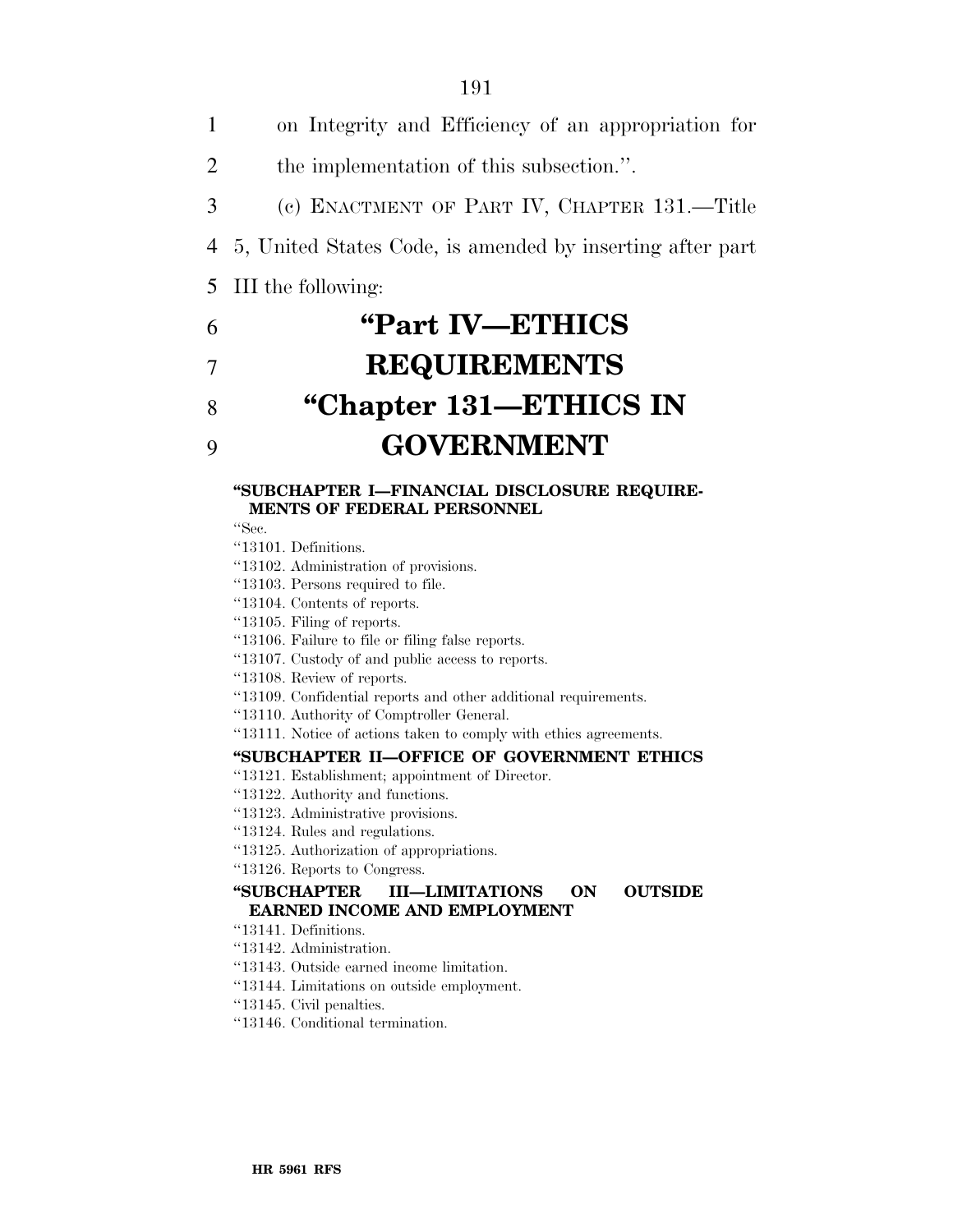# **''Subchapter I—FINANCIAL DIS- CLOSURE REQUIREMENTS OF FEDERAL PERSONNEL**

# **''§ 13101. Definitions**

''In this subchapter:

 ''(1) CONGRESSIONAL ETHICS COMMITTEES.— The term 'congressional ethics committees' means the Select Committee on Ethics of the Senate and the Committee on Ethics of the House of Represent-atives.

11 "(2) DEPENDENT CHILD.—The term 'depend- ent child' means, when used with respect to any re- porting individual, any individual who is a son, daughter, stepson, or stepdaughter and who—

15 ''(A) is unmarried and under age 21 and is living in the household of such reporting indi-vidual; or

18 ''(B) is a dependent of such reporting indi- vidual within the meaning of section 152 of the Internal Revenue Code of 1986 (26 U.S.C. 152).

22 "(3) DESIGNATED AGENCY ETHICS OFFICIAL.— The term 'designated agency ethics official' means an officer or employee who is designated to admin-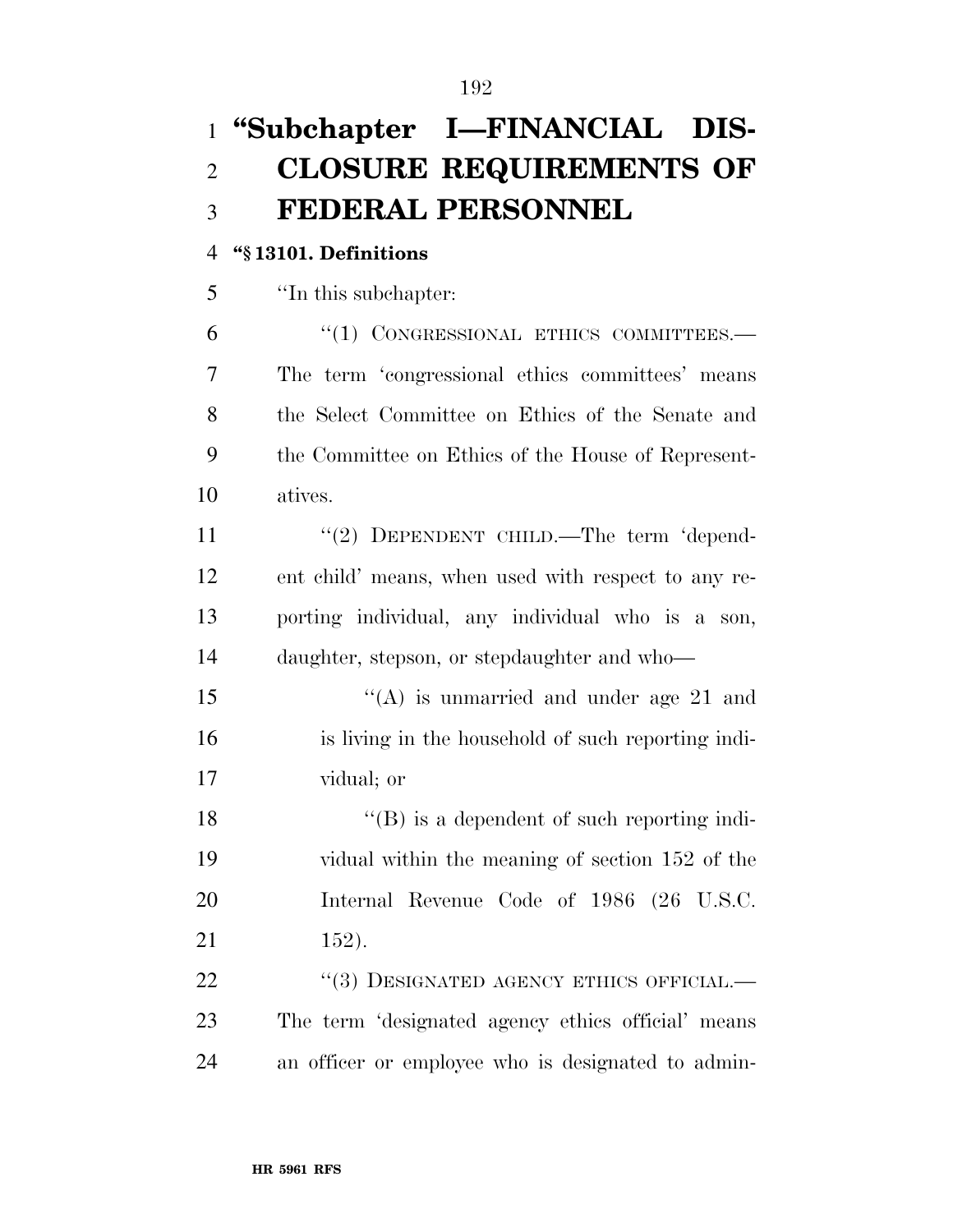ister the provisions of this subchapter within an agency.

| 3              | "(4) EXECUTIVE BRANCH.—The term 'execu-               |
|----------------|-------------------------------------------------------|
| $\overline{4}$ | tive branch' includes each Executive agency (as de-   |
| 5              | fined in section 105 of this title), other than the   |
| 6              | Government Accountability Office, and any other en-   |
| 7              | tity or administrative unit in the executive branch.  |
| 8              | " $(5)$ GIFT.—The term 'gift' means a payment,        |
| 9              | advance, forbearance, rendering, or deposit of        |
| 10             | money, or any thing of value, unless consideration of |
| 11             | equal or greater value is received by the donor, but  |
| 12             | does not include—                                     |
| 13             | $\lq\lq$ bequest and other forms of inherit-          |
| 14             | ance;                                                 |
| 15             | $\lq\lq$ suitable mementos of a function hon-         |
| 16             | oring the reporting individual;                       |
| 17             | "(C) food, lodging, transportation, and en-           |
| 18             | tertainment provided by a foreign government          |
| 19             | within a foreign country or by the United             |
| 20             | States Government, the District of Columbia, or       |
| 21             | a State or local government or political subdivi-     |
| 22             | sion thereof;                                         |
| 23             | $\lq\lq$ food and beverages which are not             |
| 24             | consumed in connection with a gift of overnight       |
| 25             | lodging;                                              |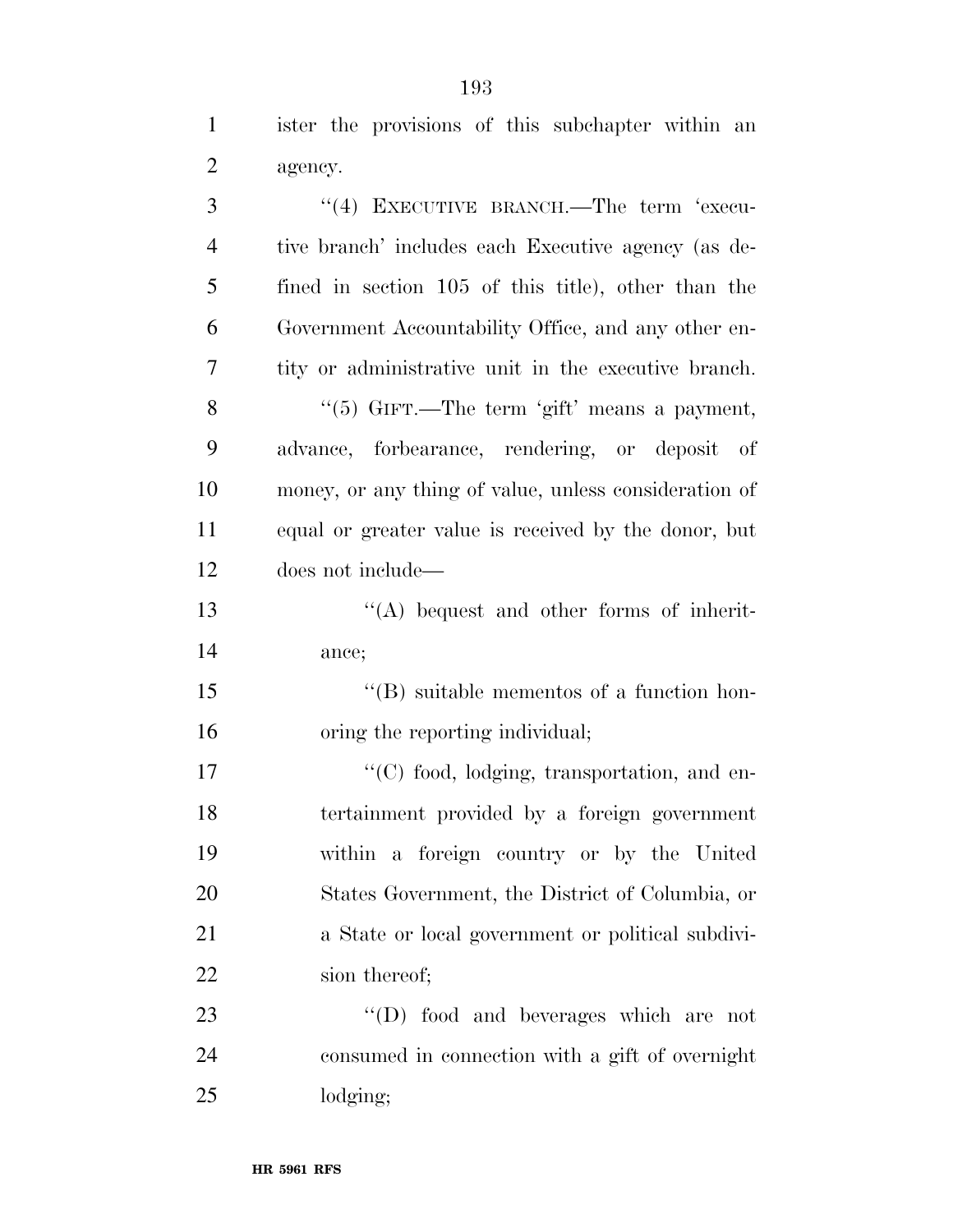$"({\rm E})$  communications to the offices of a re- porting individual, including subscriptions to newspapers and periodicals; or 4 ''(F) consumable products provided by home-State businesses to the offices of a report- ing individual who is an elected official, if those products are intended for consumption by per- sons other than such reporting individual. ''(6) HONORARIA.—The term 'honoraria' means the plural of 'honorarium' as defined in section 13141 of this title. 12 ''(7) INCOME.—The term 'income' means all in- come from whatever source derived, including but not limited to the following items: compensation for services, including fees, commissions, and similar items; gross income derived from business (and net income if the individual elects to include it); gains derived from dealings in property; interest; rents; royalties; dividends; annuities; income from life in- surance and endowment contracts; pensions; income from discharge of indebtedness; distributive share of partnership income; and income from an interest in an estate or trust.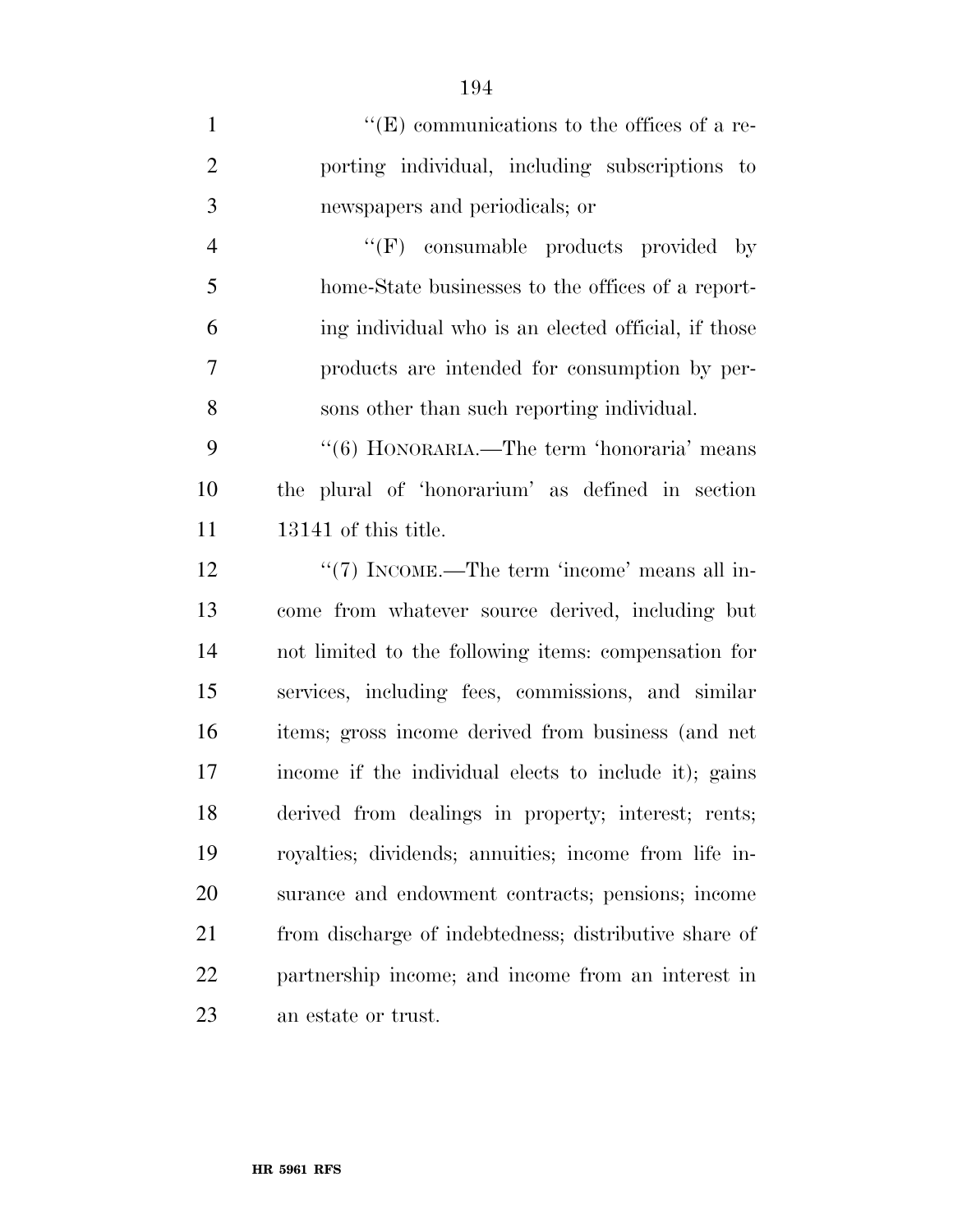1 "(8) JUDICIAL CONFERENCE.—The term 'Judi- cial Conference' means the Judicial Conference of the United States.

 ''(9) JUDICIAL EMPLOYEE.—The term 'judicial employee' means any employee of the judicial branch of the Government, of the United States Sentencing Commission, of the Tax Court, of the Court of Fed- eral Claims, of the Court of Appeals for Veterans Claims, or of the United States Court of Appeals for the Armed Forces, who is not a judicial officer and who is authorized to perform adjudicatory functions with respect to proceedings in the judicial branch, or who occupies a position for which the rate of basic pay is equal to or greater than 120 percent of the minimum rate of basic pay payable for GS–15 of the General Schedule.

17 "(10) JUDICIAL OFFICER.—The term 'judicial officer' means the Chief Justice of the United States, the Associate Justices of the Supreme Court, and the judges of the United States courts of ap- peals, United States district courts, including the district courts in Guam, the Northern Mariana Is- lands, and the Virgin Islands, Court of Appeals for the Federal Circuit, Court of International Trade, Tax Court, Court of Federal Claims, Court of Ap-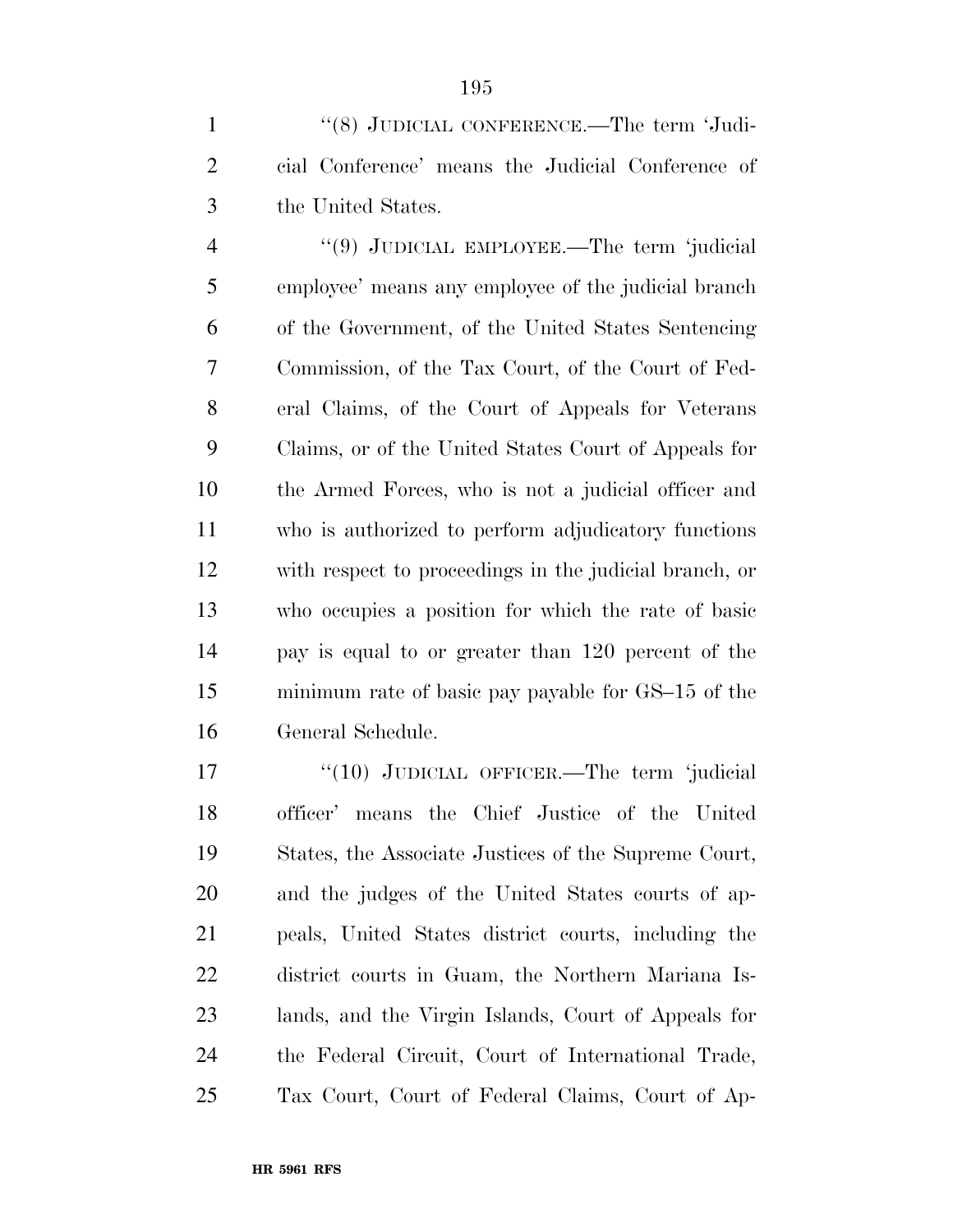| $\mathbf{1}$   | peals for Veterans Claims, United States Court of    |
|----------------|------------------------------------------------------|
| $\overline{2}$ | Appeals for the Armed Forces, and any court cre-     |
| 3              | ated by Act of Congress, the judges of which are en- |
| $\overline{4}$ | titled to hold office during good behavior.          |
| 5              | " $(11)$ LEGISLATIVE BRANCH.—The term 'legis-        |
| 6              | lative branch' includes—                             |
| $\overline{7}$ | $\lq\lq$ the Architect of the Capitol;               |
| 8              | $\lq\lq$ the Botanic Gardens;                        |
| 9              | "(C) the Congressional Budget Office;                |
| 10             | "(D) the Government Accountability Of-               |
| 11             | fice;                                                |
| 12             | " $(E)$ the Government Publishing Office;            |
| 13             | $\lq\lq(F)$ the Library of Congress;                 |
| 14             | "(G) the United States Capitol Police;               |
| 15             | "(H) the Office of Technology Assessment;            |
| 16             | and                                                  |
| 17             | $\lq(1)$ any other agency, entity, office, or        |
| 18             | commission established in the legislative branch.    |
| 19             | (12)<br>MEMBER OF CONGRESS.-The<br>term              |
| 20             | 'Member of Congress' means a United States Sen-      |
| 21             | ator, a Representative in Congress, a Delegate to    |
| 22             | Congress, or the Resident Commissioner from Puer-    |
| 23             | to Rico.                                             |
| 24             | $``(13)$ OFFICER OR EMPLOYEE OF CONGRESS.—           |
| 25             | The term 'officer or employee of Congress' means an  |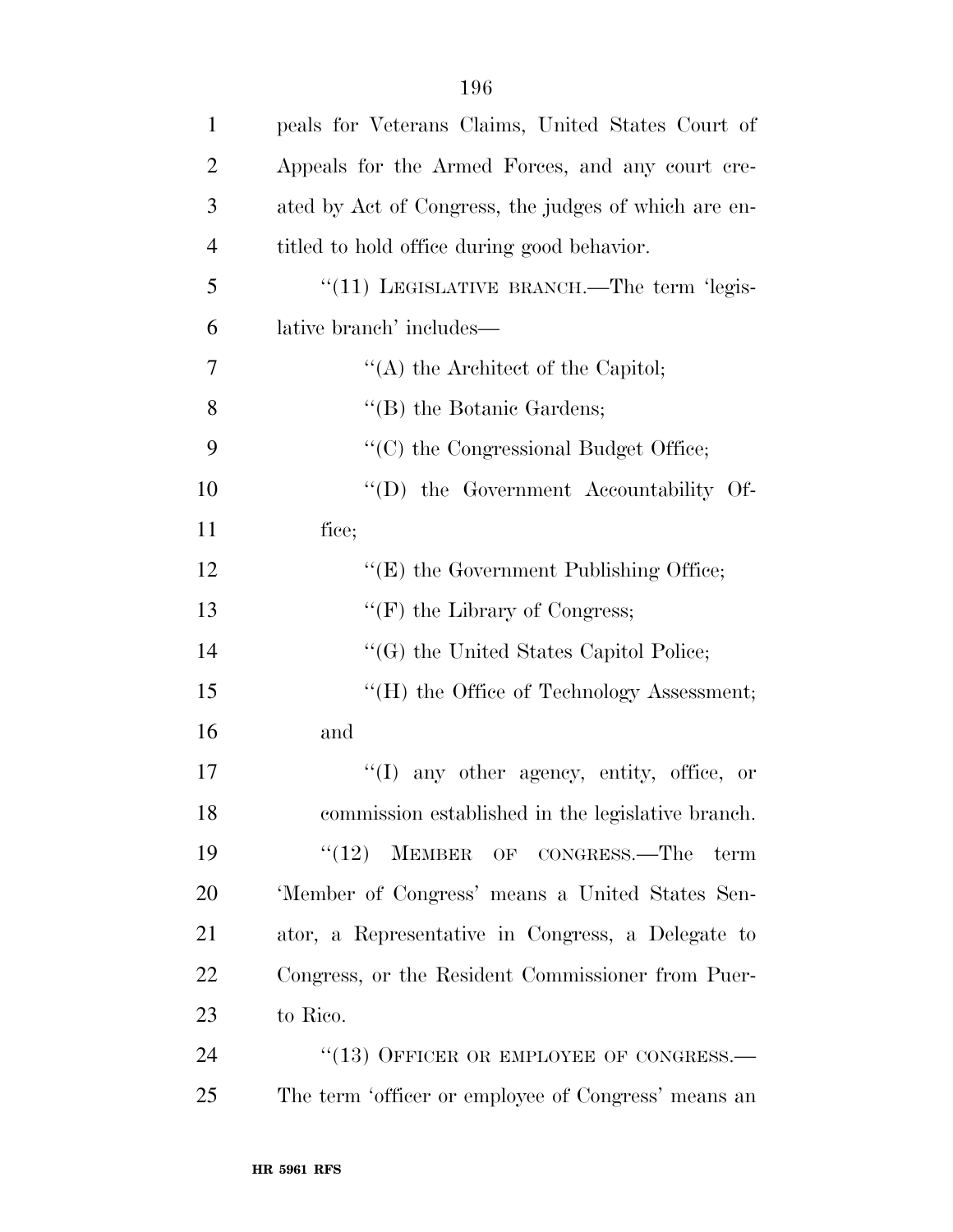| $\mathbf{1}$   | individual described in subparagraph $(A)$ , $(B)$ , or   |
|----------------|-----------------------------------------------------------|
| $\overline{2}$ | (C), other than a Member of Congress or the Vice          |
| 3              | President, whose compensation is disbursed by the         |
| $\overline{4}$ | Secretary of the Senate or the Chief Administrative       |
| 5              | Officer of the House of Representatives. The individ-     |
| 6              | uals described in subparagraphs $(A)$ , $(B)$ , and $(C)$ |
| 7              | $are-$                                                    |
| 8              | $\lq\lq$ each officer or employee of the legis-           |
| 9              | lative branch (except any officer or employee of          |
| 10             | the Government Accountability Office) who, for            |
| 11             | at least 60 days, occupies a position for which           |
| 12             | the rate of basic pay is equal to or greater than         |
| 13             | 120 percent of the minimum rate of basic pay              |
| 14             | payable for GS-15 of the General Schedule;                |
| 15             | $\lq\lq (B)$ each officer or employee of the Gov-         |
| 16             | ernment Accountability Office who, for at least           |
| 17             | 60 consecutive days, occupies a position for              |
| 18             | which the rate of basic pay, minus the amount             |
| 19             | of locality pay that would have been authorized           |
| 20             | under section 5304 of this title (had the officer         |
| 21             | employee been paid under the General<br>or                |
| 22             | Schedule) for the locality within which the posi-         |
| 23             | tion of such officer or employee is located (as           |
| 24             | determined by the Comptroller General), is                |
| 25             | equal to or greater than 120 percent of the               |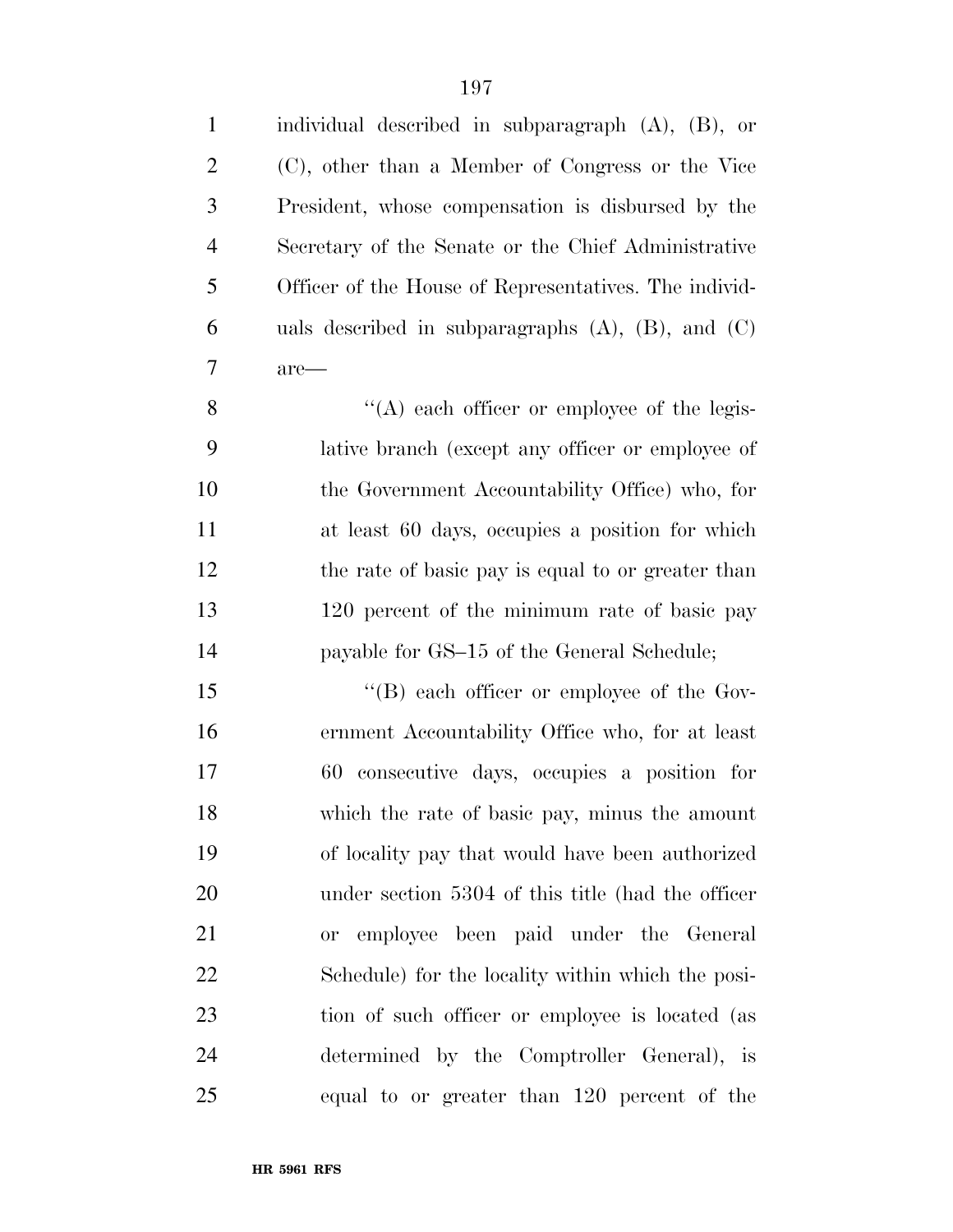| $\mathbf{1}$   | minimum rate of basic pay payable for GS-15             |
|----------------|---------------------------------------------------------|
| $\overline{2}$ | of the General Schedule; and                            |
| 3              | "(C) at least one principal assistant des-              |
| $\overline{4}$ | ignated for purposes of this paragraph by each          |
| 5              | Member who does not have an employee who                |
| 6              | occupies a position for which the rate of basic         |
| $\overline{7}$ | pay is equal to or greater than 120 percent of          |
| 8              | the minimum rate of basic pay payable for GS-           |
| 9              | 15 of the General Schedule.                             |
| 10             | "(14) PERSONAL HOSPITALITY OF ANY INDI-                 |
| 11             | VIDUAL.—The term 'personal hospitality of any indi-     |
| 12             | vidual' means hospitality extended for a nonbusiness    |
| 13             | purpose by an individual, not a corporation or orga-    |
| 14             | nization, at the personal residence of that individual  |
| 15             | or the individual's family or on property or facilities |
| 16             | owned by that individual or the individual's family.    |
| $17\,$         | "(15) REIMBURSEMENT.—The term 'reimburse-               |
| 18             | ment' means any payment or other thing of value re-     |
| 19             | ceived by the reporting individual, other than gifts,   |
| <b>20</b>      | to cover travel-related expenses of such individual     |
| 21             | other than those which are—                             |
| 22             | "(A) provided by the United States Gov-                 |
| 23             | ernment, the District of Columbia, or a State or        |
| 24             | local government or political subdivision thereof;      |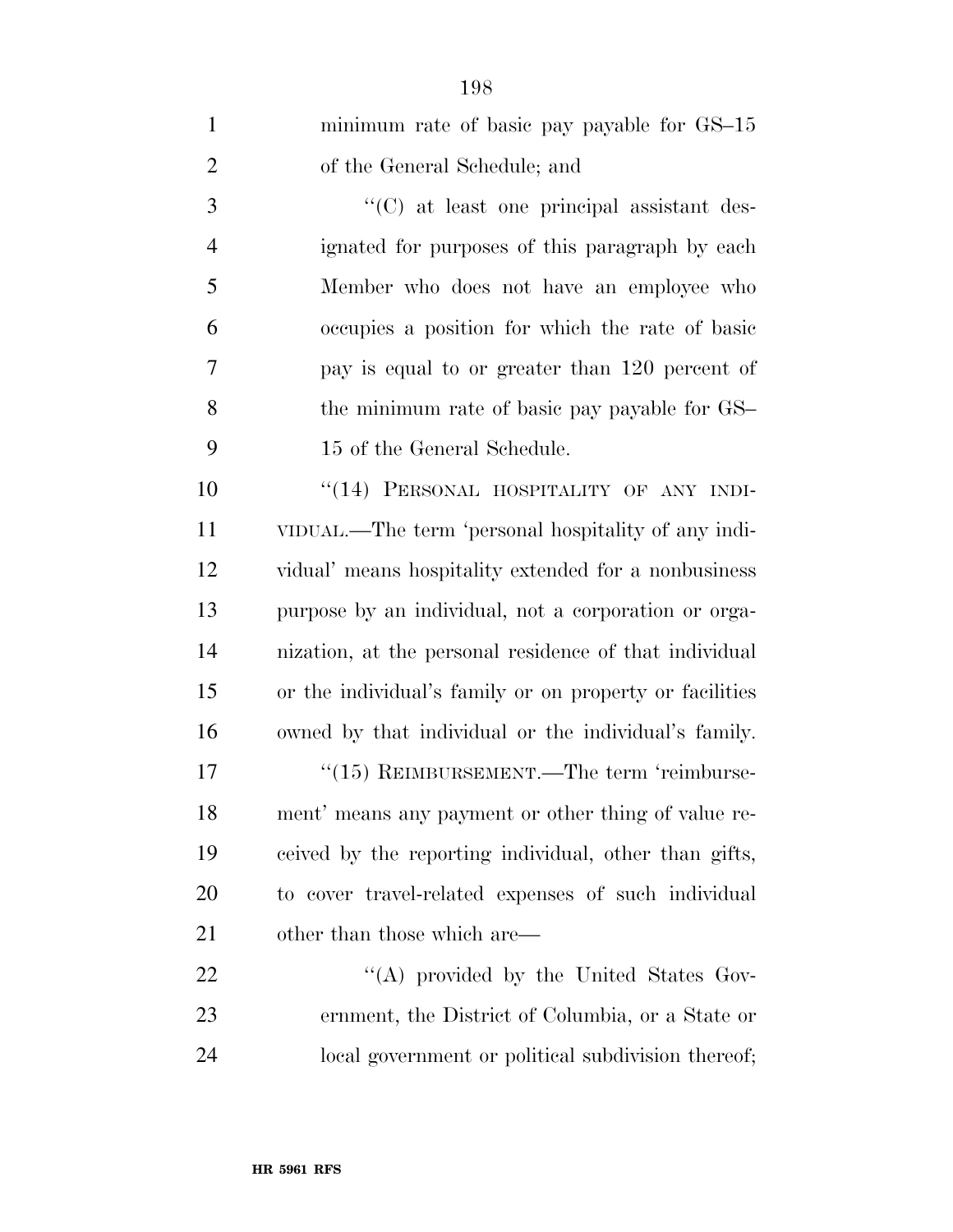| $\lq\lq (B)$ required to be reported by the report- |
|-----------------------------------------------------|
| ing individual under section 7342 of this title;    |
| Оr                                                  |

4  $\lq$  (C) required to be reported under section 304 of the Federal Election Campaign Act of 1971 (52 U.S.C. 30104).

7 "(16) RELATIVE.—The term 'relative' means an individual who is related to the reporting indi- vidual, as father, mother, son, daughter, brother, sister, uncle, aunt, great aunt, great uncle, first cousin, nephew, niece, husband, wife, grandfather, grandmother, grandson, granddaughter, father-in- law, mother-in-law, son-in-law, daughter-in-law, brother-in-law, sister-in-law, stepfather, stepmother, stepson, stepdaughter, stepbrother, stepsister, half brother, half sister, or who is the grandfather or grandmother of the spouse of the reporting indi- vidual, and shall be deemed to include the fiance or fiancee of the reporting individual.

20 "(17) SECRETARY CONCERNED.—The term 'Secretary concerned' has the meaning set forth in section 101(a) of title 10, and, in addition, means— 23 ''(A) the Secretary of Commerce, with re- spect to matters concerning the National Oce-anic and Atmospheric Administration;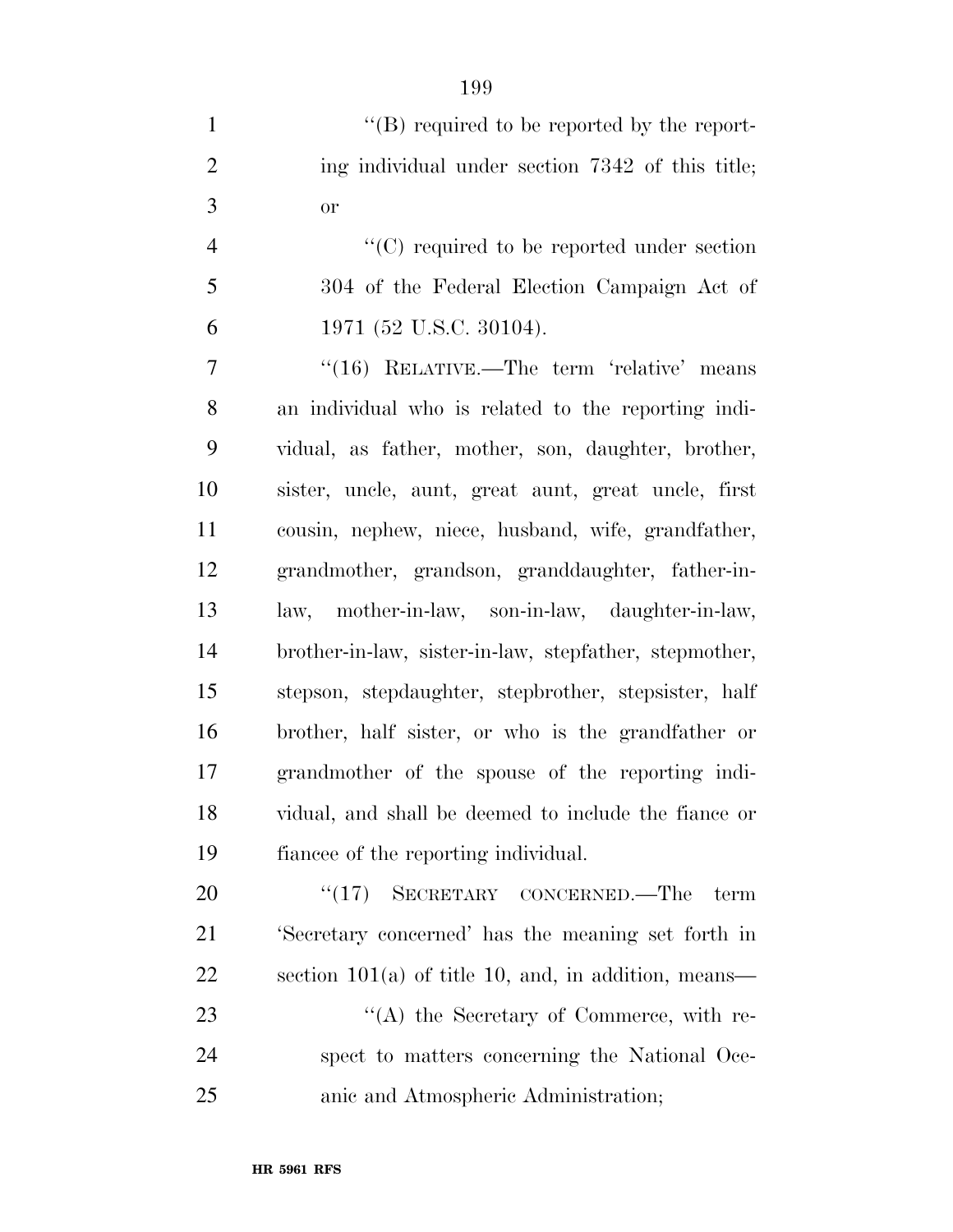| $\mathbf{1}$   | "(B) the Secretary of Health and Human               |
|----------------|------------------------------------------------------|
| $\overline{2}$ | Services, with respect to matters concerning the     |
| 3              | Public Health Service; and                           |
| $\overline{4}$ | "(C) the Secretary of State, with respect            |
| 5              | to matters concerning the Foreign Service.           |
| 6              | "(18) SUPERVISING ETHICS OFFICE.—The term            |
| 7              | 'supervising ethics office' means-                   |
| 8              | $\lq\lq$ the Select Committee on Ethics of           |
| 9              | the Senate, for Senators, officers and employees     |
| 10             | of the Senate, and other officers or employees       |
| 11             | of the legislative branch required to file finan-    |
| 12             | cial disclosure reports with the Secretary of the    |
| 13             | Senate pursuant to section $13105(h)$ of this        |
| 14             | title;                                               |
| 15             | $\lq\lq$ (B) the Committee on Ethics of the          |
| 16             | House of Representatives, for Members, officers      |
| 17             | and employees of the House of Representatives        |
| 18             | and other officers or employees of the legislative   |
| 19             | branch required to file financial disclosure re-     |
| 20             | ports with the Clerk of the House of Represent-      |
| 21             | atives pursuant to section $13105(h)$ of this title; |
| 22             | "(C) the Judicial Conference for judicial            |
| 23             | officers and judicial employees; and                 |
| 24             | $\lq\lq$ the Office of Government Ethics for         |
| 25             | all executive branch officers and employees.         |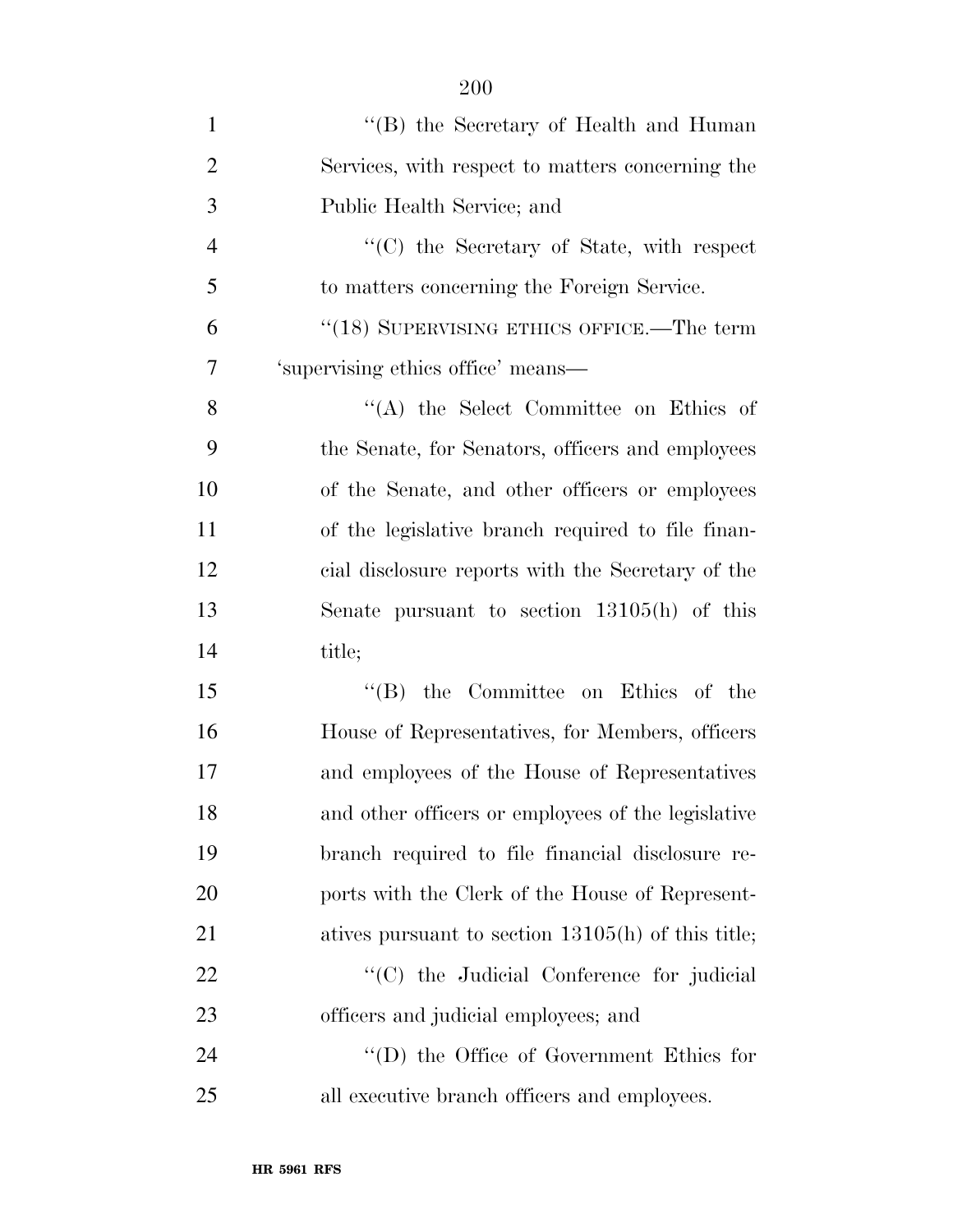1 "(19) VALUE.—The term 'value' means a good faith estimate of the dollar value if the exact value is neither known nor easily obtainable by the report-ing individual.

# **''§ 13102. Administration of provisions**

 ''(a) IN GENERAL.—The provisions of this sub-chapter shall be administered by—

8 "(1) the Director of the Office of Government Ethics, the designated agency ethics official, or the Secretary concerned, as appropriate, with regard to officers and employees described in paragraphs (1) through (8) of section 13103(f) of this title;

 ''(2) the Select Committee on Ethics of the Senate and the Committee on Ethics of the House of Representatives, as appropriate, with regard to officers and employees described in paragraphs (9) and (10) of section 13103(f) of this title; and

18 ''(3) the Judicial Conference in the case of an officer or employee described in paragraphs (11) and 20  $(12)$  of section 13103(f) of this title.

 ''(b) DELEGATION BY JUDICIAL CONFERENCE.—The Judicial Conference may delegate any authority it has under this subchapter to an ethics committee established by the Judicial Conference.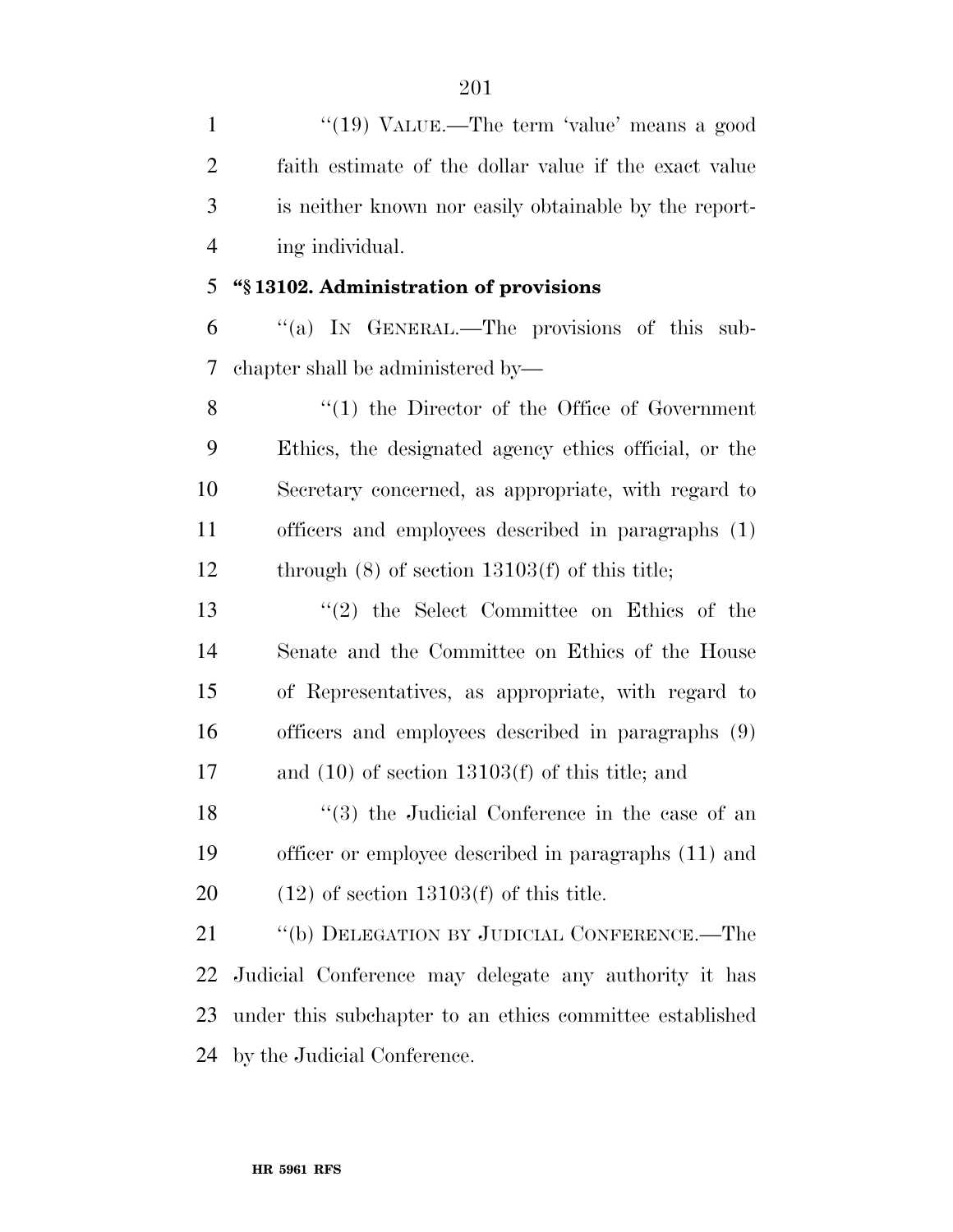# **''§ 13103. Persons required to file**

 ''(a) REPORTS FILED UPON ENTERING A FILING PO- SITION.—Within 30 days of assuming the position of an officer or employee described in subsection (f), an indi- vidual shall file a report containing the information de- scribed in section 13104(b) of this title unless the indi- vidual has left another position described in subsection (f) within 30 days prior to assuming such new position or has already filed a report under this subchapter with re- spect to nomination for the new position or as a candidate for the position.

 ''(b) REPORTS FOR NOMINEES TO POSITIONS RE-QUIRING SENATE CONFIRMATION.—

**HR 5961 RFS** 14 "(1) IN GENERAL.—Within 5 days of the trans- mittal by the President to the Senate of the nomina- tion of an individual (other than an individual nomi- nated for appointment to a position as a Foreign Service Officer or a grade or rank in the uniformed services for which the pay grade prescribed by sec- tion 201 of title 37 is O–6 or below) to a position, appointment to which requires the advice and con- sent of the Senate, such individual shall file a report containing the information described in section 13104(b) of this title. Such individual shall, not later than the date of the first hearing to consider the nomination of such individual, make current the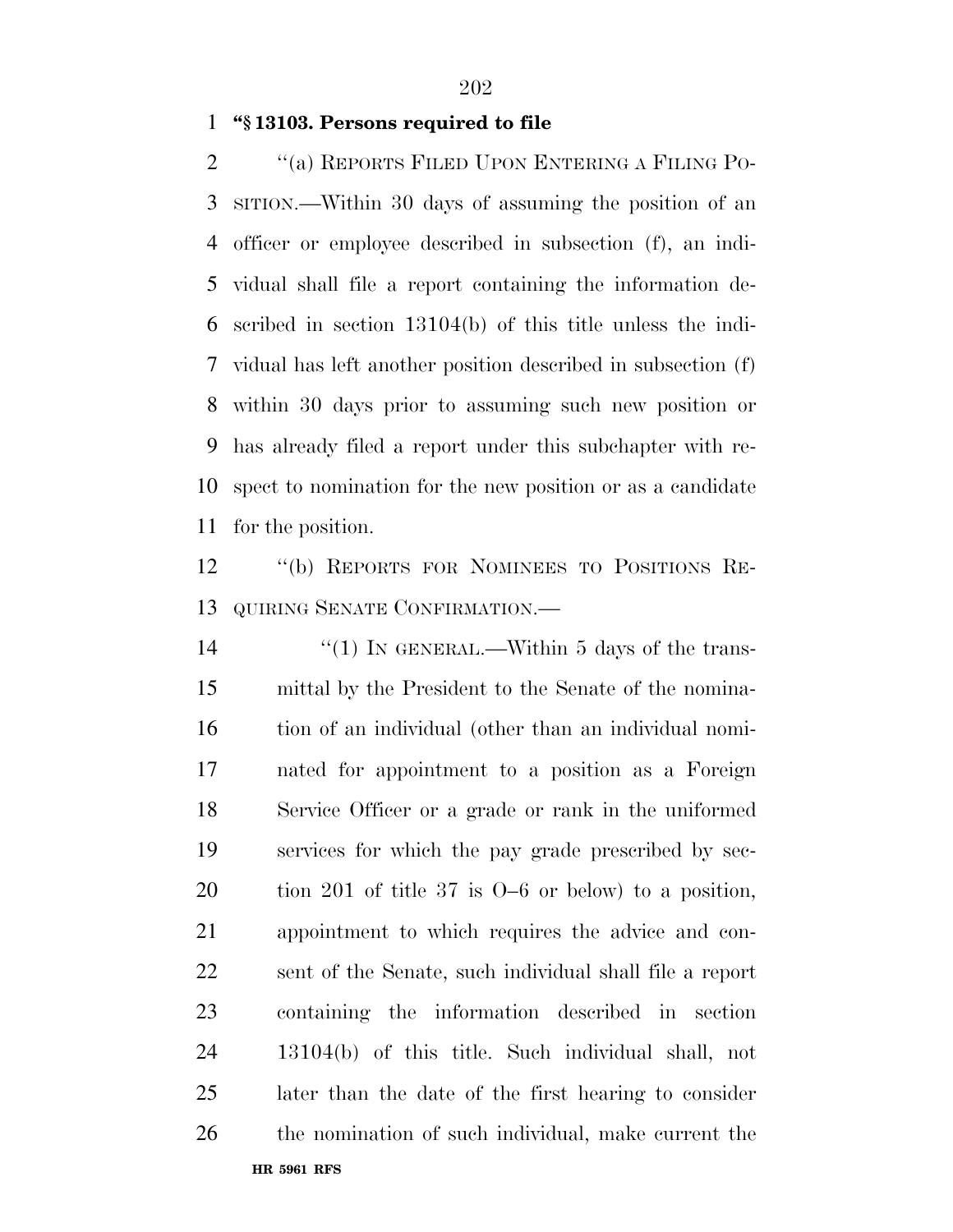report filed pursuant to this paragraph by filing the 2 information required by section  $13104(a)(1)(A)$  of this title with respect to income and honoraria re- ceived as of the date which occurs 5 days before the date of such hearing. Nothing in this chapter shall prevent any congressional committee from request- ing, as a condition of confirmation, any additional fi- nancial information from any Presidential nominee whose nomination has been referred to that com-mittee.

11 "(2) PUBLIC ANNOUNCEMENT OF INTENDED NOMINATION.—An individual whom the President or the President-elect has publicly announced he or she intends to nominate to a position may file the report required by paragraph (1) at any time after that public announcement, but not later than is required under the 1st sentence of paragraph (1).

18 "(c) REPORTS FOR CANDIDATES FOR ELECTED FED- ERAL OFFICE.—Within 30 days of becoming a candidate as defined in section 301 of the Federal Election Cam- paign Act of 1971 (52 U.S.C. 30101), in a calendar year for nomination or election to the office of President, Vice President, or Member of Congress, or on or before May 15 of that calendar year, whichever is later, but in no event later than 30 days before the election, and on or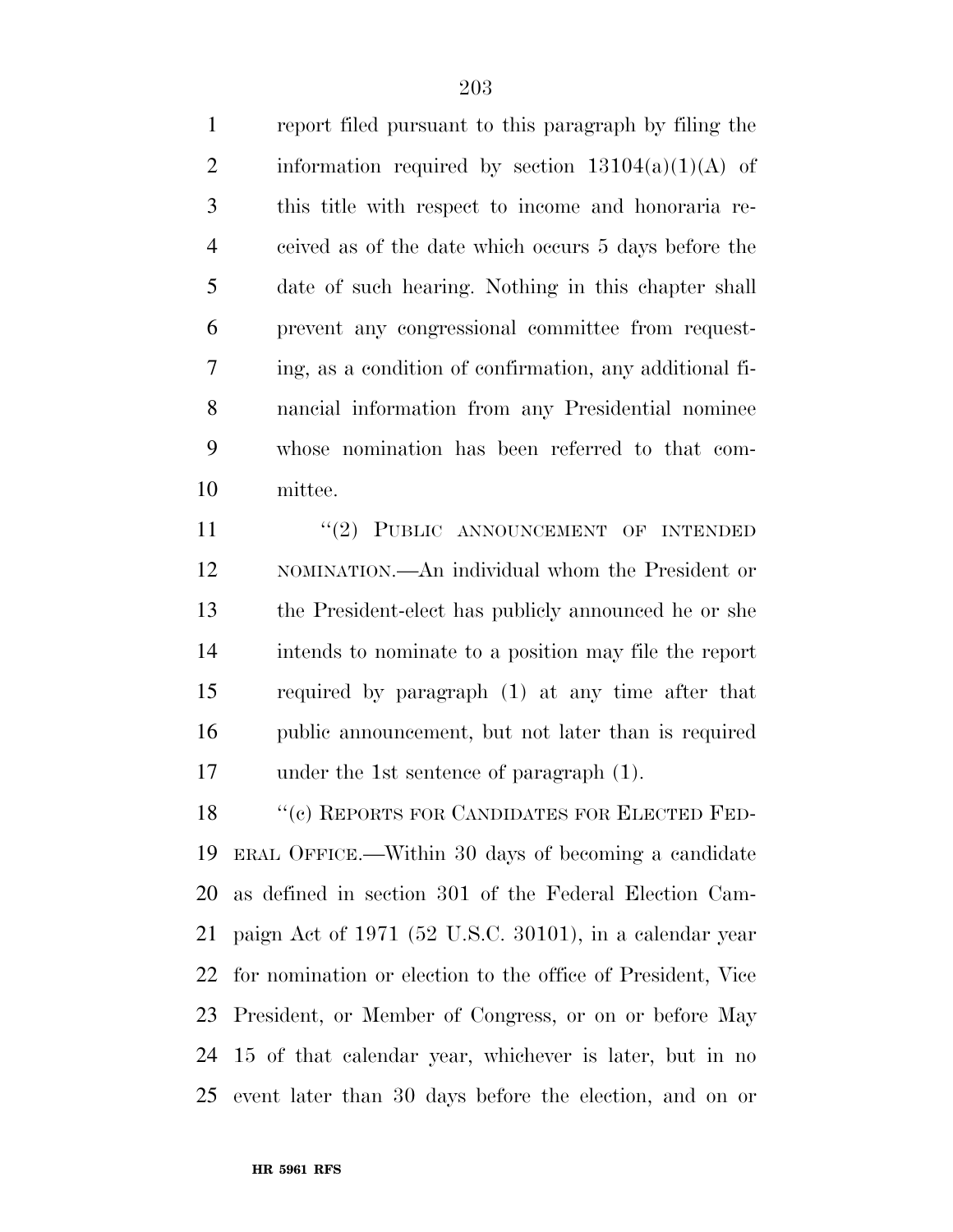before May 15 of each successive year an individual con- tinues to be a candidate, an individual other than an in- cumbent President, Vice President, or Member of Con- gress shall file a report containing the information de- scribed in section 13104(b) of this title. Notwithstanding the preceding sentence, in any calendar year in which an individual continues to be a candidate for any office but all elections for such office relating to such candidacy were held in prior calendar years, such individual need not file a report unless the individual becomes a candidate for an- other vacancy in that office or another office during that year.

 ''(d) ANNUAL REPORTS.—Any individual who is an officer or employee described in subsection (f) during any calendar year and performs the duties of the position or office for a period in excess of 60 days in that calendar year shall file on or before May 15 of the succeeding year a report containing the information described in section 13104(a) of this title.

20 "'(e) TERMINATION REPORTS.—Any individual who occupies a position described in subsection (f) shall, on or before the 30th day after termination of employment in such position, file a report containing the information described in section 13104(a) of this title covering the pre-ceding calendar year if the report required by subsection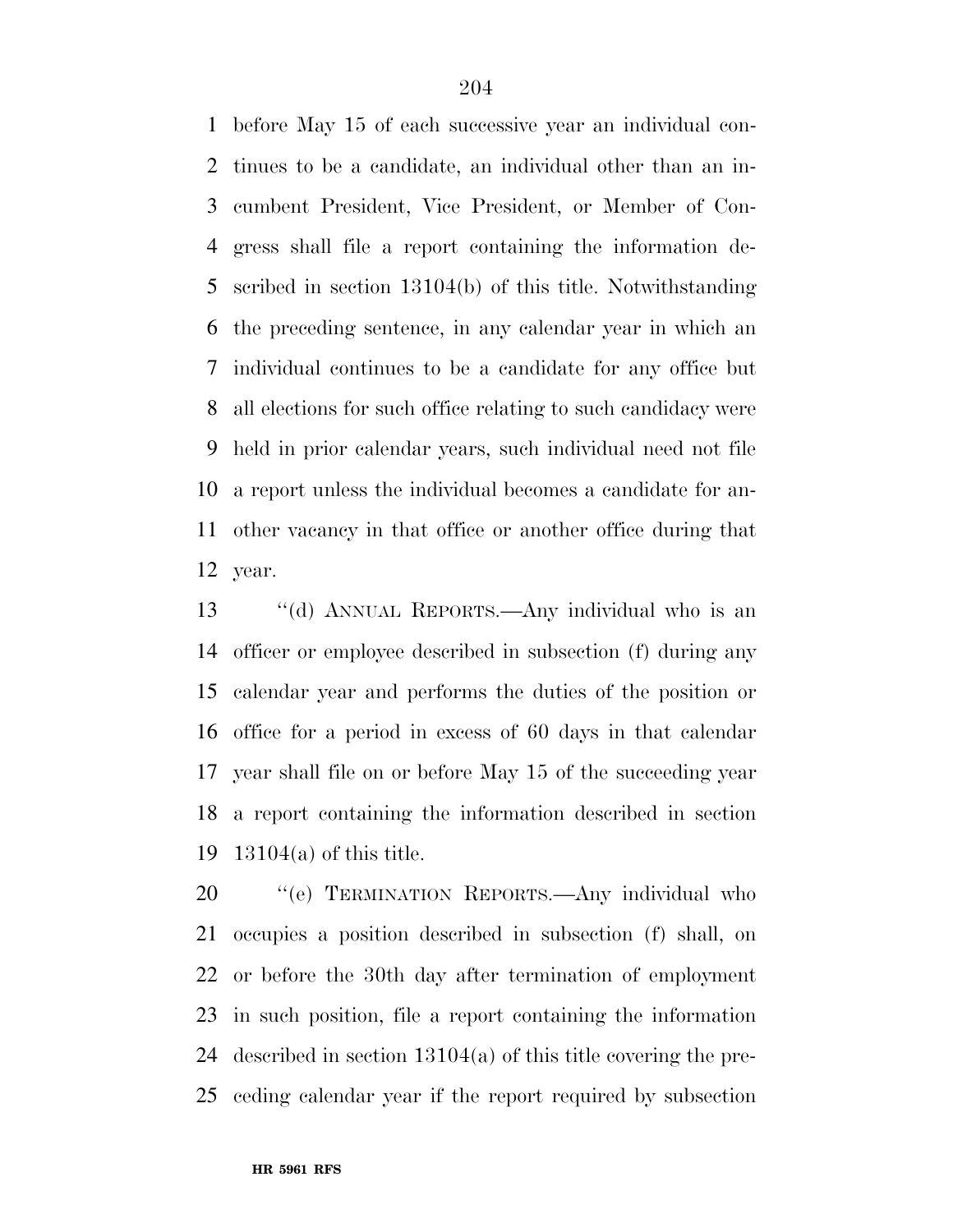(d) has not been filed and covering the portion of the cal- endar year in which such termination occurs up to the date the individual left such office or position, unless such individual has accepted employment in another position described in subsection (f).

 ''(f) INDIVIDUALS REQUIRED TO FILE.—The officers and employees referred to in subsections (a), (d), and (e) are—

9  $\frac{1}{2}$  (1) the President;

10  $\frac{10}{2}$  the Vice President;

 $(3)$  each officer or employee in the executive branch, including a special Government employee, as defined in section 202 of title 18, who occupies a po- sition classified above GS–15 of the General Sched- ule or, in the case of positions not under the General Schedule, for which the rate of basic pay is equal to or greater than 120 percent of the minimum rate of basic pay payable for GS–15 of the General Sched- ule; each member of a uniformed service whose pay grade is at or in excess of O–7 under section 201 of title 37; and each officer or employee in any other position determined by the Director of the Office of Government Ethics to be of equal classification;

24  $\frac{1}{4}$  each employee appointed pursuant to sec-tion 3105 of this title;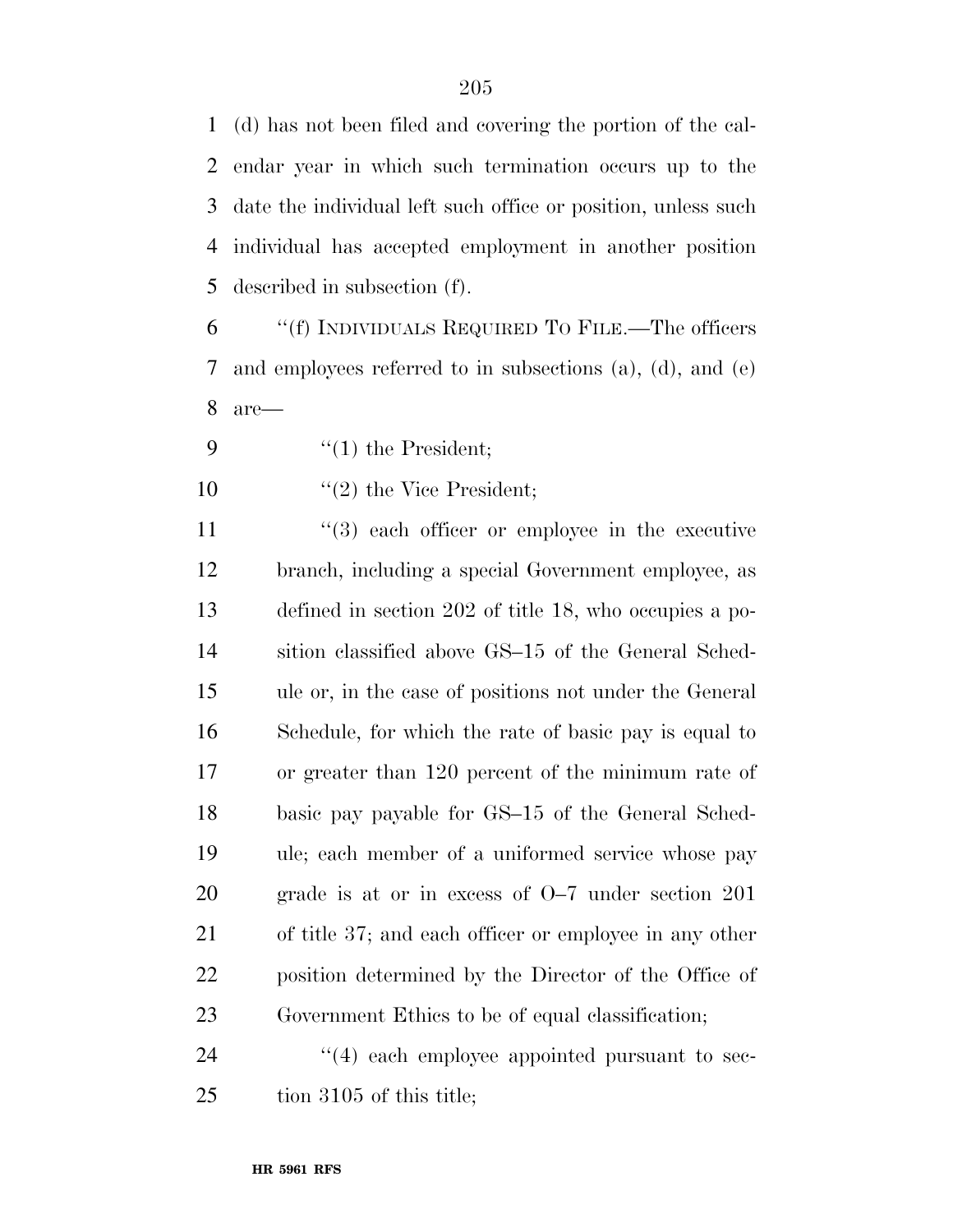1 ''(5) any employee not described in paragraph (3) who is in a position in the executive branch which is excepted from the competitive service by reason of being of a confidential or policymaking character, except that the Director of the Office of Government Ethics may, by regulation, exclude from the application of this paragraph any individual, or group of individuals, who are in such positions, but only in cases in which the Director determines such exclusion would not affect adversely the integrity of the Government or the public's confidence in the in-tegrity of the Government;

 ''(6) the Postmaster General, the Deputy Post- master General, each Governor of the Board of Gov- ernors of the United States Postal Service and each officer or employee of the United States Postal Serv- ice or Postal Regulatory Commission who occupies a position for which the rate of basic pay is equal to or greater than 120 percent of the minimum rate of basic pay payable for GS–15 of the General Sched-ule;

22  $\frac{1}{2}$  (7) the Director of the Office of Government Ethics and each designated agency ethics official;

24  $(8)$  any civilian employee not described in paragraph (3), employed in the Executive Office of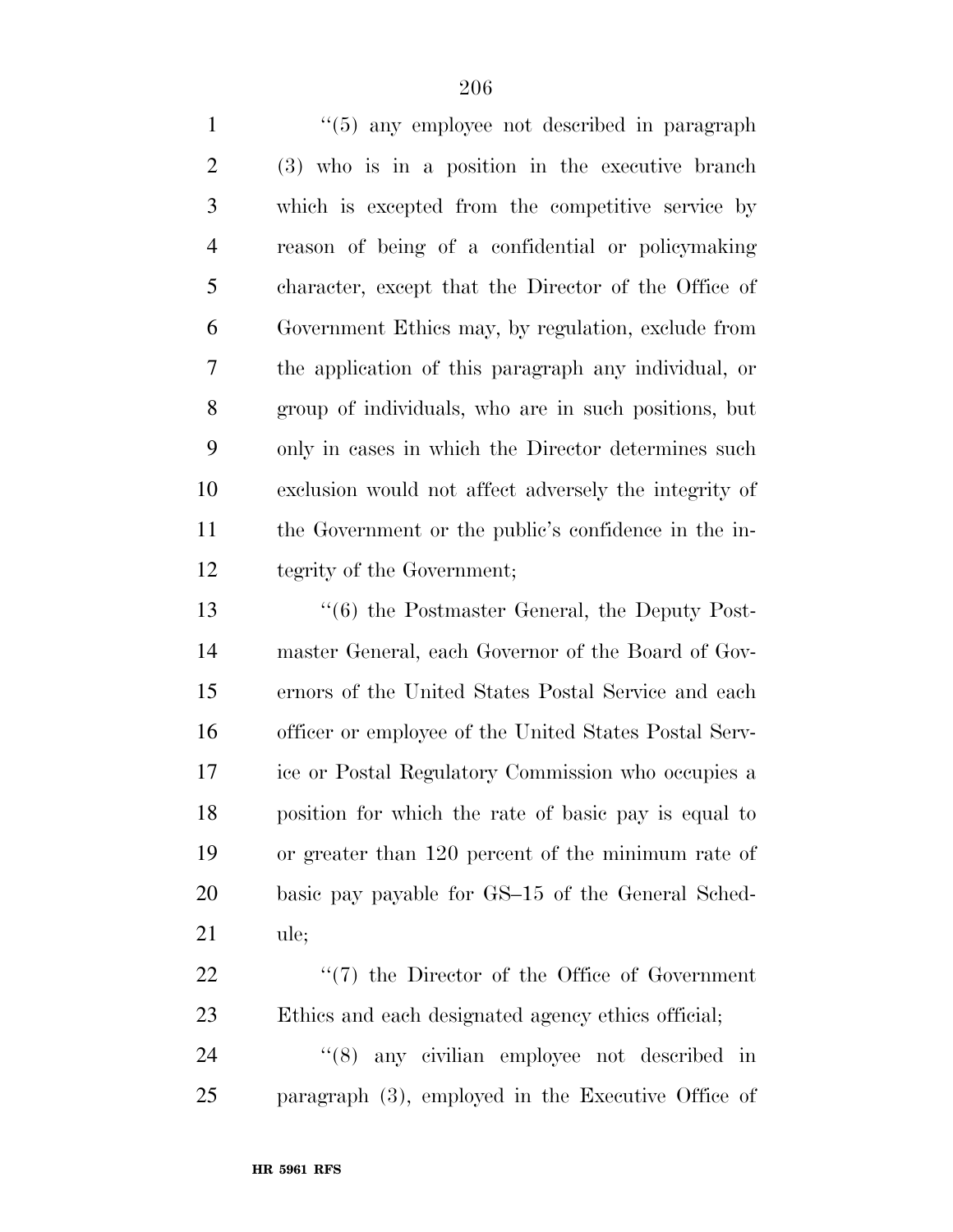| 1              | the President (other than a special Government em-       |
|----------------|----------------------------------------------------------|
| $\overline{2}$ | ployee) who holds a commission of appointment from       |
| 3              | the President;                                           |
| $\overline{4}$ | $\lq(9)$ a Member of Congress as defined in sec-         |
| 5              | tion 13101 of this title;                                |
| 6              | $\cdot$ (10) an officer or employee of the Congress as   |
| 7              | defined in section 13101 of this title;                  |
| 8              | $\lq(11)$ a judicial officer as defined in section       |
| 9              | 13101 of this title; and                                 |
| 10             | $\degree$ (12) a judicial employee as defined in section |
| 11             | 13101 of this title.                                     |
| 12             | "(g) EXTENSIONS OF TIME FOR FILING.—                     |
| 13             | " $(1)$ In GENERAL.—Reasonable extensions of             |
| 14             | time for filing any report may be granted under pro-     |
| 15             | cedures prescribed by the supervising ethics office      |
| 16             | for each branch, but the total of such extensions        |
| 17             | shall not exceed 90 days.                                |
| 18             | $"(2)$ ARMED FORCES.—                                    |
| 19             | "(A) COMBAT ZONE.—In the case of an in-                  |
| <b>20</b>      | dividual who is serving in the Armed Forces, or          |
| 21             | serving in support of the Armed Forces, in an            |
| 22             | area while that area is designated by the Presi-         |
| 23             | dent by Executive order as a combat zone for             |
| 24             | purposes of section 112 of the Internal Revenue          |
| 25             | Code of $1986$ (26 U.S.C. 112), the date for the         |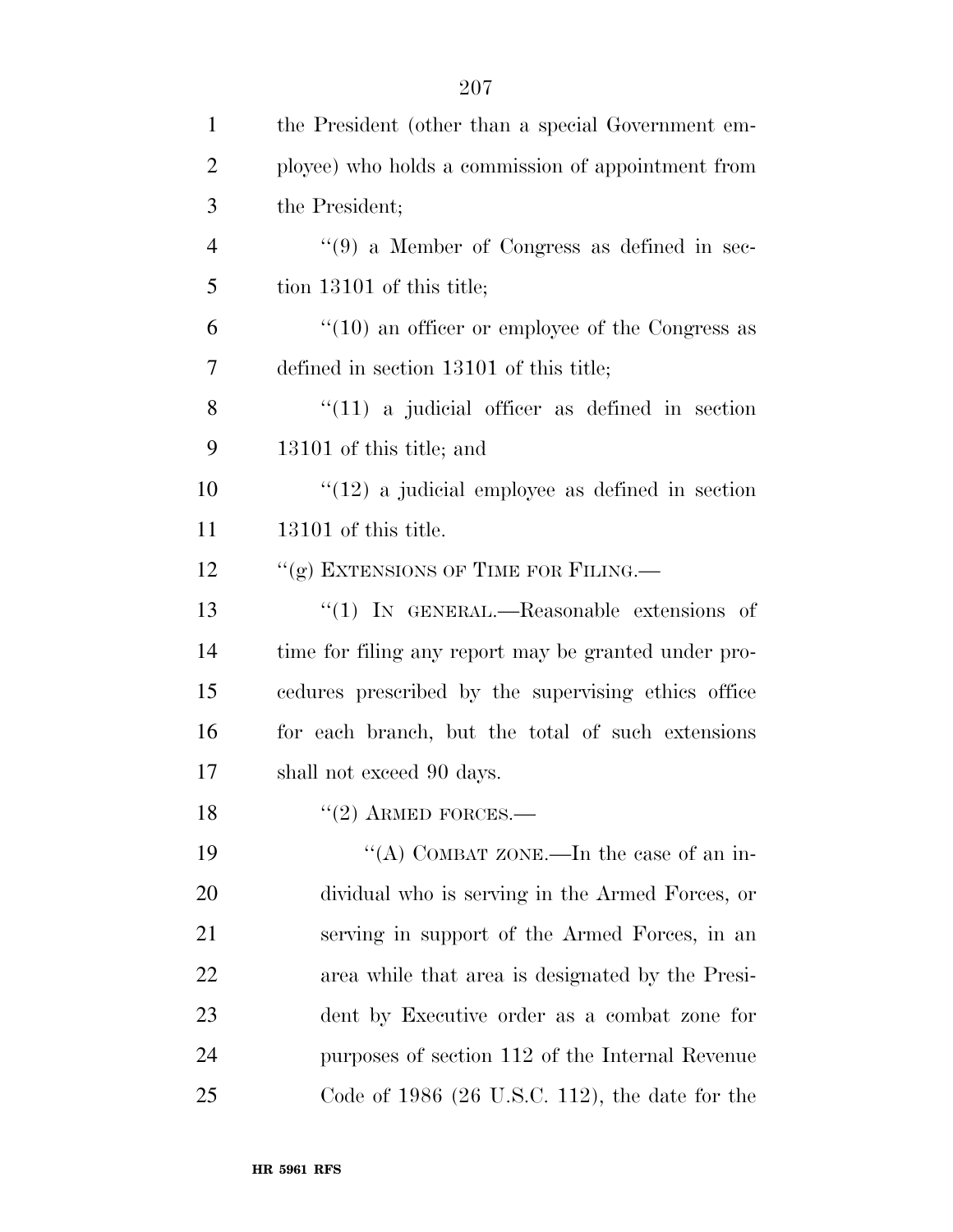| $\mathbf{1}$   | filing of any report shall be extended so that              |
|----------------|-------------------------------------------------------------|
| $\overline{2}$ | the date is 180 days after the later of—                    |
| 3              | "(i) the last day of the individual's                       |
| $\overline{4}$ | service in such area during such des-                       |
| 5              | ignated period; or                                          |
| 6              | "(ii) the last day of the individual's                      |
| $\tau$         | hospitalization as a result of injury re-                   |
| 8              | ceived or disease contracted while serving                  |
| 9              | in such area.                                               |
| 10             | "(B) PROCEDURES.—The Office of Gov-                         |
| 11             | ernment Ethics, in consultation with the Sec-               |
| 12             | retary of Defense, may prescribe procedures                 |
| 13             | under this paragraph.                                       |
|                | "(h) EXCEPTIONS.—The provisions of subsections              |
| 14             |                                                             |
| 15             | (a), (b), and (e) shall not apply to an individual who, as  |
| 16             | determined by the designated agency ethics official or Sec- |
|                | 17 retary concerned (or in the case of a Presidential ap-   |
|                | 18 pointee under subsection (b), the Director of the Office |
|                | 19 of Government Ethics), the congressional ethics commit-  |
| 20             | tees, or the Judicial Conference, is not reasonably ex-     |
| 21             | pected to perform the duties of the individual's office or  |
| 22             | position for more than 60 days in a calendar year, except   |
| 23             | that if such individual performs the duties of the office   |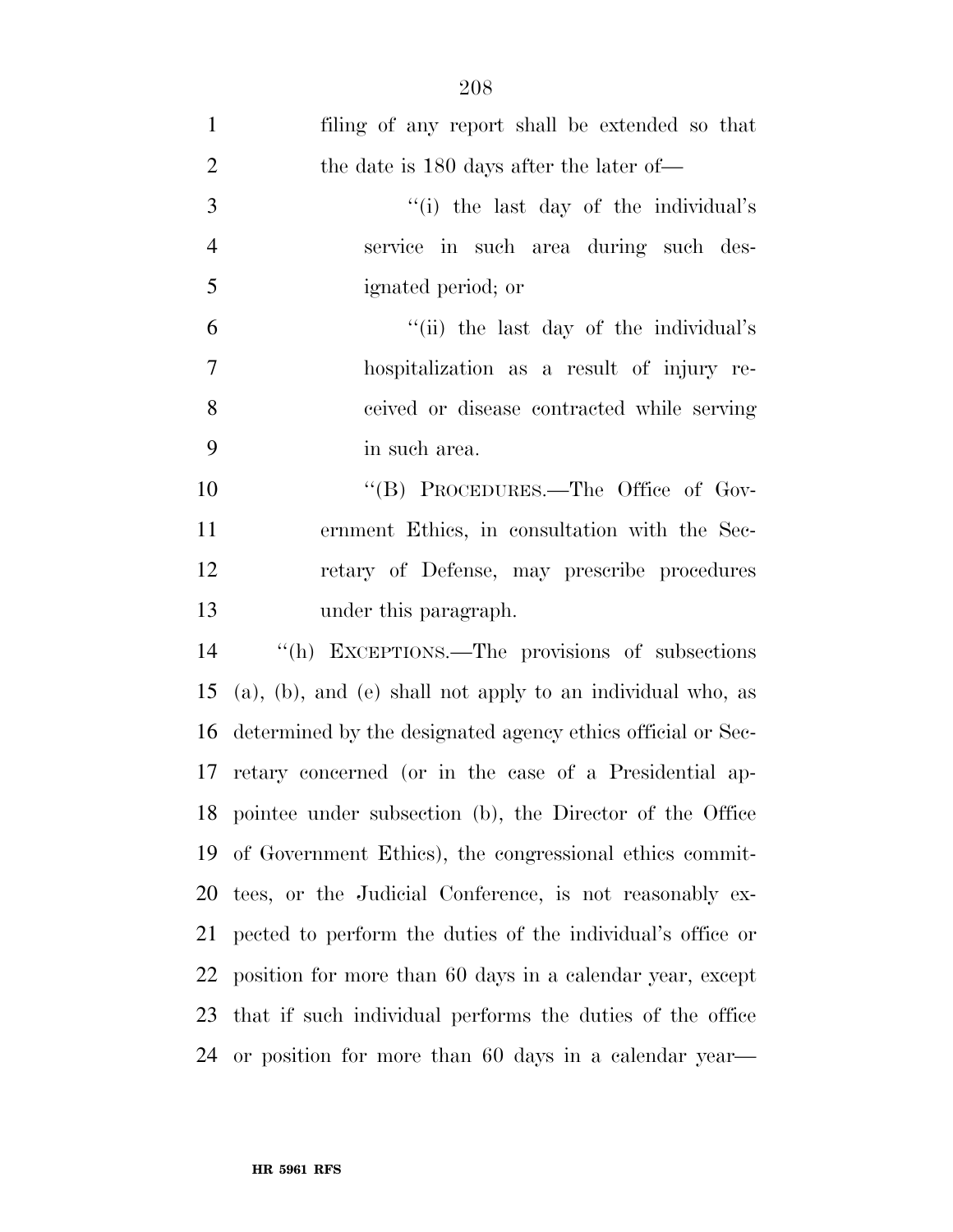1 ''(1) the report required by subsections (a) and (b) shall be filed within 15 days of the 60th day; and  $\frac{4}{2}$  ''(2) the report required by subsection (e) shall be filed as provided in that subsection. ''(i) REQUEST FOR WAIVER.—The supervising ethics

 office for each branch may grant a publicly available re- quest for a waiver of any reporting requirement under this section for an individual who is expected to perform or has performed the duties of the individual's office or posi- tion less than 130 days in a calendar year, but only if the supervising ethics office determines that—

13  $\frac{1}{2}$   $\frac{1}{2}$  such individual is not a full-time employee of the Government;

 ''(2) such individual is able to provide services specially needed by the Government;

 $\frac{17}{2}$  ''(3) it is unlikely that the individual's outside employment or financial interests will create a con-flict of interest; and

20  $\frac{1}{4}$  public financial disclosure by such indi-vidual is not necessary in the circumstances.

# **''§ 13104. Contents of reports**

23 "(a) ANNUAL AND TERMINATION REPORTS.—Each report filed pursuant to section 13103(d) and (e) of this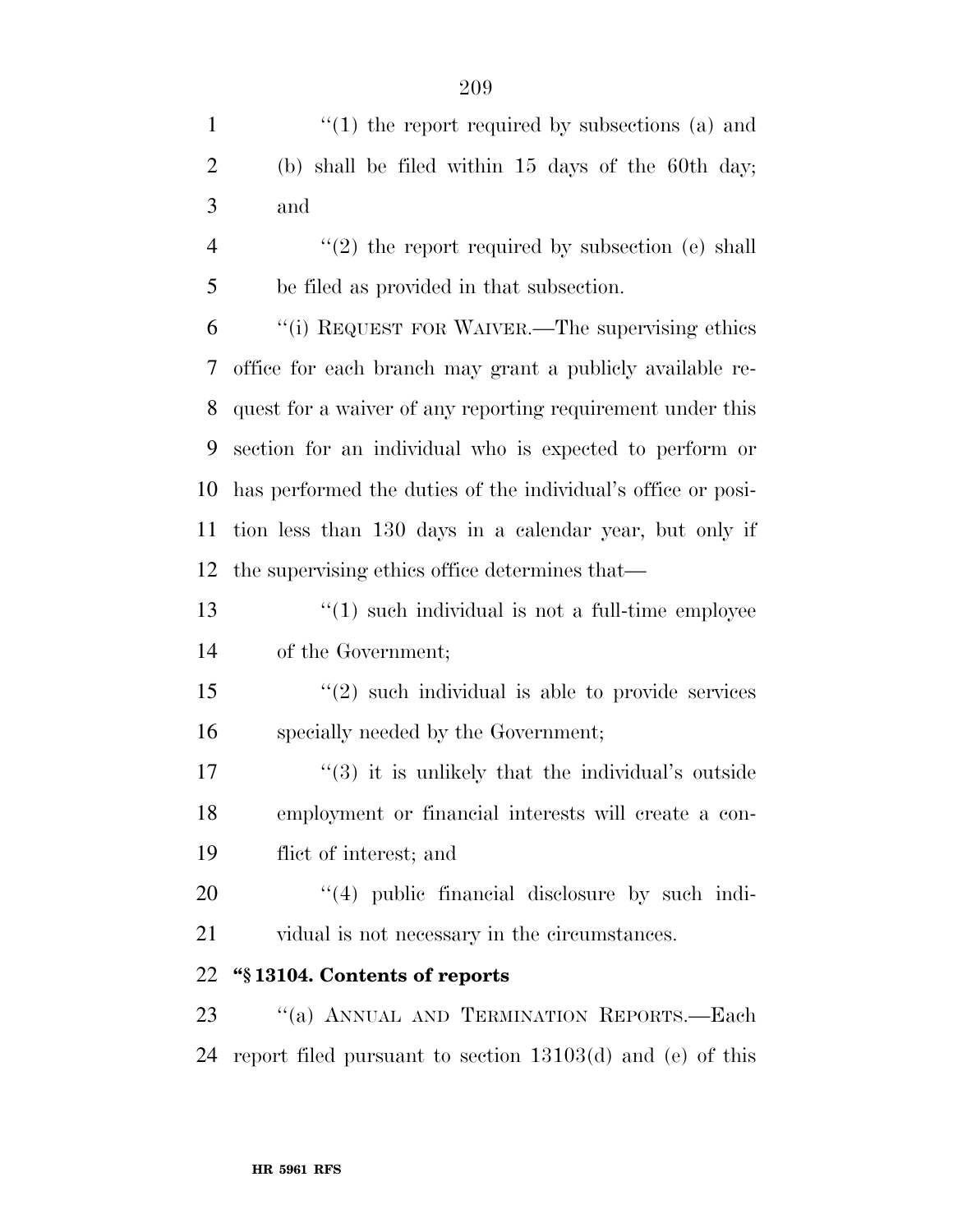title shall include a full and complete statement with re-spect to the following:

3  $\frac{4}{1}$  INCOME.

 $\langle A \rangle$  In GENERAL.—The source, type, and amount or value of income (other than income referred to in subparagraph (B)) from any source (other than from current employment by 8 the United States Government), and the source, date, and amount of honoraria from any source, received during the preceding calendar year, ag- gregating \$200 or more in value and, effective January 1, 1991, the source, date, and amount of payments made to charitable organizations in lieu of honoraria, and the reporting individual shall simultaneously file with the applicable su- pervising ethics office, on a confidential basis, a corresponding list of recipients of all such pay- ments, together with the dates and amounts of such payments.

20 "(B) DIVIDENDS, RENTS, INTEREST, AND CAPITAL GAINS.—The source and type of in- come which consists of dividends, rents, inter- est, and capital gains, received during the pre- ceding calendar year which exceeds \$200 in amount or value, and an indication of which of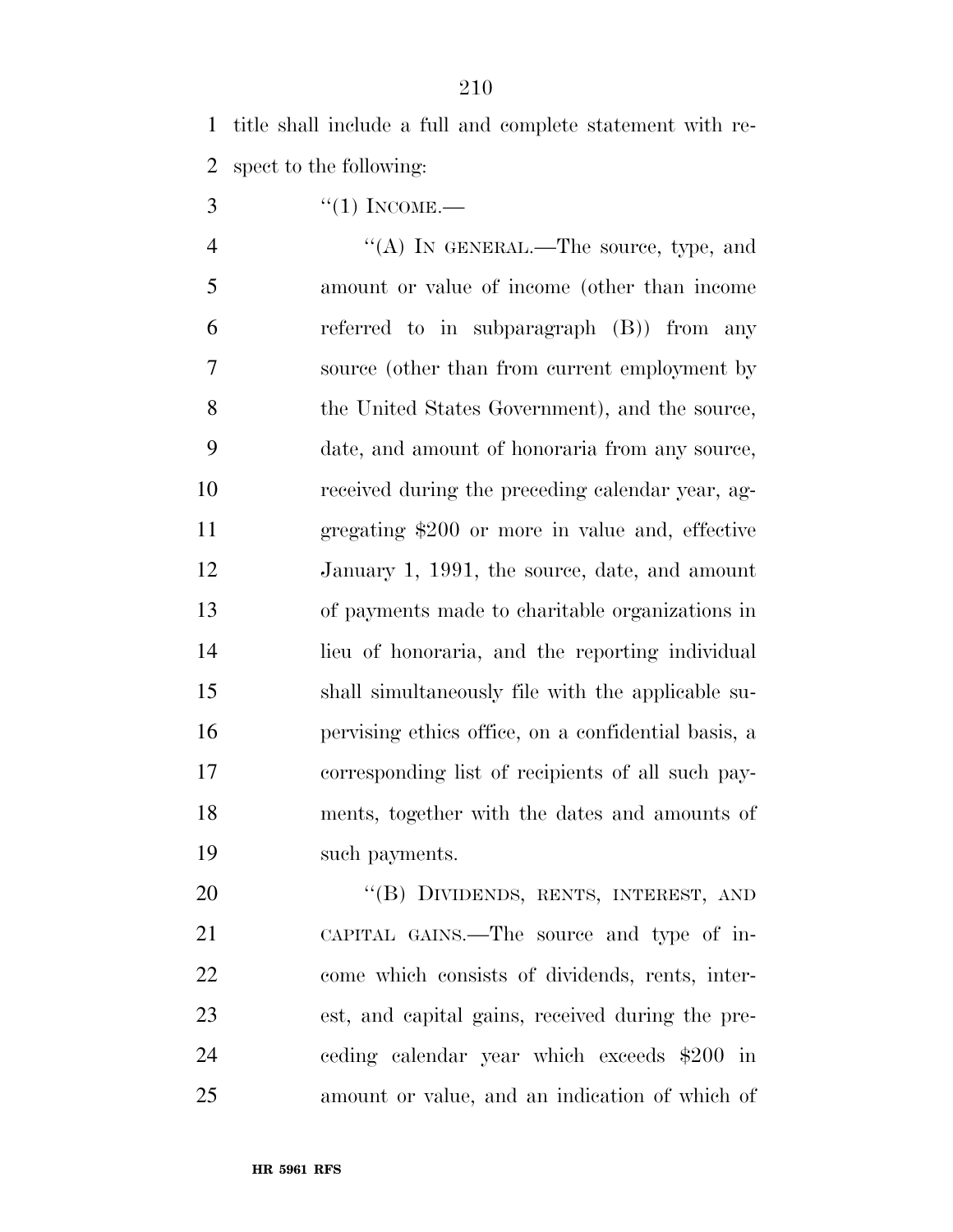| $\mathbf{1}$   | the following categories the amount or value of     |
|----------------|-----------------------------------------------------|
| $\overline{2}$ | such item of income is within—                      |
| 3              | "(i) not more than $$1,000;$                        |
| $\overline{4}$ | "(ii) greater than $$1,000$ but not                 |
| 5              | more than $$2,500;$                                 |
| 6              | "(iii) greater than $$2,500$ but not                |
| $\tau$         | more than $$5,000;$                                 |
| $8\,$          | "(iv) greater than $$5,000$ but not                 |
| 9              | more than $$15,000;$                                |
| 10             | "(v) greater than $$15,000$ but not                 |
| 11             | more than $$50,000;$                                |
| 12             | "(vi) greater than $$50,000$ but not                |
| 13             | more than $$100,000;$                               |
| 14             | "(vii) greater than $$100,000$ but not              |
| 15             | more than $$1,000,000;$                             |
| 16             | "(viii) greater than $$1,000,000$ but               |
| 17             | not more than $$5,000,000;$ or                      |
| 18             | "(ix) greater than $$5,000,000$ .                   |
| 19             | $"(2)$ GIFTS AND REIMBURSEMENTS.—                   |
| <b>20</b>      | "(A) GIFTS.—The identity of the source, a           |
| 21             | brief description, and the value of all gifts ag-   |
| 22             | gregating more than the minimal value as es-        |
| 23             | tablished by section $7342(a)(5)$ of this title, or |
| 24             | \$250, whichever is greater, received from any      |
| 25             | source other than a relative of the reporting in-   |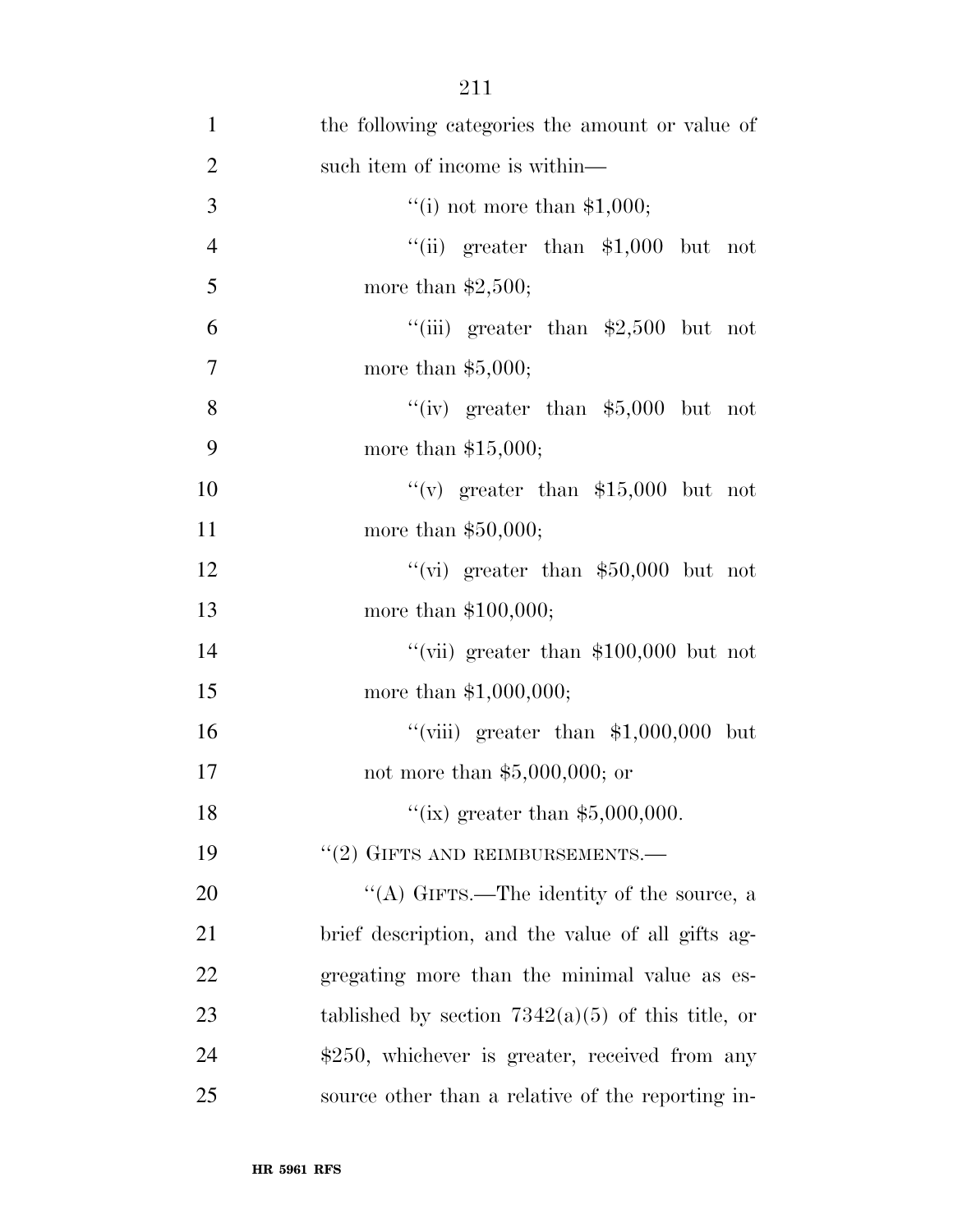dividual during the preceding calendar year, ex- cept that any food, lodging, or entertainment received as personal hospitality of an individual need not be reported, and any gift with a fair market value of \$100 or less, as adjusted at the same time and by the same percentage as the minimal value is adjusted, need not be aggre-gated for purposes of this subparagraph.

 ''(B) REIMBURSEMENTS.—The identity of the source and a brief description (including a travel itinerary, dates, and nature of expenses provided) of reimbursements received from any source aggregating more than the minimal 14 value as established by section  $7342(a)(5)$  of 15 this title, or \$250, whichever is greater, and re-ceived during the preceding calendar year.

 ''(C) WAIVER.—In an unusual case, a gift need not be aggregated under subparagraph (A) if a publicly available request for a waiver is granted.

21 "(3) INTERESTS IN PROPERTY.—The identity and category of value of any interest in property held during the preceding calendar year in a trade or business, or for investment or the production of income, which has a fair market value which exceeds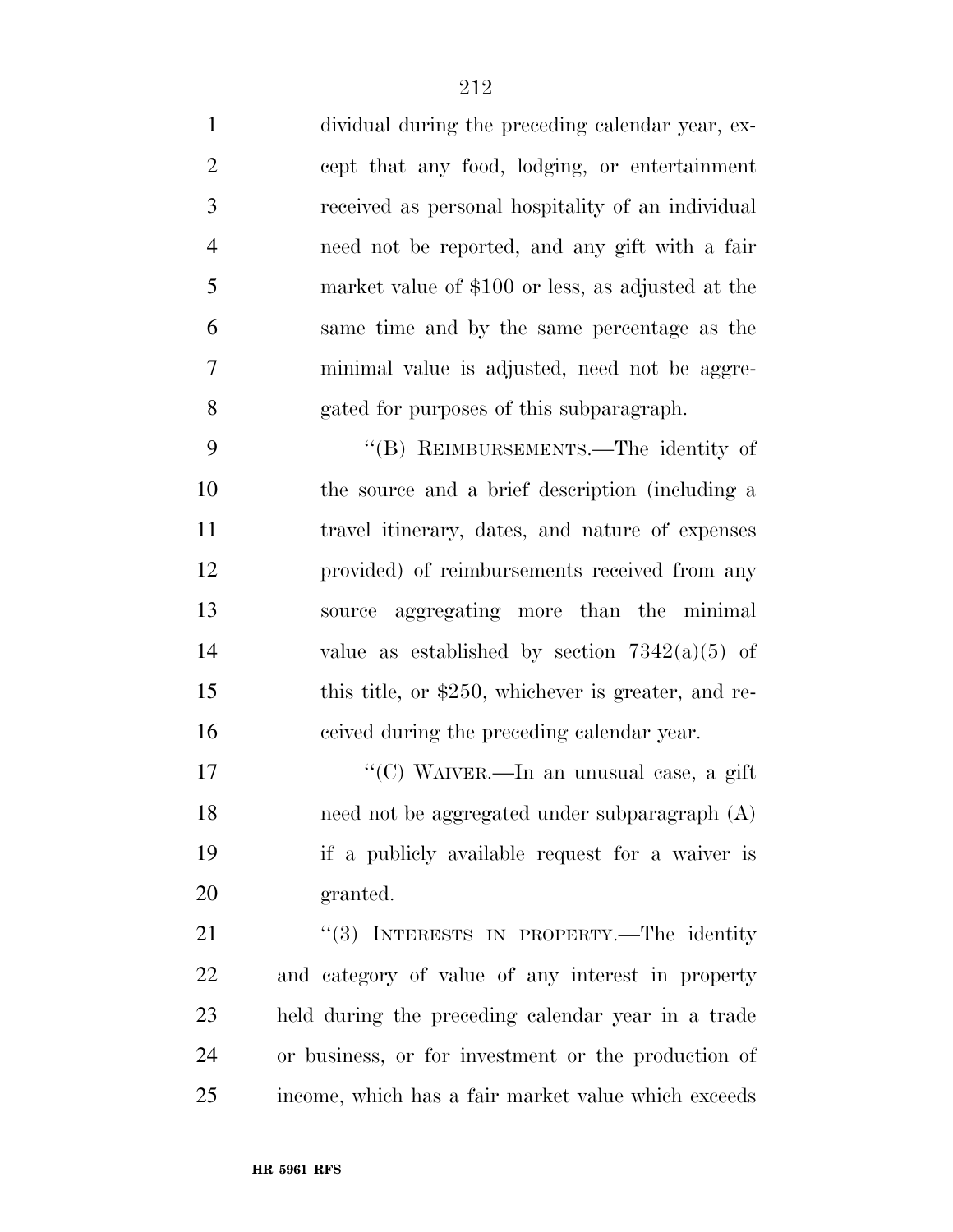\$1,000 as of the close of the preceding calendar year, excluding any personal liability owed to the re- porting individual by a spouse or by a parent, broth- er, sister, or child of the reporting individual or of the reporting individual's spouse, or any deposits ag- gregating \$5,000 or less in a personal savings ac- count. For purposes of this paragraph, a personal savings account shall include any certificate of de- posit or any other form of deposit in a bank, savings and loan association, credit union, or similar finan-cial institution.

12 ''(4) LIABILITIES.—The identity and category of value of the total liabilities owed to any creditor other than a spouse, or a parent, brother, sister, or child of the reporting individual or of the reporting individual's spouse which exceed \$10,000 at any time during the preceding calendar year, exclud-ing—

 $((A)$  any mortgage secured by real prop- erty which is a personal residence of the report- ing individual or the individual's spouse, except 22 that this exception shall not apply to a report-ing individual—

24  $"(i)$  described in paragraph  $(1)$ ,  $(2)$ , or (9) of 13103(f) of this title;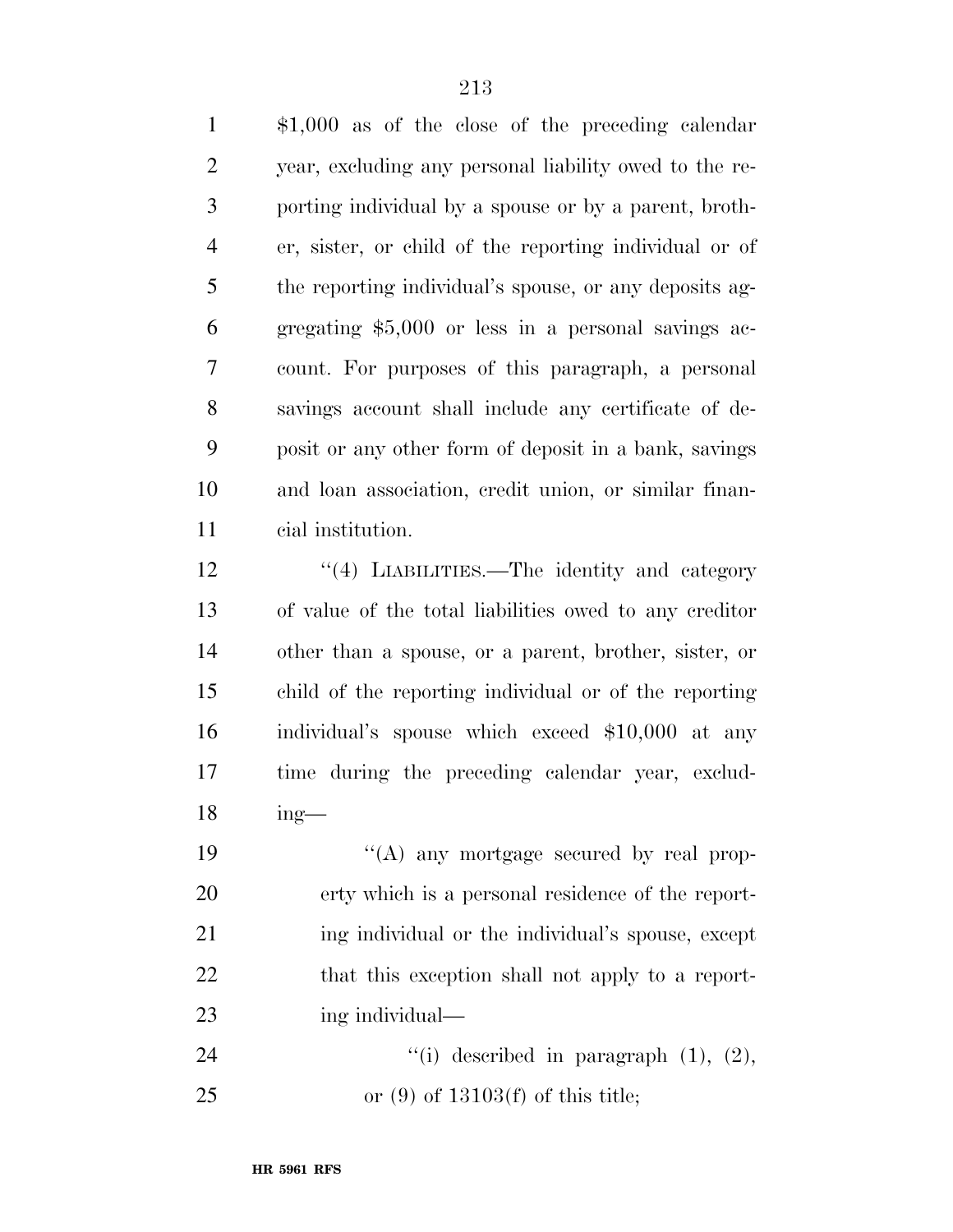| $\mathbf{1}$     | "(ii) described in section $13103(b)$ of      |
|------------------|-----------------------------------------------|
| $\overline{2}$   | this title who has been nominated for ap-     |
| 3                | pointment as an officer or employee in the    |
| $\overline{4}$   | executive branch described in subsection      |
| 5                | $(f)$ of that section, other than—            |
| 6                | $\lq\lq$ (I) an individual appointed to a     |
| $\boldsymbol{7}$ | position—                                     |
| 8                | "(aa) as a Foreign Service                    |
| 9                | Officer below the rank of ambas-              |
| 10               | sador; or                                     |
| 11               | "(bb) in the uniformed serv-                  |
| 12               | ices for which the pay grade pre-             |
| 13               | scribed by section 201 of title 37            |
| 14               | is $O-6$ or below; or                         |
| 15               | "(II) a special Government em-                |
| 16               | ployee, as defined under section 202          |
| 17               | of title 18; or                               |
| 18               | "(iii) described in section $13103(f)$ of     |
| 19               | this title who is in a position in the execu- |
| 20               | tive branch the appointment to which is       |
| 21               | made by the President and requires advice     |
| 22               | and consent of the Senate, other than—        |
| 23               | $\lq (I)$ an individual appointed to a        |
| 24               | position—                                     |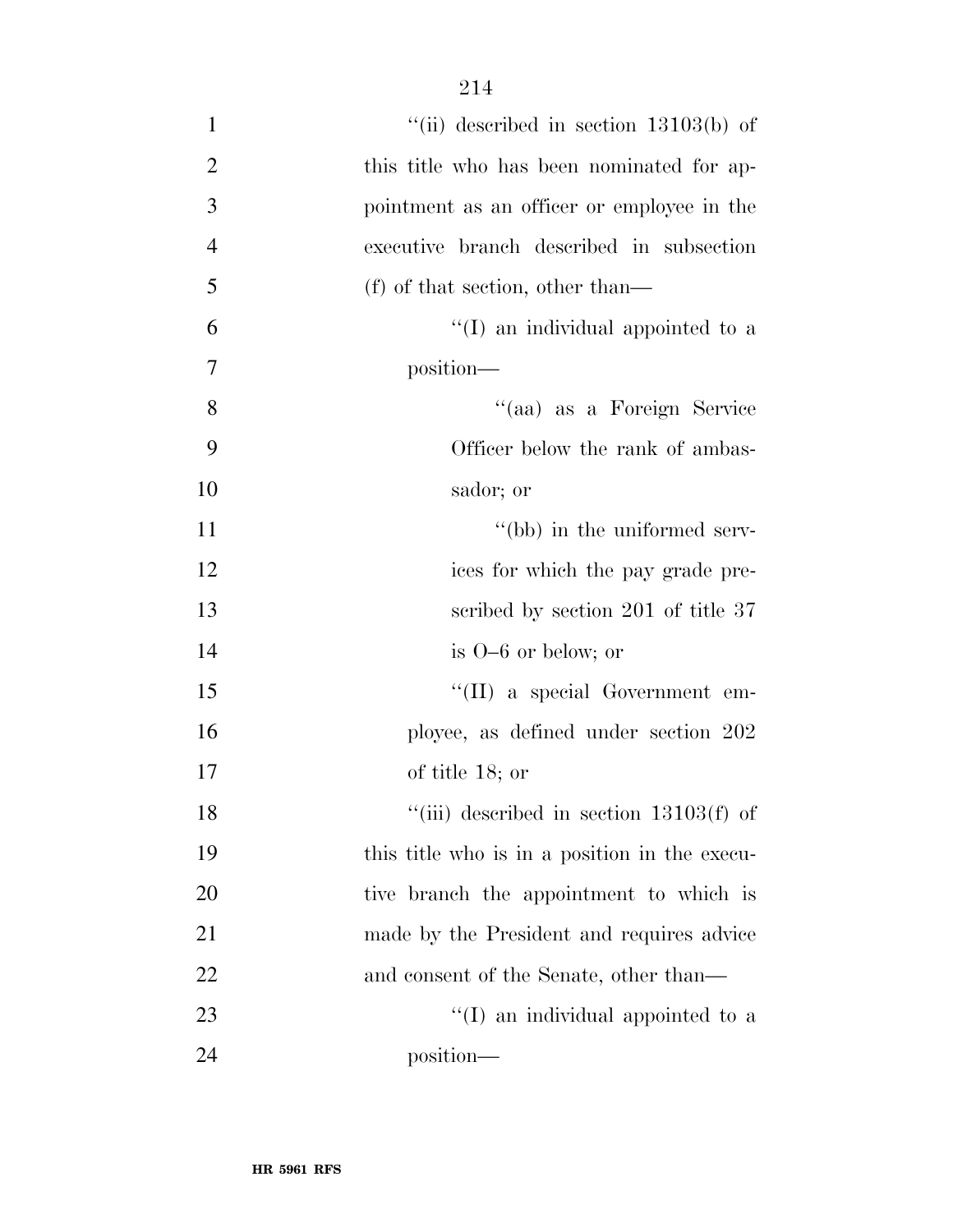''(aa) as a Foreign Service 2 Officer below the rank of ambas- sador; or 4 ''(bb) in the uniformed serv- ices for which the pay grade pre- scribed by section 201 of title 37 is O–6 or below; or 8 ''(II) a special Government em- ployee, as defined under section 202 of title 18; and 11 ''(B) any loan secured by a personal motor vehicle, household furniture, or appliances, which loan does not exceed the purchase price of the item which secures it.

 With respect to revolving charge accounts, only those with an outstanding liability which exceeds \$10,000 as of the close of the preceding calendar year need be reported under this paragraph.

19 "(5) TRANSACTIONS.—Except as provided in this paragraph, a brief description, the date, and category of value of any purchase, sale or exchange during the preceding calendar year which exceeds \$1,000—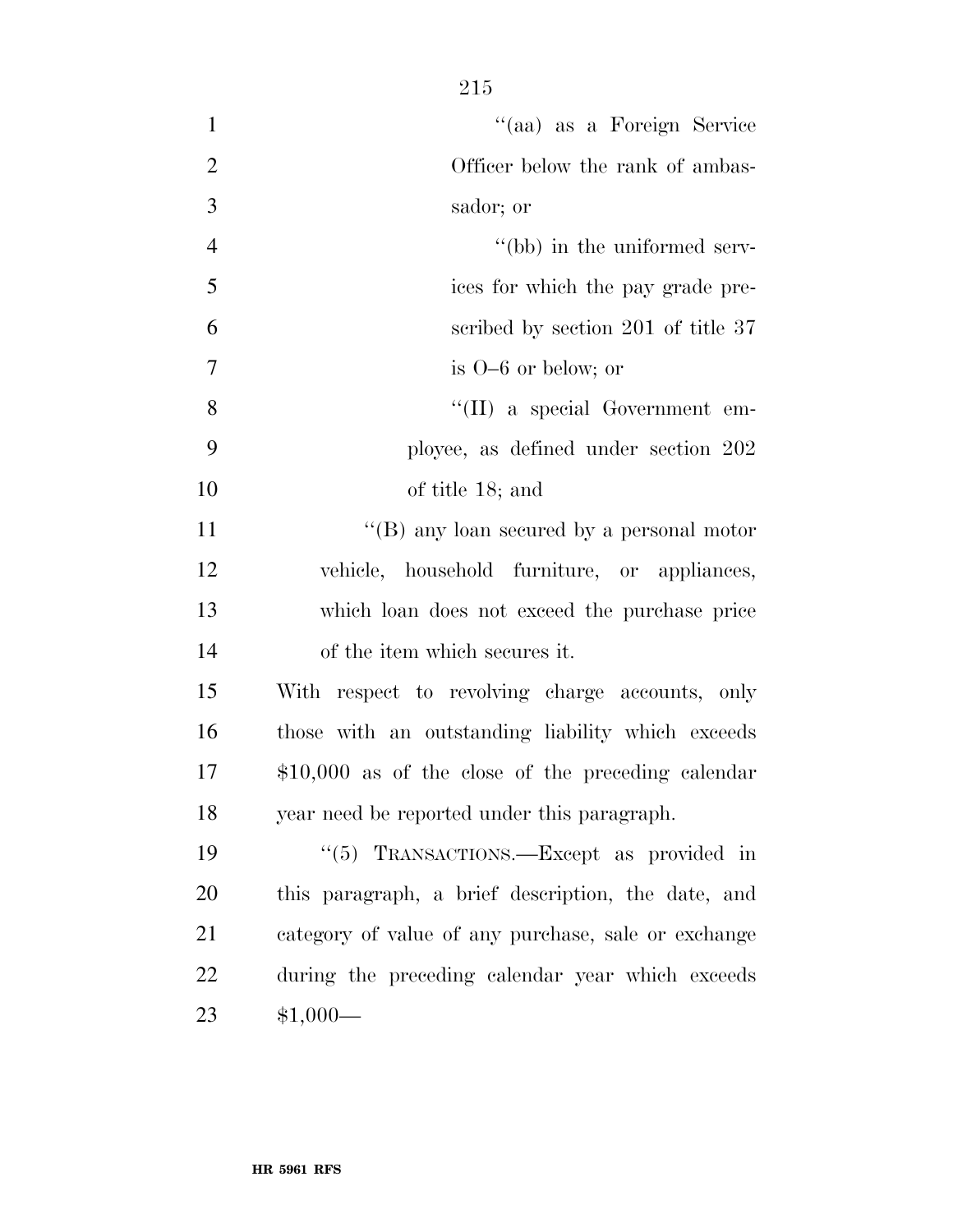| $\mathbf{1}$   | $\lq\lq$ in real property, other than property          |
|----------------|---------------------------------------------------------|
| $\overline{2}$ | used solely as a personal residence of the re-          |
| 3              | porting individual or the individual's spouse; or       |
| $\overline{4}$ | "(B) in stocks, bonds, commodities fu-                  |
| 5              | tures, and other forms of securities.                   |
| 6              | Reporting is not required under this paragraph of       |
| 7              | any transaction solely by and between the reporting     |
| 8              | individual, the individual's spouse, or dependent chil- |
| 9              | dren.                                                   |
| 10             | $``(6)$ POSITIONS WITH OUTSIDE ENTITIES AND             |
| 11             | MAJOR SOURCES OF COMPENSATION.-                         |
| 12             | "(A) POSITIONS WITH OUTSIDE<br>ENTI-                    |
| 13             | TIES.—The identity of all positions held on or          |
| 14             | before the date of filing during the current cal-       |
| 15             | endar year (and, for the first report filed by an       |
| 16             | individual, during the 2-year period preceding          |
| 17             | such calendar year) as an officer, director,            |
| 18             | trustee, partner, proprietor, representative, em-       |
| 19             | ployee, or consultant of any corporation, com-          |
| 20             | pany, firm, partnership, or other business en-          |
| 21             | terprise, any nonprofit organization, any labor         |
| 22             | organization, or any educational or other insti-        |
| 23             | tution other than the United States. This sub-          |
| 24             | paragraph shall not require the reporting of po-        |
| 25             | sitions held in any religious, social, fraternal, or    |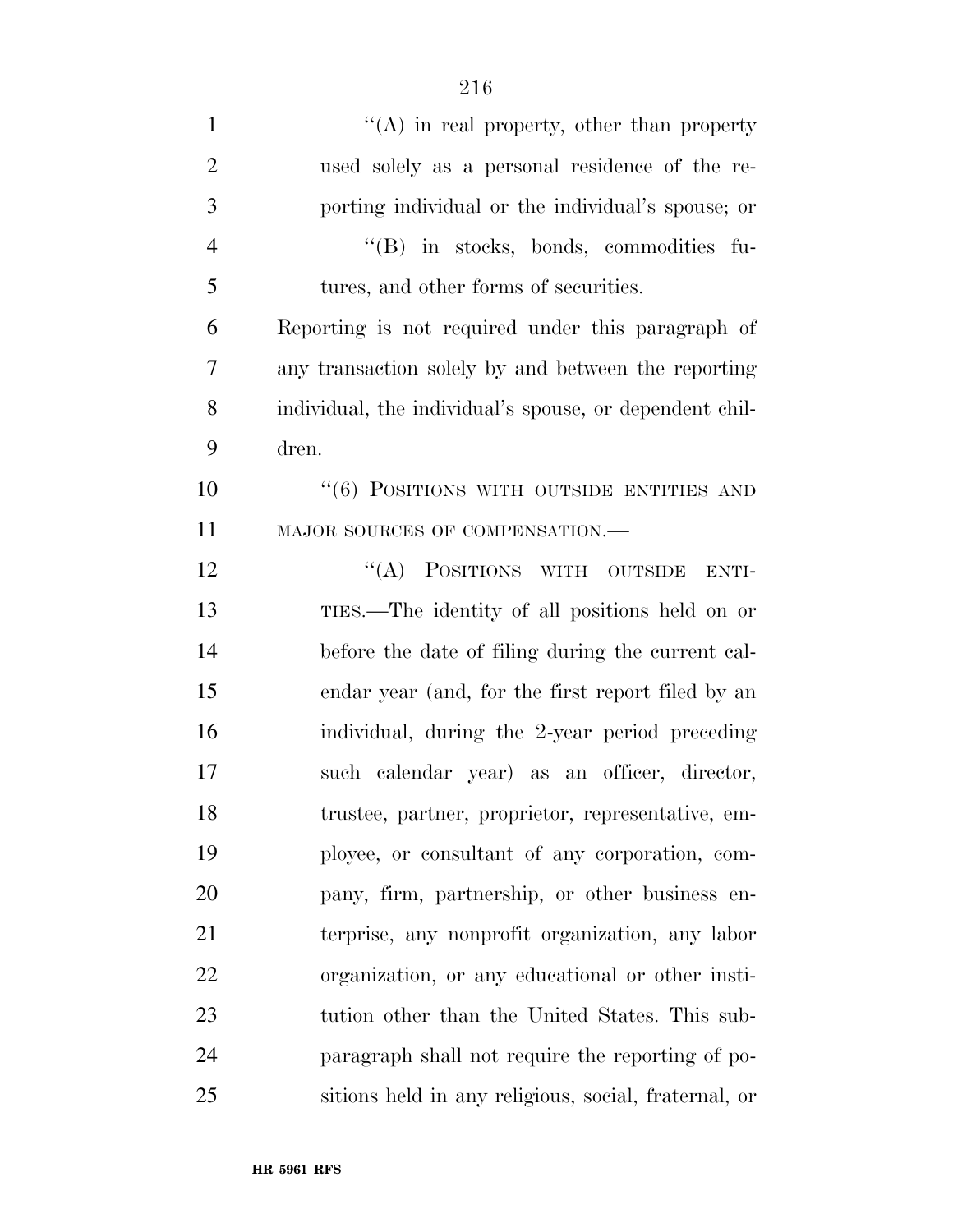| $\mathbf{1}$   | political entity and positions solely of an hon-        |
|----------------|---------------------------------------------------------|
| $\overline{2}$ | orary nature.                                           |
| 3              | "(B) MAJOR SOURCES OF COMPENSA-                         |
| $\overline{4}$ | TION.—If any person, other than the United              |
| 5              | States Government, paid a nonelected reporting          |
| 6              | individual compensation in excess of $$5,000$ in        |
| $\overline{7}$ | any of the 2 calendar years prior to the cal-           |
| 8              | endar year during which the individual files the        |
| 9              | individual's first report under this chapter, the       |
| 10             | individual shall include in the report—                 |
| 11             | "(i) the identity of each source of                     |
| 12             | such compensation; and                                  |
| 13             | "(ii) a brief description of the nature                 |
| 14             | of the duties performed or services ren-                |
| 15             | dered by the reporting individual for each              |
| 16             | such source.                                            |
| 17             | The preceding sentence shall not require any indi-      |
| 18             | vidual to include in such report any information        |
| 19             | which is considered confidential as a result of a priv- |
| 20             | ileged relationship, established by law, between such   |
| 21             | individual and any person, nor shall it require an in-  |
| 22             | dividual to report any information with respect to      |
| 23             | any person for whom services were provided by any       |
| 24             | firm or association of which such individual was a      |
| 25             | member, partner, or employee unless such individual     |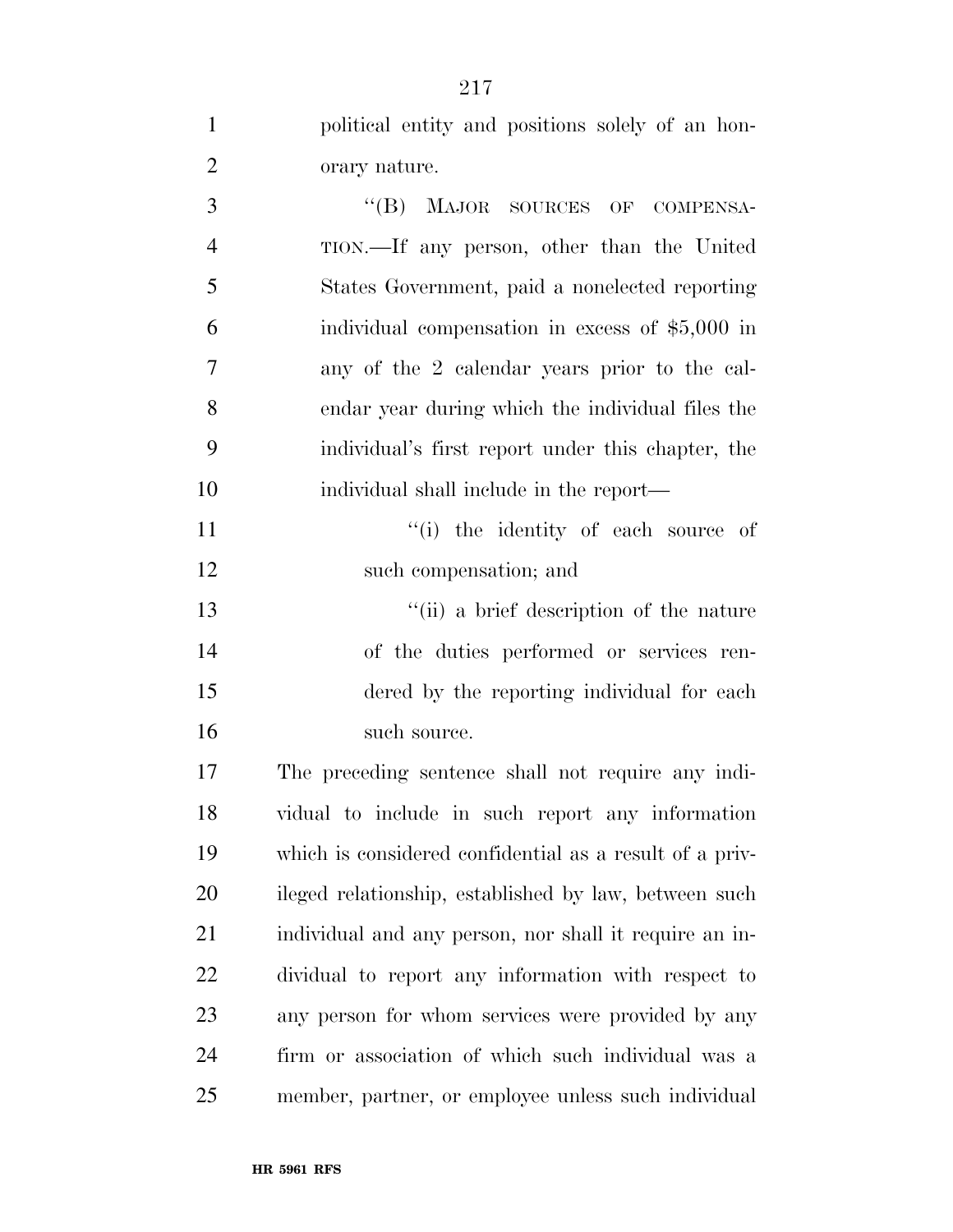| $\mathbf{1}$   | was directly involved in the provision of such serv-   |
|----------------|--------------------------------------------------------|
| $\overline{2}$ | ices.                                                  |
| 3              | "(7) AGREEMENTS OR ARRANGEMENTS RELAT-                 |
| $\overline{4}$ | ING TO OTHER EMPLOYMENT.—A description of the          |
| 5              | date, parties to, and terms of any agreement or ar-    |
| 6              | rangement with respect to-                             |
| 7              | $\lq\lq$ future employment;                            |
| 8              | $\lq\lq (B)$ a leave of absence during the period      |
| 9              | of the reporting individual's Government serv-         |
| 10             | ice;                                                   |
| 11             | "(C) continuation of payments by a former              |
| 12             | employer other than the United States Govern-          |
| 13             | ment; and                                              |
| 14             | $\lq\lq$ continuing participation in an em-            |
| 15             | ployee welfare or benefit plan maintained by a         |
| 16             | former employer.                                       |
| 17             | " $(8)$ QUALIFIED BLIND TRUSTS.—The category           |
| 18             | of the total cash value of any interest of the report- |
| 19             | ing individual in a qualified blind trust, unless the  |
| <b>20</b>      | trust instrument was executed prior to July 24,        |
| 21             | 1995, and precludes the beneficiary from receiving     |
| 22             | information on the total cash value of any interest    |
| 23             | in the qualified blind trust.                          |
| 24             | "(b) REPORTS FOR NEW EMPLOYEES, NOMINEES,              |
| 25             | AND CANDIDATES.—                                       |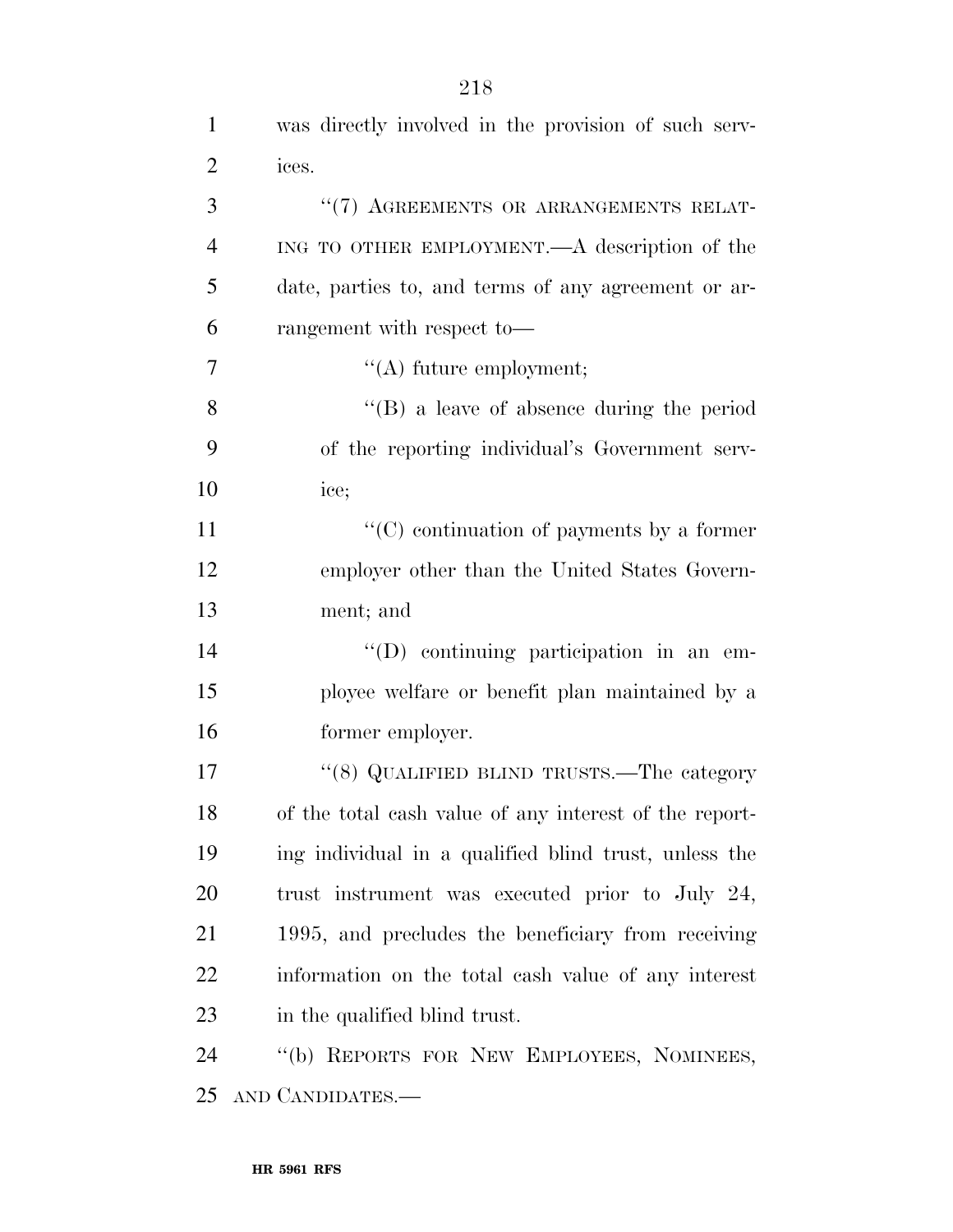| $\mathbf{1}$   | " $(1)$ In GENERAL.—Each report filed pursuant         |
|----------------|--------------------------------------------------------|
| $\overline{2}$ | to subsections (a), (b), and (c) of section $13103$ of |
| 3              | this title shall include a full and complete statement |
| $\overline{4}$ | with respect to the information required by—           |
| 5              | "(A) paragraph $(1)$ of subsection $(a)$ for           |
| 6              | the year of filing and the preceding calendar          |
| 7              | year;                                                  |
| 8              | "(B) paragraphs $(3)$ and $(4)$ of subsection          |
| 9              | (a) as of the date specified in the report but         |
| 10             | which is less than 31 days before the filing           |
| 11             | date; and                                              |
| 12             | "(C) paragraphs $(6)$ and $(7)$ of subsection          |
| 13             | (a) as of the filing date but for periods de-          |
| 14             | scribed in such paragraphs.                            |
| 15             | $``(2)$ ALTERNATIVES FOR REPORTING.—                   |
| 16             | "(A) FORMATS.—In lieu of filling out one               |
| 17             | more schedules of a financial disclosure<br><b>or</b>  |
| 18             | form, an individual may supply the required in-        |
| 19             | formation in an alternative format, pursuant to        |
| 20             | either rules adopted by the supervising ethics         |
| 21             | office for the branch in which such individual         |
| 22             | serves or pursuant to a specific written deter-        |
| 23             | mination by such office for a reporting indi-          |
| 24             | vidual.                                                |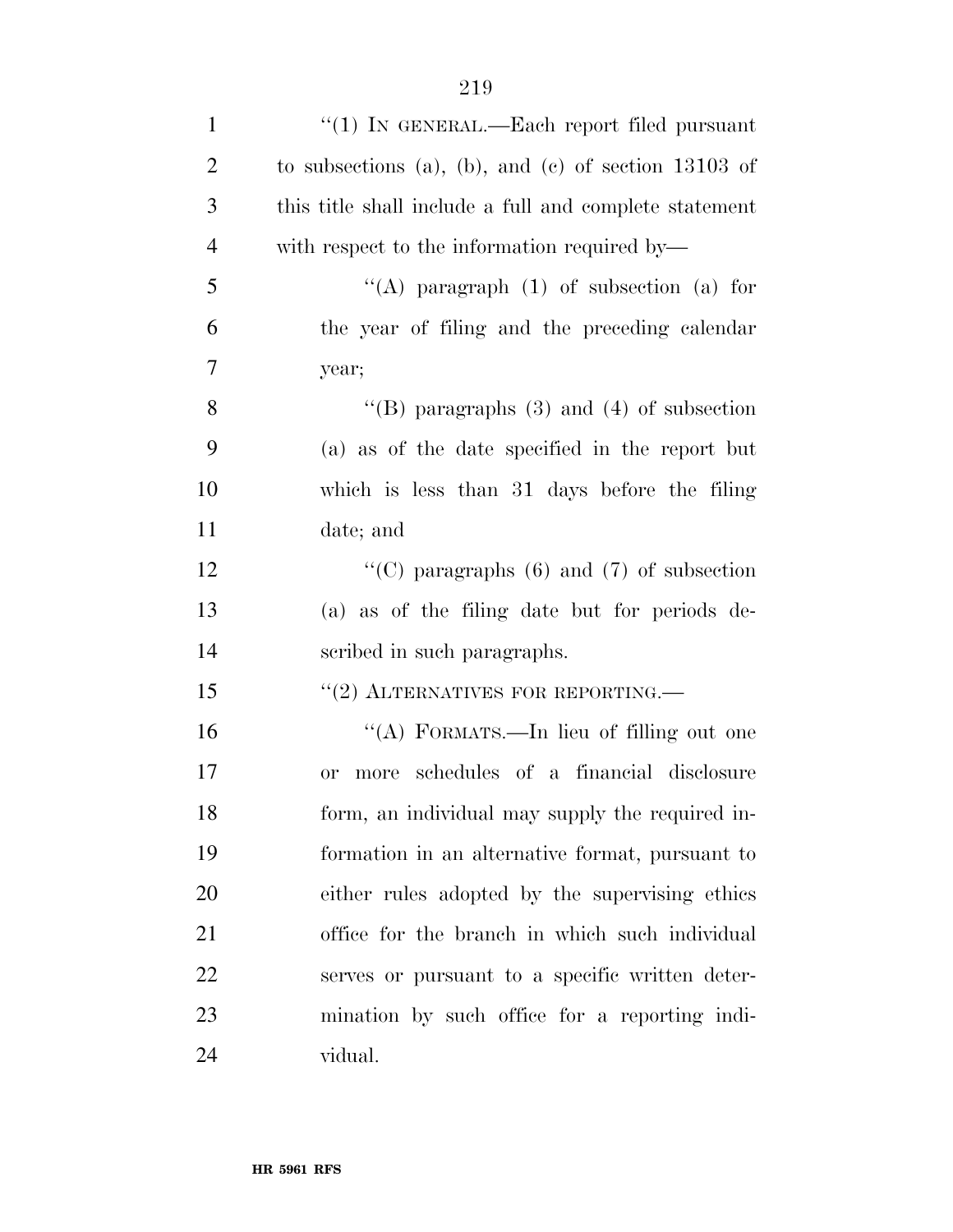| $\mathbf{1}$   | "(B) AMOUNTS.—In lieu of indicating the                       |
|----------------|---------------------------------------------------------------|
| $\overline{2}$ | category of amount or value of any item con-                  |
| 3              | tained in any report filed under this subchapter,             |
| $\overline{4}$ | a reporting individual may indicate the exact                 |
| 5              | dollar amount of such item.                                   |
| 6              | "(c) REPORT AFTER TERMINATION OF EMPLOY-                      |
| 7              | MENT.—In the case of any individual described in section      |
| 8              | $13103(e)$ of this title, any reference to the preceding cal- |
| 9              | endar year shall be considered also to include that part      |
| 10             | of the calendar year of filing up to the date of the termi-   |
| 11             | nation of employment.                                         |
| 12             | "(d) CATEGORIES FOR REPORTING AMOUNTS OR                      |
| 13             | VALUES.                                                       |
| 14             | "(1) PARAGRAPHS (3), (4), (5), AND (8) OF SUB-                |
| 15             | $SECTION (A)$ . The categories for reporting the              |
| 16             | amount or value of the items covered in paragraphs            |

17 (3), (4), (5), and (8) of subsection (a) are—

18  $((A)$  not more than \$15,000;

19 ''(B) greater than \$15,000 but not more 20 than \$50,000;

21 ''(C) greater than \$50,000 but not more 22 than \$100,000;

23 ''(D) greater than \$100,000 but not more 24 than \$250,000;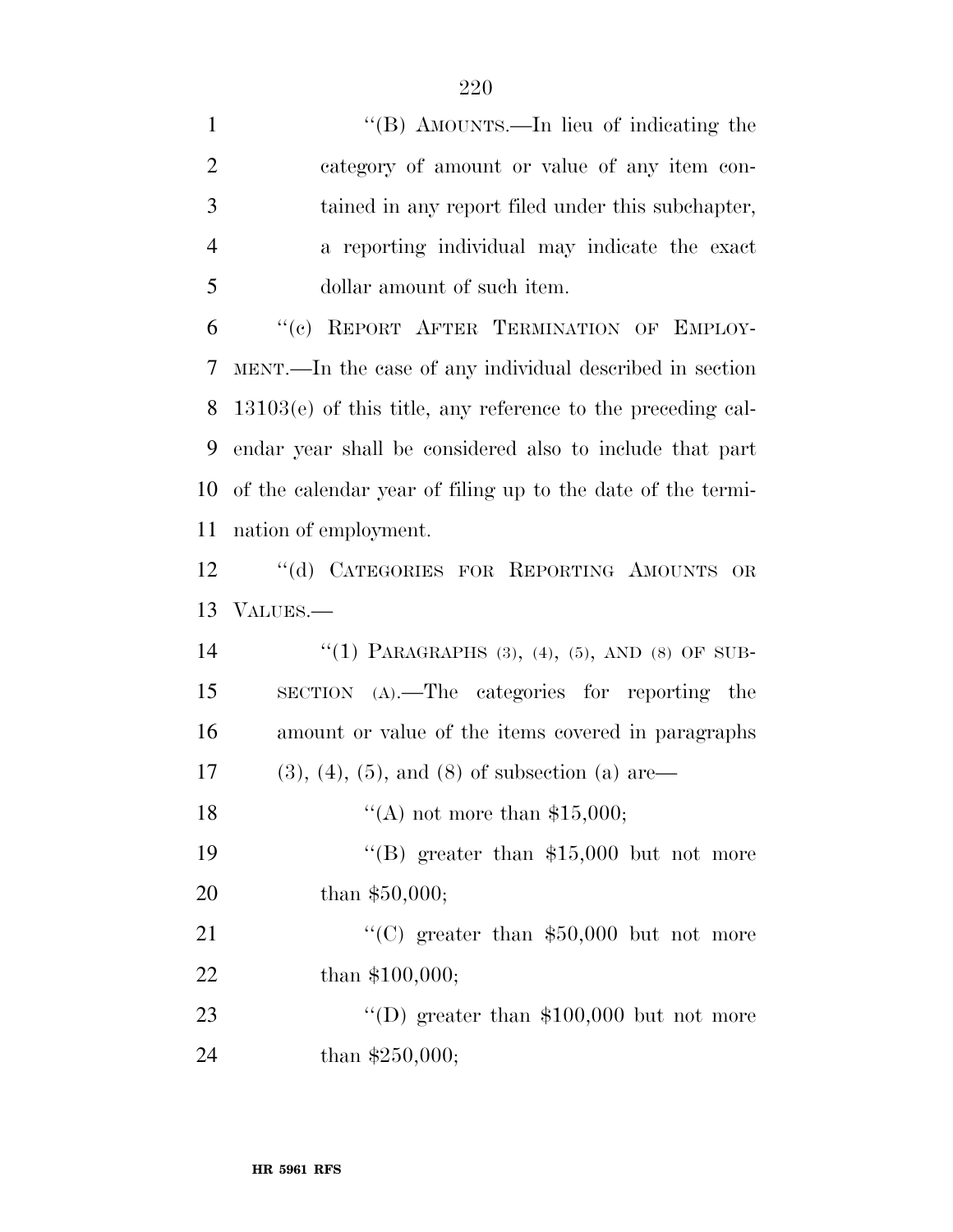| $\mathbf{1}$   | "(E) greater than $$250,000$ but not more                |
|----------------|----------------------------------------------------------|
| $\overline{2}$ | than \$500,000;                                          |
| 3              | "(F) greater than $$500,000$ but not more                |
| $\overline{4}$ | than $$1,000,000;$                                       |
| 5              | "(G) greater than $$1,000,000$ but not                   |
| 6              | more than $$5,000,000;$                                  |
| 7              | "(H) greater than $$5,000,000$ but not                   |
| 8              | more than $$25,000,000;$                                 |
| 9              | "(I) greater than $$25,000,000$ but not                  |
| 10             | more than $$50,000,000$ ; and                            |
| 11             | "(J) greater than $$50,000,000$ .                        |
| 12             | "(2) VALUATION OF INTERESTS IN REAL PROP-                |
| 13             | $ERTY.$ For the purposes of paragraph $(3)$ of sub-      |
| 14             | section (a), if the current value of an interest in real |
| 15             | property (or an interest in a real estate partnership)   |
| 16             | is not ascertainable without an appraisal, an indi-      |
| 17             | vidual may list (A) the date of purchase and the         |
| 18             | purchase price of the interest in the real property,     |
| 19             | or (B) the assessed value of the real property for tax   |
| 20             | purposes, adjusted to reflect the market value of the    |
| 21             | property used for the assessment if the assessed         |
| 22             | value is computed at less than 100 percent of such       |
| 23             | market value, but such individual shall include in his   |
| 24             | or her report a full and complete description of the     |
| 25             | method used to determine such assessed value, in-        |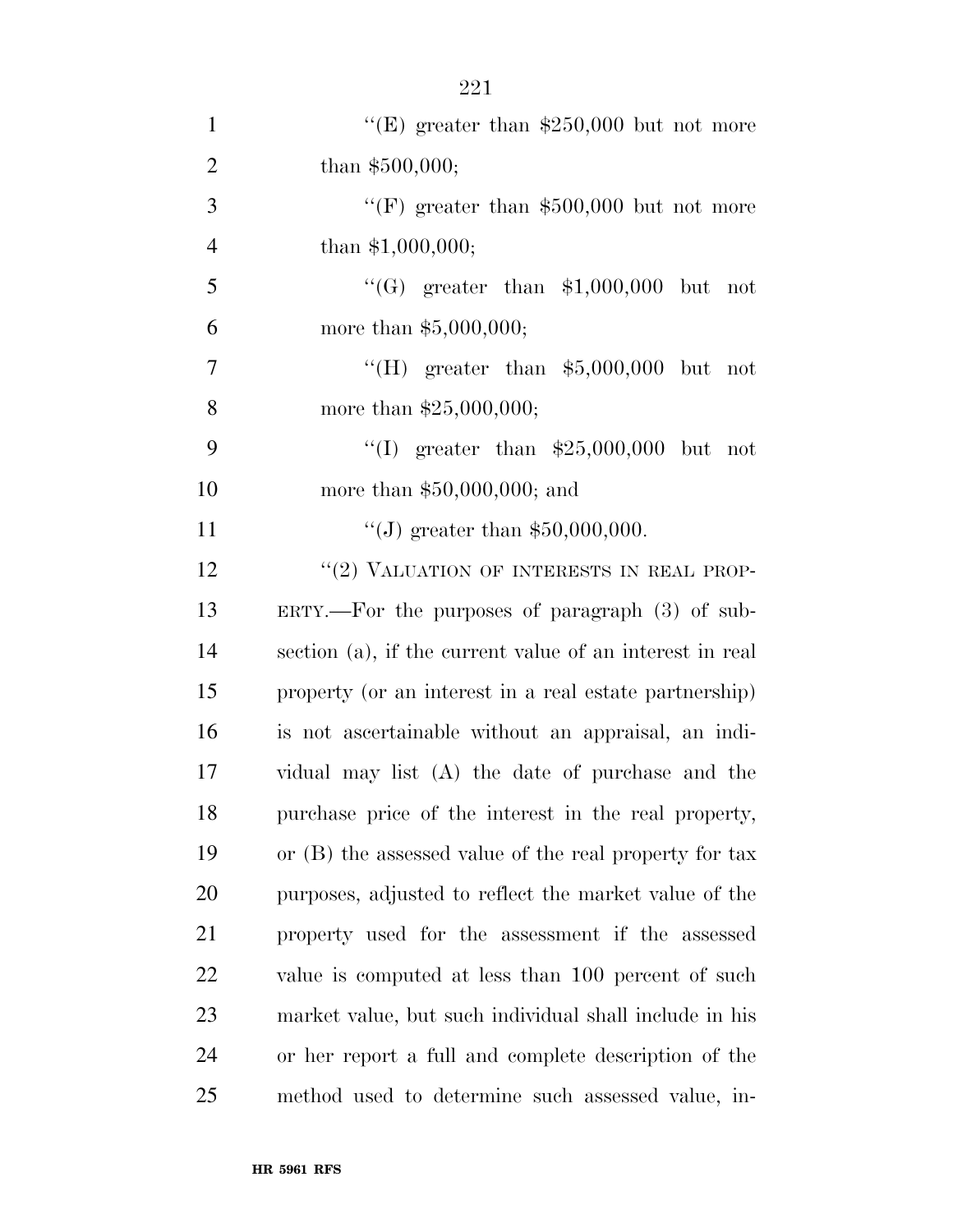stead of specifying a category of value pursuant to paragraph (1) of this subsection. If the current value of any other item required to be reported under paragraph (3) of subsection (a) is not ascer- tainable without an appraisal, such individual may list the book value of a corporation whose stock is not publicly traded, the net worth of a business part- nership, the equity value of an individually owned business, or with respect to other holdings, any rec- ognized indication of value, but such individual shall include in his or her report a full and complete de- scription of the method used in determining such value. In lieu of any value referred to in the pre- ceding sentence, an individual may list the assessed value of the item for tax purposes, adjusted to re- flect the market value of the item used for the as- sessment if the assessed value is computed at less than 100 percent of such market value, but a full and complete description of the method used in de- termining such assessed value shall be included in the report. 22 "(e) REPORTING INFORMATION RELATING TO

SPOUSE OR DEPENDENT CHILD.—

24 "(1) In GENERAL.—Except as provided in the last sentence of this paragraph, each report required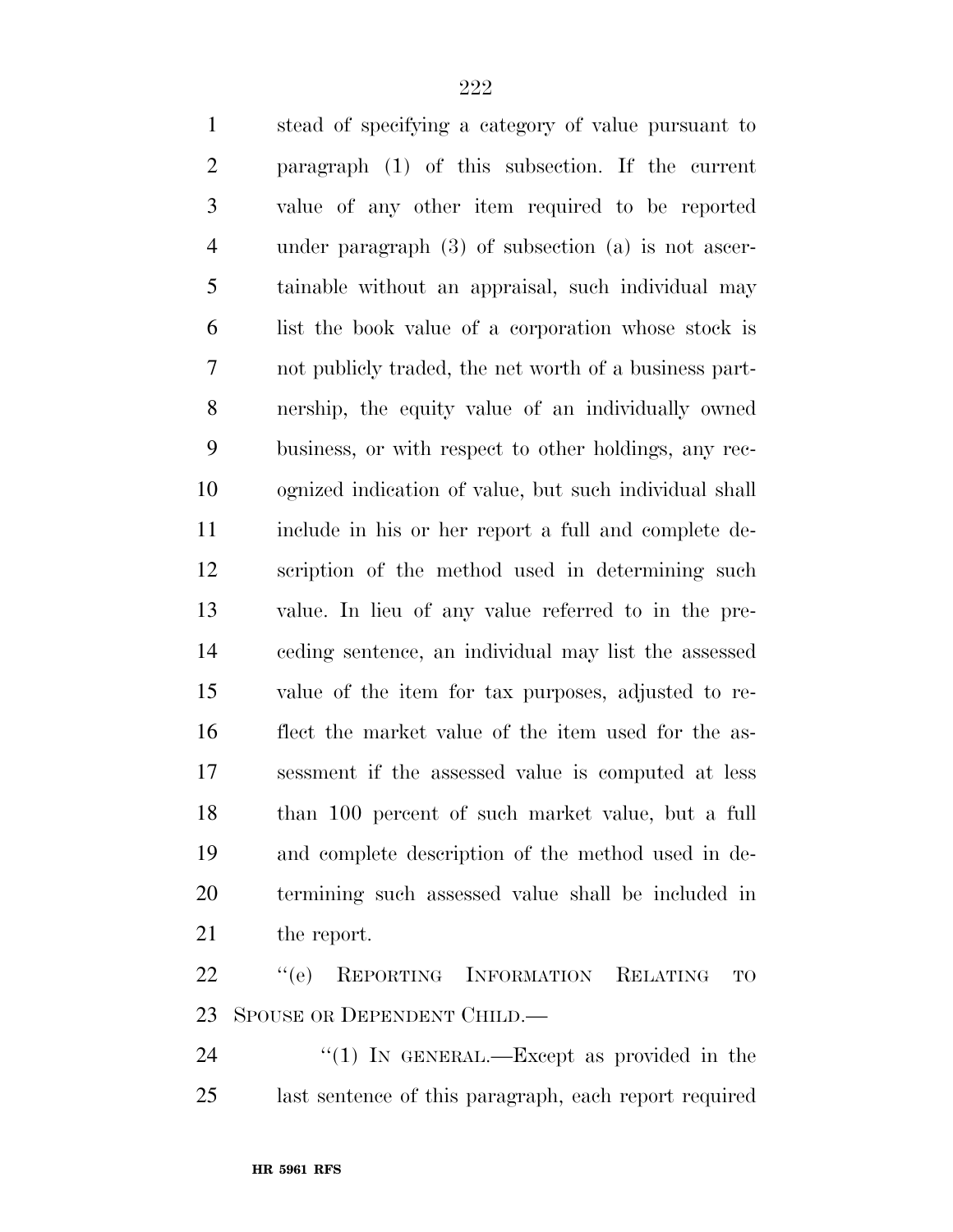by section 13103 of this title shall also contain in- formation listed in paragraphs (1) through (5) of subsection (a) of this section respecting the spouse or dependent child of the reporting individual as fol-lows:

6 "(A) SOURCE OF EARNED INCOME AND HONORARIA.—The source of items of earned in- come earned by a spouse from any person which exceed \$1,000 and the source and amount of any honoraria received by a spouse, except that, with respect to earned income (other than honoraria), if the spouse is self-em- ployed in business or a profession, only the na- ture of such business or profession need be re-ported.

 ''(B) DIVIDENDS, RENTS, INTEREST, AND CAPITAL GAINS.—All information required to be 18 reported in subsection  $(a)(1)(B)$  with respect to income derived by a spouse or dependent child from any asset held by the spouse or dependent child and reported pursuant to subsection 22 (a)(3).

23 "'(C) GIFTS.—In the case of any gifts re- ceived by a spouse or dependent child which are not received totally independent of the relation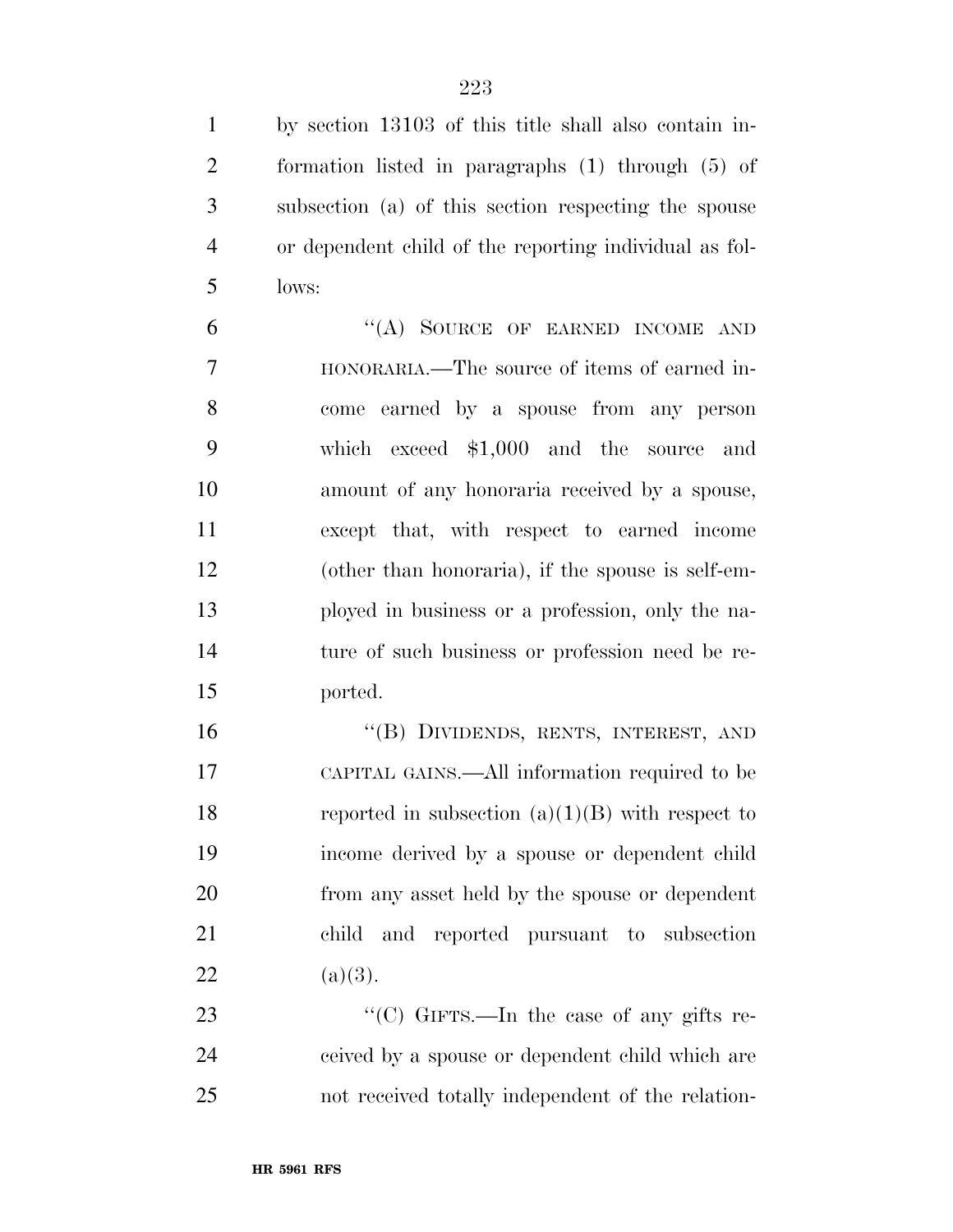| $\mathbf{1}$   | ship of the spouse or dependent child to the re-   |
|----------------|----------------------------------------------------|
| $\overline{2}$ | porting individual, the identity of the source     |
| 3              | and a brief description of gifts of transpor-      |
| $\overline{4}$ | tation, lodging, food, or entertainment and a      |
| 5              | brief description and the value of other gifts.    |
| 6              | "(D) REIMBURSEMENTS.—In the case of                |
| $\overline{7}$ | any reimbursements received by a spouse or de-     |
| 8              | pendent child which are not received totally       |
| 9              | independent of the relationship of the spouse or   |
| 10             | dependent child to the reporting individual, the   |
| 11             | identity of the source and a brief description of  |
| 12             | each such reimbursement.                           |
| 13             | "(E) INTERESTS IN PROPERTY, LIABIL-                |
| 14             | ITIES, AND TRANSACTIONS. In the case of            |
| 15             | items described in paragraphs $(3)$ through $(5)$  |
| 16             | of subsection (a), all information required to be  |
| 17             | reported under these paragraphs other than         |
| 18             | items (i) which the reporting individual certifies |
| 19             | represent the spouse's or dependent child's sole   |
| 20             | financial interest or responsibility and which     |
| 21             | the reporting individual has no knowledge of,      |
| 22             | (ii) which are not in any way, past or present,    |
| 23             | derived from the income, assets, or activities of  |
| 24             | the reporting individual, and (iii) from which     |
| 25             | the reporting individual neither derives, nor ex-  |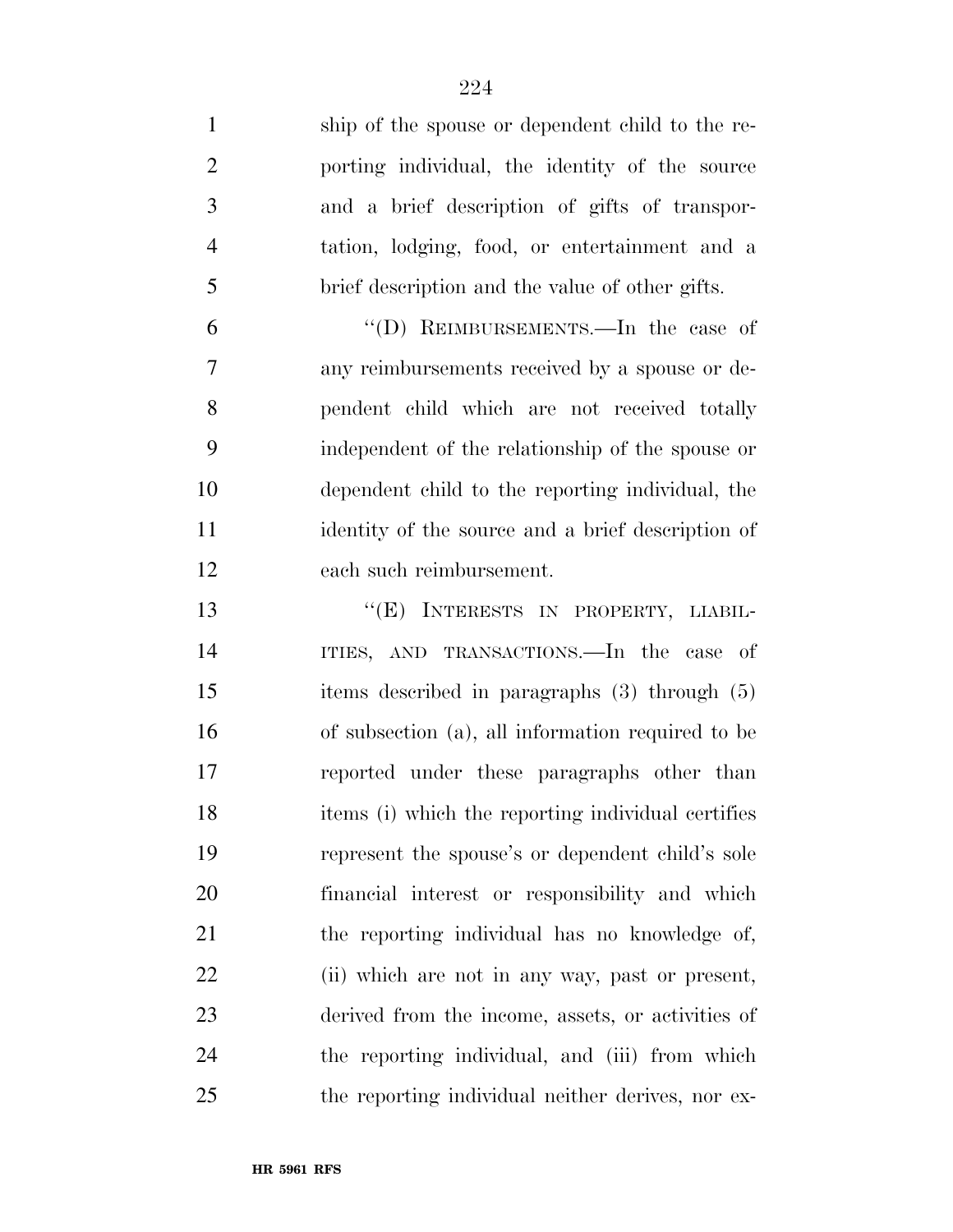pects to derive, any financial or economic ben-efit.

3 " (F) AMOUNTS OR VALUES GREATER THAN \$1,000,000.—For purposes of this section, categories with amounts or values greater than  $$1,000,000$  set forth in subsection  $(a)(1)(B)$  and subsection (d)(1) shall apply to the income, assets, or liabilities of spouses and dependent children only if the income, assets, or liabilities are held jointly with the reporting individual. All other income, assets, or liabilities of the spouse or dependent children required to be re- ported under this section in an amount or value greater than \$1,000,000 shall be categorized only as an amount or value greater than \$1,000,000.

 Reports required by subsections (a), (b), and (c) of section 13103 of this title shall, with respect to the spouse and dependent child of the reporting indi- vidual, contain only information listed in paragraphs 21 (1), (3), and (4) of subsection (a), as specified in this paragraph.

23 "(2) SEPARATED SPOUSE.—No report shall be required with respect to a spouse living separate and apart from the reporting individual with the inten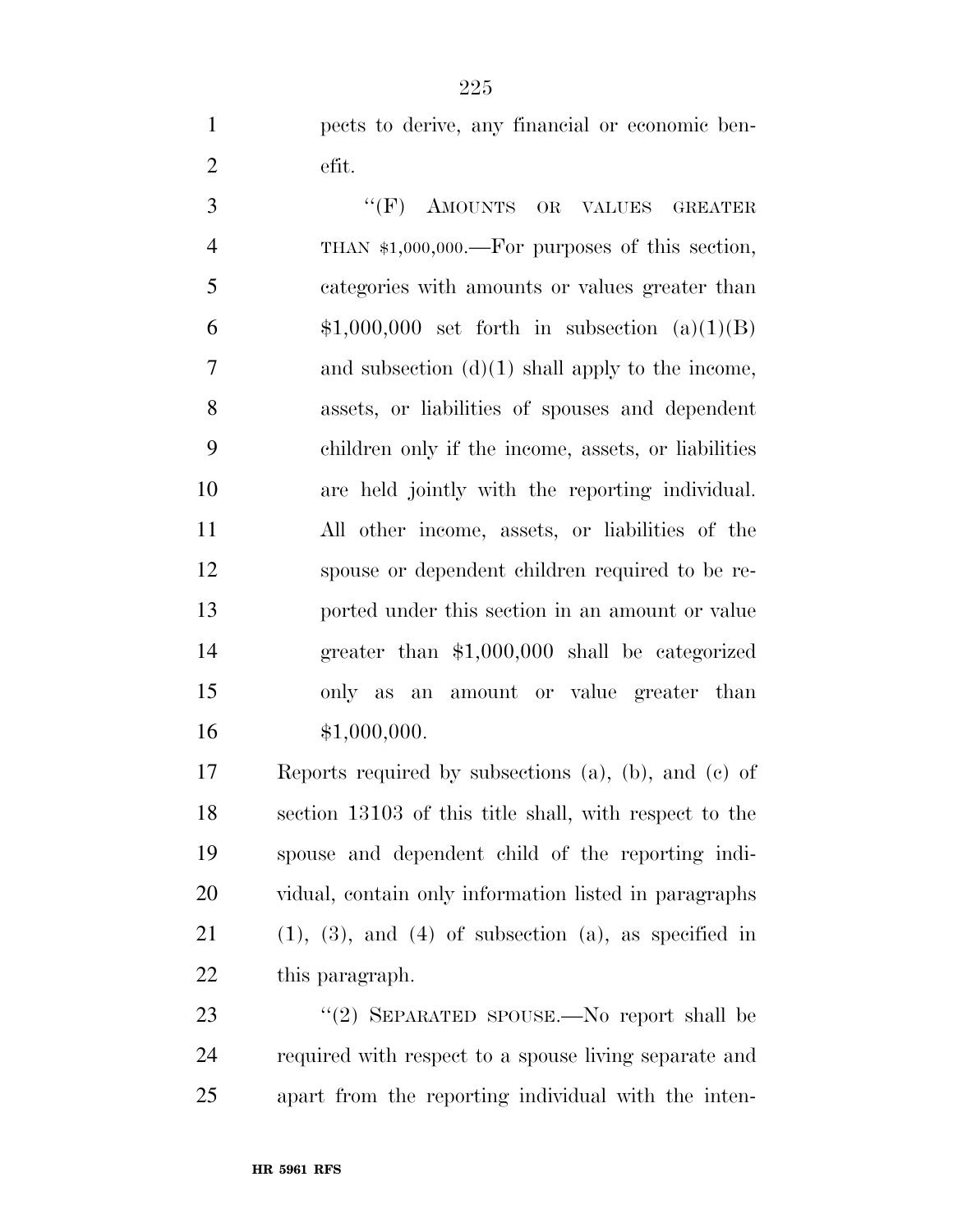tion of terminating the marriage or providing for permanent separation; or with respect to any income or obligations of an individual arising from the dis- solution of the individual's marriage or the perma-nent separation from the individual's spouse.

 ''(f) TRUSTS AND OTHER FINANCIAL ARRANGE-MENTS.—

8 "(1) IN GENERAL.—Except as provided in para- graph (2), each reporting individual shall report the information required to be reported pursuant to sub- sections (a), (b), and (c) of this section with respect to the holdings of and the income from a trust or other financial arrangement from which income is received by, or with respect to which a beneficial in- terest in principal or income is held by, such indi- vidual, the individual's spouse, or any dependent child.

18 "(2) EXCEPTIONS.—A reporting individual need not report the holdings of or the source of income from any of the holdings of—

21 "(A) any qualified blind trust (as defined 22 in paragraph  $(3)$ ;

23  $\text{``(B) a trust}$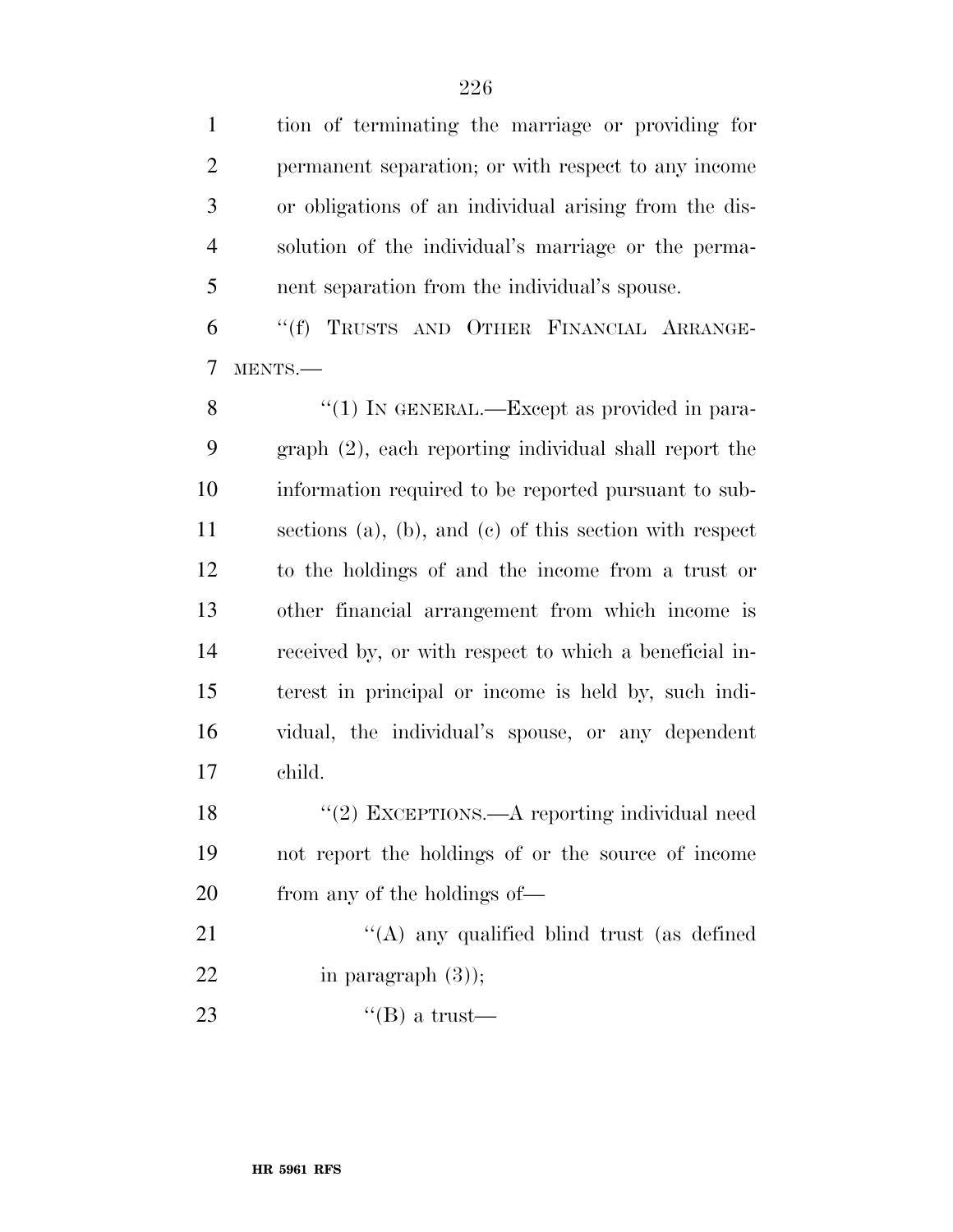| $\mathbf{1}$   | "(i) which was not created directly by                |
|----------------|-------------------------------------------------------|
| $\overline{2}$ | such individual, the individual's spouse, or          |
| 3              | any dependent child; and                              |
| $\overline{4}$ | "(ii) the holdings or sources of income               |
| 5              | of which such individual, the individual's            |
| 6              | spouse, and any dependent child have no               |
| 7              | knowledge; or                                         |
| 8              | $\lq\lq$ (C) an entity described under the provi-     |
| 9              | sions of paragraph $(8)$ ,                            |
| 10             | but such individual shall report the category of the  |
| 11             | amount of income received by the individual, the in-  |
| 12             | dividual's spouse, or any dependent child from the    |
| 13             | trust or other entity under subsection $(a)(1)(B)$ .  |
| 14             | DEFINITION OF QUALIFIED<br>(3)<br><b>BLIND</b>        |
| 15             | TRUST.—For purposes of this subsection, the term      |
| 16             | 'qualified blind trust' includes any trust in which a |
| 17             | reporting individual, the individual's spouse, or any |
| 18             | minor or dependent child has a beneficial interest in |
| 19             | the principal or income, and which meets the fol-     |
| 20             | lowing requirements:                                  |
| 21             | $\lq\lq$ Trustee.—                                    |
| 22             | $\lq\lq$ (i) The trustee of the trust and any         |
| 23             | other entity designated in the trust instru-          |
| 24             | ment to perform fiduciary duties is a fi-             |
| 25             | nancial institution, an attorney, a certified         |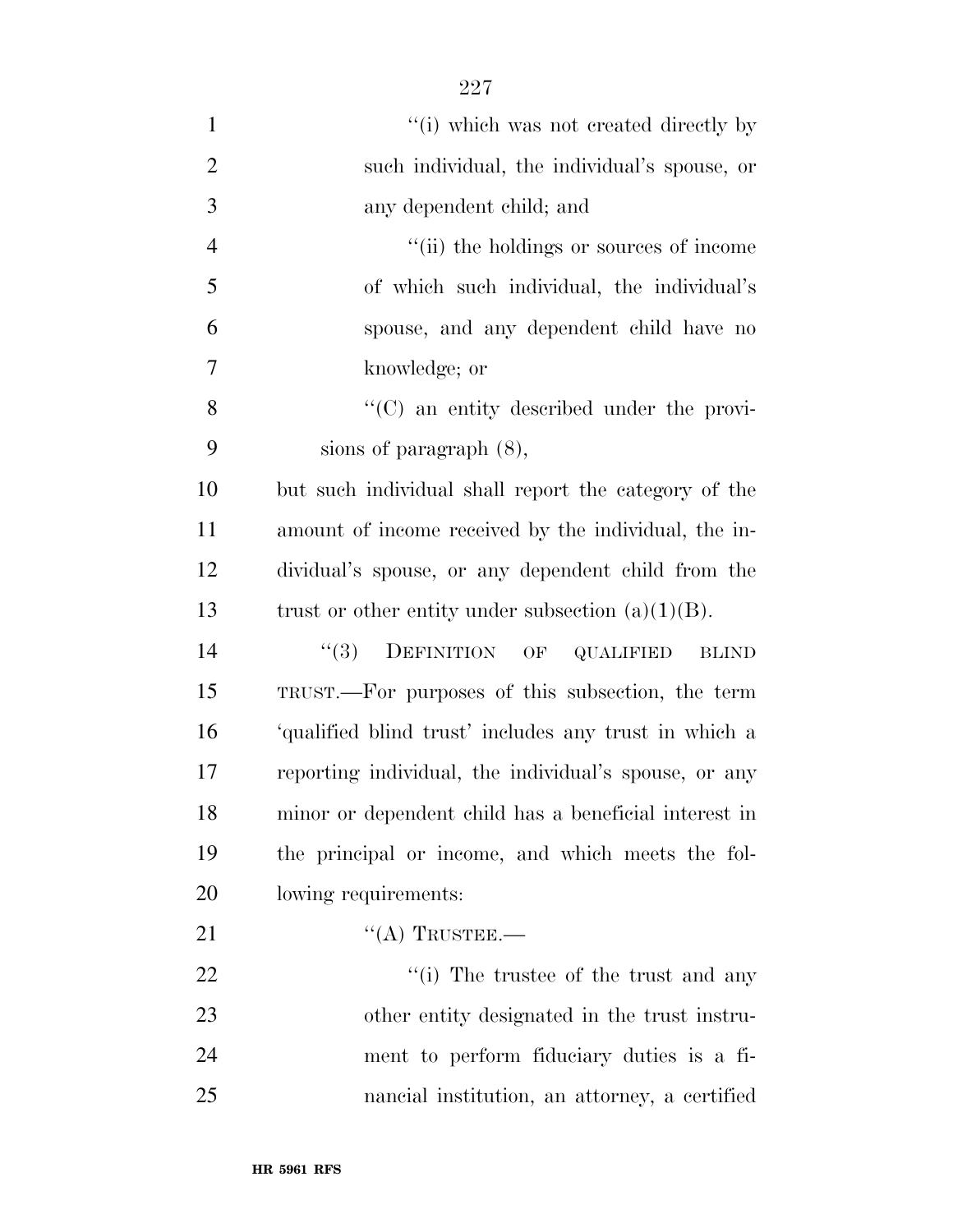| $\mathbf{1}$   | public accountant, a broker, or an invest- |
|----------------|--------------------------------------------|
| $\overline{2}$ | ment advisor who-                          |
| 3              | $\lq\lq$ is independent of and not         |
| $\overline{4}$ | associated with any interested party       |
| 5              | so that the trustee or other person        |
| 6              | cannot be controlled or influenced in      |
| 7              | the administration of the trust by any     |
| 8              | interested party;                          |
| 9              | "(II) is not and has not been an           |
| 10             | employee of or affiliated with any in-     |
| 11             | terested party and is not a partner of,    |
| 12             | or involved in any joint venture or        |
| 13             | other investment with, any interested      |
| 14             | party; and                                 |
| 15             | "(III) is not a relative of any in-        |
| 16             | terested party.                            |
| 17             | "(ii) Any officer or employee of a         |
| 18             | trustee or other entity who is involved in |
| 19             | the management or control of the trust—    |
| 20             | $\lq\lq$ is independent of and not         |
| 21             | associated with any interested party       |
| 22             | so that such officer or employee can-      |
| 23             | not be controlled or influenced in the     |
| 24             | administration of the trust by any in-     |
| 25             | terested party;                            |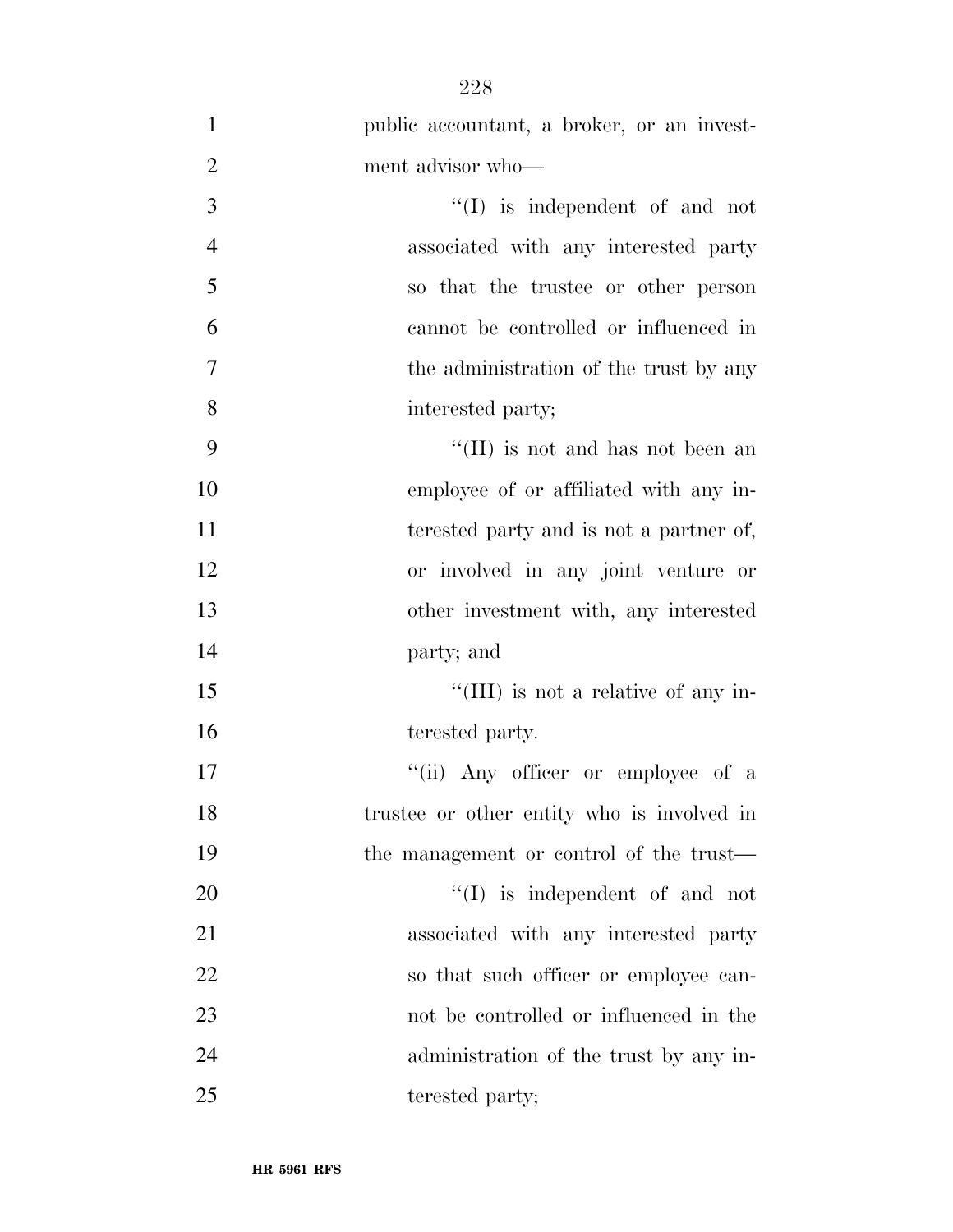| $\mathbf{1}$   | "(II) is not a partner of, or in-                 |
|----------------|---------------------------------------------------|
| $\overline{2}$ | volved in any joint venture or other              |
| 3              | investment with, any interested party;            |
| $\overline{4}$ | and                                               |
| 5              | "(III) is not a relative of any in-               |
| 6              | terested party.                                   |
| $\overline{7}$ | "(B) TRANSFERRED ASSET.—Any asset                 |
| 8              | transferred to the trust by an interested party   |
| 9              | is free of any restriction with respect to its    |
| 10             | transfer or sale unless such restriction is ex-   |
| 11             | pressly approved by the supervising ethics office |
| 12             | of the reporting individual.                      |
| 13             | "(C) TRUST INSTRUMENT.—The trust in-              |
| 14             | strument which establishes the trust provides     |
| 15             | $that-$                                           |
| 16             | "(i) except to the extent provided in             |
| 17             | subparagraph (B) of this paragraph, the           |
| 18             | trustee in the exercise of the trustee's au-      |
| 19             | thority and discretion to manage and con-         |
| 20             | trol the assets of the trust shall not consult    |
| 21             | or notify any interested party;                   |
| 22             | "(ii) the trust shall not contain any             |
| 23             | asset the holding of which by an interested       |
| 24             | party is prohibited by any law or regula-         |
| 25             | tion;                                             |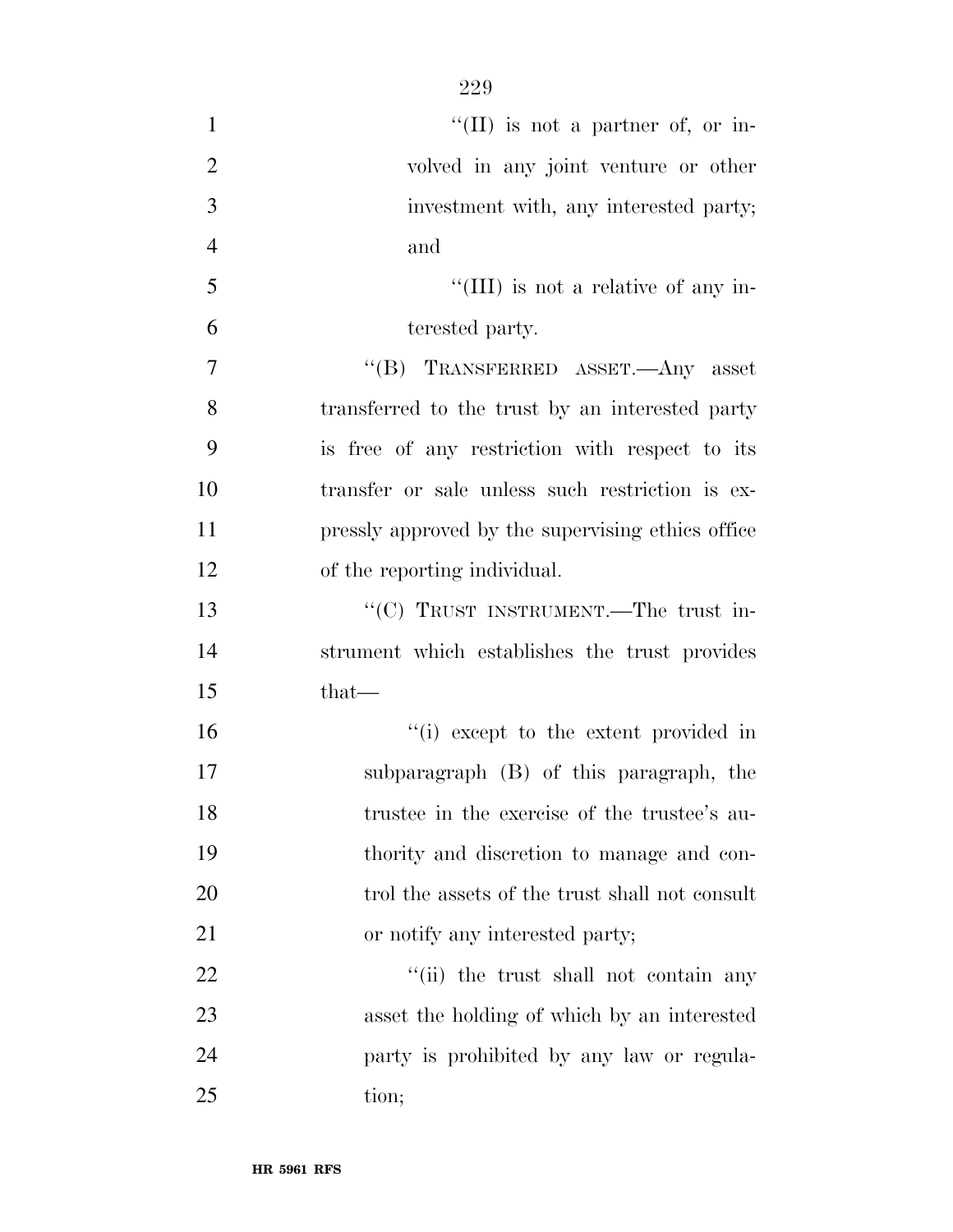| $\mathbf{1}$   | "(iii) the trustee shall promptly notify      |
|----------------|-----------------------------------------------|
| $\overline{c}$ | the reporting individual and the reporting    |
| 3              | individual's supervising ethics office when   |
| $\overline{4}$ | the holdings of any particular asset trans-   |
| 5              | ferred to the trust by any interested party   |
| 6              | are disposed of or when the value of such     |
| 7              | holding is less than $$1,000;$                |
| 8              | $f'(iv)$ the trust tax return shall be pre-   |
| 9              | pared by the trustee or the trustee's des-    |
| 10             | ignee, and such return and any informa-       |
| 11             | tion relating thereto (other than the trust   |
| 12             | summarized in appropriate cat-<br>income      |
| 13             | egories necessary to complete an interested   |
| 14             | party's tax return) shall not be disclosed to |
| 15             | any interested party;                         |
| 16             | "(v) an interested party shall not re-        |
| 17             | any report on the holdings<br>ceive<br>and    |
| 18             | sources of income of the trust, except a re-  |
| 19             | port at the end of each calendar quarter      |
| 20             | with respect to the total cash value of the   |
| 21             | interest of the interested party in the trust |
| 22             | or the net income or loss of the trust or     |
| 23             | any reports necessary to enable the inter-    |
| 24             | ested party to complete an individual tax     |
| 25             | return required by law or to provide the in-  |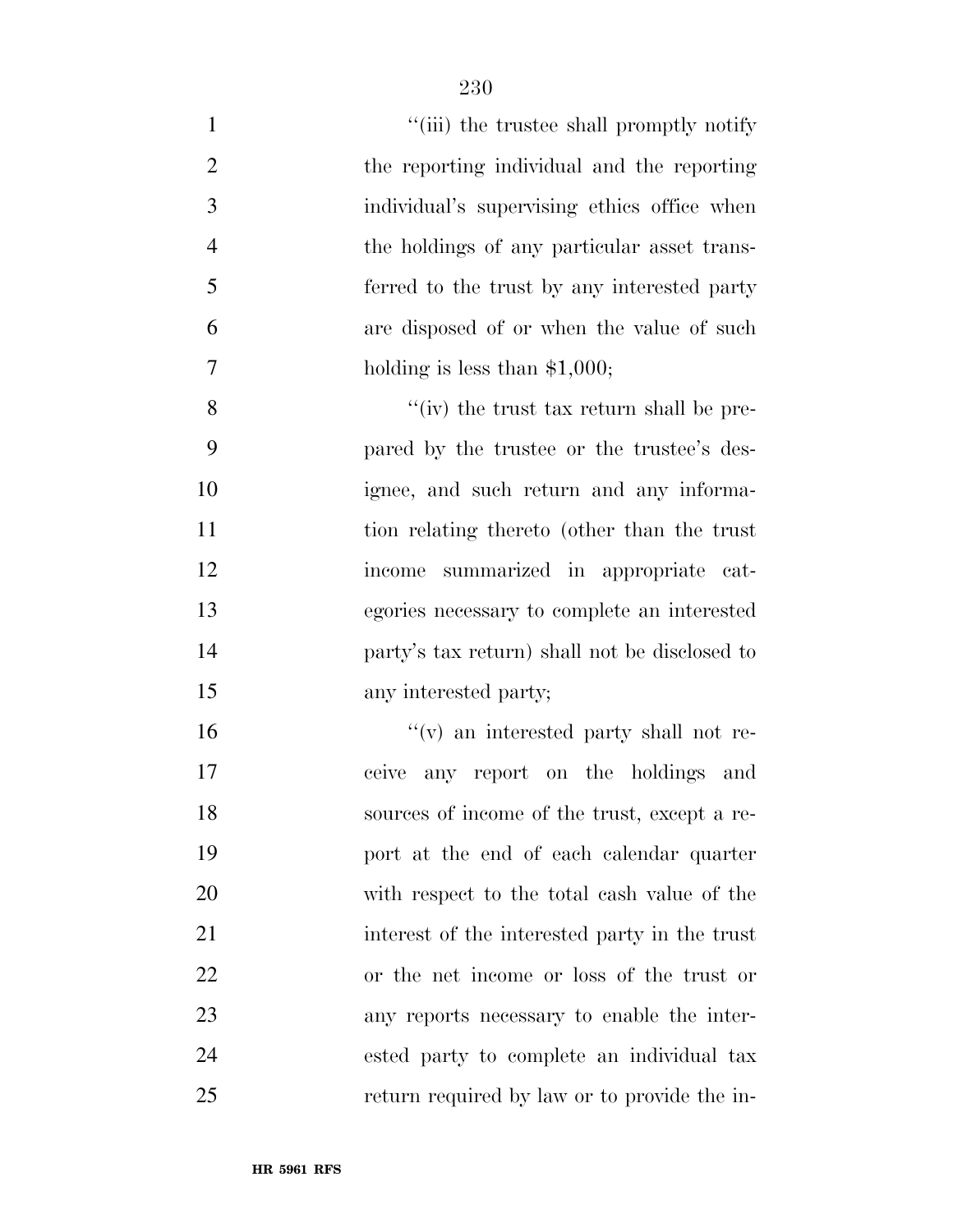1 formation required by subsection (a)(1) of 2 this section, but such report shall not iden-3 tify any asset or holding;

 ''(vi) except for communications which solely consist of requests for distributions of cash or other unspecified assets of the trust, there shall be no direct or indirect communication between the trustee and an interested party with respect to the trust unless such communication is in writing 11 and unless it relates only (I) to the general financial interest and needs of the inter- ested party (including, but not limited to, an interest in maximizing income or long- term capital gain), (II) to the notification of the trustee of a law or regulation subse- quently applicable to the reporting indi- vidual which prohibits the interested party from holding an asset, which notification directs that the asset not be held by the 21 trust, or (III) to directions to the trustee to sell all of an asset initially placed in the trust by an interested party which in the determination of the reporting individual creates a conflict of interest or the appear-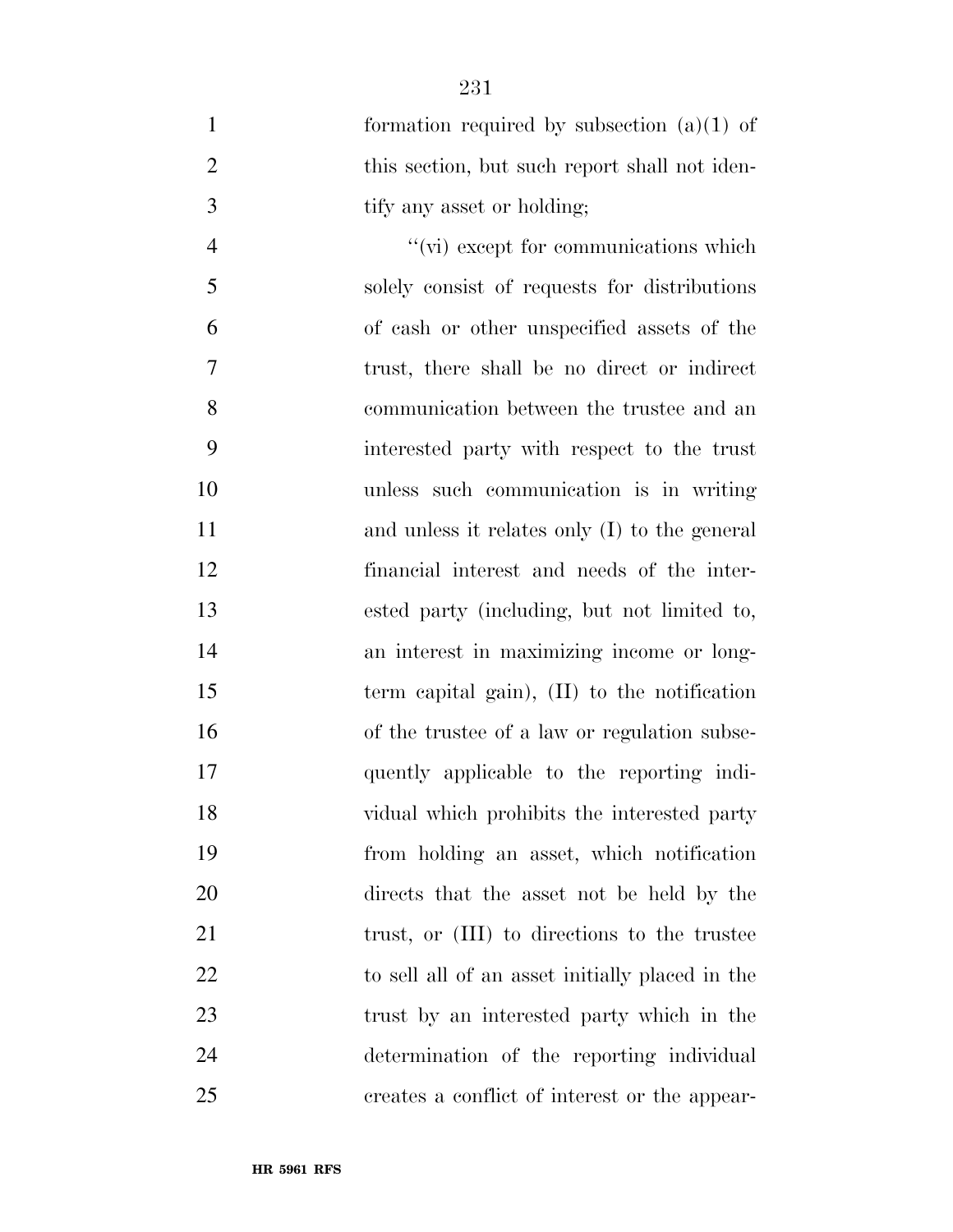ance thereof due to the subsequent as- sumption of duties by the reporting indi- vidual (but nothing herein shall require any such direction); and ''(vii) the interested parties shall make no effort to obtain information with respect to the holdings of the trust, includ- ing obtaining a copy of any trust tax re- turn filed or any information relating thereto except as otherwise provided in this 11 subsection. 12 "(D) APPROVAL BY SUPERVISING ETHICS OFFICE.—The proposed trust instrument and the proposed trustee are approved by the re- porting individual's supervising ethics office. 16 "(E) DEFINITIONS.—For purposes of this subsection, 'interested party' means a reporting individual, the individual's spouse, and any minor or dependent child; 'broker' has the meaning set forth in section 3(a)(4) of the Se-21 curities Exchange Act of 1934 (15 U.S.C.

 $22 \t 78c(a)(4)$ ; and 'investment adviser' includes any investment adviser who, as determined under regulations prescribed by the supervising ethics office, is generally involved in the role as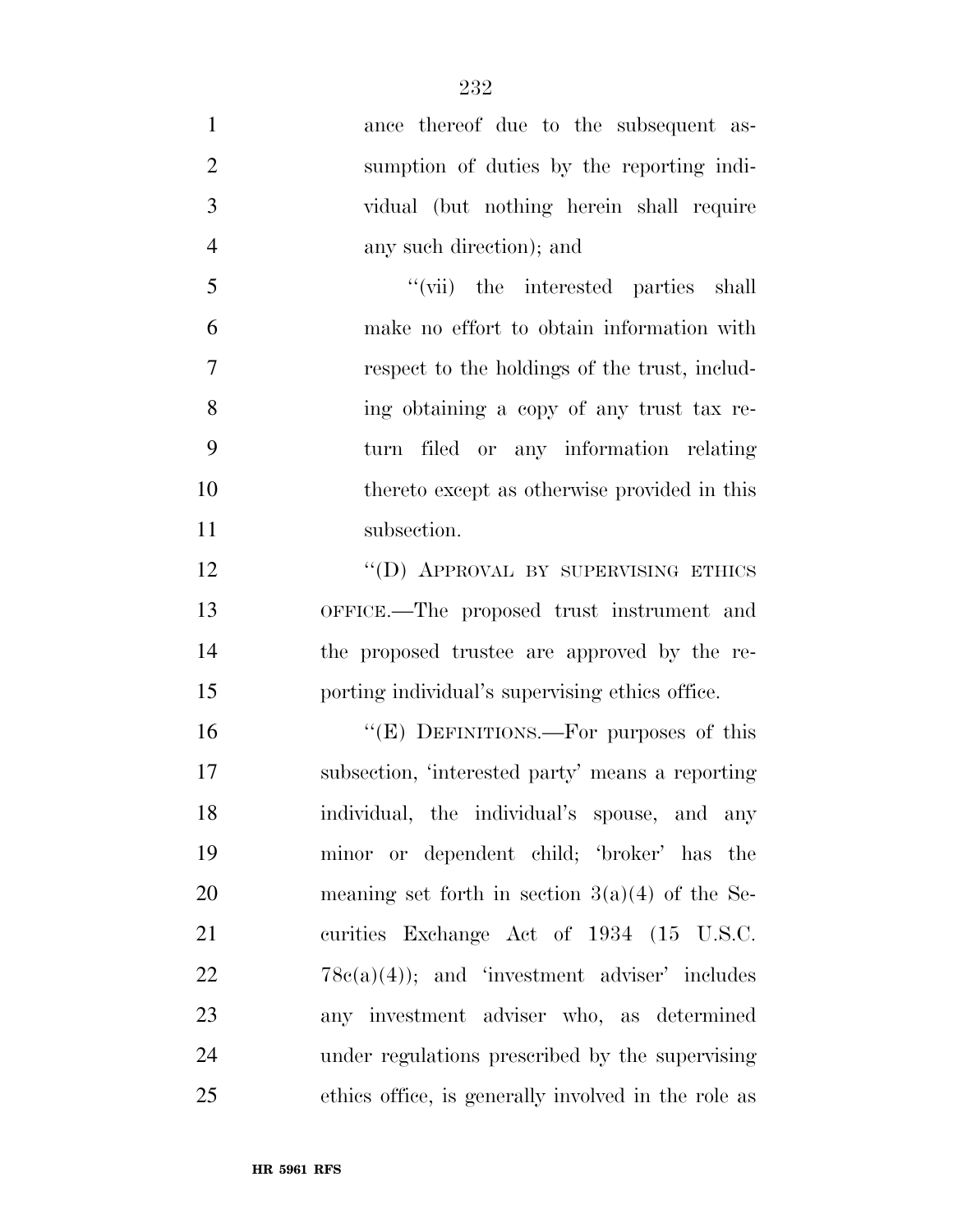such an adviser in the management or control of trusts.

3 "(F) TRUST QUALIFIED BEFORE EFFEC- TIVE DATE OF TITLE II OF ETHICS REFORM 5 ACT OF 1989.—Any trust qualified by a super- vising ethics office before the effective date of title II of the Ethics Reform Act of 1989 shall continue to be governed by the law and regula- tions in effect immediately before such effective date. 11 ''(4) TRUST ASSET CONSIDERED FINANCIAL IN-TEREST.—

 ''(A) IN GENERAL.—An asset placed in a trust by an interested party shall be considered a financial interest of the reporting individual, for the purposes of any applicable conflict of in- terest statutes, regulations, or rules of the Fed- eral Government (including section 208 of title 18), until such time as the reporting individual is notified by the trustee that such asset has been disposed of, or has a value of less than \$1,000.

''(B) EXCEPTION.—

24  $(i)$  The provisions of subparagraph (A) shall not apply with respect to a trust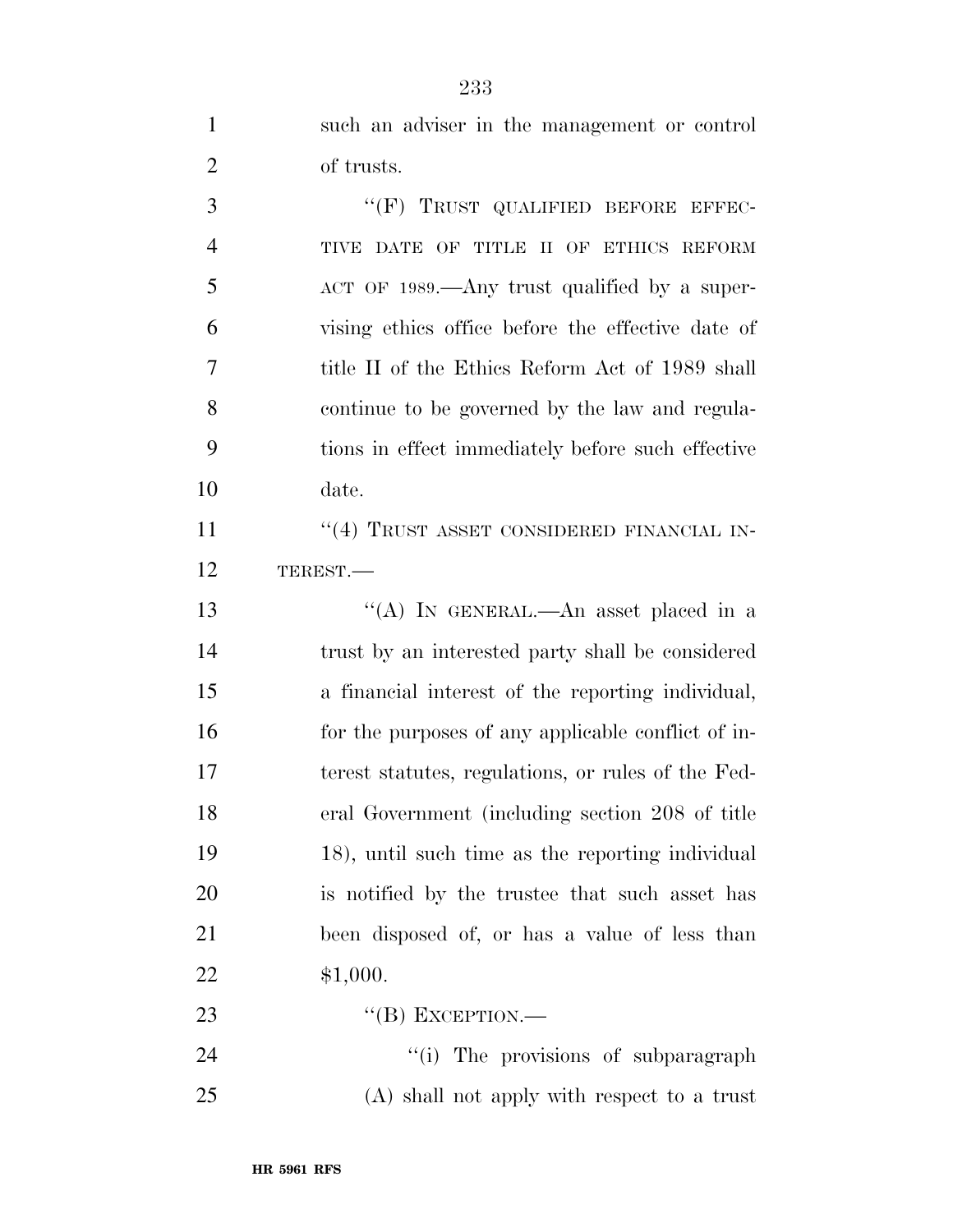| $\mathbf{1}$   | created for the benefit of a reporting indi-  |
|----------------|-----------------------------------------------|
| $\overline{2}$ | vidual, or the spouse, dependent child, or    |
| 3              | minor child of such a person, if the super-   |
| $\overline{4}$ | vising ethics office for such reporting indi- |
| 5              | vidual finds that—                            |
| 6              | $\lq\lq$ (I) the assets placed in the trust   |
| $\tau$         | consist of a well-diversified portfolio of    |
| 8              | readily marketable securities;                |
| 9              | $\lq\lq$ (II) none of the assets consist of   |
| 10             | securities of entities having substan-        |
| 11             | tial activities in the area of the report-    |
| 12             | ing individual's primary area of re-          |
| 13             | sponsibility;                                 |
| 14             | $\lq\lq$ (III) the trust instrument pro-      |
| 15             | hibits the trustee, notwithstanding the       |
| 16             | provisions of paragraphs $(3)(C)(iii)$        |
| 17             | and (iv) of this subsection, from mak-        |
| 18             | ing public or informing any interested        |
| 19             | party of the sale of any securities;          |
| 20             | $\lq\lq (IV)$ the trustee is given power      |
| 21             | of attorney, notwithstanding the pro-         |
| 22             | visions of paragraph $(3)(C)(v)$ of this      |
| 23             | subsection, to prepare on behalf of           |
| 24             | any interested party the personal in-         |
| 25             | come tax returns and similar returns          |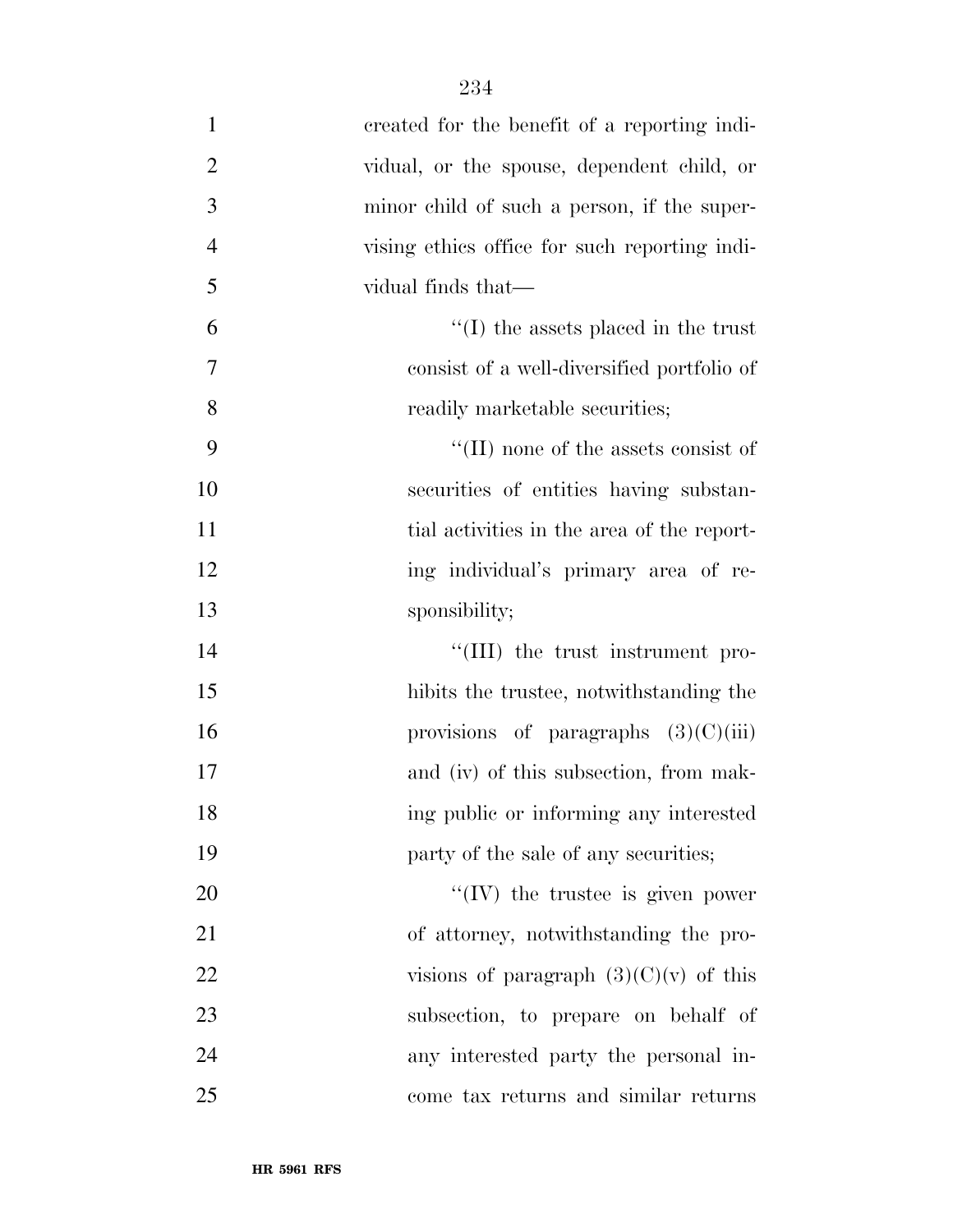which may contain information relat-2 ing to the trust; and 3  $\mathcal{C}(V)$  except as otherwise provided

 in this paragraph, the trust instru- ment provides (or in the case of a trust established prior to the effective date of this Act which by its terms does not permit amendment, the trustee, the reporting individual, and any other interested party agree in writing) that the trust shall be admin-12 istered in accordance with the require- ments of this subsection and the trustee of such trust meets the re-15 quirements of paragraph  $(3)(A)$ .

 $\frac{1}{10}$  In any instance covered by this subparagraph in which the reporting indi- vidual is an individual whose nomination is being considered by a congressional com- mittee, the reporting individual shall in- form the congressional committee consid- ering the individual's nomination before or during the period of such individual's con- firmation hearing of the individual's inten-25 tion to comply with this paragraph.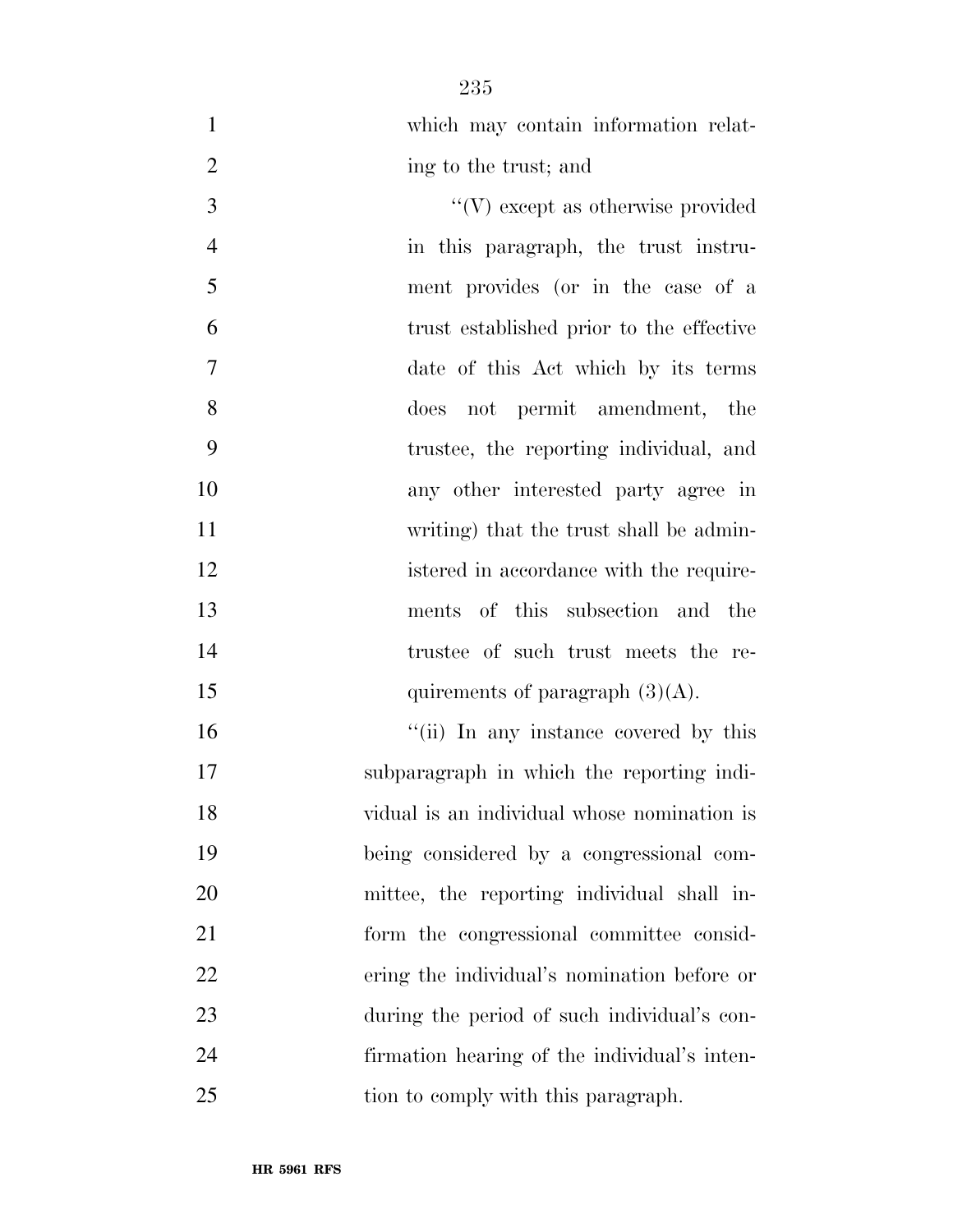1  $``(5)$  NOTIFICATION.—

| $\overline{2}$ | "(A) COPIES.—The reporting individual              |
|----------------|----------------------------------------------------|
| 3              | shall, within 30 days after a qualified blind      |
| $\overline{4}$ | trust is approved by the individual's supervising  |
| 5              | ethics office, file with such office a copy of—    |
| 6              | "(i) the executed trust instrument of              |
| 7              | such trust (other than those provisions)           |
| 8              | which relate to the testamentary disposi-          |
| 9              | tion of the trust assets); and                     |
| 10             | "(ii) a list of the assets which were              |
| 11             | transferred to such trust, including the           |
| 12             | category of value of each asset as deter-          |
| 13             | mined under subsection (d) of this section.        |
| 14             | This subparagraph shall not apply with respect     |
| 15             | to a trust meeting the requirements for being      |
| 16             | considered a qualified blind trust under para-     |
| 17             | $graph(7)$ of this subsection.                     |
| 18             | $\lq\lq (B)$ TRANSFER OF ASSET.—The reporting      |
| 19             | individual shall, within 30 days of transferring   |
| 20             | an asset (other than cash) to a previously es-     |
| 21             | tablished qualified blind trust, notify the indi-  |
| 22             | vidual's supervising ethics office of the identity |
| 23             | of each such asset and the category of value of    |
| 24             | each asset as determined under subsection (d)      |
| 25             | of this section.                                   |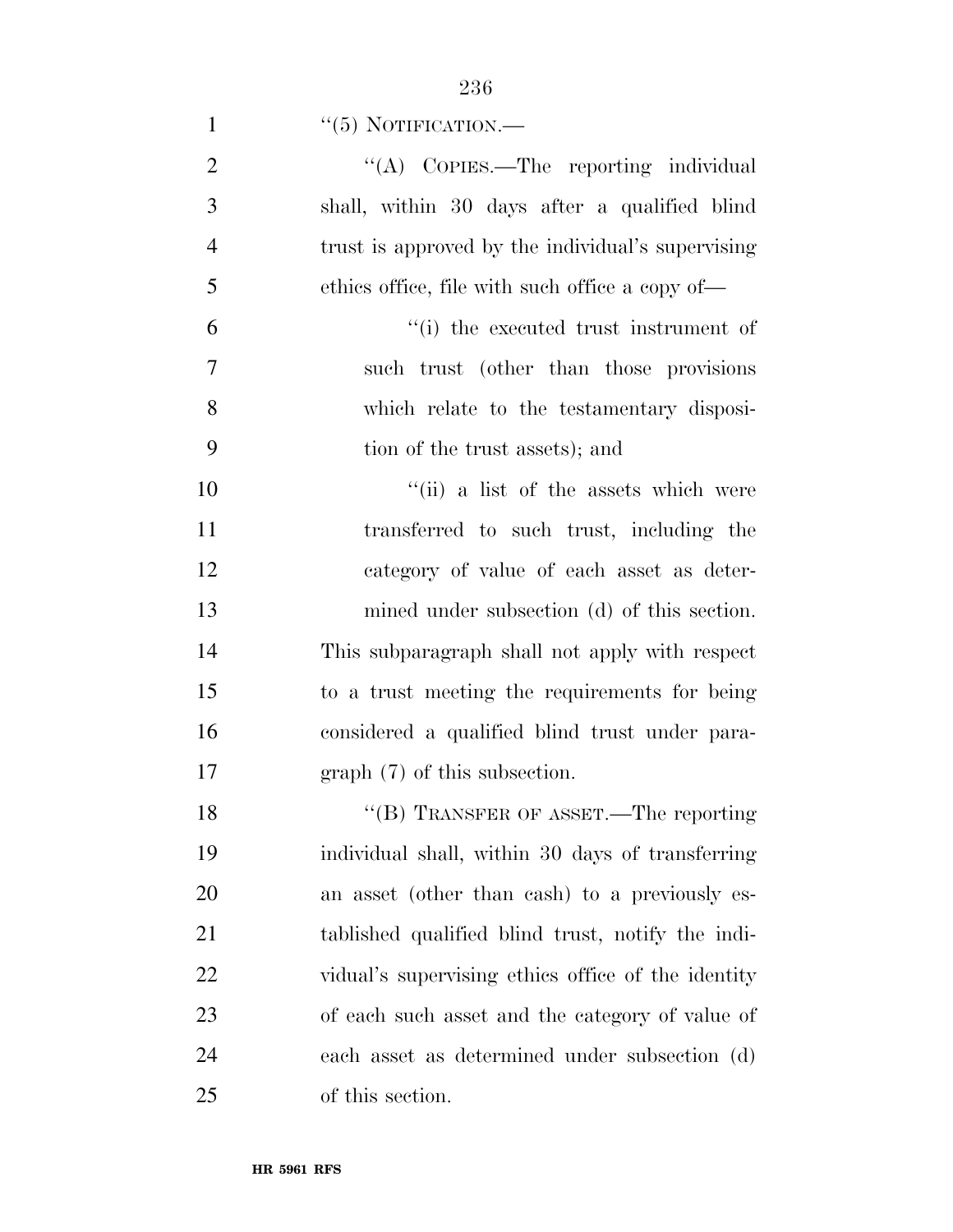| $\mathbf{1}$   | "(C) DISSOLUTION.—Within 30 days of                  |
|----------------|------------------------------------------------------|
| $\overline{2}$ | the dissolution of a qualified blind trust, a re-    |
| 3              | porting individual shall—                            |
| $\overline{4}$ | "(i) notify the individual's supervising             |
| 5              | ethics office of such dissolution; and               |
| 6              | "(ii) file with such office a copy of a              |
| 7              | list of the assets of the trust at the time          |
| 8              | of such dissolution and the category of              |
| 9              | value under subsection (d) of this section           |
| 10             | of each such asset.                                  |
| 11             | "(D) DOCUMENTS AVAILABLE<br>$_{\rm TO}$<br>PUB-      |
| 12             | LIC.—Documents filed under subparagraphs             |
| 13             | $(A)$ , $(B)$ , and $(C)$ of this paragraph and the  |
| 14             | lists provided by the trustee of assets placed in    |
| 15             | the trust by an interested party which have          |
| 16             | been sold shall be made available to the public      |
| 17             | in the same manner as a report is made avail-        |
| 18             | able under section 13107 of this title, and the      |
| 19             | provisions of that section shall apply with re-      |
| 20             | spect to such documents and lists.                   |
| 21             | "(E) COPY OF WRITTEN COMMUNICA-                      |
| 22             | TION.—A copy of each written communication           |
| 23             | with respect to the trust under paragraph            |
| 24             | $(3)(C)(vi)$ shall be filed by the person initiating |
| 25             | the communication with the reporting individ-        |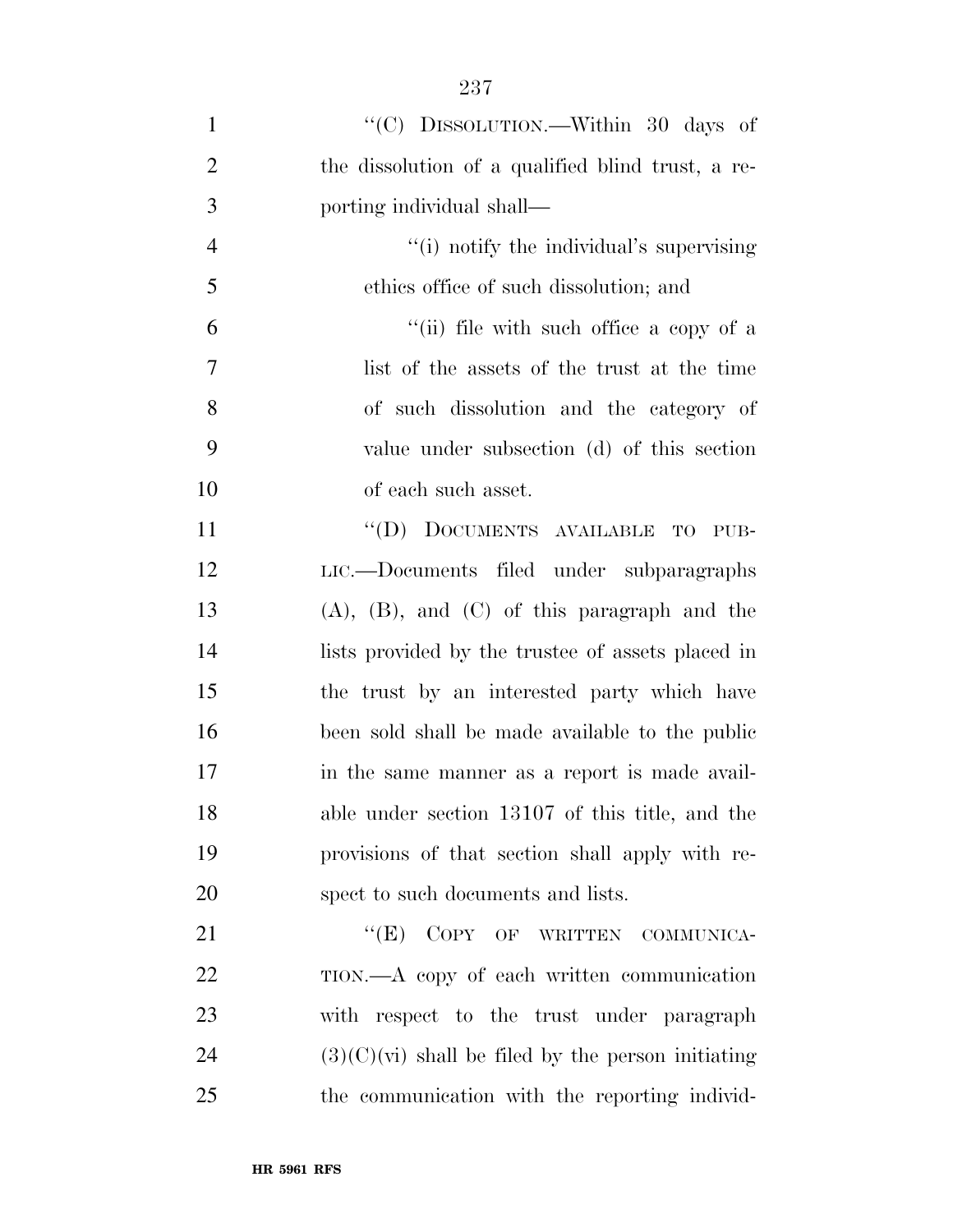| $\mathbf{1}$   | ual's supervising ethics office within 5 days of  |
|----------------|---------------------------------------------------|
| $\overline{2}$ | the date of the communication.                    |
| 3              | $``(6)$ PROHIBITIONS.—                            |
| $\overline{4}$ | "(A) TRUSTEES.—A trustee of a qualified           |
| 5              | blind trust shall not knowingly and willfully, or |
| 6              | negligently—                                      |
| 7              | "(i) disclose any information to an in-           |
| 8              | terested party with respect to such trust         |
| 9              | that may not be disclosed under paragraph         |
| 10             | $(3)$ of this subsection;                         |
| 11             | "(ii) acquire any holding the owner-              |
| 12             | ship of which is prohibited by the trust in-      |
| 13             | strument;                                         |
| 14             | "(iii) solicit advice from any inter-             |
| 15             | ested party with respect to such trust,           |
| 16             | which solicitation is prohibited by para-         |
| 17             | $graph$ (3) of this subsection or the trust       |
| 18             | agreement; or                                     |
| 19             | "(iv) fail to file any document re-               |
| 20             | quired by this subsection.                        |
| 21             | "(B) REPORTING INDIVIDUALS.—A report-             |
| 22             | ing individual shall not knowingly and willfully, |
| 23             | or negligently—                                   |
| 24             | "(i) solicit or receive any information           |
| 25             | with respect to a qualified blind trust of        |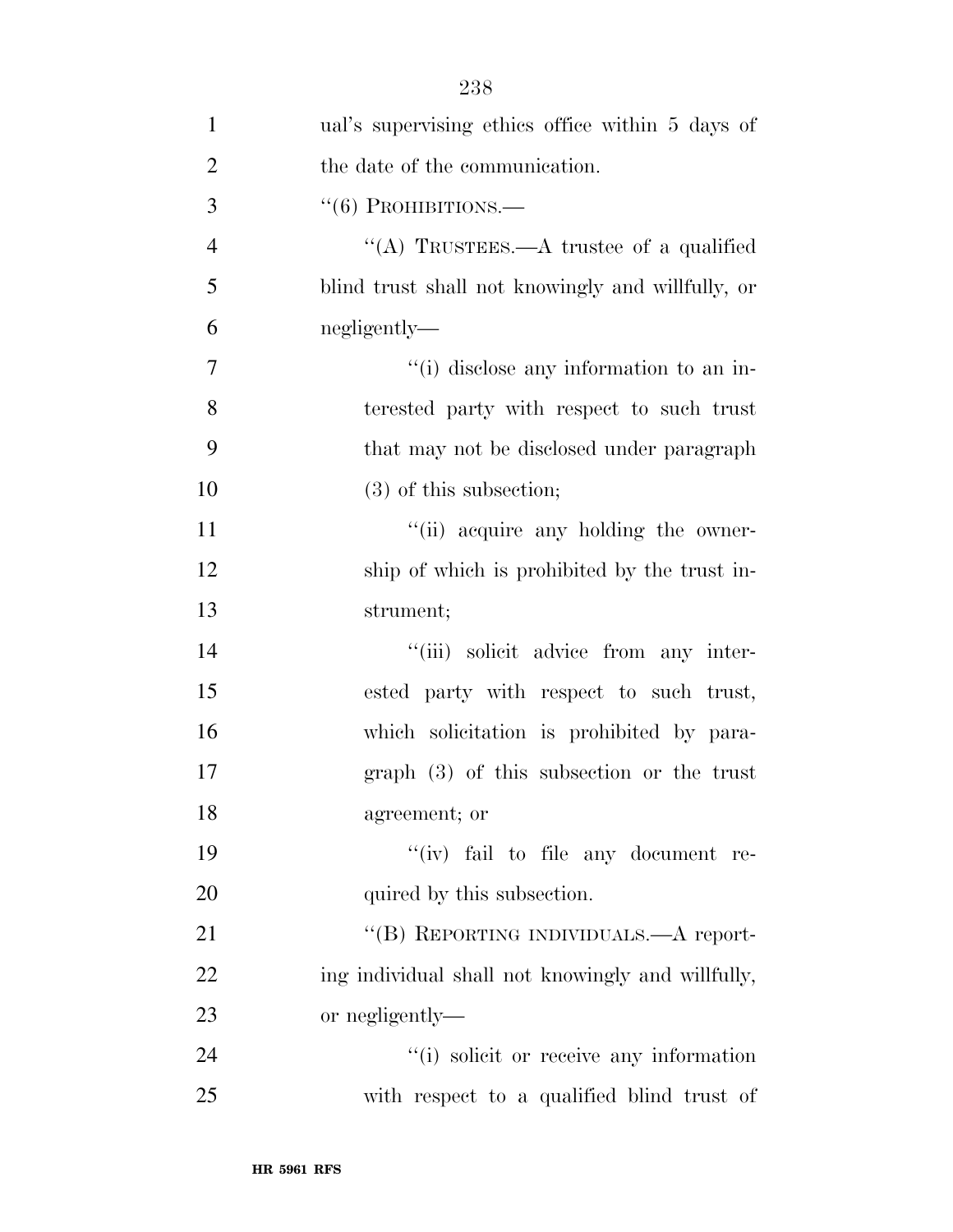| $\mathbf{1}$   | which the reporting individual is an inter-  |
|----------------|----------------------------------------------|
| $\overline{2}$ | ested party that may not be disclosed        |
| 3              | under paragraph $(3)(C)$ of this subsection; |
| $\overline{4}$ | <b>or</b>                                    |
| 5              | "(ii) fail to file any document required     |
| 6              | by this subsection.                          |
| $\overline{7}$ | "(C) CIVIL ACTIONS FOR VIOLATIONS.—          |
| 8              | "(i) KNOWING AND WILLFUL VIOLA-              |
| 9              | TIONS.—The Attorney General may bring        |
| 10             | a civil action in any appropriate United     |
| 11             | States district court against any individual |
| 12             | who knowingly and willfully violates the     |
| 13             | provisions of subparagraph $(A)$ or $(B)$ of |
| 14             | this paragraph. The court in which such      |
| 15             | action is brought may assess against such    |
| 16             | individual a civil penalty in any amount     |
| 17             | not to exceed $$10,000$ .                    |
| 18             | "(ii) NEGLIGENT VIOLATIONS.—The              |
| 19             | Attorney General may bring a civil action    |
| 20             | in any appropriate United States district    |
| 21             | court against any individual who neg-        |
| 22             | ligently violates the provisions of subpara- |
| 23             | $graph(A)$ or $(B)$ of this paragraph. The   |
| 24             | court in which such action is brought may    |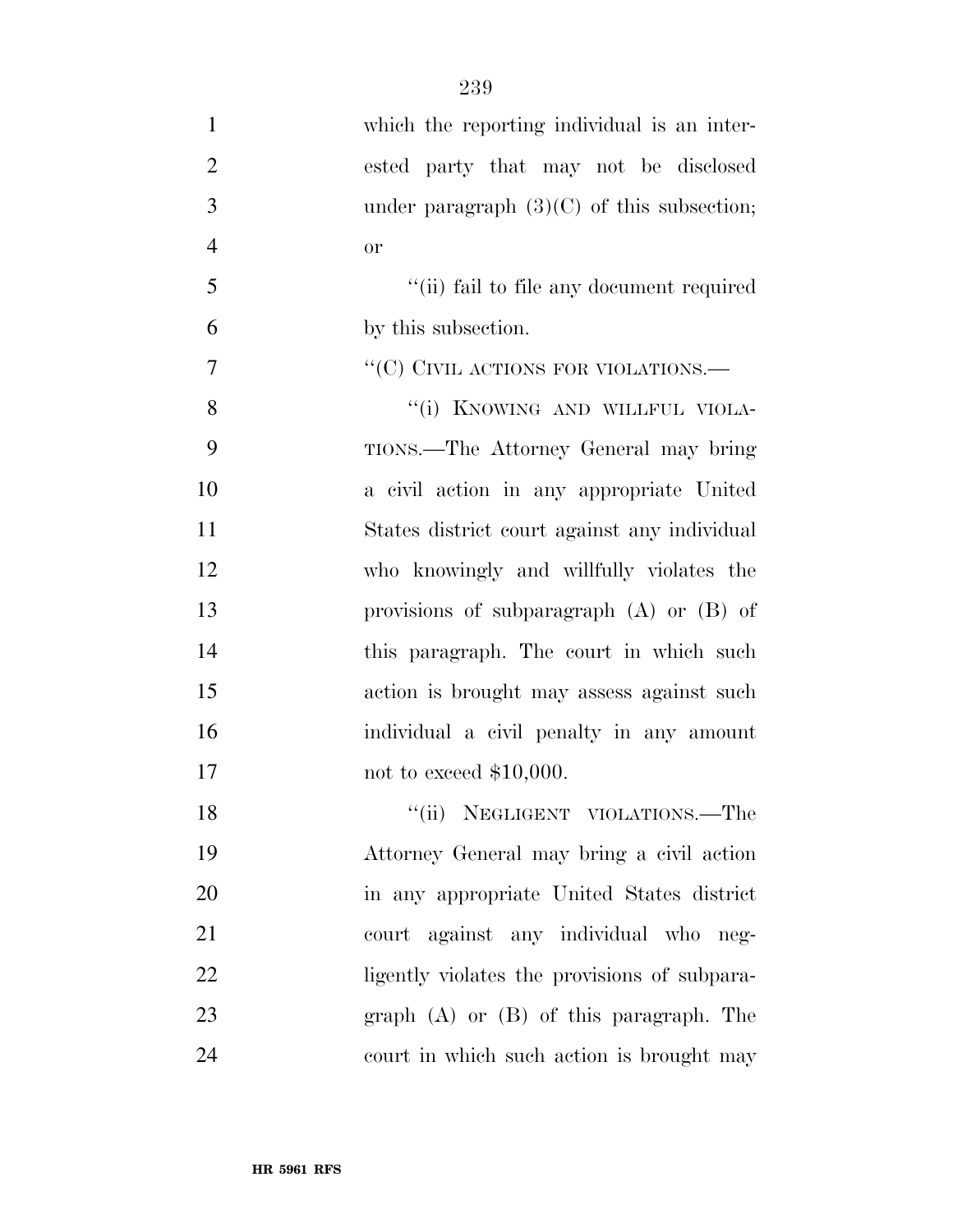| $\mathbf{1}$   | assess against such individual a civil pen-          |
|----------------|------------------------------------------------------|
| $\overline{2}$ | alty in any amount not to exceed $$5,000$ .          |
| 3              | "(7) TRUST CONSIDERED TO BE QUALIFIED                |
| 4              | BLIND TRUST.—Any trust may be considered to be       |
| 5              | a qualified blind trust if—                          |
| 6              | $\lq\lq$ the trust instrument is amended to          |
| 7              | comply with the requirements of paragraph (3)        |
| 8              | or, in the case of a trust instrument which does     |
| 9              | not by its terms permit amendment, the trust-        |
| 10             | ee, the reporting individual, and any other in-      |
| 11             | terested party agree in writing that the trust       |
| 12             | shall be administered in accordance with the re-     |
| 13             | quirements of this subsection and the trustee of     |
| 14             | such trust meets the requirements of paragraph       |
| 15             | $(3)(A)$ ; except that in the case of any interested |
| 16             | party who is a dependent child, a parent or          |
| 17             | guardian of such child may execute the agree-        |
| 18             | ment referred to in this subparagraph;               |
| 19             | $\lq\lq (B)$ a copy of the trust instrument (ex-     |
| 20             | cept testamentary provisions) and a copy of the      |
| 21             | agreement referred to in subparagraph $(A)$ , and    |
| 22             | a list of the assets held by the trust at the time   |
| 23             | of approval by the supervising ethics office, in-    |
| 24             | cluding the category of value of each asset as       |
| 25             | determined under subsection (d) of this section,     |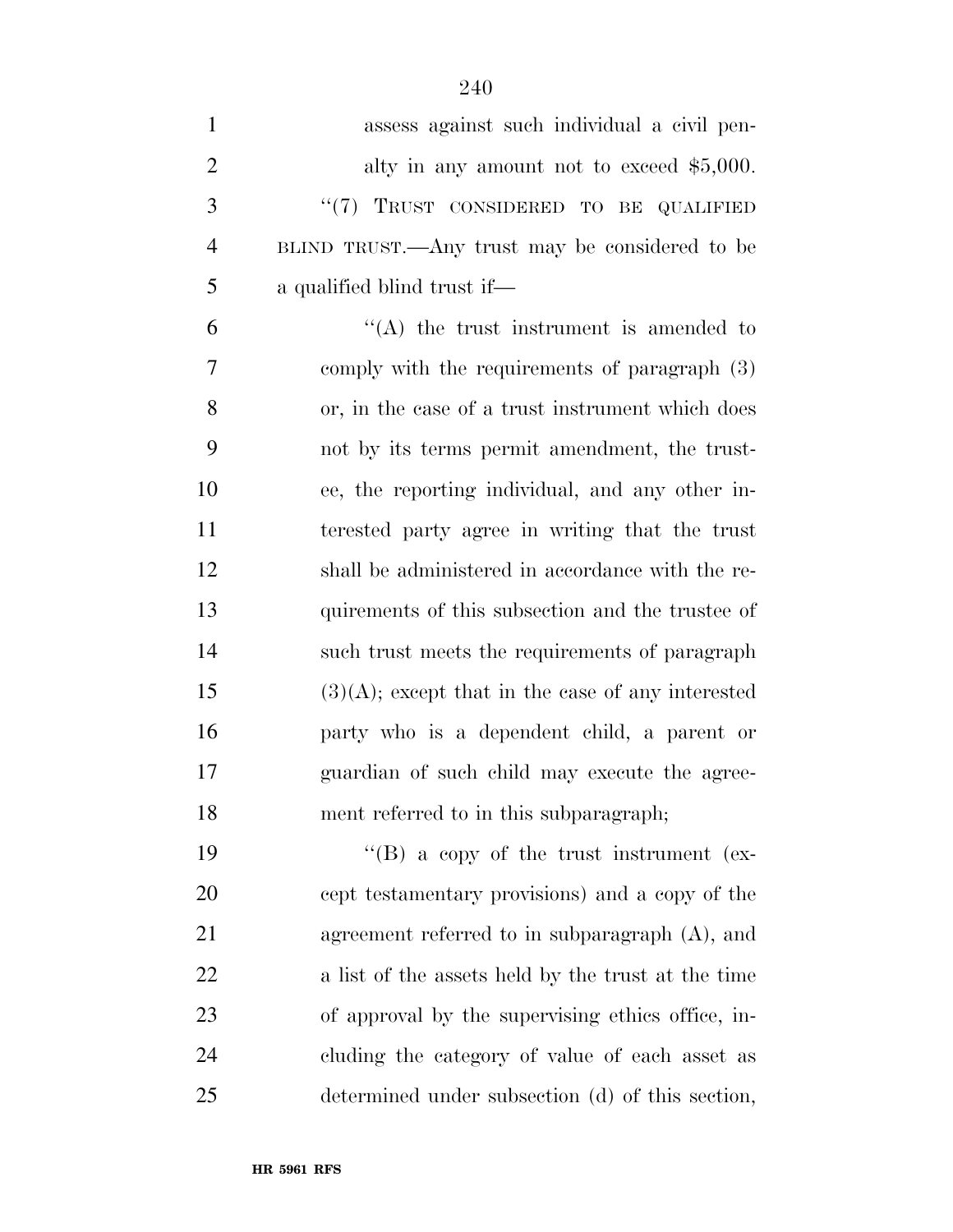| $\mathbf{1}$   | are filed with such office and made available to       |
|----------------|--------------------------------------------------------|
| $\overline{2}$ | the public as provided under paragraph $(5)(D)$        |
| 3              | of this subsection; and                                |
| $\overline{4}$ | $\cdot$ (C) the supervising ethics office deter-       |
| 5              | mines that approval of the trust arrangement           |
| 6              | as a qualified blind trust is in the particular        |
| 7              | case appropriate to assure compliance with ap-         |
| 8              | plicable laws and regulations.                         |
| 9              | "(8) EXCEPTED INVESTMENT FUNDS.—A re-                  |
| 10             | porting individual shall not be required to report the |
| 11             | financial interests held by a widely held investment   |
| 12             | fund (whether such fund is a mutual fund, regulated    |
| 13             | investment company, pension or deferred compensa-      |
| 14             | tion plan, or other investment fund)—                  |
| 15             | $\lq (A)$ if—                                          |
| 16             | "(i) the fund is publicly traded; or                   |
| 17             | "(ii) the assets of the fund are widely                |
| 18             | diversified; and                                       |
| 19             | $\lq\lq$ ) if the reporting individual neither ex-     |
| 20             | ercises control over nor has the ability to exer-      |
| 21             | cise control over the financial interests held by      |
| 22             | the fund.                                              |
| 23             | "(g) POLITICAL CAMPAIGN FUNDS.—Political cam-          |
| 24             | paign funds, including campaign receipts and expendi-  |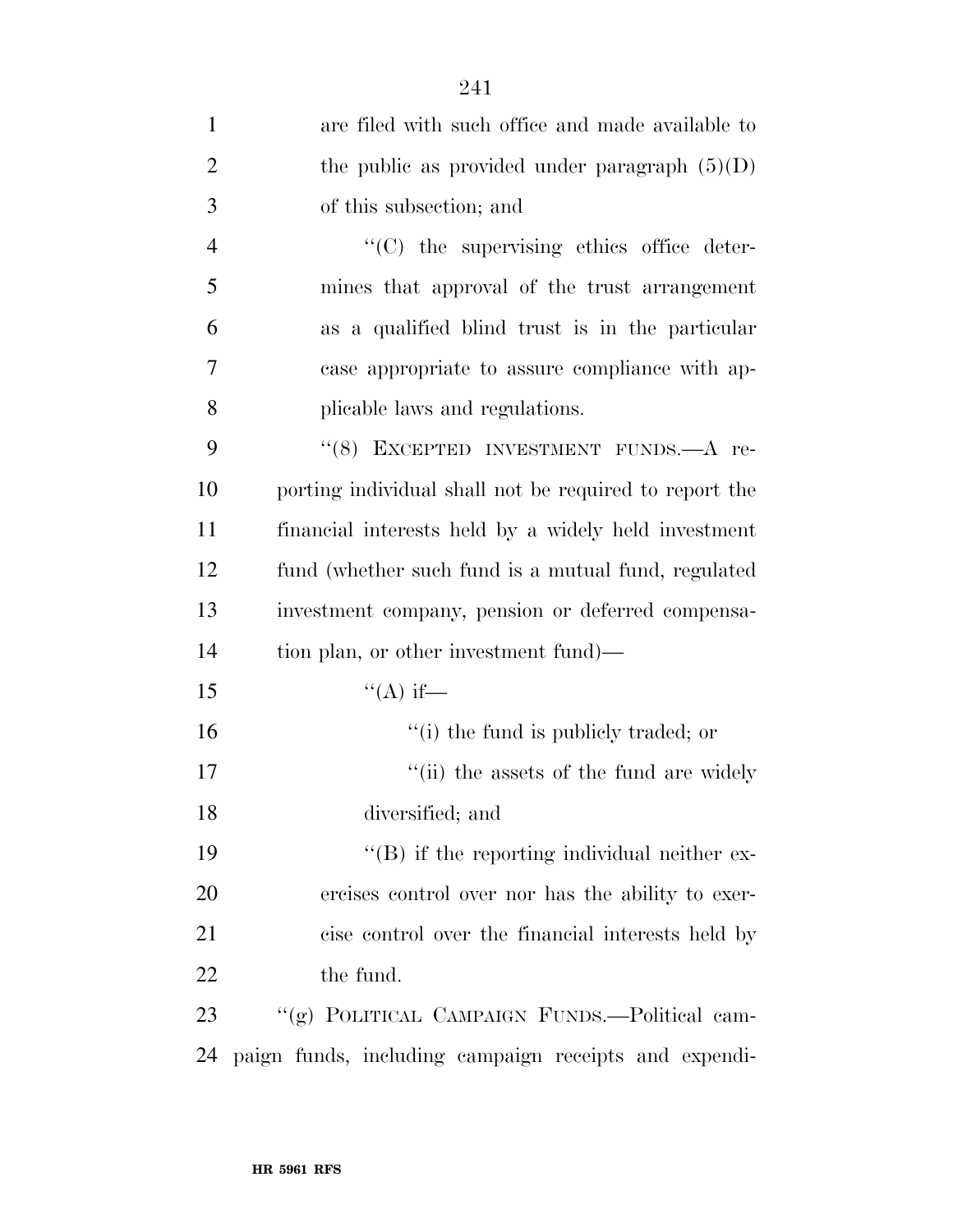tures, need not be included in any report filed pursuant to this subchapter.

 ''(h) GIFTS AND REIMBURSEMENTS RECEIVED WHILE INDIVIDUAL NOT OFFICER OR EMPLOYEE OF FEDERAL GOVERNMENT.—A report filed pursuant to sub- section (a), (d), or (e) of section 13103 of this title need not contain the information described in subparagraphs 8 (A), (B), and (C) of subsection (a)(2) with respect to gifts and reimbursements received in a period when the report- ing individual was not an officer or employee of the Fed-eral Government.

12 "(i) NON-REPORTABLE RETIREMENT BENEFITS.—A reporting individual shall not be required under this sub-chapter to report—

 ''(1) financial interests in or income derived from—

17 ''(A) any retirement system under this title (including the Thrift Savings Plan under sub-chapter III of chapter 84 of this title); or

20 "(B) any other retirement system main- tained by the United States for officers or em- ployees of the United States, including the President, or for members of the uniformed services; or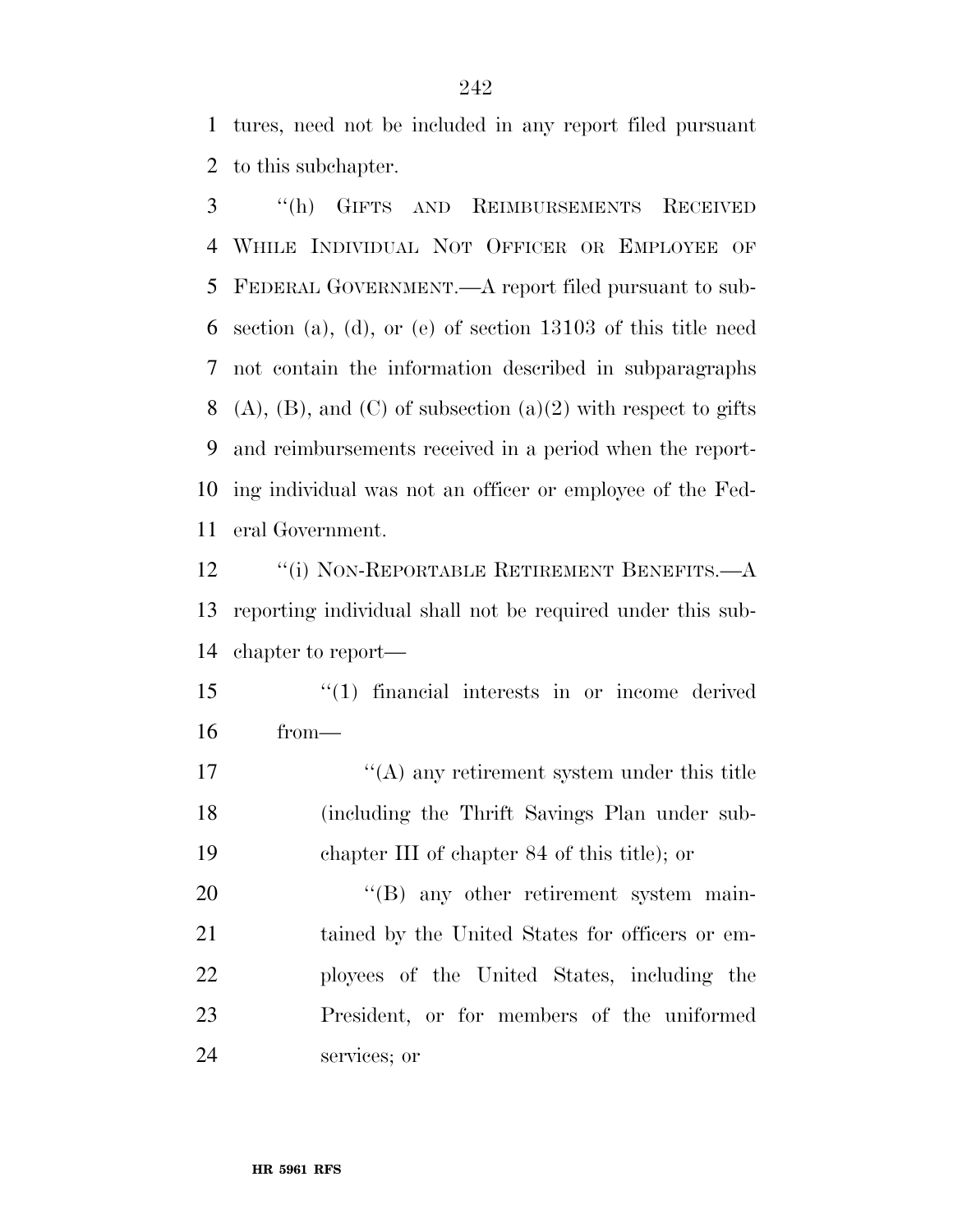1 ''(2) benefits received under the Social Security Act (42 U.S.C. 301 et seq.).

## **''§ 13105. Filing of reports**

 ''(a) REPORTS FILED WITH DESIGNATED AGENCY ETHICS OFFICIAL.—Except as otherwise provided in this section, the reports required under this subchapter shall be filed by the reporting individual with the designated agency ethics official at the agency by which the reporting individual is employed (or in the case of an individual de- scribed in section 13103(e) of this title, was employed) or in which the individual will serve. The date any report is received (and the date of receipt of any supplemental report) shall be noted on such report by the designated agency ethics official.

 ''(b) REPORTS FILED WITH DIRECTOR OF OFFICE OF GOVERNMENT ETHICS.—The President, the Vice President, and independent counsel and persons appointed by independent counsel under chapter 40 of title 28, shall file reports required under this subchapter with the Direc-tor of the Office of Government Ethics.

21 "(c) COPIES OF REPORTS TRANSMITTED TO THE OF- FICE OF GOVERNMENT ETHICS.—Copies of the reports re- quired to be filed under this subchapter by the Postmaster General, the Deputy Postmaster General, the Governors of the Board of Governors of the United States Postal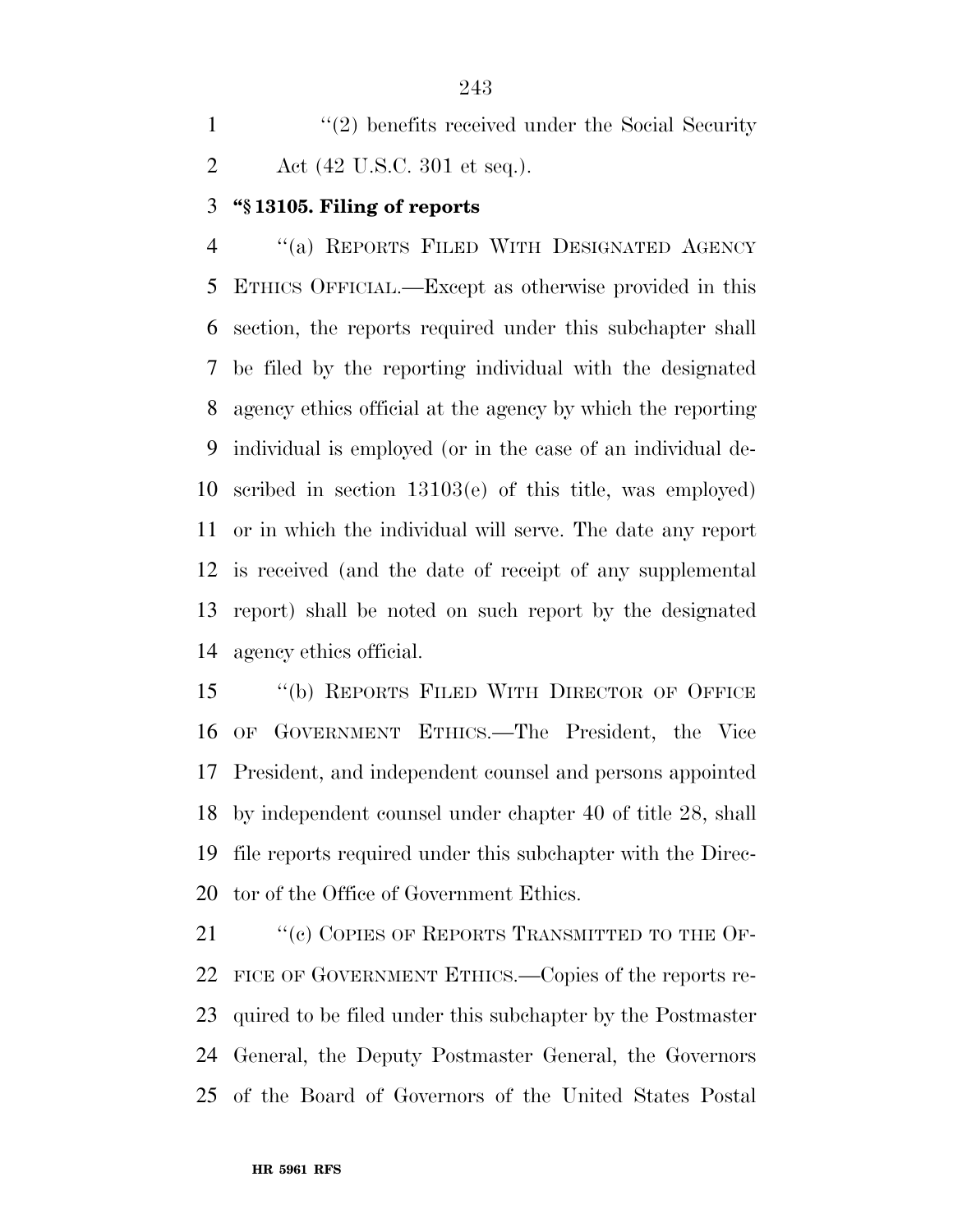Service, designated agency ethics officials, employees de-2 scribed in section  $105(a)(2)(A)$  or (B),  $106(a)(1)(A)$  or 3 (B), or  $107(a)(1)(A)$  or  $(b)(1)(A)(i)$  of title 3, candidates for the office of President or Vice President and officers and employees in (and nominees to) offices or positions which require confirmation by the Senate or by both Houses of Congress other than individuals nominated to be judicial officers and those referred to in subsection (f) shall be transmitted to the Director of the Office of Gov- ernment Ethics. The Director shall forward a copy of the report of each nominee to the congressional committee considering the nomination.

 ''(d) AVAILABILITY TO PUBLIC.—Reports required to be filed under this subchapter by the Director of the Office of Government Ethics shall be filed in the Office of Gov- ernment Ethics and, immediately after being filed, shall be made available to the public in accordance with this subchapter.

 ''(e) REPORTS FILED WITH FEDERAL ELECTION COMMISSION.—Each individual identified in section 13103(c) of this title who is a candidate for nomination or election to the Office of President or Vice President shall file the reports required by this subchapter with the Federal Election Commission.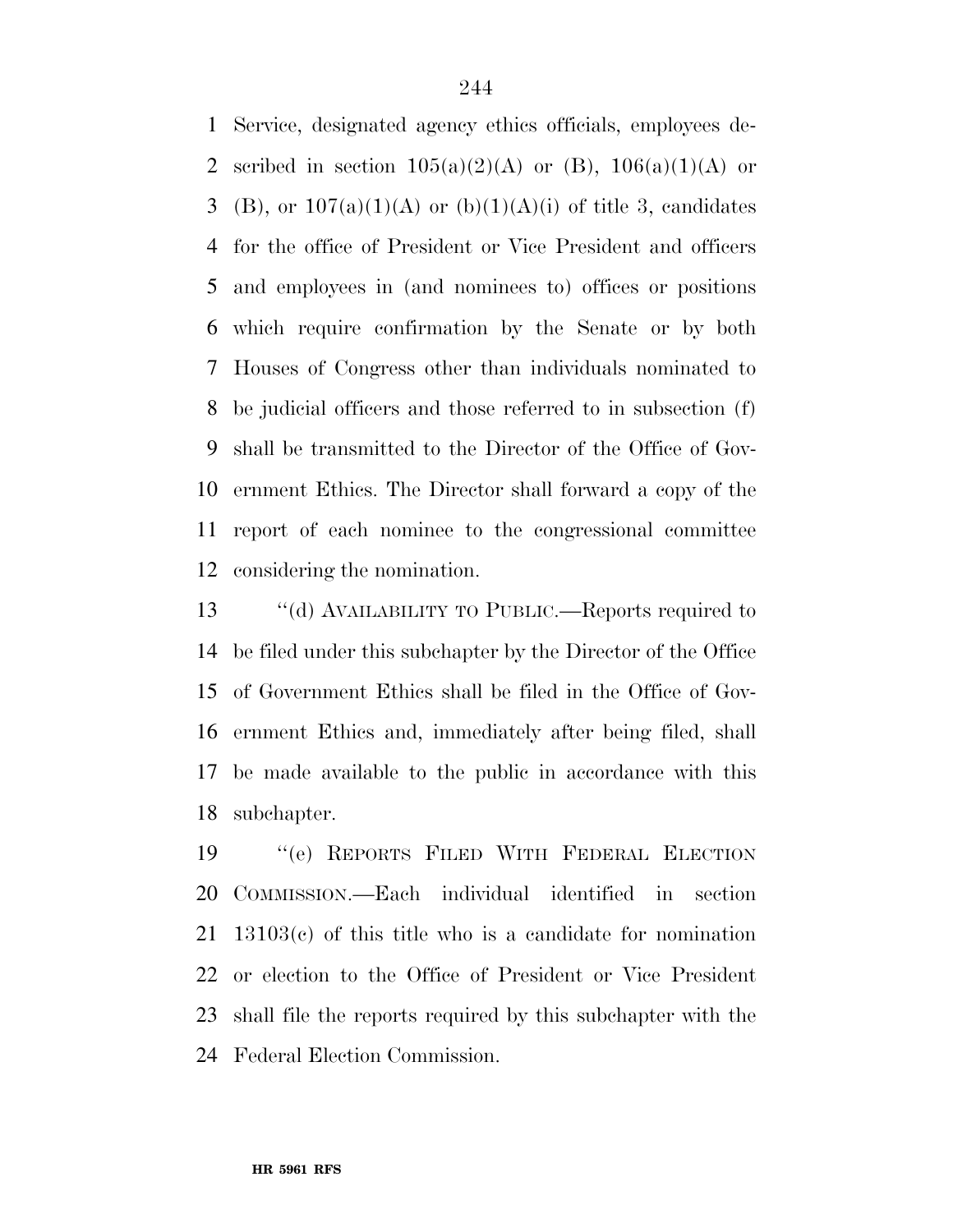| $\mathbf{1}$   | "(f) REPORTS FILED WITH SECRETARY CON-                                                          |
|----------------|-------------------------------------------------------------------------------------------------|
| $\overline{2}$ | CERNED.—Reports required of members of the uniformed                                            |
| 3              | services shall be filed with the Secretary concerned.                                           |
| 4              | "(g) FORMS FOR REPORTING.—Each supervising                                                      |
| 5              | ethics office shall develop and make available forms for                                        |
| 6              | reporting the information required by this subchapter.                                          |
| 7              | "(h) REPORTS FILED BY CERTAIN GOVERNMENT                                                        |
| 8              | OFFICIALS.—                                                                                     |
| 9              | OFFICIALS WITH WHOM REPORTS<br>``(1)<br>ARE                                                     |
| 10             | FILED.                                                                                          |
| 11             | "(A) REPORTS BY MEMBERS AND STAFF                                                               |
| 12             | OF CONGRESS.                                                                                    |
| 13             | $``(i)$ In GENERAL.—                                                                            |
| 14             | ``(I)<br>REPORTS FILED<br><b>WITH</b>                                                           |
| 15             | $\overline{\text{OF}}$<br><b>HOUSE</b><br>$\overline{\text{OF}}$<br><b>CLERK</b><br>THE<br>REP- |
| 16             | RESENTATIVES.—The reports required                                                              |
| 17             | under this subchapter shall be filed by                                                         |
| 18             | a reporting individual with the Clerk                                                           |
| 19             | of the House of Representatives, in                                                             |
| 20             | the case of a Representative in Con-                                                            |
| 21             | gress, a Delegate to Congress, the                                                              |
| 22             | Resident Commissioner from Puerto                                                               |
| 23             | Rico, an officer or employee of the                                                             |
| 24             | Congress whose compensation is dis-                                                             |
| 25             | bursed by the Chief Administrative                                                              |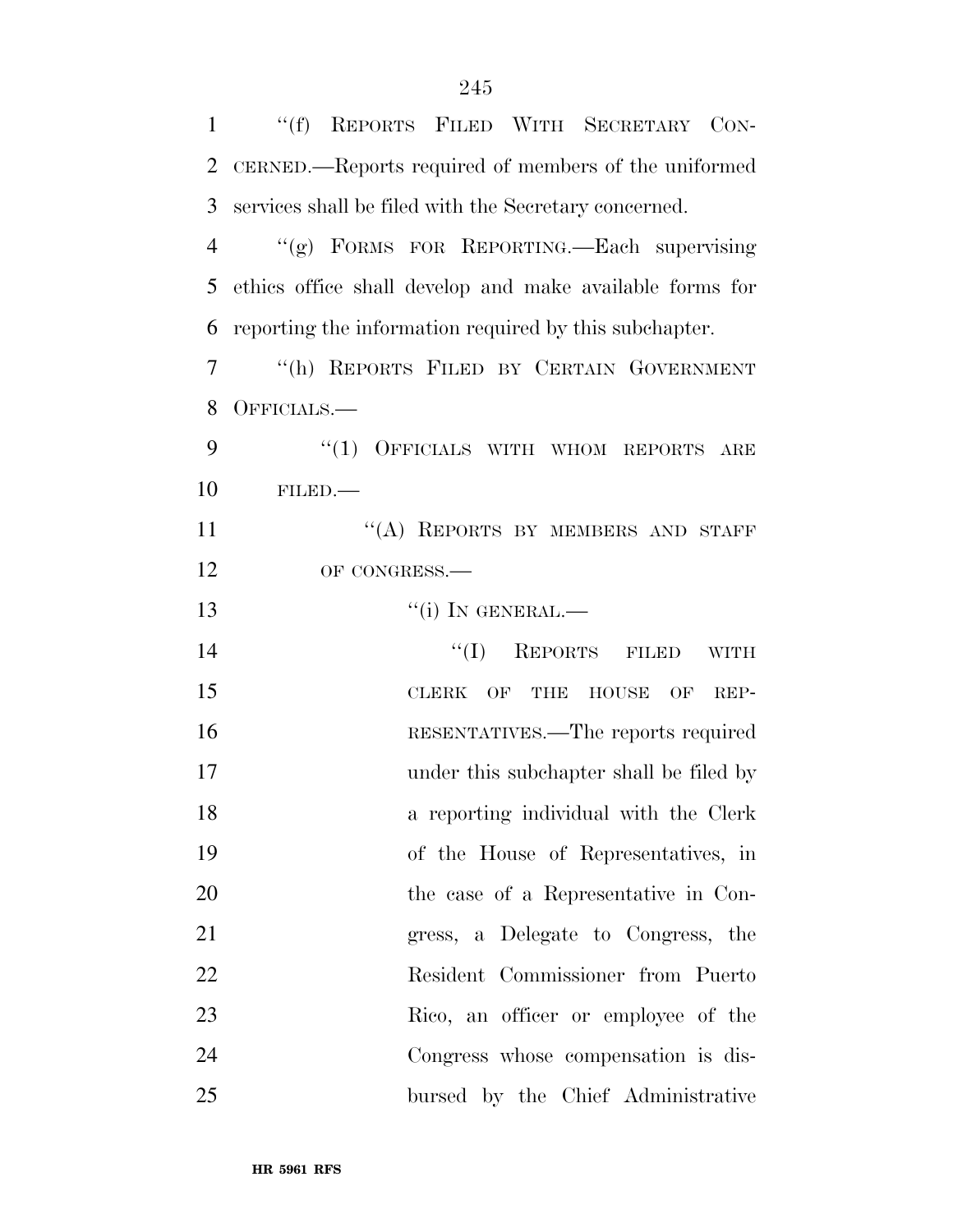| $\mathbf{1}$   | Officer of the House of Representa-      |
|----------------|------------------------------------------|
| $\overline{2}$ | tives, an officer or employee of the Ar- |
| 3              | chitect of the Capitol, the United       |
| $\overline{4}$ | States Capitol Police, the United        |
| 5              | States Botanic Garden, the Congres-      |
| 6              | sional Budget Office, the Government     |
| 7              | Publishing Office, the Library of Con-   |
| 8              | gress, or the Copyright Royalty Tri-     |
| 9              | bunal (including any individual termi-   |
| 10             | nating service, under section $13103(e)$ |
| 11             | of this title, in any office or position |
| 12             | referred to in this subclause), or an    |
| 13             | individual<br>described in<br>section    |
| 14             | $13103(c)$ of this title who is a can-   |
| 15             | didate for nomination or election as a   |
| 16             | Representative in Congress, a Dele-      |
| 17             | gate to Congress, or the Resident        |
| 18             | Commissioner from Puerto Rico.           |
| 19             | "(II) REPORTS FILED WITH SEC-            |
| 20             | RETARY OF THE SENATE.-The re-            |
| 21             | ports required under this subchapter     |
| 22             | shall be filed by a reporting individual |
| 23             | with the Secretary of the Senate, in     |
| 24             | the case of a Senator, an officer or     |
| 25             | employee of the Congress whose com-      |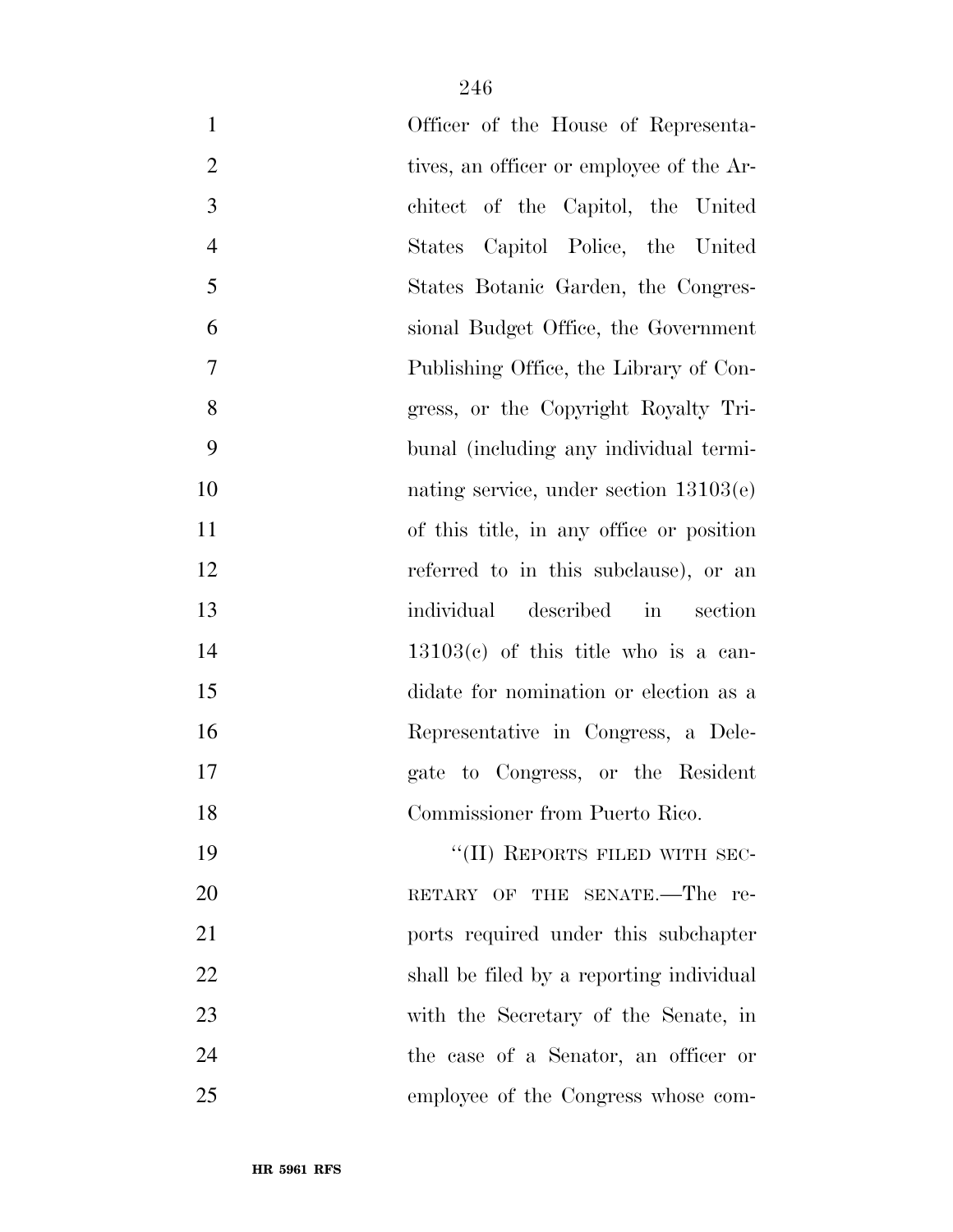| $\mathbf{1}$   | pensation is disbursed by the Sec-           |
|----------------|----------------------------------------------|
| $\overline{2}$ | retary of the Senate, an officer or em-      |
| 3              | ployee of the Government Account-            |
| $\overline{4}$ | ability Office, the Office of Tech-          |
| 5              | nology Assessment, or the Office of          |
| 6              | the Attending Physician (including)          |
| $\overline{7}$ | any individual terminating service,          |
| 8              | under section $13103(e)$ of this title, in   |
| 9              | any office or position referred to in        |
| 10             | this subclause), or an individual de-        |
| 11             | scribed in section $13103(c)$ of this        |
| 12             | title who is a candidate for nomina-         |
| 13             | tion or election as a Senator.               |
| 14             | "(ii) OTHER REPORTS.—In the case             |
| 15             | of an officer or employee of the Congress    |
| 16             | as described under section $13103(f)(10)$ of |
| 17             | this title who is employed by an agency or   |
| 18             | commission established in the legislative    |
| 19             | branch after November 30, 1989, the re-      |
| 20             | ports required under this subchapter shall   |
| 21             | be filed by a reporting individual with—     |
| 22             | "(I) the Secretary of the Senate             |
| 23             | or the Clerk of the House of Rep-            |
| 24             | resentatives, as the case may be, as         |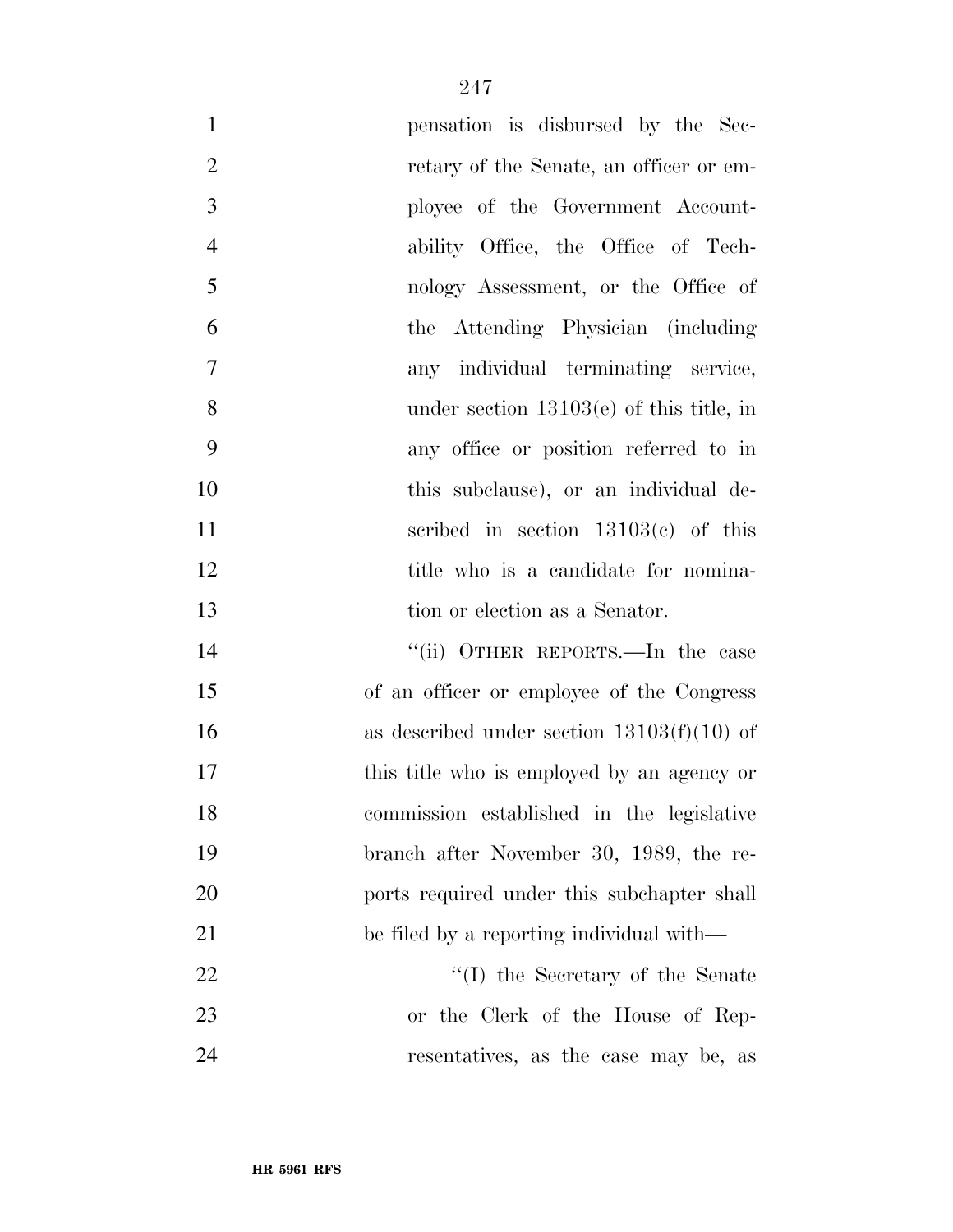| $\mathbf{1}$   | designated in the statute establishing                |
|----------------|-------------------------------------------------------|
| $\overline{2}$ | such agency or commission; or                         |
| 3              | "(II) if such statute does not                        |
| $\overline{4}$ | designate such committee, the Sec-                    |
| 5              | retary of the Senate for agencies and                 |
| 6              | commissions established in even num-                  |
| 7              | bered calendar years, and the Clerk of                |
| 8              | House of Representatives for<br>the                   |
| 9              | agencies and commissions established                  |
| 10             | in odd numbered calendar years.                       |
| 11             | "(B) REPORTS FILED WITH JUDICIAL CON-                 |
| 12             | FERENCE.—The reports required under this              |
| 13             | subchapter shall be filed by a reporting indi-        |
| 14             | vidual with the Judicial Conference with regard       |
| 15             | to a judicial officer or employee described under     |
| 16             | paragraphs $(11)$ and $(12)$ of section $13103(f)$ of |
| 17             | title (including individuals terminating<br>this      |
| 18             | service in such office or position under section      |
| 19             | $13103(e)$ of this title or immediately preceding     |
| 20             | service in such office or position).                  |
| 21             | "(2) DATE REPORT RECEIVED.—The date any               |
| 22             | report is received (and the date of receipt of any    |
| 23             | supplemental report) shall be noted on such report    |
| 24             | by such committee.                                    |
| 25             | "(i) COPIES OF REPORTS TO STATE OFFICERS.—            |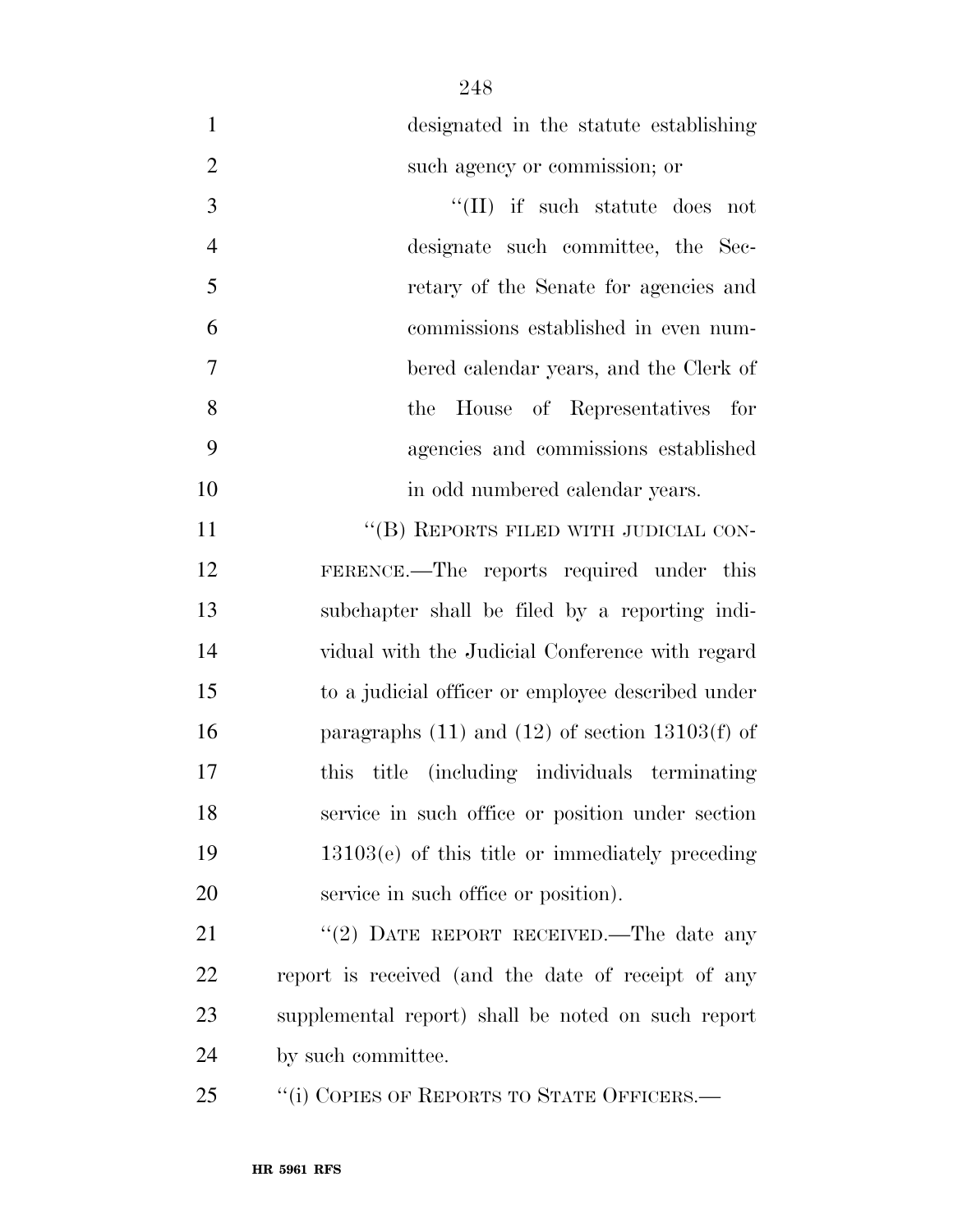1 "(1) IN GENERAL.—A copy of each report filed under this subchapter by a Member or an individual who is a candidate for the office of Member shall be sent by the Clerk of the House of Representatives or Secretary of the Senate, as the case may be, to the appropriate State officer designated under section 312(a) of the Federal Election Campaign Act of 1971 (52 U.S.C. 30113(a)) of the State represented by the Member or in which the individual is a can- didate, as the case may be, within the 30-day period beginning on the day the report is filed with the Clerk or Secretary.

13 "(2) EXCEPTION FOR ELECTRONICALLY FILED REPORTS.—The requirements of paragraph (1) do not apply to any report filed under this subchapter which is filed electronically and for which there is online public access, in accordance with the systems developed by the Secretary and Sergeant at Arms of the Senate and the Clerk of the House of Represent-atives under section 8(b) of the STOCK Act.

21 "(j) COPIES OF REPORTS TO ETHICS COMMIT-TEES.—

23 "(1) HOUSE OF REPRESENTATIVES.—A copy of each report filed under this subchapter with the Clerk of the House of Representatives shall be sent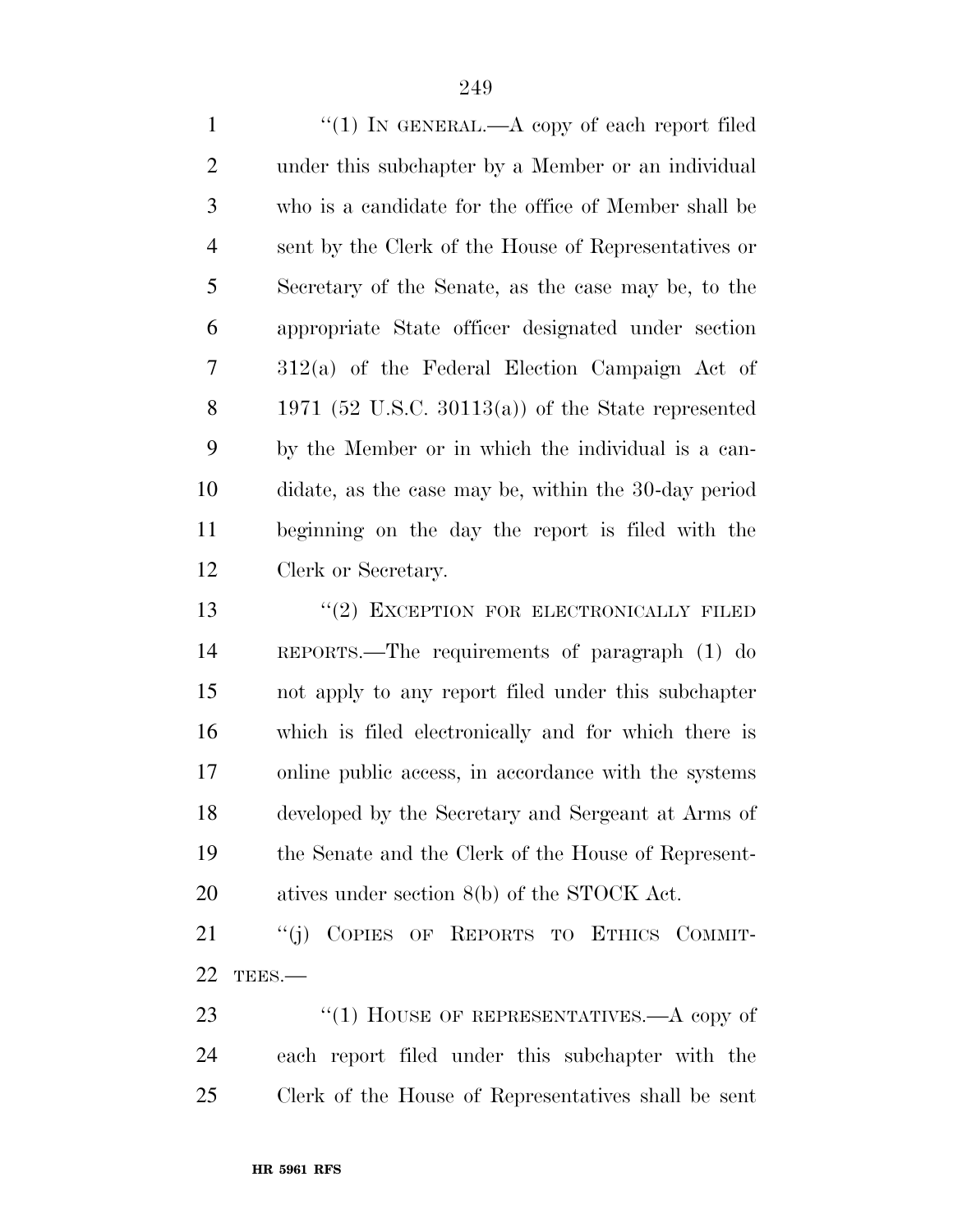by the Clerk to the Committee on Ethics of the House of Representatives within the 7-day period beginning on the day the report is filed.

4 "(2) SENATE.—A copy of each report filed under this subchapter with the Secretary of the Sen- ate shall be sent by the Secretary to the Select Com- mittee on Ethics of the Senate within the 7-day pe-riod beginning on the day the report is filed.

9 "(k) ASSISTANCE OF FEDERAL ELECTION COMMIS- SION.—In carrying out their responsibilities under this subchapter with respect to candidates for office, the Clerk of the House of Representatives and the Secretary of the Senate shall avail themselves of the assistance of the Fed- eral Election Commission. The Commission shall make available to the Clerk and the Secretary on a regular basis a complete list of names and addresses of all candidates registered with the Commission, and shall cooperate and coordinate its candidate information and notification pro- gram with the Clerk and the Secretary to the greatest ex-tent possible.

 ''(l) PERIODIC TRANSACTION REPORTS.—Not later than 30 days after receiving notification of any trans- action required to be reported under section 24 13104(a)(5)(B of this title, but in no case later than days after such transaction, the following persons, if re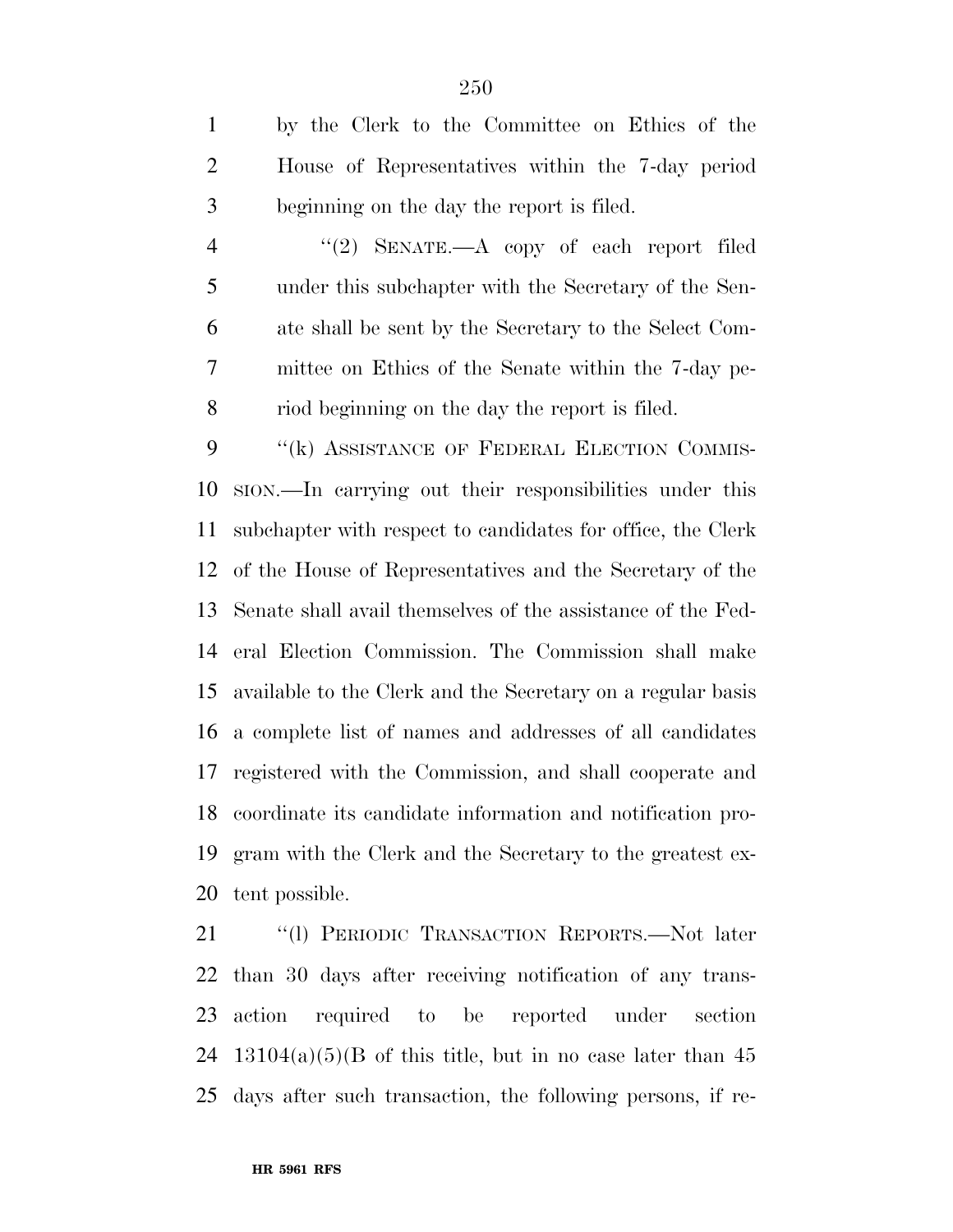quired to file a report under any subsection of section 13103 of this title, subject to any waivers and exclusions, shall file a report of the transaction:

- 4  $\frac{4}{1}$  The President.
- ''(2) The Vice President.

 ''(3) Each officer or employee in the executive branch, including a special Government employee as defined in section 202 of title 18, who occupies a po- sition classified above GS–15 of the General Sched- ule or, in the case of positions not under the General Schedule, for which the rate of basic pay is equal to or greater than 120 percent of the minimum rate of basic pay payable for GS–15 of the General Sched- ule; each member of a uniformed service whose pay grade is at or in excess of O–7 under section 201 of title 37; and each officer or employee in any other position determined by the Director of the Office of Government Ethics to be of equal classification.

19 ''(4) Each employee appointed pursuant to sec-20 tion 3105 of this title.

21 ''(5) Any employee not described in paragraph (3) who is in a position in the executive branch which is excepted from the competitive service by reason of being of a confidential or policymaking character, except that the Director of the Office of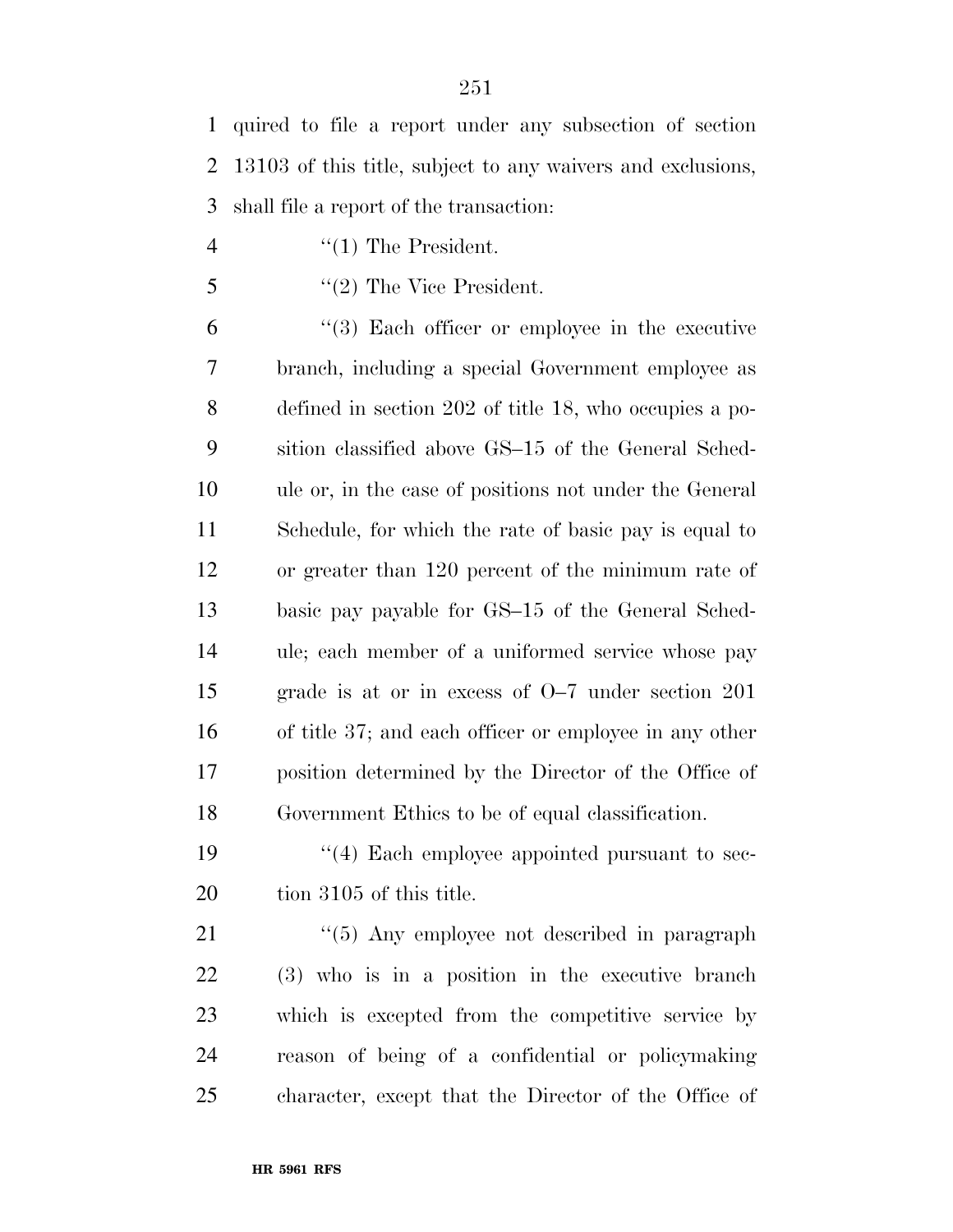Government Ethics may, by regulation, exclude from the application of this paragraph any individual, or group of individuals, who are in such positions, but only in cases in which the Director determines such exclusion would not affect adversely the integrity of the Government or the public's confidence in the in-tegrity of the Government.

8 "(6) The Postmaster General, the Deputy Post- master General, each Governor of the Board of Gov- ernors of the United States Postal Service and each officer or employee of the United States Postal Serv- ice or Postal Regulatory Commission who occupies a position for which the rate of basic pay is equal to or greater than 120 percent of the minimum rate of basic pay payable for GS–15 of the General Sched-ule.

17  $\frac{17}{2}$  The Director of the Office of Government Ethics and each designated agency ethics official.

 ''(8) Any civilian employee not described in paragraph (3), employed in the Executive Office of the President (other than a special Government em- ployee as defined in section 202 of title 18) who holds a commission of appointment from the Presi-dent.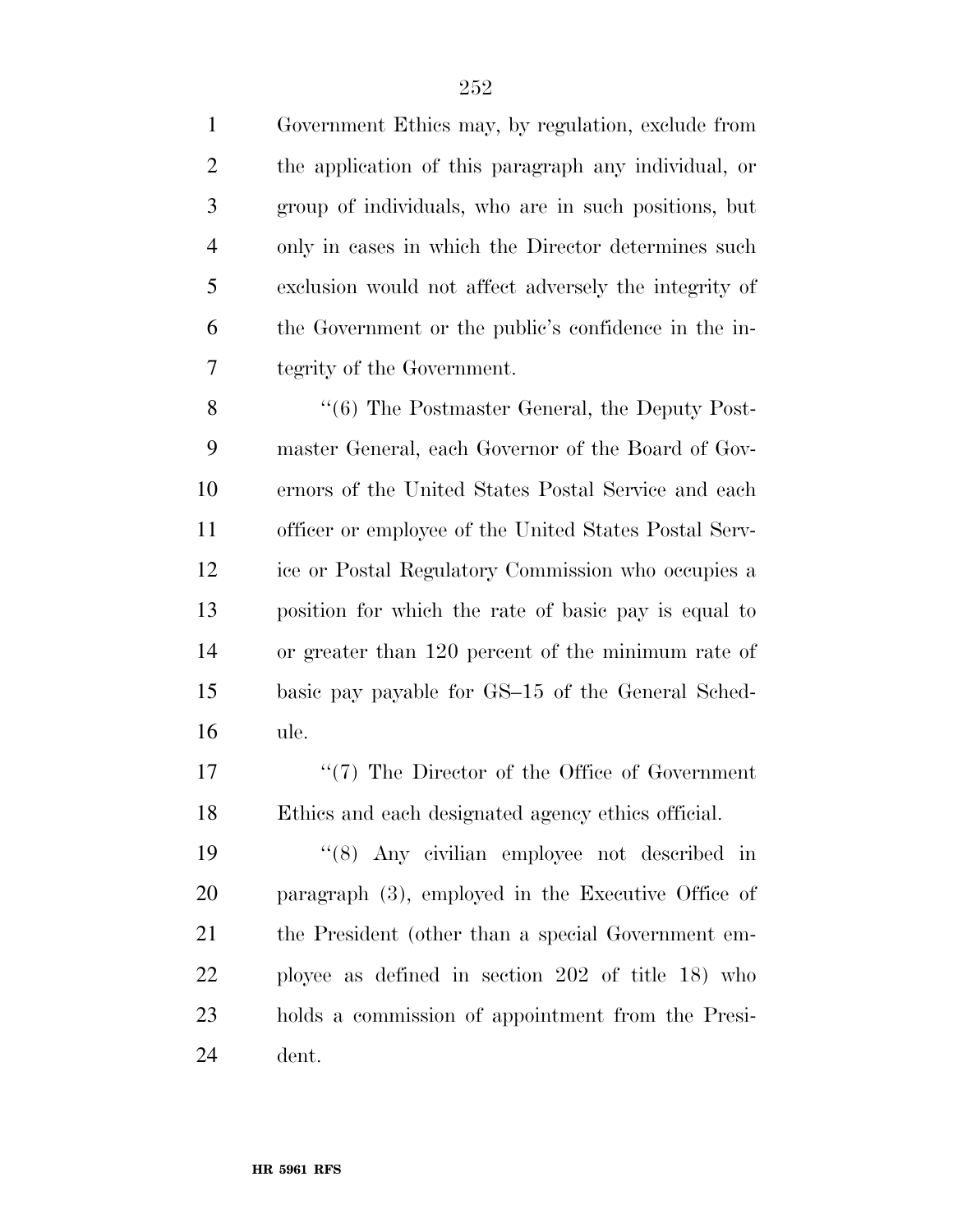| $\mathbf{1}$   | $\lq(9)$ A Member of Congress, as defined under       |
|----------------|-------------------------------------------------------|
| $\overline{2}$ | section 13101 of this title.                          |
| 3              | $\lq(10)$ An officer or employee of the Congress,     |
| $\overline{4}$ | as defined under section 13101 of this title.         |
| 5              | "§13106. Failure to file or filing false reports      |
| 6              | "(a) VIOLATION.—                                      |
| 7              | "(1) CIVIL ACTIONS.—The Attorney General              |
| 8              | may bring a civil action in any appropriate United    |
| 9              | States district court against any individual who      |
| 10             | knowingly and willfully falsifies or who knowingly    |
| 11             | and willfully fails to file or report any information |
| 12             | that such individual is required to report pursuant   |
| 13             | to section 13104 of this title. The court in which    |
| 14             | such action is brought may assess against such indi-  |
| 15             | vidual a civil penalty in any amount, not to exceed   |
| 16             | \$50,000.                                             |
| 17             | $``(2)$ VIOLATIONS AND PENALTIES.-                    |
| 18             | "(A) VIOLATIONS.—It shall be unlawful                 |
| 19             | for any person to knowingly and willfully—            |
| 20             | "(i) falsify any information that such                |
| 21             | person is required to report under section            |
| 22             | 13104 of this title; and                              |
| 23             | "(ii) fail to file or report any informa-             |
| 24             | tion that such person is required to report           |
| 25             | under section 13104 of this title.                    |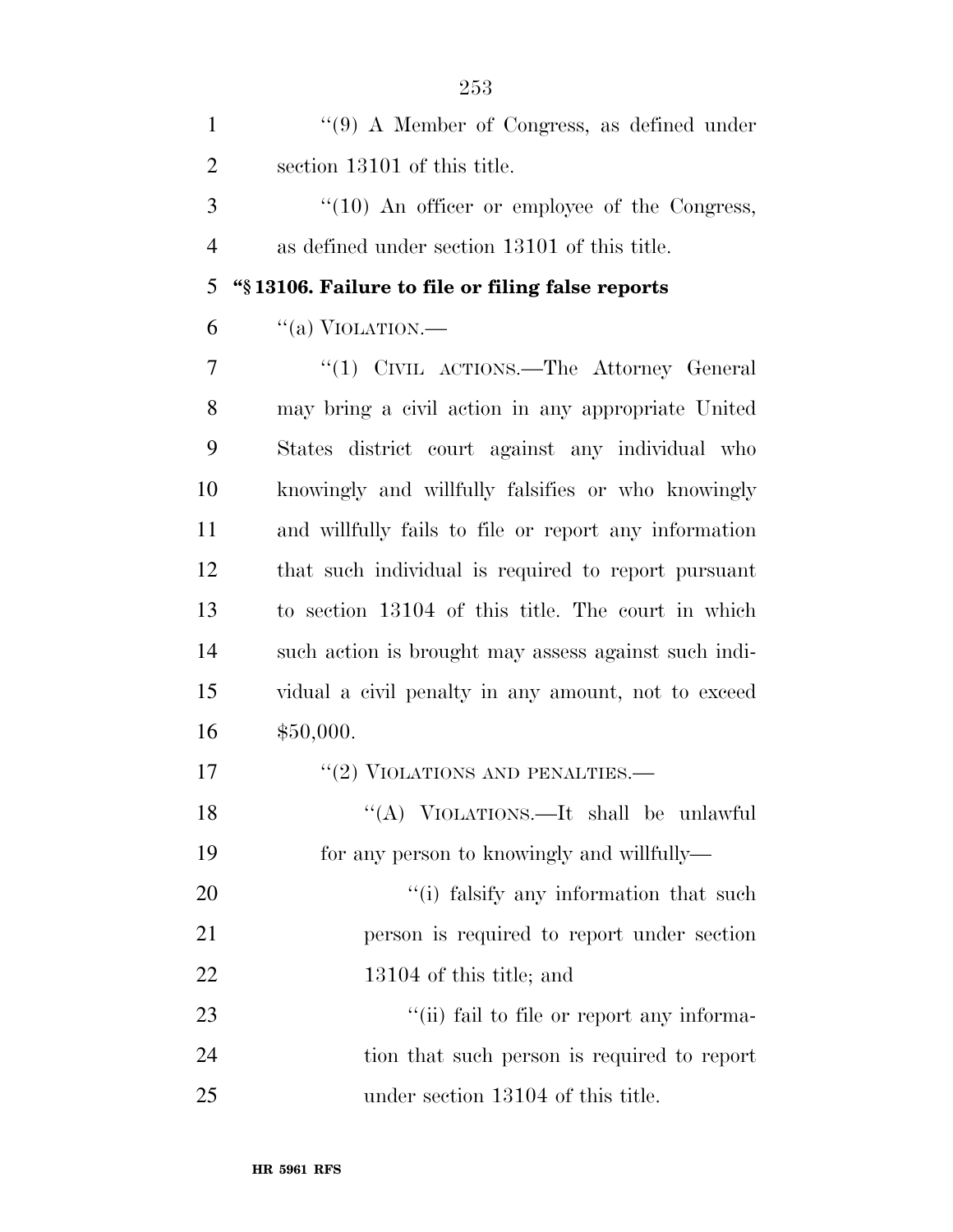1 ''(B) PENALTIES.—Any person who—  $\frac{1}{1}$  (i) violates subparagraph  $(A)(i)$  shall be fined under title 18, imprisoned for not more than 1 year, or both; and  $\qquad$  ''(ii) violates subparagraph  $(A)(ii)$  shall be fined under title 18. ''(b) REFERRAL TO ATTORNEY GENERAL.—The head of each agency, each Secretary concerned, the Director of the Office of Government Ethics, each congressional ethics committee, or the Judicial Conference, as the case may be, shall refer to the Attorney General the name of any individual which such official or committee has reasonable cause to believe has willfully failed to file a report or has willfully falsified or willfully failed to file information re- quired to be reported. Whenever the Judicial Conference refers a name to the Attorney General under this sub- section, the Judicial Conference also shall notify the judi-cial council of the circuit in which the named individual

 ''(c) PERSONNEL ACTION.—The President, the Vice President, the Secretary concerned, the head of each agen- cy, the Office of Personnel Management, a congressional ethics committee, and the Judicial Conference, may take any appropriate personnel or other action in accordance with applicable law or regulation against any individual

serves of the referral.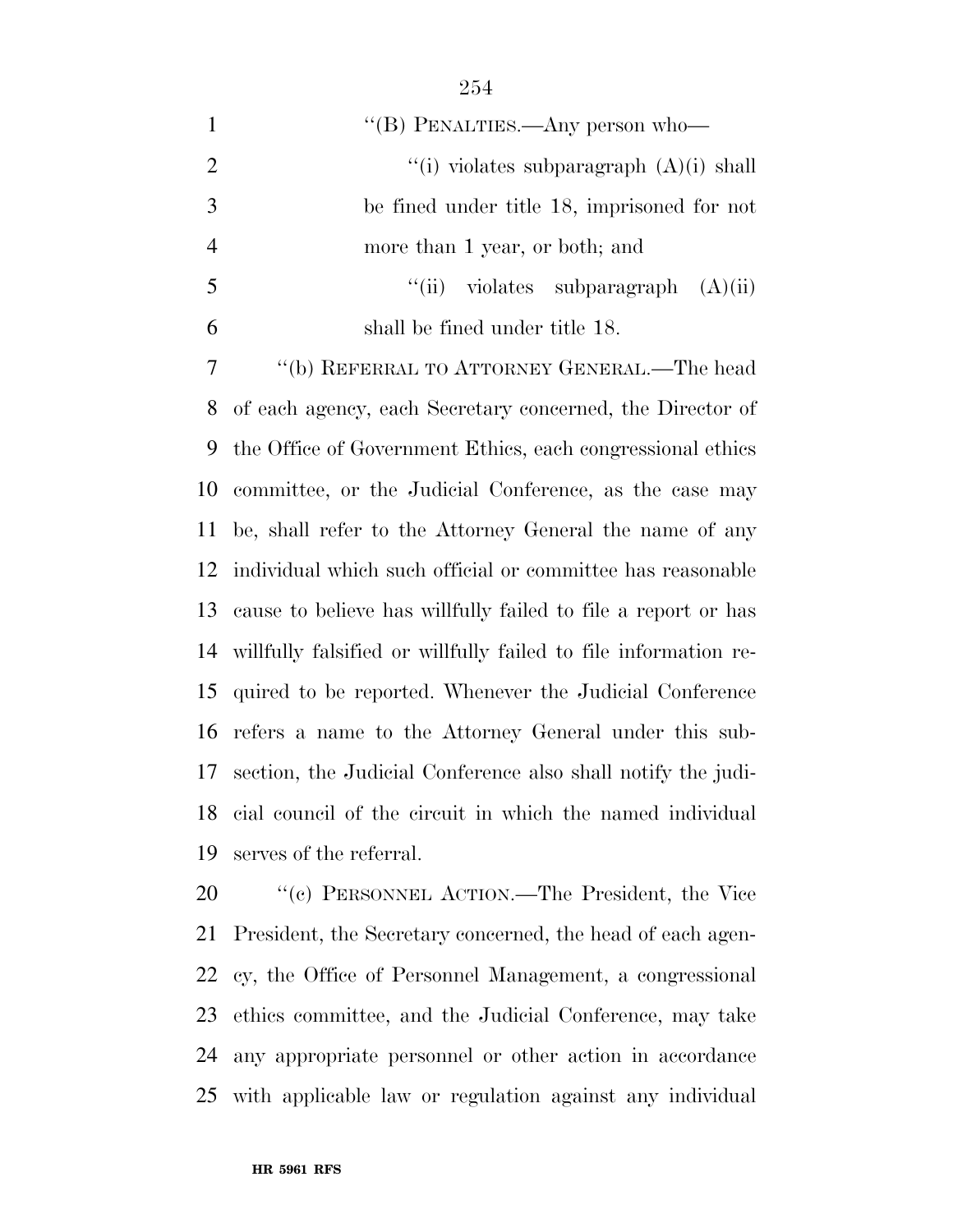| $\mathbf{1}$ | failing to file a report or falsifying or failing to report in- |
|--------------|-----------------------------------------------------------------|
| 2            | formation required to be reported.                              |
| 3            | $``$ (d) LATE FEES.—                                            |
| 4            | "(1) IN GENERAL.—Any individual who files a                     |
| 5            | report required to be filed under this subchapter               |
| 6            | more than 30 days after the later of—                           |
| 7            | $\lq\lq$ the date such report is required to be                 |
| 8            | filed pursuant to the provisions of this sub-                   |
| 9            | chapter and the rules and regulations promul-                   |
| 10           | gated under this subchapter; or                                 |
| 11           | $\lq\lq (B)$ if a filing extension is granted to                |
| 12           | such individual under section $13103(g)$ of this                |
| 13           | title, the last day of the filing extension period,             |
| 14           | shall, at the direction of and pursuant to regulations          |
| 15           | issued by the supervising ethics office, pay a filing           |
| 16           | fee of \$200. All such fees shall be deposited in the           |
| 17           | miscellaneous receipts of the Treasury. The author-             |
| 18           | ity under this paragraph to direct the payment of a             |
| 19           | filing fee may be delegated by the supervising ethics           |
| 20           | office in the executive branch to other agencies in             |
| 21           | the executive branch.                                           |
| 22           | " $(2)$ WAIVER.—The supervising ethics office                   |
| 23           | may waive the filing fee under this subsection in ex-           |
| 24           | traordinary circumstances.                                      |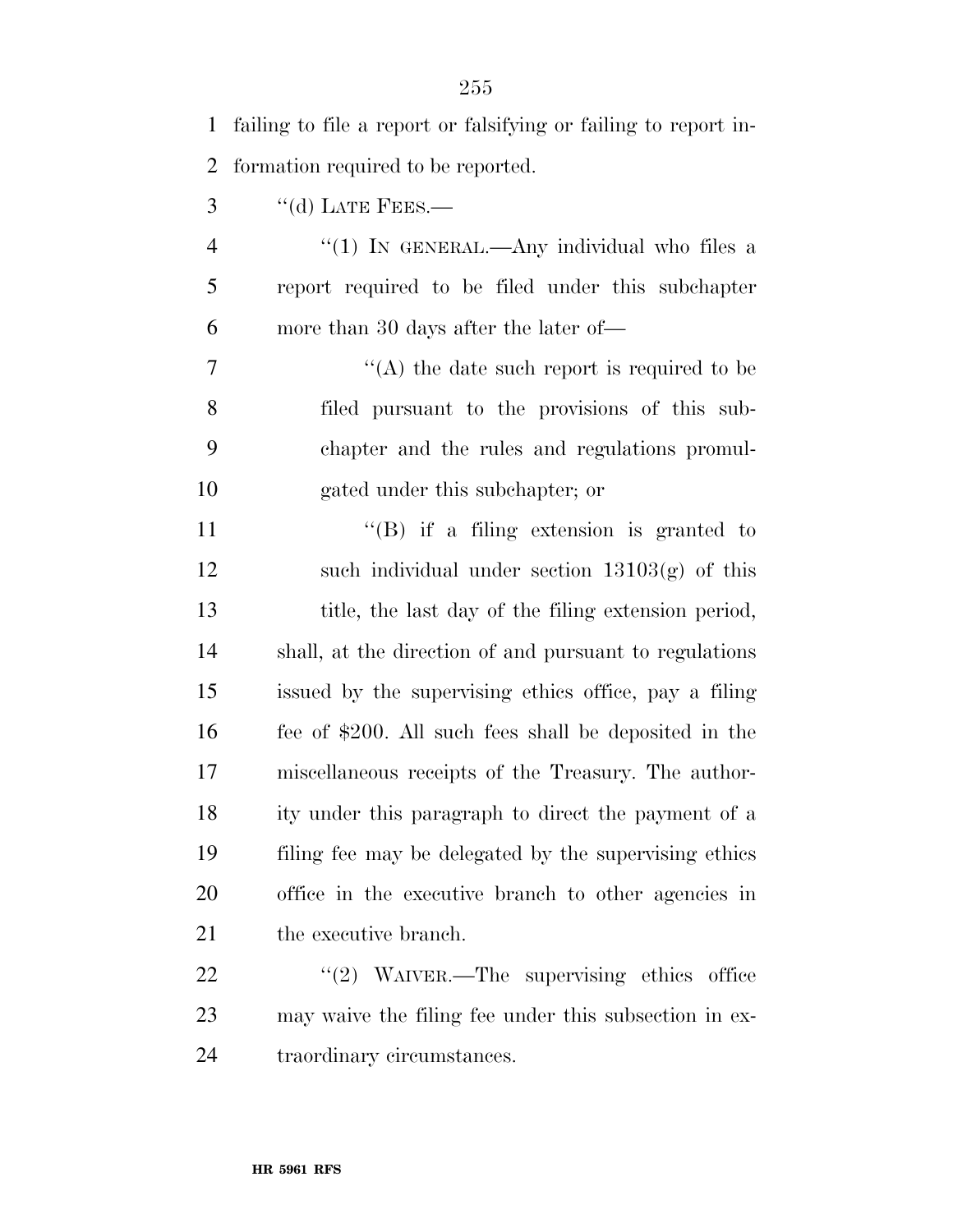### **''§ 13107. Custody of and public access to reports**

 ''(a) AVAILABILITY OF REPORTS TO PUBLIC.—Each agency, each supervising ethics office in the executive or judicial branch, the Clerk of the House of Representatives, and the Secretary of the Senate shall make available to the public, in accordance with subsection (b), each report filed under this subchapter with such agency or office or with the Clerk or the Secretary of the Senate, except that—

**HR 5961 RFS**  $\frac{1}{10}$  this section does not require public avail- ability of a report filed by any individual in the Of- fice of the Director of National Intelligence, the Central Intelligence Agency, the Defense Intelligence Agency, the National Geospatial-Intelligence Agency, or the National Security Agency, or any individual engaged in intelligence activities in any agency of the United States, if the President finds or has found that, due to the nature of the office or posi- tion occupied by such individual, public disclosure of such report would, by revealing the identity of the individual or other sensitive information, compromise 22 the national interest of the United States; and such individuals may be authorized, notwithstanding sec- tion 13106(a) of this title, to file such additional re- ports as are necessary to protect their identity from public disclosure if the President first finds or has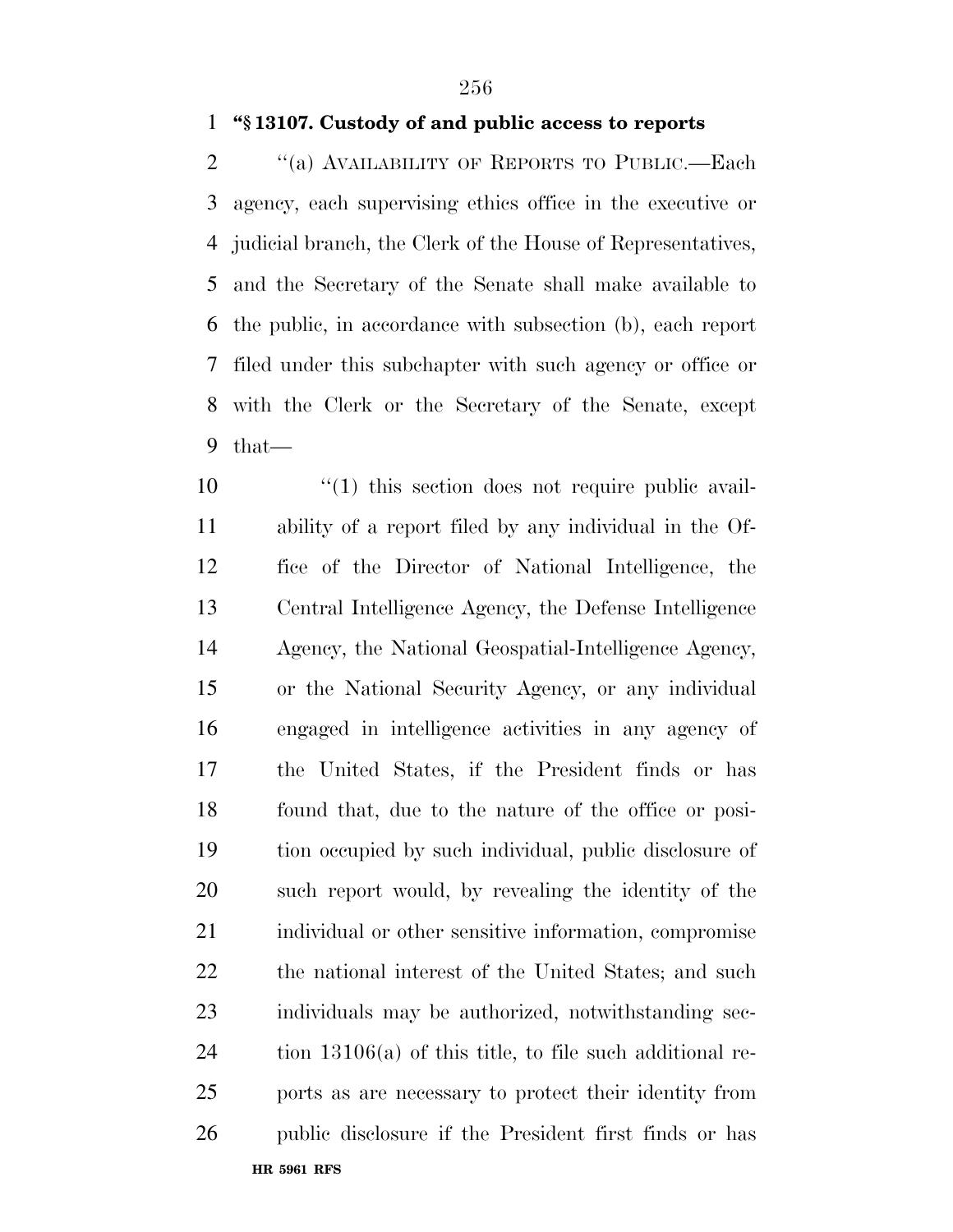found that such filing is necessary in the national in-terest; and

3 "(2) any report filed by an independent counsel whose identity has not been disclosed by the division of the court under chapter 40 of title 28, and any report filed by any person appointed by that inde- pendent counsel under such chapter, shall not be made available to the public under this subchapter. 9 "(b) INSPECTION OF REPORTS.—

 $\frac{10}{10}$  IN GENERAL.—Except as provided in the second sentence of this subsection, each agency, each supervising ethics office in the executive or judicial branch, the Clerk of the House of Representatives, and the Secretary of the Senate shall, within 30 days after any report is received under this sub- chapter by such agency or office or by the Clerk or the Secretary of the Senate, as the case may be, per- mit inspection of such report by or furnish a copy of such report to any person requesting such inspec-20 tion or copy. With respect to any report required to be filed by May 15 of any year, such report shall be made available for public inspection within 30 cal- endar days after May 15 of such year or within 30 days of the date of filing of such a report for which an extension is granted pursuant to section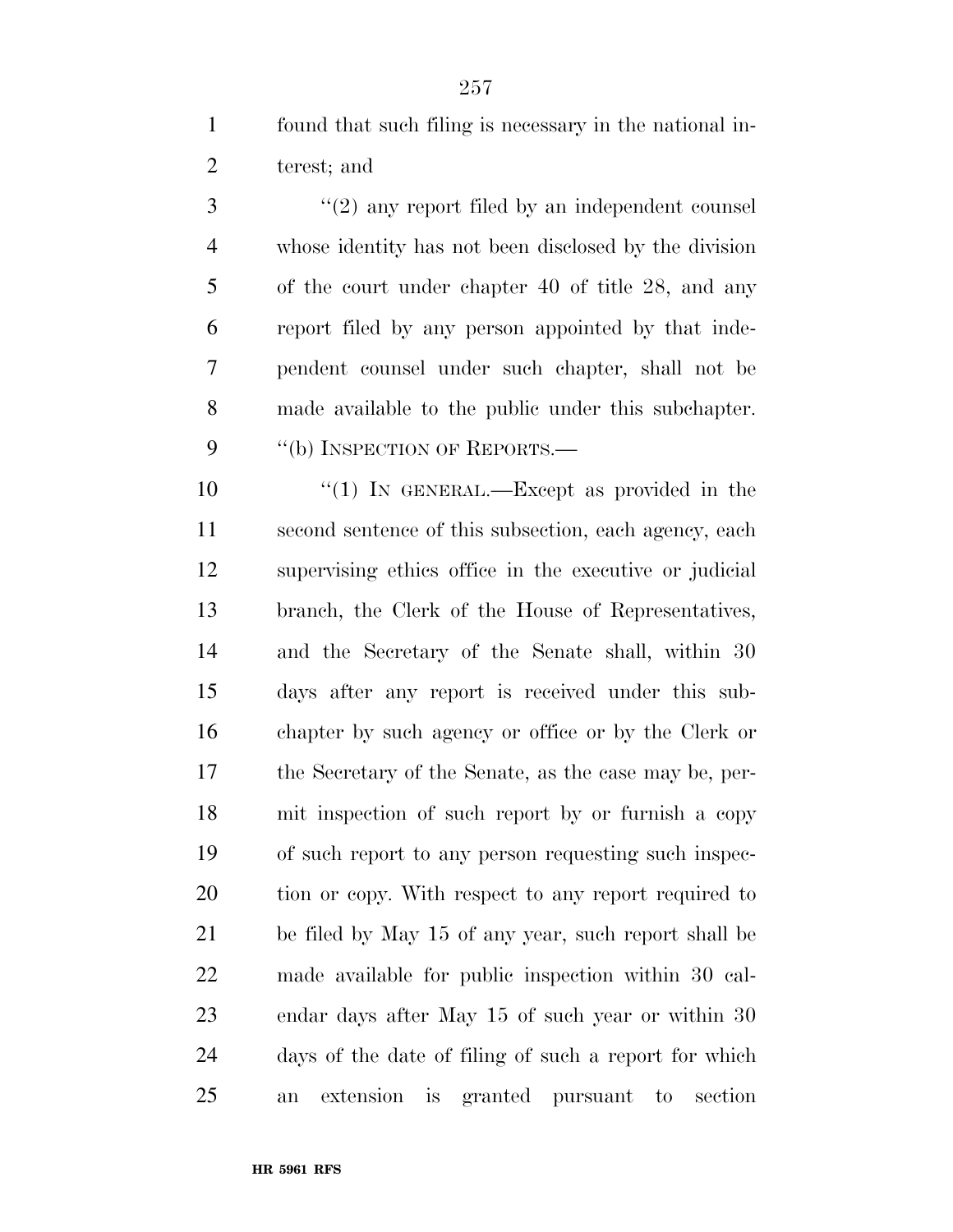13103(g) of this title. The agency, office, Clerk, or Secretary of the Senate, as the case may be, may re- quire a reasonable fee to be paid in any amount which is found necessary to recover the cost of re- production or mailing of such report excluding any salary of any employee involved in such reproduction or mailing. A copy of such report may be furnished without charge or at a reduced charge if it is deter- mined that waiver or reduction of the fee is in the public interest.

11 "(2) PROCEDURE FOR REQUESTING RE- PORTS.—Notwithstanding paragraph (1), a report may not be made available under this section to any person nor may any copy of the report be provided under this section to any person except upon a writ-16 ten application by such person stating—

17  $\langle (A)$  that person's name, occupation, and address;

19 ''(B) the name and address of any other person or organization on whose behalf the in-spection or copy is requested; and

22  $\langle ^{\prime}(C) \rangle$  that such person is aware of the pro-hibitions on the obtaining or use of the report.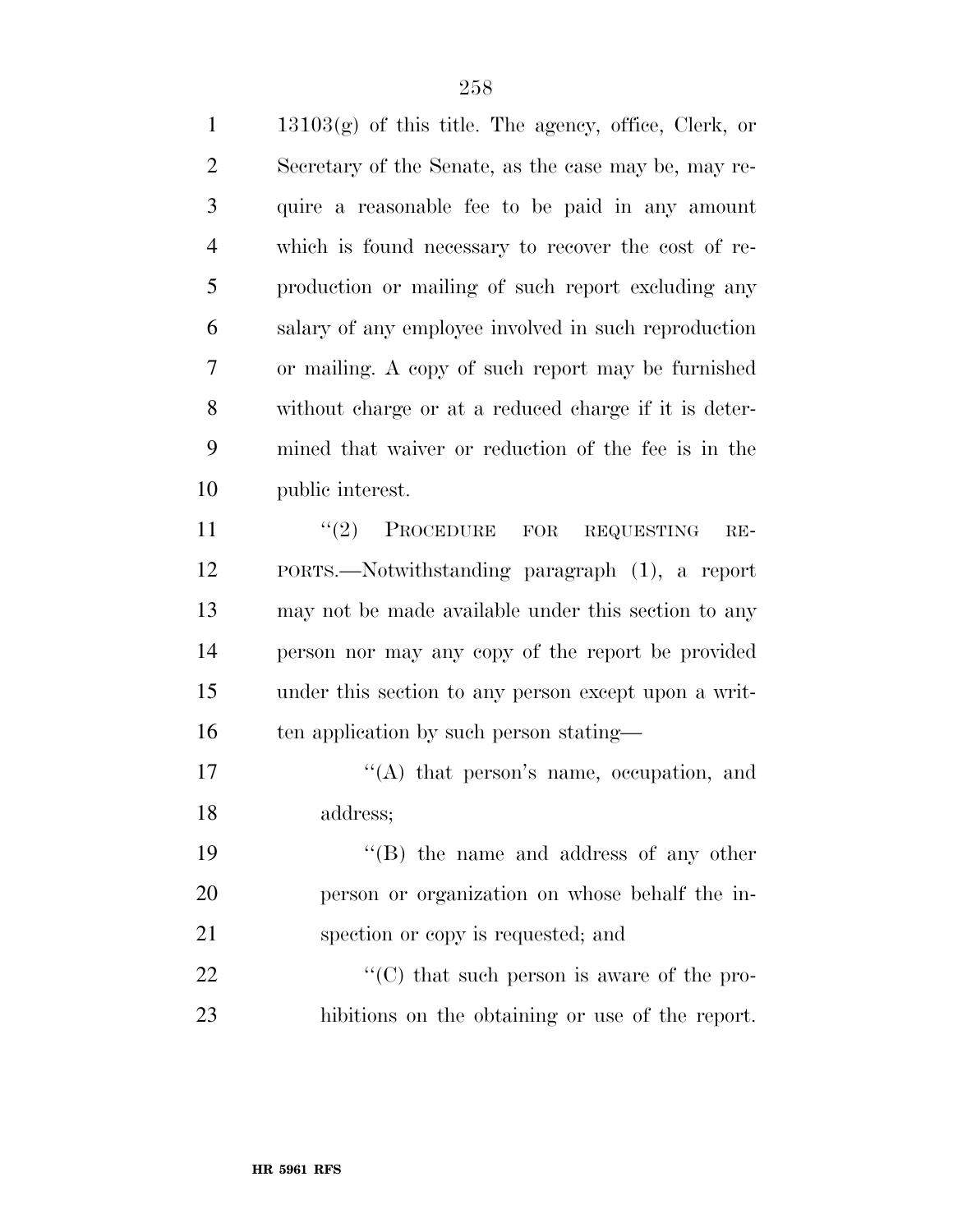| $\mathbf{1}$   | Any such application shall be made available to the  |
|----------------|------------------------------------------------------|
| $\overline{2}$ | public throughout the period during which the report |
| 3              | is made available to the public.                     |
| 4              | "(3) JUDICIAL EMPLOYEES AND OFFICERS.—               |
| 5              | "(A) IN GENERAL.—This section does not               |
| 6              | require the immediate and unconditional avail-       |
| 7              | ability of reports filed by an individual de-        |
| 8              | scribed in paragraph $(9)$ or $(10)$ of section      |
| 9              | 13101 of this title if a finding is made by the      |
| 10             | Judicial Conference, in consultation with the        |
| 11             | United States Marshals Service, that revealing       |
| 12             | personal and sensitive information could endan-      |
| 13             | ger that individual or a family member of that       |
| 14             | individual.                                          |
| 15             | "(B) REDACTION.—A report may be re-                  |
| 16             | dacted pursuant to this paragraph only—              |
| 17             | "(i) to the extent necessary to protect              |
| 18             | the individual who filed the report or a             |
| 19             | family member of that individual; and                |
| 20             | "(ii) for as long as the danger to such              |
| 21             | individual exists.                                   |
| 22             | "(C) REDACTION REPORT.—The Adminis-                  |
| 23             | trative Office of the United States Courts shall     |
| 24             | submit to the Committees on the Judiciary of         |
| 25             | the House of Representatives and of the Senate       |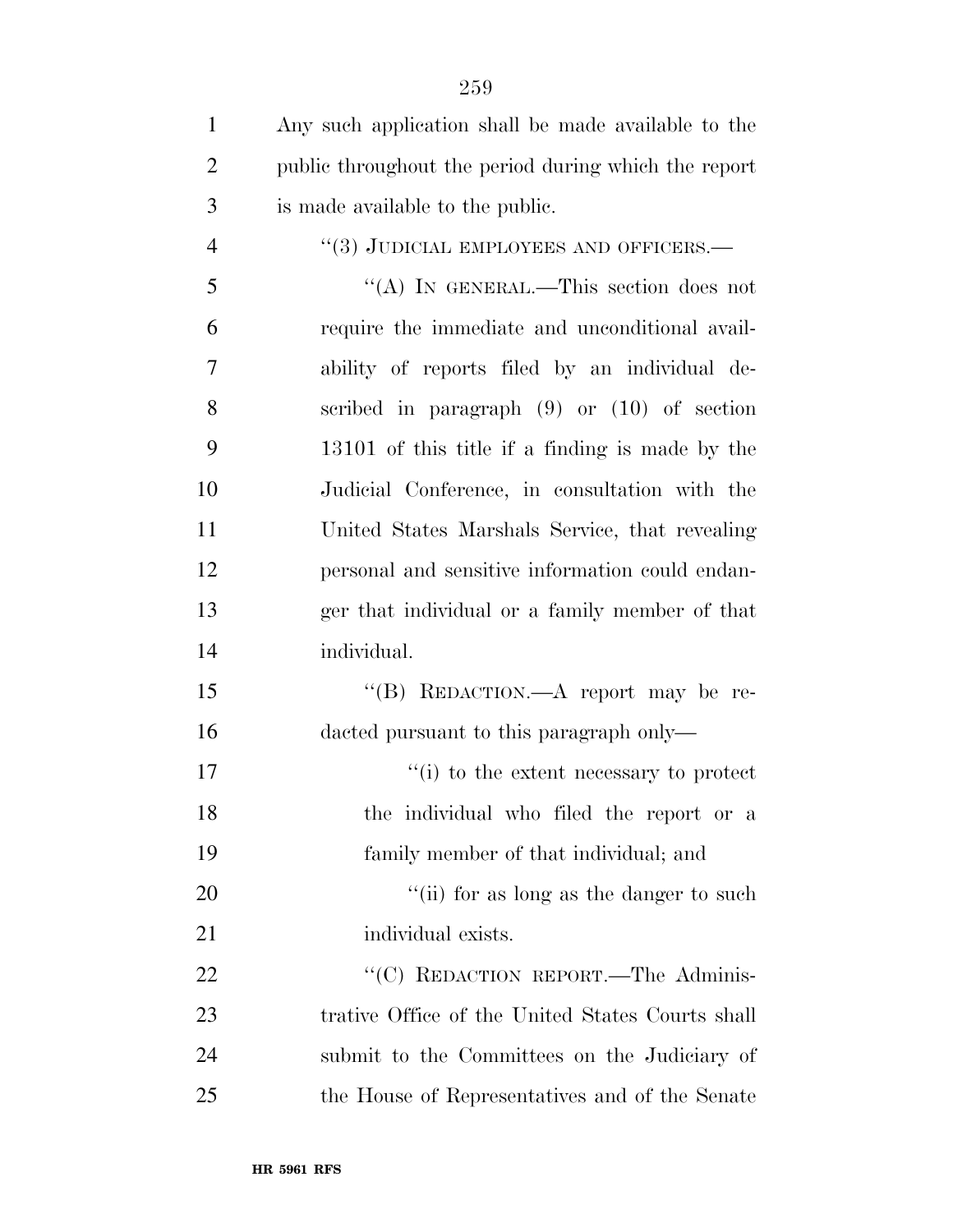| $\mathbf{1}$   | and the Senate Committee on Homeland Secu-      |
|----------------|-------------------------------------------------|
| $\overline{2}$ | rity and Governmental Affairs and the House     |
| 3              | Committee on Oversight and Reform an annual     |
| $\overline{4}$ | report with respect to the operation of this    |
| 5              | paragraph including—                            |
| 6              | "(i) the total number of reports re-            |
| 7              | dacted pursuant to this paragraph;              |
| 8              | "(ii) the total number of individuals           |
| 9              | whose reports have been redacted pursuant       |
| 10             | to this paragraph;                              |
| 11             | "(iii) the types of threats against indi-       |
| 12             | viduals whose reports are redacted, if ap-      |
| 13             | propriate;                                      |
| 14             | $``(iv)$ the nature or type of informa-         |
| 15             | tion redacted;                                  |
| 16             | $f'(v)$ what steps or procedures are in         |
| 17             | place to ensure that sufficient information     |
| 18             | is available to litigants to determine if       |
| 19             | there is a conflict of interest;                |
| 20             | "(vi) principles used to guide imple-           |
| 21             | mentation of redaction authority; and           |
| 22             | "(vii) any public complaints received           |
| 23             | relating to redaction.                          |
| 24             | "(D) REGULATIONS.—The Judicial Con-             |
| 25             | ference, in consultation with the Department of |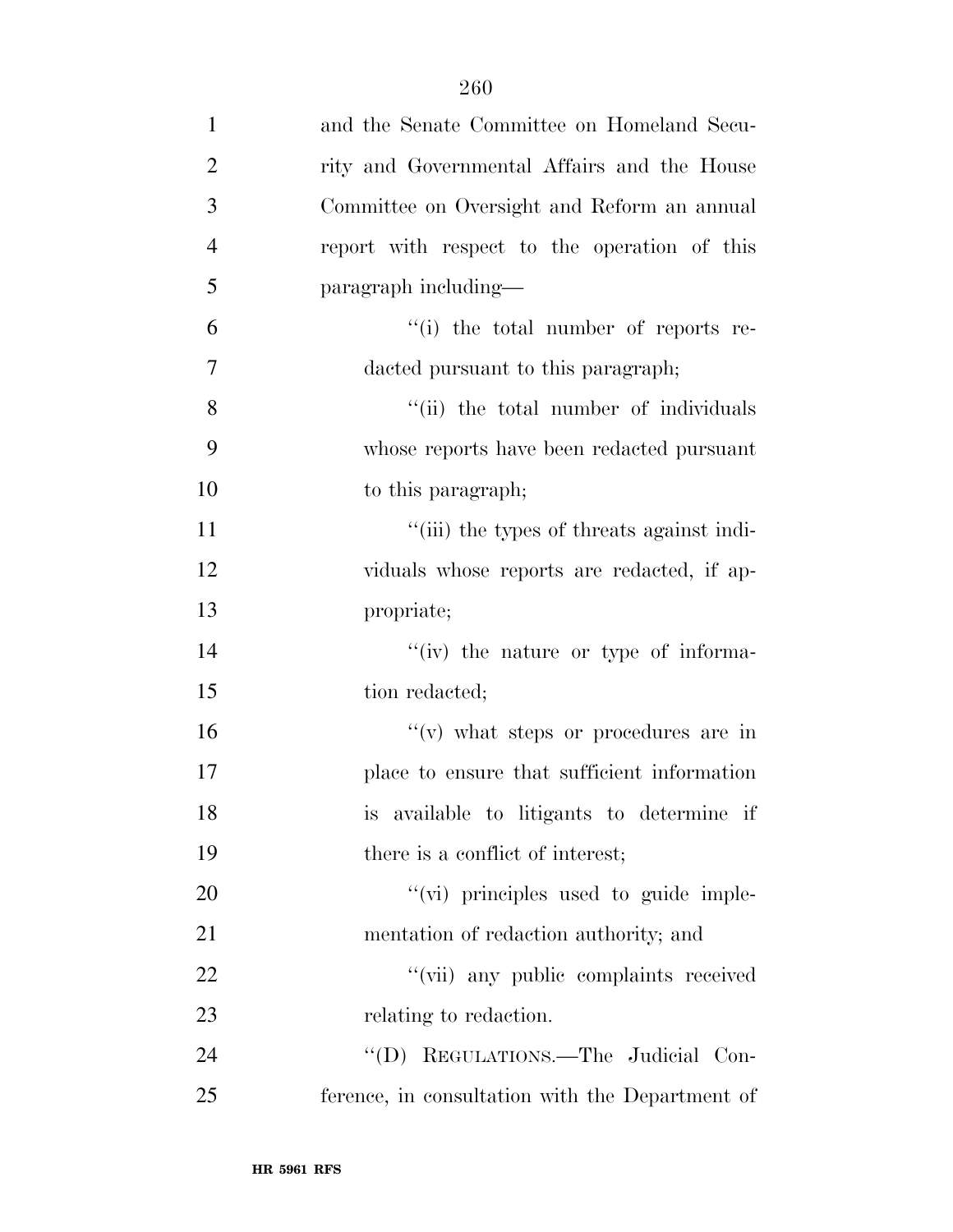| $\mathbf{1}$   | Justice, shall issue regulations setting forth the   |
|----------------|------------------------------------------------------|
| $\overline{2}$ | circumstances under which redaction is appro-        |
| 3              | priate under this paragraph and the procedures       |
| $\overline{4}$ | for redaction.                                       |
| 5              | "(E) EXPIRATION OF PARAGRAPH.-This                   |
| 6              | paragraph shall expire on December 31, 2027,         |
| 7              | and apply to filings through calendar year           |
| 8              | 2027.                                                |
| 9              | "(c) PROHIBITED USES OF REPORTS.-                    |
| 10             | " $(1)$ In GENERAL.—It shall be unlawful for any     |
| 11             | person to obtain or use a report—                    |
| 12             | $\lq\lq$ for any unlawful purpose;                   |
| 13             | $\lq\lq(B)$ for any commercial purpose, other        |
| 14             | than by news and communications media for            |
| 15             | dissemination to the general public;                 |
| 16             | "(C) for determining or establishing the             |
| 17             | credit rating of any individual; or                  |
| 18             | $\lq\lq$ (D) for use, directly or indirectly, in the |
| 19             | solicitation of money for any political, chari-      |
| 20             | table, or other purpose.                             |
| 21             | "(2) CIVIL ACTIONS.—The Attorney General             |
| 22             | may bring a civil action against any person who ob-  |
| 23             | tains or uses a report for any purpose prohibited in |
| 24             | paragraph (1) of this subsection. The court in which |
| 25             | such action is brought may assess against such per-  |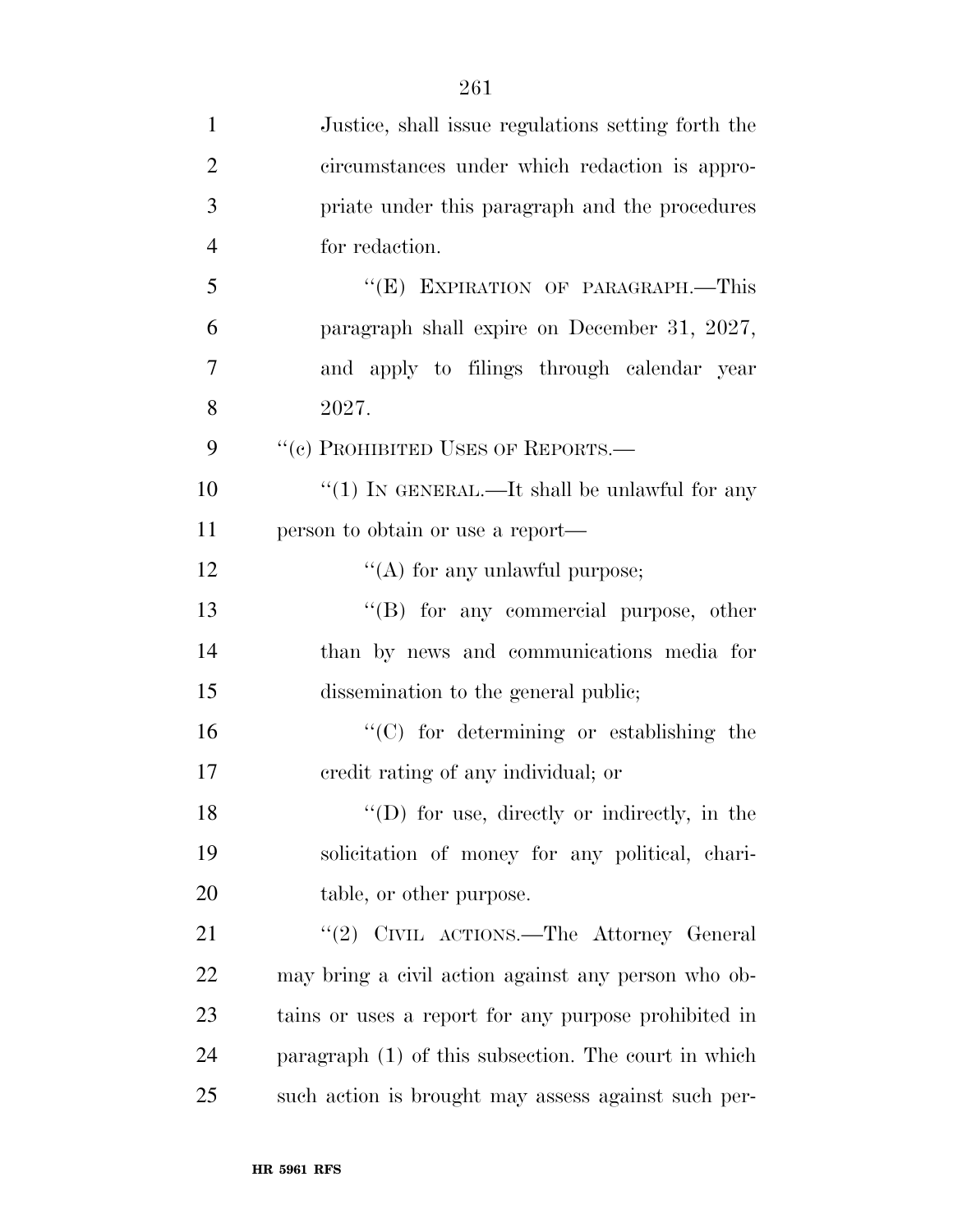| $\mathbf{1}$   | son a penalty in any amount not to exceed \$10,000.    |
|----------------|--------------------------------------------------------|
| $\overline{2}$ | Such remedy shall be in addition to any other rem-     |
| 3              | edy available under statutory or common law.           |
| $\overline{4}$ | "(d) RETENTION OF REPORTS.-                            |
| 5              | "(1) IN GENERAL.—Any report filed with or              |
| 6              | transmitted to an agency or supervising ethics office  |
| 7              | or to the Clerk of the House of Representatives or     |
| 8              | the Secretary of the Senate pursuant to this sub-      |
| 9              | chapter shall be retained by such agency or office or  |
| 10             | by the Clerk of the House of Representatives or the    |
| 11             | Secretary of the Senate, as the case may be.           |
| 12             | "(2) PUBLIC AVAILABILITY.—Such report shall            |
| 13             | be made available to the public—                       |
| 14             | $\lq\lq$ in the case of a Member of Congress,          |
| 15             | until a date that is 6 years from the date the         |
| 16             | individual ceases to be a Member of Congress;          |
| 17             | and                                                    |
| 18             | $\lq\lq$ (B) in the case of all other reports filed    |
| 19             | pursuant to this subchapter, for a period of 6         |
| 20             | years after receipt of the report.                     |
| 21             | "(3) DESTRUCTION OF REPORTS.—After the                 |
| 22             | relevant time period identified under paragraph (2),   |
| 23             | the report shall be destroyed unless needed in an on-  |
| 24             | going investigation, except that in the case of an in- |
| 25             | dividual who filed the report pursuant to section      |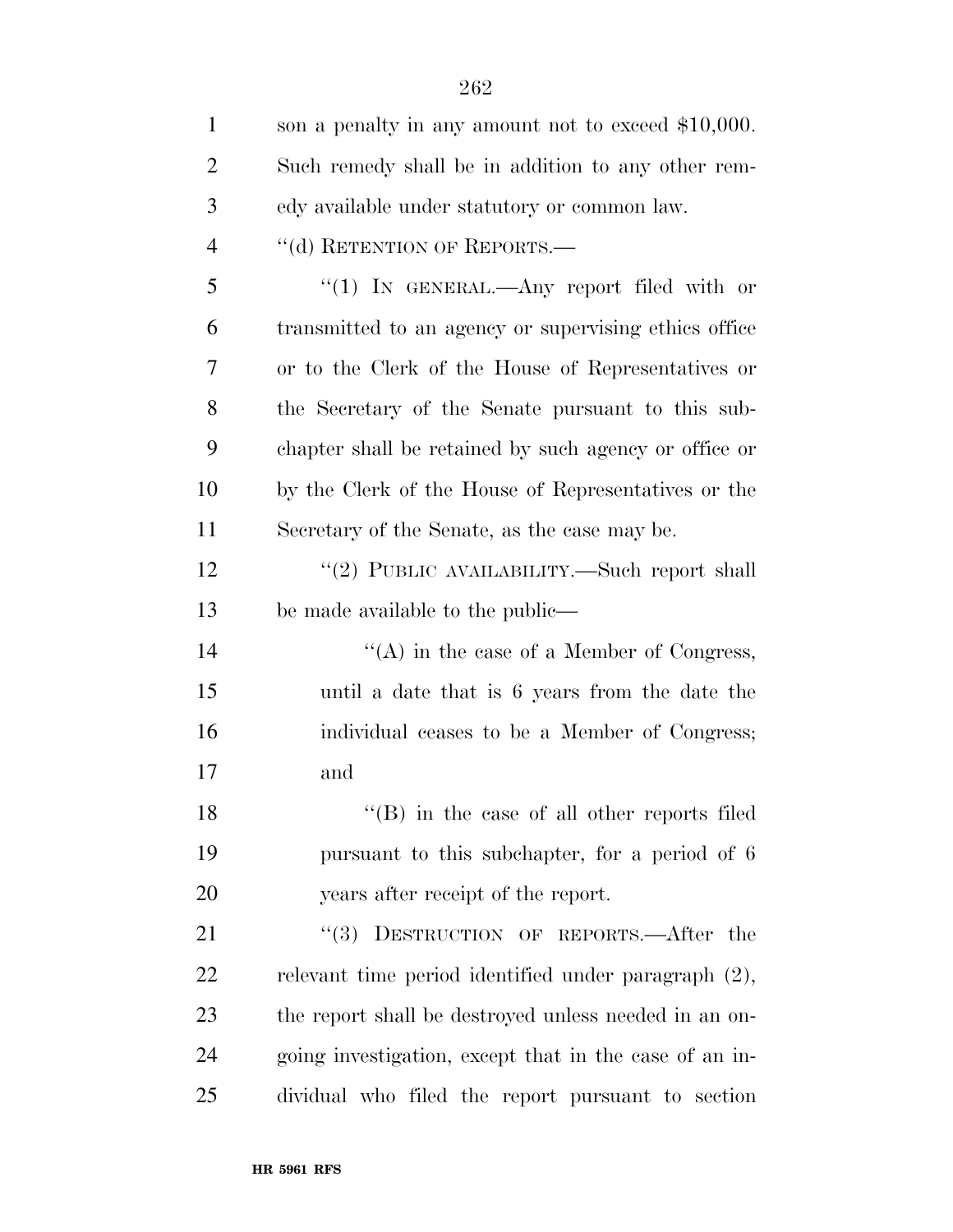13103(b) of this title and was not subsequently con- firmed by the Senate, or who filed the report pursu- ant to section 13103(c) of this title and was not sub- sequently elected, such reports shall be destroyed 1 year after the individual either is no longer under consideration by the Senate or is no longer a can- didate for nomination or election to the Office of President, Vice President, or as a Member of Con- gress, unless needed in an ongoing investigation or inquiry.

### **''§ 13108. Review of reports**

12 "(a) TIME FOR REVIEW.—

 ''(1) EXECUTIVE BRANCH.—Each designated agency ethics official or Secretary concerned shall make provisions to ensure that each report filed with the designated agency ethics official or Secretary under this subchapter is reviewed within 60 days after the date of such filing, except that the Director of the Office of Government Ethics shall review only those reports required to be transmitted to the Di-21 rector of the Office of Government Ethics under this subchapter within 60 days after the date of trans-mittal.

24 "(2) CONGRESSIONAL ETHICS COMMITTEE AND JUDICIAL CONFERENCE.—Each congressional ethics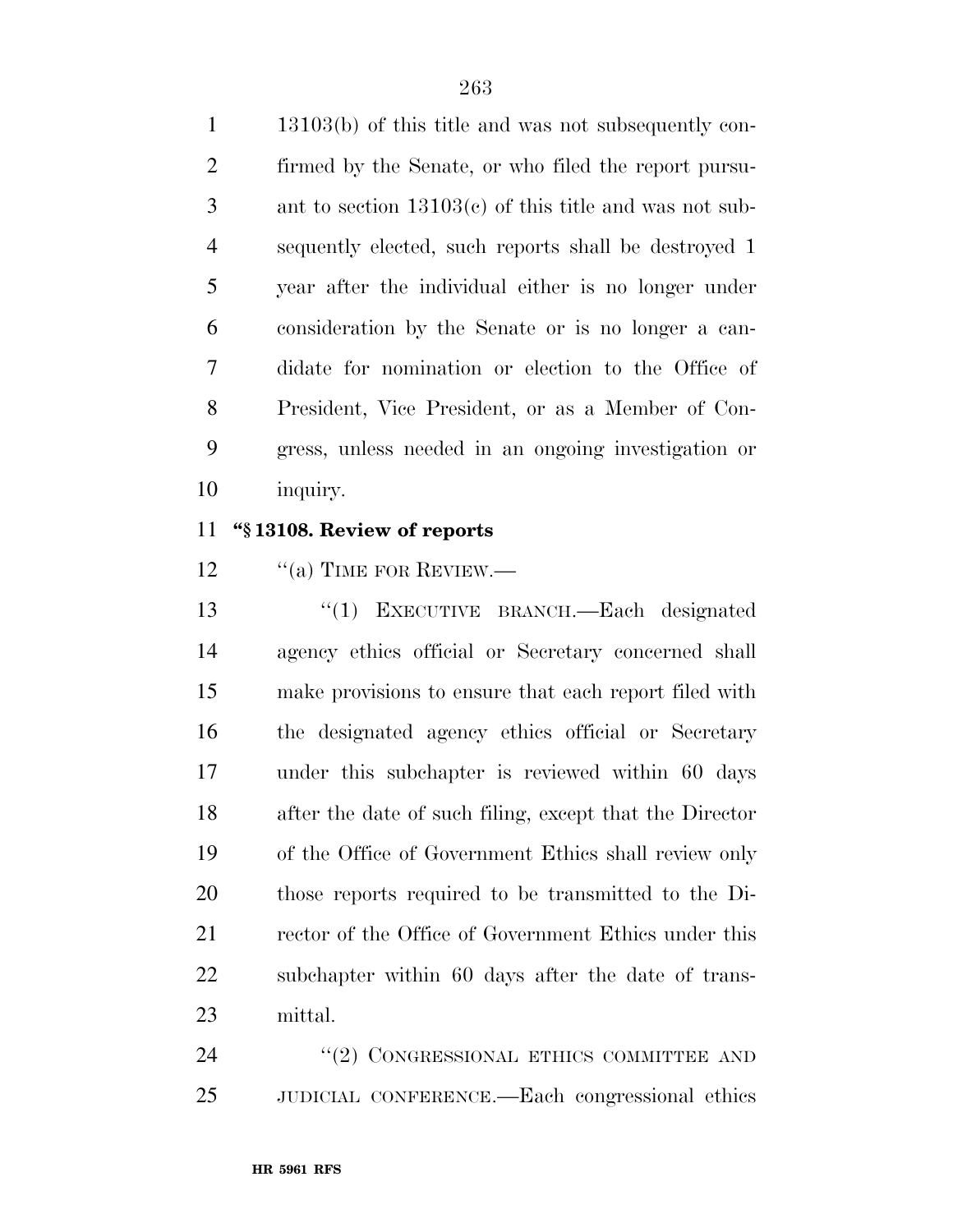committee and the Judicial Conference shall make provisions to ensure that each report filed under this subchapter is reviewed within 60 days after the date of such filing.

''(b) RESULTS OF REVIEW.—

 $^{\prime\prime}(1)$  COMPLIANCE.—If after reviewing any re- port under subsection (a), the Director of the Office of Government Ethics, the Secretary concerned, the designated agency ethics official, a person des- ignated by the congressional ethics committee, or a person designated by the Judicial Conference, as the case may be, is of the opinion that on the basis of information contained in such report the individual submitting such report is in compliance with applica- ble laws and regulations, he or she shall state such opinion on the report, and shall sign such report.

17 "(2) ADDITIONAL INFORMATION REQUIRED OR POSSIBLE NONCOMPLIANCE.—If the Director of the Office of Government Ethics, the Secretary con- cerned, the designated agency ethics official, a per- son designated by the congressional ethics com- mittee, or a person designated by the Judicial Con- ference, after reviewing any report under subsection  $24 \t(a)$ —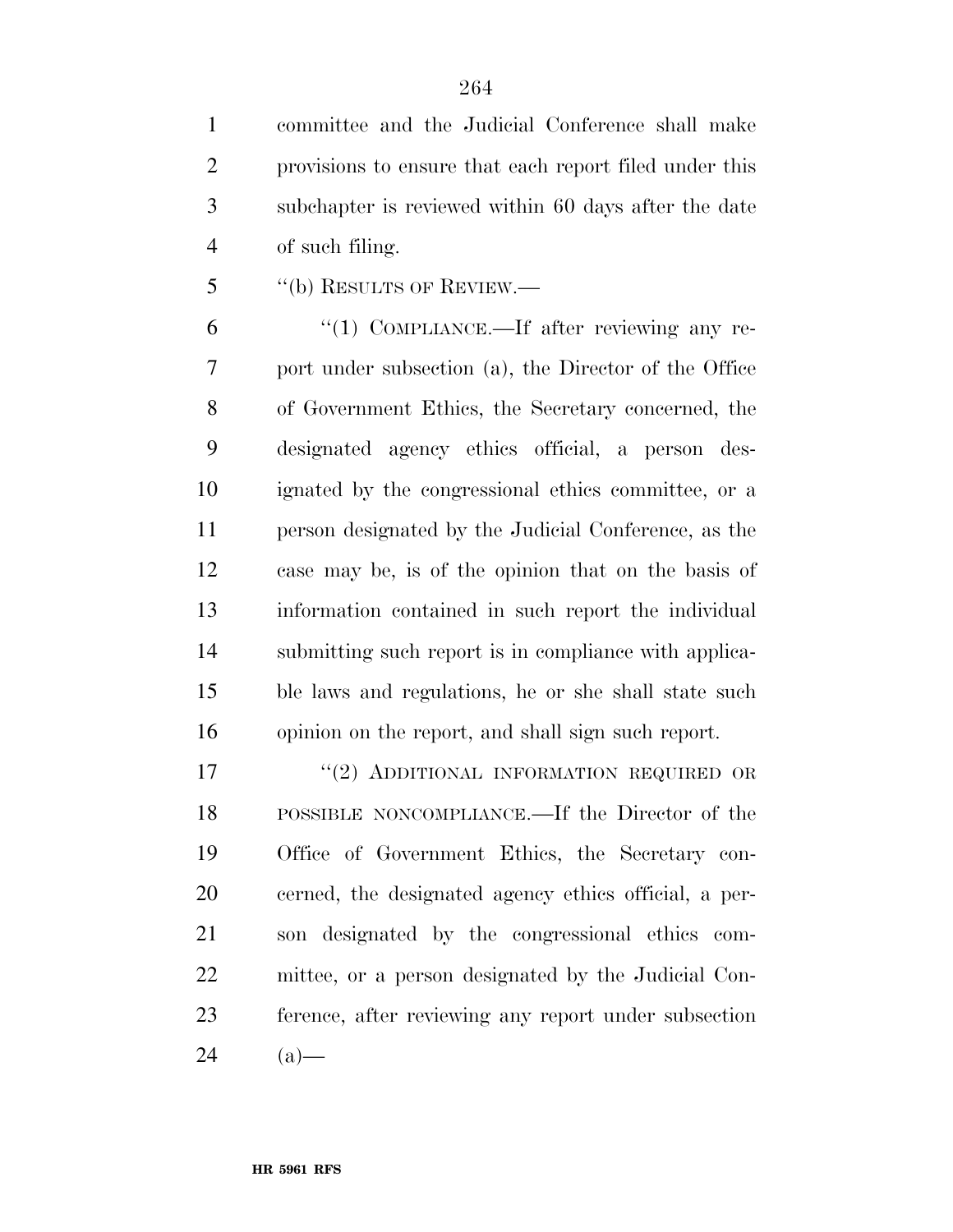- 1  $\langle (A) \rangle$  believes additional information is re-2 quired to be submitted, he or she shall notify the individual submitting such report what ad- ditional information is required and the time by which it must be submitted; or  $^4$ (B) is of the opinion, on the basis of in- formation submitted, that the individual is not in compliance with applicable laws and regula- tions, he or she shall notify the individual, af- ford a reasonable opportunity for a written or oral response, and after consideration of such response, reach an opinion as to whether or not, on the basis of information submitted, the indi-
- vidual is in compliance with such laws and reg-ulations.

16 "(3) NONCOMPLIANCE AND NOTIFICATION OF STEPS TO ASSURE COMPLIANCE.—If the Director of the Office of Government Ethics, the Secretary con- cerned, the designated agency ethics official, a per- son designated by a congressional ethics committee, or a person designated by the Judicial Conference, 22 reaches an opinion under paragraph  $(2)(B)$  that an individual is not in compliance with applicable laws and regulations, the official or committee shall notify the individual of that opinion and, after an oppor-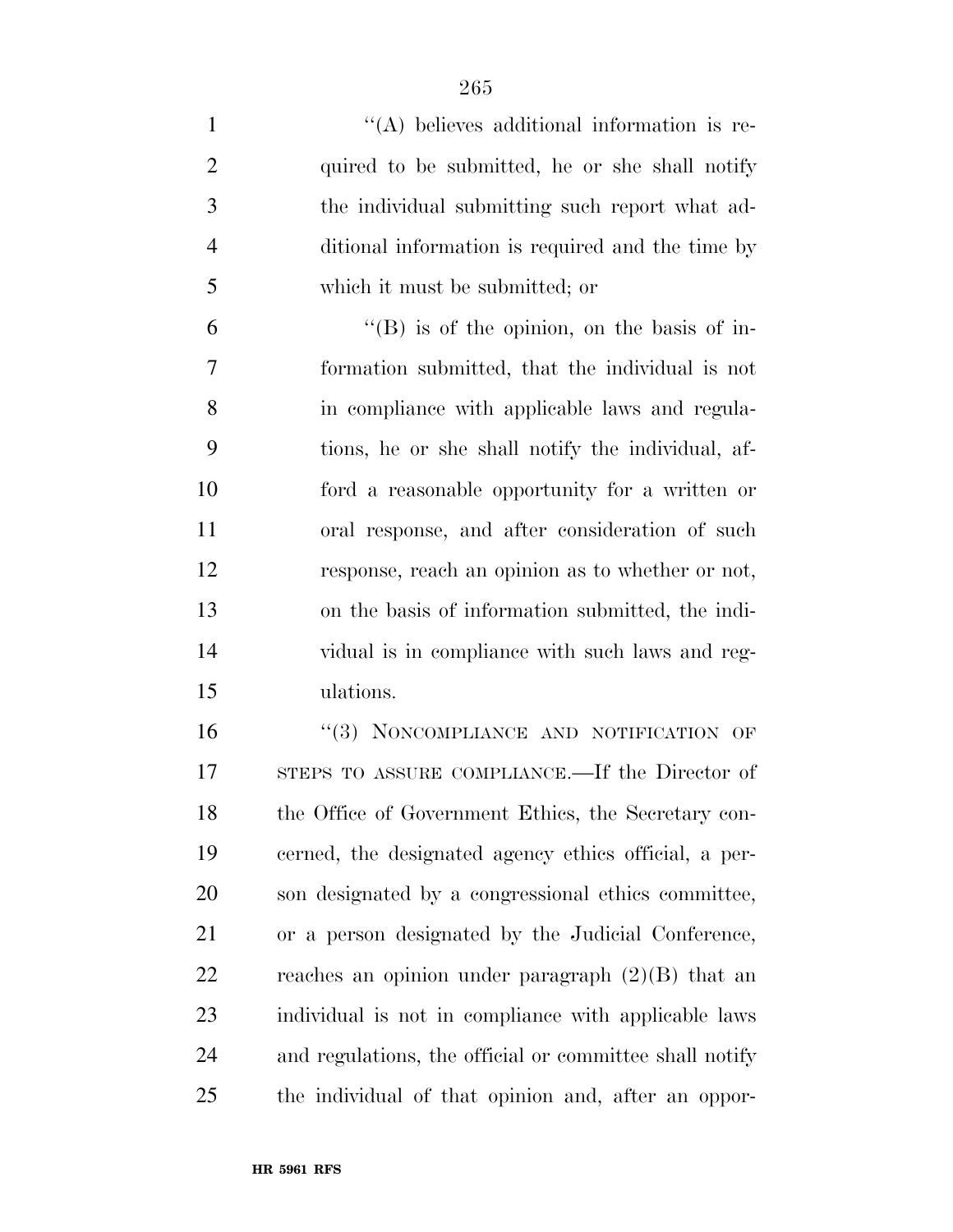| $\mathbf{1}$   | tunity for personal consultation (if practicable), de- |
|----------------|--------------------------------------------------------|
| $\overline{2}$ | termine and notify the individual of which steps, if   |
| 3              | any, would in the opinion of such official or com-     |
| $\overline{4}$ | mittee be appropriate for assuring compliance with     |
| 5              | such laws and regulations and the date by which        |
| 6              | such steps should be taken. Such steps may include,    |
| 7              | as appropriate-                                        |
| 8              | $\lq\lq$ divestiture;                                  |
| 9              | $\lq\lq(B)$ restitution;                               |
| 10             | $\lq\lq$ (C) the establishment of a blind trust;       |
| 11             | $\lq\lq$ request for an exemption under sec-           |
| 12             | tion $208(b)$ of title 18; or                          |
| 13             | $\lq\lq(E)$ voluntary request for transfer, reas-      |
| 14             | signment, limitation of duties, or resignation.        |
| 15             | The use of any such steps shall be in accordance       |
| 16             | with such rules or regulations as the supervising eth- |
| 17             | ics office may prescribe.                              |
| 18             | "(4) REFERRAL OF INDIVIDUALS IN POSITIONS              |
| 19             | REQUIRING SENATE CONFIRMATION. If steps for            |
| 20             | assuring compliance with applicable laws and regula-   |
| 21             | tions are not taken by the date set under paragraph    |
| 22             | (3) by an individual in a position in the executive    |
| 23             | branch (other than in the Foreign Service or the       |
| 24             | uniformed services), appointment to which requires     |
| 25             | the advice and consent of the Senate, the matter       |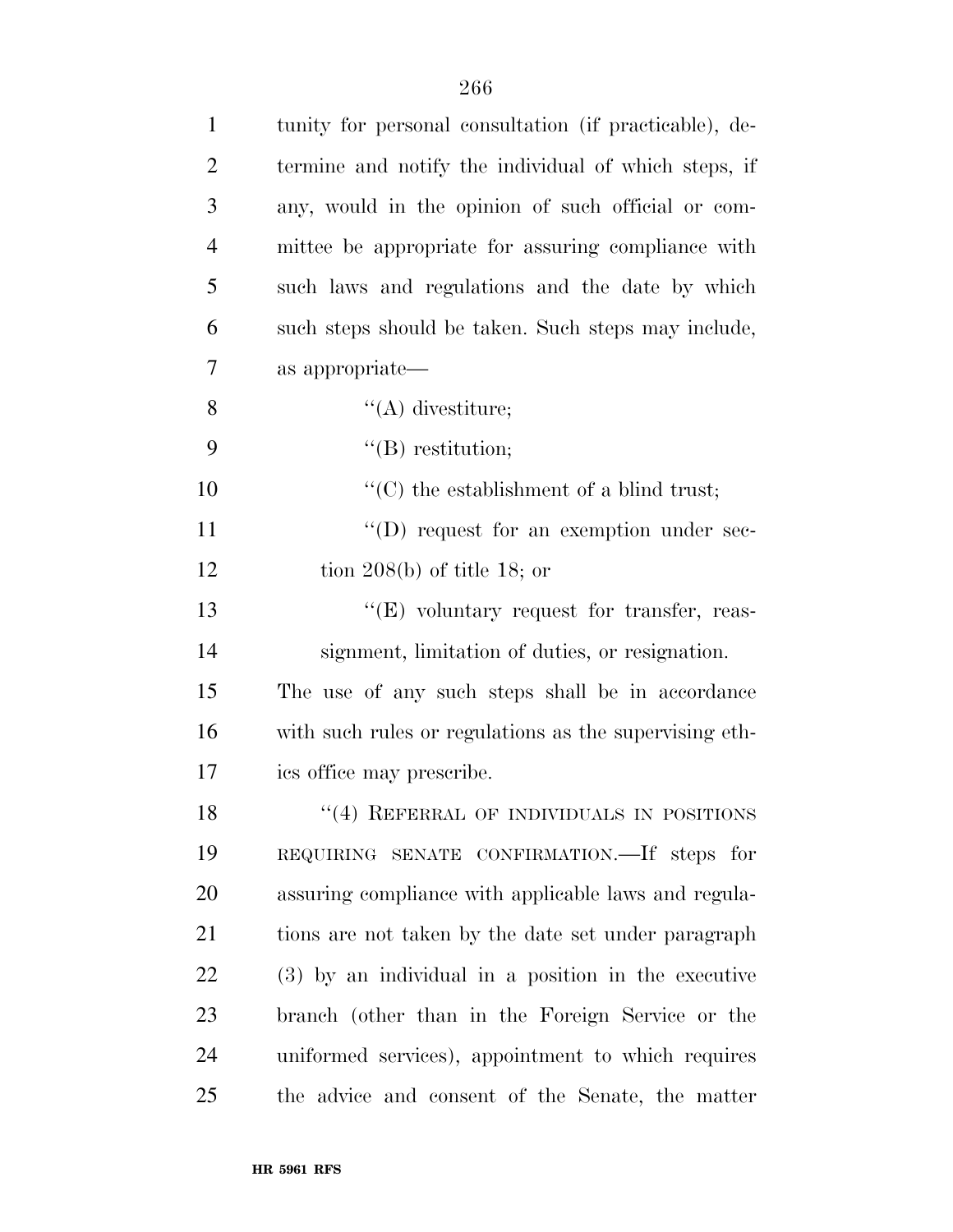shall be referred to the President for appropriate ac-tion.

3 "(5) REFERRAL OF MEMBER OF FOREIGN SERVICE OR UNIFORMED SERVICES.—If steps for as- suring compliance with applicable laws and regula- tions are not taken by the date set under paragraph (3) by a member of the Foreign Service or the uni- formed services, the Secretary concerned shall take appropriate action.

 $(6)$  REFERRAL OF OTHER OFFICERS OR EM- PLOYEES.—If steps for assuring compliance with ap- plicable laws and regulations are not taken by the date set under paragraph (3) by any other officer or employee, the matter shall be referred to the head of the appropriate agency, the congressional ethics committee, or the Judicial Conference, for appro- priate action, except that in the case of the Post- master General or Deputy Postmaster General, the Director of the Office of Government Ethics shall recommend to the Governors of the Board of Gov- ernors of the United States Postal Service the action to be taken.

23 "(7) ADVISORY OPINIONS.—Each supervising ethics office may render advisory opinions inter-preting this subchapter within its respective jurisdic-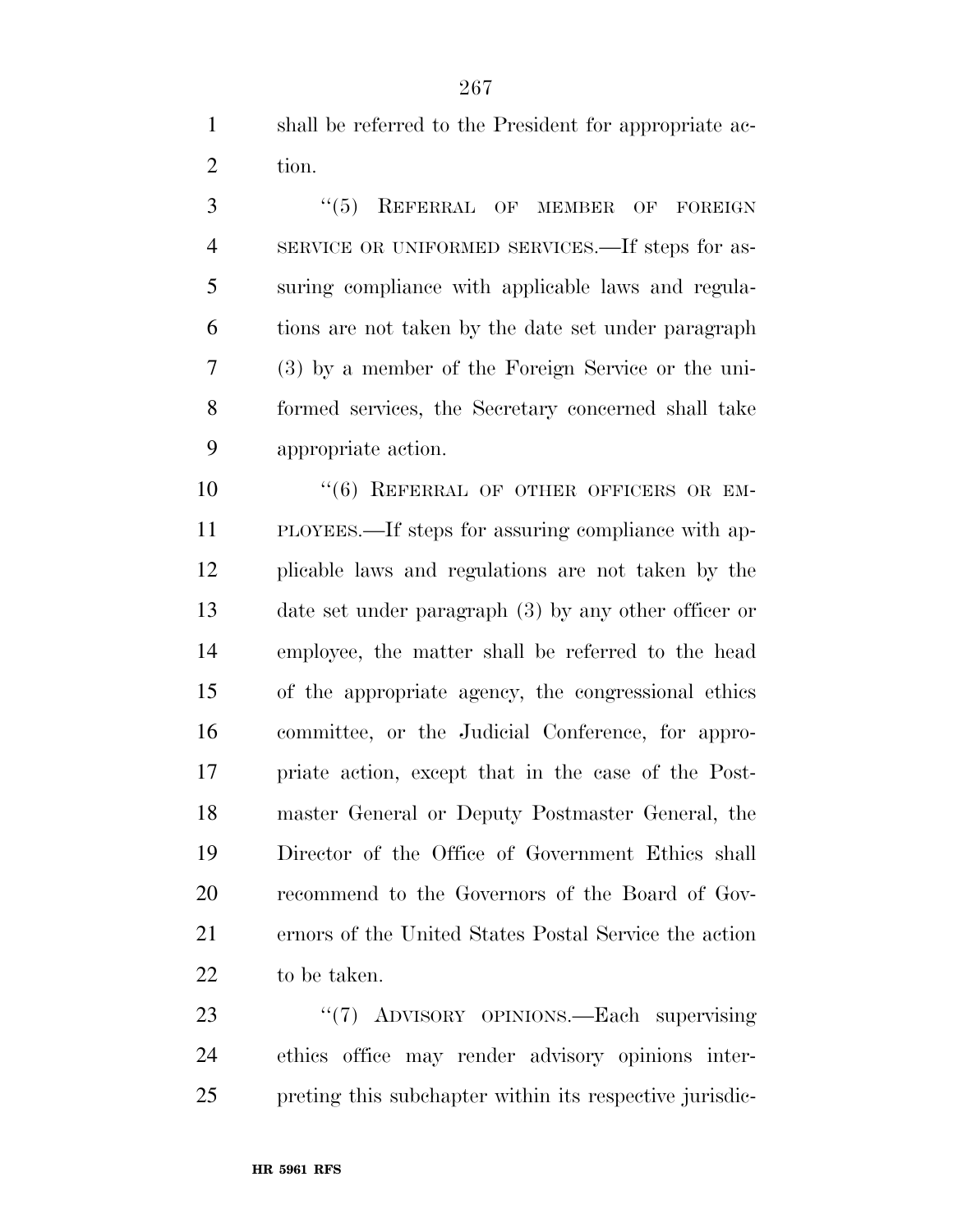| $\mathbf{1}$   | tion. Notwithstanding any other provision of law, the   |
|----------------|---------------------------------------------------------|
| $\overline{2}$ | individual to whom a public advisory opinion is ren-    |
| 3              | dered in accordance with this paragraph, and any        |
| $\overline{4}$ | other individual covered by this subchapter who is      |
| 5              | involved in a fact situation which is indistinguishable |
| 6              | in all material aspects, and who acts in good faith     |
| 7              | in accordance with the provisions and findings of       |
| 8              | such advisory opinion shall not, as a result of such    |
| 9              | act, be subject to any penalty or sanction provided     |
| 10             | by this subchapter.                                     |
| 11             | "§13109. Confidential reports and other additional      |
|                |                                                         |
| 12             | requirements                                            |
| 13             | $\lq\lq$ (a) In GENERAL.—                               |
| 14             | "(1) AUTHORITY TO REQUIRE CONFIDENTIAL                  |
| 15             | DISCLOSURE REPORTS.—Each super-<br>FINANCIAL            |
| 16             | vising ethics office may require officers and employ-   |
| 17             | ees under its jurisdiction (including special Govern-   |
| 18             | ment employees as defined in section 202 of title 18)   |
| 19             | to file confidential financial disclosure reports, in   |
| 20             | such form as the supervising ethics office may pre-     |
| 21             | scribe. The information required to be reported         |
| 22             | under this subsection by the officers and employees     |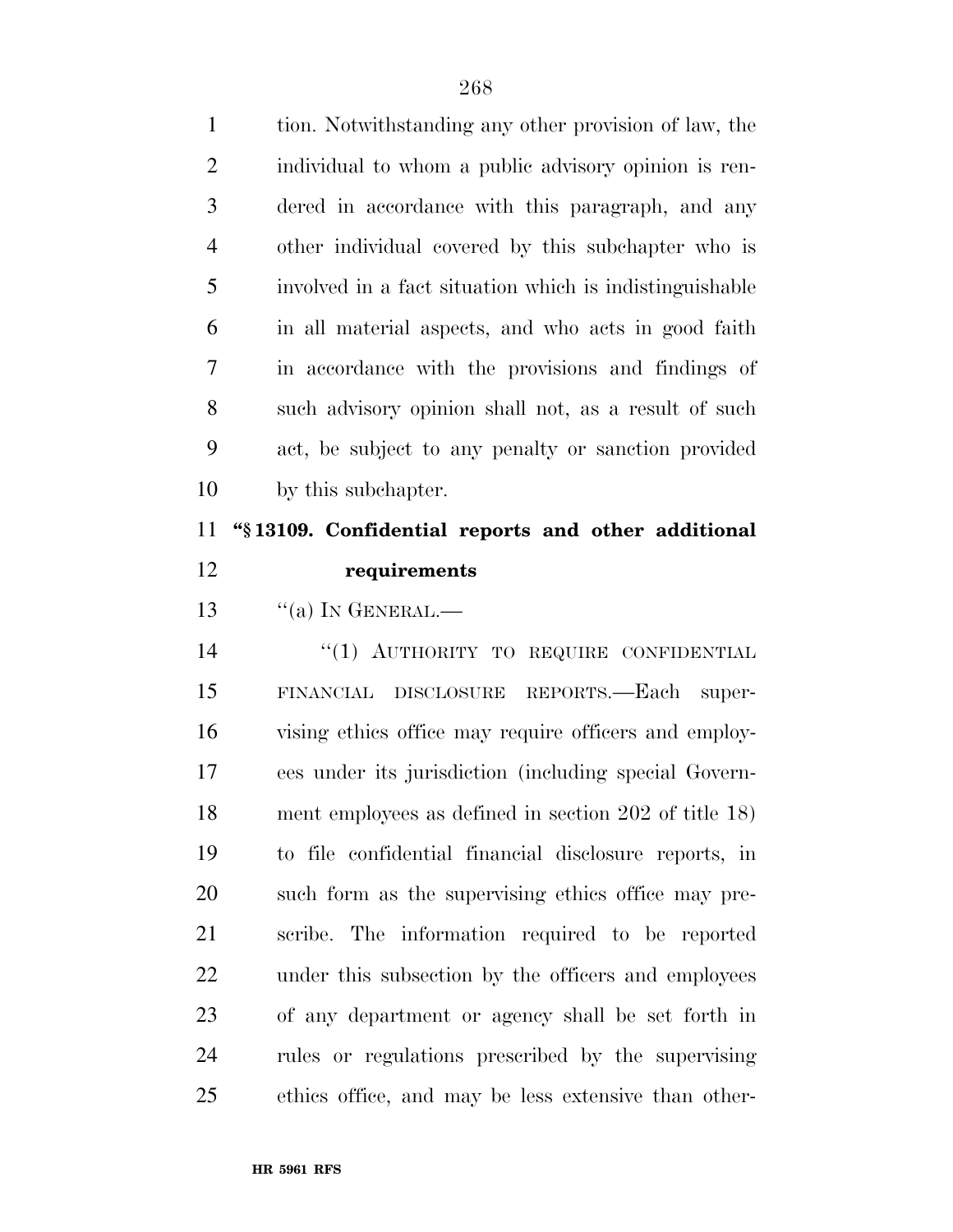| $\mathbf{1}$   | wise required by this subchapter, or more extensive         |
|----------------|-------------------------------------------------------------|
| $\overline{c}$ | when determined by the supervising ethics office to         |
| 3              | be necessary and appropriate in light of sections 202       |
| $\overline{4}$ | through 209 of title 18, regulations promulgated            |
| 5              | under those sections, or the authorized activities of       |
| 6              | such officers or employees. Any individual required         |
| $\overline{7}$ | to file a report pursuant to section 13103 of this          |
| 8              | title shall not be required to file a confidential report   |
| 9              | pursuant to this subsection, except with respect to         |
| 10             | information which is more extensive than informa-           |
| 11             | tion otherwise required by this subchapter. Sub-            |
| 12             | sections (a), (b), and (d) of section $13107$ of this       |
| 13             | title shall not apply with respect to any such report.      |
| 14             | "(2) CONFIDENTIALITY.- Any information re-                  |
| 15             | quired to be provided by an individual under this           |
| 16             | subsection shall be confidential and shall not be dis-      |
| 17             | closed to the public.                                       |
| 18             | $(3)$ NO EXEMPTION FROM OTHER REPORTING                     |
| 19             | REQUIREMENTS.—Nothing in this subsection ex-                |
| 20             | empts any individual otherwise covered by the re-           |
| 21             | quirement to file a public financial disclosure report      |
| 22             | under this subchapter from such requirement.                |
| 23             | "(b) PREEMPTION.—The provisions of this sub-                |
| 24             | chapter requiring the reporting of information shall super- |
| 25             | sede any general requirement under any other provision      |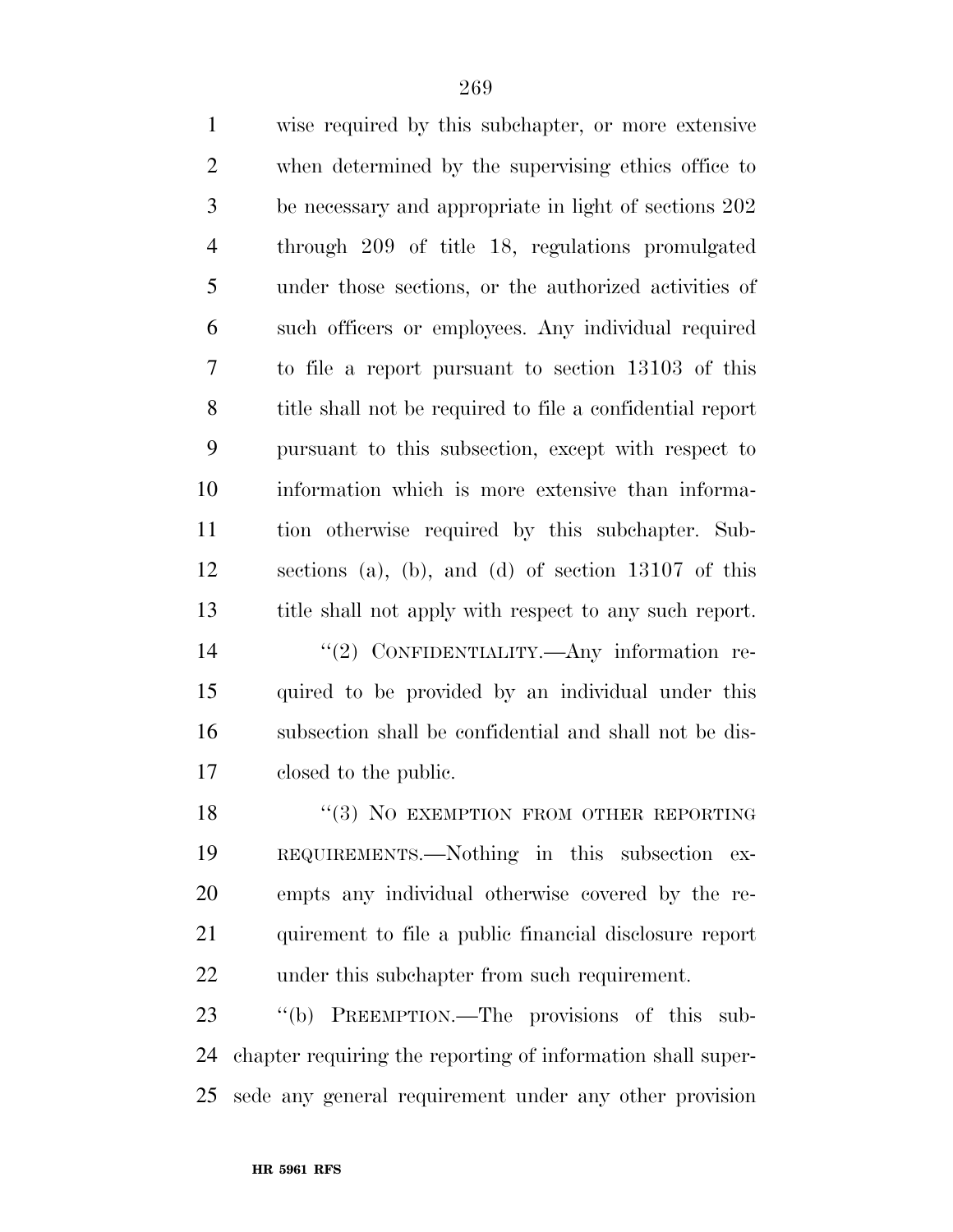of law or regulation with respect to the reporting of infor- mation required for purposes of preventing conflicts of in- terest or apparent conflicts of interest. Such provisions of this subchapter shall not supersede the requirements of section 7342 of this title.

 ''(c) NO AUTHORIZATION FOR ACTIVITY OTHERWISE PROHIBITED.—Nothing in this chapter requiring report- ing of information shall be deemed to authorize the receipt of income, gifts, or reimbursements; the holding of assets, liabilities, or positions; or the participation in transactions that are prohibited by law, Executive order, rule, or regu-lation.

## **''§ 13110. Authority of Comptroller General**

 ''(a) ACCESS TO FINANCIAL DISCLOSURE RE- PORTS.—The Comptroller General shall have access to fi- nancial disclosure reports filed under this subchapter for the purposes of carrying out the Comptroller General's statutory responsibilities.

 ''(b) STUDIES.—Not later than December 31, 1992, and regularly thereafter, the Comptroller General shall conduct a study to determine whether the provisions of this subchapter are being carried out effectively.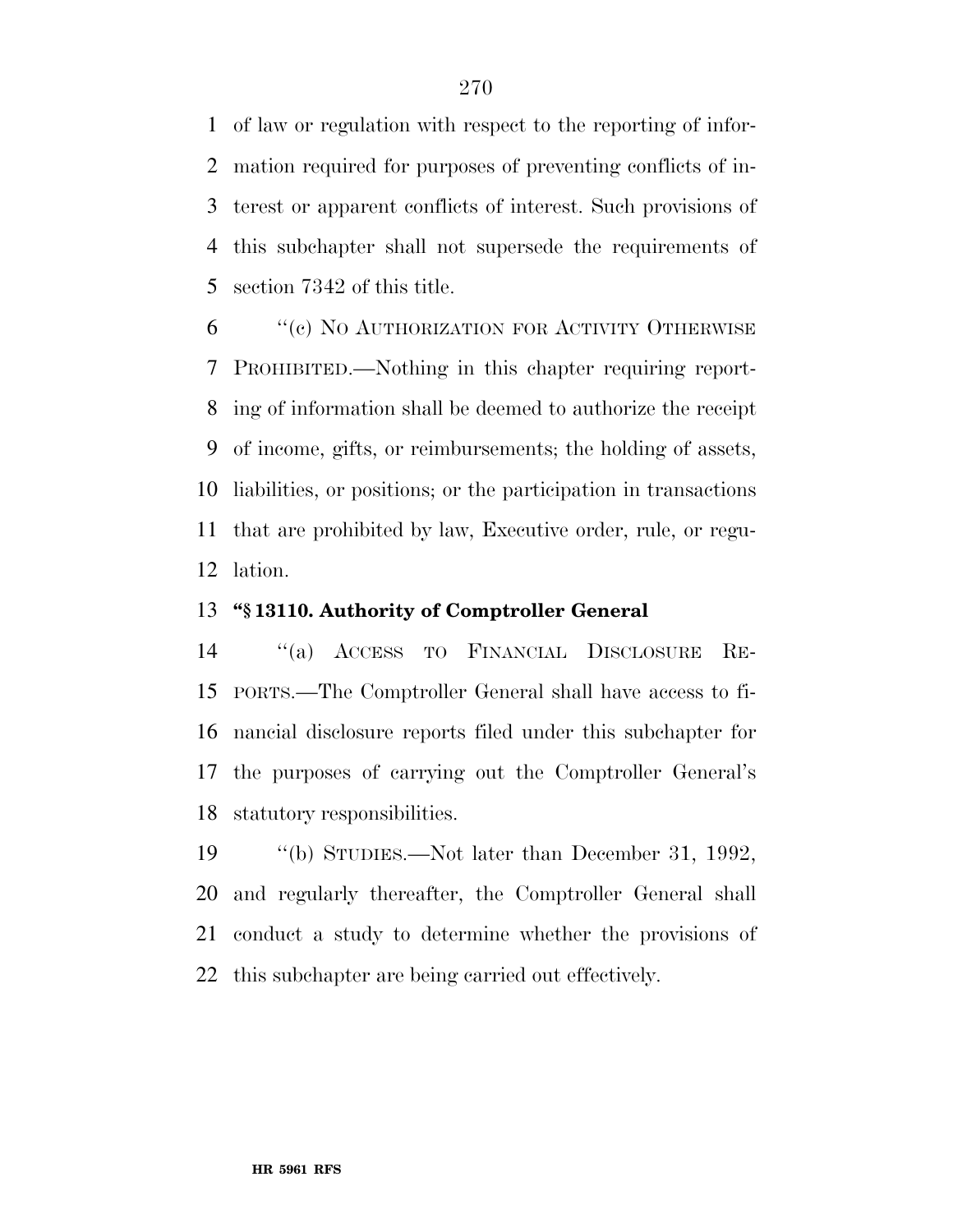**''§ 13111. Notice of actions taken to comply with eth-ics agreements** 

 ''(a) IN GENERAL.—In any case in which an indi- vidual agrees with that individual's designated agency eth- ics official, the Office of Government Ethics, a Senate con- firmation committee, a congressional ethics committee, or the Judicial Conference, to take any action to comply with this chapter or any other law or regulation governing con- flicts of interest of, or establishing standards of conduct applicable with respect to, officers or employees of the Government, that individual shall notify in writing the designated agency ethics official, the Office of Government Ethics, the appropriate committee of the Senate, the con- gressional ethics committee, or the Judicial Conference, as the case may be, of any action taken by the individual pursuant to that agreement. Such notification shall be made not later than the date specified in the agreement by which action by the individual must be taken, or not later than 3 months after the date of the agreement, if no date for action is so specified.

**HR 5961 RFS** ''(b) RECUSAL.—If an agreement described in sub- section (a) requires that the individual recuse himself or herself from particular categories of agency or other offi- cial action, the individual shall reduce to writing those subjects regarding which the recusal agreement will apply and the process by which it will be determined whether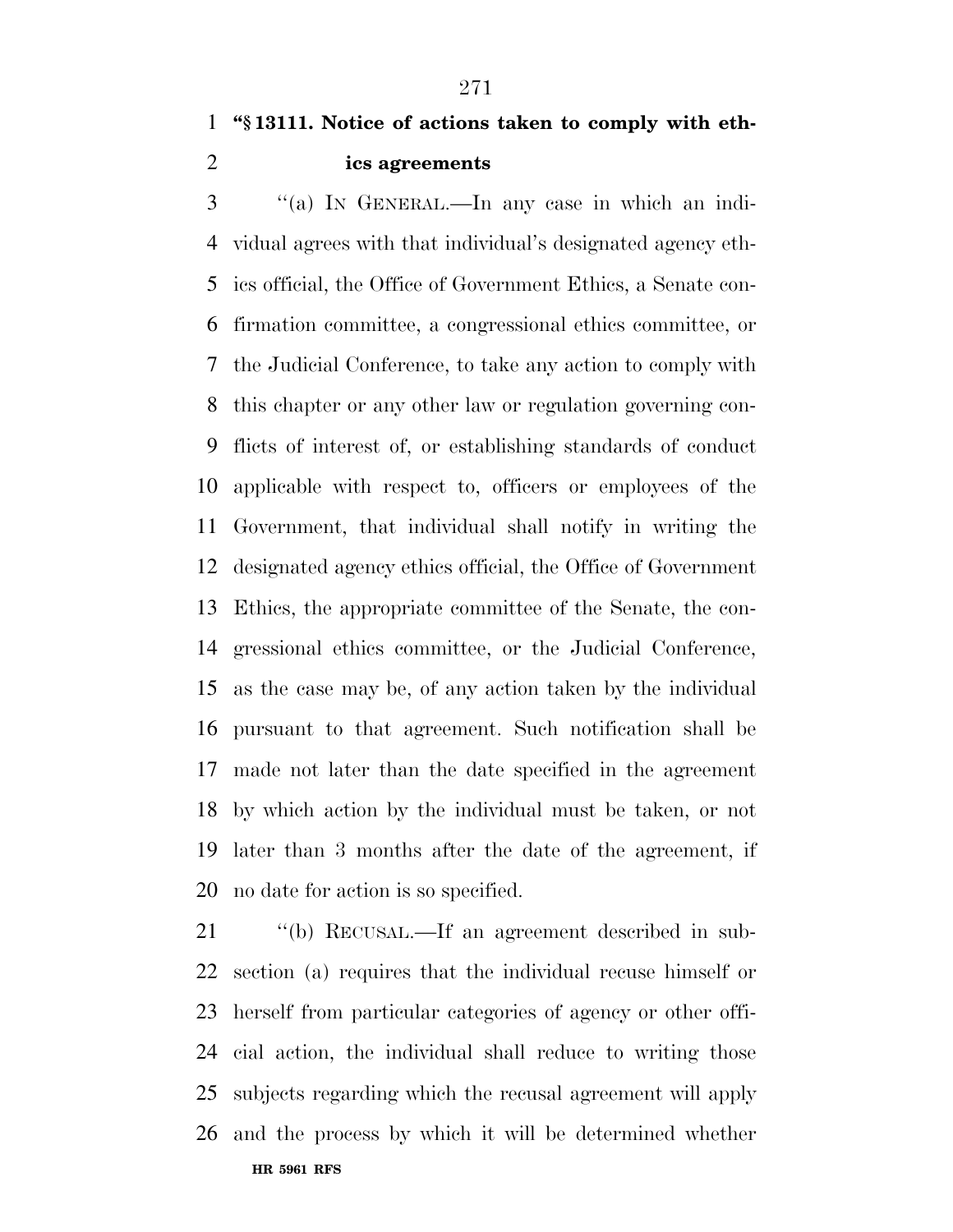the individual must recuse himself or herself in a specific instance. An individual shall be considered to have com- plied with the requirements of subsection (a) with respect to such recusal agreement if such individual files a copy of the document setting forth the information described in the preceding sentence with such individual's des- ignated agency ethics official or the appropriate super- vising ethics office within the time prescribed in the last sentence of subsection (a).

# **''Subchapter II—OFFICE OF GOVERNMENT ETHICS**

#### **''§ 13121. Establishment; appointment of Director**

13 "(a) ESTABLISHMENT.—There is established an exec- utive agency to be known as the Office of Government Ethics.

 ''(b) DIRECTOR.—There shall be at the head of the Office of Government Ethics a Director (hereinafter re- ferred to as the 'Director'), who shall be appointed by the President, by and with the advice and consent of the Sen- ate. Effective with respect to any individual appointed or reappointed by the President as Director on or after Octo- ber 1, 1983, the term of service of the Director shall be 5 years.

 ''(c) AUTHORITY OF DIRECTOR.—The Director may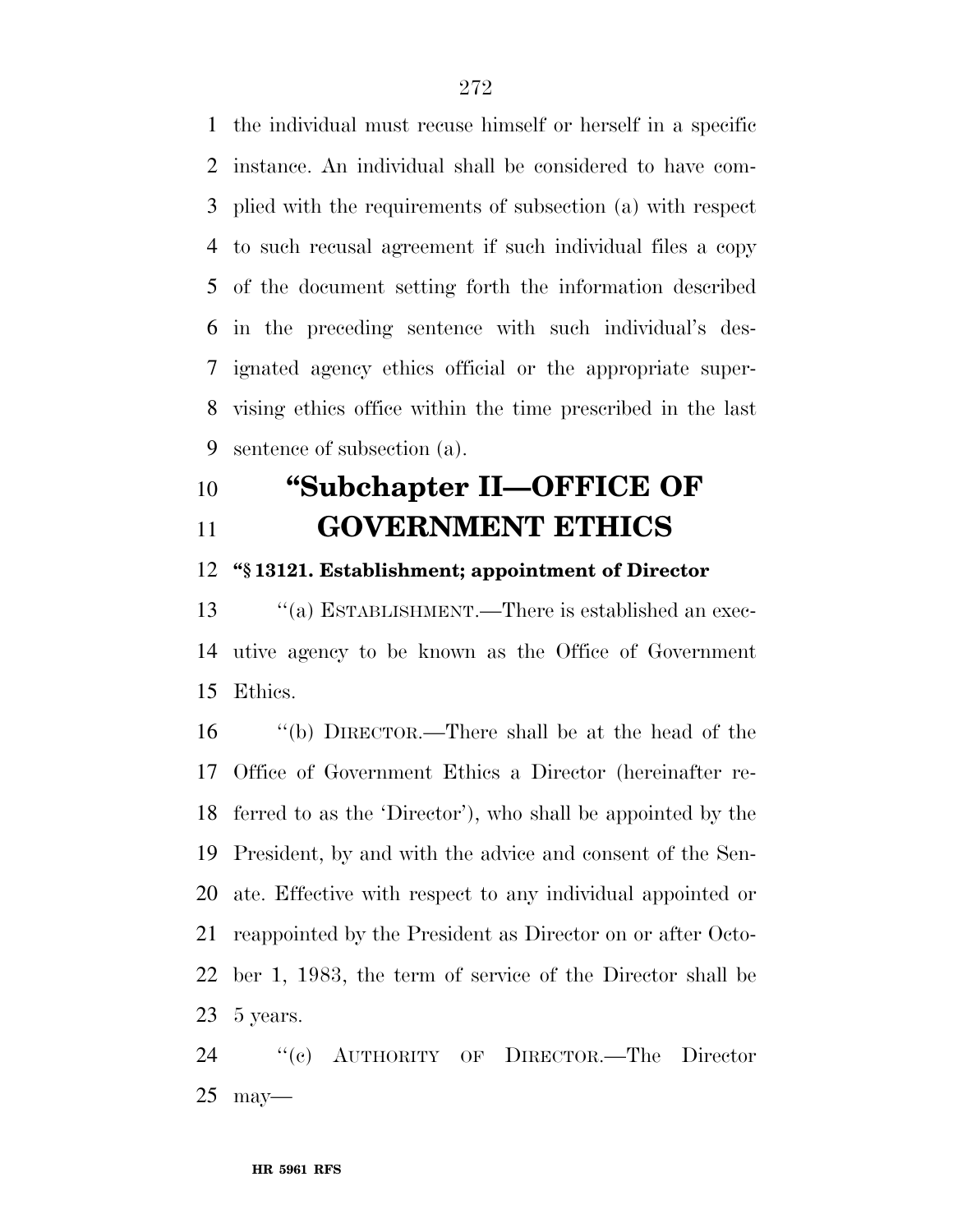1 ''(1) appoint officers and employees, including attorneys, in accordance with chapter 51 and sub-chapter III of chapter 53 of this title; and

4 "(2) contract for financial and administrative services (including those related to budget and ac- counting, financial reporting, personnel, and pro- curement) with the General Services Administration, or such other Federal agency as the Director deter- mines appropriate, for which payment shall be made in advance, or by reimbursement, from funds of the Office of Government Ethics in such amounts as may be agreed upon by the Director and the head of the agency providing such services.

 Contract authority under paragraph (2) shall be effective for any fiscal year only to the extent that appropriations are available for that purpose.

# **''§ 13122. Authority and functions**

18 "(a) OVERALL DIRECTION OF EXECUTIVE BRANCH POLICIES RELATING TO PREVENTION OF CONFLICTS OF INTEREST.—The Director shall provide, in consultation with the Office of Personnel Management, overall direc- tion of executive branch policies related to preventing con- flicts of interest on the part of officers and employees of any executive agency, as defined in section 105 of this title.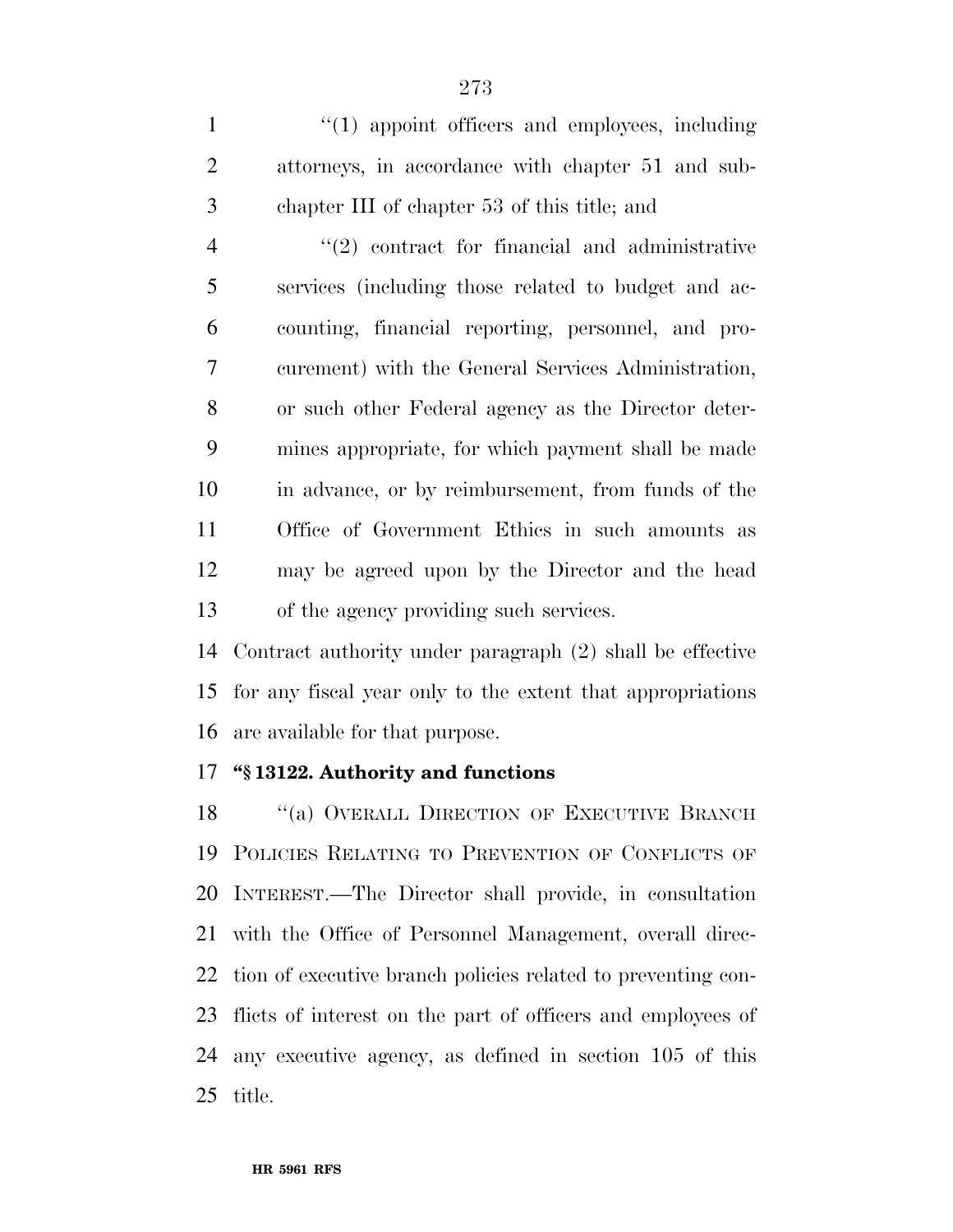''(b) RESPONSIBILITIES OF DIRECTOR.—The respon-sibilities of the Director shall include—

3 ''(1) developing, in consultation with the Attor- ney General and the Office of Personnel Manage- ment, rules and regulations to be promulgated by the President or the Director pertaining to conflicts of interest and ethics in the executive branch, in- cluding rules and regulations establishing procedures for the filing, review, and public availability of finan- cial statements filed by officers and employees in the executive branch as required by subchapter I;

12 ''(2) developing, in consultation with the Attor- ney General and the Office of Personnel Manage- ment, rules and regulations to be promulgated by the President or the Director pertaining to the iden-16 tification and resolution of conflicts of interest;

 $\frac{1}{3}$  monitoring and investigating compliance with the public financial disclosure requirements of subchapter I by officers and employees of the execu- tive branch and executive agency officials responsible for receiving, reviewing, and making available finan-cial statements filed pursuant to subchapter I;

23 ''(4) conducting a review of financial statements to determine whether such statements reveal possible violations of applicable conflict of interest laws or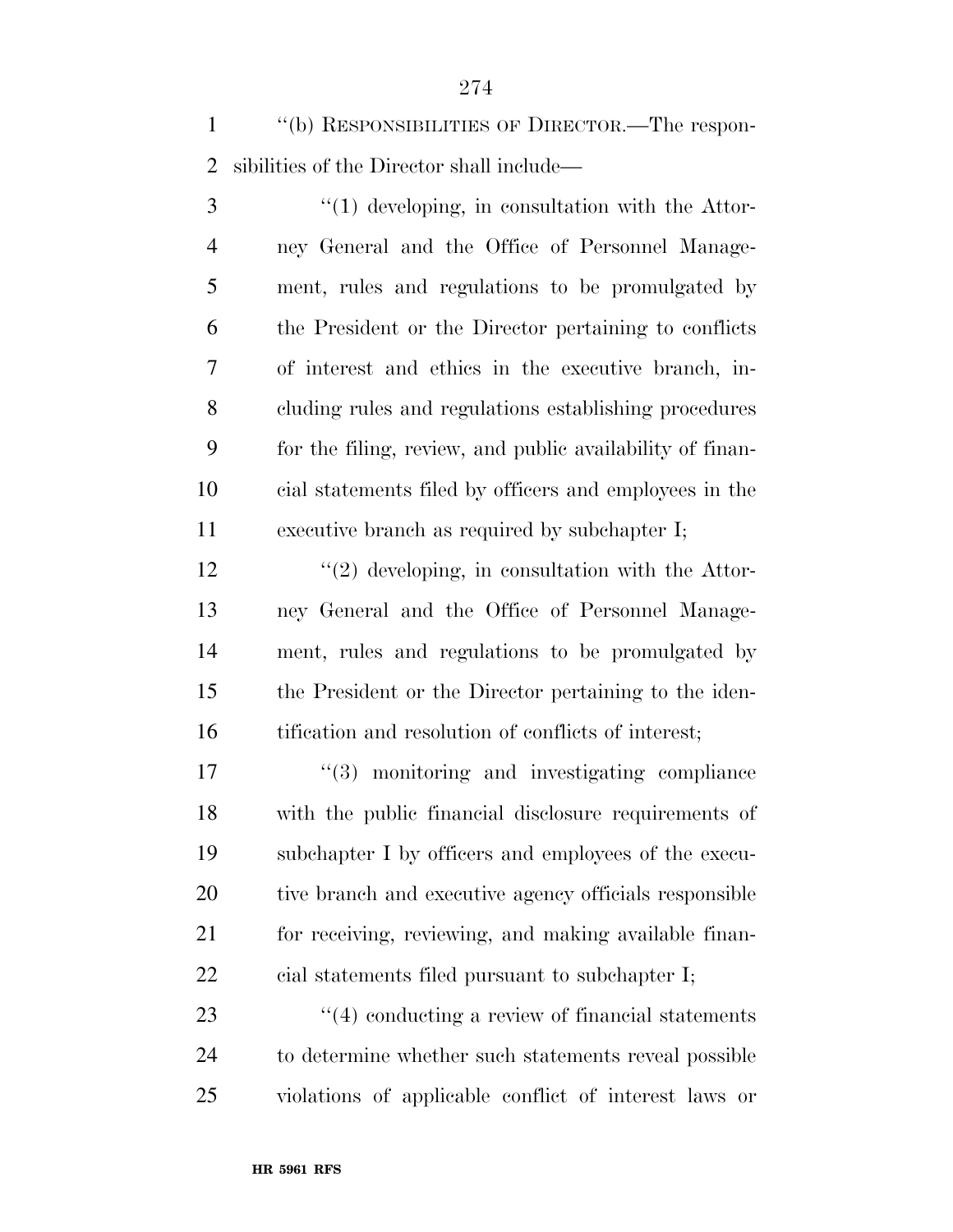regulations and recommending appropriate action to correct any conflict of interest or ethical problems revealed by such review;

 ''(5) monitoring and investigating individual and agency compliance with any additional financial reporting and internal review requirements estab-lished by law for the executive branch;

8 "(6) interpreting rules and regulations issued by the President or the Director governing conflict of interest and ethical problems and the filing of fi-nancial statements;

 ''(7) consulting, when requested, with agency ethics counselors and other responsible officials re- garding the resolution of conflict of interest prob-lems in individual cases;

 ''(8) establishing a formal advisory opinion service whereby advisory opinions are rendered on matters of general applicability or on important mat- ters of first impression after, to the extent prac- ticable, providing interested parties with an oppor- tunity to transmit written comments with respect to the request for such advisory opinion, and whereby such advisory opinions are compiled, published, and made available to agency ethics counselors and the public;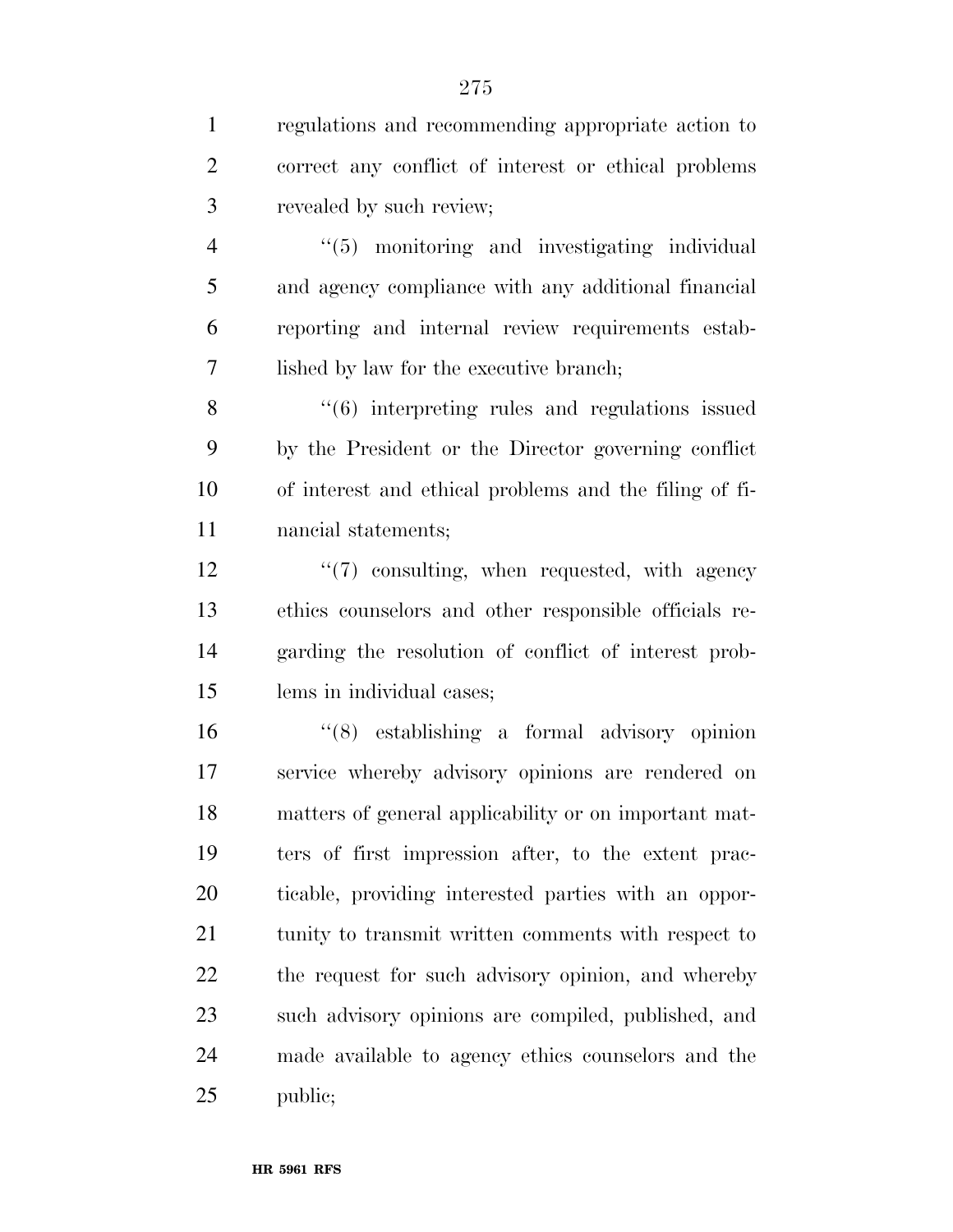| $\mathbf{1}$   | $(9)$ ordering corrective action on the part of          |
|----------------|----------------------------------------------------------|
| $\overline{2}$ | agencies and employees which the Director deems          |
| 3              | necessary;                                               |
| $\overline{4}$ | $"(10)$ requiring such reports from executive            |
| 5              | agencies as the Director deems necessary;                |
| 6              | $\lq(11)$ assisting the Attorney General in evalu-       |
| 7              | ating the effectiveness of the conflict of interest laws |
| 8              | and in recommending appropriate amendments;              |
| 9              | $\lq(12)$ evaluating, with the assistance of the At-     |
| 10             | torney General and the Office of Personnel Manage-       |
| 11             | ment, the need for changes in rules and regulations      |
| 12             | issued by the Director and the agencies regarding        |
| 13             | conflict of interest and ethical problems, with a view   |
| 14             | toward making such rules and regulations consistent      |
| 15             | with and an effective supplement to the conflict of      |
| 16             | interest laws;                                           |
| 17             | $\lq(13)$ cooperating with the Attorney General in       |
| 18             | developing an effective system for reporting allega-     |
| 19             | tions of violations of the conflict of interest laws to  |
| 20             | the Attorney General, as required by section 535 of      |
| 21             | title $28;$                                              |
| 22             | $\cdot$ (14) providing information on and promoting      |
| つつ             | understanding of ethical standards in executive          |

 understanding of ethical standards in executive agencies; and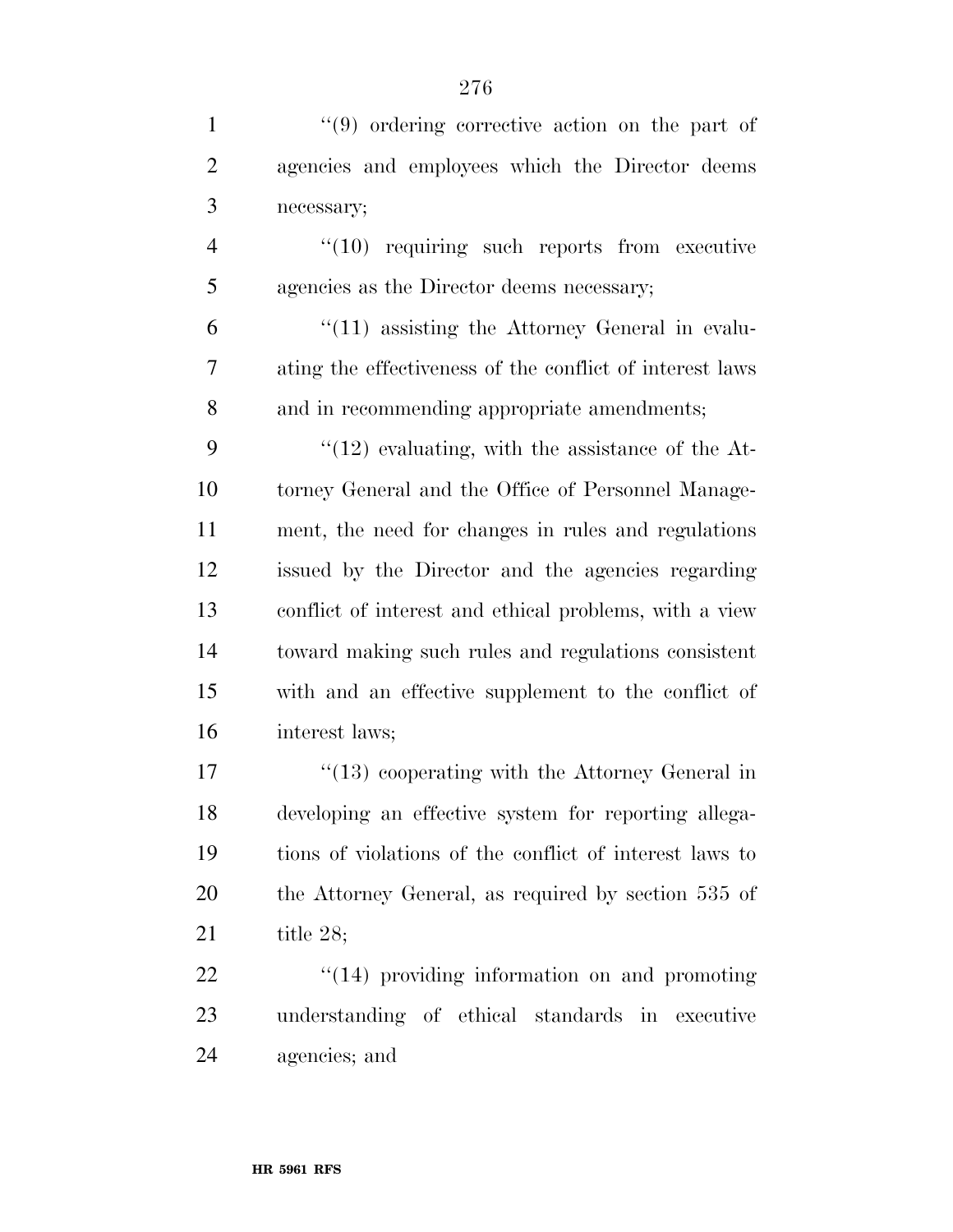$\frac{1}{15}$  developing, in consultation with the Of- fice of Personnel Management, and promulgating such rules and regulations as the Director deter- mines necessary or desirable with respect to the evaluation of any item required to be reported by subchapter I.

 ''(c) CONSULTATION.—In the development of policies, rules, regulations, procedures, and forms to be rec- ommended, authorized, or prescribed by the Director, the Director shall consult when appropriate with the executive agencies affected and with the Attorney General.

12 "(d) ESTABLISHED WRITTEN PROCEDURES.—

13 "(1) IN GENERAL.—The Director shall, by the exercise of any authority otherwise available to the Director under this subchapter, ensure that each ex- ecutive agency has established written procedures re- lating to how the agency is to collect, review, evalu- ate, and, if applicable, make publicly available, fi- nancial disclosure statements filed by any of its offi-cers or employees.

21 "(2) CONFORMANCE WITH APPLICABLE RE- QUIREMENTS.—In carrying out paragraph (1), the Director shall ensure that each agency's procedures are in conformance with all applicable requirements,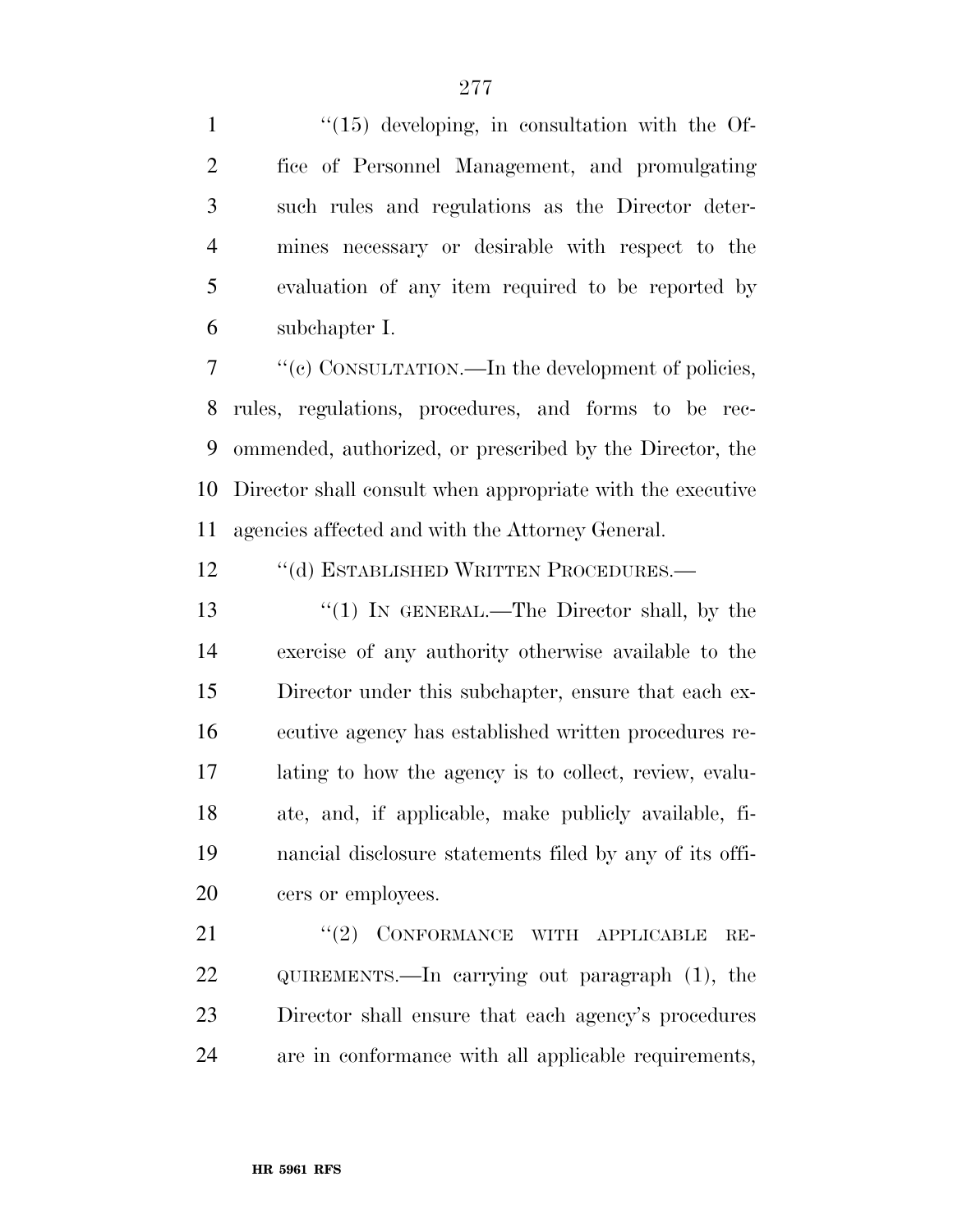| $\mathbf{1}$   | whether established by law, rule, regulation, or Ex-        |
|----------------|-------------------------------------------------------------|
| $\overline{2}$ | ecutive order.                                              |
| 3              | "(e) REPORTS FROM EXECUTIVE AGENCIES.-In                    |
| $\overline{4}$ | carrying out subsection $(b)(10)$ , the Director shall pre- |
| 5              | scribe regulations under which—                             |
| 6              | $(1)$ each executive agency shall be required to            |
| 7              | submit to the Office an annual report containing-           |
| 8              | $\lq\lq$ a description and evaluation of the                |
| 9              | agency's ethics program, including any edu-                 |
| 10             | cational, counseling, or other services provided            |
| 11             | to officers and employees, in effect during the             |
| 12             | period covered by the report;                               |
| 13             | $\lq$ (B) the position title and duties of —                |
| 14             | "(i) each official who was designated                       |
| 15             | by the agency head to have primary re-                      |
| 16             | sponsibility for the administration, coordi-                |
| 17             | nation, and management of the agency's                      |
| 18             | ethics program during any portion of the                    |
| 19             | period covered by the report; and                           |
| 20             | "(ii) each officer or employee who was                      |
| 21             | designated to serve as an alternate to the                  |
| 22             | official having primary responsibility dur-                 |
| 23             | ing any portion of such period; and                         |
| 24             | $\lq\lq$ (C) any other information that the Direc-          |
| 25             | tor may require in order to carry out the re-               |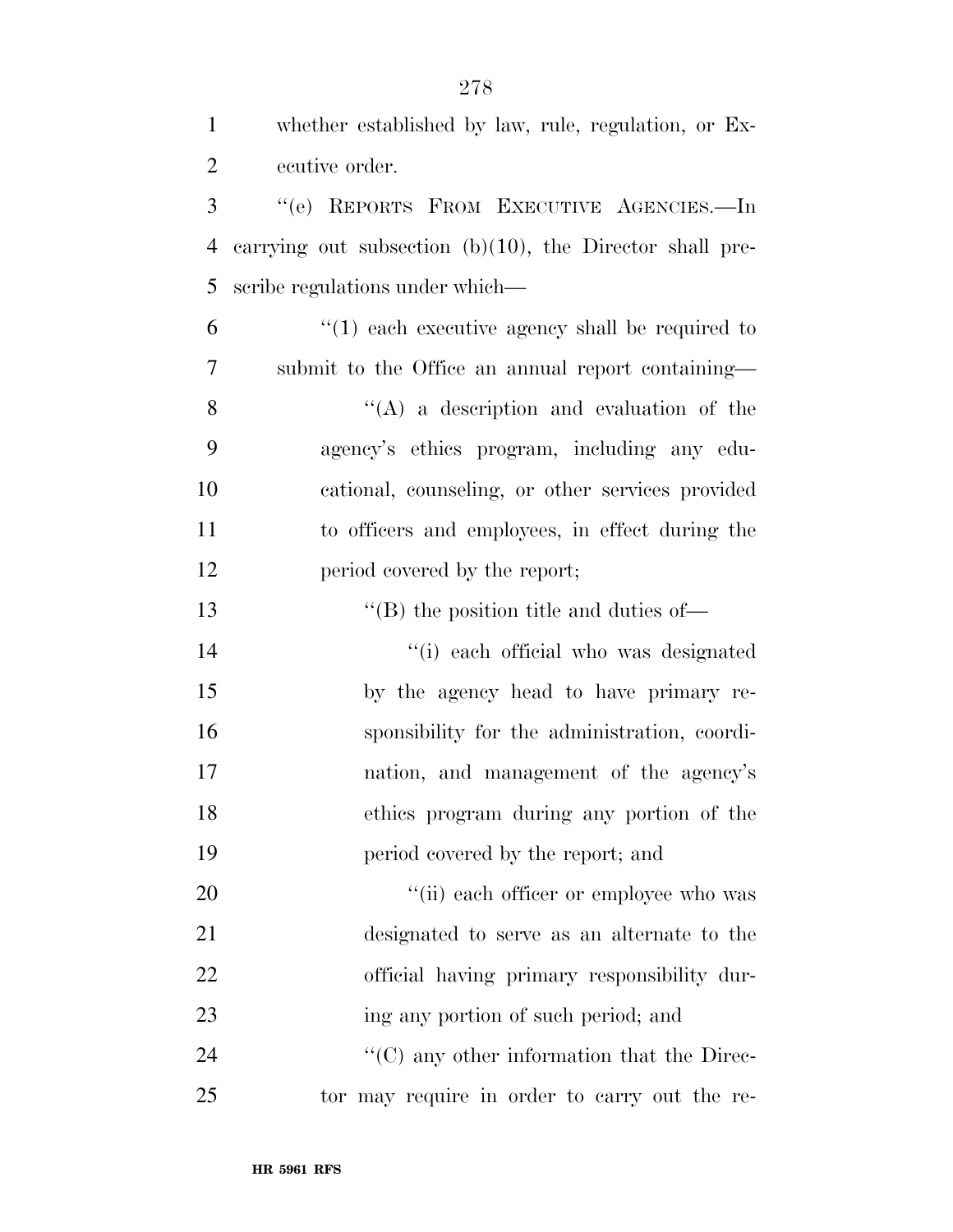| $\mathbf{1}$   | sponsibilities of the Director under this sub-           |
|----------------|----------------------------------------------------------|
| $\overline{2}$ | chapter; and                                             |
| 3              | $(2)$ each executive agency shall be required to         |
| $\overline{4}$ | inform the Director upon referral of any alleged vio-    |
| 5              | lation of Federal conflict of interest law to the At-    |
| 6              | torney General pursuant to section $535$ of title $28$ , |
| 7              | except that nothing under this paragraph shall re-       |
| 8              | quire any notification or disclosure which would oth-    |
| 9              | erwise be prohibited by law.                             |
| 10             | "(f) CORRECTIVE ACTIONS.—                                |
| 11             | "(1) EXECUTIVE AGENCIES.—In carrying out                 |
| 12             | subsection $(b)(9)$ with respect to executive agencies,  |
| 13             | the Director—                                            |
| 14             | $\lq\lq (A)$ may—                                        |
| 15             | "(i) order specific corrective action on                 |
| 16             | the part of an agency based on the failure               |
| 17             | of such agency to establish a system for                 |
| 18             | the collection, filing, review, and, when ap-            |
| 19             | plicable, public inspection of financial dis-            |
| 20             | closure statements, in accordance with ap-               |
| 21             | plicable requirements, or to modify an ex-               |
| 22             | isting system in order to meet applicable                |
| 23             | requirements; or                                         |
| 24             | "(ii) order specific corrective action                   |
| 25             | involving the establishment or modification              |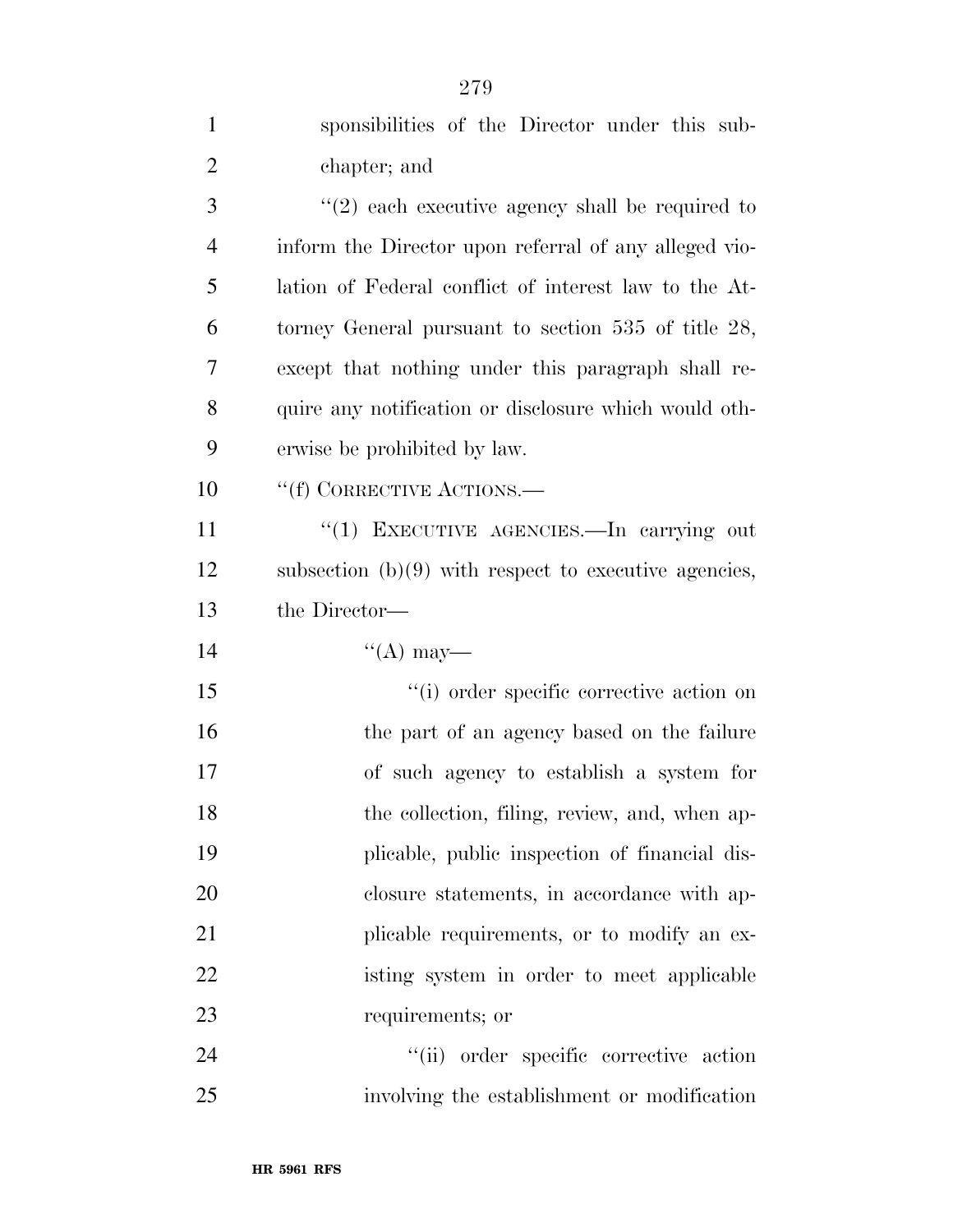| $\mathbf{1}$   | of an agency ethics program (other than              |
|----------------|------------------------------------------------------|
| $\overline{2}$ | with respect to any matter under clause              |
| 3              | (i)) in accordance with applicable require-          |
| $\overline{4}$ | ments; and                                           |
| 5              | $\lq\lq$ (B) shall, if an agency has not complied    |
| 6              | with an order under subparagraph (A) within a        |
| 7              | reasonable period of time, notify the President      |
| 8              | and the Congress of the agency's noncompliance       |
| 9              | in writing (including, with the notification, any    |
| 10             | written comments which the agency may pro-           |
| 11             | vide).                                               |
| 12             | $``(2)$ INDIVIDUAL OFFICERS AND EMPLOYEES.—          |
| 13             | "(A) IN GENERAL.—In carrying out sub-                |
| 14             | section $(b)(9)$ with respect to individual officers |
| 15             | and employees—                                       |
| 16             | "(i) the Director may make such rec-                 |
| 17             | ommendations and provide such advice to              |
| 18             | such officers and employees as the Direc-            |
| 19             | tor considers necessary to ensure compli-            |
| 20             | ance with rules, regulations, and Executive          |
| 21             | orders relating to conflicts of interest or          |
| 22             | standards of conduct;                                |
| 23             | "(ii) if the Director has reason to be-              |
| 24             | lieve that an officer or employee is vio-            |
| 25             | lating, or has violated, any rule, regulation,       |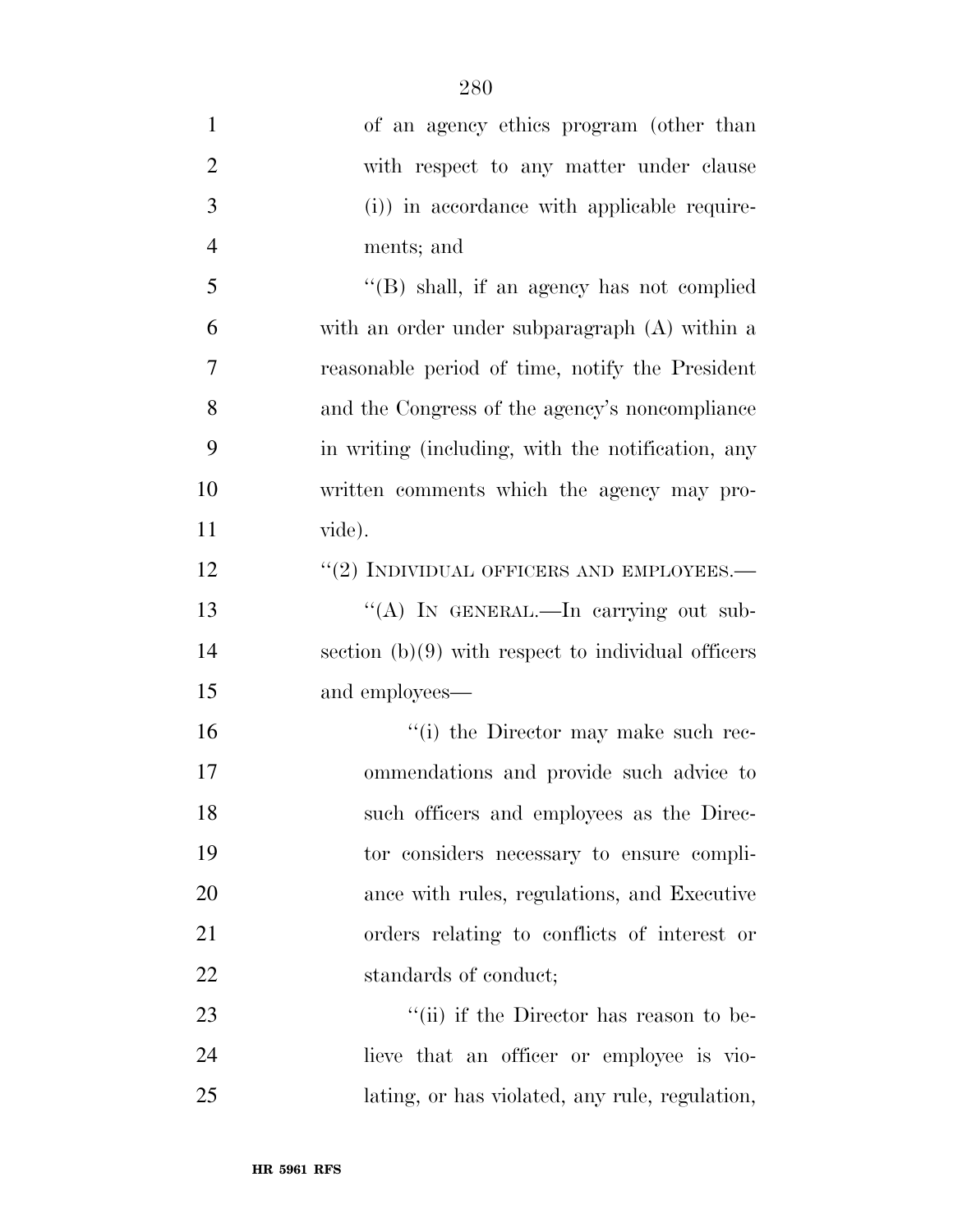| $\mathbf{1}$   | or Executive order relating to conflicts of  |
|----------------|----------------------------------------------|
| $\overline{2}$ | interest or standards of conduct, the Direc- |
| 3              | $tor$ —                                      |
| $\overline{4}$ | $\lq\lq$ (I) may recommend to the head       |
| 5              | of the officer's or employee's agency        |
| 6              | that such agency head investigate the        |
| 7              | possible violation and, if the agency        |
| 8              | head finds such a violation, that such       |
| 9              | agency head take any appropriate dis-        |
| 10             | ciplinary action (such as reprimand,         |
| 11             | suspension, demotion, or dismissal)          |
| 12             | against the officer or employee, except      |
| 13             | that, if the officer or employee in-         |
| 14             | volved is the agency head, any such          |
| 15             | recommendation shall instead be sub-         |
| 16             | mitted to the President; and                 |
| 17             | "(II) shall notify the President in          |
| 18             | writing if the Director determines that      |
| 19             | the head of an agency has not con-           |
| 20             | ducted an investigation pursuant to          |
| 21             | subclause (I) within a reasonable time       |
| 22             | after the Director recommends such           |
| 23             | action;                                      |
| 24             | "(iii) if the Director finds that an of-     |

ficer or employee is violating any rule, reg-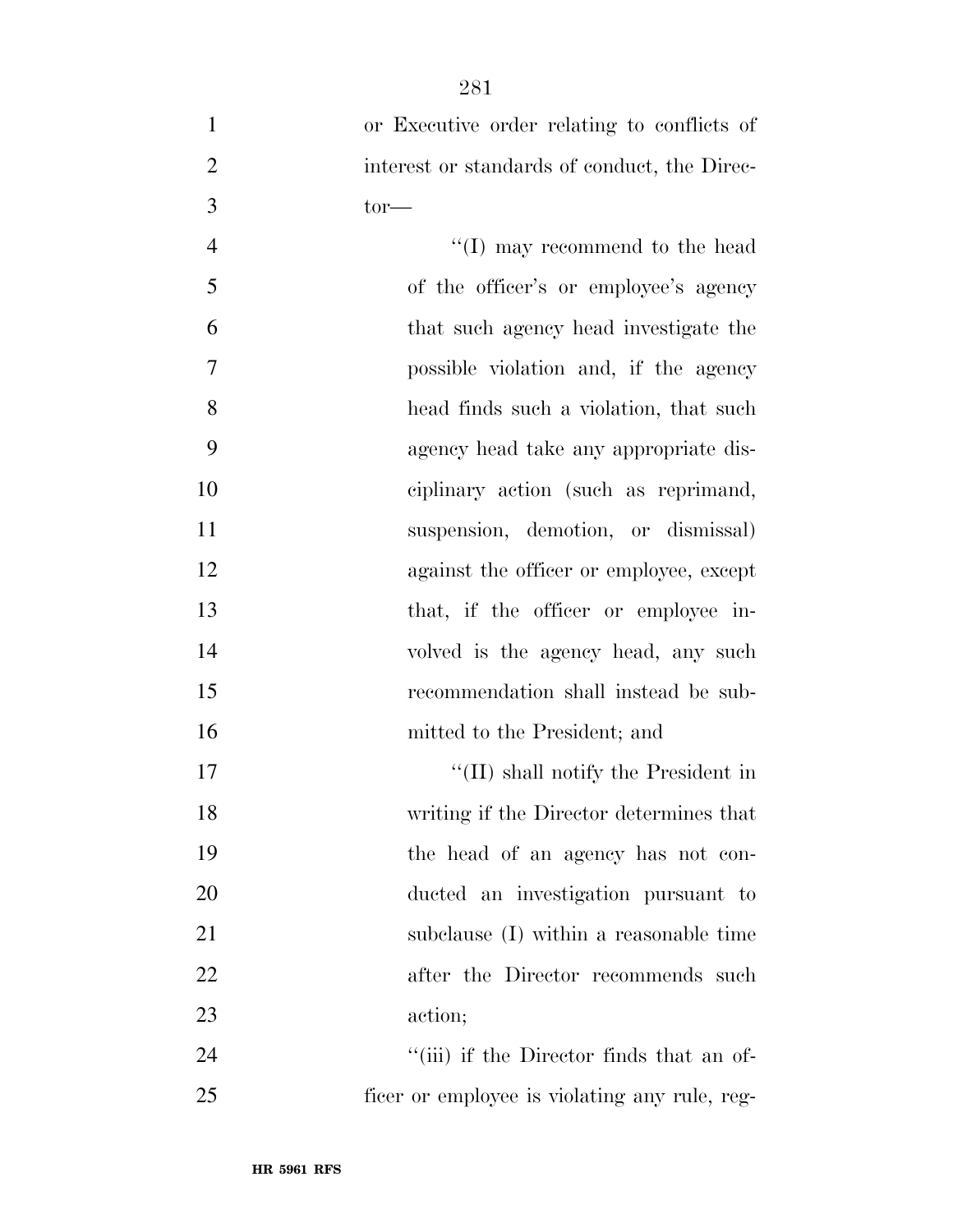| $\mathbf{1}$   | ulation, or Executive order relating to con- |
|----------------|----------------------------------------------|
| $\overline{2}$ | flicts of interest or standards of conduct,  |
| 3              | the Director—                                |
| $\overline{4}$ | $\lq\lq$ (I) may order the officer or em-    |
| 5              | ployee to take specific action (such as      |
| 6              | divestiture, recusal, or the establish-      |
| $\tau$         | ment of a blind trust) to end such vio-      |
| 8              | lation; and                                  |
| 9              | $\lq\lq$ (II) shall, if the officer or em-   |
| 10             | ployee has not complied with the             |
| 11             | order under subclause (I) within a           |
| 12             | reasonable period of time, notify, in        |
| 13             | writing, the head of the officer's or        |
| 14             | employee's agency of the officer's or        |
| 15             | employee's noncompliance, except             |
| 16             | that, if the officer or employee in-         |
| 17             | volved is the agency head, the notifi-       |
| 18             | cation shall instead be submitted to         |
| 19             | the President; and                           |
| 20             | "(iv) if the Director finds that an offi-    |
| 21             | cer or employee is violating, or has vio-    |
| 22             | lated, any rule, regulation, or Executive    |
| 23             | order relating to conflicts of interest or   |
| 24             | standards of conduct, the Director-          |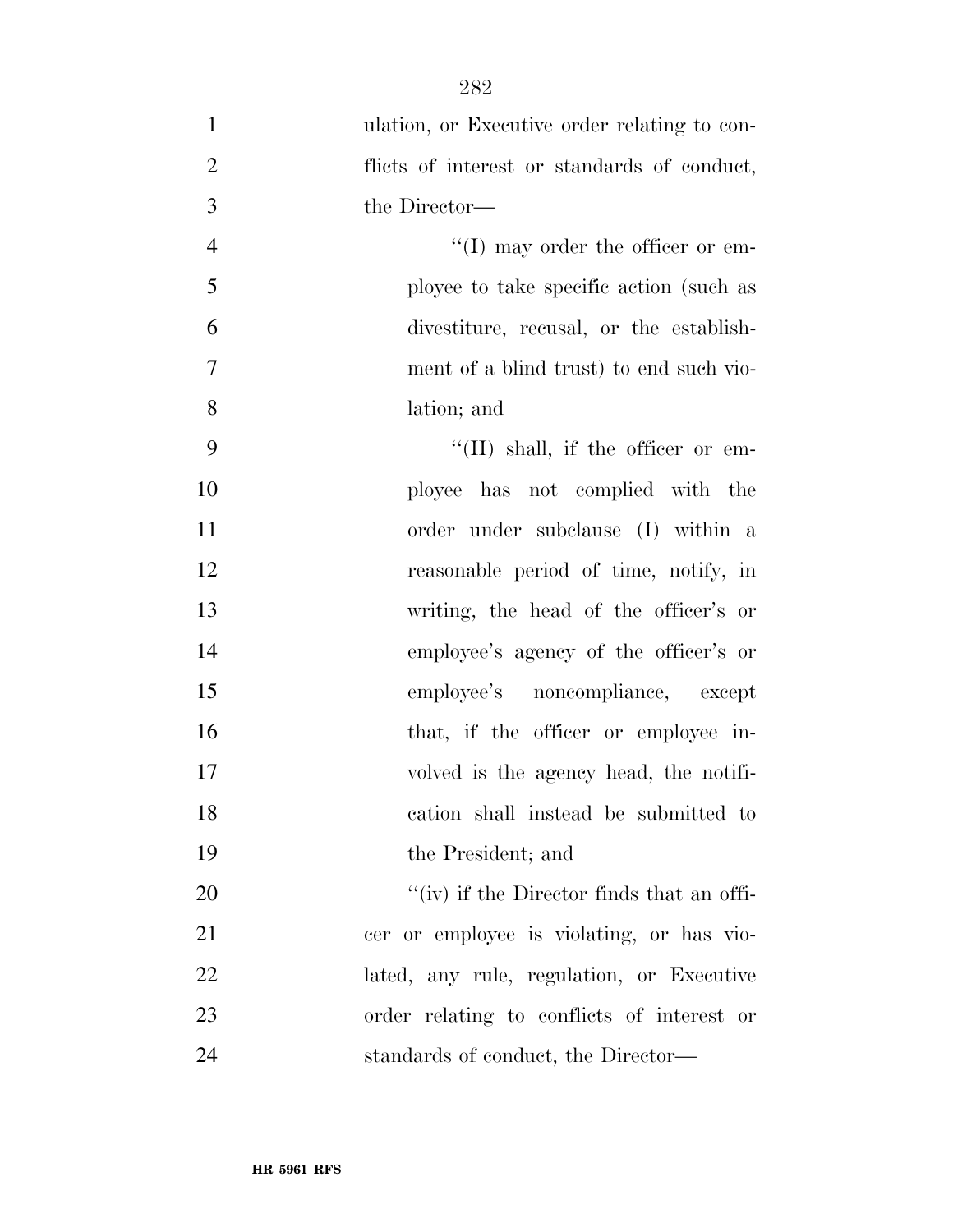| $\mathbf{1}$   | $\lq\lq$ (I) may recommend to the head        |
|----------------|-----------------------------------------------|
| $\overline{2}$ | of the officer's or employee's agency         |
| 3              | that appropriate disciplinary action          |
| $\overline{4}$ | (such as reprimand, suspension, de-           |
| 5              | motion, or dismissal) be brought              |
| 6              | against the officer or employee, except       |
| $\tau$         | that if the officer or employee involved      |
| 8              | is the agency head, any such rec-             |
| 9              | ommendations shall instead be sub-            |
| 10             | mitted to the President; and                  |
| 11             | "(II) may notify the President in             |
| 12             | writing if the Director determines that       |
| 13             | the head of an agency has not taken           |
| 14             | appropriate disciplinary action within        |
| 15             | a reasonable period of time after the         |
| 16             | Director recommends such action.              |
| 17             | "(B) INVESTIGATIONS AND FINDINGS CON-         |
| 18             | CERNING POSSIBLE VIOLATIONS.-                 |
| 19             | "(i) AUTHORITY OF DIRECTOR.-In                |
| 20             | order to carry out the Director's duties      |
| 21             | and responsibilities under subparagraph       |
| 22             | $(A)(iii)$ or (iv) with respect to individual |
| 23             | officers and employees, the Director may      |
| 24             | conduct investigations and make findings      |
| 25             | concerning possible violations of any rule,   |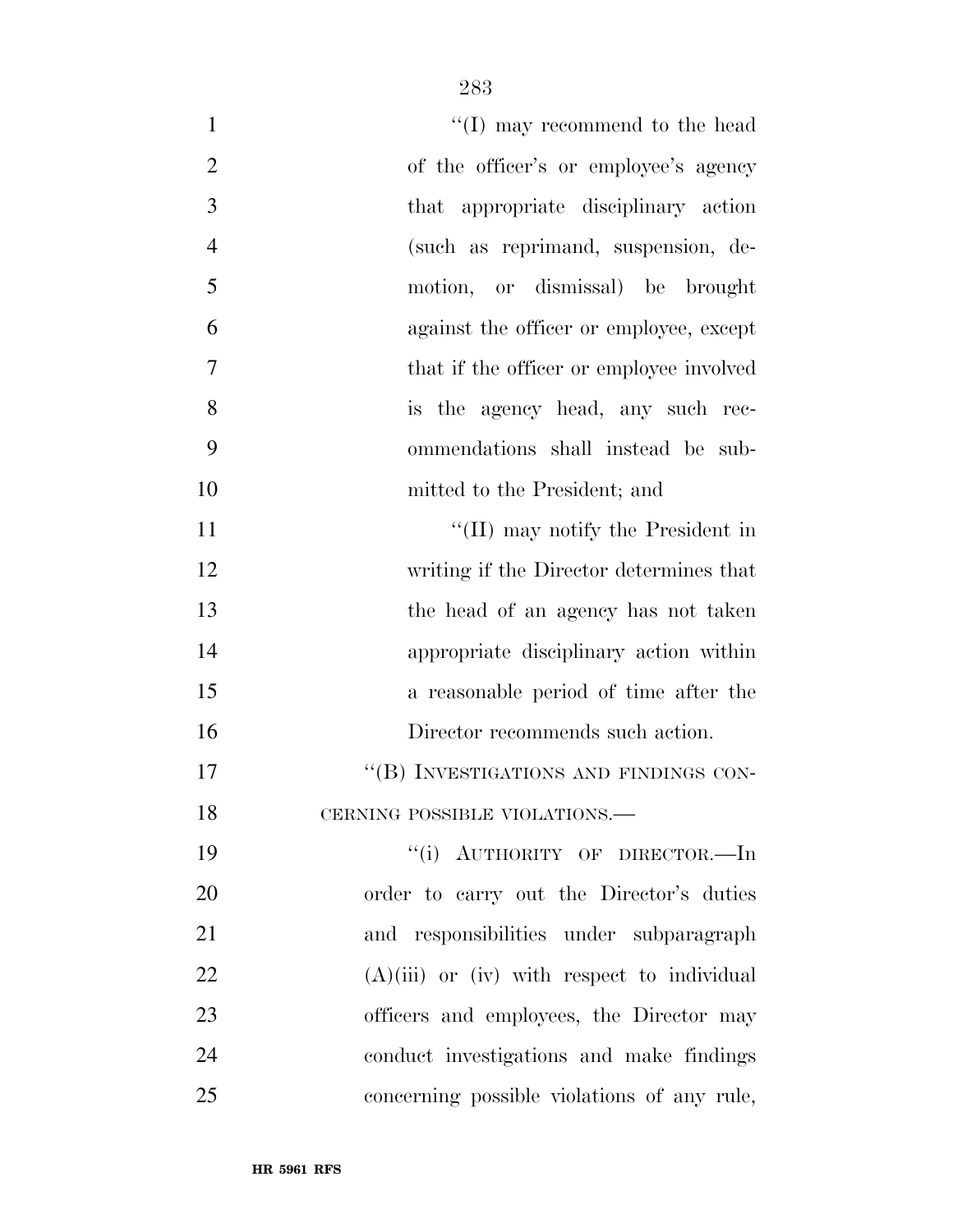- regulation, or Executive order relating to conflicts of interest or standards of con- duct applicable to officers and employees of the executive branch. 5 "(ii) NOTIFICATION OF ALLEGED VIO- LATION AND OPPORTUNITY TO COM- MENT.— 8 "(I) NOTIFICATION BEFORE A FINDING IS MADE.—Subject to clause (iv) of this subparagraph, before any finding is made under subparagraphs 12  $(A)(iii)$  or (iv), the officer or employee involved shall be afforded notification of the alleged violation, and an oppor- tunity to comment, either orally or in writing, on the alleged violation. 17 ''(II) PROCEDURES.—The Direc- tor shall, in accordance with section 553 of this title, establish procedures 20 for such notification and comment. 21 ""(iii) HEARING.—Subject to clause (iv) of this subparagraph, before any ac-tion is ordered under subparagraph
- (A)(iii), the officer or employee involved shall be afforded an opportunity for a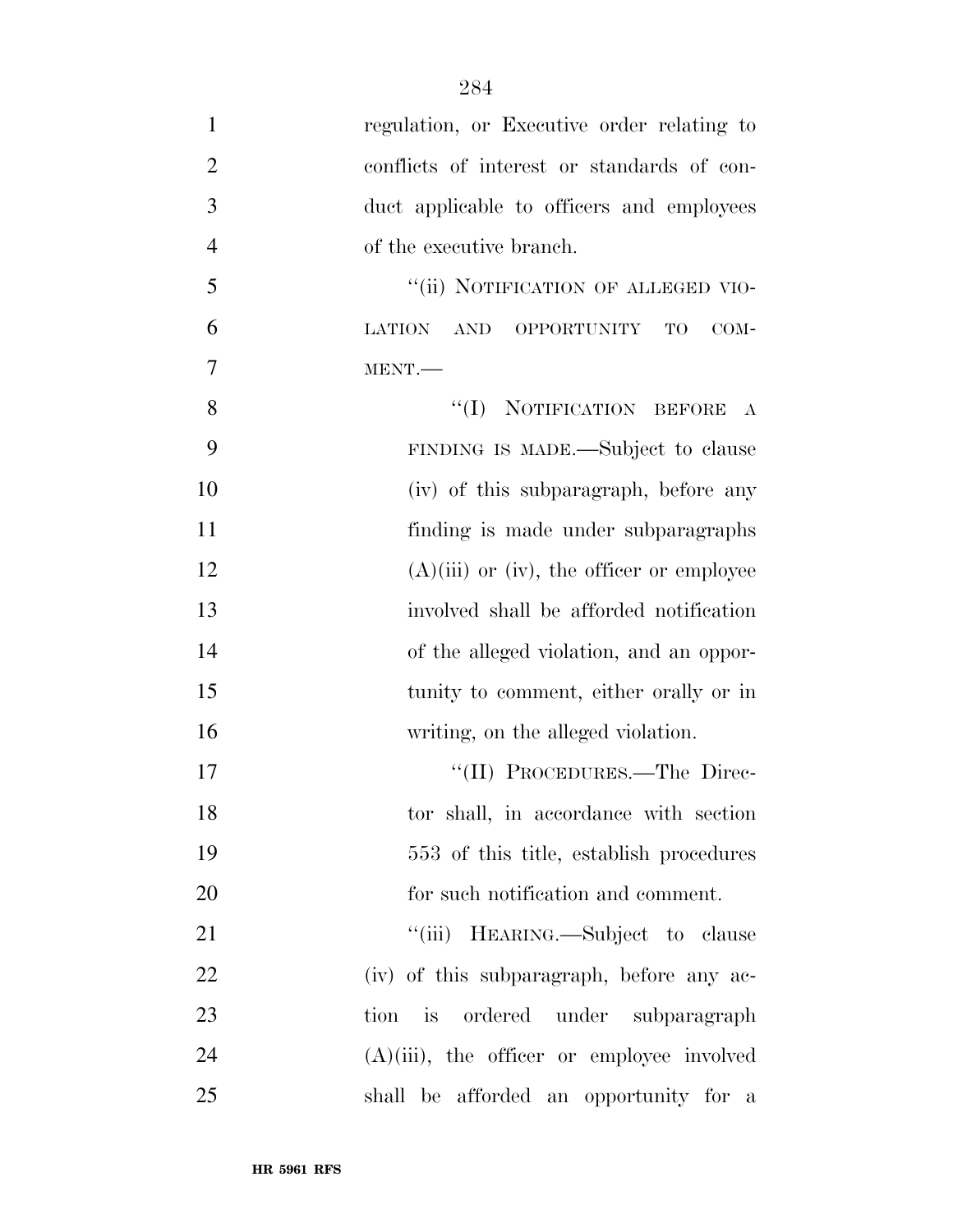| $\mathbf{1}$   | hearing, if requested by such officer or em-                     |
|----------------|------------------------------------------------------------------|
| $\overline{2}$ | ployee, except that any such hearing shall                       |
| 3              | be conducted on the record.                                      |
| $\overline{4}$ | "(iv) EXCEPTION.—The procedures                                  |
| 5              | described in clauses (ii) and (iii) of this                      |
| 6              | subparagraph do not apply to findings or                         |
| 7              | orders for action made to obtain compli-                         |
| 8              | ance with the financial disclosure require-                      |
| 9              | ments in subchapter I. For those findings                        |
| 10             | and orders, the procedures in section                            |
| 11             | 13108 of this title shall apply.                                 |
| 12             | $\lq\lq(3)$ COPIES OF ORDERS RELATING TO FINDING                 |
| 13             | OF VIOLATION.—The Director shall send a copy of                  |
| 14             | any order under paragraph $(2)(A)(iii)$ to-                      |
| 15             | "(A) the officer or employee who is the                          |
| 16             | subject of such order; and                                       |
| 17             | "(B) the head of the officer's or employee's                     |
| 18             | agency or, if such officer or employee is the                    |
| 19             | agency head, to the President.                                   |
| 20             | "(4) AGENCY HEADED BY BOARD, COMMITTEE,                          |
| 21             | OR OTHER GROUP.—For purposes of paragraphs                       |
| 22             | $(2)(A)(ii)$ , (iii), (iv), and $(3)(B)$ , in the case of an of- |
| 23             | ficer or employee within an agency which is headed               |
| 24             | by a board, committee, or other group of individuals             |
| 25             | (rather than by a single individual), any notification,          |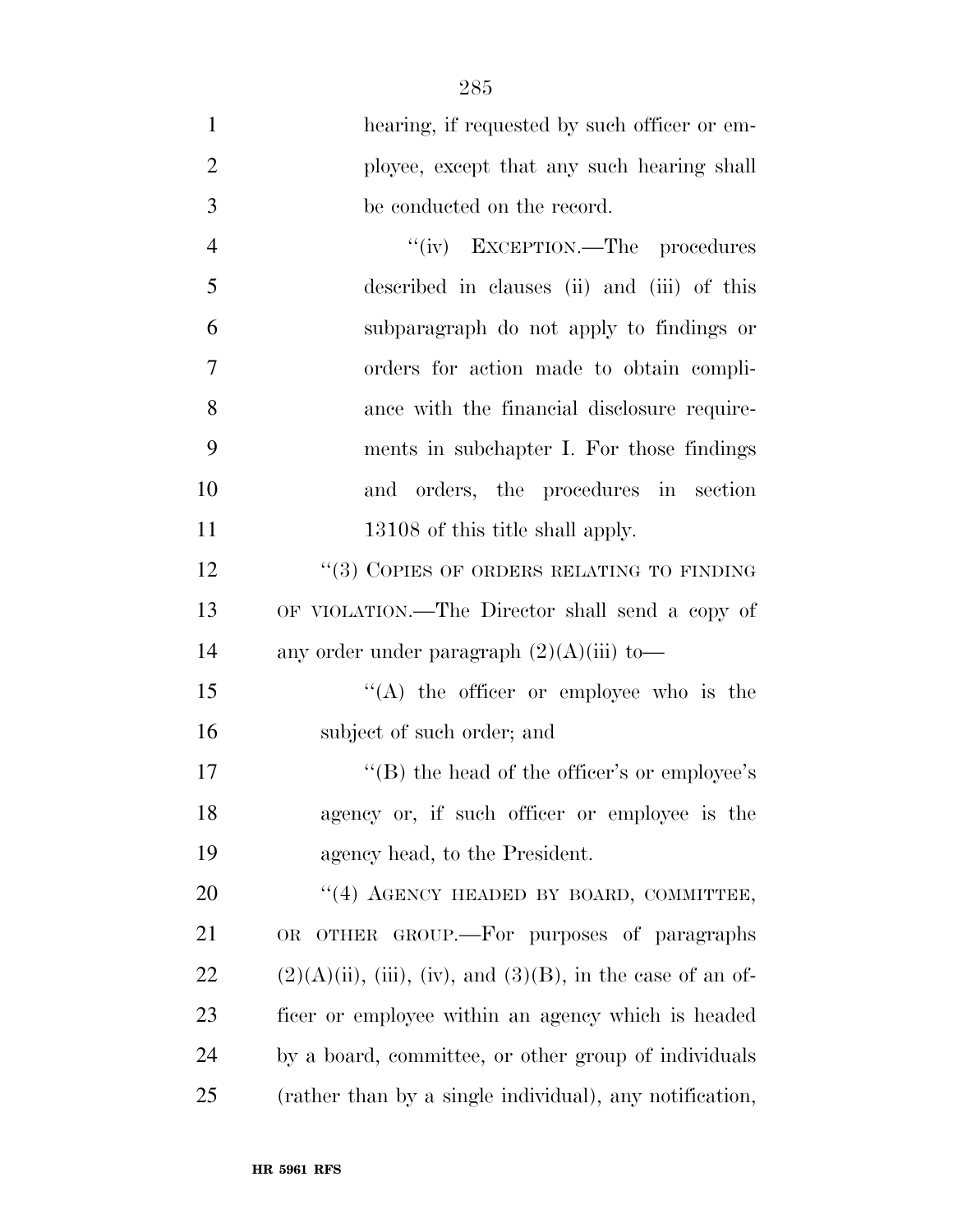| $\mathbf{1}$   | recommendation, or other matter which would other-            |
|----------------|---------------------------------------------------------------|
| $\overline{2}$ | wise be sent to an agency head shall instead be sent          |
| 3              | to the officer's or employee's appointing authority.          |
| $\overline{4}$ | "(5) NO AUTHORITY TO MAKE FINDINGS OF                         |
| 5              | CRIMINAL LAW VIOLATIONS.—Nothing in this sub-                 |
| 6              | chapter shall be considered to allow the Director (or         |
| 7              | any designee) to make any finding that a provision            |
| 8              | of title 18, or any criminal law of the United States         |
| 9              | outside of title 18, has been or is being violated.           |
| 10             | ``(6)<br><b>LIMITATION</b><br>ON<br><b>AVAILABILITY</b><br>OF |
| 11             | RECORDS.—Notwithstanding any other provision of               |
| 12             | law, no record developed pursuant to the authority            |
| 13             | of this section concerning an investigation of an in-         |
| 14             | dividual for a violation of any rule, regulation, or          |
| 15             | Executive order relating to a conflict of interest shall      |
| 16             | be made available pursuant to section $552(a)(3)$ of          |
| 17             | this title, unless the request for such information           |
| 18             | identifies the individual to whom such records relate         |
| 19             | and the subject matter of any alleged violation to            |
| 20             | which such records relate, except that nothing in             |
| 21             | this subsection shall affect the application of the           |
| 22             | provisions of section $552(b)$ of this title to any           |
| 23             | record so identified.                                         |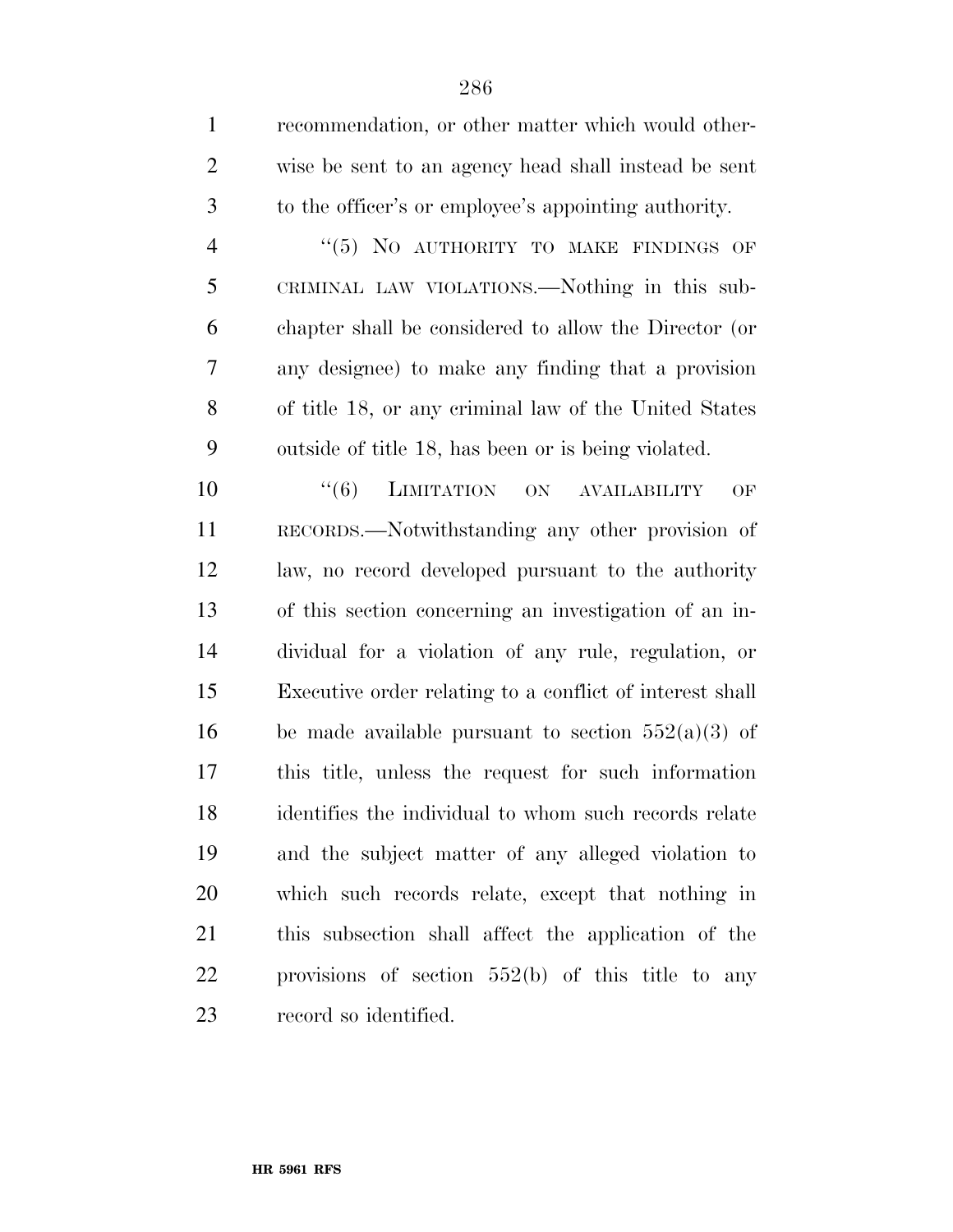# **''§ 13123. Administrative provisions**

 ''(a) ASSISTANCE TO DIRECTOR.—Upon the request of the Director, each executive agency is directed to—

4 "(1) make its services, personnel, and facilities available to the Director to the greatest practicable extent for the performance of functions under this chapter; and

 ''(2) except when prohibited by law, furnish to the Director all information and records in its pos- session which the Director may determine to be nec- essary for the performance of the Director's duties. The authority of the Director under this section includes the authority to request assistance from the inspector gen- eral of an agency in conducting investigations pursuant to the Office of Government Ethics responsibilities under this chapter. The head of any agency may detail such per- sonnel and furnish such services, with or without reim- bursement, as the Director may request to carry out the provisions of this chapter.

- 20 "(b) GIFT ACCEPTANCE AUTHORITY.—
- 21 "(1) IN GENERAL.—The Director is authorized to accept and utilize on behalf of the United States, any gift, donation, bequest, or devise of money, use of facilities, personal property, or services for the purpose of aiding or facilitating the work of the Of-fice of Government Ethics.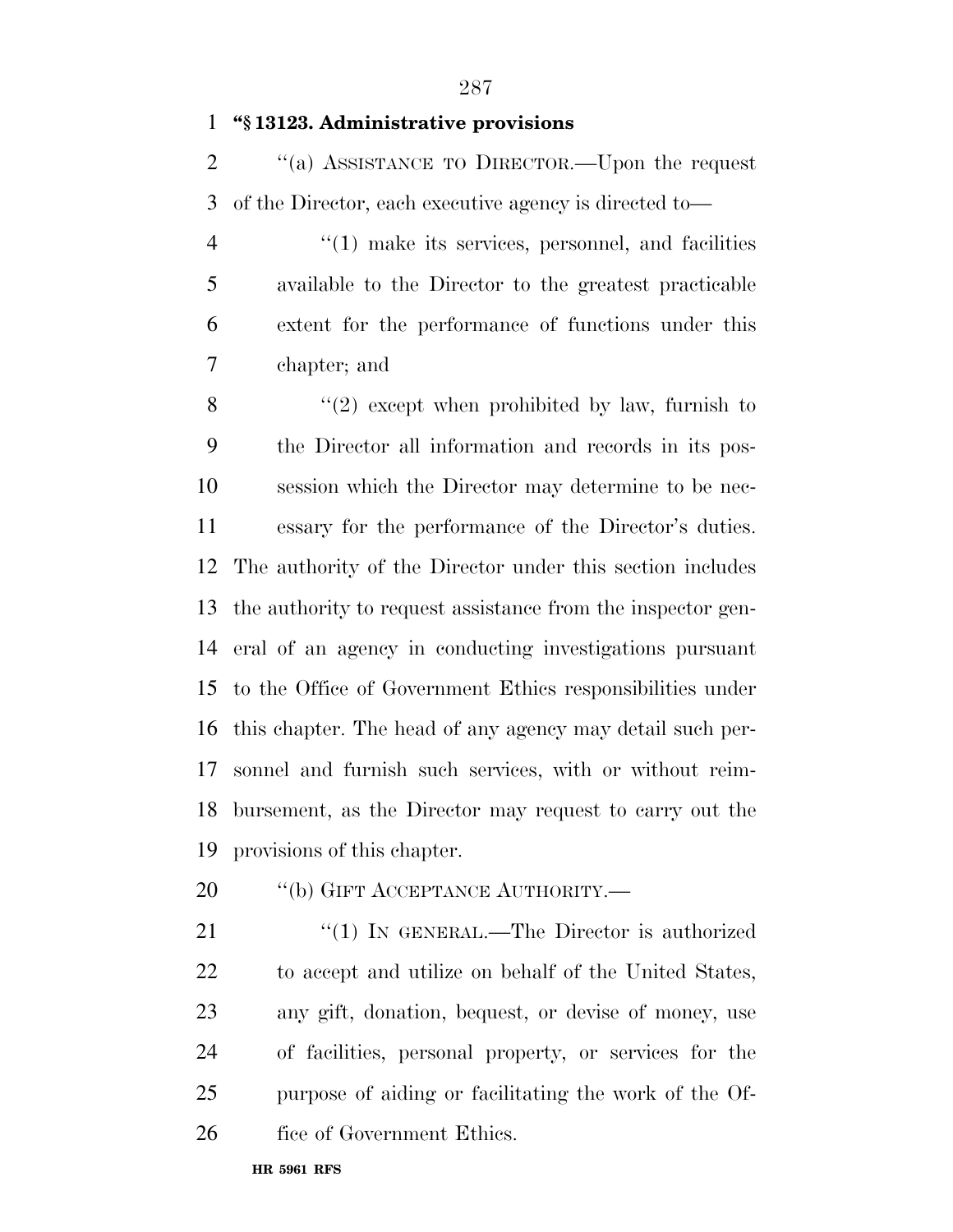| $\mathbf{1}$   | "(2) LIMITATIONS.—No gift may be accepted—               |
|----------------|----------------------------------------------------------|
| $\overline{2}$ | $\lq\lq$ that attaches conditions inconsistent           |
| 3              | with applicable laws or regulations; or                  |
| $\overline{4}$ | $\lq\lq (B)$ that is conditioned upon or will re-        |
| 5              | quire the expenditure of appropriated funds              |
| 6              | that are not available to the Office of Govern-          |
| 7              | ment Ethics.                                             |
| 8              | (3)<br>CRITERIA FOR DETERMINING<br>APPRO-                |
| 9              | PRIATENESS OF GIFT ACCEPTANCE.-The Director              |
| 10             | shall establish written rules setting forth the criteria |
| 11             | to be used in determining whether the acceptance of      |
| 12             | contributions of money, services, use of facilities, or  |
| 13             | personal property under this subsection would reflect    |
| 14             | unfavorably upon the ability of the Office of Govern-    |
| 15             | ment Ethics, or any employee of such Office, to          |
| 16             | carry out its responsibilities or official duties in a   |
| 17             | fair and objective manner, or would compromise the       |
| 18             | integrity or the appearance of the integrity of its      |
| 19             | programs or any official involved in those programs.     |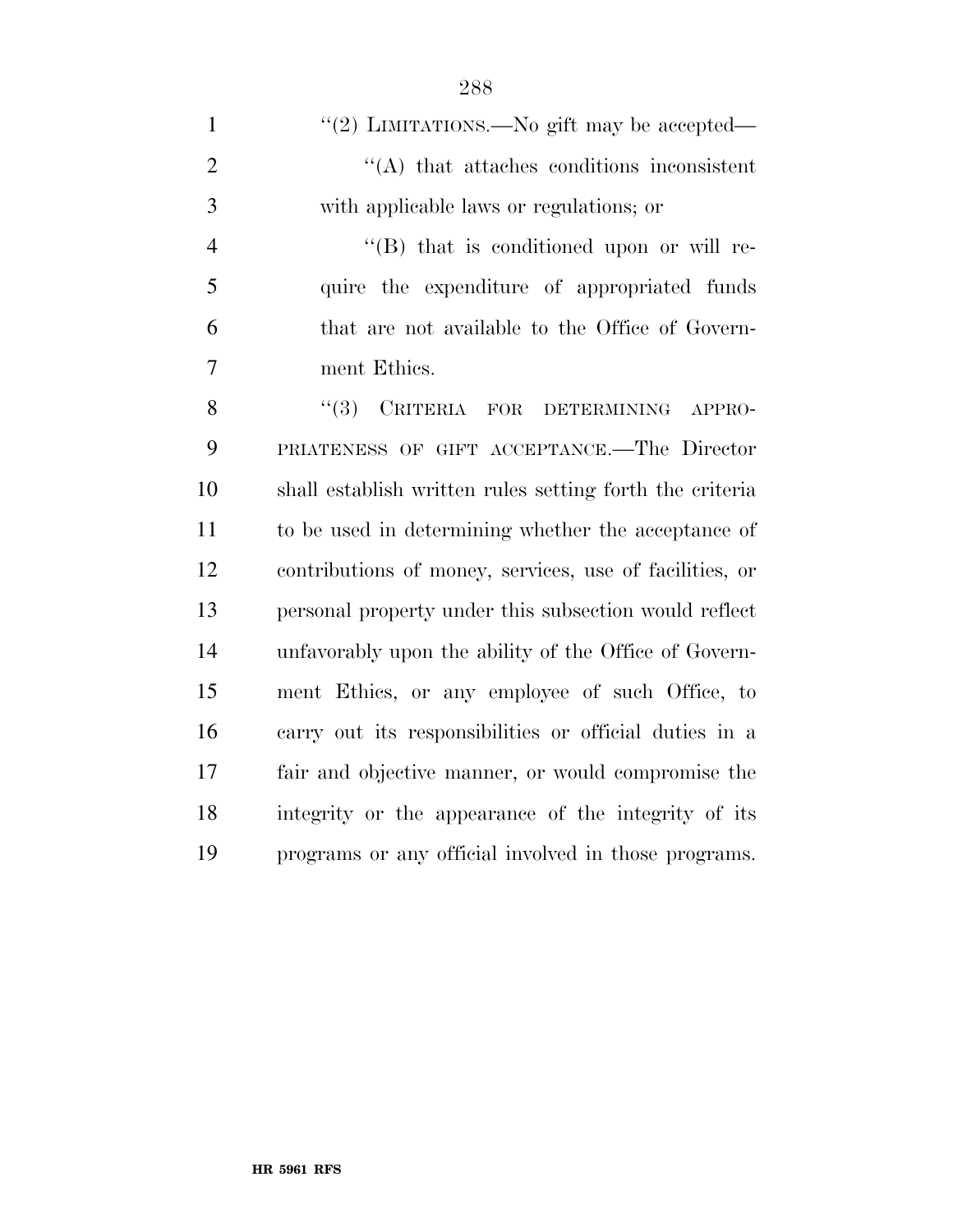**''§ 13124. Rules and regulations** 

 ''In promulgating rules and regulations pertaining to financial disclosure, conflict of interest, and ethics in the executive branch, the Director shall issue rules and regula- tions in accordance with chapter 5 of this title. Any person may seek judicial review of any such rule or regulation.

## **''§ 13125. Authorization of appropriations**

 ''There are authorized to be appropriated to carry out this subchapter such sums as may be necessary for fiscal year 2007.

#### **''§ 13126. Reports to Congress**

 ''The Director shall, no later than April 30 of each year in which the second session of a Congress begins, submit to the Congress a report containing—

 ''(1) a summary of the actions taken by the Di- rector during a 2-year period ending on December 31 of the preceding year in order to carry out the Director's functions and responsibilities under this subchapter; and

20  $\frac{u(2)}{2}$  such other information as the Director may consider appropriate.

# **''Subchapter III—LIMITATIONS ON OUTSIDE EARNED IN-COME AND EMPLOYMENT**

## **''§ 13141. Definitions**

''In this subchapter: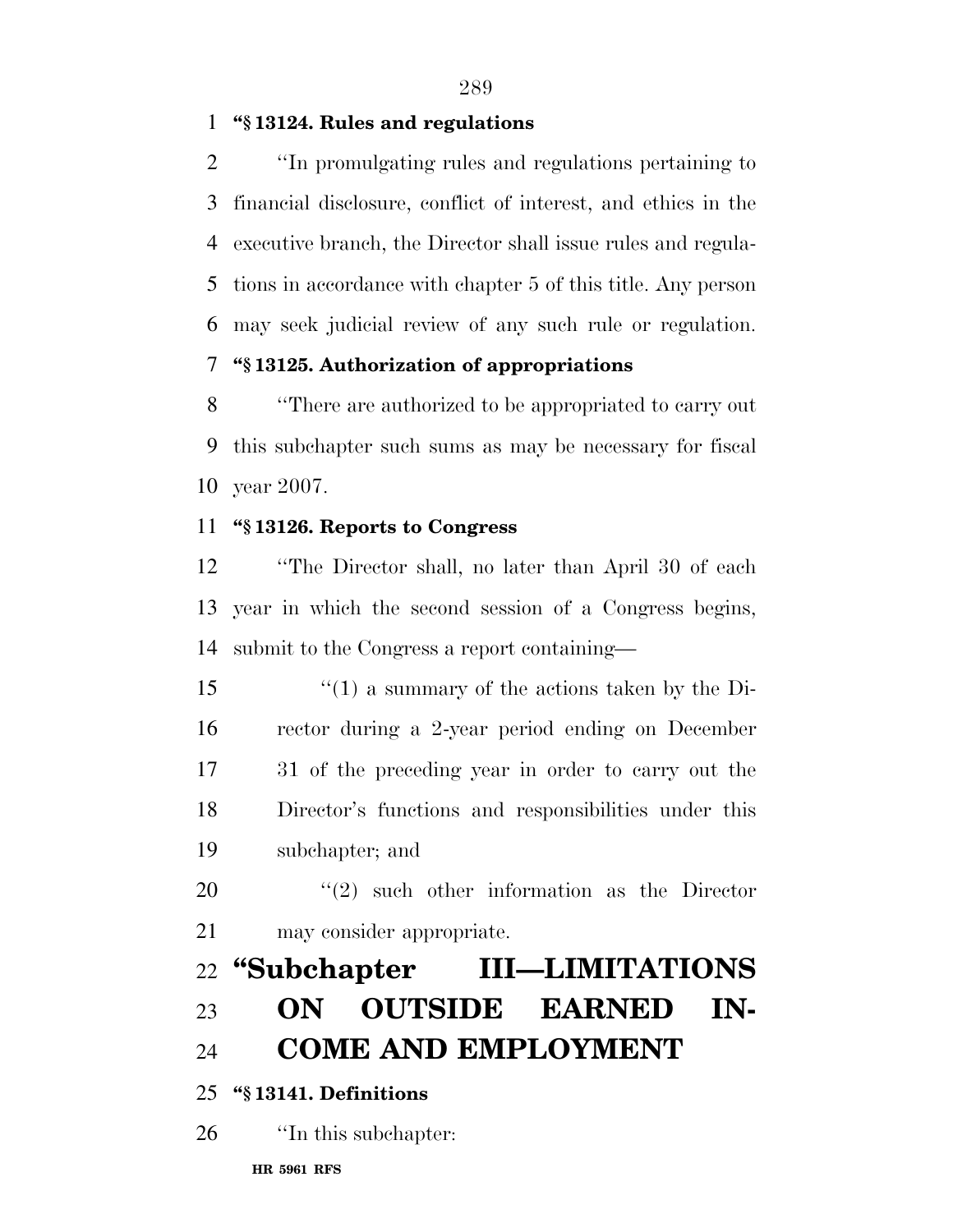1 "(1) CHARITABLE ORGANIZATION.—The term 'charitable organization' means an organization de- scribed in section 170(c) of the Internal Revenue Code of 1986 (26 U.S.C. 170(c)).

 ''(2) HONORARIUM.—The term 'honorarium' means a payment of money or any thing of value for an appearance, speech or article (including a series of appearances, speeches, or articles if the subject matter is directly related to the individual's official duties or the payment is made because of the indi- vidual's status with the Government) by a Member, officer or employee, excluding any actual and nec- essary travel expenses incurred by such individual (and one relative) to the extent that such expenses are paid or reimbursed by any other person, and the amount otherwise determined shall be reduced by the amount of any such expenses to the extent that such expenses are not paid or reimbursed.

 ''(3) MEMBER.—The term 'Member' means a Senator in, a Representative in, or a Delegate or Resident Commissioner to, the Congress.

22 "(4) OFFICER OR EMPLOYEE.—The term 'offi- cer or employee' means any officer or employee of the Government except any special Government em-ployee (as defined in section 202 of title 18).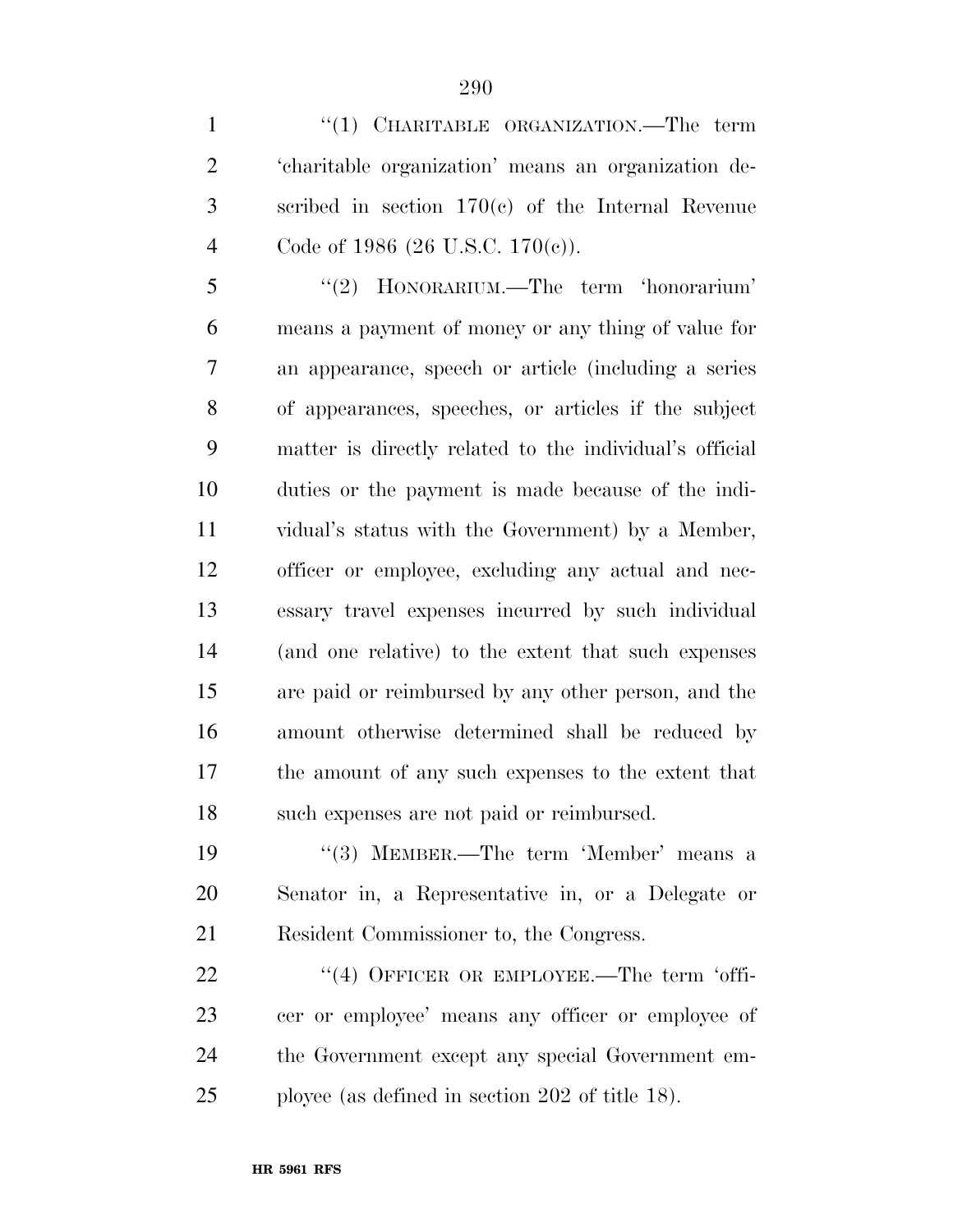| $\mathbf{1}$   | " $(5)$ TRAVEL EXPENSES.—The term 'travel ex-         |
|----------------|-------------------------------------------------------|
| $\overline{2}$ | penses' means, with respect to a Member, officer or   |
| 3              | employee, or a relative of any such individual, the   |
| $\overline{4}$ | cost of transportation, and the cost of lodging and   |
| 5              | meals while away from his or her residence or prin-   |
| 6              | cipal place of employment.                            |
| 7              | "§13142. Administration                               |
| 8              | "This subchapter shall be subject to the rules and    |
| 9              | regulations of—                                       |
| 10             | $\lq(1)$ and administered by-                         |
| 11             | $\lq\lq$ the Committee on Ethics of the               |
| 12             | House of Representatives, with respect to Mem-        |
| 13             | bers, officers, and employees of the House of         |
| 14             | Representatives; and                                  |
| 15             | $\lq\lq$ (B) in the case of Senators and legislative  |
| 16             | branch officers and employees other than those        |
| 17             | officers and employees specified in subpara-          |
| 18             | graph (A), the committee to which reports filed       |
| 19             | by such officers and employees under sub-             |
| 20             | chapter I are transmitted under that sub-             |
| 21             | chapter, except that the authority of this sec-       |
| 22             | tion may be delegated by such committee with          |
| 23             | respect to such officers and employees;               |
| 24             | "(2) the Office of Government Ethics and ad-          |
| 25             | ministered by designated agency ethics officials with |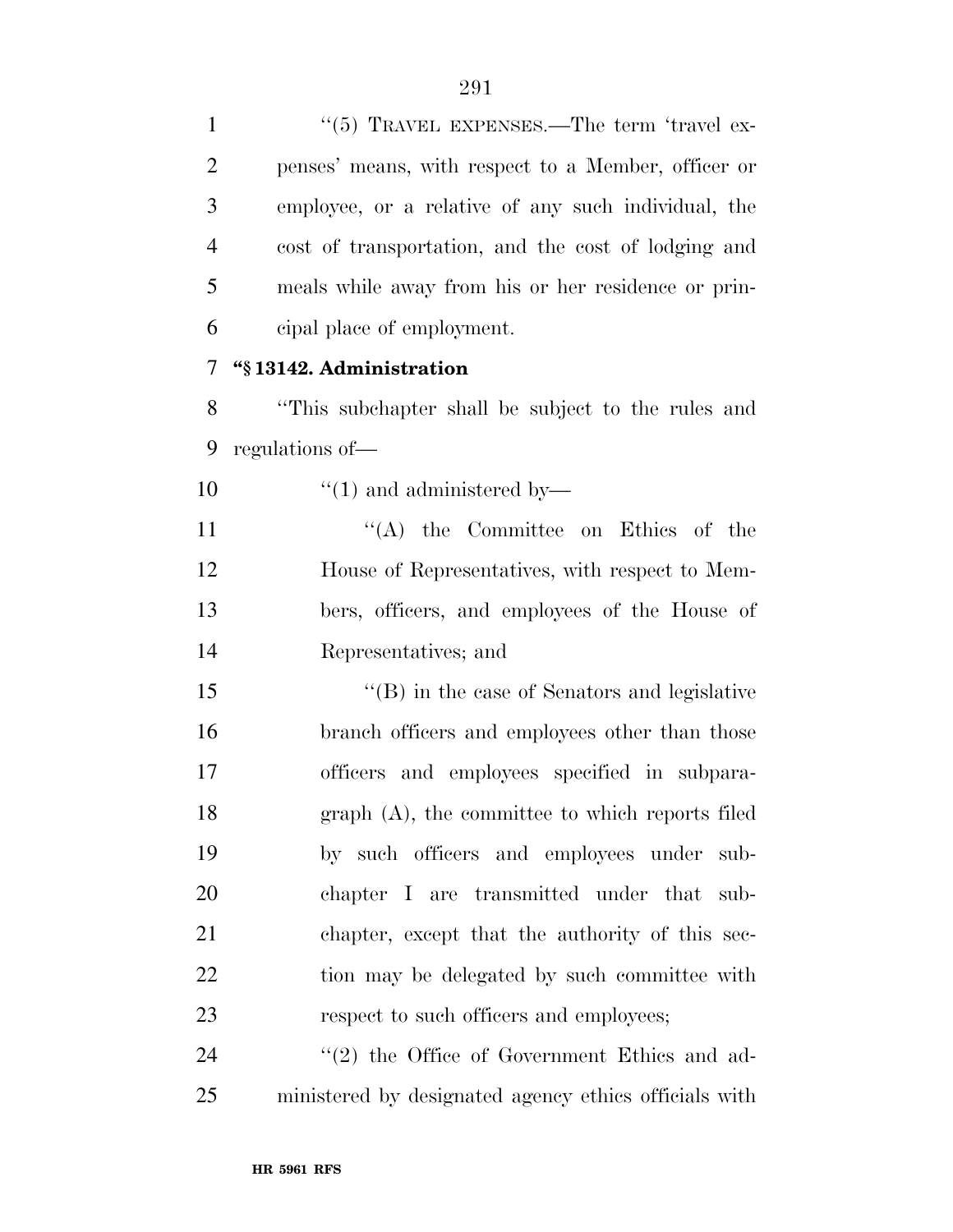respect to officers and employees of the executive branch; and

 ''(3) and administered by the Judicial Con- ference of the United States (or such other agency as it may designate) with respect to officers and em-ployees of the judicial branch.

#### **''§ 13143. Outside earned income limitation**

8 "(a) OUTSIDE EARNED INCOME LIMITATION.—

9 "(1) In GENERAL.—Except as provided by paragraph (2), a Member or an officer or employee who is a noncareer officer or employee and who oc- cupies a position classified above GS–15 of the Gen- eral Schedule or, in the case of positions not under the General Schedule, for which the rate of basic pay is equal to or greater than 120 percent of the minimum rate of basic pay payable for GS–15 of the General Schedule, may not in any calendar year have outside earned income attributable to such cal- endar year which exceeds 15 percent of the annual 20 rate of basic pay for level II of the Executive Sched- ule under section 5313 of this title, as of January 22 1 of such calendar year.

23 "(2) PORTION OF YEAR.—In the case of any in- dividual who during a calendar year becomes a Member or an officer or employee who is a non-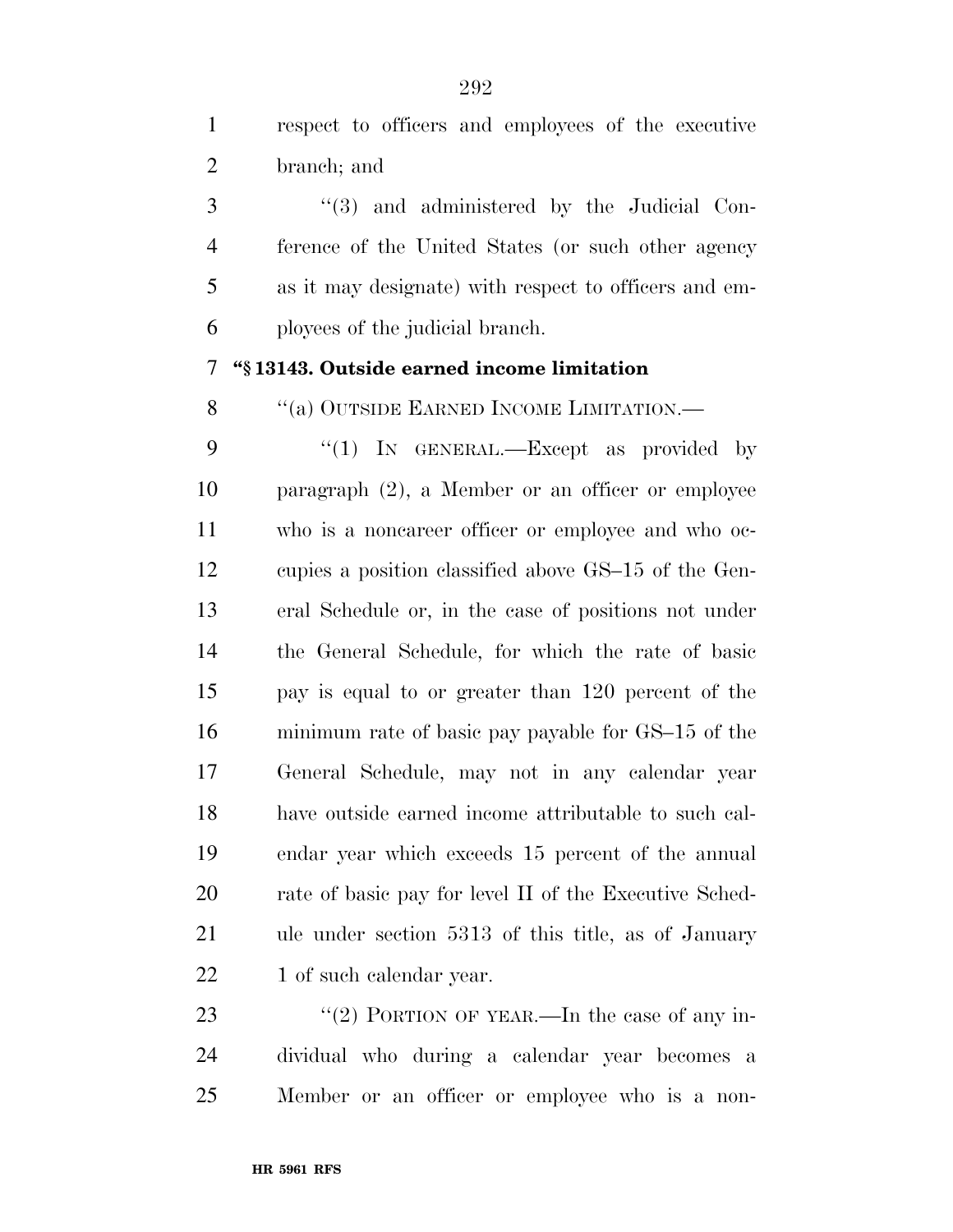career officer or employee and who occupies a posi-2 tion classified above GS–15 of the General Schedule or, in the case of positions not under the General Schedule, for which the rate of basic pay is equal to or greater than 120 percent of the minimum rate of basic pay payable for GS–15 of the General Sched- ule, such individual may not have outside earned in- come attributable to the portion of that calendar year which occurs after such individual becomes a Member or such an officer or employee which ex- ceeds 15 percent of the annual rate of basic pay for level II of the Executive Schedule under section 5313 of this title, as of January 1 of such calendar year multiplied by a fraction the numerator of which is the number of days such individual is a Member or such officer or employee during such calendar year and the denominator of which is 365.

 ''(b) HONORARIA PROHIBITION.—An individual may not receive any honorarium while that individual is a Member, officer or employee.

21 "(c) TREATMENT OF CHARITABLE CONTRIBU- TIONS.—Any honorarium which, except for subsection (b), might be paid to a Member, officer or employee, but which is paid instead on behalf of such Member, officer or em-ployee to a charitable organization, shall be deemed not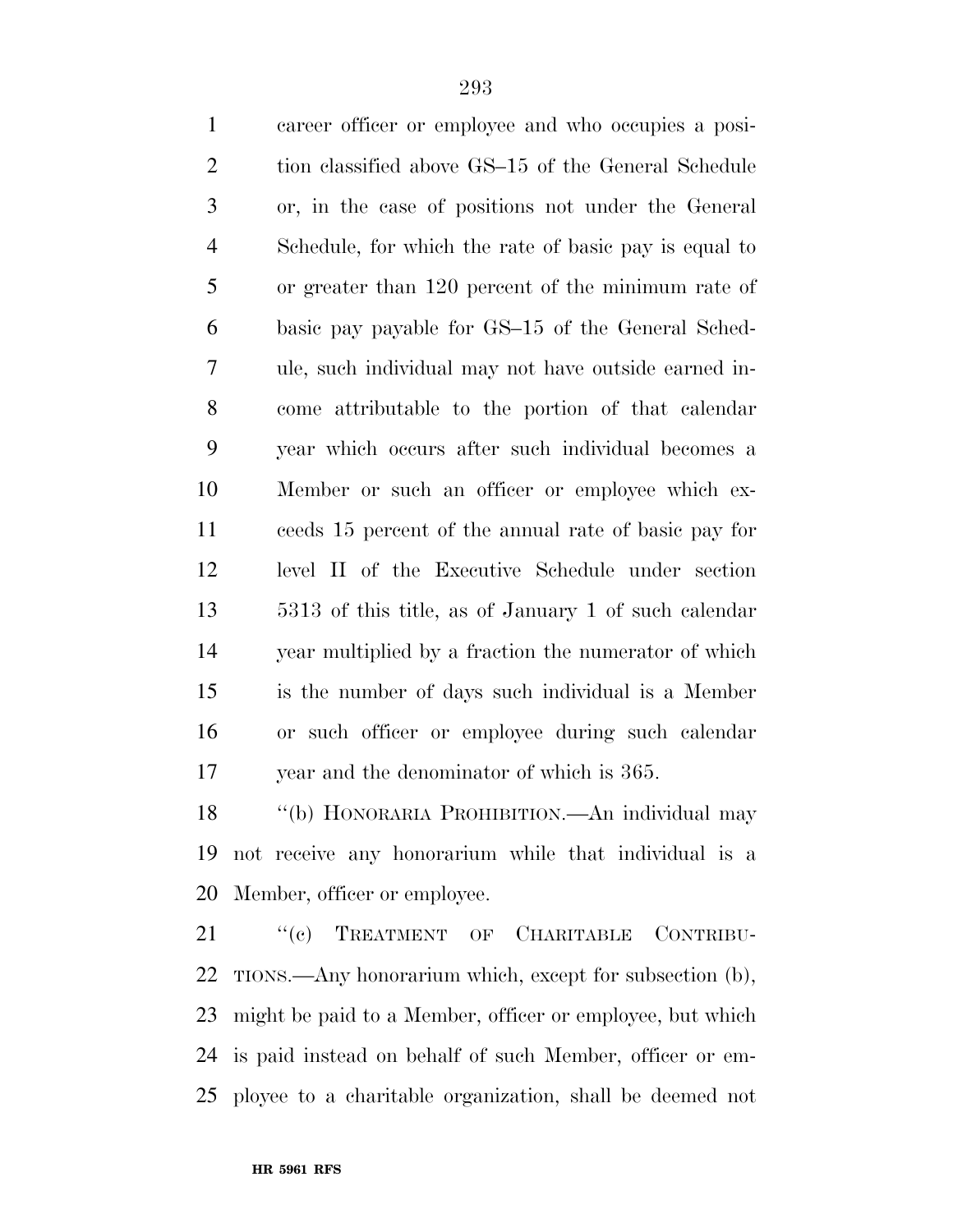to be received by such Member, officer or employee. No such payment shall exceed \$2,000 or be made to a chari- table organization from which such individual or a parent, sibling, spouse, child, or dependent relative of such indi-vidual derives any financial benefit.

### **''§ 13144. Limitations on outside employment**

 ''(a) LIMITATIONS.—A Member or an officer or em- ployee who is a noncareer officer or employee and who oc- cupies a position classified above GS–15 of the General Schedule or, in the case of positions not under the General Schedule, for which the rate of basic pay is equal to or greater than 120 percent of the minimum rate of basic pay payable for GS–15 of the General Schedule shall not—

 ''(1) receive compensation for affiliating with or being employed by a firm, partnership, association, corporation, or other entity which provides profes-sional services involving a fiduciary relationship;

19  $\frac{1}{2}$  permit that Member's, officer's, or employ- ee's name to be used by any such firm, partnership, association, corporation, or other entity;

22  $\frac{4}{3}$  receive compensation for practicing a pro-fession which involves a fiduciary relationship;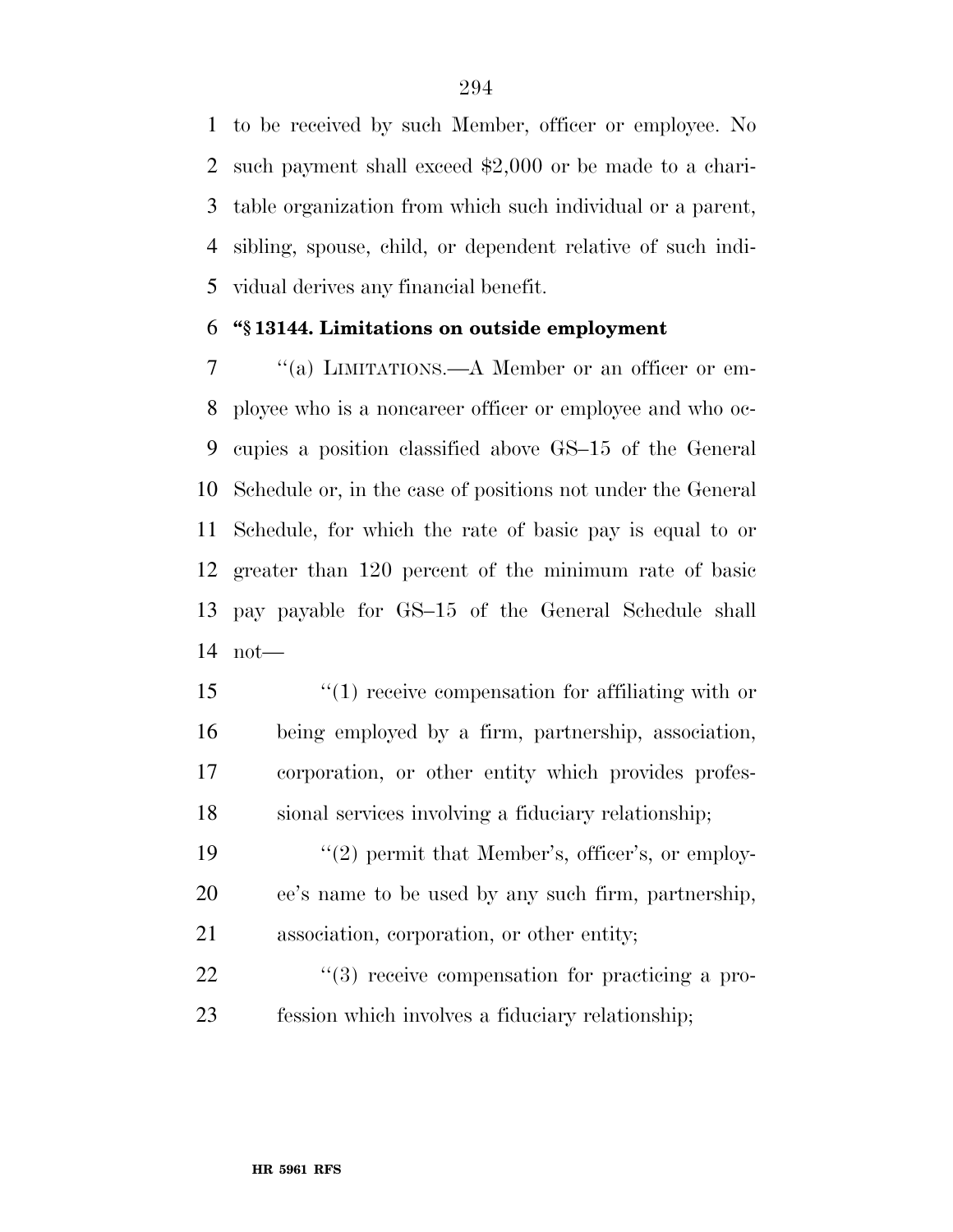1 ''(4) serve for compensation as an officer or member of the board of any association, corporation, or other entity; or

 $\frac{4}{5}$  receive compensation for teaching, without the prior notification and approval of the appro- priate entity referred to in section 13142 of this title.

8 "(b) TEACHING COMPENSATION OF JUSTICES AND JUDGES RETIRED FROM REGULAR ACTIVE SERVICE.— For purposes of the limitation under section 13143(a) of this title, any compensation for teaching approved under subsection (a)(5) of this section shall not be treated as outside earned income—

14  $\frac{1}{2}$  (1) when received by a justice of the United States retired from regular active service under sec-16 tion 371(b) of title 28;

 $\frac{17}{2}$  when received by a judge of the United States retired from regular active service under sec- tion 371(b) of title 28, for teaching performed dur- ing any calendar year for which such judge has met the requirements of subsection (e) of section 371 of title 28, as certified in accordance with such sub-section; or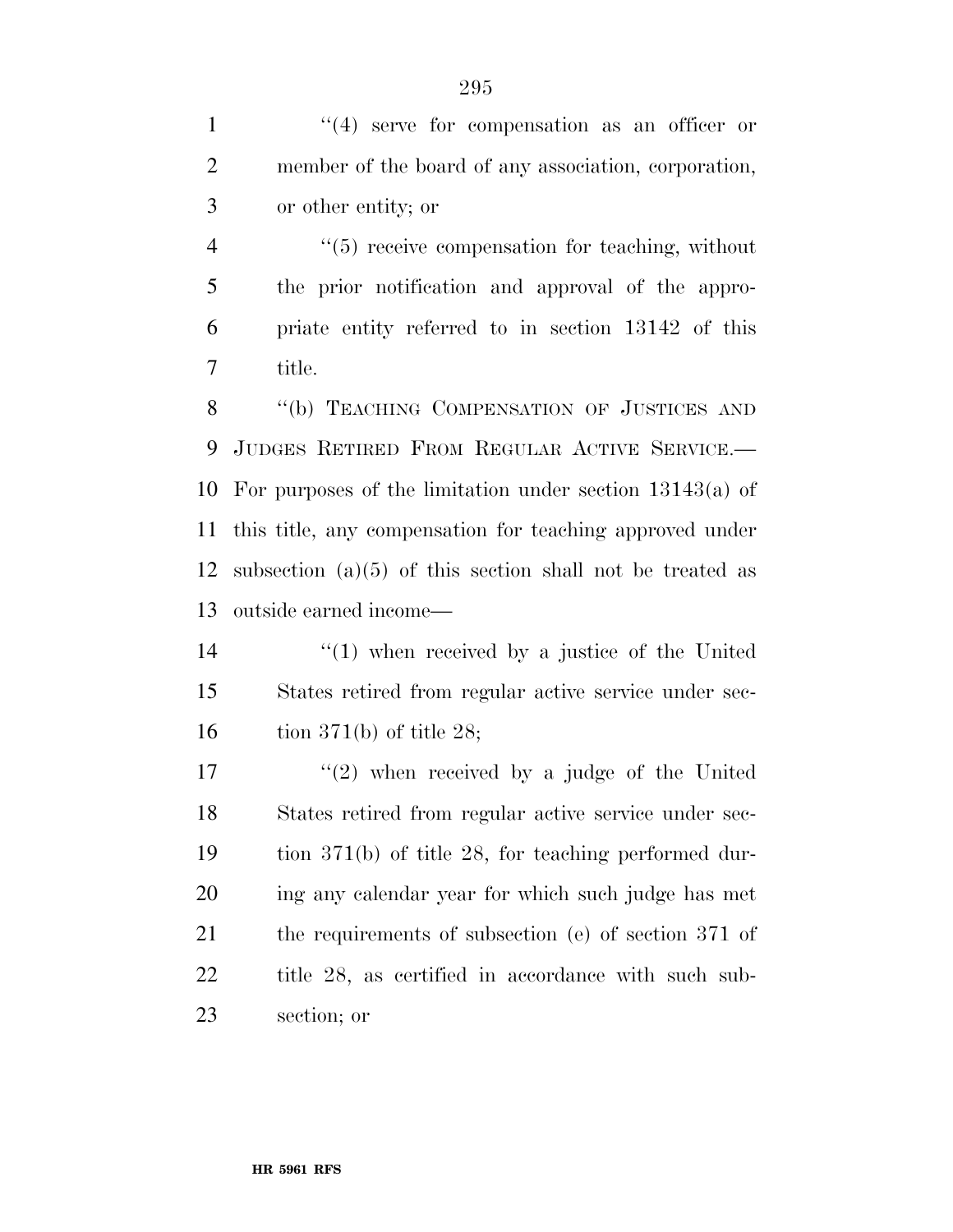1 ''(3) when received by a justice or judge of the United States retired from regular active service under section 372(a) of title 28.

## **''§ 13145. Civil penalties**

 ''(a) CIVIL ACTION.—The Attorney General may bring a civil action in any appropriate United States dis- trict court against any individual who violates any provi- sion of section 13143 or 13144 of this title. The court in which such action is brought may assess against such individual a civil penalty of not more than \$10,000 or the amount of compensation, if any, which the individual re-ceived for the prohibited conduct, whichever is greater.

 ''(b) ADVISORY OPINIONS.—Any entity described in section 13142 of this title may render advisory opinions interpreting this subchapter, in writing, to individuals cov- ered by this subchapter. Any individual to whom such an advisory opinion is rendered and any other individual cov- ered by this subchapter who is involved in a fact situation which is indistinguishable in all material aspects, and who, after the issuance of such advisory opinion, acts in good faith in accordance with its provisions and findings shall not, as a result of such actions, be subject to any sanction under subsection (a).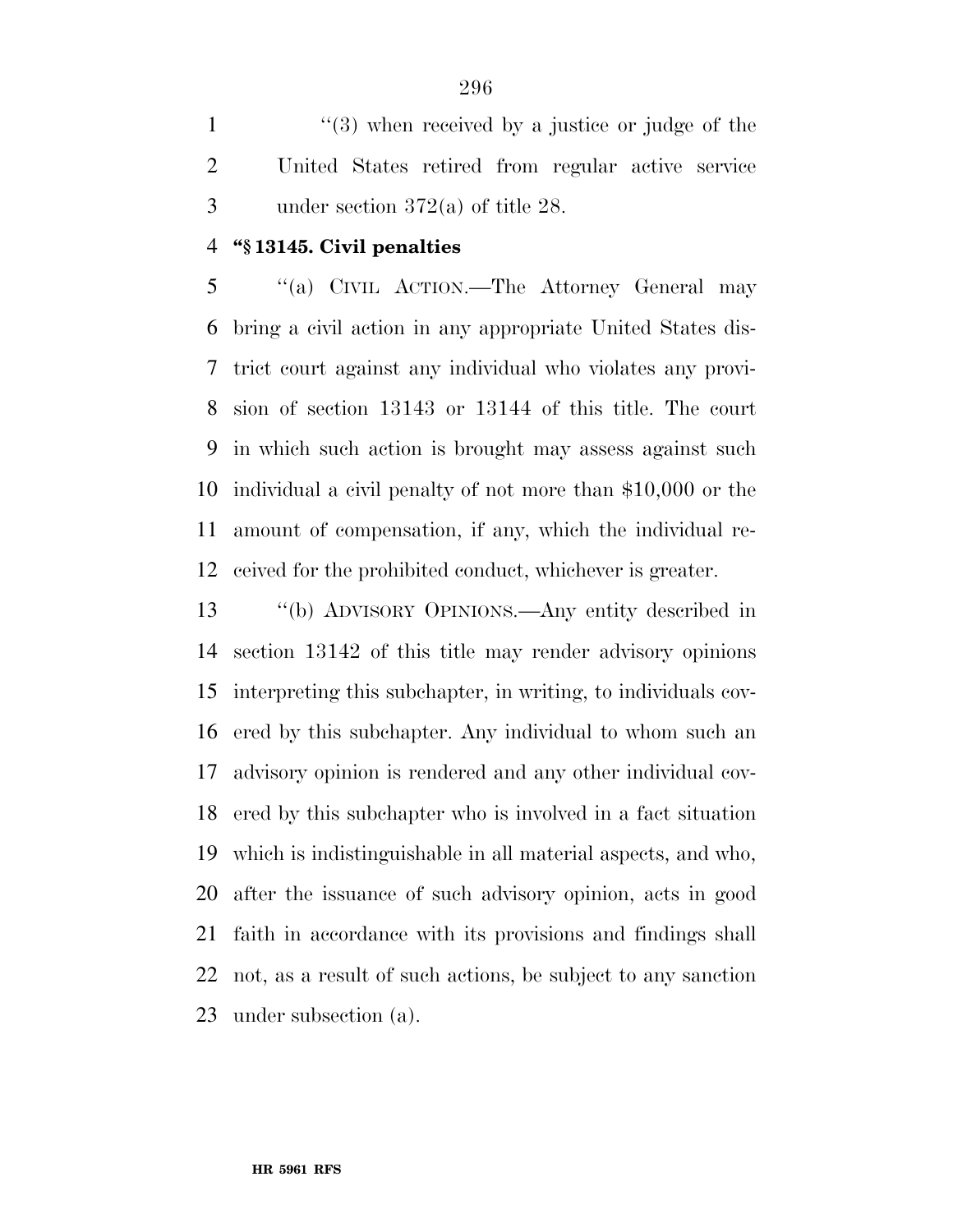### **''§ 13146. Conditional termination**

 ''This subchapter shall cease to be effective if the pro- visions of section 703 of the Ethics Reform Act of 1989 (Public Law 101–194, 5 U.S.C. 5318 note) are repealed.''. **SEC. 4. TECHNICAL AMENDMENTS.** 

 (a) AMENDMENTS TO UPDATE REFERENCES TO FEDERAL ADVISORY COMMITTEE ACT.—

 (1) Section 204(b) (matter before paragraph (1)) of the Unfunded Mandates Reform Act of 1995  $(2 \text{ U.S.C. } 1534(\text{b}) \text{ (matter before paragraph (1)) is}$  amended by striking ''The Federal Advisory Com- mittee Act (5 U.S.C. App.)'' and inserting ''Chapter 10 of title 5, United States Code,''.

14 (2) Section  $3(8)(B)(vi)$  of the Lobbying Disclo- sure Act of 1995 (2 U.S.C. 1602(8)(B)(vi)) is amended by striking ''the Federal Advisory Com- mittee Act;'' and inserting ''chapter 10 of title 5, United States Code;''.

19 (3) Section  $411(e)(1)(B)$  of title 3, United States Code, is amended by striking ''section 3(2) of the Federal Advisory Committee Act;'' and inserting  $"section 1001 of title 5;"$ .

 (4) Section 2(6) of the Negotiated Rulemaking Act of 1990 (Public Law 101–648, 5 U.S.C. 561 note) is amended by striking ''the Federal Advisory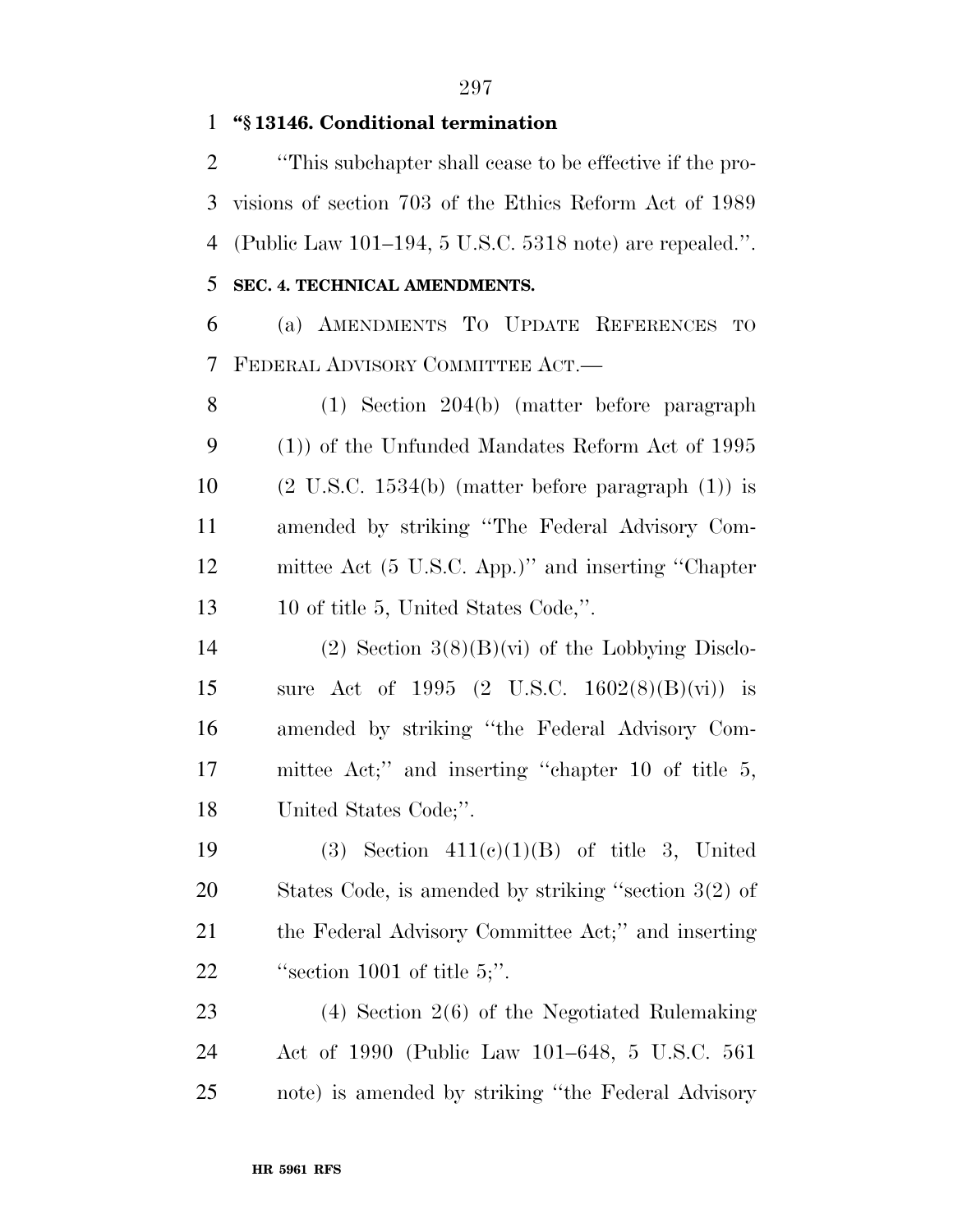| $\mathbf{1}$   | Committee Act (5 U.S.C. App.)." and inserting         |
|----------------|-------------------------------------------------------|
| $\overline{c}$ | "chapter 10 of title 5, United States Code.".         |
| 3              | $(5)$ Section $562(7)$ of title 5, United States      |
| $\overline{4}$ | Code, is amended by striking "the Federal Advisory"   |
| 5              | Committee Act" and inserting "chapter 10 of this      |
| 6              | title".                                               |
| 7              | $(6)$ Section 11 $(e)(1)$ of the Administrative Dis-  |
| 8              | pute Resolution Act of 1996 (Public Law 104–320,      |
| 9              | 5 U.S.C. 563 note) is amended by striking "section    |
| 10             | 9 of the Federal Advisory Committee Act (5 U.S.C.     |
| 11             | App.)" and inserting "section 1008 of title 5, United |
| 12             | States Code,".                                        |
| 13             | $(7)$ Section 565 $(a)(1)$ of title 5, United States  |
| 14             | Code, is amended by striking "the Federal Advisory"   |
| 15             | Committee Act" and inserting "chapter 10 of this      |
| 16             | title".                                               |
| 17             | (8) Section 566 of title 5, United State Code,        |
| 18             | is amended—                                           |
| 19             | $(A)$ in subsection $(c)$ , by striking "section      |
| <b>20</b>      | $10(e)$ of the Federal Advisory Committee Act,"       |
| 21             | and inserting "section $1009(e)$ of this title,";     |
| 22             | $(B)$ in subsection $(d)(3)$ , by striking "sec-      |
| 23             | tion 10(b) and (c) of the Federal Advisory            |
| 24             | Committee Act," and inserting "section                |
| 25             | $1009(b)$ and (c) of this title,"; and                |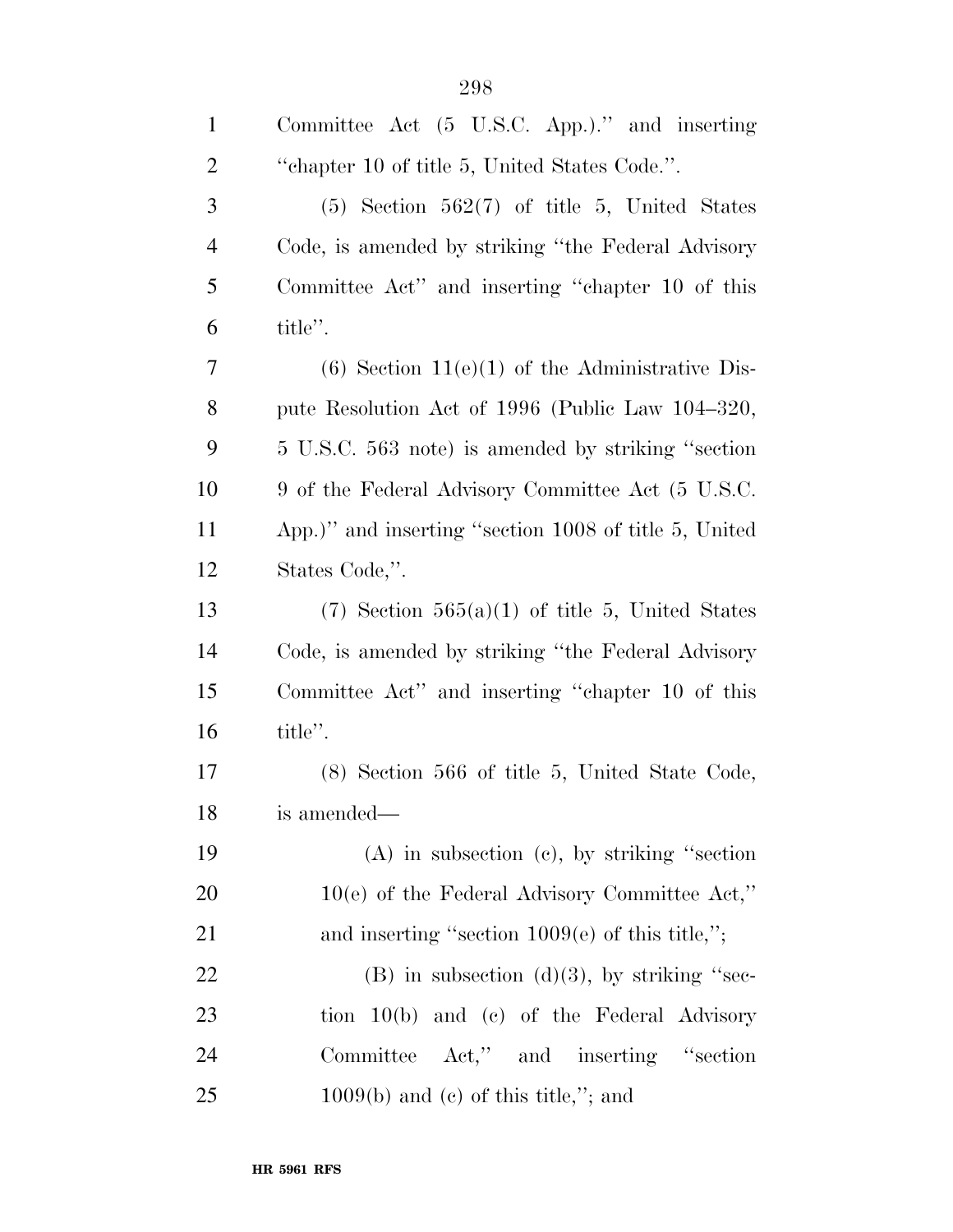| $\mathbf{1}$   | $(C)$ in subsection $(g)$ , by striking "section"     |
|----------------|-------------------------------------------------------|
| $\overline{c}$ | 10(b) and (c) of the Federal Advisory Com-            |
| 3              | mittee Act." and inserting "section 1009(b) and       |
| $\overline{4}$ | $(e)$ of this title.".                                |
| 5              | $(9)$ Section 568 $(c)$ (matter before paragraph)     |
| 6              | $(1)$ of title 5, United States Code, is amended by   |
| 7              | striking "section 7(d) of the Federal Advisory Com-   |
| 8              | mittee Act," and inserting "section $1006(d)$ of this |
| 9              | title,".                                              |
| 10             | $(10)$ Section 8473(f) of title 5, United States      |
| 11             | Code, is amended by striking "Section $14(a)(2)$ of   |
| 12             | the Federal Advisory Committee Act" and inserting     |
| 13             | "Section $1013(a)$ of this title".                    |
| 14             | (11) Section 606 of the Intelligence Authoriza-       |
| 15             | tion Act for Fiscal Year 2003 (Public Law 107–306,    |
| 16             | $6$ U.S.C. 101 note) is amended—                      |
| 17             | $(A)$ in the section heading, by striking             |
| 18             | "FEDERAL ADVISORY COMMITTEE ACT"                      |
| 19             | and inserting "CHAPTER 10 OF TITLE 5,                 |
| 20             | UNITED STATES CODE"; and                              |
| 21             | (B) in subsection (a), by striking "The               |
| 22             | Federal Advisory Committee Act (5 U.S.C.              |
| 23             | App.)" and inserting "Chapter 10 of title $5$ ,       |
| 24             | United States Code,".                                 |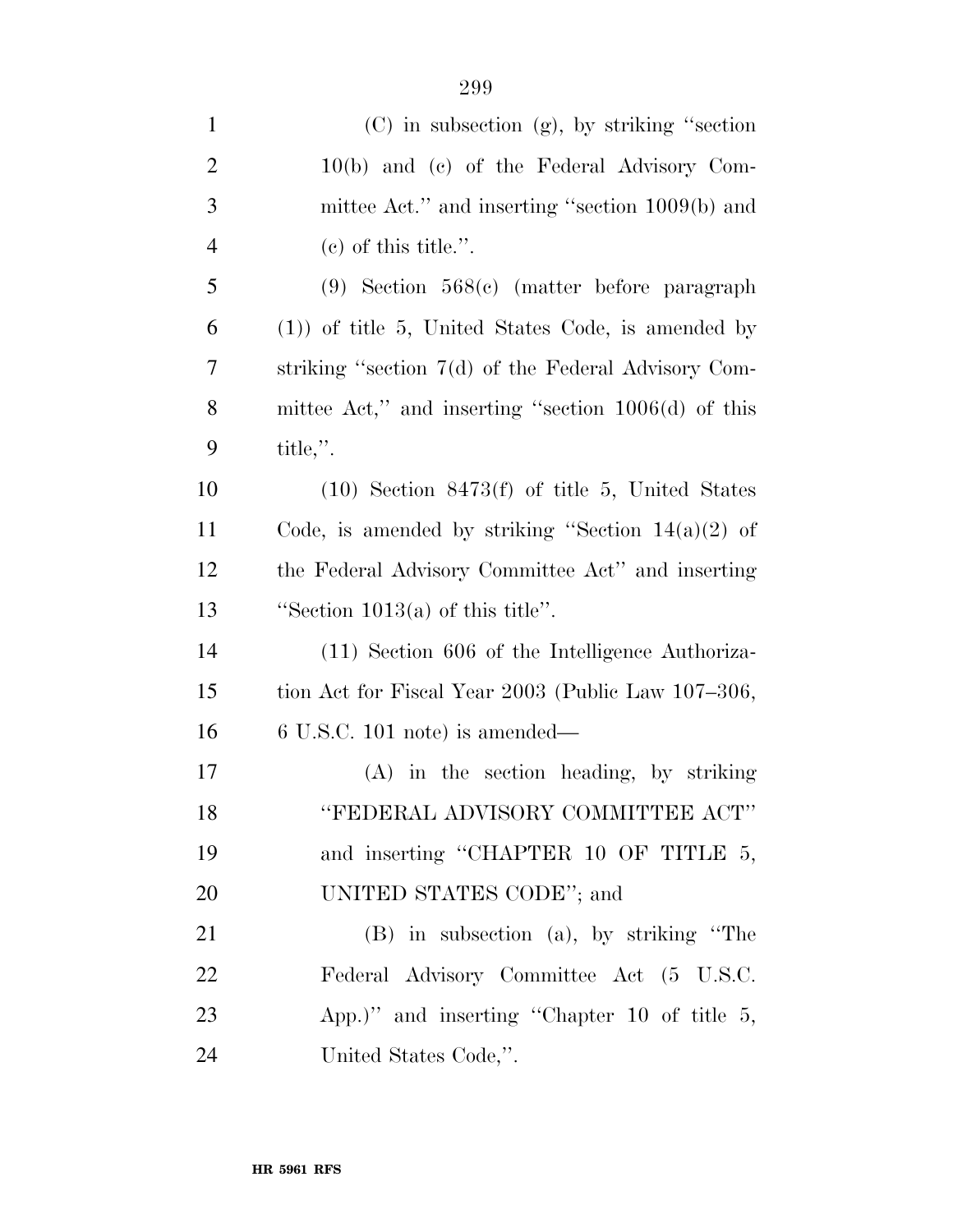| $\mathbf{1}$   | $(12)$ Section 210D(h) of the Homeland Security         |
|----------------|---------------------------------------------------------|
| $\overline{2}$ | Act of $2002$ (6 U.S.C. 124k(h)) is amended—            |
| 3              | $(A)$ in the subsection heading, by striking            |
| $\overline{4}$ | "THE FEDERAL ADVISORY COMMITTEE ACT"                    |
| 5              | and inserting "CHAPTER 10 OF TITLE 5,                   |
| 6              | UNITED STATES CODE"; and                                |
| 7              | (B) in section text, by striking "The Fed-              |
| 8              | eral Advisory Committee Act (5 U.S.C. App.)"            |
| 9              | and inserting "Chapter 10 of title 5, United            |
| 10             | States Code,".                                          |
| 11             | $(13)$ Section $232(b)(2)$ of the Homeland Secu-        |
| 12             | rity Act of 2002 (6 U.S.C. 162(b)(2)) is amended by     |
| 13             | striking "the Federal Advisory Committee Act (5         |
| 14             | U.S.C. App.))" and inserting "chapter 10 of title $5$ , |
| 15             | United States Code)".                                   |
| 16             | $(14)$ Section 311(i) of the Homeland Security          |
| 17             | Act of $2002$ (6 U.S.C. 191(i)) is amended—             |
| 18             | (A) in the subsection heading, by striking              |
| 19             | "FEDERAL ADVISORY COMMITTEE ACT EX-                     |
| 20             | EMPTION" and inserting "EXEMPTION FROM                  |
| 21             | CHAPTER 10 OF TITLE 5, UNITED STATES                    |
| 22             | $CODE$ ; and                                            |
| 23             | (B) in text, by striking "Section 14 of the             |
| 24             | Federal Advisory Committee Act" and inserting           |
| 25             | "Section 1013 of title 5, United States Code,".         |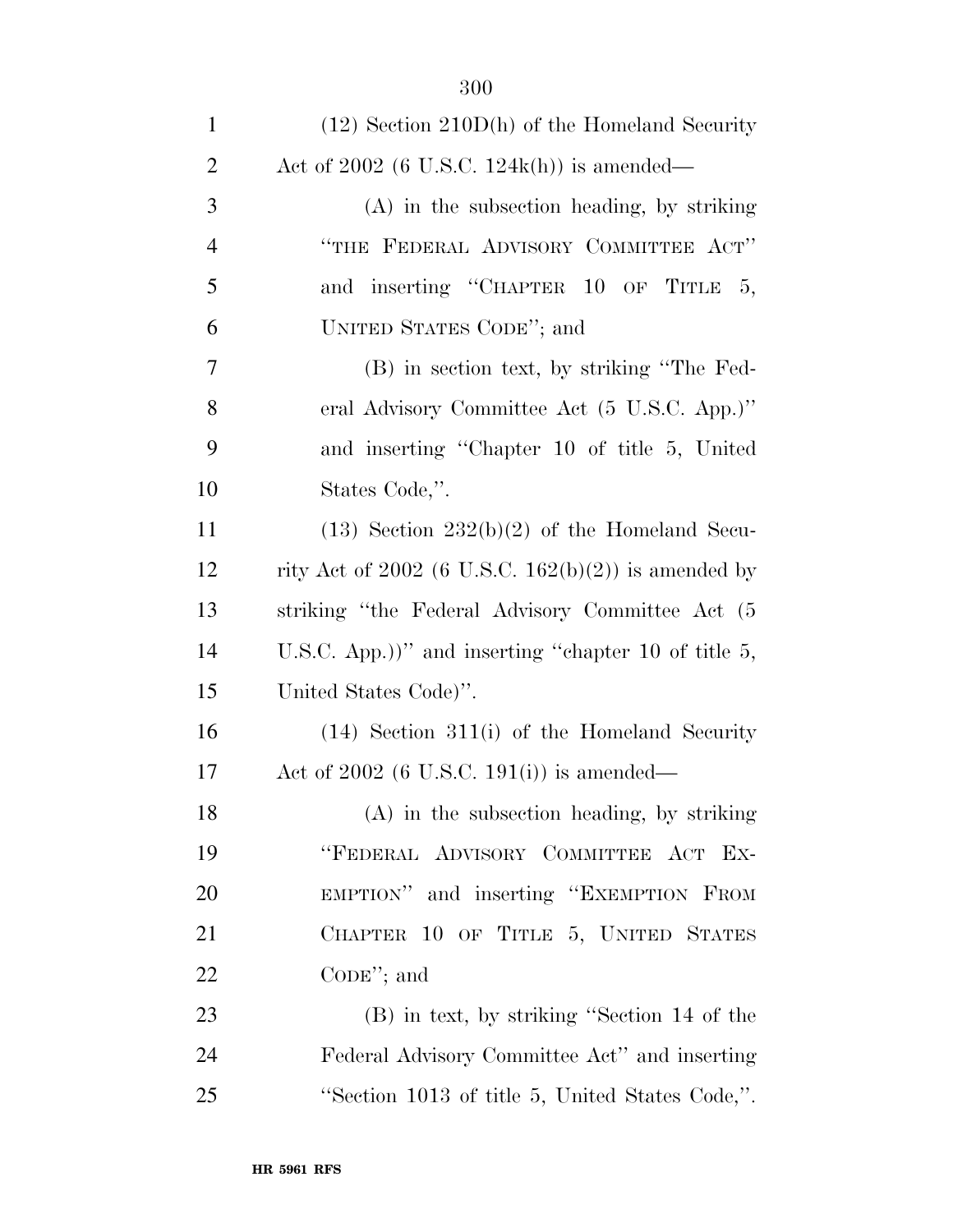| $\mathbf{1}$   | $(15)$ Section $508(e)$ of the Homeland Security          |
|----------------|-----------------------------------------------------------|
| $\overline{2}$ | Act of $2002$ (6 U.S.C. $318(e)$ ) is amended—            |
| 3              | $(A)$ in the subsection heading, by striking              |
| $\overline{4}$ | "FEDERAL ADVISORY COMMITTEE ACT" and                      |
| 5              | inserting "CHAPTER 10 OF TITLE 5, UNITED                  |
| 6              | STATES CODE";                                             |
| 7              | $(B)$ in paragraph $(1)$ , by striking "the               |
| 8              | Federal Advisory Committee Act (5 U.S.C.                  |
| 9              | App.), including subsections $(a)$ , $(b)$ , and $(d)$ of |
| 10             | section 10 of such Act," and inserting "chapter"          |
| 11             | 10 of title 5, United States Code, including sub-         |
| 12             | sections (a), (b), and (d) of section $1009$ of title     |
| 13             | 5, United States Code,"; and                              |
| 14             | $(C)$ in paragraph $(2)$ , by striking "Section"          |
| 15             | $14(a)(2)$ of the Federal Advisory Committee              |
| 16             | Act (5 U.S.C. App.)" and inserting "Section               |
| 17             | $1013(a)(2)$ of title 5, United States Code,".            |
| 18             | $(16)$ Section $871(a)$ of the Homeland Security          |
| 19             | Act of $2002$ (6 U.S.C. $451(a)$ ) is amended by strik-   |
| 20             | ing "Public Law 92–463," and inserting "chapter           |
| 21             | 10 of title 5, United States Code,".                      |
| 22             | $(17)$ Section $1016(g)(4)$ of the National Secu-         |
| 23             | rity Intelligence Reform Act of 2004 (6 U.S.C.            |
| 24             | $485(g)(4)$ is amended—                                   |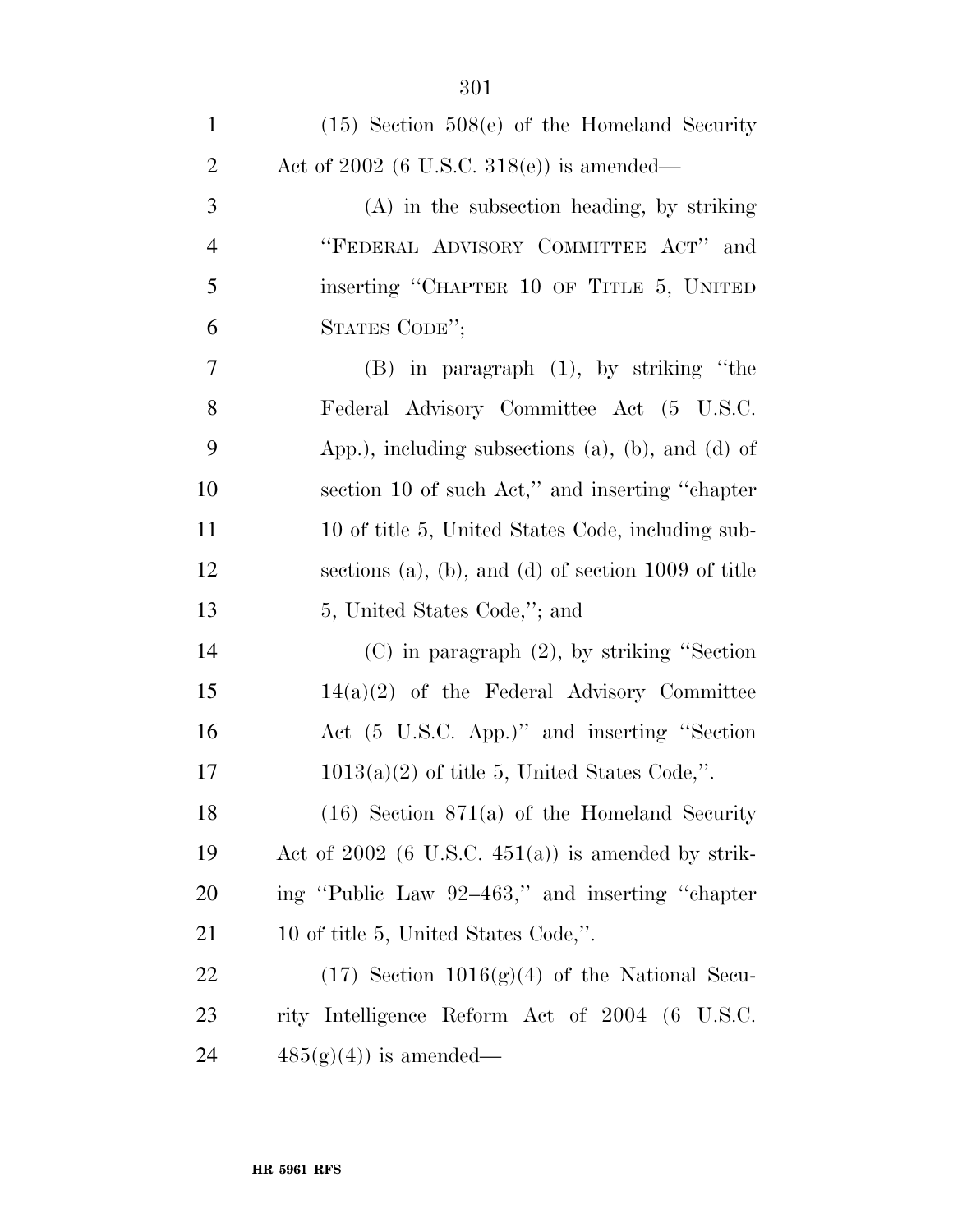| $\mathbf{1}$   | $(A)$ in the paragraph heading, by striking             |
|----------------|---------------------------------------------------------|
| $\overline{2}$ | "FEDERAL ADVISORY COMMITTEE ACT" and in-                |
| 3              | serting "CHAPTER 10 OF TITLE 5, UNITED                  |
| $\overline{4}$ | STATES CODE"; and                                       |
| 5              | (B) in text, by striking "the Federal Advi-             |
| 6              | sory Committee Act (5 U.S.C. App.)." and in-            |
| 7              | serting "chapter 10 of title 5, United States"          |
| 8              | Code.".                                                 |
| 9              | $(18)$ Section 2224(b) of the Homeland Security         |
| 10             | Act of $2002$ (6 U.S.C. $673(b)$ ) is amended by strik- |
| 11             | ing "the Federal Advisory Committee Act (5 U.S.C.       |
| 12             | App. 2)." and inserting "chapter 10 of title $5$ ,      |
| 13             | United States Code.".                                   |
| 14             | (19) Section $2(a)(15)(E)$ of the Commodity Ex-         |
| 15             | change Act (7 U.S.C. $2(a)(15)(E)$ ) is amended—        |
| 16             | $(A)$ in the subparagraph heading, by strik-            |
| 17             | ing "FACA" and inserting "CHAPTER 10 OF                 |
| 18             | TITLE 5, UNITED STATES CODE"; and                       |
| 19             | (B) in text, by striking "the Federal Advi-             |
| 20             | sory Committee Act (5 U.S.C. App.)." and in-            |
| 21             | serting "chapter 10 of title 5, United States"          |
| <u>22</u>      | Code.".                                                 |
| 23             | $(20)$ Section 21(b) of the United States Grain         |
| 24             | Standards Act (7 U.S.C. 87j(b)) is amended by           |
| 25             | striking "the Federal Advisory Committee Act (5)        |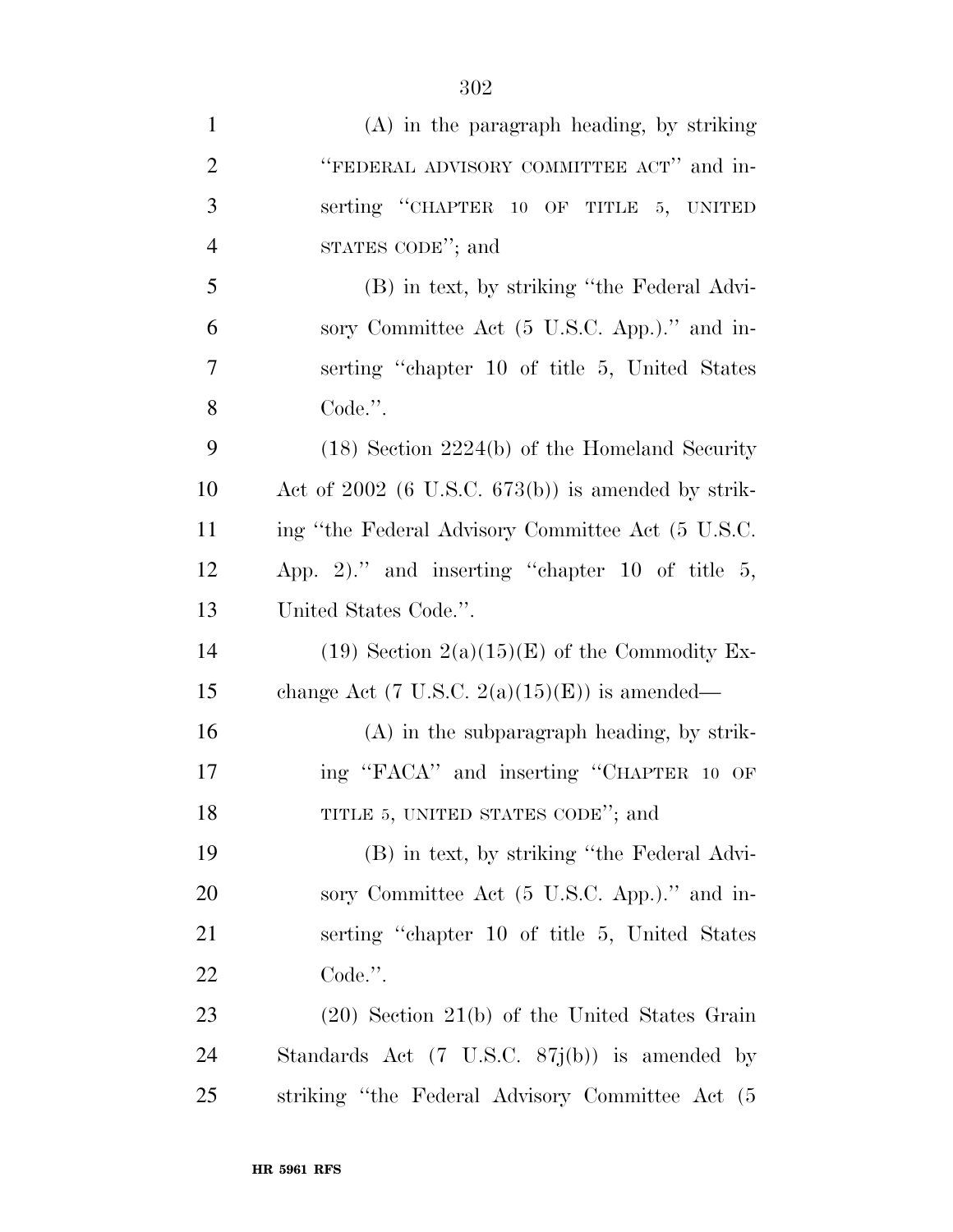| $\mathbf{1}$   | U.S.C. App. 2)." and inserting "chapter 10 of title  |
|----------------|------------------------------------------------------|
| $\overline{2}$ | 5, United States Code.".                             |
| 3              | $(21)$ Section 3(c)(11)(F) of the Federal Insecti-   |
| $\overline{4}$ | cide, Fungicide, and Rodenticide Act (7 U.S.C.       |
| 5              | $136a(c)(11)(F)$ is amended—                         |
| 6              | $(A)$ in the subparagraph heading, by strik-         |
| 7              | ing "FEDERAL ADVISORY COMMITTEE ACT" and             |
| 8              | inserting "CHAPTER 10 OF TITLE 5, UNITED             |
| 9              | STATES CODE"; and                                    |
| 10             | (B) in text, by striking "The Federal Advi-          |
| 11             | sory Committee Act (5 U.S.C. App.)" and in-          |
| 12             | serting "Chapter 10 of title 5, United States"       |
| 13             | Code,".                                              |
| 14             | (22) Section 5 of the Research Facilities Act (7)    |
| 15             | U.S.C. $390c$ is amended—                            |
| 16             | (A) in the section heading, by striking              |
| 17             | "FEDERAL ADVISORY COMMITTEE ACT"                     |
| 18             | and inserting "CHAPTER 10 OF TITLE 5,                |
| 19             | UNITED STATES CODE"; and                             |
| 20             | (B) in text, by striking "The Federal Advi-          |
| 21             | sory Committee Act (5 U.S.C. App.)" and in-          |
| 22             | serting "Chapter 10 of title 5, United States        |
| 23             | $Code,$ ".                                           |
| 24             | $(23)$ Section 3a(c)(2) of the Act of March 3,       |
| 25             | 1927 (7 U.S.C. $473a(c)(2)$ ) is amended by striking |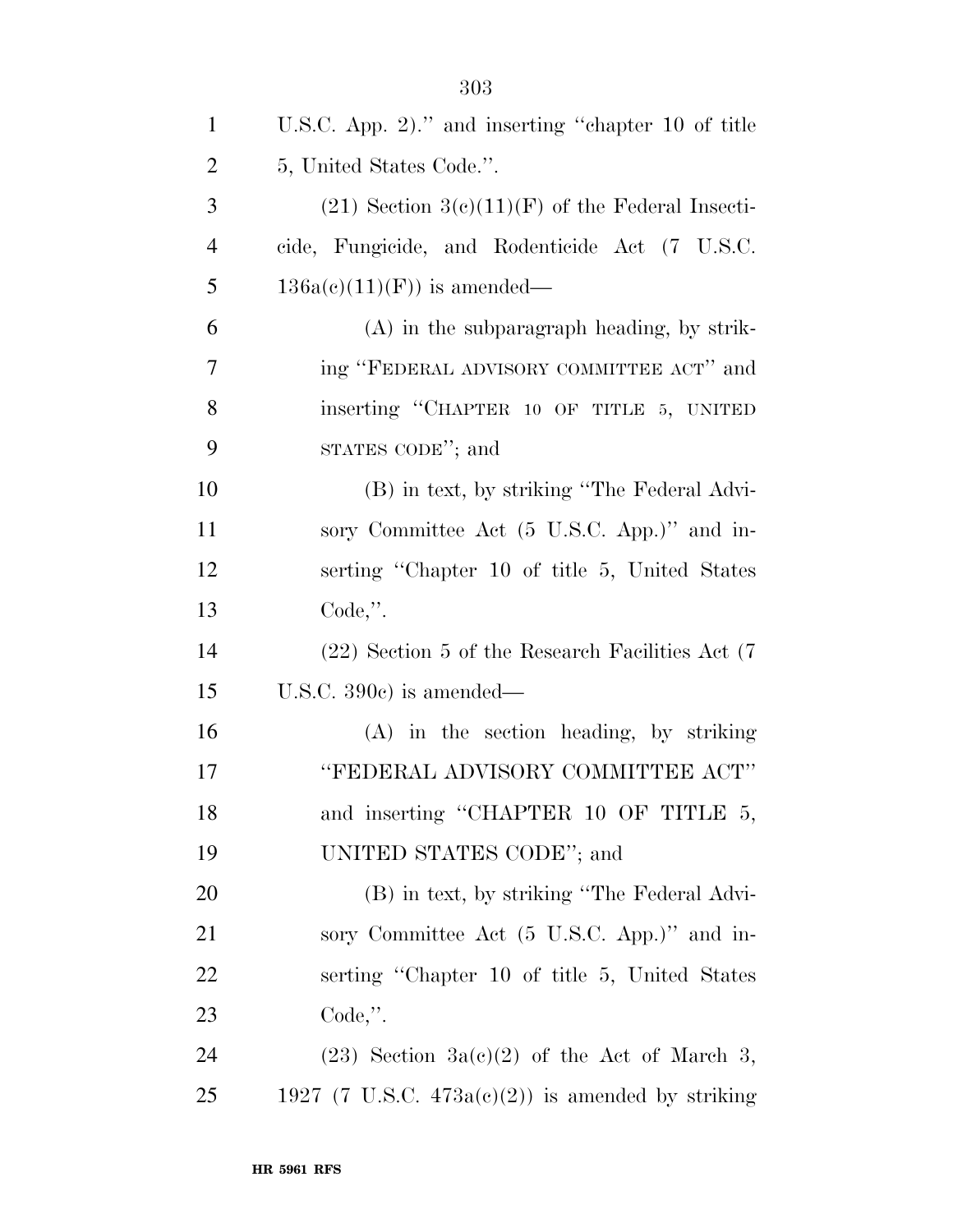| $\mathbf{1}$   | "The Federal Advisory Committee Act (5 U.S.C.       |
|----------------|-----------------------------------------------------|
| $\overline{2}$ | App.)" and inserting "Chapter 10 of title 5, United |
| $\mathfrak{Z}$ | States Code,".                                      |
| $\overline{4}$ | $(24)$ Section 5 of the Act of August 23, 1935      |
| 5              | (7 U.S.C. 511d) is amended by striking "the Fed-    |
| 6              | eral Advisory Committee Act," and inserting "chap-  |
| $\tau$         | ter 10 of title 5, United States Code,".            |
| 8              | $(25)$ Section $2(b)(3)(B)$ of the Mandatory Price  |
| 9              | Reporting Act of 2010 (Public Law 111–239, 7        |
| 10             | U.S.C. 1635k note) is amended—                      |
| 11             | $(A)$ in the subparagraph heading, by strik-        |
| 12             | ing "FEDERAL ADVISORY COMMITTEE ACT" and            |
| 13             | inserting "CHAPTER 10 OF TITLE 5, UNITED            |
| 14             | STATES CODE"; and                                   |
| 15             | (B) in text, by striking "the Federal Advi-         |
| 16             | sory Committee Act (5 U.S.C. App.)." and in-        |
| 17             | serting "chapter 10 of title 5, United States"      |
| 18             | Code.".                                             |
| 19             | $(26)$ Section $205(e)$ of the Agricultural Trade   |
| 20             | Development and Assistance Act of 1954 (7 U.S.C.    |
| 21             | $1725(e)$ is amended—                               |
| 22             | $(A)$ in the subsection heading, by striking        |
| 23             | "ADVISORY COMMITTEE ACT" and inserting              |
| 24             | "CHAPTER 10 OF TITLE 5, UNITED STATES               |
| 25             | $\mathrm{CoDE}$ "; and                              |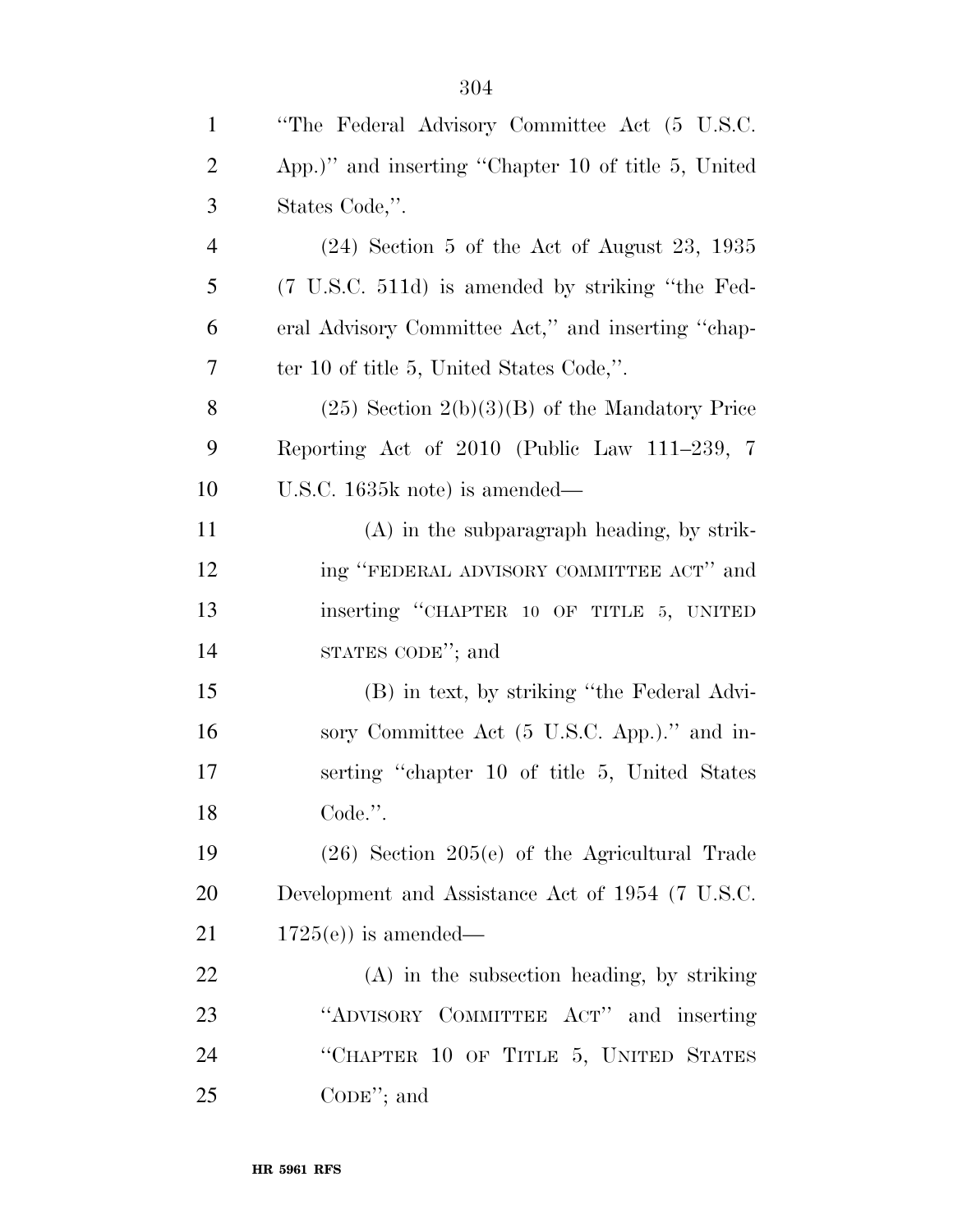| $\mathbf{1}$   | (B) in text, by striking "The Federal Advi-          |
|----------------|------------------------------------------------------|
| $\overline{2}$ | sory Committee Act (5 U.S.C. App.)" and in-          |
| 3              | serting "Chapter 10 of title 5, United States        |
| $\overline{4}$ | $Code,$ ".                                           |
| 5              | $(27)$ Section $11(0)(1)$ of the Food and Nutri-     |
| 6              | tion Act of 2008 (7 U.S.C. 2020(o)(1)) is amended    |
| $\tau$         | by striking "the Federal Advisory Committee Act,"    |
| 8              | and inserting "chapter 10 of title 5, United States" |
| 9              | $Code,$ ".                                           |
| 10             | $(28)$ Section $607(b)(3)$ of the Rural Develop-     |
| 11             | ment Act of 1972 (7 U.S.C. 2204b(b)(3)) is amend-    |
| 12             | ed by striking "the Federal Advisory Committee       |
| 13             | Act." and inserting "chapter 10 of title 5, United   |
| 14             | States Code.".                                       |
| 15             | $(29)$ Section $921(g)(1)$ of the Federal Agri-      |
| 16             | culture Improvement and Reform Act of 1996 (7        |
| $17\,$         | U.S.C. $2279b(g)(1)$ is amended by striking "the     |
| 18             | Federal Advisory Committee Act (5 U.S.C. App.);"     |
| 19             | and inserting "chapter 10 of title 5, United States  |
| 20             | Code;".                                              |
| 21             | $(30)$ Section $1806(2)$ of the Food and Agri-       |
| 22             | culture Act of 1977 (7 U.S.C. 2286(2)) is amended    |
| 23             | by striking "the Federal Advisory Committee Act"     |
| 24             | and inserting "chapter 10 of title 5, United States  |
| 25             | $Code,$ ".                                           |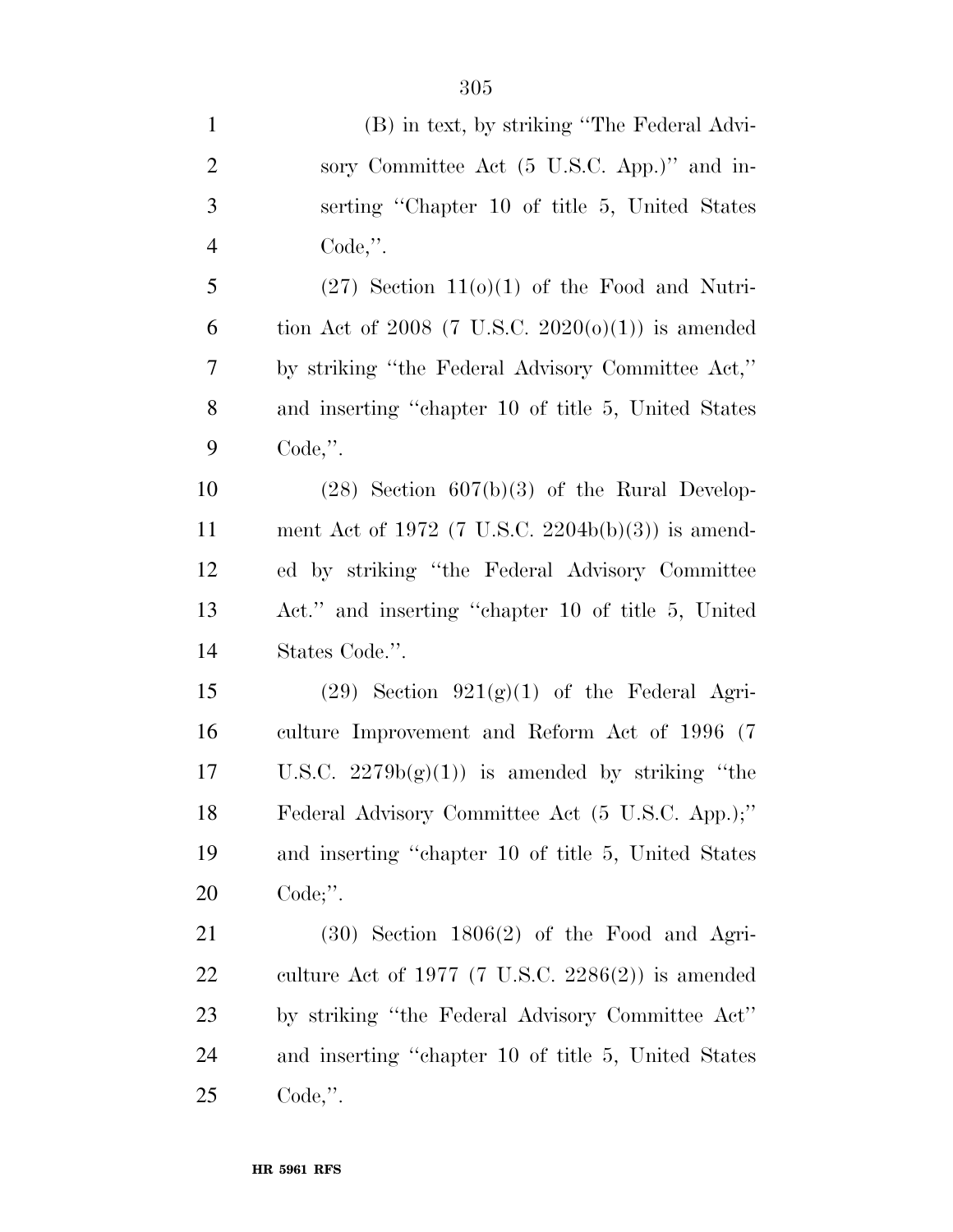| $\mathbf{1}$   | $(31)$ Section 1408 $(f)$ of the National Agricul-  |
|----------------|-----------------------------------------------------|
| $\overline{2}$ | tural Research, Extension, and Teaching Policy Act  |
| 3              | of 1977 (7 U.S.C. 3123(f)) is amended—              |
| $\overline{4}$ | $(A)$ in the subsection heading, by striking        |
| 5              | "FEDERAL ADVISORY COMMITTEE ACT" and                |
| 6              | inserting "CHAPTER 10 OF TITLE 5, UNITED            |
| 7              | STATES CODE"; and                                   |
| 8              | $(B)$ in text, by striking "section $9(c)$ of the   |
| 9              | Federal Advisory Committee Act (5 U.S.C.            |
| 10             | App.)." and inserting "section $1008(e)$ of title   |
| 11             | 5, United States Code.".                            |
| 12             | $(32)$ Section $1408A(a)(2)(E)$ of the National     |
| 13             | Agricultural Research, Extension, and Teaching Pol- |
| 14             | icy Act of 1977 (7 U.S.C. 3123a(a)(2)(E)) is        |
| 15             | amended—                                            |
| 16             | $(A)$ in the subparagraph heading, by strik-        |
| 17             | ing "FEDERAL ADVISORY COMMITTEE ACT" and            |
| 18             | inserting "CHAPTER 10 OF TITLE 5, UNITED            |
| 19             | STATES CODE"; and                                   |
| 20             | $(B)$ in text, by striking "section $9(c)$ of the   |
| 21             | Federal Advisory Committee Act (5 U.S.C.            |
| 22             | App.)" and inserting "section $1008(c)$ of title 5, |
| 23             | United States Code,".                               |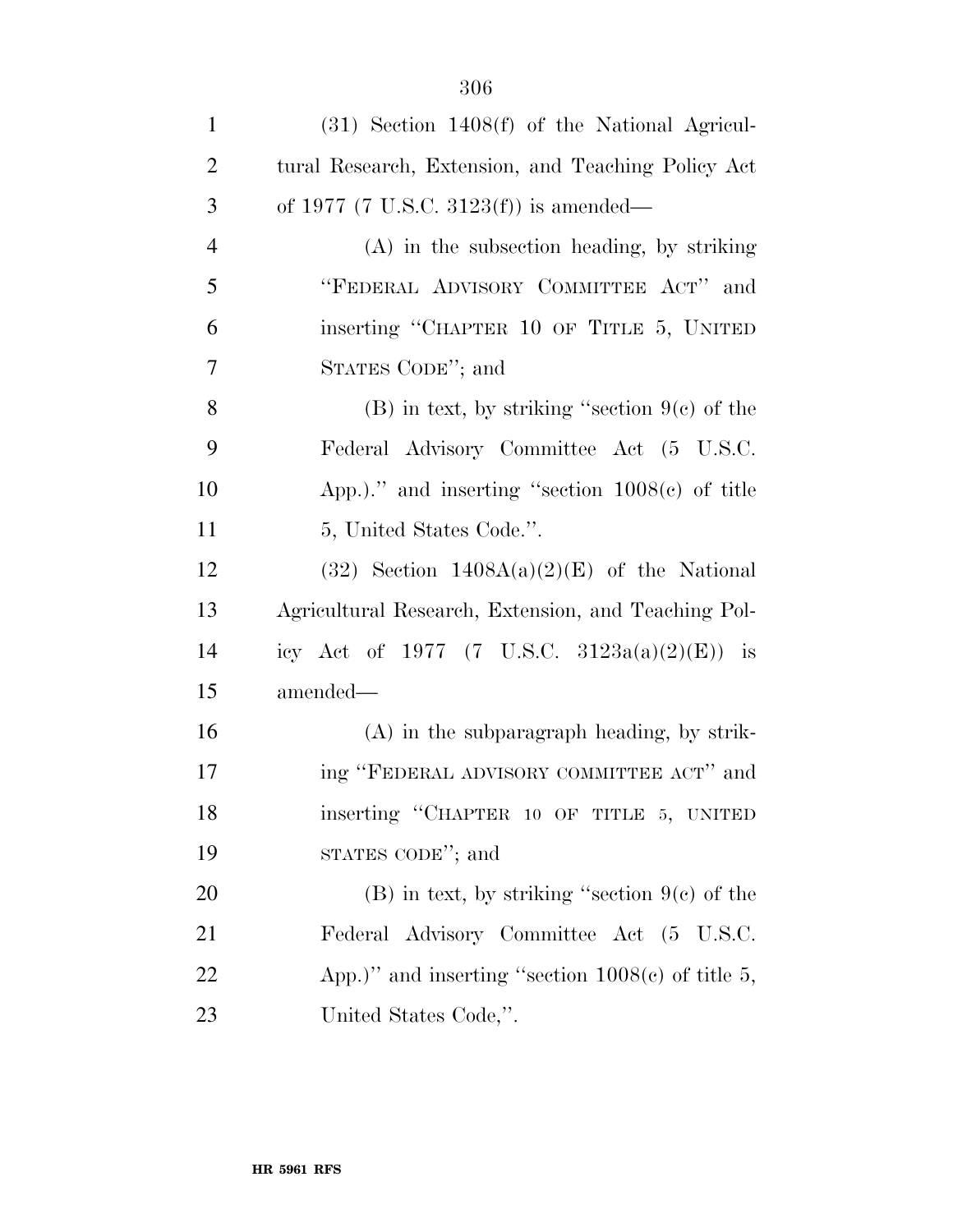| $\mathbf{1}$   | $(33)$ Section 1409A(e) of the National Agricul-   |
|----------------|----------------------------------------------------|
| $\overline{2}$ | tural Research, Extension, and Teaching Policy Act |
| 3              | of 1977 (7 U.S.C. 3124a(e)) is amended—            |
| $\overline{4}$ | $(A)$ in the subsection heading, by striking       |
| 5              | "FEDERAL ADVISORY COMMITTEE ACT" and               |
| 6              | inserting "CHAPTER 10 OF TITLE 5, UNITED           |
| 7              | STATES CODE"; and                                  |
| 8              | $(B)$ in paragraph $(2)$ , by striking "The        |
| 9              | Federal Advisory Committee Act (5 U.S.C.           |
| 10             | App.)" and inserting "Chapter 10 of title 5,       |
| 11             | United States Code,".                              |
| 12             | (34) Section 1413B of the National Agricul-        |
| 13             | tural Research, Extension, and Teaching Policy Act |
| 14             | of 1977 (7 U.S.C. 3129a) is amended—               |
| 15             | (A) in the section heading, by striking            |
| 16             | "FEDERAL ADVISORY COMMITTEE ACT                    |
| 17             | EXEMPTION" and inserting "EXEMPTION                |
| 18             | FROM CHAPTER 10 OF TITLE 5, UNITED                 |
| 19             | STATES CODE,"; and                                 |
| 20             | (B) in text, by striking "The Federal Advi-        |
| 21             | sory Committee Act (5 U.S.C. App.)" and in-        |
| 22             | serting "Chapter 10 of title 5, United States      |
| 23             | $Code,$ ".                                         |
| 24             | $(35)$ Section 1417(k) of the National Agricul-    |
| 25             | tural Research, Extension, and Teaching Policy Act |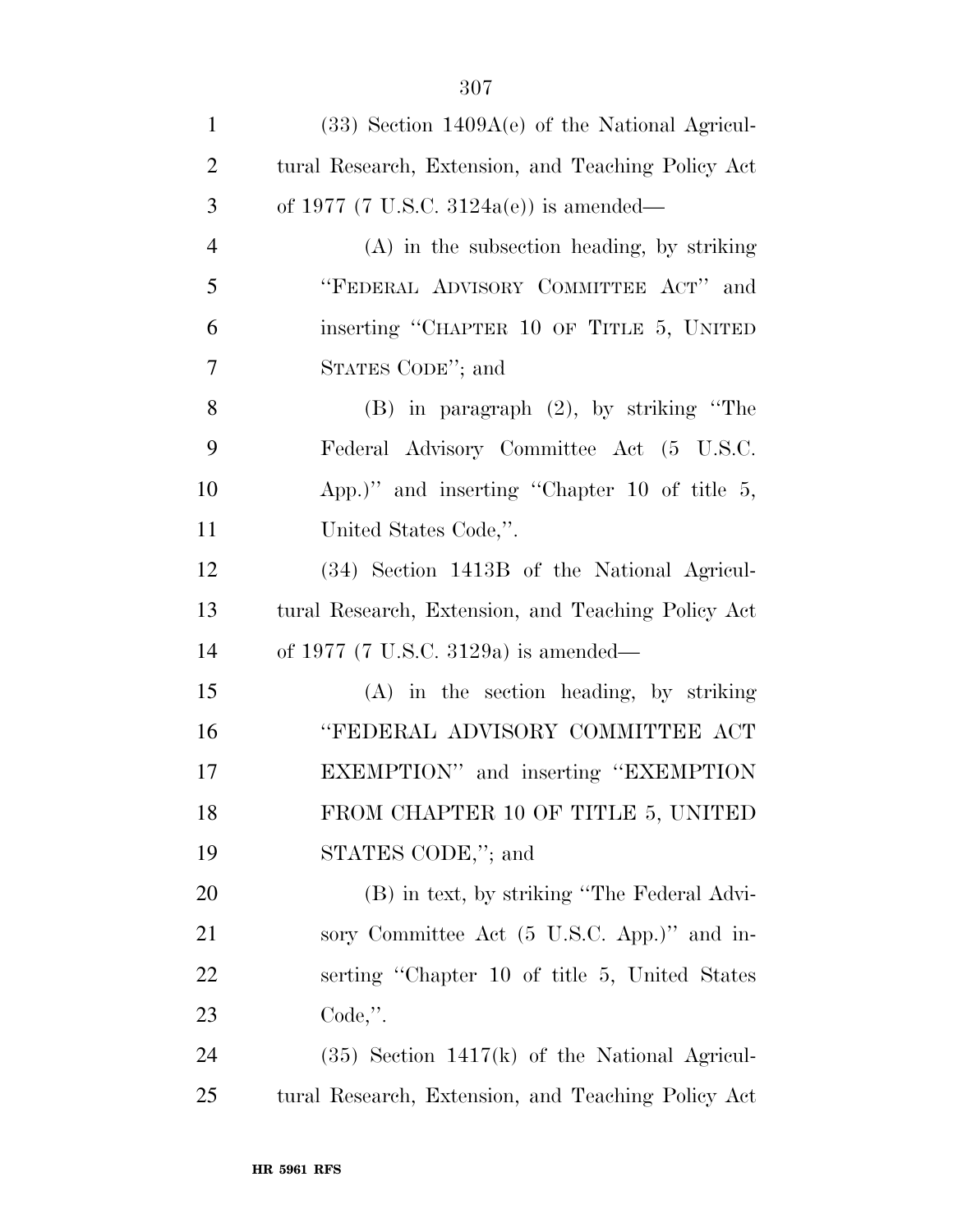| $\mathbf{1}$   | of 1977 (7 U.S.C. 3152 $(k)$ ) is amended by striking |
|----------------|-------------------------------------------------------|
| $\overline{2}$ | "The Federal Advisory Committee Act (5 U.S.C.         |
| 3              | App. 2)" and inserting "Chapter 10 of title $5$ ,     |
| $\overline{4}$ | United States Code,".                                 |
| 5              | $(36)$ Section 2(j) of Public Law 89–106 (7)          |
| 6              | U.S.C. $3157(j)$ is amended by striking "The Fed-     |
| $\overline{7}$ | eral Advisory Committee Act (5 U.S.C. App. 2)"        |
| 8              | and inserting "Chapter 10 of title 5, United States   |
| 9              | $Code,$ ".                                            |
| 10             | $(37)$ Section 1434 $(f)$ of the National Agricul-    |
| 11             | tural Research, Extension, and Teaching Policy Act    |
| 12             | of 1977 (7 U.S.C. 3196(f)) is amended—                |
| 13             | $(A)$ in the subsection heading, by striking          |
| 14             | "FEDERAL ADVISORY COMMITTEE ACT" and                  |
| 15             | inserting "CHAPTER 10 OF TITLE 5, UNITED              |
| 16             | STATES CODE"; and                                     |
| 17             | (B) in text, by striking "The Federal Advi-           |
| 18             | sory Committee Act (5 U.S.C. App.)" and in-           |
| 19             | serting "Chapter 10 of title 5, United States         |
| 20             | $Code,$ ".                                            |
| 21             | $(38)$ Section 1634(l) of the Food, Agriculture,      |
| 22             | Conservation, and Trade Act of 1990 (7 U.S.C.         |
| 23             | $5843(l)$ ) is amended—                               |
| 24             | $(A)$ in the subsection heading, by striking          |
| 25             | "ADVISORY COMMITTEE ACT"<br>and inserting             |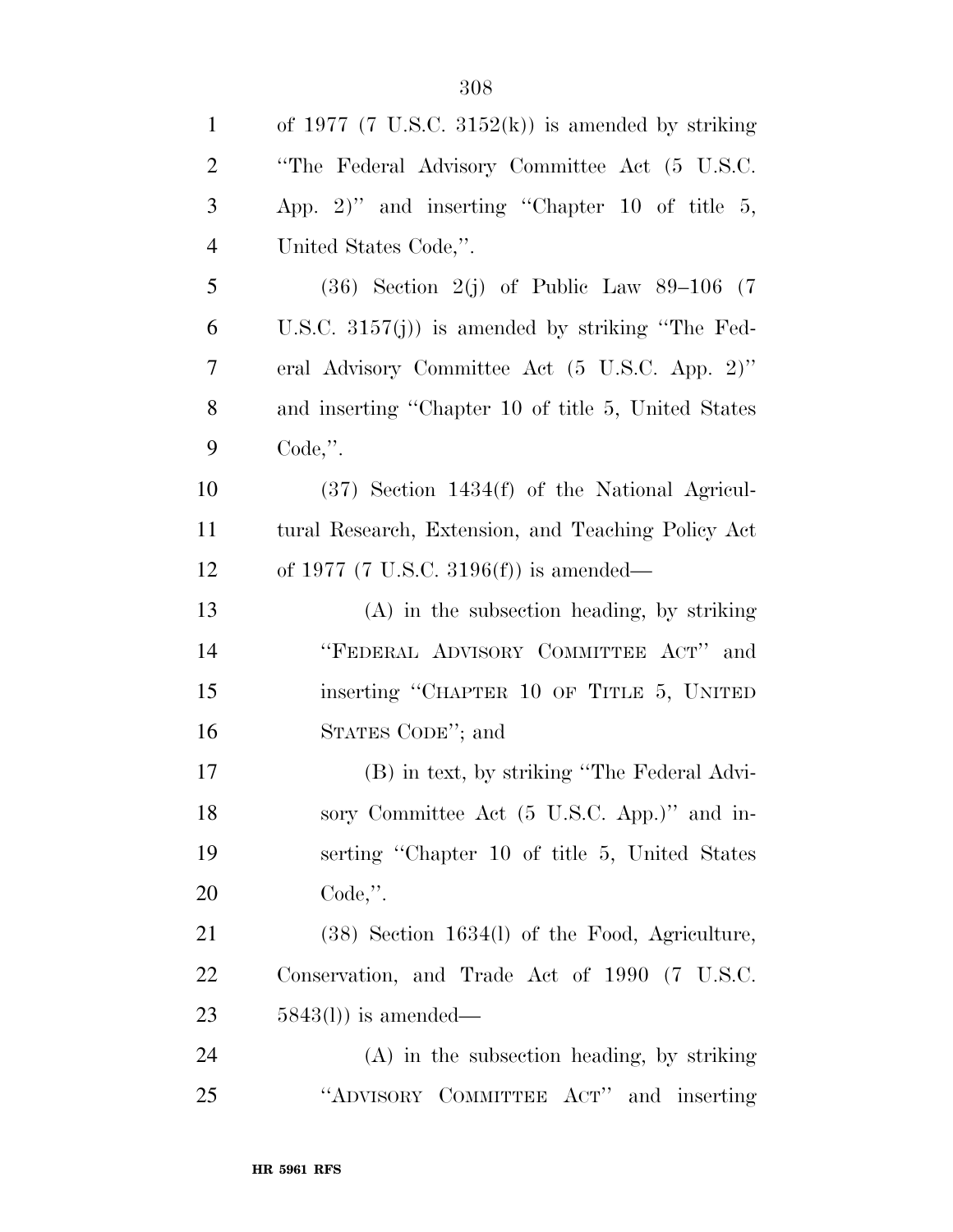| $\mathbf{1}$   | "CHAPTER 10 OF TITLE 5, UNITED STATES                   |
|----------------|---------------------------------------------------------|
| $\overline{2}$ | $CoDE$ "; and                                           |
| $\mathfrak{Z}$ | $(B)$ in text, by striking "Section 14(a) of            |
| $\overline{4}$ | the Federal Advisory Committee Act (5 U.S.C.            |
| 5              | App.)" and inserting "Section $1013(a)$ of title        |
| 6              | 5, United States Code,".                                |
| $\overline{7}$ | $(39)$ Section 2119(a) of the Food, Agriculture,        |
| 8              | Conservation, and Trade Act of 1990 (7 U.S.C.           |
| 9              | $6518(a)$ ) is amended by striking "(in accordance      |
| 10             | with the Federal Advisory Committee Act (5 U.S.C.       |
| 11             | App. 2 et seq.)) (hereafter referred to in this section |
| 12             | as the 'Board')" and inserting "(hereafter referred     |
| 13             | to in this section as the 'Board') in accordance with   |
| 14             | chapter 10 of title 5, United States Code,".            |
| 15             | $(40)$ Section $420(b)(3)$ of the Plant Protection      |
| 16             | Act $(7 \text{ U.S.C. } 7721(b)(3))$ is amended—        |
| $17\,$         | $(A)$ in the paragraph heading, by striking             |
| 18             | "FEDERAL ADVISORY COMMITTEE ACT" and in-                |
| 19             | serting "CHAPTER 10 OF TITLE 5, UNITED                  |
| 20             | STATES CODE"; and                                       |
| 21             | (B) in text, by striking "The Federal Advi-             |
| 22             | sory Committee Act (5 U.S.C. App.)" and in-             |
| 23             | serting "Chapter 10 of title 5, United States"          |
| 24             | $Code,$ ".                                              |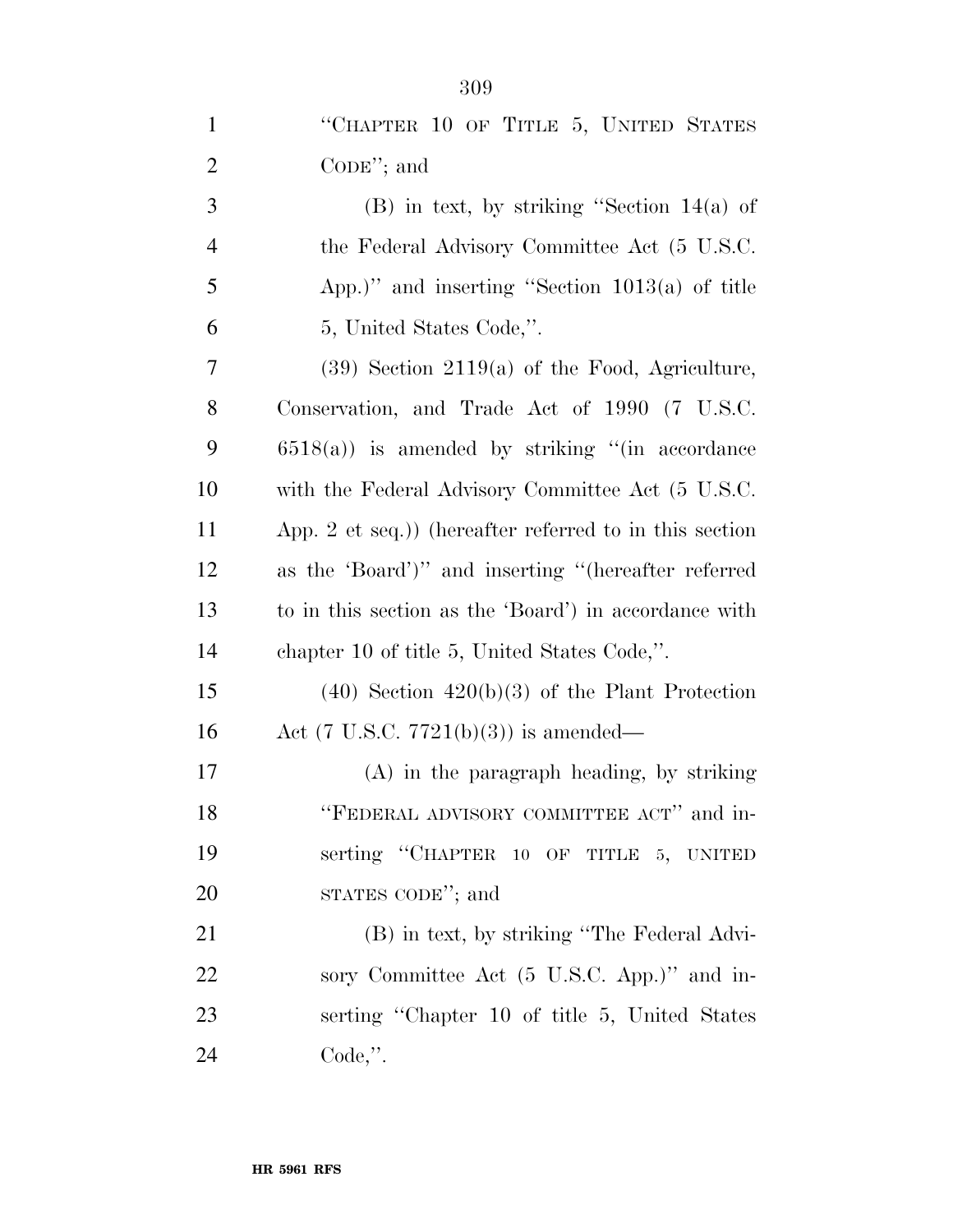| $\mathbf{1}$   | $(41)$ Section $1308(c)(5)$ of the Farm Security   |
|----------------|----------------------------------------------------|
| $\overline{2}$ | and Rural Investment Act of 2002 (7 U.S.C.         |
| 3              | $7958(c)(5)$ is amended—                           |
| $\overline{4}$ | $(A)$ in the paragraph heading, by striking        |
| 5              | "FEDERAL ADVISORY COMMITTEE ACT" and in-           |
| 6              | serting "CHAPTER 10 OF TITLE 5, UNITED             |
| $\overline{7}$ | STATES CODE"; and                                  |
| 8              | (B) in text, by striking "The Federal Advi-        |
| 9              | sory Committee Act (5 U.S.C. App.)" and in-        |
| 10             | serting "Chapter 10 of title 5, United States"     |
| 11             | Code,".                                            |
| 12             | $(42)$ Section $1210(d)(3)(B)$ of the Food, Con-   |
| 13             | servation, and Energy Act of 2008 (7 U.S.C.        |
| 14             | $8740(d)(3)(B)$ is amended—                        |
| 15             | $(A)$ in the subparagraph heading, by strik-       |
| 16             | ing "FEDERAL ADVISORY COMMITTEE ACT" and           |
| 17             | inserting "CHAPTER 10 OF TITLE 5, UNITED           |
| 18             | STATES CODE"; and                                  |
| 19             | (B) in text, by striking "The Federal Advi-        |
| 20             | sory Committee Act (5 U.S.C. App.)" and in-        |
| 21             | serting "Chapter 10 of title 5, United States"     |
| 22             | $Code,$ ".                                         |
| 23             | $(43)$ Section $1210(d)(3)(B)$ of the Agricultural |
| 24             | Act of 2014 (7 U.S.C. 9040(d)(3)(B)) is amended—   |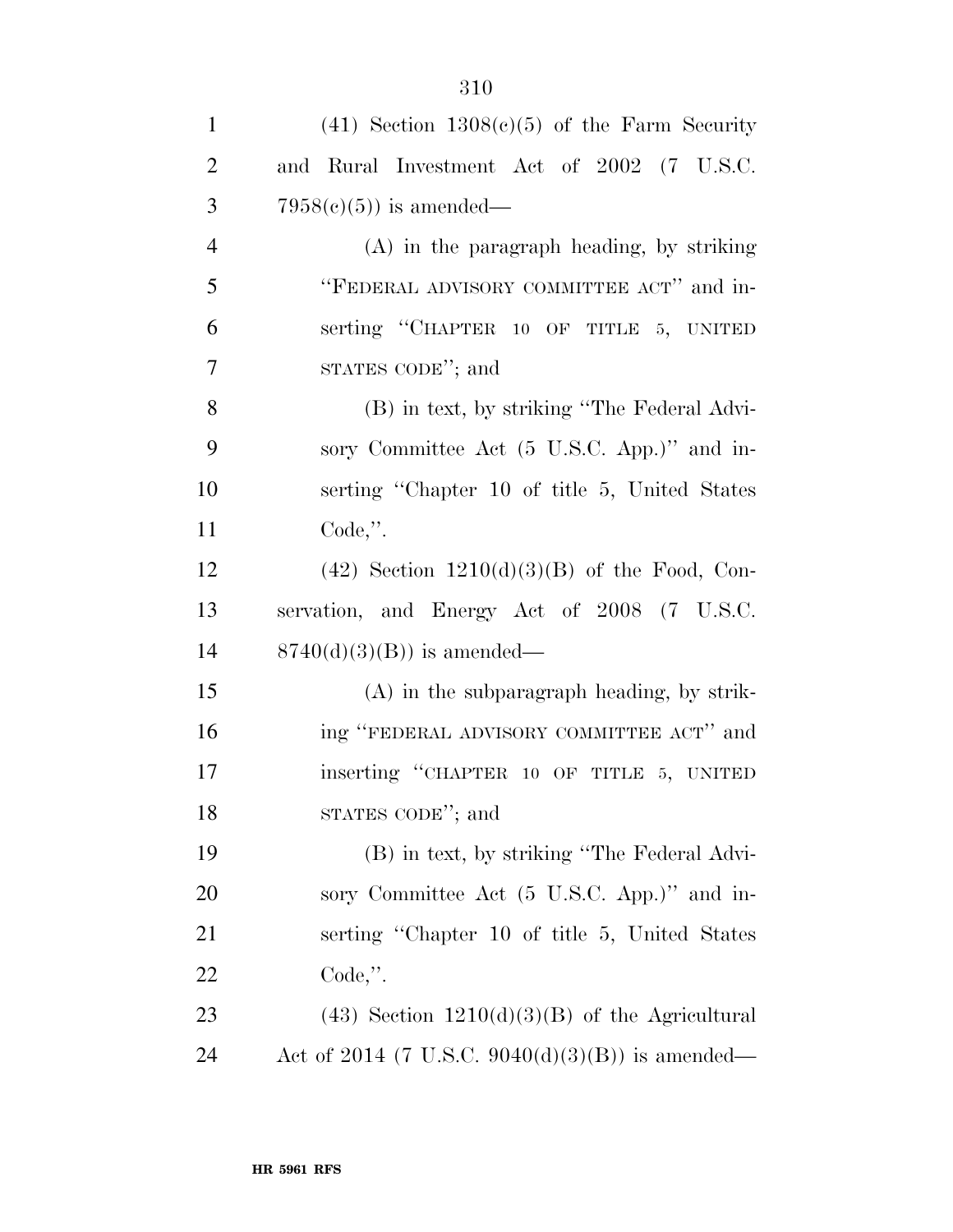| $\mathbf{1}$   | $(A)$ in the subparagraph heading, by strik-                |
|----------------|-------------------------------------------------------------|
| $\overline{2}$ | ing "FEDERAL ADVISORY COMMITTEE ACT" and                    |
| 3              | inserting "CHAPTER 10 OF TITLE 5, UNITED                    |
| $\overline{4}$ | STATES CODE"; and                                           |
| 5              | (B) in text, by striking "The Federal Advi-                 |
| 6              | sory Committee Act (5 U.S.C. App.)" and in-                 |
| 7              | serting "Chapter 10 of title 5, United States"              |
| 8              | $Code,$ ".                                                  |
| 9              | $(44)$ Section $286(k)$ of the Immigration and              |
| 10             | Nationality Act $(8 \text{ U.S.C. } 1356(k))$ is amended by |
| 11             | striking "the Federal Advisory Committee Act," and          |
| 12             | inserting "chapter 10 of title 5, United States"            |
| 13             | Code,".                                                     |
| 14             | $(45)$ Section $343(e)(9)$ of title 10, United              |
| 15             | States Code, is amended by striking "The Federal"           |
| 16             | Advisory Committee Act (5 U.S.C. App.), other than          |
| 17             | section 14" and inserting "Chapter 10 of title 5,           |
| 18             | other than section 1013 of title 5".                        |
| 19             | $(46)$ Section 946(j) of title 10, United States            |
| 20             | Code, is amended—                                           |
| 21             | $(A)$ in the subsection heading, by striking                |
| <u>22</u>      | "FEDERAL ADVISORY COMMITTEE ACT"<br>and                     |
| 23             | inserting "CHAPTER 10 OF TITLE 5"; and                      |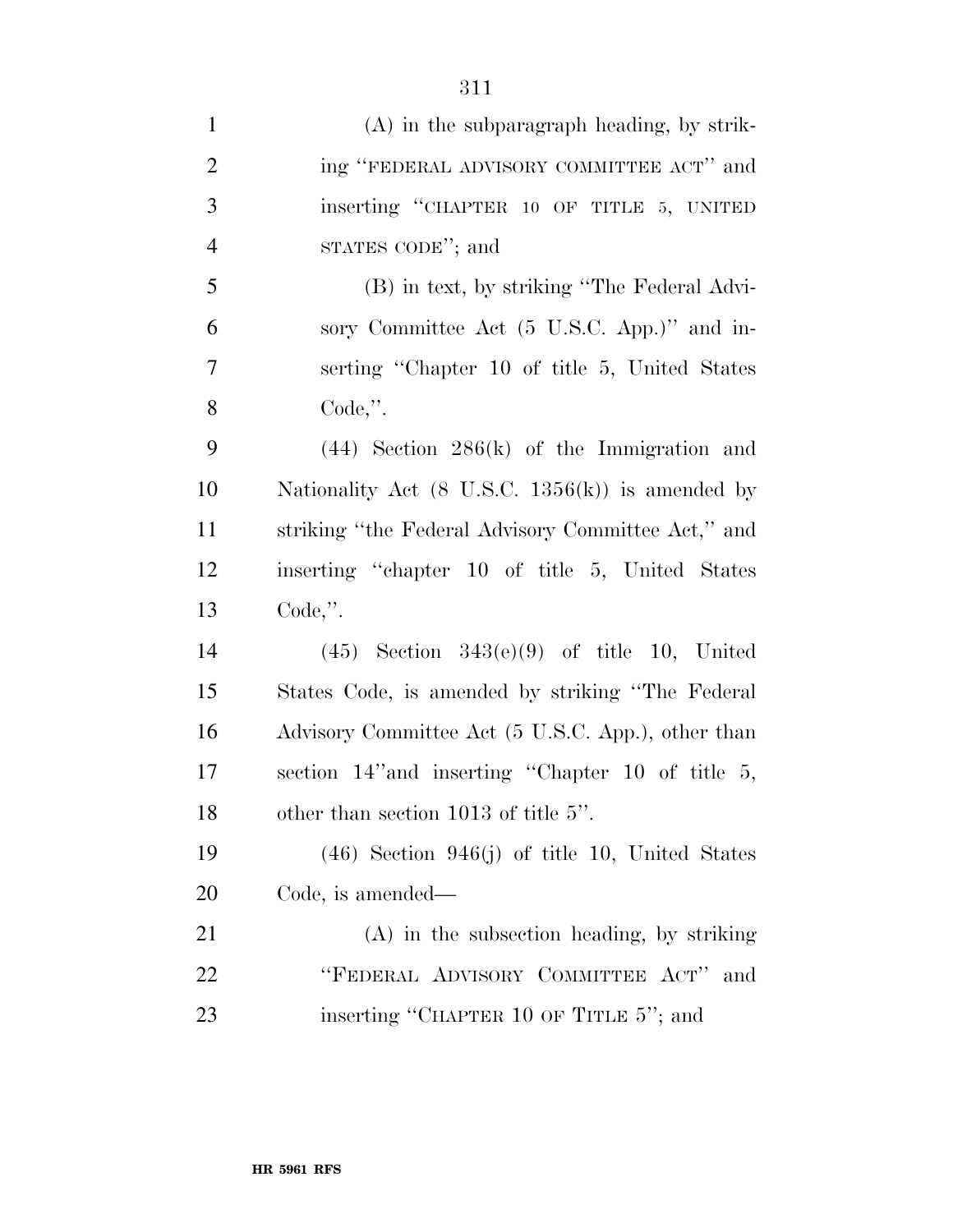| $\mathbf{1}$   | (B) in text, by striking "The Federal Advi-          |
|----------------|------------------------------------------------------|
| $\overline{2}$ | sory Committee Act (5 U.S.C. App.)" and in-          |
| 3              | serting "Chapter 10 of title 5".                     |
| $\overline{4}$ | $(47)$ Section $723(d)(6)$ of the National Defense   |
| 5              | Authorization Act for Fiscal Year 2000 (Public Law   |
| 6              | $106-65$ , 10 U.S.C. 1071 note) is amended by strik- |
| 7              | ing "The Federal Advisory Committee Act (5 U.S.C.    |
| 8              | App.)" and inserting "Chapter 10 of title 5, United  |
| 9              | States Code,".                                       |
| 10             | $(48)$ Section 722(e) of the National Defense        |
| 11             | Authorization Act for Fiscal Year 1993 (Public Law   |
| 12             | 102–484, 10 U.S.C. 1073 note) is amended—            |
| 13             | $(A)$ in the subsection heading, by striking         |
| 14             | "ADVISORY COMMITTEE ACT" and inserting               |
| 15             | "CHAPTER 10 OF TITLE 5, UNITED STATES                |
| 16             | $CoDE$ "; and                                        |
| 17             | (B) in text, by striking "the Federal Advi-          |
| 18             | sory Committee Act (5 U.S.C. App.)" and in-          |
| 19             | serting "chapter 10 of title 5, United States"       |
| 20             | $Code,$ ".                                           |
| 21             | $(49)$ Section $718(g)(2)$ of the Ronald W.          |
| 22             | Reagan National Defense Authorization Act for Fis-   |
| 23             | cal Year 2005 (Public Law 108-375, 10 U.S.C.         |
| 24             | 1092 note) is amended by striking "The Federal Ad-   |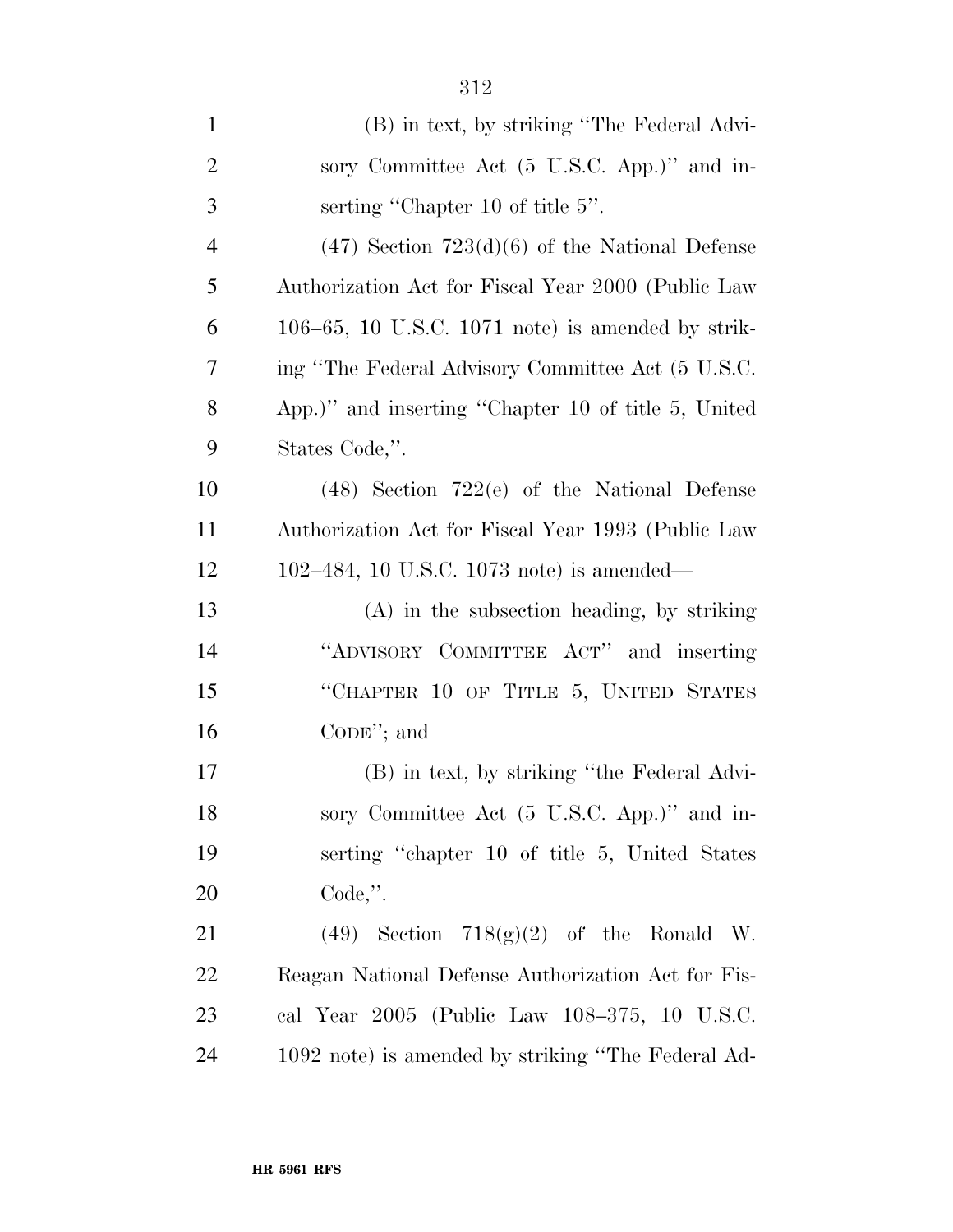| $\mathbf{1}$   | visory Committee Act (5 U.S.C. App.)" and insert-    |
|----------------|------------------------------------------------------|
| $\overline{2}$ | ing "Chapter 10 of title 5, United States Code,".    |
| 3              | $(50)$ Section 1783 of title 10, United States       |
| $\overline{4}$ | Code, is amended by striking "section $3(2)$ of the  |
| 5              | Federal Advisory Committee Act (5 U.S.C. App.)"      |
| 6              | and inserting "section $1001(2)$ of title 5".        |
| 7              | $(51)$ Section $2012(h)(3)$ of title 10, United      |
| 8              | States Code, is amended by striking "The Federal"    |
| 9              | Advisory Committee Act (5 U.S.C. App.)" and in-      |
| 10             | serting "Chapter 10 of title 5".                     |
| 11             | $(52)$ Section $2164(d)(6)$ of title 10, United      |
| 12             | States Code, is amended by striking "the Federal"    |
| 13             | Advisory Committee Act (5 U.S.C. App.), but may      |
| 14             | close meetings in accordance with such Act." and in- |
| 15             | serting "chapter 10 of title 5, but may close meet-  |
| 16             | ings in accordance with chapter 10 of title 5.".     |
| 17             | $(53)$ Section $2705(d)(2)(C)$ of title 10, United   |
| 18             | States Code, is amended by striking "The Federal     |
| 19             | Advisory Committee Act (5 U.S.C. App.)" and in-      |
| 20             | serting "Chapter 10 of title 5".                     |
| 21             | $(54)$ Section 202(b) of the National Housing        |
| 22             | Act $(12 \text{ U.S.C. } 1708(b))$ is amended—       |
| 23             | $(A)$ in the matter before paragraph $(1)$ , by      |
| 24             | striking "the Federal Advisory Committee Act."       |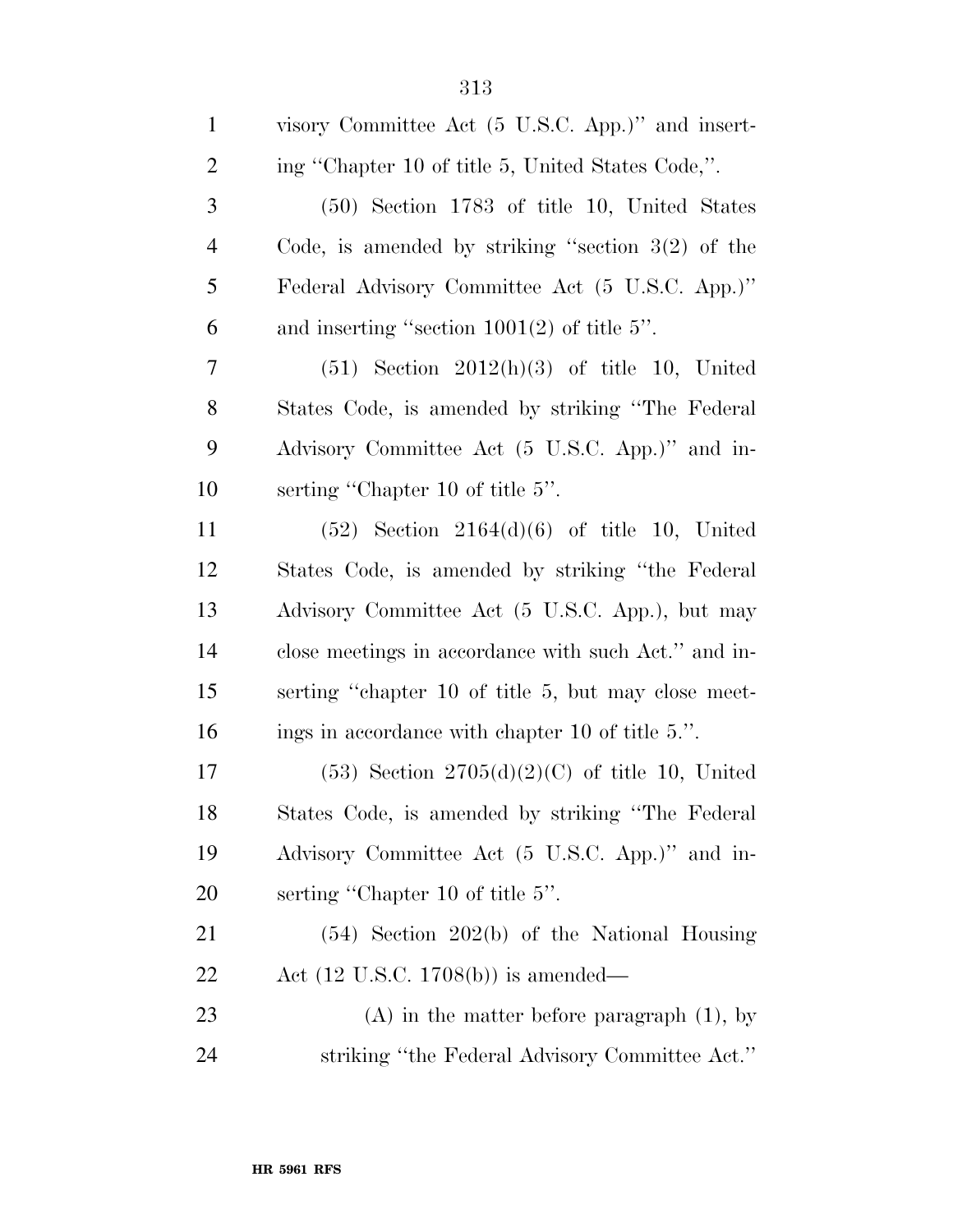| $\mathbf{1}$   | and inserting "chapter 10 of title 5, United      |
|----------------|---------------------------------------------------|
| $\overline{2}$ | States Code."; and                                |
| 3              | $(B)$ in paragraph $(10)$ , by striking "Sec-     |
| $\overline{4}$ | tion 7 of the Federal Advisory Committee Act,"    |
| 5              | and inserting "section 1006 of title 5, United    |
| 6              | States Code,".                                    |
| 7              | $(55)$ Section 1205(f) of the Financial Institu-  |
| 8              | tions Reform, Recovery, and Enforcement Act of    |
| 9              | 1989 (Public Law 101–73, 12 U.S.C. 1818 note) is  |
| 10             | amended—                                          |
| 11             | $(A)$ in the subsection heading, by striking      |
| 12             | "FEDERAL ADVISORY COMMITTEE ACT" and              |
| 13             | inserting "CHAPTER 10 OF TITLE 5, UNITED          |
| 14             | STATES CODE,"; and                                |
| 15             | (B) in text, by striking "The Federal Advi-       |
| 16             | sory Committee Act" and inserting "Chapter"       |
| 17             | 10 of title 5, United States Code,".              |
| 18             | (56) Section 5.12 of the Farm Credit Act of       |
| 19             | 1971 (12 U.S.C. 2246) is amended by striking "the |
| 20             | Federal Advisory Committee Act" and inserting     |
| 21             | "chapter 10 of title 5, United States Code,".     |
| 22             | $(57)$ Section 104(d) of the Community Develop-   |
| 23             | ment Banking and Financial Institutions Act of    |
| 24             | 1994 (12 U.S.C. 4703(d)) is amended—              |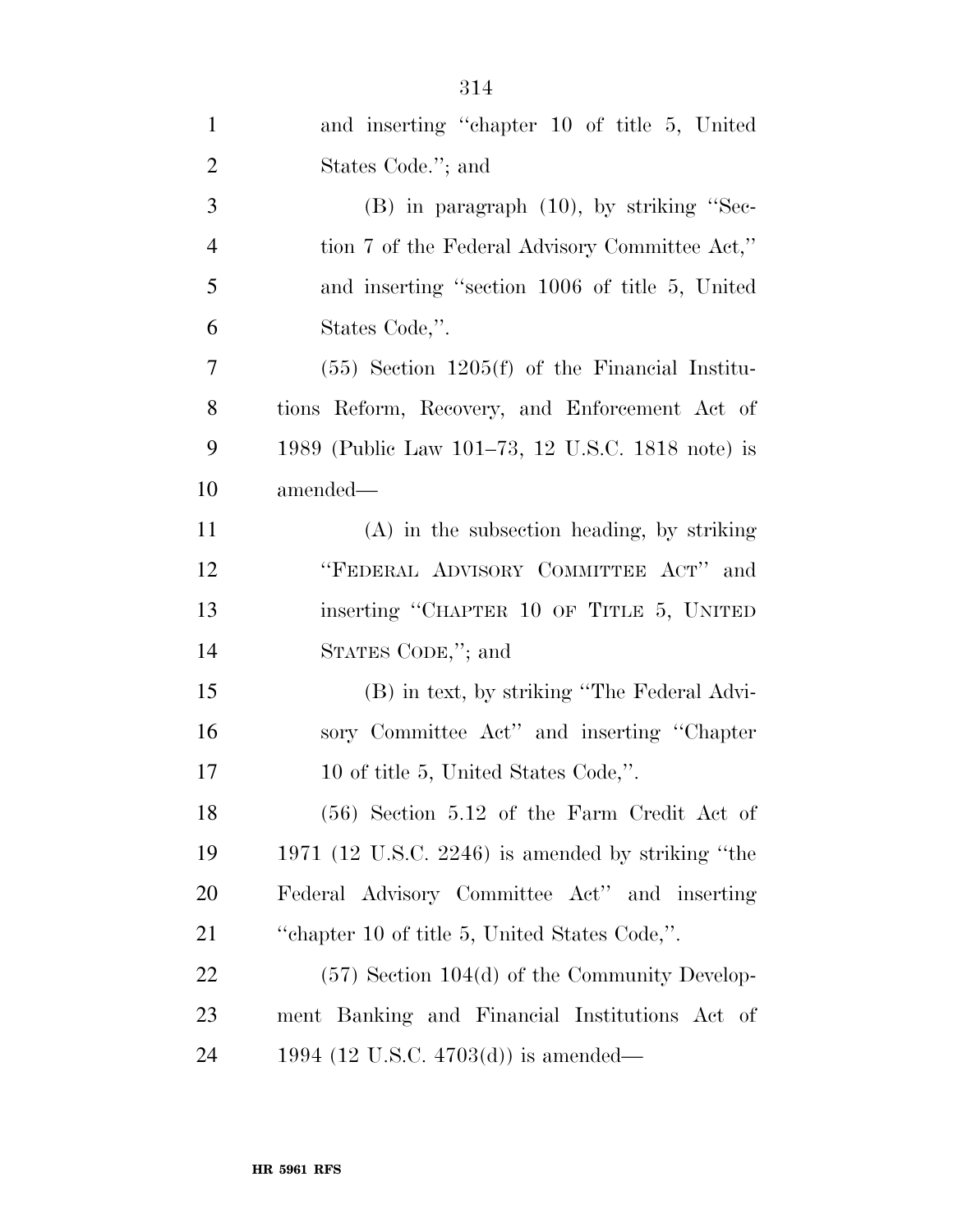| $\mathbf{1}$   | $(A)$ in paragraph $(1)$ , by striking "the          |
|----------------|------------------------------------------------------|
| $\overline{2}$ | Federal Advisory Committee Act, except that          |
| 3              | section 14 of that Act" and inserting "chapter       |
| $\overline{4}$ | 10 of title 5, United States Code, except that       |
| 5              | section 1013 of title 5, United States Code,";       |
| 6              | and                                                  |
| $\tau$         | $(B)$ in paragraph $(7)$ , by striking "the          |
| 8              | Federal Advisory Committee Act." and insert-         |
| 9              | ing "chapter 10 of title 5, United States"           |
| 10             | Code.".                                              |
| 11             | $(58)$ Section 111 $(g)$ of the Financial Stability  |
| 12             | Act of 2010 (12 U.S.C. 5321(g)) is amended—          |
| 13             | $(A)$ in the subsection heading, by striking         |
| 14             | "FACA" and inserting "CHAPTER 10 OF TITLE            |
| 15             | 5, UNITED STATES CODE"; and                          |
| 16             | (B) in text, by striking "The Federal Advi-          |
| 17             | sory Committee Act (5 U.S.C. App.)" and in-          |
| 18             | serting "Chapter 10 of title 5, United States        |
| 19             | $Code,$ ".                                           |
| 20             | $(59)$ Section 1013(h) of the Consumer Finan-        |
| 21             | cial Protection Act of $2010$ (12 U.S.C. 5493(h)) is |
| 22             | amended—                                             |
| 23             | $(A)$ in the subsection heading, by striking         |
| 24             | "FACA" and inserting "CHAPTER 10 OF TITLE            |
| 25             | 5, UNITED STATES CODE"; and                          |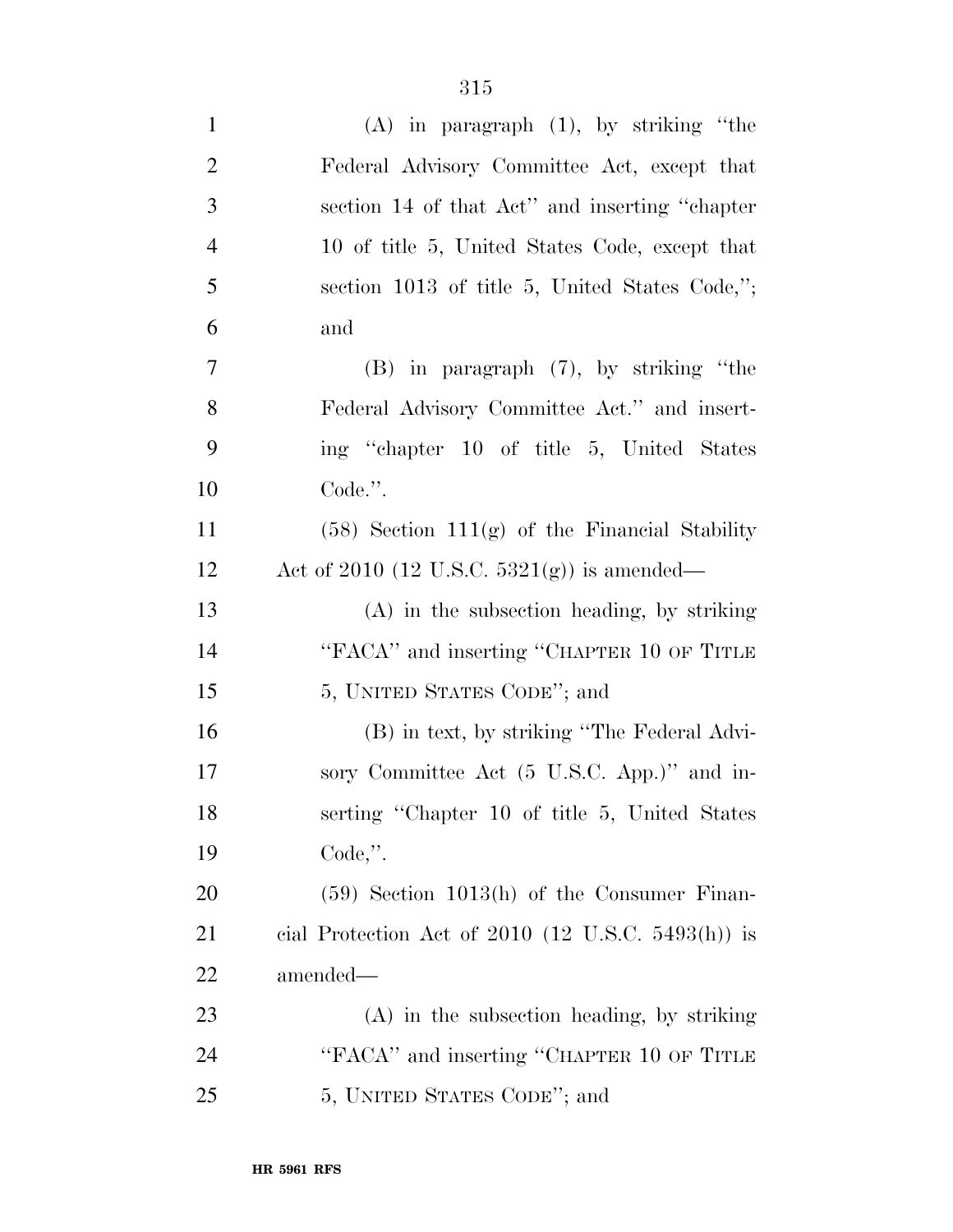| $\mathbf{1}$   | (B) in text, by striking "the Federal Advi-          |
|----------------|------------------------------------------------------|
| $\overline{2}$ | sory Committee Act (5 U.S.C. App.), such Act"        |
| 3              | and inserting "chapter 10 of title 5, United         |
| $\overline{4}$ | States Code, such chapter".                          |
| 5              | $(60)$ Section 2925(a)(3) of title 14, United        |
| 6              | States Code, is amended—                             |
| 7              | $(A)$ in the paragraph heading, by striking          |
| 8              | "FACA" and inserting "CHAPTER 10 OF TITLE            |
| 9              | $5$ "; and                                           |
| 10             | (B) in text, by striking "The Federal Advi-          |
| 11             | sory Committee Act (5 U.S.C. App.)" and in-          |
| 12             | serting "Chapter 10 of title 5".                     |
| 13             | $(61)$ Section 2944 of title 14, United States       |
| 14             | Code, is amended by striking "the Federal Advisory"  |
| 15             | Committee Act (5 U.S.C. App.)" and inserting         |
| 16             | "chapter 10 of title $5$ ".                          |
| 17             | $(62)$ Section 11A(a)(3)(A) of the Securities Ex-    |
| 18             | change Act of 1934 (15 U.S.C. 78k-1(a)(3)(A)) is     |
| 19             | amended by striking "the Federal Advisory Com-       |
| 20             | mittee Act (which shall be in addition to the Na-    |
| 21             | tional Market Advisory Board established pursuant    |
| 22             | to subsection (d) of this section)" and inserting    |
| 23             | "chapter 10 of title 5, United States Code (which    |
| 24             | shall be in addition to the National Market Advisory |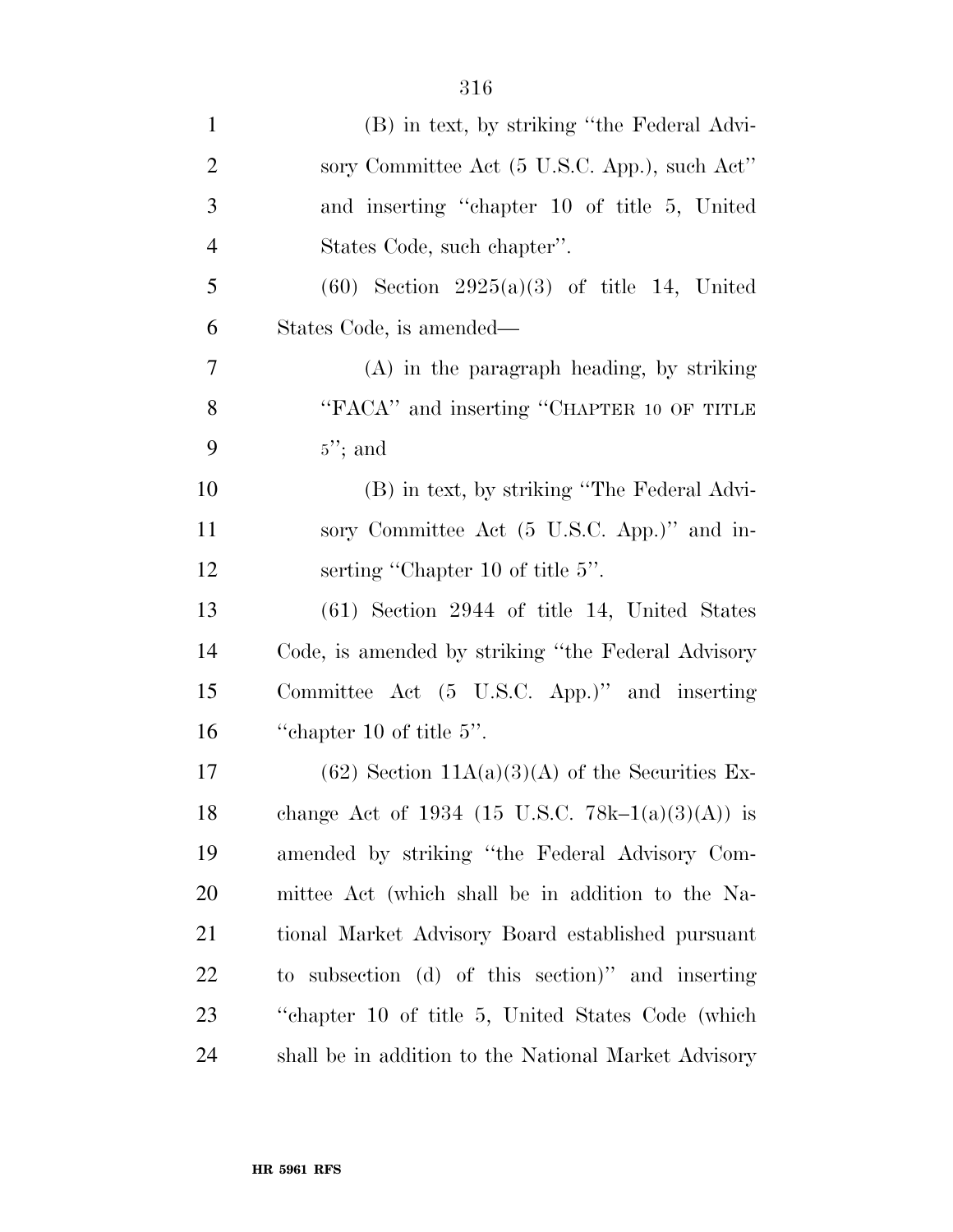| $\mathbf{1}$   | Board established pursuant to subsection (d) of this |
|----------------|------------------------------------------------------|
| $\overline{2}$ | section),".                                          |
| 3              | $(63)$ Section 17A(f)(4) of the Securities Ex-       |
| $\overline{4}$ | change Act of 1934 (15 U.S.C. $78q-1(f)(4)$ ) is     |
| 5              | amended—                                             |
| 6              | $(A)$ in subparagraph $(A)$ , by striking "the       |
| $\overline{7}$ | Federal Advisory Committee Act (5 U.S.C.             |
| 8              | App.)." and inserting "chapter 10 of title $5$ ,     |
| 9              | United States Code.";                                |
| 10             | $(B)$ in subparagraph $(B)(i)$ , by striking         |
| 11             | "the Federal Advisory Committee Act;" and in-        |
| 12             | serting "chapter 10 of title 5, United States"       |
| 13             | Code; $";$ and                                       |
| 14             | $(C)$ in subparagraph $(C)$ , by striking "the       |
| 15             | Federal Advisory Committee Act." and insert-         |
| 16             | ing "chapter 10 of title 5, United States            |
| 17             | Code.".                                              |
| 18             | $(64)$ Section 39(i) of the Securities Exchange      |
| 19             | Act of 1934 (15 U.S.C. 78pp(i)) is amended—          |
| <b>20</b>      | (A) in the subsection heading, by striking           |
| 21             | "FEDERAL ADVISORY COMMITTEE ACT" and                 |
| 22             | inserting "CHAPTER 10 OF TITLE 5, UNITED             |
| 23             | STATES CODE"; and                                    |
| 24             | (B) in text, by striking "The Federal Advi-          |
| 25             | sory Committee Act (5 U.S.C. App.)" and in-          |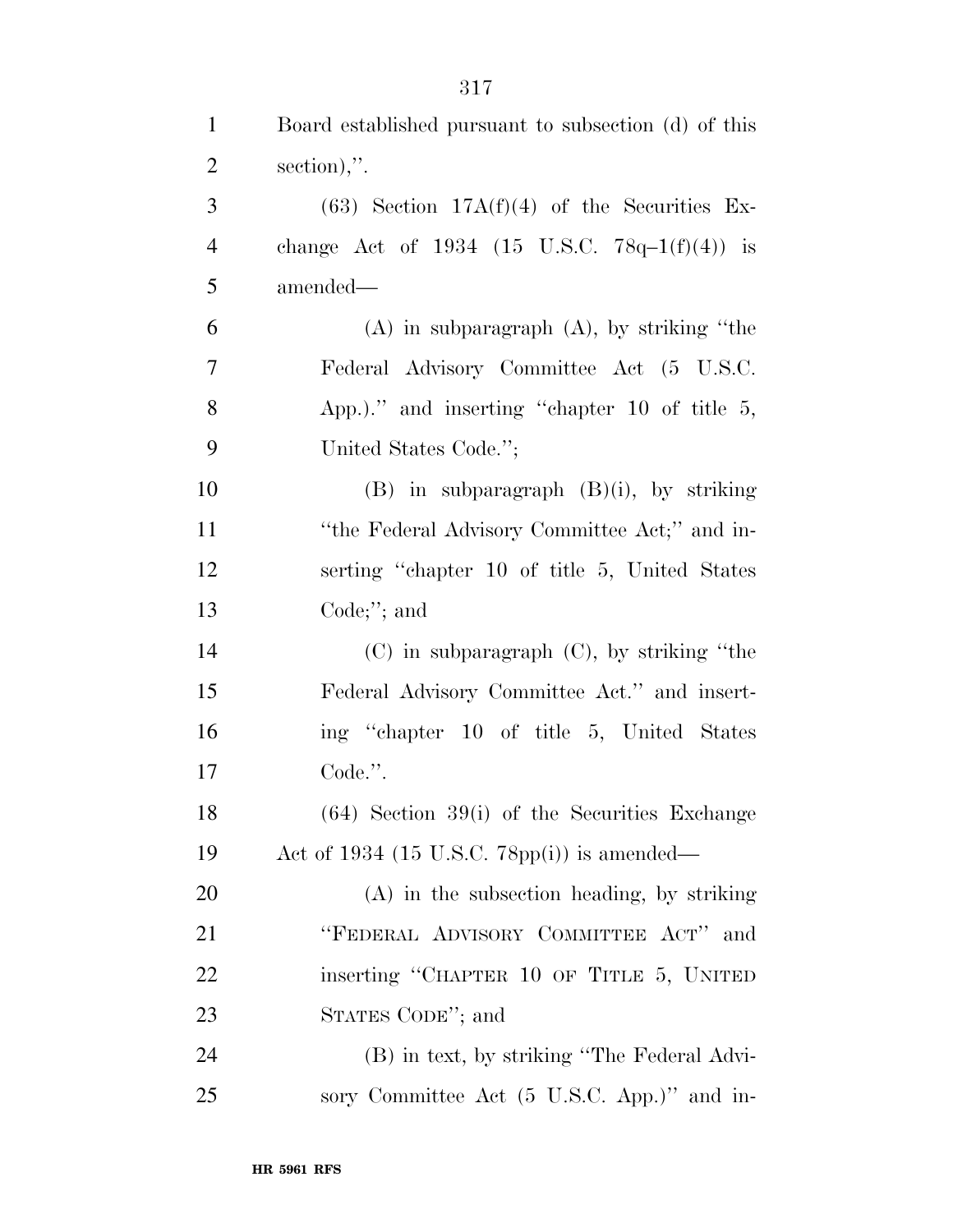| $\mathbf{1}$   | serting "Chapter 10 of title 5, United States              |
|----------------|------------------------------------------------------------|
| $\overline{2}$ | $Code,$ ".                                                 |
| 3              | $(65)$ Section $25(m)(4)$ of the National Institute        |
| $\overline{4}$ | of Standards and Technology Act (15 U.S.C.                 |
| 5              | $278k(m)(4)$ is amended—                                   |
| 6              | $(A)$ in the paragraph heading, by striking                |
| 7              | "FACA APPLICABILITY" and inserting "APPLI-                 |
| 8              | CABILITY OF CHAPTER 10 OF TITLE 5, UNITED                  |
| 9              | STATES CODE,";                                             |
| 10             | $(B)$ in subparagraph $(A)$ , by striking "the             |
| 11             | Federal Advisory Committee Act (5 U.S.C.                   |
| 12             | App.)." and inserting "chapter 10 of title $5$ ,           |
| 13             | United States Code."; and                                  |
| 14             | $(C)$ in subparagraph $(B)$ , by striking "Sec-            |
| 15             | tion 14 of the Federal Advisory Committee                  |
| 16             | Act" and inserting "Section 1013 of title 5,               |
| 17             | United States Code,".                                      |
| 18             | $(66)$ Section $7(b)$ of the Small Business Com-           |
| 19             | puter Security and Education Act of 1984 (Public           |
| 20             | Law $98-362$ , 15 U.S.C. 633 note) is amended by           |
| 21             | striking "the Federal Advisory Committee Act." and         |
| 22             | inserting "chapter 10 of title 5, United States"           |
| 23             | Code.".                                                    |
| 24             | $(67)$ Section 31(b)(2)(D) of the Consumer                 |
| 25             | Product Safety Act $(15 \text{ U.S.C. } 2080(b)(2)(D))$ is |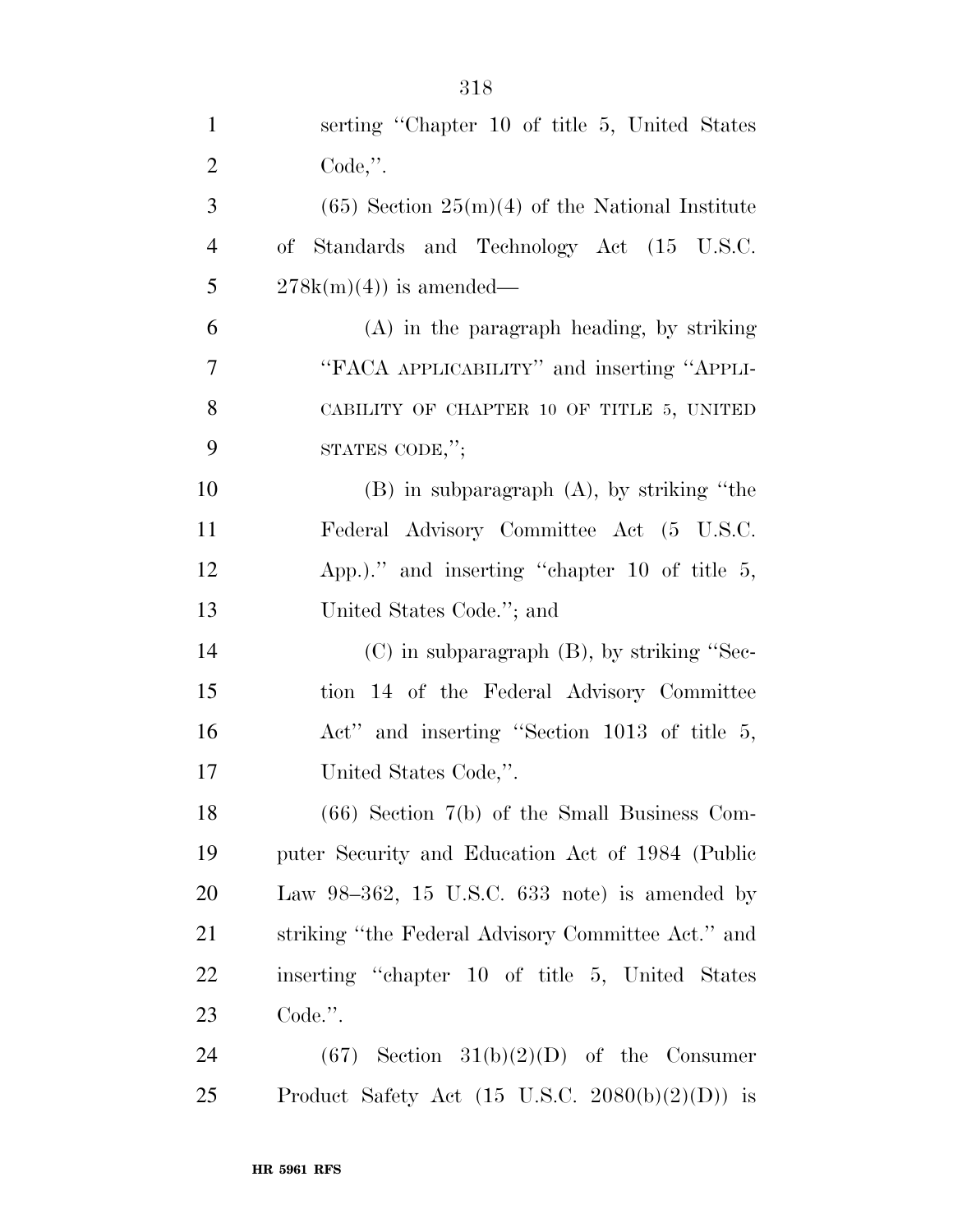| $\mathbf{1}$   | amended by striking "The Federal Advisory Com-    |
|----------------|---------------------------------------------------|
| $\overline{2}$ | mittee Act" and inserting "Chapter 10 of title 5, |
| 3              | United States Code,".                             |
| $\overline{4}$ | (68) Section 33 of the Federal Fire Prevention    |
| 5              | and Control Act of 1974 (15 U.S.C. 2229) is       |
| 6              | amended—                                          |
| $\tau$         | (A) in subsection $(f)(2)$ —                      |
| 8              | (i) in the paragraph heading, by strik-           |
| 9              | ing "FEDERAL ADVISORY COMMITTEE ACT"              |
| 10             | and inserting "CHAPTER 10 OF TITLE 5,             |
| 11             | UNITED STATES CODE"; and                          |
| 12             | (ii) in text, by striking "The Federal"           |
| 13             | Advisory Committee Act (5 U.S.C. App.)"           |
| 14             | and inserting "Chapter 10 of title 5,             |
| 15             | United States Code,";                             |
| 16             | $(B)$ in subsection $(l)(3)$ —                    |
| 17             | (i) in the paragraph heading, by strik-           |
| 18             | ing "FEDERAL ADVISORY COMMITTEE ACT"              |
| 19             | and inserting "CHAPTER 10 OF TITLE 5,             |
| 20             | UNITED STATES CODE"; and                          |
| 21             | (ii) in text, by striking "The Federal"           |
| 22             | Advisory Committee Act (5 U.S.C. App.)"           |
| 23             | and inserting "Chapter 10 of title 5,             |
| 24             | United States Code,".                             |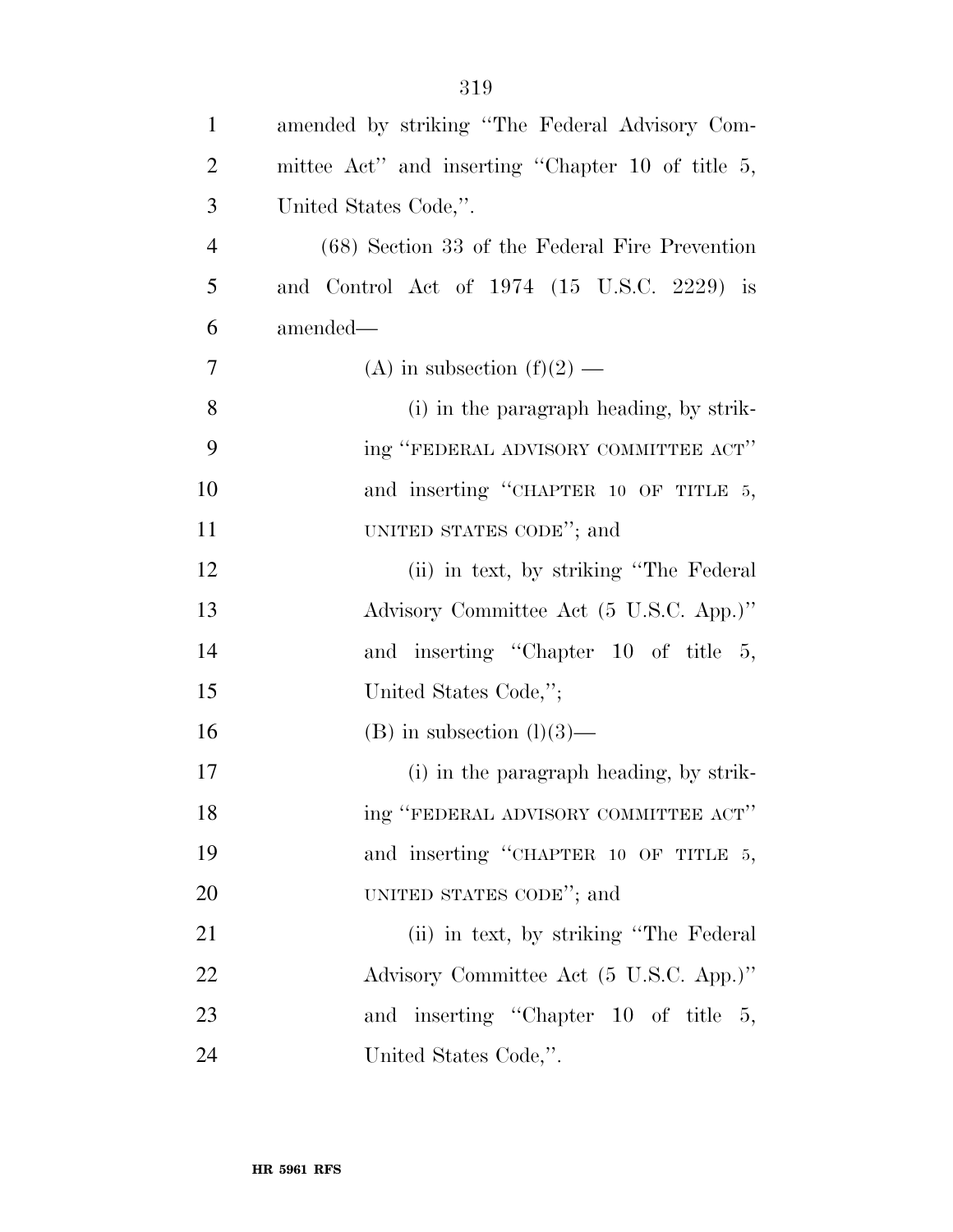| $\mathbf{1}$   | $(69)$ Section $26(b)(4)(E)$ of the Toxic Sub-              |
|----------------|-------------------------------------------------------------|
| $\overline{2}$ | stances Control Act $(15 \text{ U.S.C. } 2625(b)(4)(E))$ is |
| 3              | amended by striking "the Federal Advisory Com-              |
| $\overline{4}$ | mittee Act (5 U.S.C. App.)" and inserting "chapter          |
| 5              | 10 of title 5, United States Code,".                        |
| 6              | $(70)$ Section $604(a)(3)(B)(iii)$ of the America           |
| 7              | COMPETES Reauthorization Act of 2010 (Public                |
| 8              | Law 111–358, 15 U.S.C. 3701 note) is amended—               |
| 9              | (A) in the clause heading, by striking                      |
| 10             | "FACA" and inserting "CHAPTER 10 OF TITLE 5,                |
| 11             | UNITED STATES CODE"; and                                    |
| 12             | (B) in text, by striking "The Federal Advi-                 |
| 13             | sory Committee Act (5 U.S.C. App.)" and in-                 |
| 14             | serting "Chapter 10 of title 5, United States               |
| 15             | Code,".                                                     |
| 16             | $(71)$ Section 24(k)(4) of the Stevenson-Wydler             |
| 17             | Technology Innovation Act of 1980 (15 U.S.C.                |
| 18             | $3719(k)(4)$ is amended—                                    |
| 19             | $(A)$ in the paragraph heading, by striking                 |
| 20             | "FACA" and inserting "CHAPTER 10 OF TITLE 5,                |
| 21             | UNITED STATES CODE"; and                                    |
| 22             | (B) in text, by striking "The Federal Advi-                 |
| 23             | sory Committee Act (5 U.S.C. App.)" and in-                 |
| 24             | serting "Chapter 10 of title 5, United States               |
| 25             | $Code,$ ".                                                  |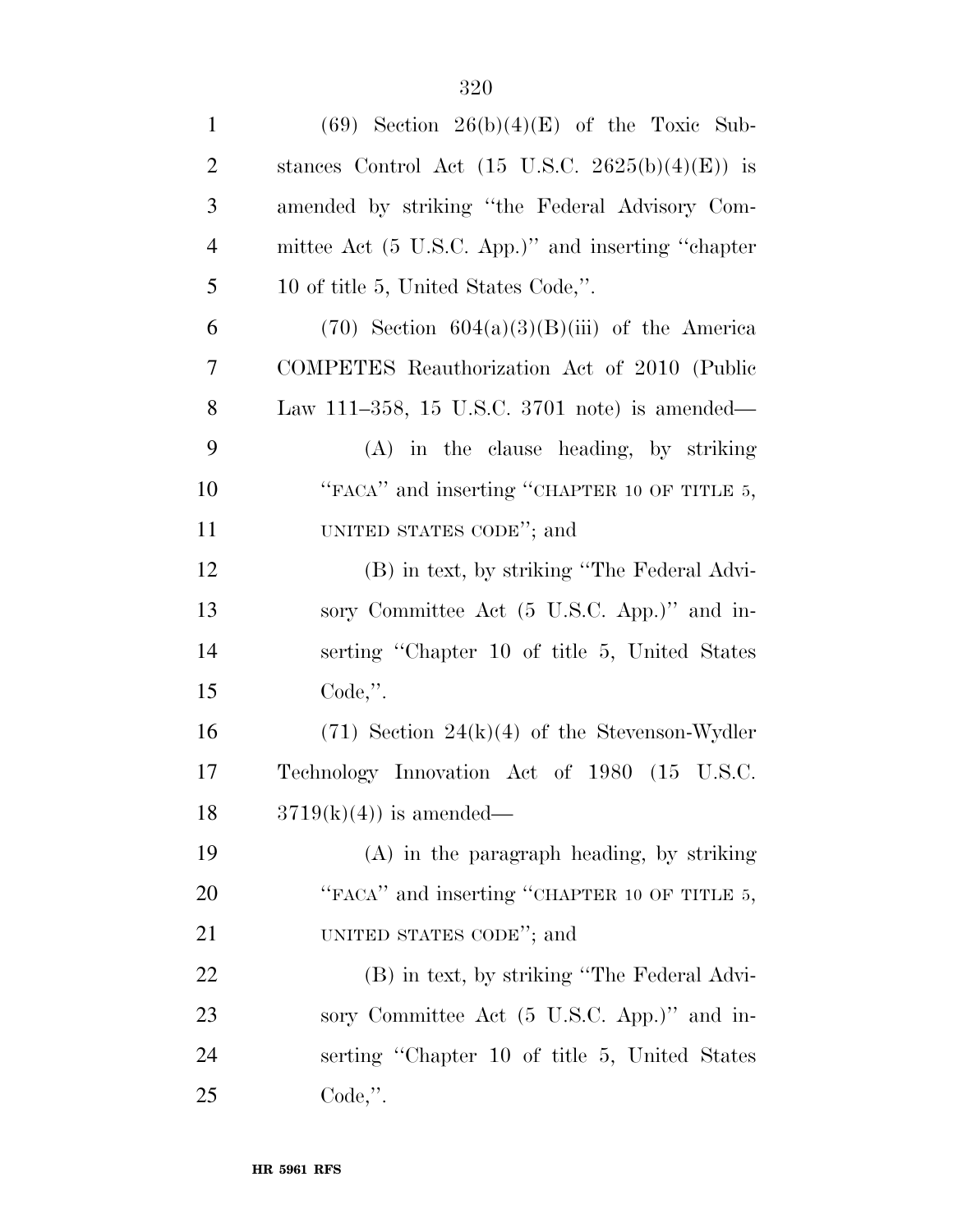| $\mathbf{1}$   | $(72)$ Section 273(i) of the National Defense Au-    |
|----------------|------------------------------------------------------|
| $\overline{2}$ | thorization Act for Fiscal Years 1988 and 1989 (15)  |
| 3              | U.S.C. $4603(i)$ is amended—                         |
| $\overline{4}$ | (A) in the subsection heading, by striking           |
| 5              | "FEDERAL ADVISORY COMMITTEE ACT" and                 |
| 6              | inserting "CHAPTER 10 OF TITLE 5, UNITED             |
| 7              | STATES CODE"; and                                    |
| 8              | (B) in text, by striking "Section 14 of the          |
| 9              | Federal Advisory Committee Act (5 U.S.C.             |
| 10             | App. 2)" and inserting "Section 1013 of title $5$ ,  |
| 11             | United States Code,".                                |
| 12             | (73) Section 5203 of the Competitiveness Policy      |
| 13             | Council Act (15 U.S.C. 4802) is amended by strik-    |
| 14             | ing "the Federal Advisory Committee Act (5 U.S.C.    |
| 15             | App.)." and inserting "chapter 10 of title 5, United |
| 16             | States Code.".                                       |
| 17             | (74) Section 5207 of the Competitiveness Policy      |
| 18             | Council Act (15 U.S.C. 4806) is amended—             |
| 19             | (A) in subsection (g)(6), by striking "the           |
| 20             | Federal Advisory Committee Act," and insert-         |
| 21             | ing "chapter 10 of title 5, United States"           |
| <u>22</u>      | $Code$ ,"; and                                       |
| 23             | $(B)$ in subsection $(h)$ —                          |
| 24             | (i) in the subsection heading, by strik-             |
| 25             | ing "ADVISORY COMMITTEE ACT" and in-                 |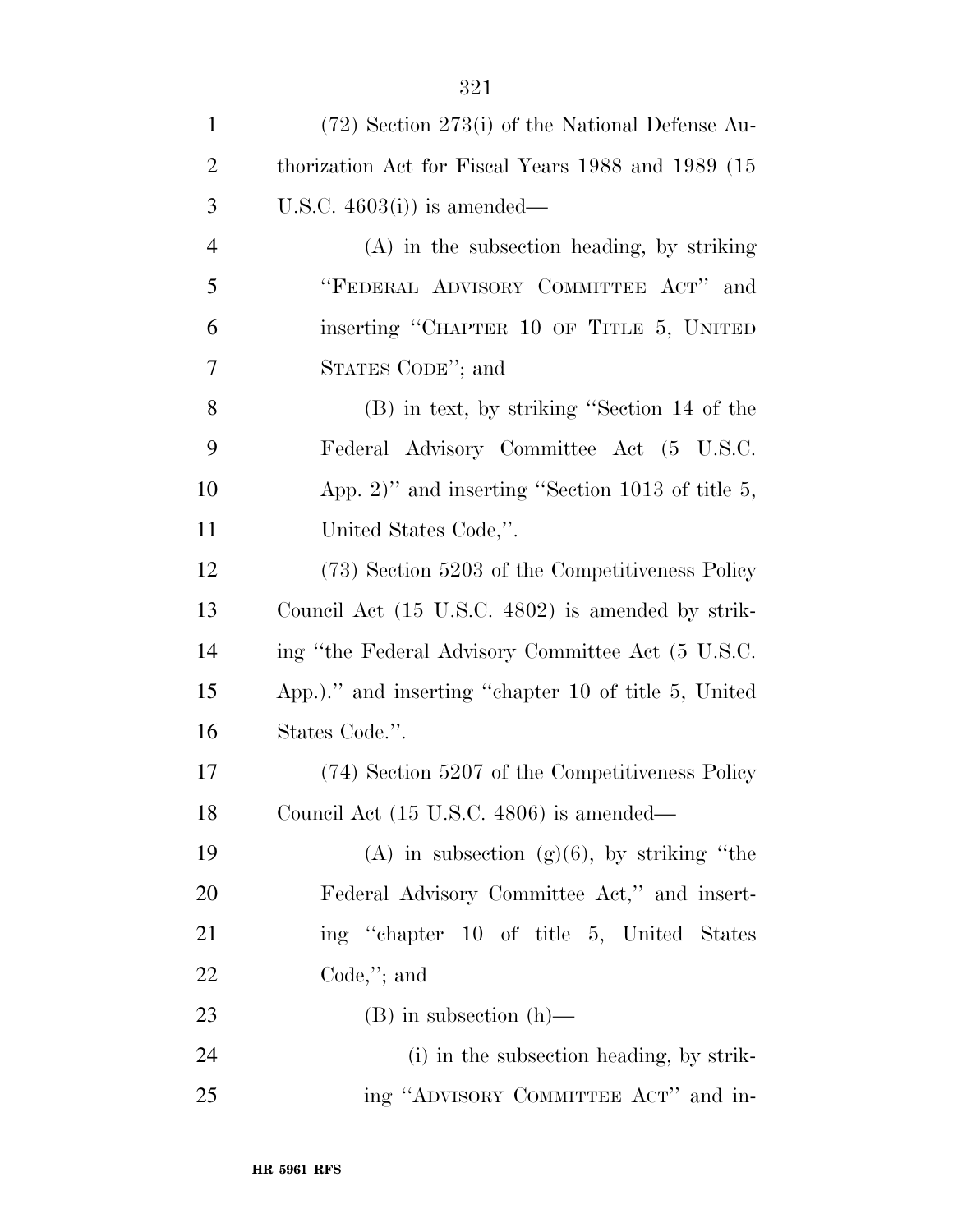| $\mathbf{1}$   | serting "CHAPTER 10 OF TITLE<br>5,                           |
|----------------|--------------------------------------------------------------|
| $\overline{2}$ | UNITED STATES CODE"; and                                     |
| 3              | (ii) in text, by striking "subsections"                      |
| $\overline{4}$ | (e) and (f) of section 10, of the Federal                    |
| 5              | Advisory Committee Act" and inserting                        |
| 6              | "subsections (e) and (f) of section 1009 of                  |
| 7              | title 5, United States Code,".                               |
| 8              | $(75)$ Section $101(b)(3)$ of the High-Perform-              |
| 9              | ance Computing Act of 1991 $(15 \text{ U.S.C. } 5511(b)(3))$ |
| 10             | is amended by striking "Section 14 of the Federal            |
| 11             | Advisory Committee Act" and inserting "Section               |
| 12             | 1013 of title 5, United States Code,".                       |
| 13             | $(76)$ Section 214(c) of the Protecting Children             |
| 14             | in the 21st Century Act $(15 \text{ U.S.C. } 6554(e))$ is    |
| 15             | amended—                                                     |
| 16             | $(A)$ in the subsection heading, by striking                 |
| 17             | "FACA" and inserting "CHAPTER 10 OF TITLE                    |
| 18             | 5, UNITED STATES CODE,"; and                                 |
| 19             | (B) in text, by striking "The Federal Advi-                  |
| <b>20</b>      | sory Committee Act (5 U.S.C. App.)" and in-                  |
| 21             | serting "Chapter 10 of title 5, United States"               |
| <u>22</u>      | $Code,$ ".                                                   |
| 23             | $(77)$ Section 11(c) of the National Construction            |
| 24             | Safety Team Act $(15 \text{ U.S.C. } 7310(e))$ is amended by |
| 25             | striking "Section 14 of the Federal Advisory Com-            |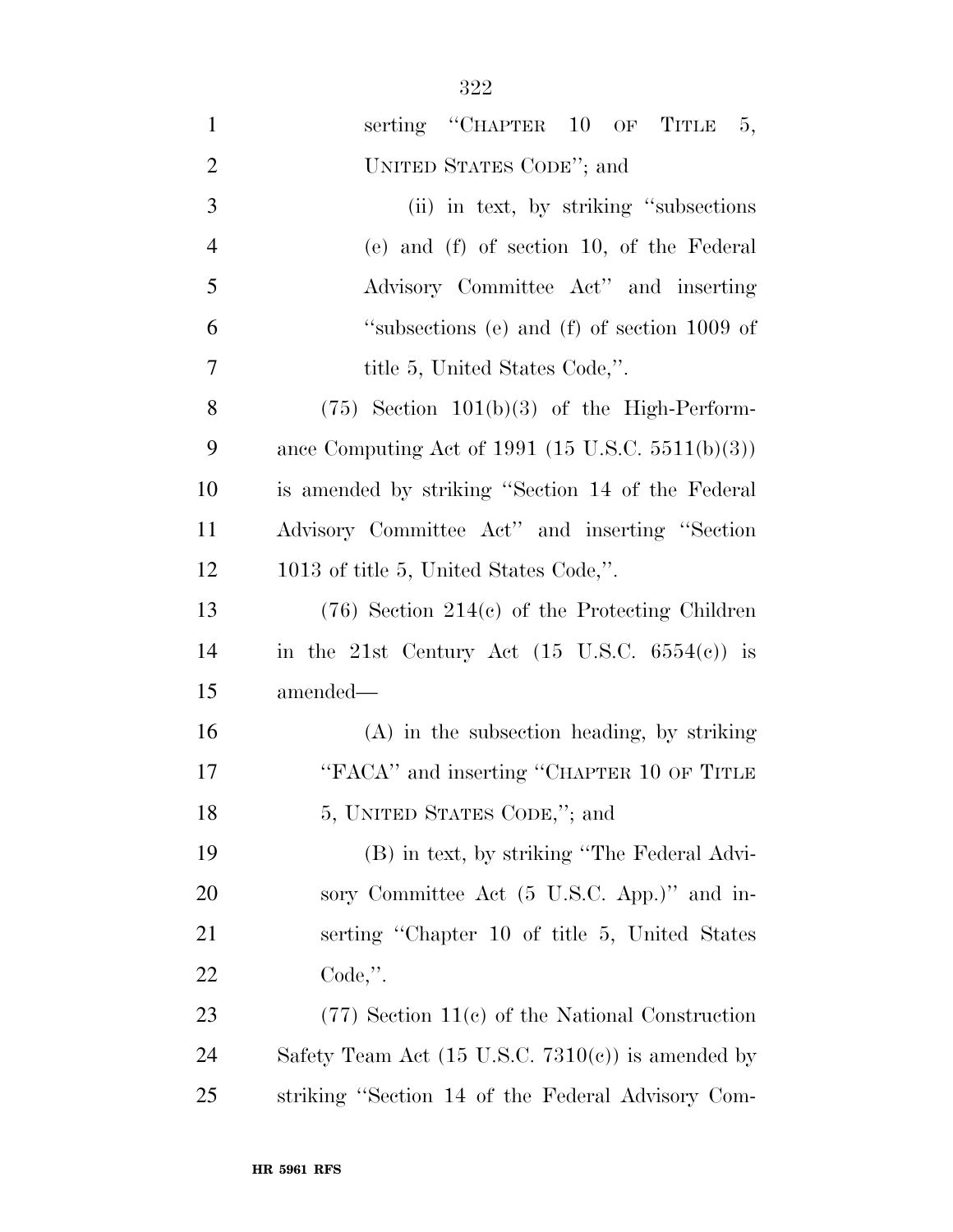| $\mathbf{1}$   | mittee Act" and inserting "Section 1013 of title 5,   |
|----------------|-------------------------------------------------------|
| $\overline{2}$ | United States Code,".                                 |
| 3              | $(78)$ Section 4(f) of the 21st Century Nanotech-     |
| $\overline{4}$ | nology Research and Development Act (15 U.S.C.        |
| 5              | $7503(f)$ ) is amended by striking "Section 14 of the |
| 6              | Federal Advisory Committee Act" and inserting         |
| 7              | "Section 1013 of title 5, United States Code,".       |
| 8              | (79) Section 5 of the San Francisco Maritime          |
| 9              | National Historical Park Act of 1988 (16 U.S.C.       |
| 10             | $410nn-3$ ) is amended—                               |
| 11             | $(A)$ in subsection $(d)$ , by striking "the          |
| 12             | Federal Advisory Committee Act," and insert-          |
| 13             | ing "chapter 10 of title 5, United States"            |
| 14             | $Code$ ,"; and                                        |
| 15             | (B) in subsection (e), by striking "section           |
| 16             | 14(b) of the Federal Advisory Committee Act           |
| 17             | (Act of October 6, 1972; 86 Stat. 776)," and          |
| 18             | inserting "section 1013(b) of title 5, United         |
| 19             | States Code,".                                        |
| 20             | $(80)$ Section 6(e) of Public Law 100–479 (16)        |
| 21             | U.S.C. $41000-5(e)$ is amended by striking "section"  |
| <u>22</u>      | 14(b) of the Federal Advisory Committee Act (Act)     |
| 23             | of October 6, 1972; 86 Stat. 776)," and inserting     |
| 24             | "section $1013(b)$ of title 5, United States Code,".  |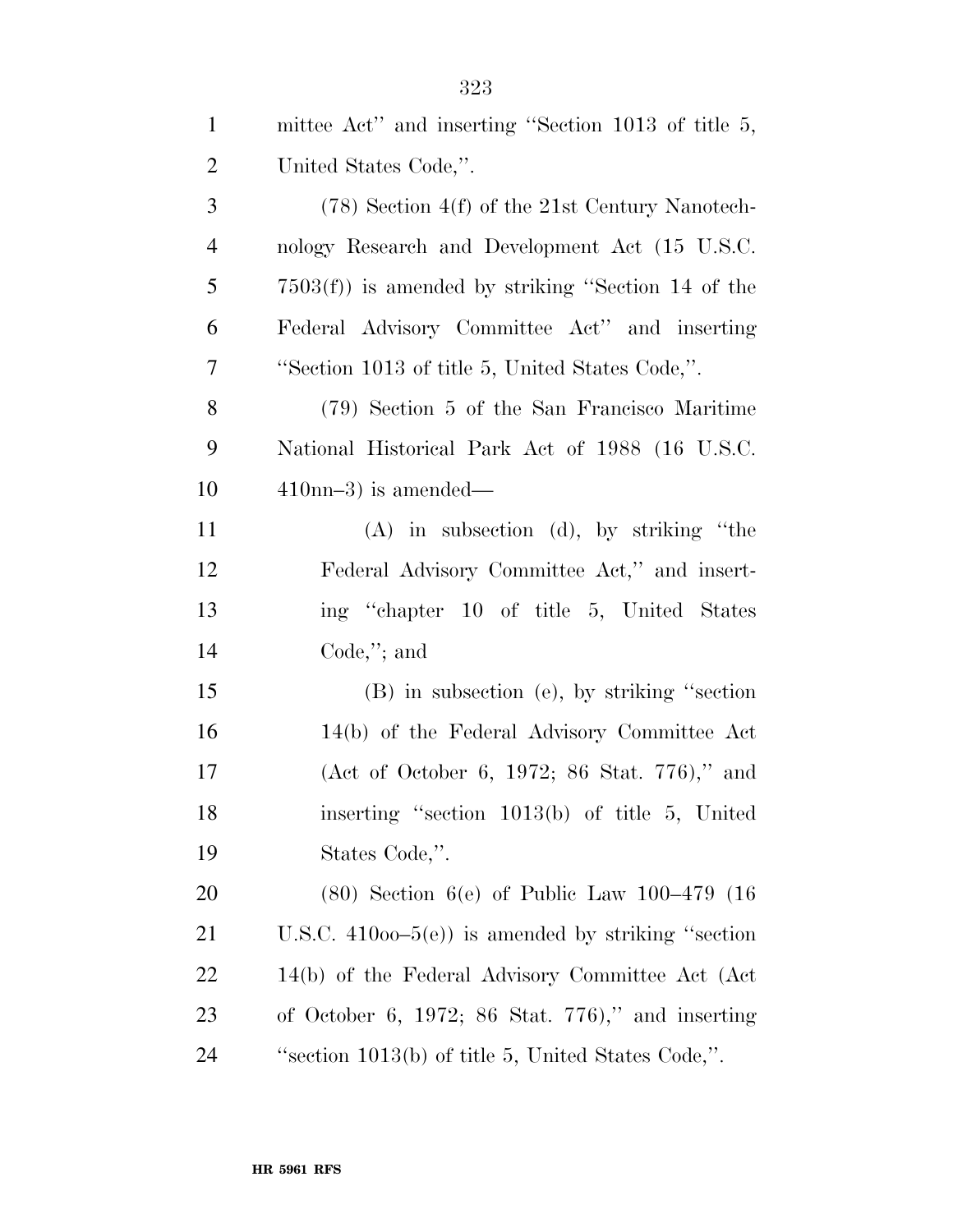| $\mathbf{1}$   | $(81)$ Section 3(g)(4) of Public Law 100-571                                 |
|----------------|------------------------------------------------------------------------------|
| $\overline{2}$ | $(16 \text{ U.S.C. } 410 \text{qq} - 2(\text{g})(4))$ is amended by striking |
| 3              | "section 14(b) of the Federal Advisory Committee                             |
| $\overline{4}$ | Act (Act of October 6, 1972; 86 Stat. 776)," and in-                         |
| 5              | serting "section 1013(b) of title 5, United States                           |
| 6              | $Code,$ ".                                                                   |
| $\overline{7}$ | $(82)$ Section 106(h) of the Omnibus Insular                                 |
| 8              | Areas Act of 1992 (16 U.S.C. $410tt-4(h)$ ) is amend-                        |
| 9              | $ed$ —                                                                       |
| 10             | $(A)$ in the subsection heading, by striking                                 |
| 11             | "FEDERAL ADVISORY COMMITTEE ACT" and                                         |
| 12             | inserting "CHAPTER 10 OF TITLE 5, UNITED                                     |
| 13             | STATES CODE"; and                                                            |
| 14             | $(B)$ in text, by striking "section 14(b) of                                 |
| 15             | the Federal Advisory Committee Act, and ex-                                  |
| 16             | cept as otherwise provided in this title, the pro-                           |
| 17             | visions of the Federal Advisory Committee Act                                |
| 18             | (5 U.S.C. App.)" and inserting "section                                      |
| 19             | $1013(b)$ of title 5, United States Code, and ex-                            |
| 20             | cept as otherwise provided in this title, the pro-                           |
| 21             | visions of chapter 10 of title 5, United States                              |
| 22             | $Code,$ ".                                                                   |
| 23             | $(83)$ Section 201(i) of the Dayton Aviation                                 |
| 24             | Heritage Preservation Act of 1992 (16 U.S.C.                                 |
| 25             | $410ww-21(i)$ is amended—                                                    |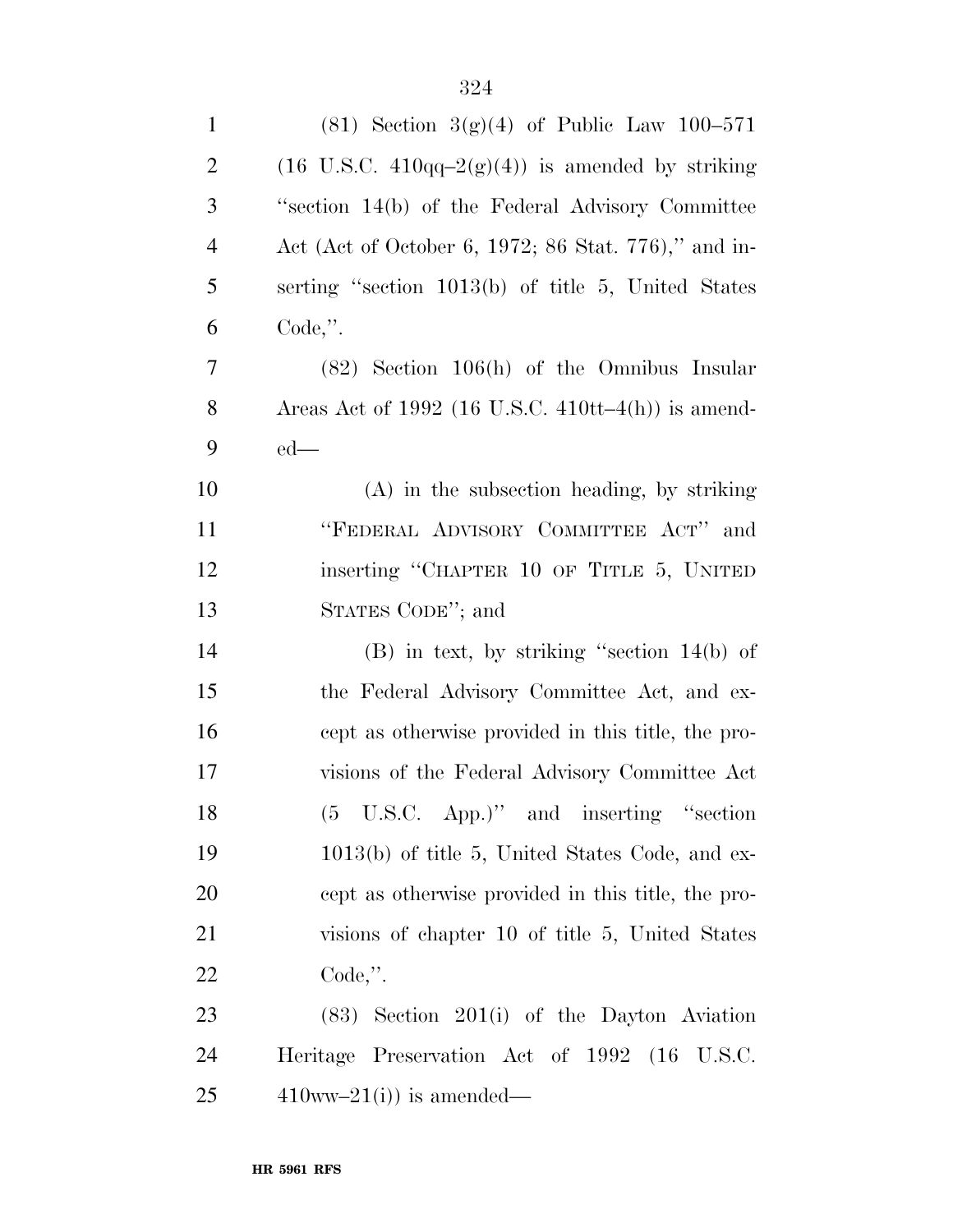| $\mathbf{1}$   | $(A)$ in the subsection heading, by striking           |
|----------------|--------------------------------------------------------|
| $\overline{2}$ | "FACA" and inserting "CHAPTER 10 OF TITLE              |
| 3              | 5, UNITED STATES CODE"; and                            |
| $\overline{4}$ | $(B)$ in text, by striking "Section 14(b) of           |
| 5              | the Federal Advisory Committee Act (5 U.S.C.           |
| 6              | App.)" and inserting "Section $1013(b)$ of title       |
| 7              | 5, United States Code,".                               |
| 8              | $(84)$ Section $307(c)$ of the California Desert       |
| 9              | Protection Act of 1994 (16 U.S.C. 410aaa– $6(c)$ ) is  |
| 10             | amended by striking "The Federal Advisory Com-         |
| <sup>11</sup>  | mittee Act" and inserting "Chapter 10 of title 5,      |
| 12             | United States Code,".                                  |
| 13             | $(85)$ Section $407(c)$ of the California Desert       |
| 14             | Protection Act of 1994 (16 U.S.C. 410aaa– $27(e)$ ) is |
| 15             | amended by striking "The Federal Advisory Com-         |
| 16             | mittee Act" and inserting "Chapter 10 of title 5,      |
| 17             | United States Code,".                                  |
| 18             | $(86)$ Section $518(c)$ of the California Desert       |
| 19             | Protection Act of 1994 (16 U.S.C. 410aaa–58(c)) is     |
| 20             | amended by striking "The Federal Advisory Com-         |
| 21             | mittee Act" and inserting "Chapter 10 of title 5,      |
| 22             | United States Code,".                                  |
| 23             | $(87)$ Section 10(d) of the Great Sand Dunes           |
| 24             | National Park and Preserve Act of 2000 (16 U.S.C.      |
| 25             | $410$ hhh $-8(d)$ is amended by striking "the Federal" |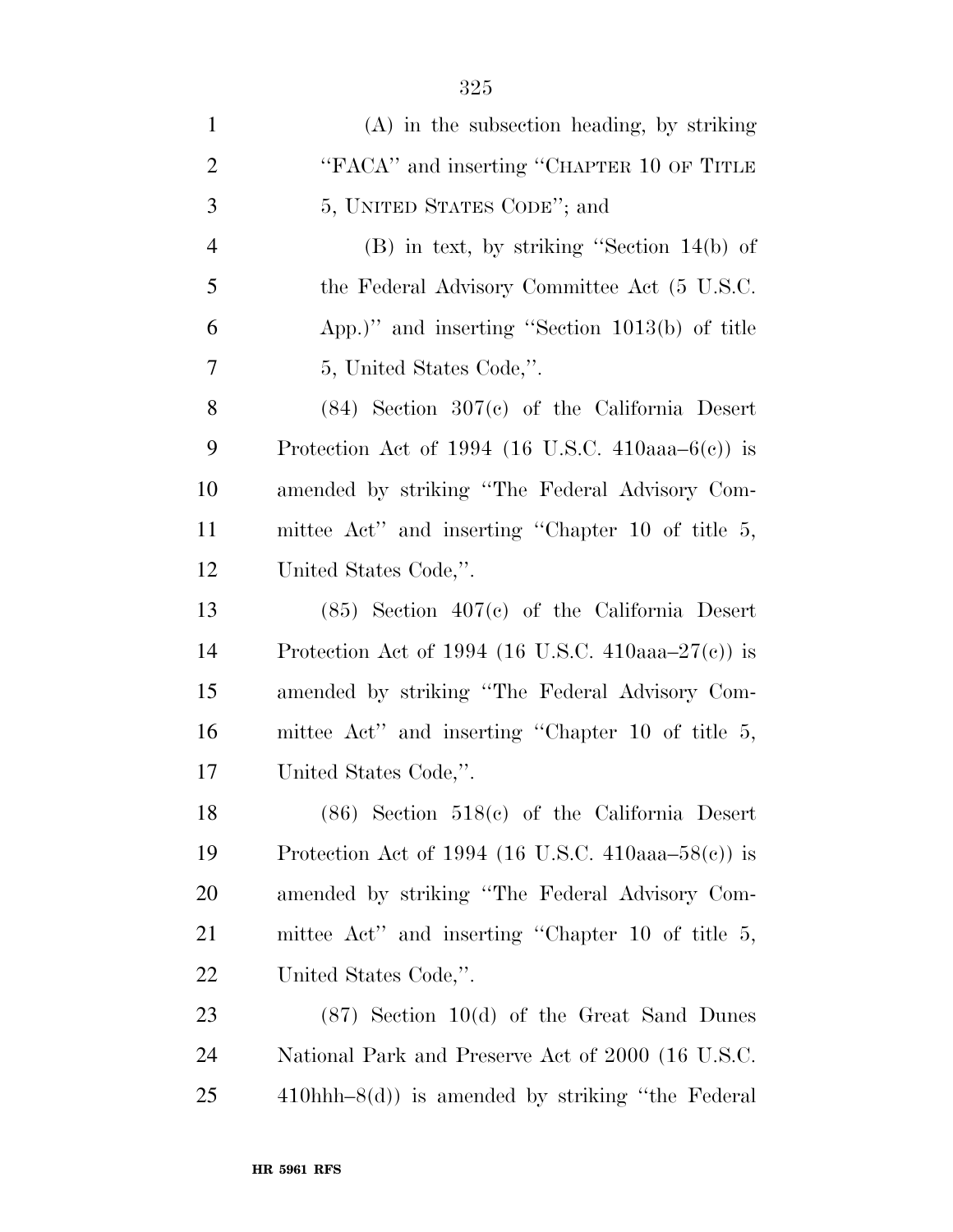| $\mathbf{1}$   | Advisory Committee Act (5 U.S.C. App.)" and in-        |
|----------------|--------------------------------------------------------|
| $\overline{2}$ | serting "chapter 10 of title 5, United States Code,".  |
| 3              | $(88)$ Section $7001(e)(9)$ of the Omnibus Public      |
| $\overline{4}$ | Land Management Act of 2009 (16 U.S.C.                 |
| 5              | $410\mathrm{ll}(e)(9)$ is amended—                     |
| 6              | $(A)$ in the paragraph heading, by striking            |
| 7              | "FACA NONAPPLICABILITY" and inserting                  |
| 8              | "NONAPPLICABILITY OF CHAPTER 10 OF TITLE               |
| 9              | 5, UNITED STATES CODE"; and                            |
| 10             | $(B)$ in text, by striking "Section 14(b) of           |
| 11             | the Federal Advisory Committee Act (5 U.S.C.           |
| 12             | App.)" and inserting "Section 1013(b) of title         |
| 13             | 5, United States Code,".                               |
| 14             | $(89)$ Section $3032(k)(9)$ of the Military Con-       |
| 15             | struction Authorization Act for Fiscal Year 2015       |
| 16             | $(16 \text{ U.S.C. } 410q\text{qq}(k)(9))$ is amended— |
| 17             | $(A)$ in the paragraph heading, by striking            |
| 18             | "FACA NONAPPLICABILITY" and<br>inserting               |
| 19             | "NONAPPLICABILITY OF CHAPTER 10 OF TITLE               |
| 20             | 5, UNITED STATES CODE"; and                            |
| 21             | $(B)$ in text, by striking "Section 14(b) of           |
| <u>22</u>      | the Federal Advisory Committee Act (5 U.S.C.           |
| 23             | App.)" and inserting "Section 1013(b) of title         |
| 24             | 5, United States Code,".                               |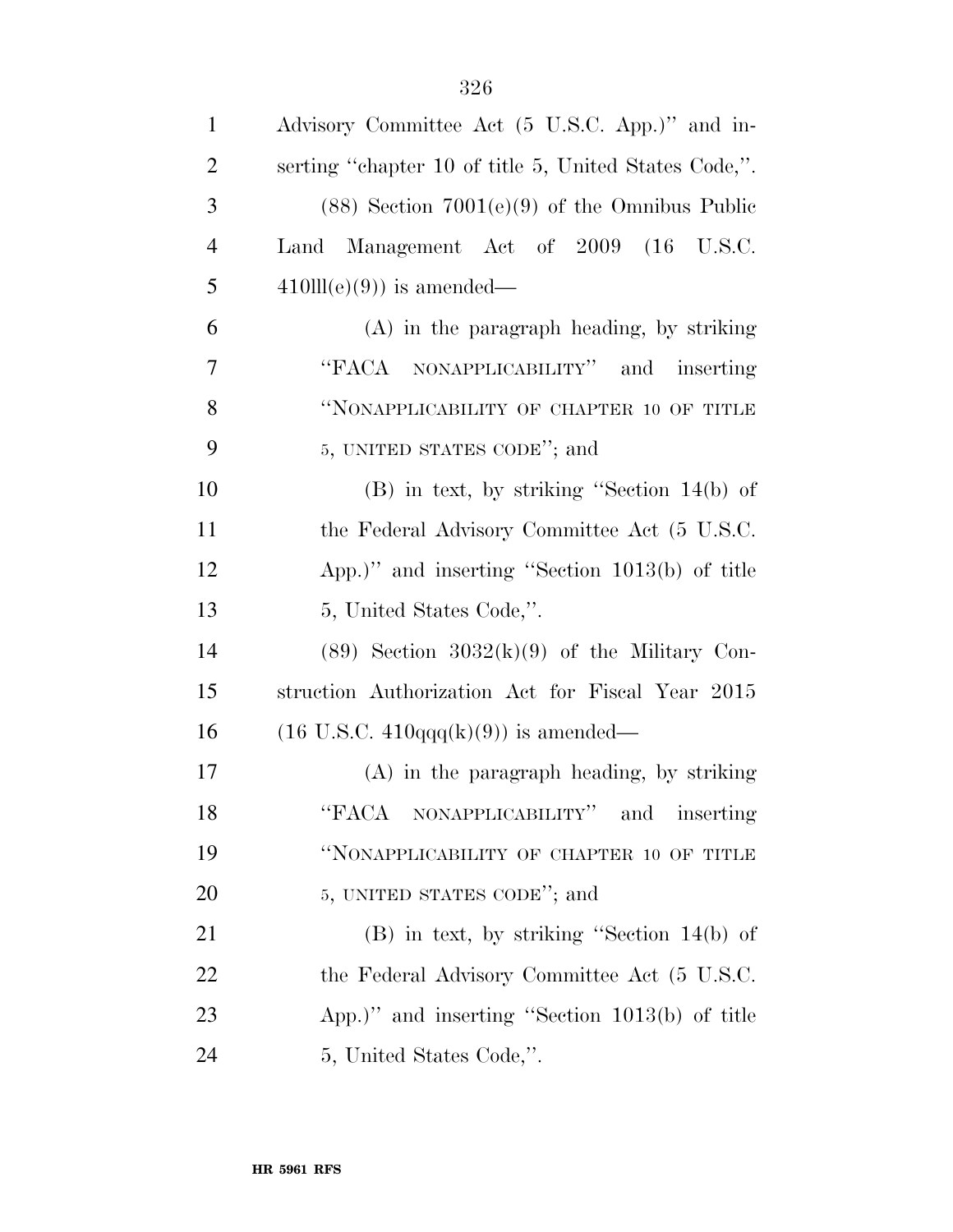| $\mathbf{1}$   | $(90)$ Section 5(e) of Public Law 101-377 (16)            |
|----------------|-----------------------------------------------------------|
| $\overline{2}$ | U.S.C. $430g-8(e)$ is amended by striking "section"       |
| 3              | 14 of the Federal Advisory Committee Act (5 U.S.C.        |
| $\overline{4}$ | App.)" and inserting "section 1013 of title 5, United     |
| 5              | States Code,".                                            |
| 6              | (91) Section 14 of the Winding Stair Mountain             |
| 7              | National Recreation and Wilderness Area Act (16)          |
| 8              | U.S.C. $460\text{vv}-12$ is amended by striking "the Fed- |
| 9              | eral Advisory Committee Act (Public Law 92-463),"         |
| 10             | and inserting "chapter 10 of title 5, United States"      |
| 11             | $Code,$ ".                                                |
| 12             | $(92)$ Section 206(e) of the West Virginia Na-            |
| 13             | tional Interest River Conservation Act of 1987 (16)       |
| 14             | U.S.C. $460ww-5(e)$ is amended by striking "the           |
| 15             | Federal Advisory Committee Act (Act of October 6,         |
| 16             | 1972; 86 Stat. 776). The provisions of section $14(b)$    |
| 17             | of such Act (relating to the charter of the Com-          |
| 18             | mittee)" and inserting "chapter 10 of title 5, United     |
| 19             | States Code. The provisions of section 1013(b) of         |
| 20             | title 5, United States Code (relating to the charter      |
| 21             | of the Committee),".                                      |
| <u>22</u>      | $(93)$ Section $1029(g)(4)$ of the Omnibus Parks          |
| 23             | and Public Lands Management Act of 1996<br>(16)           |
| 24             | U.S.C. $460$ kk $k(g)(4)$ is amended—                     |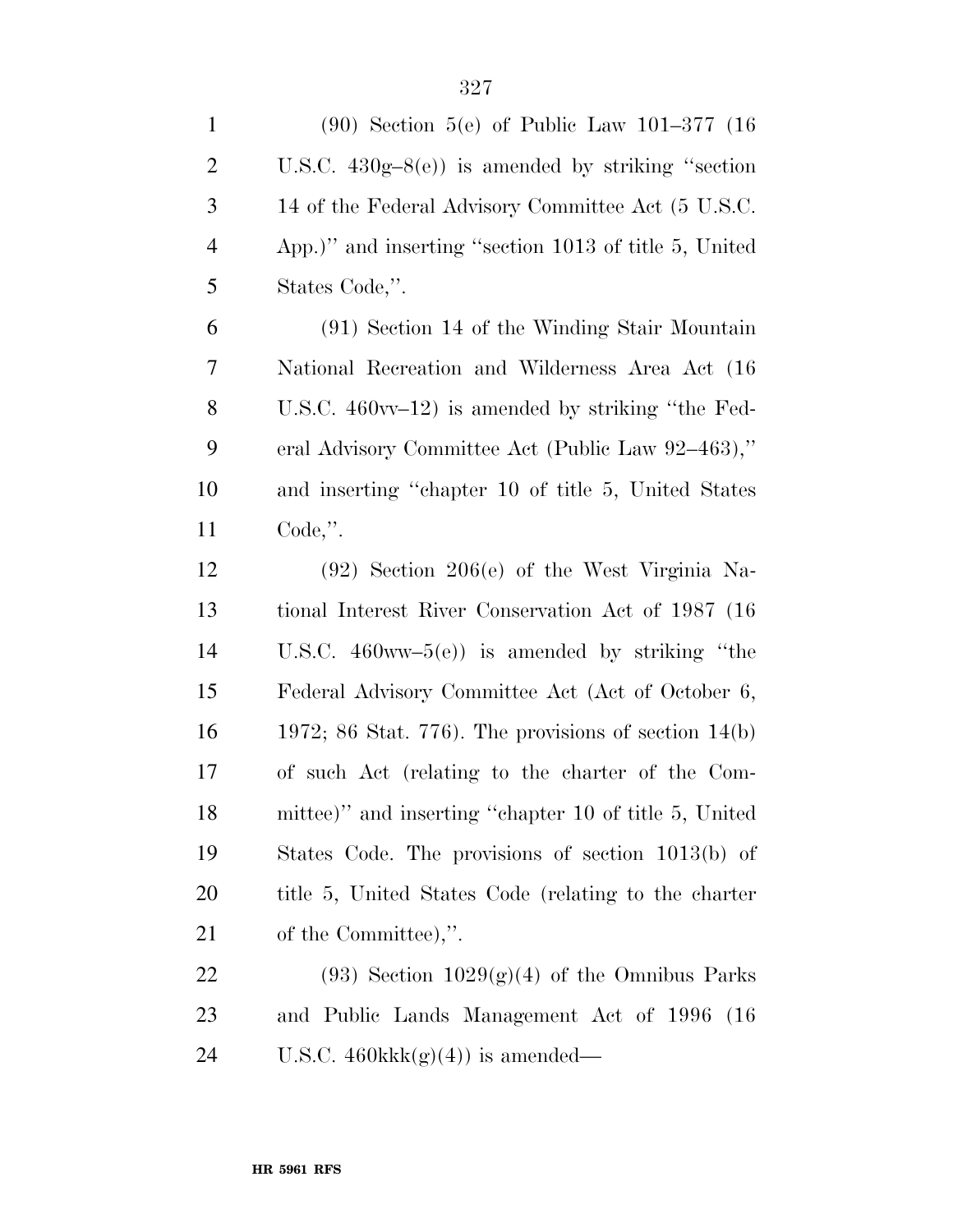| $\mathbf{1}$   | $(A)$ in the paragraph heading, by striking                                   |
|----------------|-------------------------------------------------------------------------------|
| $\overline{2}$ | "FACA" and inserting "CHAPTER 10 OF TITLE                                     |
| 3              | 5, UNITED STATES CODE"; and                                                   |
| $\overline{4}$ | (B) in text, by striking "section 14 of the                                   |
| 5              | Federal Advisory Committee Act (5 U.S.C.                                      |
| 6              | App.)," and inserting "section 1013 of title 5,                               |
| 7              | United States Code,".                                                         |
| 8              | $(94)$ Section 522(h) of the Land Between the                                 |
| 9              | Lakes Protection Act of 1998 (16 U.S.C. 460III                                |
| 10             | $22(h)$ ) is amended by striking "Section $14(a)(2)$ of                       |
| 11             | the Federal Advisory Committee Act (5 U.S.C.                                  |
| 12             | App.)" and inserting "Section $1013(a)$ of title 5,                           |
| 13             | United States Code,".                                                         |
| 14             | $(95)$ Section $8(c)(1)$ of the McInnis Canyons                               |
| 15             | National Conservation Area and Black Ridge Can-                               |
| 16             | yons Wilderness Act of 2000 (16 U.S.C. 460mmm-                                |
| 17             | $6(c)(1)$ is amended by striking "the Federal Advi-                           |
| 18             | sory Committee Act (5 U.S.C. App.);" and inserting                            |
| 19             | "chapter 10 of title 5, United States Code;".                                 |
| 20             | $(96)$ Section 131(h) of the Steens Mountain Co-                              |
| 21             | operative Management and Protection Act of 2000                               |
| 22             | $(16 \text{ U.S.C. } 460 \text{nnn} - 51 \text{ (h)})$ is amended by striking |
| 23             | "the Federal Advisory Committee Act (5 U.S.C.                                 |
| 24             | App.)." and inserting "chapter 10 of title 5, United                          |
| 25             | States Code.".                                                                |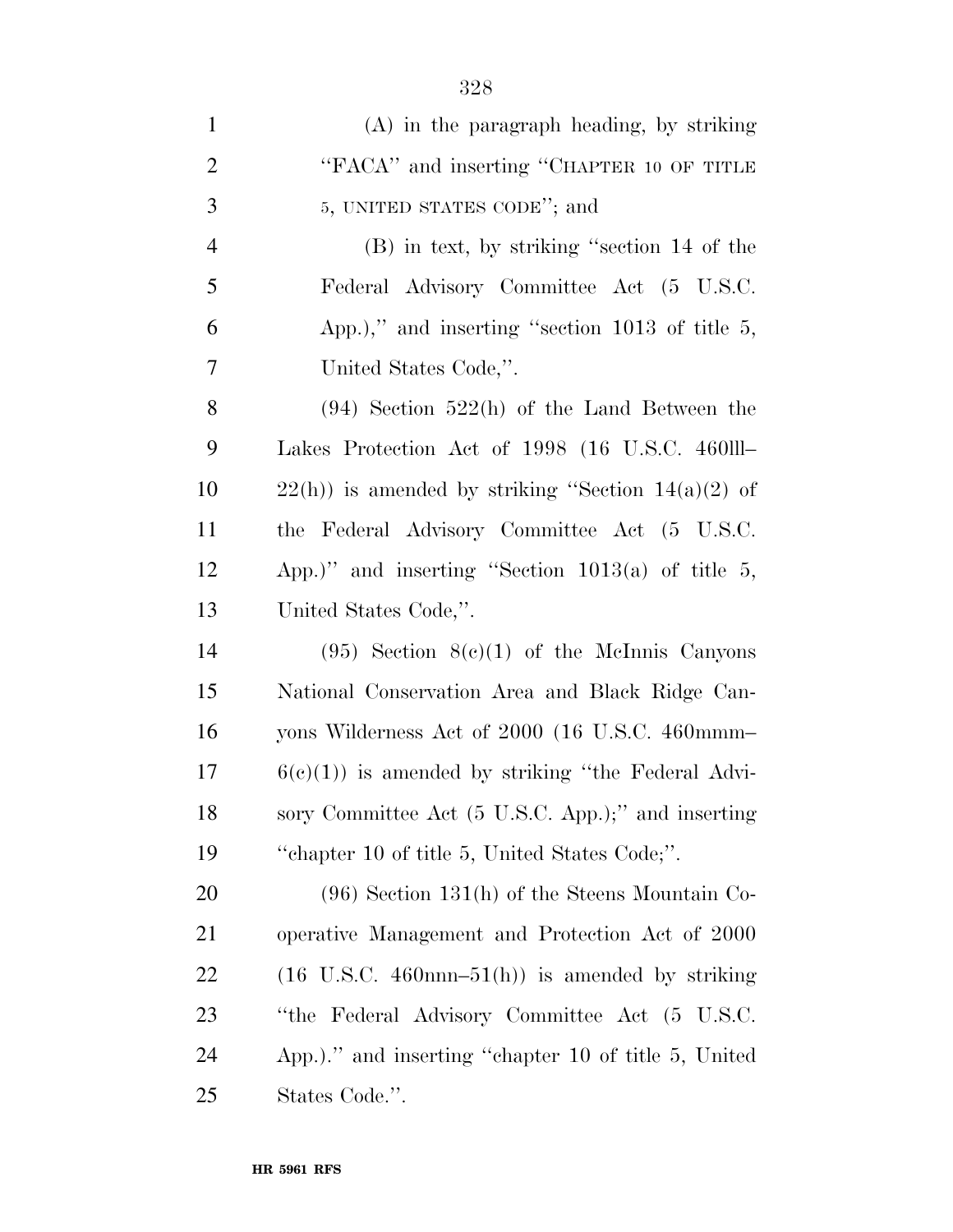| $\mathbf{1}$   | $(97)$ Section $2407(c)(1)$ of the Omnibus Public      |
|----------------|--------------------------------------------------------|
| $\overline{2}$ | Land Management Act of 2009 (16 U.S.C. 460zzz-         |
| 3              | $6(c)(1)$ is amended by striking "the Federal Advi-    |
| $\overline{4}$ | sory Committee Act (5 U.S.C. App.);" and inserting     |
| 5              | "chapter 10 of title 5, United States Code;".          |
| 6              | $(98)$ Section $8(a)$ of Public Law $93-535$ $(16)$    |
| 7              | U.S.C. $541g(a)$ is amended by striking "the Fed-      |
| 8              | eral Advisory Committee Act (86 Stat. 770)," and       |
| 9              | inserting "chapter 10 of title 5, United States"       |
| 10             | $Code,$ ".                                             |
| 11             | $(99)$ Section 4(o) of the National Wildlife Ref-      |
| 12             | uge System Administration Act of 1966 (16 U.S.C.       |
| 13             | $668dd(0)$ ) is amended by striking "the Federal Advi- |
| 14             | sory Committee Act (5 U.S.C. App.)." and inserting     |
| 15             | "chapter 10 of title 5, United States Code.".          |
| 16             | $(100)$ Section $1(a)(2)$ [title IX, §902(f)] of       |
| 17             | Public Law 106-553 (16 U.S.C. 669 note) is             |
| 18             | amended—                                               |
| 19             | $(A)$ in the subsection heading, by striking           |
| 20             | "FACA" and inserting "INAPPLICABILITY OF               |
| 21             | CHAPTER 10 OF TITLE 5, UNITED STATES                   |
| 22             | $\mathrm{CoDE}$ "; and                                 |
| 23             | (B) in text, by striking "the Federal Advi-            |
| 24             | sory Committee Act (5 U.S.C. App.)." and in-           |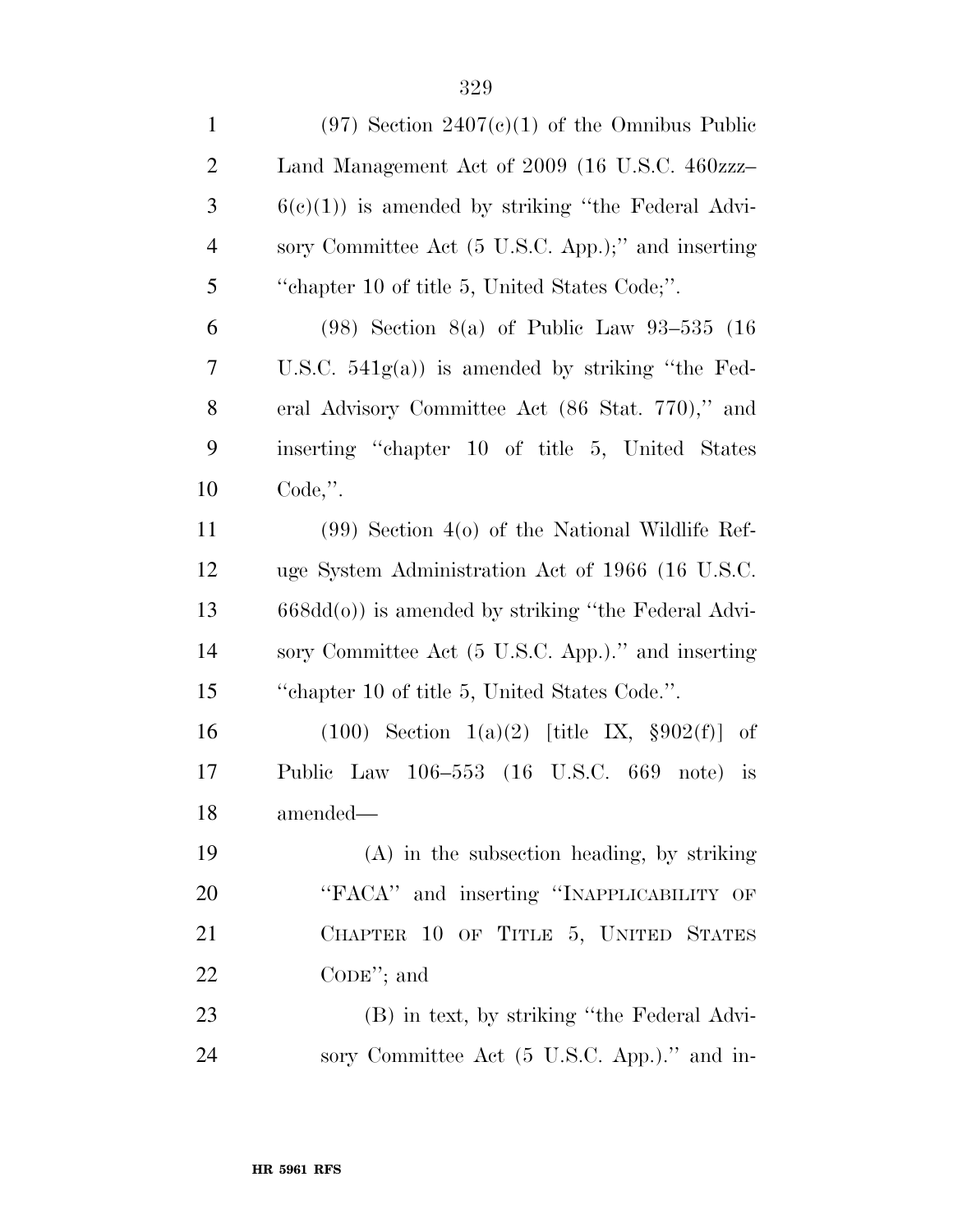| $\mathbf{1}$   | serting "chapter 10 of title 5, United States                                |
|----------------|------------------------------------------------------------------------------|
| $\overline{2}$ | Code.".                                                                      |
| 3              | $(101)$ Section 11(e) of the Pittman-Robertson                               |
| $\overline{4}$ | Wildlife Restoration Act $(16 \text{ U.S.C. } 669\text{h} - 2(\text{e}))$ is |
| 5              | amended—                                                                     |
| 6              | $(A)$ in the subsection heading, by striking                                 |
| 7              | "FEDERAL ADVISORY COMMITTEE ACT" and                                         |
| 8              | inserting "CHAPTER 10 OF TITLE 5, UNITED                                     |
| 9              | STATS CODE"; and                                                             |
| 10             | (B) in text, by striking "The Federal Advi-                                  |
| 11             | sory Committee Act (5 U.S.C. App.)" and in-                                  |
| 12             | serting "Chapter 10 of title 5, United States"                               |
| 13             | $Code,$ ".                                                                   |
| 14             | (102) Section 1007 of the Omnibus Parks and                                  |
| 15             | Public Lands Management Act of 1996 (16 U.S.C.                               |
| 16             | $698u-5$ ) is amended—                                                       |
| 17             | $(A)$ in subsection $(f)$ , by striking "the Fed-                            |
| 18             | eral Advisory Committee Act (5 U.S.C. App.),"                                |
| 19             | and inserting "chapter 10 of title 5, United                                 |
| 20             | States Code,"; and                                                           |
| 21             | (B) in subsection (i), by striking "section                                  |
| 22             | 14(b) of the Federal Advisory Committee Act                                  |
| 23             | (15 U.S.C. App.)" and inserting "section                                     |
| 24             | $1013(b)$ of title 5, United States Code,".                                  |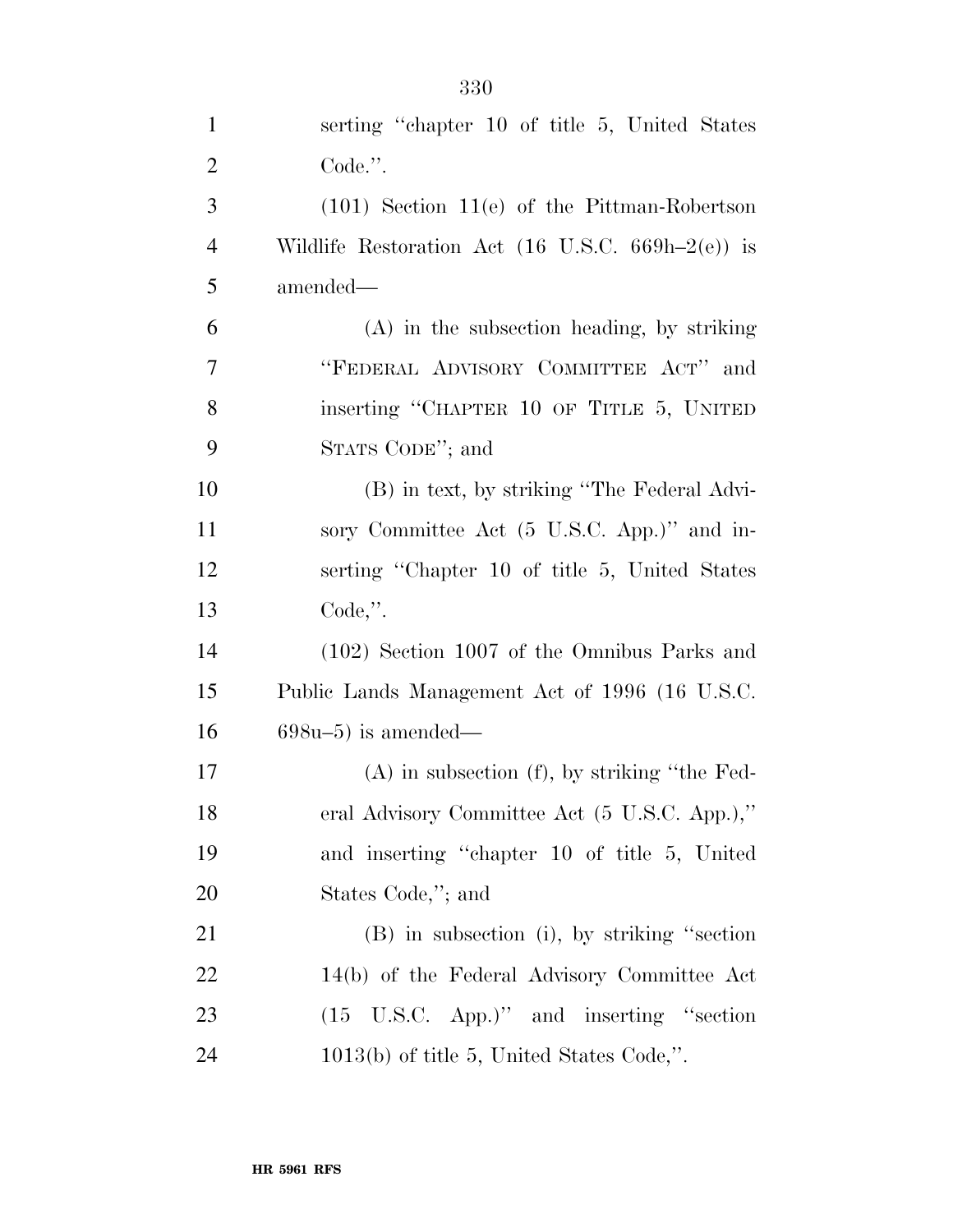| $\mathbf{1}$   | $(103)$ Section 14(f) of the Dingell-Johnson                         |
|----------------|----------------------------------------------------------------------|
| $\overline{2}$ | Sport Fish Restoration Act $(16 \text{ U.S.C. } 777 \text{m(f)})$ is |
| $\mathfrak{Z}$ | amended—                                                             |
| $\overline{4}$ | $(A)$ in the subsection heading, by striking                         |
| 5              | "FEDERAL ADVISORY COMMITTEE ACT" and                                 |
| 6              | inserting "CHAPTER 10 OF TITLE 5, UNITED                             |
| 7              | STATES CODE"; and                                                    |
| 8              | (B) in text, by striking "The Federal Advi-                          |
| 9              | sory Committee Act (5 U.S.C. App.)" and in-                          |
| 10             | serting "Chapter 10 of title 5, United States                        |
| 11             | $Code,$ ".                                                           |
| 12             | $(104)$ Section $4(h)(10)(D(iii)$ of the Pacific                     |
| 13             | Northwest Electric Power Planning and Conserva-                      |
| 14             | tion Act (16 U.S.C. $839b(h)(10)(D(iii))$ , as added                 |
| 15             | to the "Northwest Power Planning and Conservation"                   |
| 16             | Act" (meaning the Pacific Northwest Electric Power)                  |
| 17             | Planning and Conservation Act), is amended by                        |
| 18             | striking "the Federal Advisory Committee Act." and                   |
| 19             | inserting "chapter 10 of title 5, United States"                     |
| 20             | Code.".                                                              |
| 21             | $(105)$ Section $4(a)(1)(E)$ of the Tuna Conven-                     |
| 22             | tions Act of 1950 (16 U.S.C. 953(a)(1)(E)) is                        |
| 23             | amended by striking "the Federal Advisory Com-                       |
| 24             | mittee Act (5 U.S.C. App.)." and inserting "chapter                  |

10 of title 5, United States Code.''.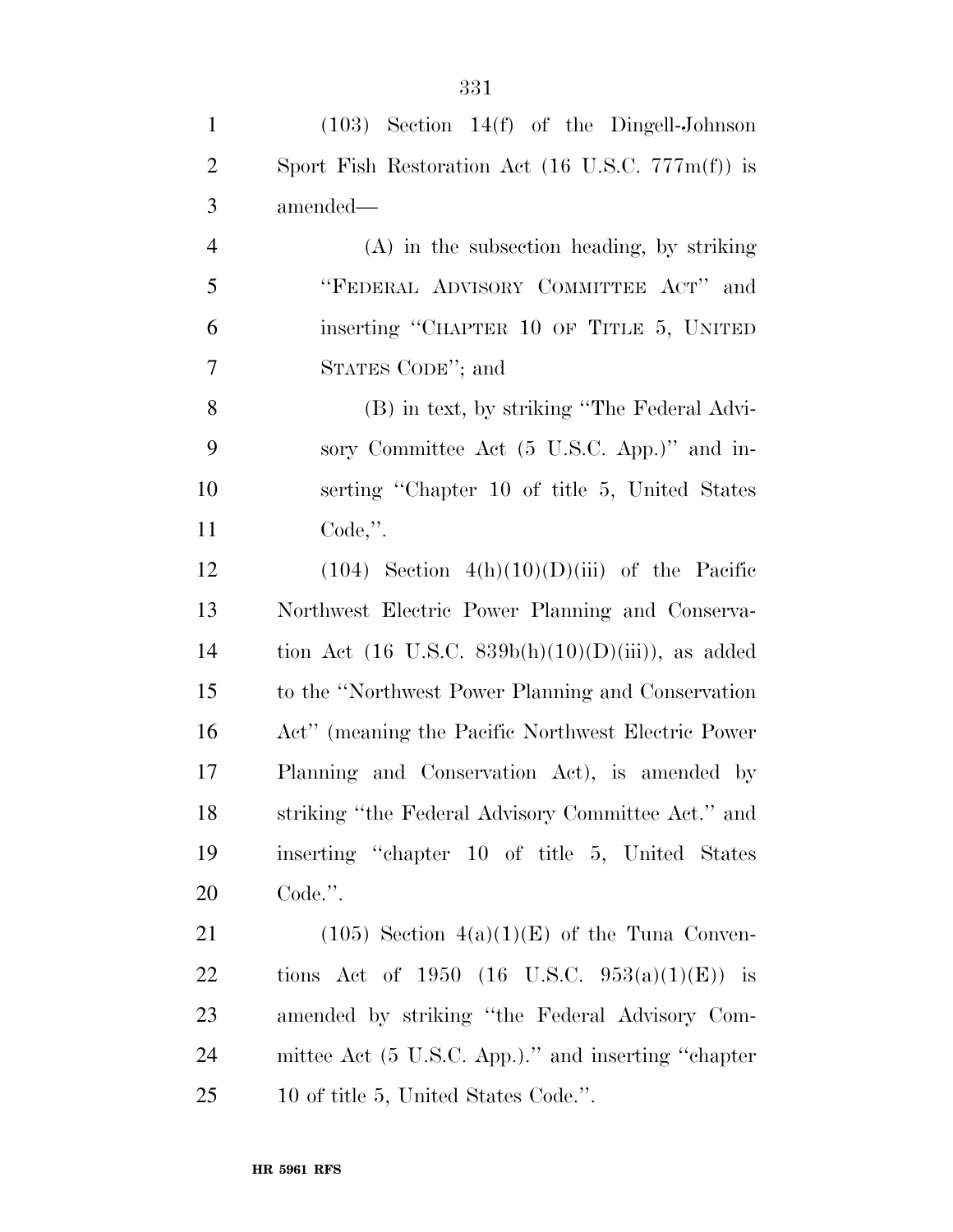| $\mathbf{1}$   | $(106)$ Section $4(b)(6)$ of the Atlantic Tunas       |
|----------------|-------------------------------------------------------|
| $\overline{2}$ | Convention Act of 1975 (16 U.S.C. 971b(b)(6)) is      |
| 3              | amended by striking "the Federal Advisory Com-        |
| $\overline{4}$ | mittee Act (5 U.S.C. App.)." and inserting "chapter   |
| 5              | 10 of title 5, United States Code.".                  |
| 6              | $(107)$ Section 3(a)(67)(B)(vii) of the Wild and      |
| 7              | Scenic Rivers Act (16 U.S.C. 1274(a)(67)(B)(vii)) is  |
| 8              | amended by striking "section 14(b) of the Federal     |
| 9              | Advisory Committee Act (Act of October 6, 1972; 86    |
| 10             | Stat. 776)," and inserting "section 1013(b) of title  |
| 11             | 5, United States Code,".                              |
| 12             | $(108)$ Section $117(d)(2)$ of the Marine Mammal      |
| 13             | Protection Act of 1972 (16 U.S.C. 1386(d)(2)) is      |
| 14             | amended by striking "the Federal Advisory Com-        |
| 15             | mittee Act (5 App. U.S.C.)." and inserting "chapter   |
| 16             | 10 of title 5, United States Code.".                  |
| 17             | $(109)$ Section $118(f)(6)(D)$ of the Marine Mam-     |
| 18             | mal Protection Act of 1972 (16 U.S.C.                 |
| 19             | $1387(f)(6)(D)$ is amended by striking "the Federal"  |
| 20             | Advisory Committee Act (5 App. U.S.C.)." and in-      |
| 21             | serting "chapter 10 of title 5, United States Code.". |
| 22             | $(110)$ Section $120(i)(1)(B)$ of the Marine Mam-     |
| 23             | Protection<br>Act of 1972 (16)<br>U.S.C.<br>mal       |
| 24             | $1389(i)(1)(B)$ is amended by striking "the Federal"  |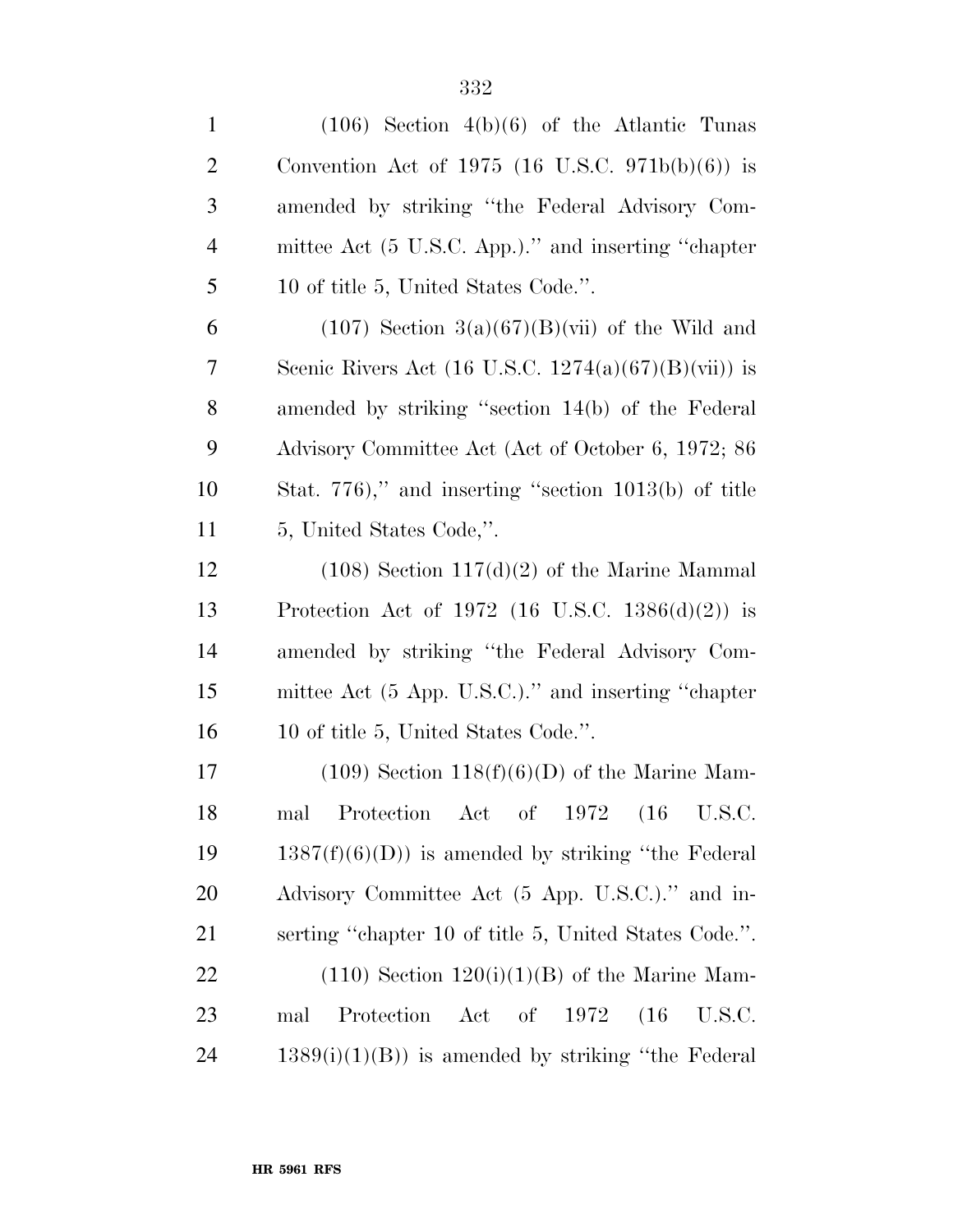| $\mathbf{1}$   | Advisory Committee Act (5 App. U.S.C.)." and in-           |
|----------------|------------------------------------------------------------|
| $\overline{2}$ | serting "chapter 10 of title 5, United States Code.".      |
| 3              | $(111)$ Section $404(a)(1)(B)$ of the Marine               |
| $\overline{4}$ | Mammal Protection Act of 1972 (16 U.S.C.                   |
| 5              | $1421c(a)(1)(B)$ is amended by striking "The Fed-          |
| 6              | eral Advisory Committee Act (5 App. U.S.C.)" and           |
| 7              | inserting "Chapter 10 of title 5, United States            |
| 8              | $Code,$ ".                                                 |
| 9              | $(112)$ Section 315(a) of the National Marine              |
| 10             | Sanctuaries Act $(16 \text{ U.S.C. } 1445a(a))$ is amended |
| 11             | by striking "the Federal Advisory Committee Act."          |
| 12             | and inserting "chapter 10 of title 5, United States        |
| 13             | Code.".                                                    |
| 14             | $(113)$ Section $4(f)(2)$ of the Endangered Spe-           |
| 15             | cies Act of 1973 (16 U.S.C. 1533 $(f)(2)$ ) is amended     |
| 16             | by striking "the Federal Advisory Committee Act."          |
| 17             | and inserting "chapter 10 of title 5, United States        |
| 18             | Code.".                                                    |
| 19             | $(114)$ Section 14(b) of the Forest and Range-             |
| <b>20</b>      | land Renewable Resources Planning Act of 1974 (16)         |
| 21             | U.S.C. $1612(b)$ is amended by striking "the Fed-          |
| <u>22</u>      | eral Advisory Committee Act (86 Stat. 770)" and            |
| 23             | inserting "chapter 10 of title 5, United States"           |
| 24             | $Code,$ ".                                                 |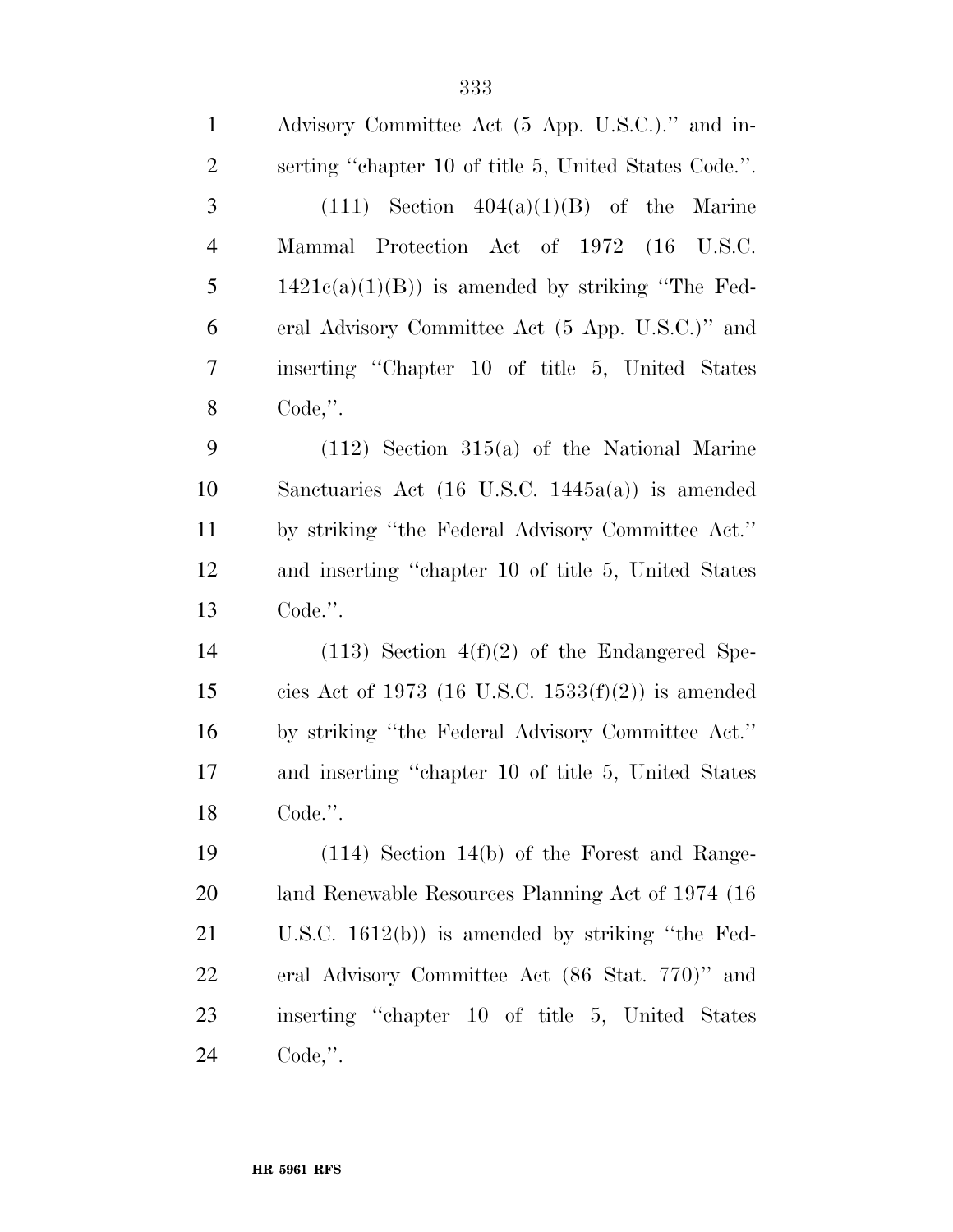| $\mathbf{1}$   | $(115)$ Section 5(d) of Public Law 100–629 (16)     |
|----------------|-----------------------------------------------------|
| $\overline{2}$ | U.S.C. $1823$ note) is amended—                     |
| 3              | $(A)$ in the subsection heading, by striking        |
| $\overline{4}$ | "FEDERAL ADVISORY COMMITTEE ACT" and                |
| 5              | inserting "CHAPTER 10 OF TITLE 5, UNITED            |
| 6              | STATES CODE"; and                                   |
| 7              | (B) in text, by striking "The Federal Advi-         |
| 8              | sory Committee Act (5 U.S.C. App. 1 et seq.)"       |
| 9              | and inserting "Chapter 10 of title 5, United        |
| 10             | States Code,".                                      |
| 11             | $(116)$ Section $302(i)(1)$ of the Magnuson-Ste-    |
| 12             | vens Fishery Conservation and Management Act (16)   |
| 13             | U.S.C. $1852(i)(1)$ is amended by striking "The     |
| 14             | Federal Advisory Committee Act (5 U.S.C. App. 1)"   |
| 15             | and inserting "Chapter 10 of title 5, United States |
| 16             | $Code,$ ".                                          |
| 17             | $(117)$ Section 303 $(d)$ of the Atlantic Salmon    |
| 18             | Convention Act of 1982 (16 U.S.C. 3602(d)) is       |
| 19             | amended by striking "The Federal Advisory Com-      |
| 20             | mittee Act (5 U.S.C. App. 1 et seq.)" and inserting |
| 21             | "Chapter 10 of title 5, United States Code,".       |
| 22             | $(118)$ Section $3(i)$ of the Pacific Salmon Treaty |
| 23             | Act of $1985$ (16 U.S.C. $3632(i)$ ) is amended by  |
| 24             | striking "The Federal Advisory Committee Act (5     |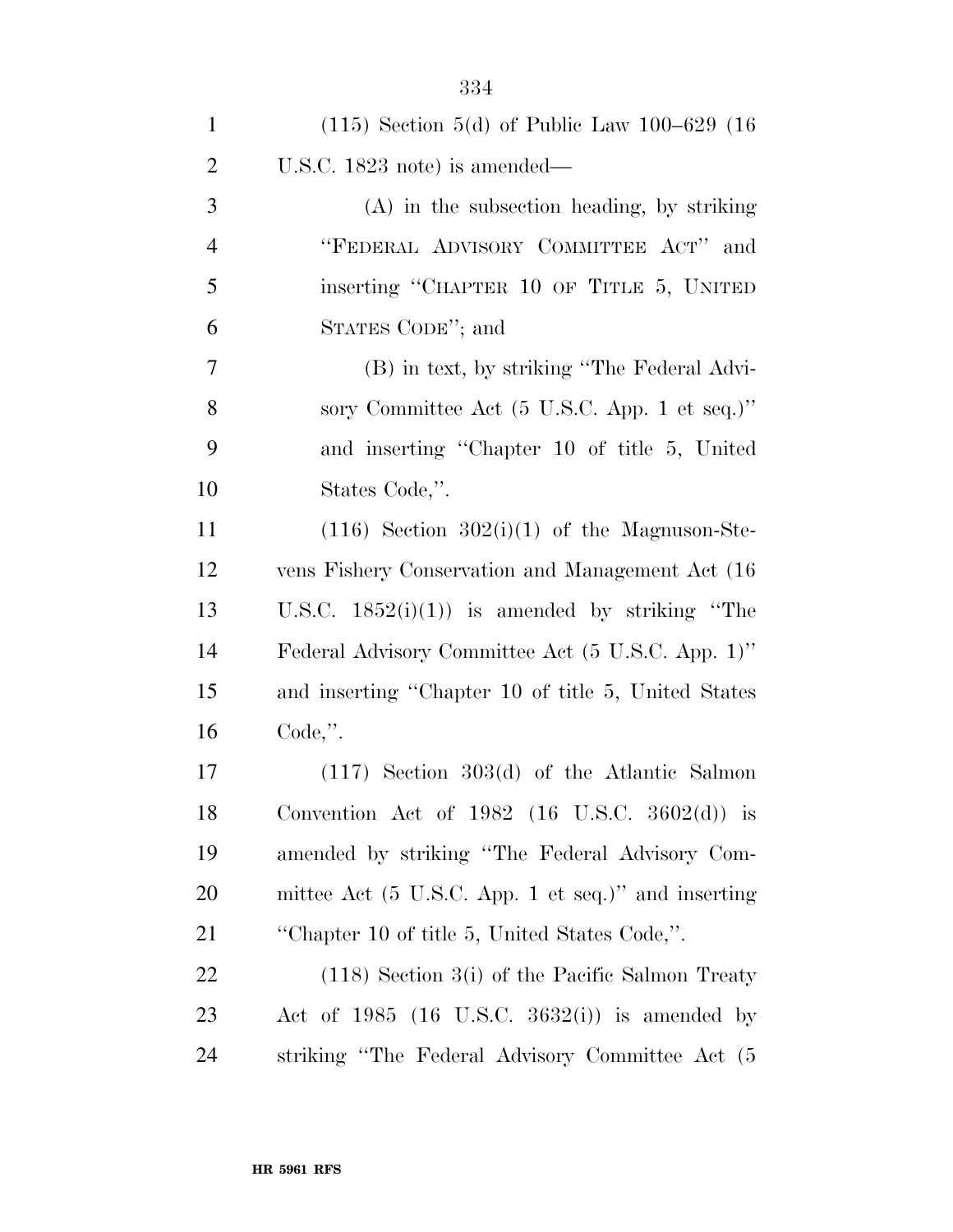| $\mathbf{1}$   | U.S.C. App. 1 et seq.)" and inserting "Chapter 10           |
|----------------|-------------------------------------------------------------|
| $\overline{2}$ | of title 5, United States Code,".                           |
| 3              | $(119)$ Section 1262(d) of the Food Security Act            |
| $\overline{4}$ | of $1985$ (16 U.S.C. $3862(d)$ ), as generally amended      |
| 5              | by Public Law 110–246 as the "Farm Security Act"            |
| 6              | of 1985" (meaning the Food Security Act of 1985),           |
| $\tau$         | is amended—                                                 |
| 8              | $(A)$ in the subsection heading, by striking                |
| 9              | "FACA REQUIREMENTS" and inserting "RE-                      |
| 10             | QUIREMENTS OF CHAPTER 10 OF TITLE 5,                        |
| 11             | UNITED STATES CODE";                                        |
| 12             | $(B)$ in paragraph $(1)$ , by striking "the                 |
| 13             | Federal Advisory Committee Act (5 U.S.C.                    |
| 14             | App.)." and inserting "chapter 10 of title $5$ ,            |
| 15             | United States Code."; and                                   |
| 16             | $(C)$ in paragraph $(2)$ , by striking "the                 |
| 17             | Federal Advisory Committee Act (5 U.S.C.                    |
| 18             | App.)," and inserting "chapter 10 of title $5$ ,            |
| 19             | United States Code,".                                       |
| 20             | $(120)$ Section $2104(c)$ of the African Elephant           |
| 21             | Conservation Act $(16 \text{ U.S.C. } 4214(c))$ is amended— |
| 22             | $(A)$ in the subsection heading, by striking                |
| 23             | "FEDERAL ADVISORY COMMITTEE ACT" and                        |
| 24             | inserting "CHAPTER 10 OF TITLE 5, UNITED                    |
| 25             | STATES CODE"; and                                           |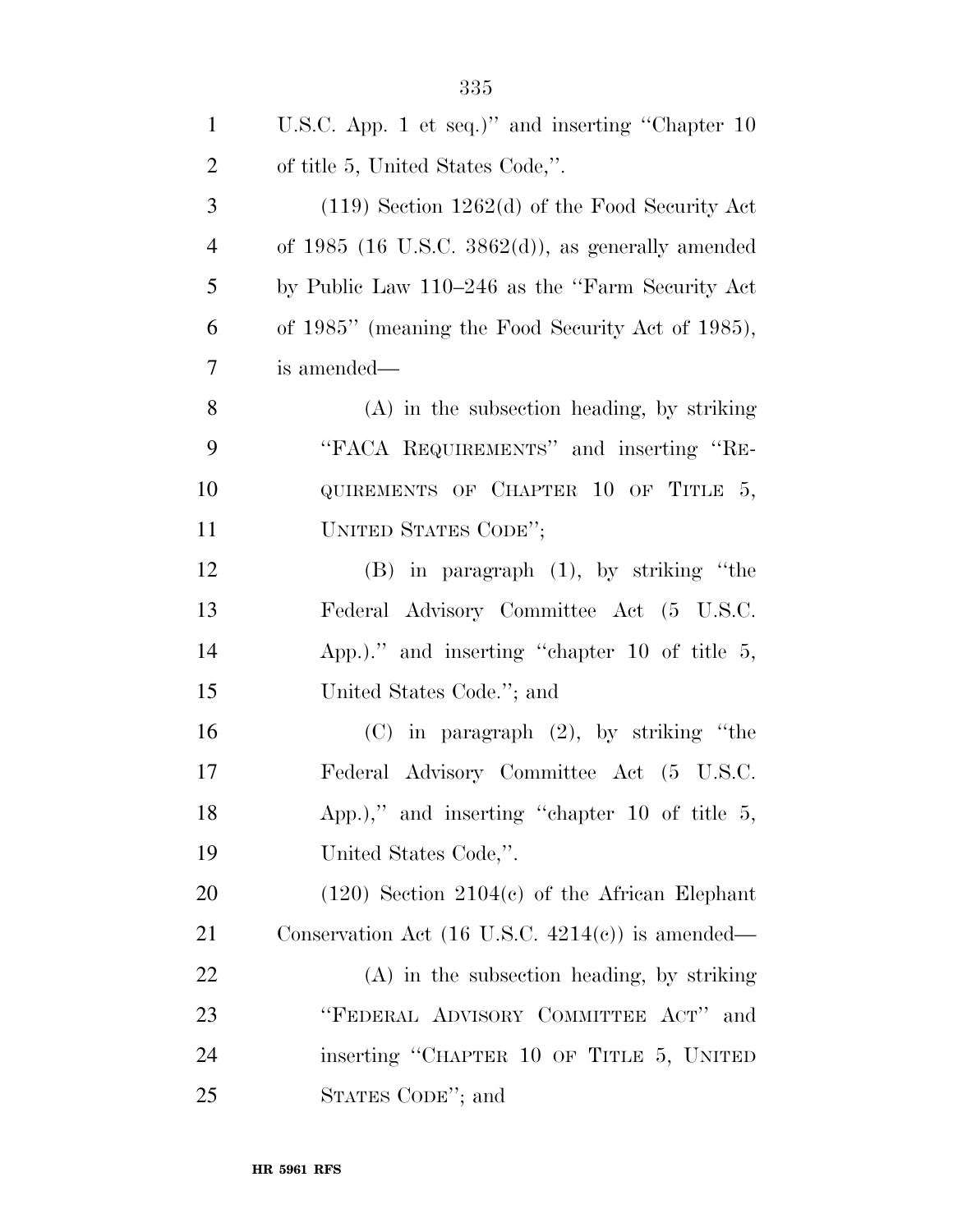| $\mathbf{1}$   | (B) in text, by striking "The Federal Advi-                 |
|----------------|-------------------------------------------------------------|
| $\overline{2}$ | sory Committee Act (5 U.S.C. App.)" and in-                 |
| 3              | serting "Chapter 10 of title 5, United States               |
| $\overline{4}$ | $Code,$ ".                                                  |
| 5              | $(121)$ Section 7(c) of the Asian Elephant Con-             |
| 6              | servation Act of 1997 (16 U.S.C. $4265a(c)$ ) is            |
| 7              | amended—                                                    |
| 8              | $(A)$ in the subsection heading, by striking                |
| 9              | "FEDERAL ADVISORY COMMITTEE ACT" and                        |
| 10             | inserting "CHAPTER 10 OF TITLE 5, UNITED                    |
| 11             | STATES CODE"; and                                           |
| 12             | (B) in text, by striking "The Federal Advi-                 |
| 13             | sory Committee Act (5 U.S.C. App.)" and in-                 |
| 14             | serting "Chapter 10 of title 5, United States               |
| 15             | $Code,$ ".                                                  |
| 16             | $(122)$ Section $4(a)(1)$ of the North American             |
| 17             | Wetlands Conservation Act $(16 \text{ U.S.C. } 4403(a)(1))$ |
| 18             | is amended by striking "Public Law 92-463, as               |
| 19             | amended," and inserting "chapter 10 of title 5,             |
| 20             | United States Code,".                                       |
| 21             | $(123)$ Section 9(c) of the Rhinoceros and Tiger            |
| 22             | Conservation Act of 1994 (16 U.S.C. $5305e(e)$ ) is         |
| 23             | amended—                                                    |
| 24             | $(A)$ in the subsection heading, by striking                |
| 25             | "FEDERAL ADVISORY COMMITTEE ACT"<br>and                     |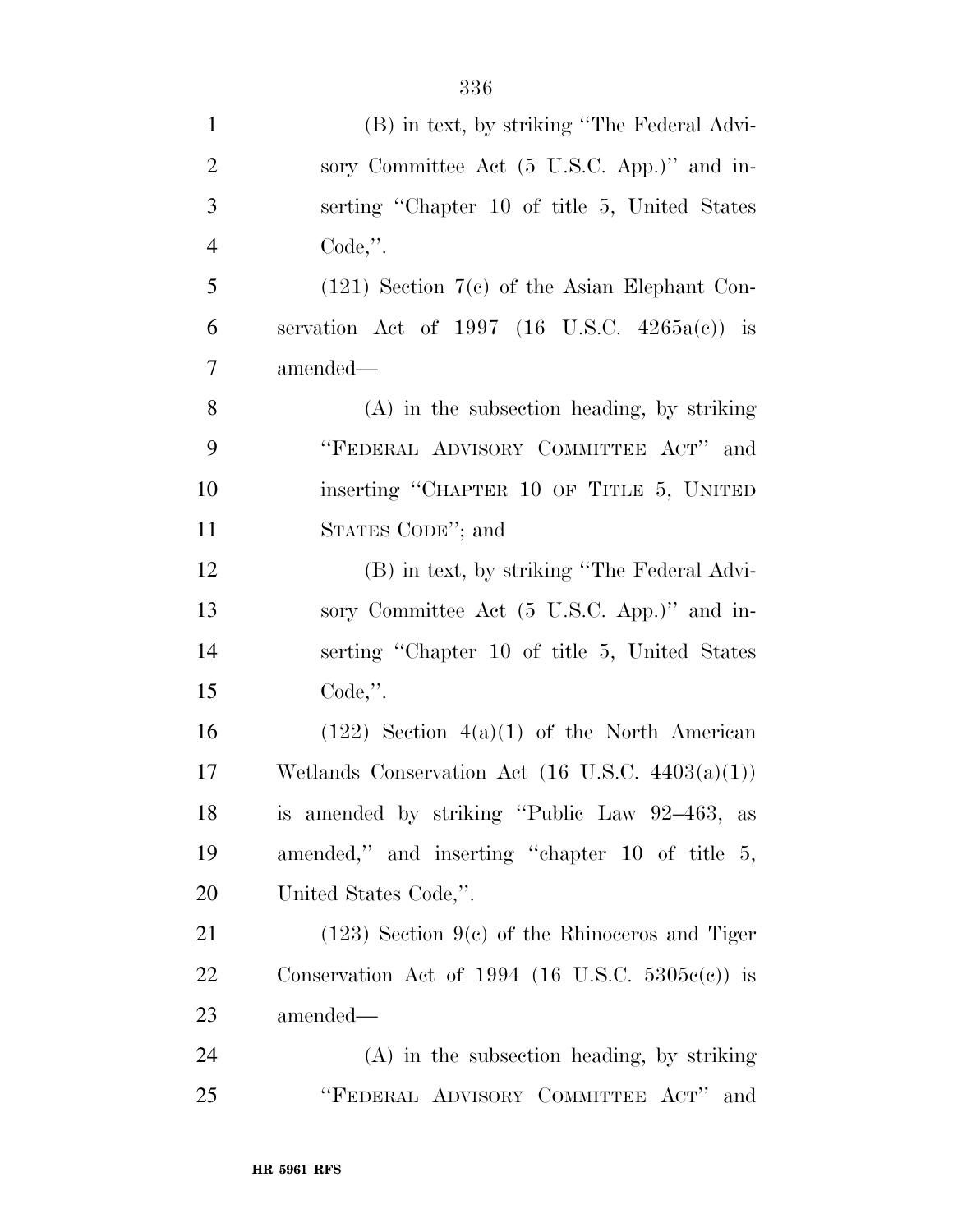| $\mathbf{1}$   | inserting "CHAPTER 10 OF TITLE 5, UNITED              |
|----------------|-------------------------------------------------------|
| $\overline{2}$ | STATES CODE"; and                                     |
| 3              | (B) in text, by striking "The Federal Advi-           |
| $\overline{4}$ | sory Committee Act (5 U.S.C. App.)" and in-           |
| 5              | serting "Chapter 10 of title 5, United States         |
| 6              | Code,".                                               |
| 7              | $(124)$ Section $202(f)(2)$ of the Northwest Atlan-   |
| 8              | tic Fisheries Convention Act of 1995 (16 U.S.C.       |
| 9              | $5601(f)(2)$ is amended by striking "The Federal"     |
| 10             | Advisory Committee Act (5 U.S.C. App.)" and in-       |
| 11             | serting "Chapter 10 of title 5, United States Code,". |
| 12             | $(125)$ Section 208(d) of the Northwest Atlantic      |
| 13             | Fisheries Convention Act of 1995 (16 U.S.C.           |
| 14             | $5607(d)$ ) is amended by striking "The Federal Advi- |
| 15             | sory Committee Act (5 U.S.C. App.)" and inserting     |
| 16             | "Chapter 10 of title 5, United States Code,".         |
| 17             | $(126)$ Section 706 of the Yukon River Salmon         |
| 18             | Act of 1995 (16 U.S.C. 5705) is amended by strik-     |
| 19             | ing "The Federal Advisory Committee Act (5 U.S.C.     |
| 20             | App.)" and inserting "Chapter 10 of title 5, United   |
| 21             | States Code,".                                        |
| 22             | $(127)$ Section 204 of the Yukon River Salmon         |
| 23             | Act of $2000$ (16 U.S.C. 5723) is amended by strik-   |
| 24             | ing "The Federal Advisory Committee Act (5 U.S.C.     |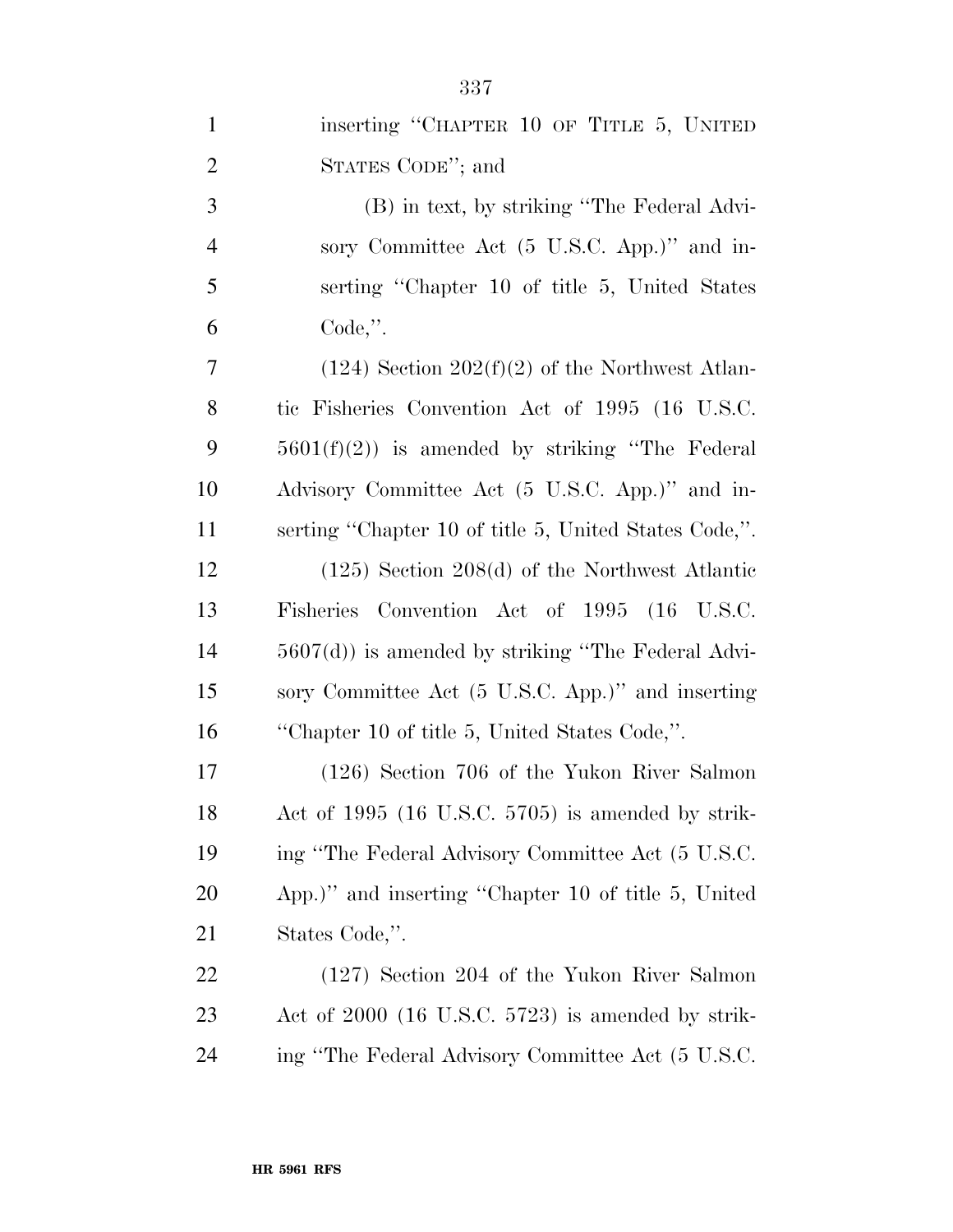| $\mathbf{1}$   | App.)" and inserting "Chapter 10 of title 5, United          |
|----------------|--------------------------------------------------------------|
| $\overline{2}$ | States Code,".                                               |
| 3              | $(128)$ Section $7(b)(3)$ of the Neotropical Migra-          |
| $\overline{4}$ | tory Bird Conservation Act $(16 \text{ U.S.C. } 6106(b)(3))$ |
| 5              | is amended—                                                  |
| 6              | (A) in the paragraph heading, by striking                    |
| $\tau$         | "FEDERAL ADVISORY COMMITTEE ACT" and in-                     |
| 8              | serting "CHAPTER 10 OF TITLE 5, UNITED                       |
| 9              | STATES CODE"; and                                            |
| 10             | (B) in text, by striking "The Federal Advi-                  |
| 11             | sory Committee Act (5 U.S.C. App.)" and in-                  |
| 12             | serting "Chapter 10 of title 5, United States"               |
| 13             | Code,".                                                      |
| 14             | $(129)$ Section $4(i)(5)$ of the Great Ape Con-              |
| 15             | servation Act of $2000$ (16 U.S.C. 6303(i)(5)) is            |
| 16             | amended—                                                     |
| 17             | (A) in the paragraph heading, by striking                    |
| 18             | "FACA" and inserting "CHAPTER 10 OF TITLE                    |
| 19             | 5, UNITED STATES CODE"; and                                  |
| 20             | (B) in text, by striking "The Federal Advi-                  |
| 21             | sory Committee Act (5 App. U.S.C.)" and in-                  |
| 22             | serting "Chapter 10 of title 5, United States"               |
| 23             | $Code,$ ".                                                   |
| 24             | $(130)$ Section $103(b)(2)$ of the Healthy Forests           |
| 25             | Restoration Act of 2003 (16 U.S.C. $6513(b)(2)$ ) is         |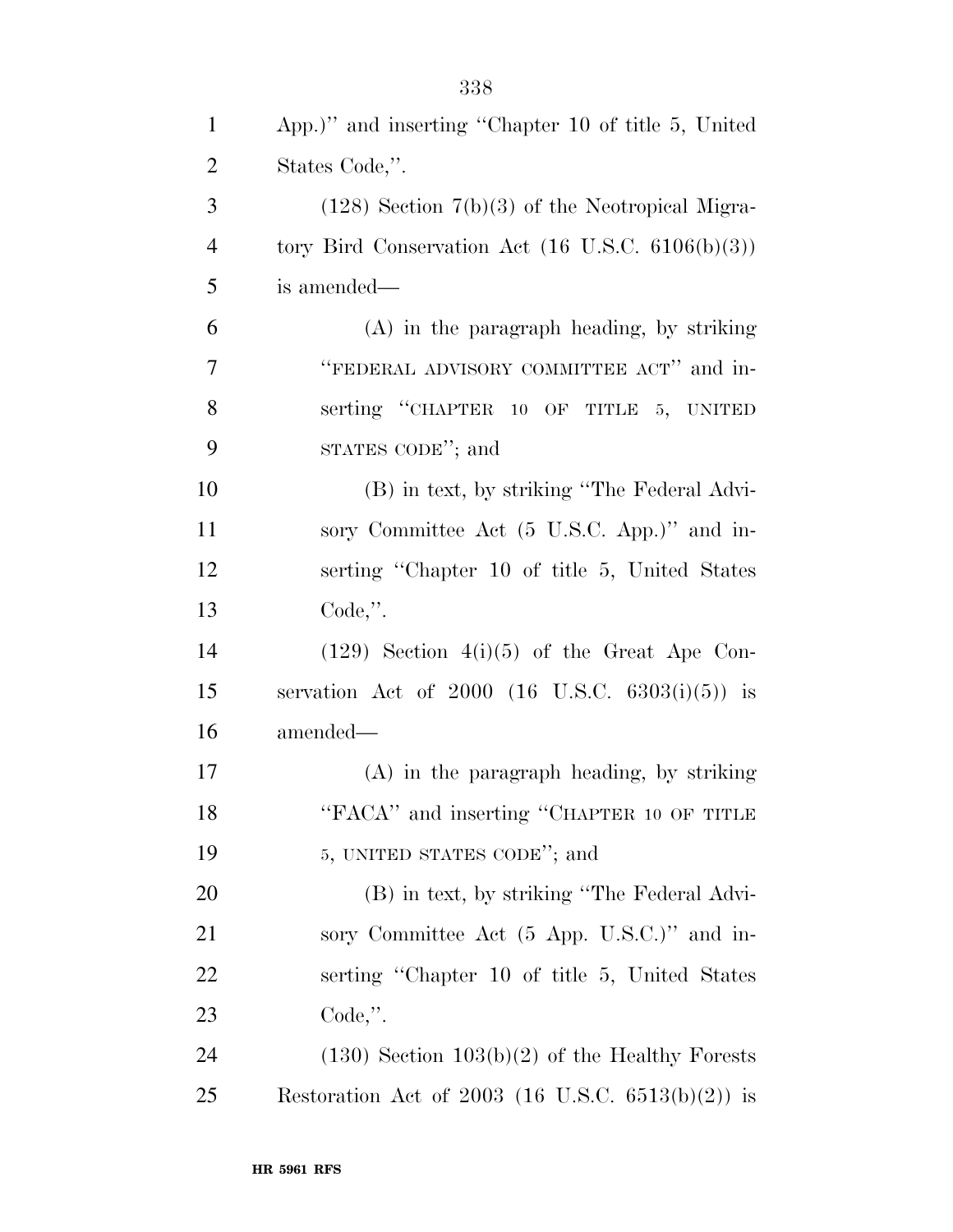| $\mathbf{1}$   | amended by striking "The Federal Advisory Com-        |
|----------------|-------------------------------------------------------|
| $\overline{2}$ | mittee Act (5 U.S.C. App.)" and inserting "Chapter    |
| 3              | 10 of title 5, United States Code,".                  |
| $\overline{4}$ | $(131)$ Section $6(c)$ of the Marine Turtle Con-      |
| 5              | servation Act of $2004$ (16 U.S.C. 6605(c)) is amend- |
| 6              | $ed$ —                                                |
| 7              | (A) in the subsection heading, by striking            |
| 8              | "Federal Advisory Committee Act" and insert-          |
| 9              | ing "CHAPTER 10 OF TITLE 5, UNITED                    |
| 10             | STATES CODE"; and                                     |
| 11             | (B) in text, by striking "The Federal Advi-           |
| 12             | sory Committee Act (5 U.S.C. App.)" and in-           |
| 13             | serting "Chapter 10 of title 5, United States"        |
| 14             | $Code,$ ".                                            |
| 15             | $(132)$ Section $804(d)(12)$ of the Federal Lands     |
| 16             | Recreation Enhancement Act<br>$(16 \t\t\t U.S.C.$     |
| 17             | $6803(d)(12)$ is amended—                             |
| 18             | (A) in the paragraph heading, by striking             |
| 19             | "FEDERAL ADVISORY COMMITTEE ACT" and in-              |
| 20             | serting "CHAPTER 10 OF TITLE 5, UNITED                |
| 21             | STATES CODE"; and                                     |
| 22             | (B) in text, by striking "the Federal Advi-           |
| 23             | sory Committee Act (5 U.S.C. App.)." and in-          |
| 24             | serting "chapter 10 of title 5, United States         |
| 25             | Code.".                                               |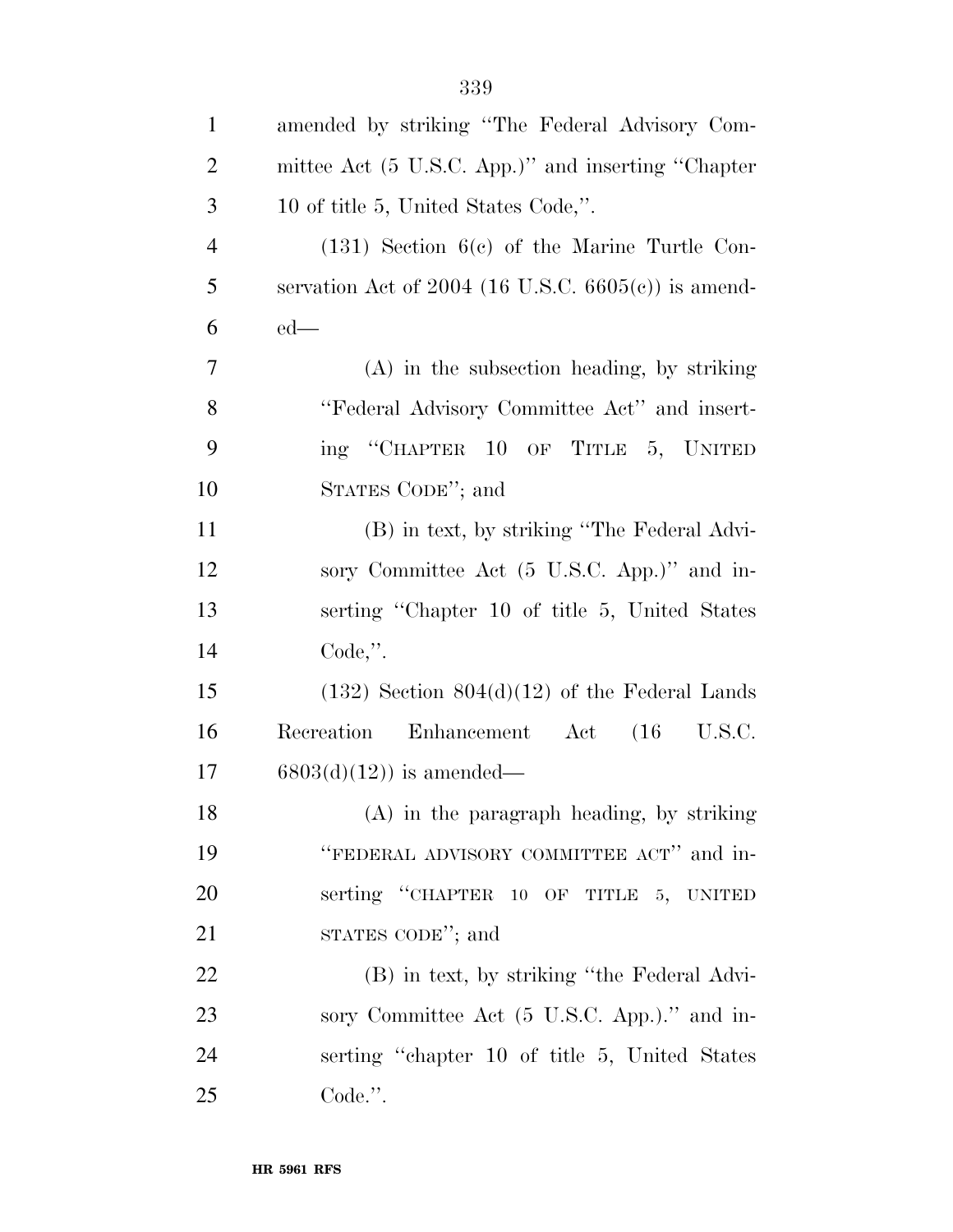| $\mathbf{1}$   | $(133)$ Section $503(d)(1)(C)$ of the Western and              |
|----------------|----------------------------------------------------------------|
| $\overline{2}$ | Central Pacific Fisheries Convention Implementation            |
| 3              | Act $(16 \text{ U.S.C. } 6902(d)(1)(C))$ is amended by strik-  |
| $\overline{4}$ | ing "the Federal Advisory Committee Act (5 U.S.C.              |
| 5              | App.)." and inserting "chapter 10 of title 5, United           |
| 6              | States Code.".                                                 |
| 7              | $(134)$ Section $208(b)(3)$ of title 18, United                |
| 8              | States Code, is amended by striking "the Federal"              |
| 9              | Advisory Committee Act" and inserting "chapter 10              |
| 10             | of title $5$ ".                                                |
| 11             | $(135)$ Section $3056(a)(7)$ of title 18, United               |
| 12             | States Code, is amended by striking "the Federal"              |
| 13             | Advisory Committee Act (5 U.S.C. App. 2)." and in-             |
| 14             | serting "chapter 10 of title 5.".                              |
| 15             | (136) Section 105 of the USA PATRIOT Act                       |
| 16             | (Public Law 107-56, 18 U.S.C. 3056 note) is                    |
| 17             | amended by striking "the Federal Advisory Com-                 |
| 18             | mittee Act (5 U.S.C. App. 2)." and inserting "chap-            |
| 19             | ter 10 of title 5, United States Code.".                       |
| 20             | $(137)$ Section $13031(k)$ of the Trade Adjust-                |
| 21             | ment Assistance Reform and Extension Act of 1986               |
| 22             | $(19 \text{ U.S.C. } 58c(k))$ is amended by striking "section" |
| 23             | 14 of the Federal Advisory Committee Act." and in-             |
| 24             | serting "section 1013 of title 5, United States                |
| 25             | Code.".                                                        |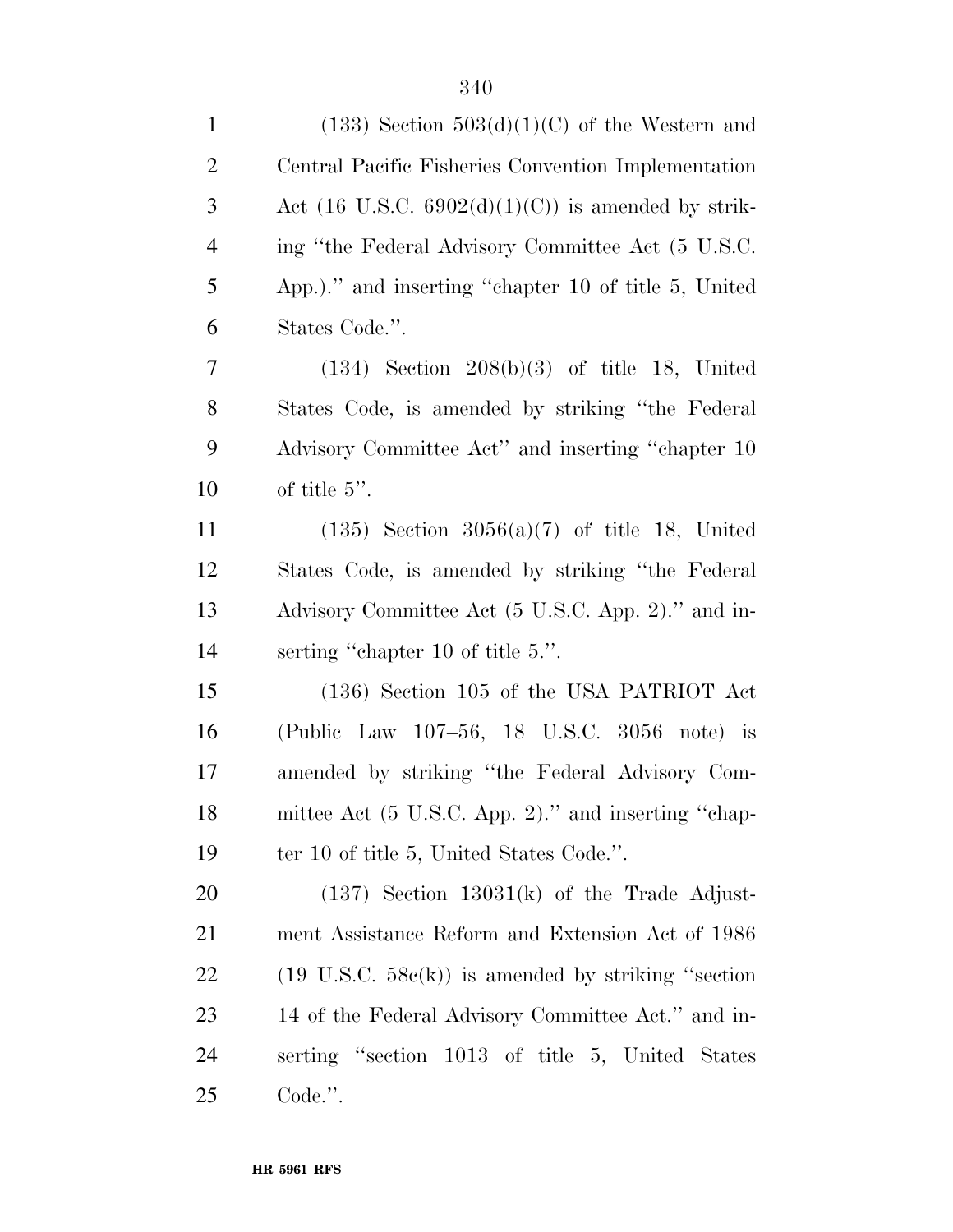| $\mathbf{1}$   | $(138)$ Section 135(f) of the Trade Act of 1974     |
|----------------|-----------------------------------------------------|
| $\overline{2}$ | $(19 \text{ U.S.C. } 2155(f))$ is amended—          |
| 3              | $(A)$ in the subsection heading, by striking        |
| $\overline{4}$ | "FEDERAL ADVISORY COMMITTEE ACT" and                |
| 5              | inserting "CHAPTER 10 OF TITLE 5, UNITED            |
| 6              | STATES CODE";                                       |
| 7              | $(B)$ in the matter before paragraph $(1)$ , by     |
| 8              | striking "the Federal Advisory Committee Act"       |
| 9              | and inserting "chapter 10 of title 5, United        |
| 10             | States Code,";                                      |
| 11             | (C) in paragraph $(2)(A)$ , by striking "sub-       |
| 12             | sections (a) and (b) of sections 10 and 11 of       |
| 13             | the Federal Advisory Committee Act" and in-         |
| 14             | serting "subsections (a) and (b) of sections        |
| 15             | 1009 and 1010 of title 5, United States Code";      |
| 16             | and                                                 |
| 17             | (D) in paragraph $(2)(B)$ , by striking "sub-       |
| 18             | section $(a)(2)$ of section 14 of the Federal Advi- |
| 19             | sory Committee Act," and inserting "subsection"     |
| 20             | (a) of section $1013$ of title 5, United States     |
| 21             | $Code,$ ".                                          |
| 22             | $(139)$ Section $127(j)$ of the Trade Deficit Re-   |
| 23             | view Commission Act (Public Law 105–277, 19         |
| 24             | U.S.C. $2213$ note) is amended—                     |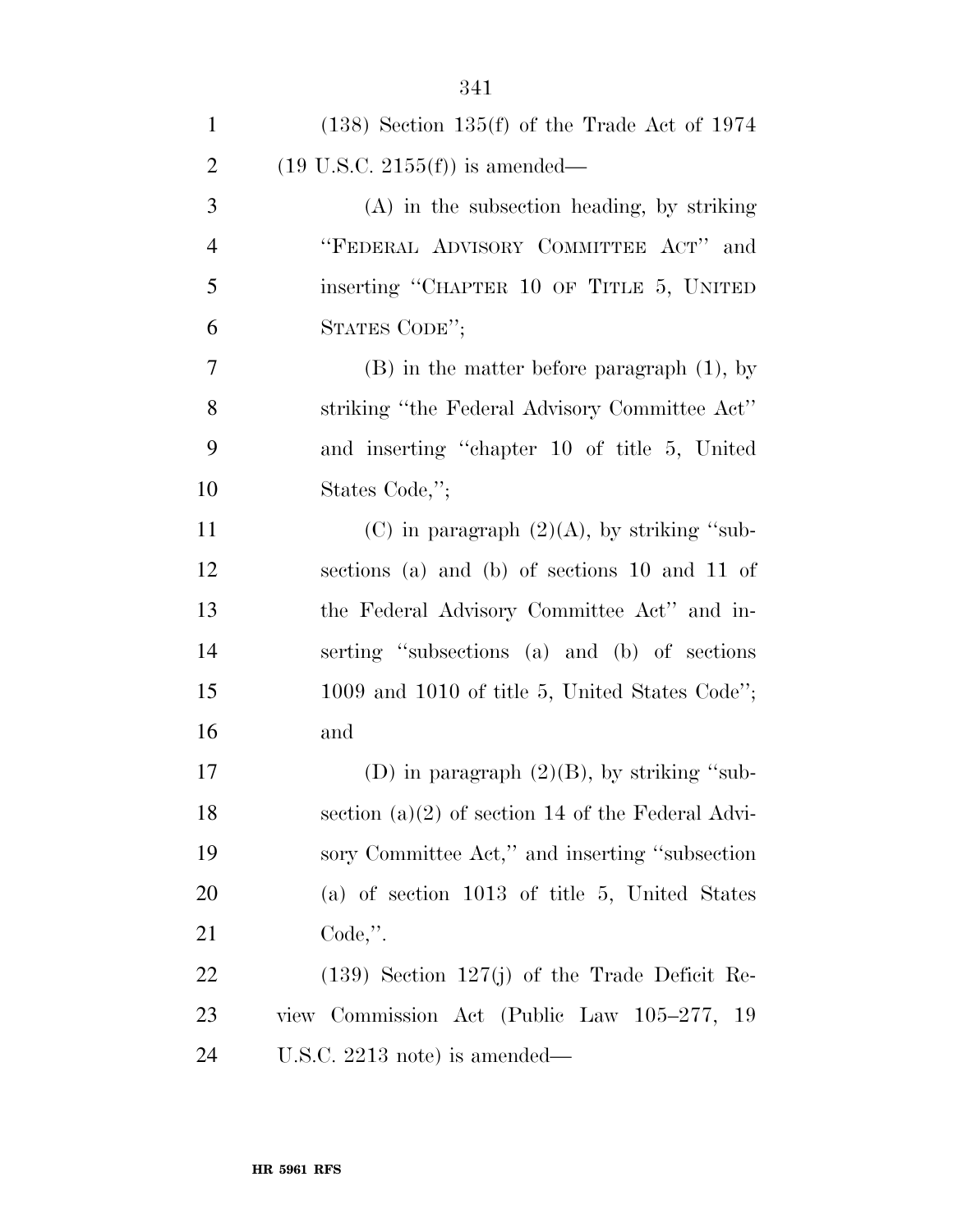| $\mathbf{1}$   | $(A)$ in the subsection heading, by striking     |
|----------------|--------------------------------------------------|
| $\overline{2}$ | "FEDERAL ADVISORY COMMITTEE ACT" and             |
| 3              | inserting "CHAPTER 10 OF TITLE 5, UNITED         |
| $\overline{4}$ | STATES CODE"; and                                |
| 5              | (B) in text, by striking "the Federal Advi-      |
| 6              | sory Committee Act (Public Law 92–463; 5         |
| 7              | U.S.C. App.)" and inserting "chapter 10 of       |
| 8              | title 5, United States Code,".                   |
| 9              | $(140)$ Section 306(h) of the Convention on Cul- |
| 10             | tural Property Implementation Act (19 U.S.C.     |
| 11             | $2605(h)$ is amended—                            |
| 12             | $(A)$ in the subsection heading, by striking     |
| 13             | "FEDERAL ADVISORY COMMITTEE ACT" and             |
| 14             | inserting "CHAPTER 10 OF TITLE 5, UNITED         |
| 15             | STATES CODE"; and                                |
| 16             | (B) in text, by striking "the Federal Advi-      |
| 17             | sory Committee Act (Public Law 92-463; 5         |
| 18             | U.S.C. Appendix I) shall apply to the Com-       |
| 19             | mittee except that the requirements of sub-      |
| 20             | sections (a) and (b) of section 10 and section   |
| 21             | 11 of such Act" and inserting "chapter 10 of     |
| 22             | title 5, United States Code, shall apply to the  |
| 23             | Committee, except that the requirements of       |
| 24             | subsections (a) and (b) of section 1009 and sec- |
| 25             | tion 1010 of title 5, United States Code".       |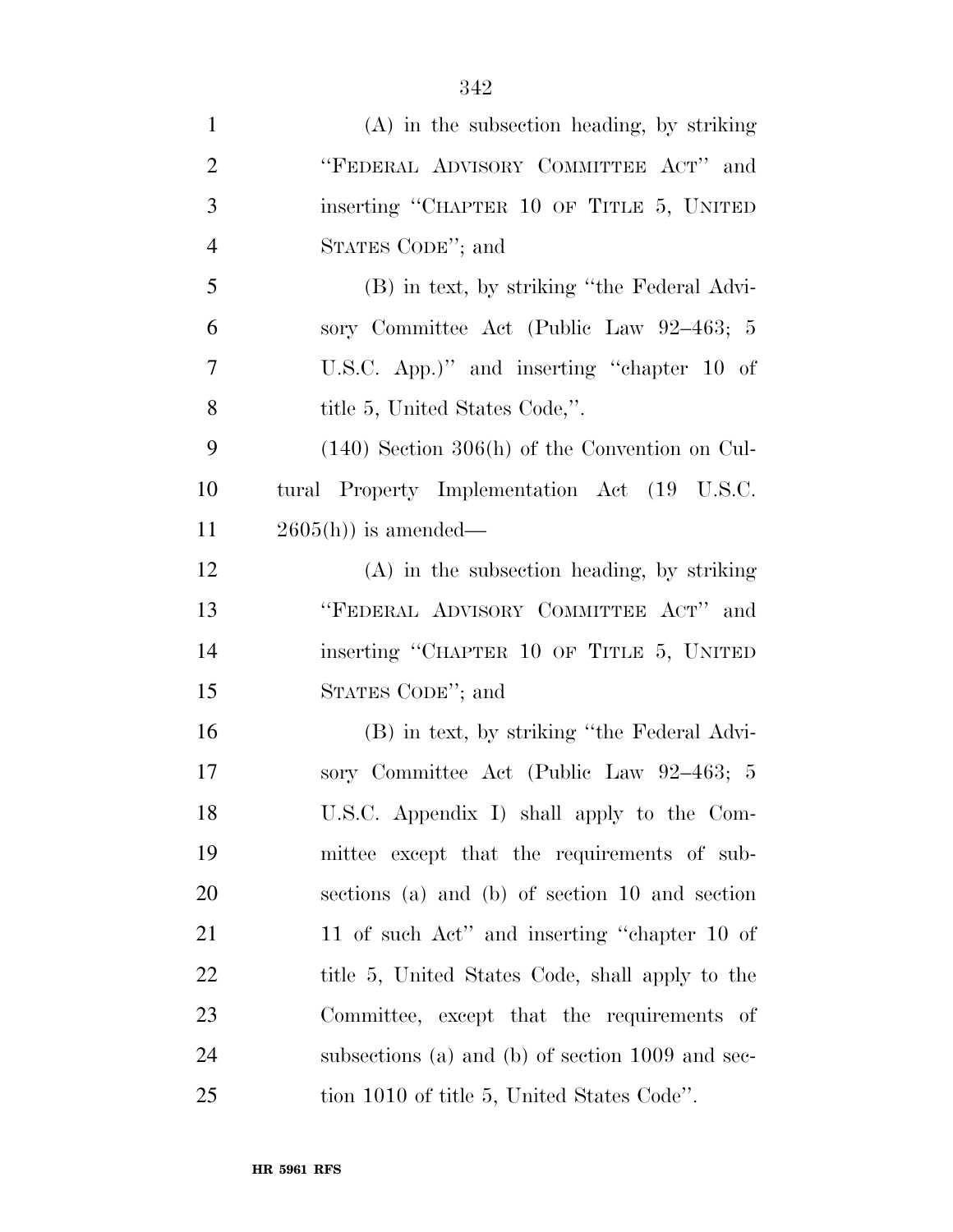| $\mathbf{1}$   | $(141)$ Section $102(b)(1)$ of the North American         |
|----------------|-----------------------------------------------------------|
| $\overline{c}$ | Trade Agreement Implementation Act (19)<br>Free           |
| 3              | U.S.C. $3312(b)(1)$ is amended (matter at end) by         |
| $\overline{4}$ | striking "The Federal Advisory Committee Act (5)          |
| 5              | U.S.C. App.)" and inserting "Chapter 10 of title 5,       |
| 6              | United States Code,".                                     |
| 7              | $(142)$ Section $102(b)(1)(B)$ of the Uruguay             |
| 8              | Round Agreements Act $(19 \text{ U.S.C. } 3512(b)(1)(B))$ |
| 9              | is amended (matter at end) by striking "The Fed-          |
| 10             | eral Advisory Committee Act (5 U.S.C. App.)" and          |
| 11             | inserting "Chapter 10 of title 5, United States           |
| 12             | $Code,$ ".                                                |
| 13             | (143) Section 109 of the Trade Facilitation and           |
| 14             | Trade Enforcement Act of 2015 (19 U.S.C. 4316)            |
| 15             | is amended—                                               |
| 16             | $(A)$ in subsection $(d)$ , by striking "section"         |
| 17             | $10(f)$ of the Federal Advisory Committee Act (5          |
| 18             | U.S.C. App.)," and inserting "section $1009(f)$           |
| 19             | of title 5, United States Code,"; and                     |
| 20             | $(B)$ in subsection $(f)$ , by striking "Section"         |
| 21             | $14(a)(2)$ of the Federal Advisory Committee              |
| 22             | Act (5 U.S.C. App.; relating to the termination           |
| 23             | of advisory committees)" and inserting "Section           |
| 24             | $1013(a)$ of title 5, United States Code,".               |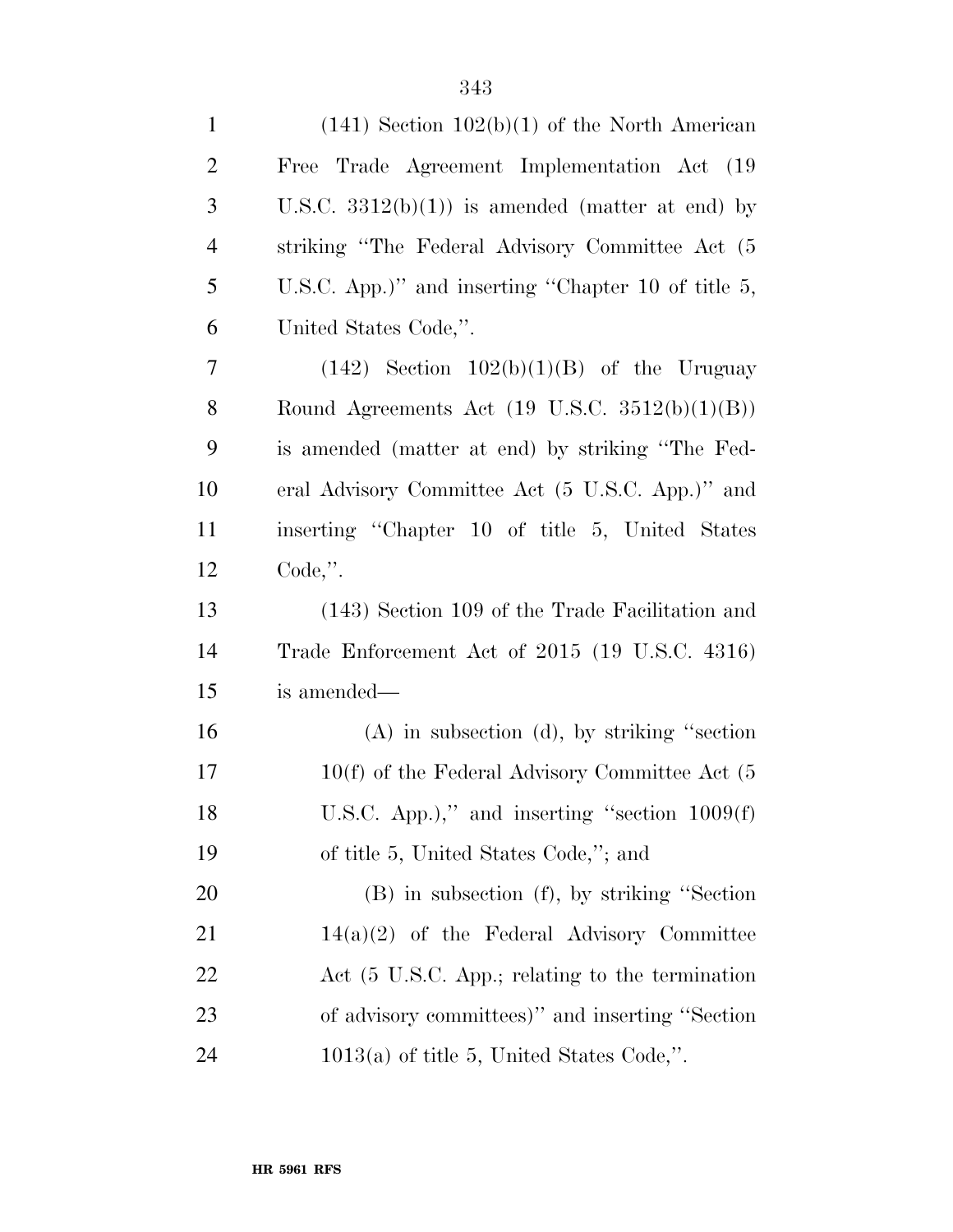| $\mathbf{1}$   | $(144)$ Section 702(g) of the Trade Facilitation    |
|----------------|-----------------------------------------------------|
| $\overline{2}$ | and Trade Enforcement Act of 2015 (19 U.S.C.        |
| 3              | $4422(g)$ ) is amended—                             |
| $\overline{4}$ | $(A)$ in the subsection heading, by striking        |
| 5              | "THE FEDERAL ADVISORY COMMITTEE ACT"                |
| 6              | and inserting "CHAPTER 10 OF TITLE 5,               |
| 7              | UNITED STATES CODE";                                |
| 8              | $(B)$ in paragraph $(1)$ , by striking "the         |
| 9              | Federal Advisory Committee Act (5 U.S.C.            |
| 10             | App.)" and inserting "chapter 10 of title $5$ ,     |
| 11             | United States Code,"; and                           |
| 12             | $(C)$ in paragraph $(2)$ , by striking "section     |
| 13             | 10 and section 11 of the Federal Advisory Com-      |
| 14             | mittee Act" and inserting "section 1009 and         |
| 15             | section 1010 of title 5, United States Code".       |
| 16             | $(145)$ Section $12(g)$ of the National Museum of   |
| 17             | the American Indian Act (20 U.S.C. $80q-10(g)$ ) is |
| 18             | amended—                                            |
| 19             | $(A)$ in the subsection heading, by striking        |
| 20             | "THE FEDERAL ADVISORY COMMITTEE ACT"                |
| 21             | and inserting "CHAPTER 10 OF TITLE 5,               |
| 22             | UNITED STATES CODE"; and                            |
| 23             | (B) in text, by striking "The Federal Advi-         |
| 24             | sory Committee Act (5 U.S.C. App.)" and in-         |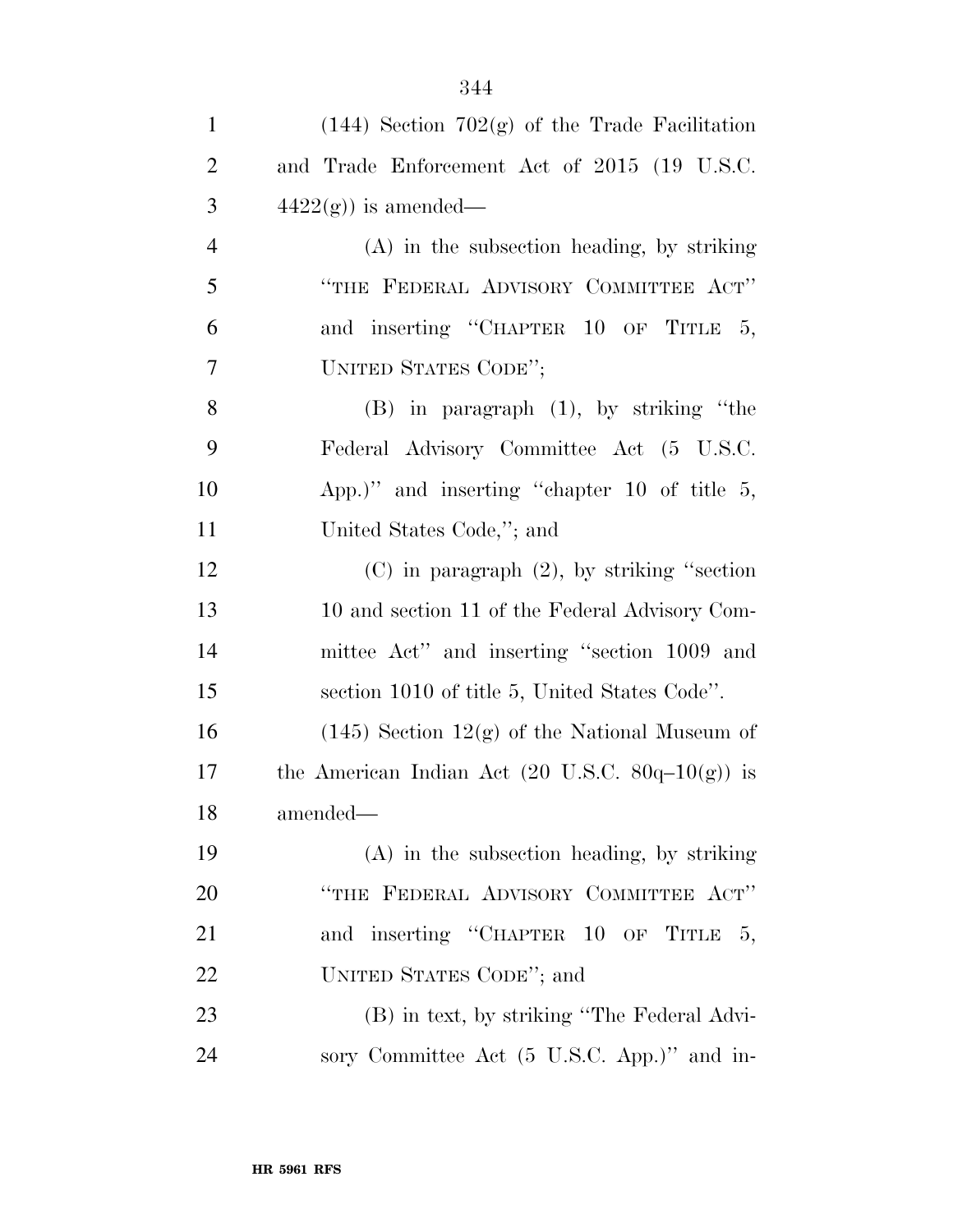| $\mathbf{1}$   | serting "Chapter 10 of title 5, United States      |
|----------------|----------------------------------------------------|
| $\overline{2}$ | $Code,$ ".                                         |
| 3              | $(146)$ Section $114(d)(4)$ of the Higher Edu-     |
| $\overline{4}$ | cation Act of 1965 (20 U.S.C. $1011c(d)(4)$ ) is   |
| 5              | amended—                                           |
| 6              | $(A)$ in the paragraph heading, by striking        |
| 7              | "FEDERAL ADVISORY COMMITTEE ACT" and in-           |
| 8              | serting "CHAPTER 10 OF TITLE 5, UNITED             |
| 9              | STATES CODE"; and                                  |
| 10             | (B) in text, by striking "The Federal Advi-        |
| 11             | sory Committee Act (5 U.S.C. App.) shall apply     |
| 12             | to the Committee, except that section 14 of        |
| 13             | such Act" and inserting "Chapter 10 of title 5,    |
| 14             | United States Code, shall apply to the Com-        |
| 15             | mittee, except that section 1013 of title 5,       |
| 16             | United States Code,".                              |
| 17             | $(147)$ Section $491(k)$ of the Higher Education   |
| 18             | Act of 1965 (20 U.S.C. 1098 $(k)$ ) is amended by  |
| 19             | striking "the Federal Advisory Committee Act (5    |
| 20             | U.S.C. App. I)" and inserting "chapter 10 of title |
| 21             | 5, United States Code,".                           |
| 22             | $(148)$ Section $492(c)$ of the Higher Education   |
| 23             | Act of 1965 (20 U.S.C. 1098a(c)) is amended—       |
| 24             | $(A)$ in the subsection heading, by striking       |
| 25             | "FEDERAL ADVISORY COMMITTEE ACT"<br>and            |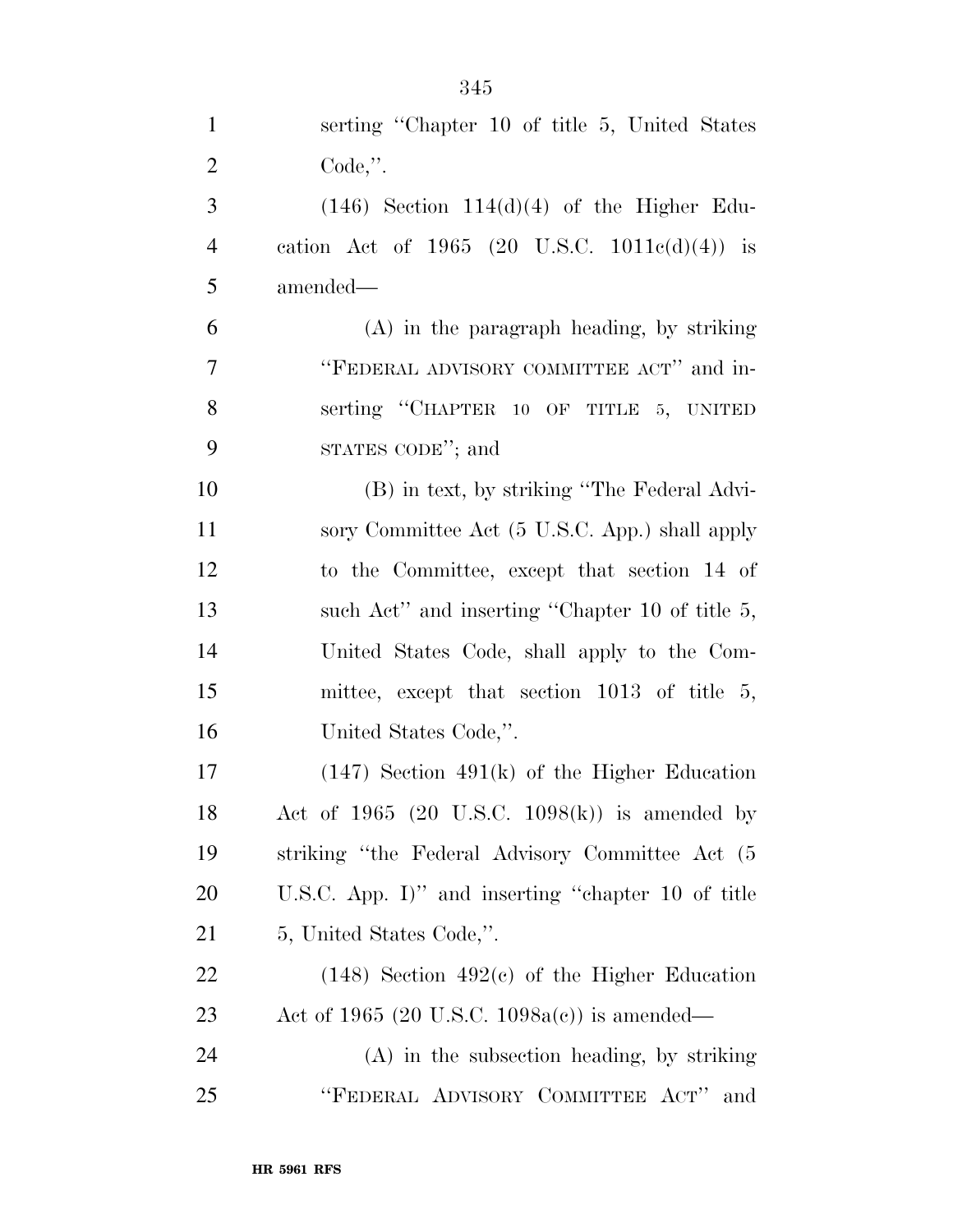| $\mathbf{1}$   | inserting "CHAPTER 10 OF TITLE 5, UNITED                  |
|----------------|-----------------------------------------------------------|
| $\overline{2}$ | STATES CODE"; and                                         |
| 3              | (B) in text, by striking "The Federal Advi-               |
| $\overline{4}$ | sory Committee Act" and inserting "Chapter"               |
| 5              | 10 of title 5, United States Code,".                      |
| 6              | $(149)$ Section $114(d)(1)(D)$ of the Vocational          |
| 7              | Education Act of 1963 (20 U.S.C. 2324(d)(1)(D)) is        |
| 8              | amended—                                                  |
| 9              | $(A)$ in the subparagraph heading, by strik-              |
| 10             | ing "FACA" and inserting "CHAPTER 10 OF                   |
| 11             | TITLE 5, UNITED STATES CODE"; and                         |
| 12             | (B) in text, by striking "The Federal Advi-               |
| 13             | sory Committee Act (5 U.S.C. App.)" and in-               |
| 14             | serting "Chapter 10 of title 5, United States"            |
| 15             | $Code,$ ".                                                |
| 16             | $(150)$ Section $9(b)(6)$ of the National Environ-        |
| 17             | mental Education Act $(20 \text{ U.S.C. } 5508(b)(6))$ is |
| 18             | amended by striking "Section 14(a) of the Federal         |
| 19             | Advisory Committee Act" and inserting "Section            |
| 20             | $1013(a)$ of title 5, United States Code,".               |
| 21             | $(151)$ Section 11(f) of the Morris K. Udall and          |
| 22             | Stewart L. Udall Foundation Act (20 U.S.C.                |
| 23             | $5607b(f)$ is amended by striking "the Federal Advi-      |
| 24             | sory Committee Act (5 U.S.C. App.)." and inserting        |
| 25             | "chapter 10 of title 5, United States Code.".             |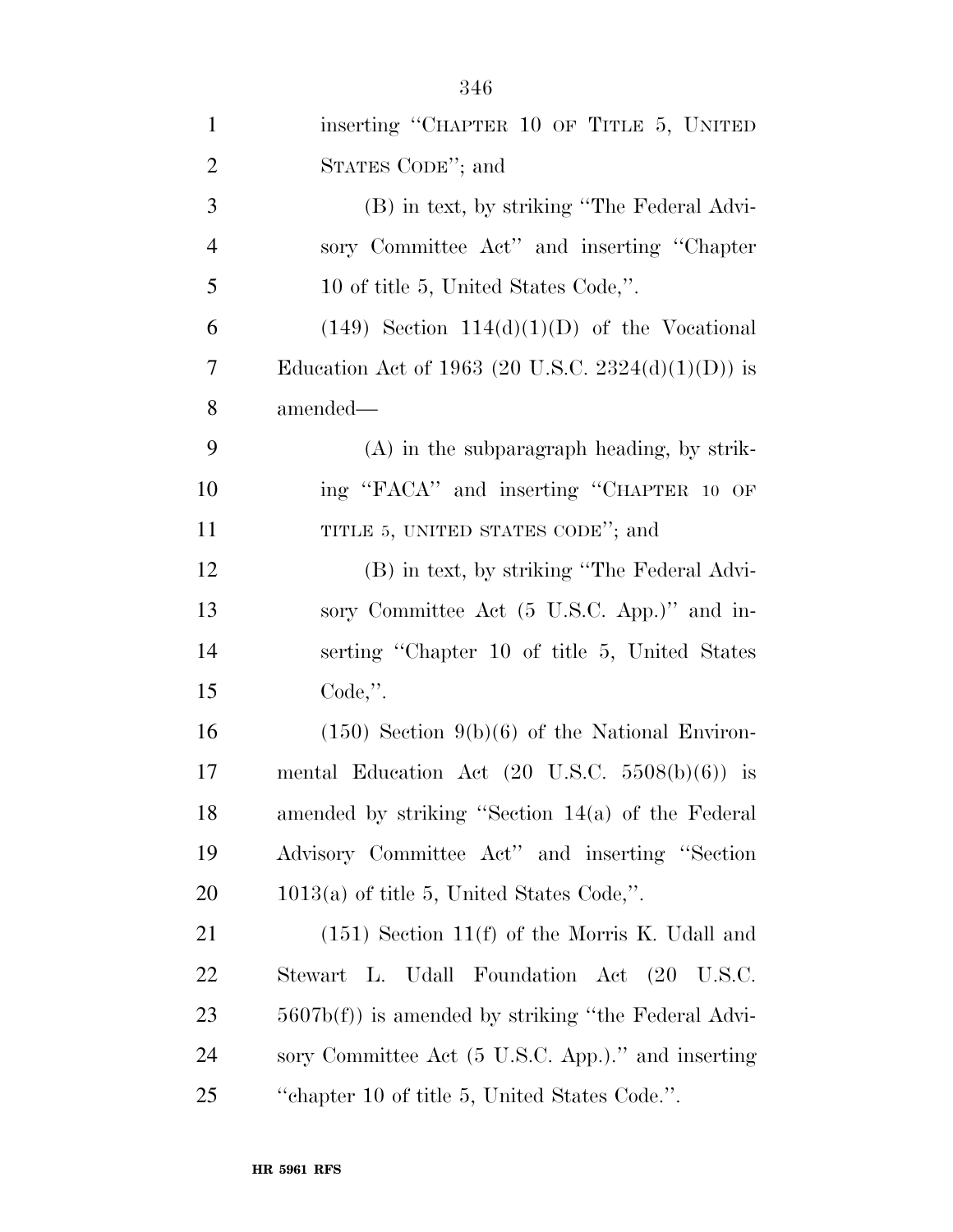| $\mathbf{1}$   | $(152)$ Section $1601(b)(4)(A)$ of the Elementary        |
|----------------|----------------------------------------------------------|
| $\overline{2}$ | and Secondary Education Act of 1965 (20 U.S.C.           |
| 3              | $6571(b)(4)(A)$ is amended by striking "the Federal"     |
| $\overline{4}$ | Advisory Committee Act (5 U.S.C. App.);" and in-         |
| 5              | serting "chapter 10 of title 5, United States Code;".    |
| 6              | $(153)$ Section $114(g)$ of the Education Sciences       |
| 7              | Reform Act of $2002$ (20 U.S.C. 9514(g)) is amend-       |
| 8              | ed by striking "The Federal Advisory Committee"          |
| 9              | Act (5 U.S.C. App.)" and inserting "Chapter 10 of        |
| 10             | title 5, United States Code,".                           |
| 11             | $(154)$ Section 302(h) of the National Assess-           |
| 12             | ment of Educational Progress Authorization Act (20)      |
| 13             | U.S.C. $9621(h)$ is amended by striking "The Fed-        |
| 14             | eral Advisory Committee Act (5 U.S.C. App.) shall        |
| 15             | not apply with respect to the Assessment Board,          |
| 16             | other than sections 10, 11, and 12 of such Act." and     |
| 17             | inserting "Chapter 10 of title 5, United States Code,    |
| 18             | shall not apply with respect to the Assessment           |
| 19             | Board, other than sections 1009, 1010, and 1011 of       |
| 20             | title 5, United States Code.".                           |
| 21             | $(155)$ Section 513(b) of the Federal Food,              |
| 22             | Drug, and Cosmetic Act $(21 \text{ U.S.C. } 360e(b))$ is |
| 23             | amended—                                                 |
| 24             | $(A)$ in paragraph $(1)$ , by striking "Section"         |
| 25             | 14 of the Federal Advisory Committee Act" and            |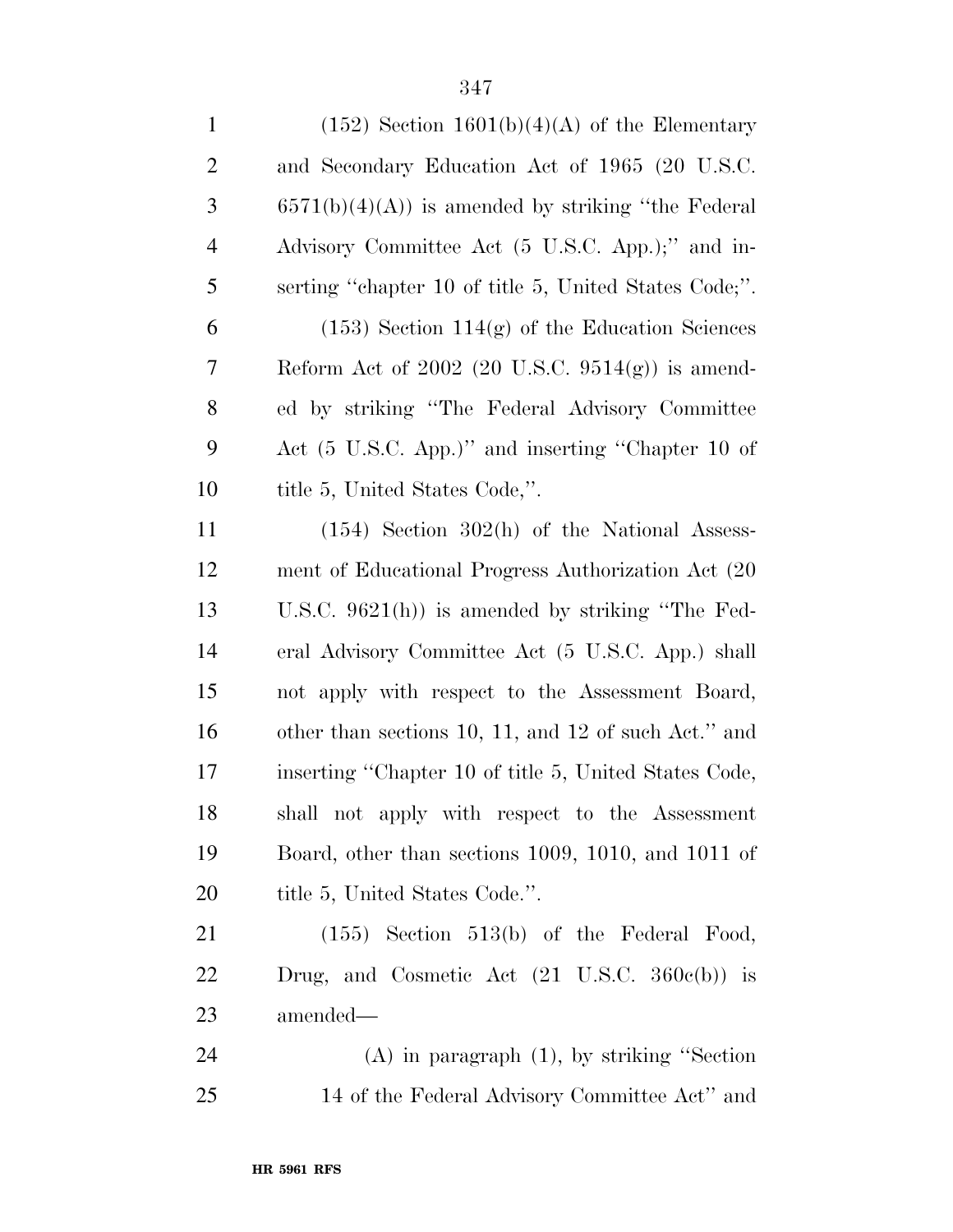| $\mathbf{1}$   | inserting "Section 1013 of title 5, United                             |
|----------------|------------------------------------------------------------------------|
| $\overline{2}$ | States Code,"; and                                                     |
| 3              | $(B)$ in paragraph $(8)$ , by striking the                             |
| $\overline{4}$ | "Federal Advisory Committee Act." and insert-                          |
| 5              | ing "chapter 10 of title 5, United States"                             |
| 6              | Code.".                                                                |
| 7              | $(156)$ Section $520(f)(3)$ of the Federal Food,                       |
| 8              | Drug, and Cosmetic Act $(21 \text{ U.S.C. } 360j(f)(3))$ is            |
| 9              | amended (matter at end) by striking "Section 14 of                     |
| 10             | the Federal Advisory Committee Act" and inserting                      |
| 11             | "Section 1013 of title 5, United States Code,".                        |
| 12             | $(157)$ Section 567(a)(4) of the Federal Food,                         |
| 13             | Drug, and Cosmetic Act $(21 \text{ U.S.C. } 360 \text{bbb} - 6(a)(4))$ |
| 14             | is amended by striking "Section 14 of the Federal                      |
| 15             | Advisory Committee Act" and inserting "Section                         |
| 16             | 1013 of title 5, United States Code,".                                 |
| 17             | $(158)$ Section $572(d)(3)(C)$ of the Federal                          |
| 18             | Food, Drug, and Cosmetic Act (21 U.S.C. 360ccc-                        |
| 19             | $1(d)(3)(C)$ is amended by striking "the Federal Ad-                   |
| 20             | visory Committee Act, 5 U.S.C. App. 2." and insert-                    |
| 21             | ing "chapter 10 of title 5, United States Code.".                      |
| 22             | $(159)$ Section $712(a)(1)$ of the Federal Food,                       |
| 23             | Drug, and Cosmetic Act $(21 \text{ U.S.C. } 379d-1(a)(1))$             |
| 24             | is amended by striking "the Federal Advisory Com-                      |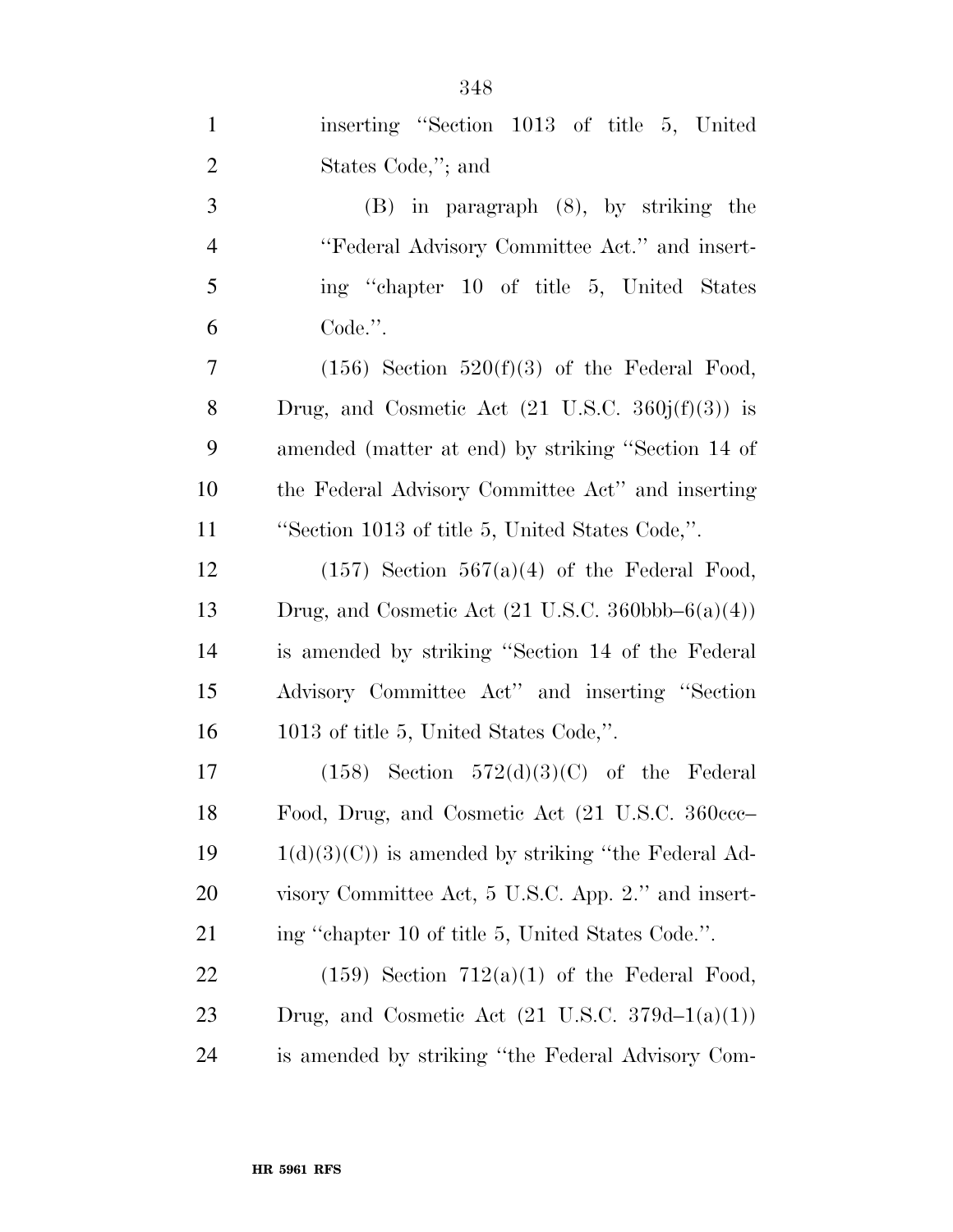| $\mathbf{1}$   | mittee Act" and inserting "chapter 10 of title 5,         |
|----------------|-----------------------------------------------------------|
| $\overline{2}$ | United States Code,".                                     |
| 3              | $(160)$ Section 917(d) of the Federal Food,               |
| $\overline{4}$ | Drug, and Cosmetic Act $(21 \text{ U.S.C. } 387q(d))$ is  |
| 5              | amended—                                                  |
| 6              | (A) in the subsection heading, by striking                |
| 7              | "FACA" and inserting "CHAPTER 10 OF TITLE                 |
| 8              | 5, UNITED STATES CODE";                                   |
| 9              | $(B)$ in paragraph $(3)$ —                                |
| 10             | (i) in the paragraph heading, by strik-                   |
| 11             | ing "FACA" and inserting "CHAPTER 10 OF                   |
| 12             | TITLE 5, UNITED STATES CODE"; and                         |
| 13             | (ii) in text, by striking "Section 14 of                  |
| 14             | the Federal Advisory Committee Act" and                   |
| 15             | inserting "Section 1013 of title 5, United                |
| 16             | States Code,".                                            |
| 17             | $(161)$ Section 410(h) of the Federal Meat In-            |
| 18             | spection Act $(21 \text{ U.S.C. } 679a(h))$ is amended by |
| 19             | striking "The Federal Advisory Committee Act (5           |
| 20             | U.S.C. App.)" and inserting "Chapter 10 of title $5$ ,    |
| 21             | United States Code,".                                     |
| 22             | $(162)$ Section $810(i)(1)$ of the Foreign Nar-           |
| 23             | Kingpin Designation Act (21<br>cotics<br>U.S.C.           |
| 24             | $1908(i)(1)$ is amended by striking "the Federal Ad-      |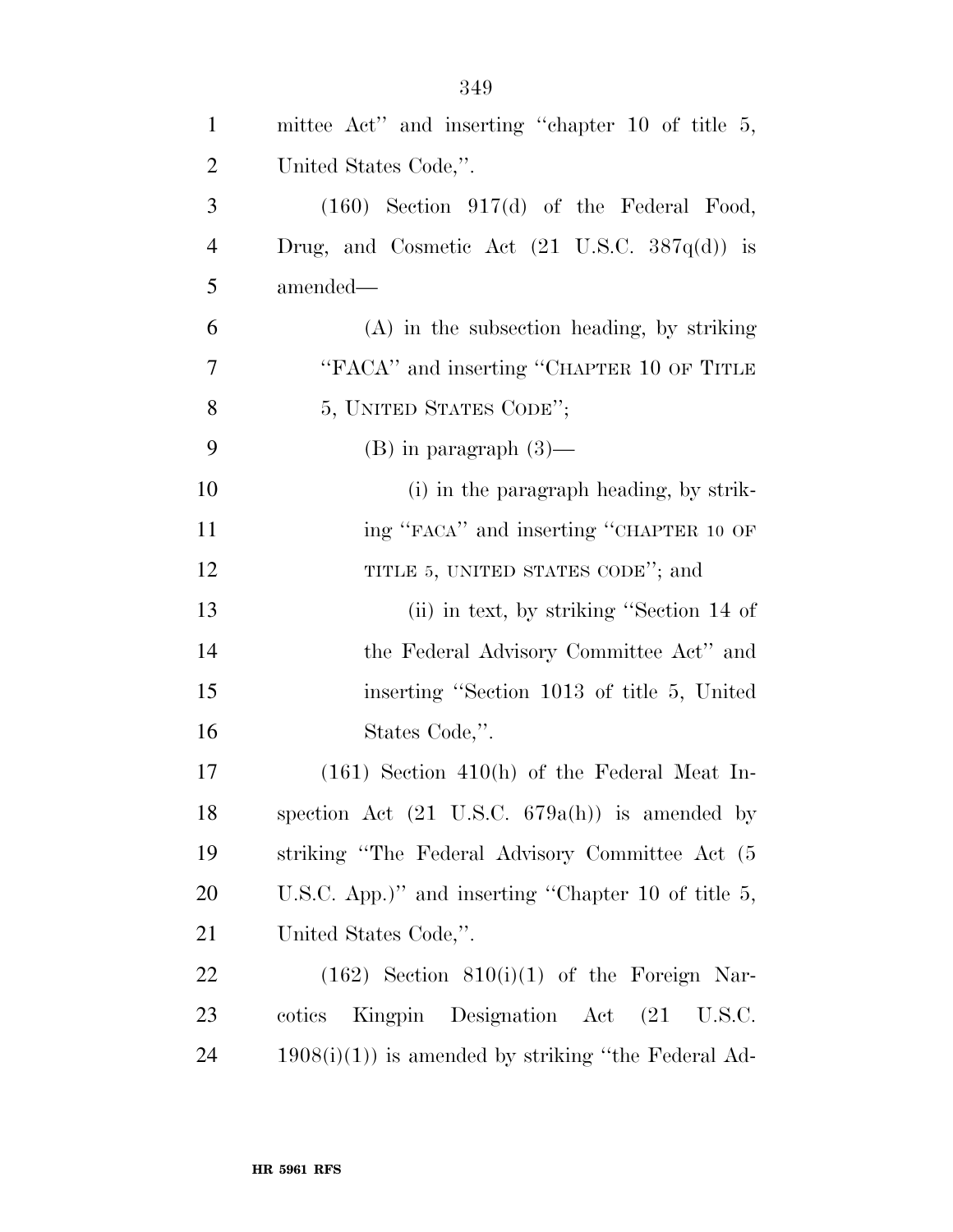| $\mathbf{1}$   | visory Committee Act (5 U.S.C. App.)" and insert- |
|----------------|---------------------------------------------------|
| $\overline{2}$ | ing "chapter 10 of title 5, United States Code,". |
| 3              | $(163)$ Section 543(b) of the North American      |
| $\overline{4}$ | Free Trade Agreement Implementation Act (22       |
| 5              | U.S.C. $290m-2(b)$ is amended—                    |
| 6              | $(A)$ in paragraph $(1)$ , by striking "the       |
| 7              | Federal Advisory Committee Act." and insert-      |
| 8              | ing "chapter 10 of title 5, United States"        |
| 9              | Code. $";$ and                                    |
| 10             | $(B)$ in paragraph $(4)(D)$ , by striking "the    |
| 11             | Federal Advisory Committee Act." and insert-      |
| 12             | ing "chapter 10 of title 5, United States"        |
| 13             | Code.".                                           |
| 14             | $(164)$ Section 8(a) of the U.S. Holocaust Assets |
| 15             | Commission Act of 1998 (Public Law 105–186, 22    |
| 16             | U.S.C. $1621$ note) is amended—                   |
| 17             | $(A)$ in the subsection heading, by striking      |
| 18             | "FACA" and inserting "CHAPTER 10 OF TITLE         |
| 19             | 5, UNITED STATES CODE"; and                       |
| <b>20</b>      | (B) in text, by striking "The Federal Advi-       |
| 21             | sory Committee Act (5 U.S.C. App.)" and in-       |
| 22             | serting "Chapter 10 of title 5, United States"    |
| 23             | $Code,$ ".                                        |
| 24             | $(165)$ Section 301(h) of the International Trav- |
| 25             | el Act of 1961 (22 U.S.C. 2124(h)) is amended by  |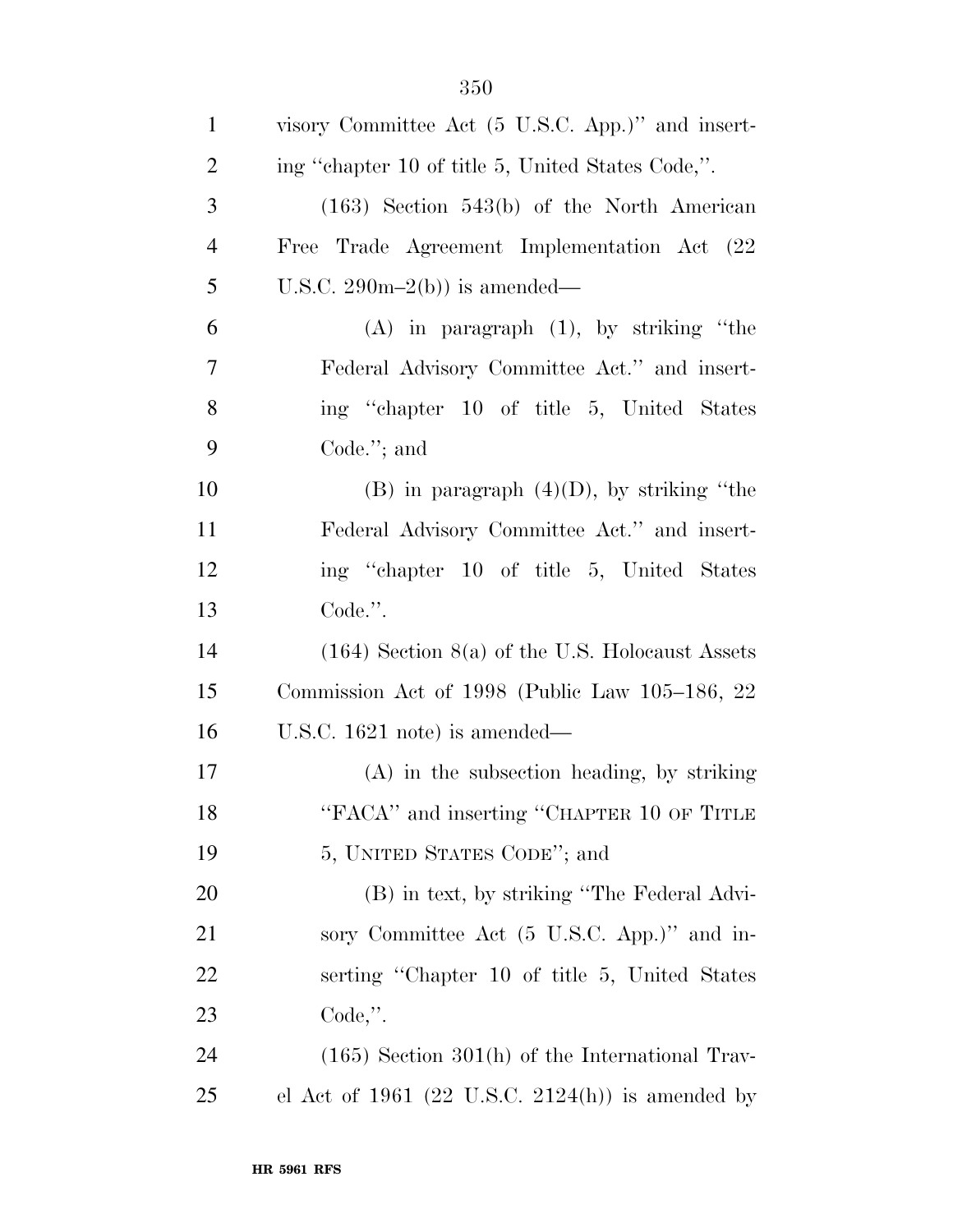| $\mathbf{1}$   | striking "the Federal Advisory Committee Act" and          |
|----------------|------------------------------------------------------------|
| $\overline{2}$ | inserting "chapter 10 of title 5, United States"           |
| 3              | $Code,$ ".                                                 |
| $\overline{4}$ | $(166)$ Section 234A(b)(4) of the Foreign Assist-          |
| 5              | ance Act of 1961 (22 U.S.C. 2194b(b)(4)) is amend-         |
| 6              | $ed$ —                                                     |
| $\overline{7}$ | $(A)$ in the paragraph heading, by striking                |
| 8              | "FEDERAL ADVISORY COMMITTEE ACT" and in-                   |
| 9              | serting "CHAPTER 10 OF TITLE 5, UNITED                     |
| 10             | STATES CODE"; and                                          |
| 11             | (B) in text, by striking "the Federal Advi-                |
| 12             | sory Committee Act (5 U.S.C. App.)." and in-               |
| 13             | serting "chapter 10 of title 5, United States"             |
| 14             | Code.".                                                    |
| 15             | $(167)$ Section 637(g) of the HELP Commission              |
| 16             | Act $(22 \text{ U.S.C. } 2394b(g))$ is amended by striking |
| 17             | "The Federal Advisory Committee Act (5 U.S.C.              |
| 18             | App.)" and inserting "Chapter 10 of title 5, United        |
| 19             | States Code,".                                             |
| 20             | $(168)$ Section $8D(f)$ of the Peace Corps Act $(22)$      |
| 21             | U.S.C. $2507d(f)$ is amended—                              |
| 22             | (A) in the subsection heading, by striking                 |
| 23             | "FACA" and inserting "CHAPTER 10 OF TITLE                  |
| 24             | 5, UNITED STATES CODE"; and                                |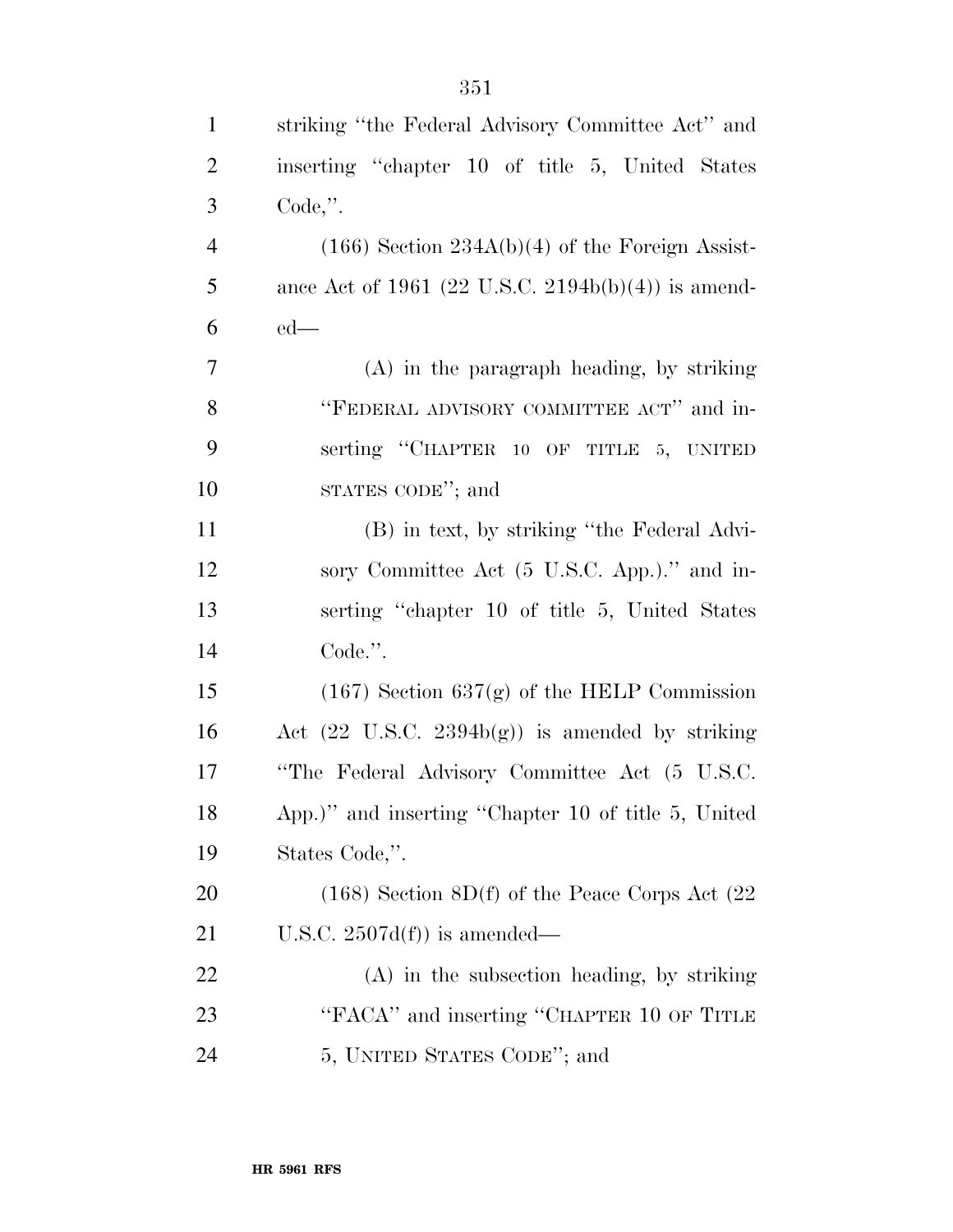| $\mathbf{1}$   | (B) in text, by striking "The Federal Advi-               |
|----------------|-----------------------------------------------------------|
| $\overline{2}$ | sory Committee Act (5 U.S.C. App.)" and in-               |
| 3              | serting "Chapter 10 of title 5, United States"            |
| $\overline{4}$ | Code,".                                                   |
| 5              | $(169)$ Section $406(f)(3)$ of the State Depart-          |
| 6              | ment Basic Authorities Act of 1956 (22 U.S.C.             |
| 7              | $4356(f)(3)$ is amended by striking "The Federal"         |
| $8\,$          | Advisory Committee Act shall not apply to the Advi-       |
| 9              | sory Committee to the extent that the provisions of       |
| 10             | this title are inconsistent with that Act." and insert-   |
| 11             | ing "Chapter 10 of title 5, United States Code, shall     |
| 12             | not apply to the Advisory Committee to the extent         |
| 13             | that the provisions of this title are inconsistent with   |
| 14             | that chapter.".                                           |
| 15             | $(170)$ Section 303(d) of the Diplomatic Security         |
| 16             | Act $(22 \text{ U.S.C. } 4833(d))$ is amended by striking |
| 17             | "the Federal Advisory Committee Act (5 U.S.C.             |
| 18             | App. 1 et seq.)" and inserting "chapter 10 of title       |
| 19             | 5, United States Code,".                                  |

 (171) Section 202(e) of the Support for East European Democracy (SEED) Act of 1989 (22 U.S.C. 5422(e)) is amended by striking ''the Federal Advisory Committee Act (5 U.S.C. App.).'' and in-serting ''chapter 10 of title 5, United States Code.''.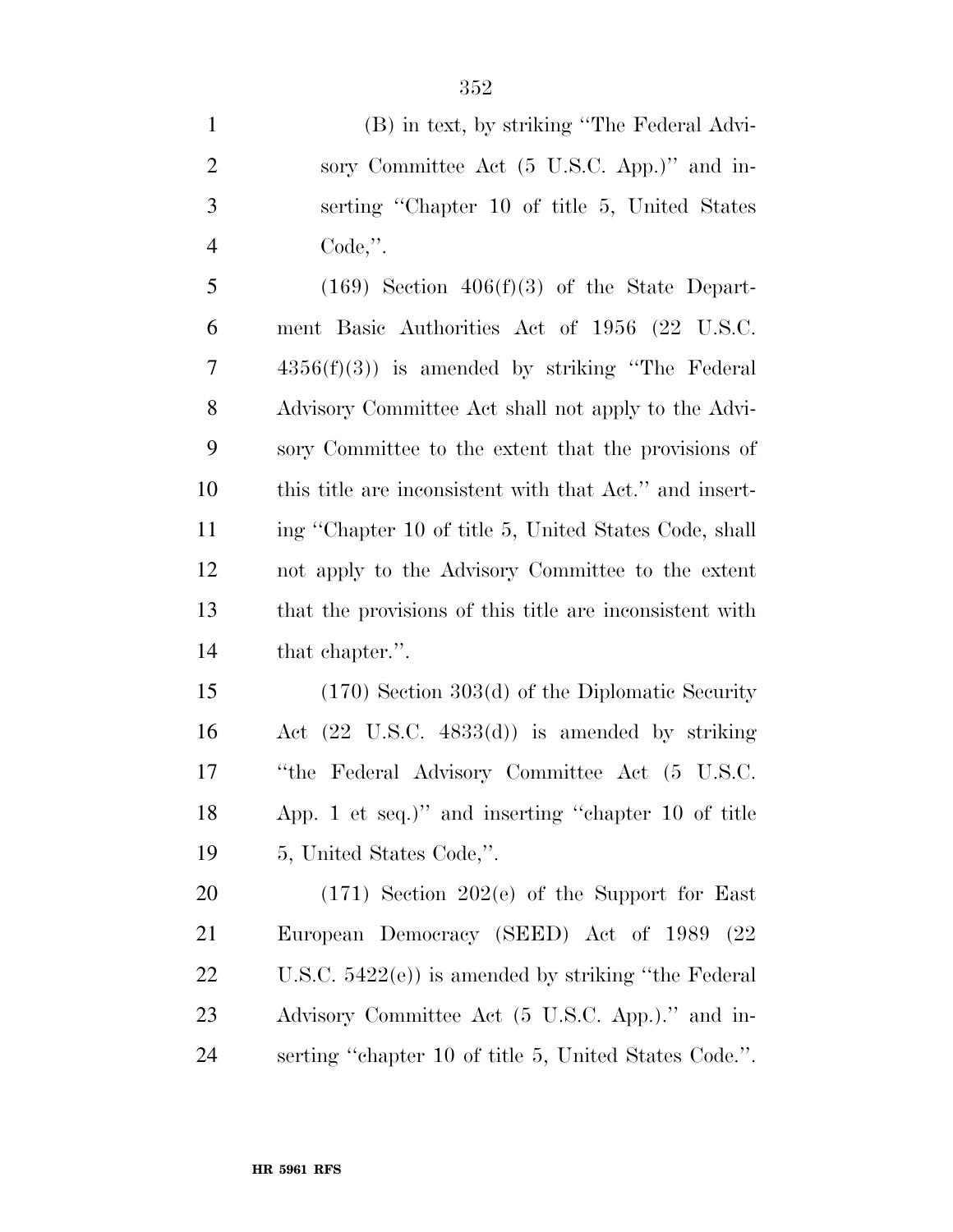| $\mathbf{1}$   | $(172)$ Section 206 of the International Reli-     |
|----------------|----------------------------------------------------|
| $\overline{2}$ | gious Freedom Act of $1998$ (22 U.S.C. 6434) is    |
| 3              | amended by striking "The Federal Advisory Com-     |
| $\overline{4}$ | mittee Act (5 U.S.C. App.)" and inserting "Chapter |
| 5              | 10 of title 5, United States Code,".               |
| 6              | $(173)$ Section $1238(g)$ of the Floyd D. Spence   |
| 7              | National Defense Authorization Act for Fiscal Year |
| 8              | $2001$ (22 U.S.C. 7002(g)) is amended—             |
| 9              | $(A)$ in the subsection heading, by striking       |
| 10             | "FACA" and inserting "CHAPTER 10 OF TITLE          |
| 11             | 5, UNITED STATES CODE"; and                        |
| 12             | (B) in text, by striking "the Federal Advi-        |
| 13             | sory Committee Act (5 U.S.C. App.)" and in-        |
| 14             | serting "chapter 10 of title 5, United States"     |
| 15             | $Code,$ ".                                         |
| 16             | $(174)$ Section $5204(h)(2)$ of the Intelligent    |
| 17             | Transportation Systems Act of 1998 (Public Law     |
| 18             | 105-178, 23 U.S.C. 502 note) is amended—           |
| 19             | $(A)$ in the paragraph heading, by striking        |
| <b>20</b>      | "FEDERAL ADVISORY COMMITTEE ACT" and in-           |
| 21             | serting "CHAPTER 10 OF TITLE 5, UNITED             |
| 22             | STATES CODE"; and                                  |
| 23             | (B) in text, by striking "the Federal Advi-        |
| 24             | sory Committee Act (5 U.S.C. App.)." and in-       |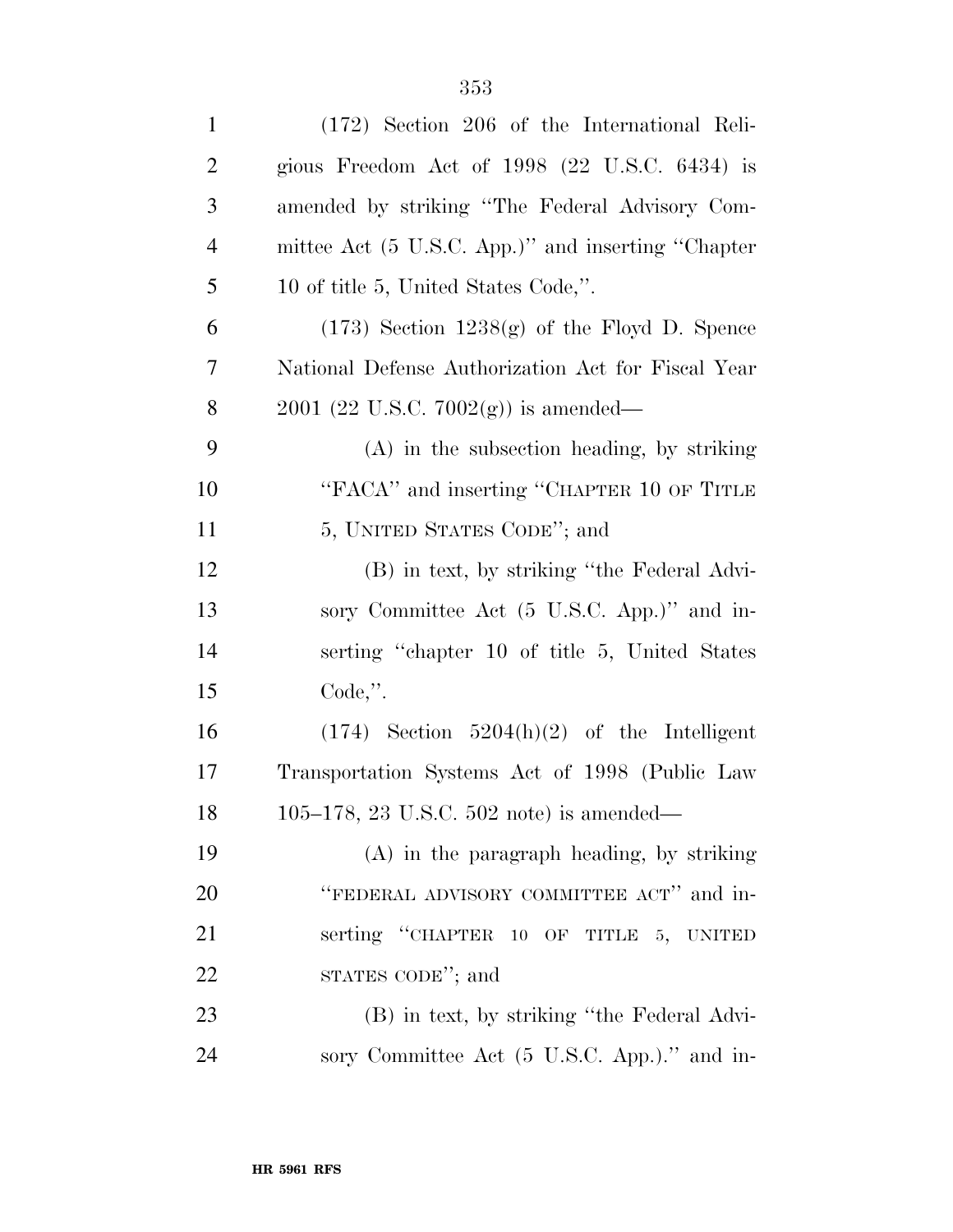| $\mathbf{1}$   | serting "chapter 10 of title 5, United States                       |
|----------------|---------------------------------------------------------------------|
| $\overline{2}$ | Code.".                                                             |
| 3              | $(175)$ Section $6011(i)$ of the Intermodal Sur-                    |
| $\overline{4}$ | face Transportation Efficiency Act of 1991 (Public                  |
| 5              | Law $102-240$ , $23 \text{ U.S.C. } 502 \text{ note}$ is amended by |
| 6              | striking "Section 14 of the Federal Advisory Com-                   |
| $\overline{7}$ | mittee Act" and inserting "Section 1013 of title 5,                 |
| $8\,$          | United States Code,".                                               |
| 9              | $(176)$ Section 5305(h)(5) of SAFETEA-LU                            |
| 10             | (Public Law $109-59$ , 23 U.S.C. 512 note) is amend-                |
| 11             | $ed$ —                                                              |
| 12             | $(A)$ in the paragraph heading, by striking                         |
| 13             | "FEDERAL ADVISORY COMMITTEE ACT" and in-                            |
| 14             | serting "CHAPTER 10 OF TITLE 5, UNITED                              |
| 15             | STATES CODE"; and                                                   |
| 16             | (B) in text, by striking "the Federal Advi-                         |
| 17             | sory Committee Act (5 U.S.C. App.)." and in-                        |
| 18             | serting "chapter 10 of title 5, United States"                      |
| 19             | Code.".                                                             |
| 20             | $(177)$ Section 5307(a)(4)(B) of SAFETEA–LU                         |
| 21             | (Public Law $109-59$ , 23 U.S.C. 512 note) is amend-                |
| 22             | $ed$ —                                                              |
| 23             | $(A)$ in the subparagraph heading, by strik-                        |
| 24             | ing "ADVISORY COMMITTEE ACT" and inserting                          |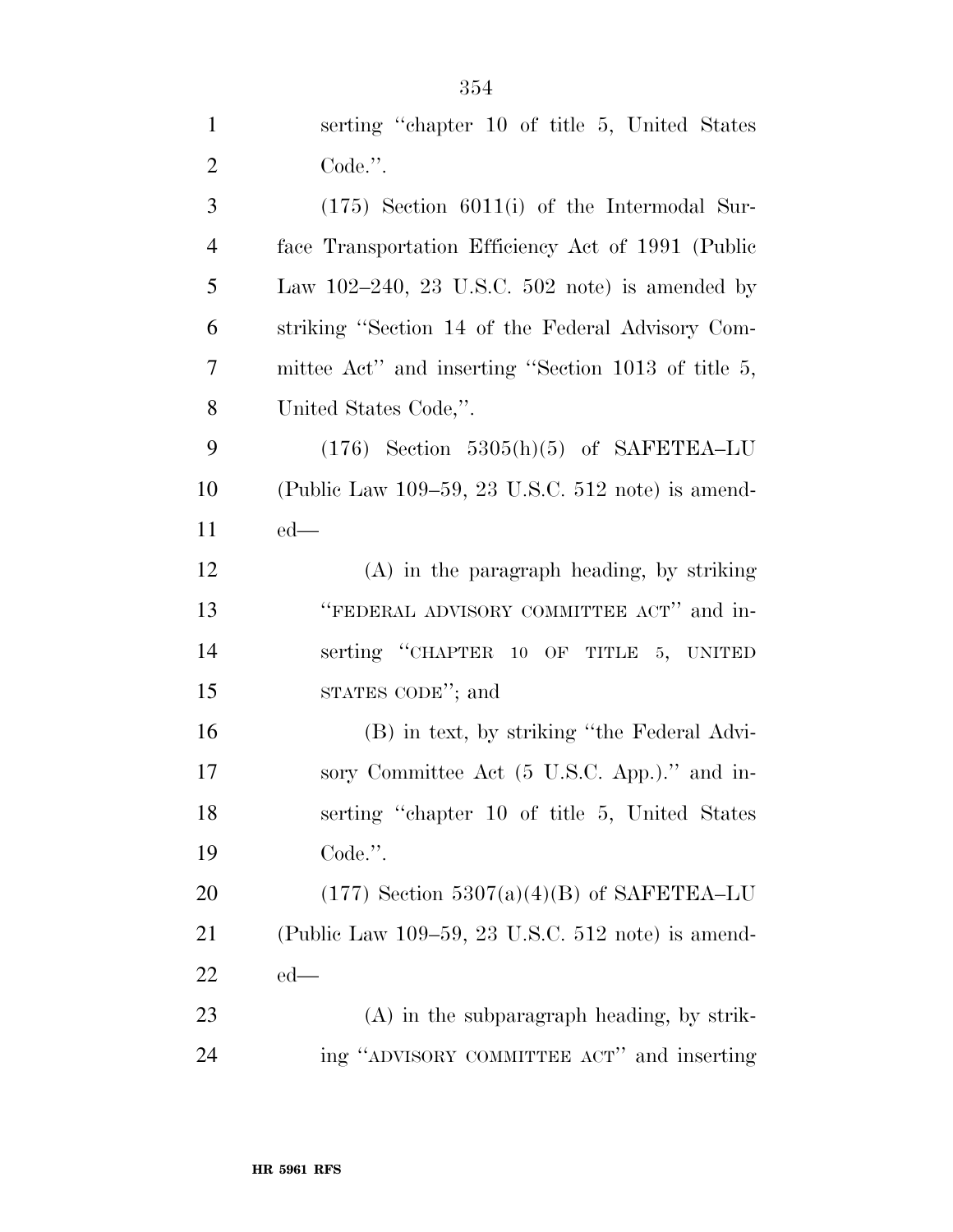| $\mathbf{1}$   | "CHAPTER 10 OF TITLE 5, UNITED STATES                        |
|----------------|--------------------------------------------------------------|
| $\overline{2}$ | $\mathrm{CODE}$ "; and                                       |
| 3              | (B) in text, by striking "the Federal Advi-                  |
| $\overline{4}$ | sory Committee Act (5 U.S.C. App.)." and in-                 |
| 5              | serting "chapter 10 of title 5, United States"               |
| 6              | Code.".                                                      |
| $\overline{7}$ | $(178)$ Section $515(h)(5)$ of title 23, United              |
| $8\,$          | States Code, is amended—                                     |
| 9              | $(A)$ in the paragraph heading, by striking                  |
| 10             | "FEDERAL ADVISORY COMMITTEE ACT" and in-                     |
| 11             | serting "CHAPTER 10 OF TITLE 5, UNITED                       |
| 12             | STATES CODE"; and                                            |
| 13             | (B) in text, by striking "the Federal Advi-                  |
| 14             | sory Committee Act (5 U.S.C. App.)." and in-                 |
| 15             | serting "chapter 10 of title 5, United States"               |
| 16             | Code.".                                                      |
| 17             | $(179)$ Section $4(d)(2)$ of the Saint Elizabeths            |
| 18             | Hospital and District of Columbia Mental Health              |
| 19             | Services Act $(24 \text{ U.S.C. } 225b(d)(2))$ is amended by |
| 20             | striking "the Federal Advisory Committee Act." and           |
| 21             | inserting "chapter 10 of title 5, United States              |
| 22             | Code.".                                                      |
| 23             | $(180)$ Section 19 of Public Law $103-435$ $(25)$            |
| 24             | U.S.C. $166$ ) is amended—                                   |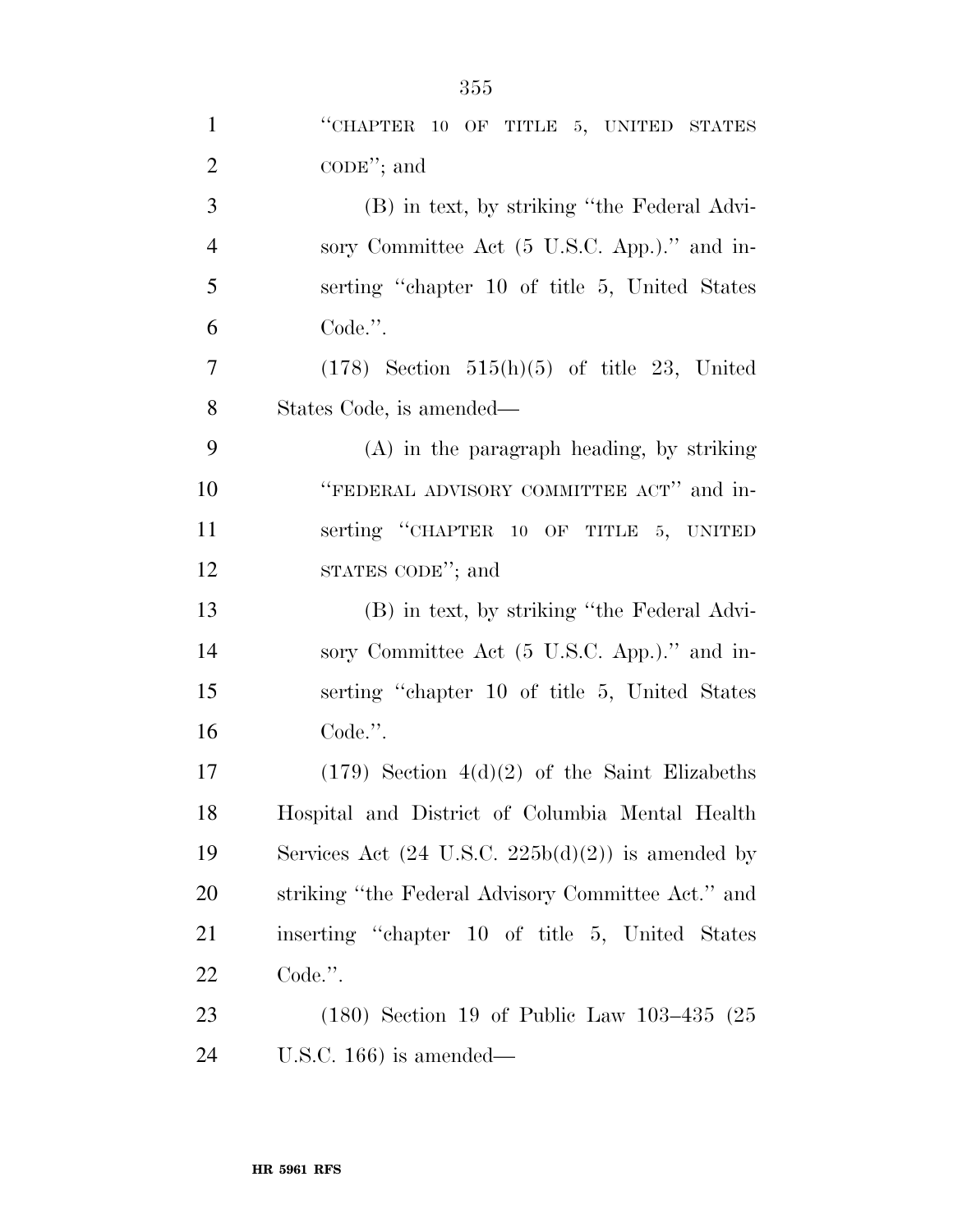| $\mathbf{1}$   | (A) in the section heading, by striking            |
|----------------|----------------------------------------------------|
| $\overline{2}$ | "FEDERAL ADVISORY COMMITTEE ACT"                   |
| 3              | and inserting "CHAPTER 10 OF TITLE 5,              |
| $\overline{4}$ | UNITED STATES CODE"; and                           |
| 5              | (B) in text, by striking "the Federal Advi-        |
| 6              | sory Committee Act (5 U.S.C. App.)." and in-       |
| $\tau$         | serting "chapter 10 of title 5, United States"     |
| 8              | Code.".                                            |
| 9              | $(181)$ Section 3307(j) of the Youth Drug and      |
| 10             | Mental Health Services Act (Public Law 106-310,    |
| 11             | 25 U.S.C. 1671 note) is amended by striking "Sec-  |
| 12             | tion 14 of the Federal Advisory Committee Act (5   |
| 13             | U.S.C. App.)" and inserting "Section 1013 of title |
| 14             | 5, United States Code,".                           |
| 15             | $(182)$ Section 1138(b) of the Education Amend-    |
| 16             | ments of $1978$ (25 U.S.C. 2018(b)) is amended—    |
| 17             | (A) in paragraph $(3)(E)$ , by striking "the       |
| 18             | Federal Advisory Committee Act (5 U.S.C.           |
| 19             | App.)." and inserting "chapter 10 of title $5$ ,   |
| 20             | United States Code."; and                          |
| 21             | $(B)$ in paragraph $(4)$ , by striking "section"   |
| 22             | $7(d)$ of the Federal Advisory Committee Act,"     |
| 23             | and inserting "section $1006(d)$ of title 5,       |
| 24             | United States Code,".                              |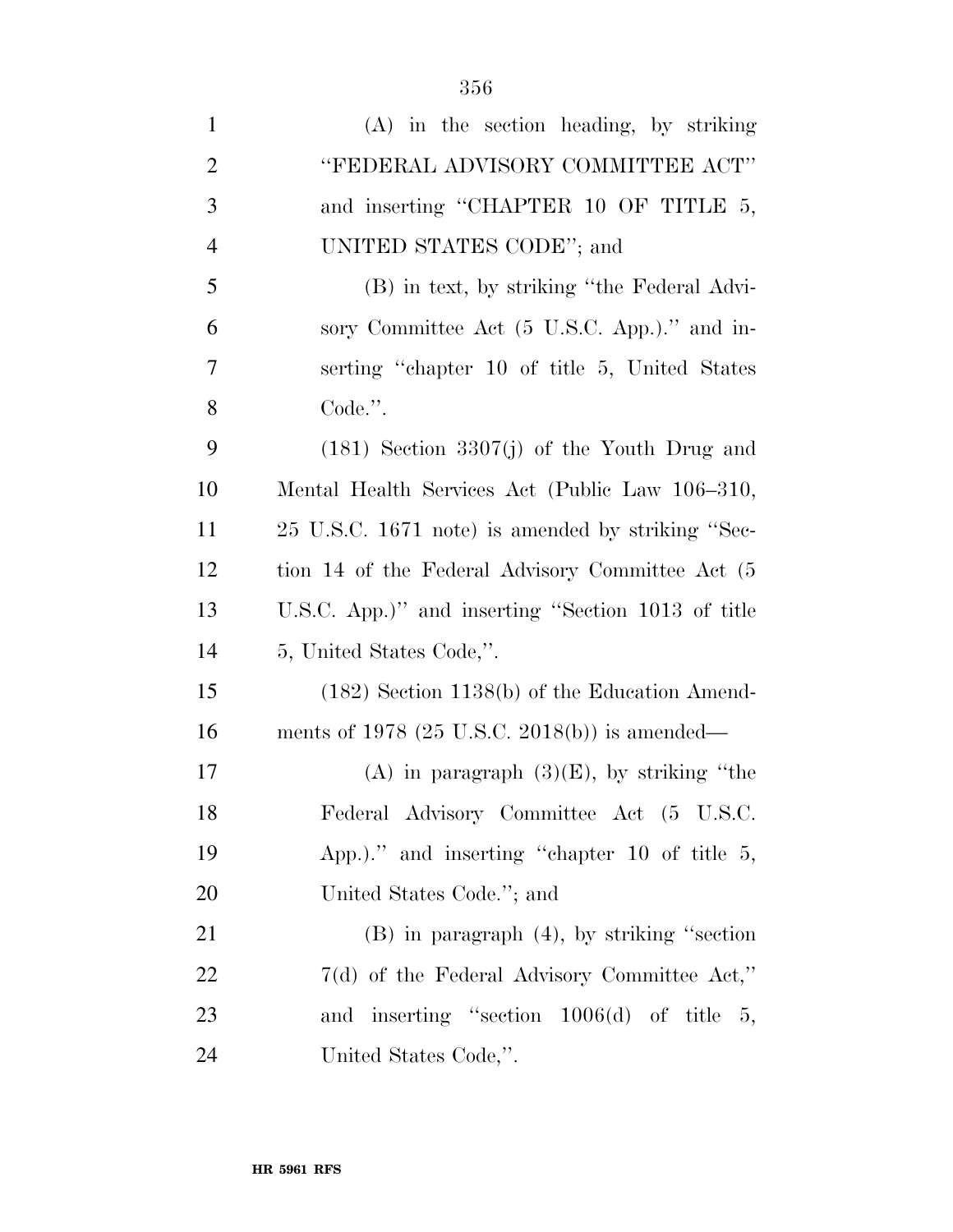| $\mathbf{1}$   | $(183)$ Section $15(m)$ of the Indian Law En-                 |
|----------------|---------------------------------------------------------------|
| $\overline{2}$ | forcement Reform Act $(25 \text{ U.S.C. } 2812(\text{m}))$ is |
| 3              | amended—                                                      |
| $\overline{4}$ | $(A)$ in the subsection heading, by striking                  |
| 5              | "FACA" and inserting "CHAPTER 10 OF TITLE                     |
| 6              | 5, UNITED STATES CODE"; and                                   |
| 7              | (B) in text, by striking "The Federal Advi-                   |
| 8              | sory Committee Act (5 U.S.C. App.)" and in-                   |
| 9              | serting "Chapter 10 of title 5, United States                 |
| 10             | $Code,$ ".                                                    |
| 11             | $(184)$ Section $306(c)$ of the American Indian               |
| 12             | Trust Fund Management Reform Act of 1994 (25)                 |
| 13             | U.S.C. $4046(e)$ is amended—                                  |
| 14             | (A) in the subsection heading, by striking                    |
| 15             | "FACA" and inserting "CHAPTER 10 OF TITLE                     |
| 16             | 5, UNITED STATES CODE"; and                                   |
| 17             | (B) in text, by striking "the Federal Advi-                   |
| 18             | sory Committee Act." and inserting "chapter                   |
| 19             | 10 of title 5, United States Code.".                          |
| 20             | (185) Section 9 of the Indian Tribal Regulatory               |
| 21             | Reform and Business Development Act of 2000                   |
| 22             | (Public Law 106–447, 25 U.S.C. 4301 note) is                  |
| 23             | amended—                                                      |
| 24             | $(A)$ in the section heading, by striking                     |
| 25             | "FEDERAL ADVISORY COMMITTEE ACT"                              |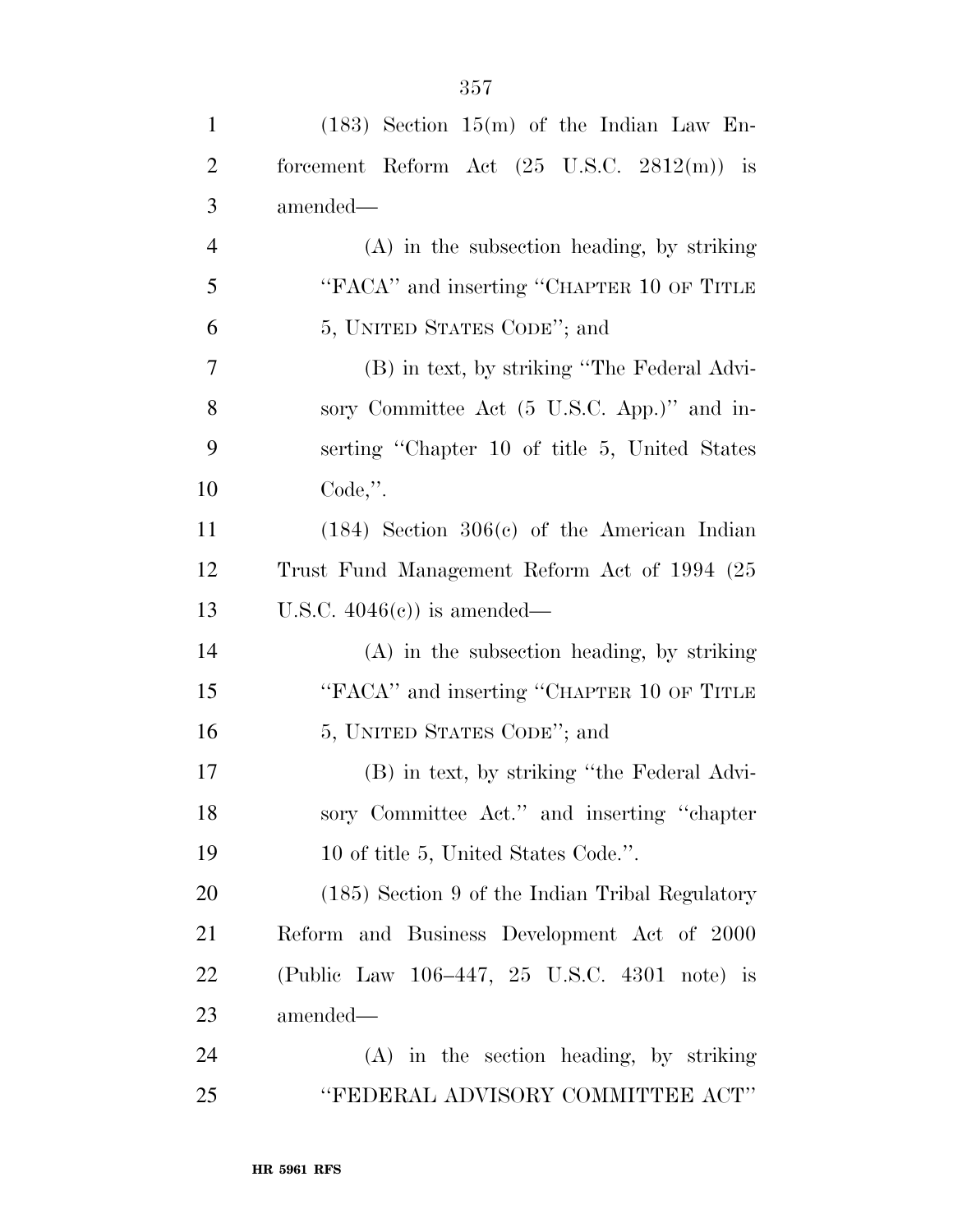| $\mathbf{1}$   | and inserting "CHAPTER 10 OF TITLE,                         |
|----------------|-------------------------------------------------------------|
| $\overline{2}$ | UNITED STATES CODE"; and                                    |
| 3              | (B) in text, by striking "the Federal Advi-                 |
| $\overline{4}$ | sory Committee Act (5 U.S.C. App.)." and in-                |
| 5              | serting "chapter 10 of title 5, United States               |
| 6              | Code.".                                                     |
| $\overline{7}$ | $(186)$ Section $15(d)(2)(F)$ of the Wagner-                |
| 8              | Peyser Act $(29 \text{ U.S.C. } 49l-2(d)(2)(F))$ is amended |
| 9              | by striking "Section 14 of the Federal Advisory             |
| 10             | Committee Act (5 U.S.C. App.)" and inserting "Sec-          |
| 11             | tion 1013 of title 5, United States Code,".                 |
| 12             | $(187)$ Section 205(i) of the Rehabilitation Act            |
| 13             | of $1973$ (29 U.S.C. 765(i)) is amended by striking         |
| 14             | "Section 14 of the Federal Advisory Committee Act"          |
| 15             | (5 U.S.C. App.)" and inserting "Section 1013 of             |
| 16             | title 5, United States Code,".                              |
| 17             | $(188)$ Section $904(a)(6)$ of the Food and Drug            |
| 18             | Administration Safety and Innovation Act (Public            |
| 19             | Law 112-144, 29 U.S.C. 792 note) is amended—                |
| 20             | $(A)$ in the paragraph heading, by striking                 |
| 21             | "FACA WAIVER" and inserting "WAIVER OF                      |
| 22             | 10 OF TITLE 5, UNITED STATES<br><b>CHAPTER</b>              |
| 23             | $\mathrm{CODE}$ "; and                                      |
| 24             | (B) in text, by striking "The Federal Advi-                 |
| $25\,$         | sory Committee Act (5 U.S.C. App.)" and in-                 |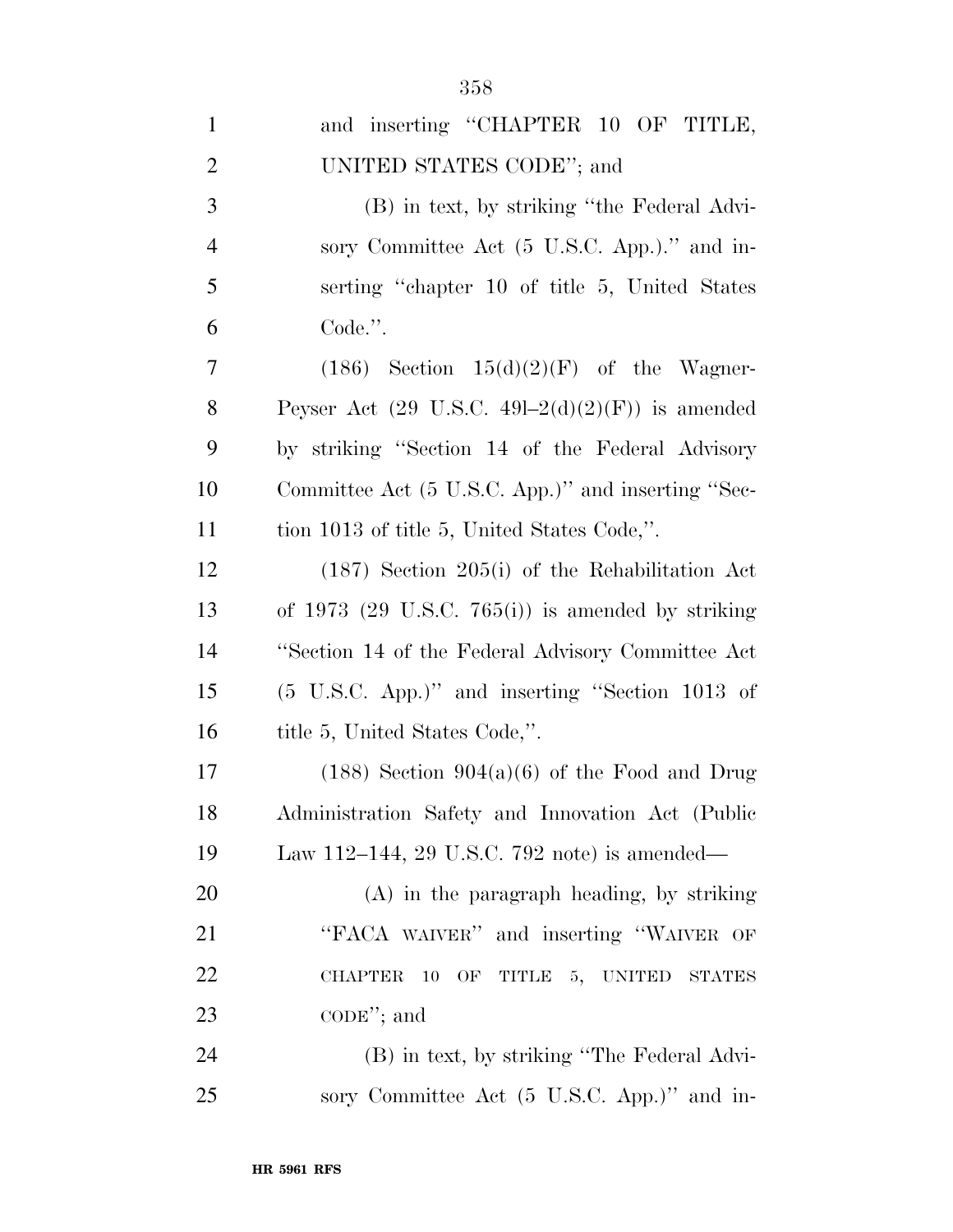| $\mathbf{1}$   | serting "Chapter 10 of title 5, United States"          |
|----------------|---------------------------------------------------------|
| $\overline{2}$ | Code,".                                                 |
| 3              | $(189)$ Section $512(e)$ of the Employee Retire-        |
| $\overline{4}$ | ment Income Security Act of 1974 (29 U.S.C.             |
| 5              | $1142(e)$ ) is amended by striking "Section 14(a) of    |
| 6              | the Federal Advisory Committee Act (relating to ter-    |
| 7              | mination)" and inserting "Section $1013(a)$ of title 5, |
| 8              | United States Code (relating to termination),".         |
| 9              | $(190)$ Section $517(f)(3)$ of the Employee Retire-     |
| 10             | ment Income Security Act of 1974 (29 U.S.C.             |
| 11             | $1147(f)(3)$ is amended—                                |
| 12             | $(A)$ in the paragraph heading, by striking             |
| 13             | "FACA" and inserting "CHAPTER 10 OF TITLE               |
| 14             | 5, UNITED STATES CODE"; and                             |
| 15             | (B) in text, by striking "the Federal Advi-             |
| 16             | sory Committee Act (5 U.S.C. App.)" and in-             |
| 17             | serting "chapter 10 of title 5, United States"          |
| 18             | $Code,$ ".                                              |
| 19             | $(191)$ Section $4002(h)(8)$ of the Employee Re-        |
| 20             | tirement Income Security Act of 1974 (29 U.S.C.         |
| 21             | $1302(h)(8)$ ) is amended by striking "The Federal      |
| 22             | Advisory Committee Act" and inserting "Chapter 10       |
| 23             | of title 5, United States Code,".                       |
| 24             | $(192)$ Section $166(i)(4)(G)$ of the Workforce In-     |
| 25             | Opportunity Act<br>U.S.C.<br>novation<br>and<br>(29     |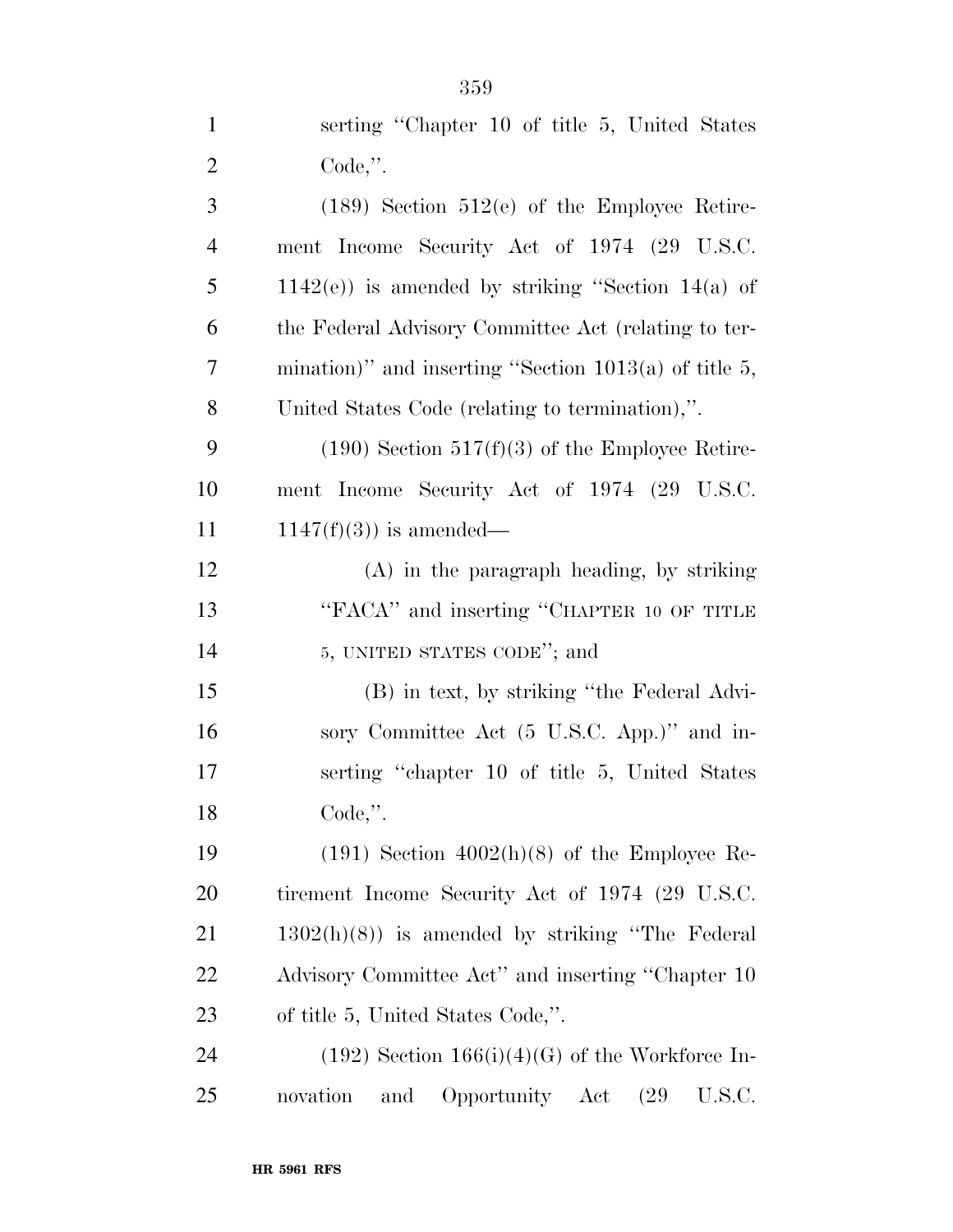| $\mathbf{1}$   | $3221(i)(4)(G)$ is amended by striking "Section 14         |
|----------------|------------------------------------------------------------|
| $\overline{2}$ | of the Federal Advisory Committee Act (5 U.S.C.            |
| 3              | App.)" and inserting "Section 1013 of title 5,             |
| $\overline{4}$ | United States Code,".                                      |
| 5              | $(193)$ Section 9(f) of the Mining and Mineral             |
| 6              | Resources Institutes Act $(30 \text{ U.S.C. } 1229(f))$ is |
| 7              | amended by striking "Section 10 of the Federal Ad-         |
| 8              | visory Committee Act (5 U.S.C. App.)" and insert-          |
| 9              | ing "Section 1009 of title 5, United States Code,".        |
| 10             | $(194)$ Section 624(d) of the Treasury and Gen-            |
| 11             | eral Government Appropriations Act, 2001 (Public           |
| 12             | Law 106-554, 31 U.S.C. 1105 note) is amended by            |
| 13             | striking "the Federal Advisory Committee Act (5)           |
| 14             | U.S.C. App.)." and inserting "chapter 10 of title 5,       |
| 15             | United States Code.".                                      |
| 16             | $(195)$ Section $202(c)(2)$ of the Government Se-          |
| 17             | curities Act Amendments of 1993 (Public Law 103–           |
| 18             | 202, 31 U.S.C. 3121 note) is amended by striking           |
| 19             | "section $10(c)$ of the Federal Advisory Committee         |
| 20             | Act" and inserting "section $1009(e)$ of title 5,          |
| 21             | United States Code,".                                      |
| 22             | $(196)$ Section 5135(h) of title 31, United States         |
| 23             | Code, is amended—                                          |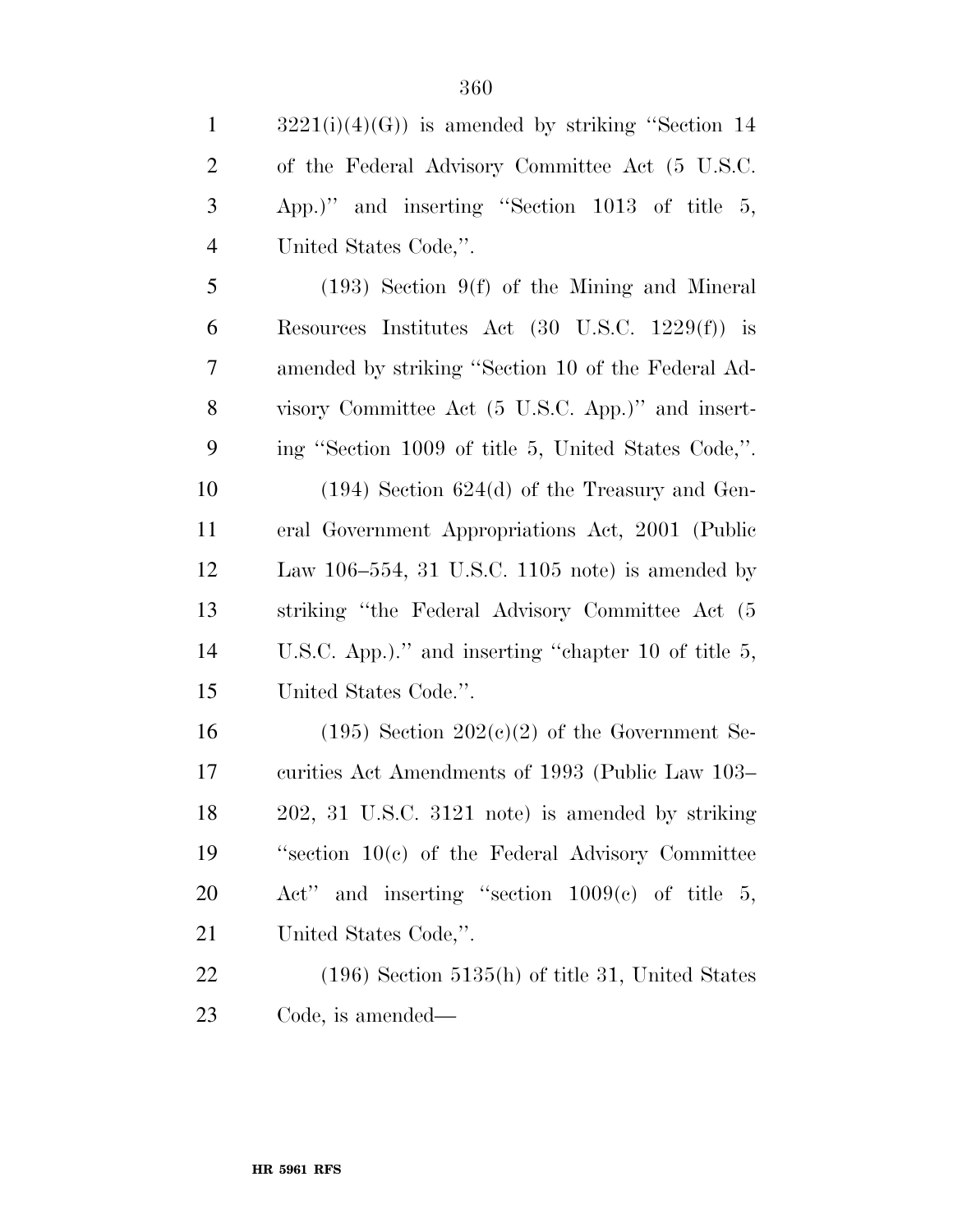| $\mathbf{1}$   | $(A)$ in the subsection heading, by striking            |
|----------------|---------------------------------------------------------|
| $\overline{2}$ | "FEDERAL ADVISORY COMMITTEE ACT" and                    |
| 3              | inserting "CHAPTER 10 OF TITLE 5"; and                  |
| $\overline{4}$ | (B) in text, by striking "the Federal Advi-             |
| 5              | sory Committee Act" and inserting "chapter 10           |
| 6              | of title $5$ ".                                         |
| 7              | $(197)$ Section $1564(c)$ of the Annunzio-Wylie         |
| 8              | Anti-Money Laundering Act (Public Law 102–550,          |
| 9              | $31$ U.S.C. $5311$ note) is amended—                    |
| 10             | $(A)$ in the subsection heading, by striking            |
| 11             | "FEDERAL ADVISORY COMMITTEE ACT" and                    |
| 12             | inserting "CHAPTER 10 OF TITLE 5, UNITED                |
| 13             | STATES CODE"; and                                       |
| 14             | (B) in text, by striking "The Federal Advi-             |
| 15             | sory Committee Act" and inserting "Chapter              |
| 16             | 10 of title 5, United States Code,".                    |
| 17             | $(198)$ Section $8(f)(9)$ of the National Dam           |
| 18             | Safety Program Act $(33 \text{ U.S.C. } 467f(f)(9))$ is |
| 19             | amended—                                                |
| 20             | (A) in the paragraph heading, by striking               |
| 21             | "FEDERAL ADVISORY COMMITTEE ACT" and in-                |
| 22             | serting "CHAPTER 10 OF TITLE 5, UNITED                  |
| 23             | STATES CODE"; and                                       |
| 24             | (B) in text, by striking "The Federal Advi-             |
| 25             | sory Committee Act (5 U.S.C. App.)" and in-             |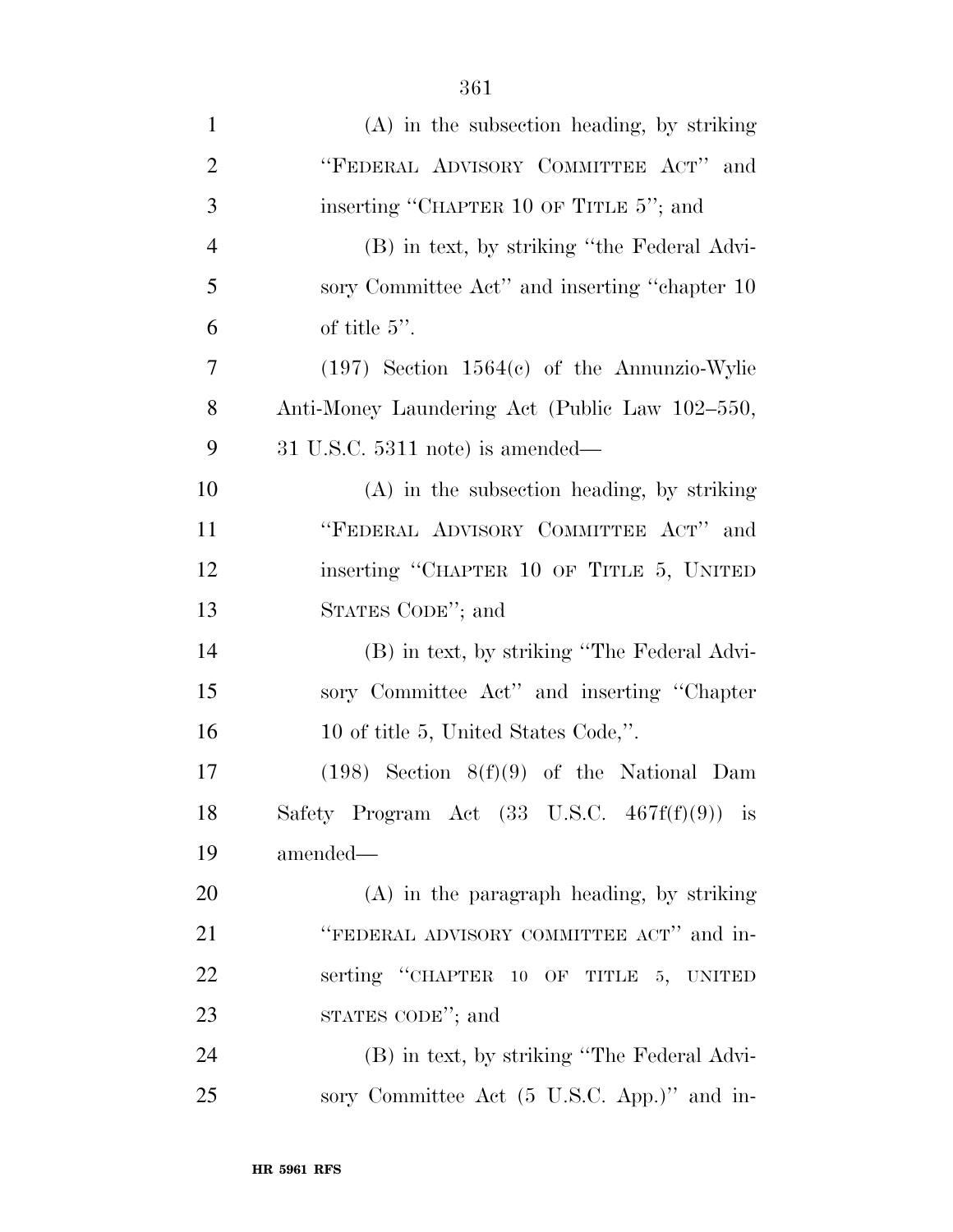| $\mathbf{1}$   | serting "Chapter 10 of title 5, United States"                   |
|----------------|------------------------------------------------------------------|
| $\overline{2}$ | $Code,$ ".                                                       |
| 3              | $(199)$ Section $8004(g)(2)(D)$ of the Water Re-                 |
| $\overline{4}$ | sources Development Act of 2007 (Public Law 110–                 |
| 5              | 114, 33 U.S.C. $652$ note) is amended—                           |
| 6              | $(A)$ in the subparagraph heading, by strik-                     |
| 7              | ing "FEDERAL ADVISORY COMMITTEE ACT" and                         |
| 8              | inserting "CHAPTER 10 OF TITLE 5, UNITED                         |
| 9              | STATES CODE"; and                                                |
| 10             | (B) in text, by striking "the Federal Advi-                      |
| 11             | sory Committee Act (5 U.S.C. App.)." and in-                     |
| 12             | serting "chapter 10 of title 5, United States"                   |
| 13             | Code.".                                                          |
| 14             | $(200)$ Section 3(a) of the Oceans Act of 2000                   |
| 15             | (Public Law 106–256, 33 U.S.C. 857–19 note) is                   |
| 16             | amended by striking "The Federal Advisory Com-                   |
| 17             | mittee Act $(5 \text{ U.S.C. App.})$ , except for sections 3, 7, |
| 18             | and $12$ ," and inserting "Chapter 10 of title 5,                |
| 19             | United States Code, except for sections 1001, 1006,              |
| 20             | and 1011,".                                                      |
| 21             | $(201)$ Section 311(t)(2)(C)(viii) of the Federal                |
| 22             | Pollution<br>Control Act (33 U.S.C.<br>Water                     |
| 23             | $1321(t)(2)(C)(viii)$ is amended—                                |
| 24             | (A) in the clause heading, by striking                           |
| 25             | "FEDERAL ADVISORY COMMITTEE ACT" and in-                         |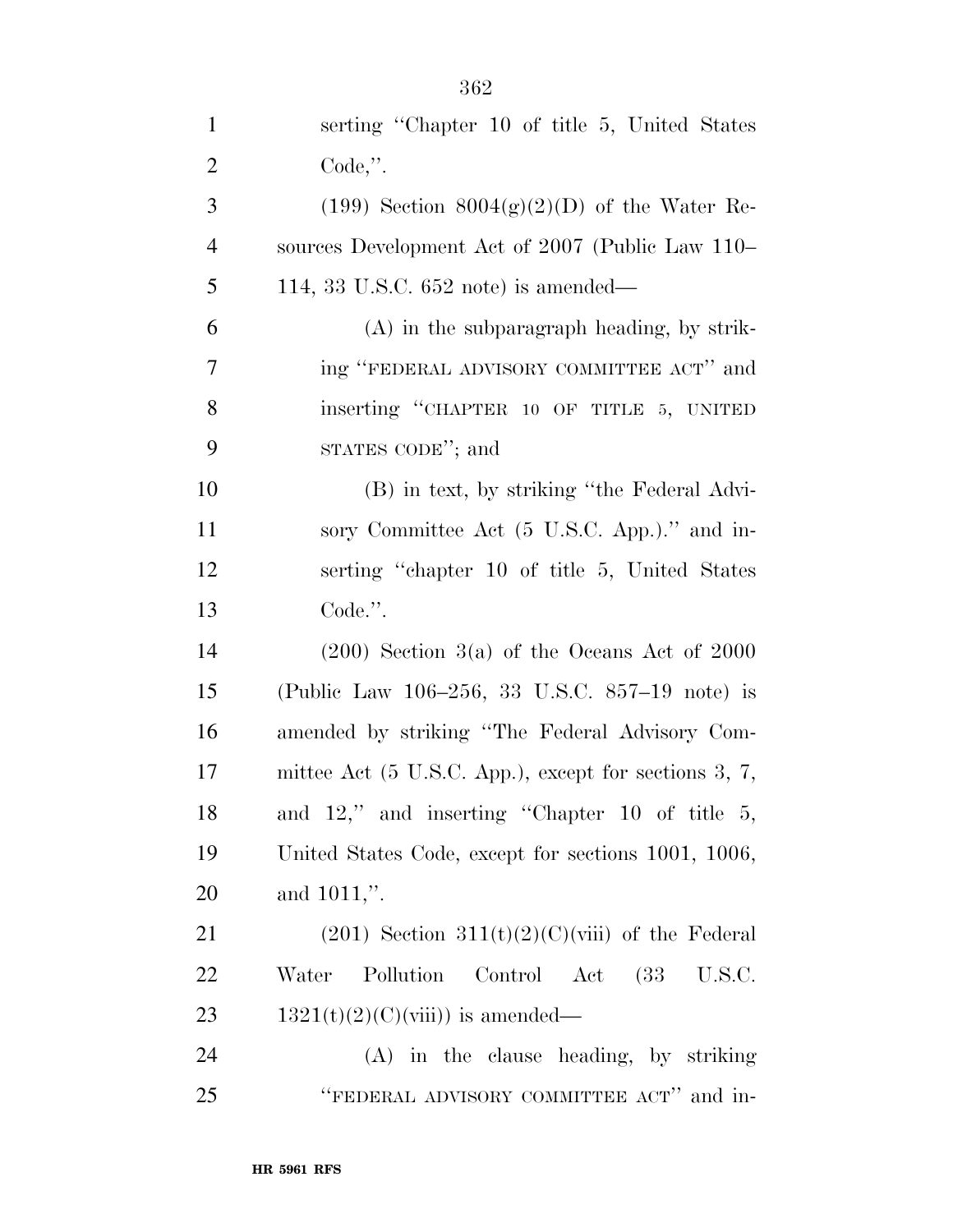| $\mathbf{1}$   | serting "CHAPTER 10 OF TITLE 5, UNITED              |
|----------------|-----------------------------------------------------|
| $\overline{2}$ | STATES CODE"; and                                   |
| 3              | (B) in text, by striking "the Federal Advi-         |
| $\overline{4}$ | sory Committee Act (5 U.S.C. App.)." and in-        |
| 5              | serting "chapter 10 of title 5, United States"      |
| 6              | Code.".                                             |
| 7              | $(202)$ Section 302(f) of the Water Resources       |
| 8              | Development Act of $1986$ (33 U.S.C. 2251(f)) is    |
| 9              | amended—                                            |
| 10             | $(A)$ in paragraph $(1)$ by striking "the Fed-      |
| 11             | eral Advisory Committee Act (5 U.S.C. App.),        |
| 12             | other than section 14," and inserting "chapter"     |
| 13             | 10 of title 5, United States Code, other than       |
| 14             | section $1013$ ,"; and                              |
| 15             | $(B)$ in paragraph $(2)$ , by striking "the         |
| 16             | Federal Advisory Committee Act (5 U.S.C.            |
| 17             | App.)," and inserting "chapter 10 of title $5$ ,    |
| 18             | United States Code,".                               |
| 19             | $(203)$ Section $2034(j)$ of the Water Resources    |
| 20             | Development Act of $2007$ (33 U.S.C. $2343(j)$ ) is |
| 21             | amended—                                            |
| 22             | $(A)$ in the subsection heading, by striking        |
| 23             | "FACA" and inserting "CHAPTER 10 OF TITLE           |
| 24             | 5, UNITED STATES CODE"; and                         |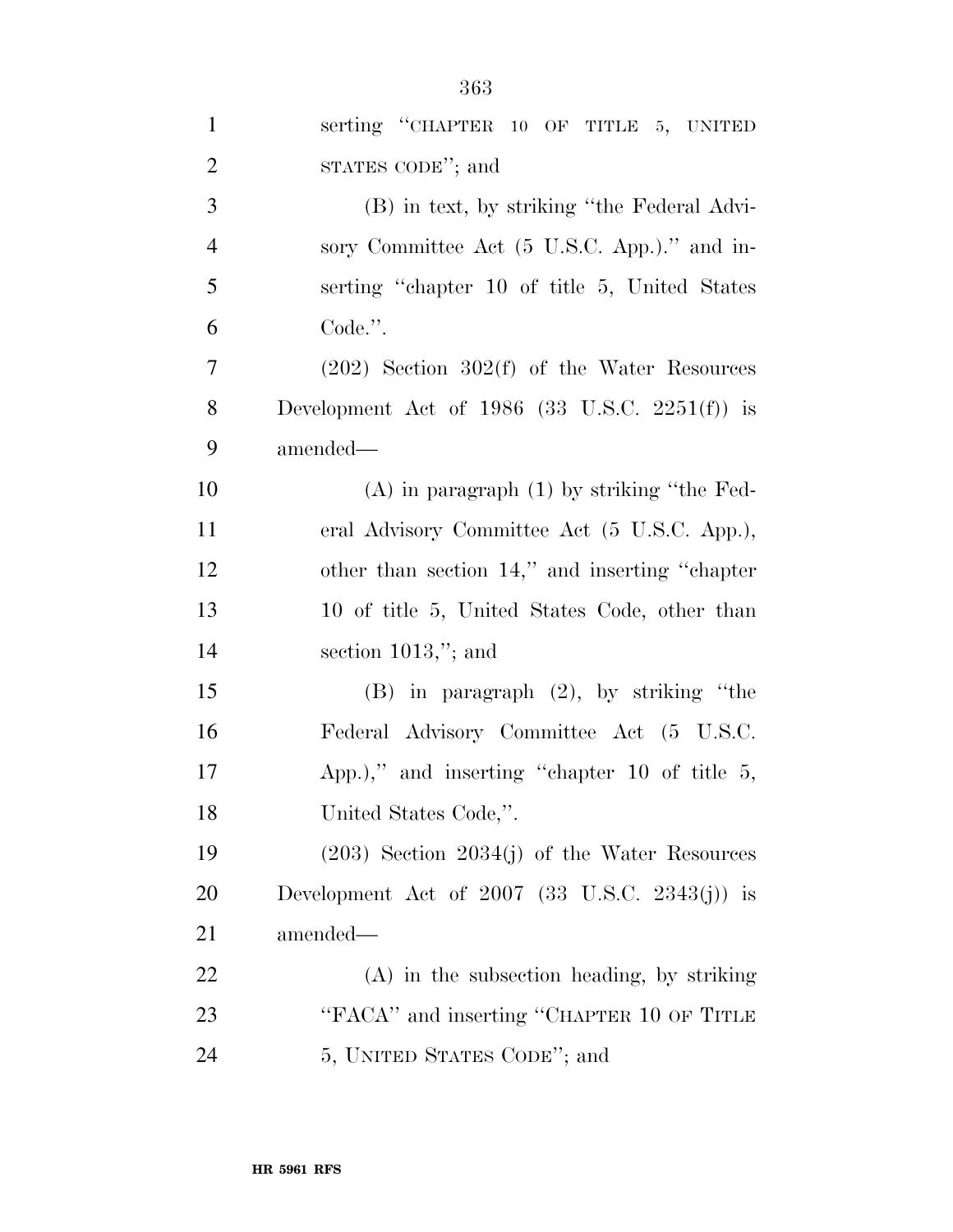| $\mathbf{1}$   | (B) in text, by striking "The Federal Advi-             |
|----------------|---------------------------------------------------------|
| $\overline{2}$ | sory Committee Act (5 U.S.C. App.)" and in-             |
| 3              | serting "Chapter 10 of title 5, United States           |
| $\overline{4}$ | $Code,$ ".                                              |
| 5              | $(204)$ Section $2035(g)$ of the Water Resources        |
| 6              | Development Act of $2007$ (33 U.S.C. $2344(g)$ ) is     |
| 7              | amended—                                                |
| $8\,$          | (A) in the subsection heading, by striking              |
| 9              | "FACA" and inserting "CHAPTER 10 OF TITLE               |
| 10             | 5, UNITED STATES CODE"; and                             |
| 11             | (B) in text, by striking "The Federal Advi-             |
| 12             | sory Committee Act (5 U.S.C. App.)" and in-             |
| 13             | serting "Chapter 10 of title 5, United States           |
| 14             | $Code,$ ".                                              |
| 15             | $(205)$ Section $5008(c)$ of the Oil Pollution Act      |
| 16             | of 1990 (33 U.S.C. $2738(c)$ ) is amended by striking   |
| 17             | "The Federal Advisory Committee Act (5 U.S.C.           |
| 18             | App. 2)" and inserting "Chapter 10 of title $5$ ,       |
| 19             | United States Code,".                                   |
| 20             | $(206)$ Section 903(b) of the Oceans and Human          |
| 21             | Health Act $(33 \text{ U.S.C. } 3102(b))$ is amended by |
| 22             | striking "The Federal Advisory Committee Act (5)        |
| 23             | U.S.C. App.)" and inserting "Chapter 10 of title 5,     |
| 24             | United States Code,".                                   |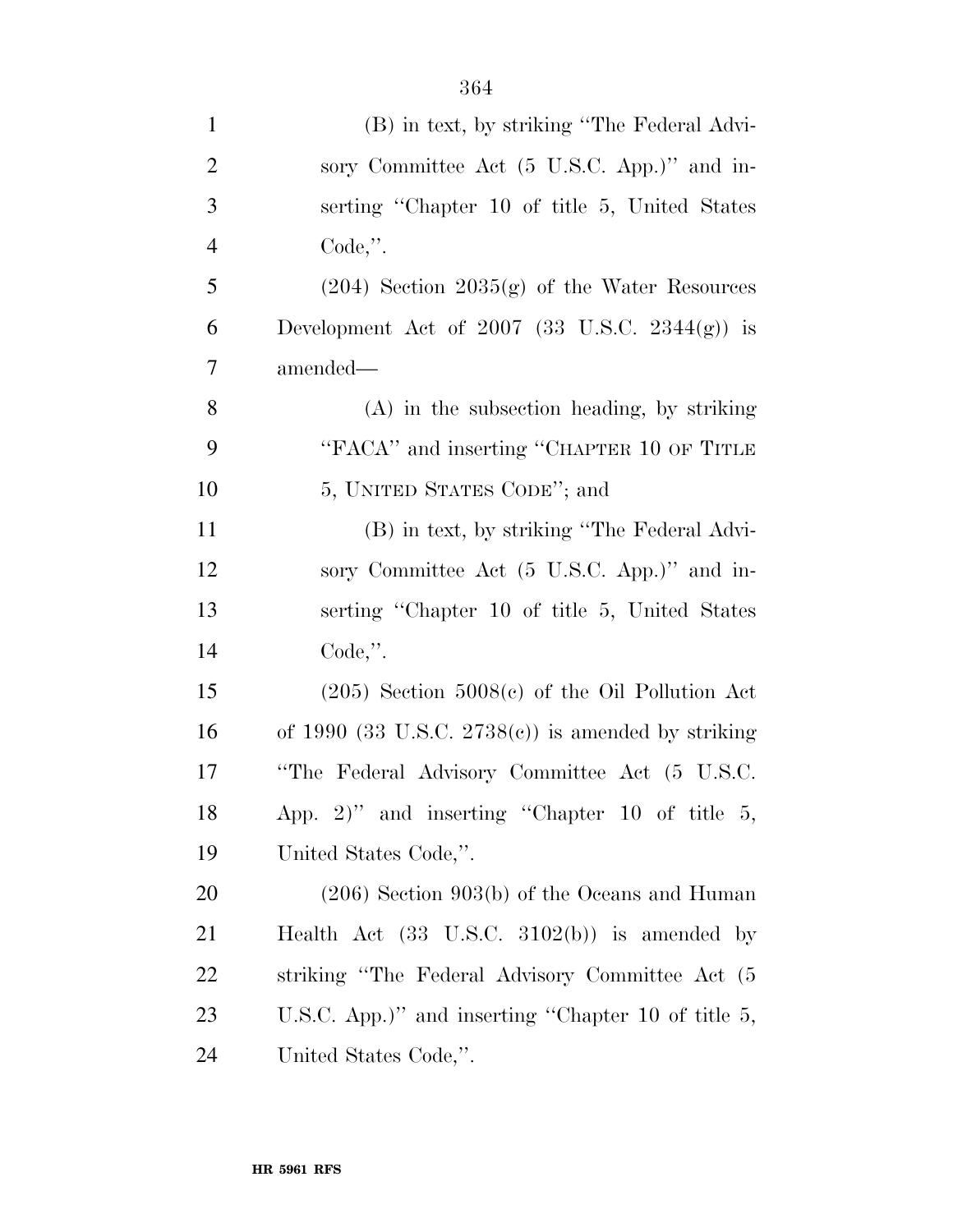| $\mathbf{1}$   | $(207)$ Section 9003(h) of the National Levee               |
|----------------|-------------------------------------------------------------|
| $\overline{2}$ | Safety Act of $2007$ (33 U.S.C. 3302(h)) is amend-          |
| 3              | $ed$ —                                                      |
| $\overline{4}$ | $(A)$ in the subsection heading, by striking                |
| 5              | "FEDERAL ADVISORY COMMITTEE ACT" and                        |
| 6              | inserting "CHAPTER 10 OF TITLE 5, UNITED                    |
| 7              | STATES CODE"; and                                           |
| 8              | (B) in text, by striking "The Federal Advi-                 |
| 9              | sory Committee Act (5 U.S.C. App.)" and in-                 |
| 10             | serting "Chapter 10 of title 5, United States               |
| 11             | Code,".                                                     |
| 12             | $(208)$ Section 12005(b) of the Omnibus Public              |
| 13             | Land Management Act of $2009$ (33 U.S.C. 3405(b))           |
| 14             | is amended—                                                 |
| 15             | $(A)$ in the subsection heading, by striking                |
| 16             | "FEDERAL ADVISORY COMMITTEE ACT" and                        |
| 17             | inserting "CHAPTER 10 OF TITLE 5, UNITED                    |
| 18             | STATES CODE"; and                                           |
| 19             | (B) in text, by striking "Section 14 of the                 |
| <b>20</b>      | Federal Advisory Committee Act (5 U.S.C.                    |
| 21             | App.)" and inserting "Section $1013$ of title 5,            |
| 22             | United States Code,".                                       |
| 23             | $(209)$ Section 12304(d)(4)(E) of the Integrated            |
| 24             | Coastal and Ocean Observation System Act of 2009            |
| 25             | $(33 \text{ U.S.C. } 3603(d)(4)(E))$ is amended by striking |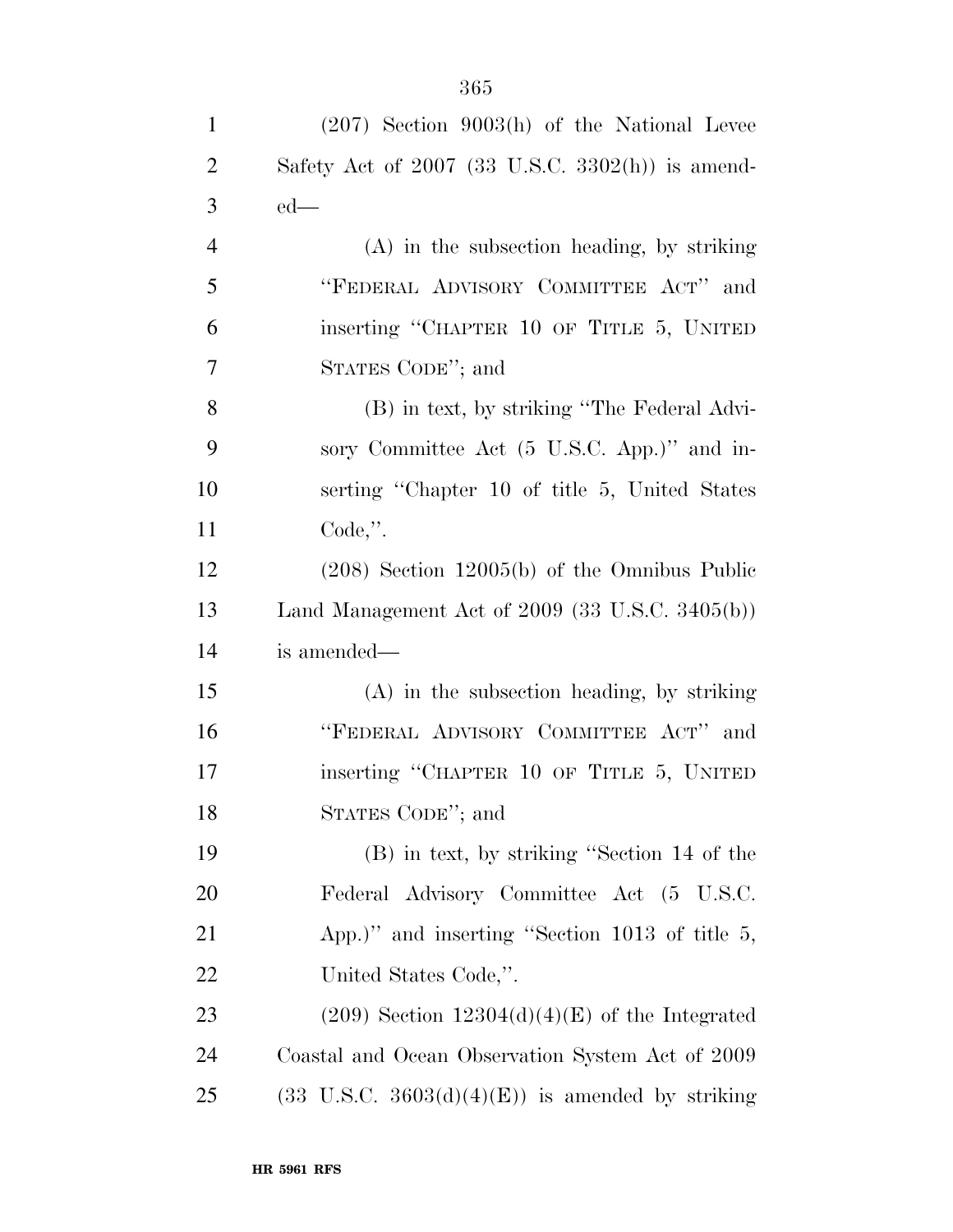| $\mathbf{1}$   | "Section 14 of the Federal Advisory Committee Act          |
|----------------|------------------------------------------------------------|
| $\overline{2}$ | $(5 \text{ U.S.C. App.})$ " and inserting "Section 1013 of |
| 3              | title 5, United States Code,".                             |
| 4              | $(210)$ Section 807(e) of the Omnibus Crime                |
| 5              | Control and Safe Streets Act of 1968 (34 U.S.C.            |
| 6              | $10226(e)$ ) is amended by striking "the Federal Advi-     |
| 7              | sory Committee Act (5 U.S.C. App.)." and inserting         |
| 8              | "chapter 10 of title 5, United States Code.".              |
| 9              | $(211)$ Section $210303(b)(2)$ of the DNA Identi-          |
| 10             | fication Act of 1994 (34 U.S.C. 12591(b)(2)) is            |
| 11             | amended by striking "Section 14 of the Federal Ad-         |
| 12             | visory Committee Act (5 U.S.C. App.)" and insert-          |
| 13             | ing "Section 1013 of title 5, United States Code,".        |
| 14             | $(212)$ Section 7(n) of the Prison Rape Elimi-             |
| 15             | nation Act of $2003$ (34 U.S.C. $30306(n)$ ) is amend-     |
| 16             | ed by striking "the Federal Advisory Committee"            |
| 17             | Act." and inserting "chapter 10 of title 5, United         |
| 18             | States Code.".                                             |
| 19             | $(213)$ Section $215(d)$ of the National Crime             |
| 20             | Prevention and Privacy Compact Act of 1998 (34             |
| 21             | U.S.C. $40314(d)$ is amended—                              |
| 22             | $(A)$ in the subsection heading, by striking               |
| 23             | "FEDERAL ADVISORY COMMITTEE ACT" and                       |
| 24             | inserting "CHAPTER 10 OF TITLE 5, UNITED                   |
| 25             | STATES CODE"; and                                          |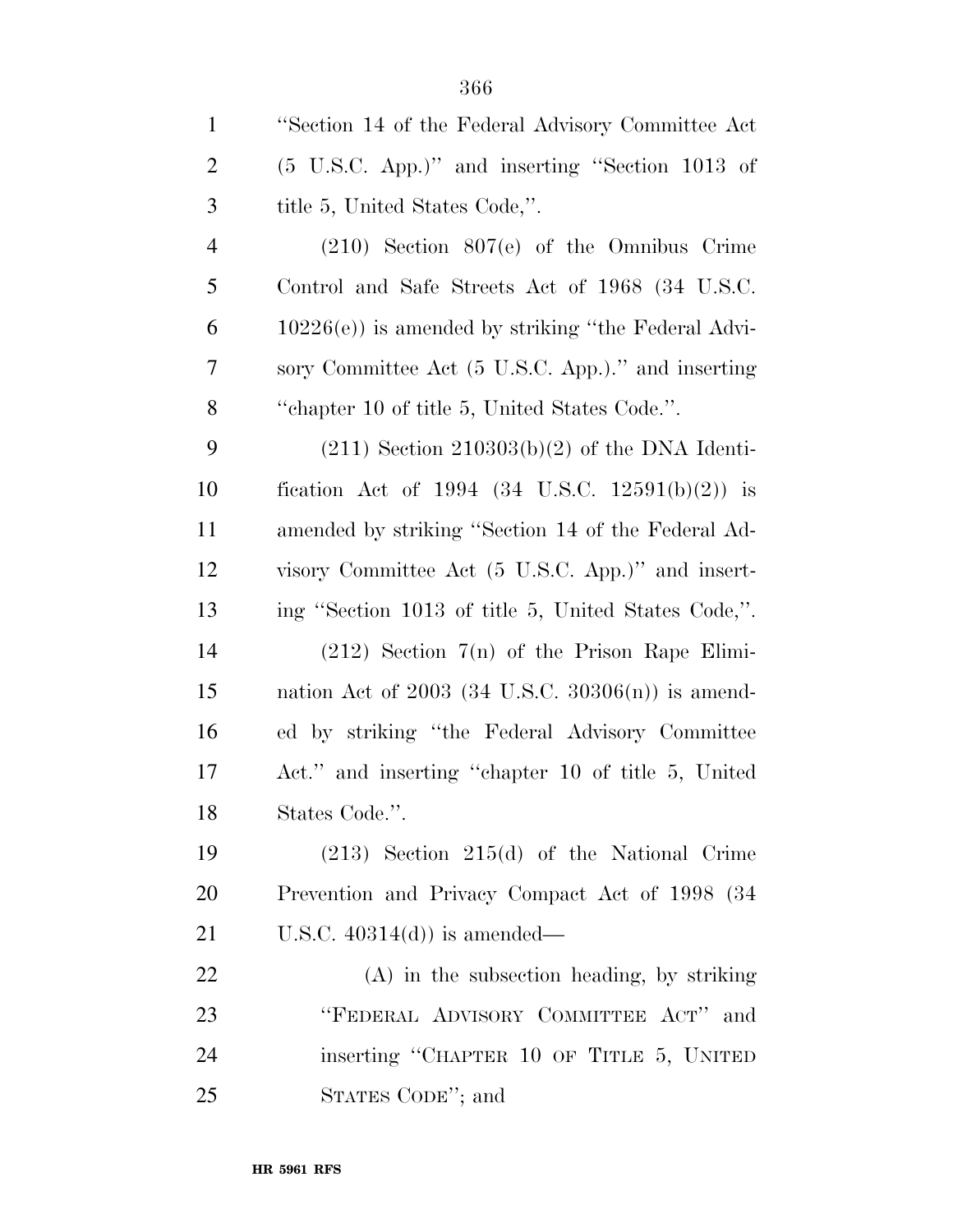| $\mathbf{1}$   | (B) in text, by striking "the Federal Advi-         |
|----------------|-----------------------------------------------------|
| $\overline{2}$ | sory Committee Act (5 U.S.C. App.)." and in-        |
| 3              | serting "chapter 10 of title 5, United States"      |
| $\overline{4}$ | Code.".                                             |
| 5              | $(214)$ Section 217 [Article VIII(a) of the Na-     |
| 6              | tional Crime Prevention and Privacy Compact of      |
| 7              | the National Crime Prevention and Privacy Compact   |
| $8\phantom{1}$ | Act of 1998 (34 U.S.C. 40316) is amended by strik-  |
| 9              | ing "the Federal Advisory Committee Act (5 U.S.C.   |
| 10             | App.)" and inserting "chapter 10 of title 5, United |
| 11             | States Code,".                                      |
| 12             | $(215)$ Section 5(h) of title 35, United States     |
| 13             | Code, is amended—                                   |
| 14             | (A) in the subsection heading, by striking          |
| 15             | "FEDERAL ADVISORY COMMITTEE ACT" and                |
| 16             | inserting "CHAPTER 10 OF TITLE 5"; and              |
| 17             | (B) in text, by striking "The Federal Advi-         |
| 18             | sory Committee Act (5 U.S.C. App.)" and in-         |
| 19             | serting "Chapter 10 of title 5".                    |
| 20             | $(216)$ Section $8(b)$ of the World War I Centen-   |
| 21             | nial Commission Act (Public Law 112–272, 36         |
| 22             | U.S.C. note prec. $101$ ) is amended—               |
| 23             | (A) in the subsection heading, by striking          |
|                |                                                     |

''FEDERAL ADVISORY COMMITTEE ACT'' and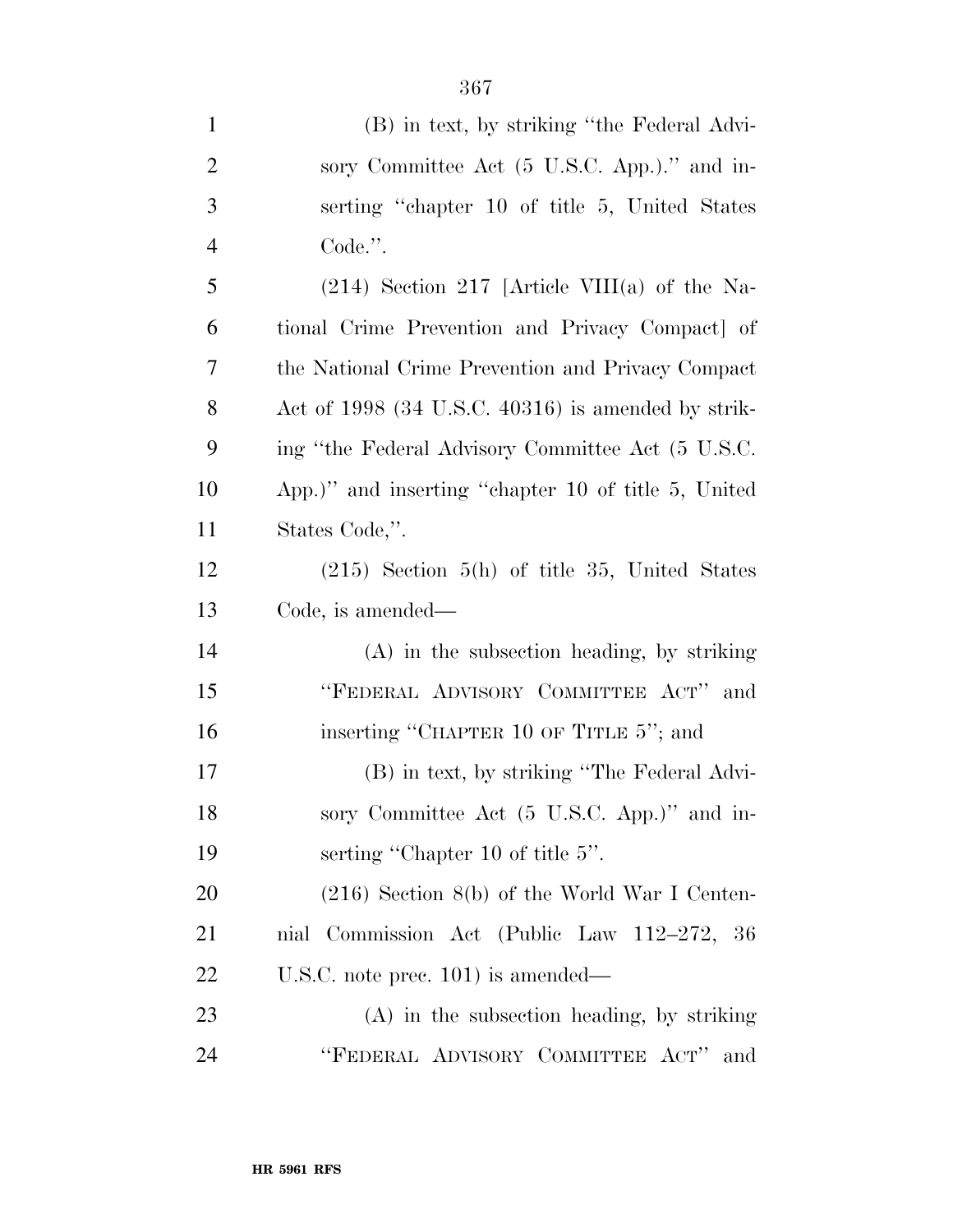| $\mathbf{1}$   | inserting "CHAPTER 10 OF TITLE 5, UNITED          |
|----------------|---------------------------------------------------|
| $\overline{2}$ | STATES CODE";                                     |
| 3              | $(B)$ in paragraph $(1)$ , by striking "the       |
| $\overline{4}$ | Federal Advisory Committee Act (5 U.S.C.          |
| 5              | App.)" and inserting "chapter 10 of title $5$ ,   |
| 6              | United States Code,"; and                         |
| 7              | $(C)$ in paragraph $(2)$ , by striking "Section"  |
| 8              | $14(a)(2)$ of such Act" and inserting "Section"   |
| 9              | $1013(a)$ of title 5, United States Code,".       |
| 10             | $(217)$ Section 545(d) of title 38, United States |
| 11             | Code, is amended—                                 |
| 12             | $(A)$ in paragraph $(1)$ , by striking "the       |
| 13             | Federal Advisory Committee Act (5 U.S.C.          |
| 14             | App.)" and inserting "chapter 10 of title $5$ ";  |
| 15             | and                                               |
| 16             | $(B)$ in paragraph $(2)$ , by striking "Section"  |
| 17             | 14 of such Act" and inserting "Section 1013 of    |
| 18             | title 5".                                         |
| 19             | $(218)$ Section 546(f) of title 38, United States |
| 20             | Code, is amended—                                 |
| 21             | $(A)$ in the subsection heading, by striking      |
| 22             | "FEDERAL ADVISORY COMMITTEE ACT"<br>and           |
| 23             | inserting "CHAPTER 10 OF TITLE 5";                |
| 24             | $(B)$ in paragraph $(1)$ , by striking "the       |
| 25             | Federal Advisory Committee Act (5 U.S.C.          |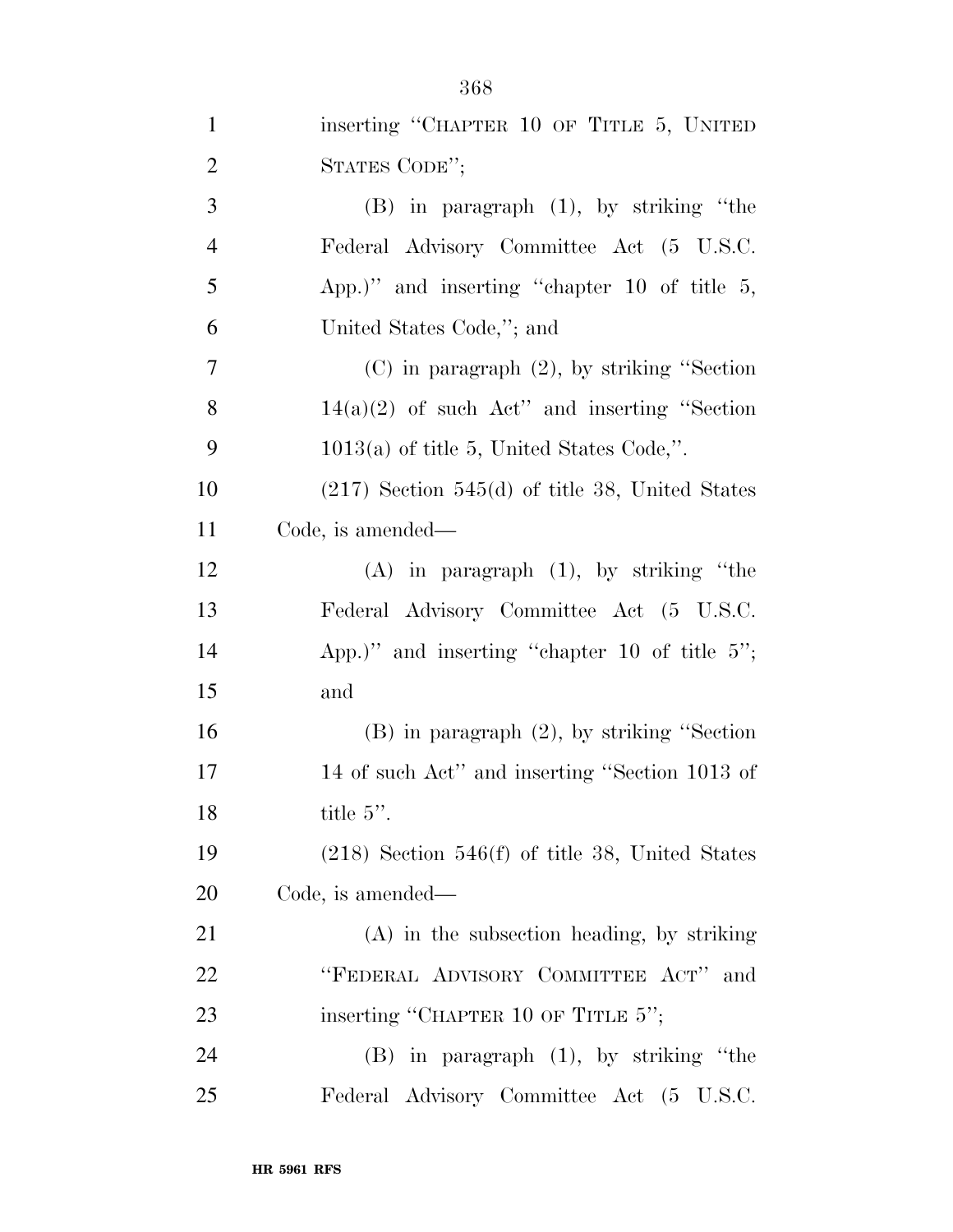| $\mathbf{1}$   | App.)" and inserting "chapter 10 of title $5$ ";      |
|----------------|-------------------------------------------------------|
| $\overline{2}$ | and                                                   |
| 3              | $(C)$ in paragraph $(2)$ , by striking "Section"      |
| $\overline{4}$ | 14 of such Act" and inserting "Section 1013 of        |
| 5              | title $5$ ".                                          |
| 6              | $(219)$ Section $7314(d)(4)$ of title 38, United      |
| 7              | States Code, is amended by striking "the Federal"     |
| 8              | Advisory Committee Act." and inserting "chapter 10    |
| 9              | of title $5$ .".                                      |
| 10             | $(220)$ Section $7320(e)(4)$ of title 38, United      |
| 11             | States Code, is amended by striking "the Federal"     |
| 12             | Advisory Committee Act (5 U.S.C. App.)." and in-      |
| 13             | serting "chapter 10 of title 5.".                     |
| 14             | $(221)$ Section $2(b)(4)$ of the Department of        |
| 15             | Veterans Affairs Emergency Preparedness Act of        |
| 16             | 2002 (Public Law 107–287, 38 U.S.C. 7325 note)        |
| 17             | is amended by striking "the Federal Advisory Com-     |
| 18             | mittee Act (5 U.S.C. App.)." and inserting "chapter   |
| 19             | 10 of title 5, United States Code.".                  |
| 20             | $(222)$ Section 303(a) of the Veterans Health         |
| 21             | Programs Improvement Act of 2004 (Public Law          |
| 22             | $108-422$ , 38 U.S.C. 7328 note) is amended by strik- |
| 23             | ing "the Federal Advisory Committee Act (5 U.S.C.     |
| 24             | App.)." and inserting "chapter 10 of title 5, United  |
| 25             | States Code.".                                        |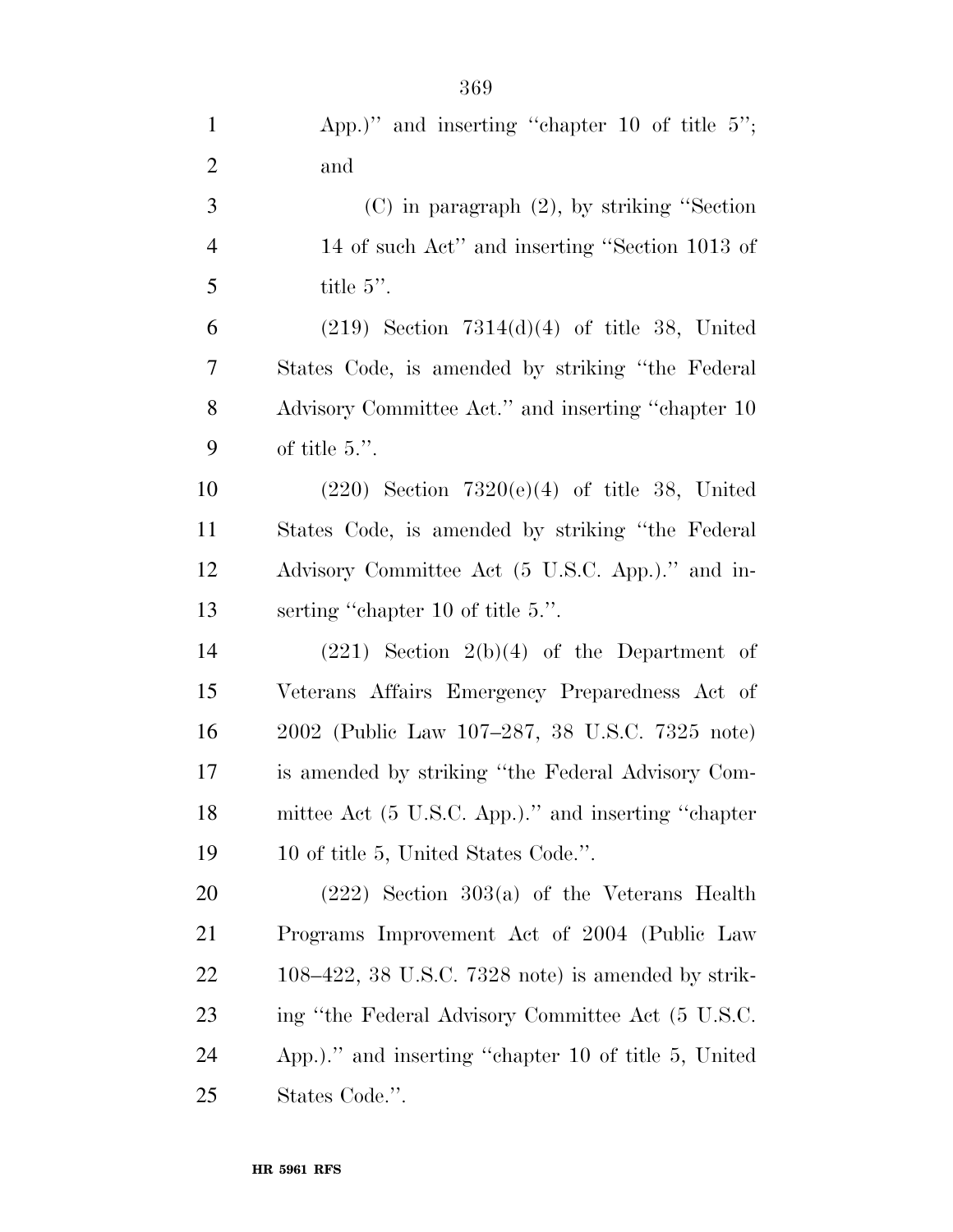| $\mathbf{1}$   | $(223)$ Section $7329(d)(4)$ of title 38, United              |
|----------------|---------------------------------------------------------------|
| $\overline{2}$ | States Code, is amended by striking "the Federal"             |
| 3              | Advisory Committee Act." and inserting "chapter 10            |
| $\overline{4}$ | of title $5$ .".                                              |
| 5              | $(224)$ Section $7330(d)(4)$ of title 38, United              |
| 6              | States Code, is amended by striking "the Federal"             |
| 7              | Advisory Committee Act." and inserting "chapter 10            |
| $8\,$          | of title $5$ .".                                              |
| 9              | $(225)$ Section $7330A(c)(5)$ of title 38, United             |
| 10             | States Code, is amended by striking "the Federal"             |
| 11             | Advisory Committee Act." and inserting "chapter 10            |
| 12             | of title $5$ .".                                              |
| 13             | $(226)$ Section $407(b)(3)$ of title 39, United               |
| 14             | States Code, is amended by striking "the Federal"             |
| 15             | Advisory Committee Act)" and inserting "chapter               |
| 16             | 10 of title $5$ ".                                            |
| 17             | $(227)$ Section $217(d)$ of the Public Health Serv-           |
| 18             | ice Act $(42 \text{ U.S.C. } 218(d))$ is amended by striking  |
| 19             | "Section 14(a) of the Federal Advisory Committee              |
| <b>20</b>      | Act" and inserting "Section $1013(a)$ of title 5,             |
| 21             | United States Code,".                                         |
| <u>22</u>      | $(228)$ Section 319L $(e)(2)$ of the Public Health            |
| 23             | Service Act $(42 \text{ U.S.C. } 247d - 7e(e)(2))$ is amended |
| 24             | by striking "section 14 of the Federal Advisory               |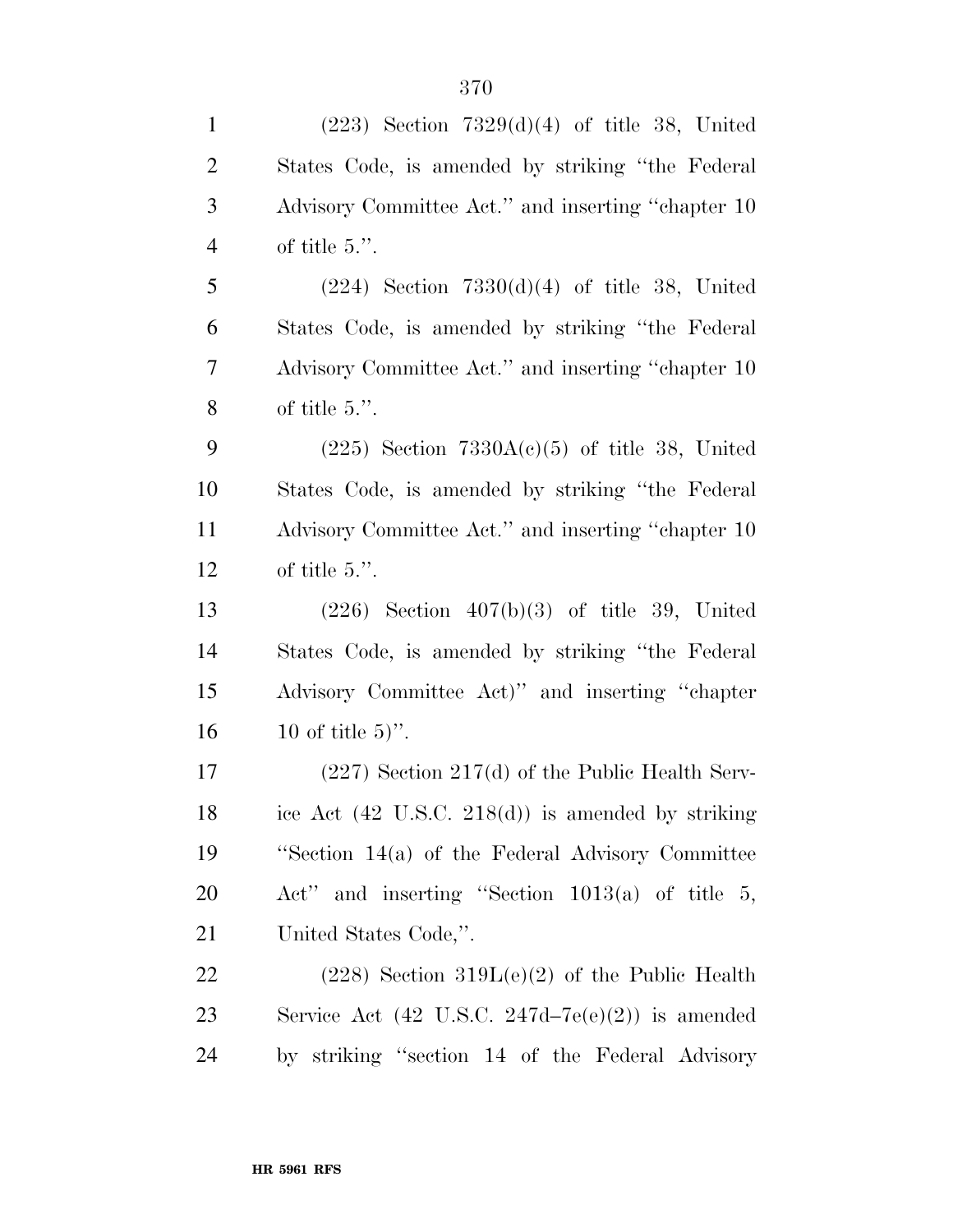| $\mathbf{1}$   | Committee Act," and inserting "section 1013 of title                               |
|----------------|------------------------------------------------------------------------------------|
| $\overline{2}$ | 5, United States Code,".                                                           |
| $\mathfrak{Z}$ | $(229)$ Section 337(c) of the Public Health Serv-                                  |
| $\overline{4}$ | ice Act $(42 \text{ U.S.C. } 254j(c))$ is amended by striking                      |
| 5              | "Section 14 of the Federal Advisory Committee Act"                                 |
| 6              | and inserting "Section 1013 of title 5, United States                              |
| 7              | $Code,$ ".                                                                         |
| 8              | $(230)$ Section 399U(e) of the Public Health                                       |
| 9              | Service Act $(42 \text{ U.S.C. } 280g-10(e))$ is amended by                        |
| 10             | striking "Appendix 2 of title 5, United States                                     |
| 11             | Code." and inserting "chapter 10 of title 5, United                                |
| 12             | States Code.".                                                                     |
| 13             | $(231)$ Section $402(b)$ (matter after last para-                                  |
| 14             | graph) of the Public Health Service Act (42 U.S.C.                                 |
| 15             | $282(b)$ (matter after last paragraph)) is amended by                              |
| 16             | striking "The Federal Advisory Committee Act" and                                  |
| 17             | inserting "Chapter 10 of title 5, United States                                    |
| 18             | $Code,$ ".                                                                         |
| 19             | $(232)$ Section $405(c)$ (matter after paragraph                                   |
| 20             | $(4)$ ) of the Public Health Service Act $(42 \text{ U.S.C.})$                     |
| 21             | $284(c)$ ) is amended by striking "The Federal Advi-                               |
| 22             | sory Committee Act" and inserting "Chapter 10 of                                   |
| 23             | title 5, United States Code,".                                                     |
| 24             | $(233)$ Section 14(d) of the Best Pharma-                                          |
| 25             | centricals for Children Act $(42 \text{ U.S.C. } 284 \text{m} - 1 \text{ (d)})$ is |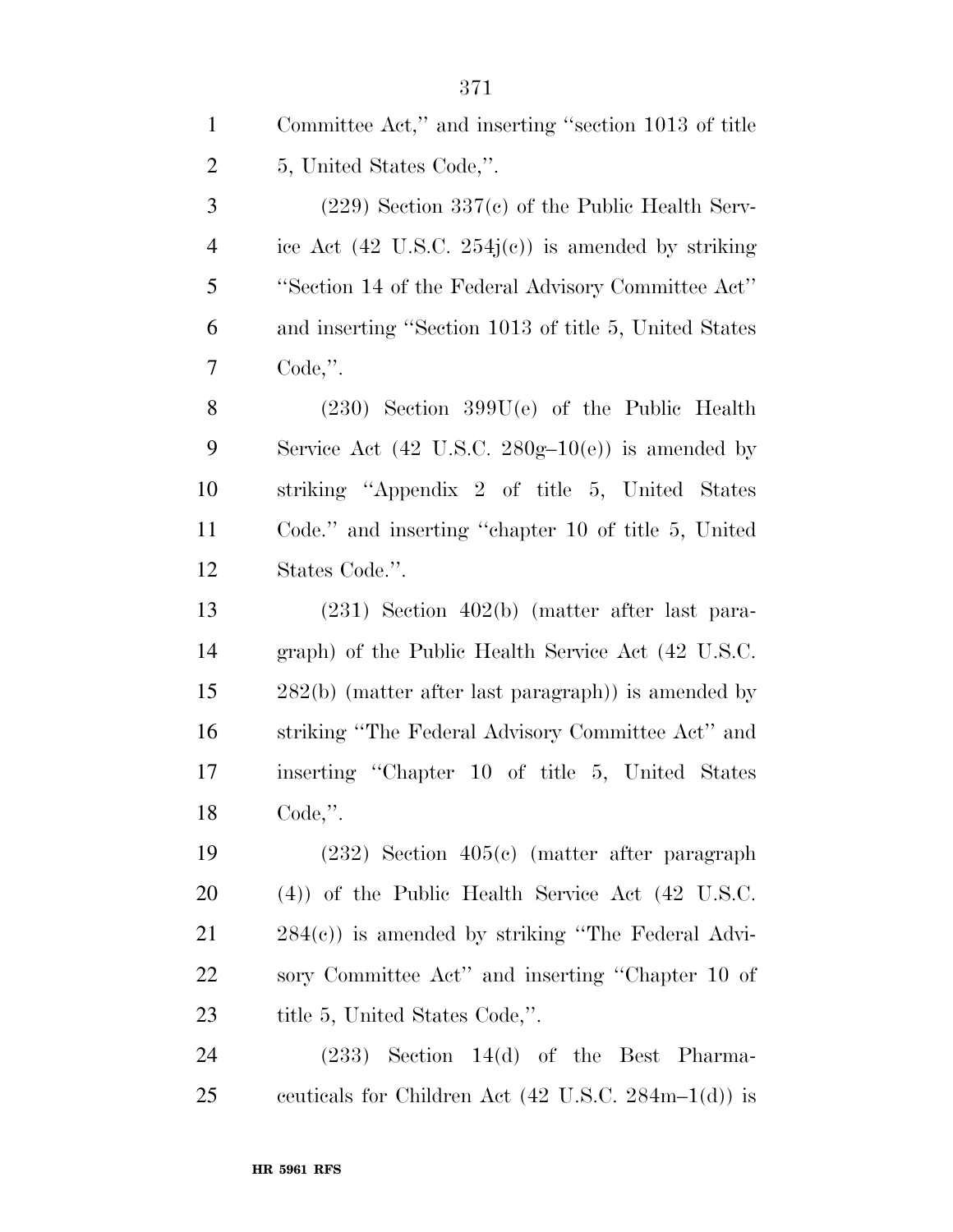| $\mathbf{1}$   | amended by striking "section 14 of the Federal Ad-                     |
|----------------|------------------------------------------------------------------------|
| $\overline{2}$ | visory Committee Act," and inserting "section 1013                     |
| 3              | of title 5, United States Code,".                                      |
| $\overline{4}$ | $(234)$ Section $452(c)(1)$ (matter after subpara-                     |
| 5              | graph $(F)$ of the Public Health Service Act $(42)$                    |
| 6              | U.S.C. $285g-4(c)(1)$ is amended by striking "The                      |
| 7              | Federal Advisory Committee Act" and inserting                          |
| 8              | "Chapter 10 of title 5, United States Code,".                          |
| 9              | $(235)$ Section 3(d)(1) of the ICCVAM Author-                          |
| 10             | ization Act of 2000 (42 U.S.C. 2851-3(d)(1)) is                        |
| 11             | amended by striking "the Federal Advisory Com-                         |
| 12             | mittee Act." and inserting "chapter 10 of title 5,                     |
| 13             | United States Code.".                                                  |
| 14             | $(236)$ Section 501(h) of the Public Health Serv-                      |
| 15             | ice Act $(42 \text{ U.S.C. } 290 \text{aa(h)})$ is amended by striking |
| 16             | "The Federal Advisory Committee Act" and insert-                       |
| $17\,$         | ing "Chapter 10 of title 5, United States Code,".                      |
| 18             | $(237)$ Section 749 $(g)$ of the Public Health Serv-                   |
| 19             | ice Act $(42 \text{ U.S.C. } 293l(g))$ is amended—                     |
| <b>20</b>      | (A) in the subsection heading, by striking                             |
| 21             | "FACA" and inserting "CHAPTER 10 OF TITLE                              |
| 22             | 5, UNITED STATES CODE"; and                                            |
| 23             | (B) in text, by striking "The Federal Advi-                            |
| 24             | sory Committee Act shall apply to the Advisory                         |
| 25             | Committee under this section only to the extent                        |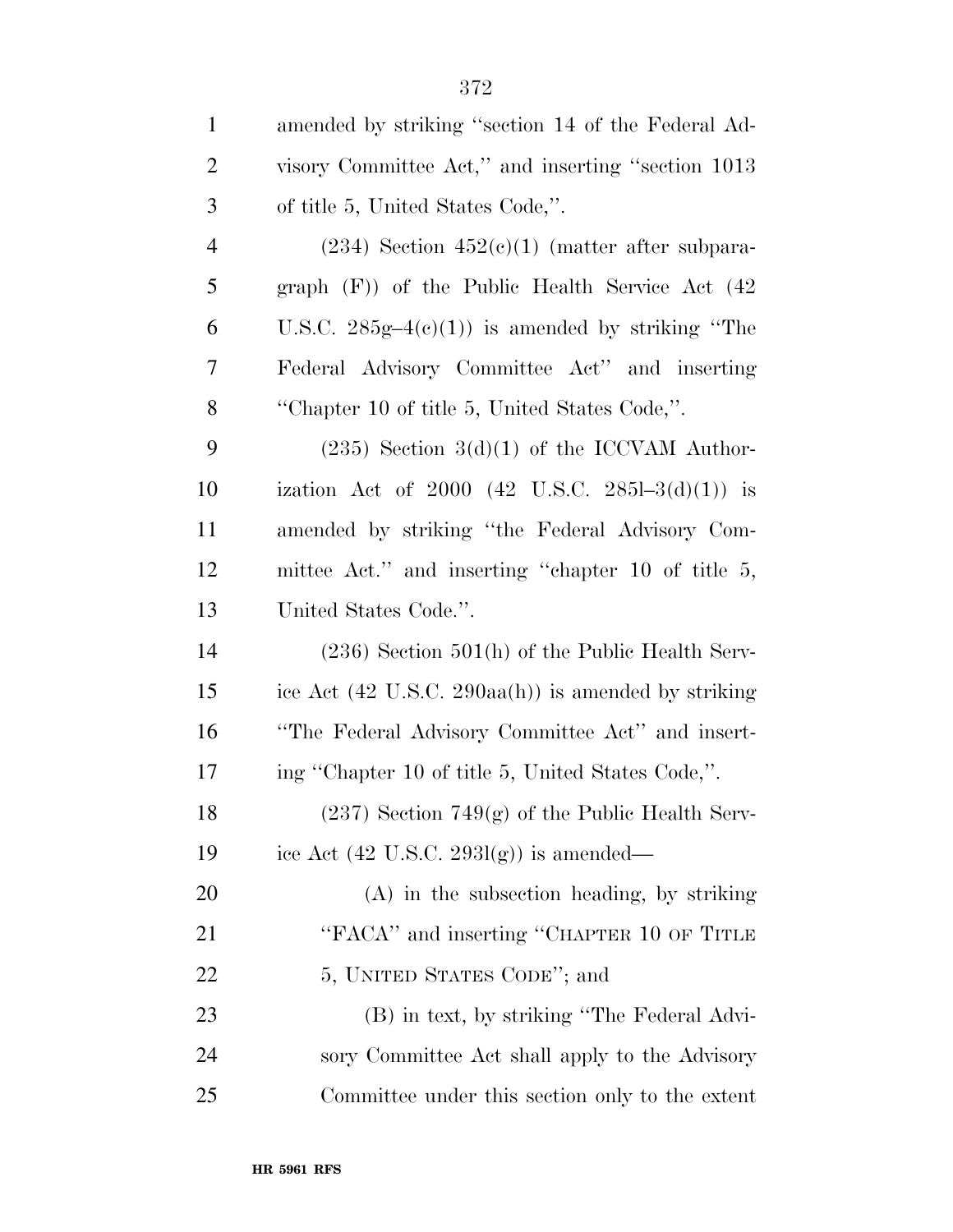| $\mathbf{1}$   | that the provisions of such Act" and inserting                 |
|----------------|----------------------------------------------------------------|
| $\overline{2}$ | "Chapter 10 of title 5, United States Code,                    |
| 3              | shall apply to the Advisory Committee under                    |
| 4              | this section only to the extent that the provi-                |
| 5              | sions of chapter 10 of title 5, United States                  |
| 6              | $Code,$ ".                                                     |
| 7              | $(238)$ Section $757(g)$ of the Public Health Serv-            |
| 8              | ice Act $(42 \text{ U.S.C. } 294f(g))$ is amended—             |
| 9              | $(A)$ in the subsection heading, by striking                   |
| 10             | "FACA" and inserting "CHAPTER 10 OF TITLE                      |
| 11             | 5, UNITED STATES CODE"; and                                    |
| 12             | (B) in text, by striking "The Federal Advi-                    |
| 13             | sory Committee Act shall apply to the Advisory                 |
| 14             | Committee under this section only to the extent                |
| 15             | that the provisions of such Act" and inserting                 |
| 16             | "Chapter 10 of title 5, United States Code,                    |
| 17             | shall apply to the Advisory Committee under                    |
| 18             | this section only to the extent that the provi-                |
| 19             | sions of chapter 10 of title 5, United States                  |
| 20             | $Code,$ ".                                                     |
| 21             | $(239)$ Section $5101(c)(1)$ of the Patient Protec-            |
| 22             | tion and Affordable Care Act $(42 \text{ U.S.C. } 294q(c)(1))$ |
| 23             | is amended by striking "section 5 of the Federal Ad-           |
| 24             | visory Committee Act (5 U.S.C. App.)." and insert-             |
| 25             | ing "section 1004 of title 5, United States Code.".            |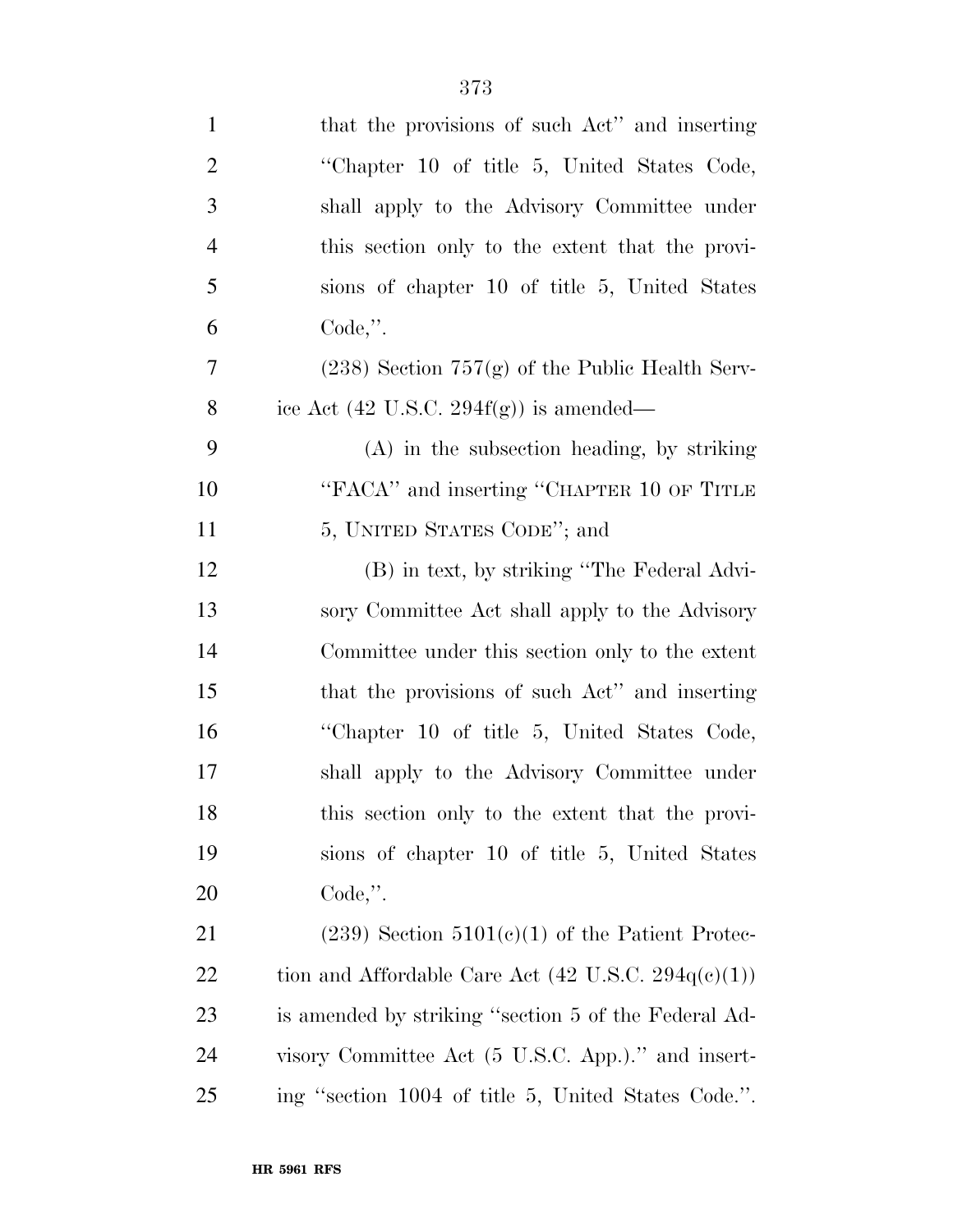| $\mathbf{1}$   | $(240)$ Section $851(h)$ of the Public Health Serv-           |
|----------------|---------------------------------------------------------------|
| $\overline{2}$ | ice Act $(42 \text{ U.S.C. } 297t(h))$ is amended—            |
| 3              | $(A)$ in the subsection heading, by striking                  |
| $\overline{4}$ | "FACA" and inserting "CHAPTER 10 OF TITLE                     |
| 5              | 5, UNITED STATES CODE"; and                                   |
| 6              | (B) in text, by striking "The Federal Advi-                   |
| 7              | sory Committee Act shall apply to the Advisory                |
| 8              | Committee under this section only to the extent               |
| 9              | that the provisions of such Act" and inserting                |
| 10             | "Chapter 10 of title 5, United States Code,                   |
| 11             | shall apply to the Advisory Committee under                   |
| 12             | this section only to the extent that the provi-               |
| 13             | sions of chapter 10 of title 5, United States                 |
| 14             | $Code,$ ".                                                    |
| 15             | $(241)$ Section 915(a)(5) of the Public Health                |
| 16             | Service Act $(42 \text{ U.S.C. } 299b-4(a)(5))$ is amended by |
| 17             | striking "Appendix 2 of title 5, United States                |
| 18             | Code." and inserting "chapter 10 of title 5, United           |
| 19             | States Code.".                                                |
| 20             | $(242)$ Section 942(j) of the Public Health Serv-             |
| 21             | ice Act $(42 \text{ U.S.C. } 299c(j))$ is amended by striking |
| <u>22</u>      | "section $14(a)$ of the Federal Advisory Committee            |
| 23             | Act," and inserting "section $1013(a)$ of title 5,            |
| 24             | United States Code,".                                         |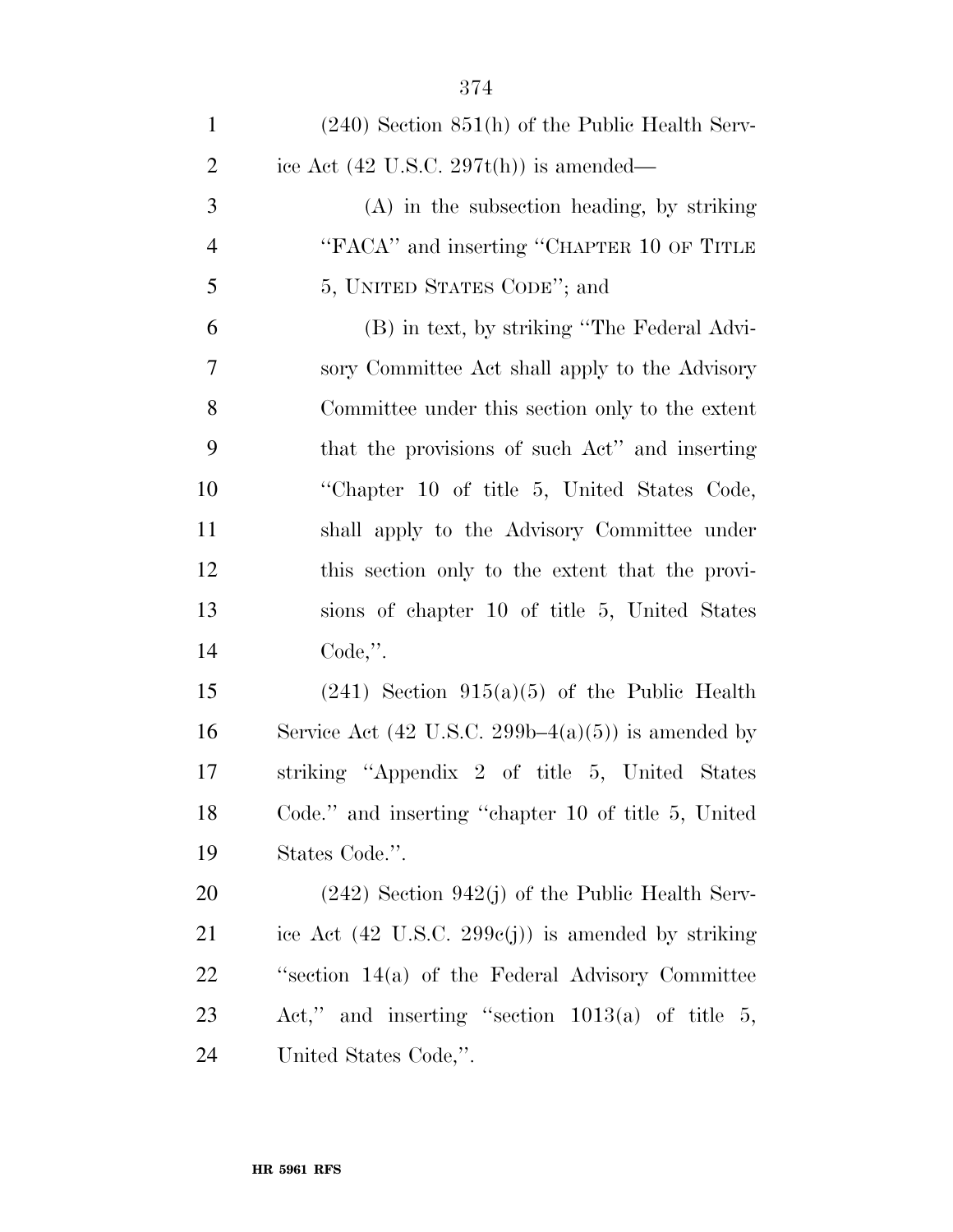| $\mathbf{1}$   | $(243)$ Section $941(c)(3)$ of the Public Health              |
|----------------|---------------------------------------------------------------|
| $\overline{2}$ | Service Act $(42 \text{ U.S.C. } 299c-1(c)(3))$ is amended by |
| 3              | striking "section 14(a) of the Federal Advisory Com-          |
| $\overline{4}$ | mittee Act," and inserting "section $1013(a)$ of title        |
| 5              | 5, United States Code,".                                      |
| 6              | $(244)$ Section 1111(g) of the Public Health                  |
| 7              | Service Act $(42 \text{ U.S.C. } 300b-10(g))$ is amended—     |
| 8              | $(A)$ in paragraph $(1)$ , by striking "section"              |
| 9              | 14 of the Federal Advisory Committee Act,"                    |
| 10             | and inserting "section 1013 of title 5, United                |
| 11             | States Code,"; and                                            |
| 12             | $(B)$ in paragraph $(2)$ , by striking "the                   |
| 13             | Federal Advisory Committee Act, an advisory                   |
| 14             | committee established by the President or an                  |
| 15             | officer of the Federal Government under section               |
| 16             | $9(a)$ of such Act." and inserting "chapter 10 of             |
| 17             | title 5, United States Code, an advisory com-                 |
| 18             | mitted established by the President or an offi-               |
| 19             | cer of the Federal Government under section                   |
| <b>20</b>      | $1008(a)$ of title 5, United States Code.".                   |
| 21             | $(245)$ Section 1446(d) of the Public Health                  |
| 22             | Service Act $(42 \text{ U.S.C. } 300j-5(d))$ is amended by    |
| 23             | striking "Section $14(a)$ of the Federal Advisory             |
| 24             | Committee Act (relating to termination)" and insert-          |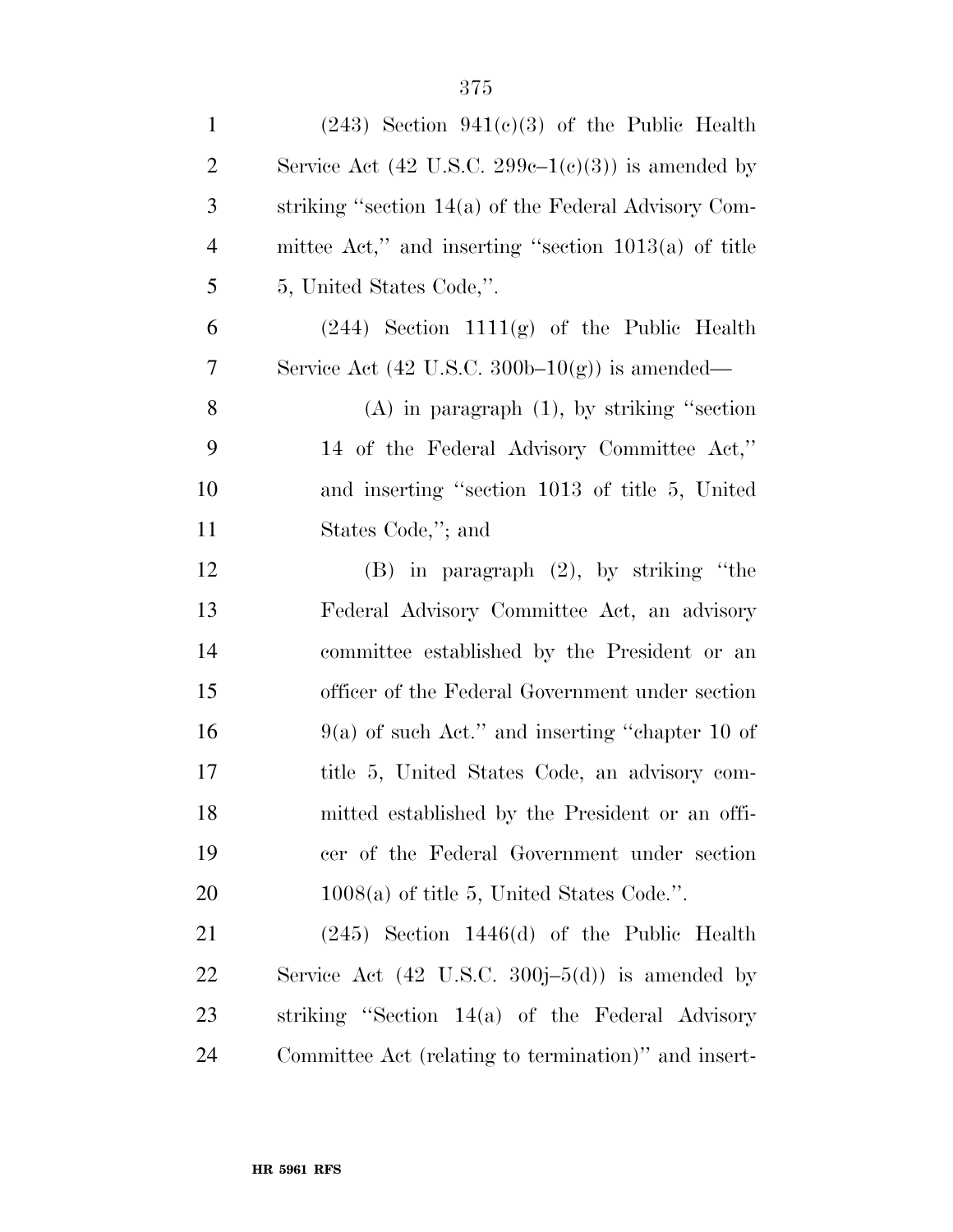| $\mathbf{1}$   | ing "Section 1013(a) of title 5, United States Code                     |
|----------------|-------------------------------------------------------------------------|
| $\overline{c}$ | (relating to termination),".                                            |
| 3              | $(246)$ Section $3002(e)$ of the Public Health                          |
| $\overline{4}$ | Service Act $(42 \text{ U.S.C. } 300j - 12(e))$ is amended—             |
| 5              | (A) in the subsection heading, by striking                              |
| 6              | "FACA" and inserting "CHAPTER 10 OF TITLE                               |
| 7              | 5, UNITED STATES CODE"; and                                             |
| 8              | (B) in text, by striking "The Federal Advi-                             |
| 9              | sory Committee Act (5 U.S.C. App.), other                               |
| 10             | than section 14 of such Act," and inserting                             |
| 11             | "Chapter 10 of title 5, United States Code,                             |
| 12             | other than section 1013 of title 5, United                              |
| 13             | States Code,".                                                          |
| 14             | $(247)$ Section 3302(a)(6) of the Public Health                         |
| 15             | Service Act $(42 \text{ U.S.C. } 300 \text{mm} - 1(a)(6))$ is amend-    |
| 16             | $ed$ —                                                                  |
| 17             | $(A)$ in the paragraph heading, by striking                             |
| 18             | "FACA" and inserting "CHAPTER 10 OF TITLE 5,                            |
| 19             | UNITED STATES CODE"; and                                                |
| 20             | (B) in text, by striking "the Federal Advi-                             |
| 21             | sory Committee Act." and inserting "Chapter"                            |
| 22             | 10 of title 5, United States Code.".                                    |
| 23             | $(248)$ Section 3(b)(3) of the Social Security                          |
| 24             | Disability Benefits Reform Act of 1984 (Public Law                      |
| 25             | $98-460$ , $42 \text{ U.S.C. } 423 \text{ note}$ is amended by striking |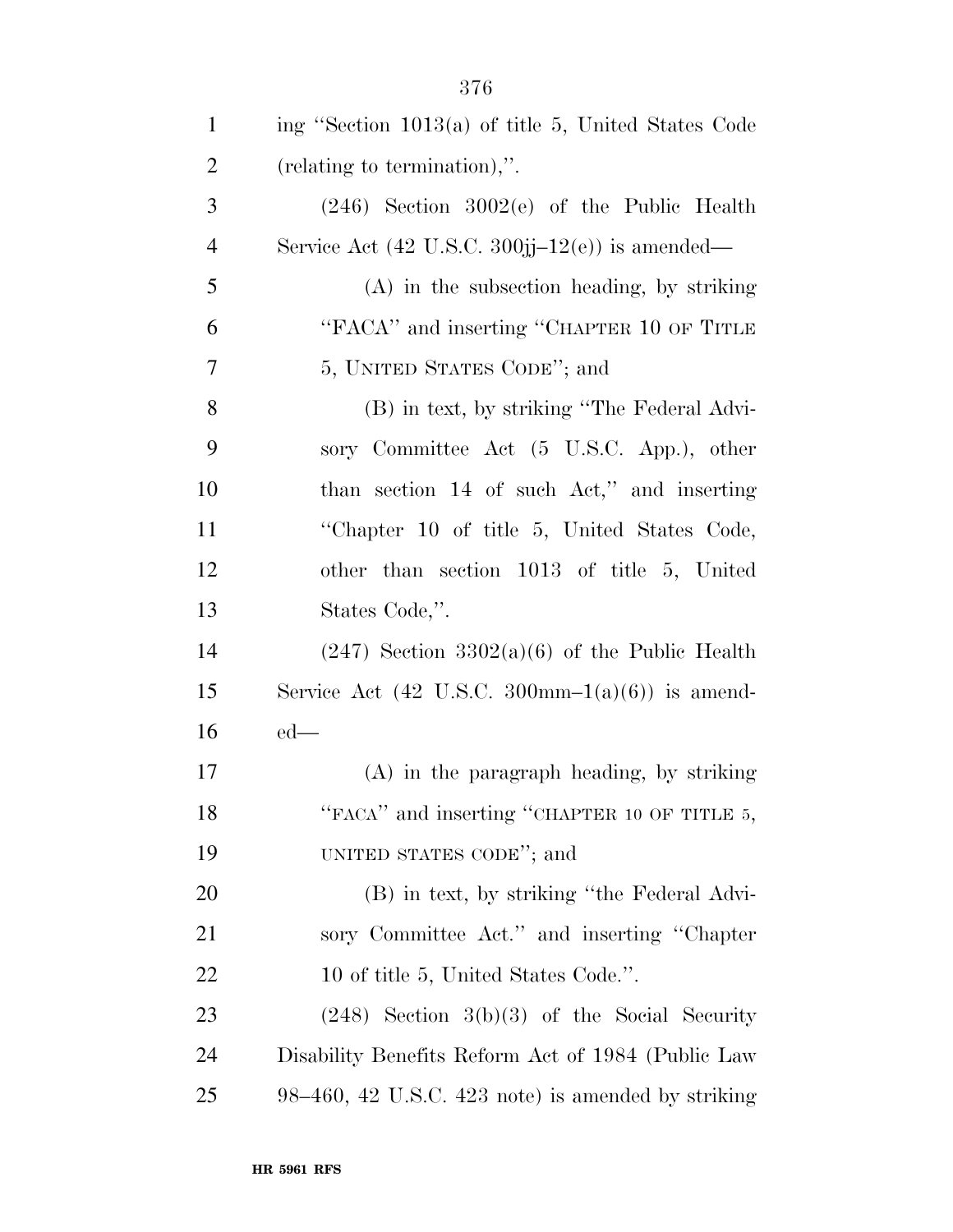| $\mathbf{1}$   | "the Federal Advisory Committee Act)" and insert- |
|----------------|---------------------------------------------------|
| $\overline{2}$ | ing "Chapter 10 of title 5, United States Code)". |
| 3              | $(249)$ Section 703(h) of the Social Security Act |
| $\overline{4}$ | $(42 \text{ U.S.C. } 903(h))$ is amended—         |
| 5              | $(A)$ in the subsection heading, by striking      |
| 6              | "FEDERAL ADVISORY COMMITTEE ACT"<br>and           |
| $\tau$         | inserting "CHAPTER 10 OF TITLE 5, UNITED          |
| 8              | STATES CODE"; and                                 |
| 9              | (B) in text, by striking "the Federal Advi-       |
| 10             | sory Committee Act (5 U.S.C. App.)." and in-      |
| 11             | serting "chapter 10 of title 5, United States"    |
| 12             | Code.".                                           |
| 13             | $(250)$ Section $5006(e)(1)$ of the American Re-  |
| 14             | covery and Reinvestment Act of 2009 (42 U.S.C.    |
| 15             | 1320b–24) is amended by striking "the Federal Ad- |
| 16             | visory Committee Act (5 U.S.C. App.)" and insert- |
| 17             | ing "chapter 10 of title 5, United States Code,". |
| 18             | $(251)$ Section $1834A(f)(2)$ of the Social Secu- |
| 19             | rity Act (42 U.S.C. 1395m-1(f)(2)) is amended—    |
| 20             | $(A)$ in the paragraph heading, by striking       |
| 21             | "FACA" and inserting "CHAPTER 10 OF TITLE 5,      |
| 22             | UNITED STATES CODE"; and                          |
| 23             | (B) in text, by striking "the Federal Advi-       |
| 24             | sory Committee Act (5 U.S.C. App.)." and in-      |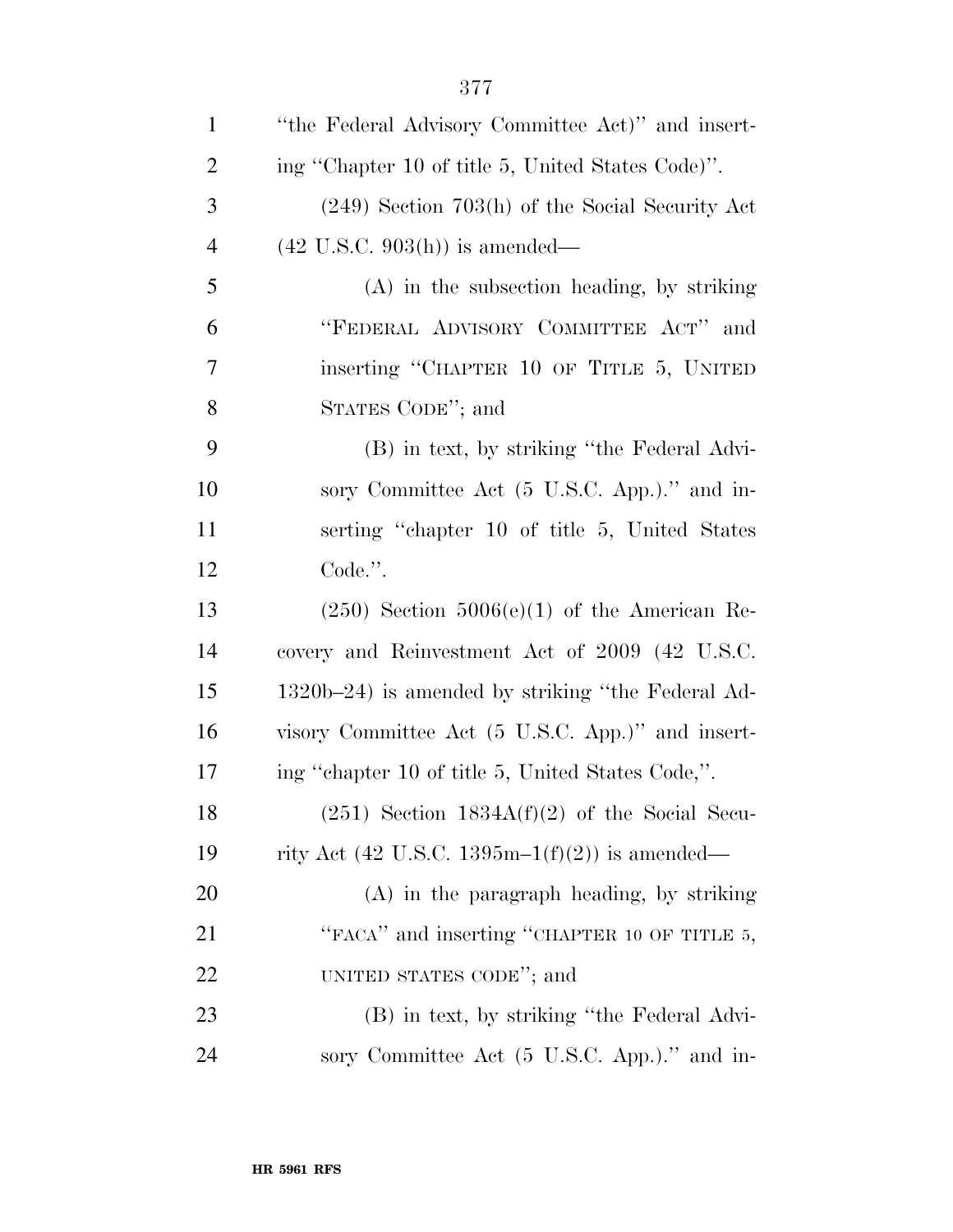| $\mathbf{1}$   | serting "chapter 10 of title 5, United States"         |
|----------------|--------------------------------------------------------|
| $\overline{2}$ | Code.".                                                |
| 3              | $(252)$ Section 1847(c)(4) of the Social Security      |
| $\overline{4}$ | Act (42 U.S.C. 1395w-3 $(c)(4)$ ) is amended—          |
| 5              | $(A)$ in the paragraph heading, by striking            |
| 6              | "FACA" and inserting "CHAPTER 10 OF TITLE 5,           |
| 7              | UNITED STATES CODE"; and                               |
| 8              | (B) in text, by striking "the Federal Advi-            |
| 9              | sory Committee Act (5 U.S.C. App.)" and in-            |
| 10             | serting "chapter 10 of title 5, United States"         |
| 11             | $Code,$ ".                                             |
| 12             | $(253)$ Section 3134(b)(1)(A) of the Patient           |
| 13             | Protection and Affordable Care Act (Public Law         |
| 14             | 111–148, 42 U.S.C. 1395w–4 note) is amended by         |
| 15             | striking "the Federal Advisory Committee Act (5)       |
| 16             | U.S.C. App.)" and inserting "chapter 10 of title $5$ , |
| 17             | United States Code,".                                  |
| 18             | $(254)$ Section $4012(c)$ of the Balanced Budget       |
| 19             | Act of 1997 (Pub. L. 105–33, 42 U.S.C. 1395w–23        |
| 20             | note) is amended by striking "section $9(c)$ of the    |
| 21             | Federal Advisory Committee Act (5 U.S.C. App.),"       |
| 22             | and inserting "section $1008(c)$ of title 5, United    |
| 23             | States Code,".                                         |
| 24             | $(255)$ Section $1868(c)(1)(G)$ of the Social Secu-    |
| 25             | rity Act (42 U.S.C. 1395ee(c)(1)(G)) is amended by     |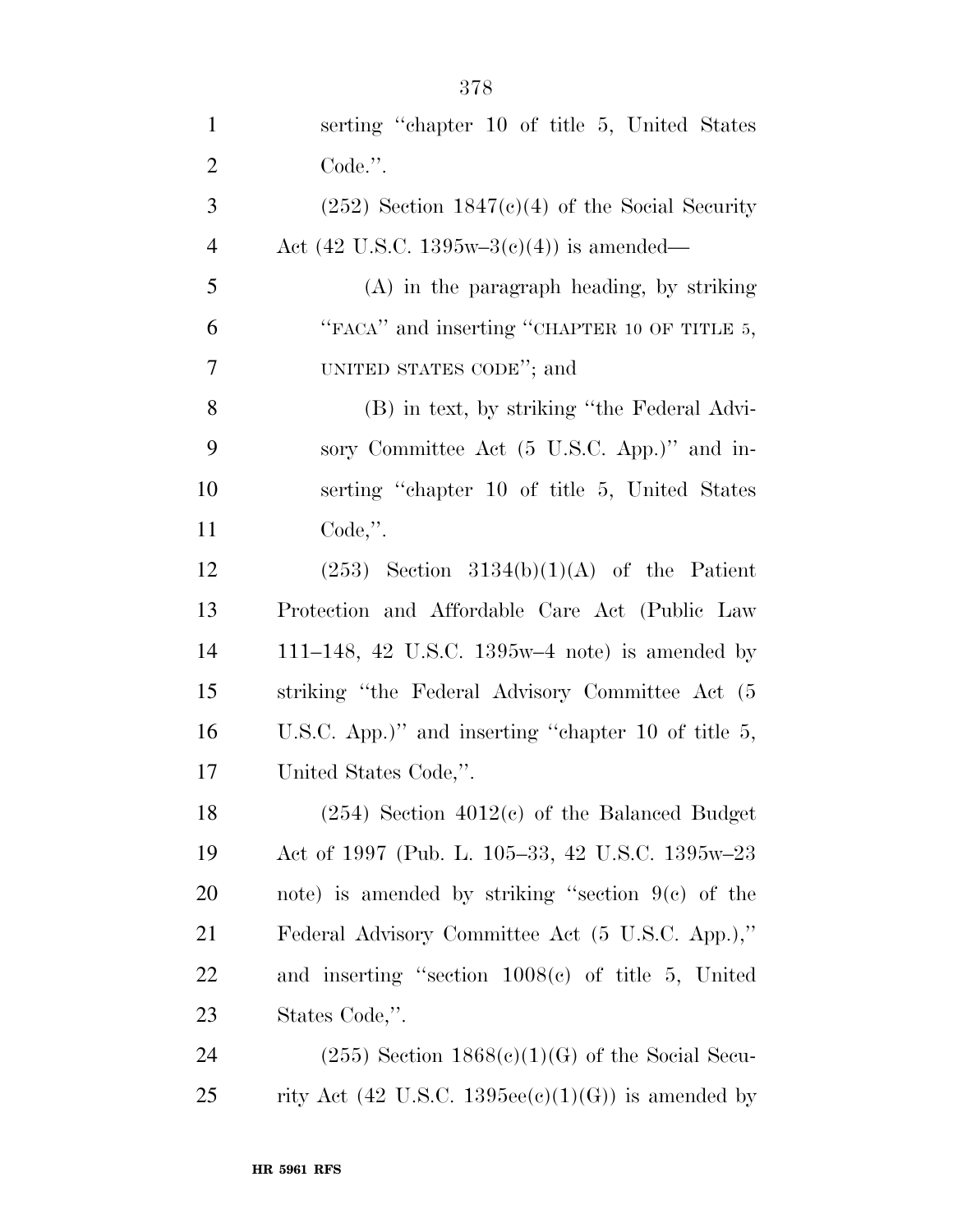| $\mathbf{1}$   | striking "Section 14 of the Federal Advisory Com-            |
|----------------|--------------------------------------------------------------|
| $\overline{2}$ | mittee Act (5 U.S.C. App.)" and inserting "Section           |
| 3              | 1013 of title 5, United States Code,".                       |
| $\overline{4}$ | $(256)$ Section $2021(j)$ of the Social Security Act         |
| 5              | $(42 \text{ U.S.C. } 1397k(j))$ is amended by striking "Sec- |
| 6              | tion 14 of the Federal Advisory Committee Act (5             |
| 7              | U.S.C. App.)" and inserting "Section 1013 of title           |
| 8              | 5, United States Code,".                                     |
| 9              | $(257)$ Section $2022(j)$ of the Social Security Act         |
| 10             | $(42 \text{ U.S.C. } 1397k-1(j))$ is amended by striking     |
| 11             | "Section 14 of the Federal Advisory Committee Act            |
| 12             | $(5 \text{ U.S.C. App.})$ " and inserting "Section 1013 of   |
| 13             | title 5, United States Code,".                               |
| 14             | $(258)$ Section $23(j)$ of the National Science              |
| 15             | Foundation Authorization Act of 2002 (42 U.S.C.              |
| 16             | $1862n-9(j)$ is amended by striking "Section 14 of           |
| 17             | the Federal Advisory Committee Act" and inserting            |
| 18             | "Section 1013 of title 5, United States Code,".              |
| 19             | $(259)$ Section 1061(1)(2) of the National Secu-             |
| <b>20</b>      | rity Intelligence Reform Act of 2004 (42 U.S.C.              |
| 21             | $2000\text{ee}(l)(2)$ is amended by striking "section $3(2)$ |
| 22             | of the Federal Advisory Committee Act (5 U.S.C.              |
| 23             | App.))." and inserting "section $1001(2)$ of title 5,        |
| 24             | United States Code).".                                       |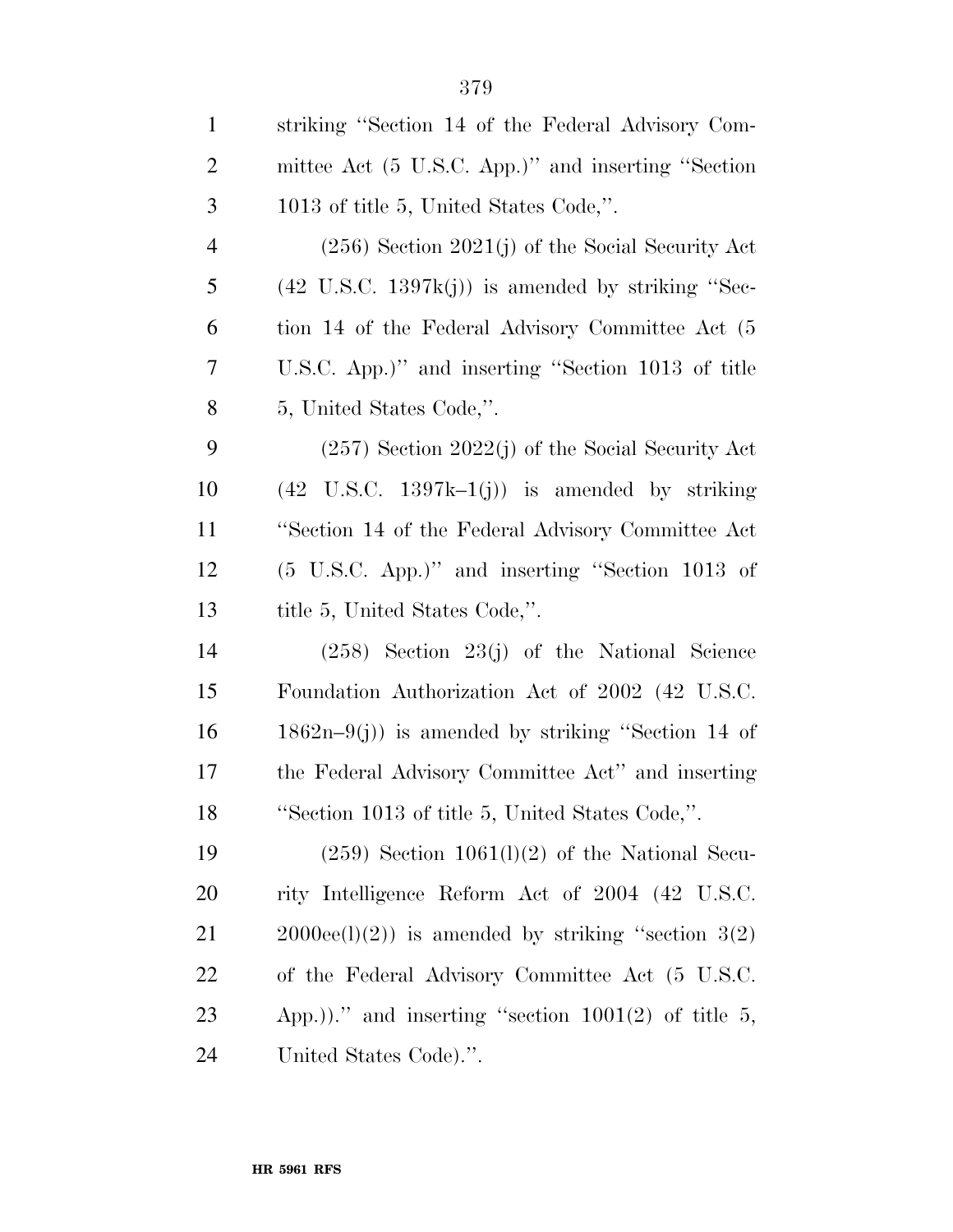| $\mathbf{1}$   | $(260)$ Section 170(l) of the Atomic Energy            |
|----------------|--------------------------------------------------------|
| $\overline{2}$ | Damages Act $(42 \text{ U.S.C. } 2210(l))$ is amended— |
| 3              | $(A)$ in paragraph $(1)$ , by striking "the            |
| $\overline{4}$ | Federal Advisory Committee Act (5 U.S.C.               |
| 5              | App.)" and inserting "chapter 10 of title $5$ ,        |
| 6              | United States Code,"; and                              |
| $\tau$         | $(B)$ in paragraph $(4)$ —                             |
| 8              | (i) in subparagraph $(A)$ , by striking                |
| 9              | "the Federal Advisory Committee Act (5)                |
| 10             | U.S.C. App.) and title 5, United States                |
| 11             | Code." and inserting "title 5, United                  |
| 12             | States Code."; and                                     |
| 13             | (ii) in subparagraphs $(E)$ and $(F)$ , by             |
| 14             | striking "the Federal Advisory Committee"              |
| 15             | Act (5 U.S.C. App.)" and inserting "chap-              |
| 16             | ter 10 of title 5, United States Code,".               |
| 17             | $(261)$ Section 308 of the Denali Commission           |
| 18             | Act of 1998 (Public Law 105–277, 42 U.S.C. 3121)       |
| 19             | note) is amended—                                      |
| 20             | (A) in the section heading, by striking                |
| 21             | "FEDERAL ADVISORY COMMITTEE ACT"                       |
| 22             | and inserting "CHAPTER 10 OF TITLE 5,                  |
| 23             | UNITED STATES CODE"; and                               |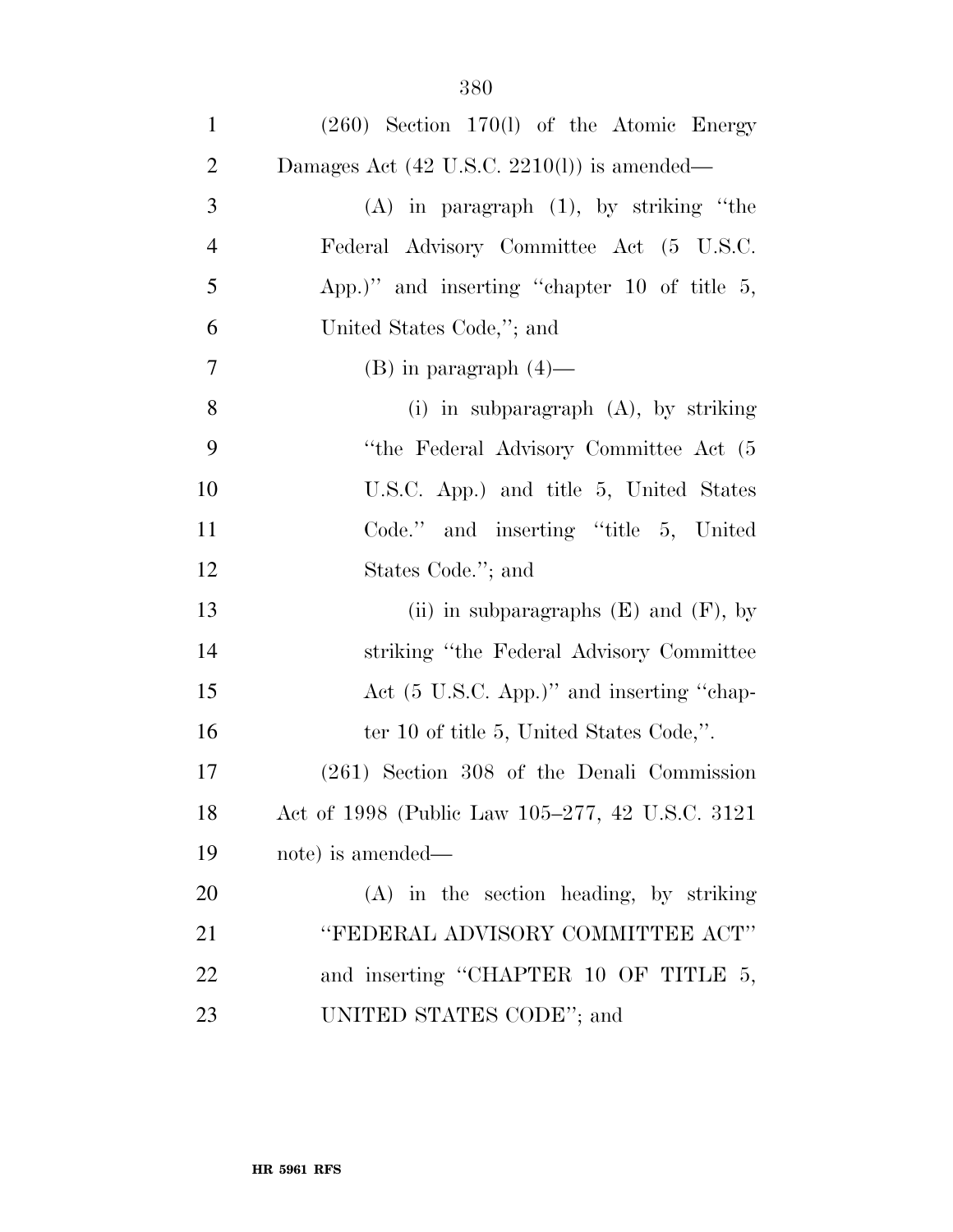| $\mathbf{1}$   | (B) in text, by striking "The Federal Advi-               |
|----------------|-----------------------------------------------------------|
| $\overline{2}$ | sory Committee Act" and inserting "Chapter"               |
| $\mathfrak{Z}$ | 10 of title 5, United States Code,".                      |
| $\overline{4}$ | $(262)$ Section $309(b)(5)$ of the Denali Commis-         |
| 5              | sion Act of 1998 (Public Law 105–277, 42 U.S.C.           |
| 6              | $3121$ note) is amended—                                  |
| 7              | $(A)$ in the paragraph heading, by striking               |
| 8              | "FACA" and inserting "CHAPTER 10 OF TITLE                 |
| 9              | 5, UNITED STATES CODE,"; and                              |
| 10             | (B) in text by striking "the Federal Advi-                |
| 11             | sory Committee Act (5 U.S.C. App.)" and in-               |
| 12             | serting "chapter 10 of title 5, United States             |
| 13             | $Code,$ ".                                                |
| 14             | $(263)$ Section 1345(b) of the National Flood             |
| 15             | Insurance Act of $1968$ (42 U.S.C. 4081(b)) is            |
| 16             | amended by striking "the Federal Advisory Com-            |
| 17             | mittee Act (5 U.S.C. App.)." and inserting "chapter       |
| 18             | 10 of title 5, United States Code.".                      |
| 19             | $(264)$ Section $106(g)$ of the Energy Reorganiza-        |
| 20             | tion Act of 1974 (42 U.S.C. $5816(g)$ ) is amended by     |
| 21             | striking "the Federal Advisory Committee Act (Pub-        |
| <u>22</u>      | lic Law $92-463$ ," and inserting "chapter 10 of title    |
| 23             | 5, United States Code,".                                  |
| 24             | $(265)$ Section $253(c)(1)$ of the Energy Policy          |
| 25             | and Conservation Act $(42 \text{ U.S.C. } 6273(c)(1))$ is |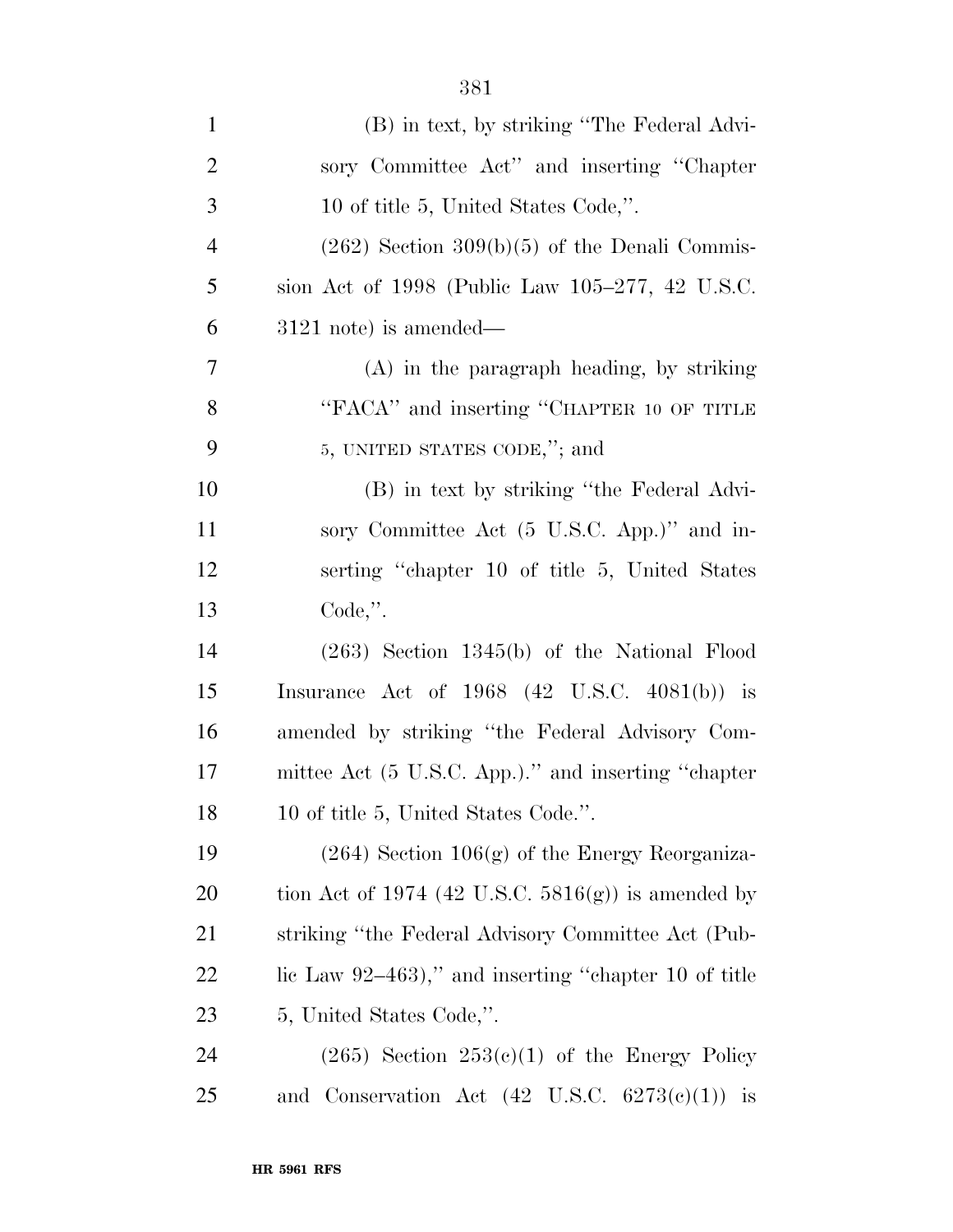| $\mathbf{1}$   | amended by striking "sections 10 and 11 of the     |
|----------------|----------------------------------------------------|
| $\overline{2}$ | Federal Advisory Committee Act," and inserting     |
| 3              | "sections 1009 and 1010 of title 5, United States" |
| $\overline{4}$ | $Code,$ ".                                         |
| 5              | $(266)$ Section 624 of the Department of Energy    |
| 6              | Organization Act (42 U.S.C. 7234) is amended by    |
| $\overline{7}$ | striking "the Federal Advisory Committee Act" and  |
| 8              | inserting "chapter 10 of title 5, United States"   |
| 9              | $Code,$ ".                                         |
| 10             | $(267)$ Section 3112 of the National Defense       |
| 11             | Authorization Act for Fiscal Year 2004 (Public Law |
| 12             | 108–136, 42 U.S.C. 7234 note) is amended—          |
| 13             | (A) in the section heading, by striking            |
| 14             | "FEDERAL ADVISORY COMMITTEE ACT"                   |
| 15             | and inserting "CHAPTER 10 OF TITLE 5,              |
| 16             | UNITED STATES CODE,"; and                          |
| 17             | $(B)$ in text, by striking "section 3 of the       |
| 18             | Federal Advisory Committee Act (5 U.S.C.           |
| 19             | App.)." and inserting "section $1001$ of title 5,  |
| 20             | United States Code.".                              |
| 21             | $(268)$ Section 3142(f) of the Department of       |
| 22             | Energy Facilities Safeguards, Security, and Coun-  |
| 23             | terintelligence Enhancement Act of 1999 (42 U.S.C. |
| 24             | $7383(f)$ is amended—                              |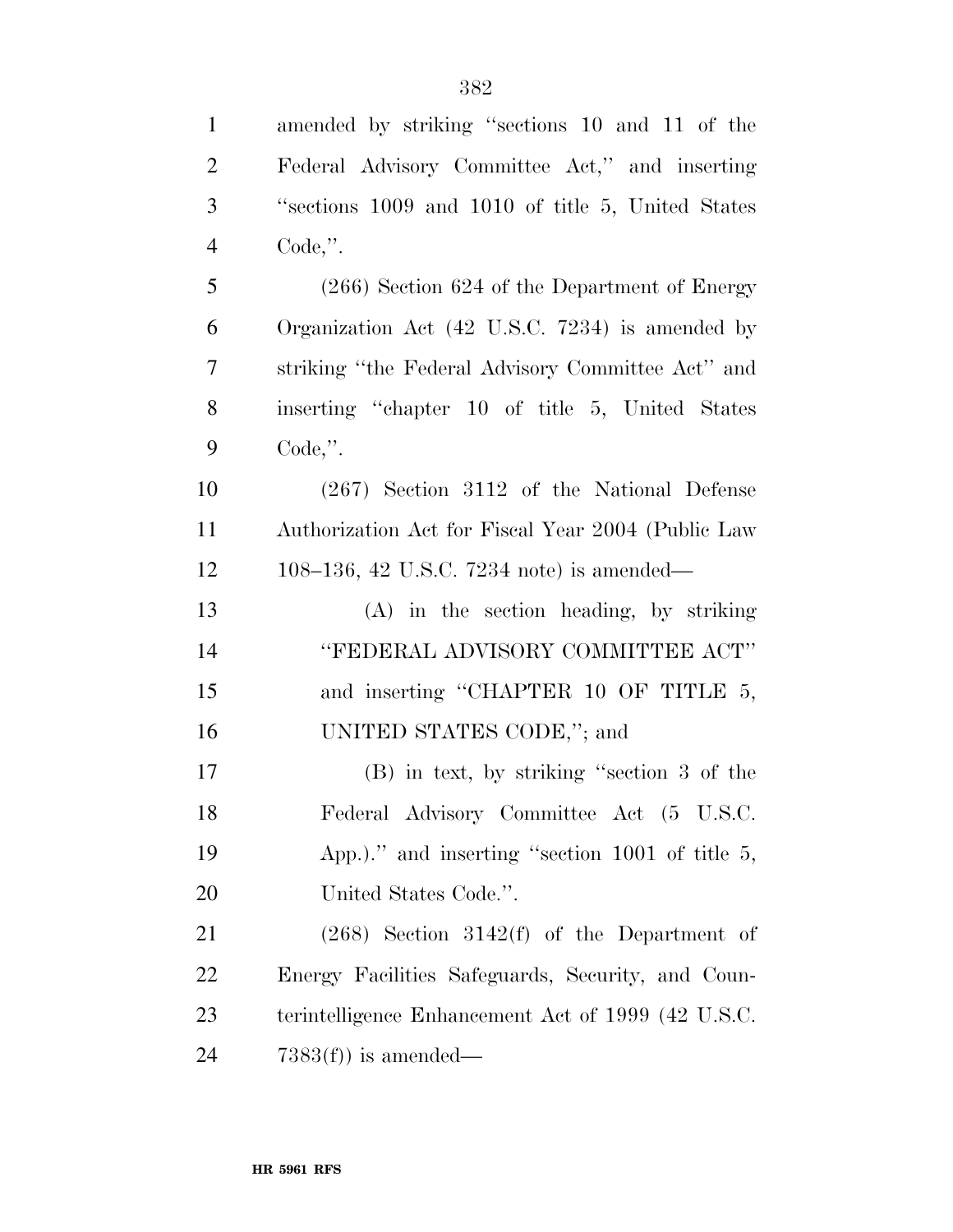| $\mathbf{1}$   | (A) in the subsection heading, by striking                    |
|----------------|---------------------------------------------------------------|
| $\overline{2}$ | "FACA" and inserting "CHAPTER 10 OF TITLE                     |
| 3              | 5, UNITED STATES CODE"; and                                   |
| $\overline{4}$ | (B) in text, by striking "the Federal Advi-                   |
| 5              | sory Committee Act (5 U.S.C. App.)" and in-                   |
| 6              | serting "chapter 10 of title 5, United States"                |
| 7              | $Code,$ ".                                                    |
| 8              | $(269)$ Section $169B(c)(4)$ of the Clean Air Act             |
| 9              | $(42 \text{ U.S.C. } 7492(e)(4))$ is amended by striking "the |
| 10             | Federal Advisory Committee Act (5 U.S.C. Appendix             |
| 11             | 2, Section 1)." and inserting "chapter 10 of title $5$ ,      |
| 12             | United States Code.".                                         |
| 13             | $(270)$ Section 176A(b)(2) of the Clean Air Act               |
| 14             | $(42 \text{ U.S.C. } 7506a(b)(2))$ is amended by striking     |
| 15             | "the Federal Advisory Committee Act (5 U.S.C.                 |
| 16             | App.)." and inserting "chapter 10 of title 5, United          |
| 17             | States Code.".                                                |
| 18             | $(271)$ Section $5(a)(5)(D)$ of the Earthquake                |
| 19             | Hazards Reduction Act of 1977 (42 U.S.C.                      |
| 20             | $7704(a)(5)(D)$ is amended—                                   |
| 21             | $(A)$ in the subparagraph heading, by strik-                  |
| 22             | ing "FEDERAL ADVISORY COMMITTEE ACT AP-                       |
| 23             | PLICATION" and inserting "APPLICATION OF                      |
| 24             | CHAPTER 10 OF TITLE 5, UNITED STATES                          |
| 25             | $\mathrm{CODE}$ "; and                                        |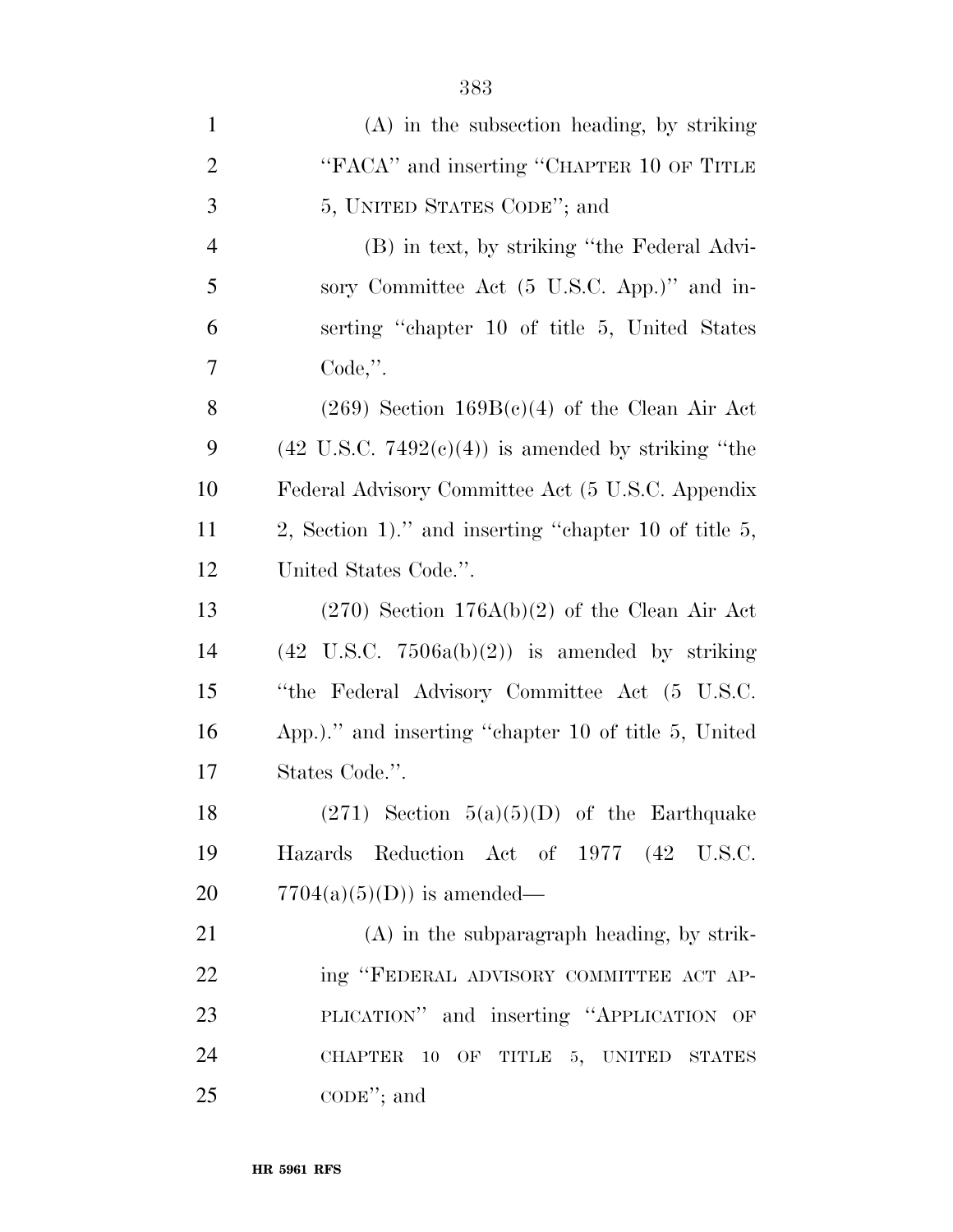| $\mathbf{1}$     | (B) in text, by striking "Section 14 of the             |
|------------------|---------------------------------------------------------|
| $\overline{2}$   | Federal Advisory Committee Act (5 App.                  |
| 3                | U.S.C. $14$ )" and inserting "Section $1013$ of         |
| $\overline{4}$   | title 5, United States Code,".                          |
| 5                | $(272)$ Section 172(e) of the Nuclear Waste Pol-        |
| 6                | icy Act of $1982$ (42 U.S.C. $10173b(e)$ ) is amend-    |
| $\boldsymbol{7}$ | $ed$ —                                                  |
| 8                | $(A)$ in the subsection heading, by striking            |
| 9                | "FEDERAL ADVISORY COMMITTEE ACT" and                    |
| 10               | inserting "CHAPTER 10 OF TITLE 5, UNITED                |
| 11               | STATES CODE"; and                                       |
| 12               | (B) in text, by striking "the Federal Advi-             |
| 13               | sory Committee Act" and inserting "chapter 10           |
| 14               | of title 5, United States Code,".                       |
| 15               | $(273)$ Section $408(10)$ of the Nuclear Waste          |
| 16               | Policy Act of $1982$ (42 U.S.C. $10248(10)$ ) is amend- |
| 17               | ed by striking "the Federal Advisory Committee Act      |
| 18               | (5 U.S.C. App.)." and inserting "chapter 10 of title    |
| 19               | 5, United States Code.".                                |
| 20               | $(274)$ Section 163(c) of the National and Com-         |
| 21               | munity Service Act of 1990 (42 U.S.C. $12623(c)$ ) is   |
| 22               | amended by striking "Section 14 of the Federal Ad-      |
| 23               | visory Committee Act (5 U.S.C. App.)" and insert-       |
| 24               | ing "Section 1013 of title 5, United States Code,".     |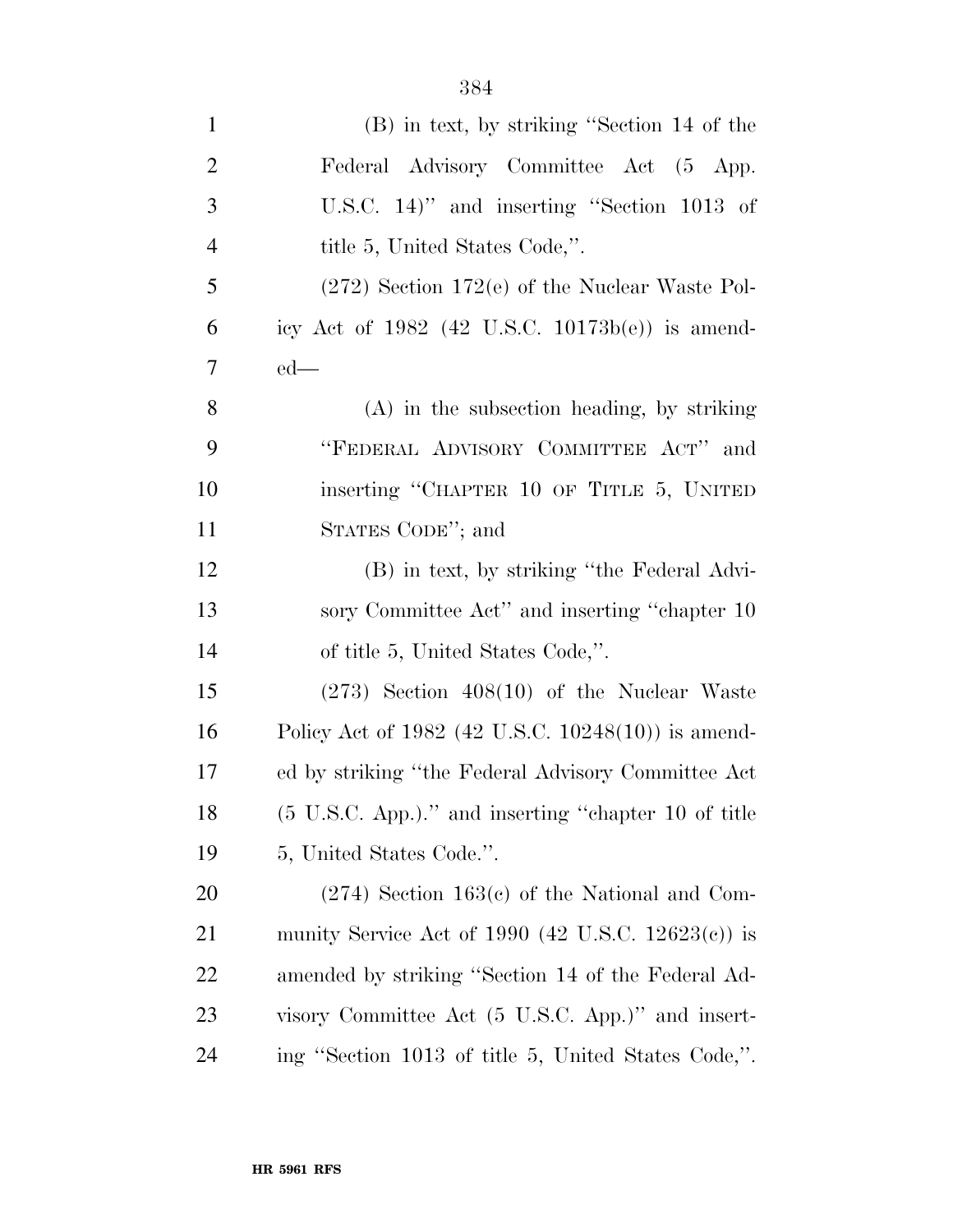| $\mathbf{1}$   | $(275)$ Section 192A(h) of the National and             |
|----------------|---------------------------------------------------------|
| $\mathbf{2}$   | Community Service Act of 1990 (42 U.S.C.                |
| 3              | 12651b(h)) is amended by striking "The Federal          |
| $\overline{4}$ | Advisory Committee Act (5 U.S.C. App.)" and in-         |
| 5              | serting "Chapter 10 of title 5, United States Code,".   |
| 6              | $(276)$ Section $103(h)(7)$ of the Energy Policy        |
| 7              | Act of 1992 (42 U.S.C. 13458(h)(7)) is amended by       |
| 8              | striking "Section 14 of the Federal Advisory Com-       |
| 9              | mittee Act" and inserting "Section 1013 of title 5,     |
| 10             | United States Code,".                                   |
| 11             | $(277)$ Section $205(e)$ of the National Wind-          |
| 12             | storm Impact Reduction Act of 2004 (42 U.S.C.           |
| 13             | $15704(e)$ ) is amended by striking "section $14(b)(2)$ |
| 14             | of the Federal Advisory Committee Act (5 U.S.C.         |
| 15             | App.), the Advisory Committee shall not be required     |
| 16             | to file a charter subsequent to its initial charter,    |
| 17             | filed under section $9(e)$ of such Act," and inserting  |
| 18             | "section $1013(b)(2)$ of title 5, United States Code,   |
| 19             | the Advisory Committee shall not be required to file    |
| 20             | a charter subsequent to its initial charter, filed      |
| 21             | under section $1008(c)$ of title 5, United States       |
| 22             | $Code,$ ".                                              |
| 23             | $(278)$ Section 990(b) of the Energy Research,          |

 Development, Demonstration, and Commercial Ap-plication Act of 2005 (42 U.S.C. 16354(b)) is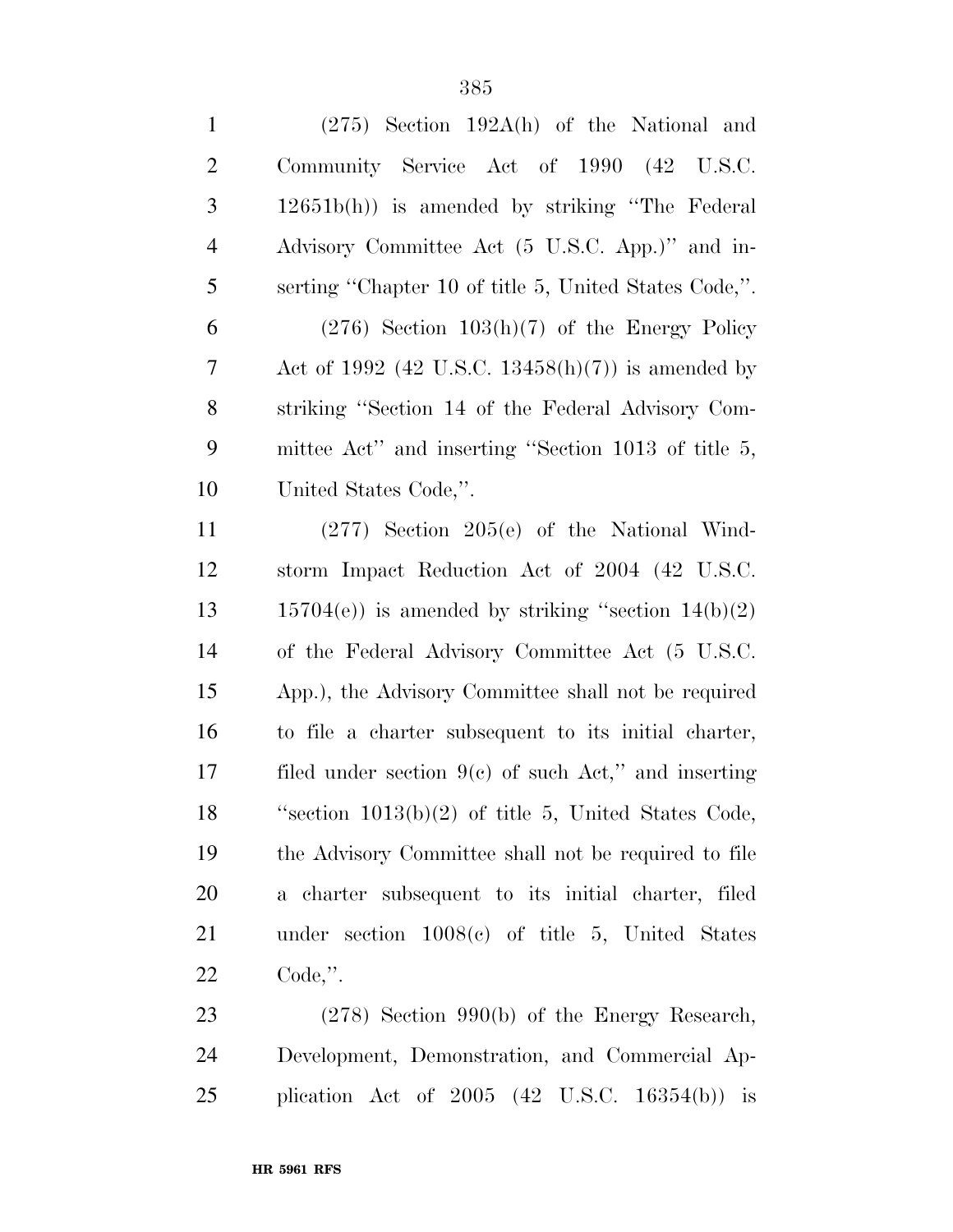| $\mathbf{1}$   | amended by striking "the Federal Advisory Com-       |
|----------------|------------------------------------------------------|
| $\overline{2}$ | mittee Act (5 U.S.C. App.)" and inserting "chapter   |
| 3              | 10 of title 5, United States Code,".                 |
| $\overline{4}$ | $(279)$ Section $494(e)$ of the Energy Independ-     |
| 5              | ence and Security Act of $2007$ (42 U.S.C. 17123(e)) |
| 6              | is amended—                                          |
| $\tau$         | $(A)$ in the subsection heading, by striking         |
| 8              | "FACA EXEMPTION" and inserting "EXEMP-               |
| 9              | TION FROM CHAPTER 10 OF TITLE 5, UNITED              |
| 10             | STATES CODE"; and                                    |
| 11             | (B) in text, by striking "section 14 of the          |
| 12             | Federal Advisory Committee Act (5 U.S.C.             |
| 13             | App.)." and inserting "section $1013$ of title 5,    |
| 14             | United States Code.".                                |
| 15             | $(280)$ Section $641(e)(3)(B)$ of the United         |
| 16             | States Energy Storage Competitiveness Act of 2007    |
| 17             | $(42 \text{ U.S.C. } 17231(e)(3)(B))$ is amended—    |
| 18             | (A) in the subparagraph heading, by strik-           |
| 19             | ing "FEDERAL ADVISORY COMMITTEE ACT" and             |
| 20             | inserting "CHAPTER 10 OF TITLE 5, UNITED             |
| 21             | STATES CODE"; and                                    |
| 22             | (B) in text, by striking "The Federal Advi-          |
| 23             | sory Committee Act (5 U.S.C. App.)" and in-          |
| 24             | serting "Chapter 10 of title 5, United States        |
| 25             | $Code,$ ".                                           |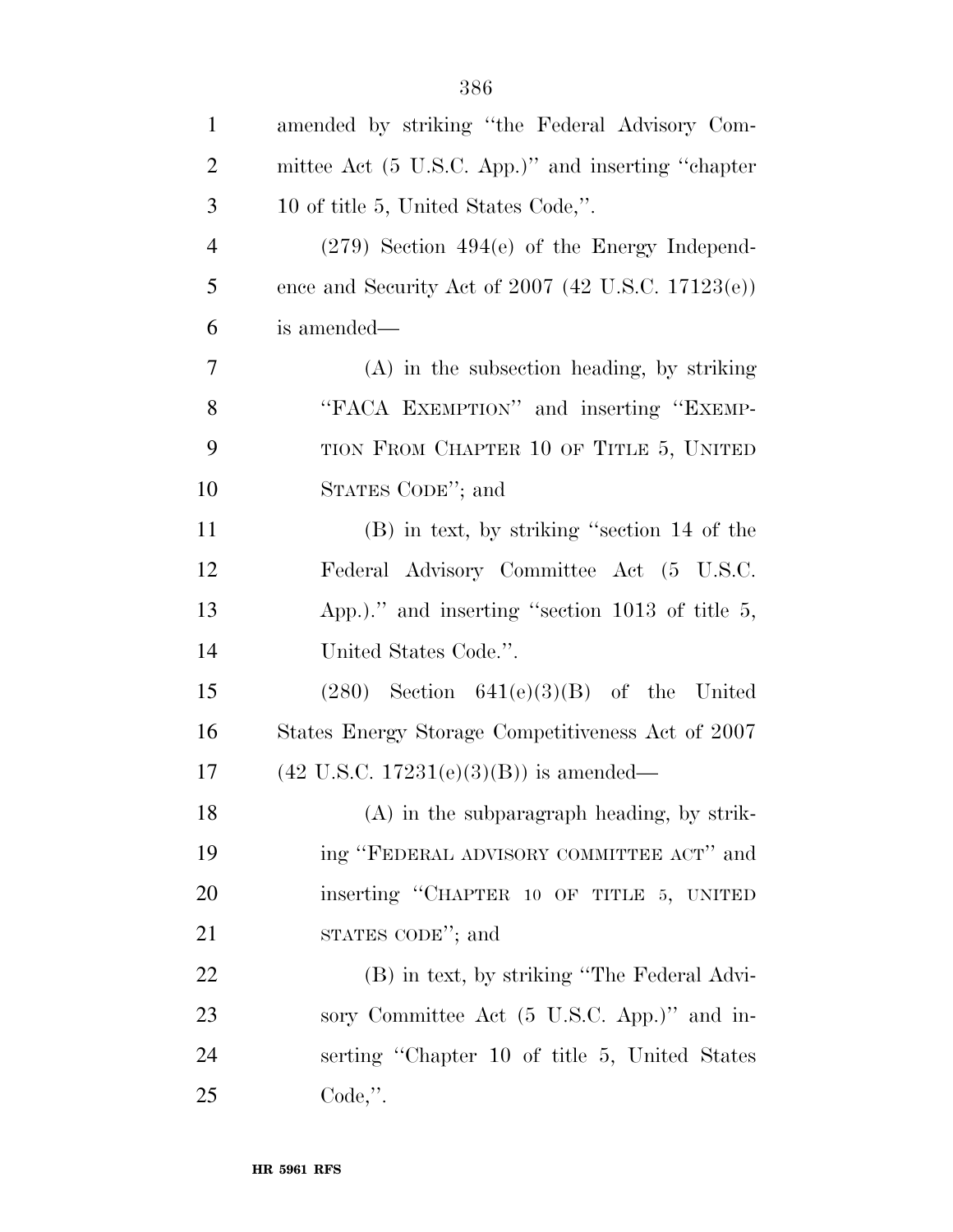| $\mathbf{1}$   | $(281)$ Section $1303(a)(3)$ of the Energy Inde- |
|----------------|--------------------------------------------------|
| $\overline{2}$ | pendence and Security Act of 2007 (42 U.S.C.     |
| 3              | $17383(a)(3)$ is amended—                        |
| $\overline{4}$ | $(A)$ in the paragraph heading, by striking      |
| 5              | "FEDERAL ADVISORY COMMITTEE ACT" and in-         |
| 6              | serting "CHAPTER 10 OF TITLE 5, UNITED           |
| 7              | STATES CODE"; and                                |
| 8              | (B) in text, by striking "The Federal Advi-      |
| 9              | sory Committee Act (5 U.S.C. App.)" and in-      |
| 10             | serting "Chapter 10 of title 5, United States    |
| 11             | $Code,$ ".                                       |
| 12             | $(282)$ Section $1322(b)(4)(E)$ of the Patient   |
| 13             | Protection and Affordable Care Act (42 U.S.C.    |
| 14             | $18042(b)(4)(E)$ is amended—                     |
| 15             | $(A)$ in the subparagraph heading, by strik-     |
| 16             | ing "FACA" and inserting "CHAPTER 10 OF          |
| 17             | TITLE 5, UNITED STATES CODE"; and                |
| 18             | (B) in text, by striking "The Federal Advi-      |
| 19             | sory Committee Act (5 U.S.C. App.) shall apply   |
| 20             | to the advisory board, except that section 14 of |
| 21             | such Act" and inserting "Chapter 10 of title 5,  |
| 22             | United States Code, shall apply to the advisory  |
| 23             | board, except that section $1013$ of title 5,    |
| 24             | United States Code,".                            |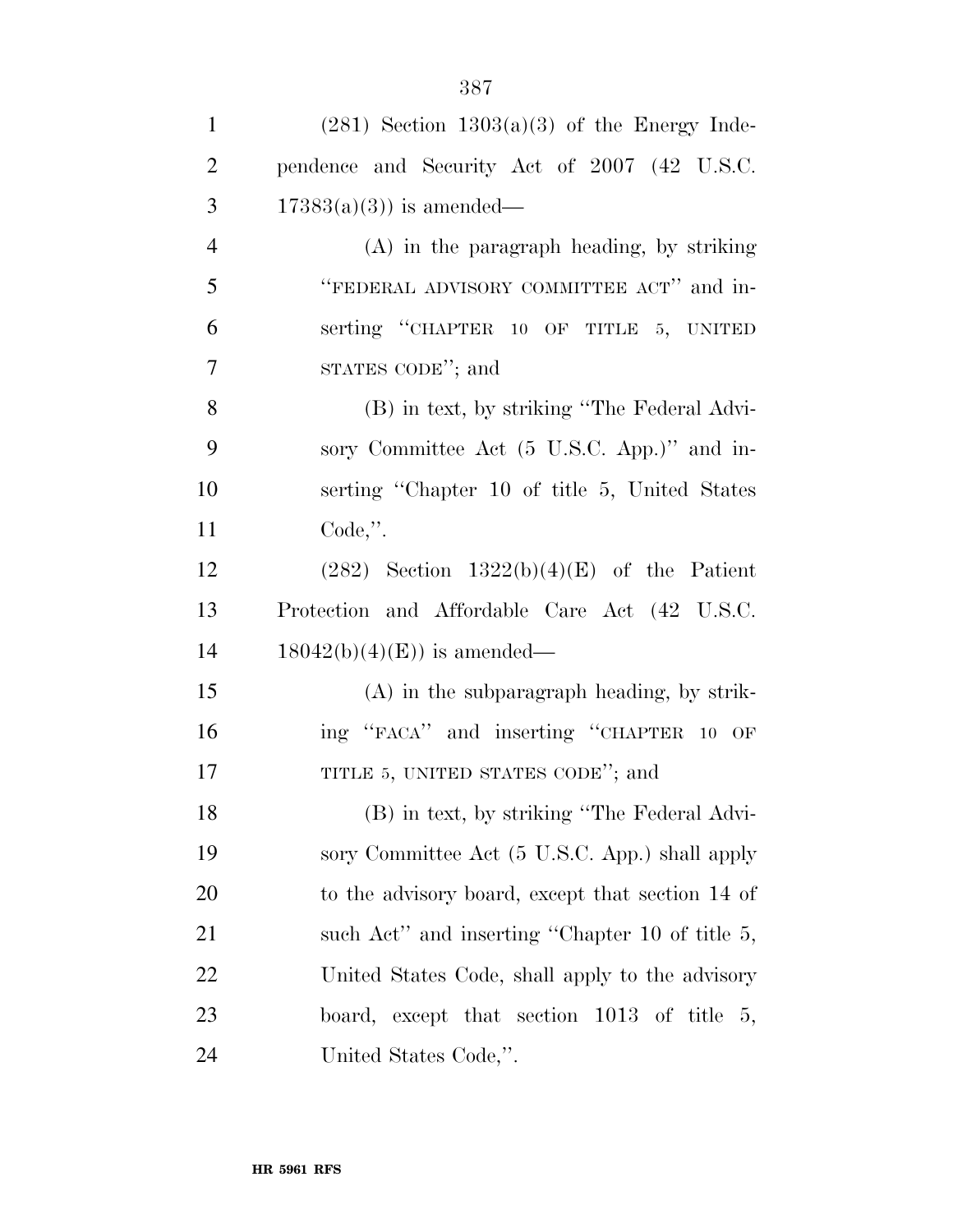| $\mathbf{1}$   | (283) Section 205 of the Energy and Water                  |
|----------------|------------------------------------------------------------|
| $\overline{2}$ | Development Appropriations Act, 1993 (43 U.S.C.            |
| 3              | 1475a) is amended by striking "the Federal Advi-           |
| $\overline{4}$ | sory Committee Act (5 U.S.C. Appendix (1988)):"            |
| 5              | and inserting "chapter 10 of title 5, United States        |
| 6              | Code:".                                                    |
| 7              | $(284)$ Section 4(b) of the Colorado River                 |
| 8              | Floodway Protection Act $(43 \text{ U.S.C. } 1600b(b))$ is |
| 9              | amended by striking "the Federal Advisory Com-             |
| 10             | mittee Act (Public Law 92–463; 5 U.S.C. App. I)"           |
| 11             | and inserting "chapter 10 of title 5, United States        |
| 12             | $Code,$ ".                                                 |
| 13             | $(285)$ Section 309(a) of the Federal Land Pol-            |
| 14             | icy and Management Act of 1976 (43 U.S.C.                  |
| 15             | $1739(a)$ ) is amended by striking "the Federal Advi-      |
| 16             | sory Committee Act (86 Stat. 770; 5 U.S.C. App.            |
| 17             | 1)." and inserting "chapter 10 of title 5, United          |
| 18             | States Code.".                                             |
| 19             | $(286)$ Section $8(d)(2)$ of the President John F.         |
| <b>20</b>      | Kennedy Assassination Records Collection Act of            |
| 21             | 1992 (Public Law 102–526, 44 U.S.C. 2107 note)             |
| 22             | is amended by striking "the Federal Advisory Com-          |
| 23             | mittee Act (5 U.S.C. App.)." and inserting "chapter        |
| 24             | 10 of title 5, United States Code.".                       |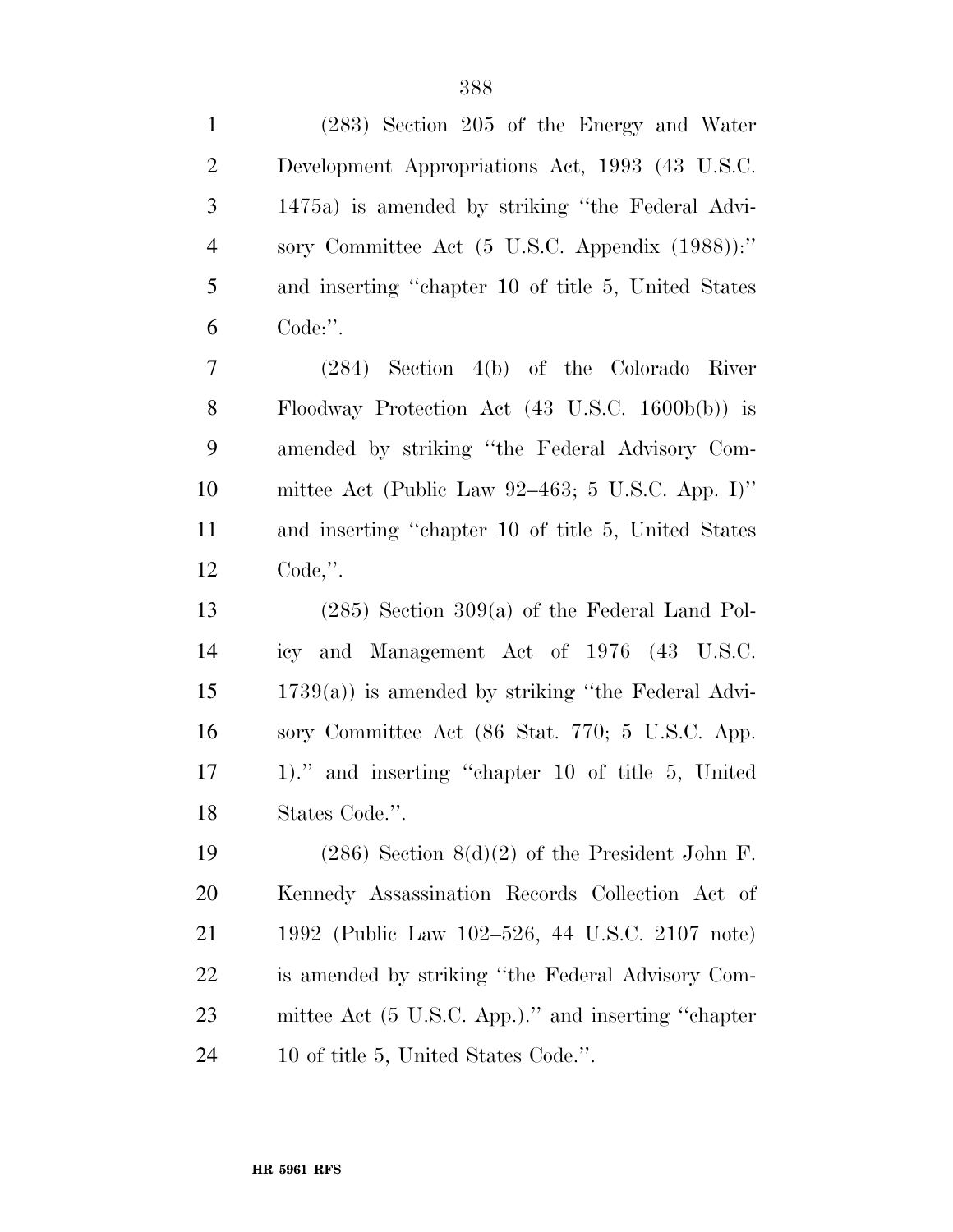| $\mathbf{1}$   | $(287)$ Section $2701(b)$ of title 44, United States          |
|----------------|---------------------------------------------------------------|
| $\overline{2}$ | Code, is amended by striking "the Federal Advisory"           |
| 3              | Committee Act (5 U.S.C. App.), except that the                |
| $\overline{4}$ | Committee shall be of permanent duration, notwith-            |
| 5              | standing any provision of section 14 of the Federal           |
| 6              | Advisory Committee Act." and inserting "chapter 10            |
| 7              | of title 5, except that the Committee shall be of per-        |
| $8\,$          | manent duration, notwithstanding any provision of             |
| 9              | section 1013 of title $5$ .".                                 |
| 10             | $(288)$ Section 1168(a) of the Northeast Rail                 |
| 11             | Service Act of 1981 (45 U.S.C. 1116(a)) is amended            |
| 12             | by striking "the Federal Advisory Committee Act,"             |
| 13             | and inserting "chapter 10 of title 5, United States           |
| 14             | $Code,$ ".                                                    |
| 15             | $(289)$ Section 613(a) of the Alaska Railroad                 |
| 16             | Transfer Act of $1982$ (45 U.S.C. $1212(a)$ ) is amend-       |
| 17             | ed by striking "the Federal Advisory Committee Act            |
| 18             | $(5 \text{ U.S.C. App. 1 et seq.})$ ," and inserting "chapter |
| 19             | 10 of title 5, United States Code,".                          |
| 20             | $(290)$ Section $7510(c)(9)$ of title 46, United              |
| 21             | States Code, is amended—                                      |
| 22             | $(A)$ in the paragraph heading, by striking                   |
| 23             | "FACA" and inserting "CHAPTER 10 OF TITLE                     |
| 24             | $5$ "; and                                                    |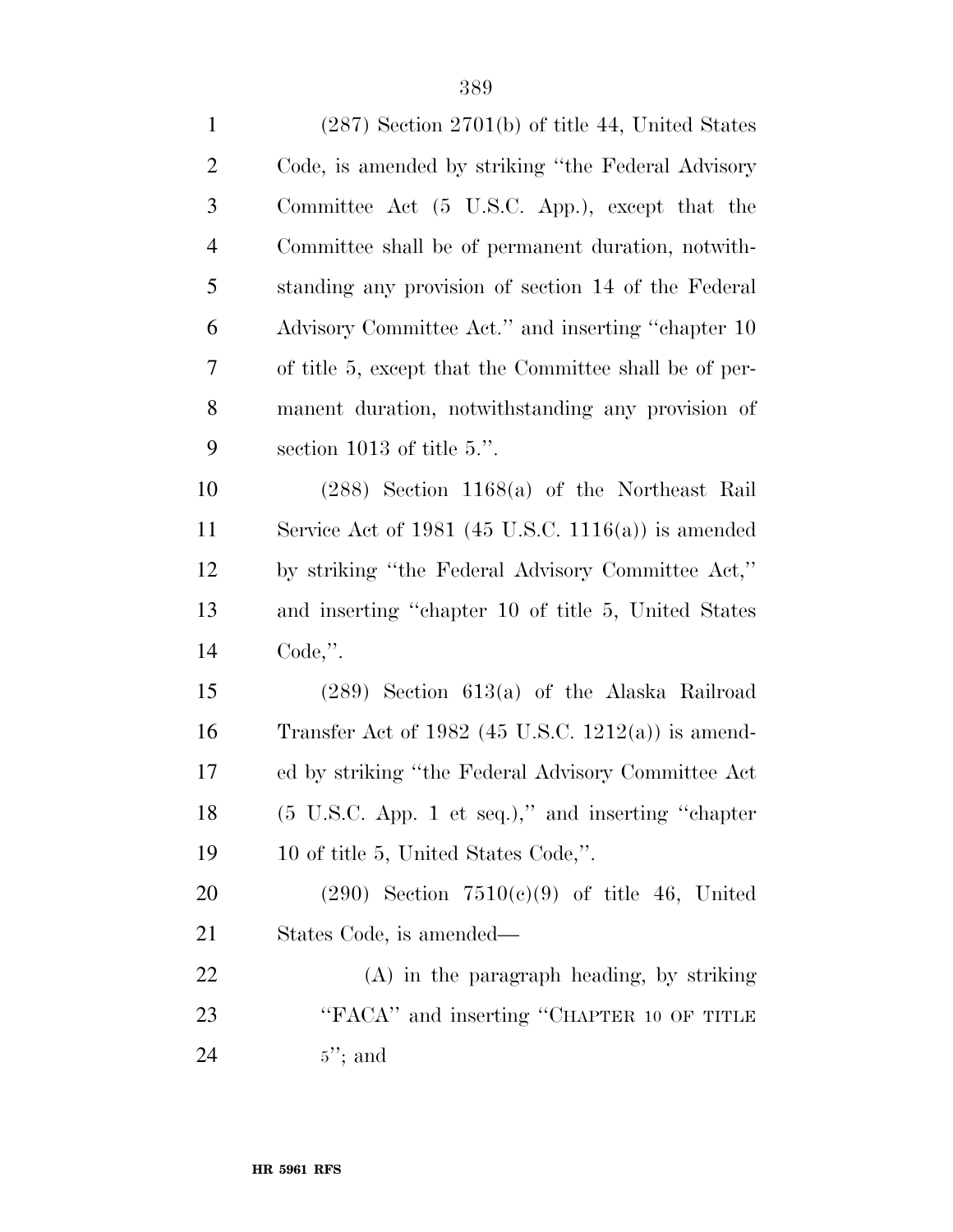| $\mathbf{1}$   | (B) in text, by striking "The Federal Advi-           |
|----------------|-------------------------------------------------------|
| $\overline{2}$ | sory Committee Act (5 U.S.C. App.)" and in-           |
| 3              | serting "Chapter 10 of title $5$ ".                   |
| $\overline{4}$ | $(291)$ Section 9307 of title 46, United States       |
| 5              | Code, is amended—                                     |
| 6              | (A) in subsection (c)(2), by striking "sec-           |
| 7              | tion $10(c)$ of the Federal Advisory Committee        |
| 8              | Act (5 U.S.C. App.)." and inserting "section          |
| 9              | $1009(e)$ of title 5."; and                           |
| 10             | $(B)$ in subsection $(f)(1)$ , by striking "The       |
| 11             | Federal Advisory Committee Act (5 U.S.C.              |
| 12             | App.)" and inserting "Chapter 10 of title 5".         |
| 13             | $(292)$ Section 51313(d) of title 46, United          |
| 14             | States Code, is amended by striking "The Federal"     |
| 15             | Advisory Committee Act (5 App. U.S.C.)" and in-       |
| 16             | serting "Chapter 10 of title 5".                      |
| 17             | $(293)$ Section $109(a)(2)$ of the Maritime Trans-    |
| 18             | portation Security Act of 2002 (Public Law 107-       |
| 19             | $295, 46$ U.S.C. $70101$ note) is amended by striking |
| 20             | "the Federal Advisory Committee Act (5 U.S.C.         |
| 21             | App.)," and inserting "chapter 10 of title 5, United  |
| <u>22</u>      | States Code,".                                        |
| 23             | $(294)$ Section $70112(b)(4)(B)$ of title 46,         |
| 24             | United States Code, is amended by striking "section"  |
| 25             | $10(c)$ of the Federal Advisory Committee Act $(5)$   |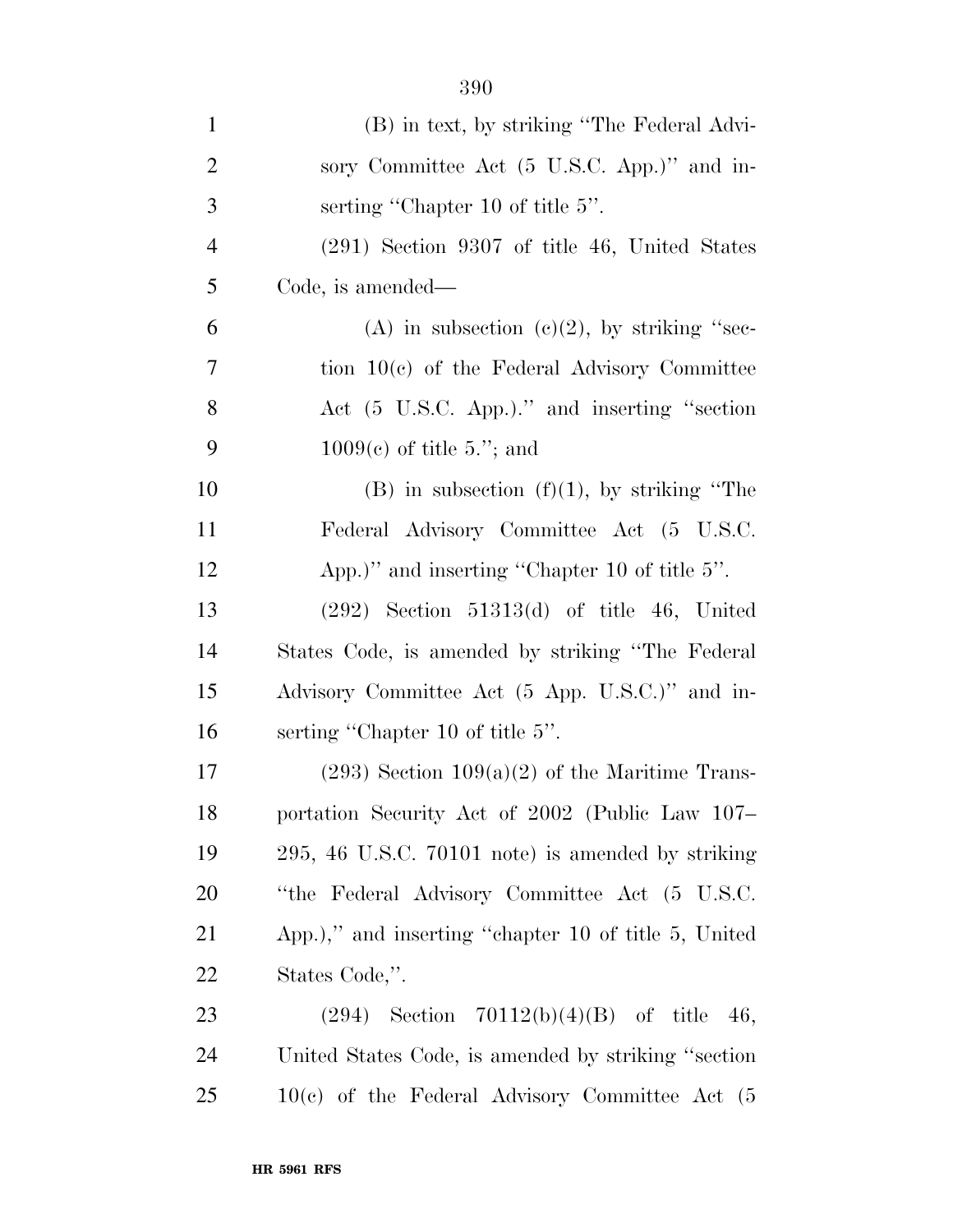| $\mathbf{1}$             | U.S.C. App.)." and inserting "section $1009(c)$ of |
|--------------------------|----------------------------------------------------|
| $\overline{2}$           | title $5$ .".                                      |
| 3                        | $(295)$ Section $70112(b)(7)$ of title 46, United  |
| $\overline{\mathcal{A}}$ | States Code, is amended—                           |
| 5                        | $(A)$ in the paragraph heading, by striking        |
| 6                        | "FACA" and inserting "CHAPTER 10 OF TITLE          |
| 7                        | $5$ "; and                                         |
| 8                        | (B) in text, by striking "The Federal Advi-        |
| 9                        | sory Committee Act (5 U.S.C. App.)" and in-        |
| 10                       | serting "Chapter 10 of title 5".                   |
| 11                       | $(296)$ Section $332(b)(4)$ of the Communications  |
| 12                       | Act of 1934 (47 U.S.C. 332(b)(4)) is amended by    |
| 13                       | striking "the Federal Advisory Committee Act." and |
| 14                       | inserting "chapter 10 of title 5, United States    |
| 15                       | Code.".                                            |
| 16                       | $(297)$ Section 201(h) of the Twenty-First Cen-    |
| 17                       | tury Communications and Video Accessibility Act of |
| 18                       | 2010 (Public Law 111–260, 47 U.S.C. 613 note) is   |
| 19                       | amended—                                           |
| 20                       | $(A)$ in the subsection heading, by striking       |
| 21                       | "FEDERAL ADVISORY COMMITTEE ACT" and               |
| 22                       | inserting "CHAPTER 10 OF TITLE 5, UNITED           |
| 23                       | STATES CODE"; and                                  |
| 24                       | (B) in text, by striking "The Federal Advi-        |
| 25                       | sory Committee Act (5 U.S.C. App.)" and in-        |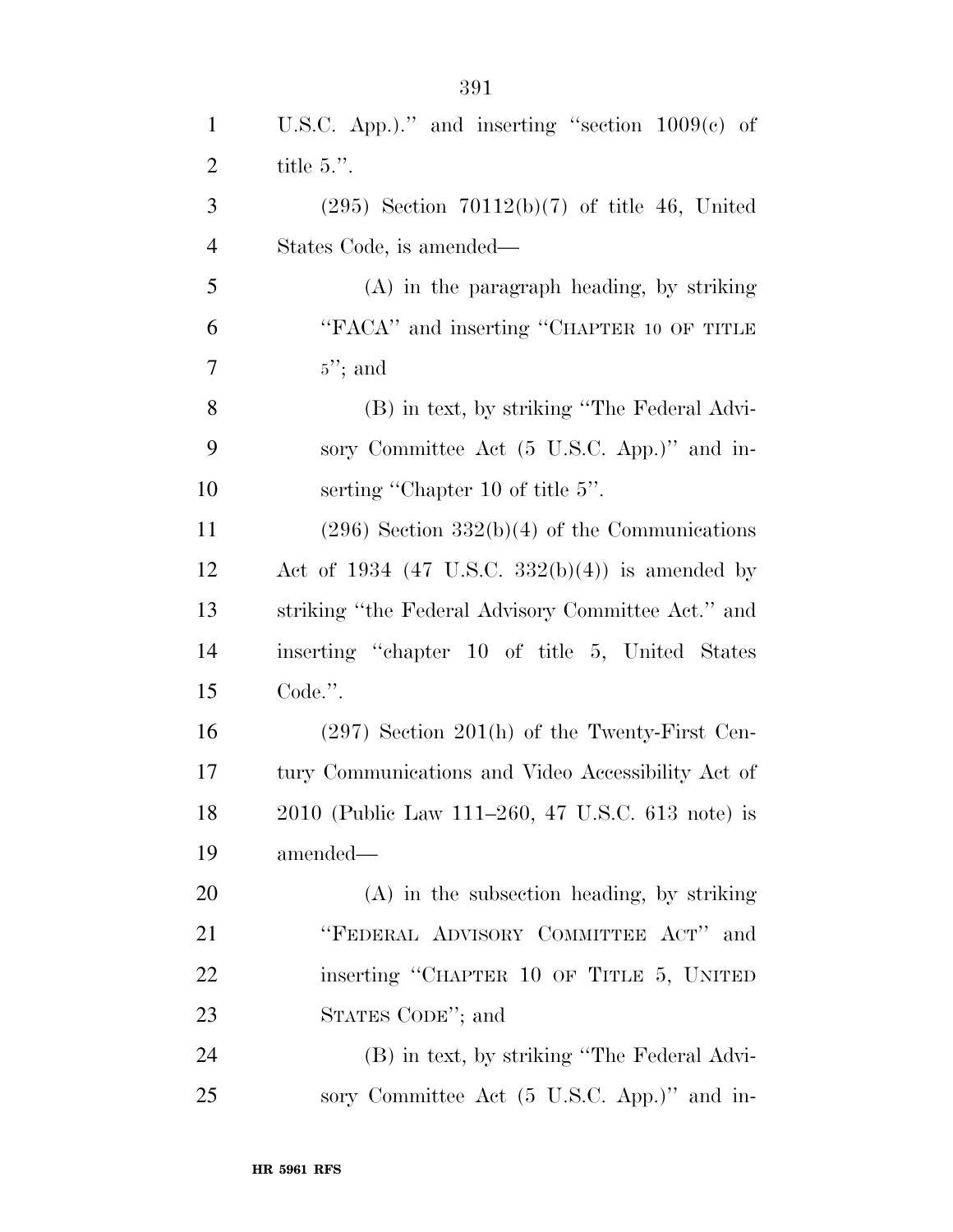| $\mathbf{1}$   | serting "Chapter 10 of title 5, United States"     |
|----------------|----------------------------------------------------|
| $\overline{2}$ | $Code,$ ".                                         |
| 3              | $(298)$ Section 106(f) of the Twenty-First Cen-    |
| $\overline{4}$ | tury Communications and Video Accessibility Act of |
| 5              | $2010$ (47 U.S.C. 615 $c(f)$ ) is amended—         |
| 6              | (A) in the subsection heading, by striking         |
| 7              | "FEDERAL ADVISORY COMMITTEE ACT" and               |
| 8              | inserting "CHAPTER 10 OF TITLE 5, UNITED           |
| 9              | STATES CODE"; and                                  |
| 10             | (B) in text, by striking "The Federal Advi-        |
| 11             | sory Committee Act (5 U.S.C. App.)" and in-        |
| 12             | serting "Chapter 10 of title 5, United States"     |
| 13             | Code,".                                            |
| 14             | $(299)$ Section 113 of the National<br>Tele-       |
| 15             | communications and Information Administration Or-  |
| 16             | ganization Act (47 U.S.C. 923) is amended—         |
| 17             | (A) in subsection $(h)(3)(E)$ , by striking        |
| 18             | "The Federal Advisory Committee Act (5             |
| 19             | U.S.C. App.)" and inserting "Chapter 10 of         |
| 20             | title 5, United States Code,"; and                 |
| 21             | $(B)$ in subsection $(i)(9)$ , by striking "The    |
| 22             | Federal Advisory Committee Act (5 U.S.C.           |
| 23             | App.)" and inserting "Chapter 10 of title $5$ ,    |
| 24             | United States Code,".                              |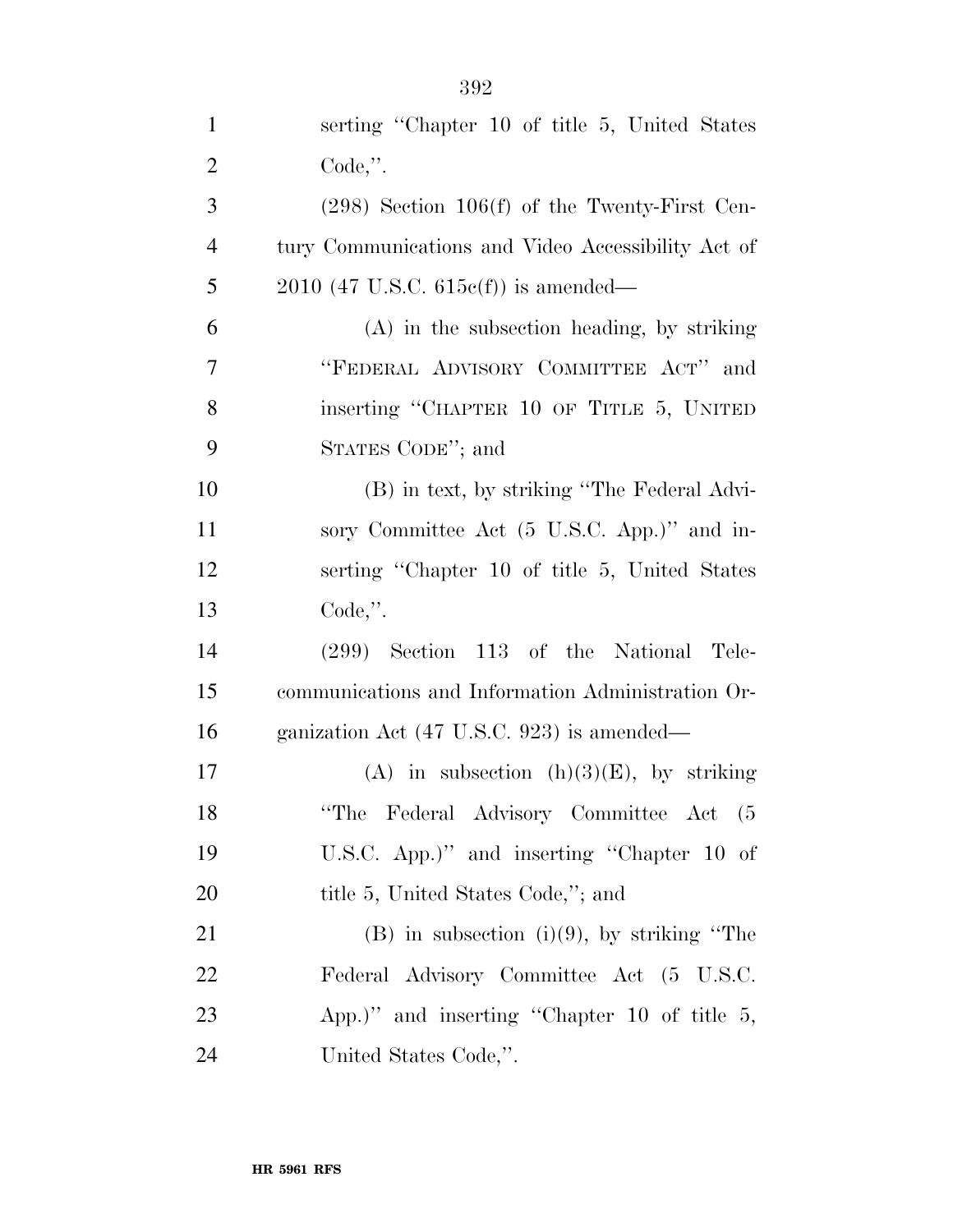| $\mathbf{1}$   | $(300)$ Section $603(f)$ of the Warning, Alert, and |
|----------------|-----------------------------------------------------|
| $\overline{2}$ | Response Network Act (47 U.S.C. 1202(f)) is         |
| 3              | amended—                                            |
| $\overline{4}$ | $(A)$ in the subsection heading, by striking        |
| 5              | "FEDERAL ADVISORY COMMITTEE ACT" and                |
| 6              | inserting "CHAPTER 10 OF TITLE 5, UNITED            |
| 7              | STATES CODE"; and                                   |
| 8              | (B) in text, by striking "the Federal Advi-         |
| 9              | sory Committee Act (5 U.S.C. App.) nor any          |
| 10             | rule, order, or regulation promulgated under        |
| 11             | that Act" and inserting "chapter 10 of title $5$ ,  |
| 12             | United States Code, nor any rule, order, or reg-    |
| 13             | ulation promulgated under that chapter".            |
| 14             | $(301)$ Section $6203(e)$ of the Middle Class Tax   |
| 15             | Relief and Job Creation Act of 2012 (47 U.S.C.      |
| 16             | $1423(e)$ is amended—                               |
| 17             | $(A)$ in the subsection heading, by striking        |
| 18             | "FACA" and inserting "CHAPTER 10 OF TITLE           |
| 19             | 5, UNITED STATES CODE"; and                         |
| 20             | (B) in text, by striking "The Federal Advi-         |
| 21             | sory Committee Act (5 U.S.C. App.)" and in-         |
| 22             | serting "Chapter 10 of title 5, United States"      |
| 23             | $Code,$ ".                                          |
| 24             | $(302)$ Section $106(p)(5)$ of title 49, United     |
| 25             | States Code, is amended—                            |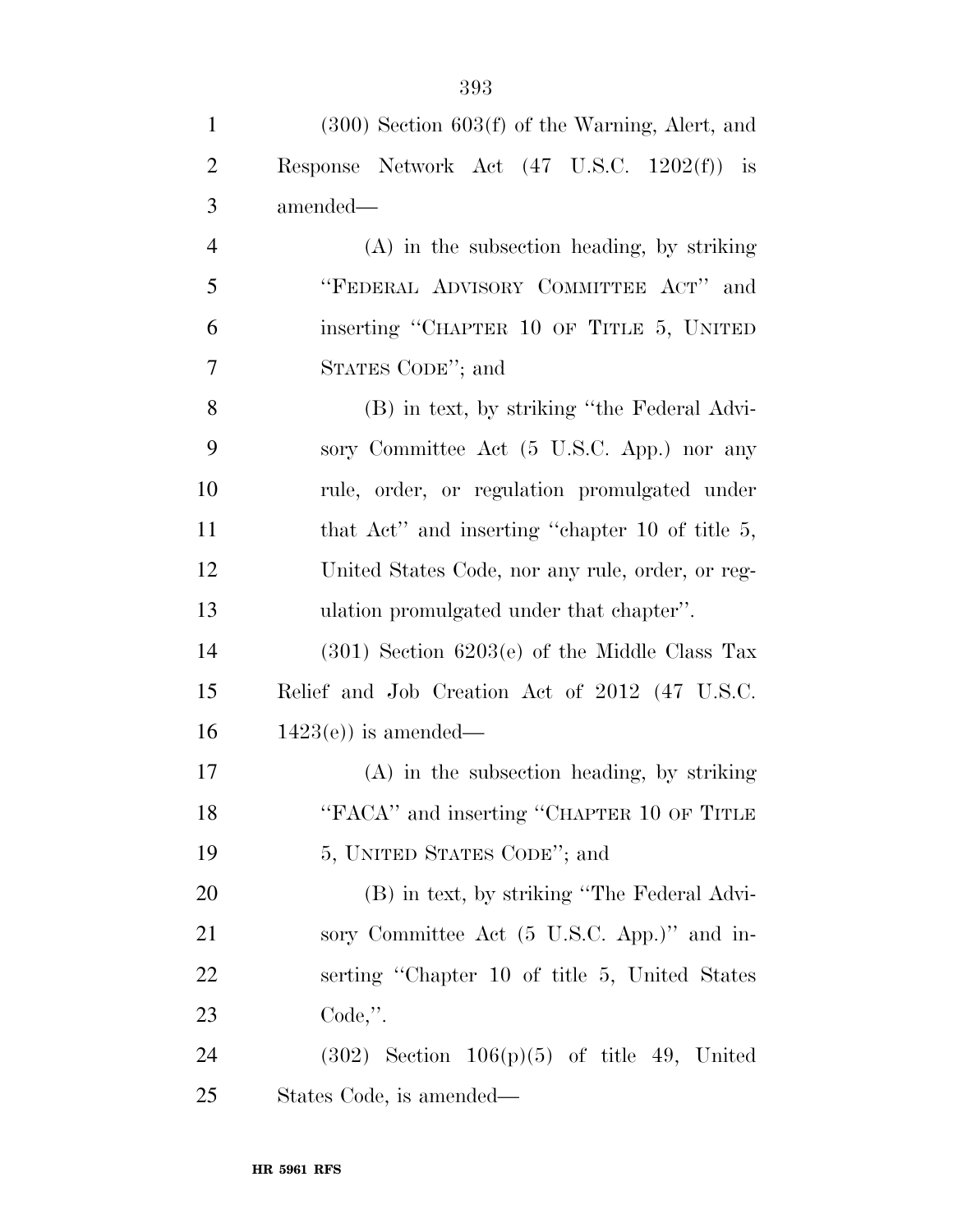| $\mathbf{1}$   | $(A)$ in the paragraph heading, by striking       |
|----------------|---------------------------------------------------|
| $\overline{2}$ | "FEDERAL ADVISORY COMMITTEE ACT" and in-          |
| 3              | serting "CHAPTER 10 OF TITLE 5"; and              |
| $\overline{4}$ | (B) in text, by striking "The Federal Advi-       |
| 5              | sory Committee Act (5 U.S.C. App.)" and in-       |
| 6              | serting "Chapter 10 of title 5".                  |
| 7              | $(303)$ Section $1325(a)(4)$ of title 49, United  |
| 8              | States Code, is amended by striking "the Federal" |

 States Code, is amended by striking ''the Federal Advisory Committee Act.'' and inserting ''chapter 10 of title 5.''.

 (304) Section 6305(e) of title 49, United States Code, is amended—

 (A) in the subsection heading, by striking ''FEDERAL ADVISORY COMMITTEE ACT'' and 15 inserting "CHAPTER 10 OF TITLE 5"; and

 (B) in text, by striking ''The Federal Advi- sory Committee Act (5 U.S.C. App.) shall apply to the advisory council established under this section, except that section 14 of that Act'' and inserting ''Chapter 10 of title 5 shall apply to 21 the advisory council established under this sec-22 tion, except that section 1013 of title 5".

 (305) Section 14504a(d)(9) of title 49, United States Code, is amended—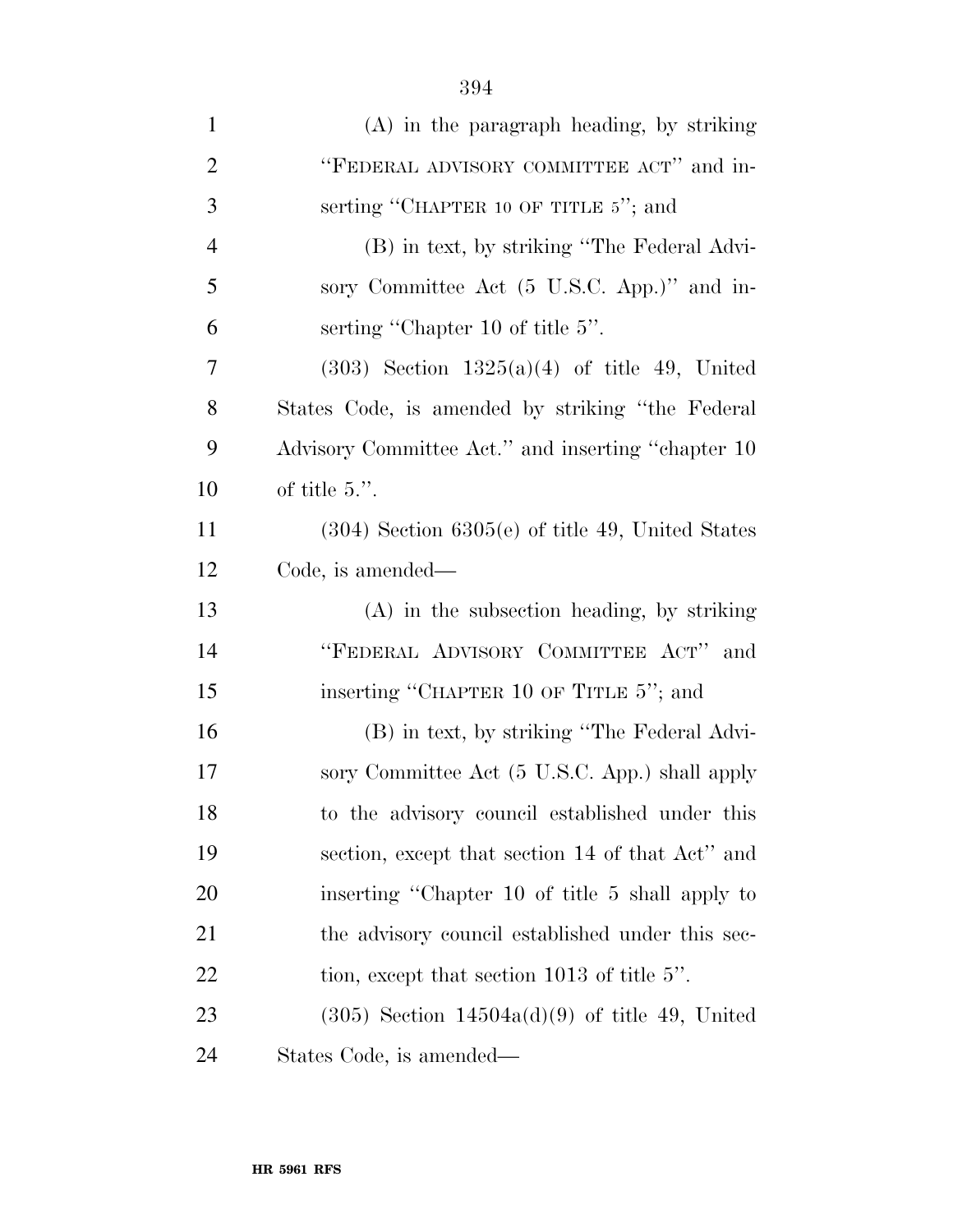| $\mathbf{1}$   | $(A)$ in the paragraph heading, by striking           |
|----------------|-------------------------------------------------------|
| $\overline{2}$ | "FEDERAL ADVISORY COMMITTEE ACT" and in-              |
| 3              | serting "CHAPTER 10 OF TITLE 5"; and                  |
| $\overline{4}$ | (B) in text, by striking "The Federal Advi-           |
| 5              | sory Committee Act (5 U.S.C. App.)" and in-           |
| 6              | serting "Chapter 10 of title 5".                      |
| 7              | $(306)$ Section 20133(d) of title 49, United          |
| 8              | States Code, is amended by striking "the Federal"     |
| 9              | Advisory Committee Act (5 U.S.C. App.)," and in-      |
| 10             | serting "chapter 10 of title $5$ ,".                  |
| 11             | $(307)$ Section $502(c)(5)$ of the Passenger Rail     |
| 12             | Investment and Improvement Act of 2008 (Public        |
| 13             | Law 110–432, 49 U.S.C. 26106 note) is amended by      |
| 14             | striking "the Federal Advisory Committee Act (P.L.    |
| 15             | $92-463$ " and inserting "chapter 10 of title 5,      |
| 16             | United States Code,".                                 |
| 17             | $(308)$ Section $30306(i)$ of title 49, United        |
| 18             | States Code, is amended by striking "sections $10(e)$ |
| 19             | and (f) and 14 of the Federal Advisory Committee      |
| 20             | Act (5 App. U.S.C.)." and inserting "sections         |
| 21             | $1009(e)$ and (f) and 1013 of title 5.".              |
| 22             | $(309)$ Section $4144(d)$ of the Motor Carrier        |
| 23             | Safety Reauthorization Act of 2005 (Public Law        |
| 24             | $109-59$ , 49 U.S.C. 31100 note) is amended by strik- |
| 25             | ing "the Federal Advisory Committee Act (5 U.S.C.     |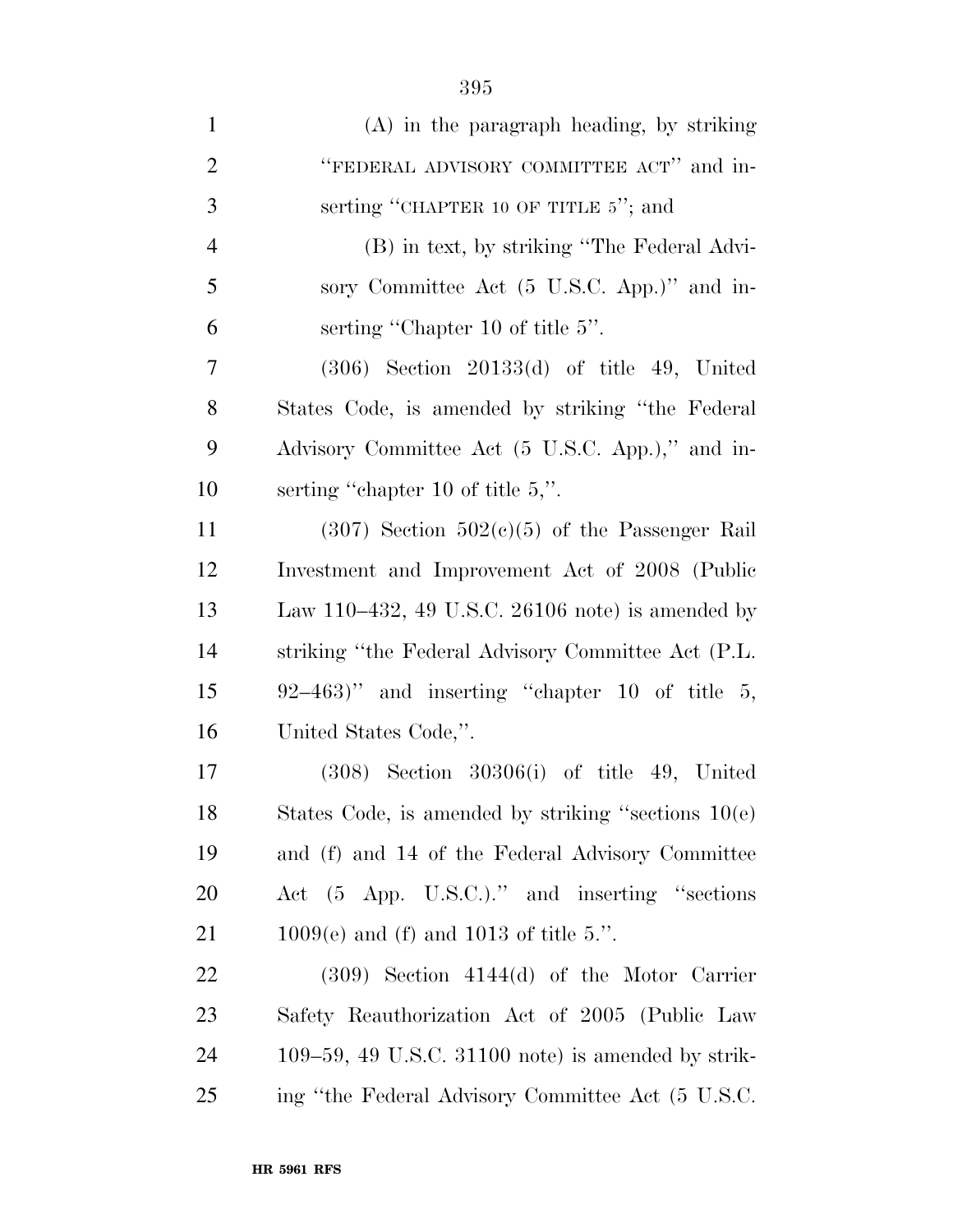| $\mathbf{1}$   | App.)," and inserting "chapter 10 of title 5, United |
|----------------|------------------------------------------------------|
| $\overline{2}$ | States Code,".                                       |
| 3              | $(310)$ Section $5106(a)(5)$ of the FAST Act         |
| $\overline{4}$ | (Public Law 114–94, 49 U.S.C. 31102 note) is         |
| 5              | amended by striking "The Federal Advisory Com-       |
| 6              | mittee Act (5 U.S.C. App.)" and inserting "Chapter   |
| 7              | 10 of title 5, United States Code,".                 |
| 8              | $(311)$ Section $274(b)(5)(C)$ of the Air Traffic    |
| 9              | Management System Performance Improvement Act        |
| 10             | of 1996 (Public Law 104-264, 49 U.S.C. 40101)        |
| 11             | note) is amended—                                    |
| 12             | $(A)$ in the subparagraph heading, by strik-         |
| 13             | ing "FACA" and inserting "CHAPTER 10 OF              |
| 14             | TITLE 5, UNITED STATES CODE,"; and                   |
| 15             | (B) in text, by striking "the Federal Advi-          |
| 16             | sory Committee Act (5 U.S.C. App.)." and in-         |
| 17             | serting "chapter 10 of title 5, United States"       |
| 18             | Code.".                                              |
| 19             | $(312)$ Section 805(d) of the National Parks Air     |
| <b>20</b>      | Tour Management Act of 2000 (Public Law 106–         |
| 21             | 181, 49 U.S.C. 40128 note) is amended—               |
| 22             | $(A)$ in the subsection heading, by striking         |
| 23             | "FACA" and inserting "CHAPTER 10 OF TITLE            |
| 24             | 5, UNITED STATES CODE"; and                          |
| 25             | $(B)$ in paragraph $(3)$ —                           |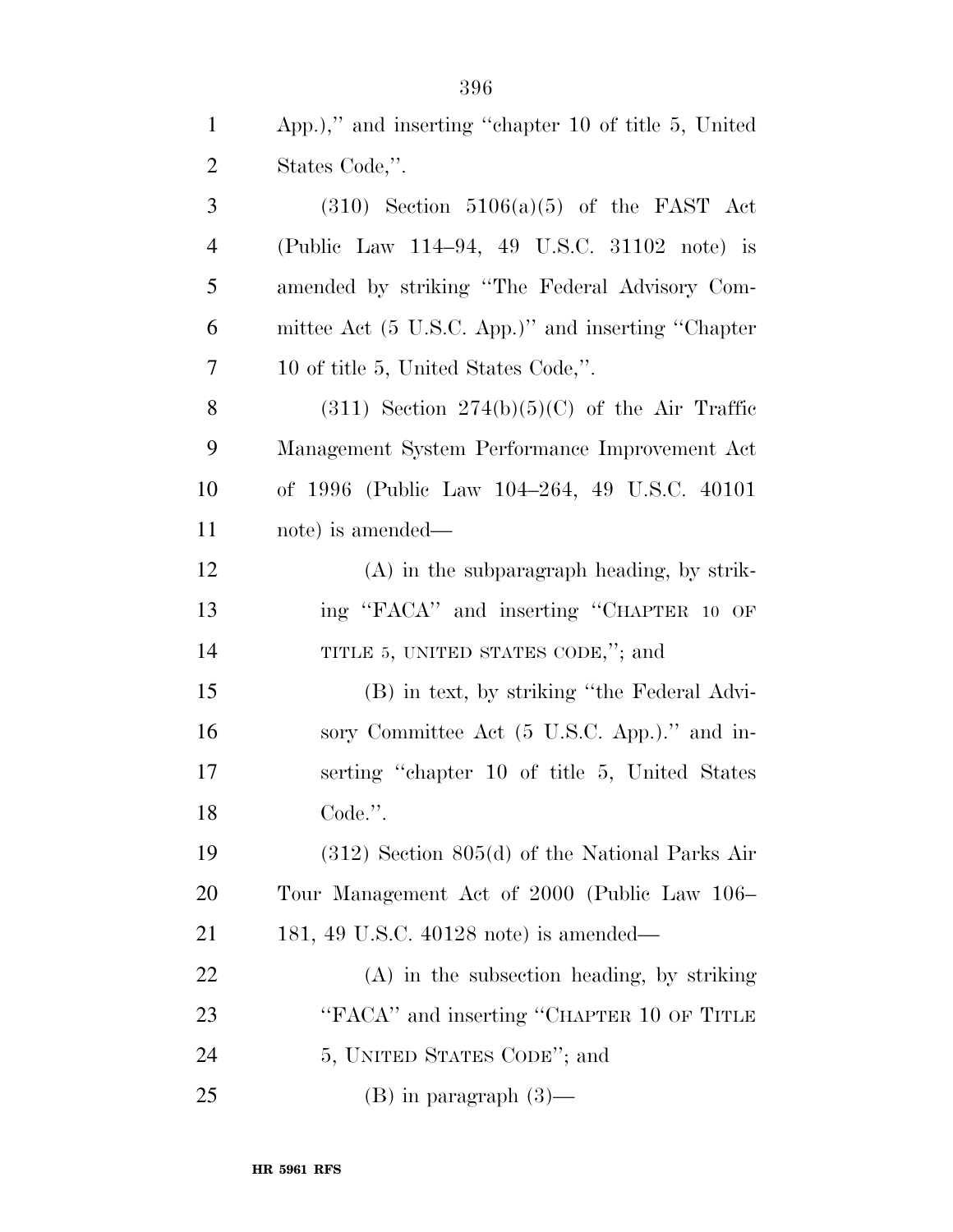| $\mathbf{1}$   | (i) in the paragraph heading, by strik-            |
|----------------|----------------------------------------------------|
| $\overline{2}$ | ing "FACA" and inserting "CHAPTER 10               |
| 3              | OF TITLE 5, UNITED STATES CODE"; and               |
| $\overline{4}$ | (ii) in text, by striking "Section 14 of           |
| 5              | the Federal Advisory Committee Act (5              |
| 6              | U.S.C. App.)" and inserting "Section 1013          |
| 7              | of title 5, United States Code,".                  |
| 8              | $(313)$ Section $44508(d)$ of title 49, United     |
| 9              | States Code, is amended by striking "Section 14 of |
| 10             | Federal Advisory Committee Act (5 App.<br>the      |
| 11             | $U.S.C.'$ and inserting "Section 1013 of title 5". |
| 12             | $(314)$ Section $44511(f)(2)$ of title 49, United  |
| 13             | States Code, is amended by striking "Section 14 of |
| 14             | the Federal Advisory Committee Act" and inserting  |
| 15             | "Section 1013 of title $5$ ".                      |
| 16             | $(315)$ Section 204(f) of the Airline Safety and   |
| 17             | Federal Aviation Administration Extension Act of   |
| 18             | 2010 (Public Law 111–216, 49 U.S.C. 44701 note)    |
| 19             | is amended—                                        |
| 20             | (A) in the subsection heading, by striking         |
| 21             | "FEDERAL ADVISORY COMMITTEE ACT" and               |
| <u>22</u>      | inserting "CHAPTER 10 OF TITLE 5, UNITED           |
| 23             | STATES CODE"; and                                  |
| 24             | (B) in text, by striking "The Federal Advi-        |
| 25             | sory Committee Act (5 U.S.C. App.)" and in-        |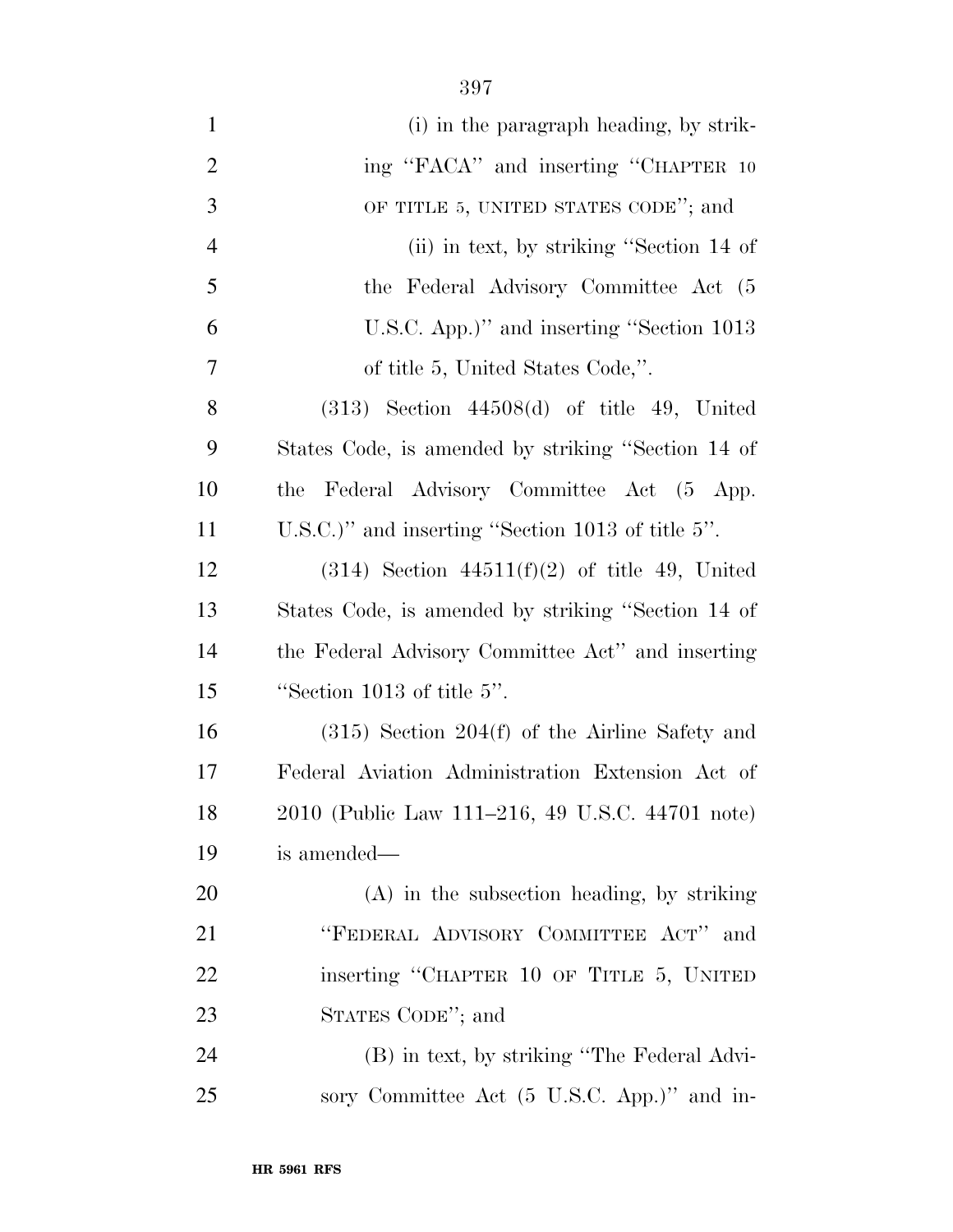| $\mathbf{1}$   | serting "Chapter 10 of title 5, United States             |
|----------------|-----------------------------------------------------------|
| $\overline{2}$ | $Code,$ ".                                                |
| 3              | $(316)$ Section $44903(f)$ of title 49, United            |
| $\overline{4}$ | States Code, is amended by striking "the Federal"         |
| 5              | Advisory Committee Act (5 U.S.C. App.)." and in-          |
| 6              | serting "chapter 10 of title 5.".                         |
| 7              | $(317)$ Section $44946(f)$ of title 49, United            |
| 8              | States Code, is amended—                                  |
| 9              | $(A)$ in the subsection heading, by striking              |
| 10             | "FACA" and inserting "CHAPTER 10 OF TITLE                 |
| 11             | $5$ "; and                                                |
| 12             | (B) in text, by striking "The Federal Advi-               |
| 13             | sory Committee Act (5 U.S.C. App.)" and in-               |
| 14             | serting "Chapter 10 of title 5".                          |
| 15             | $(318)$ Section 703(l) of the Public Interest De-         |
| 16             | classification Act of $2000$ (Public Law $106-567$ , $50$ |
| 17             | U.S.C. 3161 note) is amended by striking "the Fed-        |
| 18             | eral Advisory Committee Act (5 U.S.C. App.)" and          |
| 19             | inserting "chapter 10 of title 5, United States           |
| 20             | $Code,$ ".                                                |
| 21             | $(319)$ Section $410(b)(3)$ of the Intelligence Au-       |
| 22             | thorization Act for Fiscal Year 2010 (50 U.S.C.           |
| 23             | $3309(3)$ ) is amended by striking "section $4(b)(3)$ of  |
| 24             | the Federal Advisory Committee Act (5 U.S.C.              |
| 25             | App.) that an advisory committee cannot comply            |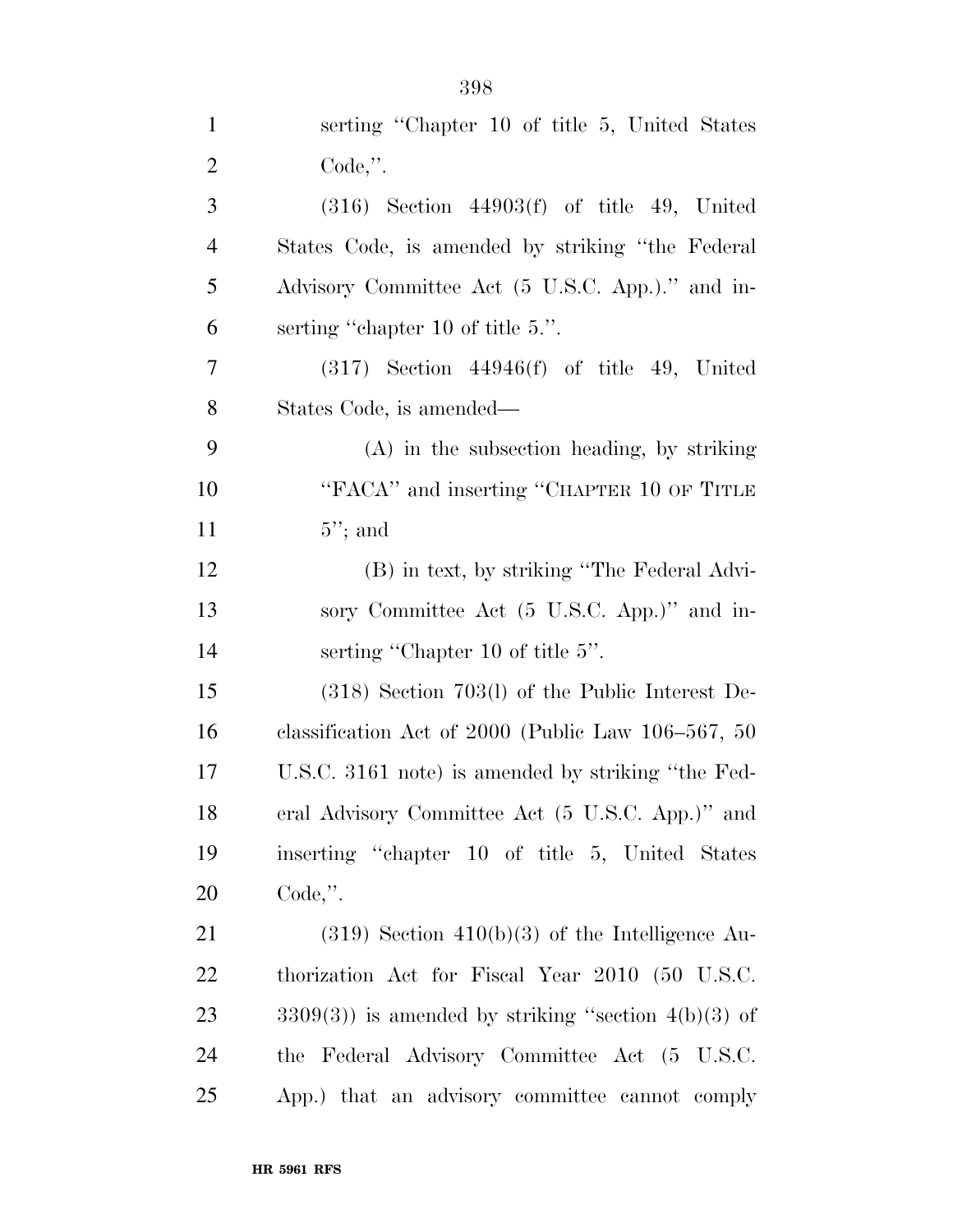| $\mathbf{1}$   | with the requirements of such Act." and inserting     |
|----------------|-------------------------------------------------------|
| $\overline{c}$ | "section $1003(b)(3)$ of title 5, United States Code, |
| 3              | that an advisory committee cannot comply with the     |
| $\overline{4}$ | requirements of chapter 10 of title 5, United States  |
| 5              | Code.".                                               |
| 6              | $(320)$ Section 19(c) of the National Security        |
| 7              | Agency Act of 1959 (50 U.S.C. 3617(c)) is amended     |
| 8              | by striking "The Federal Advisory Committee Act (5)   |
| 9              | U.S.C. App.)" and inserting "Chapter 10 of title 5,   |
| 10             | United States Code,".                                 |
| 11             | $(321)$ Section $708(d)(1)$ of the Defense Produc-    |
| 12             | tion Act of 1950 (50 U.S.C. $4558(d)(1)$ ) is amended |
| 13             | by striking "the Federal Advisory Committee Act,      |
| 14             | whether or not such Act" and inserting "chapter 10    |
| 15             | of title 5, United States Code, whether or not such   |
| 16             | chapter".                                             |
| 17             | $(322)$ Section 708(n) of the Defense Production      |
| 18             | Act of 1950 (50 U.S.C. 4558(n)) is amended—           |
| 19             | $(A)$ in the subsection heading, by striking          |
| 20             | "ADVISORY COMMITTEE ACT PROVISIONS" and               |
| 21             | inserting "CHAPTER 10 OF TITLE 5, UNITED              |
| 22             | STATES CODE,"; and                                    |
| 23             | (B) in text, by striking "the Federal Advi-           |
| 24             | sory Committee Act (5 U.S.C. App.)" and in-           |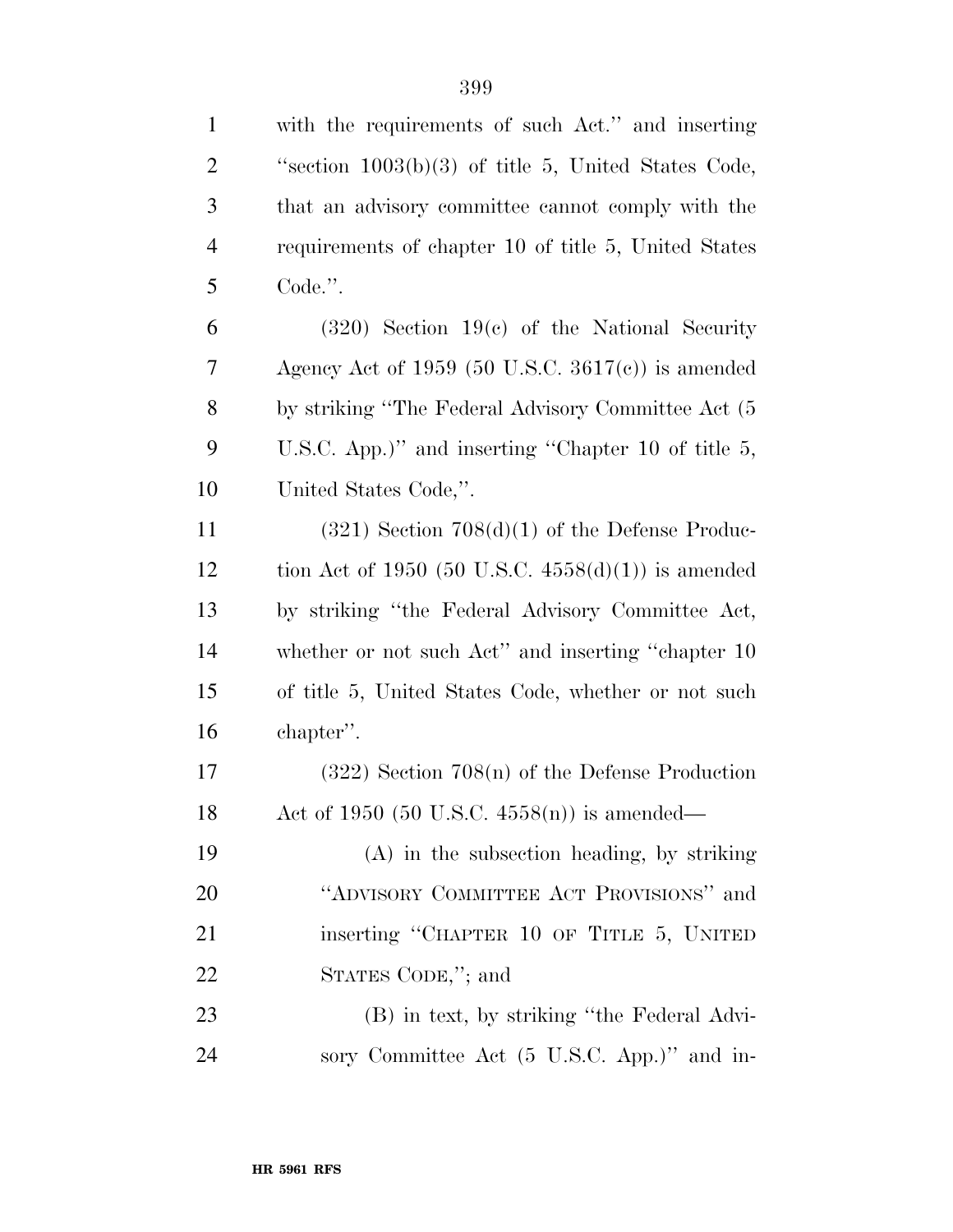| $\mathbf{1}$   | serting "chapter 10 of title 5, United States"      |
|----------------|-----------------------------------------------------|
| $\overline{2}$ | $Code,$ ".                                          |
| 3              | $(323)$ Section 722(e) of the Defense Production    |
| $\overline{4}$ | Act of 1950 (50 U.S.C. 4567(e)) is amended—         |
| 5              | $(A)$ in the subsection heading, by striking        |
| 6              | "FEDERAL ADVISORY COMMITTEE ACT" and                |
| 7              | inserting "CHAPTER 10 OF TITLE 5, UNITED            |
| $8\,$          | STATES CODE"; and                                   |
| 9              | (B) in text, by striking "the Federal Advi-         |
| 10             | sory Committee Act (5 U.S.C. App.)" and in-         |
| 11             | serting "chapter 10 of title 5, United States"      |
| 12             | Code,".                                             |
| 13             | $(324)$ Section 121(b) of the National Aero-        |
| 14             | nautics and Space Administration Authorization Act, |
| 15             | Fiscal Year 1991 (Public Law 101–611, 51 U.S.C.     |
| 16             | 20111 note) is amended by striking "section         |
| 17             | $14(a)(2)$ of the Federal Advisory Committee Act."  |
| 18             | and inserting "section $1013(a)$ of title 5, United |
| 19             | States Code.".                                      |
| 20             | $(325)$ Section $40308(a)$ of title 51, United      |
| 21             | States Code, is amended by striking "the Federal"   |
| 22             | Advisory Committee Act (5 App. U.S.C.)." and in-    |
| 23             | serting "chapter 10 of title 5.".                   |
| 24             | $(326)$ Section $60304(a)$ of title 51, United      |
| 25             | States Code, is amended by striking "section 14 of  |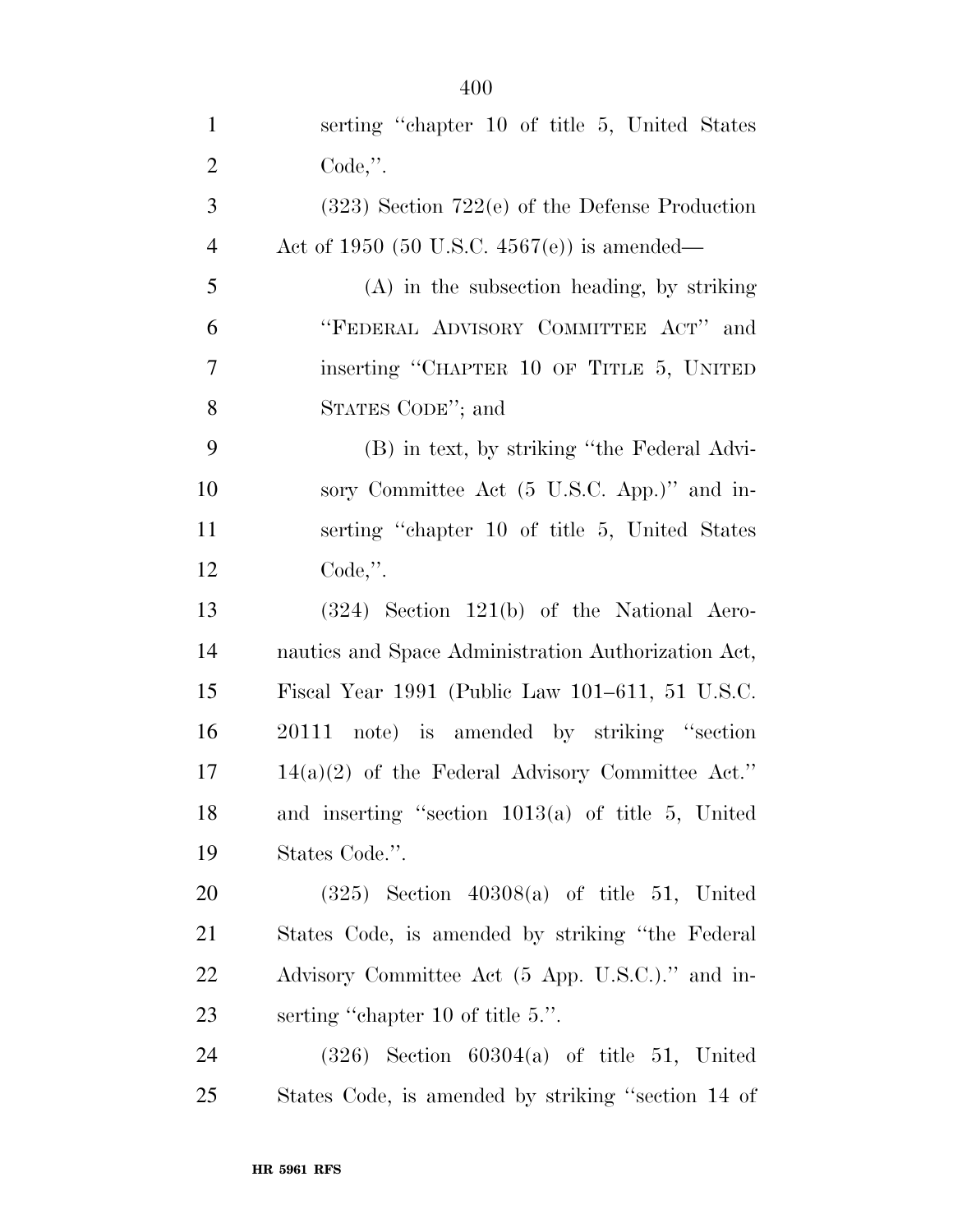| $\mathbf{1}$   | the Federal Advisory Committee Act (5 App.             |
|----------------|--------------------------------------------------------|
| 2              | U.S.C.)," and inserting "section 1013 of title $5$ ,". |
| 3              | $(327)$ Section 70906(a) of title 51, United           |
| $\overline{4}$ | States Code, is amended by striking "the Federal"      |
| 5              | Advisory Committee Act" and inserting "chapter 10      |
| 6              | of title $5$ ".                                        |
| 7              | $(328)$ Section 100906(b) of title 54, United          |
| 8              | States Code, is amended by striking "Section 14(b)     |
| 9              | of the Federal Advisory Committee Act (5 U.S.C.        |
| 10             | App.)" and inserting "Section $1013(b)$ of title 5".   |
| 11             | $(329)$ Section 101919(e) of title 54, United          |
| 12             | States Code, is amended by striking "the Federal"      |
| 13             | Advisory Committee Act (5 U.S.C. App.)." and in-       |
| 14             | serting "chapter 10 of title 5.".                      |
| 15             | $(330)$ Section $102303(h)$ of title 54, United        |
| 16             | States Code, is amended—                               |
| 17             | $(A)$ in the subsection heading, by striking           |
| 18             | "FEDERAL ADVISORY COMMITTEE ACT" and                   |
| 19             | inserting "CHAPTER 10 OF TITLE 5"; and                 |
| 20             | (B) in text, by striking "The Federal Advi-            |
| 21             | sory Committee Act (5 U.S.C. App.), with the           |
| 22             | exception of section $14(b)$ ," and inserting          |
| 23             | "Chapter 10 of title 5, with the exception of          |
| 24             | section $1013(b)$ ,".                                  |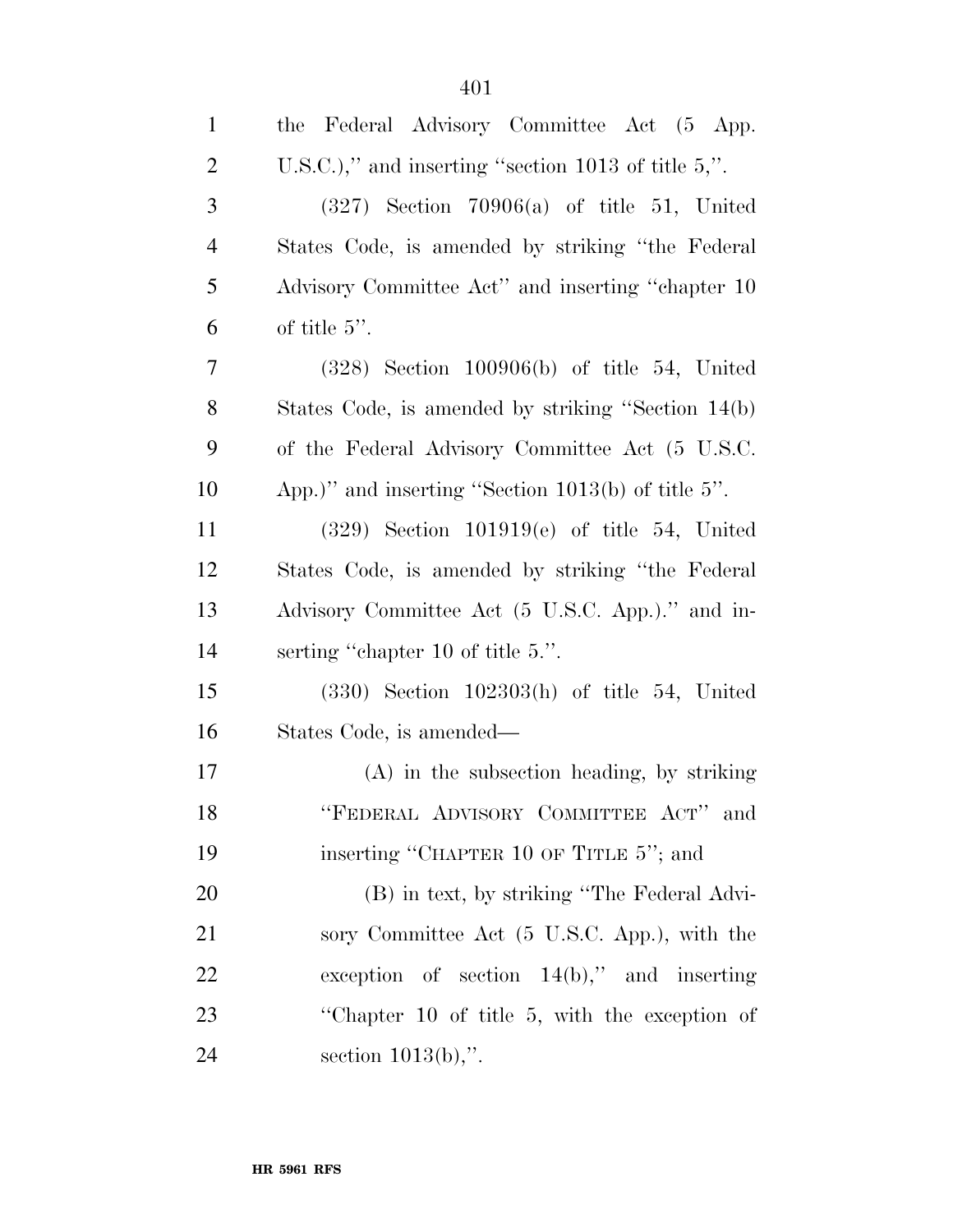| $\mathbf{1}$   | $(331)$ Section $304105(i)$ of title 54, United         |
|----------------|---------------------------------------------------------|
| $\overline{2}$ | States Code, is amended—                                |
| 3              | $(A)$ in the subsection heading, by striking            |
| $\overline{4}$ | "FEDERAL ADVISORY COMMITTEE ACT" and                    |
| 5              | inserting "CHAPTER 10 OF TITLE 5"; and                  |
| 6              | (B) in text, by striking "the Federal Advi-             |
| 7              | sory Committee Act (5 U.S.C. App.)." and in-            |
| 8              | serting "chapter 10 of title 5.".                       |
| 9              | (b) AMENDMENTS TO UPDATE REFERENCES TO IN-              |
| 10             | SPECTOR GENERAL ACT OF 1978.—                           |
| 11             | $(1)$ Subsection $(d)(1)$ of the Library of Con-        |
| 12             | gress Inspector General Act of 2005 (2 U.S.C.           |
| 13             | $185(d)(1)$ is amended by striking "Sections 4, 5       |
| 14             | (other than subsections (a)(13)), $6(a)$ (other than    |
| 15             | paragraphs $(7)$ and $(8)$ thereof), and 7 of the In-   |
| 16             | spector General Act of 1978 (5 U.S.C. App.)" and        |
| 17             | inserting "Sections 404, 405 (other than subsection     |
| 18             | $(b)(13)$ , $406(a)$ (other than paragraphs (7) and (8) |
| 19             | thereof), and 407 of title 5, United States Code,".     |
| 20             | $(2)$ Section 3(8)(B)(xvii) of the Lobbying Dis-        |
| 21             | closure Act of 1995 (2 U.S.C. 1602(8)(B)(xvii)) is      |
| <u>22</u>      | amended by striking "the Inspector General Act of       |
| 23             | 1978," and inserting "chapter 4 of title 5, United      |
| 24             | States Code,".                                          |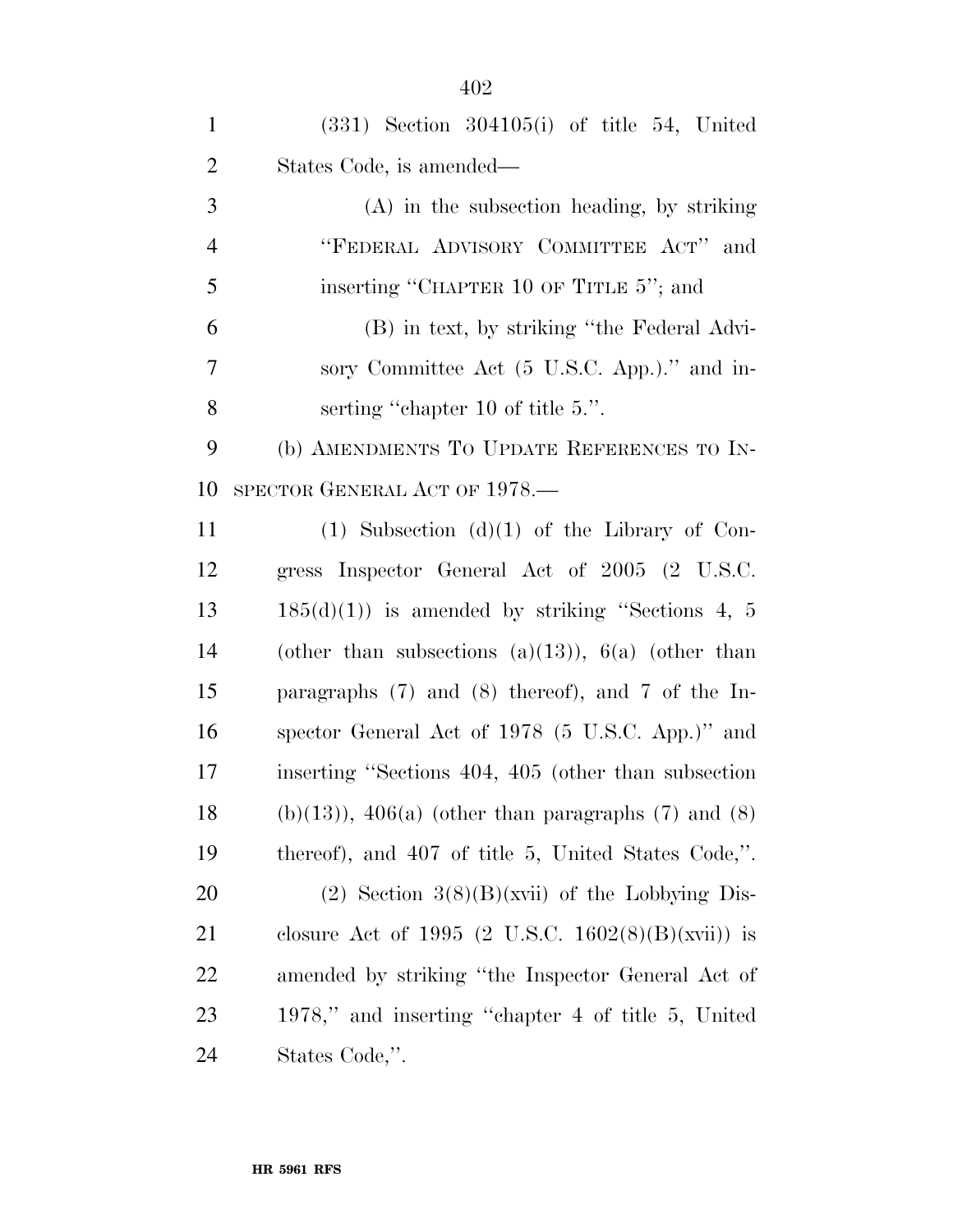| $\mathbf{1}$   | $(3)$ Subsection $(d)(1)$ of the Architect of the          |
|----------------|------------------------------------------------------------|
| $\overline{2}$ | Capitol Inspector General Act of 2007 (2 U.S.C.            |
| 3              | $1808(d)(1)$ is amended by striking "Sections 4, 5         |
| $\overline{4}$ | (other than subsections (a)(13) and (e)(1)(B) there-       |
| 5              | of), 6 (other than subsection $(a)(7)$ and $(8)$ thereof), |
| 6              | and 7 of the Inspector General Act of 1978 (5              |
| 7              | U.S.C. App.)" and inserting "Sections 404, 405             |
| 8              | (other than subsections (b)(13) and (f)(1)(B) there-       |
| 9              | of), 406 (other than subsection $(a)(7)$ and $(8)$ there-  |
| 10             | of), and 407 of title 5, United States Code,".             |
| 11             | (4) Section 1004 of the Legislative Branch Ap-             |
| 12             | propriations Act, $2006$ (2 U.S.C. 1909) is amend-         |
| 13             | $ed$ —                                                     |
| 14             | (A) in subsection (c)(1), by striking "sec-                |
| 15             | tion 4 of the Inspector General Act of 1978, (5)           |
| 16             | U.S.C. App. 4)," and inserting "section $404$ of           |
| 17             | title 5, United States Code,";                             |
| 18             | (B) in subsection $(c)(2)$ —                               |
| 19             | (i) by striking "section 5 (other than                     |
| 20             | subsection $(a)(13)$ thereof) of the Inspector             |
| 21             | General Act of 1978, (5 U.S.C. App. 5)."                   |
| 22             | and inserting "section 405 (other than                     |
| 23             | subsection (b) $(13)$ thereof) of title 5,                 |
| 24             | United States Code.";                                      |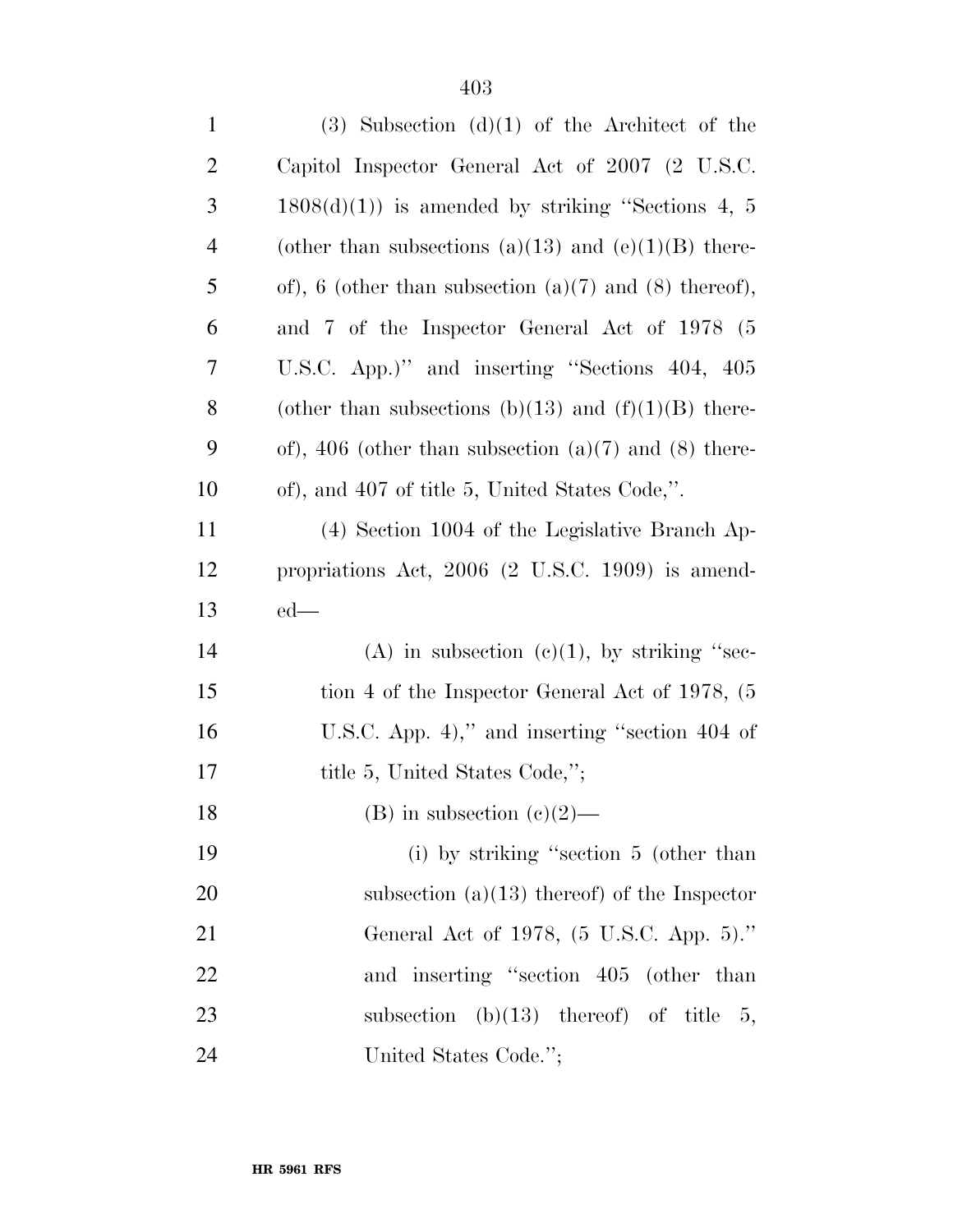| $\mathbf{1}$   | (ii) by striking "section 5 of such                     |
|----------------|---------------------------------------------------------|
| $\overline{2}$ | Act" and inserting "section 405 of such                 |
| 3              | title"; and                                             |
| $\overline{4}$ | (iii) by striking "section $5(b)$ of such               |
| 5              | Act." and inserting "section $405(c)$ of such           |
| 6              | title."; and                                            |
| $\tau$         | $(C)$ in subsection $(d)(1)$ , by striking "sec-        |
| 8              | tion $6(a)$ of the Inspector General Act of 1978,       |
| 9              | $(5 \text{ U.S.C. App. } 6(a))$ , other than paragraphs |
| 10             | $(7)$ and $(8)$ of such section." and inserting         |
| 11             | "section $406(a)$ of title 5, United States Code,       |
| 12             | other than paragraphs $(7)$ and $(8)$ of such sec-      |
| 13             | tion.".                                                 |
| 14             | $(5)$ Section $6(c)$ of the Inspector General Re-       |
| 15             | form Act of $2008$ (Public Law 110–409, 122 Stat.       |
| 16             | $(4305)$ is amended by striking "sections $3(g)$ and    |
| 17             | $8G(g)$ of the Inspector General Act of 1978 (5         |
| 18             | U.S.C. App.) (as amended by this section)." and in-     |
| 19             | serting "sections $403(g)$ and $415(g)$ of title 5,     |
| 20             | United States Code.".                                   |
| 21             | $(6)$ Section 4(d) of the Inspector General Re-         |
| 22             | form Act of $2008$ (Public Law $110-409$ , $122$ Stat.  |
| 23             | $4304$ ) is amended—                                    |
| 24             | $(A)$ in paragraph $(1)$ , by striking "section"        |
| 25             | $12(2)$ of the Inspector General Act of 1978 (5         |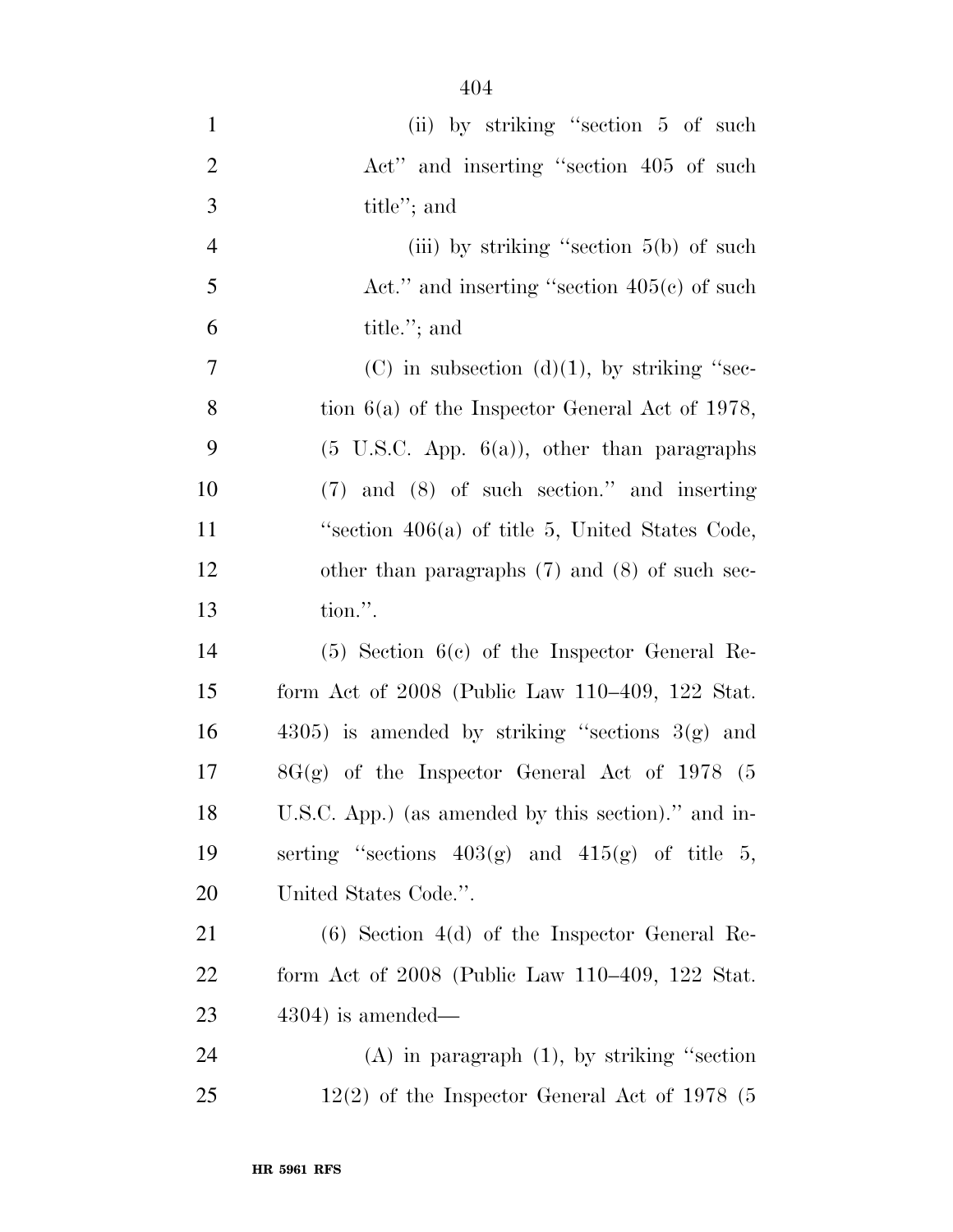| $\mathbf{1}$   | U.S.C. App.) (as amended by section $7(a)$ of          |
|----------------|--------------------------------------------------------|
| $\overline{2}$ | this Act);" and inserting "section 401 of title $5$ ,  |
| 3              | United States Code;" and                               |
| $\overline{4}$ | $(B)$ in paragraph $(2)$ , by striking "section"       |
| 5              | $8G(2)$ of the Inspector General Act of 1978 (5        |
| 6              | U.S.C. App.);" and inserting "section $415(a)$ of      |
| 7              | title 5, United States Code;".                         |
| 8              | $(7)$ Section 101(d)(3) of title I of division C of    |
| 9              | the Omnibus Consolidated and Emergency Supple-         |
| 10             | mental Appropriations Act, 1999 (Public Law 105–       |
| 11             | $277, 112$ Stat. $2681-585$ , as amended by section    |
| 12             | $1000(a)(5)$ [title II, §239(a)] of Public Law 106–    |
| 13             | 113 (113 Stat. 1536, 1501A-302), is amended by         |
| 14             | striking "section $8D(j)$ of the Inspector General Act |
| 15             | of 1978 (5 U.S.C. App.)" and inserting "section        |
| 16             | $412(j)$ of title 5, United States Code,".             |
| 17             | $(8)$ Section $845(a)(1)$ of the Acquisition Im-       |
| 18             | provement and Accountability Act of 2007 (Public       |
| 19             | Law 110–181, div. A, title VIII, 122 Stat. 240) is     |
| 20             | amended by striking "the Inspector General Act of      |
| 21             | 1978" and inserting "chapter 4 of title 5, United      |
| 22             | States Code,".                                         |
| 23             | $(9)$ Section 6009(b) of the Federal Acquisition       |
| 24             | Streamlining Act of 1994 (Public Law 103–355,          |
| 25             | 108 Stat. $3367$ , as amended by section $810$ of the  |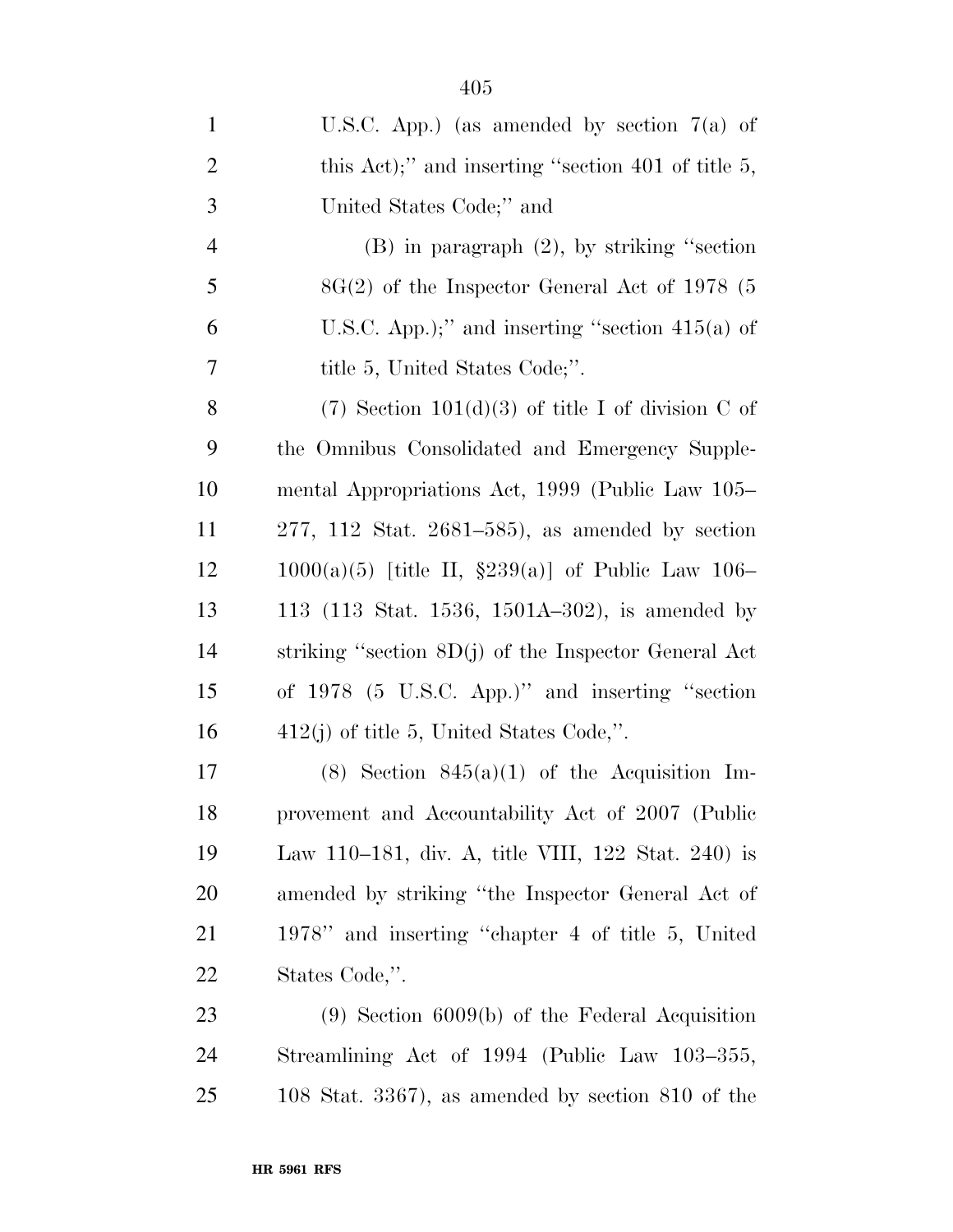| $\mathbf{1}$   | National Defense Authorization Act for Fiscal Year     |
|----------------|--------------------------------------------------------|
| $\overline{2}$ | 1996 (Public Law 104–106, 110 Stat. 394) is            |
| 3              | amended by striking "section $5(a)(3)$ of the Inspec-  |
| $\overline{4}$ | tor General Act of $1978$ (5 U.S.C. App.)" and in-     |
| 5              | serting "section $405(b)(3)$ of title 5, United States |
| 6              | $Code,$ ".                                             |
| 7              | $(10)$ Section 2 of Public Law $106-422$ $(114)$       |
| 8              | Stat. $1873$ ) is amended—                             |
| 9              | $(A)$ in subsection $(a)(1)$ , by striking "the        |
| 10             | Inspector General Act of 1978 (5 U.S.C.                |
| 11             | App.)." and inserting "chapter $4$ of title $5$ ,      |
| 12             | United States Code.";                                  |
| 13             | (B) in subsection (a)(2) (matter before                |
| 14             | subparagraph $(A)$ ), by striking "section 11 of       |
| 15             | the Inspector General Act of 1978 (5 U.S.C.            |
| 16             | App.)" and inserting "section $401$ of title 5,        |
| 17             | United States Code";                                   |
| 18             | (C) in subsection (a)(2)(B), by striking               |
| 19             | "the Inspector General Act of 1978 (5 U.S.C.           |
| <b>20</b>      | App.)." and inserting "chapter $4$ of title $5$ ,      |
| 21             | United States Code.";                                  |
| 22             | (D) in subsection (b)(1), by striking "the             |
| 23             | Inspector General Act of 1978 (5 U.S.C.                |
| 24             | App.)." and inserting "chapter $4$ of title $5$ ,      |
| 25             | United States Code.";                                  |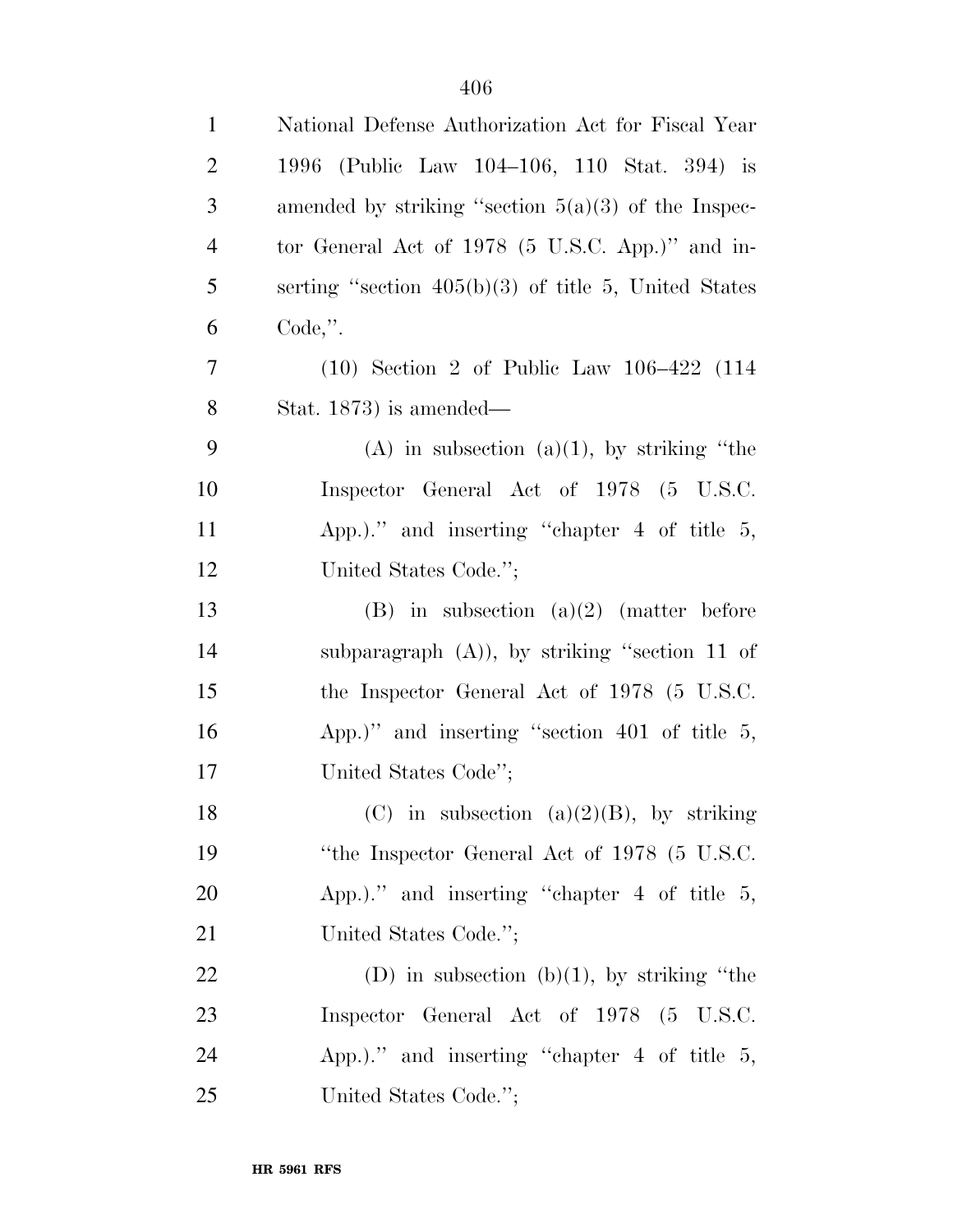| $\mathbf{1}$   | $(E)$ in subsection $(b)(2)$ (matter before              |
|----------------|----------------------------------------------------------|
| $\overline{2}$ | subparagraph $(A)$ ), by striking "section 11 of         |
| 3              | the Inspector General Act of 1978 (5 U.S.C.              |
| $\overline{4}$ | App.)" and inserting "section $401$ of title 5,          |
| 5              | United States Code"; and                                 |
| 6              | $(F)$ in subsection (b)(2)(B), by striking               |
| $\overline{7}$ | "the Inspector General Act of 1978 (5 U.S.C.             |
| 8              | App.)." and inserting "chapter $4$ of title $5$ ,        |
| 9              | United States Code.".                                    |
| 10             | $(11)$ Section 403 $(e)$ of the Intelligence Author-     |
| 11             | ization Act for Fiscal Year 2014 (Public Law 113–        |
| 12             | $126, 128$ Stat. 1409) is amended by striking "sec-      |
| 13             | tion 3 of the Inspector General Act of 1978 (5           |
| 14             | U.S.C. App.)," and inserting "section 403 of title 5,    |
| 15             | United States Code,".                                    |
| 16             | $(12)$ Section $413(c)$ of the Intelligence Author-      |
| 17             | ization Act for Fiscal Year 2014 (Public Law 113–        |
| 18             | 126, 128 Stat. 1410) is amended by striking "sec-        |
| 19             | tion 3 of the Inspector General Act of 1978 (5           |
| 20             | U.S.C. App.)," and inserting "section 403 of title $5$ , |
| 21             | United States Code,".                                    |
| 22             | $(13)$ Section 11314(a)(1) of the Passenger Rail         |
| 23             | Reform and Investment Act of 2015 (Public Law            |
| 24             | 114–94, div. A, title XI, 129 Stat. $1674$ ) is amended  |
| 25             | by striking "the Inspector General Act of 1978 (5        |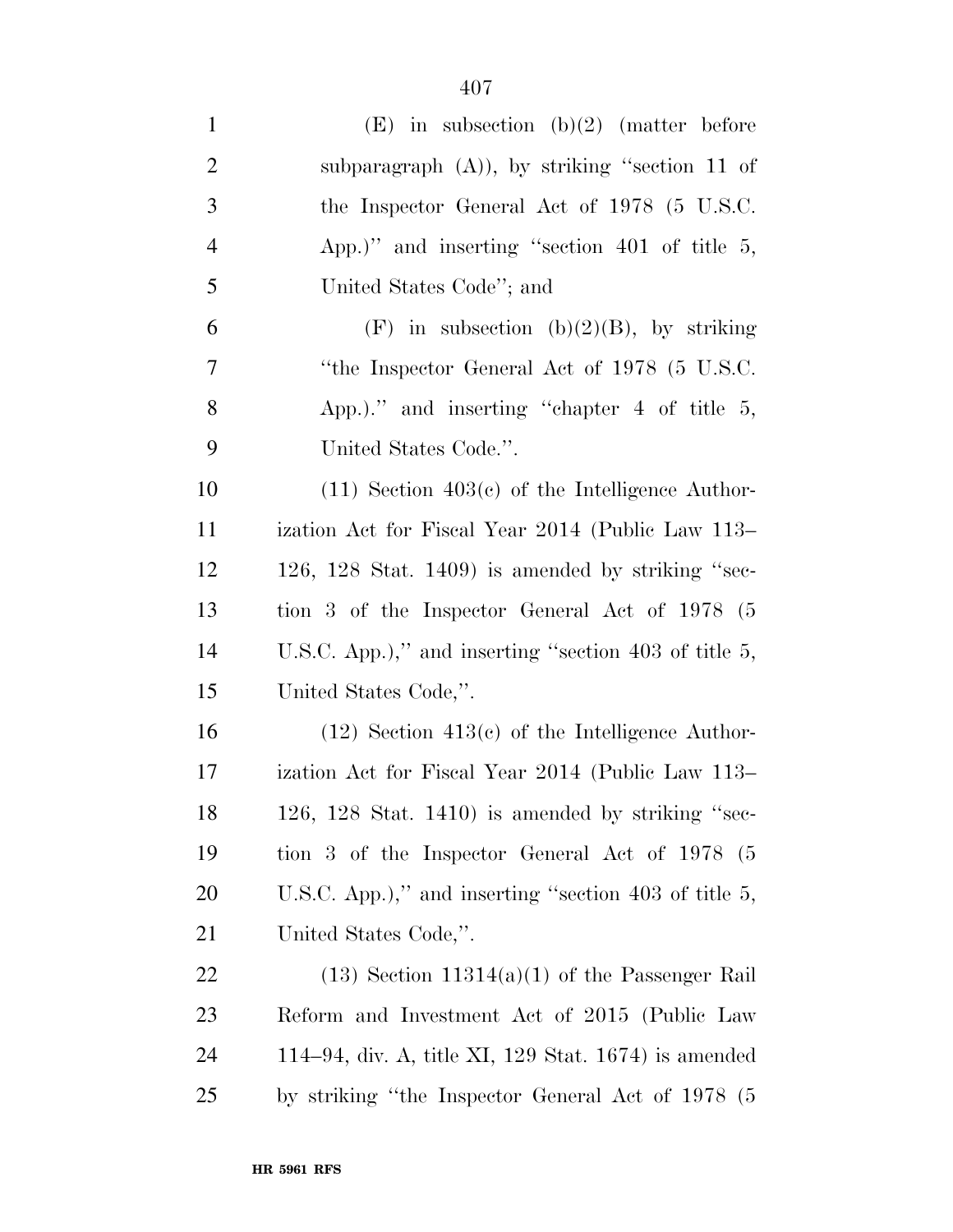| $\mathbf{1}$ | U.S.C. App.)," and inserting "chapter 4 of title $5$ ,     |
|--------------|------------------------------------------------------------|
| 2            | United States Code,".                                      |
| 3            | (14) The matter under the headings "RE-                    |
| 4            | LATED AGENCIES", "COMMISSION ON<br>$\text{CIVIL}$          |
| 5            | RIGHTS", "SALARIES AND EXPENSES", and "(IN-                |
| 6            | CLUDING TRANSFER OF FUNDS)", in title IV of the            |
| 7            | Commerce, Justice, Science, and Related Agencies           |
| 8            | Appropriations Act, 2013 (Public Law 113–6, div.           |
| 9            | B, 127 Stat. 266) is amended—                              |
| 10           | $(A)$ in the 4th proviso, by striking "the In-             |
| 11           | spector General Act of 1978:" and inserting                |
| 12           | "chapter 4 of title 5, United States Code:"; and           |
| 13           | (B) in the 7th proviso (which is not classi-               |
| 14           | fied to the United States Code), by striking               |
| 15           | "section 5 of the Inspector General Act of                 |
| 16           | $1978$ " and inserting "section 405 of title 5,            |
| 17           | United States Code)".                                      |
| 18           | (15) Section 1229 of the National Defense Au-              |
| 19           | thorization Act for Fiscal Year 2008 (Public Law           |
| 20           | $110-181$ ) is amended—                                    |
| 21           | (A) in subsection (c)(6), by striking "sec-                |
| 22           | tion $3(b)$ of the Inspector General Act of 1978           |
| 23           | $(5 \text{ U.S.C. App.})$ ." and inserting "section 403(b) |
| 24           | of title 5, United States Code.";                          |
| 25           | $(B)$ in subsection $(f)(3)$ —                             |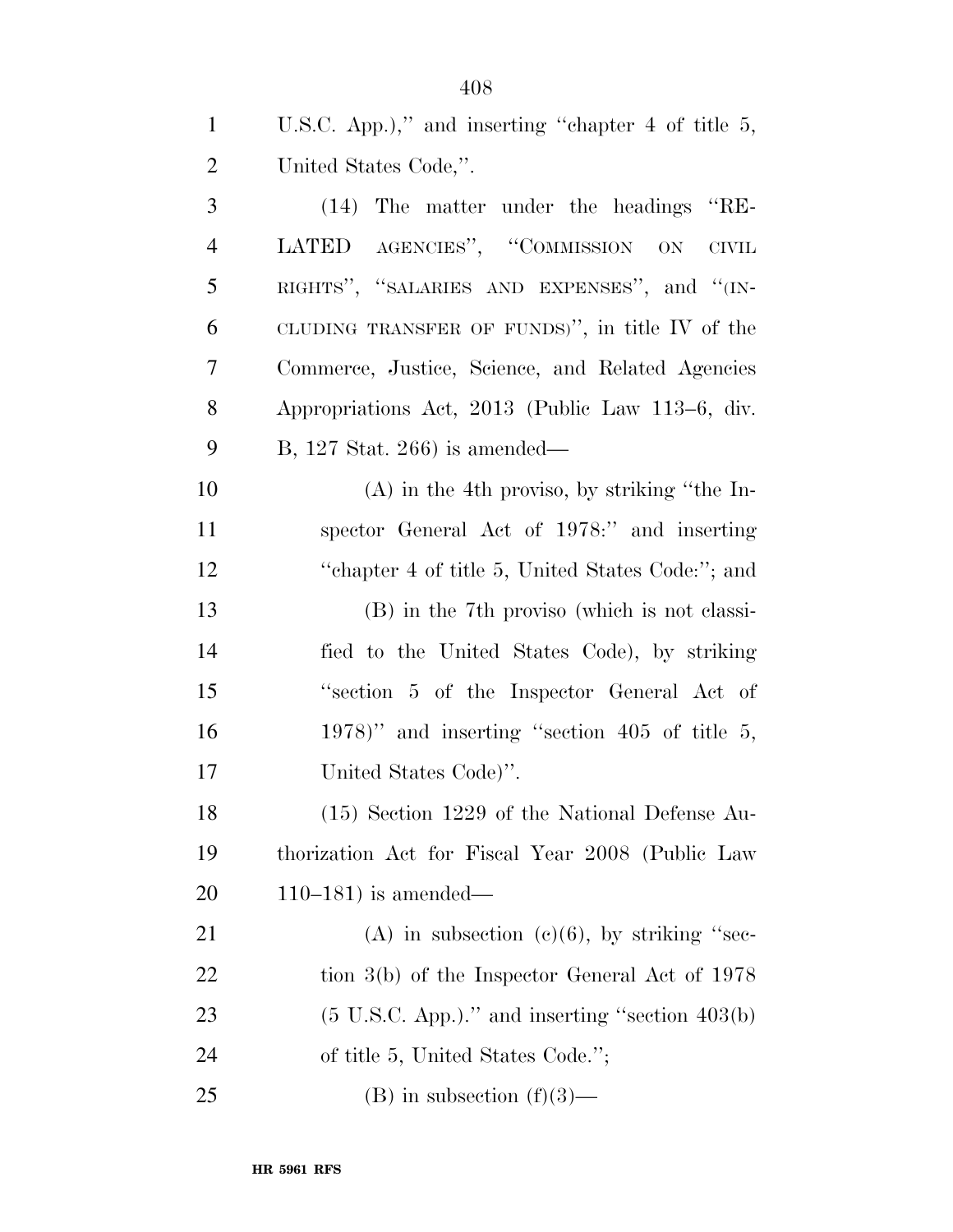| $\mathbf{1}$   | (i) in the paragraph heading, by strik-       |
|----------------|-----------------------------------------------|
| $\overline{2}$ | ing "INSPECTOR GENERAL ACT OF 1978"           |
| 3              | and inserting "CHAPTER 4 OF TITLE 5,          |
| $\overline{4}$ | UNITED STATES CODE"; and                      |
| 5              | (ii) in text, by striking "the Inspector"     |
| 6              | General Act of 1978." and inserting           |
| 7              | "chapter 4 of title 5, United States"         |
| 8              | Code. $";$ and                                |
| 9              | $(C)$ in subsection $(g)$ —                   |
| 10             | $(i)$ in paragraph $(1)$ —                    |
| 11             | $(I)$ in the paragraph heading, by            |
| 12             | striking "INSPECTOR GENERAL ACT               |
| 13             | OF 1978" and inserting "CHAPTER 4             |
| 14             | OF TITLE 5, UNITED STATES CODE";              |
| 15             | and                                           |
| 16             | $(II)$ in text, by striking "section"         |
| 17             | 6 of the Inspector General Act of             |
| 18             | $1978$ ," and inserting "section 406 of       |
| 19             | title 5, United States Code,"; and            |
| 20             | (ii) in paragraph $(2)$ , by striking "sec-   |
| 21             | tion $4(b)(1)$ of the Inspector General Act   |
| 22             | of 1978." and inserting "section $404(b)(1)$  |
| 23             | of title 5, United States Code.".             |
| 24             | $(16)$ The 2d proviso in the matter under the |
| 25             | headings "CHEMICAL SAFETY AND HAZARD INVES-   |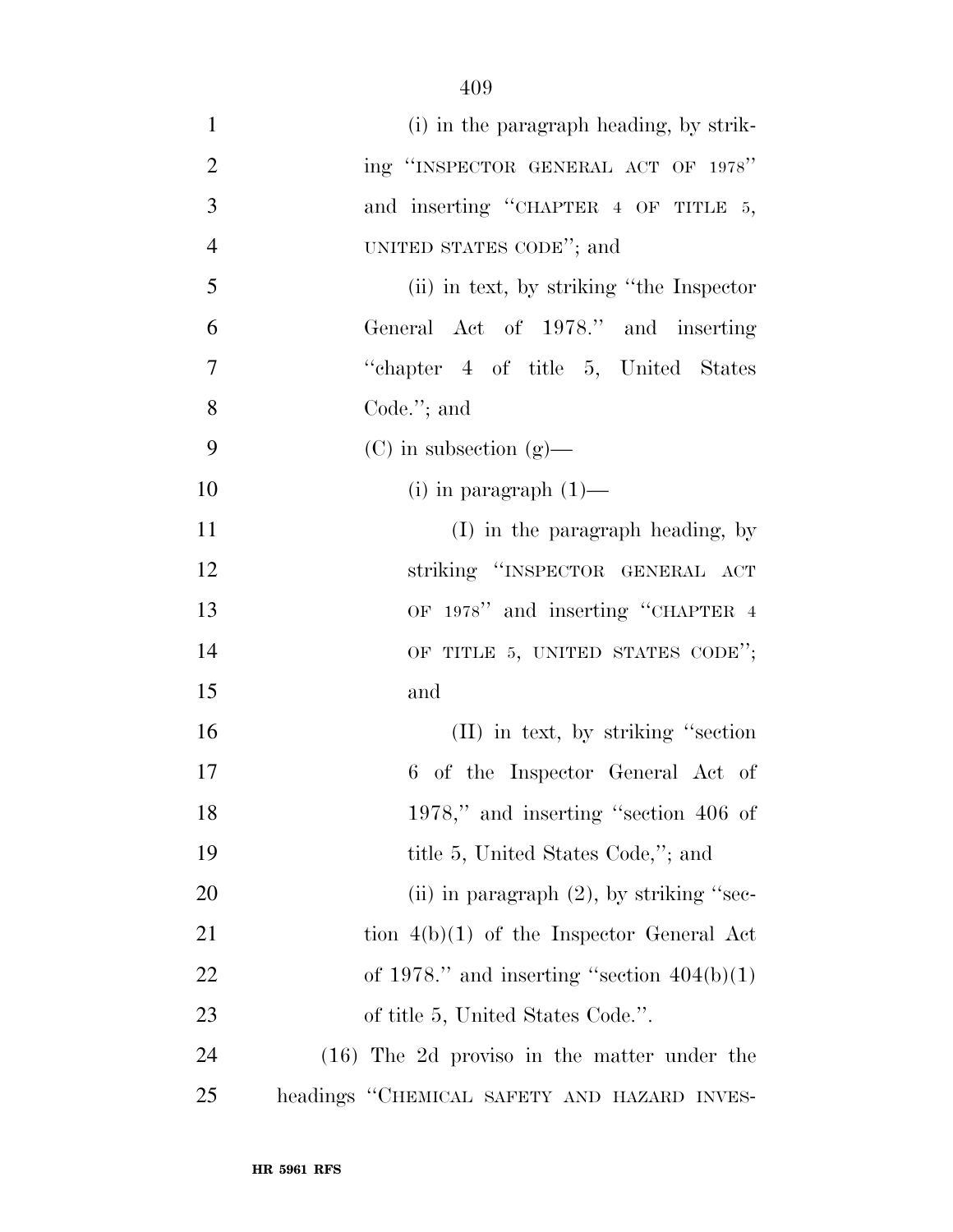| $\mathbf{1}$   | TIGATION BOARD" and "SALARIES AND EXPENSES"                  |
|----------------|--------------------------------------------------------------|
| $\overline{2}$ | in title III of the Departments of Veterans Affairs          |
| 3              | and Housing and Urban Development, and Inde-                 |
| $\overline{4}$ | pendent Agencies Appropriations Act, 2002 (Public            |
| 5              | Law $107-73$ , 115 Stat. 679) is amended by striking         |
| 6              | "the Inspector General Act of 1978, as amended:"             |
| 7              | and inserting "chapter 4 of title 5, United States           |
| 8              | Code:".                                                      |
| 9              | (17) Section 3001 of the Emergency Supple-                   |
| 10             | mental Appropriations Act for Defense and for the            |
| 11             | Reconstruction of Iraq and Afghanistan, 2004 (Pub-           |
| 12             | lic Law $108-106$ ) is amended—                              |
| 13             | (A) in subsection (c)(4), by striking "sec-                  |
| 14             | tion $3(b)$ of the Inspector General Act of 1978             |
| 15             | $(5 \text{ U.S.C. App.})$ ." and inserting "section $403(b)$ |
| 16             | of title 5, United States Code.";                            |
| 17             | $(B)$ in subsection $(f)(3)$ , by striking "the              |
| 18             | Inspector General Act of 1978." and inserting                |
| 19             | "chapter 4 of title 5, United States Code.";                 |
| 20             | $(C)$ in subsection $(g)$ —                                  |
| 21             | (i) in paragraph $(1)$ , by striking "sec-                   |
| 22             | tion 6 of the Inspector General Act of                       |
| 23             | 1978," and inserting "section 406 of title                   |
| 24             | 5, United States Code,"; and                                 |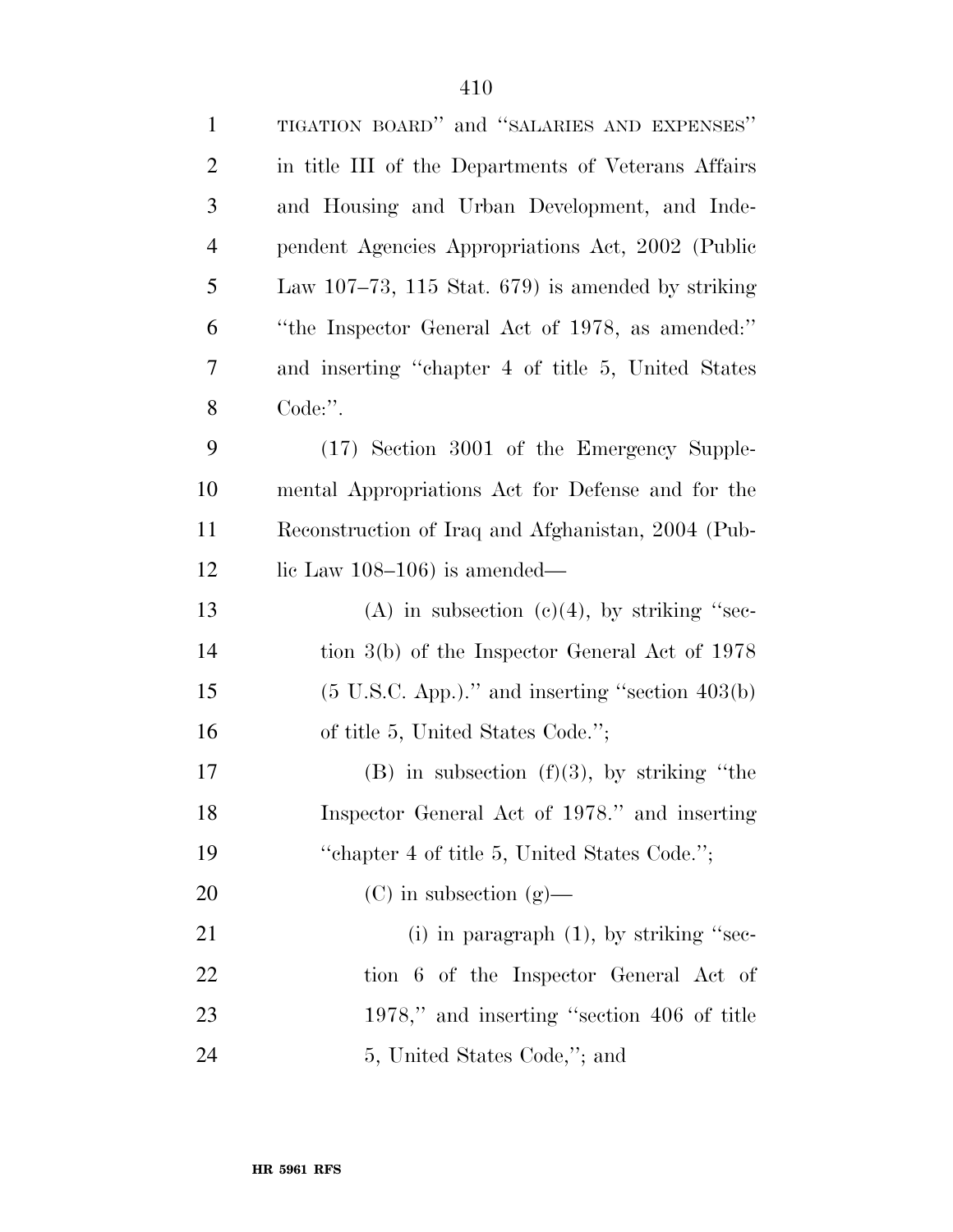| $\mathbf{1}$   | (ii) in paragraph $(2)$ , by striking "sec-           |
|----------------|-------------------------------------------------------|
| $\overline{2}$ | tion $4(b)(1)$ of the Inspector General Act           |
| 3              | of 1978." and inserting "section $404(b)(1)$          |
| $\overline{4}$ | of title 5, United States Code."; and                 |
| 5              | (D) in subsection (i)(3), by striking "sec-           |
| 6              | tion 5 of the Inspector General Act of 1978."         |
| $\tau$         | and inserting "section 405 of title 5, United         |
| 8              | States Code.".                                        |
| 9              | $(18)$ Section 409(b) of the Amtrak Reform and        |
| 10             | Accountability Act of 1997 (Public Law 105–134,       |
| 11             | 111 Stat. 2587) is amended by striking "the Inspec-   |
| 12             | tor General Act of 1978." and inserting "chapter 4    |
| 13             | of title 5, United States Code.".                     |
| 14             | $(19)$ Section $102(e)(4)$ of the Inspector General   |
| 15             | Act Amendments of 1988 (Public Law 100–504,           |
| 16             | 102 Stat. 2517) is amended by striking "section       |
| 17             | 3(b) of the Inspector General Act of 1978." and in-   |
| 18             | serting "section 403(b) of title 5, United States     |
| 19             | Code.".                                               |
| 20             | (20) Section 7 of the Special Inspector General       |
| 21             | for the Troubled Asset Relief Program Act of 2009     |
| 22             | (Public Law 111–15, 123 Stat. 1605) is amended by     |
| 23             | striking "section 11 of the Inspector General Act of  |
| 24             | 1978 (5 U.S.C. App.)" and inserting "section $424$ of |
| 25             | title 5, United States Code,".                        |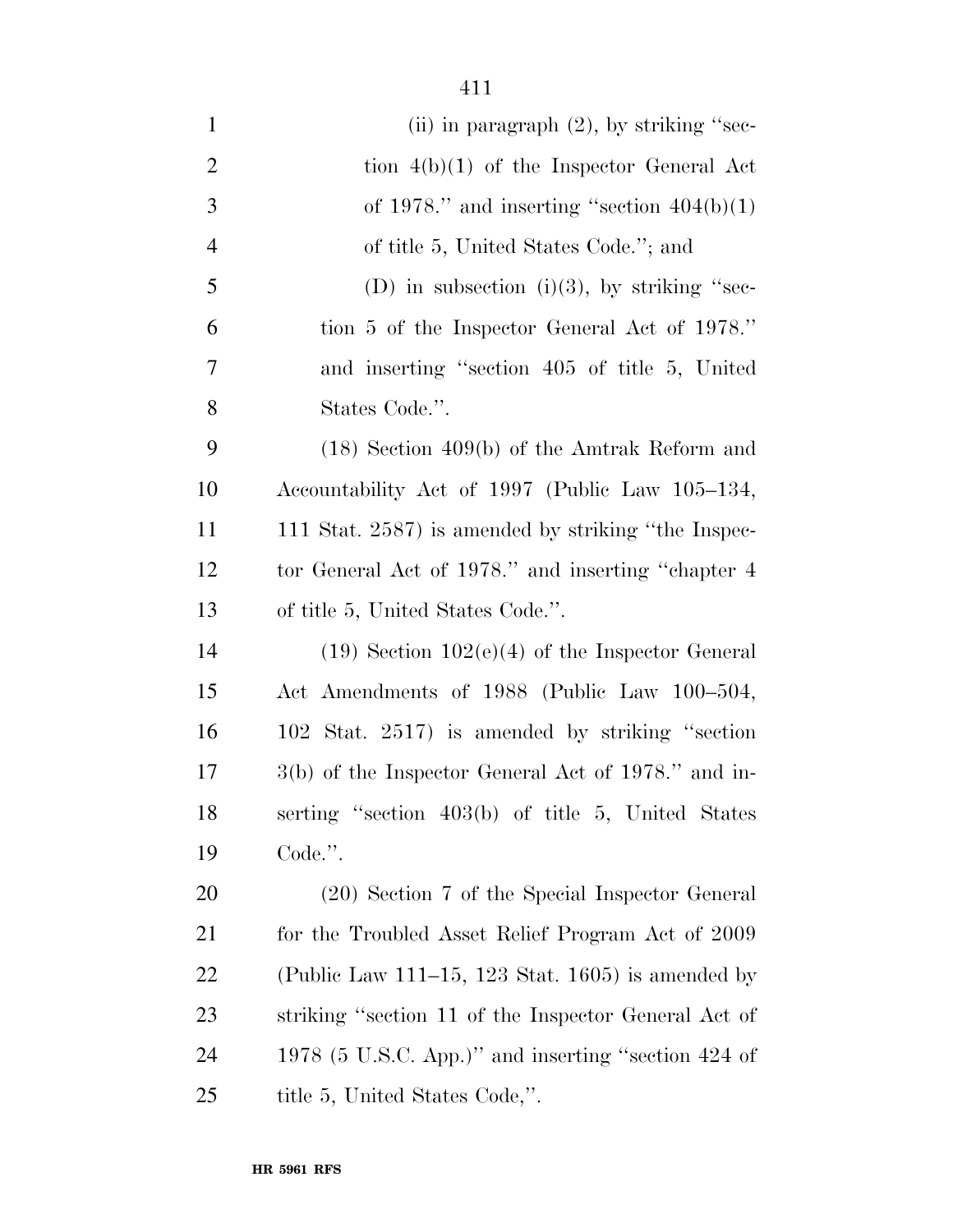| $\mathbf{1}$   | $(21)$ Section 103(b) of the Homeland Security        |
|----------------|-------------------------------------------------------|
| $\overline{2}$ | Act of $2002$ (6 U.S.C. 113(b)) is amended by strik-  |
| $\mathfrak{Z}$ | ing "the Inspector General Act of 1978 (5 U.S.C.      |
| $\overline{4}$ | App.)." and inserting "chapter 4 of title 5, United   |
| 5              | States Code.".                                        |
| 6              | $(22)$ Section $1413(a)(1)(A)$ of the National        |
| 7              | Transit Systems Security Act of 2007 (6 U.S.C.        |
| 8              | $1142(a)(1)(A)$ is amended by striking "the Inspec-   |
| 9              | tor General Act of 1978 (5 U.S.C. App.; Public Law    |
| 10             | $95-452$ ;" and inserting "chapter 4 of title 5,      |
| 11             | United States Code;".                                 |
| 12             | $(23)$ Section 1337 (matter after paragraph $(3)$ )   |
| 13             | of the Food Stamp and Commodity Distribution          |
| 14             | Amendments of 1981 (7 U.S.C. 2270 (matter after       |
| 15             | paragraph $(3)$ ) is amended by striking "the author- |
| 16             | ity provided in section 6, or described in section 9, |
| $17\,$         | of the Inspector General Act of 1978 (5 U.S.C. App.   |
| 18             | 6, 9)." and inserting "the authority provided in sec- |
| 19             | tion 406 of title 5, United States Code, or described |
| 20             | in section 9 of the Inspector General Act of 1978     |
| 21             | (Public Law 95–452, 92 Stat. 1107).".                 |
| 22             | (24) The proviso in the matter under the head-        |
| 23             | ing "OFFICE OF THE INSPECTOR GENERAL (INCLUD-         |
| 24             | ING TRANSFERS OF FUNDS)" in title I of the Agri-      |
| 25             | culture, Rural Development, Food and Drug Admin-      |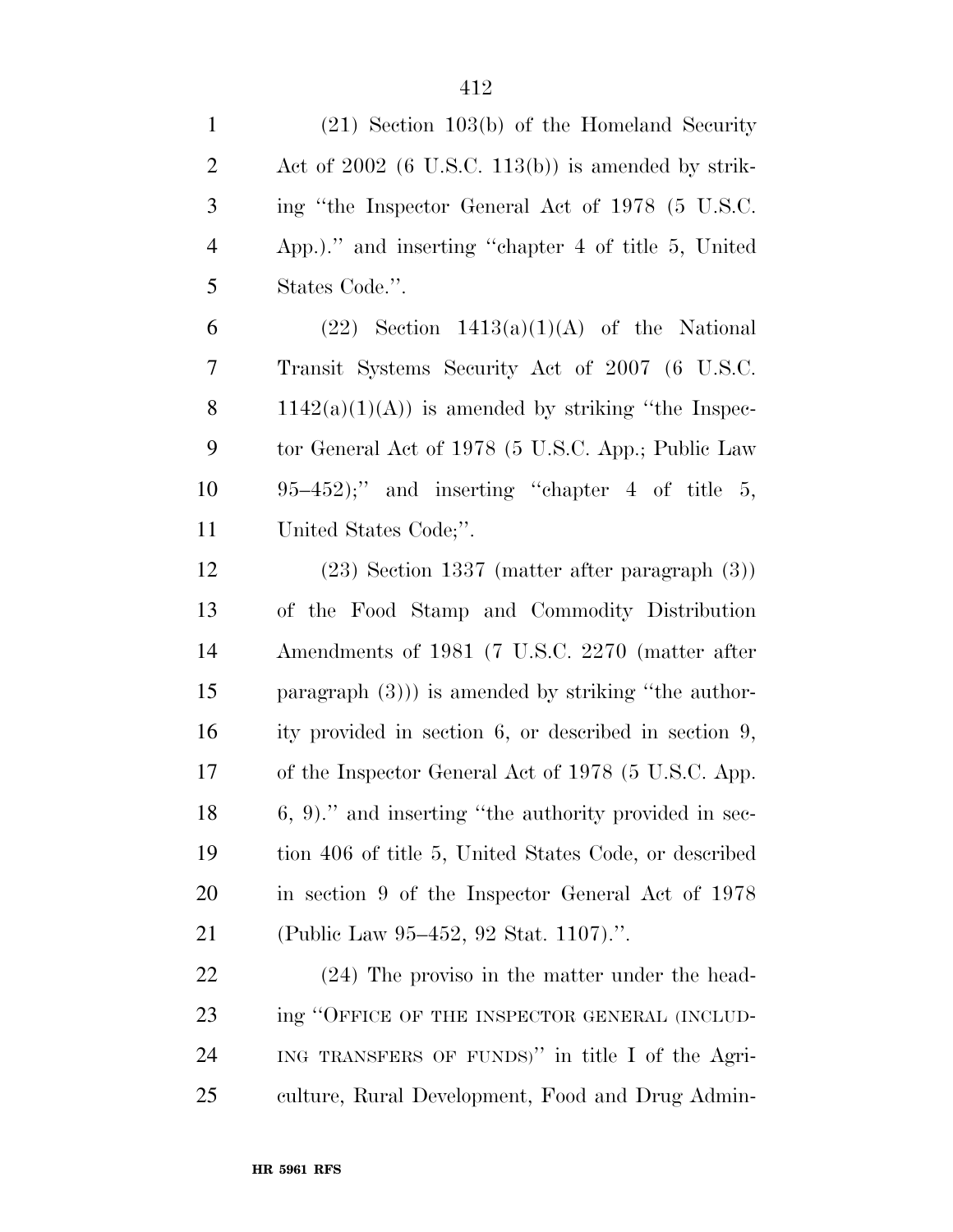| $\mathbf{1}$   | istration, and Related Agencies Appropriations Act,          |
|----------------|--------------------------------------------------------------|
| $\overline{2}$ | 1999 $(7 \text{ U.S.C. } 2270a)$ is amended by striking "the |
| 3              | Inspector General Act of 1978," and inserting                |
| $\overline{4}$ | "chapter 4 of title 5, United States Code,".                 |
| 5              | $(25)$ Section $22(c)$ of the Department of Justice          |
| 6              | Appropriation Authorization Act, Fiscal Year 1980            |
| 7              | (Public Law 96–132, 8 U.S.C. 1551 note) is amend-            |
| 8              | $ed$ —                                                       |
| 9              | (A) in the matter before paragraph $(1)$ —                   |
| 10             | (i) by striking "the Inspector General                       |
| 11             | Act of 1978 (Public Law $95-452$ )" and in-                  |
| 12             | serting "chapter 4 of title 5, United States"                |
| 13             | $Code$ ,"; and                                               |
| 14             | (ii) by striking "such Act:" and in-                         |
| 15             | serting "such chapter:";                                     |
| 16             | $(B)$ in paragraph $(1)$ , by striking "Section              |
| 17             | 4" and inserting "Section 404";                              |
| 18             | $(C)$ in paragraph $(2)$ , by striking "Section"             |
| 19             | 5" and inserting "Section 405";                              |
| 20             | (D) in paragraph $(3)$ , by striking "Section                |
| 21             | 6" and inserting "Section 406"; and                          |
| 22             | $(E)$ in paragraph $(4)$ , by striking "Section"             |
| 23             | 7" and inserting "Section 407".                              |
| 24             | $(26)$ Section 141 of title 10, United States                |
| 25             | Code, is amended—                                            |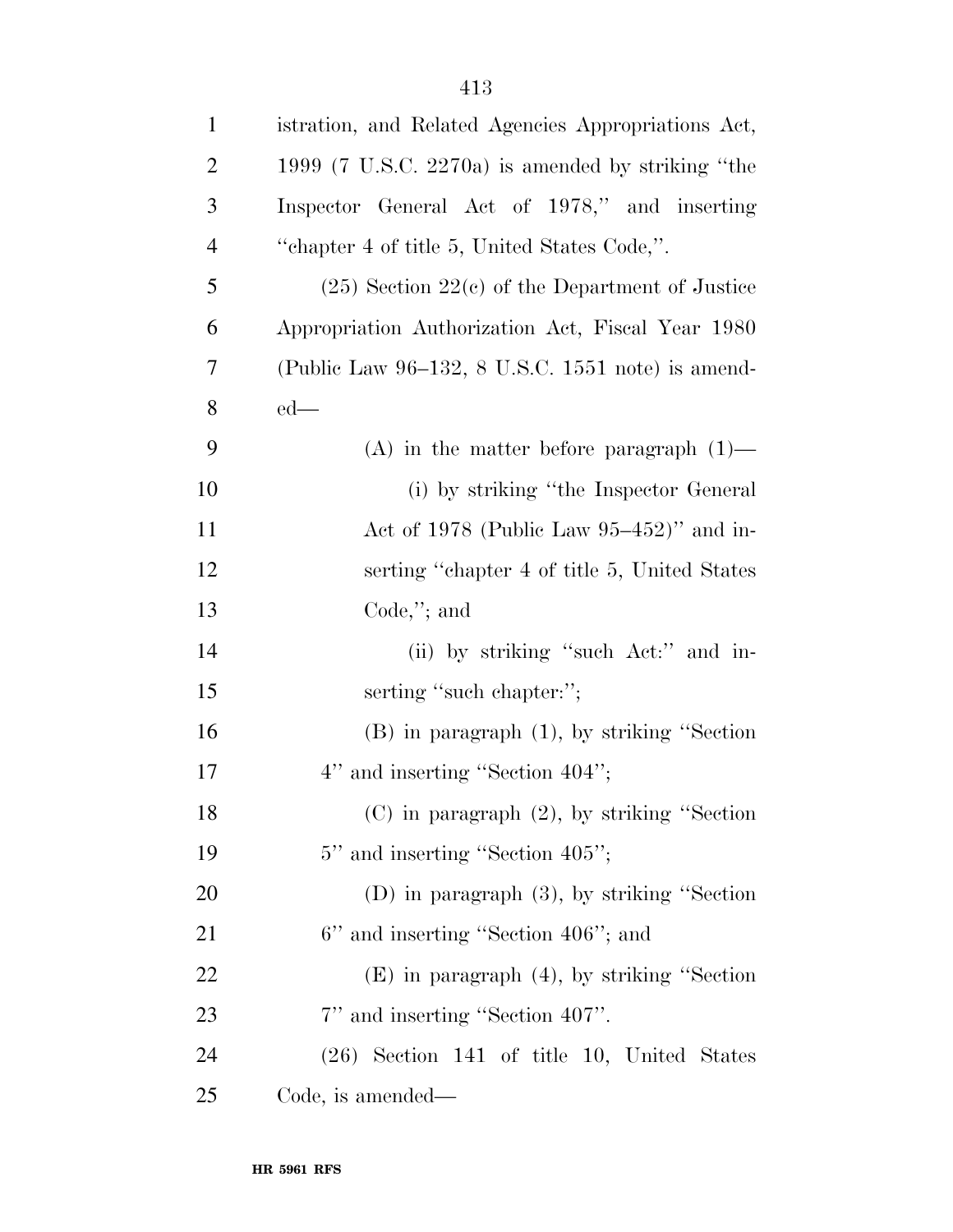| $\mathbf{1}$   | $(A)$ in subsection $(a)$ , by striking "section"      |
|----------------|--------------------------------------------------------|
| $\overline{2}$ | 3 of the Inspector General Act of 1978 (Public         |
| 3              | Law $95-452$ ; 5 U.S.C. App. 3)." and inserting        |
| $\overline{4}$ | "section 403 of title $5$ ."; and                      |
| 5              | $(B)$ in subsection (b), by striking "the In-          |
| 6              | spector General Act of 1978." and inserting            |
| 7              | "chapter 4 of title $5$ .".                            |
| 8              | $(27)$ Section $1034(b)(1)(B)(ii)$ of title<br>10,     |
| 9              | United States Code, is amended by striking "the In-    |
| 10             | spector General Act of 1978;" and inserting "chap-     |
| 11             | ter 4 of title 5;".                                    |
| 12             | $(28)$ Section $2409(g)(5)$ of title 10, United        |
| 13             | States Code, is amended by striking "the Inspector"    |
| 14             | General Act of 1978" and inserting "chapter 4 of       |
| 15             | title $5$ ".                                           |
| 16             | $(29)$ Section 1601(b) of the National Defense         |
| 17             | Authorization Act for Fiscal Year 2014 (Public Law     |
| 18             | 113–66, 10 U.S.C. $2533a$ note) is amended by strik-   |
| 19             | ing "section $8(f)(1)$ of the Inspector General Act of |
| 20             | 1978 (5 U.S.C. App.)." and inserting "section          |
| 21             | $408(f)(1)$ of title 5, United States Code.".          |
| 22             | $(30)$ Section 7020 $(d)$ of title 10, United States   |
| 23             | Code, is amended by striking "the Inspector General"   |
| 24             | Act of 1978 (5 U.S.C. App. 3)" and inserting           |
| 25             | "chapter 4 of title $5$ ".                             |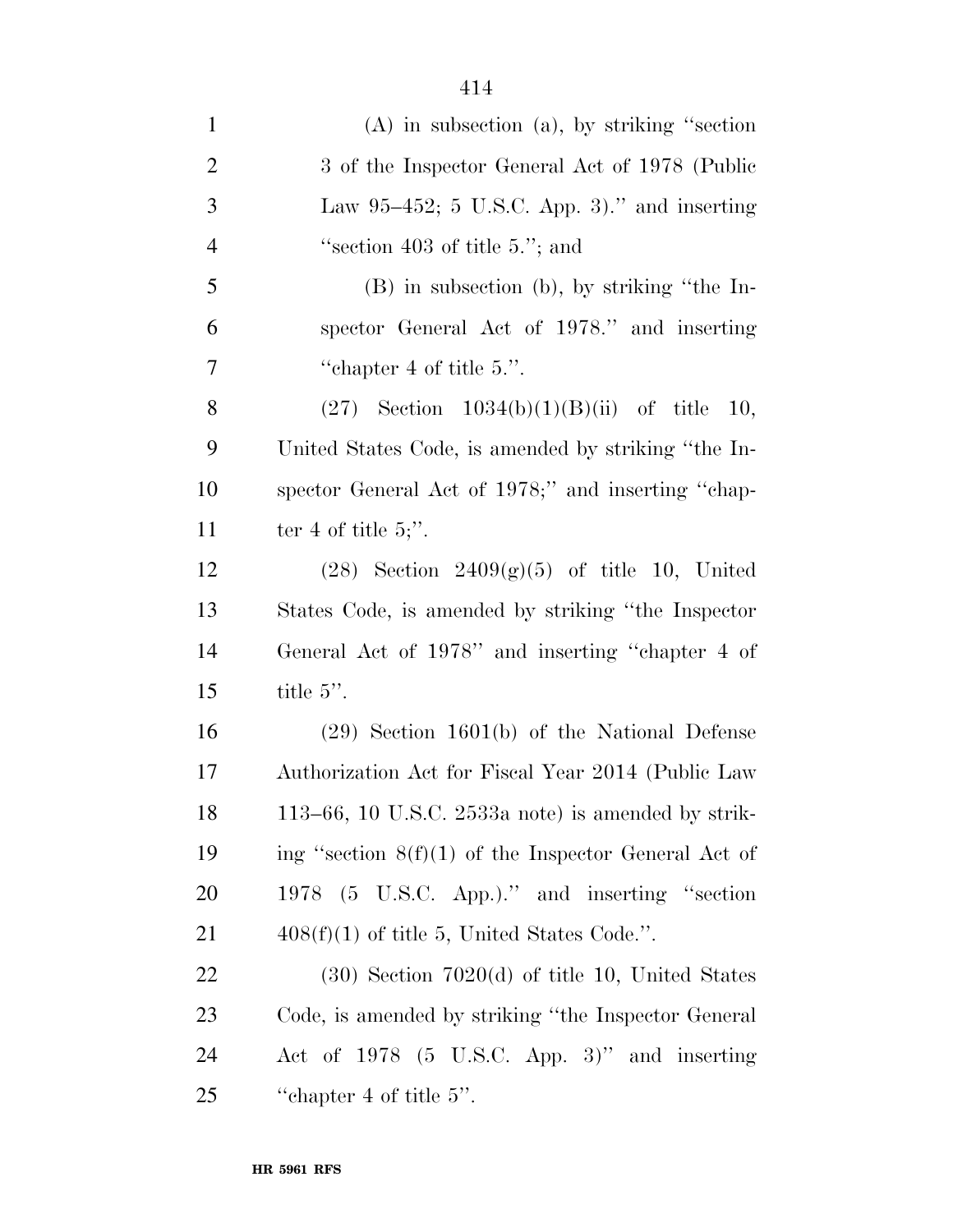| $\mathbf{1}$   | $(31)$ Section $8020(c)$ of title 10, United States        |
|----------------|------------------------------------------------------------|
| $\overline{2}$ | Code, is amended by striking "the Inspector General"       |
| 3              | Act of 1978 (5 U.S.C. App. 3)" and inserting               |
| $\overline{4}$ | "chapter 4 of title $5$ ".                                 |
| 5              | $(32)$ Section 9020(d) of title 10, United States          |
| 6              | Code, is amended by striking "the Inspector General"       |
| 7              | Act of 1978 (5 U.S.C. App. 3)" and inserting               |
| 8              | "chapter 4 of title $5$ ".                                 |
| 9              | $(33)$ Section $216(j)(5)(A)$ of the Federal Credit        |
| 10             | Union Act $(12 \text{ U.S.C. } 1790d(j)(5)(A))$ is amended |
| 11             | by striking "section 8L of the Inspector General Act       |
| 12             | of 1978 (5 U.S.C. App.)" and inserting "section 419        |
| 13             | of title 5, United States Code,".                          |
| 14             | $(34)$ Section 1317(d) of the Federal Housing              |
| 15             | Enterprises Financial Safety and Soundness Act of          |
| 16             | 1992 (12 U.S.C. $4517(d)$ ) is amended by striking         |
| 17             | "section $3(a)$ of the Inspector General Act of 1978."     |
| 18             | and inserting "section $403(a)$ of title 5, United         |
| 19             | States Code.".                                             |
| 20             | (35) Section 121 of the Emergency Economic                 |
| 21             | Stabilization Act of 2008 (12 U.S.C. 5231) is              |
| 22             | amended—                                                   |
| 23             | (A) in subsection (b)(4), by striking "sec-                |
| 24             | tion $3(b)$ of the Inspector General Act of 1978           |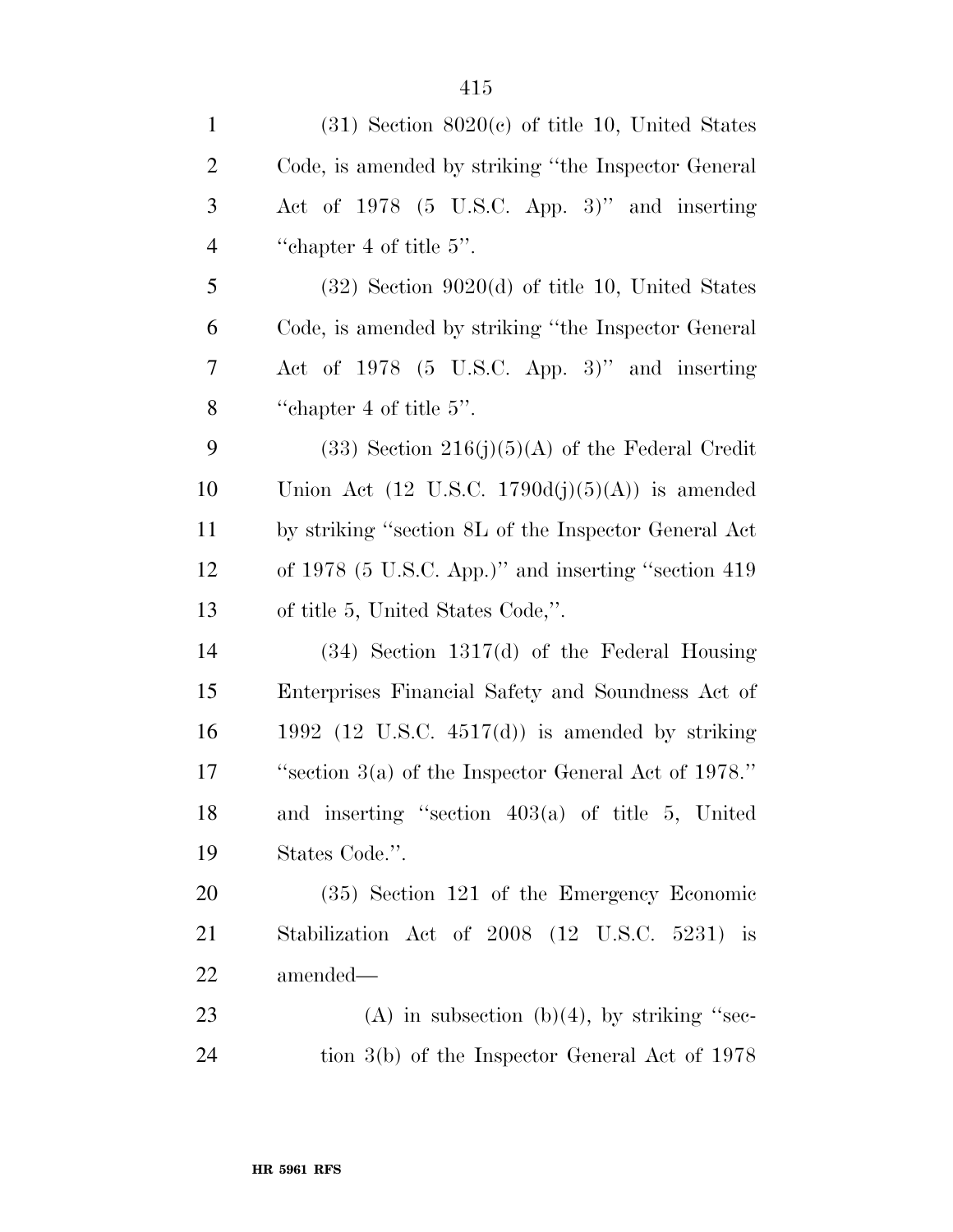| $\mathbf{1}$   | $(5 \text{ U.S.C. App.})$ ." and inserting "section 403(b)   |
|----------------|--------------------------------------------------------------|
| $\overline{2}$ | of title 5, United States Code.";                            |
| 3              | $(B)$ in subsection $(b)(6)$ , by striking "sec-             |
| $\overline{4}$ | tion $3(e)$ of the Inspector General Act of 1978             |
| 5              | $(5 \text{ U.S.C. App.})$ ." and inserting "section $403(e)$ |
| 6              | of title 5, United States Code.";                            |
| 7              | $(C)$ in subsection $(e)(3)$ , by striking "the              |
| 8              | Inspector General Act of 1978." and inserting                |
| 9              | "chapter 4 of title 5, United States Code.";                 |
| 10             | (D) in subsection (d)(1), by striking "sec-                  |
| 11             | tion 6 of the Inspector General Act of 1978."                |
| 12             | and inserting "section 406 of title 5, United                |
| 13             | States Code.";                                               |
| 14             | $(E)$ in subsection $(d)(2)$ , by striking "sec-             |
| 15             | tion $4(b)(1)$ of the Inspector General Act of               |
| 16             | 1978." and inserting "section $404(b)(1)$ of title           |
| 17             | 5, United States Code.";                                     |
| 18             | $(F)$ in subsection (d)(3), by striking "sec-                |
| 19             | tion $6(e)(3)$ of the Inspector General Act of               |
| <b>20</b>      | 1978 (5 U.S.C. App.)" and inserting "section                 |
| 21             | $406(f)(3)$ of title 5, United States Code,"; and            |
| <u>22</u>      | $(G)$ in subsection $(h)$ , by striking "section"            |
| 23             | 11 of the Inspector General Act of 1978 (5                   |
| 24             | U.S.C. App.)" and inserting "section 424 of                  |
| 25             | title 5, United States Code,".                               |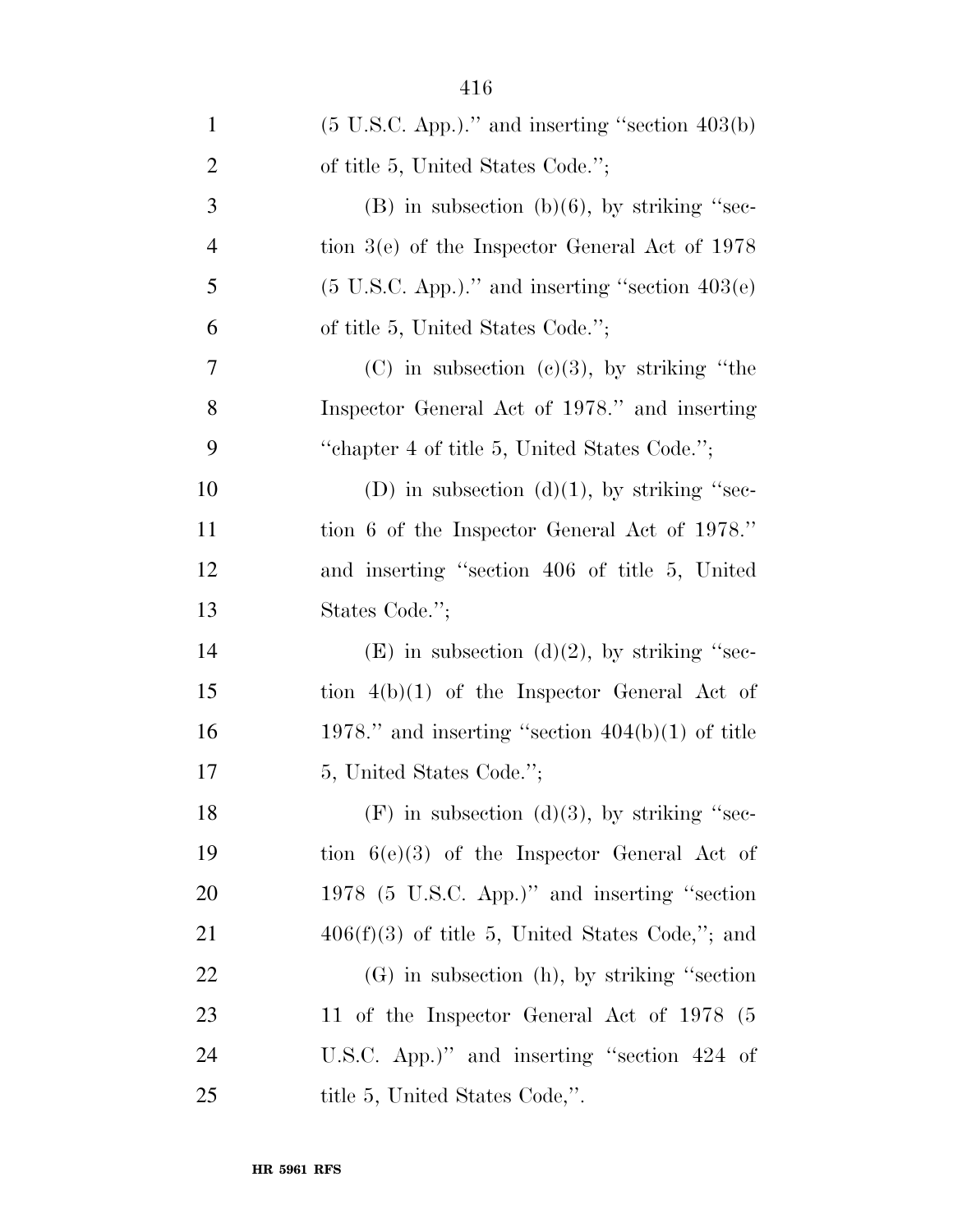| $\mathbf{1}$   | (36) Section 211 of the Dodd-Frank Wall                          |
|----------------|------------------------------------------------------------------|
| $\overline{2}$ | Street Reform and Consumer Protection Act (12)                   |
| 3              | U.S.C. $5391$ ) is amended—                                      |
| $\overline{4}$ | (A) in subsection (d)(3), by striking "sec-                      |
| 5              | tion $5(a)$ of the Inspector General Act of 1978                 |
| 6              | $(5 \text{ U.S.C. App.})$ ," and inserting "section $405(b)$     |
| 7              | of title 5, United States Code,"; and                            |
| 8              | $(B)$ in subsection (e)(3), by striking "sec-                    |
| 9              | tion $5(a)$ of the Inspector General Act of 1978                 |
| 10             | $(5 \text{ U.S.C. App.})$ ," and inserting "section $405(b)$     |
| 11             | of title 5, United States Code,".                                |
| 12             | $(37)$ Section $30(b)(2)(B)$ of the Small Business               |
| 13             | Act $(15 \text{ U.S.C. } 657(b)(2)(B))$ is amended by strik-     |
| 14             | ing "section 7 of the Inspector General Act of 1978              |
| 15             | $(5 \text{ U.S.C. App.})$ ;" and inserting "section 407 of title |
| 16             | 5, United States Code;".                                         |
| 17             | $(38)$ Section 6(d) of the John F. Kennedy Cen-                  |
| 18             | ter Act $(20 \text{ U.S.C. } 76l(d))$ is amended—                |
| 19             | (A) by striking "the Inspector General Act                       |
| <b>20</b>      | of $1978$ (5 U.S.C. App. 3)." and inserting                      |
| 21             | "chapter 4 of title 5, United States Code."; and                 |
| 22             | (B) by striking "such Act" and inserting                         |
| 23             | "such chapter".                                                  |
| 24             | $(39)$ Section $432(f)(2)$ of the Higher Education               |
| 25             | Act of 1965 (20 U.S.C. 1082 $(f)(2)$ ) is amended—               |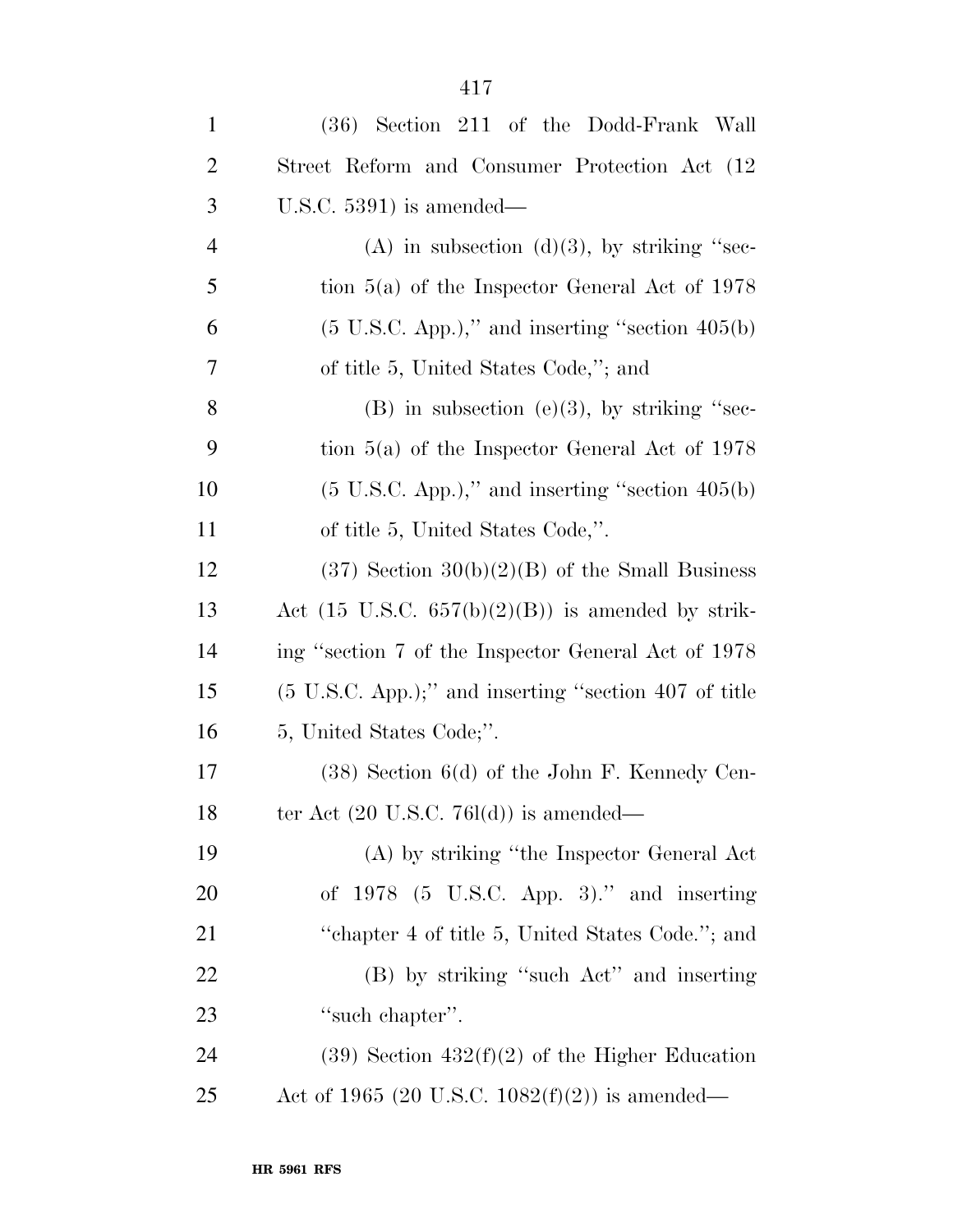| $\mathbf{1}$   | (A) by striking "section $6(a)(4)$ of the In-             |
|----------------|-----------------------------------------------------------|
| $\overline{2}$ | spector General Act of 1978," and inserting               |
| 3              | "section $406(a)(4)$ of title 5, United States            |
| $\overline{4}$ | Code,"; and                                               |
| 5              | (B) by striking "that Act" and inserting                  |
| 6              | "chapter 4 of title 5, United States Code,".              |
| $\tau$         | $(40)$ Section 202 $(c)$ of the Department of Edu-        |
| 8              | cation Organization Act $(20 \text{ U.S.C. } 3412(c))$ is |
| 9              | amended by striking "the Inspector General Act of         |
| 10             | 1978 (as amended by section $508(n)$ of this Act)."       |
| 11             | and inserting "chapter 4 of title 5, United States        |
| 12             | Code.".                                                   |
| 13             | $(41)$ Section 211 of the Department of Edu-              |
| 14             | cation Organization Act (20 U.S.C. 3422) is amend-        |
| 15             | ed by striking "the Inspector General Act of 1978         |
| 16             | (as amended by section $508(n)$ of this Act)." and in-    |
| 17             | serting "chapter 4 of title 5, United States Code.".      |
| 18             | $(42)$ Section $209(e)(1)$ of the Foreign Service         |
| 19             | Act of 1980 (22 U.S.C. 3929(e)(1)) is amended—            |
| 20             | $(A)$ by striking "section 6 of the Inspector             |
| 21             | General Act of 1978" and inserting "section               |
| 22             | 406 of title 5, United States Code,";                     |
| 23             | (B) by striking "section $11(2)$ of such                  |
| 24             | Act)" and inserting "section $401$ of title 5,            |
| 25             | United States Code)";                                     |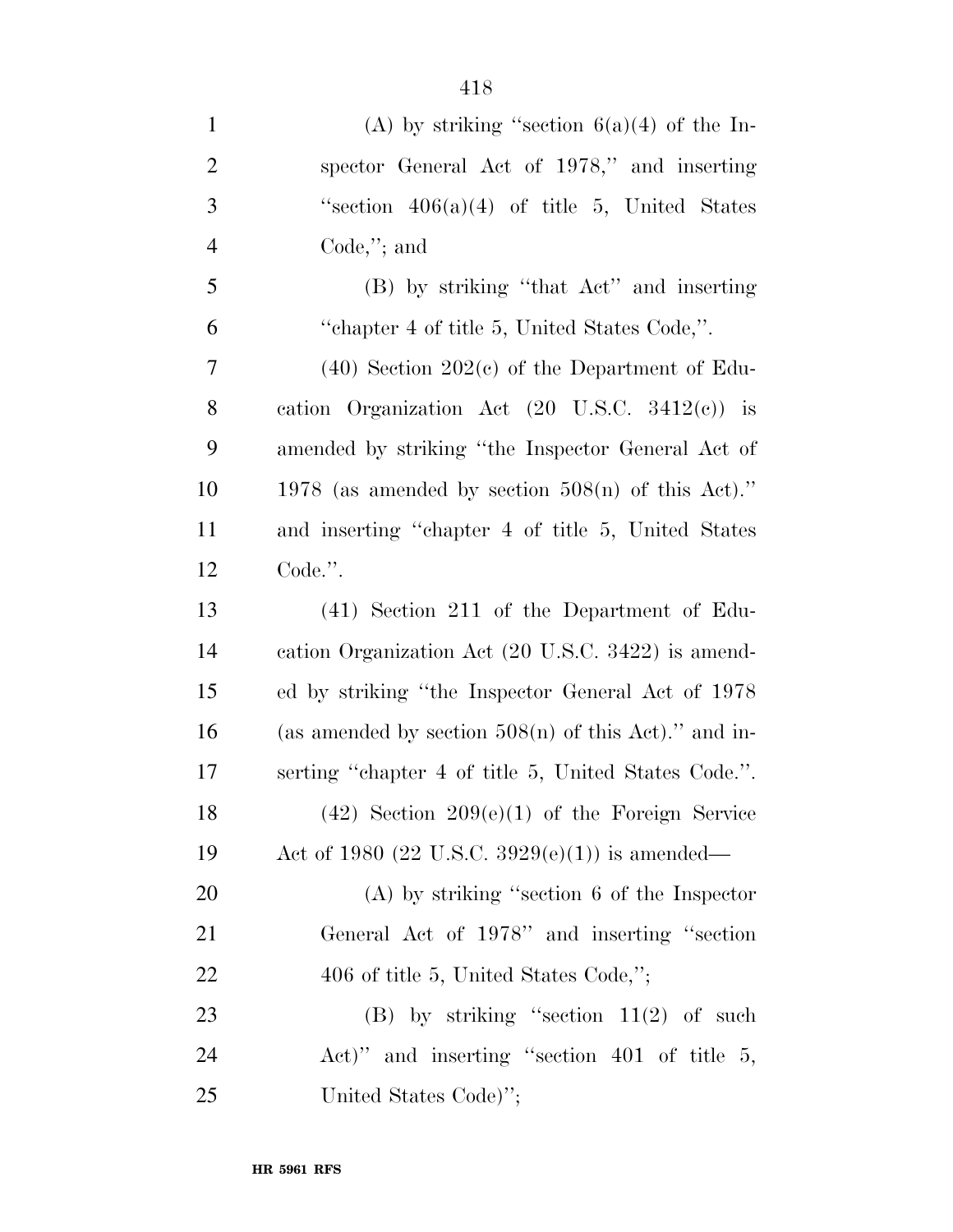| $\mathbf{1}$   | $(C)$ by striking "that Act," and inserting                           |
|----------------|-----------------------------------------------------------------------|
| $\overline{2}$ | "chapter 4 of title 5, United States Code,"; and                      |
| 3              | (D) by striking "section $6(b)$ and (c) of                            |
| $\overline{4}$ | such Act." and inserting "section $406(c)$ and                        |
| 5              | (d) of title 5, United States Code.".                                 |
| 6              | $(43)$ Section $339(c)(2)$ of the Admiral James                       |
| 7              | W. Nance and Meg Donovan Foreign Relations Au-                        |
| 8              | thorization Act, Fiscal Years 2000 and 2001, as en-                   |
| 9              | acted by section $1000(a)(7)$ of Public Law $106-113$                 |
| 10             | $(22 \text{ U.S.C. } 3929 \text{ note})$ is amended by striking "sec- |
| 11             | tion $7(b)$ of the Inspector General Act of 1978 (5                   |
| 12             | U.S.C. app.);" and inserting "section $407(b)$ of title               |
| 13             | 5, United States Code;".                                              |
| 14             | $(44)$ Section $413(b)$ of the Omnibus Diplomatic                     |
| 15             | Security and Antiterrorism Act of 1986 (22 U.S.C.                     |
| 16             | $4861(b)$ ) is amended by striking "the Inspector Gen-                |
| 17             | eral Act of 1978." and inserting "chapter 4 of title                  |
| 18             | 5, United States Code.".                                              |
| 19             | $(45)$ Section $308(j)(3)$ of the United States                       |
| 20             | International Broadcasting Act of 1994 (22 U.S.C.                     |
| 21             | $6207(j)(3)$ is amended by striking "the Inspector"                   |
| 22             | General Act of 1978" and inserting "chapter 4 of                      |
| 23             | title 5, United States Code,".                                        |
|                |                                                                       |

 (46) Section 7803(d) of the Internal Revenue Code of 1986 (26 U.S.C. 7803(d)) is amended—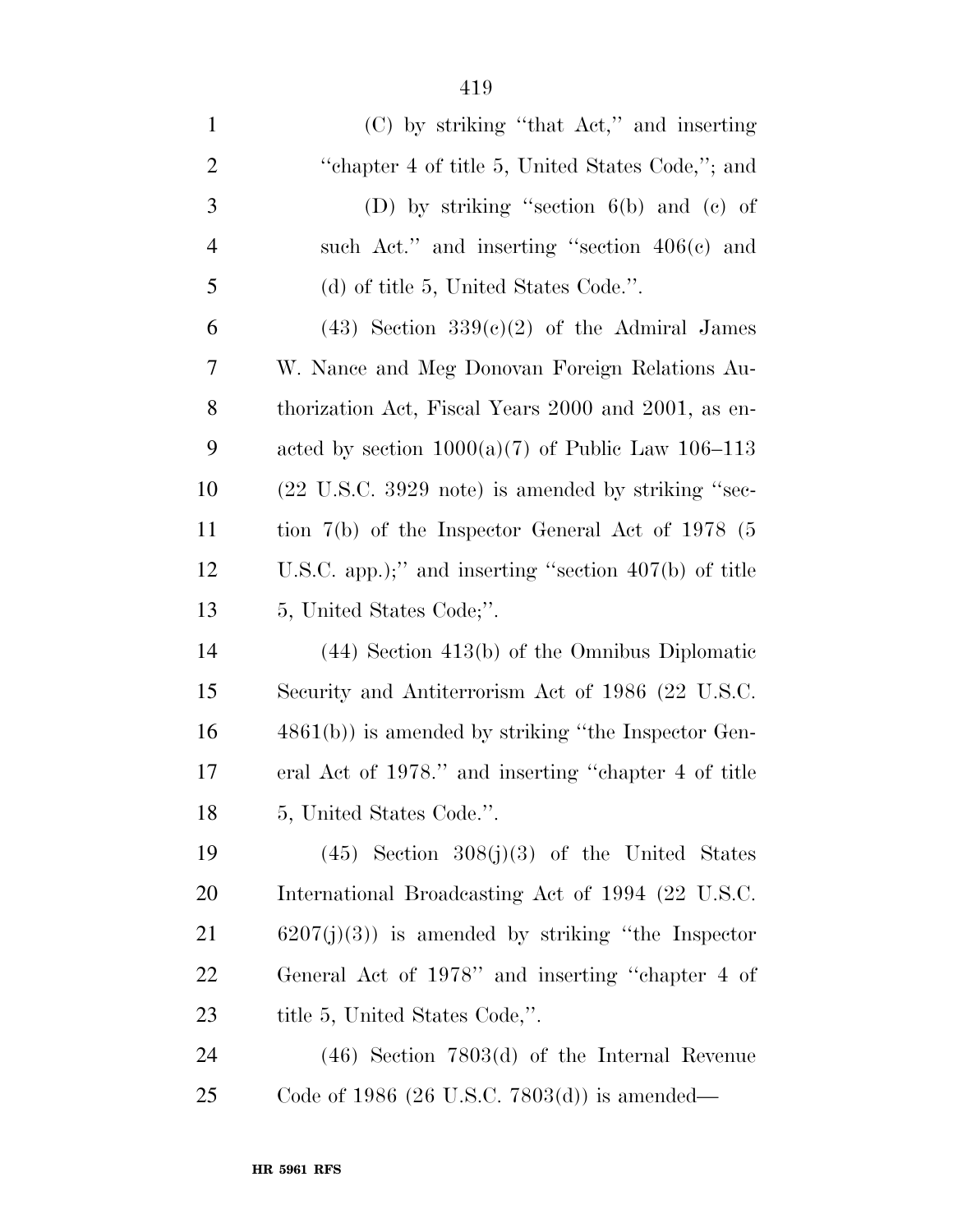| $\mathbf{1}$   | $(A)$ in paragraph $(1)$ (matter before sub-         |
|----------------|------------------------------------------------------|
| $\overline{2}$ | paragraph (A)), by striking "section 5 of the        |
| 3              | Inspector General Act of 1978" and inserting         |
| $\overline{4}$ | "section 405 of title 5, United States Code";        |
| 5              | and                                                  |
| 6              | (B) in paragraph $(2)(A)$ (matter before             |
| $\tau$         | clause (i)), by striking "section $5$ of the Inspec- |
| 8              | tor General Act of 1978" and inserting "section      |
| 9              | 405 of title 5, United States Code".                 |
| 10             | $(47)$ Section 9(b)(2) of Wagner-Peyser Act (29)     |
| 11             | U.S.C. $49h(b)(2)$ is amended by striking "the In-   |
| 12             | spector General Act." and inserting "chapter 4 of    |
| 13             | title 5, United States Code.".                       |
| 14             | $(48)$ Section $185(b)(3)(D)$ of the Workforce In-   |
| 15             | novation and Opportunity Act (29 U.S.C.              |
| 16             | $3245(b)(3)(D)$ is amended by striking "the Inspec-  |
| 17             | tor General Act of 1978 (5 U.S.C. App.)" and in-     |
| 18             | serting "chapter 4 of title 5, United States Code,". |
| 19             | $(49)$ Section $902(b)(2)$ of title 31, United       |
| 20             | States Code, is amended by striking "the Inspector"  |
| 21             | General Act of 1978 (5 U.S.C. App.)." and inserting  |
| <u>22</u>      | "chapter 4 of title $5$ .".                          |
| 23             | $(50)$ Section 1105(a)(25) of title 31, United       |
| 24             | States Code, is amended by striking "section $11(2)$ |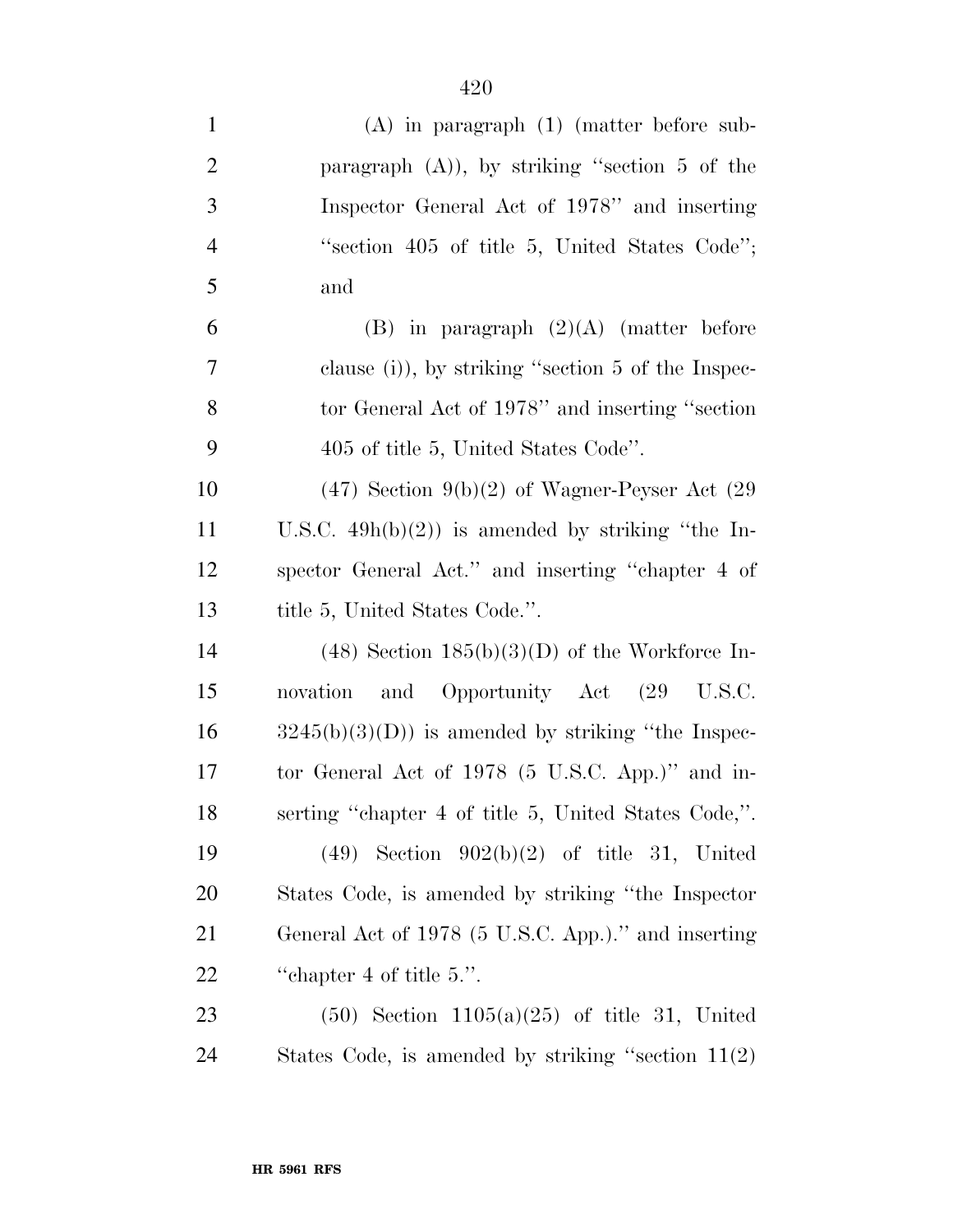| $\mathbf{1}$   | of the Inspector General Act of 1978." and inserting       |
|----------------|------------------------------------------------------------|
| $\overline{2}$ | "section 401 of title 5.".                                 |
| 3              | $(51)$ Section 301 $(27)$ of the Community Re-             |
| $\overline{4}$ | newal Tax Relief Act of 2000, as enacted by section        |
| 5              | $1(a)(7)$ of the Consolidated Appropriations Act,          |
| 6              | 2001 (Public Law 106-554, 31 U.S.C. 1113 note)             |
| 7              | is amended—                                                |
| 8              | $(A)$ in the matter before subparagraph $(A)$ ,            |
| 9              | by striking "the Inspector General Act of 1978             |
| 10             | (Public Law 95–452):" and inserting "chapter"              |
| 11             | 4 of title 5, United States Code:";                        |
| 12             | $(B)$ in subparagraph $(A)$ , by striking "Sec-            |
| 13             | tion $5(b)$ ." and inserting "Section $405(c)$ ."; and     |
| 14             | $(C)$ in subparagraph $(B)$ , by striking "Sec-            |
| 15             | tion $5(d)$ ." and inserting "Section $405(e)$ .".         |
| 16             | $(52)$ Section 3003(a)(2)(A) of the Federal Re-            |
| 17             | ports Elimination and Sunset Act of 1995 (Public           |
| 18             | Law $104-66$ , 31 U.S.C. 1113 note) is amended by          |
| 19             | striking "the Inspector General Act of 1978<br>(5)         |
| 20             | U.S.C. App.);" and inserting "chapter 4 of title 5,        |
| 21             | United States Code;".                                      |
| 22             | $(53)$ Section $5(e)(1)$ of the Improper Payments          |
| 23             | Elimination and Recovery Improvement Act of 2012           |
| 24             | (Public Law 112-248, 31 U.S.C. 3321 note) is               |
| 25             | amended by striking "subparagraph $(A)$ , $(B)$ , or $(I)$ |

**HR 5961 RFS**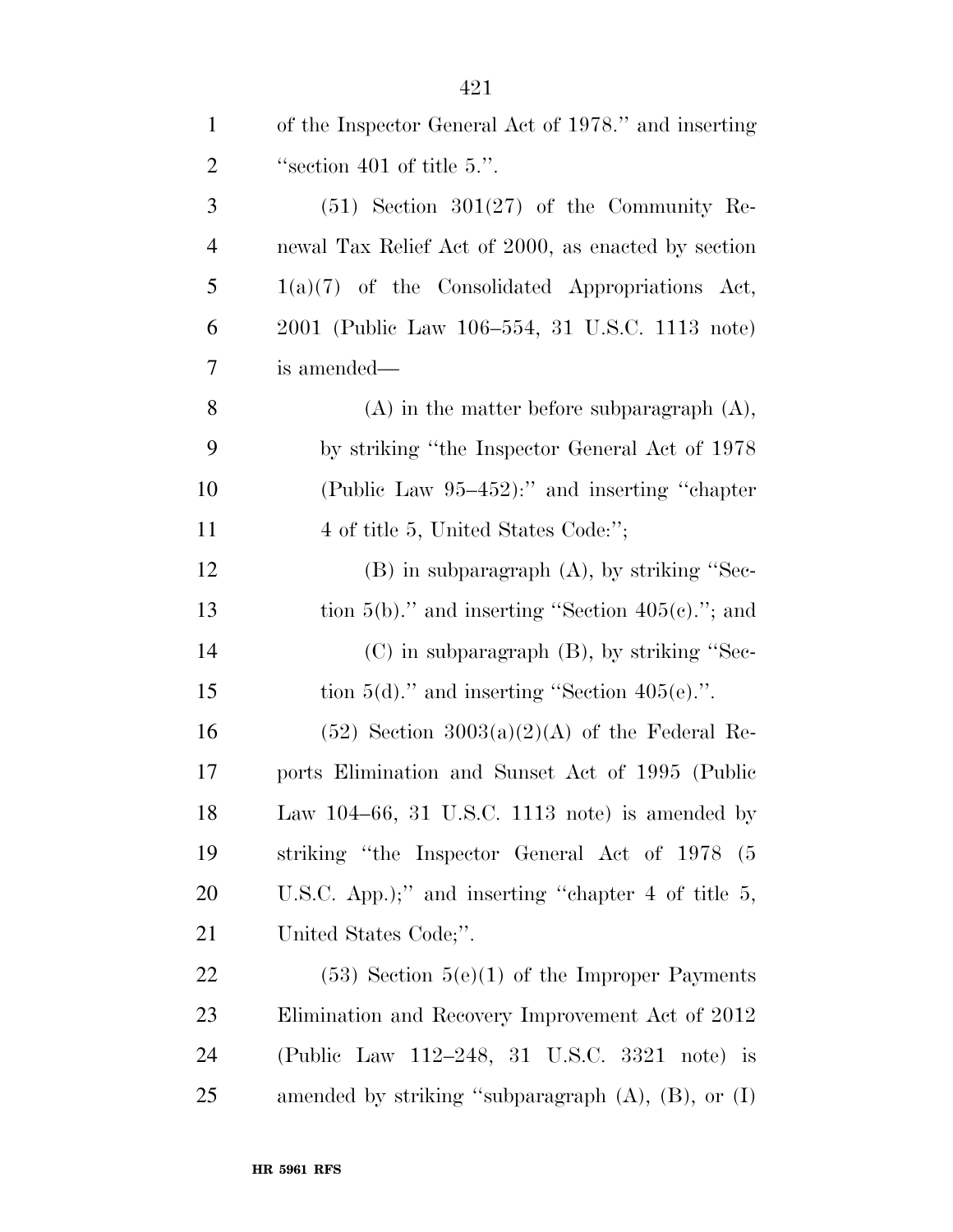| $\mathbf{1}$   | of section $11(b)(1)$ of the Inspector General Act of       |
|----------------|-------------------------------------------------------------|
| $\overline{2}$ | 1978 (5 U.S.C. App.)" and inserting "subparagraph           |
| 3              | $(A)$ , $(B)$ , or $(I)$ of section $424(b)(1)$ of title 5, |
| $\overline{4}$ | United States Code,".                                       |
| 5              | $(54)$ Section $804(b)$ (matter before paragraph)           |
| 6              | (1)) of the Federal Financial Management Improve-           |
| 7              | ment Act of 1996 (Public Law $104-208$ , div. A,            |
| 8              | $$101(f)$ [title VIII], 31 U.S.C. 3512 note) is amend-      |
| 9              | ed by striking "section $5(a)$ of the Inspector General     |
| 10             | Act of 1978 (5 U.S.C. App.)" and inserting "section         |
| 11             | $405(b)$ of title 5, United States Code,".                  |
| 12             | $(55)$ Section $3521(e)(1)$ of title 31, United             |
| 13             | States Code, is amended by striking "the Inspector"         |
| 14             | General Act of 1978 (5 U.S.C. App.)," and inserting         |
| 15             | "chapter 4 of title $5$ ,".                                 |
| 16             | $(56)$ Section 3801(a) of title 31, United States           |
| 17             | Code, is amended—                                           |
| 18             | (A) in paragraph $(1)(C)$ , by striking "sec-               |
| 19             | tion $11(2)$ of the Inspector General Act of                |
| 20             | $(1978)$ " and inserting "section 401 of title 5)";         |
| 21             | (B) in paragraph $(1)(F)$ , by striking "sec-               |
| 22             | tion $8G(a)(2)$ of the Inspector General Act of             |
| 23             | 1978)" and inserting "section $415(a)$ of title             |
| 24             | $(5)$ ";                                                    |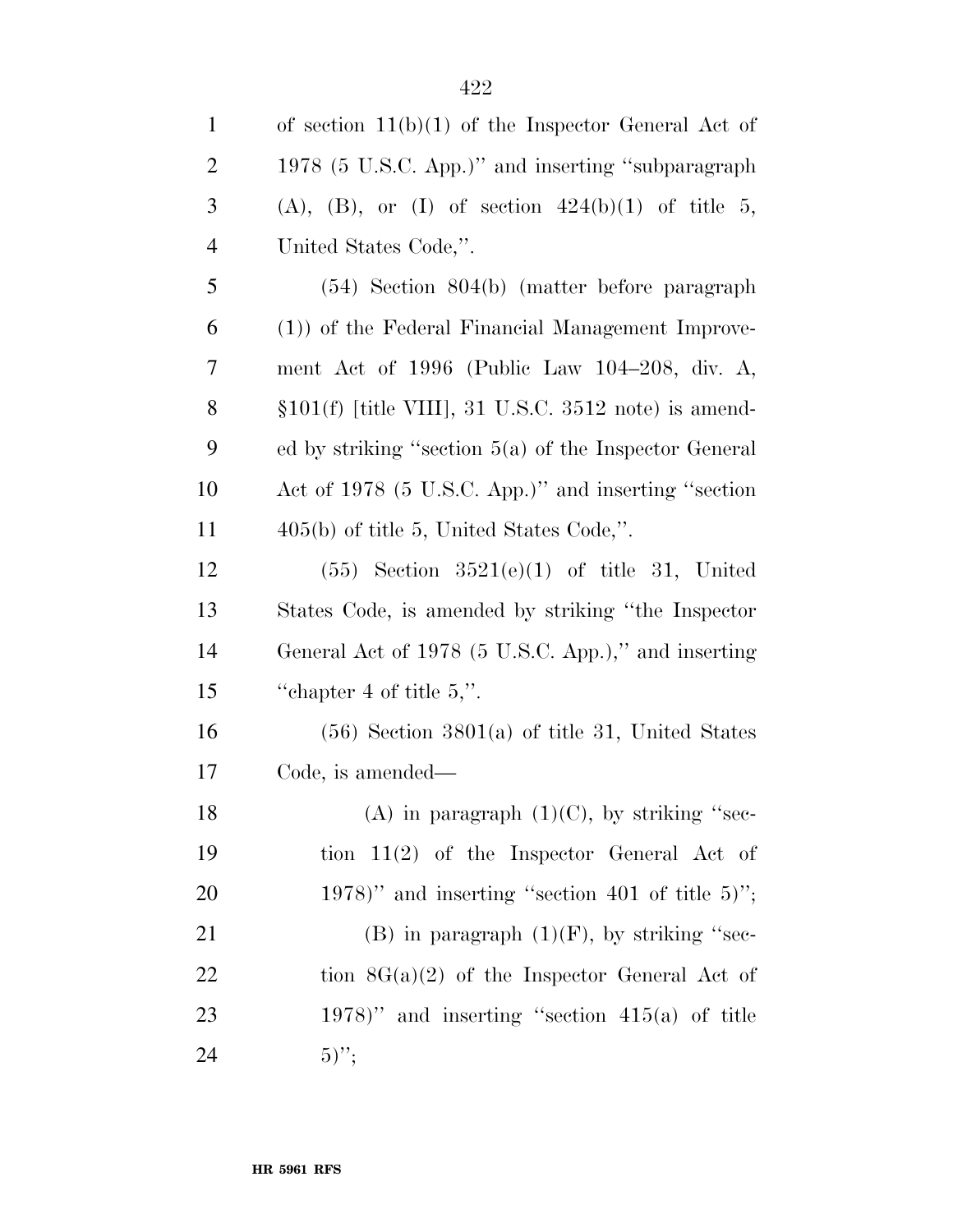| $\mathbf{1}$   | (C) in paragraph $(4)(A)(i)$ , by striking           |
|----------------|------------------------------------------------------|
| $\overline{2}$ | "the Inspector General Act of 1978" and in-          |
| 3              | serting "chapter 4 of title 5"; and                  |
| $\overline{4}$ | (D) in paragraph $(4)(A)(ii)$ , by striking          |
| 5              | "the Inspector General Act of 1978" and in-          |
| 6              | serting "chapter 4 of title 5".                      |
| 7              | $(57)$ Section 3808 $(e)$ of title 31, United States |
| 8              | Code, is amended by striking "the Inspector General  |
| 9              | Act of 1978" and inserting "chapter 4 of title 5".   |
| 10             | $(58)$ Section $9105(a)(1)$ of title 31, United      |
| 11             | States Code, is amended by striking "the Inspector"  |
| 12             | General Act of 1978 (5 U.S.C. App.)," and inserting  |
| 13             | "chapter 4 of title $5$ ,".                          |
| 14             | (59) Section 3703 of the Crime Control Act of        |
| 15             | 1990 (34 U.S.C. 11298) is amended—                   |
| 16             | $(A)$ in subsection $(a)$ (matter before para-       |
| 17             | graph $(1)$ ), by striking "section 3 or 8G of the   |
| 18             | Inspector General Act of 1978 (5 U.S.C.              |
| 19             | App.)" and inserting "section 403 or 415 of          |
| 20             | title 5, United States Code,"; and                   |
| 21             | $(B)$ in subsection $(b)(1)$ , by striking "the      |
| 22             | Inspector General Act of 1978 (5 U.S.C.              |
| 23             | App.)." and inserting "chapter $4$ of title $5$ ,    |
| 24             | United States Code.".                                |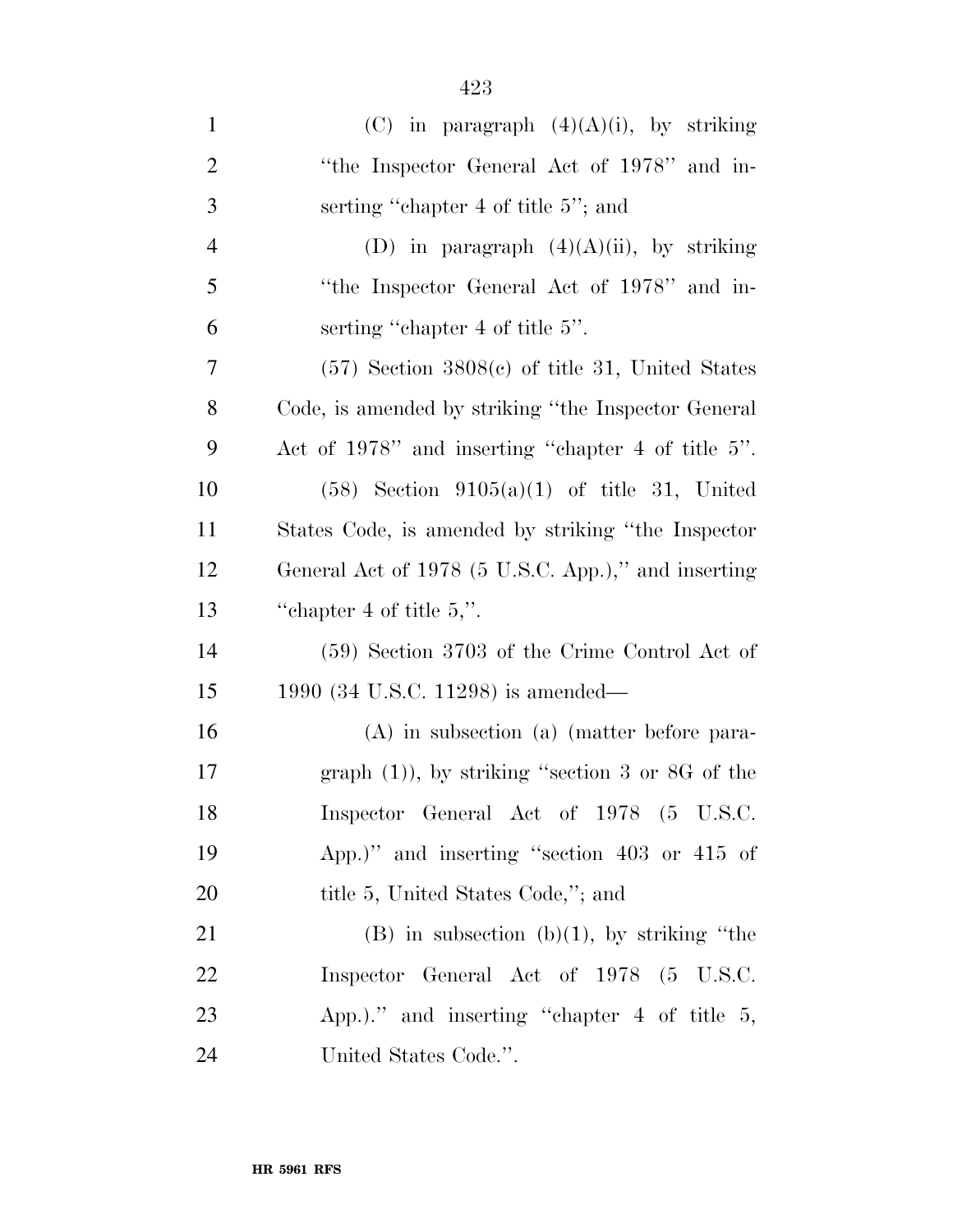| $\mathbf{1}$   | $(60)$ Section 312 of title 38, United States        |
|----------------|------------------------------------------------------|
| $\overline{2}$ | Code, is amended—                                    |
| 3              | $(A)$ in subsection $(a)$ , by striking "the In-     |
| $\overline{4}$ | spector General Act of 1978 (5 U.S.C. App.)."        |
| 5              | and inserting "chapter 4 of title 5."; and           |
| 6              | $(B)$ in subsection $(c)(1)$ (matter before          |
| 7              | subparagraph $(A)$ ), by striking "the Inspector"    |
| 8              | General Act of 1978 (5 U.S.C. App.)," and in-        |
| 9              | serting "chapter 4 of title $5$ ,".                  |
| 10             | $(61)$ Section 7366(a)(1)(B) of title 38, United     |
| 11             | States Code, is amended—                             |
| 12             | (A) by striking "sections $4(a)(1)$ and              |
| 13             | $6(a)(1)$ of the Inspector General Act of 1978,"     |
| 14             | and inserting "sections $404(a)(1)$ and $406(a)(1)$  |
| 15             | of title $5,$ "; and                                 |
| 16             | (B) by striking "such Act." and inserting            |
| 17             | "chapter 4 of title $5$ .".                          |
| 18             | $(62)$ Section $202(e)(3)$ of title 39, United       |
| 19             | States Code, is amended by striking "section $8G(e)$ |
| 20             | of the Inspector General Act of 1978." and inserting |
| 21             | "section $415(e)$ of title 5.".                      |
| 22             | $(63)$ Section $410(b)(10)$ of title 39, United      |
| 23             | States Code, is amended by striking "the Inspector"  |
| 24             | General Act of 1978;" and inserting "chapter 4 of    |
| 25             | title $5$ .                                          |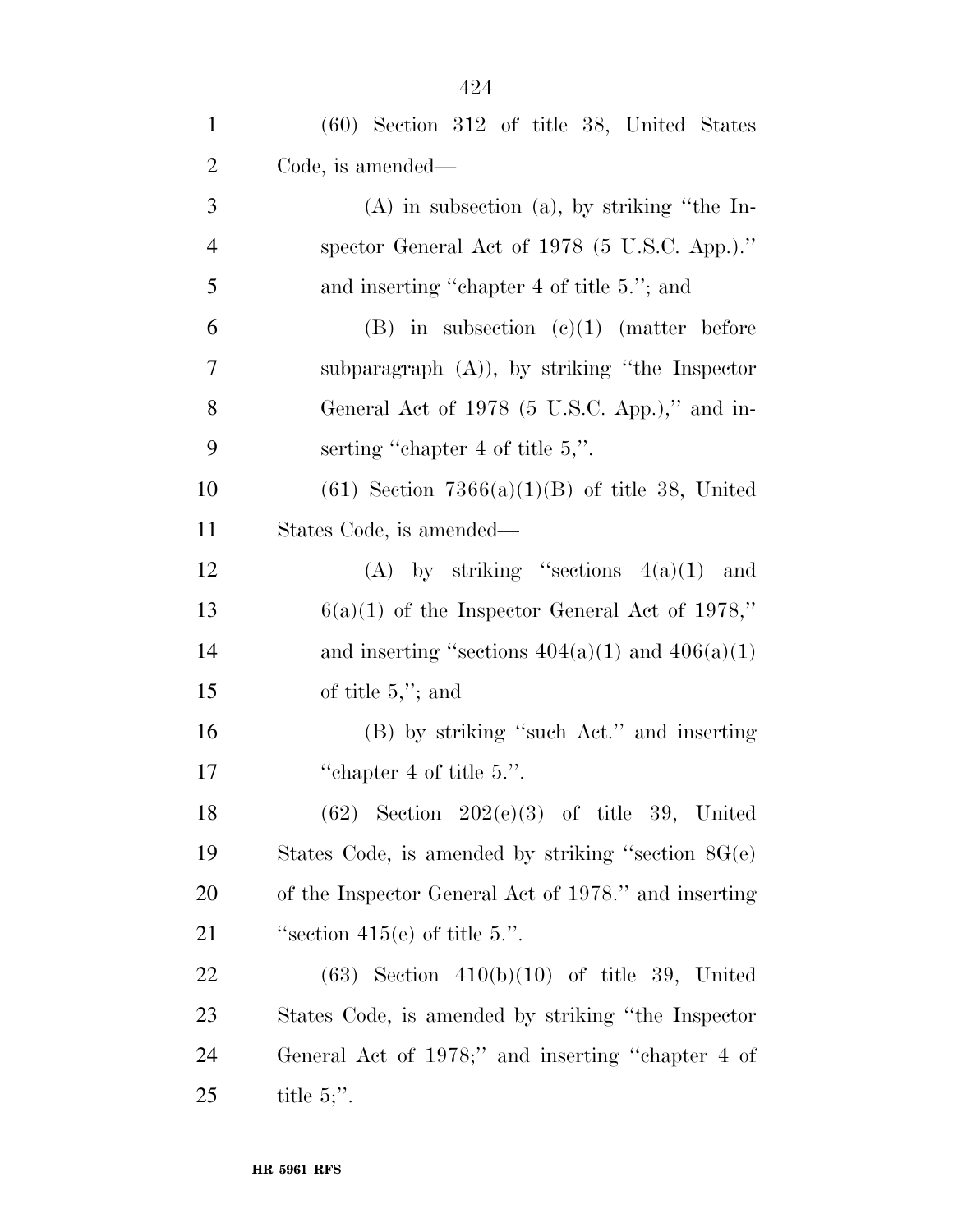| $\mathbf{1}$   | $(64)$ Section $504(h)(1)$ of title 39, United       |
|----------------|------------------------------------------------------|
| $\overline{2}$ | States Code, is amended by striking "the Inspector   |
| 3              | General Act of 1978," and inserting "chapter 4 of    |
| $\overline{4}$ | title $5$ .".                                        |
| 5              | (65) Section 1003 of title 39, United States         |
| 6              | Code, is amended—                                    |
| 7              | $(A)$ in subsection $(a)$ , by striking "section"    |
| 8              | 8G of the Inspector General Act of 1978," and        |
| 9              | inserting "section 415 of title $5$ ,"; and          |
| 10             | (B) in subsection (b), by striking "section          |
| 11             | $11(2)$ of the Inspector General Act of 1978."       |
| 12             | and inserting "section $401(1)$ of title 5.".        |
| 13             | $(66)$ Section $2003(e)(1)$ of title 39, United      |
| 14             | States Code, is amended by striking "section 8G(f)   |
| 15             | of the Inspector General Act of 1978." and inserting |
| 16             | "section $415(f)$ of title 5.".                      |
| 17             | $(67)$ Section 2009 of title 39, United States       |
| 18             | Code, is amended by striking "section $8G(f)$ of the |
| 19             | Inspector General Act of 1978," and inserting "sec-  |
| <b>20</b>      | tion 415(f) of title 5,".                            |
| 21             | $(68)$ Section 4(b) of the Mail Order Consumer       |
| 22             | Protection Amendments of 1983 (Public Law 98–        |
| 23             | 186, 39 U.S.C. 3005 note) is amended by striking     |
| 24             | "section 5 of the Inspector General Act of 1978 (5)  |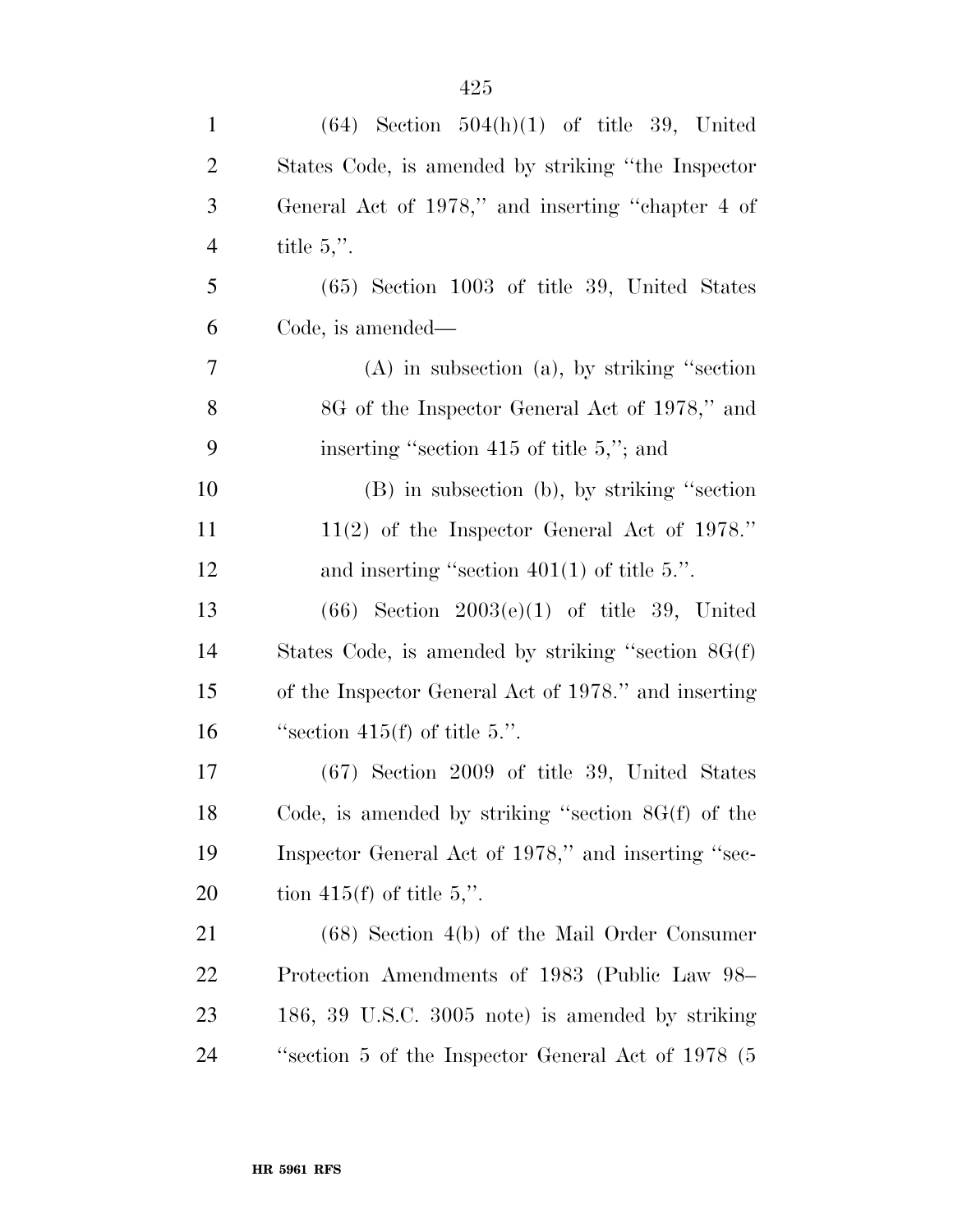| $\mathbf{1}$   | U.S.C. App.)." and inserting "section 405 of title $5$ , |
|----------------|----------------------------------------------------------|
| $\overline{2}$ | United States Code.".                                    |
| 3              | $(69)$ Section 3013 (matter after paragraph $(6)$ )      |
| $\overline{4}$ | of title 39, United States Code, is amended by strik-    |
| 5              | ing "section 5 of the Inspector General Act of 1978"     |
| 6              | and inserting "section 405 of title 5".                  |
| 7              | $(70)$ Section 15704(a) of title 40, United States       |
| $8\phantom{1}$ | Code, is amended by striking "section $3(a)$ of the In-  |
| 9              | spector General Act of 1978 (5 U.S.C. App.)." and        |
| 10             | inserting "section $403(a)$ of title 5.".                |
| 11             | (71) Section 1505 of title 41, United States             |
| 12             | Code, is amended by striking "the Inspector General      |
| 13             | Act of 1978 (5 U.S.C. App.)," and inserting "chap-       |
| 14             | ter 4 of title $5$ .".                                   |
| 15             | $(72)$ Section $4705(a)(3)$ of title 41, United          |
| 16             | States Code, is amended by striking "the Inspector"      |
| 17             | General Act of 1978 (5 U.S.C. App.)." and inserting      |
| 18             | "chapter 4 of title $5$ .".                              |
| 19             | $(73)$ Section $4706(c)(1)$ of title 41, United          |
| 20             | States Code, is amended by striking "section 3 or        |
| 21             | 8G of the Inspector General Act of 1978 (5 U.S.C.        |
| 22             | App.)" and inserting "section 403 or 415 of title 5".    |
| 23             | $(74)$ Section $4712(g)(2)$ of title 41, United          |
| 24             | States Code, is amended by striking "the Inspector"      |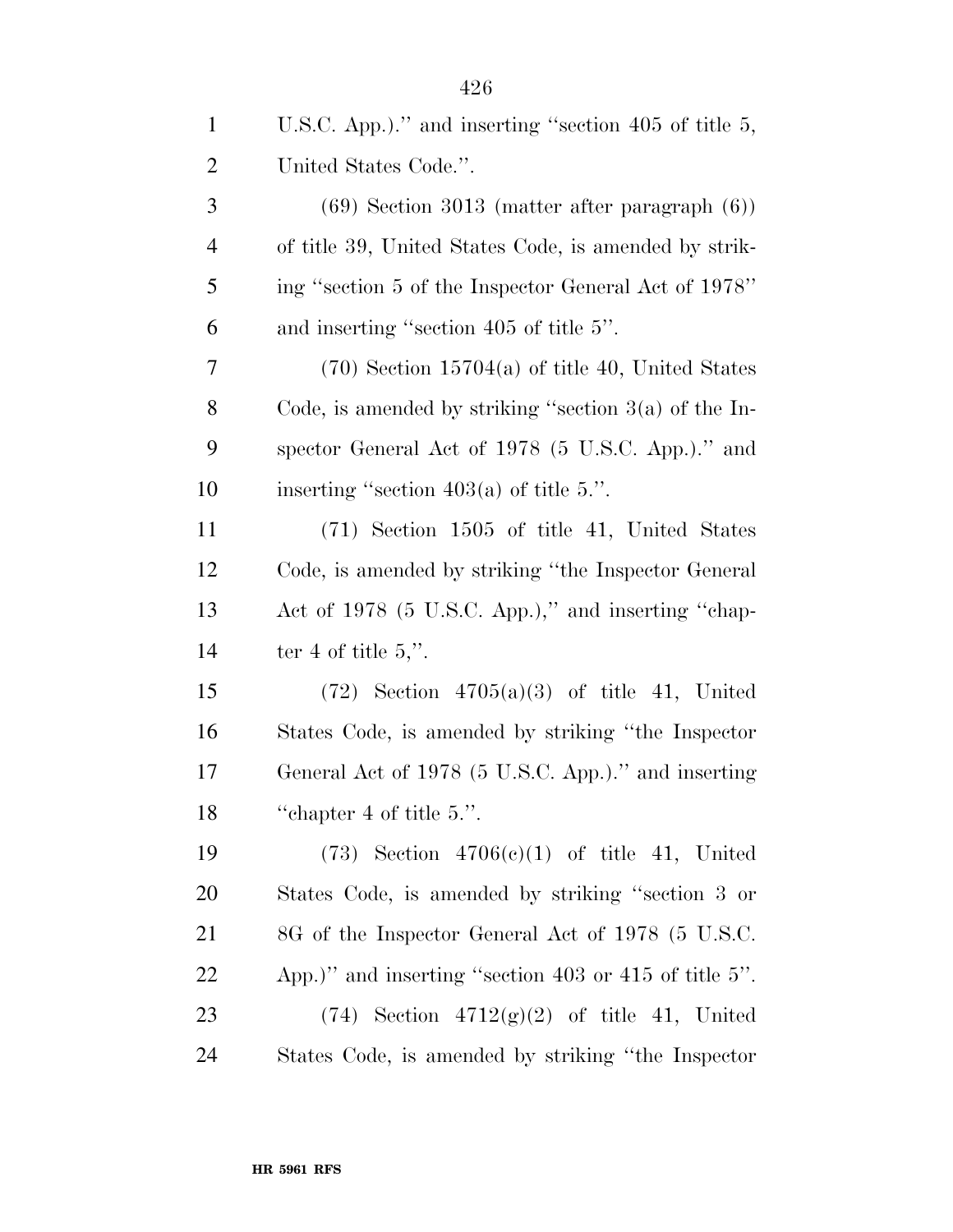|                | General Act of 1978" and inserting "chapter 4 of            |
|----------------|-------------------------------------------------------------|
| 2              | title $5$ ".                                                |
| $\overline{3}$ | $(75)$ Section 351A(i)(2) of the Public Health              |
| $\overline{4}$ | Service Act $(42 \text{ U.S.C. } 262a(i)(2))$ is amended by |
|                |                                                             |

 striking ''section 6 of the Inspector General Act of 1978 (5 U.S.C. App.).'' and inserting ''section 406 of title 5, United States Code.''.

 (76) Section 702(e) of the Social Security Act  $(42 \text{ U.S.C. } 902(e))$  is amended by striking "section 3(a) of the Inspector General Act of 1978.'' and in- serting ''section 403(a) of title 5, United States Code.''.

13 (77) Section  $1128A(m)(2)(B)$  of the Social Se- curity Act (42 U.S.C. 1320a–7a(m)(2)(B)) is amended by striking ''the Inspector General Act of 1978 (5 U.S.C. App.)'' and inserting ''chapter 4 of 17 title 5, United States Code,".

 (78) Section 1128C(a) of the Social Security Act (42 U.S.C. 1320a–7c(a)) is amended—

 (A) in paragraph (4), by striking ''para- graphs (3) through (9) of section 6 of the In- spector General Act of 1978 (5 U.S.C. App.)'' and inserting ''paragraphs (3) through (9) of section 406(a) of title 5, United States Code,''; and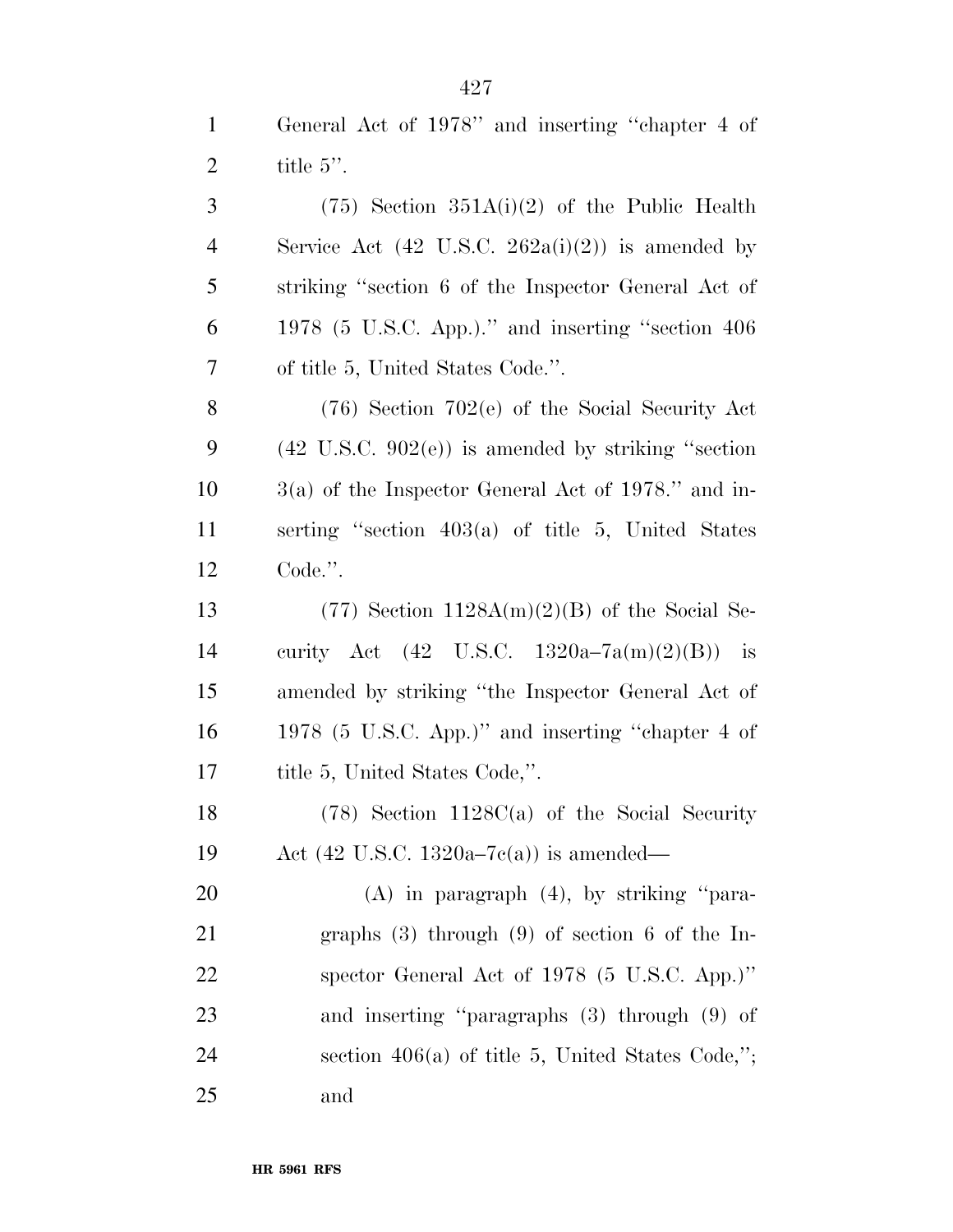| $(B)$ in paragraph $(5)$ , by striking "the In-<br>spector General Act of $1978$ (5 U.S.C. App.)."<br>and inserting "chapter 4 of title 5, United<br>$(79)$ Section $1128D(a)(1)(C)$ of the Social Se-<br>curity Act (42 U.S.C. 1320a–7d(a)(1)(C)) is amend-<br>ed by striking "section 5 of the Inspector General |
|--------------------------------------------------------------------------------------------------------------------------------------------------------------------------------------------------------------------------------------------------------------------------------------------------------------------|
|                                                                                                                                                                                                                                                                                                                    |
|                                                                                                                                                                                                                                                                                                                    |
|                                                                                                                                                                                                                                                                                                                    |
|                                                                                                                                                                                                                                                                                                                    |
|                                                                                                                                                                                                                                                                                                                    |
|                                                                                                                                                                                                                                                                                                                    |
|                                                                                                                                                                                                                                                                                                                    |
| Act of 1978 (5 U.S.C. App.)," and inserting "sec-                                                                                                                                                                                                                                                                  |
|                                                                                                                                                                                                                                                                                                                    |
| $(80)$ Section 322(a) of the Atomic Energy Act                                                                                                                                                                                                                                                                     |
| of $1954$ (42 U.S.C. $2286k(a)$ ) is amended by strik-                                                                                                                                                                                                                                                             |
| ing "the Inspector General Act of 1978 (5 U.S.C.                                                                                                                                                                                                                                                                   |
| App.)." and inserting "chapter 4 of title 5, United                                                                                                                                                                                                                                                                |
|                                                                                                                                                                                                                                                                                                                    |
| (81) The last proviso in the matter under the                                                                                                                                                                                                                                                                      |
| heading "NUCLEAR REGULATORY COMMISSION—OF-                                                                                                                                                                                                                                                                         |
| FICE OF INSPECTOR GENERAL" in title IV of the                                                                                                                                                                                                                                                                      |
| Energy and Water Development and Related Agen-                                                                                                                                                                                                                                                                     |
| cies Appropriations Act, $2015$ (42 U.S.C. 22861) is                                                                                                                                                                                                                                                               |
| amended by striking "the Inspector General Act of                                                                                                                                                                                                                                                                  |
|                                                                                                                                                                                                                                                                                                                    |
| 1978 (5 U.S.C. App.)" and inserting "chapter 4 of                                                                                                                                                                                                                                                                  |
|                                                                                                                                                                                                                                                                                                                    |

 (82) Section 160 of the Energy Policy Act of 1992 (42 U.S.C. 8262f) is amended—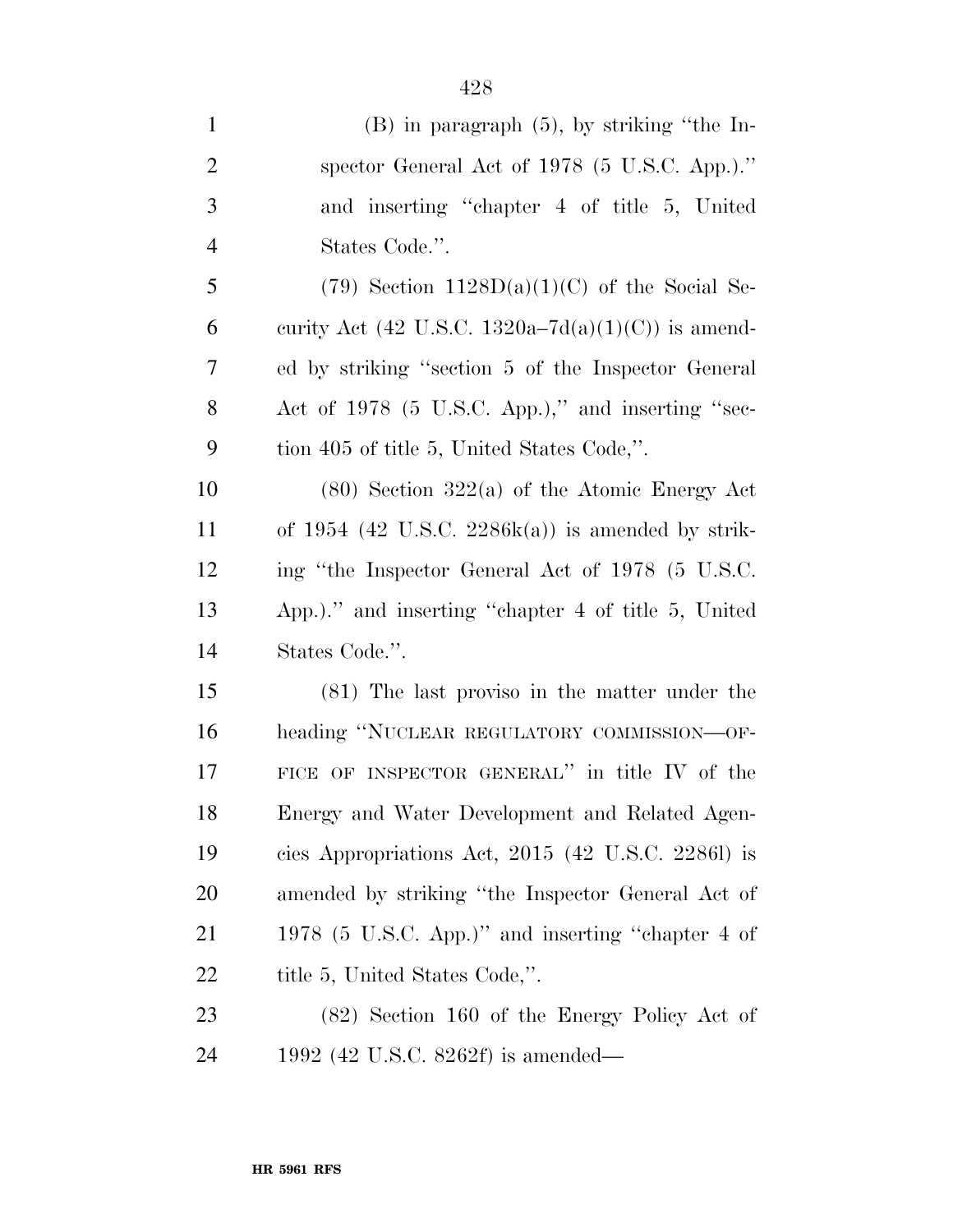| $\mathbf{1}$   | $(A)$ in subsection $(a)$ (matter before para-         |
|----------------|--------------------------------------------------------|
| $\overline{2}$ | $graph(1)$ —                                           |
| 3              | (i) by striking "section $11(2)$ of the                |
| $\overline{4}$ | Inspector General Act of 1978 (5 U.S.C.                |
| 5              | App.)," and inserting "section $401(1)$ of             |
| 6              | title 5, United States Code,"; and                     |
| 7              | (ii) by striking "section $8E(f)(1)$ as                |
| 8              | established by section $8E(a)(2)$ of the In-           |
| 9              | spector General Act Amendments of 1988                 |
| 10             | (Public Law $100-504$ )" and inserting                 |
| 11             | "section $415(f)$ of title 5, United States            |
| 12             | $Code$ ,"; and                                         |
| 13             | $(B)$ in subsection $(c)$ , by striking "section"      |
| 14             | 2 of the Inspector General Act of 1978 (5              |
| 15             | U.S.C. App.)" and inserting "section 402 of            |
| 16             | title 5, United States Code,".                         |
| 17             | $(83)$ Section $183(e)(2)(B)$ of the National and      |
| 18             | Community Service Act of 1990 (42 U.S.C.               |
| 19             | $12643(c)(2)(B)$ ) is amended by striking "the Inspec- |
| <b>20</b>      | tor General Act of 1978 (5 U.S.C. App.)." and in-      |
| 21             | serting "chapter 4 of title 5, United States Code.".   |
| 22             | $(84)$ Section $204(b)(2)$ of the National and         |
| 23             | Community Service Trust Act of 1993 (Public Law        |
| 24             | 103–82, 42 U.S.C. 12651 note) is amended—              |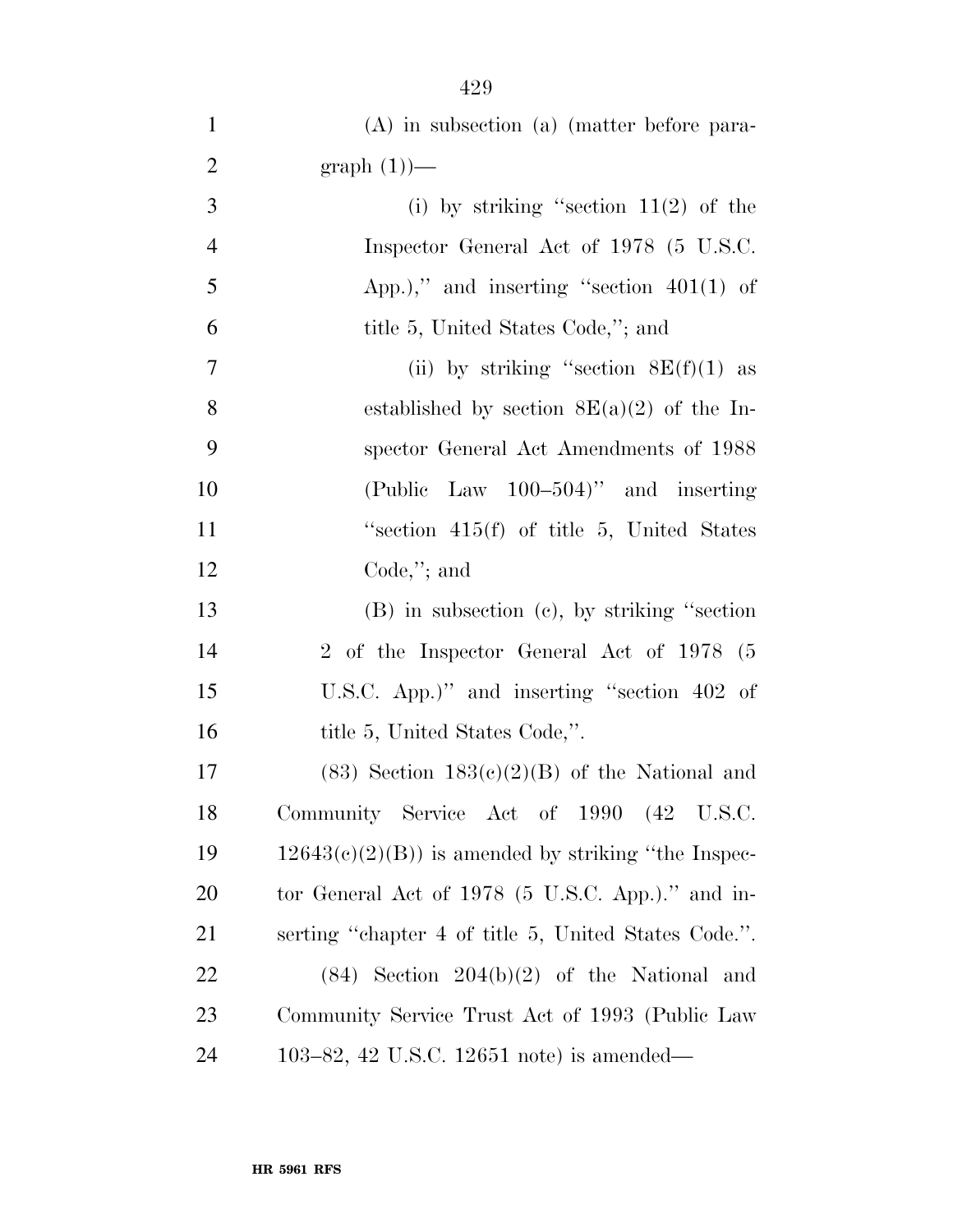| $\mathbf{1}$   | $(A)$ in subparagraph $(A)$ , by striking "the        |
|----------------|-------------------------------------------------------|
| $\overline{2}$ | Inspector General Act of 1978 (5 U.S.C.               |
| 3              | App.);" and inserting "chapter $4$ of title $5$ ,     |
| $\overline{4}$ | United States Code;"; and                             |
| 5              | (B) in subparagraph (B) (matter before                |
| 6              | clause (i)), by striking "the Inspector General       |
| $\tau$         | Act of 1978," and inserting "chapter 4 of title       |
| 8              | 5, United States Code,".                              |
| 9              | $(85)$ Section $192A(g)(6)$ of the National and       |
| 10             | Community Service Act of 1990 (42 U.S.C.              |
| 11             | $12651b(g)(6)$ is amended by striking "section 8E of  |
| 12             | the Inspector General Act of 1978;" and inserting     |
| 13             | "section 414 of title 5, United States Code;".        |
| 14             | $(86)$ Section 193A(a) of the National and Com-       |
| 15             | munity Service Act of 1990 (42 U.S.C. 12651 $d(a)$ )  |
| 16             | is amended by striking "section 8E of the Inspector   |
| 17             | General Act of 1978." and inserting "section 414 of   |
| 18             | title 5, United States Code.".                        |
| 19             | $(87)$ Section 194(b)(2) of the National and          |
| <b>20</b>      | Community Service Act of 1990 (42 U.S.C.              |
| 21             | $12651e(b)(2)$ is amended by striking "the Inspector" |
| 22             | General Act of 1978." and inserting "chapter 4 of     |
| 23             | title 5, United States Code.".                        |
| 24             | $(88)$ Section 195(a) of the National and Com-        |
| 25             | munity Service Act of 1990 (42 U.S.C. 12651 $f(a)$ )  |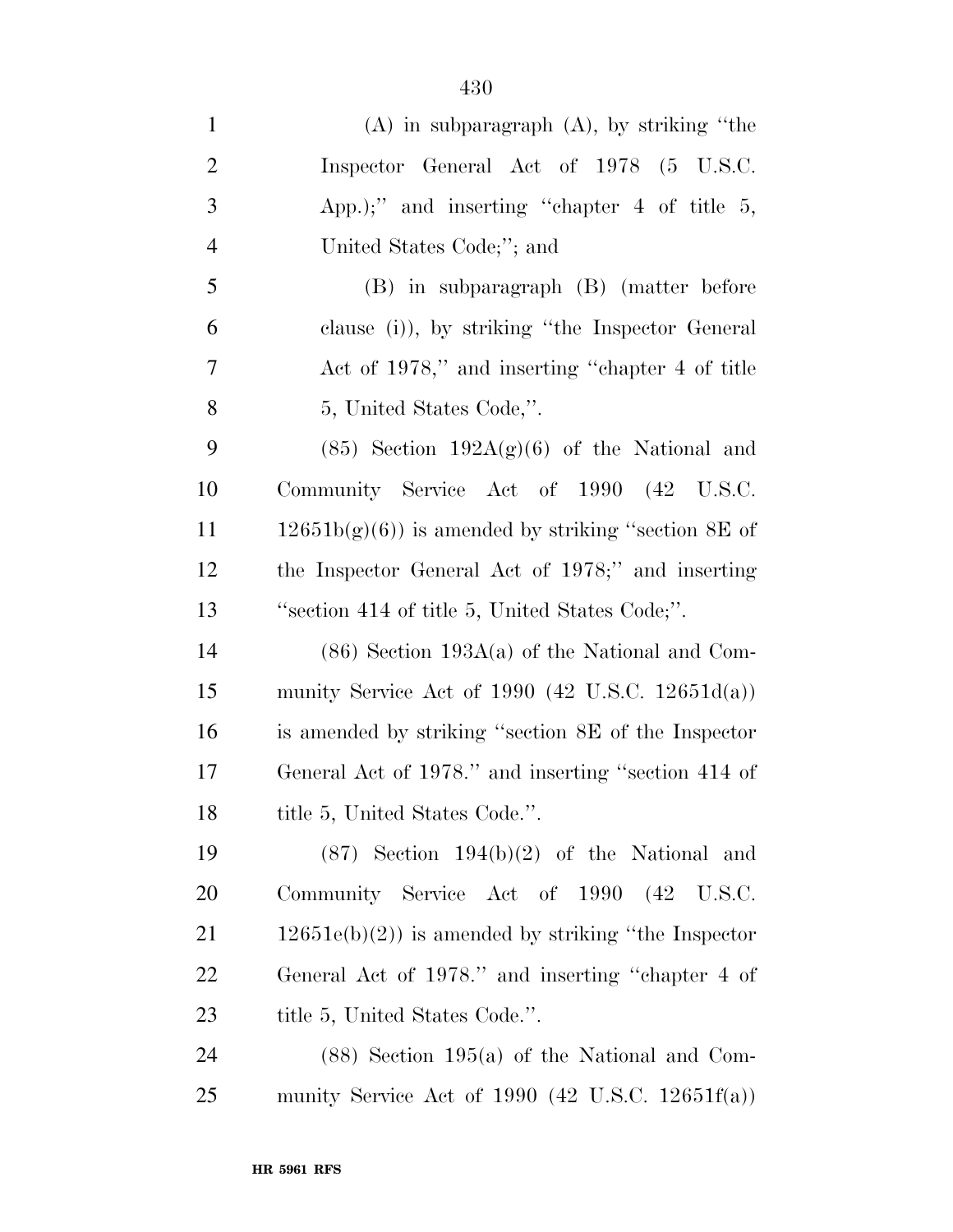| $\mathbf{1}$   | is amended by striking "section 8E of the Inspector"           |
|----------------|----------------------------------------------------------------|
| $\overline{2}$ | General Act of 1978," and inserting "section 414 of            |
| 3              | title 5, United States Code,".                                 |
| $\overline{4}$ | $(89)$ Section $3555(b)(1)$ of title 44, United                |
| 5              | States Code, is amended by striking "the Inspector"            |
| 6              | General Act of 1978," and inserting "chapter 4 of              |
| 7              | title $5$ .".                                                  |
| $8\,$          | $(90)$ Section 3903(a) (matter before paragraph                |
| 9              | $(1)$ ) of title 44, United States Code, is amended by         |
| 10             | striking "Sections 4, 5, 6 (other than subsection              |
| 11             | $(a)(7)$ and $(8)$ thereof), and 7 of the Inspector Gen-       |
| 12             | eral Act of $1978$ (Public Law $95-452$ ; 5 U.S.C.             |
| 13             | App. 3)" and inserting "Sections 404, 405, 406                 |
| 14             | (other than subsection $(a)(7)$ and $(8)$ thereof), and        |
| 15             | 407 of title 5".                                               |
| 16             | $(91)$ Section 9–A(b) of the Organic Act of                    |
| 17             | Guam $(48 \text{ U.S.C. } 1422d(b))$ is amended by striking    |
| 18             | "the Inspector General Act of $1978$ (92 Stat. 1101),          |
| 19             | as amended." and inserting "chapter 4 of title 5,              |
| 20             | United States Code.".                                          |
| 21             | $(92)$ Section 17(b) of the Revised Organic Act                |
| 22             | of the Virgin Islands $(48 \text{ U.S.C. } 1599(b))$ is amend- |
| 23             | ed by striking "the Inspector General Act of 1978              |
| 24             | $(92 \text{ Stat. } 1101)$ , as amended." and inserting "chap- |
| 25             | ter 4 of title 5, United States Code.".                        |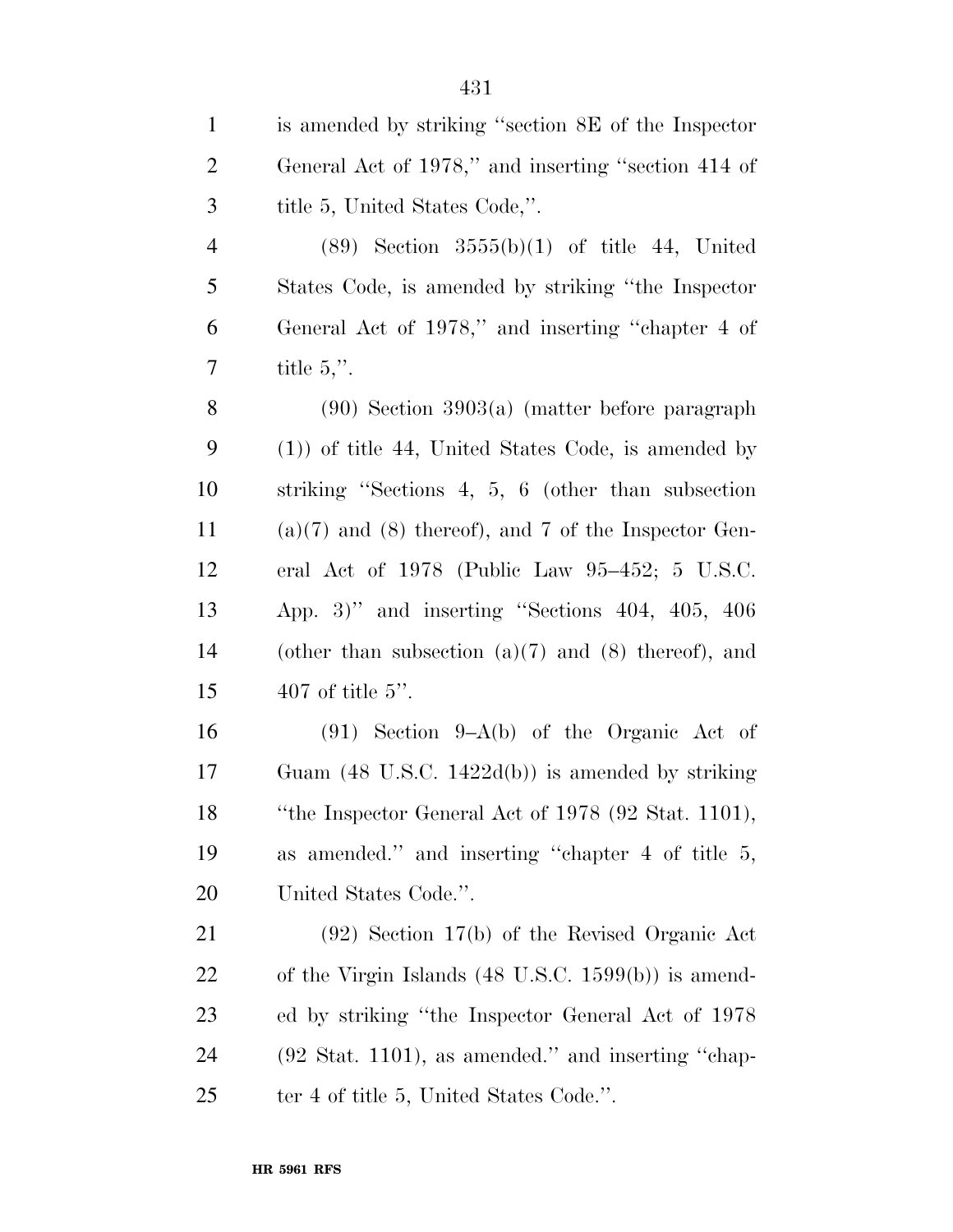| $\mathbf{1}$   | $(93)$ Section 501(c) of Public Law 96–205 (48)             |
|----------------|-------------------------------------------------------------|
| $\overline{2}$ | U.S.C. $1668(e)$ is amended by striking "the Inspec-        |
| 3              | tor General Act of $1978$ (92 Stat. 1101), as amend-        |
| $\overline{4}$ | ed." and inserting "chapter 4 of title 5, United            |
| 5              | States Code.".                                              |
| 6              | $(94)$ Section 4(b) of the Act of June 30, 1954             |
| 7              | $(48 \text{ U.S.C. } 1681b(b))$ is amended by striking "the |
| 8              | Inspector General Act of 1978 (92 Stat. 1101), as           |
| 9              | amended." and inserting "chapter 4 of title 5,              |
| 10             | United States Code.".                                       |
| 11             | $(95)$ Section 114(o) of title 49, United States            |
| 12             | Code, is amended by striking "the Inspector General"        |
| 13             | Act of 1978 (5 U.S.C. App.)" and inserting "chap-           |
| 14             | ter 4 of title $5$ ".                                       |
| 15             | $(96)$ Section 1137(c) of title 49, United States           |
| 16             | Code, is amended by striking "subsections (a) and           |
| 17             | (b) of section 6 of the Inspector General Act of 1978       |
| 18             | (5 U.S.C. App.)." and inserting "subsections (a) and        |
| 19             | (c) of section 406 of title 5.".                            |
| <b>20</b>      | $(97)$ Section 1326(c) of title 49, United States           |
| 21             | Code, is amended by striking "subsections (a) and           |
| 22             | (b) of section 6 of the Inspector General Act of 1978       |
| 23             | (5 U.S.C. App.)." and inserting "subsections (a) and        |
| 24             | (c) of section 406 of title 5.".                            |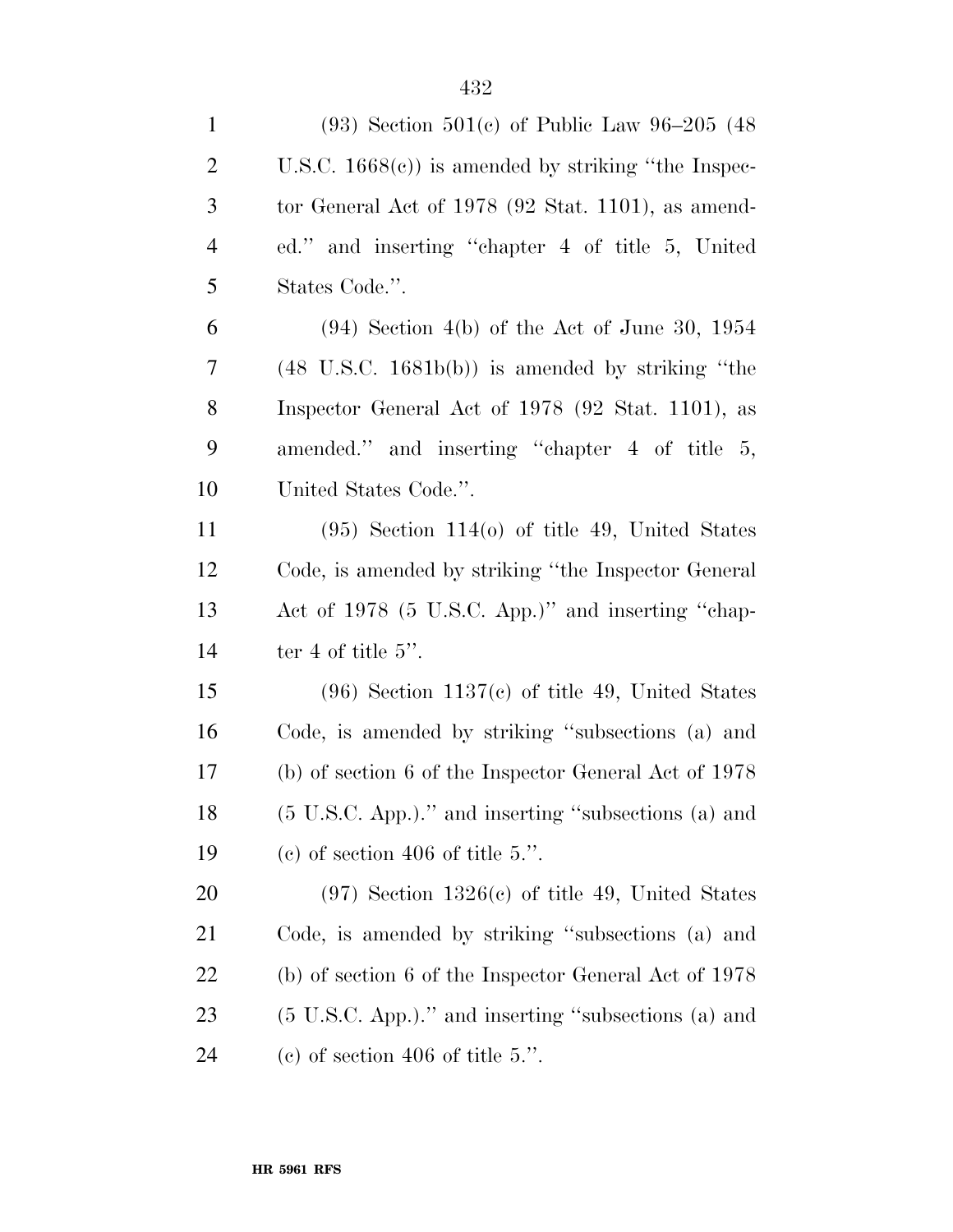| $\mathbf{1}$   | $(98)$ Section $20109(a)(1)(A)$ of title 49, United           |
|----------------|---------------------------------------------------------------|
| $\overline{c}$ | States Code, is amended by striking "the Inspector"           |
| 3              | General Act of 1978 (5 U.S.C. App.; Public Law                |
| $\overline{4}$ | $95-452$ ;" and inserting "chapter 4 of title 5;".            |
| 5              | $(99)$ Section $103H(k)(5)(H)$ of the National Se-            |
| 6              | curity Act of 1947 (50 U.S.C. 3033(k)(5)(H)) is               |
| 7              | amended by striking "section 8H of the Inspector              |
| 8              | General Act of 1978 (5 U.S.C. App.)." and inserting           |
| 9              | "section 416 of title 5, United States Code.".                |
| 10             | $(100)$ Section $507(a)(1)$ of the National Secu-             |
| 11             | rity Act of 1947 (50 U.S.C. 3106(a)(1)) is amended            |
| 12             | by striking "section $8H(g)$ of the Inspector General         |
| 13             | Act of 1978." and inserting "section $416(h)$ of title        |
| 14             | 5, United States Code.".                                      |
| 15             | $(101)$ Section 3001(j)(1)(C)(i) of the Intel-                |
| 16             | ligence Reform and Terrorism Prevention Act of                |
| 17             | 2004 (50 U.S.C. 3341(j)(1)(C)(i)) is amended by               |
| 18             | striking "subsections $(a)(1)$ , $(d)$ , and $(h)$ of section |
| 19             | 8H of the Inspector General Act of 1978 (5 U.S.C.             |
| 20             | App.);" and inserting "subsections $(b)(1)$ , $(e)$ , and     |
| 21             | (i) of section 416 of title 5, United States Code;".          |
| 22             | (c) AMENDMENTS TO UPDATE REFERENCES<br>TO                     |
| 23             | ETHICS IN GOVERNMENT ACT OF 1978.—                            |
| 24             | $(1)$ Section $1201(c)(5)$ of the Legislative                 |
| 25             | Branch Appropriations Act, 2008 (2 U.S.C.                     |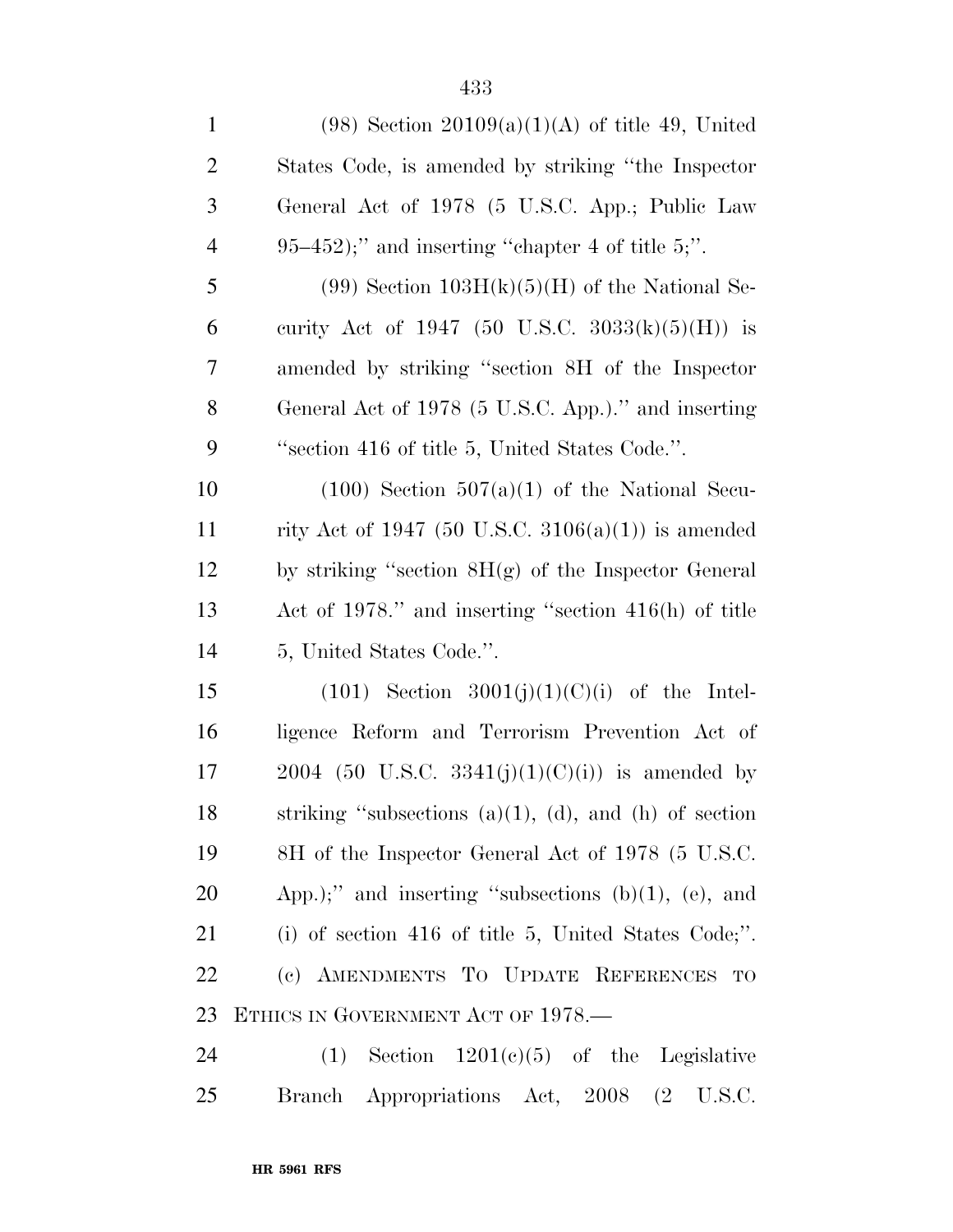612(c)(5)) is amended by striking "the Ethics in Government Act of 1978 (5 U.S.C. App.);'' and in- serting ''chapter 131 of title 5, United States Code;''. (2) Section 301(k) of the Congressional Ac-

6 countability Act of 1995  $(2 \text{ U.S.C. } 1381(\text{k}))$  is amended by striking ''title I of the Ethics in Govern- ment Act of 1978'' and inserting ''subchapter I of chapter 131 of title 5, United States Code,''.

10 (3) Section  $3(4)(D)$  of the Lobbying Disclosure 11 Act of 1995 (2 U.S.C. 1602(4)(D)) is amended by striking ''section 109(13) of the Ethics in Govern- ment Act of 1978 (5 U.S.C. App.).'' and inserting ''section 13101(13) of title 5, United States Code.''.

 (4) Section 304 of the Honest Leadership and Open Government Act of 2007 (2 U.S.C. 4712) is amended—

18 (A) in subsection  $(a)(2)$ , by striking "sec- tion 103(h)(1) of the Ethics in Government Act 20 of 1978" and inserting "section  $13105(h)(1)$  of 21 title 5, United States Code,"; and

 (B) in subsection (c), by striking ''section 23 103(h)(1) of the Ethics in Government Act of 24 1978," and inserting "section  $13105(h)(1)$  of 25 title 5, United States Code,".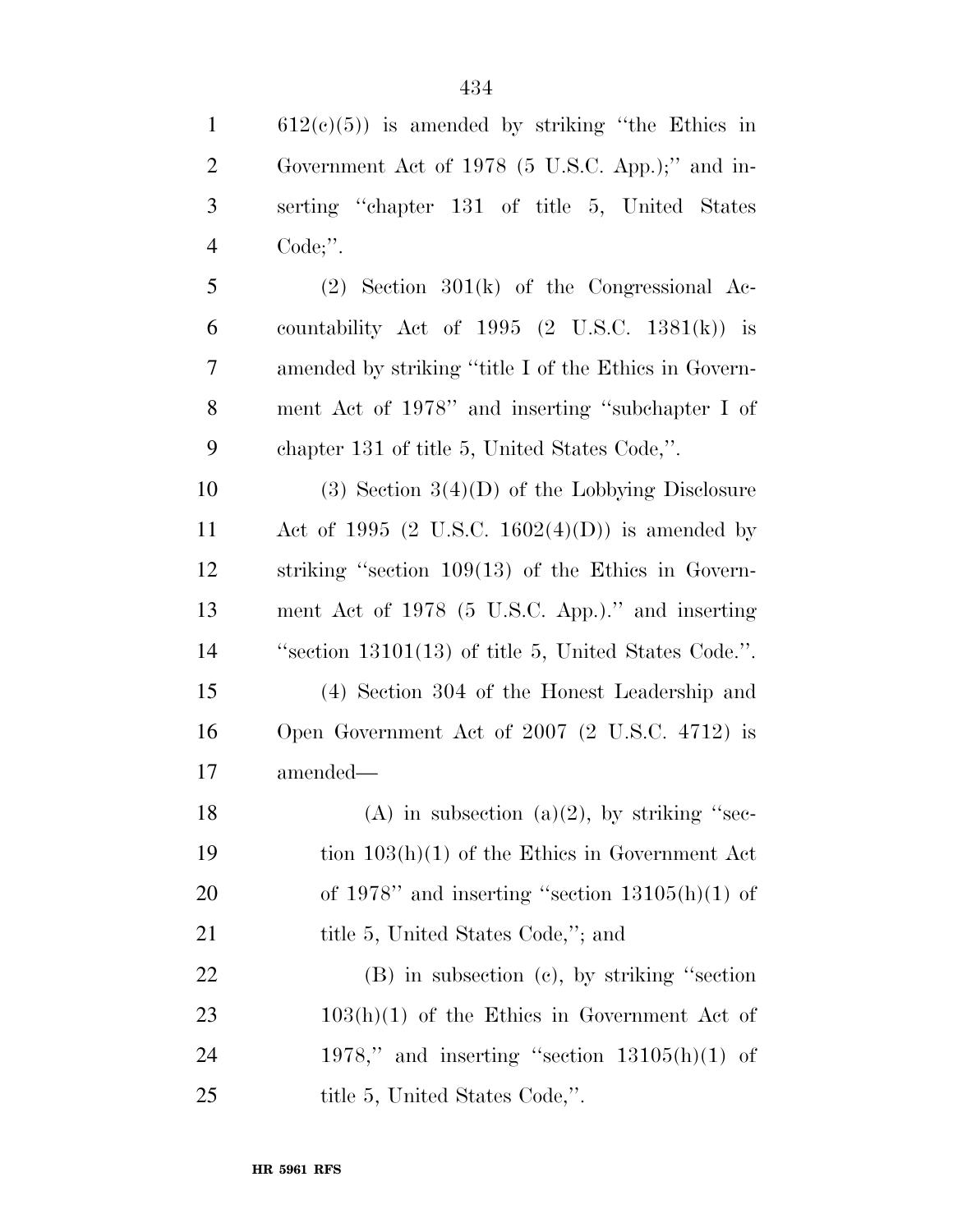| $\mathbf{1}$   | $(5)$ Section 901(a) of the Ethics Reform Act of         |
|----------------|----------------------------------------------------------|
| $\overline{2}$ | 1989 (2 U.S.C. 4725(a)) is amended—                      |
| 3              | (A) in paragraph $(2)(B)$ , by striking "sec-            |
| $\overline{4}$ | tion $102(a)(2)(A)$ of the Ethics in Government          |
| 5              | of 1978;" and inserting "section<br>$\operatorname{Act}$ |
| 6              | $13104(a)(2)(A)$ of title 5, United States Code;";       |
| 7              | and                                                      |
| 8              | $(B)$ in paragraph $(3)(B)$ , by striking "sec-          |
| 9              | tion $107(2)$ of title I of the Ethics in Govern-        |
| 10             | ment Act of 1978 (Public Law $95-521$ )." and            |
| 11             | inserting "section $13101(16)$ of title 5, United        |
| 12             | States Code.".                                           |
| 13             | $(6)$ Section 3374 $(c)(2)$ of title 5, United States    |
| 14             | Code, is amended by striking "the Ethics in Govern-      |
| 15             | ment Act of 1978," and inserting "chapter 131 of         |
| 16             | this title,".                                            |
| 17             | $(7)$ Section 1110(e)(2)(E) of the National De-          |
| 18             | fense Authorization Act for Fiscal Year 2010 (Pub-       |
| 19             | lic Law $111-84$ , 5 U.S.C. 3702 note) is amended by     |
| 20             | striking "the Ethics in Government Act of 1978;"         |
| 21             | and inserting "chapter 131 of title 5, United States     |
| <u>22</u>      | $Code$ ;".                                               |
| 23             | (8) Section $3704(b)(2)(E)$ of title 5, United           |
| 24             | States Code, is amended by striking "the Ethics in       |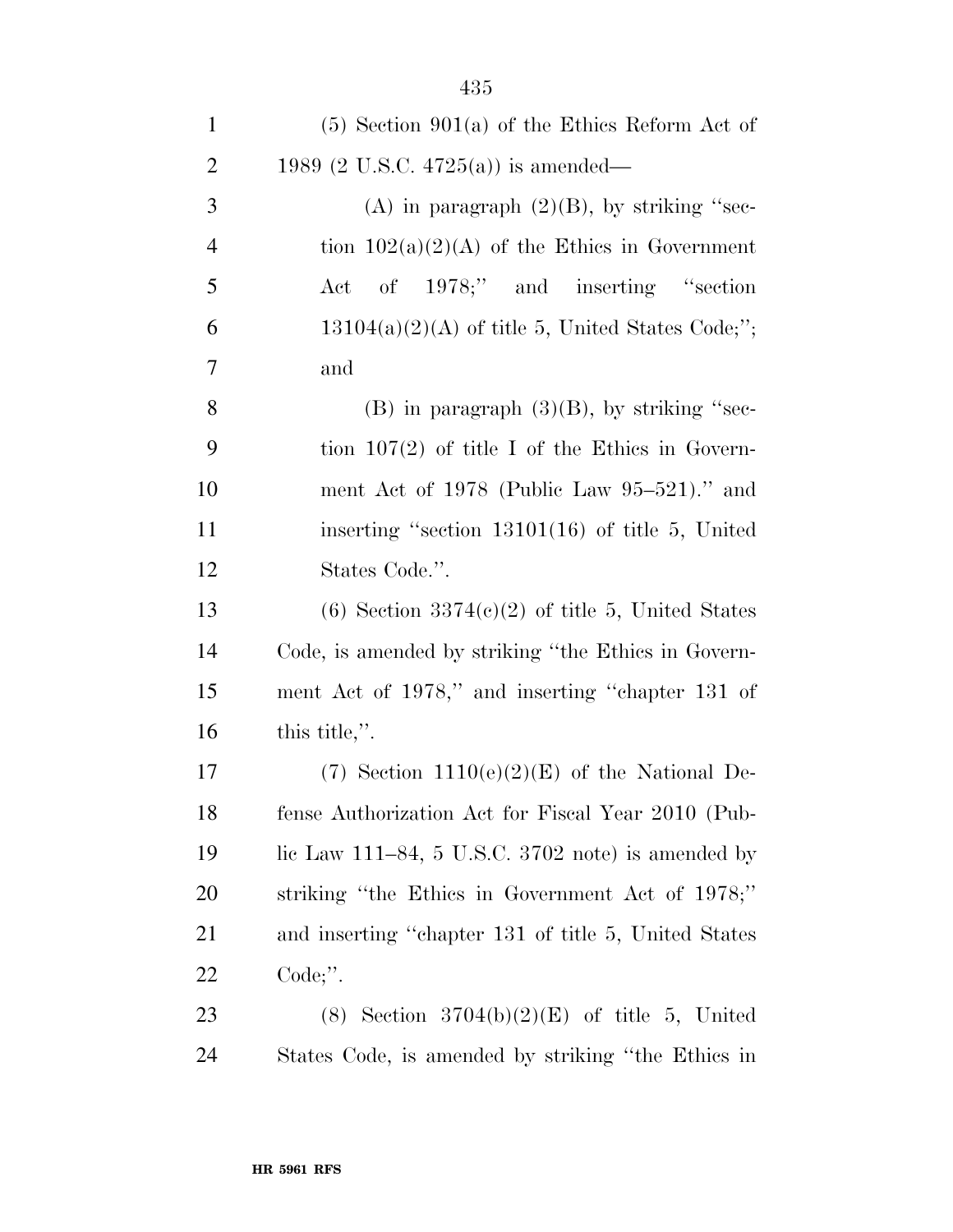| $\mathbf{1}$   | Government Act of 1978;" and inserting "chapter      |
|----------------|------------------------------------------------------|
| $\overline{2}$ | 131 of this title;".                                 |
| 3              | (9) Section $7353(d)(1)(E)$ of title 5, United       |
| $\overline{4}$ | States Code, is amended by striking "title I of the  |
| 5              | Ethics in Government Act of 1978 are transmitted     |
| 6              | under such title," and inserting "subchapter I of    |
| 7              | chapter 131 of this title are transmitted under such |
| 8              | subchapter,".                                        |
| 9              | $(10)$ Section 2(a) of Public Law 110–402 (5         |
| 10             | U.S.C. $7353$ note) is amended—                      |
| 11             | $(A)$ in paragraph $(1)$ , by striking "section      |
| 12             | $109(5)$ of the Ethics in Government Act of          |
| 13             | 1978 (5 U.S.C. App.)." and inserting "section        |
| 14             | $13101(5)$ of title 5, United States Code."; and     |
| 15             | $(B)$ in paragraph $(2)$ , by striking "section      |
| 16             | $109(10)$ of the Ethics in Government Act of         |
| 17             | 1978 (5 U.S.C. App.)." and inserting "section        |
| 18             | $13101(10)$ of title 5, United States Code.".        |
| 19             | (11) Section 2 of the Stop Trading on Congres-       |
| <b>20</b>      | sional Knowledge Act of 2012 (Public Law 112–105,    |
| 21             | 126 Stat. 291, 5 U.S.C. App. 101 note) is amend-     |
| 22             | $ed$ —                                               |
| 23             | (A) in paragraph $(2)(B)$ , by striking "sec-        |
| 24             | tion $109(11)$ of the Ethics in Government Act       |
| 25             | of 1978 (5 U.S.C. App. $109(11)$ ))." and insert-    |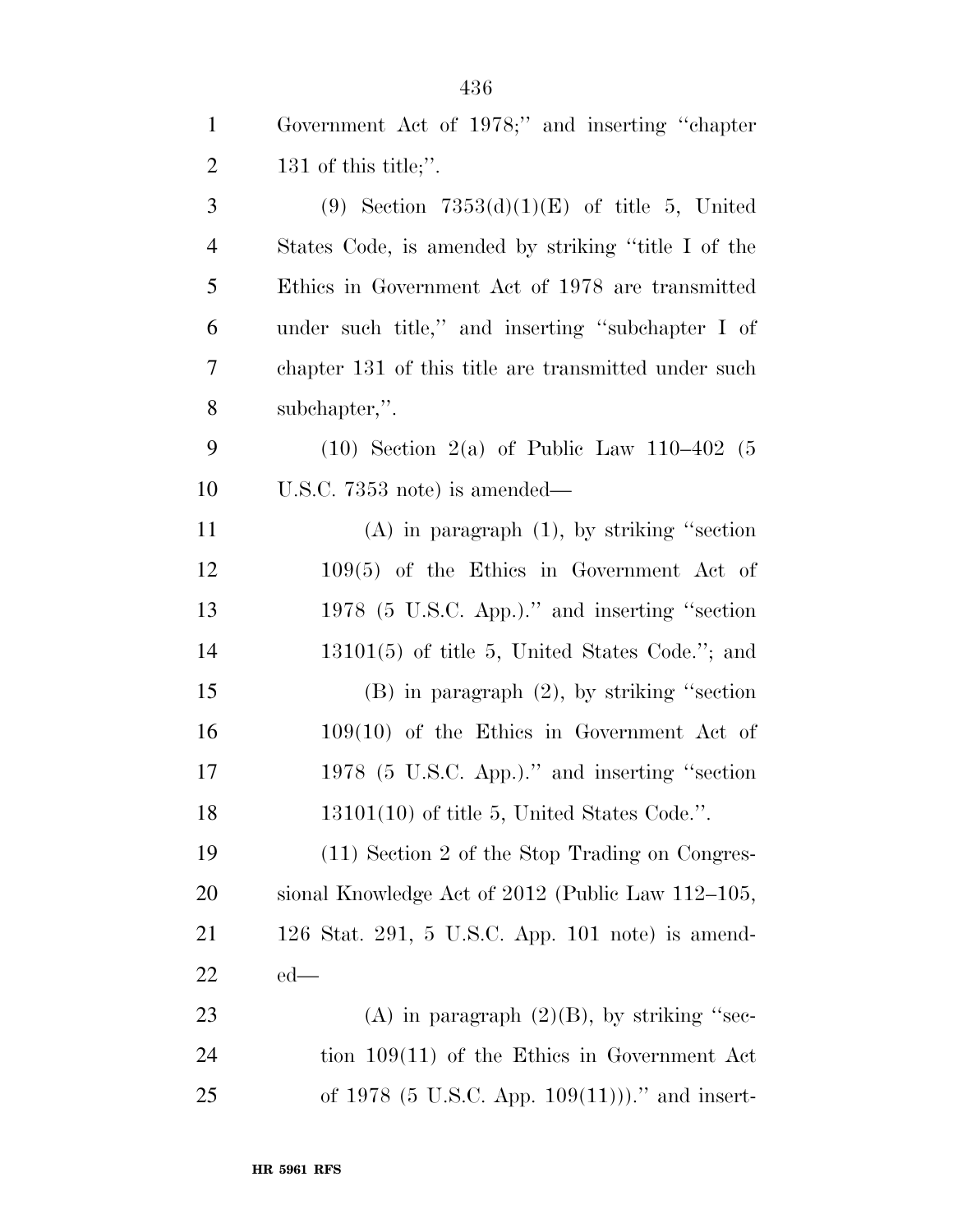| ing "section $13101(11)$ of title 5, United States |
|----------------------------------------------------|
| Code). $";$                                        |
|                                                    |

 (B) in paragraph (4), by striking ''section 109(10) of the Ethics in Government Act of 1978 (U.S.C. App. 109(10)).'' and inserting ''section 13101(10) of title 5, United States Code.'';

 (C) in paragraph (5), by striking ''section 109(8) of the Ethics in Government Act of 1978 (5 U.S.C. App. 109(8)).'' and inserting ''section 13101(9) of title 5, United States Code.''; and

 (D) in paragraph (6), by striking ''section 109(18) of the Ethics in Government Act of 1978 (5 U.S.C. App. 109(18)).'' and inserting ''section 13101(18) of title 5, United States Code.''.

 $(12)$  Section 17(a) of the Stop Trading on Con- gressional Knowledge Act of 2012 (Public Law 112– 105, 126 Stat. 303, 5 U.S.C. App. 101 note) is amended by striking ''section 101 of the Ethics in Government Act of 1978 (5 U.S.C. App. 101)'' and inserting ''section 13103 of title 5, United States Code,''.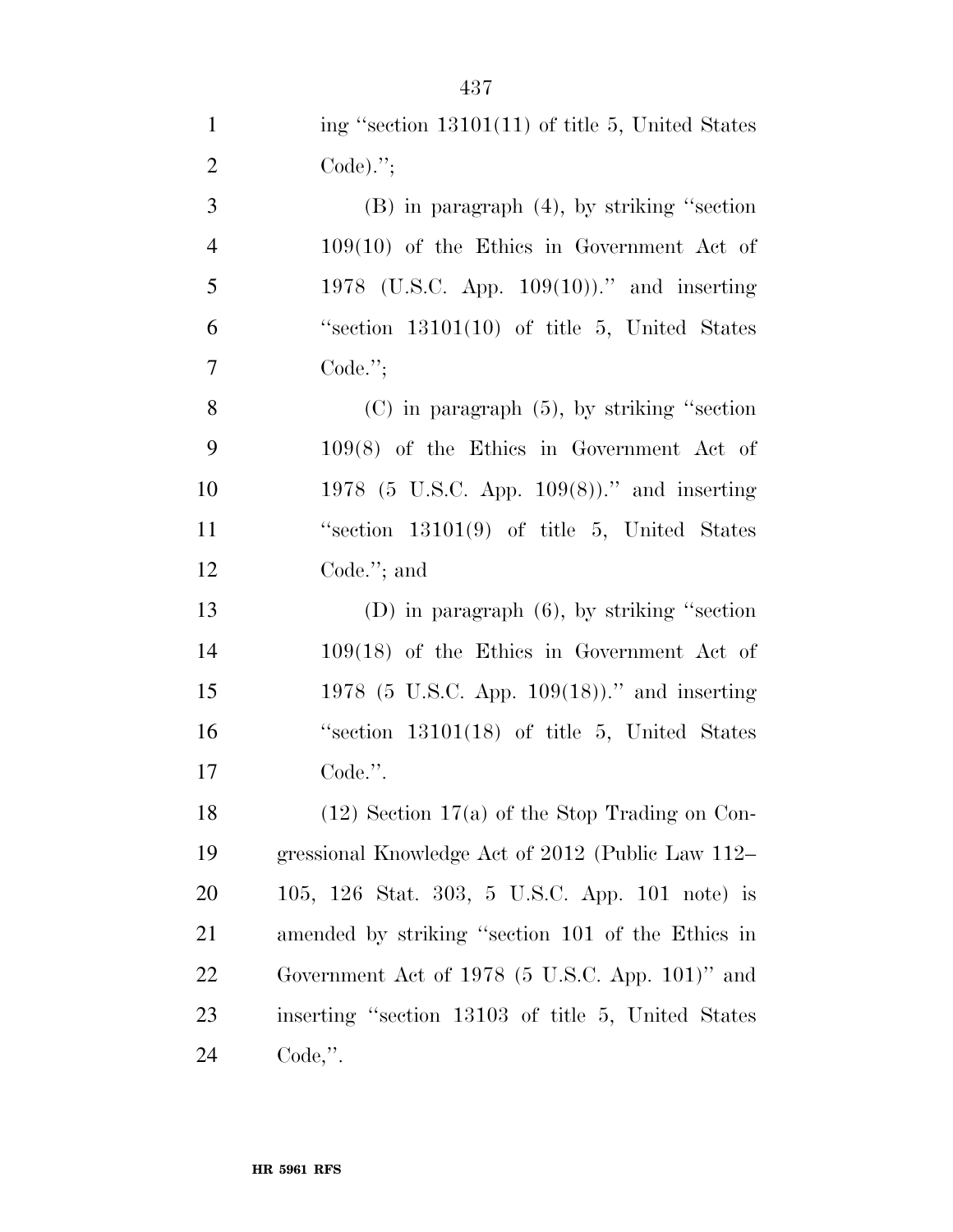| $\mathbf{1}$   | $(13)$ Section $22(c)$ of the Lobbying Disclosure    |
|----------------|------------------------------------------------------|
| $\overline{c}$ | Act of 1995 (Public Law 104–65, 109 Stat. 705, 5     |
| 3              | U.S.C. App. 102 note) is amended by striking "title" |
| $\overline{4}$ | I of the Ethics in Government Act of 1978" and in-   |
| 5              | serting "subchapter I of chapter 131 of title 5,     |
| 6              | United States Code,".                                |
| 7              | $(14)$ Section 1003(b) of the Legislative Branch     |
| 8              | Appropriations Act, 2006 (Public Law 109–55, 119     |
| 9              | Stat. 572, 5 U.S.C. App. 103 note) is amended by     |
| 10             | striking "the Ethics in Government Act of 1978"      |
| 11             | and inserting "chapter 131 of title 5, United States |
| 12             | $Code,$ ".                                           |
| 13             | (15) Section 8 of the Stop Trading on Congres-       |
| 14             | sional Knowledge Act of 2012 (Public Law 112–105,    |
| 15             | 126 Stat. 295, 5 U.S.C. App. 105 note) is amend-     |
| 16             | $ed$ —                                               |
| 17             | $(A)$ in subsection $(a)$ —                          |
| 18             | $(i)$ in paragraph $(1)$ , by striking "title"       |
| 19             | I of the Ethics in Government Act of                 |
| 20             | 1978" and inserting "subchapter I of                 |
| 21             | chapter 131 of title 5, United States                |
| 22             | $Code$ ,"; and                                       |
| 23             | (ii) in paragraph $(3)$ , by striking "sec-          |
| 24             | tion 103(l) of the Ethics in Government              |
| 25             | Act of 1978, as added by this Act," and              |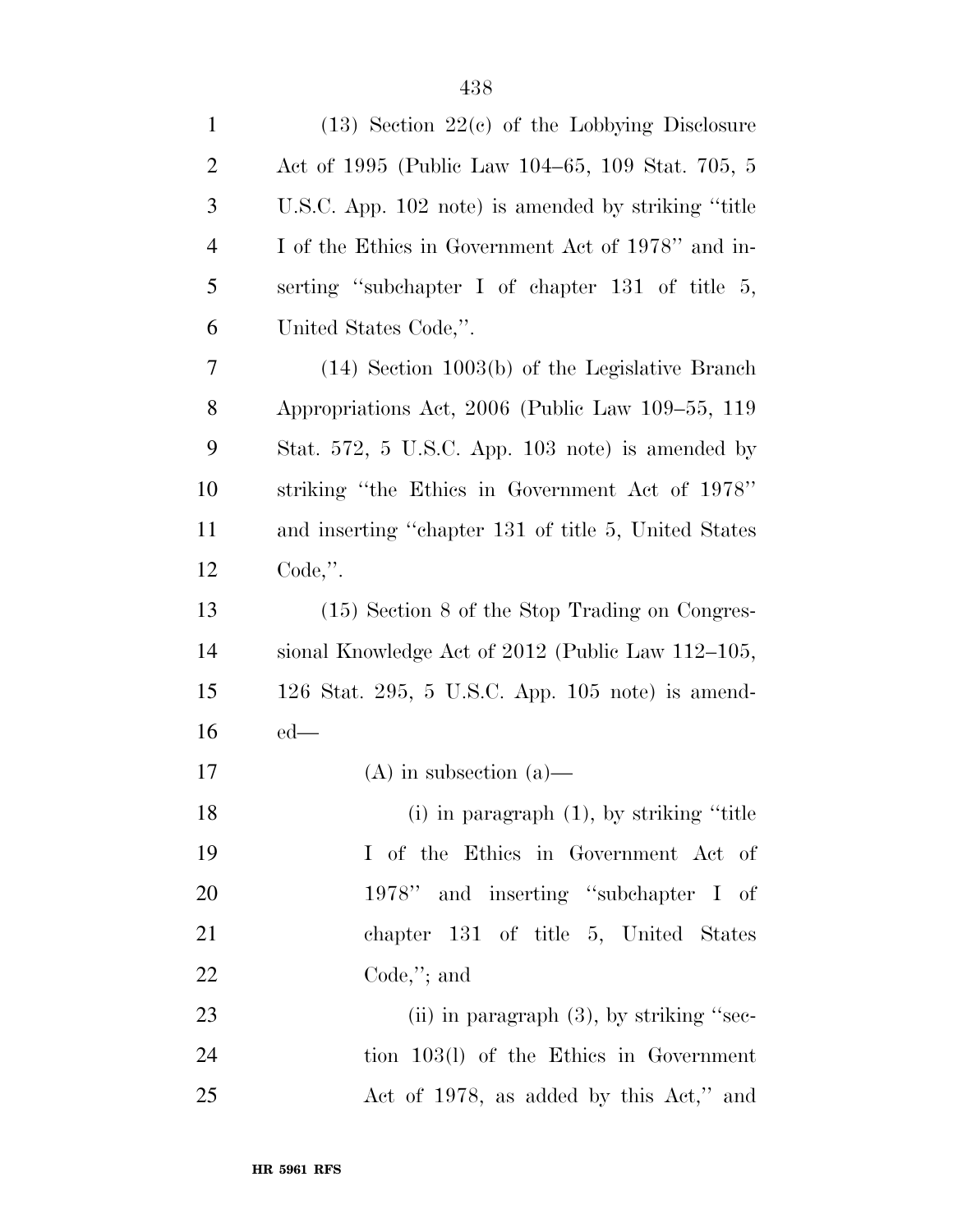| $\mathbf{1}$   | inserting "section 13105(l) of title 5,     |
|----------------|---------------------------------------------|
| $\overline{2}$ | United States Code,"; and                   |
| 3              | $(B)$ in subsection $(b)$ —                 |
| $\overline{4}$ | (i) in paragraph $(1)$ —                    |
| 5              | $(I)$ in subparagraph $(A)$ , by strik-     |
| 6              | ing "section $103(h)(1)(A)$ of title I of   |
| $\tau$         | the Ethics in Government Act of             |
| 8              | 1978;" and inserting "section"              |
| 9              | $13105(h)(1)(A)$ of title 5, United         |
| 10             | States Code;"; and                          |
| 11             | (II) in subparagraph $(B)$ —                |
| 12             | $(aa)$ in clause (ii), by strik-            |
| 13             | ing "section 103(l) of the Ethics           |
| 14             | in Government Act of 1978," and             |
| 15             | inserting "section 13105(l) of              |
| 16             | title 5, United States Code,"; and          |
| 17             | (bb) in the matter following                |
| 18             | clause (iii), by striking "title I of       |
| 19             | the Ethics in Government Act of             |
| 20             | 1978 (5 U.S.C. App. 101 et                  |
| 21             | seq.)," and inserting "subchapter"          |
| 22             | I of chapter $131$ of title 5,              |
| 23             | United States Code,";                       |
| 24             | (ii) in paragraph $(2)$ , by striking "sec- |
| 25             | tion $105(b)(2)$ of the Ethics in Govern-   |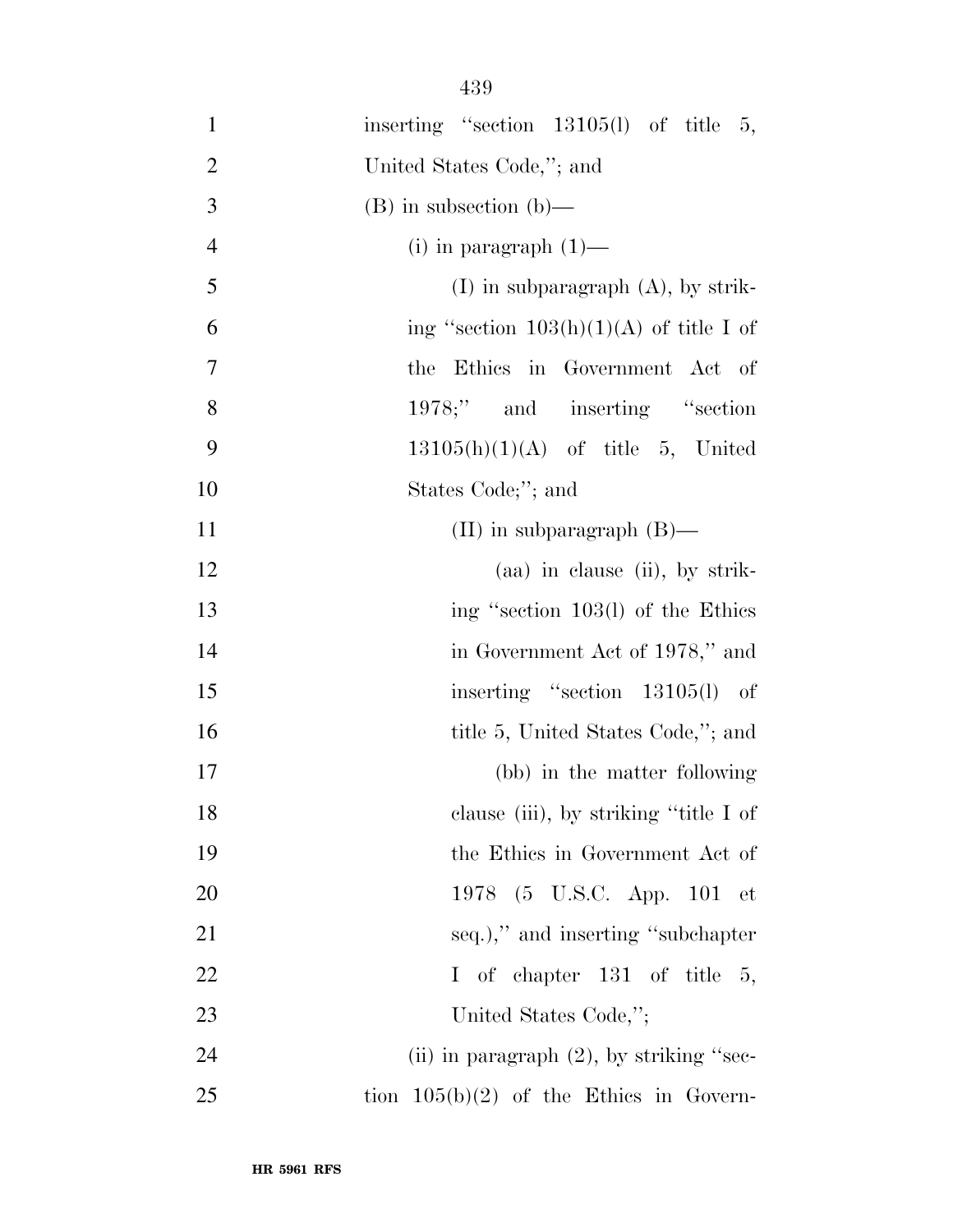| $\mathbf{1}$   | ment Act of 1978" and inserting "section          |
|----------------|---------------------------------------------------|
| $\overline{2}$ | $13107(b)(2)$ of title 5, United States           |
| 3              | $Code,$ ";                                        |
| $\overline{4}$ | (iii) in paragraph $(3)$ , by striking            |
| 5              | "section $105(b)(1)$ of the Ethics in Gov-        |
| 6              | ernment Act of 1978," and inserting "sec-         |
| 7              | tion $13107(b)(1)$ of title 5, United States      |
| 8              | $Code$ ,"; and                                    |
| 9              | $(iv)$ in paragraph $(4)$ , by striking "the      |
| 10             | Ethics in Government Act of 1978" and             |
| 11             | inserting "chapter 131 of title 5, United         |
| 12             | States Code,".                                    |
| 13             | $(16)$ Section 11 of the Stop Trading on Con-     |
| 14             | gressional Knowledge Act of 2012 (Public Law 112– |
| 15             | 105, 126 Stat. 298, 5 U.S.C. App. 105 note) is    |
| 16             | amended—                                          |
| 17             | $(A)$ in subsection $(a)$ —                       |
| 18             | $(i)$ in paragraph $(1)$ —                        |
| 19             | $(I)$ by striking "title I of the Eth-            |
| 20             | ics in Government Act of 1978 (5                  |
| 21             | U.S.C. App. $101$ et seq.)," and insert-          |
| 22             | ing "subchapter I of chapter 131 of               |
| 23             | title 5, United States Code,"; and                |
| 24             | $(II)$ by striking "section 101 of                |
| 25             | that Act" and inserting "section"                 |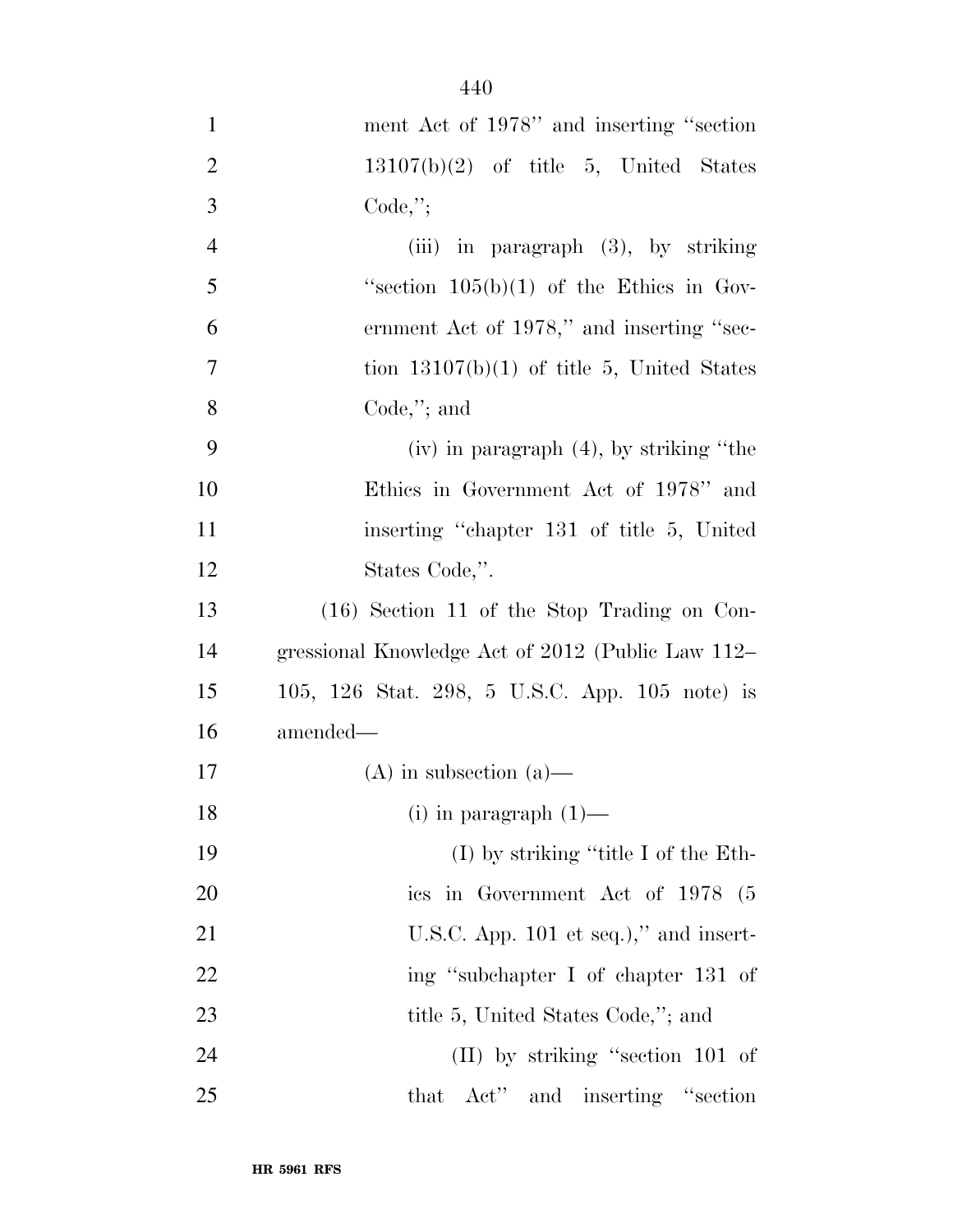| $\mathbf{1}$     | 13103 of title 5, United States             |
|------------------|---------------------------------------------|
| $\overline{2}$   | $Code$ ,"; and                              |
| 3                | (ii) in paragraph $(3)$ , by striking "sec- |
| $\overline{4}$   | tion 103(l) of the Ethics in Government     |
| 5                | Act of 1978, as added by this Act," and     |
| 6                | inserting "section $13105(l)$ of title 5,   |
| $\boldsymbol{7}$ | United States Code,"; and                   |
| 8                | $(B)$ in subsection $(b)$ —                 |
| 9                | $(i)$ in paragraph $(1)$ —                  |
| 10               | $(I)$ in subparagraph $(A)$ , by strik-     |
| 11               | ing "section 103 of the Ethics in Gov-      |
| 12               | ernment Act of 1978 (5 U.S.C. App.          |
| 13               | $(103)$ ," and inserting "section $13105$   |
| 14               | of title 5, United States Code,";           |
| 15               | $(II)$ in subparagraph $(B)(ii)$ , by       |
| 16               | striking "section 103(l) of the Ethics      |
| 17               | in Government Act of 1978," and in-         |
| 18               | serting "section 13105(l) of title 5,       |
| 19               | United States Code,"; and                   |
| 20               | (III) in the matter following               |
| 21               | clause (iii) of subparagraph (B), by        |
| 22               | striking "title I of the Ethics in Gov-     |
| 23               | ernment Act of $1978$ (5 U.S.C. App.        |
| 24               | 101 et seq.)," and inserting "sub-          |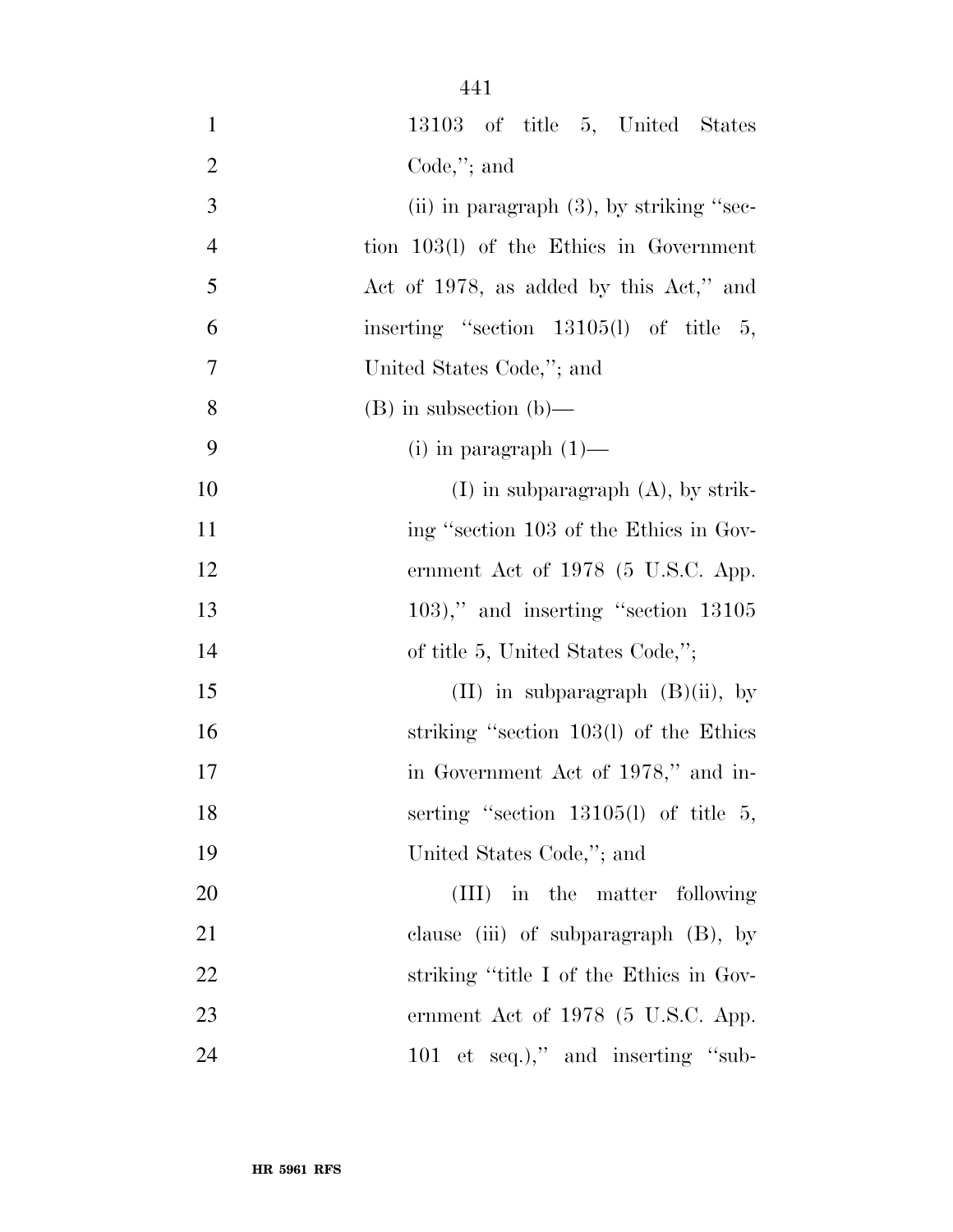| $\mathbf{1}$   | chapter I of chapter $131$ of title 5,               |
|----------------|------------------------------------------------------|
| $\overline{2}$ | United States Code,";                                |
| $\overline{3}$ | (ii) in paragraph $(2)$ , by striking "sec-          |
| $\overline{4}$ | tion $105(b)(2)$ of the Ethics in Govern-            |
| 5              | ment Act of $1978$ (5 U.S.C. App.                    |
| 6              | $105(b)(2)$ " and inserting "section                 |
| $\tau$         | $13107(b)(2)$ of title 5, United States              |
| 8              | Code,";                                              |
| 9              | (iii) in paragraph $(3)$ , by striking               |
| 10             | "section $105(b)(1)$ of the Ethics in Gov-           |
| 11             | ernment Act of 1978 (5 U.S.C. App.                   |
| 12             | $105(b)(1)$ ," and inserting "section"               |
| 13             | $13107(b)(1)$ of title 5, United States              |
| 14             | Code,"; and                                          |
| 15             | (iv) in paragraph (4), by striking                   |
| 16             | "title I of the Ethics in Government Act of          |
| 17             | 1978" and inserting "subchapter I of                 |
| 18             | chapter 131 of title 5, United States                |
| 19             | $Code,$ ".                                           |
| 20             | $(17)$ Section 902(a) of the Ethics Reform Act       |
| 21             | of 1989 (Public Law 101–194, 103 Stat. 1780, 5       |
| <u>22</u>      | U.S.C. App. 111 note) is amended by striking "title" |
| 23             | I of the Ethics in Government Act of 1978" and in-   |
| 24             | serting "subchapter I of chapter 131 of title 5,     |
| 25             | United States Code,".                                |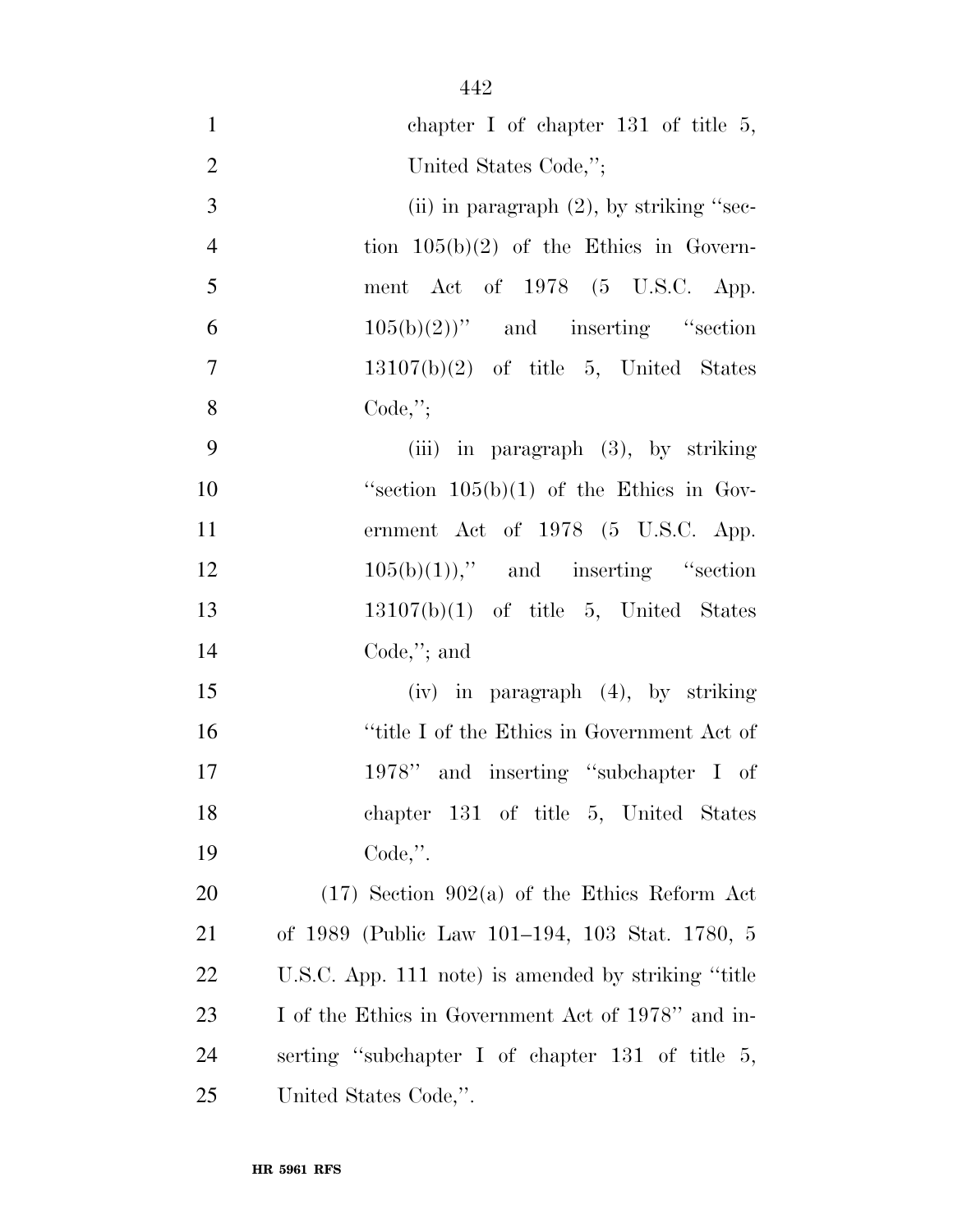| $\mathbf{1}$   | $(18)$ Section $7601(f)(4)(B)(ii)$ of the Agricul-              |
|----------------|-----------------------------------------------------------------|
| $\overline{2}$ | tural Act of 2014 (7 U.S.C. 5939 $(f)(4)(B)(ii)$ ) is           |
| 3              | amended by striking "section 109 of the Ethics in               |
| $\overline{4}$ | Government Act of 1978 (5 U.S.C. App.))" and in-                |
| 5              | serting "section 13101 of title 5, United States                |
| 6              | $Code)$ ".                                                      |
| 7              | (19) Section $1110(g)(2)(E)$ of the National De-                |
| 8              | fense Authorization Act for Fiscal Year 2016 (Pub-              |
| 9              | lic Law $114-92$ , 10 U.S.C. 1701 note) is amended              |
| 10             | by striking "the Ethics in Government Act of 1978               |
| 11             | $(5 \text{ U.S.C. App. 101 et seq.})$ ; and inserting "chapter" |
| 12             | 131 of title 5, United States Code;".                           |
| 13             | $(20)$ Section $232(b)(3)(B)(v)$ of the Carl Levin              |
| 14             | and Howard P. "Buck" McKeon National Defense                    |
| 15             | Authorization Act for Fiscal Year 2015 (Public Law              |
| 16             | 113–291, 10 U.S.C. 2358 note) is amended by strik-              |
| 17             | ing "The Ethics in Government Act of 1978 (5                    |
| 18             | U.S.C. App.)." and inserting "Chapter 131 of title              |
| 19             | 5, United States Code.".                                        |
| <b>20</b>      | $(21)$ Section 2904(h) of title 10, United States               |
| 21             | Code, is amended by striking "title I of the Ethics"            |
| 22             | in Government Act of 1978 (5 U.S.C. App.)." and                 |
| 23             | inserting "subchapter I of chapter 131 of title 5.".            |
| 24             | $(22)$ Section 3(k)(2)(C) of the Export-Import                  |
| 25             | Bank Act of 1945 (12 U.S.C. $635a(k)(2)(C)$ ) is                |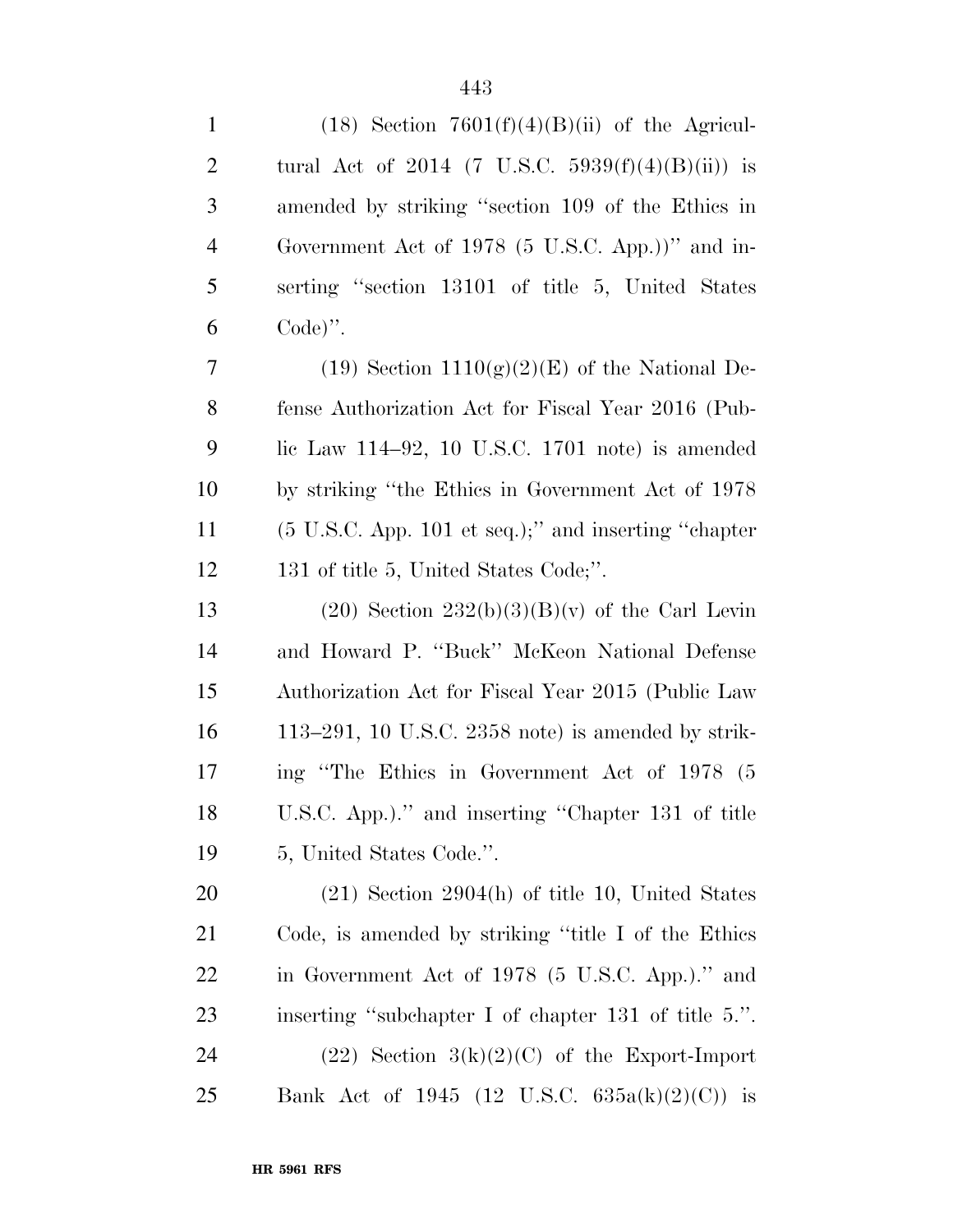| $\mathbf{1}$   | amended by striking "the Ethics in Government Act     |
|----------------|-------------------------------------------------------|
| $\overline{2}$ | of $1978$ (5 U.S.C. App. 101 et seq.)." and inserting |
| 3              | "chapter 131 of title 5, United States Code.".        |
| $\overline{4}$ | $(23)$ Section 5.11(c)(2)(C)(i) of the Farm Cred-     |
| 5              | it Act of 1971 (12 U.S.C. 2245(c)(2)(C)(i)) is        |
| 6              | amended by striking "the Ethics in Government Act     |
| 7              | of $1978$ ;" and inserting "chapter 131 of title 5,   |
| 8              | United States Code;".                                 |
| 9              | (24) Section 21A of the Securities Exchange           |
| 10             | Act of 1934 (15 U.S.C. $78u-1$ ) is amended—          |
| 11             | (A) in subsection $(g)(2)(B)(ii)$ , by striking       |
| 12             | "section $109(11)$ of the Ethics in Government        |
| 13             | Act of 1978 (5 U.S.C. App. $109(11)$ ))." and in-     |
| 14             | serting "section 13101(11) of title 5, United         |
| 15             | States Code).";                                       |
| 16             | (B) in subsection $(h)(2)$ —                          |
| 17             | (i) in subparagraph $(B)$ , by striking               |
| 18             | "section $109(8)$ of the Ethics in Govern-            |
| 19             | ment Act of 1978 (5 U.S.C. App.                       |
| 20             | $109(8)$ ;" and inserting "section $13101(9)$         |
| 21             | of title 5, United States Code;"; and                 |
| 22             | (ii) in subparagraph $(C)$ , by striking              |
| 23             | "section $109(10)$ of the Ethics in Govern-           |
| 24             | ment Act of $1978$ (5 U.S.C. App.                     |
| 25             | $109(10)$ ." and inserting "section                   |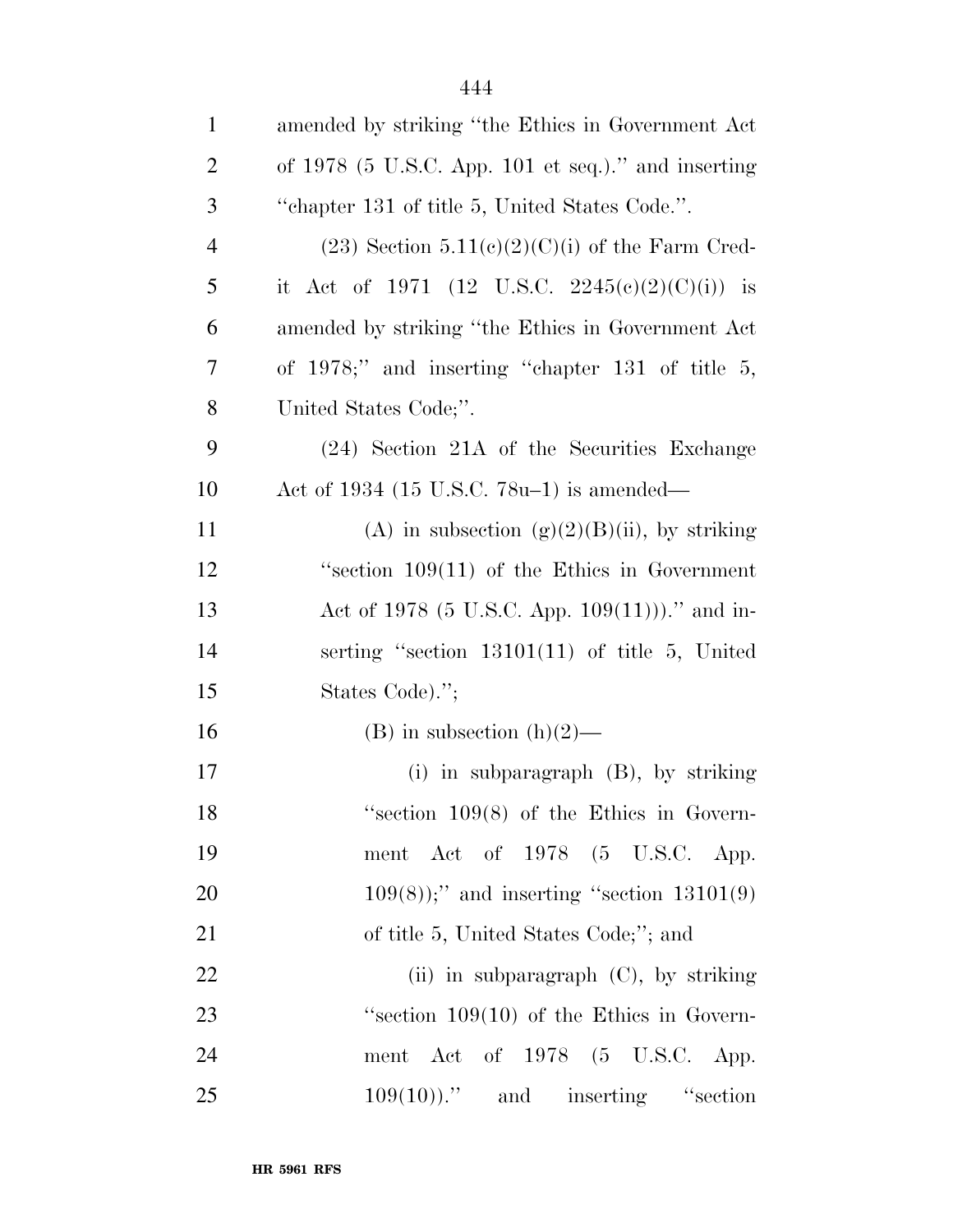| $\mathbf{1}$   | $13101(10)$ of title 5, United States Code.";       |
|----------------|-----------------------------------------------------|
| $\overline{2}$ | and                                                 |
| 3              | $(C)$ in subsection (i), by striking "section       |
| $\overline{4}$ | $101(f)$ of the Ethics in Government Act of         |
| 5              | 1978" and inserting "section $13103(f)$ of title    |
| 6              | 5, United States Code,".                            |
| 7              | $(25)$ Section $208(c)(2)$ of the Consumer Prod-    |
| 8              | uct Safety Improvement Act of 2008 (15 U.S.C.       |
| 9              | $2053a(c)(2)$ is amended by striking "the Ethics in |
| 10             | Government Act (5 U.S.C. App.)" and inserting       |
| 11             | "chapter 131 of title 5, United States Code,".      |
| 12             | $(26)$ Section $103(c)(5)$ of the Omnibus Parks     |
| 13             | and Public Lands Management Act of 1996 (Public     |
| 14             | Law 104–333, 16 U.S.C. 460bb note) is amended by    |
| 15             | striking "the Ethics in Government Act," and in-    |
| 16             | serting "chapter 131 of title 5, United States      |
| 17             | $Code,$ ".                                          |
| 18             | (27) Section 208 of title 18, United States         |
| 19             | Code, is amended—                                   |
| 20             | $(A)$ in subsection $(b)(3)$ , by striking "the     |
| 21             | Ethics in Government Act of 1978," and insert-      |

23 (B) in subsection  $(d)(1)$ —

22 ing "chapter 131 of title 5,"; and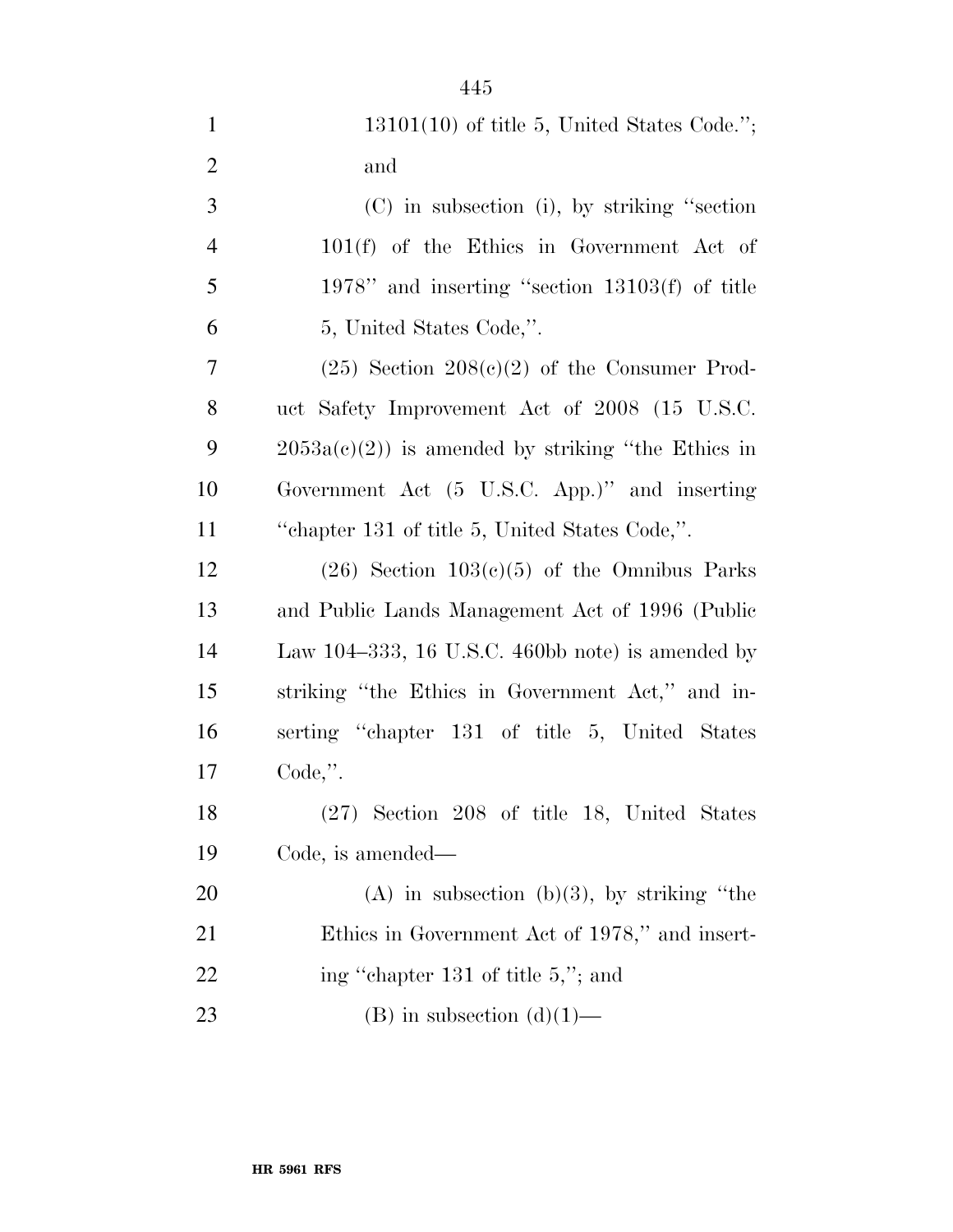| $\mathbf{1}$   | (i) by striking "section 105 of the                    |
|----------------|--------------------------------------------------------|
| $\overline{2}$ | Ethics in Government Act of 1978." and                 |
| 3              | inserting "section 13107 of title 5."; and             |
| $\overline{4}$ | (ii) by striking "the Ethics in Govern-                |
| 5              | ment Act of 1978." and inserting "chapter              |
| 6              | 131 of title $5$ .".                                   |
| $\overline{7}$ | $(28)$ Section $116(c)(4)(D)$ of the Education         |
| 8              | Reform Act of 2002 (20 U.S.C.<br>Sciences              |
| 9              | $9516(c)(4)(D)$ is amended by striking "the Ethics"    |
| 10             | in Government Act of 1978." and inserting "chapter     |
| 11             | 131 of title 5, United States Code.".                  |
| 12             | $(29)$ Section 712(c) (matter before paragraph         |
| 13             | (1)) of the Federal Food, Drug, and Cosmetic Act       |
| 14             |                                                        |
| 15             | $(1))$ is amended by striking "section $107(a)(2)$ of  |
| 16             | the Ethics in Government Act of 1978," and insert-     |
| 17             | ing "section $13109(a)(2)$ of title 5, United States   |
| 18             | Code,".                                                |
| 19             | $(30)$ Section $1103(d)(1)(D)$ of the Panama           |
| 20             | Canal Act of 1979 (22 U.S.C. 3613(d)(1)(D)) is         |
| 21             | amended by striking "sections $501(a)$ and $502(a)(4)$ |
| <u>22</u>      | of the Ethics in Government Act of 1978 (5 U.S.C.      |
| 23             | App.)," and inserting "sections $13143(a)$<br>and      |
| 24             | $13144(a)(4)$ of title 5, United States Code,".        |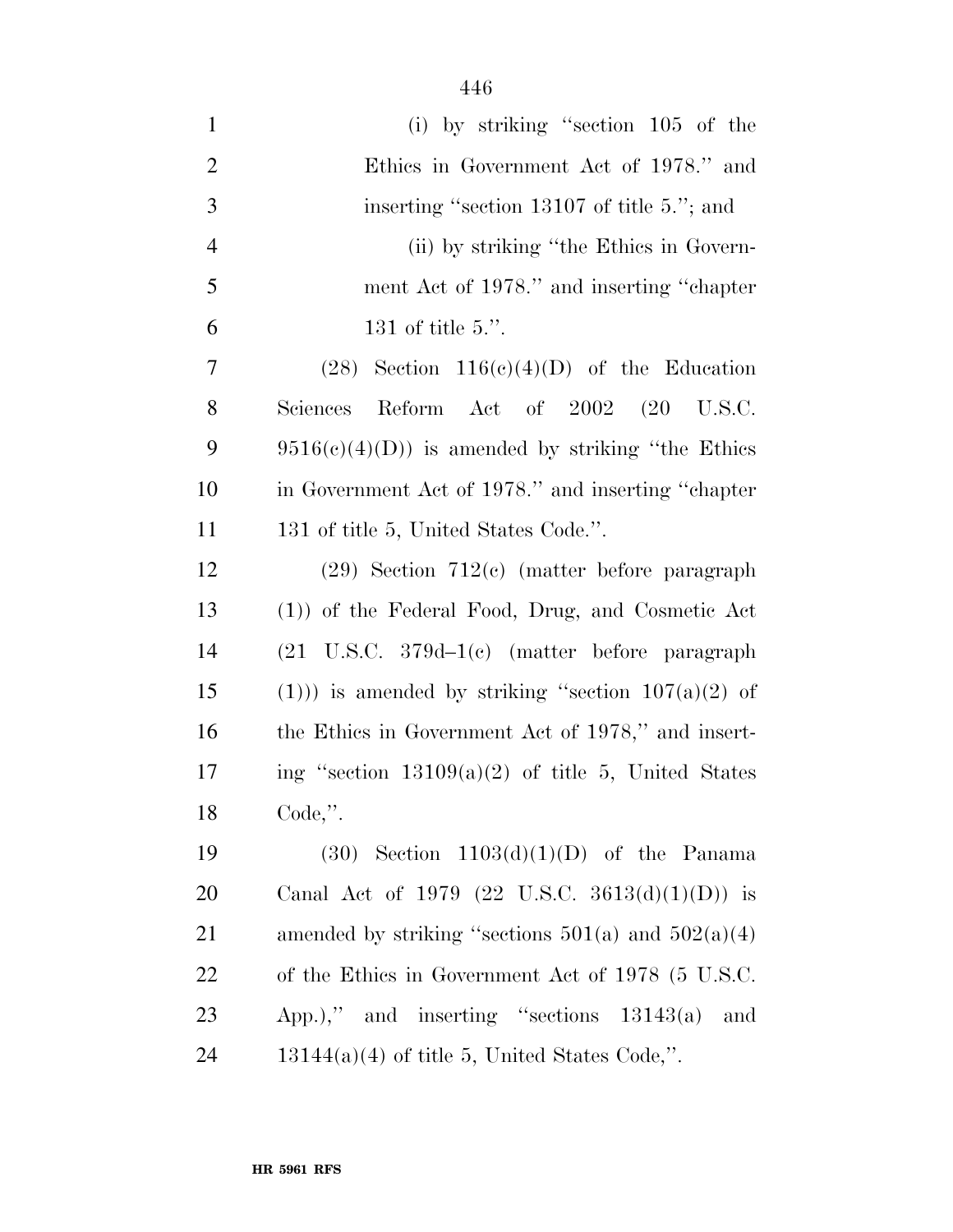| $\mathbf{1}$   | $(31)$ Section 1112(b)(5) of the Panama Canal          |
|----------------|--------------------------------------------------------|
| $\overline{2}$ | Act of 1979 (22 U.S.C. 3622(b)(5)) is amended by       |
| 3              | striking "the Ethics in Government Act of 1978 (92)    |
| $\overline{4}$ | Stat. 1824), as amended;" and inserting "chapter       |
| 5              | 131 of title 5, United States Code;".                  |
| 6              | $(32)$ Section $3504(b)$ of the Panama Canal           |
| 7              | Commission Authorization Act for Fiscal Year 1994      |
| $8\,$          | (Public Law 103–160, div. C, title XXXV, 22            |
| 9              | U.S.C. 3641 note) is amended by striking "the Eth-     |
| 10             | ics in Government Act of $1978$ (5 U.S.C. App.),"      |
| 11             | and inserting "chapter 131 of title 5, United States   |
| 12             | $Code,$ ".                                             |
| 13             | $(33)$ Section 7701(k) (matter before paragraph        |
| 14             | $(1)$ of the Internal Revenue Code of 1986 (26)        |
| 15             | U.S.C. $7701(k)$ (matter before paragraph $(1))$ ) is  |
| 16             | amended by striking "section $501(b)$ of the Ethics in |
| 17             | Government Act of 1978," and inserting "section        |
| 18             | $13143(b)$ of title 5, United States Code,".           |
| 19             | $(34)$ Section $7802(b)(3)(A)$ of the Internal Rev-    |
| 20             | enue Code of 1986 (26 U.S.C. 7802(b)(3)(A)) is         |
| 21             | amended by striking "section 101(f) of the Ethics in   |
| <u>22</u>      | Government Act of 1978 for purposes of title I of      |
| 23             | such Act, except that section $101(d)$ of such Act"    |
| 24             | and inserting "section $13103(f)$ of title 5, United   |
| 25             | States Code, for purposes of subchapter I of chapter   |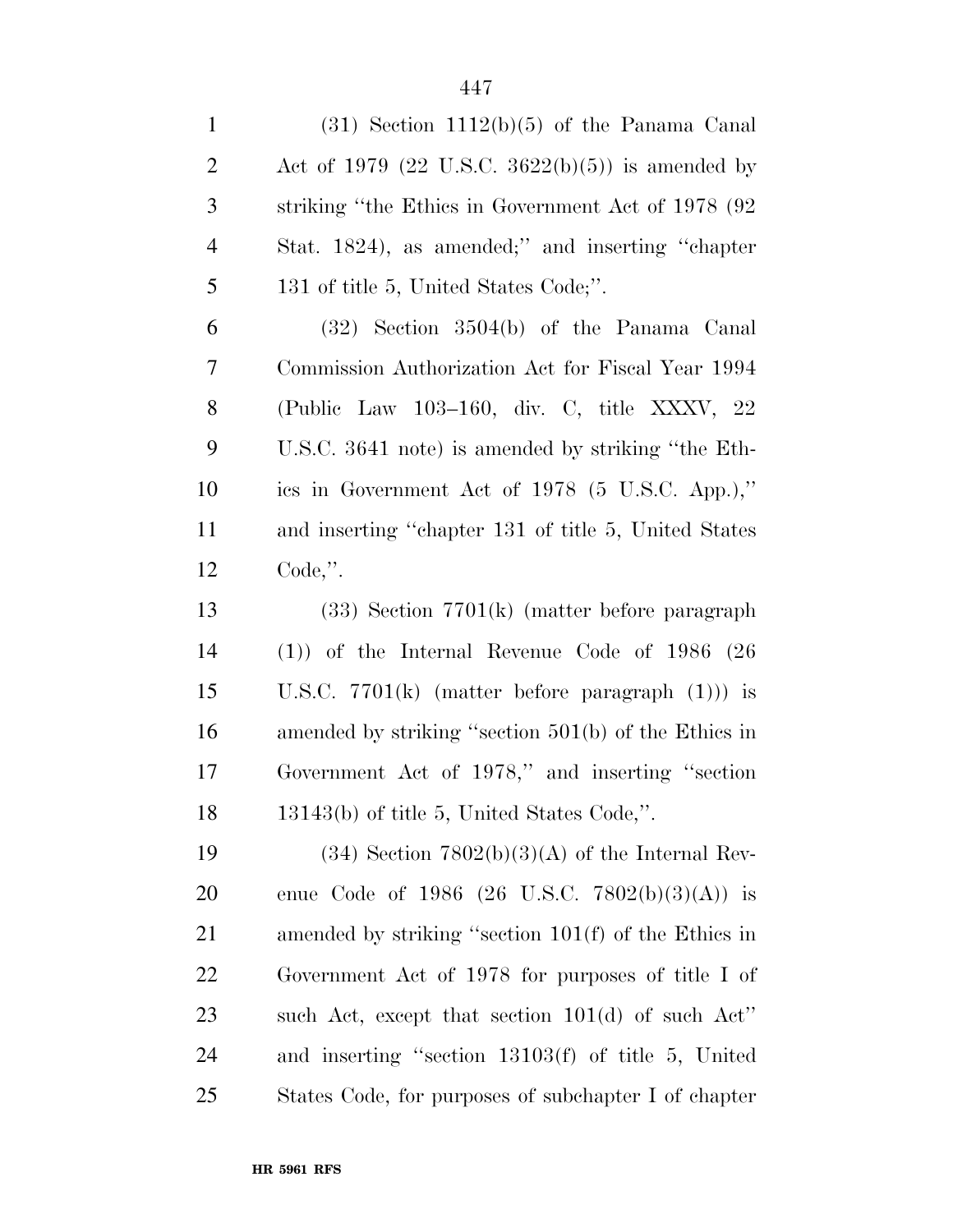131 of such title, except that section 13103(d) of

| $\overline{2}$ | such title".                                                |
|----------------|-------------------------------------------------------------|
| 3              | $(35)$ Section $731(i)(5)$ of title 31, United States       |
| $\overline{4}$ | Code, is amended by striking "the Ethics in Govern-         |
| 5              | ment Act of 1978 (5 U.S.C. App.);" and inserting            |
| 6              | "chapter 131 of title 5;".                                  |
| 7              | $(36)$ Section $3730(e)(2)(B)$ of title 31, United          |
| 8              | States Code, is amended by striking "section 101(f)         |
| 9              | of the Ethics in Government Act of 1978 (5 U.S.C.           |
| 10             | App.)." and inserting "section $13103(f)$ of title 5.".     |
| 11             | $(37)$ Section $3(h)(4)(A)$ of the National Foun-           |
| 12             | dation on Fitness, Sports, and Nutrition Establish-         |
| 13             | ment Act (Public Law 111–332, 36 U.S.C. note                |
| 14             | prec. 20101) is amended by striking "section                |
| 15             | $109(16)$ of the Ethics in Government Act, $1978$ )"        |
| 16             | and inserting "section $13101(16)$ of title 5, United       |
| 17             | States Code)".                                              |
| 18             | $(38)$ Section $399G(h)(4)(A)$ of the<br>Public             |
| 19             | Health Service Act (42 U.S.C. 280e–11(h)(4)(A)) is          |
| 20             | amended by striking "the Ethics in Government               |
| 21             | Act," and inserting "chapter 131 of title 5, United         |
| 22             | States Code,".                                              |
| 23             | $(39)$ Section $499(j)(2)$ of the Public Health             |
| 24             | Service Act $(42 \text{ U.S.C. } 290b(j)(2))$ is amended by |
| 25             | striking "section $109(16)$ of the Ethics in Govern-        |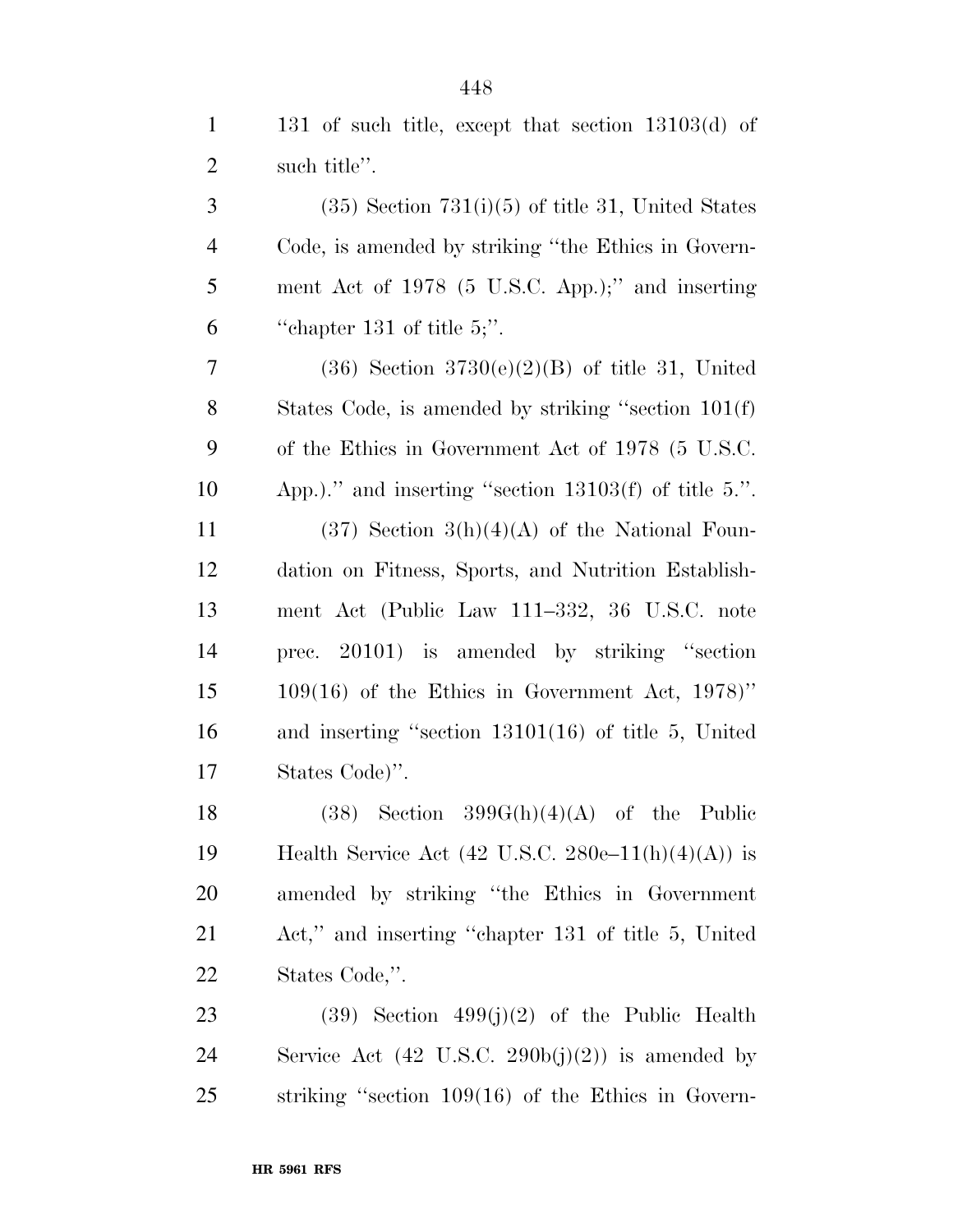| $\mathbf{1}$   | Act of 1978)" and inserting "section<br>ment           |
|----------------|--------------------------------------------------------|
| $\overline{2}$ | $13101(16)$ of title 5, United States Code)".          |
| 3              | $(40)$ Section $5101(e)(2)(D)$ of the Patient Pro-     |
| $\overline{4}$ | and Affordable Care Act (42 U.S.C.<br>tection          |
| 5              | $294q(c)(2)(D)$ is amended by striking "title I of the |
| 6              | Ethics in Government Act of 1978." and inserting       |
| $\overline{7}$ | "subchapter I of chapter 131 of title 5, United        |
| $8\,$          | States Code.".                                         |
| 9              | $(41)$ Section $1805(e)(2)(D)$ of the Social Secu-     |
| 10             | rity Act (42 U.S.C. 1395b– $6(c)(2)(D)$ ) is amended   |
| 11             | by striking "title I of the Ethics in Government Act   |
| 12             | of $1978$ (Public Law $95-521$ )." and inserting "sub- |
| 13             | chapter I of chapter 131 of title 5, United States     |
| 14             | Code.".                                                |
| 15             | $(42)$ Section $1868(c)(1)(B)(iv)$ of the Social Se-   |
| 16             | curity Act (42 U.S.C. 1395ee(c)(1)(B)(iv)) is          |
| 17             | amended by striking "title I of the Ethics in Govern-  |
| 18             | ment Act of 1978 (Public Law $95-521$ )." and in-      |
| 19             | serting "subchapter I of chapter $131$ of title 5,     |
| <b>20</b>      | United States Code.".                                  |
| 21             | $(43)$ Section $1900(c)(2)(D)$ of the Social Secu-     |
| <u>22</u>      | rity Act (42 U.S.C. 1396(c)(2)(D)) is amended by       |
| 23             | striking "title I of the Ethics in Government Act of   |
| 24             | 1978 (Public Law 95-521)." and inserting "sub-         |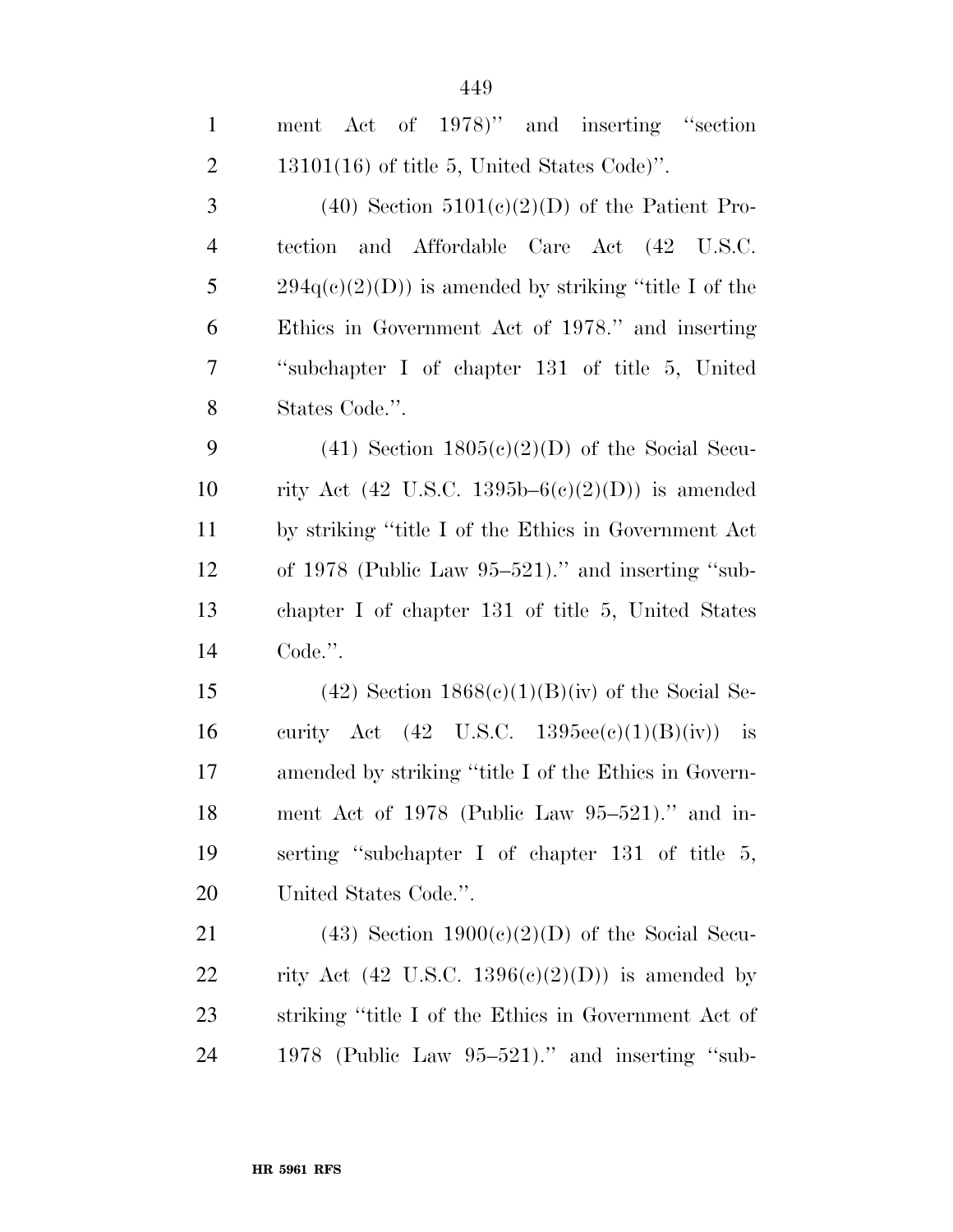chapter I of chapter 131 of title 5, United States Code.''.

 (44) Section 204 of the National Science Foun- dation Authorization Act of 1998 (42 U.S.C. 1862m) is amended by striking ''the Ethics in Gov- ernment Act of 1978 (5 U.S.C. App.)'' and inserting ''chapter 131 of title 5, United States Code,''.

 (45) Section 109(b) of the Puerto Rico Over- sight, Management, and Economic Stability Act (48 U.S.C. 2129(b)) is amended by striking ''section 102 of the Ethics in Government Act of 1978 (5 U.S.C. App.).'' and inserting ''section 13104 of title 5, United States Code.''.

14 (46) Section  $106(p)(6)(I)(i)$  of title 49, United States Code, is amended by striking ''section 101(f) of the Ethics in Government Act of 1978 for pur- poses of title I of such Act; except that section 101(d) of such Act'' and inserting ''section 13103(f) of title 5 for purposes of subchapter I of chapter 131 of such title; except that section 13103(d) of such title''.

22 (47) Section  $710(b)(5)(B)$  of the Defense Pro- duction Act of 1950 (50 U.S.C. 4560(b)(5)(B)) is amended—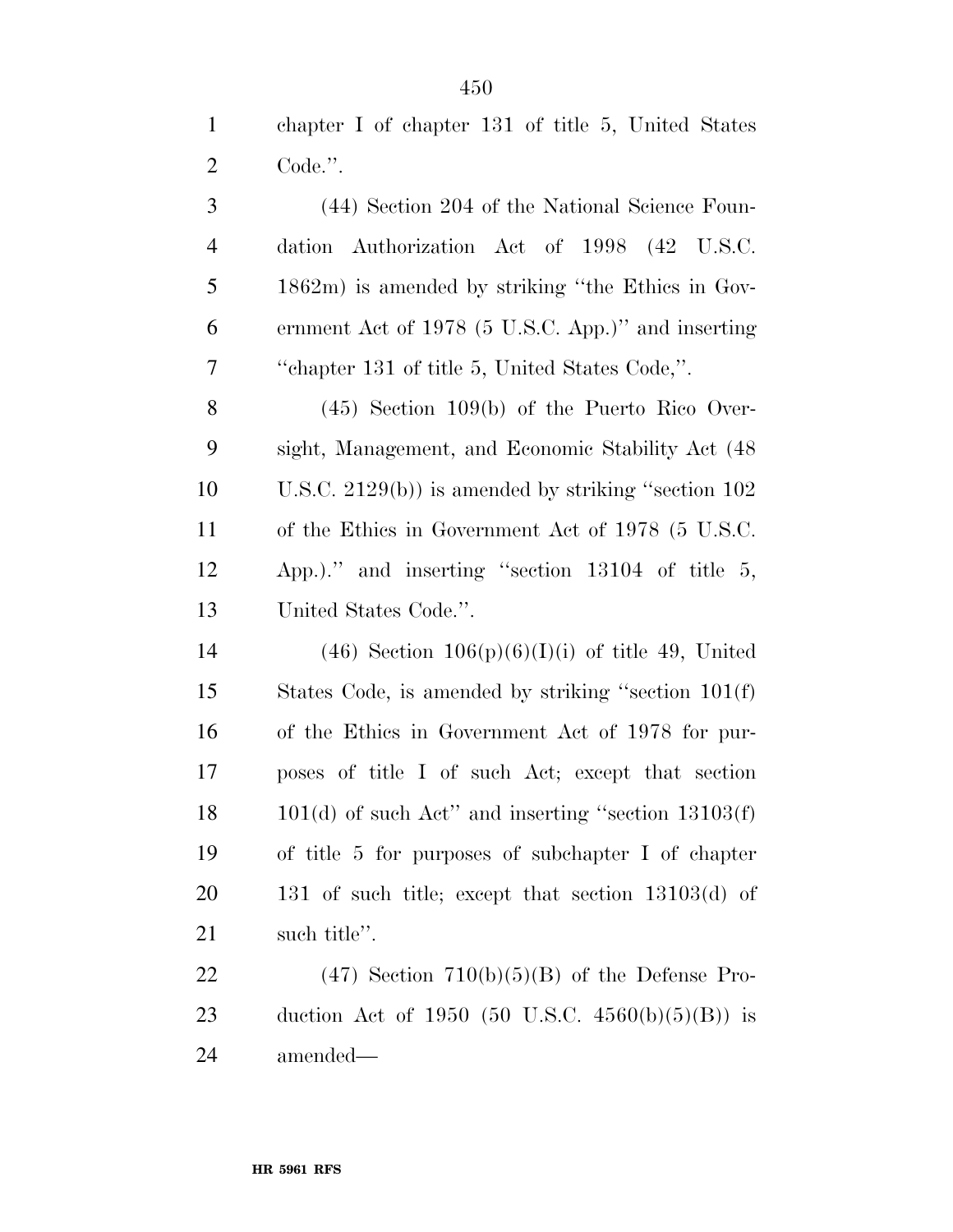| $\mathbf{1}$   | $(A)$ by striking "section 101 of the Ethics"           |
|----------------|---------------------------------------------------------|
| $\overline{2}$ | in Government Act of 1978," and inserting               |
| 3              | "section 13103 of title 5, United States Code,";        |
| $\overline{4}$ | and                                                     |
| 5              | $(B)$ by striking "section 107 of that Act"             |
| 6              | and inserting "section 13109 of title 5, United         |
| 7              | States Code,".                                          |
| 8              | (d) AMENDMENTS TO UPDATE TABLES OF CON-                 |
| 9              | TENTS IN TITLE 5, UNITED STATES CODE.—                  |
| 10             | (1) TABLE OF CONTENTS OF TITLE.—The table               |
| 11             | of contents of title 5, United States Code, is amend-   |
| 12             | ed by inserting after the item relating to part III the |
| 13             | following:                                              |
|                |                                                         |
|                |                                                         |
| 14             | (2) TABLE OF CONTENTS OF PART I.—The                    |
| 15             | table of contents of part I of title 5, United States   |
| 16             | Code, is amended—                                       |
| 17             | (A) by inserting after the item relating to             |
| 18             | chapter 3 the following:                                |
|                | $401$ ";                                                |
| 19             | and                                                     |
| 20             | (B) by inserting after the item relating to             |
| 21             | chapter 9 the following:                                |
|                |                                                         |
| 22             | (3) TABLE OF CONTENTS OF PART IV.-Part                  |
| 23             | IV of title 5, United States Code, as inserted by sec-  |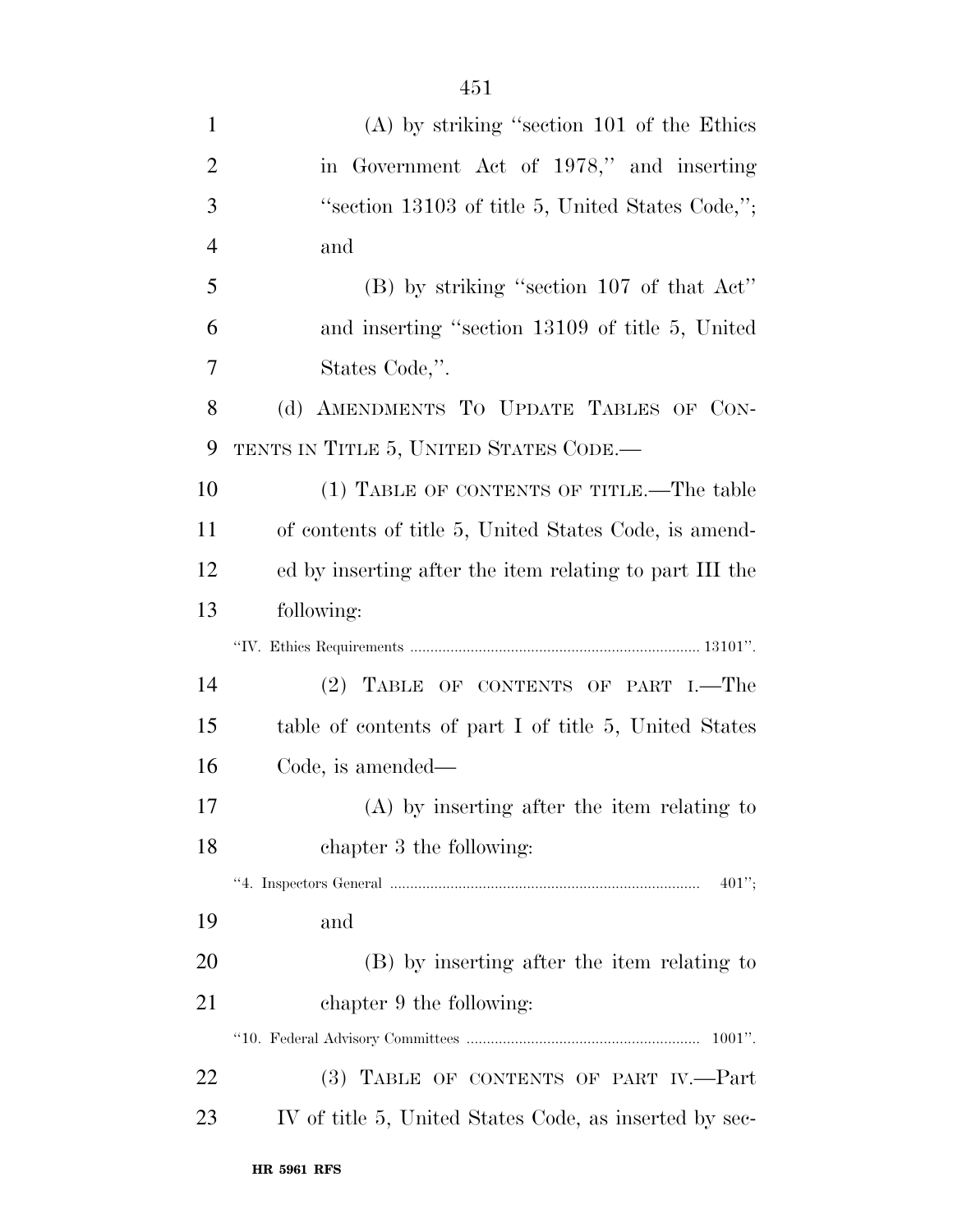| $\mathbf{1}$   | tion $3(c)$ , is amended by inserting after the heading       |
|----------------|---------------------------------------------------------------|
| $\overline{2}$ | of part IV the following:                                     |
|                | "Chap.<br>Sec.                                                |
| 3              | SEC. 5. TRANSITIONAL AND SAVINGS PROVISIONS.                  |
| $\overline{4}$ | (a) DEFINITIONS.—In this section:                             |
| 5              | (1) RESTATED PROVISION.—The term "restated                    |
| 6              | provision" means a provision of title 5, United               |
| 7              | States Code, that is enacted by section 3.                    |
| 8              | (2) SOURCE PROVISION.—The term "source                        |
| 9              | provision" means a provision of law that is replaced          |
| 10             | by a restated provision.                                      |
| 11             | (b) CUTOFF DATE.—The restated provisions replace              |
| 12             | certain provisions of law enacted on or before October 19,    |
| 13             | 2021. If a law enacted after that date amends or repeals      |
| 14             | a source provision, that law is deemed to amend or repeal,    |
| 15             | as the case may be, the corresponding restated provision.     |
|                | 16 If a law enacted after that date is otherwise inconsistent |
| 17             | with a restated provision or a provision of this Act, that    |
| 18             | law supersedes the restated provision or provision of this    |
| 19             | Act to the extent of the inconsistency.                       |
| 20             | (c) ORIGINAL DATE OF ENACTMENT UNCHANGED.                     |
| 21             | A restated provision is deemed to have been enacted on        |
| 22             | the date of enactment of the corresponding source provi-      |

sion.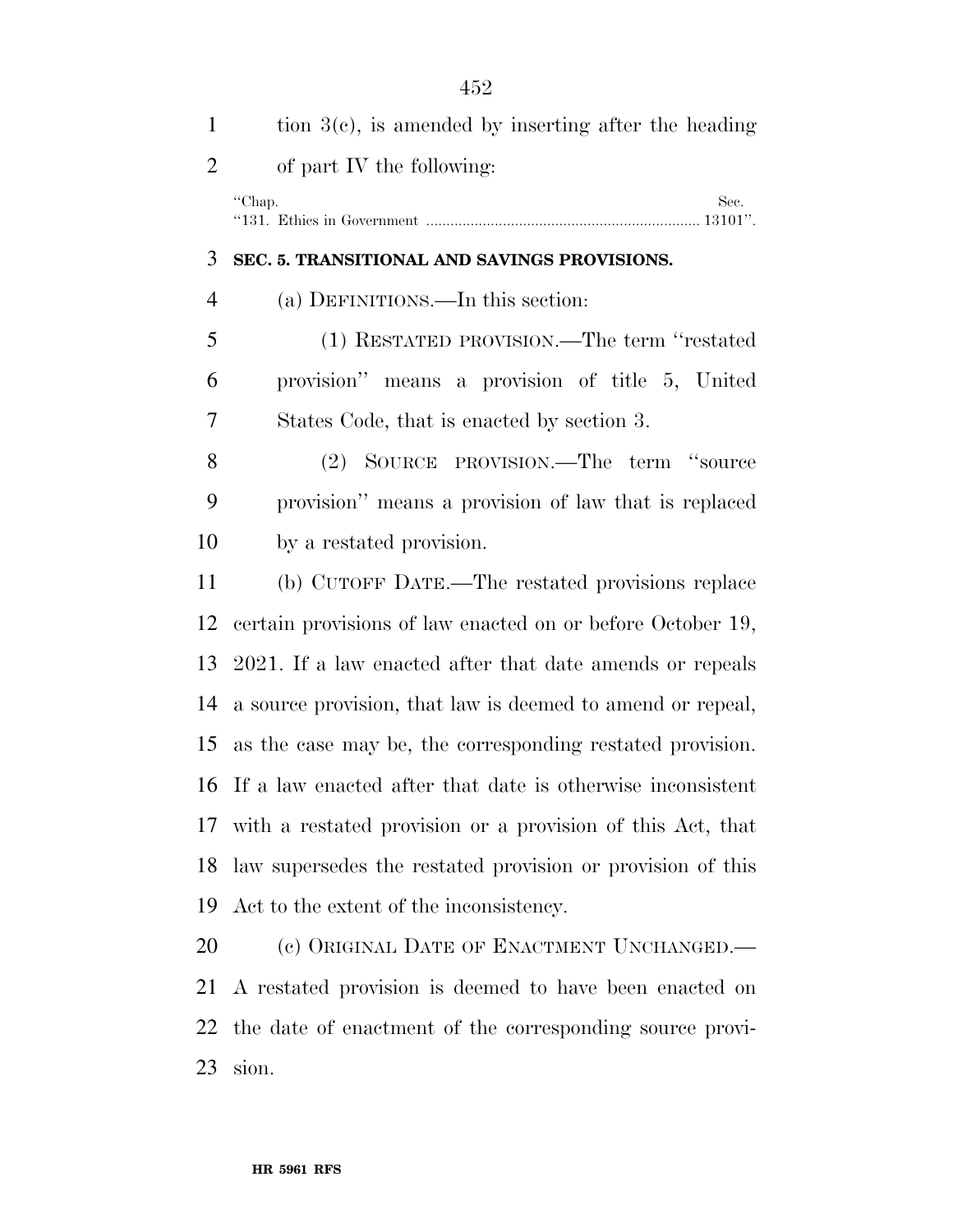(d) REFERENCES TO RESTATED PROVISIONS.—A reference to a restated provision is deemed to refer to the corresponding source provision.

 (e) REFERENCES TO SOURCE PROVISIONS.—A ref- erence to a source provision, including a reference in a regulation, order, or other law, is deemed to refer to the corresponding restated provision.

 (f) REGULATIONS, ORDERS, AND OTHER ADMINIS- TRATIVE ACTIONS.—A regulation, order, or other admin- istrative action in effect under a source provision con- tinues in effect under the corresponding restated provi-sion.

 (g) ACTIONS TAKEN AND OFFENSES COMMITTED.— An action taken or an offense committed under a source provision is deemed to have been taken or committed under the corresponding restated provision.

 (h) LEGISLATIVE CONSTRUCTION.—An inference of legislative construction is not to be drawn by reason of a restated provision's location in the United States Code or by reason of the heading used for the restated provi-sion.

## **SEC. 6. EFFECT OF REFERENCES TO TITLE 5 ON APPLICA-TION OF ETHICS PROVISIONS.**

 A Federal statute providing that title 5 of the United States Code as a whole is inapplicable, or providing that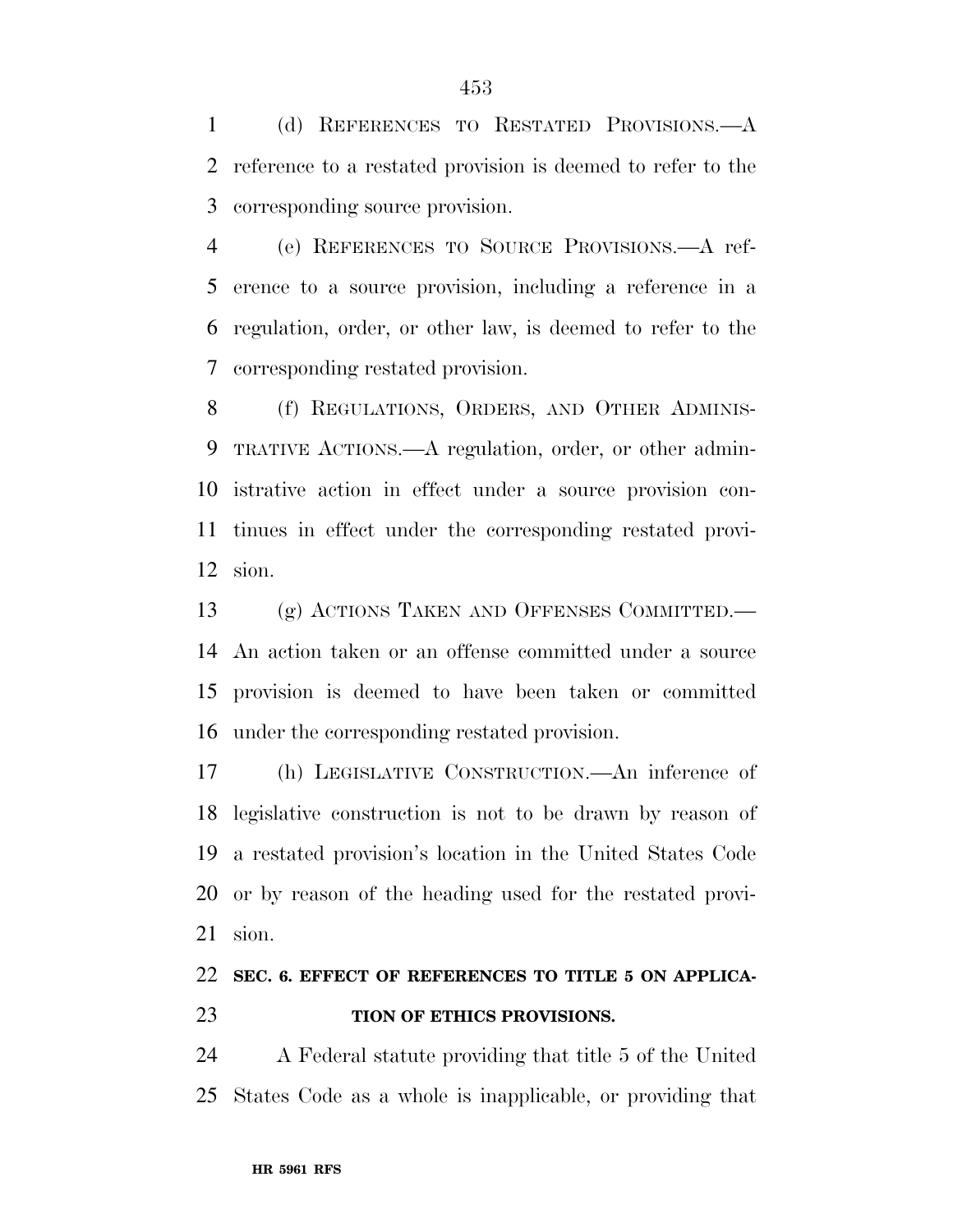an appointment may be made without regard to the provi- sions of title 5 governing appointment in the competitive service, shall not affect the application of any provision of chapter 131 of title 5, United States Code.

## 5 **SEC. 7. REPEALS.**

 The following provisions of law are repealed, except with respect to rights and duties that matured, penalties that were incurred, or proceedings that were begun before the date of enactment of this Act:

| Act                               | Section | United States Code<br>Former Classification      |
|-----------------------------------|---------|--------------------------------------------------|
| Pub. L. 92-463 (Federal Advisory  |         |                                                  |
|                                   |         | 5 U.S.C. App. (FACA §2).                         |
|                                   | 3       | 5 U.S.C. App. (FACA §3).                         |
|                                   |         | 5 U.S.C. App. (FACA §4).                         |
|                                   | 5       | 5 U.S.C. App. (FACA §5).                         |
|                                   |         | 5 U.S.C. App. (FACA §6).                         |
|                                   |         | 5 U.S.C. App. (FACA §7).                         |
|                                   | 8       | 5 U.S.C. App. (FACA §8).                         |
|                                   |         | 5 U.S.C. App. (FACA §9).                         |
|                                   |         | 5 U.S.C. App. (FACA §10).                        |
|                                   |         | 5 U.S.C. App. (FACA §11).                        |
|                                   |         | 5 U.S.C. App. (FACA §12).                        |
|                                   |         | 5 U.S.C. App. (FACA §13).                        |
|                                   |         | 5 U.S.C. App. (FACA §14).                        |
|                                   |         | 5 U.S.C. App. (FACA §15).                        |
| Pub. L. 95–452 (Inspector General |         |                                                  |
|                                   |         | 5 U.S.C. App. (IGA §2).                          |
|                                   |         | 5 U.S.C. App. (IGA §3).                          |
|                                   |         | 5 U.S.C. App. (IGA §4).                          |
|                                   |         | 5 U.S.C. App. (IGA §5).                          |
|                                   | 6       | 5 U.S.C. App. (IGA §6).                          |
|                                   | 7       | 5 U.S.C. App. (IGA §7).                          |
|                                   |         | 5 U.S.C. App. (IGA §8).                          |
|                                   |         | $5$ U.S.C. App. (IGA $\S 8A(c)$ through<br>(f)). |
|                                   |         | 5 U.S.C. App. (IGA §8B).                         |
|                                   |         | 5 U.S.C. App. (IGA §8C).                         |
|                                   |         | 5 U.S.C. App. (IGA §8D).                         |
|                                   |         | 5 U.S.C. App. (IGA §8E).                         |
|                                   |         | 5 U.S.C. App. (IGA §8F).                         |
|                                   |         | 5 U.S.C. App. (IGA §8G).                         |
|                                   |         | 5 U.S.C. App. (IGA §8H).                         |
|                                   |         | 5 U.S.C. App. (IGA §8I).                         |
|                                   |         | 5 U.S.C. App. (IGA §8J).                         |
|                                   |         | 5 U.S.C. App. (IGA §8L).                         |
|                                   |         | 5 U.S.C. App. (IGA §8M).                         |
|                                   |         | 5 U.S.C. App. (IGA §8N).                         |
|                                   |         | 5 U.S.C. App. (IGA §9).                          |
|                                   |         | 5 U.S.C. App. (IGA §11).                         |
|                                   |         | 5 U.S.C. App. (IGA §12).                         |
| Pub. L. 95–521 (Ethics in Govern- |         |                                                  |
|                                   |         | 5 U.S.C. App. (EGA §101).                        |
|                                   |         | 5 U.S.C. App. (EGA §102).                        |
|                                   |         | 5 U.S.C. App. (EGA §103).                        |

Schedule of Laws Repealed